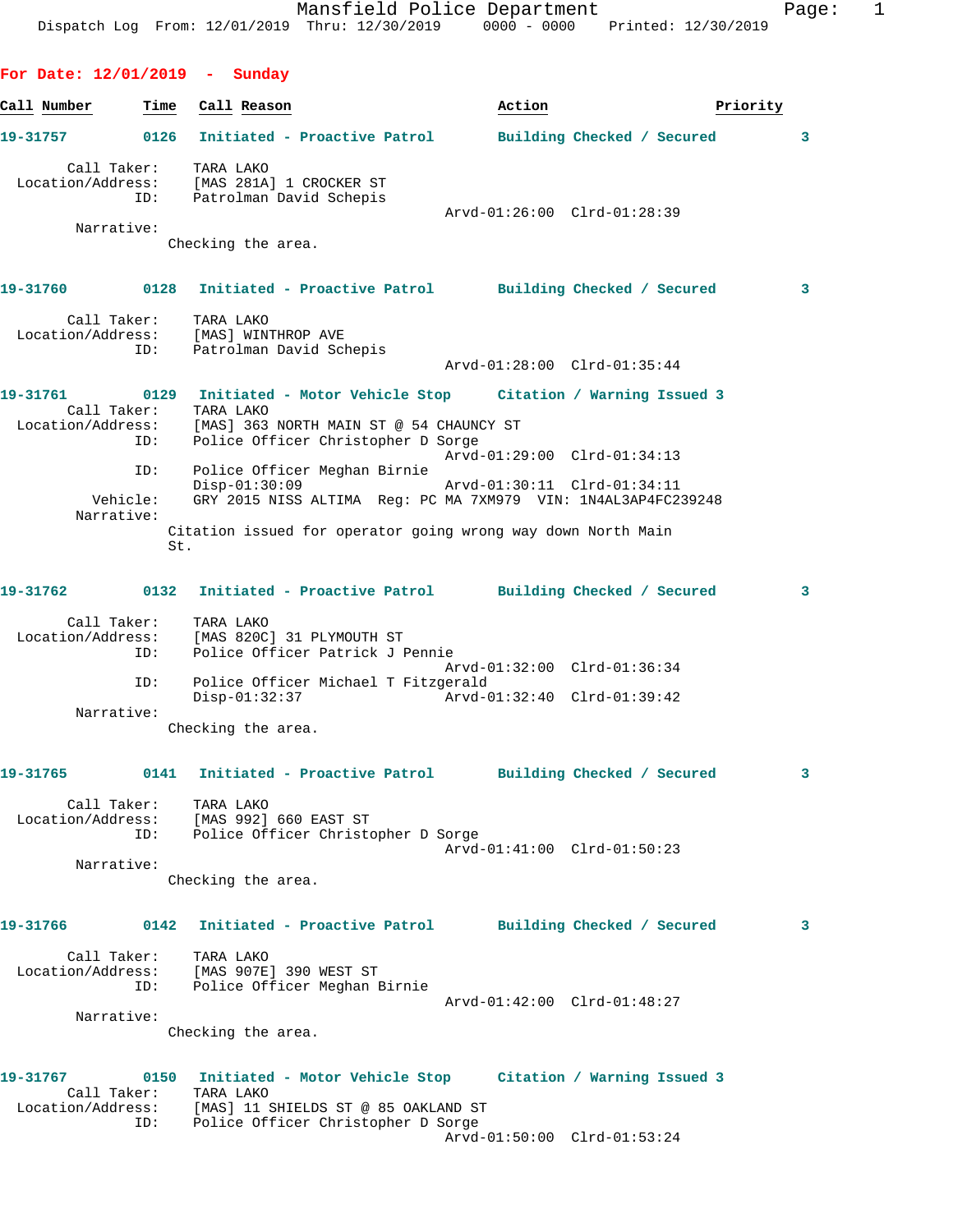Mansfield Police Department Fage: 2 Dispatch Log From: 12/01/2019 Thru: 12/30/2019 0000 - 0000 Printed: 12/30/2019 Vehicle: BLK 2013 FORD TAURUS Reg: PC MA 1CJY21 VIN: 1FAHP2D96DG185208 Narrative: Citation issued for defective equipment. **19-31768 0152 Initiated - Proactive Patrol Building Checked / Secured 3** Call Taker: TARA LAKO Location/Address: [MAS 322] 31 HAMPSHIRE ST ID: Police Officer Meghan Birnie Arvd-01:52:00 Clrd-02:03:12 Narrative: Checking the area. **19-31769 0157 Initiated - Proactive Patrol Building Checked / Secured 3** Call Taker: TARA LAKO Location/Address: [MAS 226E] 125 HIGH ST Apt. #1-4 ID: Patrolman David Schepis Arvd-01:57:00 Clrd-01:58:37 Narrative: Checking the area. **19-31770 0159 Initiated - Motor Vehicle Stop Verbal Warning 3**  Call Taker: TARA LAKO Location/Address: [MAS] 200 CHAUNCY ST @ 234 CENTRAL ST ID: Police Officer Christopher D Sorge Arvd-01:59:00 Clrd-02:03:07 ID: Patrolman David Schepis Disp-02:02:12 Arvd-02:02:15 Clrd-02:03:04 Vehicle: BLK 2013 FORD F150 Reg: PC MA 1479SB VIN: 1FTFW1EF6DFD29512 Narrative: Verbal warning for speed. **19-31771 0204 Initiated - Parking Violations Citation / Warning Issued 3**  Call Taker: TARA LAKO Location/Address: [MAS] NORTH MAIN ST ID: Patrolman David Schepis  $Arvd-02:04:00$   $Clrd-02:35:28$  Vehicle: GRY 2006 NISS SD ALTIMA Reg: PC MA 718BC4 VIN: 1N4BL11D56N406185 Vehicle: RED 2016 JEEP UT CHEROK Reg: PC MA 1MNC88 VIN: 1C4PJMDB2GW360019 Vehicle: WHI 2014 CHEV SD CRUZE Reg: PC MA 5TY835 VIN: 1G1PG5SB6E7162597 Vehicle: GRY 2003 TOYT UT RUNNER Reg: PC MA 8SN247 VIN: JTEBU14R230010668 Vehicle: GRY 2003 ACUR 3.2 Reg: PC MA 785SA6 VIN: 19UUA56633A089585 Vehicle: RED 2009 VOLK SD JETTA Reg: PC MA 332GY4 VIN: 3VWJZ71KX9M122598 Vehicle: GRY 2013 HOND FIT Reg: PC MA 99JA09 VIN: JHMGE8H30DC083199 Vehicle: WHI 2006 KIA UT SORENT Reg: PC MA 61L470 VIN: KNDJD733865625085 Vehicle: WHI 2010 DODG AVENGE Reg: PAS MA JF966S VIN: 1B3CC5FB4AN184181 Vehicle: GRY 2014 HYUN SONATA Reg: PC MA 7TC330 VIN: 5NPEB4AC0EH865447 Vehicle: RED 2016 JEEP GRANDC Reg: PC MA 217XJ8 VIN: 1C4RJFAG1GC355531 Narrative: Ofc Schepis conducting parking enforcement in the center district. Narrative: Rumford @ High St - MA 785SA6 and MA 8SN247 Narrative: Two warnings issued by 150 Rumford. Narrative: Two warnings issued on Cottage st. Narrative: Fulton St - MA 99JA09 and MA 61L470 Narrative: 110 North Main - MA JF966S and MA 7TC330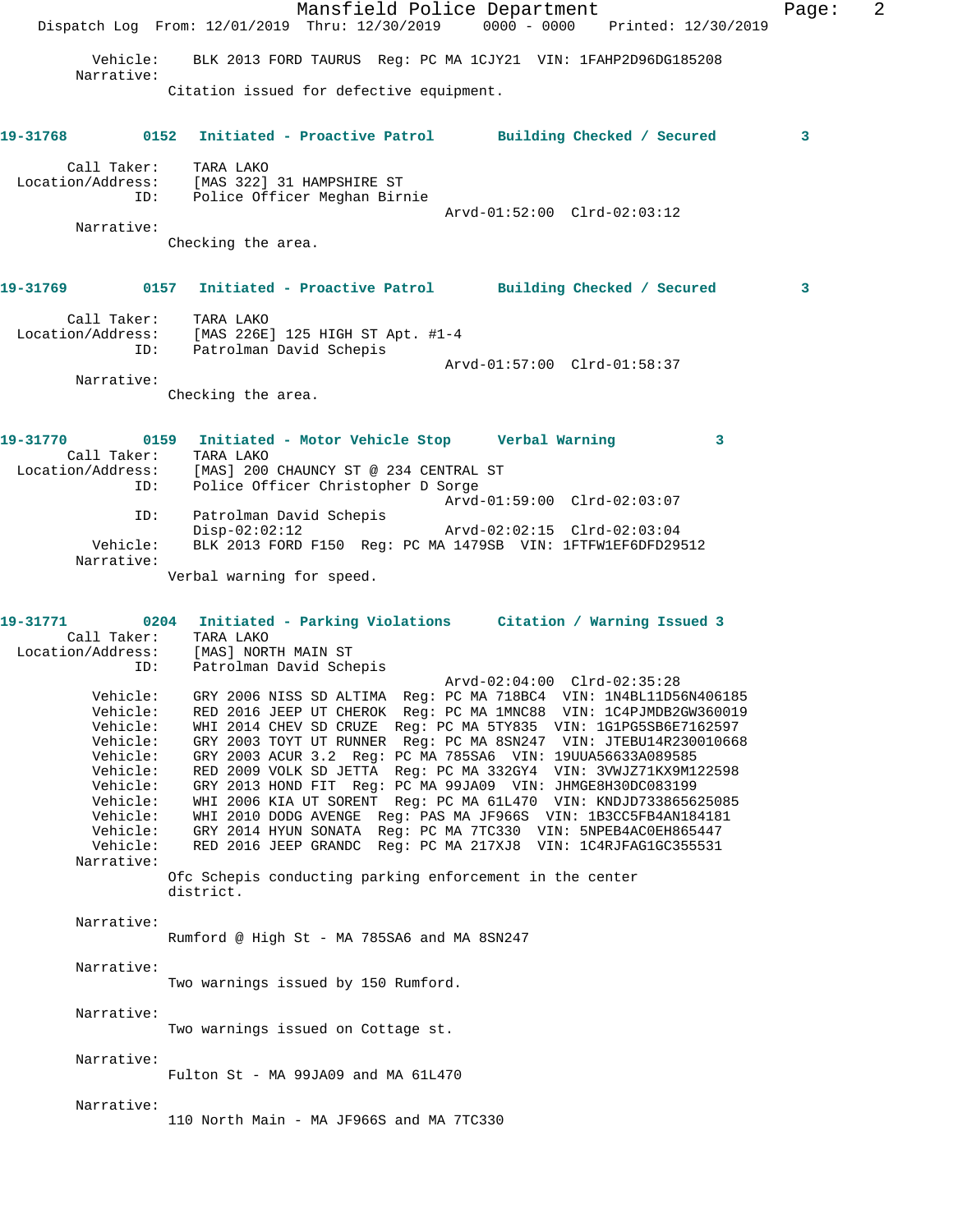|                               | Mansfield Police Department<br>Dispatch Log From: 12/01/2019 Thru: 12/30/2019 0000 - 0000 Printed: 12/30/2019                                                                                                     | Page: | 3 |
|-------------------------------|-------------------------------------------------------------------------------------------------------------------------------------------------------------------------------------------------------------------|-------|---|
| Narrative:                    | 160 North Main - MA 217XJ8                                                                                                                                                                                        |       |   |
| Narrative:                    | North Main St - MA 18GG93                                                                                                                                                                                         |       |   |
| Narrative:                    | Old Colony Way - MA 132TX3 and MA 9HY344                                                                                                                                                                          |       |   |
| 19-31772                      | 0205 Initiated - Proactive Patrol Building Checked / Secured                                                                                                                                                      | 3     |   |
| Call Taker:<br>ID:            | JEFFREY KEEFE<br>Vicinity of: [MAS 2] 60 FORBES BLVD<br>Police Officer Meghan Birnie                                                                                                                              |       |   |
| Narrative:                    | Arvd-02:05:00 Clrd-02:11:06<br>Checking the area.                                                                                                                                                                 |       |   |
| Narrative:                    | Area clear.                                                                                                                                                                                                       |       |   |
| 19-31773                      | 0213 Phone - Assist Fire Department Services Rendered<br>3<br>Call Taker: TARA LAKO<br>Location/Address: [MAS] 280 SCHOOL ST                                                                                      |       |   |
| ID:<br>ID:                    | Police Officer Meghan Birnie<br>$Disp-02:14:57$<br>$Clrd-02:15:48$<br>Sergeant Robert S Pierce                                                                                                                    |       |   |
| Narrative:                    | $Disp-02:15:41$<br>Arvd-02:15:44 Clrd-02:23:54<br>Out to assist with a master box activation.                                                                                                                     |       |   |
| 19-31774                      | 0218 Initiated - Proactive Patrol Services Rendered<br>3<br>Call Taker: TARA LAKO<br>Location/Address: [MAS 802B] 428 ELM ST                                                                                      |       |   |
| ID:<br>Narrative:             | Police Officer Meghan Birnie<br>Arvd-02:18:00 Clrd-02:21:53<br>Checking the area.                                                                                                                                 |       |   |
|                               |                                                                                                                                                                                                                   |       |   |
|                               | 19-31775 		 0226 Initiated - Proactive Patrol 		 Building Checked / Secured<br>Call Taker: TARA LAKO<br>Location/Address: [MAS 170] 255 HOPE ST<br>ID: Police Officer Christopher D Sorge                         | 3     |   |
| Narrative:                    | Arvd-02:26:00 Clrd-02:26:00<br>Checking the area.                                                                                                                                                                 |       |   |
|                               | 19-31776          0226 Initiated - Proactive Patrol        Building Checked / Secured                                                                                                                             | 3     |   |
|                               | Call Taker: TARA LAKO<br>Location/Address: [MAS 982] 111 HOPE ST<br>ID: Police Officer Christopher D Sorge<br>Arvd-02:26:00 Clrd-02:33:12                                                                         |       |   |
| Narrative:                    | Checking the area.                                                                                                                                                                                                |       |   |
| 19-31777<br>ID:               | 0239 Initiated - Motor Vehicle Stop     Verbal Warning<br>3<br>Call Taker: TARA LAKO<br>Location/Address: [MAS] 660 EAST ST @ 25 FRANKLIN ST<br>Police Officer Christopher D Sorge<br>Arvd-02:39:00 Clrd-02:42:12 |       |   |
| ID:<br>Vehicle:<br>Narrative: | Sergeant Robert S Pierce<br>$Disp-02:39:45$<br>Arvd-02:39:48 Clrd-02:42:07<br>2008 NISS SD ALTIMA Reg: VT SC VT74130 VIN: 1N4AL21E98C288988                                                                       |       |   |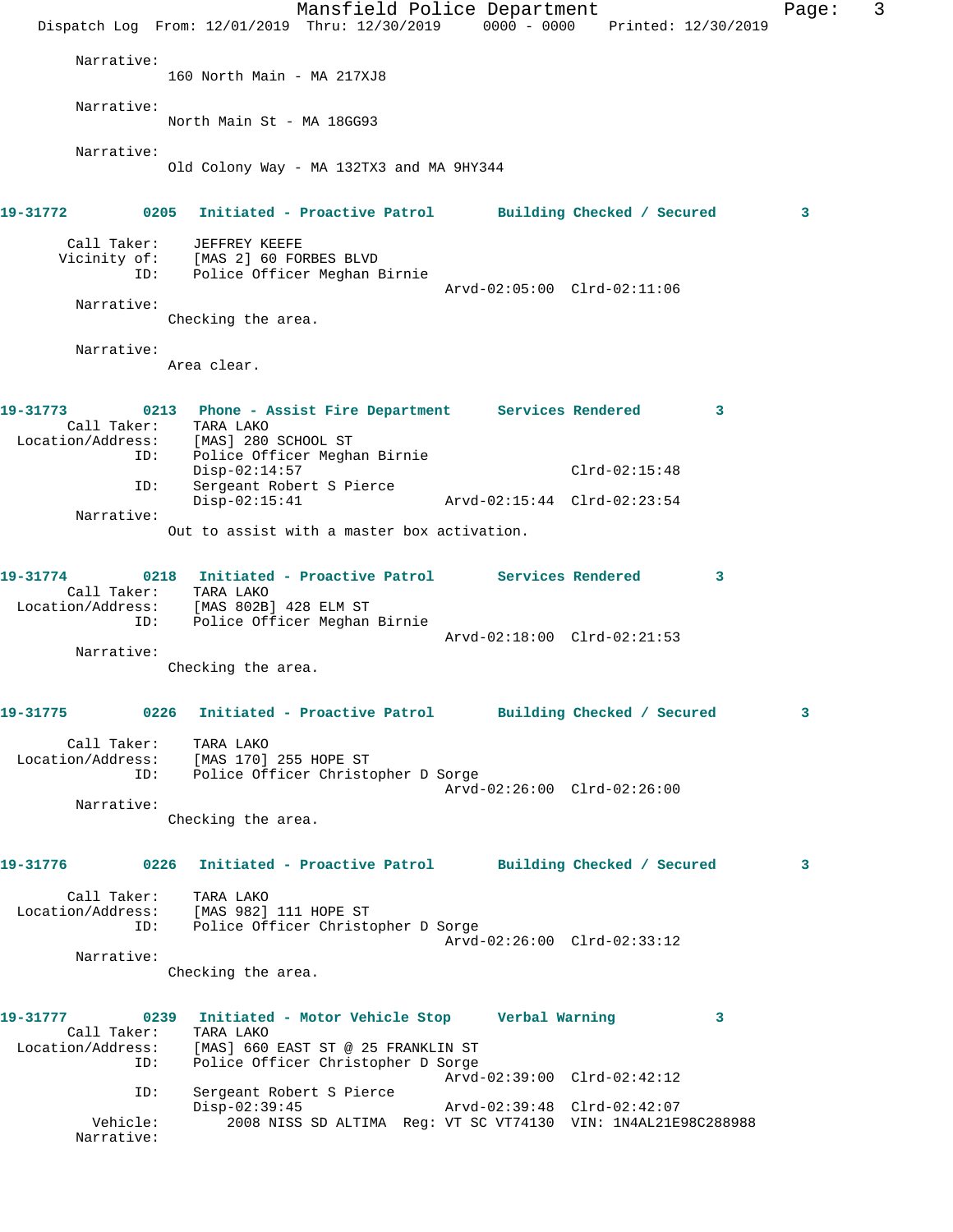Mansfield Police Department Fage: 4 Dispatch Log From: 12/01/2019 Thru: 12/30/2019 0000 - 0000 Printed: 12/30/2019 Verbal warning for speed. **19-31785 0240 Phone - Assist Citizen - P S A Services Rendered 3**  Call Taker: TARA LAKO Location/Address: [MAS 451B] 500 EAST ST ID: Patrolman David Schepis<br>Disp-02:40:29 Disp-02:40:29 Arvd-02:40:31 Clrd-02:50:33 Narrative: Ofc Schepis spoke with regarding warrants she received in the mail addressed to was advised. **19-31778 0254 Initiated - Proactive Patrol Building Checked / Secured 3** Call Taker: TARA LAKO Location/Address: [MAS 840] 280 SCHOOL ST ID: Police Officer Meghan Birnie Arvd-02:54:00 Clrd-03:05:29 Narrative: Checking the area. **19-31779 0254 Initiated - Parking Violations Citation / Warning Issued 3**  Call Taker: TARA LAKO Location/Address: [MAS] NORTH MAIN ST ID: Patrolman David Schepis Arvd-02:54:00 Clrd-03:40:36 Vehicle: WHI 2015 CADI UT SRX Reg: PAV MA SEA10 VIN: 3GYFNGE30FS621063 Vehicle: GRY 2004 NISS MAXIMA Reg: PC MA 5JL966 VIN: 1N4BA41E34C841862 Vehicle: BLK 1998 CHEV MONTEC Reg: PC MA 9AW631 VIN: 2G1WX12K0W9143256 Vehicle: GRY 2019 JEEP GRANDC Reg: PAS MA 35517 VIN: 1C4RJFBG9KC697123 Vehicle: RED 2017 CHEV TRAX Reg: PC MA 99ND49 VIN: 3GNCJPSB9HL134982 Vehicle: GRY 2012 HOND CIVIC Reg: PC MA 2ZAZ60 VIN: 19XFB2F51CE374339 Vehicle: BLU 2006 NISS ALTIMA Reg: PC MA 1PGE74 VIN: 1N4AL11D36N325293 Vehicle: GRY 2015 HOND CIVIC Reg: PC MA 1YHL71 VIN: 19XFB2F56FE284947 Vehicle: GRY 2014 FORD FUSION Reg: PC MA 1MC876 VIN: 3FA6P0LU5ER362553 Vehicle: GRY 2010 HOND FIT Reg: PC MA 95GN80 VIN: JHMGE8G47AC036001 Vehicle: GRY 2010 DODG GRANDC Reg: PC MA 11ZS86 VIN: 2D4RN5D11AR100630 Vehicle: GRY 2016 FORD FOCUS Reg: PC MA 6RP156 VIN: 1FADP3K20GL326652 Vehicle: RED 2007 TOYT UT RAVNEW Reg: PC MA 2230PJ VIN: JTMZD33V775066756 Vehicle: BLU 2014 BMW 428XIC Reg: PC MA 597JW1 VIN: WBA3T1C52EPS98337 Vehicle: BRO 2008 CADI DTS Reg: PC MA 137RF5 VIN: 1G6KD57Y08U174969 Vehicle: WHI 2009 FORD FOCUS Reg: PC MA 8GB579 VIN: 1FAHP35N79W149140 Vehicle: 2012 2H Reg: PC CA 8EHB742 VIN: WMWSV3C56CTY25320 Vehicle: RED 2016 GMC SIERRA Reg: PC MA 9LV525 VIN: 1GTV2MEH2GZ313806 Vehicle: BLK 2019 NISS FRONTI Reg: PC MA 1KSG75 VIN: 1N6AD0EV9KN729632 Vehicle: BLK 2009 PONT VIBE Reg: PC MA 566BZ2 VIN: 5Y2SP67839Z469076 Vehicle: GRY 2011 TOYT SIENNA Reg: PC MA 592MR4 VIN: 5TDKK3DC1BS156332 Vehicle: GRY 2006 FORD TAURUS Reg: PC MA 7TM768 VIN: 1FAFP53U46A114559 Vehicle: BLU 2006 PONT VIBE Reg: PC MA 1PAE94 VIN: 5Y2SL65886Z454566 Vehicle: GRY 1999 BMW 528I Reg: PC MA 8SRX30 VIN: WBADM5341XBY16910 Vehicle: WHI 2011 FORD E250 Reg: CO MA N84537 VIN: 1FTNE2EL9BDA19924 Vehicle: WHI 2017 GMC SIERRA Reg: CO MA T96753 VIN: 1GTN1LECXHZ902170 Vehicle: GRN 2011 TOYT UT HIGHLA Reg: PC MA 4LG726 VIN: 5TDBK3EH5BS069382 Vehicle: BLK 2006 VOLK JETTA Reg: PC MA 7ZMX60 VIN: 3VWSG71KX6M648686 Vehicle: RED 2019 VOLK JETTA Reg: PC MA 66BN14 VIN: 3VWC57BU4KM042496 Vehicle: GRY 2019 JEEP UT GRAND Reg: PC MA 8ZJ982 VIN: 1C4RJFAG5KC843809 Narrative: Ofc Schepis conducting parking enforcement in the downtown area. Narrative: Robin Hill Rd - MA SEA10 Narrative: Cottage St - MA 5JL966

Narrative:

Brook St - MA 9AW631

Narrative: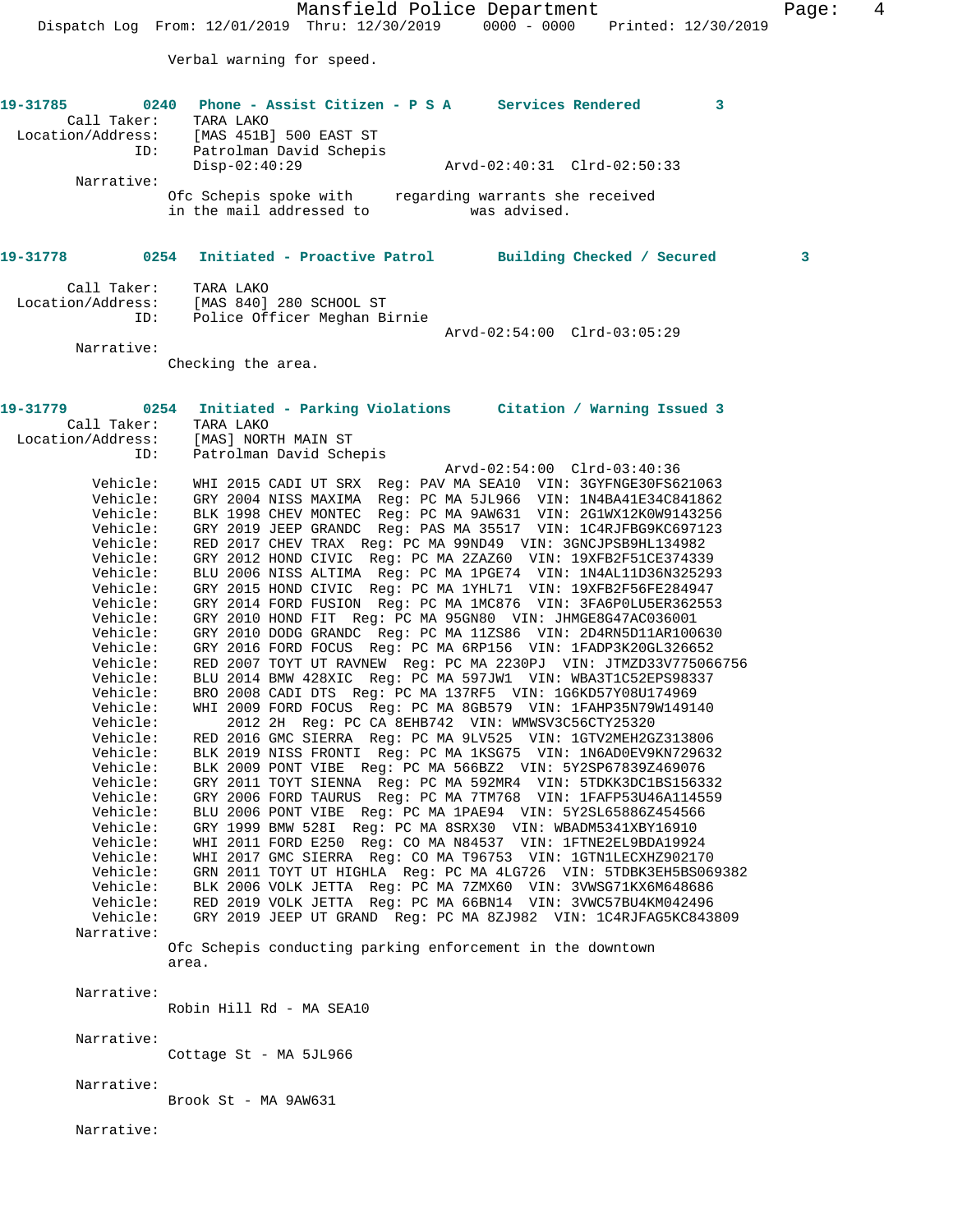Mansfield Police Department Fage: 5 Dispatch Log From: 12/01/2019 Thru: 12/30/2019 0000 - 0000 Printed: 12/30/2019 Court St - MA VT35517 Narrative: Columbus Ave - MA 99ND49, 2ZAZ60, 1PGE74 and 1YHL71 Narrative: Shawmut Ave - MA 11ZS86, 95GN80, 1MC876 Narrative: Samoset Ave - MA 6RP156, 2230PJ, 214JW1, 137RF5, 8GB579, CA 8EHB742 Narrative: Bristol St - IN AP 2541932, MA 66BN14, MA 8ZJ982, NC Weighted HW1848, MA 9LV525, MA 1KSG75, MA 566BZ2 Narrative: Cottage St - MA 592MR4, MA 7TM768 Narrative: Church St - MA CO N84537, MA 1PAE94, MA 8SRX30 Narrative: Newton St - MA 7ZMX60, MA 4LG726, MA CO T96753 **19-31781 0304 Phone - Assist Law Enfrc Agncy Referred to Other Agency 3**  Call Taker: TARA LAKO<br>on/Address: [MAS] RTE 495 NB Location/Address: ID: Police Officer Christopher D Sorge Disp-03:04:49 Arvd-03:10:49 Clrd-03:52:10<br>ID: Police Officer Meghan Birnie Police Officer Meghan Birnie<br>Disp-03:10:55 Disp-03:10:55 Arvd-03:21:07 Clrd-04:17:44 Vehicle: BLK 2004 LL ML350 Reg: PC NY DUP4342 VIN: 4JGAB57E24A498758<br>Towed: For: Other By: Achins Garage To: Achins Garage Towed: For: Other By: Achins Garage To: Achins Garage Released To: JEANBAPTISTE On: 12/01/2019 @ 0441 JEANBAPTISTE On: 12/01/2019 @ 0441 Narrative: MSP requesting assistance to the highway for a reported vehicle parked in the middle lane. MSP is off with an accident on 95 with multiple ejections. Narrative: Rescue requested for an eval. MFD and Norton responding Narrative: Ofc Sorge reports he is off with the vehicle in the middle lane, 495N just prior to exit 11. Narrative: Ofc Sorge requesting a second vehicle to the location, occupant is not cooperating. Narrative: Ofc Sorge was able to contain the occupant in the back of his cruiser and move both vehicles out of the middle of the road, requesting a rescue to the scene for a medical evaluation. Narrative: Ofc Sorge requesting a tow, Achin's en route. Narrative: Ofc Sorge will be giving the operator a courtesy ride back to the station to wait for a ride, Ofc Birnie will be standing by for the tow. Narrative: Ofc Sorge reports Norton FD evaluated the male and checked his sugar, it was normal, male declined transport. Narrative: Ofc Birnie reports Achin's is on scene.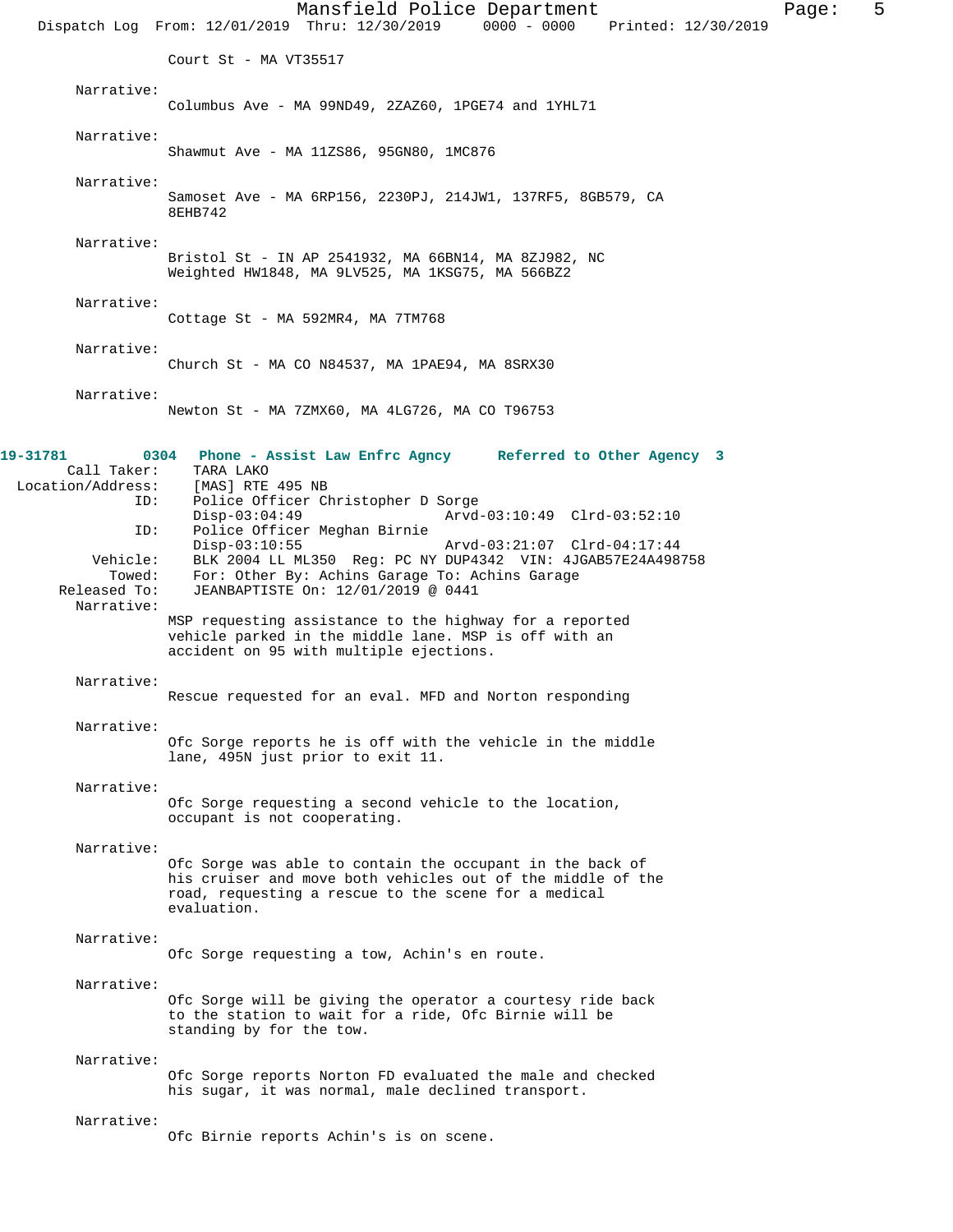|                   |                               | Mansfield Police Department<br>Dispatch Log From: 12/01/2019 Thru: 12/30/2019 0000 - 0000 Printed: 12/30/2019 |                             | Page:                     | 6 |
|-------------------|-------------------------------|---------------------------------------------------------------------------------------------------------------|-----------------------------|---------------------------|---|
|                   |                               |                                                                                                               |                             |                           |   |
|                   | Narrative:                    |                                                                                                               |                             |                           |   |
|                   |                               | Ofc Birnie reports Achin's has the vehicle.                                                                   |                             |                           |   |
|                   | Refer To Summons:<br>Summons: | $19MAS-645-AR$<br>JEANBAPTISTE, F J                                                                           |                             |                           |   |
|                   | Address:                      | 361 CLINTON AVE Apt. #8A BROOKLYN, NY                                                                         |                             |                           |   |
|                   | Aqe:<br>Charges:              | 54<br>NEGLIGENT OPERATION OF MOTOR VEHICLE                                                                    |                             |                           |   |
| 19-31782          |                               | 0340 Initiated - Proactive Patrol Building Checked / Secured                                                  |                             | 3                         |   |
|                   | Call Taker:                   | TARA LAKO                                                                                                     |                             |                           |   |
| Location/Address: | ID:                           | [MAS 1] 50 WEST ST<br>Patrolman David Schepis                                                                 |                             |                           |   |
|                   | Narrative:                    |                                                                                                               | Arvd-03:40:00 Clrd-03:41:52 |                           |   |
|                   |                               | Ofc Schepis checking the Christmas Tree lot.                                                                  |                             |                           |   |
| 19-31783          | 0342                          | Initiated - Proactive Patrol Building Checked / Secured                                                       |                             | 3                         |   |
|                   | Call Taker:                   | TARA LAKO                                                                                                     |                             |                           |   |
| Location/Address: | ID:                           | [MAS 820C] 31 PLYMOUTH ST<br>Police Officer Michael T Fitzgerald                                              |                             |                           |   |
|                   | ID:                           | Police Officer Patrick J Pennie                                                                               | Arvd-03:42:00 Clrd-03:42:58 |                           |   |
|                   |                               | $Disp-03:42:45$                                                                                               | Arvd-03:42:47 Clrd-03:42:56 |                           |   |
|                   | Narrative:                    | Checking the area.                                                                                            |                             |                           |   |
|                   |                               |                                                                                                               |                             |                           |   |
| 19-31786          |                               | 0601 Initiated - Proactive Patrol Building Checked / Secured                                                  |                             | 3                         |   |
|                   | Call Taker:                   | TARA LAKO                                                                                                     |                             |                           |   |
| Location/Address: | ID:                           | [MAS 820C] 31 PLYMOUTH ST<br>Police Officer Patrick J Pennie                                                  |                             |                           |   |
|                   | ID:                           | Police Officer Michael T Fitzgerald                                                                           | Arvd-06:01:00 Clrd-06:12:45 |                           |   |
|                   |                               | $Disp-06:01:58$                                                                                               | Arvd-06:02:01 Clrd-06:12:49 |                           |   |
|                   | Narrative:                    | Checking the area.                                                                                            |                             |                           |   |
|                   | Narrative:                    |                                                                                                               |                             |                           |   |
|                   |                               | Ofc Fitzgerald reports a driver picking up trailer #428.                                                      |                             |                           |   |
| 19-31789          |                               | 0622 Initiated - Proactive Patrol                                                                             | Building Checked / Secured  | 3                         |   |
|                   |                               |                                                                                                               |                             |                           |   |
|                   |                               | Call Taker: TARA LAKO<br>Location/Address: [MAS 820C] 31 PLYMOUTH ST                                          |                             |                           |   |
|                   | ID:                           | Police Officer Michael T Fitzgerald                                                                           | Arvd-06:22:00 Clrd-06:25:08 |                           |   |
|                   | Narrative:                    |                                                                                                               |                             |                           |   |
|                   |                               | Driver picking up truck #427                                                                                  |                             |                           |   |
| 19-31793          | 0710                          | Initiated - Proactive Patrol Building Checked / Secured                                                       |                             | 3                         |   |
|                   | Call Taker:                   | Kieran M Ruth                                                                                                 |                             |                           |   |
| Location/Address: | ID:                           | [MAS 820C] 31 PLYMOUTH ST<br>Police Officer Patrick J Pennie                                                  |                             |                           |   |
|                   | ID:                           | Police Officer Michael T Fitzgerald                                                                           | Arvd-07:10:00 Clrd-07:39:53 |                           |   |
|                   | Narrative:                    | $Disp-07:11:06$                                                                                               | Arvd-07:11:09 Clrd-07:39:57 |                           |   |
|                   |                               | Checking the area.                                                                                            |                             |                           |   |
|                   |                               |                                                                                                               |                             |                           |   |
| 19-31795          |                               | 0742 Phone - 911 Hang-ups & Verifications                                                                     |                             | Confirmed misdial/Accdntl |   |

**Call 2**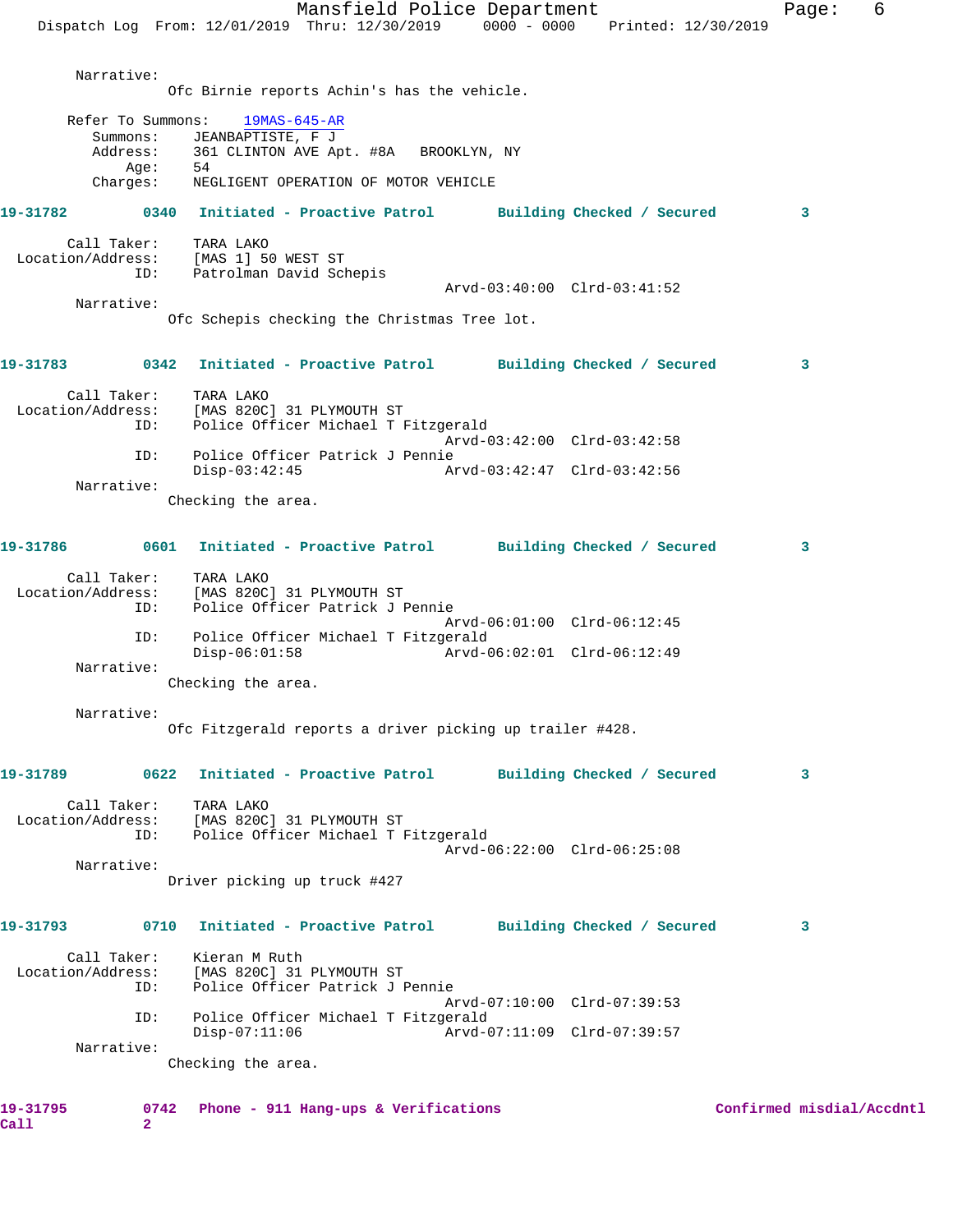Mansfield Police Department Fage: 7 Dispatch Log From: 12/01/2019 Thru: 12/30/2019 0000 - 0000 Printed: 12/30/2019 Call Taker: APRIL LEHANE Location/Address: [MAS] 1 DEER PATH LN ID: Police Officer Christopher D Sorge Disp-07:43:35 Arvd-07:49:48 Clrd-07:51:02 Narrative: confirm an accidental 911 call. Caller stated his son hit button on his Apple Watch Narrative: Confirmed accidental **19-31799 0913 Phone - Parking Violations Spoken To 3**  Call Taker: Officer Brendan Fayles Location/Address: [MAS H1071] 42 SOUTH MAIN ST ID: Police Officer John R Armstrong Disp-09:18:06 Arvd-09:24:27 Clrd-09:27:27 Vehicle: RED 2010 TOYT PRIUS Reg: PAS MA CI9413 VIN: JTDKN3DU6A5016247 Narrative: RP reports his driveway is blocked by a red prius that is improperly parked. Narrative: The party is moving the vehicle **19-31800 0928 Phone - 911 Hang-ups & Verifications Confirmed misdial/Accdntl Call 2**  Call Taker: Kieran M Ruth Location/Address: [MAS H3912] 82 LAWNDALE RD ID: Police Officer Nicole P Newport Disp-09:33:48 Arvd-09:33:50 Clrd-09:35:35 Narrative: Spoke to the calling party, confirmed accidental and all checks ok. Narrative: Confirmed accidental 19-31801 0929 Phone - Animal Complaints Services Rendered 3 Call Taker: APRIL LEHANE Location/Address: [MAS H3338] 312 ELM ST ID: Police Officer Gregg S Kennedy<br>Disp-09:31:10 Disp-09:31:10 Arvd-09:38:30 Clrd-10:11:45 Narrative: rp located a dog with no tags running in the street Narrative: Ofc. Kennedy will take the dog to the shelter **19-31802 0952 Initiated - Selective Enforcement/RADAR Citation / Warning Issued 3**  Call Taker: Kieran M Ruth Location/Address: [MAS] 79 NORTH MAIN ST @ 14 COURT ST ID: Police Officer John R Armstrong Arvd-09:52:00 Clrd-10:38:58 Vehicle: RED 2018 TOYT COROLL Reg: PC MA 8XXR10 VIN: 2T1BURHE6JC021394 Narrative: Selective enforcement in the area. Narrative: Out with MA/8XXR10 **19-31803 0953 Initiated - Proactive Patrol Building Checked / Secured 3** Call Taker: Kieran M Ruth Location/Address: [MAS 820C] 31 PLYMOUTH ST ID: Sergeant Jeffrey G Bombard Arvd-09:53:00 Clrd-10:01:51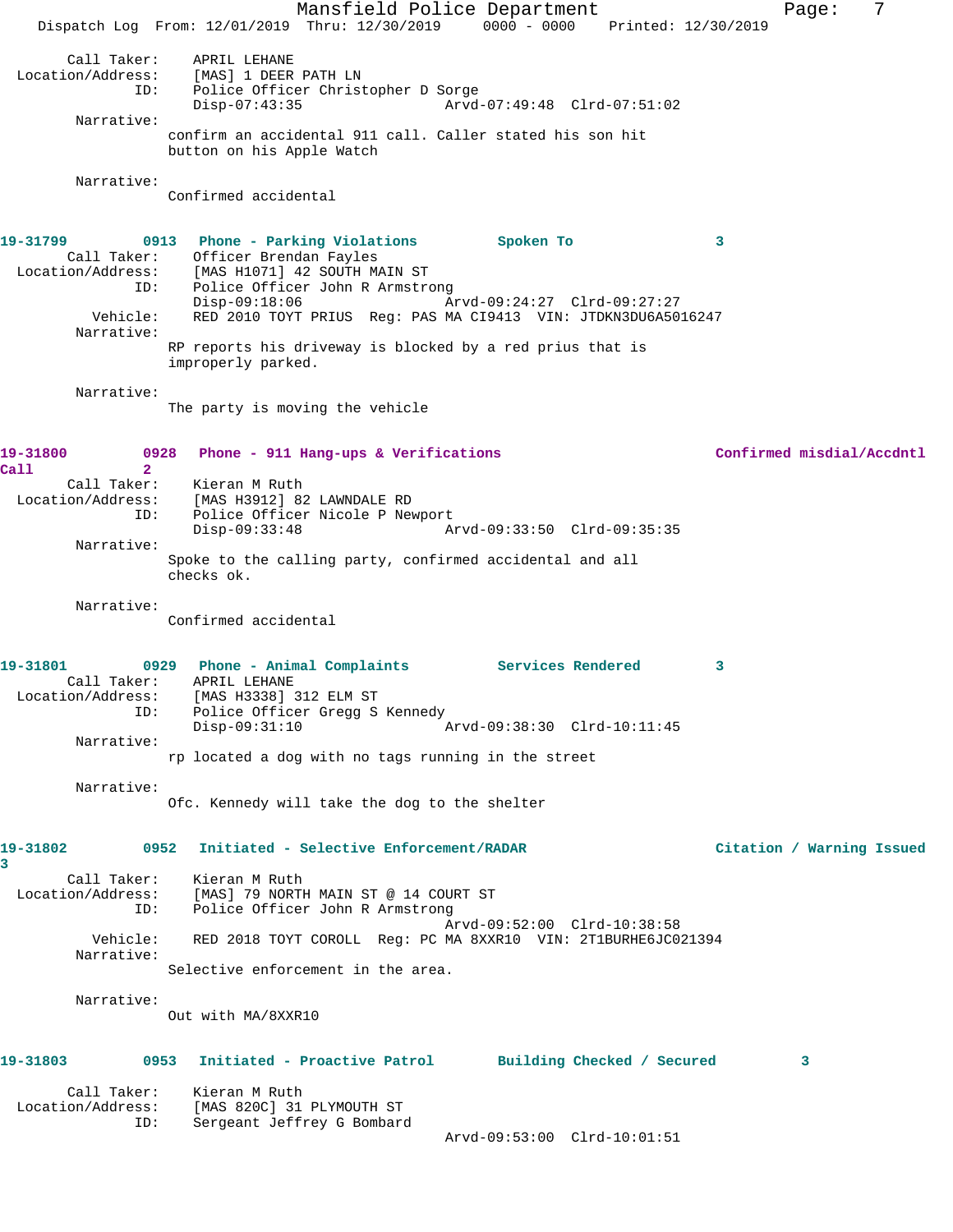Mansfield Police Department Form Page: 8 Dispatch Log From: 12/01/2019 Thru: 12/30/2019 0000 - 0000 Printed: 12/30/2019 ID: Detective Christopher P Walsh<br>Disp-10:00:02 Disp-10:00:02 Arvd-10:00:05 Clrd-10:04:11 Narrative: Checking the front **19-31807 1028 Initiated - Selective Enforcement/RADAR Services Rendered 3**  Call Taker: APRIL LEHANE<br>Vicinity of: [MAS] 600 WEST ST Vicinity of:<br>ID: Police Officer Gregg S Kennedy Arvd-10:28:00 Clrd-11:21:40 **19-31809 1033 Walk-In - Fingerprinting - non crimnl Services Rendered 3**  Call Taker: Officer Brendan Fayles Location/Address: [MAS 451B] 500 EAST ST ID: Police Officer Nicole P Newport Disp-10:34:15 Arvd-10:37:30 Clrd-11:20:03 Narrative: Walk in for fingerprinting. **19-31810 1056 Phone - Erratic Oper MV / Road Rage Unfounded/Unverifed 3**  Call Taker: PATRICK FEENEY Location/Address: [MAS] ELM ST ID: Sergeant Thomas R Connor Disp-10:58:26 Arvd-11:02:21 Clrd-11:04:28 Vehicle: RED 2006 SUZI FORENZ Reg: PC MA 56CT07 VIN: KL5JJ86Z96K281014 Narrative: Caller reports that a  $m/v$  was driving all over the roadway; crossing the DBYL and driving on the wrong side of the road. Also erratic speed, extreme highs and lows. Poss. elderly oper. Narrative: M5 behind the m/v now at the mall area; will continue to observe it. Narrative: m5 reports on 140 SB now at the overpass; 20 mph while maintaining lanes. Narrative: M5 reports no observed erratic oper; followed all road markings and signs. Traveling approx 10mph under speed limit. Followed to the S. Main St area. **19-31811 1114 911 - Assist Fire Department Services Rendered 3**  Call Taker: CARLY MORIARTY Location/Address: [MAS 304A] 1 MANSFIELD AVE Apt. #A406 ID: Police Officer John R Armstrong<br>Disp-11:15:32 Ar Arvd-11:17:05 Clrd-11:25:26 Narrative: Assisting the FD with a fire/medical related incident. **19-31812 1154 Initiated - Building Check Building Checked / Secured 3** Call Taker: PATRICK FEENEY<br>Location/Address: [MAS 820C] 31 1 ess: [MAS 820C] 31 PLYMOUTH ST<br>ID: Sergeant Jeffrey G Bombarg Sergeant Jeffrey G Bombard Arvd-11:54:00 Clrd-11:58:35 ID: Detective Christopher P Walsh Disp-11:54:47 Arvd-11:54:49 Clrd-12:00:21 **19-31815 1216 Phone - 911 Hang-ups & Verifications Unfounded/Unverifed 2**  Call Taker: APRIL LEHANE<br>Location/Address: [MAS 840I120 [MAS 840I120] 280 SCHOOL ST Apt. #I120 ID: Police Officer John R Armstrong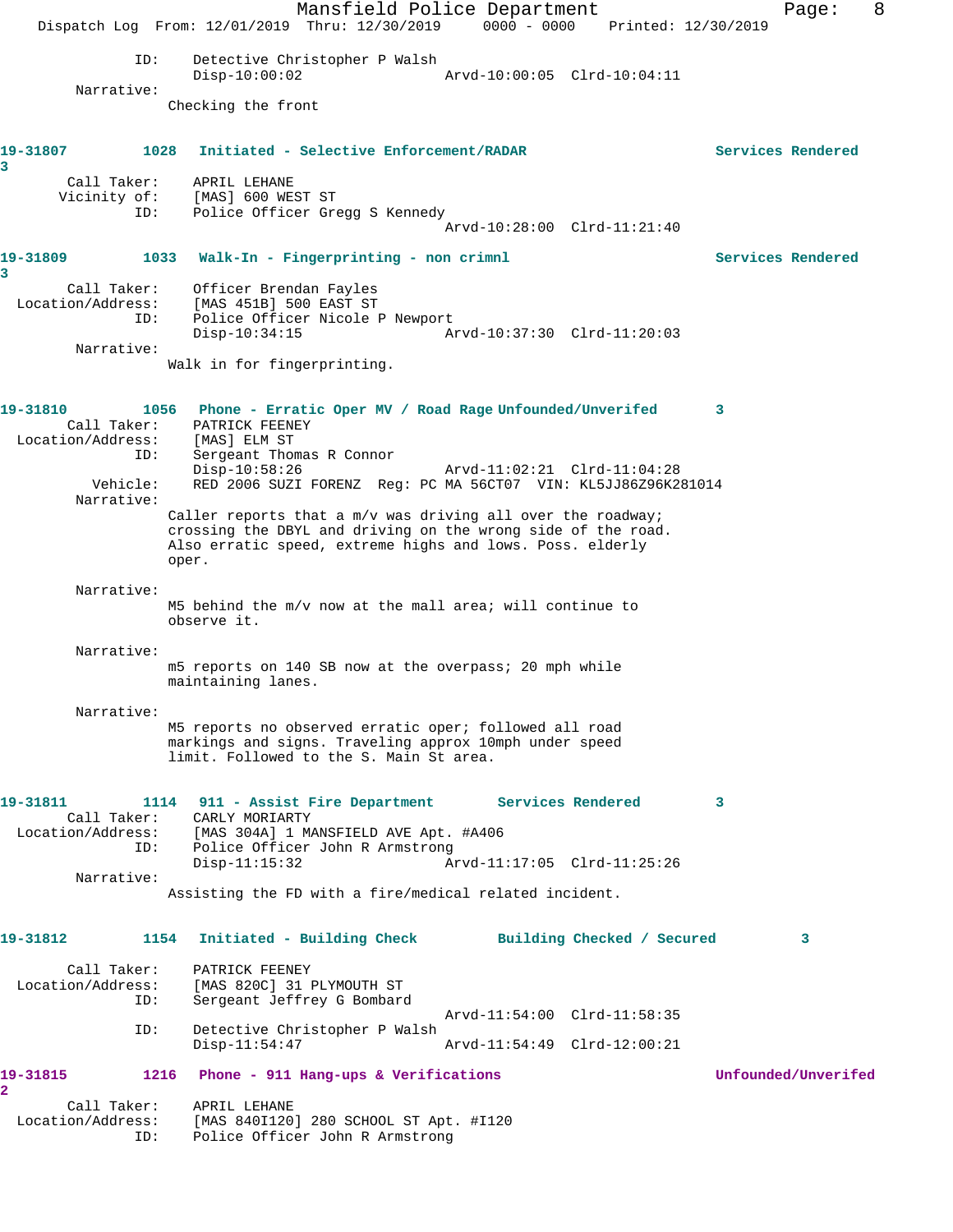Mansfield Police Department Fage: 9 Dispatch Log From: 12/01/2019 Thru: 12/30/2019 0000 - 0000 Printed: 12/30/2019 Disp-12:17:10 Clrd-12:17:55<br>ID: Support Staff Derek M Stark Support Staff Derek M Stark Disp-12:17:52 Arvd-12:21:23 Clrd-12:21:53 ID: Police Officer William C Trudell Disp-12:21:50 Arvd-12:21:54 Clrd-12:27:23 Narrative: 911 open line call from the area. No answer on call back **19-31818 1259 Initiated - Motor Vehicle Stop Citation / Warning Issued 3**  Call Taker: PATRICK FEENEY<br>Location/Address: [MAS 1005A] 292 [MAS 1005A] 292 CHAUNCY ST ID: Police Officer Gregg S Kennedy Arvd-12:59:00 Clrd-13:05:06 Vehicle: BLK 2017 HYUN UT SANTFE Reg: PC MA 6AY477 VIN: KM8SMDHF8HU231323 **19-31819 1300 Phone - Road Hazards Unfounded/Unverifed 3**  Call Taker: APRIL LEHANE<br>ion/Address: [MAS] RTE 140 SB Location/Address:<br>ID: Sergeant Thomas R Connor<br>Disp-13:04:31 Disp-13:04:31 Arvd-13:07:04 Clrd-13:08:46<br>ID: Police Officer Gregg S Kennedy Police Officer Gregg S Kennedy Disp-13:05:12 Arvd-13:05:16 Clrd-13:08:46 Narrative: grey pick up truck dragging metal that is sparking in the roadway. Partial plate P378. Vehicle took exit 7A off 95 Narrative: Units checked from NB side with negative results; flipping around and checking SB side. Narrative: Units report unable to locate. **19-31820 1309 Initiated - Building Check Building Checked / Secured 3** Call Taker: PATRICK FEENEY Location/Address: [MAS 907E] 390 WEST ST ID: Police Officer Gregg S Kennedy Arvd-13:09:00 Clrd-13:16:01 **19-31822 1332 Initiated - Motor Vehicle Stop Services Rendered 3**  Call Taker: PATRICK FEENEY Location/Address: [MAS 840] 280 SCHOOL ST ID: Support Staff Derek M Stark Arvd-13:32:00 Clrd-13:42:02 Vehicle: GRY 2009 CHEV MALIBU Reg: PC MA 95FE82 VIN: 1G1ZG57B194166792 Narrative: M13 making a stop on a m/v that the oper had shouted explatives and yelled at ofcs on the detail over the amount of time it took him to get into the plaza Narrative: Party checks fine; apologized for his erratic behavior and calmed down. **19-31823 1333 Initiated - Traffic Enforcement / Activity Verbal Warning 2**  Call Taker: PATRICK FEENEY<br>ion/Address: [MAS] HOPE ST Location/Address:<br>ID: Police Officer Nicole P Newport Arvd-13:33:00 Clrd-14:29:59 Vehicle: RED 2015 HOND 4D ACCORD Reg: PC MA 14558 GRY 2013 INFI UT JX35 Reg: PC MA 7ZZW90 VIN: 5N1AL0MM3DC351705 **19-31825 1357 Initiated - Building Check Building Checked / Secured 3** Call Taker: PATRICK FEENEY Location/Address: [MAS 820C] 31 PLYMOUTH ST Sergeant Jeffrey G Bombard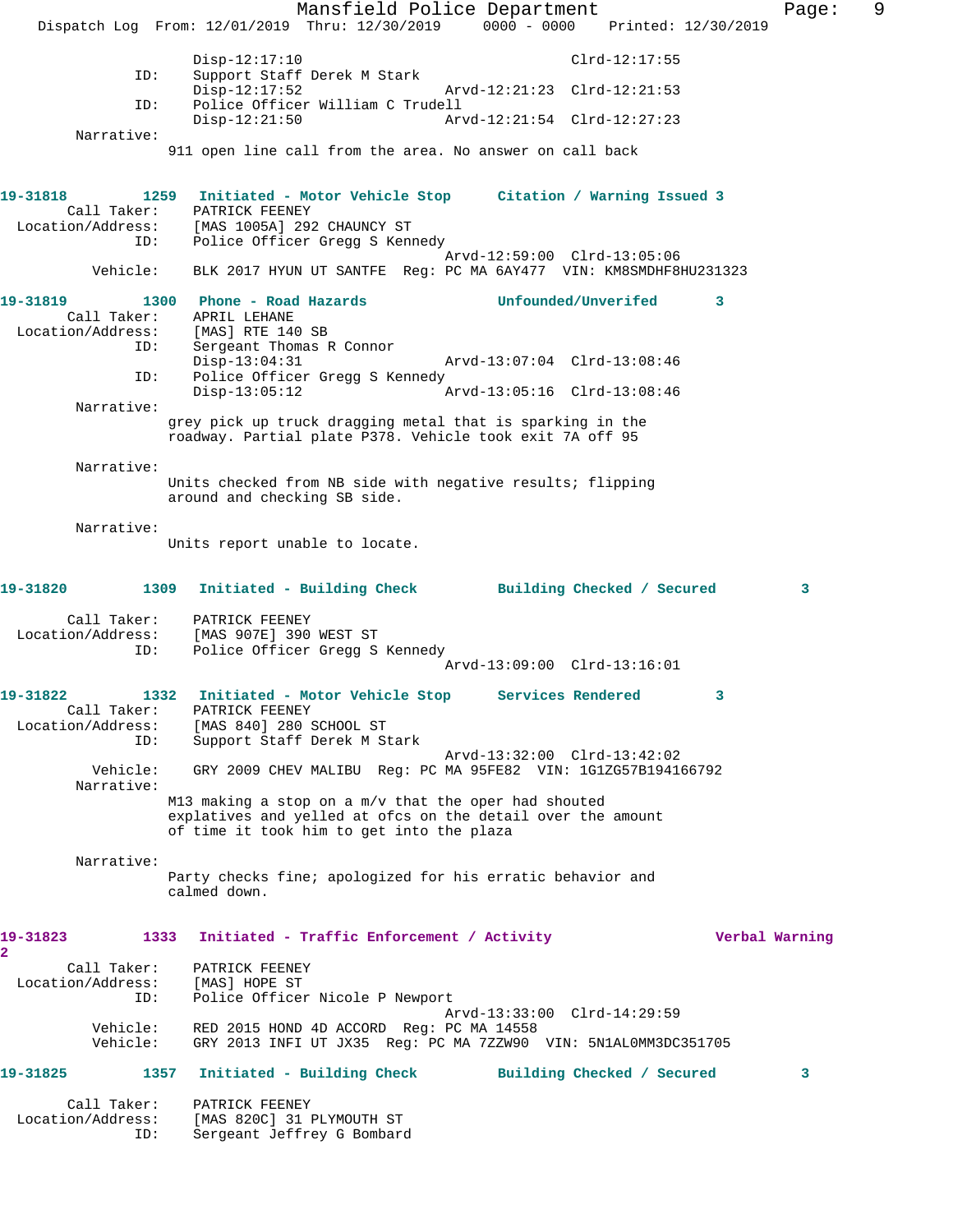Mansfield Police Department Page: 10 Dispatch Log From: 12/01/2019 Thru: 12/30/2019 0000 - 0000 Printed: 12/30/2019 Arvd-13:57:00 Clrd-14:11:50<br>ID: Detective Christopher P Walsh Detective Christopher P Walsh<br>Disp-13:58:20 Disp-13:58:20 Arvd-13:58:23 Clrd-14:11:50 19-31827 1409 Other - Community Policing Services Rendered 3<br>Call Taker: Officer Brendan Fayles Call Taker: Officer Brendan Fayles<br>Location/Address: [MAS] NORTH MAIN ST [MAS] NORTH MAIN ST ID: Officer Dallas O'Brien Disp-14:20:06 Arvd-14:20:25 Clrd-16:13:42 ID: Officer Christopher OMalley Disp-14:20:06 Arvd-14:20:23 Clrd-16:13:42 ID: Police Officer David W Kinahan<br>Disp-14:20:06 1 Disp-14:20:06 Arvd-14:20:28 Clrd-16:13:42<br>ID: Executive Lieutenant Francis W Archer JR Executive Lieutenant Francis W Archer JR Disp-14:20:06 Arvd-14:20:16 Clrd-16:04:51 ID: Lieutenant Roy D Bain JR Disp-14:20:06 <br>
D: Officer James Seekell Arvd-14:20:32 Clrd-16:13:42 Officer James Seekell<br>Disp-14:23:10 Disp-14:23:10 Arvd-14:23:21 Clrd-16:13:42 ID: Sergeant Richard E Hopkins Disp-14:23:15 Arvd-14:23:24 Clrd-16:13:42<br>TD: Sergeant Brian P Thibault Sergeant Brian P Thibault<br>Disp-14:23:19 Disp-14:23:19 Arvd-14:23:27 Clrd-16:13:42 Narrative: Officers out for the Christmas Parade Narrative: Parade concluded; all roads open. approx 50-60 people still in the area to see Santa. **19-31829 1438 Initiated - Building Check Building Checked / Secured 3** Call Taker: PATRICK FEENEY<br>Location/Address: [MAS 1016] 4 E [MAS 1016] 4 ERICK RD ID: Police Officer Nicole P Newport Arvd-14:38:00 Clrd-14:43:09 **19-31830 1459 Phone - Assist Citizen - P S A Services Rendered 3**  Call Taker: PATRICK FEENEY Location/Address: [MAS] 38 FRUIT ST ID: Police Officer Nicole P Newport<br>Disp-15:25:38 A: Disp-15:25:38 Arvd-15:34:46 Clrd-15:48:16<br>Vehicle: BLU 2005 HOND UT PILOT Reg: PC MA 5RA259 VIN: 2HKYF185851 BLU 2005 HOND UT PILOT Reg: PC MA 5RA259 VIN: 2HKYF18585H519492 Vehicle: WHI 2007 MERC UT MOUNTA Reg: PC MA 9137WS VIN: 4M2EU48857UJ18912 Narrative: Caller looking to speak to an officer regarding a past MVA that occurred on Fruit St that she was involved in. States that the crash occured at approx 1340 hrs and no one was injured. Narrative: Following up with other involved party at 7 Denwood. Narrative: M4 reports that the involved parties are to work it out on thier own and not go through insurance. **19-31834 1534 911 - 911 Hang-ups & Verifications Services Rendered 2**  PATRICK FEENEY Location/Address: [MAS H1158] 46 HIGHLAND AVE Apt. #2 Police Officer John R Armstrong<br>Disp-15:35:05 A Disp-15:35:05 Arvd-15:38:02 Clrd-15:42:59<br>ID: Police Officer John R Armstrong Police Officer John R Armstrong Disp-15:43:16 Arvd-15:43:19 Clrd-15:52:02 Narrative:

 Narrative: m10 reports that the children locked a 2 y/o in the bedroom and the lock is unable to open.

911 hangup; call back made and it was accidental by child.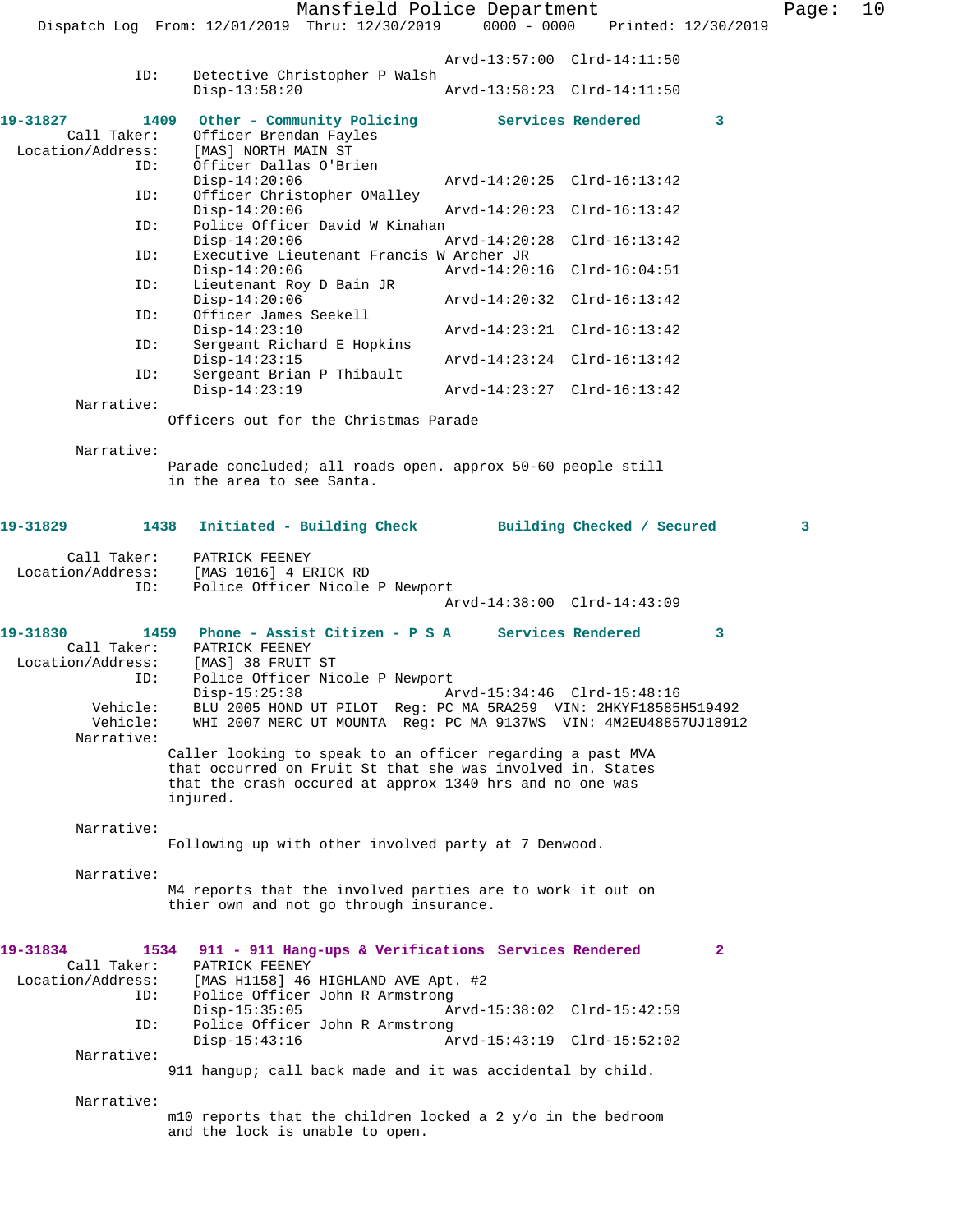Child freed with the assistance of MFD. All checks ok now. **19-31835 1602 Initiated - Building Check Building Checked / Secured 3** Call Taker: PATRICK FEENEY Location/Address: [MAS 820C] 31 PLYMOUTH ST ID: Detective Christopher P Walsh Arvd-16:02:00 Clrd-16:30:06 ID: Sergeant Robert S Pierce Disp-16:03:07 Arvd-16:13:35 Clrd-16:30:06 19-31837 1650 Walk-In - Missing Person Spoken To 1 Call Taker: Support Staff Katherine Gillis Location/Address: [MAS] 750 NORTH MAIN ST ID: Police Officer Nicole P Newport Disp-16:52:52 Arvd-16:53:10 Clrd-17:57:45 Narrative: RP into the lobby to report her daughter, missing. RP would like to speak with an officer to file a report. Narrative: RP came in to report that her daughter has not been home for 24 hours. RP has spoken to the daughter and knows that she is staying at the Grasso residence with her boyfriend. The RP is going to court on tuesday and would like this documented. Ofc. Newport spoke with RP and advised how to proceed. **19-31839 1724 Initiated - Proactive Patrol Services Rendered 3**  Call Taker: LINDSAY MITCHELL Location/Address: [MAS 982] 111 HOPE ST ID: Police Officer Andrew J Kelley Arvd-17:24:00 Clrd-17:29:48 Narrative: Checking the park and library **19-31840 1729 Initiated - Building Check Building Checked / Secured 3** Call Taker: PATRICK FEENEY Location/Address: [MAS 840] 280 SCHOOL ST ID: Police Officer Joshua S Ellender Arvd-17:29:00 Clrd-17:39:26 **19-31841 1745 Initiated - Motor Vehicle Stop Citation / Warning Issued 3**  Call Taker: PATRICK FEENEY Location/Address: [MAS] 54 CHAUNCY ST @ 363 NORTH MAIN ST ID: Police Officer Joshua S Ellender Arvd-17:45:00 Clrd-17:50:05 Vehicle: BLK 2014 JEEP UT GRAND Reg: PC MA 9BJ639 VIN: 1C4RJFAG2EC131276 Narrative: Cited for red light violation **19-31842 1750 Initiated - Motor Vehicle Stop Citation / Warning Issued 3**  Call Taker: LINDSAY MITCHELL Location/Address: [MAS] 219 EAST ST @ 184 PARK ST ID: Police Officer Andrew J Kelley Arvd-17:50:00 Clrd-17:53:55 Vehicle: BLK 2003 HYUN SONATA Reg: PC MA 9JW741 VIN: KMHWF25S53A784068 Narrative: Cited for no head lights on **19-31843 1753 Phone - 911 Hang-ups & Verifications Unfounded/Unverifed 2** 

 Call Taker: APRIL LEHANE Location/Address: [MAS 874] 100 HAMPSHIRE ST

Narrative: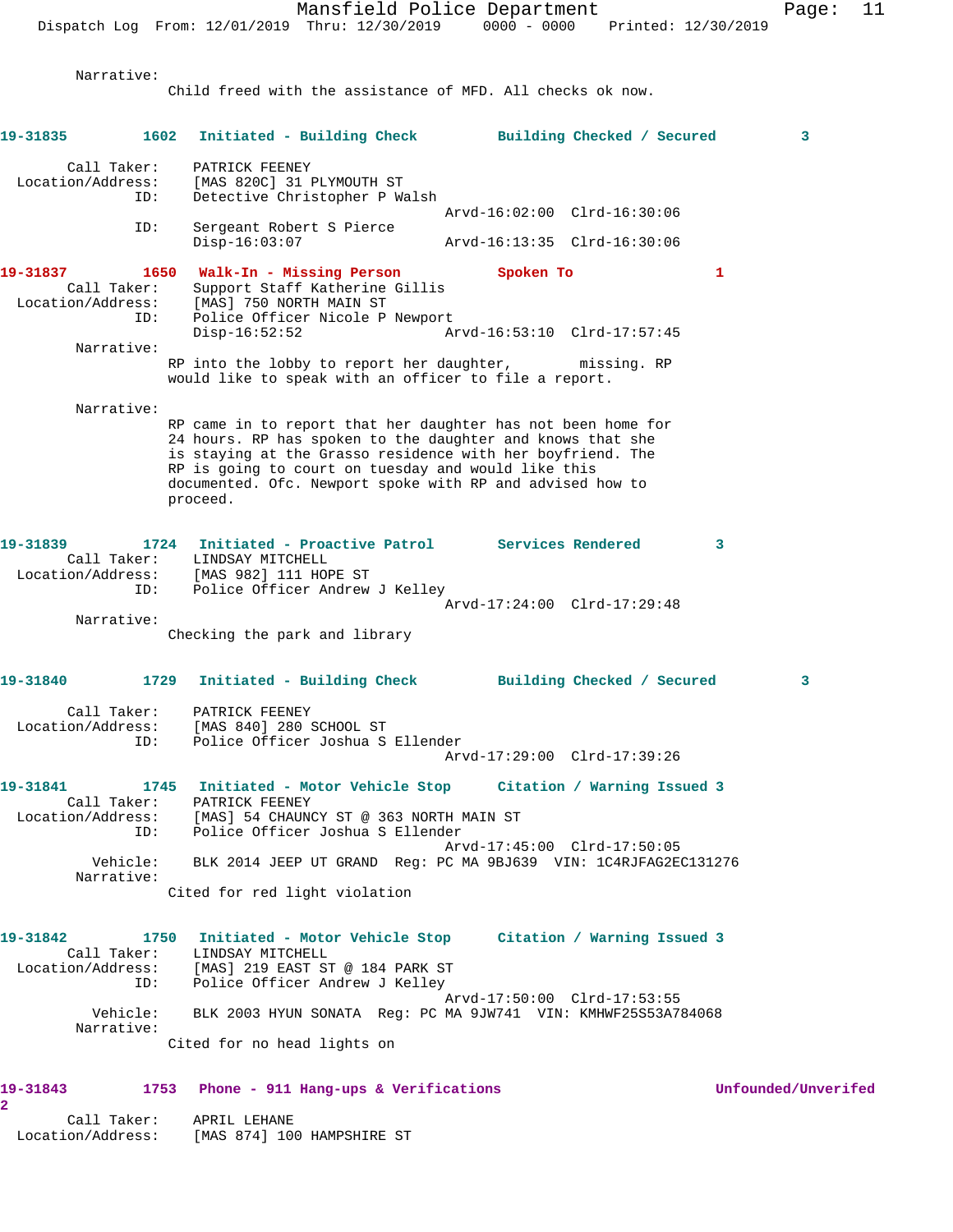|                                                                                                           | Mansfield Police Department<br>Dispatch Log From: 12/01/2019 Thru: 12/30/2019 0000 - 0000<br>Printed: 12/30/2019                                                                                                                                                                                                                                                                                                                                                 | Page: | 12 |
|-----------------------------------------------------------------------------------------------------------|------------------------------------------------------------------------------------------------------------------------------------------------------------------------------------------------------------------------------------------------------------------------------------------------------------------------------------------------------------------------------------------------------------------------------------------------------------------|-------|----|
|                                                                                                           |                                                                                                                                                                                                                                                                                                                                                                                                                                                                  |       |    |
| ID:<br>Narrative:                                                                                         | Police Officer Andrew J Kelley<br>$Disp-17:55:17$<br>Arvd-18:02:04 Clrd-18:11:00                                                                                                                                                                                                                                                                                                                                                                                 |       |    |
|                                                                                                           | Confirm an accidental 911 call from employee in the<br>cafeteria. He was attempting to restart his phone                                                                                                                                                                                                                                                                                                                                                         |       |    |
| Narrative:                                                                                                | M10 unable to gain access past the lobby; call back to the<br>party was unsuccessful. M10 trying a few doors. 3 m/v's in<br>the lot covered in snow.                                                                                                                                                                                                                                                                                                             |       |    |
| Narrative:                                                                                                | M10 reports unable to gain access; appears there is no<br>emergency.                                                                                                                                                                                                                                                                                                                                                                                             |       |    |
| 19-31844<br>Call Taker:<br>Vicinity of:<br>ID:<br>ID:<br>Vehicle:<br>Towed:<br>Released To:<br>Narrative: | 1757 911 - Motor Veh Acc - No Injury Vehicle Towed<br>1<br>PATRICK FEENEY<br>[MAS] 60 RUMFORD AVE<br>Police Officer Nicole P Newport<br>$Disp-17:58:00$<br>Arvd-18:03:59 Clrd-18:21:07<br>Police Officer Jay J Sparrow<br>$Disp-17:58:07$<br>Arvd-17:59:19 Clrd-18:21:07<br>GRY 2012 HOND PILOT Req: PC MA 351NW8 VIN: 5FNYF4H40CB004328<br>For: Accident By: Achins Garage To: Achins Garage<br>ANDREWS On: 12/04/2019 @ 1550<br>Tow requested, Achins notified |       |    |
| Narrative:                                                                                                | 911 caller reports single car crash; unknown injuries. FD<br>notified.                                                                                                                                                                                                                                                                                                                                                                                           |       |    |
| Narrative:                                                                                                | M5 reporting no injuries; tow on scene.                                                                                                                                                                                                                                                                                                                                                                                                                          |       |    |
| Narrative:                                                                                                | Tow has the m/v; all units clear.                                                                                                                                                                                                                                                                                                                                                                                                                                |       |    |
| Refer To Accident:                                                                                        | 19MAS-449-AC                                                                                                                                                                                                                                                                                                                                                                                                                                                     |       |    |
| 19-31845                                                                                                  | 1759<br>Initiated - Building Check<br>Building Checked / Secured                                                                                                                                                                                                                                                                                                                                                                                                 | 3     |    |
| Call Taker:<br>Location/Address:<br>ID:                                                                   | PATRICK FEENEY<br>[MAS 820C] 31 PLYMOUTH ST<br>Detective Christopher P Walsh<br>Arvd-17:59:00 Clrd-18:05:48                                                                                                                                                                                                                                                                                                                                                      |       |    |
| ID:                                                                                                       | Sergeant Robert S Pierce<br>$Disp-18:00:05$<br>Arvd-18:00:06 Clrd-18:05:48                                                                                                                                                                                                                                                                                                                                                                                       |       |    |
| 19-31846<br>Call Taker:<br>Location/Address:<br>ID:<br>Vehicle:                                           | 1812 Initiated - Motor Vehicle Stop Citation / Warning Issued 3<br>PATRICK FEENEY<br>[MAS] 100 RTE 140 SB @ 280 SCHOOL ST<br>Police Officer Andrew J Kelley<br>Arvd-18:12:00 Clrd-18:18:23<br>BLU 2012 HYUN SONATA Reg: PC MA 9YS466 VIN: 5NPEB4AC7CH322741                                                                                                                                                                                                      |       |    |
| 19-31847<br>Call Taker:<br>Location/Address:<br>ID:                                                       | 1821 911 - Motor Veh Acc - No Injury Vehicle Towed<br>1<br>PATRICK FEENEY<br>[MAS] RESERVOIR ST<br>Police Officer Joshua S Ellender                                                                                                                                                                                                                                                                                                                              |       |    |
| ID:<br>ID:<br>ID:                                                                                         | Arvd-18:25:56 Clrd-19:29:36<br>$Disp-18:22:31$<br>Police Officer Nicole P Newport<br>$Disp-18:23:12$<br>Arvd-18:27:09 Clrd-19:29:36<br>Police Officer Andrew J Kelley<br>$Disp-18:24:54$<br>Arvd-18:24:58 Clrd-19:29:36<br>Police Officer Jay J Sparrow                                                                                                                                                                                                          |       |    |
| Vehicle:<br>Towed:<br>Narrative:                                                                          | $Disp-18:27:54$<br>Arvd-18:27:58 Clrd-19:29:36<br>RED 2004 BUIC UT RAINIE Req: PC MA 8603NZ VIN: 5GAET13P442209989<br>For: Accident By: Achins Garage To: Achins Garage<br>RP reports a vehicle off the roadway partially in the water.                                                                                                                                                                                                                          |       |    |
|                                                                                                           |                                                                                                                                                                                                                                                                                                                                                                                                                                                                  |       |    |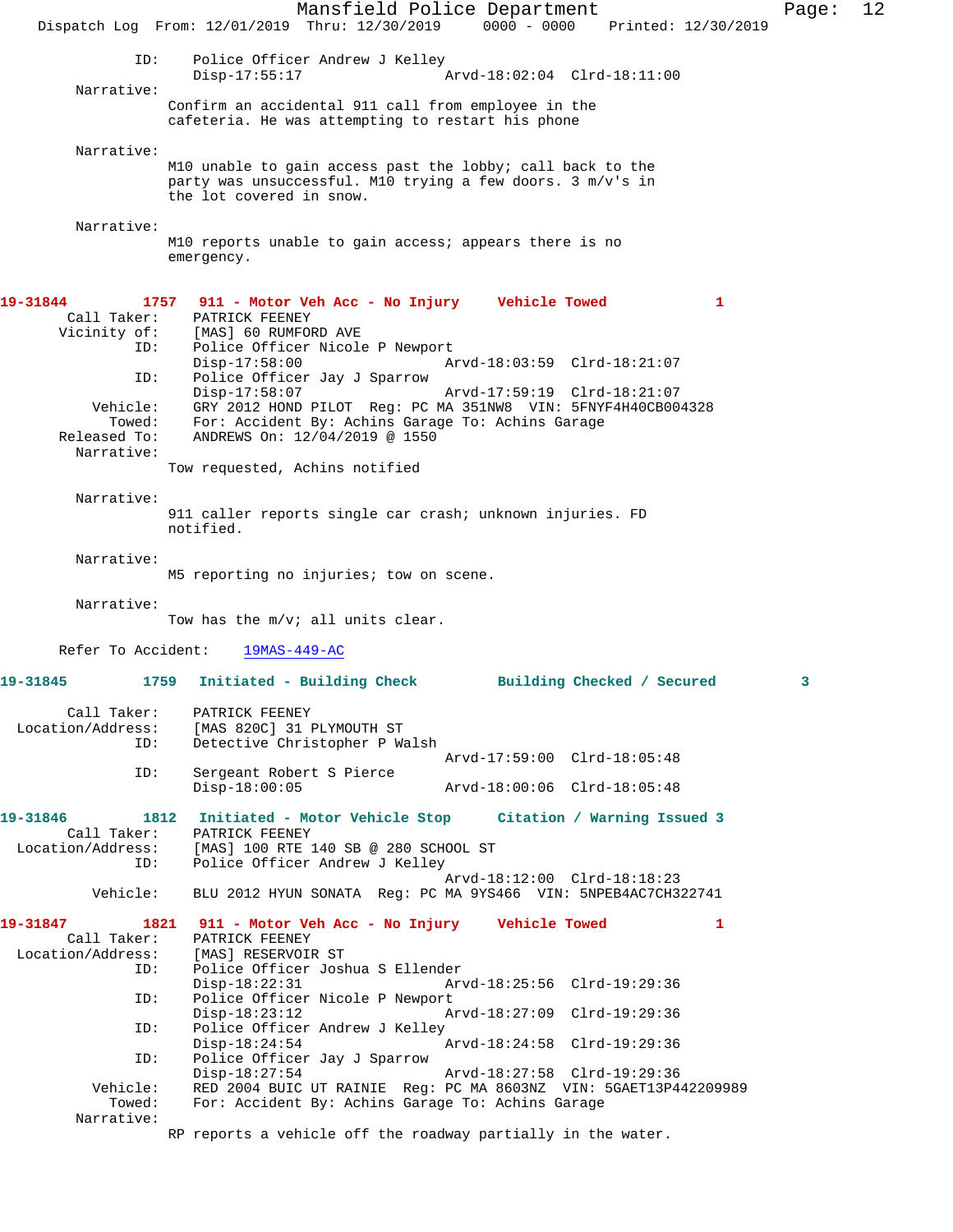|                                                                                           | Mansfield Police Department<br>Dispatch Log From: 12/01/2019 Thru: 12/30/2019<br>0000 - 0000 Printed: 12/30/2019                                                                                                                                                                                                                                                                                                                                                                                                                 | Page: | 13 |
|-------------------------------------------------------------------------------------------|----------------------------------------------------------------------------------------------------------------------------------------------------------------------------------------------------------------------------------------------------------------------------------------------------------------------------------------------------------------------------------------------------------------------------------------------------------------------------------------------------------------------------------|-------|----|
|                                                                                           | RP states the occupant is out of the MV. Officers and MFD<br>responding                                                                                                                                                                                                                                                                                                                                                                                                                                                          |       |    |
|                                                                                           | Direct call from Norton Fire reporting same.                                                                                                                                                                                                                                                                                                                                                                                                                                                                                     |       |    |
| Narrative:                                                                                | Tow requested, Achins enroute. Vehicle is on its roof                                                                                                                                                                                                                                                                                                                                                                                                                                                                            |       |    |
| Narrative:                                                                                | M2 reports Norton FD is on scene.                                                                                                                                                                                                                                                                                                                                                                                                                                                                                                |       |    |
| Narrative:                                                                                | Units closing down the road.                                                                                                                                                                                                                                                                                                                                                                                                                                                                                                     |       |    |
| Narrative:                                                                                | Tow on scene.                                                                                                                                                                                                                                                                                                                                                                                                                                                                                                                    |       |    |
| Narrative:                                                                                | Second tow on scene.                                                                                                                                                                                                                                                                                                                                                                                                                                                                                                             |       |    |
| Narrative:                                                                                | Achins has the vehicle.                                                                                                                                                                                                                                                                                                                                                                                                                                                                                                          |       |    |
| Refer To Accident:                                                                        | $19MAS-450-AC$                                                                                                                                                                                                                                                                                                                                                                                                                                                                                                                   |       |    |
| 19-31848<br>Call Taker:<br>Location/Address:<br>ID:                                       | 1835 Initiated - Building Check Services Rendered<br>3<br>PATRICK FEENEY<br>[MAS 820C] 31 PLYMOUTH ST<br>Detective Christopher P Walsh                                                                                                                                                                                                                                                                                                                                                                                           |       |    |
| Vehicle:<br>Narrative:                                                                    | Arvd-18:35:00 Clrd-18:50:59<br>WHI 2018 TOYT CAMRY Req: PC MA 8RNN10 VIN: 4T1B61HK3JU029999                                                                                                                                                                                                                                                                                                                                                                                                                                      |       |    |
|                                                                                           | Employees arriving $\&$ the bldg will be open.                                                                                                                                                                                                                                                                                                                                                                                                                                                                                   |       |    |
| 19-31849                                                                                  | $1922$ 911 - Alarm - Burglar<br>Building Checked / Secured                                                                                                                                                                                                                                                                                                                                                                                                                                                                       | 1     |    |
| Call Taker:<br>Location/Address:<br>ID:                                                   | JEFFREY KEEFE<br>[MAS 10B] 305 FORBES BLVD<br>Support Staff Derek M Stark<br>$Disp-19:29:51$<br>Clrd-19:30:15                                                                                                                                                                                                                                                                                                                                                                                                                    |       |    |
| ID:                                                                                       | Police Officer Nicole P Newport<br>$Disp-19:30:01$<br>Arvd-19:36:49 Clrd-19:40:51                                                                                                                                                                                                                                                                                                                                                                                                                                                |       |    |
| ID:<br>Narrative:                                                                         | Police Officer Andrew J Kelley<br>$Disp-19:30:21$<br>Arvd-19:36:46 Clrd-19:40:51                                                                                                                                                                                                                                                                                                                                                                                                                                                 |       |    |
|                                                                                           |                                                                                                                                                                                                                                                                                                                                                                                                                                                                                                                                  |       |    |
|                                                                                           | General alarm.                                                                                                                                                                                                                                                                                                                                                                                                                                                                                                                   |       |    |
| Narrative:                                                                                | Building checks secure. Spoke with fuel truck driver in the<br>area.                                                                                                                                                                                                                                                                                                                                                                                                                                                             |       |    |
| 19-31853<br>Call Taker:<br>Vicinity of:<br>ID:<br>ID:<br>Vehicle:<br>Towed:<br>Narrative: | 2011 Phone - Motor Veh Acc - No Injury Vehicle Towed<br>1<br>JEFFREY KEEFE<br>[MAS] 1551 WEST ST @ 526 WILLIAMS ST<br>Police Officer Joshua S Ellender<br>$Disp-20:12:00$<br>Arvd-20:18:58 Clrd-20:43:35<br>Police Officer Jay J Sparrow<br>$Disp-20:12:05$<br>Arvd-20:16:53 Clrd-20:43:35<br>GRY 2010 HYUN SD ELANTR Reg: PC MA 49J470 VIN: KMHDU4AD9AU940947<br>For: Disabled Vehicle By: Achins Garage To: Owner's Residence<br>Vehicle struck a curb, damaging his tire rim. CP had called<br>AAA on his own. Achins enroute |       |    |

Narrative: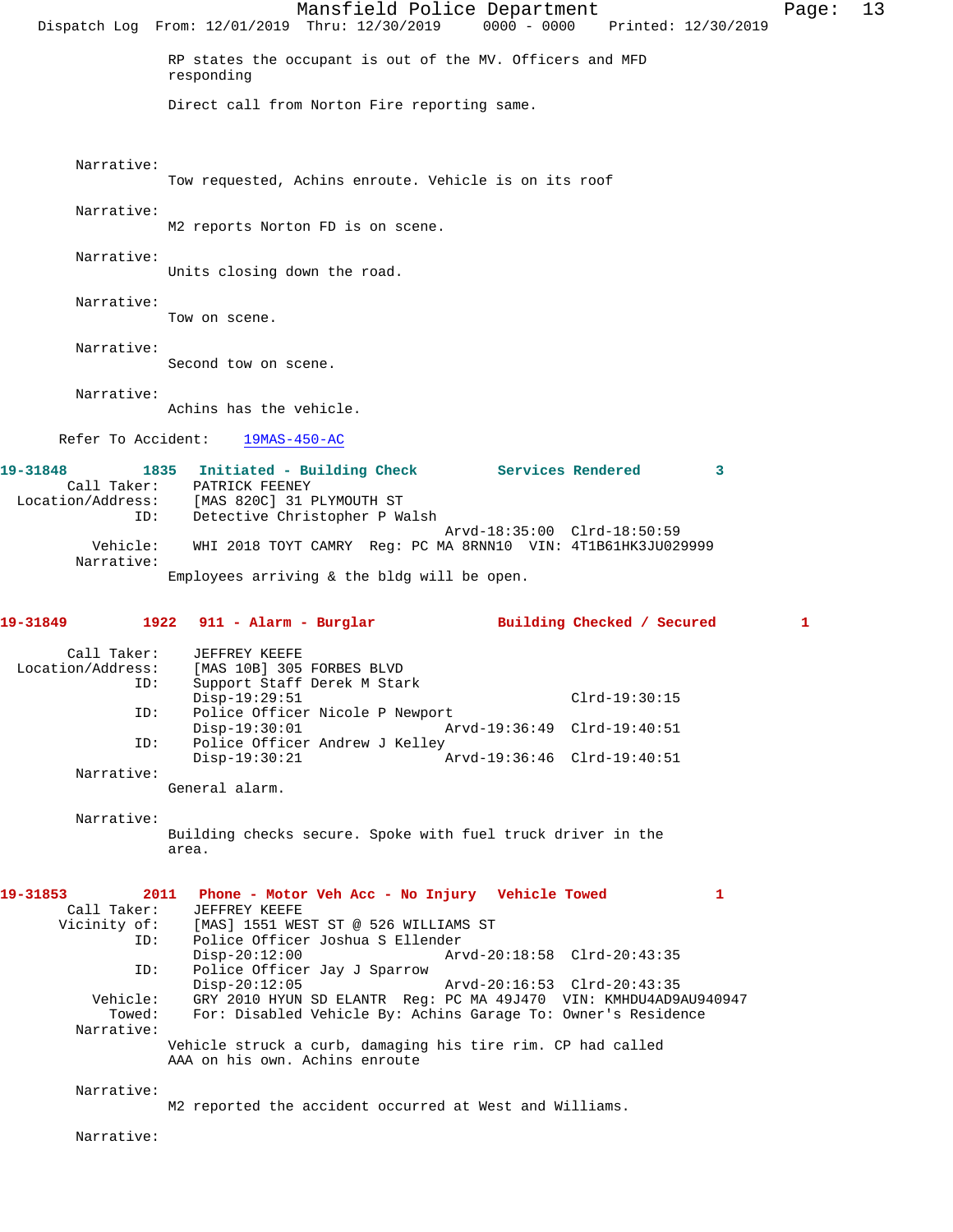Mansfield Police Department Page: 14 Dispatch Log From: 12/01/2019 Thru: 12/30/2019 0000 - 0000 Printed: 12/30/2019 Achins on location Refer To Accident: 19MAS-451-AC **19-31859 2052 Initiated - Proactive Patrol Services Rendered 3**  Call Taker: JEFFREY KEEFE<br>Vicinity of: [MAS 2] 60 FOP [MAS 2] 60 FORBES BLVD ID: Police Officer Joshua S Ellender Arvd-20:52:00 Clrd-21:04:18 **19-31860 2058 Phone - Suspicious Actv / Persn / Veh Services Rendered 2**  Call Taker: LINDSAY MITCHELL Location/Address: [MAS 253] 330 PRATT ST Apt. #A ID: Police Officer Jay J Sparrow Disp-21:09:03 Clrd-21:22:30 ID: Police Officer Joshua S Ellender Disp-21:13:27 Arvd-21:15:33 Clrd-21:22:25 ID: Police Officer Nicole P Newport<br>Disp-21:19:25 Arvd-21:19:28 Clrd-21:22:40 Vehicle: BLK 2016 GMC UT ACADIA Reg: PC MA 1JFN88 VIN: 1gkkvrkd5gj215509<br>Vehicle: BLU 2011 MAZD SD 3 Reg: PC MA 8TN674 VIN: JM1BL1VG0B1454273 BLU 2011 MAZD SD 3 Reg: PC MA 8TN674 VIN: JM1BL1VG0B1454273 Narrative: Rp reports 2 vehicles occupied parked by the school. Narrative: Ofc Sparrow reports both vehicles are unoccupied and snow covered. Clear for now **19-31861 2104 Initiated - Disabled Motor Vehicle Services Rendered 3**  Call Taker: JEFFREY KEEFE<br>Vicinity of: [FOX 14] 4 FI. [FOX 14] 4 FISHER ST ID: Police Officer Joshua S Ellender Arvd-21:04:00 Clrd-21:10:08 ID: Patrolman MATTHEW J DIMARTINO Disp-21:05:35 Clrd-21:10:00<br>Vehicle: 2018 SUBA LL OUT Reg: PC NJ NKT29R VIN: 4S4BSENC9J33 Vehicle: 2018 SUBA LL OUT Reg: PC NJ NKT29R VIN: 4S4BSENC9J3323428 Narrative: RP reporting a TT unit that was having a difficult time getting up the drive into the parking lot. Narrative: Foxborough units were advised. **19-31864 2132 Phone - 911 Hang-ups & Verifications Confirmed misdial/Accdntl Call 2**  Call Taker: TARA LAKO Location/Address: [MAS] 73 PINE NEEDLE LN ID: Police Officer Jay J Sparrow Disp-22:11:46 Arvd-22:21:14 Clrd-22:22:58 Narrative: Received an abandoned 911 call, upon call back spoke with staff who reports everything is ok at this time and it was an accidental dial by one of the students. All units tied up on a call. Ofc Sparrow notified Narrative: 2nd 911 call, staff reports accidental. 9 yo client keeps dialing 911. **For Date: 12/02/2019 - Monday 19-31868 0030 Initiated - Assist Law Enfrc Agncy Services Rendered 3** 

 Call Taker: JEFFREY KEEFE Location/Address: [MAS H1399] 136 CHAUNCY ST Police Officer Christopher D Sorge Arvd-00:30:00 Clrd-01:27:13 ID: Police Officer Meghan Birnie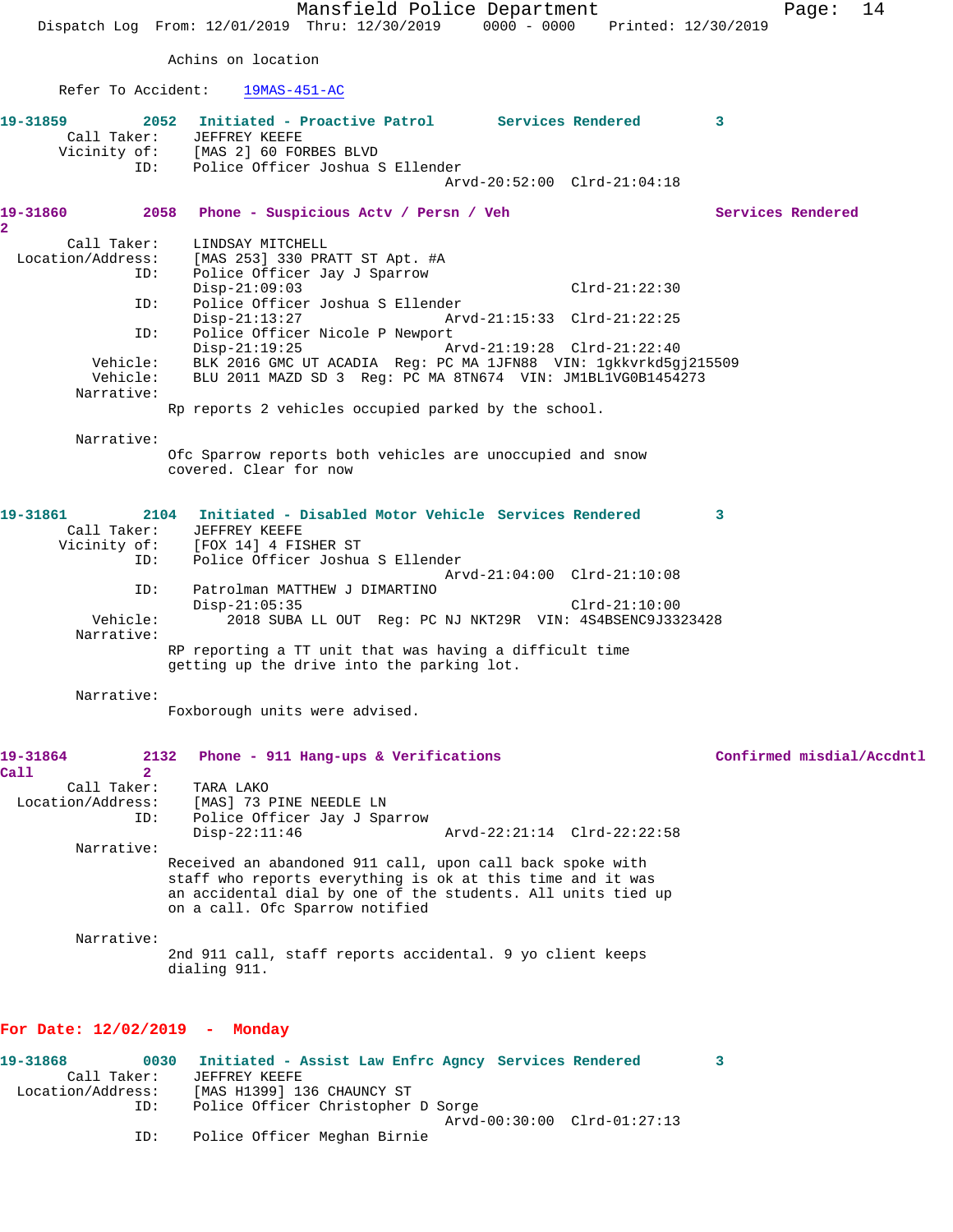Mansfield Police Department Fage: 15 Dispatch Log From: 12/01/2019 Thru: 12/30/2019 0000 - 0000 Printed: 12/30/2019 Disp-00:31:49 Arvd-00:31:52 Clrd-01:27:13 Narrative: Out to assist Brockton PD with a custody issue. Narrative: Grandmother has temporary full custody of the child. Child was turned over to the care of the Grandmother **19-31869 0132 Initiated - Proactive Patrol Services Rendered 3**  Call Taker: JEFFREY KEEFE Vicinity of: [MAS 1002] 250 EAST ST ID: Police Officer Donald MacLean Arvd-01:32:00 Clrd-01:40:44 **19-31870 0134 Initiated - Proactive Patrol Services Rendered 3**  Call Taker: JEFFREY KEEFE Vicinity of: [MAS 840] 280 SCHOOL ST ID: Patrolman David Schepis<br>ID: Patrolman David Schepis Arvd-01:34:00 Clrd-01:35:34 **19-31871 0137 Initiated - Proactive Patrol Services Rendered 3**  Call Taker: JEFFREY KEEFE Vicinity of: [MAS 907E] 390 WEST ST ID: Patrolman David Schepis Arvd-01:37:00 Clrd-01:49:16 **19-31873 0204 Initiated - Proactive Patrol Services Rendered 3**  Call Taker: JEFFREY KEEFE Vicinity of: [MAS 992] 660 EAST ST ID: Police Officer Donald MacLean Arvd-02:04:00 Clrd-02:10:22 **19-31876 0209 Initiated - Parking Violations Citation / Warning Issued 3**  Call Taker: JEFFREY KEEFE Location: [MAS] CENTER OF TOWN ID: Police Officer Meghan Birnie Arvd-02:09:00 Clrd-02:22:44 Vehicle: WHI 2011 FORD TK E250 Reg: CO MA N84537 VIN: 1FTNE2EL9BDA19924 Narrative: 1st warning Church st MA CO N84537. **19-31881 0216 Phone - Alarm - Burglar Building Checked / Secured 1** Call Taker: TARA LAKO Location/Address: [MAS 969A110] 321 SCHOOL ST Apt. #A110 ID: Police Officer Meghan Birnie Disp-02:22:51 Arvd-02:25:55 Clrd-02:31:07 ID: Patrolman David Schepis Disp-02:22:55 Arvd-02:24:43 Clrd-02:31:07 Narrative: Alarm company reports group 1 rear vestibule burglar alarm door. Incident #892740390 Narrative: Found rear door open. Narrative: Building checks okay. Rep will have to come to secure rear door. **19-31880 0217 Initiated - Proactive Patrol Services Rendered 3**  Call Taker: JEFFREY KEEFE Vicinity of: [MAS] 4 ERICK RD @ 15 BONNEY LN ID: Police Officer Donald MacLean Arvd-02:17:00 Clrd-02:23:55 **19-31883 0219 Phone - Assist Law Enfrc Agncy Spoken To 3**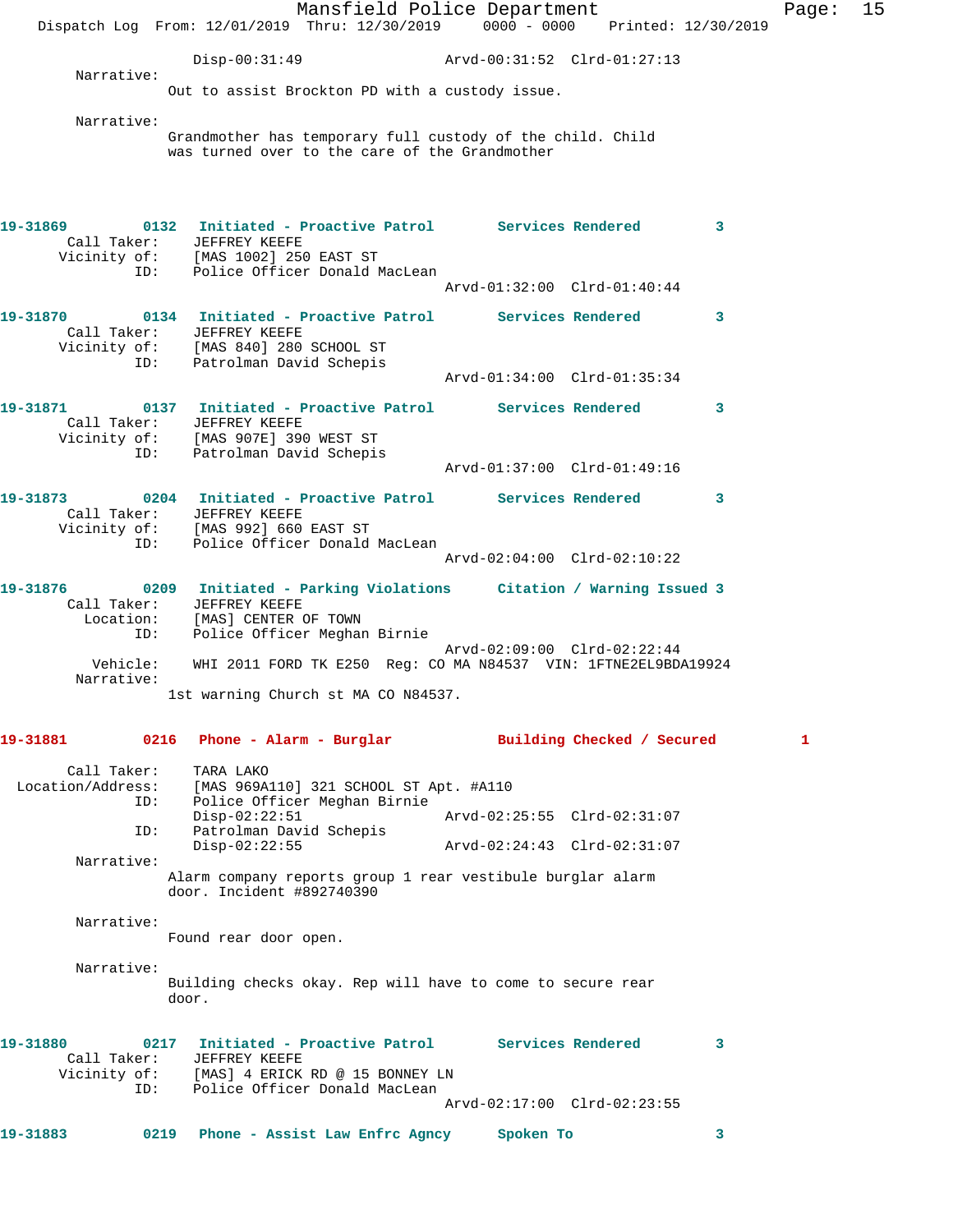Mansfield Police Department Fage: 16 Dispatch Log From: 12/01/2019 Thru: 12/30/2019 0000 - 0000 Printed: 12/30/2019 Call Taker: LINDSAY MITCHELL<br>Location/Address: [MAS] 14 BONNEY 1  $\begin{bmatrix} \texttt{MAS} & \texttt{14} & \texttt{BONNEY} \end{bmatrix}$  LN Apt. #31 ID: Police Officer Andrew J Kelley Disp-02:19:00 Arvd-02:25:31 Clrd-02:54:52 ID: Police Officer Christopher D Sorge Disp-02:19:00 Arvd-02:25:30 Clrd-02:54:52<br>TD: Police Officer Donald MacLean Police Officer Donald MacLean<br>Disp-02:19:00 Disp-02:19:00 Arvd-02:25:28 Clrd-02:54:52<br>Vehicle: WHI 2008 HYUN SANTA Req: PAS SC RBS621 VIN: 5NMSH73E18H2 WHI 2008 HYUN SANTA Reg: PAS SC RBS621 VIN: 5NMSH73E18H207428 Narrative: Boston Pd received a report of a female being held against her will by her cousin. Boston Pd reports females phone pinged at 14 Bonney Ln. Officers out to the area in attempt to locate the apartment. Officers have located the victims vehicle in the lot, SC RBS621. No names on the building match the involved parties. Officers are speaking with the female in question, who reports no issues. Female told the Officers that she feels safe and there must be a misunderstanding Narrative: M1 checked the well being of the family in question. All checks okay. Reported no markings or signs of abuse and the issue was a misunderstanding. **19-31884 0239 Phone - Alarm - Burglar Building Checked / Secured 1** Call Taker: JEFFREY KEEFE Location/Address: [MAS 840J150] 280 SCHOOL ST Apt. #J150 ID: Patrolman David Schepis Disp-02:40:35 Arvd-02:45:17 Clrd-02:47:44 ID: Police Officer Meghan Birnie Disp-02:40:41 Arvd-02:45:19 Clrd-02:47:46 Narrative: Rear door alarm. Narrative: Open back door. Officers checked the building. Apparent oversight **19-31886 0253 Initiated - Proactive Patrol Services Rendered 3**  Call Taker: JEFFREY KEEFE Vicinity of: [MAS 2] 60 FORBES BLVD ID: Patrolman David Schepis Arvd-02:53:00 Clrd-02:56:58 **19-31887 0258 Initiated - Proactive Patrol Services Rendered 3**  Call Taker: JEFFREY KEEFE Vicinity of: [MAS 281A] 1 CROCKER ST ID: Police Officer Meghan Birnie Arvd-02:58:00 Clrd-03:04:08 **19-31888 0258 Initiated - Proactive Patrol Services Rendered 3**  Call Taker: JEFFREY KEEFE Vicinity of: [MAS 4] 31 HAMPSHIRE ST ID: Patrolman David Schepis Arvd-02:58:00 Clrd-03:00:54 19-31889 **0625** Initiated - Traffic Enforcement / Activity **Services Rendered 2**  Call Taker: JEFFREY KEEFE Vicinity of: [MAS] HOPE ST ID: Police Officer Meghan Birnie Arvd-06:25:00 Clrd-07:09:52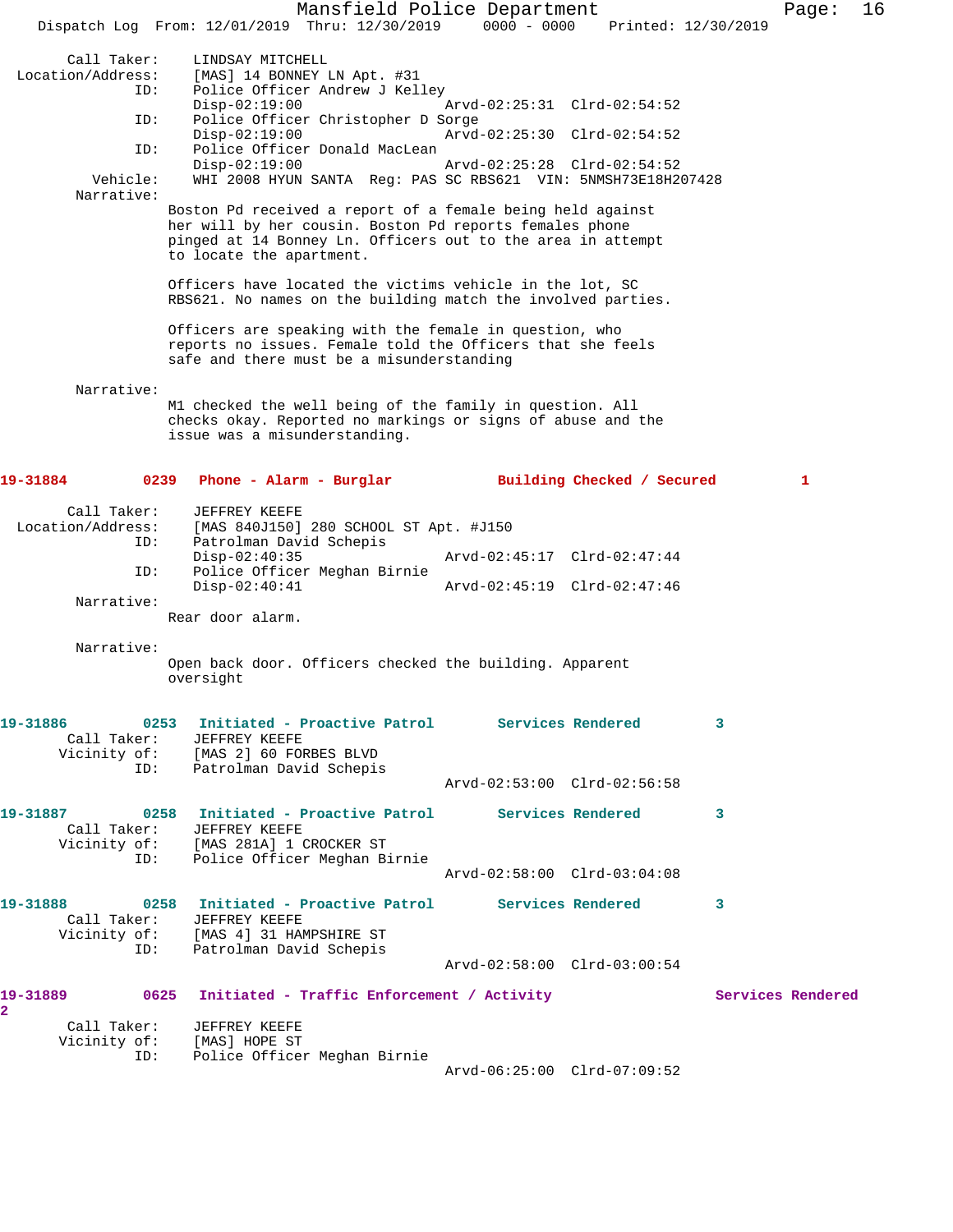Mansfield Police Department Page: 17 Dispatch Log From: 12/01/2019 Thru: 12/30/2019 0000 - 0000 Printed: 12/30/2019

| 19-31898                             | 0714 911 - Motor Veh Acc - w/Injury    Vehicle Towed                                         | 1                         |
|--------------------------------------|----------------------------------------------------------------------------------------------|---------------------------|
|                                      | Call Taker: PATRICK FEENEY                                                                   |                           |
| Location/Address: [MAS] 379 PRATT ST |                                                                                              |                           |
| ID:                                  | Patrolman JOSEPH GODINO<br>$Disp-07:15:29$<br>$Clrd-07:15:51$                                |                           |
| ID:                                  | Police Officer Christopher D Sorge                                                           |                           |
|                                      | $Disp-07:15:29$<br>Arvd-07:19:25 Clrd-07:41:04                                               |                           |
| ID:                                  | Police Officer Donald MacLean                                                                |                           |
|                                      | $Disp-07:17:16$<br>Arvd-07:20:27 Clrd-07:26:27                                               |                           |
| ID:                                  | Police Officer Andrew J Kelley                                                               |                           |
|                                      | Arvd-07:17:52 Clrd-07:48:15                                                                  |                           |
| ID:                                  | Police Officer Donald MacLean                                                                |                           |
| Vehicle:                             | Arvd-07:26:43 Clrd-07:41:00<br>Req: PC MA AKH33                                              |                           |
| Vehicle:                             | GRY 2011 FORD TAURUS Reg: PC MA 872KD2 VIN: 1FAHP2FW5BG169940                                |                           |
| Vehicle:                             | GRY 2019 TOYT HIGHLA Reg: PC MA 1AKH33 VIN: 5TDBZRFH5KS949446                                |                           |
| Towed:                               | For: Accident By: Achins Garage To: Achins Garage                                            |                           |
| Released To:                         | NGUYEN On: 12/02/2019 @ 1634                                                                 |                           |
| Narrative:                           |                                                                                              |                           |
|                                      | 2 CAR MVC REPORTED 1 INJURY                                                                  |                           |
|                                      |                                                                                              |                           |
| Narrative:                           |                                                                                              |                           |
|                                      | TOW ON SCENE                                                                                 |                           |
| Refer To Accident:                   | 19MAS-452-AC                                                                                 |                           |
|                                      |                                                                                              |                           |
| 0746<br>19-31900                     | Initiated - Selective Enforcement/RADAR                                                      | Citation / Warning Issued |
| 3                                    |                                                                                              |                           |
| Call Taker:                          | PATRICK FEENEY                                                                               |                           |
| Location/Address:                    | [MAS] 225 CENTRAL ST                                                                         |                           |
| ID:                                  | Police Officer David W Kinahan                                                               |                           |
| Vehicle:                             | Arvd-07:46:00 Clrd-08:15:44<br>GRY 2019 JEEP GRANDC Req: PC MA 6WZE50 VIN: 1C4RJFAG3KC566948 |                           |
| Narrative:                           |                                                                                              |                           |
|                                      | SCHOOL BUS MONITORING                                                                        |                           |
|                                      |                                                                                              |                           |
|                                      |                                                                                              |                           |
| 19-31908                             | 0835 Walk-In - Child Safety Seat Program Services Rendered                                   | 3                         |
| Call Taker:                          | Support Staff Matthew Todesco                                                                |                           |
| Location/Address: [MAS] 500 EAST ST  |                                                                                              |                           |
| ID:                                  | Detective Derek M McCune<br>$Disp-08:36:14$                                                  |                           |
| Narrative:                           |                                                                                              |                           |
|                                      | Det McCune installing a child safety seat.                                                   |                           |
|                                      |                                                                                              |                           |
|                                      |                                                                                              |                           |
|                                      | 19-31909 0842 Initiated - Community Policing Services Rendered                               | 3                         |
|                                      | Call Taker: PATRICK FEENEY                                                                   |                           |
|                                      | Location/Address: [MAS 331] 255 EAST ST                                                      |                           |
|                                      | ID: Police Officer Gregg S Kennedy<br>Arvd-08:42:00 Clrd-08:59:37                            |                           |
| Narrative:                           |                                                                                              |                           |
|                                      | CHAMPS PROGRAM                                                                               |                           |
|                                      |                                                                                              |                           |
|                                      |                                                                                              |                           |
| 19-31917                             | 0949 Initiated - Traffic Enforcement / Activity                                              | Services Rendered         |
| $\overline{a}$                       |                                                                                              |                           |
|                                      | Call Taker: PATRICK FEENEY                                                                   |                           |
|                                      | Location/Address: [MAS] 62 HOPE ST @ 155 CHURCH ST                                           |                           |
| ID:                                  | Police Officer Gregg S Kennedy                                                               |                           |
|                                      | Arvd-09:49:00 Clrd-10:11:55                                                                  |                           |
|                                      |                                                                                              |                           |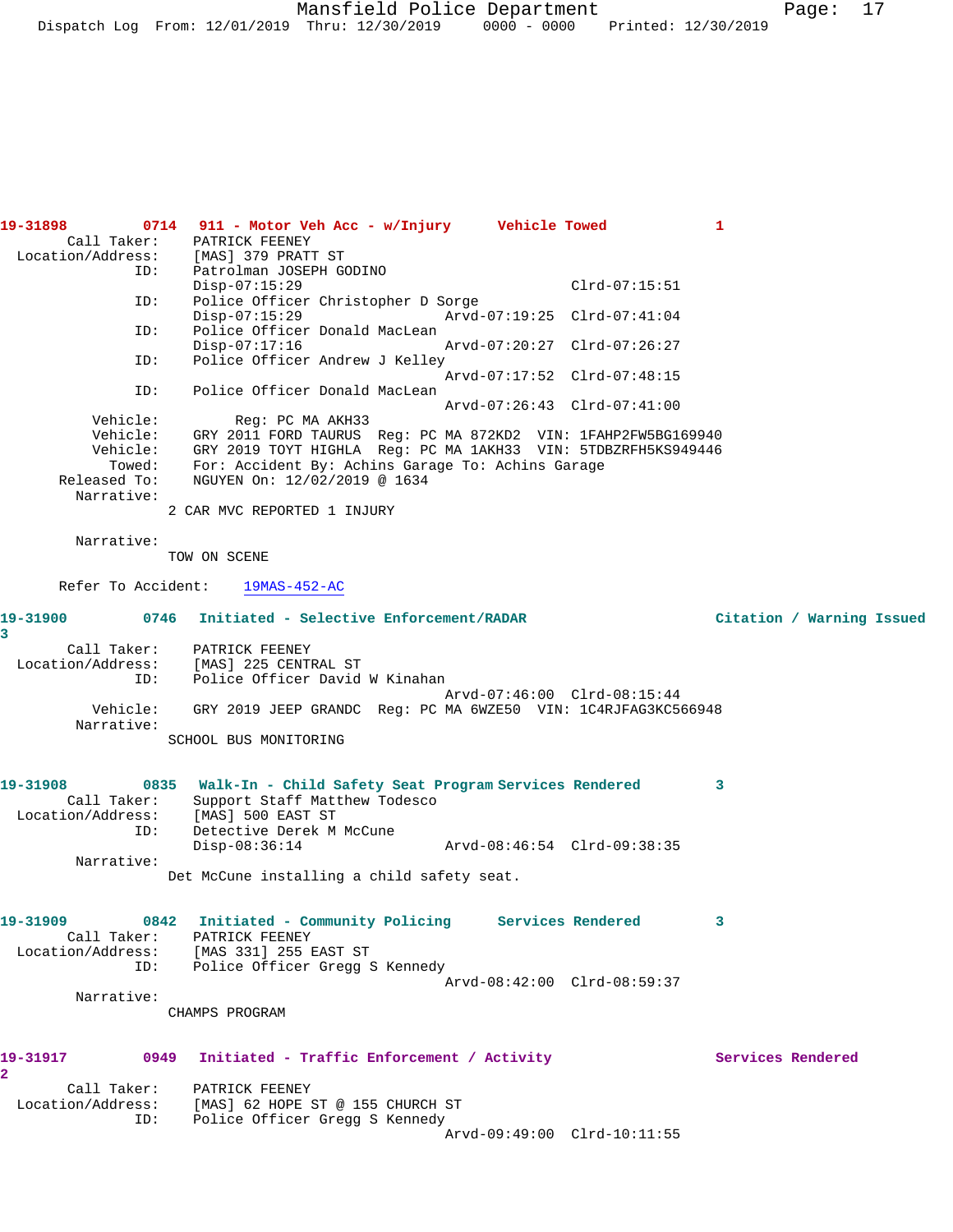Mansfield Police Department Fage: 18 Dispatch Log From: 12/01/2019 Thru: 12/30/2019 0000 - 0000 Printed: 12/30/2019 Vehicle: WHI 2015 NISS ROGUE Reg: PC MA 3FA213 VIN: 5N1AT2MV3FC888100 Refer To Arrest: 19MAS-646-AR **19-31918 0956 Initiated - Building Check Services Rendered 3**  Call Taker: PATRICK FEENEY Location/Address: [MAS 840] 280 SCHOOL ST ID: Police Officer John R Armstrong Arvd-09:56:00 Clrd-10:01:48 **19-31921 1012 Initiated - Erratic Oper MV / Road Rage Unfounded/Unverifed 3**  Call Taker: PATRICK FEENEY Location/Address: [MAS] 20 COPELAND DR @ 167 WEST ST ID: Police Officer Matthew A Souza Arvd-10:12:00 Clrd-10:13:44 Narrative: LOOKING FOR VEHICLE COVERED IN SNOW 19-31922 1016 Initiated - Traffic Enforcement / Activity Services Rendered **2**  Call Taker: PATRICK FEENEY Location/Address: [MAS] 62 HOPE ST @ 155 CHURCH ST ID: Police Officer Gregg S Kennedy Arvd-10:16:00 Clrd-10:20:09 **19-31923 1020 Initiated - Traffic Enforcement / Activity Verbal Warning 2**  Call Taker: PATRICK FEENEY Location/Address: [MAS 1002] 250 EAST ST ID: Police Officer Gregg S Kennedy Arvd-10:20:00 Clrd-10:34:55 Vehicle: WHI 2019 SUBA CROSST Reg: PC MA 2529NB VIN: JF2GTAEC5K8368307 Narrative: verbal for speed **19-31925 1054 Initiated - Traffic Enforcement / Activity Citation / Warning Issued 2**  Call Taker: PATRICK FEENEY Location/Address: [MAS] 700 WEST ST ID: Police Officer John R Armstrong Arvd-10:54:00 Clrd-11:20:42 Vehicle: Reg: PC MA 3891TX3 Vehicle: BLK 2006 HOND RIDGE Reg: PC MA 391TX3 VIN: 2HJYK16516H512744 19-31926 1103 Initiated - Traffic Enforcement / Activity Services Rendered **2**  Call Taker: PATRICK FEENEY Location/Address: [MAS] 153 EASTMAN ST @ 7 WEXFORD DR ID: Police Officer Gregg S Kennedy Arvd-11:03:00 Clrd-11:27:24 **19-31927 1129 Initiated - Traffic Enforcement / Activity Citation / Warning Issued 2**  Call Taker: PATRICK FEENEY Location/Address: [MAS 244A] 4 SOUTH MAIN ST ID: Police Officer Matthew A Souza Arvd-11:29:00 Clrd-11:35:33 Vehicle: GRY 2012 NISS ALTIMA Reg: PC MA 5JP536 VIN: 1N4AL2AP3CN494452 **19-31929 1224 Initiated - Building Check Services Rendered 3**  Call Taker: PATRICK FEENEY Location/Address: [MAS 1002] 250 EAST ST ID: Police Officer Gregg S Kennedy Arvd-12:24:00 Clrd-12:59:53 **19-31931 1250 Walk-In - Larceny over \$1200 Services Rendered 2**  Call Taker: Support Staff Matthew Todesco Location/Address: [MAS 987] 125 HIGH ST Apt. #201 ID: Police Officer Matthew A Souza Disp-12:53:24 Arvd-13:18:17 Clrd-13:21:32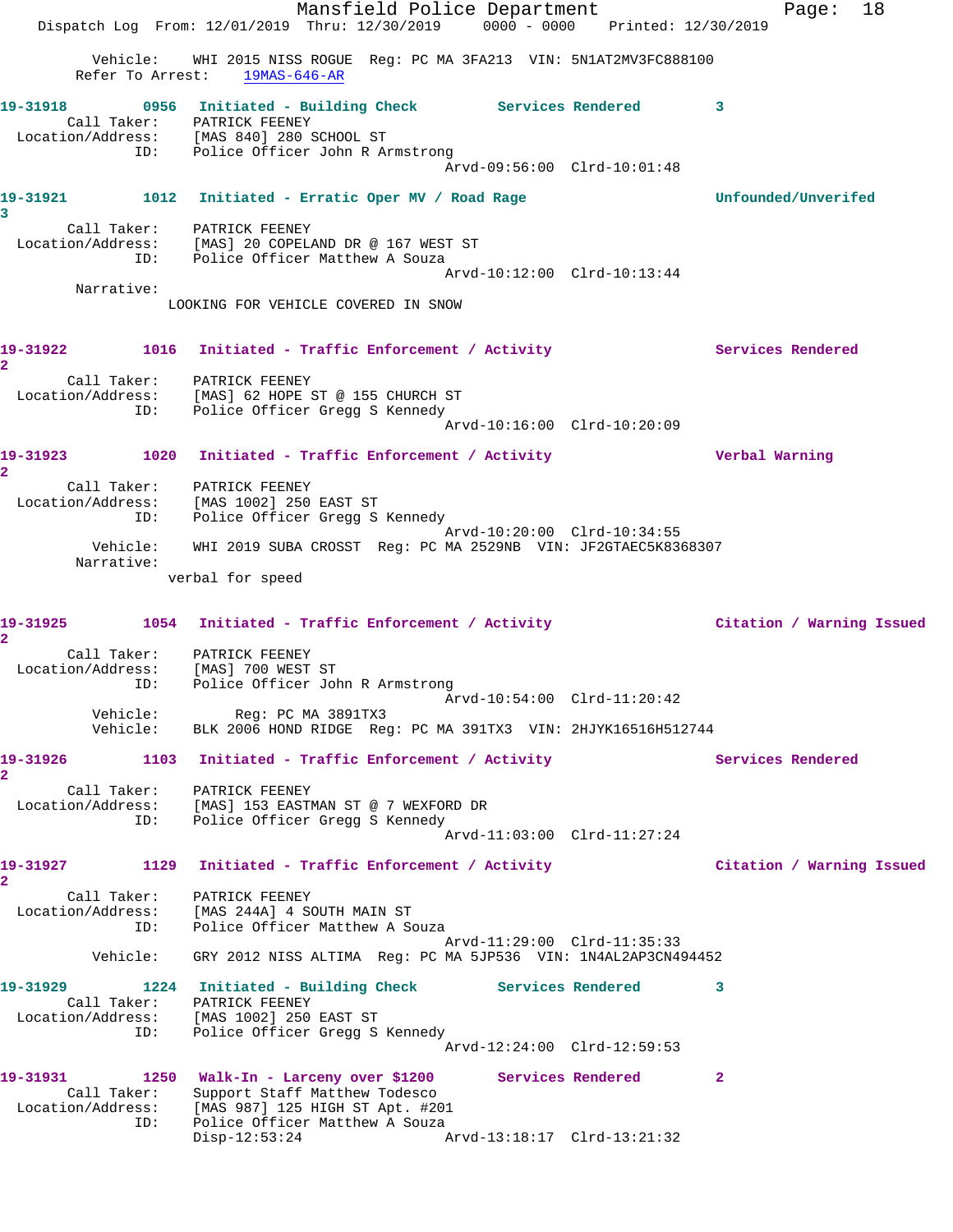Mansfield Police Department Fage: 19 Dispatch Log From: 12/01/2019 Thru: 12/30/2019 0000 - 0000 Printed: 12/30/2019 Narrative: RP reports money taken from payroll, Ofc Souza into speak with the RP. Narrative: RP was advised that this is a civil issue **19-31933 1324 Phone - 911 Hang-ups & Verifications Confirmed misdial/Accdntl Call 2**  Kieran M Ruth Location/Address: [MAS] 252 NORTH MAIN ST ID: Police Officer Matthew A Souza Disp-13:25:49 Clrd-13:26:56 ID: Police Officer John R Armstrong Disp-13:26:37 Arvd-13:34:36 Clrd-13:37:39 Narrative: 911 open line with voice mail upon call back Narrative: checked the area, no issues found **19-31935 1332 Phone - Assist Fire Department Services Rendered 3**  Call Taker: Stephen Martell Location/Address: [MAS H5465] 550 FRUIT ST ID: Police Officer Matthew A Souza<br>Disp-13:33:56 Disp-13:33:56 Arvd-13:34:30 Clrd-13:43:29 Narrative: Assisting the FD with a fire/medical related incident. **19-31937 1340 Radio - Well Being Check Investigated - No Report 3**  Call Taker: PATRICK FEENEY Location/Address: [MAS 431] 14 BONNEY LN Apt. #31 Police Officer Gregg S Kennedy Disp-13:43:11 Arvd-13:43:19 Clrd-14:00:11 ID: The Officer Matthew A Souza<br>Disp-13:43:43 Disp-13:43:43 Arvd-13:48:47 Clrd-14:00:11 Narrative: wellbeing check knocked on the door and no answer, found vehicle in the lot of # 13 will be checking the area Narrative: spoke with the party in question and found no distress and no marks on party, party is on her way no problems **19-31940 1404 Alarm - Assist Fire Department Services Rendered 3**  Call Taker: PATRICK FEENEY Location/Address: [MAS 417B] 3 FRANCIS AVE ID: Police Officer Matthew A Souza Disp-14:07:02 Arvd-14:10:17 Clrd-14:26:45 Narrative: advised fire of a light smoke conditiion in the wash room and smell of electrical **19-31941 1453 Phone - Assist Fire Department Transported to Hospital 3**  Call Taker: GARIN EISELE Location/Address: [MAS H6040] 14 PINE NEEDLE LN ID: Police Officer Matthew A Souza Disp-14:56:06 Arvd-15:01:45 Clrd-15:38:08 Narrative: Assisting the FD with a fire/medical related incident. **19-31945 1526 Initiated - Motor Veh Acc - No Injury Unfounded/Unverifed 1** 

 Call Taker: PATRICK FEENEY Vicinity of: [MAS] 100 RTE 140 NB @ 170 SCHOOL ST<br>ID: Sergeant Thomas R Connor Sergeant Thomas R Connor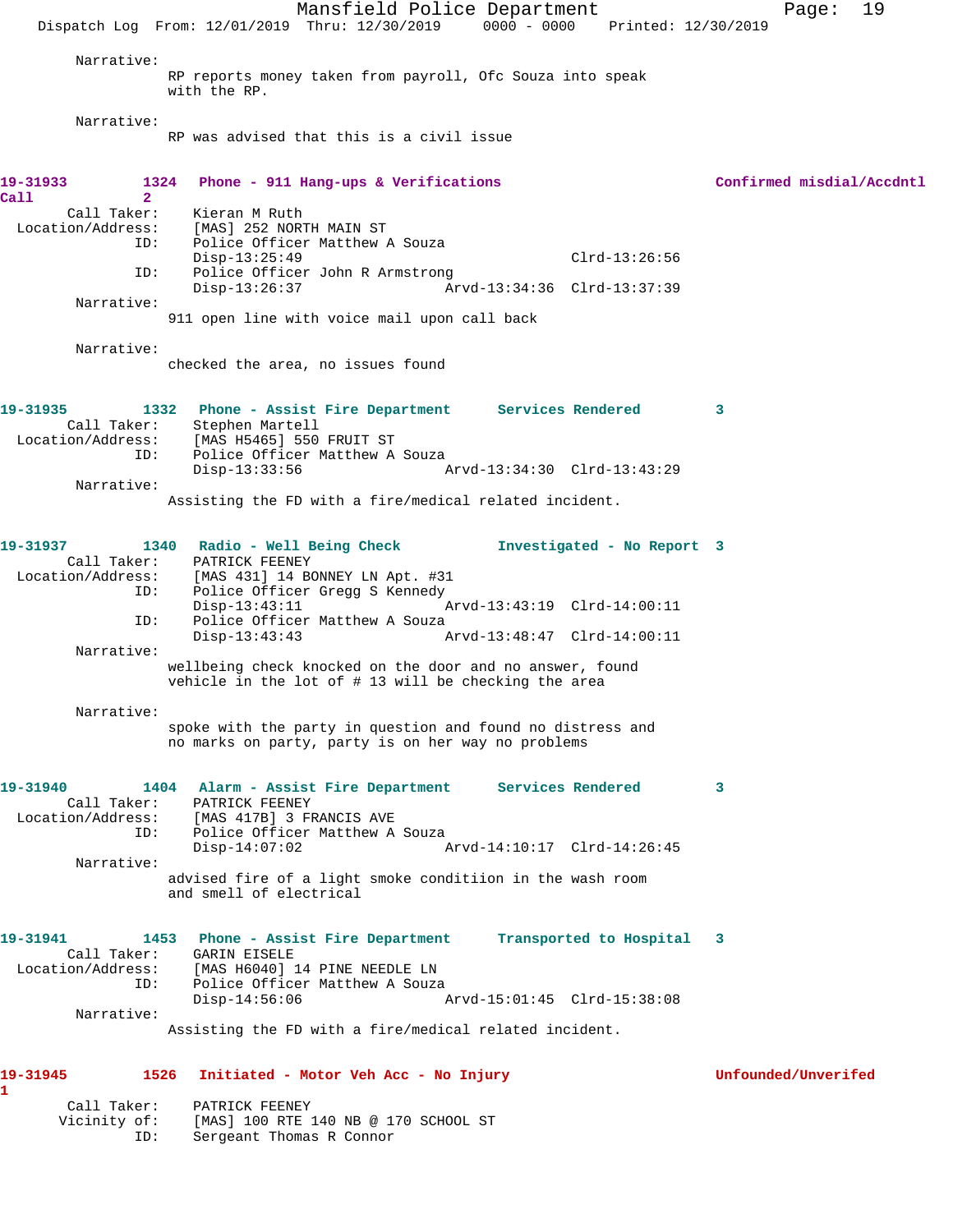Mansfield Police Department Page: 20 Dispatch Log From: 12/01/2019 Thru: 12/30/2019 0000 - 0000 Printed: 12/30/2019 Arvd-15:26:00 Clrd-15:38:27 Narrative: M1 reports poss. accident in the area; states parties exited m/v's and looked at poss damage. M1 continuing down to see if they pulled off the road. Narrative: Could not locate the parties. 19-31946 1539 Initiated - Road Hazards **Services Rendered** 3 Call Taker: PATRICK FEENEY Vicinity of: [MAS 1000] 229 SCHOOL ST ID: Sergeant Thomas R Connor Arvd-15:39:00 Clrd-15:44:28 Narrative: M1 placed orange barrels and cones out in the area to divert traffic from using that lane. Narrative: Hazard mitigated; Mass DOT called again by M7 and they are sending a tech out to take a look at it to have it mitgated further. **19-31954 1647 Phone - Disturbance / Gathering Spoken To 1**  Call Taker: GARIN EISELE<br>Location/Address: [MAS] 181 NO ess: [MAS] 181 NORTH MAIN ST<br>ID: Police Officer Nicole P Police Officer Nicole P Newport Disp-16:52:17 Arvd-16:56:40 Clrd-17:04:35 ID: Police Officer Joshua S Ellender Arvd-16:54:37 Clrd-17:03:15 Vehicle: BRO 2005 CHRY PTCRUI Reg: PC MA 31RG79 VIN: 3C3EY55E05T290318 Narrative: Wants to speak to an Officer regarding an ongoing issue with the site parking. Narrative: CP was advised the parking spaces were public and that he should not yell at others parking in that spot. **19-31956 1703 Initiated - Traffic Enforcement / Activity Citation / Warning Issued 2**  Call Taker: GARIN EISELE Location/Address: [MAS] 363 NORTH MAIN ST @ 54 CHAUNCY ST ID: Police Officer Joshua S Ellender Arvd-17:03:00 Clrd-17:38:01 Vehicle: GRY 2010 TOYT PRIUS Reg: PC MA 417RF7 VIN: JTDKN3DU3A0015568 Narrative: MV stop by Buick Dealership Narrative: 1 citation issued for red light vio **19-31957 1721 Initiated - Community Policing Services Rendered 3**  Call Taker: GARIN EISELE Location/Address: [MAS 1002] 250 EAST ST ID: Police Officer David J Pepicelli Arvd-17:21:00 Clrd-17:44:51 Narrative: CHAMPS enforcement **19-31961 1805 Initiated - Community Policing Services Rendered 3**  Call Taker: PATRICK FEENEY Location/Address: [MAS 330] 250 EAST ST Police Officer David J Pepicelli<br>ID: Police Officer David J Pepicelli Arvd-18:05:00 Clrd-18:06:23 Narrative: Off at the school for the night school/adult education.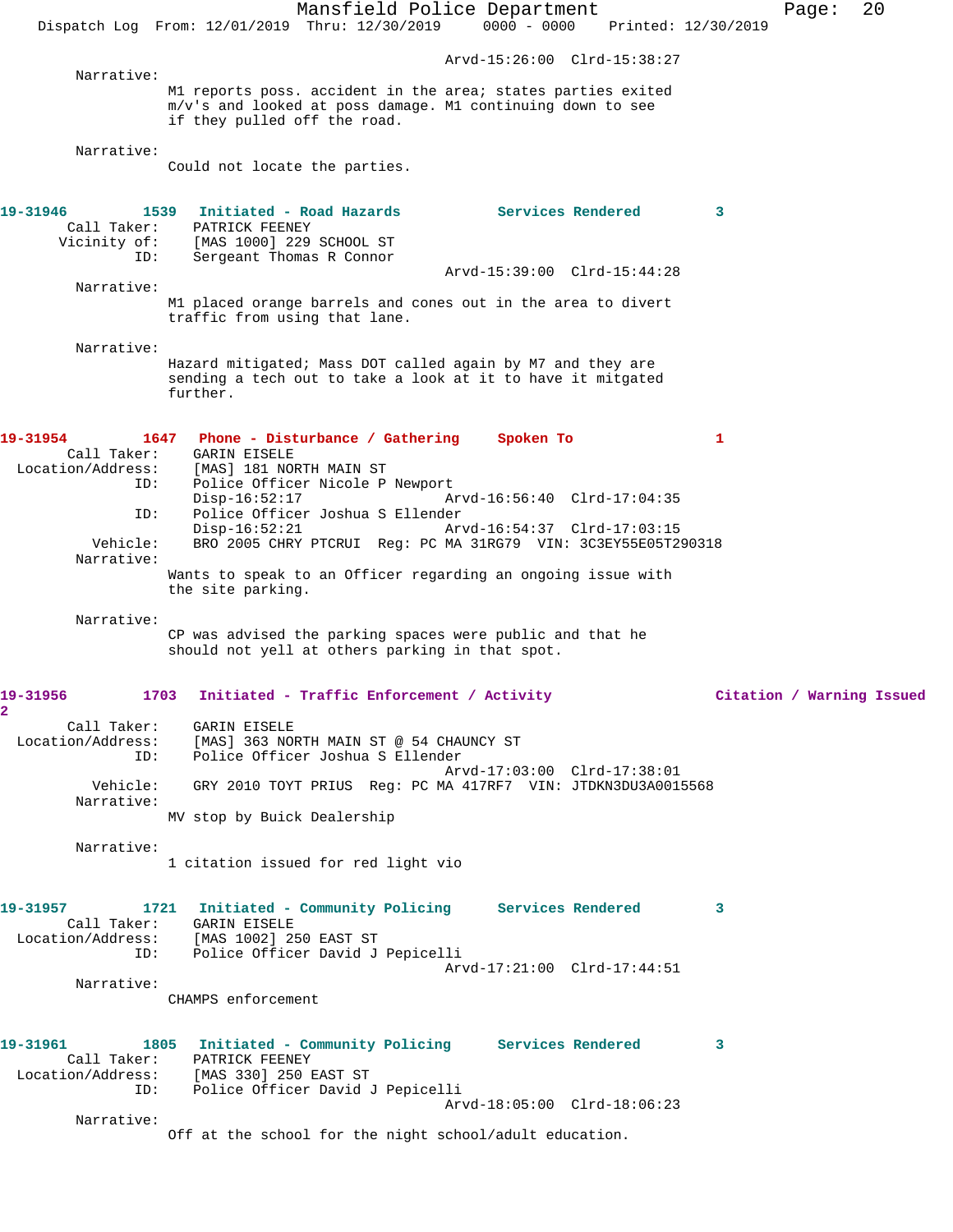**19-31962 1811 Initiated - Motor Vehicle Stop Citation / Warning Issued 3**  Call Taker: GARIN EISELE Location/Address: [MAS] 54 CHAUNCY ST @ 363 NORTH MAIN ST ID: Police Officer Joshua S Ellender Arvd-18:11:00 Clrd-18:18:43 ID: Police Officer Nicole P Newport Disp-18:13:47 Arvd-18:13:50 Clrd-18:18:43 Vehicle: ONG 2011 DODG CHARGE Reg: PC MA 8FR375 VIN: 2B3CM5CT5BH610870 Narrative: Citation issued **19-31965 2002 911 - Assist Fire Department Transported to Hospital 3**  Call Taker: DAVID SULLIVAN Location/Address: [MAS] 45 OLD ELM ST ID: Police Officer Nicole P Newport Disp-20:04:47 Clrd-20:14:56 ID: Police Officer David J Pepicelli Disp-20:05:03 Arvd-20:09:33 Clrd-20:19:04 Narrative: assist fire. Narrative: clear, FD with a transport mother on board **19-31966 2010 Initiated - Motor Vehicle Stop Verbal Warning 3**  Call Taker: PATRICK FEENEY Location/Address: [MAS] NORFOLK ST ID: Police Officer William C Trudell Arvd-20:10:00 Clrd-20:20:18 Vehicle: Reg: DL MA 1455D Narrative: Ofc is off with a MVST. Narrative: Verbal warning issued. **19-31969 2026 Phone - Assist Fire Department Investigated - No Report 3**  Call Taker: GARIN EISELE Location/Address: [MAS] 675 EAST ST ID: Police Officer Nicole P Newport<br>Disp-20:28:25 Disp-20:28:25 Arvd-20:29:58 Clrd-20:43:04<br>ID: Police Officer Joshua S Ellender ID: Police Officer Joshua S Ellender Disp-20:52:15 Arvd-20:52:24 Clrd-20:56:53 Narrative: M4 RESPONDING TO ASSIST WITH ARCHING WIRES TOP OF POLE. Narrative: No wires arching in the area **19-31970 2030 Walk-In - Motor Veh Acc - Hit & Run Services Rendered 1**  Call Taker: Support Staff Katherine Gillis Location/Address: [MAS 849B110A] 287 SCHOOL ST Apt. #B110 ID: Police Officer William C Trudell Disp-20:33:16 Arvd-20:33:19 Clrd-21:04:58 Vehicle: BLK 2015 SUBA 4D LEGACY Reg: PC MA 1FJ512 VIN: 4S3BNAN60F3057562 Narrative: RP into the lobby to report that someone hit his parked car in the chipotle parking lot. RP would like to speak with an officer to file a report. Narrative: M10 Reporting that the vehicle was struck saturday 11/30 between 1600-2100 while he was at work. Refer To Incident: 19MAS-1107-OF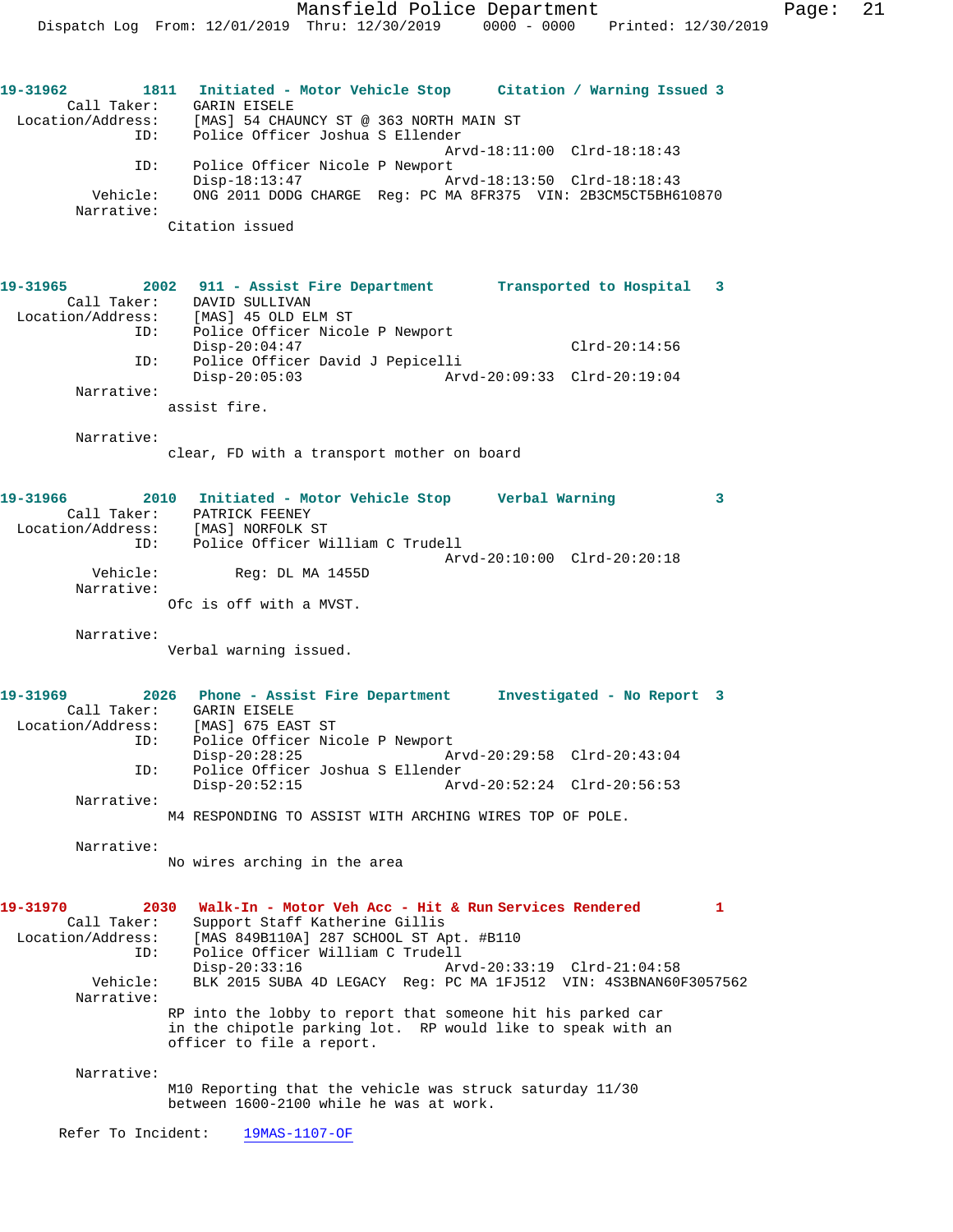|                                                                   | Dispatch Log From: 12/01/2019 Thru: 12/30/2019                                                                                                                                                                                                                                            | Mansfield Police Department                                | 0000 - 0000 Printed: 12/30/2019 | Page: | 22 |
|-------------------------------------------------------------------|-------------------------------------------------------------------------------------------------------------------------------------------------------------------------------------------------------------------------------------------------------------------------------------------|------------------------------------------------------------|---------------------------------|-------|----|
| 19-31971<br>Call Taker:<br>Location/Address:<br>ID:<br>Narrative: | 2045 911 - Erratic Oper MV / Road Rage Investigated - No Report 3<br>DAVID SULLIVAN<br>[MAS 974C] 214 RUMFORD AVE Apt. #104<br>Sergeant Jeffrey G Bombard<br>$Disp-20:48:46$<br>Dark Colored Jeep in the lot - spinning in circles spinning<br>wheels. Now stopped and parked in the lot. | Arvd-20:55:44 Clrd-20:58:44                                |                                 |       |    |
| Narrative:                                                        | Checked the area, jeep in question was not located.                                                                                                                                                                                                                                       |                                                            |                                 |       |    |
| 19-31974                                                          | 2122 Initiated - Building Check Building Checked / Secured                                                                                                                                                                                                                                |                                                            |                                 | 3     |    |
| Call Taker:<br>Location/Address:<br>ID:                           | PATRICK FEENEY<br>[MAS 840] 280 SCHOOL ST<br>Police Officer William C Trudell                                                                                                                                                                                                             | Arvd-21:22:00 Clrd-21:43:01                                |                                 |       |    |
| 19-31976<br>Call Taker:<br>Location/Address:<br>ID:<br>ID:        | 2147 Alarm - Alarm - Burglar Mark False / Accidental Alarm 1<br>PATRICK FEENEY<br>[MAS 907B] 390 WEST ST Apt. #C100<br>Police Officer David J Pepicelli<br>$Disp-21:48:47$<br>Police Officer William C Trudell<br>$Disp-21:50:00$                                                         | Arvd-21:49:36 Clrd-21:51:08<br>Arvd-21:50:02 Clrd-21:51:08 |                                 |       |    |
| Narrative:                                                        | Alarm co calls to report a alarm condition. Prior to<br>dispatch the alarm co cancels. M13 to contiune to check on<br>the bldg.                                                                                                                                                           |                                                            |                                 |       |    |
| Narrative:                                                        | M13 reports checked in with the assistant store manager; all<br>is ok, was accidental activation upon locking up for the<br>night.                                                                                                                                                        |                                                            |                                 |       |    |

## **For Date: 12/03/2019 - Tuesday**

| 19-31978         |      | 0036 Phone - Alarm - Burglar                                  | Spoken To                   | 1 |
|------------------|------|---------------------------------------------------------------|-----------------------------|---|
| Call Taker:      |      | DAVID SULLIVAN<br>Location/Address: [MAS 10B] 305 FORBES BLVD |                             |   |
|                  | ID:  | Police Officer Meghan Birnie                                  |                             |   |
| ID:              |      | $Disp-00:38:23$<br>Patrolman David Schepis                    | Arvd-00:47:49 Clrd-00:52:33 |   |
|                  |      | $Disp-00:38:25$                                               | Arvd-00:47:50 Clrd-00:52:33 |   |
| Narrative:       |      |                                                               |                             |   |
|                  |      | Rear Overhead Door #6<br>Calling the contact list.            |                             |   |
| Narrative:       |      |                                                               |                             |   |
|                  |      | Clear, driver picking up trailer                              |                             |   |
| 19-31979         |      | 0057 Initiated - Proactive Patrol Services Rendered           |                             | 3 |
| Call Taker:      |      | NICHOLAS GOYETTE<br>Location/Address: [MAS 1002] 250 EAST ST  |                             |   |
| ID:              |      | Police Officer Donald MacLean                                 |                             |   |
|                  |      |                                                               | Arvd-00:57:00 Clrd-01:08:08 |   |
| Narrative:       |      |                                                               |                             |   |
|                  |      | Checking the area.                                            |                             |   |
| 19-31980         | 0057 | Initiated - Parking Violations Services Rendered              |                             | 3 |
| Call Taker:      |      | NICHOLAS GOYETTE                                              |                             |   |
| Location:<br>ID: |      | [MAS] CENTER PARKING ENFORCEMENT<br>Patrolman David Schepis   |                             |   |
|                  |      |                                                               | Arvd-00:57:00 Clrd-01:17:05 |   |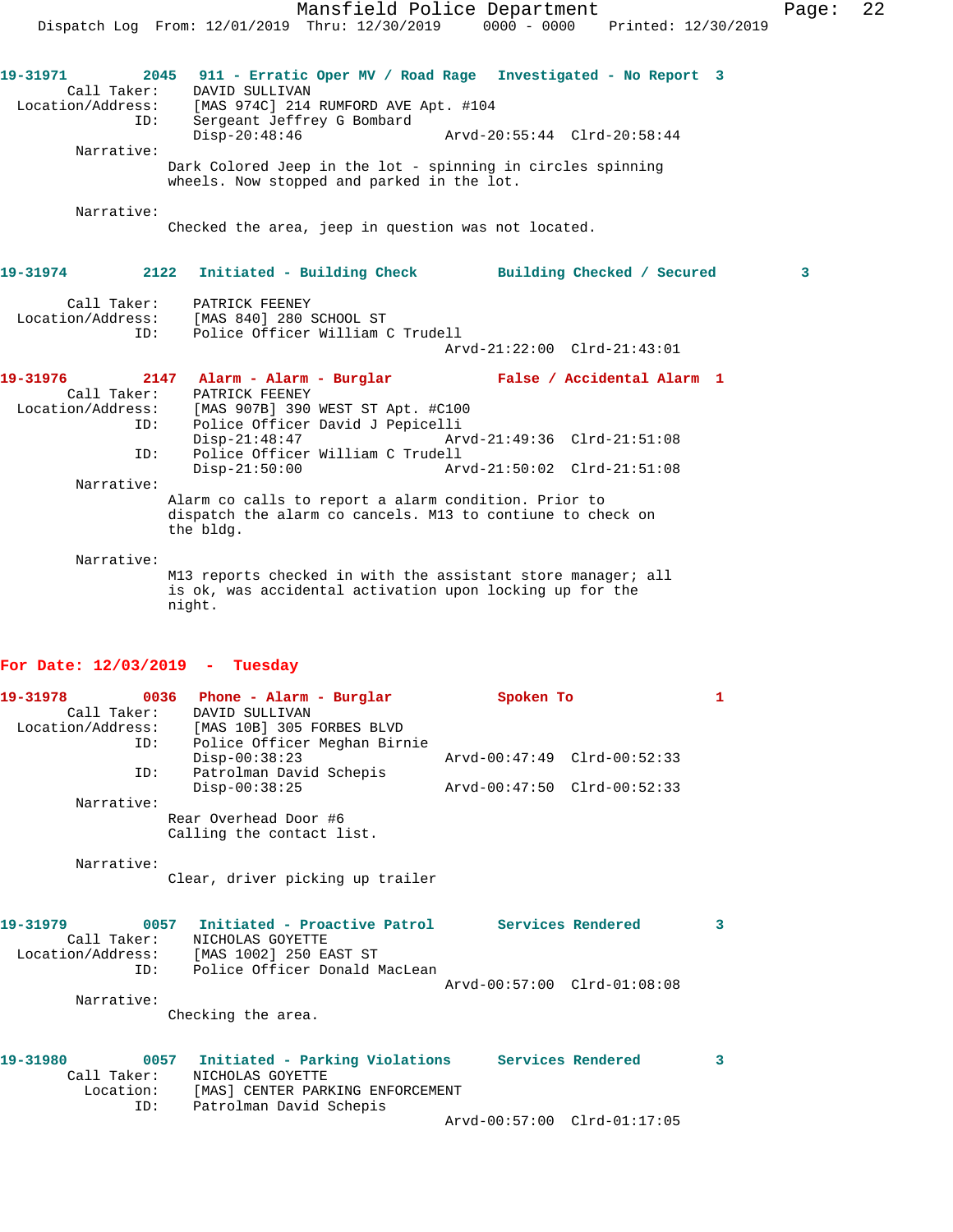Mansfield Police Department Fage: 23 Dispatch Log From: 12/01/2019 Thru: 12/30/2019 0000 - 0000 Printed: 12/30/2019 **19-31982 0104 Initiated - Proactive Patrol Building Checked / Secured 3** Call Taker: NICHOLAS GOYETTE Location: [MAS] HOTELS ID: Police Officer Meghan Birnie Arvd-01:04:00 Clrd-01:38:19 ID: Patrolman David Schepis Disp-01:37:21 Clrd-01:37:24 Narrative: Checking the area. **19-31984 0111 Initiated - Proactive Patrol Building Checked / Secured 3** Call Taker: NICHOLAS GOYETTE Location/Address: [MAS 992] 660 EAST ST ID: Police Officer Donald MacLean Arvd-01:11:00 Clrd-01:18:11 Narrative: Checking the area. **19-31986 0118 Initiated - Proactive Patrol Building Checked / Secured 3** Call Taker: NICHOLAS GOYETTE Location/Address: [MAS 281A] 1 CROCKER ST ID: Patrolman David Schepis Arvd-01:18:00 Clrd-01:23:22 Narrative: Checking the area. **19-31987 0134 Initiated - Motor Vehicle Stop Verbal Warning 3**  Call Taker: NICHOLAS GOYETTE Location/Address: [MAS 1015] 30 CHAUNCY ST ID: Detective Gregory S Martell Arvd-01:34:00 Clrd-01:42:49 ID: Patrolman David Schepis Disp-01:37:26 Arvd-01:38:57 Clrd-01:42:48 Vehicle: 2007 PILOT Reg: PC RI YB667 VIN: 2HKYF18527H523427 Narrative: Out with a mv stop, REG showing EXPI Narrative: Clear, verbal for expired. Renewed online **19-31994 0225 Initiated - Proactive Patrol Building Checked / Secured 3** Call Taker: NICHOLAS GOYETTE Location/Address: [MAS 1014] COPELAND DR ID: Police Officer Meghan Birnie Arvd-02:25:00 Clrd-02:26:34 Narrative: Checking the area. **19-31995 0226 Initiated - Proactive Patrol Building Checked / Secured 3** Call Taker: NICHOLAS GOYETTE Location/Address: [MAS 840] 280 SCHOOL ST ID: Police Officer Meghan Birnie Arvd-02:26:00 Clrd-02:35:33 Narrative: Checking the area. **19-31998 0246 Initiated - Proactive Patrol Building Checked / Secured 3** Call Taker: NICHOLAS GOYETTE Location/Address: [MAS 907E] 390 WEST ST ID: Police Officer Meghan Birnie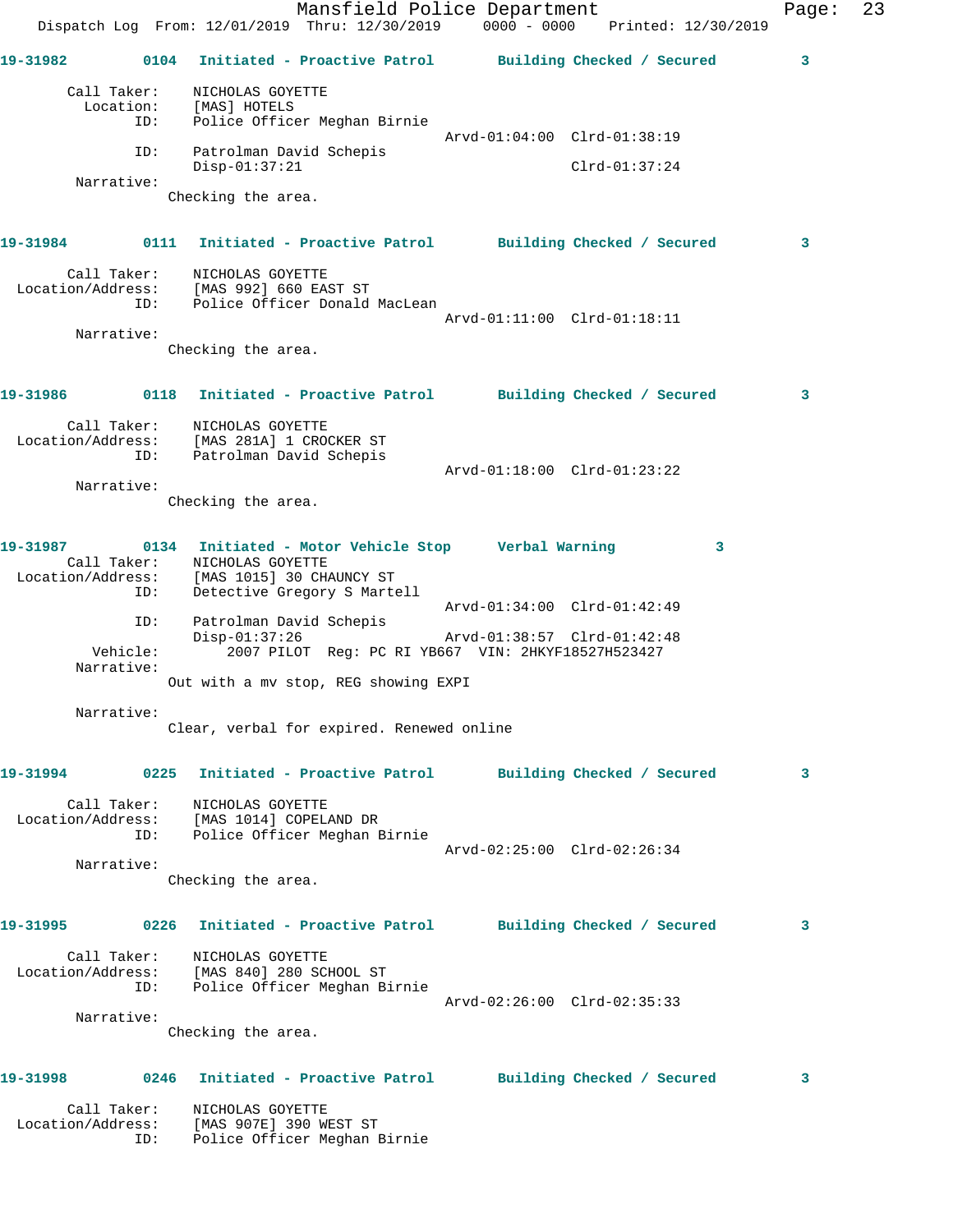Arvd-02:46:00 Clrd-02:49:39

**19-31999 0329 Phone - Motor Veh Acc - No Injury Citation / Warning Issued 1**  Call Taker: NICHOLAS GOYETTE Location/Address: [MAS] 10 PLYMOUTH ST @ 464 SCHOOL ST ID: Police Officer Meghan Birnie Disp-03:29:42 Arvd-03:31:46 Clrd-03:49:59 ID: Detective Gregory S Martell Disp-03:30:06 Arvd-03:32:55 Clrd-03:49:58 Vehicle: BLK 2011 MAZD UT CX7 Reg: PC MA 7FT633 VIN: JM3ER2BM0B0399915 Vehicle: ONG 1986 MACK RD686S Reg: CO MA SR528J VIN: 1M2P137C9GA014072 Narrative: DPW reporting an mva, truck v car, no injuries Narrative: Clear, citation issued for failure to yield. Accident occurred at Forbes @ Plymouth Refer To Accident: 19MAS-453-AC **19-32003 0630 Initiated - Road Hazards Gone on Arrival 3**  Call Taker: <br>
MICHOLAS GOYETTE<br>
Location/Address: [MAS] 287 CHAUNCY<br>
ID: Patrolman David S [MAS] 287 CHAUNCY ST @ 400 RTE 140 NB Patrolman David Schepis Arvd-06:30:00 Clrd-06:39:12 Narrative: Out to assist motorist. AAA stating they called to request services but are blocking traffic. M2 checked the area, nobody around **19-32007 0721 Phone - Alarm - Burglar False / Accidental Alarm 1**  Call Taker: DAVID SULLIVAN Location/Address: [MAS H1695] 34 MAYFLOWER DR ID: Police Officer Donald MacLean<br>Disp-07:22:50 Disp-07:22:50 Arvd-07:28:21 Clrd-07:29:23 ID: Patrolman David Schepis<br>Disp-07:22:54 Disp-07:22:54 Arvd-07:28:21 Clrd-07:29:23 Narrative: Gsrage entry door. Narrative: set off by home owner **19-32008 0755 Initiated - Disabled Motor Vehicle Services Rendered 3**  Call Taker: PATRICK FEENEY Location/Address: [MAS 1017] RTE 140 SB ID: Police Officer David W Kinahan Arvd-07:55:00 Clrd-08:32:19 Vehicle: GRY 2012 HOND ACCORD Reg: PC MA 838HJ1 VIN: 1HGCP3F86CA015254 Narrative: vehicle with a flat tire waiting for AAA **19-32009 0835 Phone - Alarm - Burglar False / Accidental Alarm 1**  Call Taker: DAVID SULLIVAN Location/Address: [MAS 100] 30 CHAUNCY ST ID: Police Officer Gregg S Kennedy Disp-08:37:18 Arvd-08:41:04 Clrd-08:43:01 ID: Police Officer John R Armstrong Disp-08:37:37 Arvd-08:41:04 Clrd-08:43:01 Narrative: Dining Room Motion Detector. Alarm Co Attempting notification. Narrative: sett off by plow in lot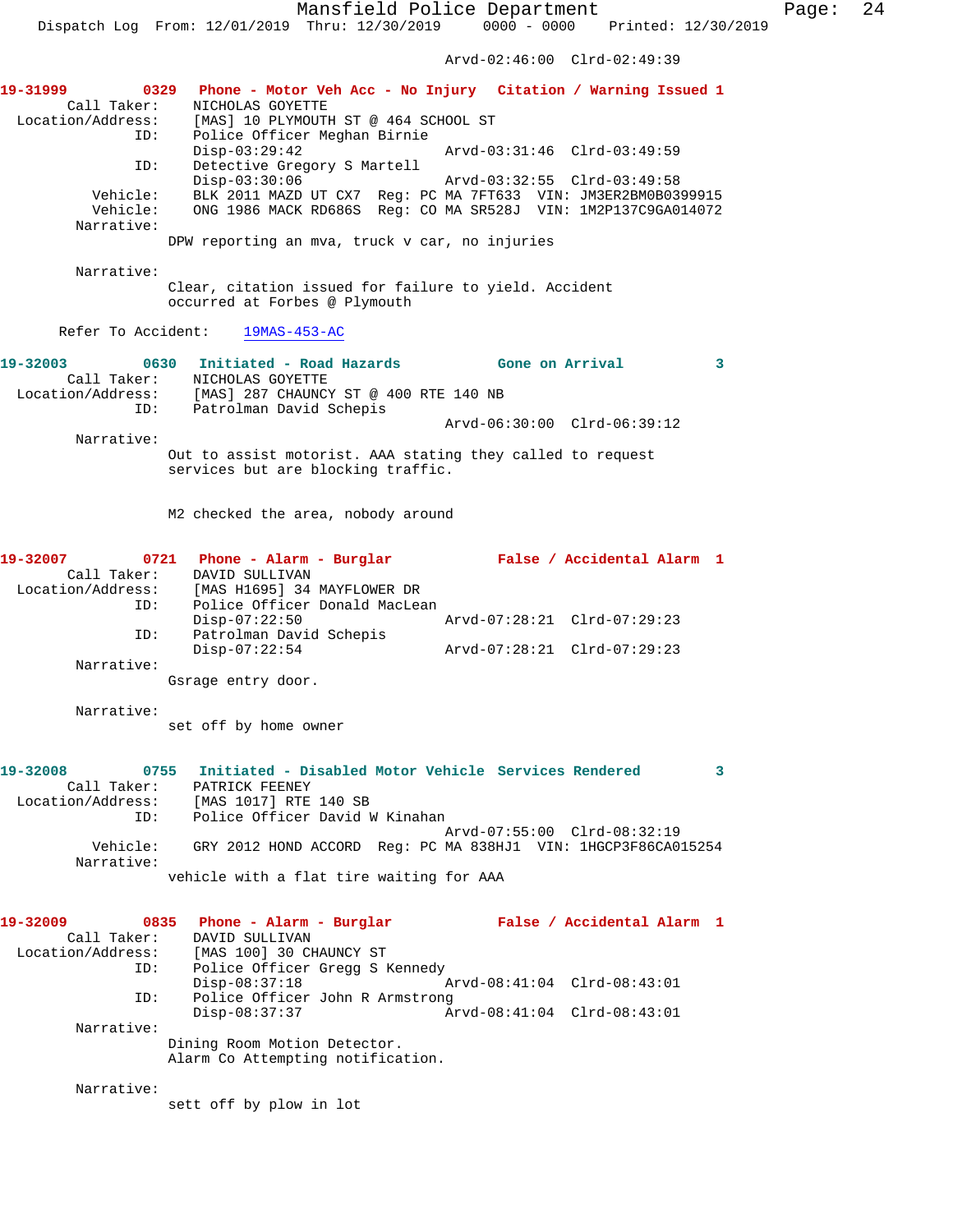Mansfield Police Department Fage: 25 Dispatch Log From: 12/01/2019 Thru: 12/30/2019 0000 - 0000 Printed: 12/30/2019 **19-32010 0848 Phone - Well Being Check Unfounded/Unverifed 3**  Call Taker: DAVID SULLIVAN Location/Address: [MAS 253] 330 PRATT ST Apt. #A ID: Police Officer Matthew A Souza Disp-08:49:37 Arvd-08:52:27 Clrd-08:53:15 Narrative: Elderly Male Jean Jacket walking with a cane. caller concerned for his well being. Narrative: clear- unable to locate anyone walking in the area **19-32012 0934 911 - Motor Veh Acc - No Injury Accident Report 1**  Call Taker: DAVID SULLIVAN<br>ion/Address: [MAS] 20 CODELA Location/Address: [MAS] 20 COPELAND DR @ 167 WEST ST ID: Police Officer John R Armstrong Disp-09:36:07 Arvd-09:36:11 Clrd-09:47:55 ID: Police Officer Gregg S Kennedy Disp-09:36:13 Clrd-09:46:08 ID: Police Officer David W Kinahan Disp-09:36:16 Arvd-09:40:33 Clrd-10:10:15<br>ID: Sergeant Brian P Thibault Sergeant Brian P Thibault Arvd-09:46:15 Clrd-10:10:15 ID: Police Officer John R Armstrong Arvd-09:49:24 Clrd-10:00:21 Vehicle: BLK 2011 NISS UT XTERRA Reg: PC MA 2TF370 VIN: 5N1AN0NW8BC516932 Vehicle: GRY 2009 PONT G6 Reg: PC MA 8MN187 VIN: 1G2ZJ57K594258534 Narrative: Reported Head On MVA - No Injuries reported. Refer To Accident: 19MAS-454-AC **19-32017 1034 Initiated - Road Hazards Referred to Other Agency 3**  Call Taker: APRIL LEHANE Location/Address: [MAS] 363 NORTH MAIN ST @ 54 CHAUNCY ST ID: Police Officer Matthew A Souza Arvd-10:34:00 Clrd-10:35:39 Narrative: Ofc Souza reporting lights are not cycling properly. Possibly from snow build up. DPW advised **19-32019 1059 Phone - 911 Hang-ups & Verifications Unfounded/Unverifed 2**  Call Taker: Stephen Martell Location/Address: [MAS 10C] 305 FORBES BLVD ID: Police Officer Patrick J Pennie Disp-11:02:01 Arvd-11:09:58 Clrd-11:15:21 Narrative: M5 to verify an accidental 911 call Narrative: checked location unable to find caller all clear **19-32022 1139 Walk-In - Follow up Investigation Investigated - No Action Req. 3** Call Taker: Support Staff Matthew Todesco Location/Address: [MAS] 287 CHAUNCY ST ID: Police Officer Gregg S Kennedy Disp-11:43:56 Clrd-11:59:50 Narrative: Ofc Kennedy is responding to speak with the RP in regards to a follow up. **19-32023 1143 Initiated - Motor Vehicle Stop Citation / Warning Issued 3**  Call Taker: MATTHEW BOMES Location/Address: [MAS] 287 CHAUNCY ST @ 400 RTE 140 NB ID: Police Officer David W Kinahan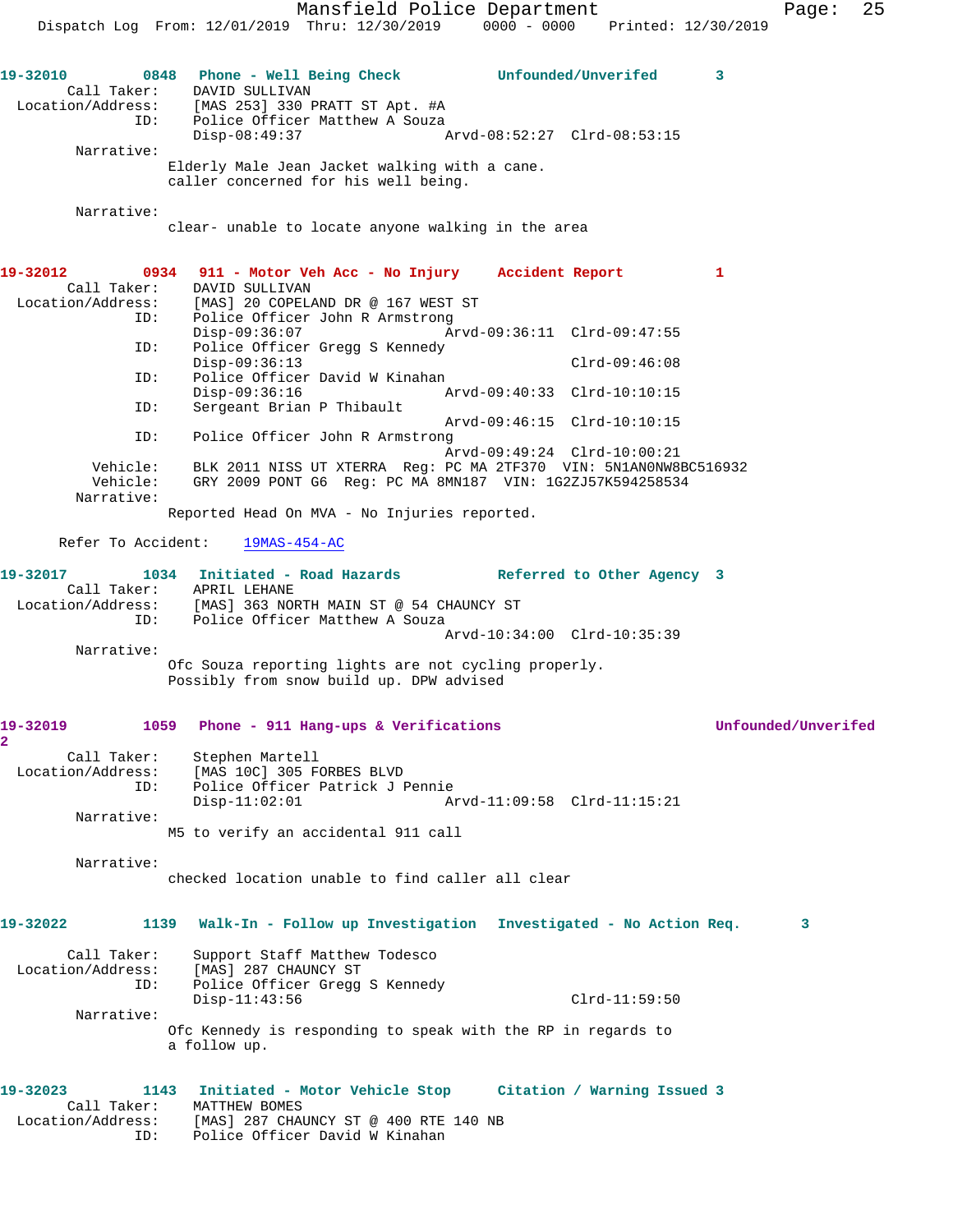|                                               | Mansfield Police Department<br>$0000 - 0000$<br>Dispatch Log From: 12/01/2019 Thru: 12/30/2019<br>Printed: 12/30/2019                                                                         | 26<br>Page:              |
|-----------------------------------------------|-----------------------------------------------------------------------------------------------------------------------------------------------------------------------------------------------|--------------------------|
| Vehicle:                                      | Arvd-11:43:00 Clrd-11:53:43<br>2017 KW TT Reg: AP TN U212HZ VIN: 1XKYD49X8HJ131377                                                                                                            |                          |
| 19-32024                                      | 1152 Phone - 911 Hang-ups & Verifications                                                                                                                                                     | False / Accidental Alarm |
| 2.<br>Call Taker:<br>Location/Address:<br>ID: | Stephen Martell<br>[MAS H3242] 90 TREMONT ST<br>Police Officer Matthew A Souza<br>$Disp-11:55:09$<br>Arvd-12:01:46 Clrd-12:05:54                                                              |                          |
| Narrative:                                    | M13 to verify an accidental 911. Spoke with an Elaine who<br>stated she hit the SOS button by mistake while starting her<br>snow blower.                                                      |                          |
| Narrative:                                    | M13 off in the area                                                                                                                                                                           |                          |
| Narrative:                                    | new phone hit by accident                                                                                                                                                                     |                          |
| 19-32025<br>Call Taker:                       | 1153 Radio - Serve Warrant<br>Arrest(s) Made<br>APRIL LEHANE<br>Location/Address: [MAS H2841] 25 HIGHLAND AVE                                                                                 | 3                        |
| ID:<br>ID:                                    | Police Officer Patrick J Pennie<br>$Disp-11:54:39$<br>Arvd-11:55:07 Clrd-12:05:13<br>Police Officer John R Armstrong                                                                          |                          |
| ID:                                           | $Disp-11:54:39$<br>Arvd-11:55:04 Clrd-12:05:13<br>Sergeant Brian P Thibault<br>$Disp-11:55:00$                                                                                                |                          |
| Narrative:                                    | Officers out on a juvenile runaway warrant                                                                                                                                                    |                          |
| Narrative:                                    | arrest 1 juvenile in custody ent to dist court Attleboro                                                                                                                                      |                          |
| Refer To Arrest:                              | 19MAS-647-AR                                                                                                                                                                                  |                          |
| Age:<br>Charges:                              | Juvenile Arrest<br>17<br>Warrant of Apprehension                                                                                                                                              |                          |
| 19-32026                                      | 1200 Initiated - Traffic / Roadway Complaint                                                                                                                                                  | Services Rendered        |
| 2<br>Call Taker:<br>Location/Address:<br>ID:  | MATTHEW BOMES<br>[MAS] 87 WEST ST @ 65 DEAN ST<br>Police Officer Gregg S Kennedy                                                                                                              |                          |
| Narrative:                                    | Arvd-12:00:00 Clrd-12:09:45<br>TT unit stuck in the road way                                                                                                                                  |                          |
| 19-32028                                      | 1218 Phone - Assault - No Weapon 1nvestigated - Report Taken                                                                                                                                  | 2                        |
| Call Taker:<br>Vicinity of:<br>ID:            | Stephen Martell<br>[MAS 985A] 1 NORTH MAIN ST<br>Police Officer Gregg S Kennedy                                                                                                               |                          |
| ID:                                           | $Disp-12:20:23$<br>$Clrd-12:20:41$<br>Police Officer Gregg S Kennedy<br>$Disp-12:21:01$<br>Arvd-12:24:35 Clrd-12:35:32                                                                        |                          |
| ID:                                           | Police Officer John R Armstrong<br>Arvd-12:24:38 Clrd-12:35:32<br>$Disp-12:21:12$                                                                                                             |                          |
| ID:                                           | Police Officer Patrick J Pennie<br>$Disp-12:22:41$<br>Arvd-12:26:06 Clrd-12:35:32                                                                                                             |                          |
| ID:                                           | Police Officer David W Kinahan<br>Arvd-12:23:05 Clrd-12:23:11                                                                                                                                 |                          |
| ID:<br>Vehicle:<br>Vehicle:                   | Sergeant Brian P Thibault<br>Arvd-12:28:24 Clrd-12:35:32<br>BLK 2007 CHEV SILVER Reg: PC MA 2JT199 VIN: 1GCHK29K67E587265<br>RED 2019 SUBA UT OUTBAC Req: PC MA 9JJ823 VIN: 4S4BSAFC4K3298270 |                          |
| Narrative:                                    | male caller reporting a male in his 60's struck his vehicle                                                                                                                                   |                          |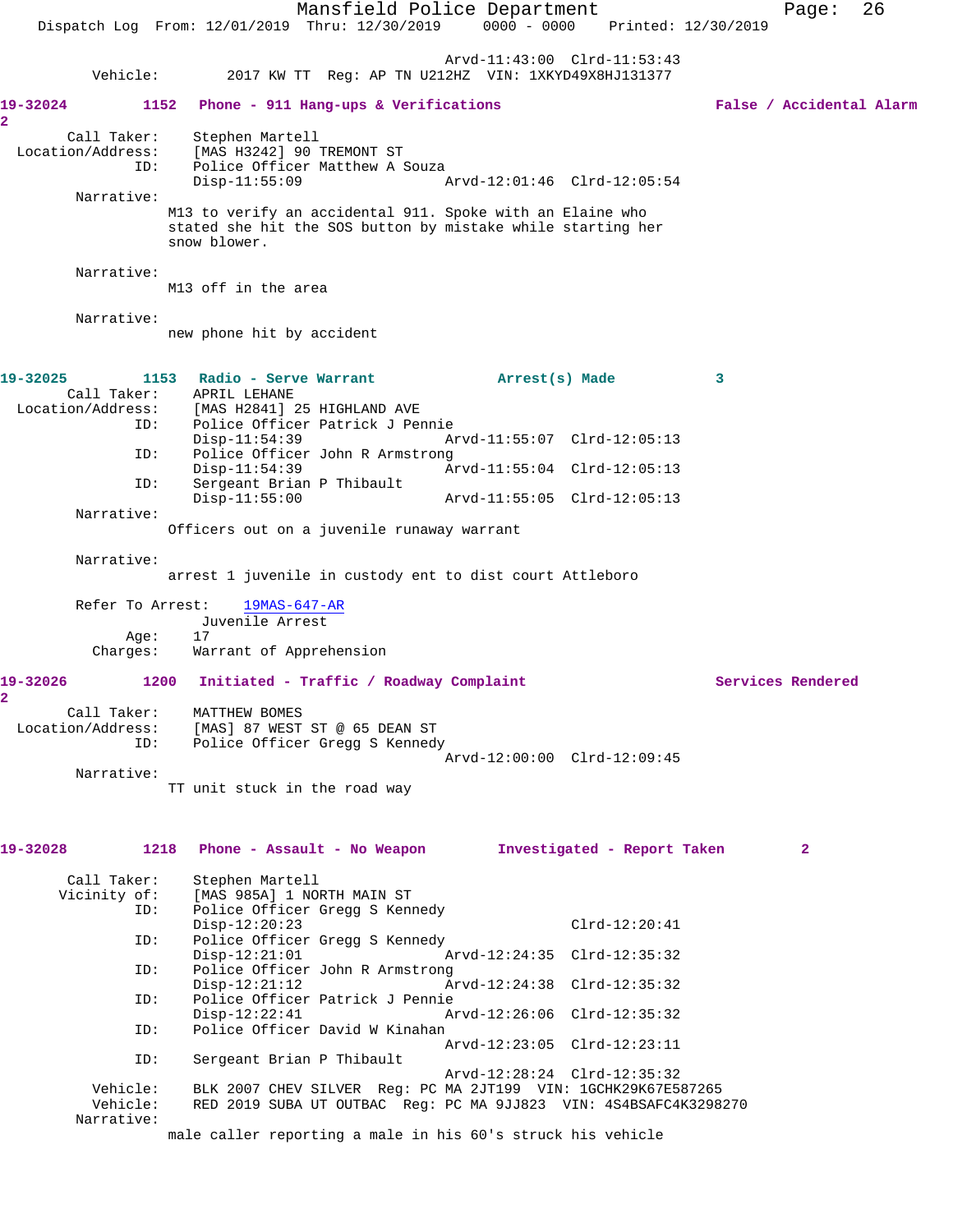Mansfield Police Department Page: 27 Dispatch Log From: 12/01/2019 Thru: 12/30/2019 0000 - 0000 Printed: 12/30/2019 with his hands. Narrative: road rage incident over parking spots Refer To Incident: 19MAS-1108-OF **19-32031 1238 Phone - Assist Fire Department Cancelled Enroute 3**  Call Taker: APRIL LEHANE Location/Address: [FOX 381] 96 MAIN ST Apt. #D6<br>ID: Police Officer Gregg S Kennedy Police Officer Gregg S Kennedy Disp-12:38:59 Clrd-12:40:09<br>ID: Patrolman PAUL POLITSOPOULOS Patrolman PAUL POLITSOPOULOS<br>Disp-12:41:08 Disp-12:41:08 Arvd-12:46:28 Clrd-12:48:53 Narrative: assist with MV and Residential lock out Narrative: canceled by fire **19-32032 1252 Phone - Motor Veh Acc - No Injury Accident Report 1**  Call Taker: Stephen Martell<br>ion/Address: [MAS] 60 MAPLE ST Location/Address: ID: Police Officer Matthew A Souza Disp-12:54:53 Arvd-12:57:07 Clrd-13:07:19 Vehicle: GRY 2006 VOLK SD NEWBIE Reg: PC MA 881TX5 VIN: WVWFV71KX6W132693 Vehicle: WHI 2007 S60 Reg: PC RI ZX817 VIN: YV1RH592772645173 Narrative: mva W/O injury, both vehicles are in the parking lot by Quall Kraft. Narrative: ofc off in the area Refer To Accident: 19MAS-455-AC **19-32033 1258 Phone - Suspicious Actv / Persn / Veh Arrest(s) Made 2**  Call Taker: Stephen Martell Location/Address: [MAS H4397] 38 ROCK ST ID: Police Officer Patrick J Pennie Disp-12:59:57 Arvd-13:11:32 Clrd-13:27:26<br>ID: Police Officer Gregg S Kennedy Police Officer Gregg S Kennedy<br>Disp-13:00:10 1 Disp-13:00:10 <br>
Detective Gregory S Martell<br>
Displacement of Arvd-13:05:22 Clrd-13:33:51 Detective Gregory S Martell<br>Disp-13:07:24 Disp-13:07:24 Arvd-13:07:30 Clrd-13:31:52 ID: Patrolman RYAN P MCGRATH Arvd-13:20:18 Clrd-13:25:35 Vehicle: GRY 2012 AUDI A6 Reg: PC MA 973SJ8 VIN: WAUGGAFC3CN072803 Towed: For: Unlicensed Operation By: Achins Garage To: Achins Garage Released To: TORCHIO On: 12/03/2019 @ 1528 Narrative: Female CP reporting a male party parked in an audi possibly doing drugs Narrative: has vehicle out on 106 Narrative: Achins called for the tow Narrative: 1 male in custody D5 Narrative: M5 transporting 1 male to station Narrative: tow on scene Narrative: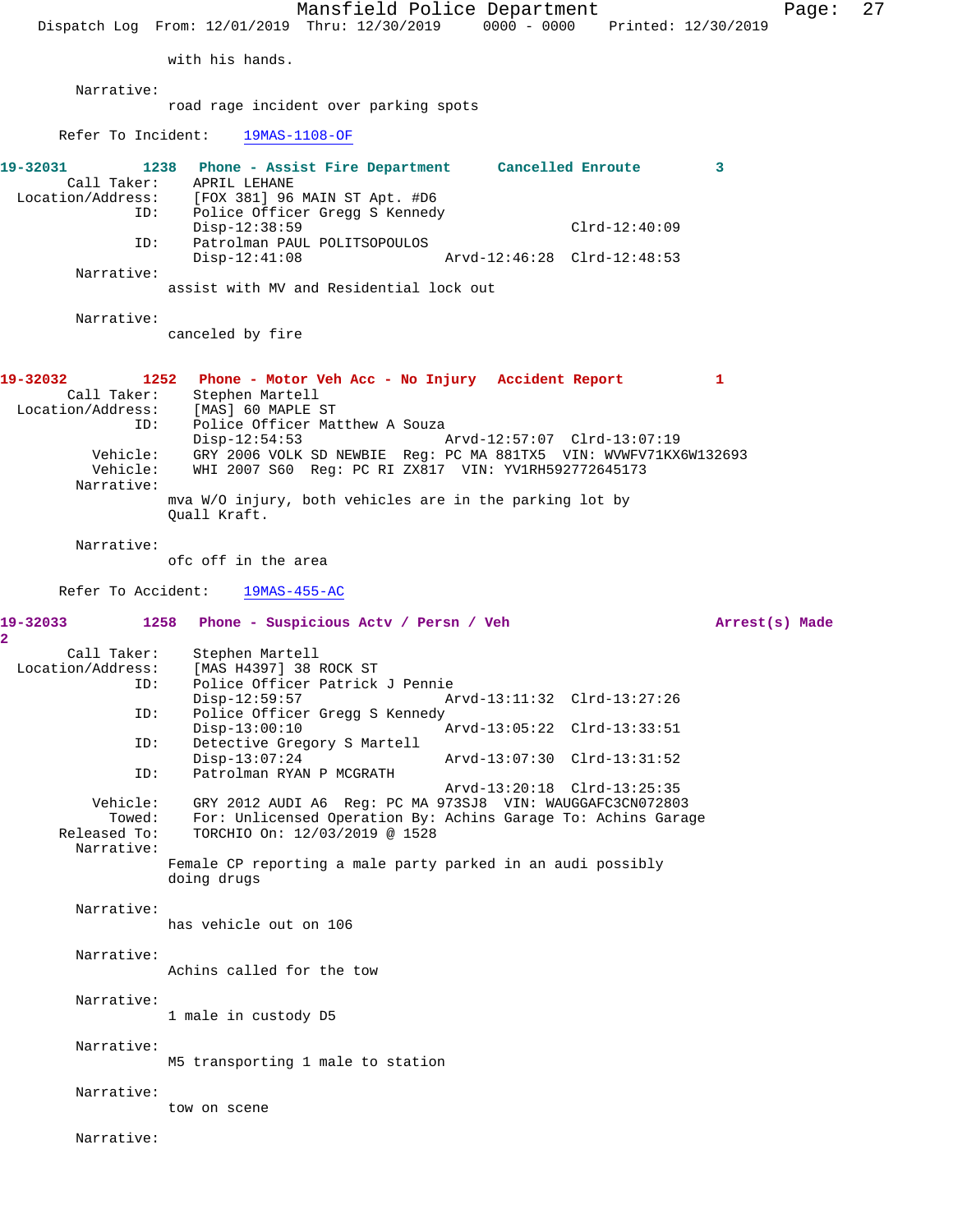Mansfield Police Department Page: 28 Dispatch Log From: 12/01/2019 Thru: 12/30/2019 0000 - 0000 Printed: 12/30/2019 ADC was contacted; they are requesting that the party be held until the on-call magistrate can be reached. Refer To Arrest: 19MAS-648-AR Arrest: TORCHIO, PATRICK BRIAN Address: 26 HOBART ST DEDHAM, MA Age: 29 Charges: LICENSE SUSPENDED, OP MV WITH DRUG, POSSESS CLASS A **19-32038 1345 911 - Abandoned MV Investigated - No Action Req. 3** Call Taker: MATTHEW BOMES<br>Location/Address: [MAS H1220] 9 [MAS H1220] 900 SOUTH MAIN ST ID: Police Officer Gregg S Kennedy<br>Disp-13:49:04 Disp-13:49:04 Arvd-13:53:57 Clrd-13:59:29 Narrative: camper left in lot unk who belongs to Narrative: spoke to manager from property and was advised of proper means to have it removed **19-32046 1420 911 - 911 Hang-ups & Verifications Confirmed misdial/Accdntl Call 2** Call Taker: MATTHEW BOMES Location/Address: [MAS] 267 CHAUNCY ST Police Officer John R Armstrong<br>Disp-14:28:18 A Disp-14:28:18 Arvd-14:33:17 Clrd-14:33:19 Narrative: 911 acidental call Narrative: attempting to call home Narrative: was cleaning off her vehicle, confirmed accidental. Ofc clear **19-32048 1449 Phone - 911 Hang-ups & Verifications Investigated - No Report 2**  Call Taker: NICHOLAS GOYETTE Location/Address: [MAS H1220] 900 SOUTH MAIN ST ID: Police Officer John R Armstrong Arvd-14:56:04 Clrd-15:00:24 Narrative: Caller reports dialing to test 911 system, but did not alert us of the test Narrative: location was testing the phone lines and advised to call before **19-32050 1519 Phone - 911 Hang-ups & Verifications Investigated - No Action Req. 2**  APRIL LEHANE Location/Address: [MAS 427] 21 ERICK RD Apt. #6<br>ID: Police Officer Matthew A Souza Police Officer Matthew A Souza Disp-15:20:29 Arvd-15:25:07 Clrd-15:29:39 Narrative: confirming an accidental 911 call Narrative: spoke with party accidental **19-32051 1531 Radio - Building Check Building Checked / Secured 3**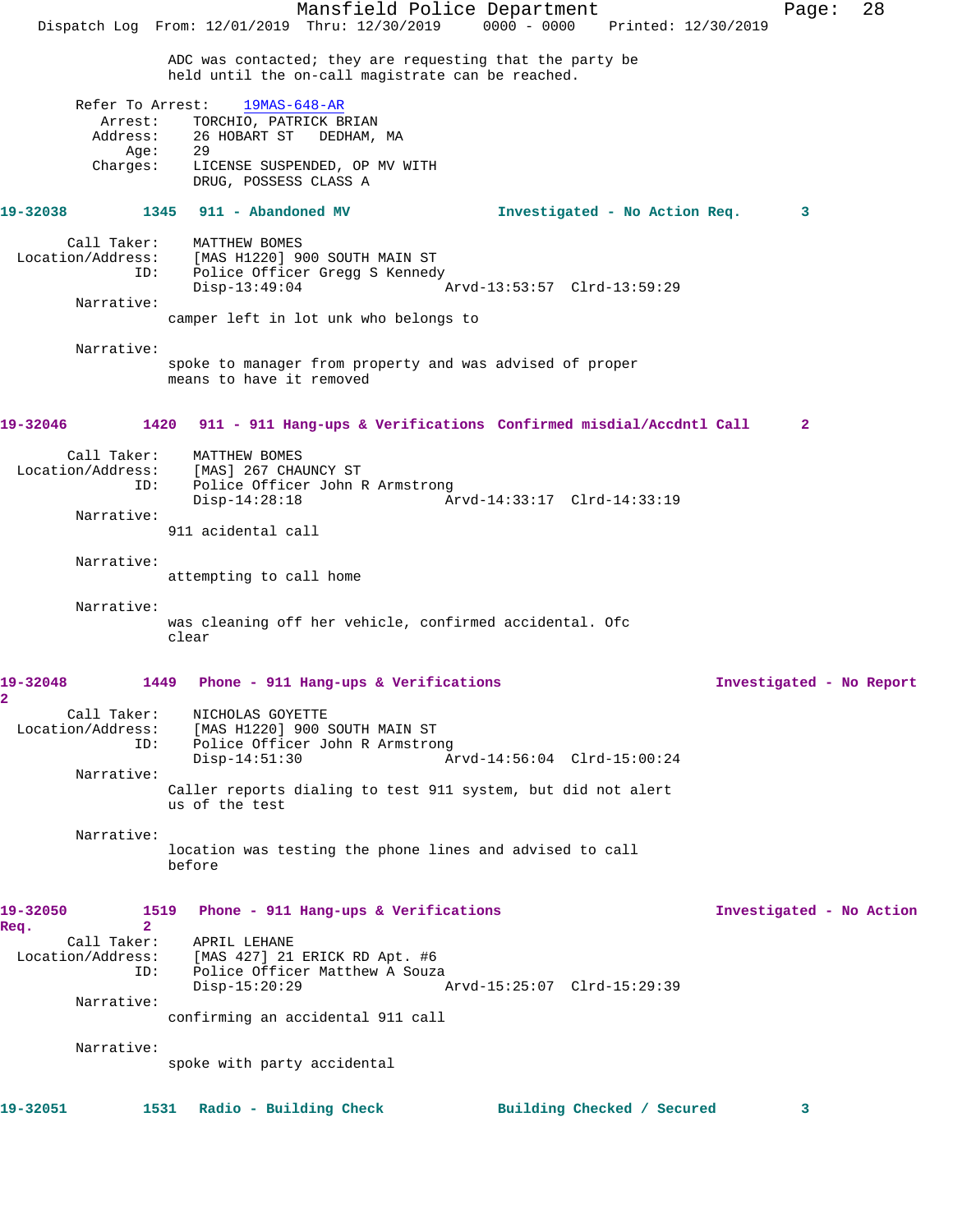Mansfield Police Department Page: 29 Dispatch Log From: 12/01/2019 Thru: 12/30/2019 0000 - 0000 Printed: 12/30/2019 Call Taker: Stephen Martell<br>Location/Address: [MAS 840] 280 S [MAS 840] 280 SCHOOL ST ID: Sergeant Brian P Thibault Disp-15:33:03 Arvd-15:33:11 Clrd-15:37:58 Narrative: Conducting a check of the area. Narrative: clearing, no issues reported **19-32055 1557 Phone - Alarm - Hold-up False / Accidental Alarm 1**  Call Taker: Stephen Martell Location/Address: [MAS 840D110A] 280 SCHOOL ST Apt. #D110 Police Officer Danielle C Titus<br>Disp-16:03:14 Am Arvd-16:03:52 Clrd-16:06:48 ID: Police Officer David J Pepicelli Disp-16:03:58 Arvd-16:04:41 Clrd-16:06:48<br>ID: Sergeant Jeffrey G Bombard Sergeant Jeffrey G Bombard Arvd-16:08:45 Clrd-16:09:44<br>ID: Detective Anthony R Lattanzio Detective Anthony R Lattanzio Arvd-16:08:53 Clrd-16:09:44 Narrative: Contact made with site, Employee to meet responders out front. Desc: Long dreadlocks and a white, pink and black striped shirt Narrative: spoke with employee was accidental **19-32056 1607 911 - Suspicious Actv / Persn / Veh Investigated - No Action Req. 2** Call Taker: MATTHEW BOMES<br>Location/Address: [MAS] 99 COPE] [MAS] 99 COPELAND DR. @ 235 CHAUNCY ST ID: Police Officer Danielle C Titus Arvd-16:08:28 Clrd-16:11:28 ID: Police Officer David J Pepicelli Arvd-16:08:37 Clrd-16:11:28 Narrative: rp reported 2 males walking around building Narrative: checked building adjacent to location building secured **19-32059 1627 Phone - Erratic Oper MV / Road Rage Gone on Arrival 3**  Call Taker: APRIL LEHANE Location/Address: [MAS] FRANKLIN ST ID: Detective Anthony R Lattanzio Disp-16:28:23 Arvd-16:31:36 Clrd-16:34:08 Vehicle: GRY 2013 TOYT CAMRY Reg: PC MA 8LH366 VIN: 4T1BK1FK8DU022923 Narrative: report of an erratic operator on Cocasset St possibly heading to Mansfield **19-32060 1640 Initiated - Erratic Oper MV / Road Rage Unfounded/Unverifed 3**  Call Taker: MATTHEW BOMES<br>Location/Address: [MAS] 214 RUM [MAS] 214 RUMFORD AVE ID: Detective Anthony R Lattanzio Arvd-16:40:00 Clrd-16:44:08 Narrative: found vehicle from previous call parked at R/O location call# 19-32058 Narrative: no one around vehicle **19-32062 1705 Initiated - Community Policing Services Rendered 3**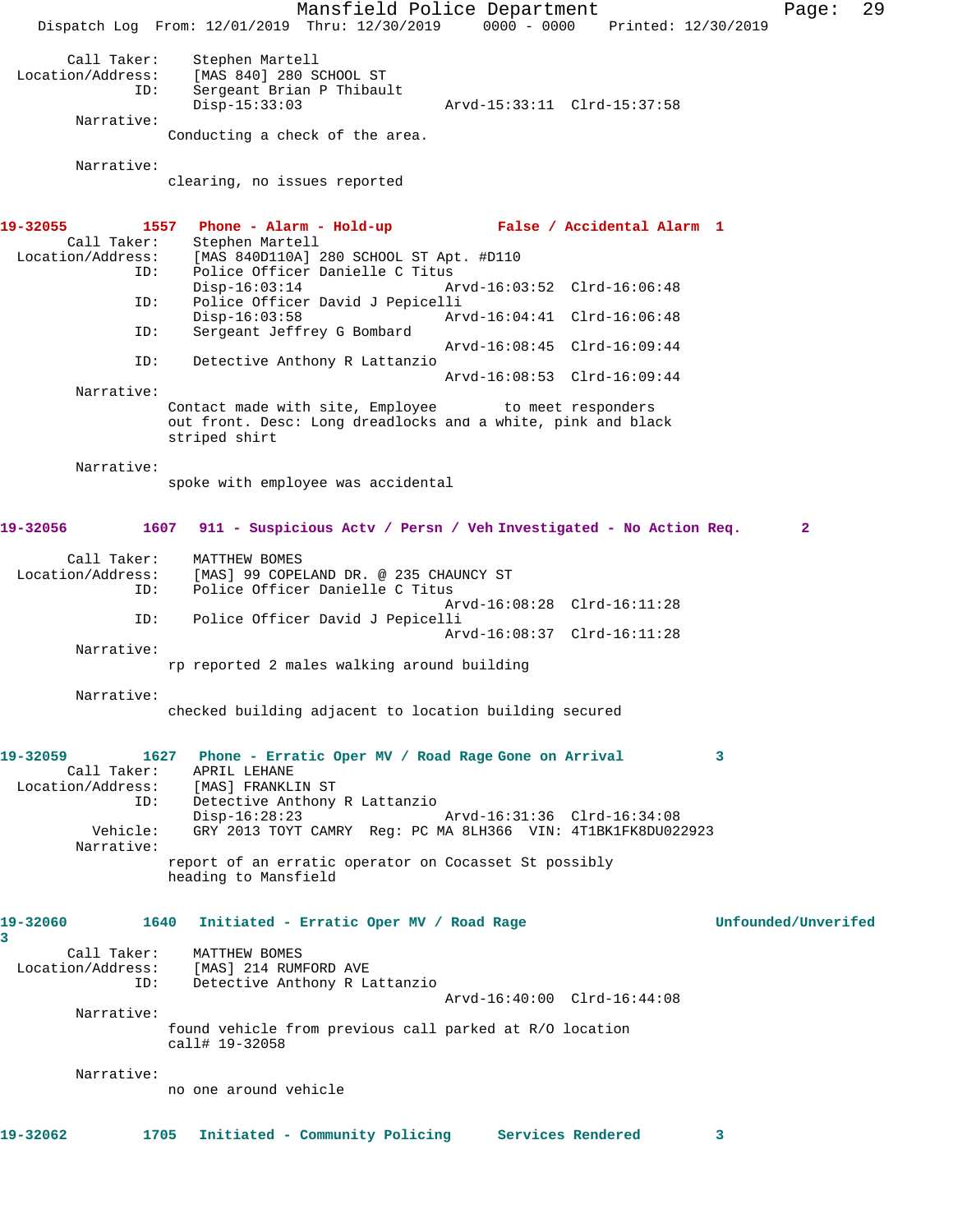Mansfield Police Department Page: 30 Dispatch Log From: 12/01/2019 Thru: 12/30/2019 0000 - 0000 Printed: 12/30/2019 Call Taker: Stephen Martell<br>Location/Address: [MAS 1002] 250 : ess: [MAS 1002] 250 EAST ST<br>ID: Detective Anthony R Lat Detective Anthony R Lattanzio Arvd-17:05:00 Clrd-17:09:57 Narrative: CHAMPS patrol Narrative: No CHAMPS today, unit clearing **19-32063 1749 Walk-In - Lost / Found Property Investigated - Report Taken 3** Call Taker: Support Staff Amanda Crisfulla Location/Address: [MAS] 29 MILL ST<br>ID: Detective Anthon Detective Anthony R Lattanzio Disp-18:03:47 Arvd-18:03:49 Clrd-18:20:20 Narrative: rp in lobby requesting to file a police report concerning a lost package from walmart Narrative: report taken Narrative: rp came into the lobby reporting he had located his missing watch. requested no further assistance Refer To Incident: 19MAS-1109-OF 19-32066 1818 Walk-In - Identity Theft Spoken To 1 Call Taker: Support Staff Amanda Crisfulla<br>Location/Address: [MAS] 7 PARTRIDGE LN [MAS] 7 PARTRIDGE LN ID: Police Officer Danielle C Titus Disp-18:23:54 Arvd-18:34:37 Clrd-18:48:28 Narrative: rp in lobby requesting to speak with an ofc regarding scam phone calls and text messages he has been receiving Narrative: rp stated he got a voice mail from a robotic answering machines out of Baltimore. Stated they mentioned his social security number had been fraudulently used. Advised to check his credit report and bank accounts. Also advised it was most likely a scam but to come back if it continues **19-32067 1823 Phone - Motor Veh Acc - No Injury Services Rendered 1**  Call Taker: Stephen Martell<br>Location/Address: [MAS H1563] 30 1 [MAS H1563] 30 HOWE ST ID: Police Officer David J Pepicelli Disp-18:25:51 Arvd-18:28:22 Clrd-19:10:31 ID: Detective Anthony R Lattanzio Disp-18:26:07 Clrd-18:30:05<br>Vehicle: GRN 2002 CHEV UT TAHK15 Req: PC MA 4VJX60 VIN: 1GNEK13Z0 Vehicle: GRN 2002 CHEV UT TAHK15 Reg: PC MA 4VJX60 VIN: 1GNEK13Z02J227340 Vehicle: GRY 2016 NISS UT ROGUE Reg: PC MA 723XHO VIN: KNMAT2MV3GP670589 Narrative: units responding for a 2 car mva w/o injury. Narrative: Units responding requesting DPW for sand/salt. Black ice all over the road Refer To Accident: 19MAS-456-AC **19-32070 1900 Initiated - Proactive Patrol Services Rendered 3**  Call Taker: NICHOLAS GOYETTE<br>Location/Address: [MAS 840] 280 SCH صححت المسجدة المحمد بن المحمدة .<br>State 8840] 280 SCHOOL ST:<br>TD: Police Officer Danielle Police Officer Danielle C Titus Arvd-19:00:00 Clrd-19:12:30 Narrative: Checking the area.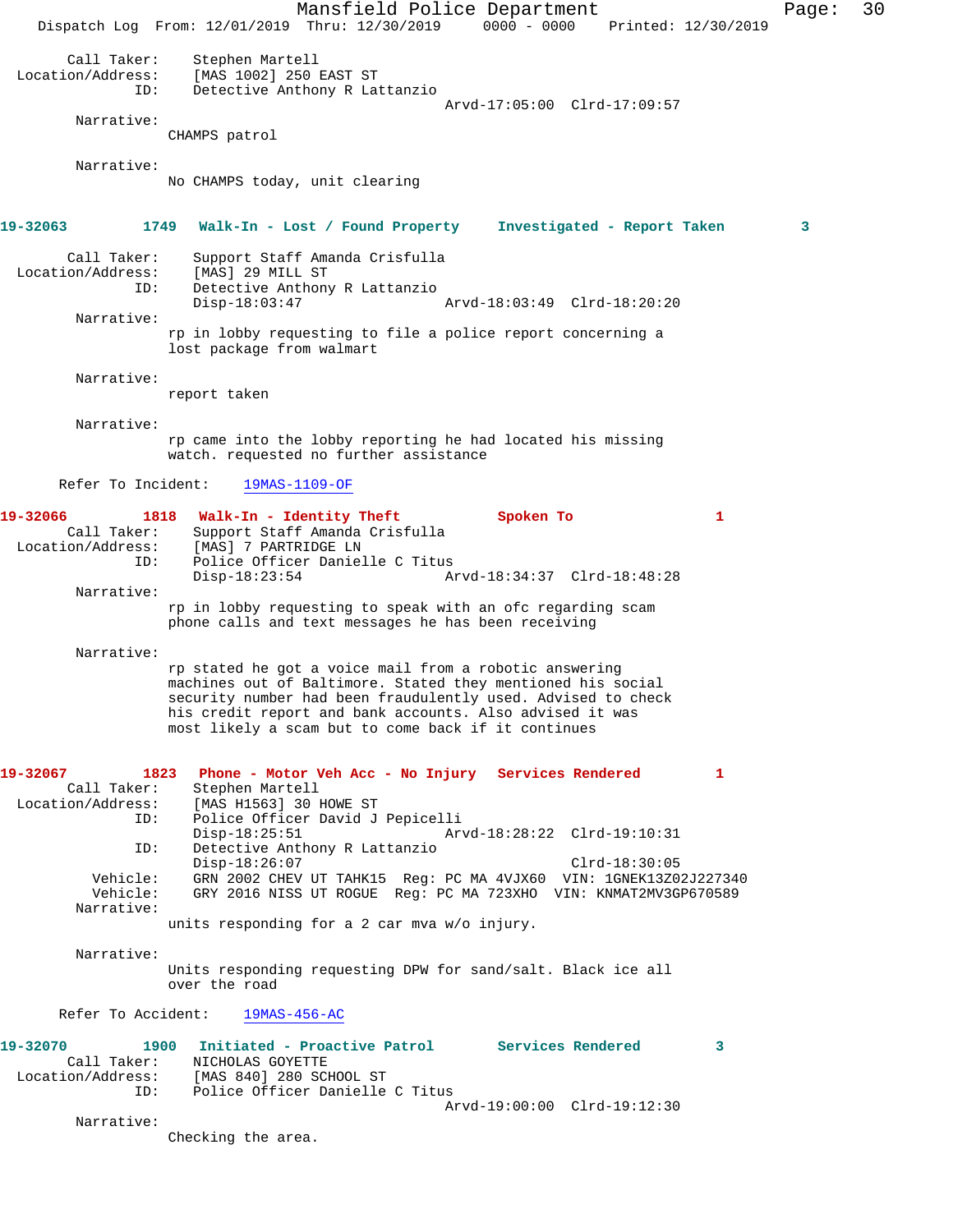Dispatch Log From: 12/01/2019 Thru: 12/30/2019 0000 - 0000 Printed: 12/30/2019 **19-32073 1956 Initiated - Building Check Building Checked / Secured 3** Call Taker: Stephen Martell Location/Address: [MAS] 4 ERICK RD @ 15 BONNEY LN ID: Detective Anthony R Lattanzio Arvd-19:56:00 Clrd-20:09:09 Narrative: checked the area, no issues to report **19-32074 2008 Initiated - Building Check Building Checked / Secured 3** Call Taker: Stephen Martell Location/Address: [MAS] 905 SOUTH MAIN ST ID: Police Officer Danielle C Titus Arvd-20:08:00 Clrd-20:11:10 Narrative: checked the area, no issues to report **19-32075 2015 Phone - Disturbance / Gathering Gone on Arrival 1**  Call Taker: GARIN EISELE Location/Address: [MAS 411] 60 FORBES BLVD ID: Detective Anthony R Lattanzio Disp-20:18:03 Arvd-20:21:47 Clrd-20:29:07 ID: Police Officer Danielle C Titus Disp-20:18:06 Arvd-20:22:45 Clrd-20:29:02 ID: Sergeant Jeffrey G Bombard Disp-20:18:12 Arvd-20:22:01 Clrd-20:29:47 Narrative: Caller reporting male party screaming for hours about harming females. Vehicle in parking lot with lights on. Vehicle also does not have snow on it. Narrative: m12 reporting multiple vehicles in the lot without snow on them Narrative: units checked the area, spoke with a couple. Couple stated they did not notice any type of disturbance in the parking lot. Narrative: M1 spoke to the Front desk, who stated a group of males may have went inside prior to units arrival. **19-32076 2031 Initiated - Building Check Building Checked / Secured 3** Call Taker: DAVID SULLIVAN Location/Address: [MAS 4] 31 HAMPSHIRE ST ID: Police Officer Danielle C Titus Arvd-20:31:00 Clrd-20:39:40 Narrative: Building Check. Narrative: Building/area checked secure. **19-32077 2118 Initiated - Building Check Services Rendered 3**  Call Taker: DAVID SULLIVAN Location/Address: [MAS 907E] 390 WEST ST ID: Police Officer Danielle C Titus Arvd-21:18:00 Clrd-21:28:51 Narrative:

Mansfield Police Department Page: 31

Building Check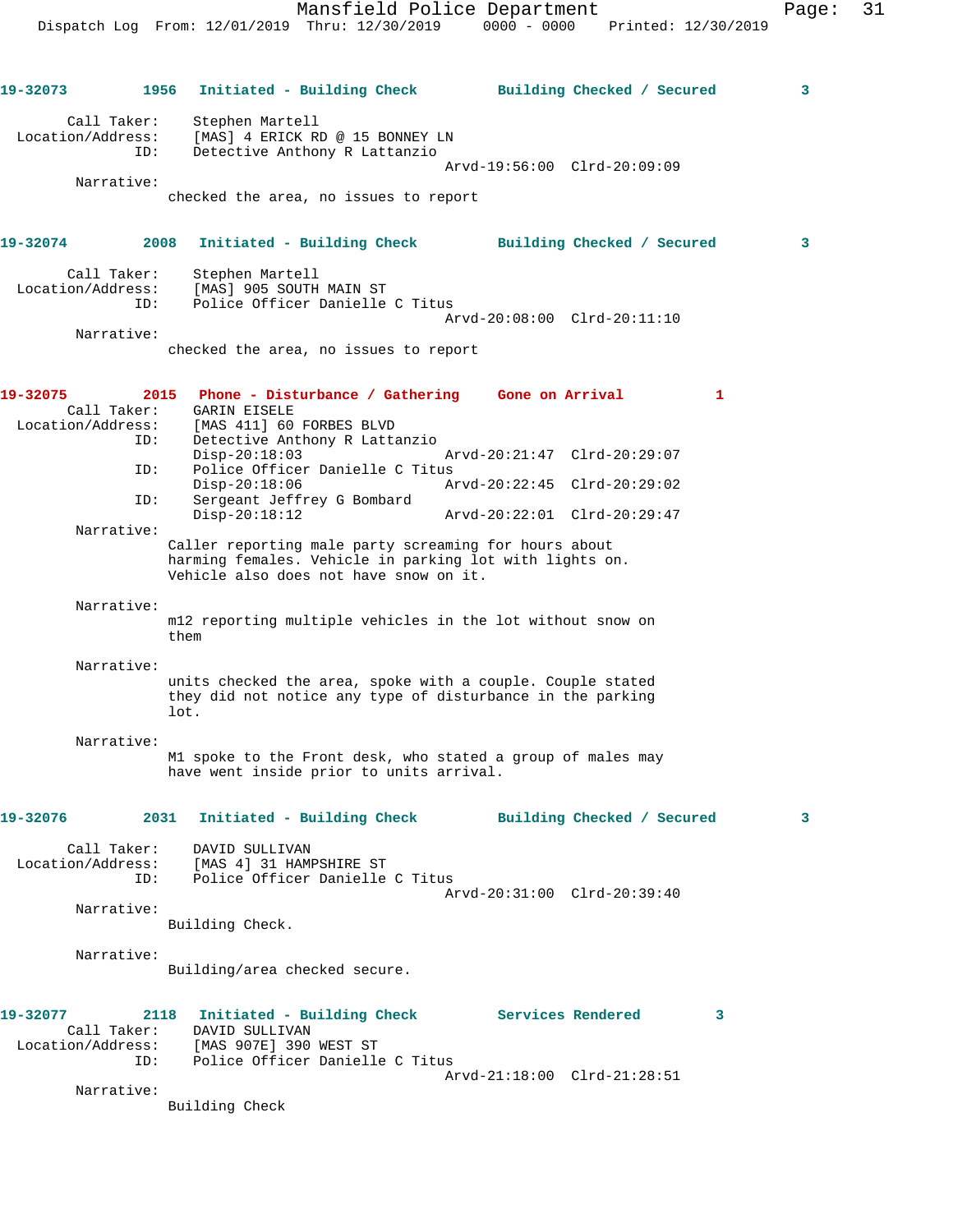Arvd-22:29:00 Clrd-22:33:33

 Narrative: Building check.

ID: Police Officer Danielle C Titus

## **For Date: 12/04/2019 - Wednesday**

| Call Taker: DAVID SULLIVAN                                            | 19-32082 		 0127 Initiated - Building Check Services Rendered 3                                                                                     |              |
|-----------------------------------------------------------------------|-----------------------------------------------------------------------------------------------------------------------------------------------------|--------------|
|                                                                       | Location/Address: [MAS 2] 60 FORBES BLVD<br>ID: Police Officer Patrick J Pennie                                                                     |              |
|                                                                       | 19-32083 0131 Initiated - Building Check Services Rendered 3<br>Call Taker: DAVID SULLIVAN<br>Location/Address: [MAS 1002] 250 EAST ST              |              |
| ID:                                                                   | Police Officer Donald MacLean                                                                                                                       |              |
| Call Taker: DAVID SULLIVAN                                            | 19-32084 0132 Initiated - Building Check Services Rendered 3<br>Location/Address: [MAS 281A] 1 CROCKER ST                                           |              |
| ID:                                                                   | Police Officer Meghan Birnie<br>Arvd-01:32:00 Clrd-01:40:29                                                                                         |              |
|                                                                       | 19-32086   0138   Initiated - Building Check   Services Rendered   3<br>Call Taker: DAVID SULLIVAN                                                  |              |
|                                                                       | Location/Address: [MAS 4] 31 HAMPSHIRE ST<br>ID: Police Officer Patrick J Pennie                                                                    |              |
|                                                                       | 19-32087 		 0153 Initiated - Building Check Services Rendered 3<br>Call Taker: DAVID SULLIVAN<br>Location/Address: [MAS 987A] 125 HIGH ST Apt. #1-4 |              |
|                                                                       | ID: Police Officer Meghan Birnie                                                                                                                    |              |
| Call Taker: DAVID SULLIVAN<br>Location/Address: [MAS 992] 660 EAST ST | 19-32088 		 0155 Initiated - Building Check Services Rendered 3                                                                                     |              |
| ID:                                                                   | Police Officer Donald MacLean                                                                                                                       |              |
| Call Taker: DAVID SULLIVAN                                            | 19-32089 0156 Initiated - Building Check Services Rendered 3<br>Location/Address: [MAS 840] 280 SCHOOL ST                                           |              |
|                                                                       | ID: Police Officer Patrick J Pennie<br>Arvd-01:56:00 Clrd-02:19:43                                                                                  |              |
| Call Taker: DAVID SULLIVAN                                            | 19-32094 0229 Initiated - Building Check Services Rendered 3                                                                                        |              |
|                                                                       | Location/Address: [MAS 944] 905 SOUTH MAIN ST Apt. #B<br>ID: Police Officer Patrick J Pennie<br>Arvd-02:29:00 Clrd-02:33:53                         |              |
| 19-32096<br>0233<br>Call Taker:<br>Location/Address:                  | <b>Services Rendered</b><br>Initiated - Building Check<br>DAVID SULLIVAN<br>[MAS] 4 ERICK RD @ 15 BONNEY LN                                         | 3            |
| ID:                                                                   | Police Officer Donald MacLean<br>Arvd-02:33:00 Clrd-02:38:39                                                                                        |              |
| 19-32097<br>0235<br>Call Taker:                                       | 911 - 911 Hang-ups & Verifications Unfounded/Unverifed<br>GARIN EISELE                                                                              | $\mathbf{2}$ |
| Location/Address:<br>ID:<br>ID:                                       | [MAS] 241 FRANCIS AVE<br>Police Officer Donald MacLean<br>$Disp-02:39:22$<br>Arvd-02:43:36 Clrd-02:49:49<br>Police Officer Meghan Birnie            |              |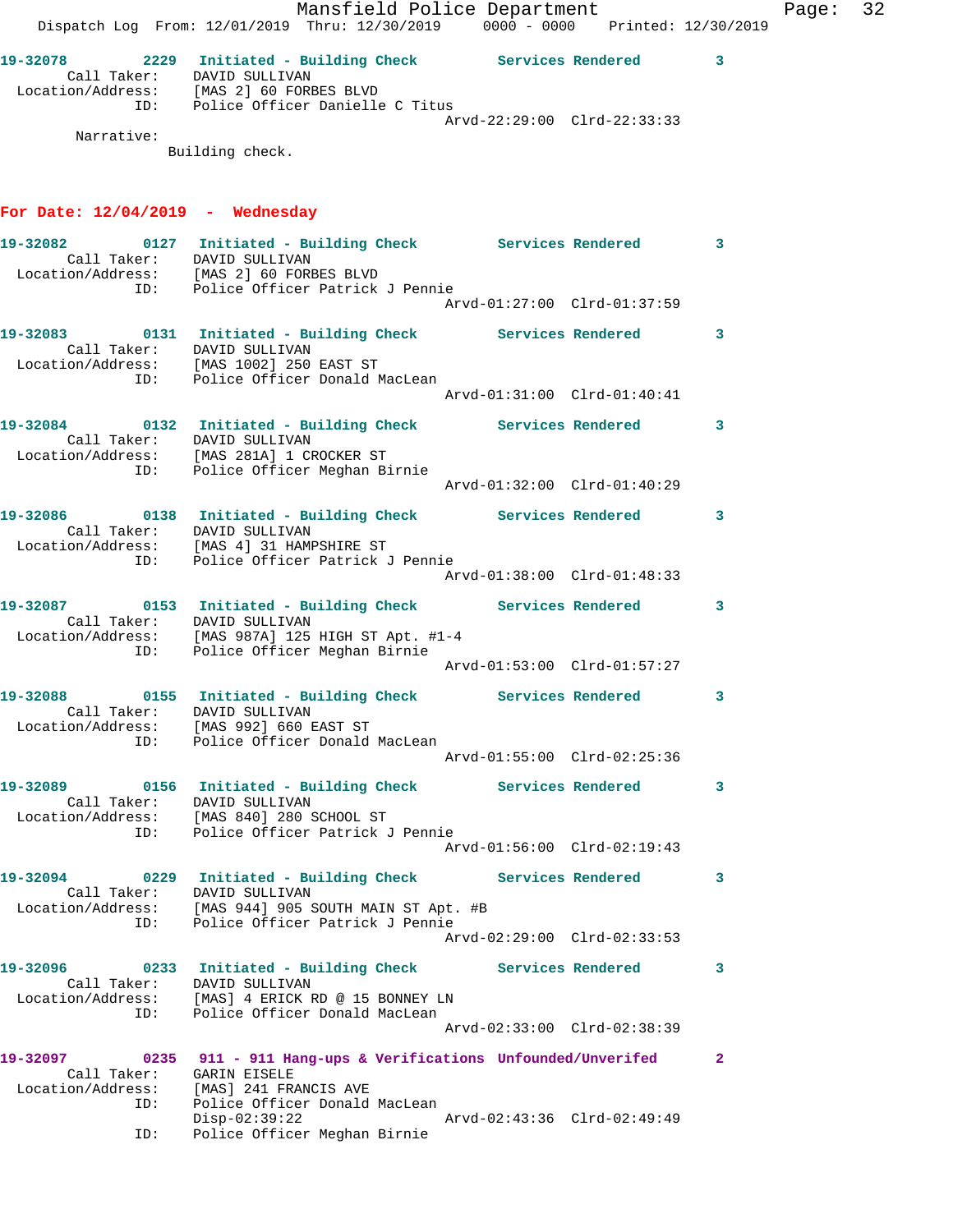Mansfield Police Department Page: 33 Dispatch Log From: 12/01/2019 Thru: 12/30/2019 0000 - 0000 Printed: 12/30/2019 Disp-02:39:24 Arvd-02:41:57 Clrd-02:49:46 Narrative: 911 Hangup on call back stated he was ok that he was a trucker but would not give me his location or name. M8 M4 responding. Narrative: Unable to locate anyone in the area. **19-32098 0304 Initiated - Building Check Services Rendered 3**  Call Taker: DAVID SULLIVAN Location/Address: [MAS 1] 50 WEST ST ID: Police Officer Meghan Birnie Arvd-03:04:00 Clrd-03:12:57 **19-32099 0318 Initiated - Building Check Services Rendered 3**  Call Taker: DAVID SULLIVAN Location/Address: [MAS 280] 440 FORBES BLVD ID: Sergeant Robert S Pierce Arvd-03:18:00 Clrd-03:18:48 **19-32101 0520 Phone - Alarm - Burglar Services Rendered 1**  Call Taker: NICHOLAS GOYETTE Location/Address: [MAS 10B] 305 FORBES BLVD ID: Police Officer Patrick J Pennie Disp-05:22:02 Arvd-05:26:24 Clrd-05:35:03 Police Officer Meghan Birnie<br>Disp-05:22:05 Disp-05:22:05 Arvd-05:26:29 Clrd-05:34:59 Narrative: Zone: general burglary Rep: attempting Narrative: Appeared secure. **19-32102 0522 Phone - Disabled Motor Vehicle Services Rendered 3**  Call Taker: DAVID SULLIVAN Location/Address: [MAS] SCHOOL ST<br>TD: Police Officer I Police Officer Donald MacLean<br>Disp-05:25:37 Arvd-05:29:16 Clrd-06:00:53 ID: Police Officer Meghan Birnie Disp-05:35:26 Arvd-05:35:31 Clrd-05:52:26<br>Vehicle: BLK 2004 FORD UT EXPLOR Req: PC MA 7ES116 VIN: 1FMZU77K4 Vehicle: BLK 2004 FORD UT EXPLOR Reg: PC MA 7ES116 VIN: 1FMZU77K44UA90713 Narrative: Black pick up truck off road snow bank. Hazards on, no plate. Narrative: M8 req. tow for pull out of snow bank. Achins notified. Narrative: M4 reports tow on scene. Narrative: M8 reports vehicle pulled from snow bank. Went on its way. **19-32105 0619 Phone - Disabled Motor Vehicle Services Rendered 3**  Call Taker:<br>Vicinity of: [MAS] 575 WEST ST @ 260 FORBES BLVD ID: Sergeant Robert S Pierce<br>Disp-06:21:40 Disp-06:21:40 Arvd-06:21:43 Clrd-06:23:18<br>Vehicle: GRY 2015 MAZD SD 6 Req: PC RI FD415 VIN: JM1GJ1U56F11922 GRY 2015 MAZD SD 6 Reg: PC RI FD415 VIN: JM1GJ1U56F1192227 Narrative: M1 out with a MDV on West st by Forbes. Vehicle is conducting a traffic study in the area. Operator stated he has two other vehicles in the area. One at Hampshire and West and one at Hampshire and Forbes.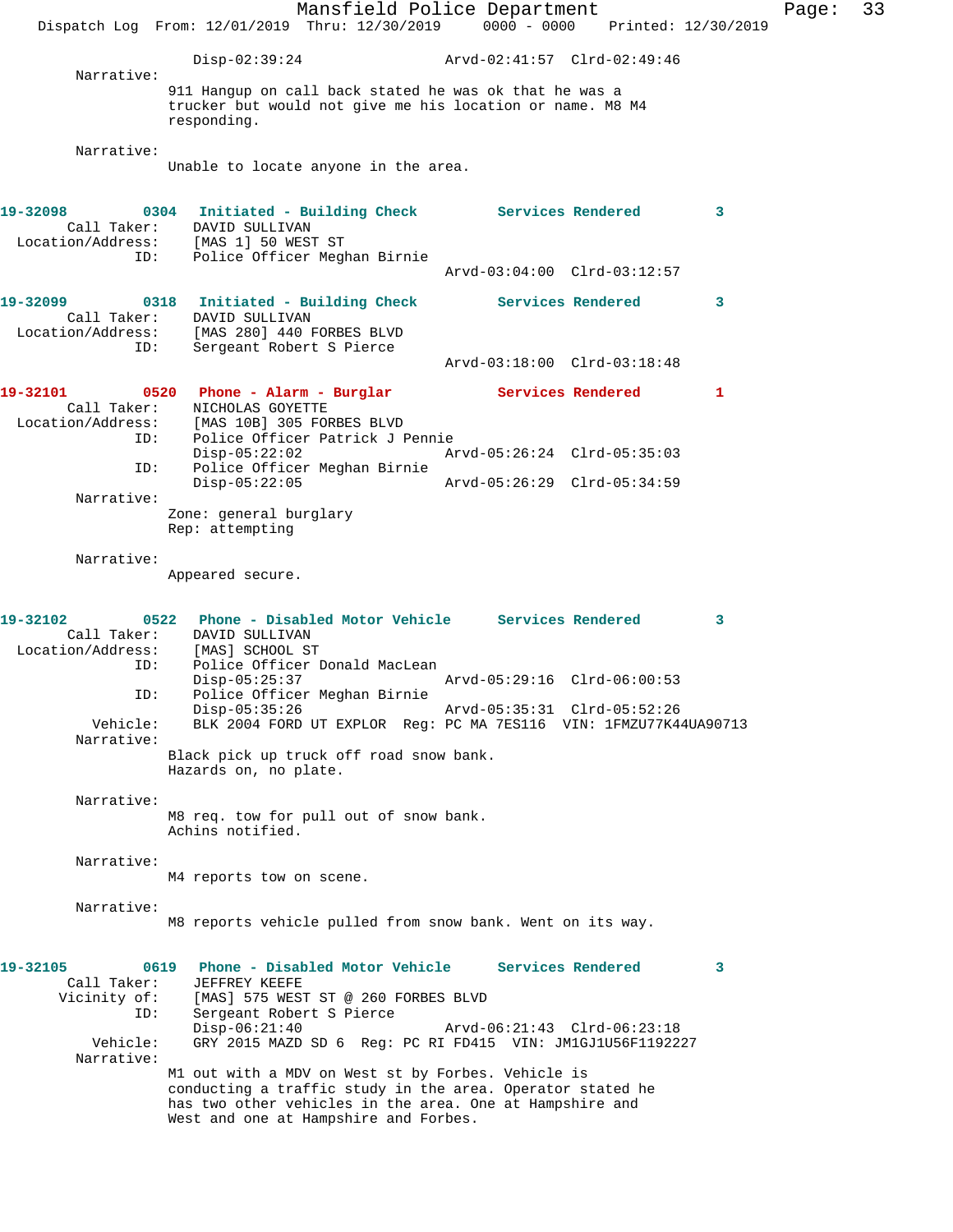**19-32108 0637 Initiated - Selective Enforcement/RADAR Services Rendered 3**  Call Taker: JEFFREY KEEFE Vicinity of: [MAS] NORTH MAIN ST ID: Sergeant Robert S Pierce Arvd-06:37:00 Clrd-07:01:08 **19-32109 0638 Initiated - Selective Enforcement/RADAR Services Rendered 3**  Call Taker: DAVID SULLIVAN Vicinity of: [MAS] HOPE ST ID: Police Officer Meghan Birnie Arvd-06:38:00 Clrd-07:06:09 Narrative: In the Area. **19-32110 0639 Initiated - Selective Enforcement/RADAR Services Rendered 3**  Call Taker: DAVID SULLIVAN Location/Address: [MAS 1002] 250 EAST ST ID: Police Officer Donald MacLean Arvd-06:39:00 Clrd-07:06:18 **19-32111 0642 Initiated - Selective Enforcement/RADAR Services Rendered 3**  Call Taker: DAVID SULLIVAN Vicinity of: [MAS] 700 WEST ST ID: Police Officer Patrick J Pennie Arvd-06:42:00 Clrd-07:07:23 Narrative: Radar in Area. **19-32113 0706 Initiated - Community Policing Services Rendered 3**  Call Taker: DAVID SULLIVAN Location/Address: [MAS 331] 255 EAST ST ID: Police Officer Donald MacLean Arvd-07:06:00 Clrd-07:25:26 **19-32118 0746 Radio - Selective Enforcement/RADAR Services Rendered 3**  Call Taker: DAVID SULLIVAN Vicinity of: [MAS] 225 CENTRAL ST ID: Police Officer David W Kinahan Disp-07:48:49 Arvd-07:52:59 Clrd-08:05:20 19-32119 **19-32119** 0747 Phone - Alarm - Burglar **Services Rendered** 1 Call Taker: DAVID SULLIVAN Location/Address: [MAS] 20 CABOT BLVD ID: Police Officer Patrick J Pennie Disp-07:52:14 Clrd-07:53:16 ID: Police Officer Meghan Birnie Disp-07:52:19 Clrd-07:53:13 ID: Police Officer Matthew A Souza Disp-07:56:54 Arvd-08:05:37 Clrd-08:09:49 Narrative: ref t315284 rear interior motion and entry exit doors. Narrative: Alarm Company called to cancel. Employees on scene with proper code. **19-32125 0833 Initiated - Community Policing Services Rendered 3**  Call Taker: DAVID SULLIVAN Location/Address: [MAS 333] 245 EAST ST ID: Police Officer John R Armstrong Arvd-08:33:00 Clrd-08:50:43

Narrative: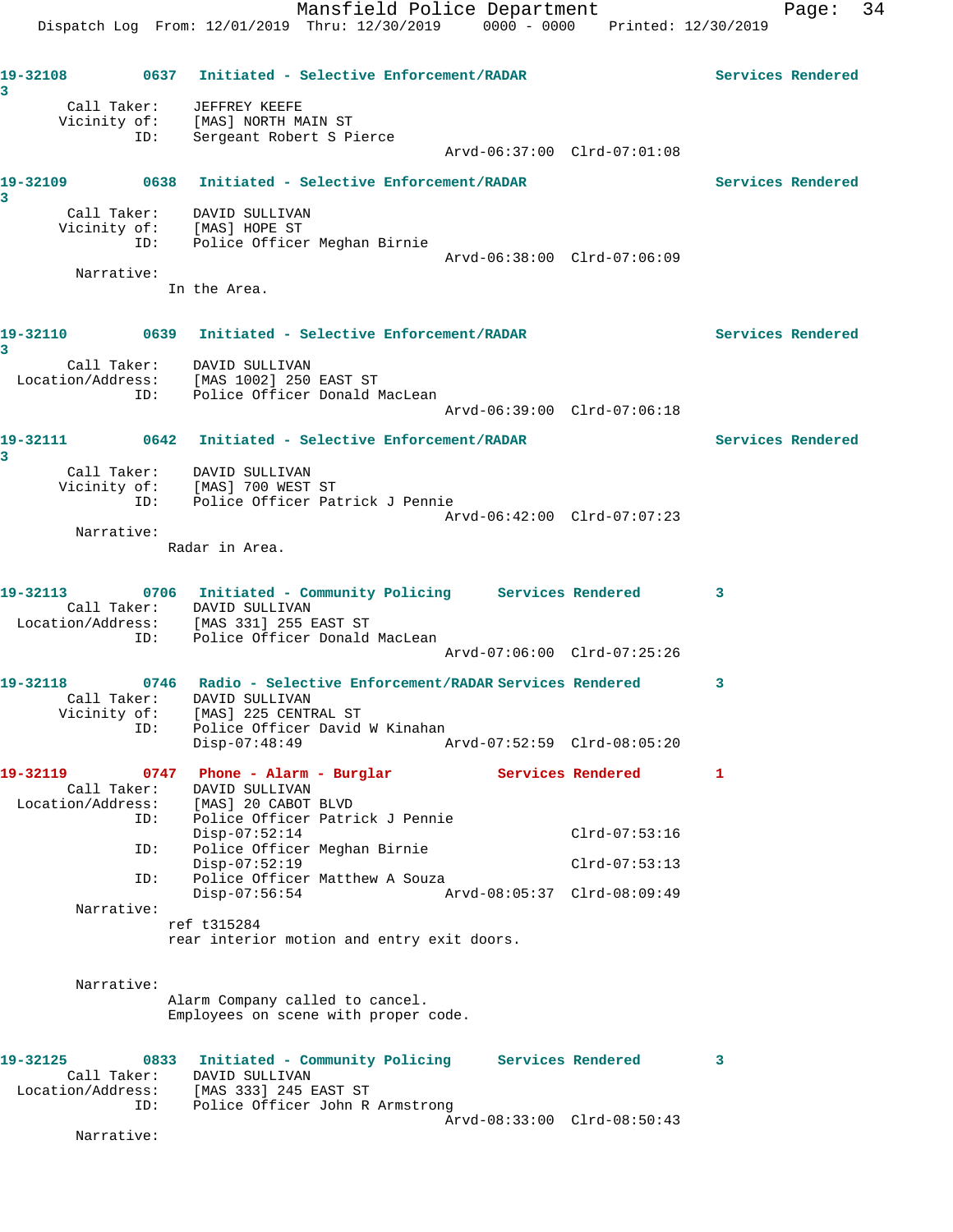Mansfield Police Department Fage: 35 Dispatch Log From: 12/01/2019 Thru: 12/30/2019 0000 - 0000 Printed: 12/30/2019 Champs Program. **19-32127 0850 Initiated - Building Check Services Rendered 3**  Call Taker: DAVID SULLIVAN Location/Address: [MAS 281A] 1 CROCKER ST ID: Sergeant Thomas R Connor Arvd-08:50:00 Clrd-08:54:11 **19-32131 0909 Initiated - Follow up Investigation Investigated - Report Taken 3** Call Taker: PATRICK FEENEY Location/Address: [MAS 451B] 500 EAST ST ID: Detective Anthony R Lattanzio Arvd-09:09:00 Clrd-09:12:25 Narrative: Following up with a victim of a larceny of mail. Refer To Incident: 19MAS-1110-OF **19-32132 0921 Initiated - Traffic Enforcement / Activity Citation / Warning Issued 2**  Call Taker: Stephen Martell Vicinity of: [MAS H9864] 201 COPELAND DR ID: MANSFIELD DAVID W KINAHAN Arvd-09:21:00 Clrd-10:38:11 Vehicle: WHI 2013 CHEV TK EXPRES Reg: CO MA R59939 VIN: 1GCZGTCA0D1136332 Vehicle: GRY 2017 VOLV SD S60 Reg: PC MA 6HN795 VIN: YV140MTL4H2427612 Vehicle: RED 2017 CHEV COLORA Reg: PC MA 364EB0 VIN: 1GCGTDEN1H1276209 Vehicle: GRY 2012 HOND ODYSSE Reg: PAR MA 17026 VIN: 5FNRL5H96CB046548 Vehicle: GRN 2017 MINCOO Reg: PC MA 913BCY VIN: WMWXM9C52HT997931 Narrative: Out with a MV stop. Citation was issued for speed Narrative: Out with a second stop. Verbal for speed. Narrative: out with a 3rd stop, citation for speed Narrative: out with 4th stop, verbal for speed Narrative: 2 citations 2 verbals **19-32134 1011 Initiated - Building Check Services Rendered 3**  Call Taker: Stephen Martell Location/Address: [MAS 840] 280 SCHOOL ST ID: Police Officer Matthew A Souza Arvd-10:11:00 Clrd-10:26:38 Narrative: checking the mall area **19-32141 1043 Walk-In - Suspicious Actv / Persn / Veh Spoken To 2** Call Taker: Support Staff Matthew Todesco Location/Address: [MAS H4468] 34 WARREN AVE ID: Police Officer John R Armstrong Disp-10:46:35 Arvd-10:46:38 Clrd-11:53:05 Narrative: RP into report someone came to his house last night and he made him nervous. Ofc Armstrong into speak with the RP. **19-32142 1045 Phone - Well Being Check Gone on Arrival 3**  Call Taker: Stephen Martell Location/Address: [MAS] 20 COPELAND DR @ 167 WEST ST ID: Police Officer Matthew A Souza<br>Disp-10:47:37 A Disp-10:47:37 Arvd-10:49:48 Clrd-10:55:19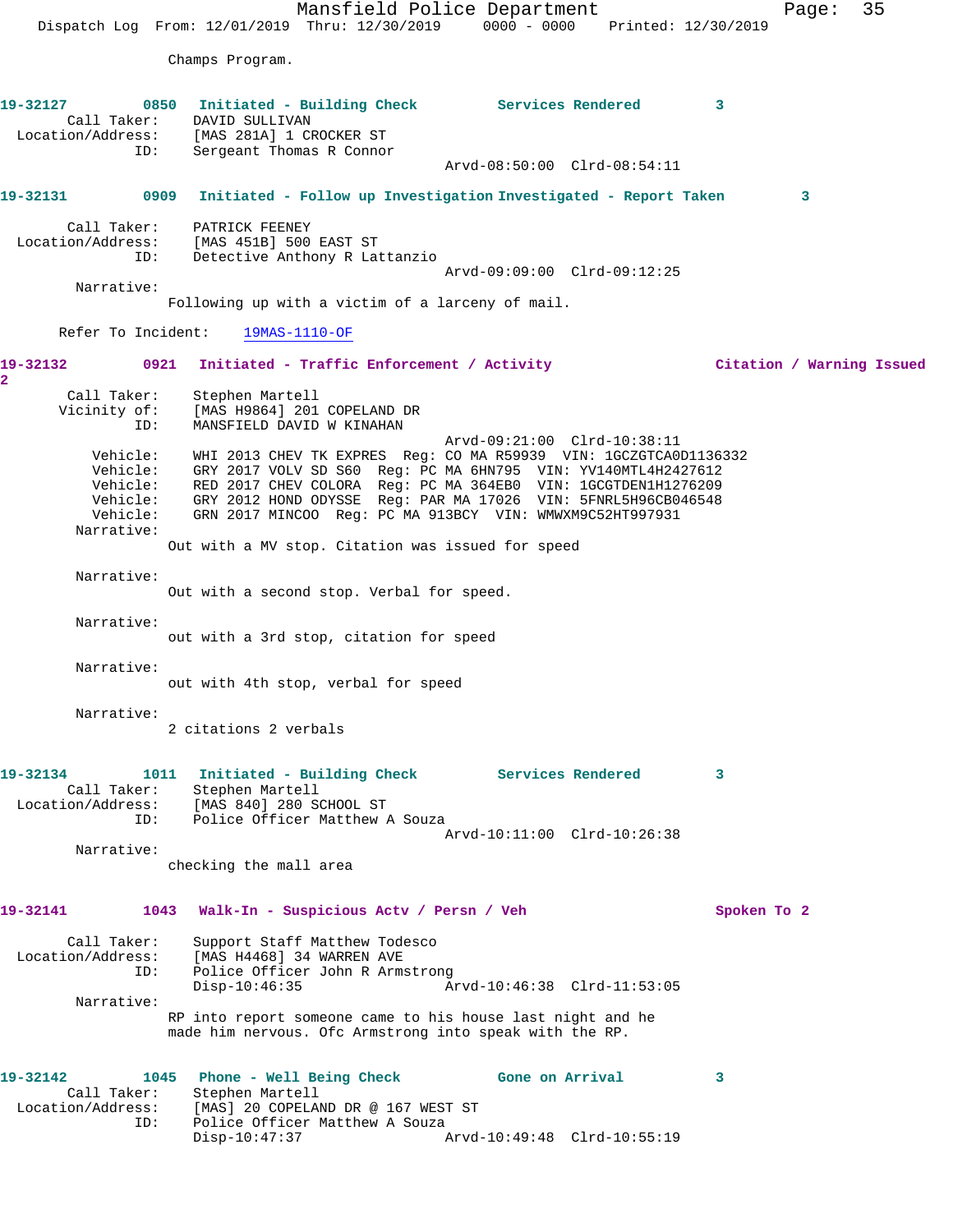Mansfield Police Department Fage: 36 Dispatch Log From: 12/01/2019 Thru: 12/30/2019 0000 - 0000 Printed: 12/30/2019 ID: Sergeant Brian P Thibault Disp-10:55:02 Arvd-10:55:06 Clrd-10:55:10 Narrative: checking for female party walking on side of the road. Narrative: Units reporting the female party must have already reached her destination Refer To Field Int: 19MAS-67-FI **19-32143 1049 Initiated - Motor Veh Acc - No Injury Accident Report 1**  Call Taker: Stephen Martell Location/Address: [MAS 1002] 250 EAST ST Detective Kenneth E Wright Arvd-10:49:00 Clrd-11:06:38 Vehicle: GRN 2010 TOYT CAMRY Reg: PC MA 2RVF40 VIN: 4T1BF3EK1AU548405 Vehicle: GRY 2017 TOYT CAMRY Reg: PC MA 6PM646 VIN: 4T1BF1FK1HU436524 Vehicle: GRY 2013 FORD UT ESCAPE Reg: PC MA 9LS856 VIN: 1FMCU9H93DUB88421 Narrative: 3 car mva w/out injury. paper work exchanged, all parties clear Refer To Accident: 19MAS-457-AC **19-32146 1101 Phone - Motor Veh Acc - w/Injury Accident Report 1**  Call Taker: JEFFREY KEEFE<br>Location/Address: [MAS] CHAUNCY [MAS] CHAUNCY ST @ THOMAS ST ID: Sergeant Brian P Thibault Disp-11:02:00 Arvd-11:02:00 Clrd-11:53:27 ID: Deputy Chief Michael Ellsworth Disp-11:02:40 Arvd-11:02:55 Clrd-11:53:28 ID: MANSFIELD DAVID W KINAHAN<br>Disp-11:01:00 Disp-11:01:00 Arvd-11:28:35 Clrd-11:53:26<br>Vehicle: BLK 2016 SUBA LEGACY Reg: PC MA 4XG139 VIN: 4S3BNAN61G30 BLK 2016 SUBA LEGACY Reg: PC MA 4XG139 VIN: 4S3BNAN61G3052436 Towed: For: Accident By: Achins Garage To: Achins Garage Released To: CRAMER On: 12/05/2019 @ 1533 Vehicle: GRY 2011 HOND ACCORD Reg: PC MA 527PZ6 VIN: 1HGCP2F41BA024126 Towed: For: Accident By: Achins Garage To: Achins Garage Vehicle: WHI 2016 HINO TK 268A16 Reg: CO MA R96316 VIN: 5PVNJ8JVXG4S60484 Towed: For: Accident By: Central Street Garage To: Central Street Garage Released To: SOBOLESKI On: 12/05/2019 @ 1433 Narrative: Two car MVA with injuries. MFD on scene. Narrative: MFD with fluid midigation. Narrative: Tow was called to the scene. Narrative: Achins has the passenger vehicle. Central has the box truck. Refer To Accident: 19MAS-458-AC **19-32154 1230 Initiated - Assist Other Gov. Agency Services Rendered 3**  Call Taker: LINDSAY MITCHELL Location/Address: [MAS] 30 CHAUNCY ST<br>ID: Police Officer John Police Officer John R Armstrong Arvd-12:30:00 Clrd-12:37:16 Narrative: Assisting light Dept setting up wreaths **19-32153 1233 Initiated - Assist Non-Govrnmnt Agency Services Rendered 3**  Call Taker: LINDSAY MITCHELL Location/Address: [MAS] 595 WARE ST @ 6 TRACY CIR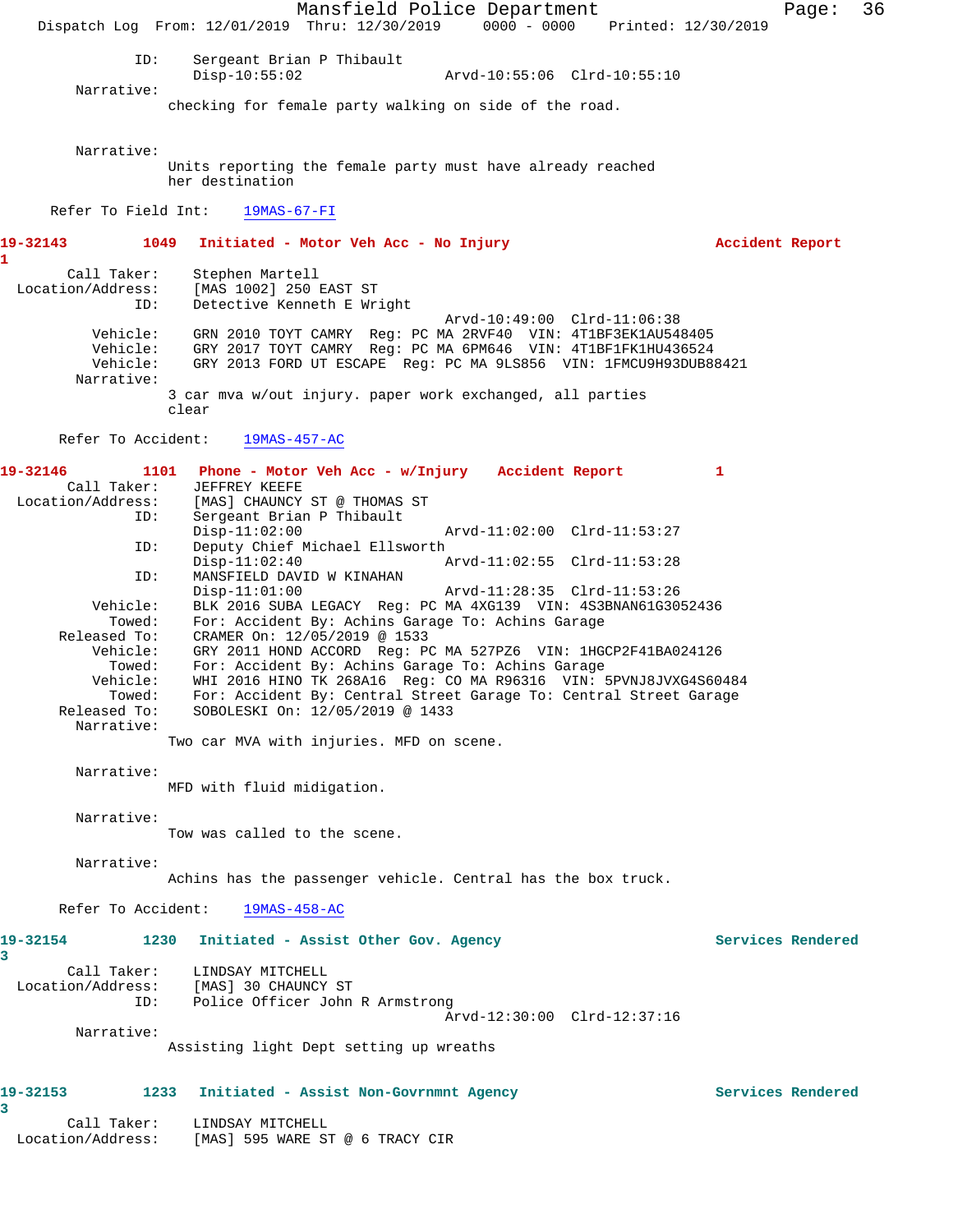Mansfield Police Department Fage: 37 Dispatch Log From: 12/01/2019 Thru: 12/30/2019 0000 - 0000 Printed: 12/30/2019 ID: Sergeant Thomas R Connor Arvd-12:33:00 Clrd-12:50:07 Narrative: Assisting Columbia Gas- emergency repair **19-32156 1333 Phone - 911 Hang-ups & Verifications Confirmed misdial/Accdntl Call 2**  Call Taker: PATRICK FEENEY Location/Address: [MAS 189] 5 HAMPSHIRE ST Apt. #100 ID: Police Officer Matthew A Souza Disp-13:35:33 Arvd-13:45:15 Clrd-13:49:19 Narrative: CP reporting accidental dial, has to dial 9 to get out. Cp is in suite 100. Narrative: Spoke to the calling party, confirmed accidental and all checks ok. **19-32158 1348 Initiated - Proactive Patrol Services Rendered 3**  Call Taker: LINDSAY MITCHELL Location/Address: [MAS 1002] 250 EAST ST ID: Police Officer John R Armstrong Arvd-13:48:00 Clrd-13:58:48 Narrative: Standing by for the buses **19-32164 1519 Initiated - Selective Enforcement/RADAR Services Rendered 3**  Call Taker: ROBERT BOLGER Location/Address: [MAS] COPELAND DR ID: Sergeant Thomas R Connor Arvd-15:19:00 Clrd-15:41:29 Narrative: Traffic enforcement on Copeland DR at Foxborough town line. Narrative: Average speed 34 MPH, no violations. **19-32166 1542 Initiated - Motor Vehicle Stop Spoken To 3**  Call Taker: ROBERT BOLGER Location/Address: [MAS] 390 OAKLAND ST ID: Deputy Chief Michael Ellsworth Arvd-15:42:00 Clrd-15:49:26 Vehicle: GRY 2013 KIA SD OPTIMA Reg: PC MA 9MK163 VIN: 5XXGR4A64DG125909 Narrative: Verbal to RO for following too close and marked lanes violation. **19-32167 1545 Walk-In - Identity Theft Investigated - Report Taken 1** Call Taker: Support Staff Amanda Crisfulla Location/Address: [MAS] 94 OAK ST ID: Police Officer Matthew A Souza Disp-15:48:05 Arvd-15:48:07 Clrd-15:56:23 Narrative: rp in lobby requesting to speak with an ofc about identity theft Refer To Incident: 19MAS-1111-OF **19-32169 1602 Initiated - Erratic Oper MV / Road Rage Spoken To 3** Call Taker: JEFFREY KEEFE Vicinity of: [MAS 840] 280 SCHOOL ST ID: Sergeant Thomas R Connor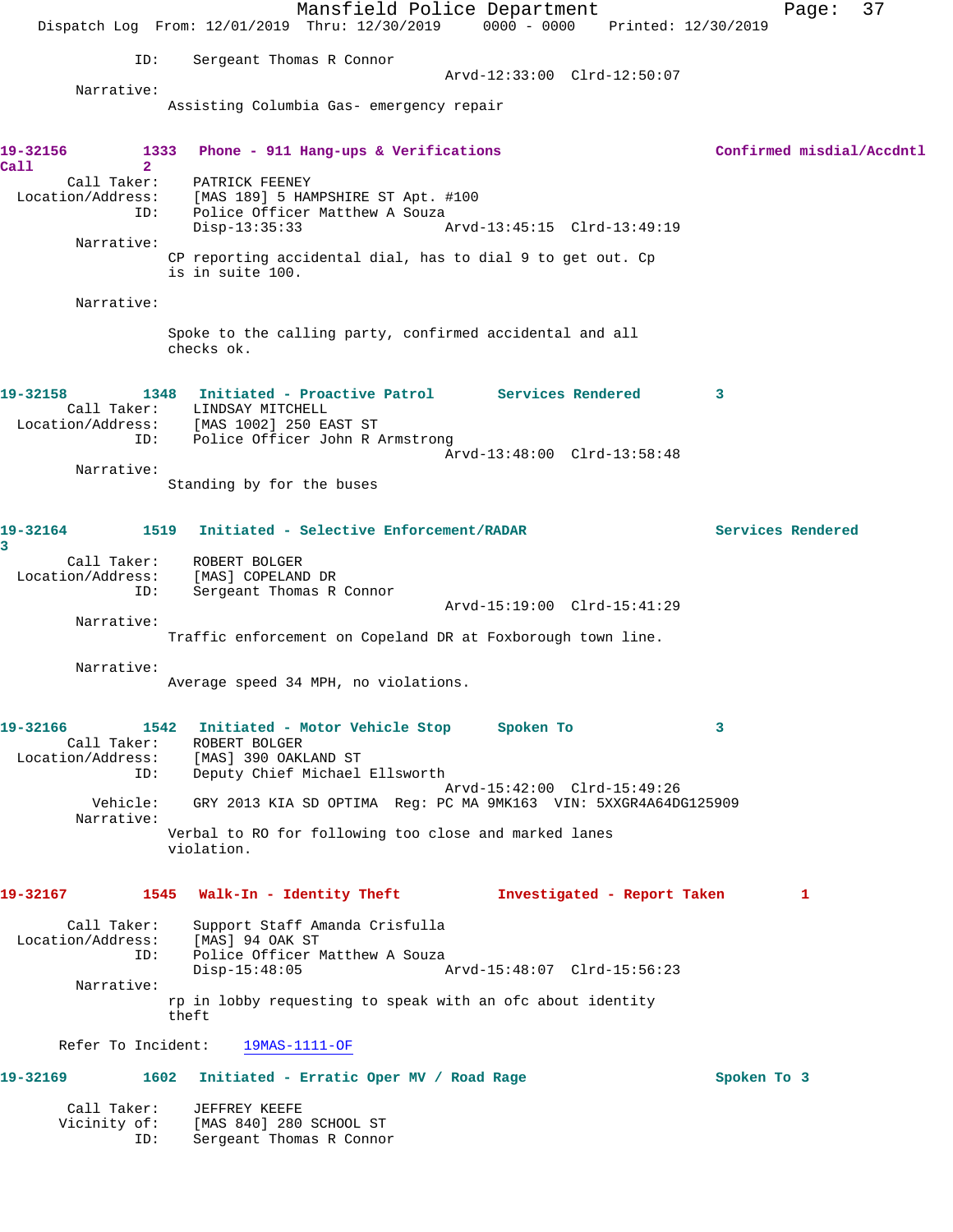Mansfield Police Department Page: 38 Dispatch Log From: 12/01/2019 Thru: 12/30/2019 0000 - 0000 Printed: 12/30/2019 Arvd-16:02:00 Clrd-16:18:16 ID: Sergeant Robert S Pierce Disp-16:03:11 Arvd-16:05:59 Clrd-16:18:16 Vehicle: BLU 2006 DODG VN CARAVA Reg: PC MA 8LV943 VIN: 1D4GP45R16B588628 Narrative: Officer initiated Report of an erratic operator in the area of the Mall. Narrative: M12 off with vehicle on RT 140 North prior to RR overpass. Narrative: Released with a verbal warning. **19-32170 1619 Initiated - Follow up Investigation Spoken To 3**  Call Taker: ROBERT BOLGER Location/Address: [MAS 840] 280 SCHOOL ST ID: Sergeant Thomas R Connor Arvd-16:19:00 Clrd-16:35:16 Narrative: Off on a follow up to call 19-32619. **19-32172 1627 Phone - Well Being Check Spoken To 3**  Call Taker: Stephen Martell Location/Address: [MAS] 474 FRANKLIN ST Police Officer Joshua S Ellender<br>Disp-16:30:27 Arw Disp-16:30:27 Arvd-16:37:27 Clrd-16:42:08 ID: Sergeant Robert S Pierce Disp-16:30:32 Arvd-16:37:27 Clrd-16:42:08 Narrative: Well being check requested by care facility. Narrative: Party checked ok. **19-32173 1635 Initiated - Assist Citizen - P S A Investigated - Report Taken 3** Call Taker: ROBERT BOLGER Location/Address: [MAS H2912] 67 CORAL ST ID: Sergeant Thomas R Connor Arvd-16:35:00 Clrd-16:49:39 Narrative: Flagged down for an assist, request MFD for an evaluation. Narrative: M12 reports party has no phone service and is walking to the road whenever assistance is required. Refer To Field Int: 19MAS-68-FI **19-32174 1650 Initiated - Selective Enforcement/RADAR Citation / Warning Issued 3**  Call Taker: JEFFREY KEEFE Vicinity of: [MAS] 1 SCHOOL ST @ 167 WEST ST ID: Police Officer Joshua S Ellender Arvd-16:50:00 Clrd-17:29:29 Vehicle: GRY 2019 TOYT LL RAV4 Reg: PC MA 1DLZ76 VIN: 2T3F1RFV0KC046877 Vehicle: RED 2012 HOND LL ODYSSE Reg: PC MA 673SA5 VIN: 5FNRL5H65CB118460 Narrative: Out for selective enforcement. Narrative: Off with 1DLZ76 by the underpass. Citation issued. Narrative: Off with 673SA5 by the underpass. Citation issued. **19-32175 1656 Phone - 911 Hang-ups & Verifications Confirmed misdial/Accdntl**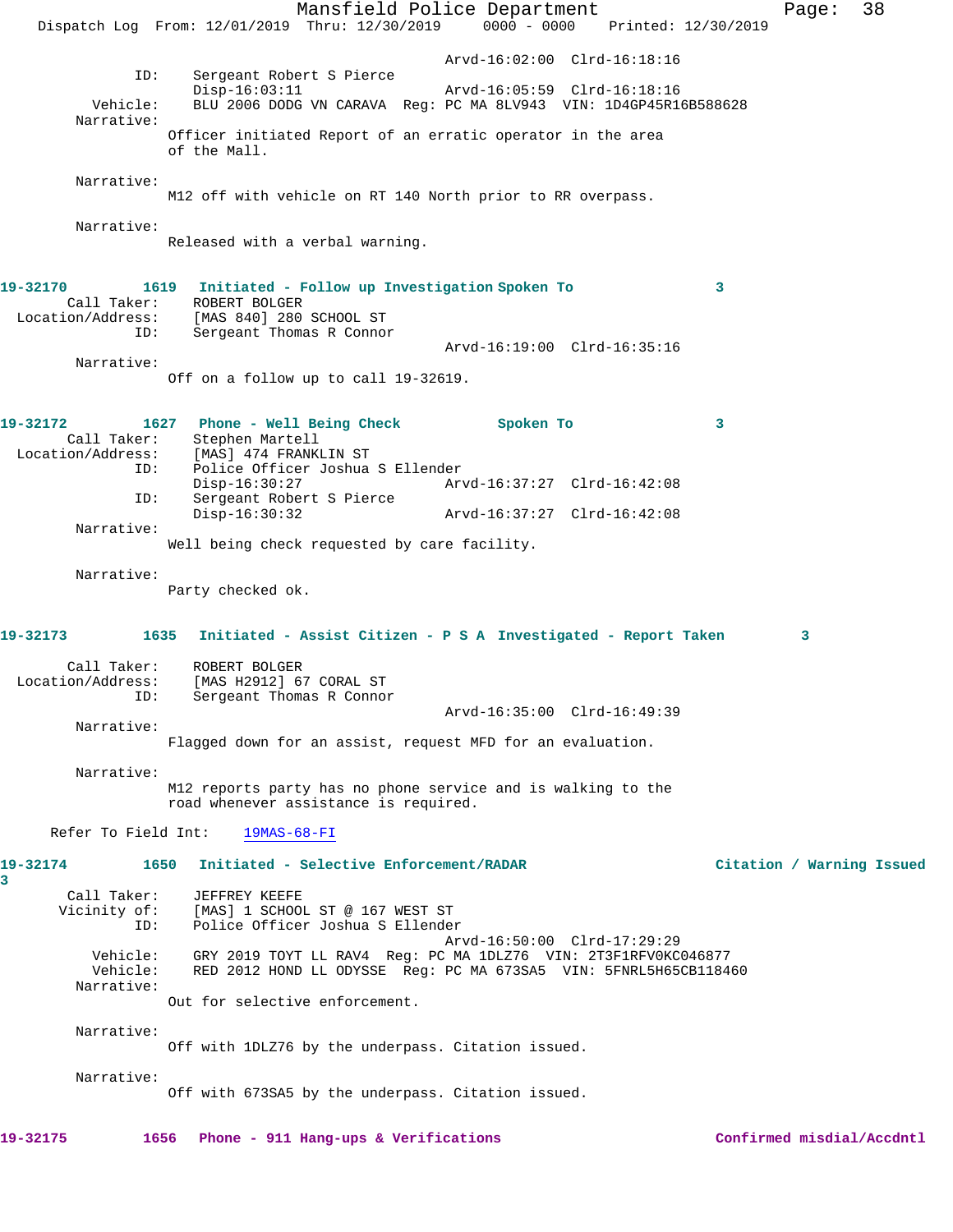Mansfield Police Department Fage: 39 Dispatch Log From: 12/01/2019 Thru: 12/30/2019 0000 - 0000 Printed: 12/30/2019 **Call 2**  Call Taker: Stephen Martell Location/Address: [MAS H9864] 201 COPELAND DR ID: Sergeant Robert S Pierce Disp-17:00:21 Arvd-17:08:47 Clrd-17:10:47 Narrative: verify accidental 911 Narrative: Confirmed accidental. **19-32179 1729 Initiated - Motor Vehicle Stop Citation / Warning Issued 3**  Call Taker: ROBERT BOLGER Location/Address: [MAS] 28 SCHOOL ST @ 67 CORAL ST ID: Police Officer Joshua S Ellender Arvd-17:29:00 Clrd-17:39:07 Vehicle: GRY 2007 HOND UT CRV Reg: PC MA 96HP90 VIN: JHLRE48517C090156 **19-32181 1735 Initiated - Motor Vehicle Stop Citation / Warning Issued 3**  Call Taker: ROBERT BOLGER<br>Location/Address: [MAS 8] 377 CI<br>ID: Sergeant Robe: [MAS 8] 377 CHAUNCY ST Sergeant Robert S Pierce Arvd-17:35:00 Clrd-17:43:45 Vehicle: GRY 2013 TOYT UT RAV4 Reg: PC MA 2ES726 VIN: 2T3BFREV9DW033113 Narrative: Off with 2ES726 showing EXPI. Citation issued. **19-32183 1756 Initiated - Selective Enforcement/RADAR Spoken To 3** Call Taker: ROBERT BOLGER Vicinity of: [MAS] 792 WEST ST ID: Sergeant Robert S Pierce Arvd-17:56:00 Clrd-18:43:39<br>Vehicle: GRY 2007 TOYT LL MATRIV Req: PC MA 6TJ584 VIN: 2T1KR32EX GRY 2007 TOYT LL MATRIV Reg: PC MA 6TJ584 VIN: 2T1KR32EX7C631685 Narrative: Off with 6TJ584. Verbal for lights. **19-32187 1842 911 - Disabled Motor Vehicle Referred to Other Agency 3**  Call Taker: ROBERT BOLGER Vicinity of: [MAS] 262 PLAIN ST ID: Sergeant Robert S Pierce Arvd-18:52:46 Clrd-19:35:52 Vehicle: GRY 2012 MAZD UT CX9 Reg: PC MA 857MF0 VIN: JM3TB3CV7C0351578 Narrative: CP reports a possible MVA on Plain St near the bridge. Narrative: M5 reports vehicle disabled, tire fell completely off, vehicle is on the middle of the bridge. AAA called approximately 60 min ago by RO. Achins called and reports closest tow is in Brockton, enroute. Narrative: M5 reports Achins on scene Narrative: Clear, Achins has the mv **19-32190 1915 911 - 911 Hang-ups & Verifications Confirmed misdial/Accdntl Call 2** Call Taker: GARIN EISELE Location/Address: [MAS 255] 377 CHAUNCY ST ID: Police Officer Joshua S Ellender Disp-19:17:00 Arvd-19:26:07 Clrd-19:29:44 Narrative: M2 responding to verify accidental 911.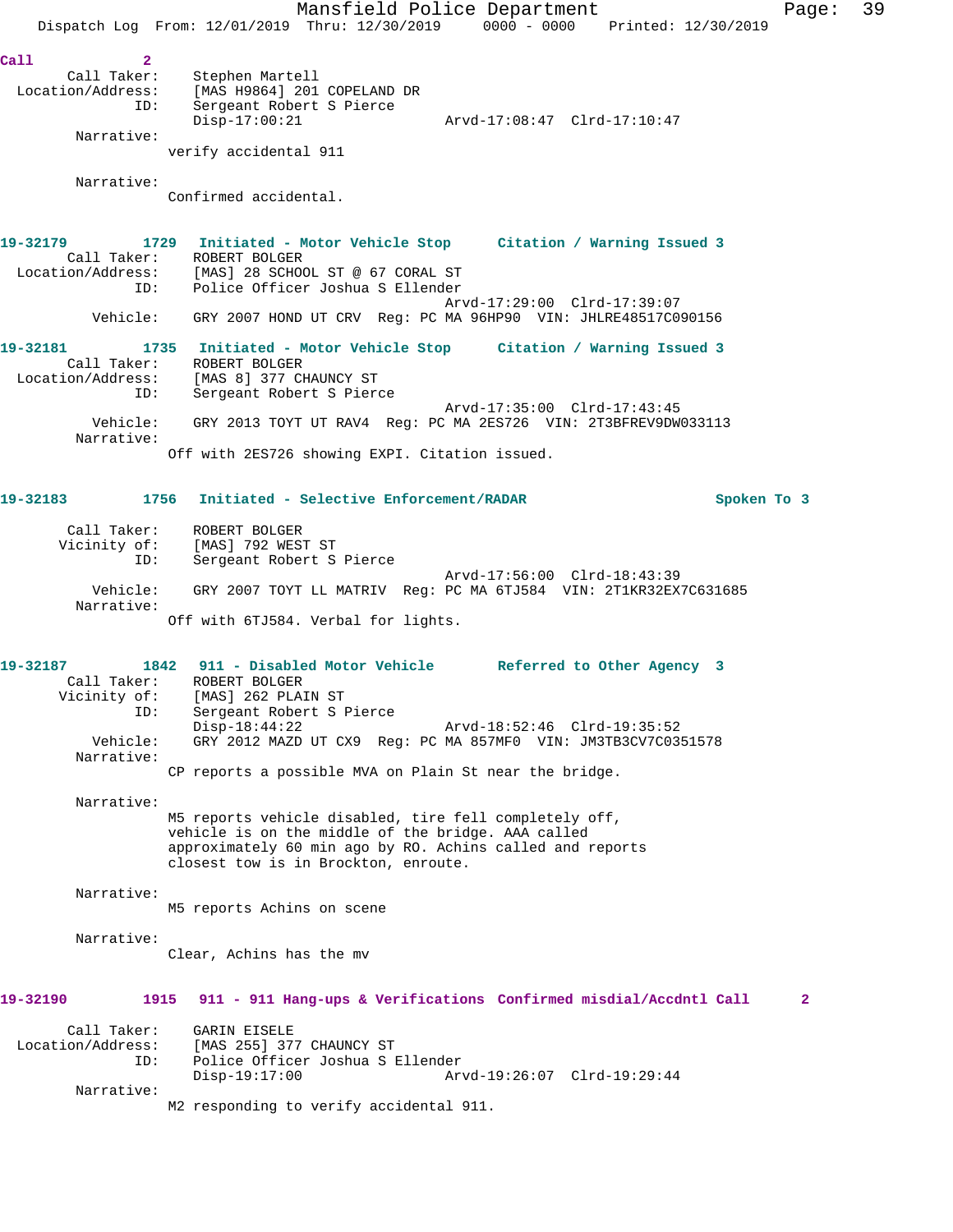Mansfield Police Department Page: 40 Dispatch Log From: 12/01/2019 Thru: 12/30/2019 0000 - 0000 Printed: 12/30/2019 **19-32195 1928 Phone - Suspicious Actv / Persn / Veh Assisted Party 2**  Call Taker: DAVID SULLIVAN Location/Address: [MAS 428] 17 ERICK RD Apt. #14 ID: Sergeant Thomas R Connor Disp-19:34:00 Arvd-19:42:34 Clrd-19:59:47<br>Vehicle: RED 2014 JEEP PATRIO Req: PC MA 5GS428 VIN: 1C4NJRBB5ED5 RED 2014 JEEP PATRIO Reg: PC MA 5GS428 VIN: 1C4NJRBB5ED592422 Narrative: See R/p ref his elderly wife and phone call from Sturdy Mem Hosp. R/p very upset and is hard of hearing. Cant reach the Hospital and wants to speak with someone. Narrative: M12 reports the message was not from Sturdy, his wife is at a meeting in Mansfield, unk where. Text sent, standing by to facilitate communication Narrative: M12 reports the call from Sturdy was not affiliated with his wife. She attends a meeting at a Church in town until 2030. Caller will call back if she does not return between 2030- 2100. M12 checking Churches in town for mv she is driving Narrative: M12 checked all churches in the sector, M5 to check Church in the West **19-32196 1955 Initiated - Motor Vehicle Stop Citation / Warning Issued 3**  Call Taker: NICHOLAS GOYETTE Location/Address: [MAS] EAST ST ID: Police Officer Joshua S Ellender Arvd-19:55:00 Clrd-20:00:53 Vehicle: BLK 2015 CHEV SUBURB Reg: PC MA 13XN92 VIN: 1GNSKJKC1FR516492 Narrative: Out with a mv stop. Operator cited for red light violation at East/Pratt **19-32197 2014 Initiated - Follow up Investigation Gone on Arrival 3**  Call Taker: NICHOLAS GOYETTE Location/Address: [MAS MAS12] 1007 WEST ST ID: Sergeant Robert S Pierce Arvd-20:14:00 Clrd-20:17:46 Narrative: Conducting a follow up in the area to a previously reported incident. **19-32198 2025 Initiated - Follow up Investigation Gone on Arrival 3**  Call Taker: NICHOLAS GOYETTE Location/Address: [MAS 91] 11 OTIS ST ID: التلمات من السلام العدة<br>ID: Sergeant Robert S Pierce Arvd-20:25:00 Clrd-20:27:07 **19-32199 2025 911 - Disturbance / Gathering Incident Report 1**  Call Taker: DAVID SULLIVAN<br>Location/Address: [MAS 255] 377 ( [MAS 255] 377 CHAUNCY ST ID: Police Officer Joshua S Ellender Disp-20:27:40 Arvd-20:31:43 Clrd-20:45:10<br>ID: Sergeant Robert S Pierce Sergeant Robert S Pierce Disp-20:27:43 Arvd-20:31:42 Clrd-20:32:54<br>ID: Sergeant Jeffrey G Bombard Sergeant Jeffrey G Bombard<br>Disp-20:27:46 Disp-20:27:46 Arvd-20:30:55 Clrd-20:45:11 Narrative: disabled male assaulting a female. Narrative: M1 reports a special needs pt acted out against his care taker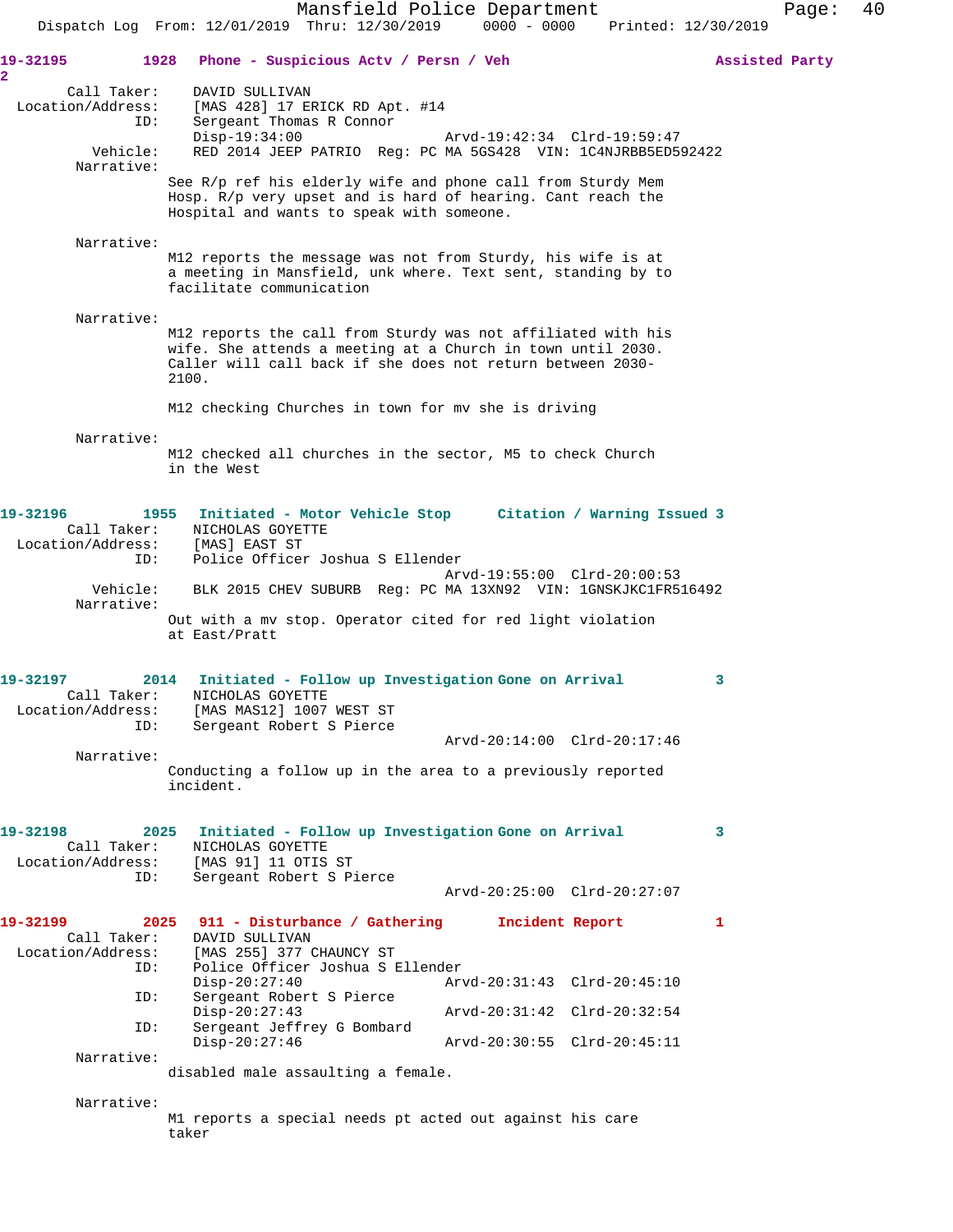Mansfield Police Department Fage: 41 Dispatch Log From: 12/01/2019 Thru: 12/30/2019 0000 - 0000 Printed: 12/30/2019 Narrative: M1 reports pt's parents en route. ETA 5m, standing by Narrative: M2 reports parents picked up the involved, see OF report for further. Refer To Incident: 19MAS-1114-OF **19-32204 2135 Initiated - Proactive Patrol Building Checked / Secured 3** Call Taker: NICHOLAS GOYETTE Location/Address: [MAS 840] 280 SCHOOL ST ID: Sergeant Robert S Pierce Arvd-21:35:00 Clrd-21:46:49 Narrative: Checking the area. **19-32211 2249 Phone - Noise Complaint Spoken To 2**  Call Taker: DAVID SULLIVAN Location/Address: [MAS] 1 OLD COLONY WAY Apt. #201 ID: Police Officer Joshua S Ellender Disp-22:51:18 Arvd-22:53:52 Clrd-23:01:56 ID: Sergeant Robert S Pierce Disp-22:51:20 Arvd-22:56:05 Clrd-23:01:53 Narrative: LOud Music from Apt 201. R/p lives in apt below. R/p declined to leave info. Narrative: Clear, spoke to resident, music turned down and apologized **19-32213 2311 Initiated - Proactive Patrol Building Checked / Secured 3** Call Taker: NICHOLAS GOYETTE Location/Address: [MAS 1002] 250 EAST ST ID: Sergeant Thomas R Connor Arvd-23:11:00 Clrd-23:17:47 Narrative: Checking the area. **For Date: 12/05/2019 - Thursday 19-32215 0045 Initiated - Proactive Patrol Building Checked / Secured 3** Call Taker: NICHOLAS GOYETTE Location/Address: [MAS 253] 330 PRATT ST Apt. #A ID: Police Officer Christopher D Sorge Arvd-00:45:00 Clrd-00:47:48 Narrative: Checking the area. **19-32222 0135 Initiated - Proactive Patrol Building Checked / Secured 3** Call Taker: NICHOLAS GOYETTE Location/Address: [MAS 293] 2 CHAUNCY ST ID: Police Officer Andrew J Kelley Arvd-01:30:00 Clrd-01:36:29 Narrative: Checking the area. **19-32223 0135 Initiated - Proactive Patrol Building Checked / Secured 3**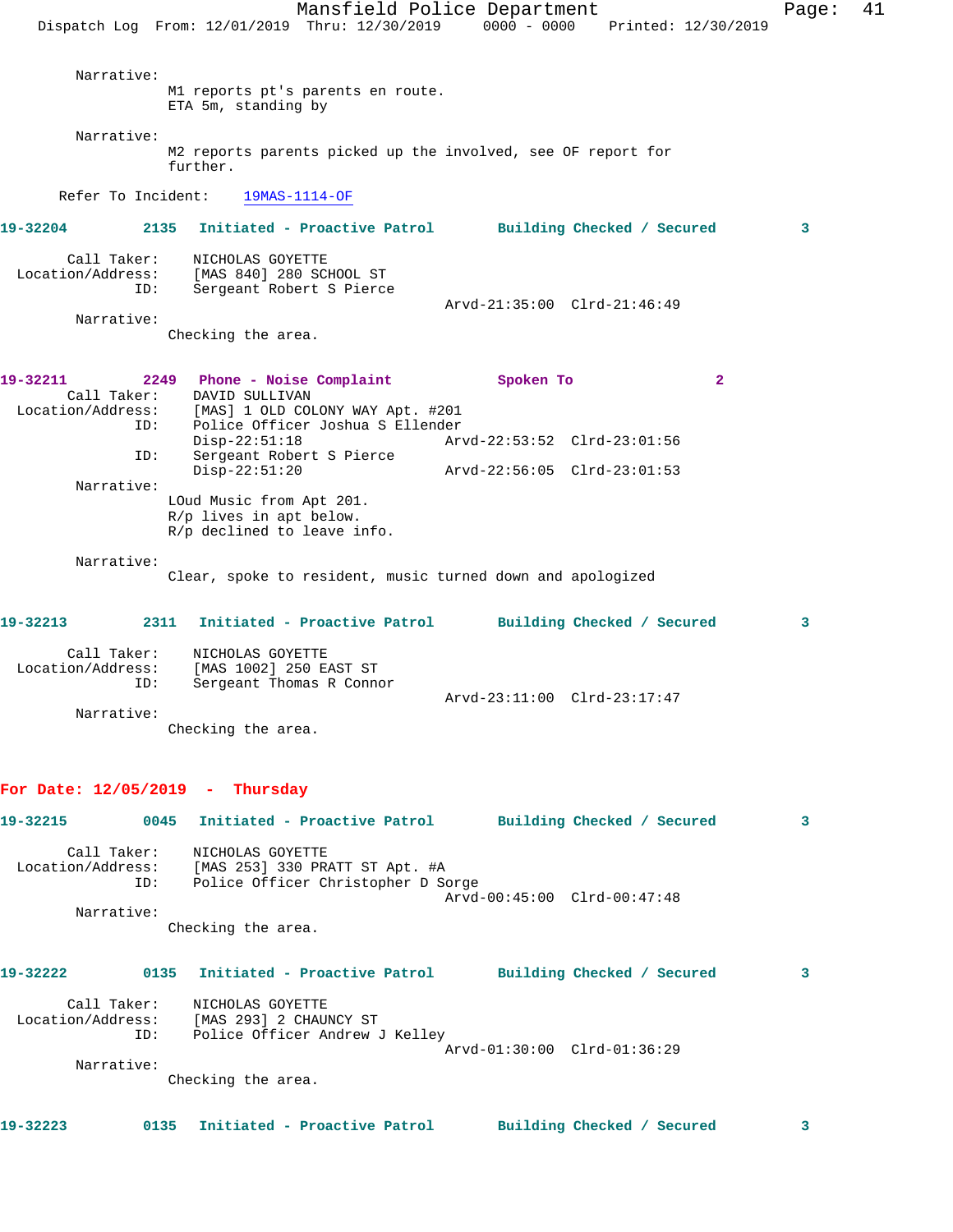Mansfield Police Department Fage: 42 Dispatch Log From: 12/01/2019 Thru: 12/30/2019 0000 - 0000 Printed: 12/30/2019 Call Taker: NICHOLAS GOYETTE Location/Address: [MAS 840] 280 SCHOOL ST ID: Police Officer Donald MacLean Arvd-01:35:00 Clrd-02:12:09 Narrative: Checking the area. **19-32225 0139 Initiated - Proactive Patrol Building Checked / Secured 3** Call Taker: NICHOLAS GOYETTE Location: [MAS] HOTELS ID: Police Officer Andrew J Kelley Arvd-01:39:00 Clrd-01:45:27 Narrative: Checking the area. **19-32227 0206 Initiated - Proactive Patrol Building Checked / Secured 3** Call Taker: NICHOLAS GOYETTE Location/Address: [MAS 170] 255 HOPE ST ID: Police Officer Christopher D Sorge Arvd-02:06:00 Clrd-02:12:01 ID: Police Officer Christopher D Sorge Disp-02:12:07 Arvd-02:12:08 Clrd-02:14:45 Narrative: Checking the area. **19-32229 0229 Initiated - Proactive Patrol Building Checked / Secured 3** Call Taker: NICHOLAS GOYETTE Location/Address: [MAS 417] 9 FRANCIS AVE ID: Police Officer Michelle Bellevue Arvd-02:29:00 Clrd-02:39:48 Narrative: Checking the area. **19-32230 0231 Initiated - Proactive Patrol Building Checked / Secured 3** Call Taker: NICHOLAS GOYETTE Location/Address: [MAS 280] 440 FORBES BLVD ID: Police Officer Donald MacLean Arvd-02:31:00 Clrd-02:37:53 Narrative: Checking the area. **19-32231 0238 911 - Suspicious Actv / Persn / Veh Gone on Arrival 2**  Call Taker: DAVID SULLIVAN Location/Address: [MAS H5544] 11 HENRY ST ID: Police Officer Donald MacLean Disp-02:42:23 Clrd-02:42:37 ID: Police Officer Michelle Bellevue Disp-02:42:26 Arvd-02:44:45 Clrd-02:46:03 ID: Sergeant Robert S Pierce Disp-02:42:39 Arvd-02:43:25 Clrd-02:46:02 Narrative: car parked with headlights shing into  $r/ps$  home. Narrative: Been there over an hour. Narrative: M1 reports checking the area, nobody around Narrative: M1 reports speaking with the RP, states mv left just before MPD arrival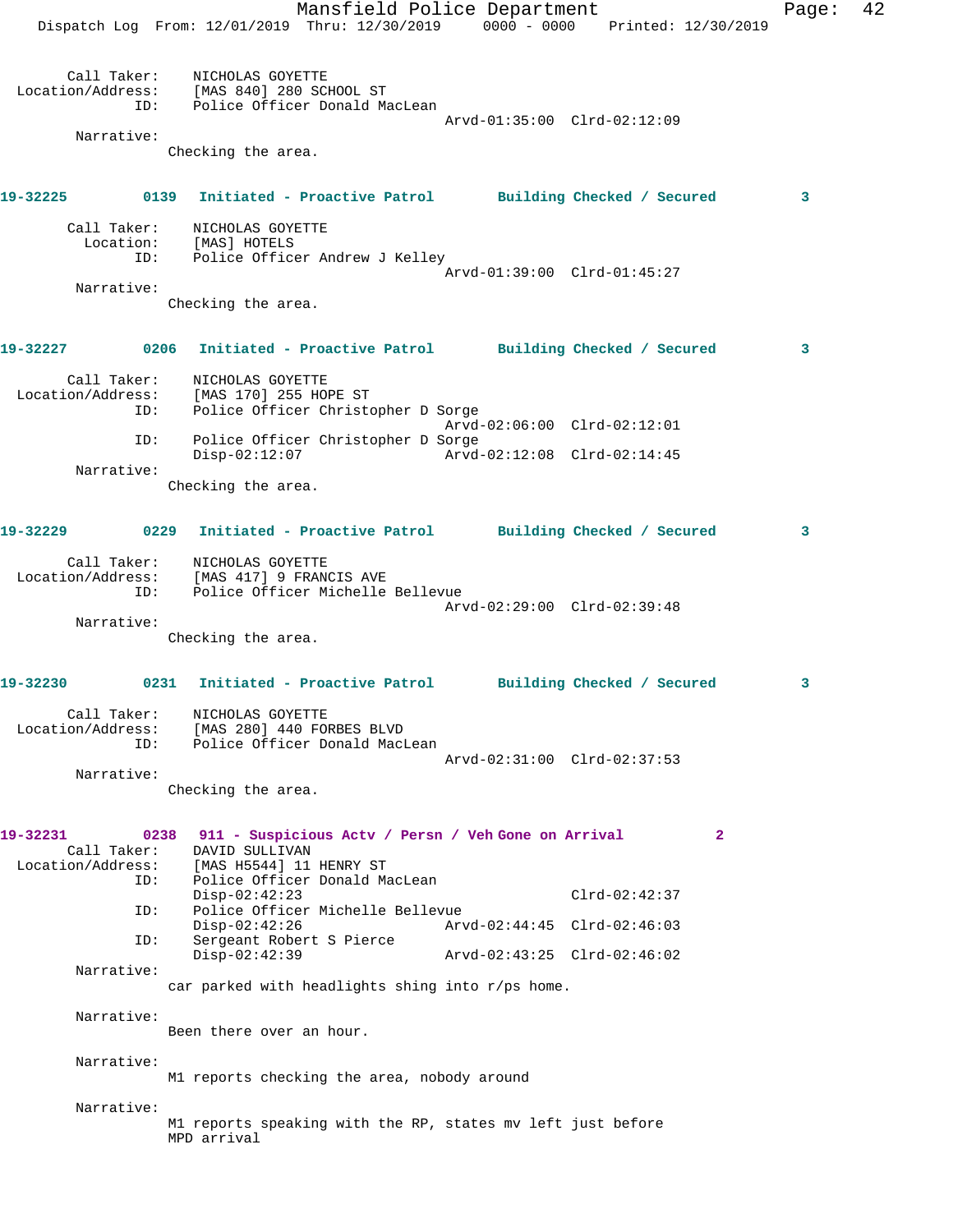| 19-32232                                                                          | 0241                                                                   |                                                                        | Initiated - Proactive Patrol Building Checked / Secured                                                                        |  |                   | 3 |
|-----------------------------------------------------------------------------------|------------------------------------------------------------------------|------------------------------------------------------------------------|--------------------------------------------------------------------------------------------------------------------------------|--|-------------------|---|
| Call Taker: NICHOLAS GOYETTE<br>Location/Address: [MAS 907E] 390 WEST ST          | ID: Police Officer Donald MacLean                                      |                                                                        | Arvd-02:41:00 Clrd-02:42:16                                                                                                    |  |                   |   |
| Narrative:                                                                        | Checking the area.                                                     |                                                                        |                                                                                                                                |  |                   |   |
| 19-32233 0249                                                                     |                                                                        |                                                                        | Initiated - Proactive Patrol Building Checked / Secured                                                                        |  |                   | 3 |
| Location/Address: [MAS 281A] 1 CROCKER ST<br>ID: Police Officer Michelle Bellevue | Call Taker: NICHOLAS GOYETTE                                           |                                                                        | Arvd-02:49:00 Clrd-02:49:58                                                                                                    |  |                   |   |
| Narrative:                                                                        | Checking the area.                                                     |                                                                        |                                                                                                                                |  |                   |   |
| 19-32235 0301                                                                     |                                                                        |                                                                        | Initiated - Proactive Patrol Building Checked / Secured                                                                        |  |                   | 3 |
| Location/Address: [MAS 1002] 250 EAST ST                                          | Call Taker: NICHOLAS GOYETTE<br>ID: Police Officer Christopher D Sorge |                                                                        | Arvd-03:01:00 Clrd-03:11:22                                                                                                    |  |                   |   |
| Narrative:                                                                        | Checking the area.                                                     |                                                                        |                                                                                                                                |  |                   |   |
| 19-32236 0315 Initiated - Proactive Patrol Building Checked / Secured             |                                                                        |                                                                        |                                                                                                                                |  |                   | 3 |
| Call Taker: NICHOLAS GOYETTE<br>Location/Address: [MAS 834] 261 CHAUNCY ST        | ID: Police Officer Christopher D Sorge                                 |                                                                        | Arvd-03:15:00 Clrd-03:26:16                                                                                                    |  |                   |   |
| Narrative:                                                                        | Checking the area.                                                     |                                                                        |                                                                                                                                |  |                   |   |
| 19-32240<br>$\overline{3}$                                                        | 0603                                                                   | Initiated - Selective Enforcement/RADAR                                |                                                                                                                                |  | Services Rendered |   |
| Location/Address:<br>ID:                                                          | Call Taker: NICHOLAS GOYETTE                                           | [MAS] 287 CHAUNCY ST @ 400 RTE 140 NB<br>Sergeant Robert S Pierce      |                                                                                                                                |  |                   |   |
| Narrative:                                                                        | Selective enforcement in the area.                                     |                                                                        | Arvd-06:03:00 Clrd-06:50:49                                                                                                    |  |                   |   |
| 19-32242<br>Call Taker:                                                           | NICHOLAS GOYETTE                                                       |                                                                        | 0614 Phone - Assist Fire Department Referred to Other Agency 3                                                                 |  |                   |   |
| Location/Address:<br>ID:                                                          | $Disp-06:15:28$                                                        | [MAS 969B110] 333 SCHOOL ST Apt. #110<br>Police Officer Donald MacLean | Arvd-06:19:49 Clrd-06:32:26                                                                                                    |  |                   |   |
| Narrative:                                                                        |                                                                        |                                                                        | Assisting the FD with a fire/medical related incident.                                                                         |  |                   |   |
| 19-32244<br>$\overline{3}$                                                        | 0622                                                                   | Initiated - Selective Enforcement/RADAR                                |                                                                                                                                |  | Services Rendered |   |
| Call Taker:<br>Location/Address:<br>ID:                                           | NICHOLAS GOYETTE<br>[MAS] NORTH MAIN ST                                | Police Officer Michelle Bellevue                                       | Arvd-06:22:00 Clrd-06:57:55                                                                                                    |  |                   |   |
| Vehicle:<br>Vehicle:<br>Narrative:                                                |                                                                        |                                                                        | RED 2017 SUBA IMPREZ Req: PC MA 7NM614 VIN: 4S3GKAK69H1608430<br>GRY 2012 NISS ALTIMA Req: PC MA 2PC310 VIN: 1N4AL2APXCN578994 |  |                   |   |
|                                                                                   | Selective enforcement in the area.                                     |                                                                        |                                                                                                                                |  |                   |   |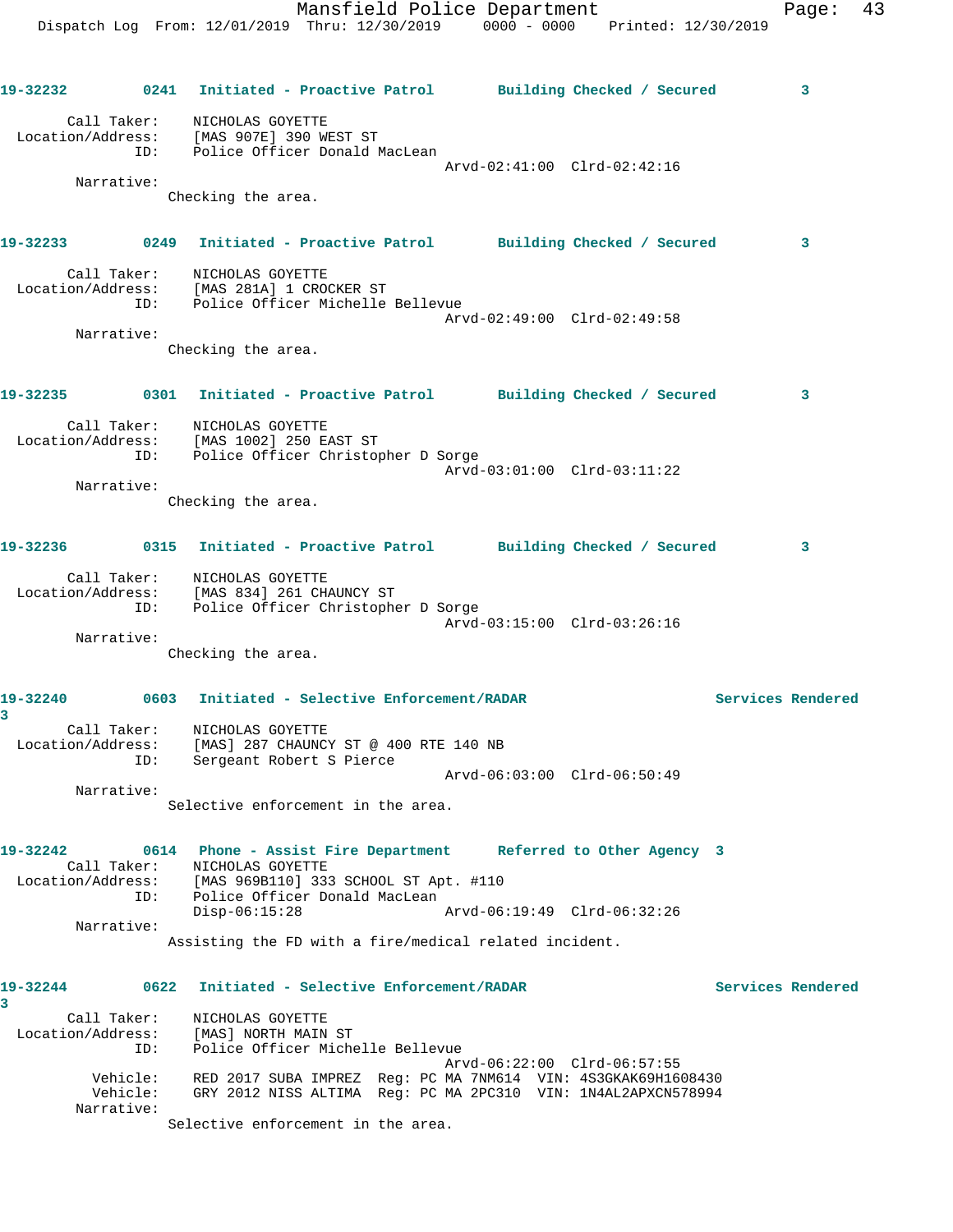Mansfield Police Department Page: 44 Dispatch Log From: 12/01/2019 Thru: 12/30/2019 0000 - 0000 Printed: 12/30/2019 Narrative: Out with a mv stop. RO cited for red light violation Narrative: 2 violations & subsequent stops. **19-32245 0638 Initiated - Selective Enforcement/RADAR Services Rendered 3**  Call Taker: APRIL LEHANE Vicinity of: [MAS 1019] 792 WEST ST ID: Police Officer Donald MacLean Arvd-06:38:00 Clrd-07:10:54 Vehicle: BLK 2016 LINC MKX Reg: PC MA 9FS879 VIN: 2LMTJ8LR6GBL41706 Narrative: Selective enforcement in the area. 19-32246 0651 Initiated - Traffic Enforcement / Activity **Services Rendered 2**  Call Taker: PATRICK FEENEY Location/Address: [MAS 1002] 250 EAST ST ID: Police Officer Christopher D Sorge Arvd-06:51:00 Clrd-07:11:40 Narrative: No violations observed. **19-32250 0723 Phone - Harass. Electronic Communicat Services Rendered 3**  Call Taker: APRIL LEHANE Location/Address: [MAS H1886] 41 NORTH ST ID: Police Officer Christopher D Sorge Disp-07:25:46 Arvd-07:34:28 Clrd-07:50:09 Narrative: would like to report harassment via facebook messages. Narrative: M12 reports party was advised of her options. Refer To Incident: 19MAS-1116-OF **19-32251 0729 Initiated - Suspicious Actv / Persn / Veh Services Rendered 2**  Call Taker: PATRICK FEENEY Location/Address: [MAS 451B] 500 EAST ST ID: Police Officer Andrew J Kelley Arvd-07:29:00 Clrd-07:35:56 Vehicle: GLD 2005 EQUINOX Reg: PC RI 326610 VIN: 2CNDL73F656168415 Narrative: Party that was with a DMV walked into the PD lobby. Out checking on him. Narrative: M10 checked on the party; states the m/v overheated and he moved it off the road next to the water dept bldg. Tow is approx 30 mins out. He was accompanied by his fiance and infant child. He was able to contact a taxi for them to get home. He is waiting for the tow. Party checks ok/out. **19-32259 0828 Alarm - Alarm - Burglar False / Accidental Alarm 1**  Call Taker: PATRICK FEENEY Location/Address: [MAS H1994] 16 SHORT ST ID: Police Officer Nicole M Boldrighini Disp-08:29:33 Arvd-08:35:50 Clrd-08:37:32 ID: Police Officer Patrick J Pennie Disp-08:29:37 Clrd-08:37:32 Narrative: front door; no contact with keyholders yet.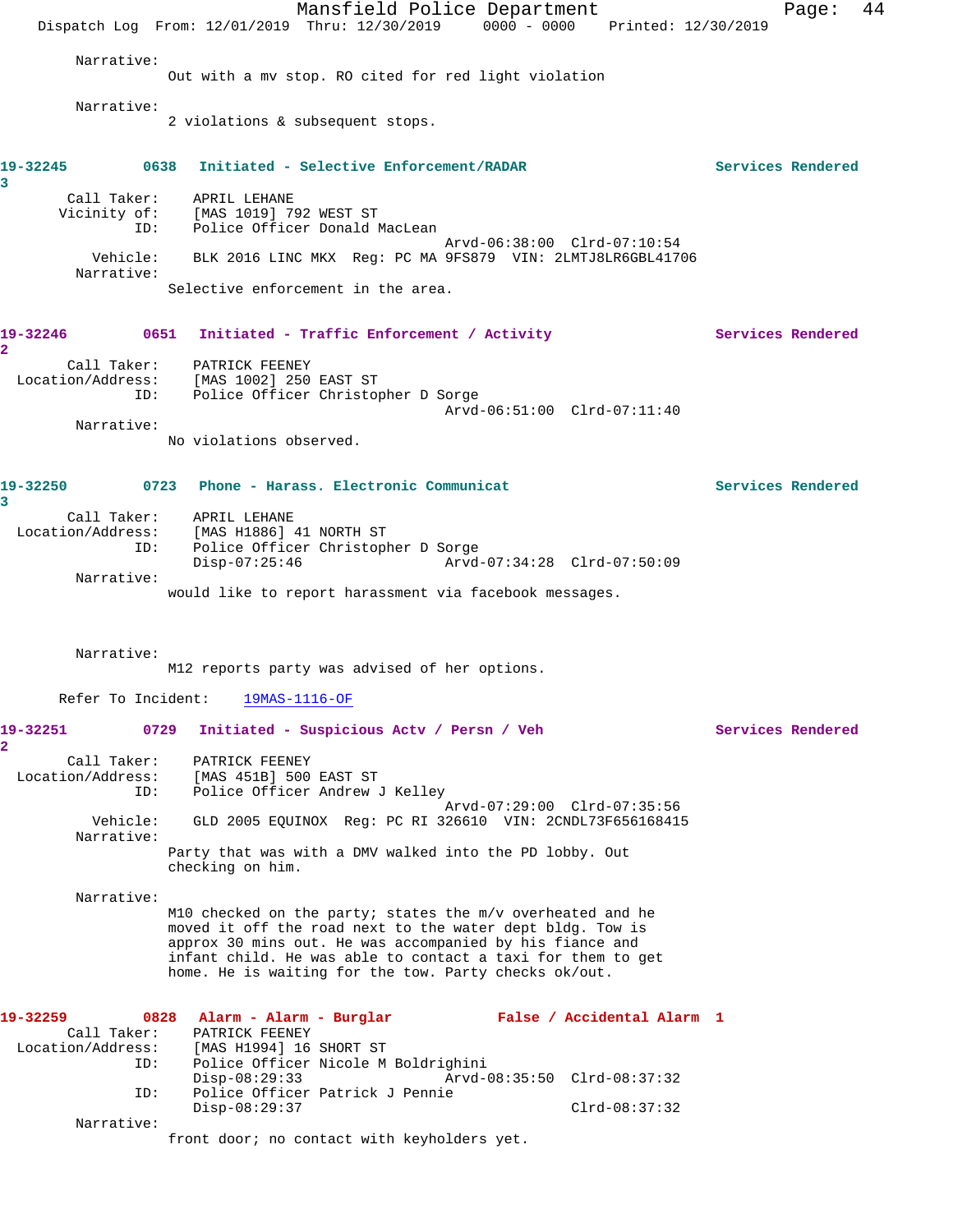Mansfield Police Department Fage: 45 Dispatch Log From: 12/01/2019 Thru: 12/30/2019 0000 - 0000 Printed: 12/30/2019 Narrative: Building exterior checked. Building appears secure. M14 issuing a card. **19-32260 0828 911 - 911 Hang-ups & Verifications Confirmed misdial/Accdntl Call 2** Call Taker: DAVID SULLIVAN Location/Address: [MAS 964] 145 PLYMOUTH ST ID: Police Officer Matthew A Souza Disp-08:30:25 Arvd-08:47:05 Clrd-08:49:41 Narrative: cONFIRM ACCIDENTAL 911 FROM MALE CALLER "JJ". Caller stated is electrician working on site for the day. Enter from rear Warehouse area. Narrative: M13 located party and all checks ok. **19-32264 0853 Initiated - Disabled Motor Vehicle Services Rendered 3**  Call Taker: PATRICK FEENEY<br>Location/Address: [MAS] 670 EAST ess: [MAS] 670 EAST ST @ 2 LAWNDALE RD<br>ID: Police Officer Nicole M Boldrighi Police Officer Nicole M Boldrighini Arvd-08:53:00 Clrd-09:01:21 ID: Sergeant Thomas R Connor Disp-08:54:49 Arvd-09:01:19 Clrd-09:01:21 BRO 2002 CADI ESCALA Reg: PC MA 2FH297 VIN: 1GYEK63N82R228895 Narrative: Checking on a dmv in the area. Narrative: M14 reports party ran out of gas. Narrative: M/v was pushed off to the side; she will be waiting for AAA. **19-32265 0902 Initiated - Traffic Enforcement / Activity Services Rendered 2**  Call Taker: PATRICK FEENEY Vicinity of: [MAS] 792 WEST ST ID: Police Officer Matthew A Souza Arvd-09:02:00 Clrd-09:32:23 Narrative: No violations observed. **19-32269 0908 Initiated - Building Check Building Checked / Secured 3** Call Taker: PATRICK FEENEY Location/Address: [MAS 1016] 4 ERICK RD ID: Police Officer Nicole M Boldrighini Arvd-09:08:00 Clrd-09:19:40 **19-32268 0909 Radio - Road Hazards Services Rendered 3**  Call Taker: Support Staff Matthew Todesco<br>ion/Address: [MAS] CUSHING LN Location/Address: ID: Police Officer Nicole M Boldrighini Disp-09:10:33 Clrd-09:08:00<br>ID: Police Officer Nicole M Boldrighini Police Officer Nicole M Boldrighini Disp-09:19:40 Arvd-09:19:56 Clrd-09:20:14 Narrative: Det Martell reports Verizon is working in the area without a detail, Ofc Boldrighini is responding to check the area. Narrative: Verizon reports they will be there all day; requesting a detail; Front desk notified.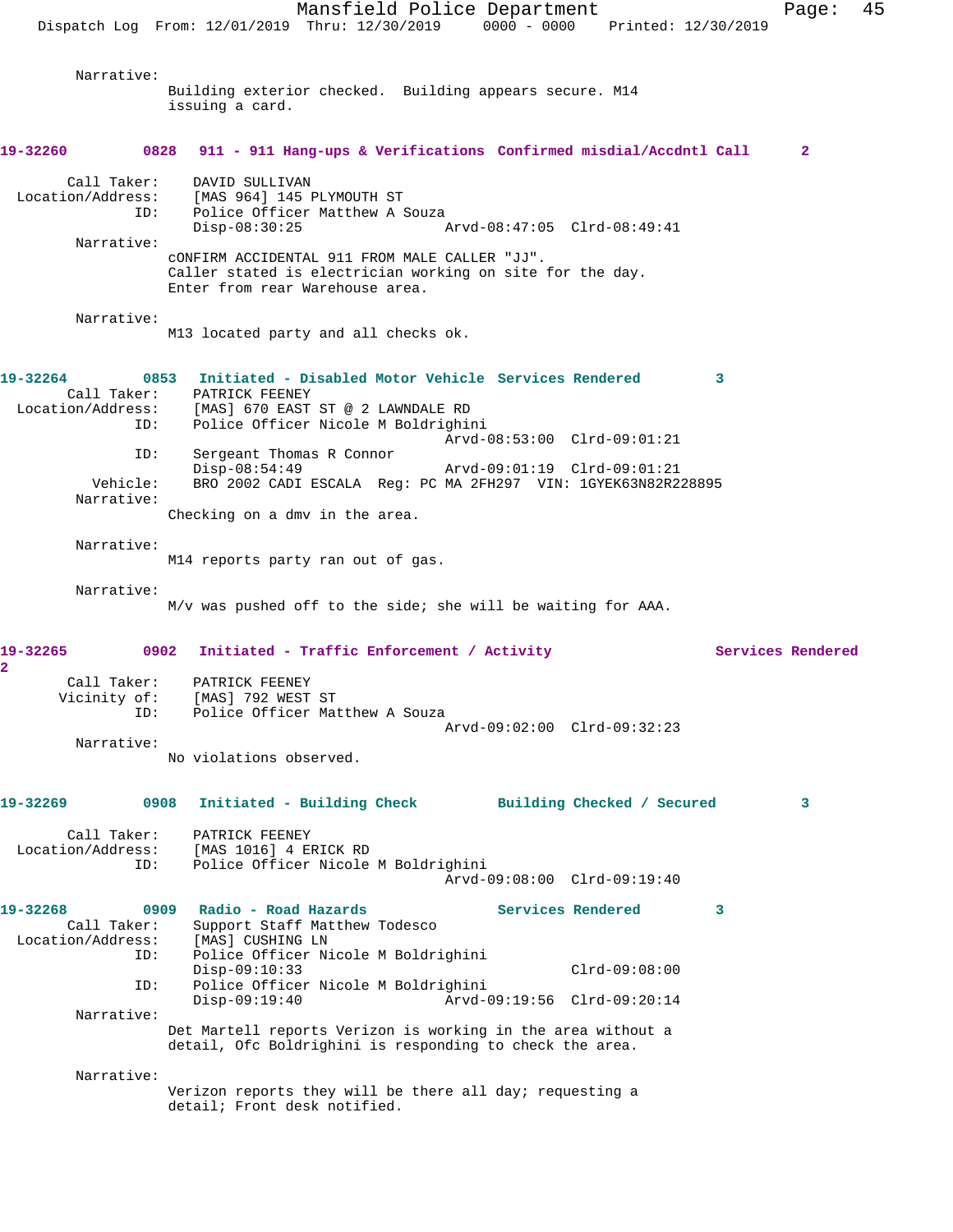Mansfield Police Department Form Page: 46 Dispatch Log From: 12/01/2019 Thru: 12/30/2019 0000 - 0000 Printed: 12/30/2019 **19-32272 0928 911 - Motor Veh Acc - No Injury Vehicle Towed 1**  Call Taker: DAVID SULLIVAN<br>Location/Address: [MAS] FRANKLIN [MAS] FRANKLIN ST ID: Police Officer Nicole M Boldrighini Disp-09:29:43 Arvd-09:31:55 Clrd-10:25:14 ID: Police Officer David W Kinahan Disp-09:29:52 <br>
D: Sergeant Thomas R Connor<br>
D: Sergeant Thomas R Connor<br>
D: Sergeant Thomas R Connor<br>
D: Sergeant Thomas R Connor<br>
D: Sergeant Thomas R Connor<br>
D: Sergeant Thomas R Connor<br>
D: Sergeant Thomas R Connor<br>
D: Sergeant Thomas R Connor<br>Disp-09:30:28 Disp-09:30:28 Arvd-09:35:23 Clrd-10:13:49 ID: Police Officer Patrick J Pennie Disp-09:51:59 Arvd-09:52:01 Clrd-10:15:59 Vehicle: GRY 2013 TOYT SCION Reg: PC MA 5SE419 VIN: JTKJF5C72D3052610 Towed: For: Accident By: Achins Garage To: Achins Garage Released To: CRUZ Vehicle: WHI 2017 GMC UT TERRAI Reg: PC MA 521ZM5 VIN: 2GKFLUE38H6164650 Towed: For: Accident By: Achins Garage To: Achins Garage Released To: KASISKI On: 12/05/2019 @ 1122 Narrative: Unk Injury. Narrative: Achins contacted for a tow. Narrative: Tows on scene. Refer To Accident: 19MAS-459-AC **19-32275 0950 Initiated - Community Policing Services Rendered 3**  Call Taker: APRIL LEHANE Location/Address: [MAS 862] 1100 SCHOOL ST ID: Police Officer Matthew A Souza Arvd-09:50:00 Clrd-10:10:08 Narrative: Ofc Souza out for community policing **19-32277 1037 Initiated - Building Check Building Checked / Secured 3** Call Taker: PATRICK FEENEY Location/Address: [MAS 281A] 1 CROCKER ST Police Officer Patrick J Pennie Arvd-10:37:00 Clrd-10:49:20 **19-32279 1054 Initiated - Building Check Building Checked / Secured 3** Call Taker: PATRICK FEENEY<br>Location/Address: [MAS 840] 280 :<br>ID: Police Officer [MAS 840] 280 SCHOOL ST Police Officer Matthew A Souza Arvd-10:54:00 Clrd-11:24:49 19-32280 1055 Phone - Suspicious Actv / Persn / Veh Building Checked / Secured **2**  Call Taker: APRIL LEHANE<br>Location/Address: [MAS H1382] [MAS H1382] 154 MILL ST ID: Police Officer Nicole M Boldrighini Disp-10:57:13 Arvd-11:01:17 Clrd-11:09:13<br>ID: Police Officer Patrick J Pennie ID: Police Officer Patrick J Pennie Arvd-11:02:11 Clrd-11:10:12 Narrative: RP is reporting the door to his neighbors house is open. They are away Narrative: M14 reports an open side door. Narrative: M14 reports that the house checks clear; going to check in with the neighbors/reporting parties. Narrative: M14 reports that the neighbors report seeing nothing out of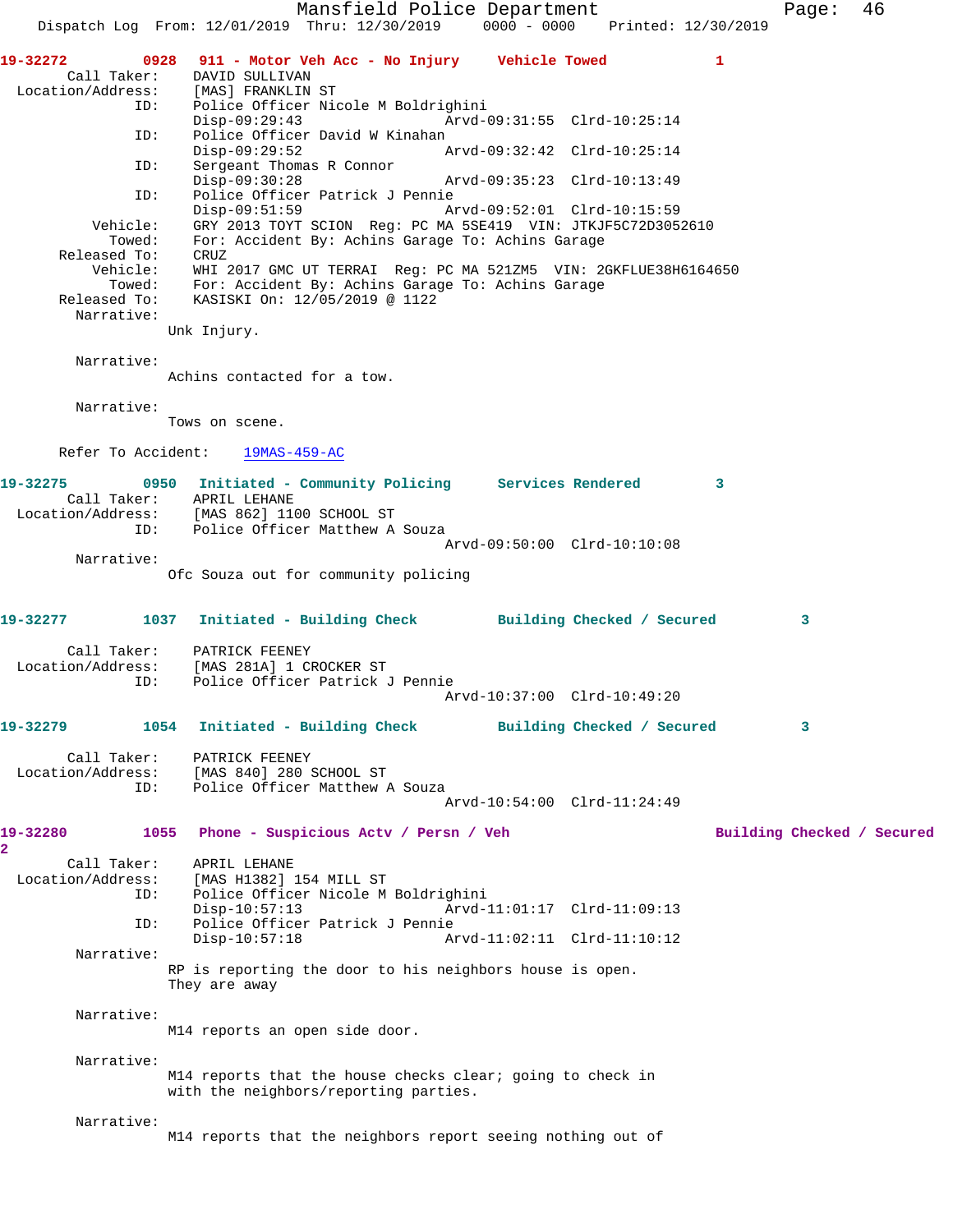Mansfield Police Department Fage: 47 Dispatch Log From: 12/01/2019 Thru: 12/30/2019 0000 - 0000 Printed: 12/30/2019 the usual. Everything checks ok inside; door closed &secured. **19-32284 1235 Initiated - Motor Vehicle Stop Citation / Warning Issued 3**  Call Taker: PATRICK FEENEY Vicinity of: [MAS 305] 64 COPELAND DR ID: Police Officer Patrick J Pennie Arvd-12:35:00 Clrd-12:43:04 Vehicle: RED 2018 AUDI Q5 Reg: PC MA 7078XA VIN: WA1CNAFY4J2162991 19-32289 1305 Initiated - Traffic Enforcement / Activity **Services Rendered 2**  Call Taker: PATRICK FEENEY Location/Address: [MAS] HOPE ST ID: Police Officer Nicole M Boldrighini Arvd-13:05:00 Clrd-13:45:36 **19-32292 1342 911 - Assist Fire Department Services Rendered 3**  Call Taker: PATRICK FEENEY Location/Address: [MAS H5260] 7 DONOVAN LN ID: Police Officer Matthew A Souza Disp-13:43:45 Arvd-13:46:44 Clrd-13:56:04 Narrative: Assisting the FD with a fire/medical related incident. **19-32293 1407 Initiated - Building Check Building Checked / Secured 3** Call Taker: PATRICK FEENEY Location/Address: [MAS 417] 9 FRANCIS AVE ID: Police Officer Nicole M Boldrighini Arvd-14:07:00 Clrd-14:16:26 19-32295 1416 Initiated - Traffic Enforcement / Activity **Services Rendered 2**  Call Taker: PATRICK FEENEY Location/Address: [MAS] 99 COPELAND DR @ 235 CHAUNCY ST ID: Police Officer Patrick J Pennie Arvd-14:16:00 Clrd-14:40:01 **19-32296 1434 Phone - Motor Veh Acc - Hit & Run Investigated - Report Taken 1** Call Taker: PATRICK FEENEY Location/Address: [MAS 889] 20 CABOT BLVD Apt. #320 ID: Police Officer Patrick J Pennie Disp-14:40:08 Arvd-14:46:34 Clrd-15:00:43<br>Vehicle: GRN 2015 TOYT COROLL Req: PC MA 5AFX80 VIN: 2T1BPRHE8FC28 GRN 2015 TOYT COROLL Reg: PC MA 5AFX80 VIN: 2T1BPRHE8FC282458 Narrative: Past hit and run that occured on 12/2/19 sometime between 0830 hrs & 1645 hrs. Refer To Incident: 19MAS-1117-OF **19-32297 1437 Phone - Road Hazards Unfounded/Unverifed 3**  Call Taker: PATRICK FEENEY Location/Address: [MAS H3486] 40 DRAPER AVE ID: Police Officer Nicole M Boldrighini Disp-14:41:05 Arvd-14:47:14 Clrd-14:49:55 Narrative: Letter carrier putting cones out in the roadway due to the increased train traffic. Narrative: M14 reports nothing showing in the area; no cones on the road or the driveway. **19-32298 1443 911 - Assist Fire Department Services Rendered 3**  Call Taker: PATRICK FEENEY Location/Address: [MAS H2504] 138 LAWNDALE RD ID: Sergeant Thomas R Connor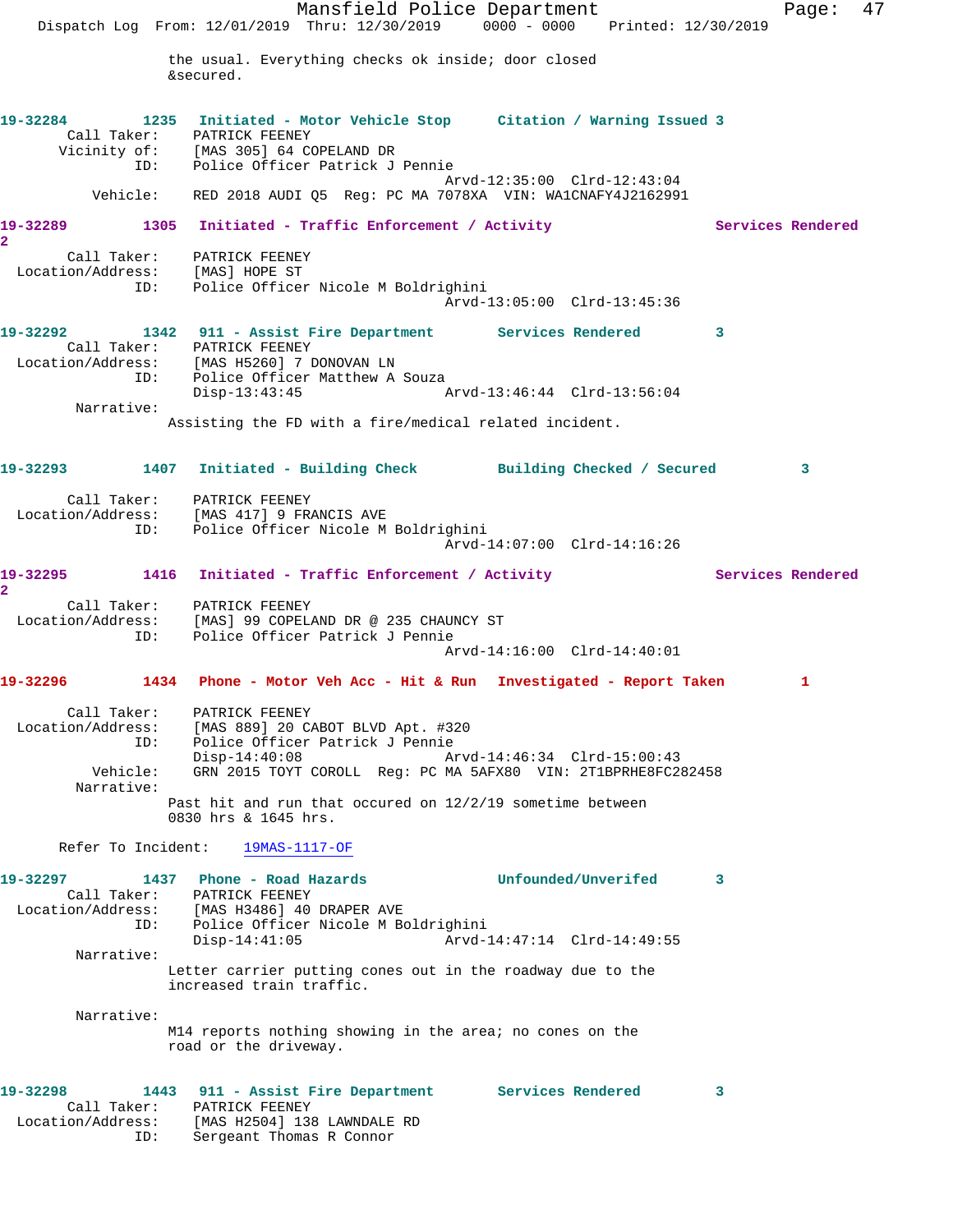|                                              |                                                                      | Mansfield Police Department                                                                                                                                                             |                             | Page:        | 48 |
|----------------------------------------------|----------------------------------------------------------------------|-----------------------------------------------------------------------------------------------------------------------------------------------------------------------------------------|-----------------------------|--------------|----|
|                                              |                                                                      | Dispatch Log From: 12/01/2019 Thru: 12/30/2019 0000 - 0000 Printed: 12/30/2019                                                                                                          |                             |              |    |
| Narrative:                                   | $Disp-14:46:01$                                                      |                                                                                                                                                                                         |                             |              |    |
|                                              | outside odor of gas.                                                 | Assisting the FD with a fire/medical related incident;                                                                                                                                  |                             |              |    |
| 19-32300<br>ID:                              | Call Taker: PATRICK FEENEY<br>Vicinity of: [MAS 240A] 189 CHAUNCY ST | 1503 Initiated - Motor Vehicle Stop Services Rendered<br>Police Officer Patrick J Pennie                                                                                                | Arvd-15:03:00 Clrd-15:10:44 | $\mathbf{3}$ |    |
| Vehicle:<br>Narrative:                       |                                                                      | Minivan with no lic. plate on the $m/v$ .                                                                                                                                               |                             |              |    |
| Narrative:                                   |                                                                      | Oper is an employee of Station Chrysler/jeep. He was unaware<br>that the m/v had no plate; taking back to the dealer. m5<br>reports back on the lot & management notified of the issue. |                             |              |    |
| 19-32302<br>Call Taker:<br>Location/Address: | APRIL LEHANE                                                         | 1514 Phone - Disturbance / Gathering Peace Restored                                                                                                                                     |                             | 1            |    |
| ID:                                          | $Disp-15:15:23$                                                      | Police Officer Patrick J Pennie                                                                                                                                                         | Arvd-15:18:53 Clrd-15:37:28 |              |    |
| ID:                                          | Sergeant Thomas R Connor<br>$Disp-15:16:38$                          |                                                                                                                                                                                         | Arvd-15:20:09 Clrd-15:37:28 |              |    |
| ID:                                          | $Disp-15:16:40$                                                      | Police Officer Nicole M Boldrighini                                                                                                                                                     | Arvd-15:19:45 Clrd-15:19:48 |              |    |
| Narrative:                                   |                                                                      |                                                                                                                                                                                         |                             |              |    |

Refer To Incident: 19MAS-1118-OF

**19-32304 1522 Radio - Motor Vehicle Stop Verbal Warning 3**  Call Taker: APRIL LEHANE Location/Address: [MAS] KINGMAN AVE @ NORTH MAIN ST ID: Police Officer Nicole M Boldrighini Disp-15:22:51 Arvd-15:22:54 Clrd-15:24:37<br>Vehicle: BLU 2007 VOLK PASSAT Reg: PC MA 76W480 VIN: WVWLK73C27E00 BLU 2007 VOLK PASSAT Reg: PC MA 76W480 VIN: WVWLK73C27E003422 Narrative: marked lanes violation

**19-32307 1531 Phone - Alarm - Burglar False / Accidental Alarm 1**  Call Taker: APRIL LEHANE<br>Location/Address: [MAS 969A110] Location/Address: [MAS 969A110] 321 SCHOOL ST Apt. #A110 ID: Police Officer Matthew A Souza Disp-15:35:38 Arvd-15:42:01 Clrd-15:45:06 Narrative: hold up alarm from meat cooler Narrative: Call made to the bldg; employee states that everything is ok; ofc to confirm.

19-32308 1612 911 - Well Being Check **Services Rendered** 3 Call Taker: PATRICK FEENEY<br>Location/Address: [MAS H4335] 57 ess: [MAS H4335] 57 GILBERT ST<br>ID: Police Officer William C ! Police Officer William C Trudell<br>Disp-16:14:54 Art Disp-16:14:54 Arvd-16:51:39 Clrd-16:54:27 Narrative: 911 caller reports a youn male approx 8 or 9 y/o walking in & out of Gilbert St, waving his hands a lot. States he was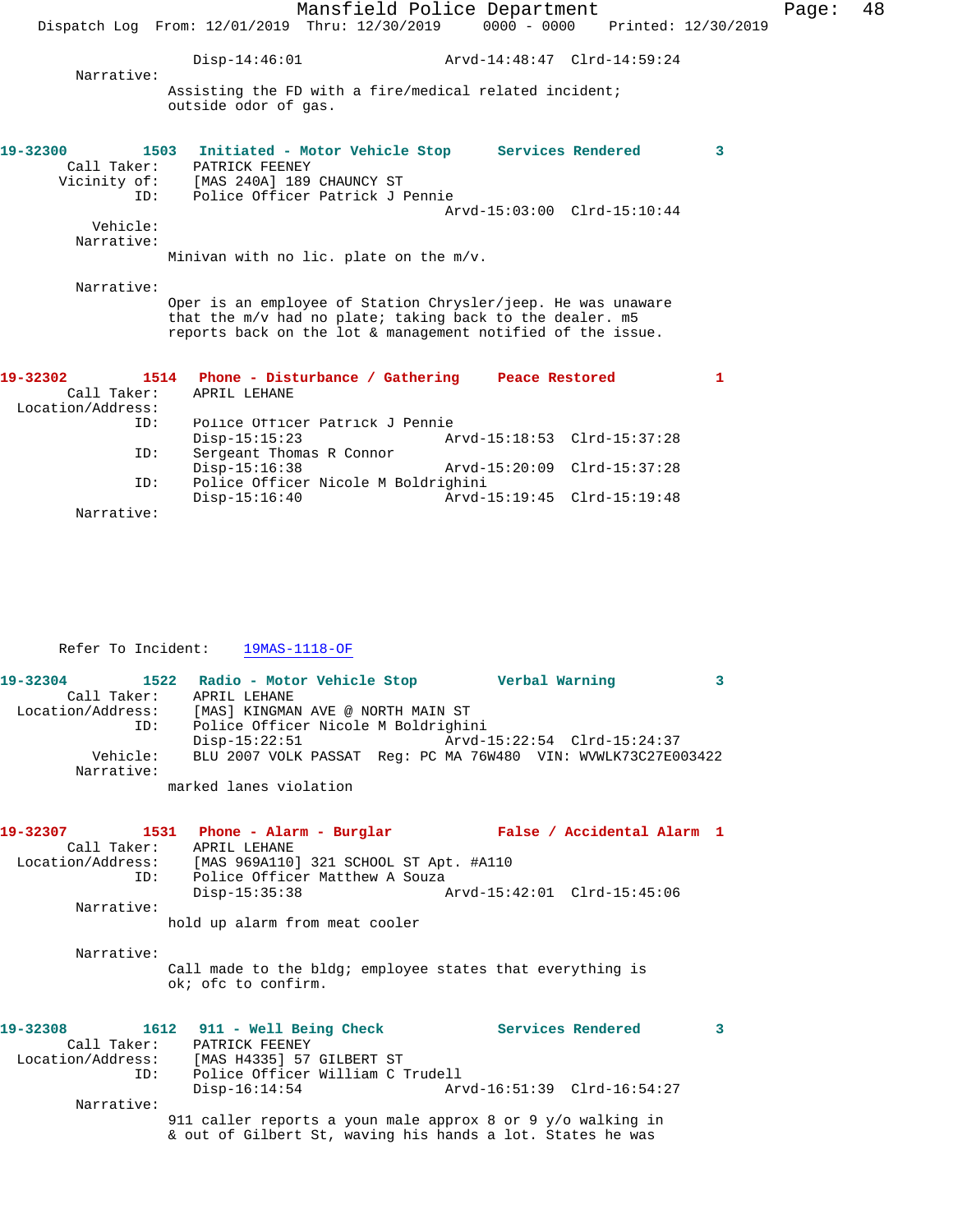Mansfield Police Department Fage: 49 Dispatch Log From: 12/01/2019 Thru: 12/30/2019 0000 - 0000 Printed: 12/30/2019 dressed only in a t shirt and pants, obviously not for the weather. States he since gon inside the home there. Unknown if he lives there. Narrative: M10 reports party checks ok; states it was a 9 y/o neighbor that came to the house to play. **19-32309 1620 Phone - Road Hazards Unfounded/Unverifed 3**  Call Taker: NICHOLAS GOYETTE Location/Address: [MAS] 40 HOWE ST ID: Police Officer Jay J Sparrow Disp-16:21:47 Arvd-16:40:04 Clrd-16:40:29<br>TD: Police Officer Jav J Sparrow Police Officer Jay J Sparrow Disp-16:40:44 Clrd-16:41:26 ID: Police Officer David J Pepicelli Disp-16:41:21 Arvd-16:41:24 Clrd-16:41:26 Narrative: Caller reports a mv blocking the road Narrative: M13 reports nothing blocking the roadway. **19-32311 1637 Initiated - Suspicious Actv / Persn / Veh Vehicle Towed 2**  Call Taker: PATRICK FEENEY Vicinity of: [MAS 451B] 500 EAST ST ID: Police Officer Danielle C Titus Arvd-16:37:00 Clrd-16:42:17 Vehicle: GRY 2013 CHARGER Reg: PC RI XQ592 VIN: 2C3CDXJG9DH577332 Narrative: Checking on a m/v parked behind the cruisers. Narrative: M12 reports that the m/v belongs to the parties that had the dmv in the area earlier in the morning. Narrative: Tow pulling up now. **19-32312 1647 Initiated - Community Policing Services Rendered 3**  Call Taker: APRIL LEHANE Location/Address: [MAS 333] 245 EAST ST ID: Police Officer Danielle C Titus Arvd-16:47:00 Clrd-16:56:21 Narrative: Out for CHAMPS **19-32313 1656 Initiated - Community Policing Services Rendered 3**  Call Taker: PATRICK FEENEY Location/Address: [MAS 331] 255 EAST ST ID: Police Officer Danielle C Titus Arvd-16:56:00 Clrd-17:10:16 ID: Police Officer William C Trudell Disp-17:10:13 Clrd-17:10:16 Narrative: CHAMPS 19-32316 1743 Initiated - Traffic Enforcement / Activity **Services Rendered 2**  Call Taker: PATRICK FEENEY Vicinity of: [MAS 1019] 792 WEST ST ID: Police Officer William C Trudell Arvd-17:43:00 Clrd-18:27:00 **19-32317 1746 Initiated - Traffic Enforcement / Activity Citation / Warning Issued 2**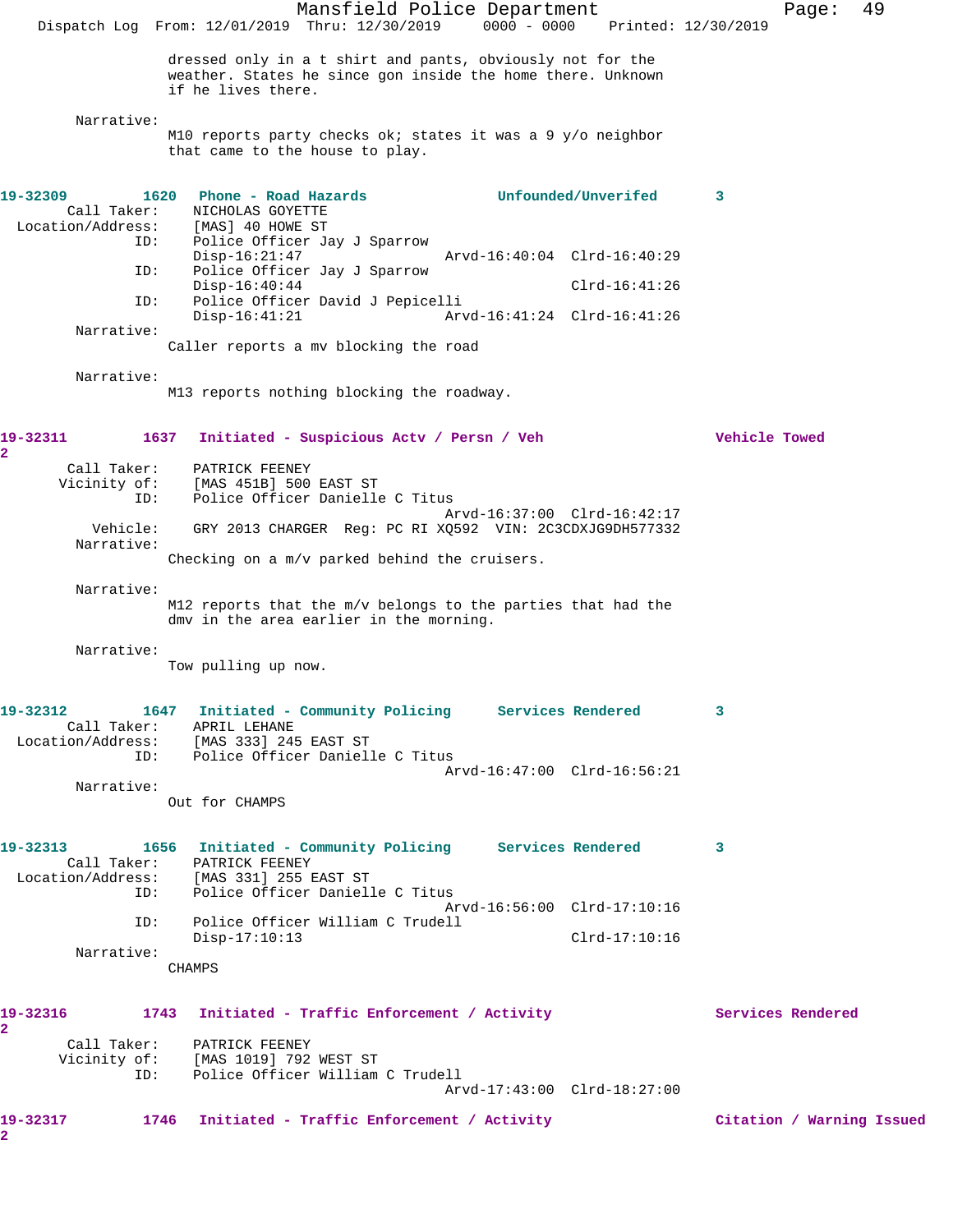Mansfield Police Department Fage: 50 Dispatch Log From: 12/01/2019 Thru: 12/30/2019 0000 - 0000 Printed: 12/30/2019 Call Taker: PATRICK FEENEY Location/Address: [MAS] 1 SCHOOL ST @ 167 WEST ST ID: Police Officer Jay J Sparrow Arvd-17:46:00 Clrd-18:26:06 Vehicle: BLU 2016 VOLK UT TIG Reg: PC MA 6EZR10 VIN: WVGBV7AXXGW593500 Narrative: 1 m/v violation; 1 citation. **19-32319 1753 Phone - Alarm - Burglar False / Accidental Alarm 1**  Call Taker: NICHOLAS GOYETTE Location/Address: [MAS H4239] 551 MAPLE ST ID: Police Officer David J Pepicelli Disp-17:55:44 Arvd-18:02:04 Clrd-18:05:23<br>TD: Sergeant Jeffrey G Bombard Sergeant Jeffrey G Bombard<br>Disp-17:57:13 Disp-17:57:13 Arvd-18:02:17 Clrd-18:05:23 Narrative: Zone: living room window alarm Rep: none Narrative: M13 reports accidental by homeowner. **19-32322 1812 Initiated - Motor Vehicle Stop Citation / Warning Issued 3**  Call Taker: PATRICK FEENEY Location/Address: [MAS] 400 RTE 140 SB @ 272 CHAUNCY ST ID: Patrolman RYAN P MCGRATH Arvd-18:12:00 Clrd-18:17:20 Vehicle: BLK 2015 LEXS UT RX350 Reg: PC MA 234ZS1 VIN: 2T2BK1BAXFC292927 **19-32325 1820 Phone - Road Hazards Unfounded/Unverifed 3**  Call Taker: Support Staff Derek M Stark<br>:ion/Address: [MAS] CHAUNCY ST Location/Address:<br>ID: Police Officer Jay J Sparrow<br>Disp-18:26:13 Disp-18:26:13 Arvd-18:28:24 Clrd-18:40:05 ID: Police Officer David J Pepicelli Disp-18:26:43 Arvd-18:29:51 Clrd-18:36:56 Narrative: Irate caller reporting group of youths who are on the MBTA footbridge that crosses Chauncy Street (Rte 106) who are throwing snowballs at vehicles passing below hitting windshields. Caller did not have a description and would not provide a name. Narrative: M13 reports nobody around, checking additional area Narrative: Units could not locate. **19-32326 1826 Phone - Motor Veh Acc - No Injury Services Rendered 1**  Call Taker: NICHOLAS GOYETTE Location/Address: [MAS 907] 390 WEST ST A @ NORFOLK ST ID: Police Officer William C Trudell Disp-18:27:07 <br>TD: Sergeant Jeffrey G Bombard<br>Displacement Jeffrey G Bombard Sergeant Jeffrey G Bombard Disp-18:27:39 Clrd-18:31:27<br>ID: Police Officer William C Trudell Clrd-18:31:27 ID: Police Officer William C Trudell Disp-18:42:12 Arvd-18:42:30 Clrd-18:48:37 Vehicle: GRN 2004 GMC SIERRA Reg: PC MA 8JD822 VIN: 1GTEK14T14Z259401 Vehicle: WHI 2015 HYUN SONATA Reg: PC MA 9538PE VIN: 5NPE24AF8FH009387 Refer To Accident: 19MAS-460-AC **19-32327 1834 Phone - Assist Law Enfrc Agncy Assisted Party 3**  Call Taker: GARIN EISELE Location/Address: [MAS] 100 RTE 140 NB @ 170 SCHOOL ST ID: Police Officer David J Pepicelli Disp-18:37:01 Arvd-18:42:27 Clrd-18:54:27<br>ID: Police Officer Jay J Sparrow Police Officer Jay J Sparrow Disp-18:41:32 Clrd-18:42:16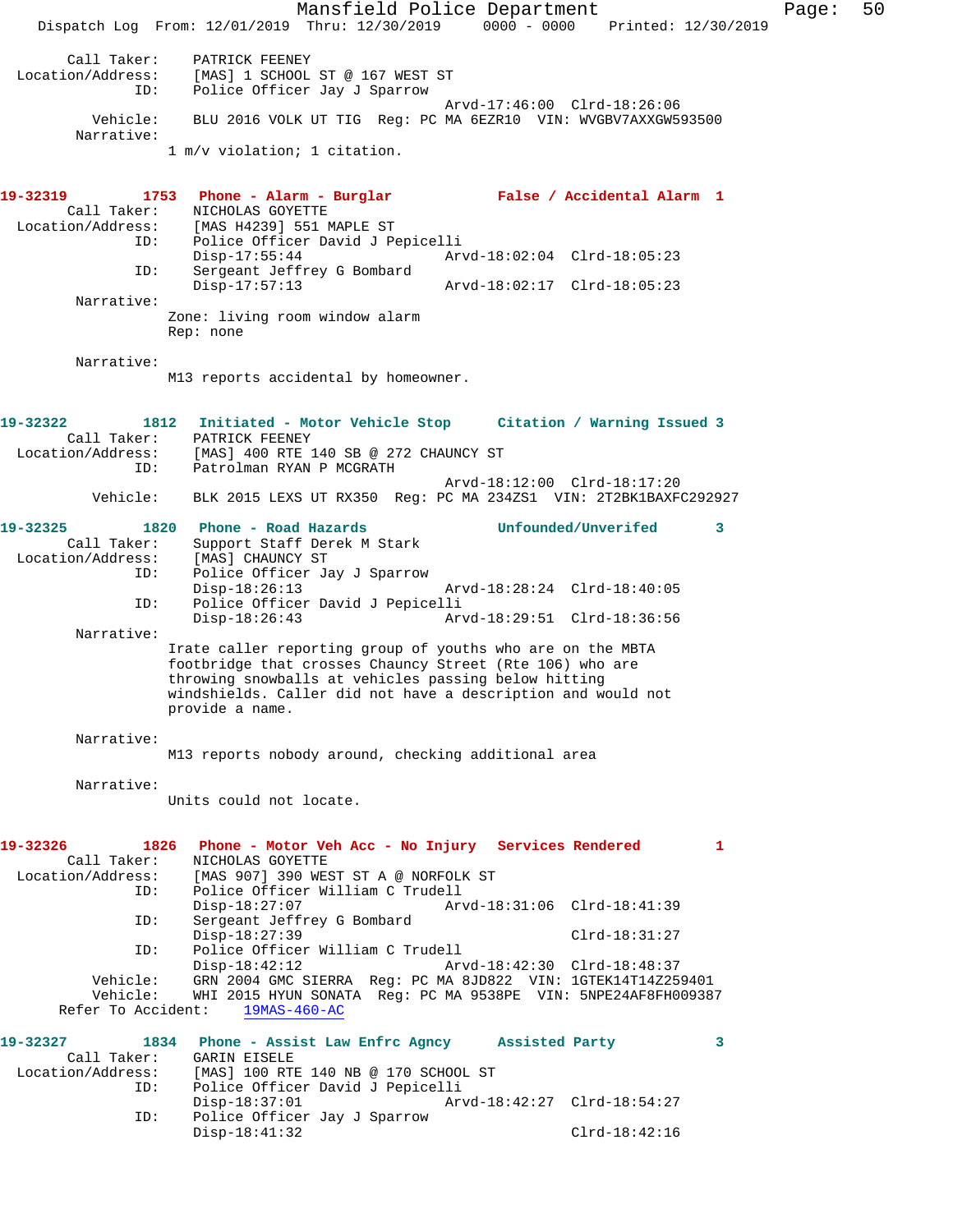Mansfield Police Department Fage: 51 Dispatch Log From: 12/01/2019 Thru: 12/30/2019 0000 - 0000 Printed: 12/30/2019 Vehicle: WHI 2019 NISS NV Reg: COV MA APHON1 VIN: 1N6BF0KM9KN800001 Narrative: State police reporting MVA no injuries. Vehicles pulled over 140/School. Narrative: 911 caller reports that the other party took off on school st toward Mansfield center. Described as a white Ford econoline van. Narrative: M5 checked school st with negative results. Narrative: m13 reports no injuries, minor damage. Narrative: M13 standing by for MSP. Crash occured on 495. Narrative: MSP on scene will be handling the accident. **19-32328 1840 Other - Assist Fire Department Services Rendered 3**  Call Taker: PATRICK FEENEY Location/Address: [MAS] 12 PRATT ST ID: Police Officer Jay J Sparrow Disp-18:42:24 Arvd-18:44:38 Clrd-18:52:33 **19-32331 1900 Initiated - Community Policing Services Rendered 3**  Call Taker: PATRICK FEENEY Location/Address: [MAS 425] 6 PARK ROW ID: Police Officer David J Pepicelli Arvd-19:00:00 Clrd-19:39:32 **19-32333 1923 Initiated - Building Check Services Rendered 3**  Call Taker: DAVID SULLIVAN Vicinity of: [MAS] 280 SCHOOL ST ID: Police Officer William C Trudell Arvd-19:23:00 Clrd-19:37:47 **19-32335 1940 Initiated - Building Check Services Rendered 3**  Call Taker: DAVID SULLIVAN Vicinity of: [MAS] PLYMOUTH ST ID: Police Officer William C Trudell Arvd-19:40:00 Clrd-19:42:55 Narrative: Area Check. **19-32340 2026 Initiated - Selective Enforcement/RADAR Services Rendered 3**  Call Taker: DAVID SULLIVAN Vicinity of: [MAS] 562 MAPLE ST @ 3 JENNIFER DR ID: Police Officer Danielle C Titus Arvd-20:26:00 Clrd-20:55:51 Narrative: in the area. **19-32345 2105 Initiated - Building Check Building Checked / Secured 3** Call Taker: DAVID SULLIVAN Vicinity of: [MAS] 4 ERICK RD @ 15 BONNEY LN ID: Police Officer Danielle C Titus Arvd-21:05:00 Clrd-21:15:21 Narrative: area check. **19-32347 2120 Initiated - Suspicious Actv / Persn / Veh Services Rendered 2**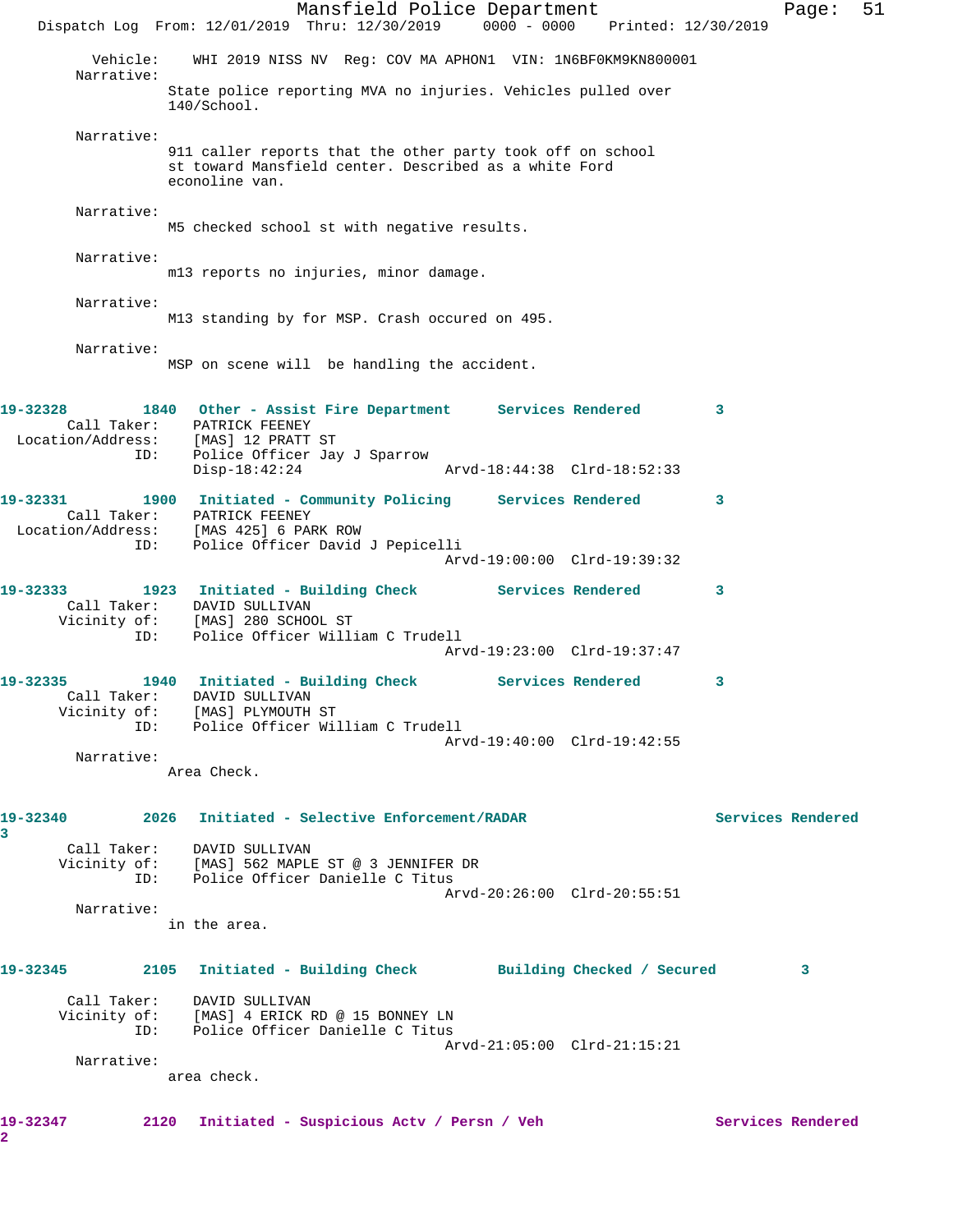Mansfield Police Department Fage: 52 Dispatch Log From: 12/01/2019 Thru: 12/30/2019 0000 - 0000 Printed: 12/30/2019 Call Taker: DAVID SULLIVAN Vicinity of: [MAS] 789 EAST ST @ 86 EASTMAN ST ID: Police Officer Danielle C Titus Arvd-21:20:00 Clrd-21:22:12 Narrative: Susp Vehicle. Narrative: Assist with directions and GPS. **19-32348 2121 Initiated - Proactive Patrol Services Rendered 3**  Call Taker: DAVID SULLIVAN Location/Address: [FOX 14] 4 FISHER ST ID: Police Officer William C Trudell Arvd-21:21:00 Clrd-21:24:36 **19-32349 2123 Phone - Alarm - Burglar Services Rendered 1**  Call Taker: DAVID SULLIVAN Location/Address: [MAS] 119B CHAUNCY ST ID: Police Officer Jay J Sparrow Disp-21:25:24 Arvd-21:30:57 Clrd-21:36:14 ID: Police Officer Danielle C Titus Disp-21:25:32 Arvd-21:33:07 Clrd-21:36:07 Vehicle: GRY 2017 AUDI UT Q7 Reg: PC MA 91G850 VIN: WA1LAAF73HD005356 Narrative: ref 1788823956 garage door and interior motion. Narrative: No issues found. Noone home. As arriving Alarm Company called to cancel response. Advised. **19-32350 2124 Initiated - Proactive Patrol Services Rendered 3**  Call Taker: GARIN EISELE Location/Address: [FOX 838] 2 FOXBOROUGH BLVD ID: Police Officer William C Trudell Arvd-21:24:00 Clrd-21:27:40 **19-32351 2131 Initiated - Proactive Patrol Services Rendered 3**  Call Taker: DAVID SULLIVAN Location/Address: [FOX 137] 250 FOXBOROUGH BLVD ID: Police Officer William C Trudell Arvd-21:31:00 Clrd-21:35:36 **19-32352 2139 Initiated - Motor Vehicle Stop Spoken To 3**  Call Taker: DAVID SULLIVAN Location/Address: [MAS 417] 9 FRANCIS AVE ID: Police Officer Danielle C Titus Arvd-21:39:00 Clrd-21:46:51 Vehicle: GRY 2020 GMC UT TERRAI Reg: PC MA 9TR146 VIN: 3GKALVEV6LL106445 Narrative: area check. **19-32355 2151 Initiated - Building Check Services Rendered 3**  Call Taker: DAVID SULLIVAN Location/Address: [MAS 987A] 125 HIGH ST Apt. #1-4 ID: Police Officer Jay J Sparrow Arvd-21:51:00 Clrd-21:55:22 **19-32356 2156 911 - Assist Fire Department Services Rendered 3**  Call Taker: DAVID SULLIVAN Location/Address: [MAS H4325] 3 SOUTHPARK LN ID: Police Officer William C Trudell Disp-21:56:56 Arvd-22:05:10 Clrd-22:12:38 Narrative: Odor of Gas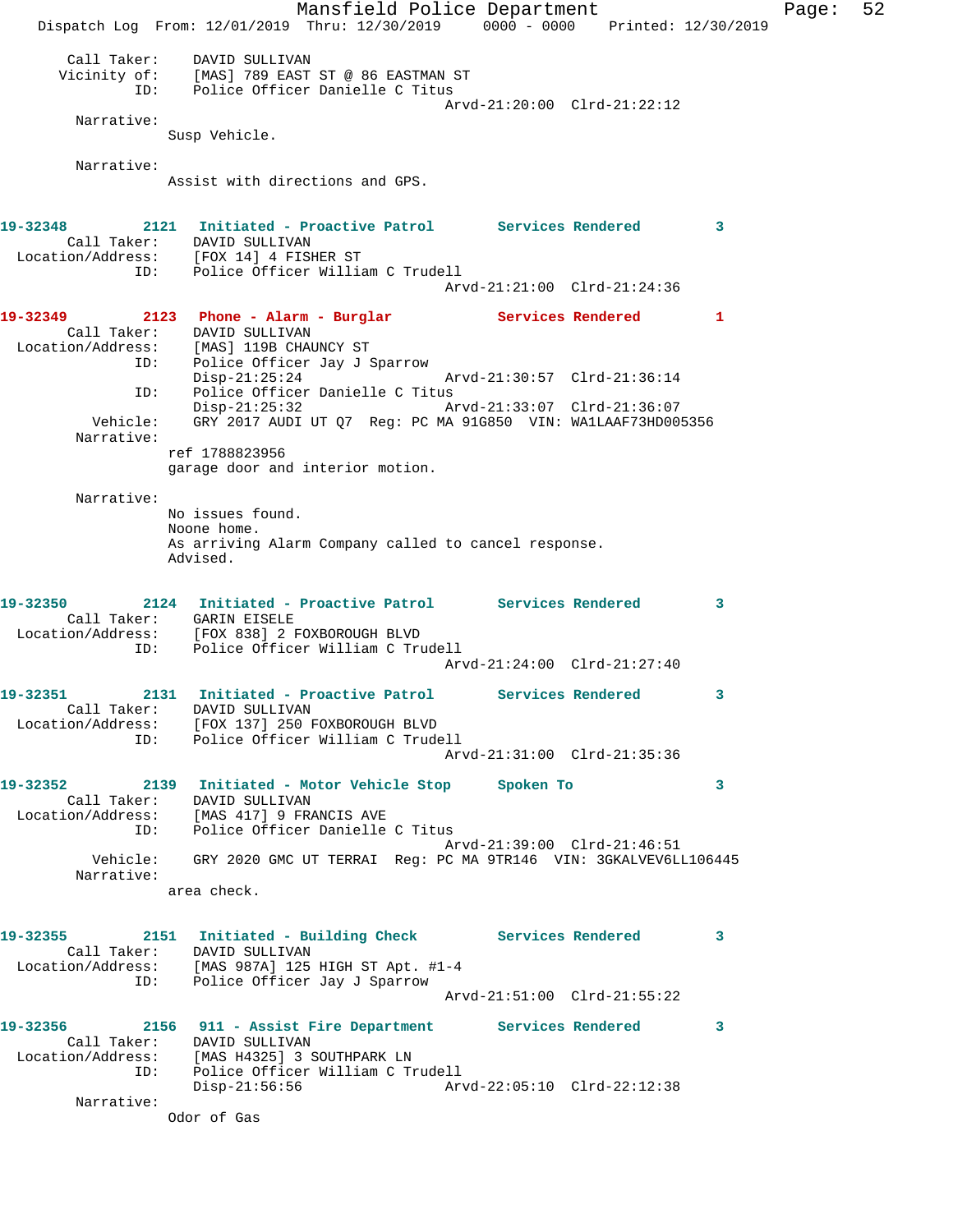Mansfield Police Department Fage: 53 Dispatch Log From: 12/01/2019 Thru: 12/30/2019 0000 - 0000 Printed: 12/30/2019 **19-32357 2218 911 - Follow up Investigation Services Rendered 3**  Call Taker: DAVID SULLIVAN Location/Address: [MAS 907A] 390 WEST ST Apt. #B ID: Sergeant Jeffrey G Bombard Disp-22:21:38 Arvd-22:40:30 Clrd-22:40:33 Narrative: See property owner ref road detail. Narrative: R/p waiting in a black 4d vehicle. **19-32358 2233 Phone - Erratic Oper MV / Road Rage Services Rendered 3**  Call Taker: DAVID SULLIVAN Location/Address: [MAS H967] 60 BELLA VISTA AVE ID: Police Officer Jay J Sparrow Disp-22:36:35 Arvd-22:36:39 Clrd-22:37:07 Vehicle: WHI 2004 CADI SD CTS Reg: PC MA S22C VIN: 3GYEK62N24G214866 Narrative: Caller reporting vehicle all over the road and driving slow speeds to fast speeds. Foxboro and Mansfield advised. Narrative: Foxboro C22 will be out with vehicle. **19-32361 2358 911 - 911 Hang-ups & Verifications Services Rendered 2**  Call Taker: DAVID SULLIVAN Location/Address: [MAS 430A] 20 ERICK RD Apt. #33 ID: Police Officer Michelle Bellevue Disp-00:01:19 Arvd-00:07:46 Clrd-12/06/2019 @ 00:09:29 Narrative: Accidental 911 call. Caller stated was accidental and there was no problem. **For Date: 12/06/2019 - Friday 19-32369 0130 Initiated - Motor Vehicle Stop Citation / Warning Issued 3**  Call Taker: DAVID SULLIVAN Vicinity of: [MAS 451B] 500 EAST ST ID: Police Officer Andrew J Kelley Arvd-01:30:00 Clrd-01:40:03<br>Vehicle: 2004 E500 Reg: PC RI YK945 VIN: WDBUF83J04X120864 2004 E500 Reg: PC RI YK945 VIN: WDBUF83J04X120864 Narrative: Traffic Stop. **19-32370 0140 Initiated - Building Check Building Checked / Secured 3** Call Taker: DAVID SULLIVAN Location/Address: [MAS 1002] 250 EAST ST

 Arvd-01:40:00 Clrd-01:47:41 19-32371 0140 Initiated - Building Check Services Rendered 3 Call Taker: DAVID SULLIVAN<br>tion/Address: [MAS 2] 60 FORBES BLVD Location/Address:<br>ID: Police Officer Christopher D Sorge Arvd-01:40:00 Clrd-02:05:38 **19-32372 0146 Initiated - Motor Vehicle Stop Citation / Warning Issued 3**  Call Taker: DAVID SULLIVAN

ID: Police Officer Michelle Bellevue

 Location/Address: [MAS] 86 EASTMAN ST @ 6 KALS WAY ID: Police Officer Andrew J Kelley Arvd-01:46:00 Clrd-01:52:39 Vehicle: BLU 2007 BMW 328I Reg: PC MA 1WNW71 VIN: WBAVC53557A246576 Narrative: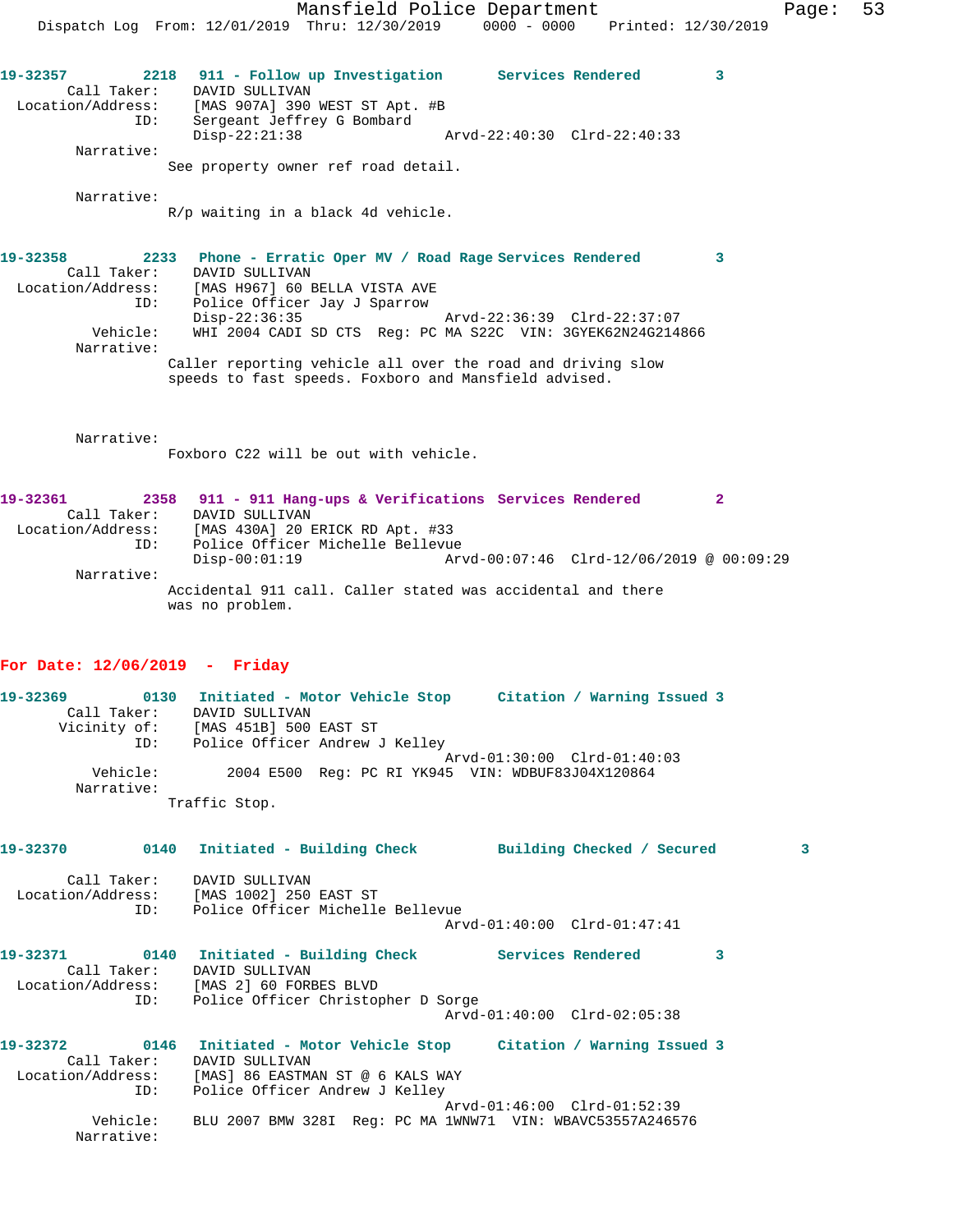Mansfield Police Department Fage: 54 Dispatch Log From: 12/01/2019 Thru: 12/30/2019 0000 - 0000 Printed: 12/30/2019 traffic stop.

|             |     | 19-32373 0156 Initiated - Building Check Services Rendered 3<br>Call Taker: DAVID SULLIVAN<br>Location/Address: [MAS 1015] 30 CHAUNCY ST |                             |                           |
|-------------|-----|------------------------------------------------------------------------------------------------------------------------------------------|-----------------------------|---------------------------|
|             |     | ID: Police Officer Andrew J Kelley                                                                                                       |                             |                           |
|             |     |                                                                                                                                          |                             |                           |
|             |     | 19-32381 0208 Initiated - Building Check Services Rendered                                                                               |                             | 3                         |
|             |     | Call Taker: DAVID SULLIVAN                                                                                                               |                             |                           |
|             |     | Location/Address: [MAS] 4 ERICK RD @ 15 BONNEY LN<br>ID: Police Officer Michelle Bellevue                                                |                             |                           |
|             |     |                                                                                                                                          | Arvd-02:08:00 Clrd-02:20:56 |                           |
|             |     | 19-32382 0213 Initiated - Building Check Services Rendered                                                                               |                             | 3                         |
|             |     | Call Taker: DAVID SULLIVAN                                                                                                               |                             |                           |
|             |     | Location/Address: [MAS 281A] 1 CROCKER ST                                                                                                |                             |                           |
|             |     | ID: Police Officer Andrew J Kelley                                                                                                       | Arvd-02:13:00 Clrd-02:17:09 |                           |
| Narrative:  |     |                                                                                                                                          |                             |                           |
|             |     | Train Lots.                                                                                                                              |                             |                           |
|             |     | 19-32383 0228 Initiated - Building Check Services Rendered 3                                                                             |                             |                           |
|             |     | Call Taker: DAVID SULLIVAN                                                                                                               |                             |                           |
|             |     | Location/Address: [MAS 992] 660 EAST ST                                                                                                  |                             |                           |
|             |     | ID: Police Officer Michelle Bellevue                                                                                                     | Arvd-02:28:00 Clrd-02:28:52 |                           |
|             |     |                                                                                                                                          |                             |                           |
|             |     | 19-32384 0241 Initiated - Building Check Services Rendered<br>Call Taker: DAVID SULLIVAN                                                 |                             | $\mathbf{3}$              |
|             |     | Vicinity of: [MAS] COPELAND DR                                                                                                           |                             |                           |
|             |     | ID: Police Officer Andrew J Kelley                                                                                                       |                             |                           |
|             |     |                                                                                                                                          |                             |                           |
|             |     | 19-32385 0301 Initiated - Building Check Services Rendered                                                                               |                             | 3                         |
|             |     | Call Taker: DAVID SULLIVAN                                                                                                               |                             |                           |
|             |     | Location/Address: [MAS 1019] 792 WEST ST<br>ID: Sergeant Robert S Pierce                                                                 |                             |                           |
|             |     |                                                                                                                                          |                             |                           |
|             |     |                                                                                                                                          |                             | 3                         |
|             |     | Call Taker: DAVID SULLIVAN                                                                                                               |                             |                           |
|             |     | Location/Address: [MAS 840] 280 SCHOOL ST                                                                                                |                             |                           |
|             |     | ID: Police Officer Christopher D Sorge                                                                                                   | Arvd-03:03:00 Clrd-03:12:15 |                           |
|             |     |                                                                                                                                          |                             |                           |
|             |     | 19-32387 0337 Initiated - Building Check Services Rendered 3                                                                             |                             |                           |
| Call Taker: |     | DAVID SULLIVAN<br>Location/Address: [MAS 834] 261 CHAUNCY ST                                                                             |                             |                           |
|             |     | ID: Police Officer Andrew J Kelley                                                                                                       |                             |                           |
|             |     |                                                                                                                                          | Arvd-03:37:00 Clrd-03:39:03 |                           |
| 19-32391    |     | 0622 Initiated - Selective Enforcement/RADAR                                                                                             |                             | Citation / Warning Issued |
| 3           |     | Call Taker: DAVID SULLIVAN                                                                                                               |                             |                           |
|             |     | Vicinity of: [MAS] RESERVOIR ST                                                                                                          |                             |                           |
|             |     | ID: Police Officer Christopher D Sorge                                                                                                   | Arvd-06:22:00 Clrd-06:53:22 |                           |
|             |     | Vehicle: WHI 2019 NISS 4D SENTRA Reg: PC MA 1HKR66                                                                                       |                             |                           |
| Narrative:  |     | citation issued                                                                                                                          |                             |                           |
|             |     |                                                                                                                                          |                             |                           |
| 19-32393    |     | 0624 Initiated - Selective Enforcement/RADAR                                                                                             |                             | Citation / Warning Issued |
| 3           |     | Call Taker: CARLY MORIARTY                                                                                                               |                             |                           |
|             |     | Location/Address: [MAS] NORTH MAIN ST                                                                                                    |                             |                           |
|             | ID: | Police Officer Andrew J Kelley                                                                                                           |                             |                           |

 Arvd-06:24:00 Clrd-07:08:24 Vehicle: 2019 INFI 4D Q50 Reg: PC MI DRC8847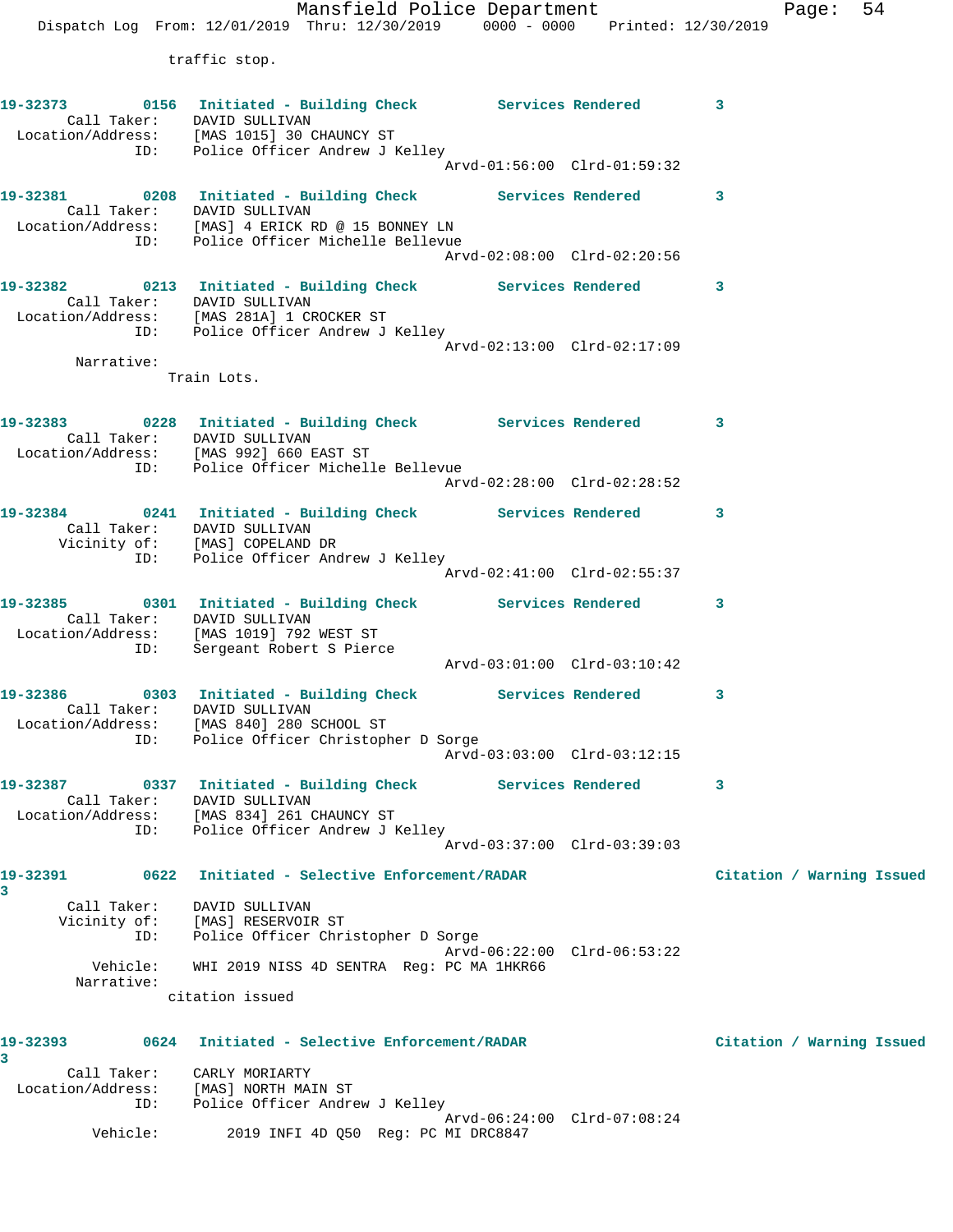Mansfield Police Department Fage: 55 Dispatch Log From: 12/01/2019 Thru: 12/30/2019 0000 - 0000 Printed: 12/30/2019 Vehicle: GRY 2016 TOYT UT HIGHLA Reg: PC MA 22K970 VIN: 5TDJKRFH0GS330616 Narrative: 2 citations issued **19-32400 0813 Phone - Erratic Oper MV / Road Rage Incident Report 3**  Call Taker: PATRICK FEENEY Location/Address: [MAS 862] 1100 SCHOOL ST ID: Police Officer Nicole M Boldrighini Disp-08:16:18 Clrd-08:43:26<br>ID: Police Officer Nicole M Boldrighini ID: Police Officer Nicole M Boldrighini Disp-09:13:34 Arvd-09:13:36 Clrd-09:24:56 Vehicle: GRY 2019 CHEV COLORA Reg: PC MA 1ELE93 VIN: 1GCGTBEN9K1318590 Narrative: Caller reports that a male party yelled at her during an apparent road rage incident. States that he pulled into the parking lot and yelled at her stating that he had her plate #. Refer To Incident: 19MAS-1120-OF **19-32402 0833 Walk-In - Child Safety Seat Program Services Rendered 3**  Call Taker: Support Staff Matthew Todesco Location/Address: [MAS 451B] 500 EAST ST ID: Police Officer Nicole M Boldrighini Disp-08:43:43 Arvd-08:43:45 Clrd-09:07:25 Vehicle: RED 2012 HOND CIVIC Reg: PC MA 2665RO VIN: 2HGFB2F59CH594804 Vehicle: YEL 2016 HOND FIT Reg: PC MA 358AD0 VIN: JHMGK5H76GX001371 Narrative: Ofc. Boldrighini installing a child safety seat. Narrative: 2 seats installed **19-32406 0926 Walk-In - Assist Citizen - P S A Incident Report 3**  Call Taker: Support Staff Matthew Todesco Location/Address: ID: Police Officer Joshua S Ellender Disp-09:28:07 Arvd-09:43:00 Clrd-10:32:43 Narrative: Refer To Incident: 19MAS-1121-OF 19-32407 0930 Phone - Suspicious Actv / Persn / Veh Gone on Arrival **2**  Call Taker: APRIL LEHANE Location/Address: [MAS H6379] 49 WALNUT ST ID: Police Officer Nicole M Boldrighini Disp-09:31:54 Arvd-09:39:06 Clrd-09:43:37 Narrative: rp called 911 to report a work truck pulled into her driveway. She has no idea who they are. Truck has NXT Level on it. While on the phone she spoke with the males. They stated they have the wrong address. They left heading towards Stop and Shop Narrative: clear- vehicle left the area **19-32411 0952 Phone - 911 Hang-ups & Verifications Confirmed misdial/Accdntl Call 2**  Call Taker: APRIL LEHANE Location/Address: [MAS 1011] 50 WOOD AVE ID: Police Officer Nicole M Boldrighini Disp-09:53:32 Arvd-09:57:58 Clrd-09:59:19 Narrative: Checking on a 911 test call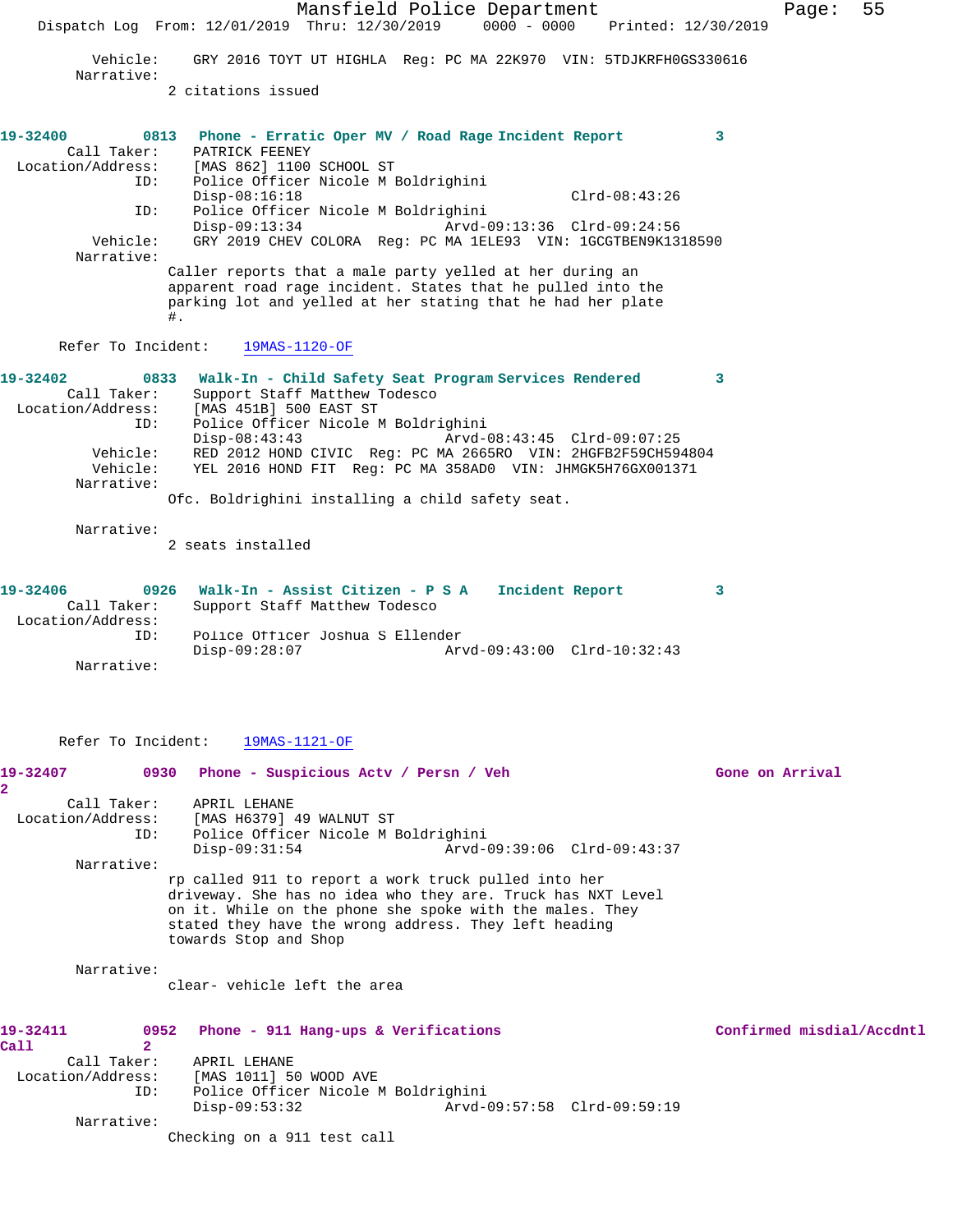**19-32413 1009 Initiated - Proactive Patrol Building Checked / Secured 3** Call Taker: APRIL LEHANE Location/Address: [MAS 840] 280 SCHOOL ST ID: Sergeant Thomas R Connor Arvd-10:09:00 Clrd-10:46:27 Narrative: Checking the area. **19-32417 1038 Phone - Follow up Investigation Spoken To 3**  Call Taker: PATRICK FEENEY Location/Address: [MAS H6379] 49 WALNUT ST ID: Police Officer Nicole M Boldrighini Disp-10:41:48 Arvd-10:51:23 Clrd-11:00:48 Narrative: Resident reports that she is still shaken up over a work truck showing up at her home. She states that she did some investigative work herself and believes that the company that showed up was no legitimate and possibly a scammer. Narrative: clear- she was advised. No threats were made, they left once they knew they had wrong address. **19-32419 1117 Initiated - Building Check Building Checked / Secured 3** Call Taker: PATRICK FEENEY Location/Address: [MAS 907E] 390 WEST ST ID: Police Officer Nicole M Boldrighini Arvd-11:17:00 Clrd-11:30:32 **19-32420 1123 Initiated - Community Policing Services Rendered 3**  Call Taker: APRIL LEHANE Location/Address: [MAS 1002] 250 EAST ST ID: Sergeant Thomas R Connor Arvd-11:23:00 Clrd-12:08:44 Narrative: walk through of schools **19-32424 1157 911 - Suspicious Actv / Persn / Veh Incident Report 2**  Call Taker: PATRICK FEENEY Location/Address: [MAS 840K] 280 SCHOOL ST Apt. #K ID: Police Officer Nicole M Boldrighini Disp-12:00:41 Arvd-12:10:12 Clrd-12:20:21 Vehicle: BLU 2019 FORD F350 Reg: PC MA 1BZP53 VIN: 1FT8W3B62KEF31033 Narrative: 911 caller reports that it appears her truck was damaged in an attempted m/v b&e. Blue Ford F350 in the lot near the entrance. Narrative: Caller stated she went into the Kohls to go shopping and came out to find the door handle broken. Narrative: Officer Boldrighini spoke with the caller. There was no sign of any damage to the vehicle. Refer To Incident: 19MAS-1122-OF **19-32423 1158 Initiated - Selective Enforcement/RADAR Citation / Warning Issued 3**  Call Taker: APRIL LEHANE Location/Address: [MAS 1002] 250 EAST ST ID: Police Officer Joshua S Ellender Arvd-11:58:00 Clrd-12:30:59 Vehicle: RED 2019 KIA SPORTA Reg: PC MA 9RC291 VIN: KNDPMCAC2K7498791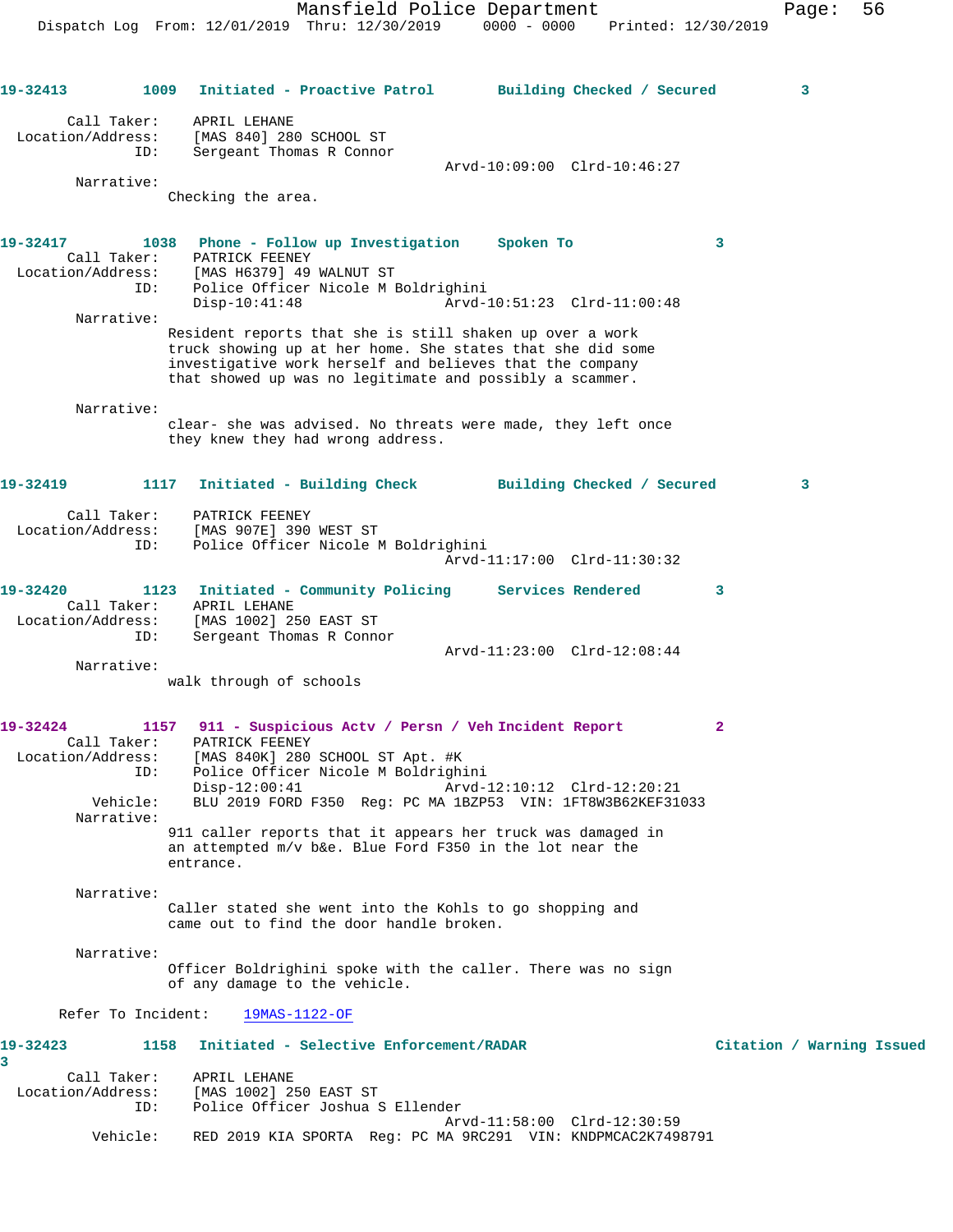Mansfield Police Department Page: 57 Dispatch Log From: 12/01/2019 Thru: 12/30/2019 0000 - 0000 Printed: 12/30/2019 Vehicle: GRY 2018 AUDI UT Q7 Reg: PC MA 9GF957 VIN: WA1VAAF75JD020939 Vehicle: BLK 2005 TOYT COROLL Reg: PC MA 56VX50 VIN: 2T1BR32E15C419951 Vehicle: RED 2008 FORD F350 Reg: PC MA 8YT548 VIN: 1FTWX31R88EA50891 Narrative: Selective enforcement in the area. Narrative: 3 citations for speed 1 verbal **19-32425 1201 911 - 911 Hang-ups & Verifications Confirmed misdial/Accdntl Call 2** Call Taker: PATRICK FEENEY<br>Vicinity of: [MAS 1015] 30 0 of: [MAS 1015] 30 CHAUNCY ST<br>ID: Police Officer David W K. Police Officer David W Kinahan Disp-12:03:30 Arvd-12:04:05 Clrd-12:10:16 Narrative: 2 911 calls from an unitilized cell phone. WPH2 mapping places it within 6 meters of the middle of the parking lot. No response on the phone to TTY/SCP. Narrative: checked the area. Nobody requesting assistance **19-32429 1214 911 - 911 Hang-ups & Verifications Confirmed misdial/Accdntl Call 2** Call Taker: PATRICK FEENEY<br>Location/Address: [MAS H5025] 24 [MAS H5025] 24 BALCOM ST ID: Sergeant Thomas R Connor Disp-12:17:44 Arvd-12:28:21 Clrd-12:29:31<br>Vehicle: GRY 2018 AUDI UT Q7 Reg: PC MA 9GF957 VIN: WA1VAAF75JD02 GRY 2018 AUDI UT Q7 Reg: PC MA 9GF957 VIN: WA1VAAF75JD020939 Narrative: Accidental 911 call; RP states she hit the side button on her new Iphone by accident. States shes ok. **19-32430 1220 Initiated - Proactive Patrol Building Checked / Secured 3** Call Taker: APRIL LEHANE<br>Location/Address: [MAS 840] 28 SS: [MAS 840] 280 SCHOOL ST<br>ID: Police Officer Nicole M Police Officer Nicole M Boldrighini Arvd-12:20:00 Clrd-12:27:03 Narrative: Checking the area. **19-32431 1221 911 - 911 Hang-ups & Verifications Confirmed misdial/Accdntl Call 2** Call Taker: PATRICK FEENEY Vicinity of: [MAS] 905 SOUTH MAIN ST<br>ID: Police Officer Nicole M Police Officer Nicole M Boldrighini<br>Disp-12:27:13 Arvd- Disp-12:27:13 Arvd-12:30:16 Clrd-12:33:56 Narrative: 911 hangup from 911-423-2130; no response to TTY or SCP before line was disconnected. Mapped within 6 meters of the address. in the mulch area in front of the business. Narrative: clear- nobody in area **19-32433 1256 Other - Assist Law Enfrc Agncy Gone on Arrival 3**  PATRICK FEENEY<br>[MAS] OAKLAND ST Location/Address: ID: Sergeant Thomas R Connor Disp-12:59:31 Arvd-13:12:25 Clrd-13:12:27 Vehicle: GRY 2006 DODG RAMTRU Reg: PC MA 337BR2 VIN: 1D7HU18N46S654757 Narrative: Resident from Foxboro there reprots seeing a male party on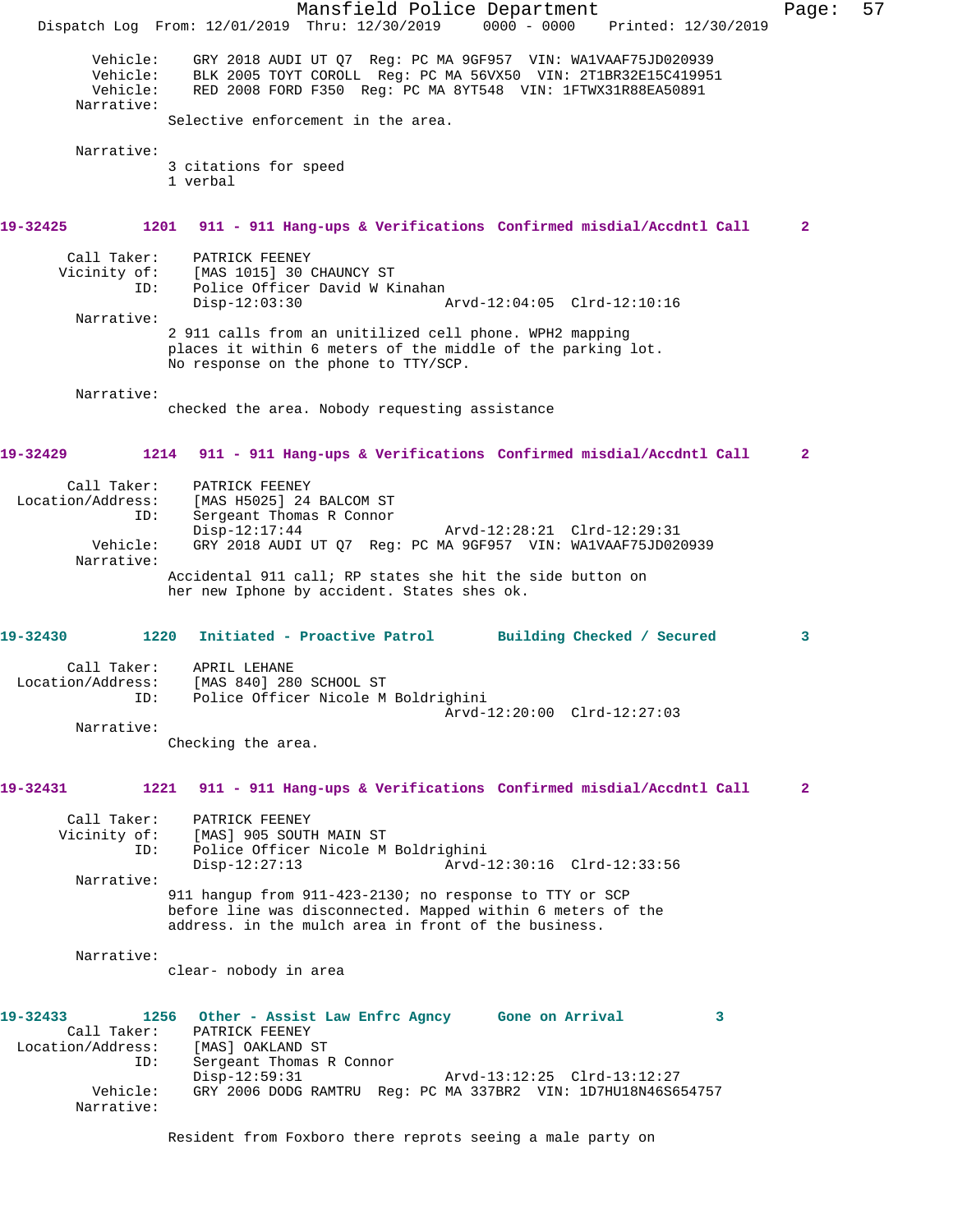|                                                                                           | Mansfield Police Department<br>$0000 - 0000$<br>Dispatch Log From: 12/01/2019 Thru: 12/30/2019<br>Printed: 12/30/2019                                                                                                                                                                                                                                                                                                                                                                                                   | Page: | 58 |
|-------------------------------------------------------------------------------------------|-------------------------------------------------------------------------------------------------------------------------------------------------------------------------------------------------------------------------------------------------------------------------------------------------------------------------------------------------------------------------------------------------------------------------------------------------------------------------------------------------------------------------|-------|----|
|                                                                                           | his Ring doorbell camera drinking in the parking lot. States<br>he is not supposed to be there; party is a former resident<br>and no longer resides there. Left the area towards Summer St<br>poss. towards Mansfield. Poss. on Oakland St and believed to<br>heading back to Brockton.                                                                                                                                                                                                                                 |       |    |
| Narrative:                                                                                | M1 checked the area of Oakland up to the town line with<br>negative results.                                                                                                                                                                                                                                                                                                                                                                                                                                            |       |    |
| 19-32436<br>Call Taker:<br>Location/Address:<br>ID:<br>Narrative:                         | 1308<br>Walk-In - Well Being Check<br>Services Rendered<br>3<br>Support Staff Matthew Todesco<br>[MAS H2912] 67 CORAL ST<br>Police Officer Nicole M Boldrighini<br>$Disp-13:12:19$<br>Arvd-13:12:22 Clrd-13:18:26<br>Ofc Boldirghini into speak with the RP who requests a well<br>being check.                                                                                                                                                                                                                         |       |    |
| 19-32437<br>Call Taker:<br>Location/Address:<br>ID:<br>Vehicle:<br>Vehicle:<br>Narrative: | 1323 Phone - Motor Veh Acc - No Injury Services Rendered<br>$\mathbf{1}$<br>PATRICK FEENEY<br>[MAS 907A] 390 WEST ST Apt. #B<br>Police Officer Nicole M Boldrighini<br>$Disp-13:25:15$<br>Arvd-13:35:53 Clrd-13:51:49<br>RED 2008 LEXS LS460L Req: PAS MA CL1962 VIN: JTHGL46F285021163<br>GRY 2016 FORD EXPLOR Req: PAS MA NE65HV VIN: 1FM5K8D87GGC52369<br>Caller reports that another party just opened his door into<br>his m/v causing some damage. RP is at a dark grey Ford<br>Explorer to the left of the bldg. |       |    |
| Narrative:                                                                                | Ofc Boldrighini assisting with paper exchange                                                                                                                                                                                                                                                                                                                                                                                                                                                                           |       |    |
| 19-32438<br>Call Taker:<br>Location/Address:<br>ID:<br>Narrative:                         | 1333<br>Initiated - Community Policing Services Rendered<br>3<br>APRIL LEHANE<br>[MAS 1002] 250 EAST ST<br>Police Officer Joshua S Ellender<br>Arvd-13:33:00 Clrd-13:59:59                                                                                                                                                                                                                                                                                                                                              |       |    |
|                                                                                           | Ofc Ellender in the area for buses                                                                                                                                                                                                                                                                                                                                                                                                                                                                                      |       |    |
| 19-32443<br>Call Taker:<br>Location/Address:<br>ID:<br>ID:<br>Narrative:                  | 1406<br>Alarm - Alarm - Burglar<br>Building Checked / Secured<br>PATRICK FEENEY<br>[MAS H4901] 954 MAPLE ST<br>Sergeant Thomas R Connor<br>$Disp-14:08:25$<br>Arvd-14:15:22 Clrd-14:17:38<br>Police Officer Nicole M Boldrighini<br>Arvd-14:14:36 Clrd-14:17:38<br>$Disp-14:08:39$<br>Stairs motion detector; no keyholders                                                                                                                                                                                             | 1     |    |
| Narrative:                                                                                | Officers report house is secured. There is a dog inside that<br>may have set off detector                                                                                                                                                                                                                                                                                                                                                                                                                               |       |    |
| 19-32444<br>Call Taker:<br>Location/Address:<br>ID:<br>Vehicle:                           | 1407 Initiated - Motor Vehicle Stop Citation / Warning Issued 3<br>APRIL LEHANE<br>[MAS 868] 284 NORTH MAIN ST<br>Police Officer Joshua S Ellender<br>Arvd-14:07:00 Clrd-14:12:10<br>BRO 2012 TOYT TACOMA Req: PAS MA CS1419 VIN: 5TFUX4ENXCX009020                                                                                                                                                                                                                                                                     |       |    |
| Narrative:                                                                                | citation issued for crosswalk violation                                                                                                                                                                                                                                                                                                                                                                                                                                                                                 |       |    |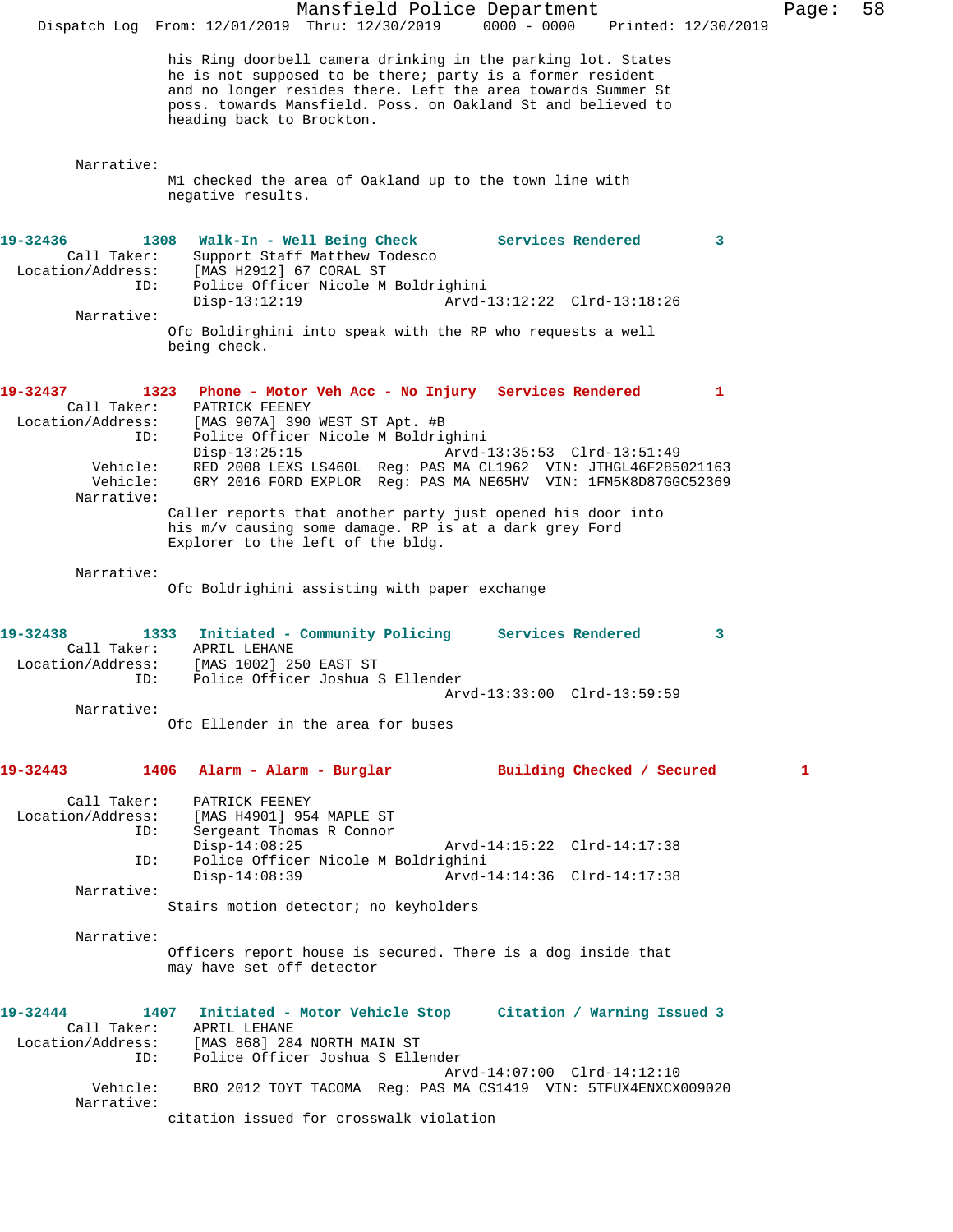Mansfield Police Department Fage: 59 Dispatch Log From: 12/01/2019 Thru: 12/30/2019 0000 - 0000 Printed: 12/30/2019 **19-32447 1439 Initiated - Motor Vehicle Stop Citation / Warning Issued 3**  Call Taker: APRIL LEHANE Location/Address: [MAS] 449 NORTH MAIN ST @ 5 FULLER PL ID: Police Officer Joshua S Ellender Arvd-14:39:00 Clrd-14:44:35 Vehicle: BLK 2015 TOYT UT RAV4 Reg: PC MA 7WE575 VIN: 2T3BFREV8FW325919 Narrative: Mvs-citation issue **19-32449 1458 Walk-In - Assist Citizen - P S A Incident Report 3**  Call Taker: Support Staff Matthew Todesco Location/Address: [MAS 262] 60 OAKLAND ST ID: Police Officer Joshua S Ellender Arvd-15:13:14 Clrd-15:47:58 Narrative: RP into the station to speak with an officer in regards to a male at the bar talking about his gun collection. The RP reports something seemed "a little off", Ofc Ellender into speak with the RP. Narrative: Ofc Ellender attempting to reach the person in question. Narrative: Ofc Ellender spoke with the male and raynham PD detectives Refer To Incident: 19MAS-1123-OF **19-32455 1558 911 - Motor Veh Acc - w/Injury Accident Report 1**  Call Taker: CARLY MORIARTY<br>Location/Address: [MAS] 100 RTE ess: [MAS] 100 RTE 140 NB @ 170 SCHOOL ST<br>ID: Police Officer Andrew J Kelley Police Officer Andrew J Kelley Disp-16:02:30 Arvd-16:03:08 Clrd-16:39:09<br>ID: Police Officer Christopher D Sorge Police Officer Christopher D Sorge Disp-16:02:34 Arvd-16:03:10 Clrd-16:21:22 ID: Police Officer William C Trudell Arvd-16:12:52 Clrd-16:20:59 Vehicle: GRY 2019 CHEV SILVLD Reg: PC MA 1GSP25 VIN: 2GCVKMEC1K1160213<br>Towed: For: Accident By: Achins Garage To: Achins Garage<br>Vehicle: GRY 2015 NISS MURANO Reg: PC MA 3343EL VIN: 5N1AZ2MH3FN285886 Towed: For: Accident By: Achins Garage To: Achins Garage Vehicle: GRY 2015 NISS MURANO Reg: PC MA 3343EL VIN: 5N1AZ2MH3FN285886 Towed: For: Accident By: Achins Garage To: Achins Garage Narrative: m12/10 both responding to the crash. Narrative: Multiple calls for an mva unknown pi Narrative: Achins on scene for tow Narrative: M10 transporting male operator to residence over the line in North Attleboro Refer To Accident: 19MAS-461-AC **19-32456 1604 911 - Motor Veh Acc - No Injury Gone on Arrival 1**  Call Taker: PATRICK FEENEY Location/Address: [MAS] 400 RTE 140 SB @ 272 CHAUNCY ST ID: Police Officer Nicole P Newport Disp-16:07:10 Arvd-16:14:02 Clrd-16:15:27 Narrative: 911 caller reports 2 car crash; appears there are no injuries, all parties are out of the m/v and exchanging information.

Narrative:

Ofc Newport checking the area. Nothing found on SB side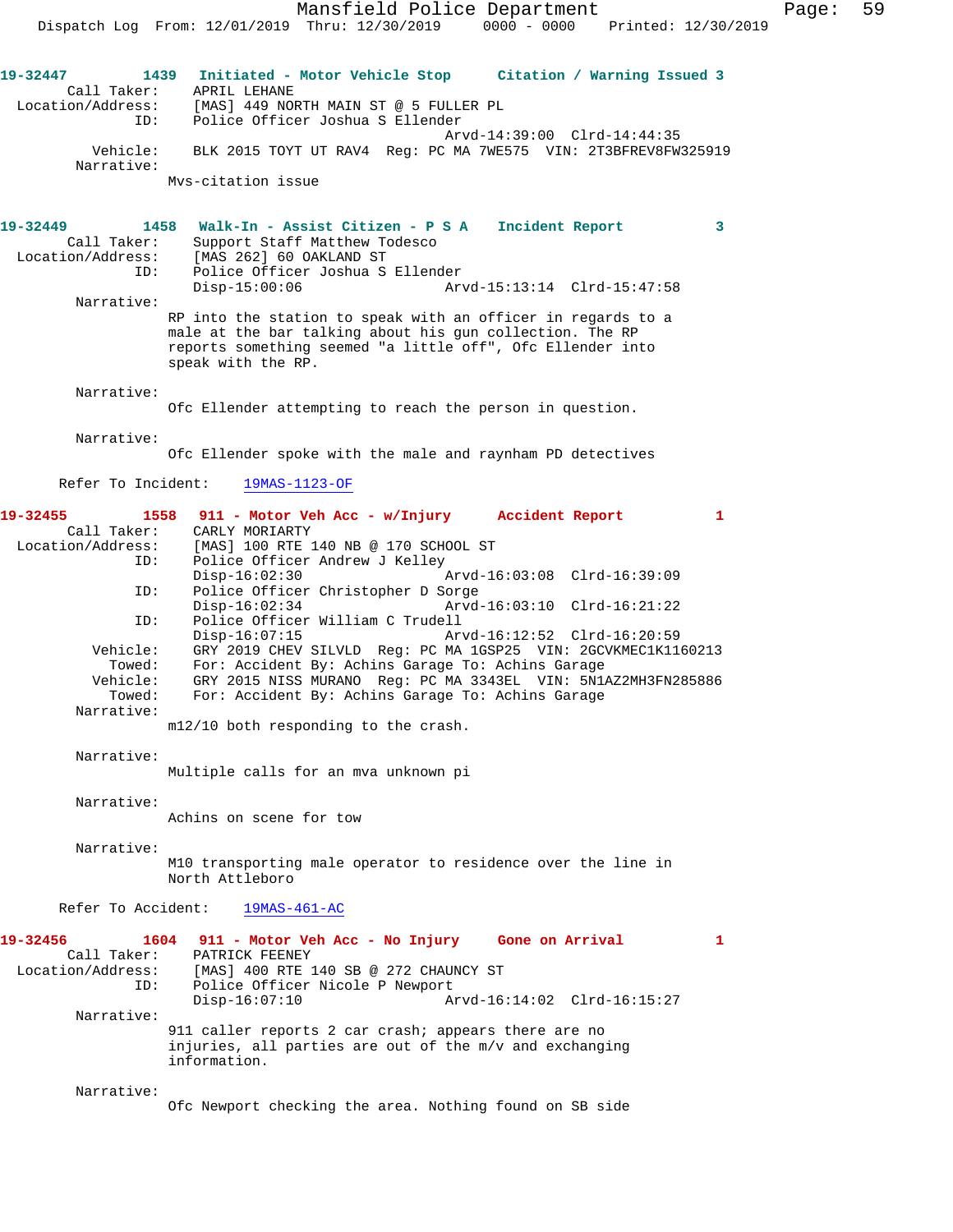Mansfield Police Department Page: 60 Dispatch Log From: 12/01/2019 Thru: 12/30/2019 0000 - 0000 Printed: 12/30/2019 **19-32457 1628 911 - 911 Hang-ups & Verifications Confirmed misdial/Accdntl Call 2** Call Taker: PATRICK FEENEY<br>Location/Address: [MAS] 73 ESSEX<br>ID: Police Officer  $[MAS]$  73 ESSEX ST Police Officer Nicole P Newport<br>Disp-16:29:25 A Arvd-16:40:18 Clrd-16:54:32 Narrative: Accidental 911 call from the cell phone; child was playing with the phone. Narrative: confirmed accidental **19-32460 1639 Phone - Motor Veh Acc - No Injury Accident Report 1**  Call Taker: APRIL LEHANE Location/Address: [MAS] 100 RTE 140 NB @ 170 SCHOOL ST ID: Police Officer Andrew J Kelley<br>Disp-16:40:08 Disp-16:40:08 Arvd-16:50:04 Clrd-17:28:20<br>ID: Police Officer Christopher D Sorge Police Officer Christopher D Sorge Disp-16:40:12 Arvd-16:44:23 Clrd-17:08:50<br>ID: Police Officer William C Trudell Police Officer William C Trudell<br>Disp-16:40:16 Ar Disp-16:40:16 Arvd-16:44:20 Clrd-17:17:00<br>Vehicle: GRY 2017 SUBA OUTBAC Reg: PC MA 7672HR VIN: 4S4BSAFC3H32 GRY 2017 SUBA OUTBAC Reg: PC MA 7672HR VIN: 4S4BSAFC3H3230146 Towed: For: Accident By: Achins Garage To: Achins Garage Released To: LABADIE On: 12/09/2019 @ 1240<br>Vehicle: RED 2012 JEEP WRANGL Reg: PC ehicle: RED 2012 JEEP WRANGL Reg: PC MA 1FK869 VIN: 1C4BJWDG0CL235095<br>Towed: For: Accident By: Achins Garage To: Achins Garage For: Accident By: Achins Garage To: Achins Garage Narrative: multiple calls reporting 2 car MVA Narrative: Achins called for tow for both Narrative: citation issued for failure to stop to the operator of the Jeep. She was also transported to Sturdy by MFD Narrative: Achins on scene Narrative: Ofc Sorge transporting female to Kingdom Hall SM:27534 @1704 EM:27534.5 @1708 Narrative: Jeep will be left in Erin Center. Pt brought key to hospital with her. Refer To Accident: 19MAS-462-AC **19-32468 1819 911 - Shoplifting Arrest(s) Made 3**  Call Taker: PATRICK FEENEY Location/Address: [MAS 8] 377 CHAUNCY ST ID: Police Officer Christopher D Sorge Disp-18:21:09 <br>
D: Police Officer Jay J Sparrow <br>
D: Police Officer Jay J Sparrow Police Officer Jay J Sparrow<br>Disp-18:21:35 Disp-18:21:35 Arvd-18:26:39 Clrd-18:40:16 Narrative: 911 caller reports that he has a shoplifter in his office. Party had a full cart of goods. Narrative: Summons to be issued for shoplifting \$557.00 worth of goods with her 16 year old daughter in her presence. Ofc Sorge will be filing a 51A. Female was issued a order of no trespass in police presence Refer To Summons: 19MAS-650-AR Summons: RYAN, PAMELA W Address: 41 NORTH MAIN ST Apt. #3 MANSFIELD, MA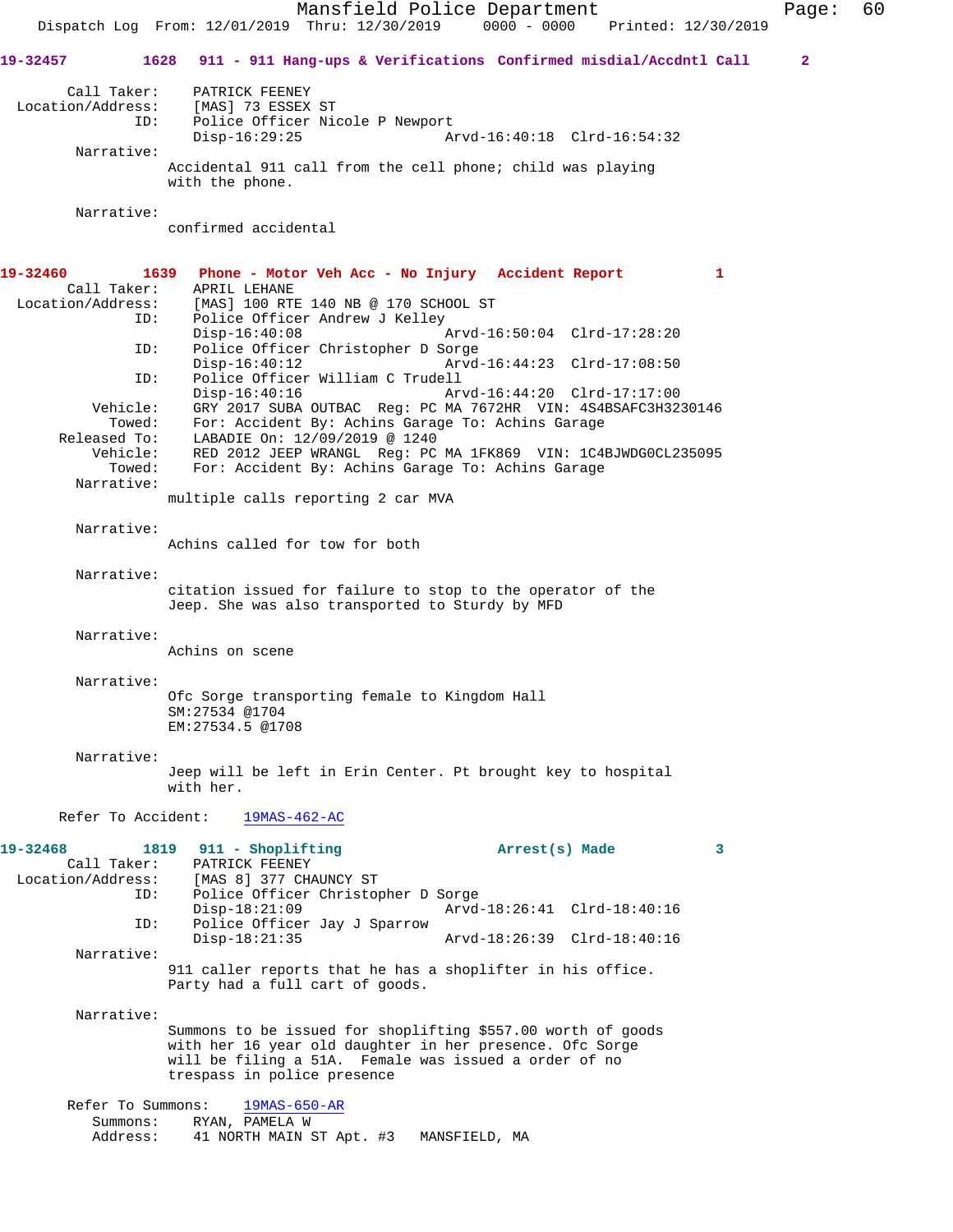Mansfield Police Department Fage: 61 Dispatch Log From: 12/01/2019 Thru: 12/30/2019 0000 - 0000 Printed: 12/30/2019 Age: 53 Charges: SHOPLIFTING \$250+ BY ASPORTATION c266 §30A **19-32469 1901 Phone - Assist Fire Department Referred to Other Agency 3**  Call Taker: JEFFREY KEEFE Vicinity of: [MAS 840F100B] 280 SCHOOL ST Apt. #F100 ID: Police Officer Christopher D Sorge Disp-19:02:09 Clrd-19:02:58<br>ID: Police Officer Andrew J Kelley Police Officer Andrew J Kelley Disp-19:02:52 Arvd-19:05:57 Clrd-19:12:49 Vehicle: GRY 2016 TOYT UT RAV4 Reg: PC MA 9JBP90 VIN: JTMBFREV4GJ057631 Narrative: Out to assist MFD, child locked in a MV Narrative: Ofc Kelley reports access gained, no damage. **19-32470 1907 Phone - Assist Fire Department Referred to Other Agency 3**  Call Taker: TARA LAKO Location/Address: [MAS 69C] 377 NORTH MAIN ST ID: Police Officer William C Trudell Disp-19:08:55 Arvd-19:16:00 Clrd-19:30:20 Narrative: Assist MFD for alarm sounding, no smoke, no fire. **19-32471 1913 Initiated - Proactive Patrol Building Checked / Secured 3** Call Taker: TARA LAKO Location/Address: [MAS 840] 280 SCHOOL ST ID: Police Officer Andrew J Kelley Arvd-19:13:00 Clrd-19:38:26 Narrative: Checking the area. **19-32479 2116 Initiated - Proactive Patrol Building Checked / Secured 3** Call Taker: TARA LAKO Location/Address: [MAS] PLYMOUTH ST ID: Police Officer Andrew J Kelley Arvd-21:16:00 Clrd-21:21:27 Narrative: Checking the area. **19-32481 2132 Phone - Well Being Check Transported to Hospital 3**  Call Taker: TARA LAKO Location/Address: ID: Police Officer Andrew J Kelley<br>Disp-21:32:00 Disp-21:32:00 Arvd-21:38:33 Clrd-21:58:04 ID: Police Officer Nicole P Newport<br>Disp-21:32:00 Az Disp-21:32:00 Arvd-21:38:34 Clrd-22:49:00 ID: Police Officer Jay J Sparrow<br>Disp-21:44:47 Disp-21:44:47 Arvd-21:44:50 Clrd-21:58:06 Narrative: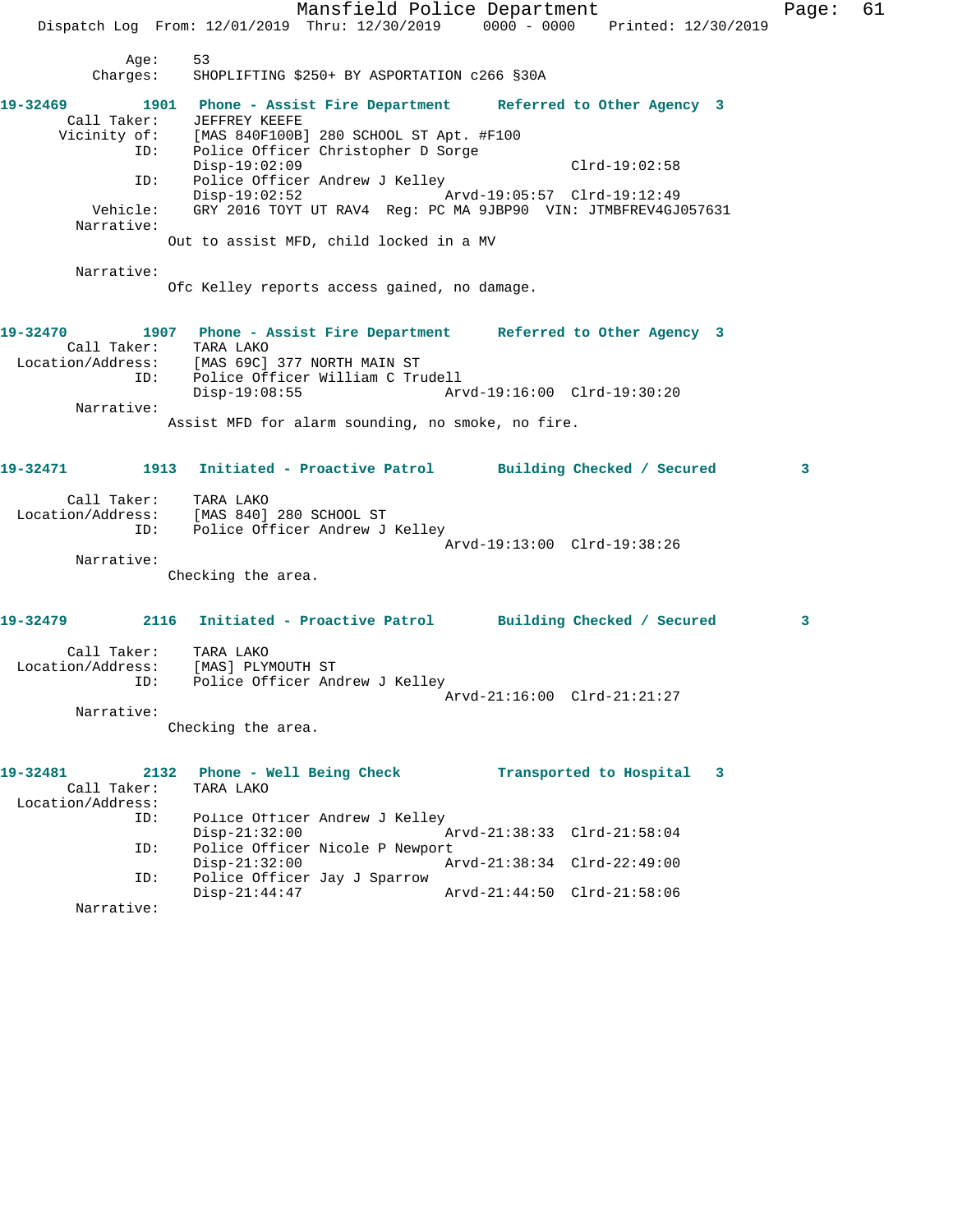|                                                                                | Mansfield Police Department<br>Dispatch Log From: 12/01/2019 Thru: 12/30/2019 0000 - 0000 Printed: 12/30/2019                                                                |                             |              | Page: | 62 |
|--------------------------------------------------------------------------------|------------------------------------------------------------------------------------------------------------------------------------------------------------------------------|-----------------------------|--------------|-------|----|
| 19-32482<br>ID:                                                                | 2136 Phone - Disabled Motor Vehicle Services Rendered<br>Call Taker: TARA LAKO<br>Location/Address: [MAS] 1 DARBY DR @ 163 FRANKLIN ST<br>Police Officer Christopher D Sorge |                             | 3            |       |    |
| Vehicle:                                                                       | $Disp-21:37:52$<br>GRN 2008 TOYT UT HIGHLA Req: PC MA 1WP611 VIN: JTEES43A882054606                                                                                          | Arvd-21:37:54 Clrd-21:37:57 |              |       |    |
| Narrative:                                                                     | Ofc Newport reports a possible DMV in the area, unable to<br>stop.                                                                                                           |                             |              |       |    |
|                                                                                | Ofc Sorge reports an Uber Driver, everything checks ok.                                                                                                                      |                             |              |       |    |
| 19-32483<br>Call Taker:<br>ID:                                                 | 2137 Initiated - Disabled Motor Vehicle Services Rendered<br>LINDSAY MITCHELL<br>Location/Address: [MAS 451B] 500 EAST ST<br>Police Officer William C Trudell                |                             | 3            |       |    |
| Vehicle:<br>Narrative:                                                         | GRY 2006 ACUR TSX Req: PC MA 9YW146 VIN: JH4CL969X6C005162                                                                                                                   | Arvd-21:37:00 Clrd-21:39:24 |              |       |    |
|                                                                                | Clear, bumper fell off and has been re-attached                                                                                                                              |                             |              |       |    |
| 19-32485<br>Call Taker: TARA LAKO<br>Location/Address: [MAS] RTE 140 SB<br>ID: | 2159 Phone - Traffic Cntrl / Dirctn Services Rendered<br>Police Officer Andrew J Kelley<br>Disp-21:59:49                                                                     | Arvd-22:03:21 Clrd-22:24:45 | 3            |       |    |
| Narrative:                                                                     | Ofc Kelley responding to the area to assist C1 and D2 escort<br>the football team back the school.                                                                           |                             |              |       |    |
| 19-32487<br>ID:                                                                | 2200 Initiated - Proactive Patrol Services Rendered<br>Call Taker: LINDSAY MITCHELL<br>Location/Address: [MAS 820C] 31 PLYMOUTH ST<br>Police Officer Michael T Fitzgerald    |                             | $\mathbf{3}$ |       |    |
| Narrative:                                                                     |                                                                                                                                                                              | Arvd-22:00:00 Clrd-22:21:25 |              |       |    |
| 19-32488<br>2241                                                               | Initiated - Proactive Patrol         Building Checked / Secured                                                                                                              |                             |              |       |    |
| Call Taker: TARA LAKO                                                          | Location/Address: [MAS 820C] 31 PLYMOUTH ST<br>ID: Police Officer Michael T Fitzgerald                                                                                       |                             |              |       |    |
| Narrative:                                                                     |                                                                                                                                                                              | Arvd-22:41:00 Clrd-22:43:11 |              |       |    |
| For Date: $12/07/2019$ - Saturday                                              |                                                                                                                                                                              |                             |              |       |    |
|                                                                                | 19-32493 0100 Initiated - Proactive Patrol Building Checked / Secured                                                                                                        |                             |              | 3     |    |
| Call Taker:<br>ID:                                                             | TARA LAKO<br>Location/Address: [MAS 820C] 31 PLYMOUTH ST<br>Support Staff Derek M Stark                                                                                      | Arvd-01:00:00 Clrd-01:09:20 |              |       |    |
| Narrative:                                                                     | Checking the area.                                                                                                                                                           |                             |              |       |    |
|                                                                                |                                                                                                                                                                              |                             |              |       |    |
| 19-32502                                                                       | Call Taker: JEFFREY KEEFE<br>Vicinity of: [MAS 281A] 1 CROCKER ST                                                                                                            |                             | 3            |       |    |
| ID:                                                                            | Patrolman David Schepis                                                                                                                                                      | Arvd-01:27:00 Clrd-01:28:48 |              |       |    |
| 19-32500                                                                       | 0128 Initiated - Motor Vehicle Stop Arrest(s) Made                                                                                                                           |                             | 3            |       |    |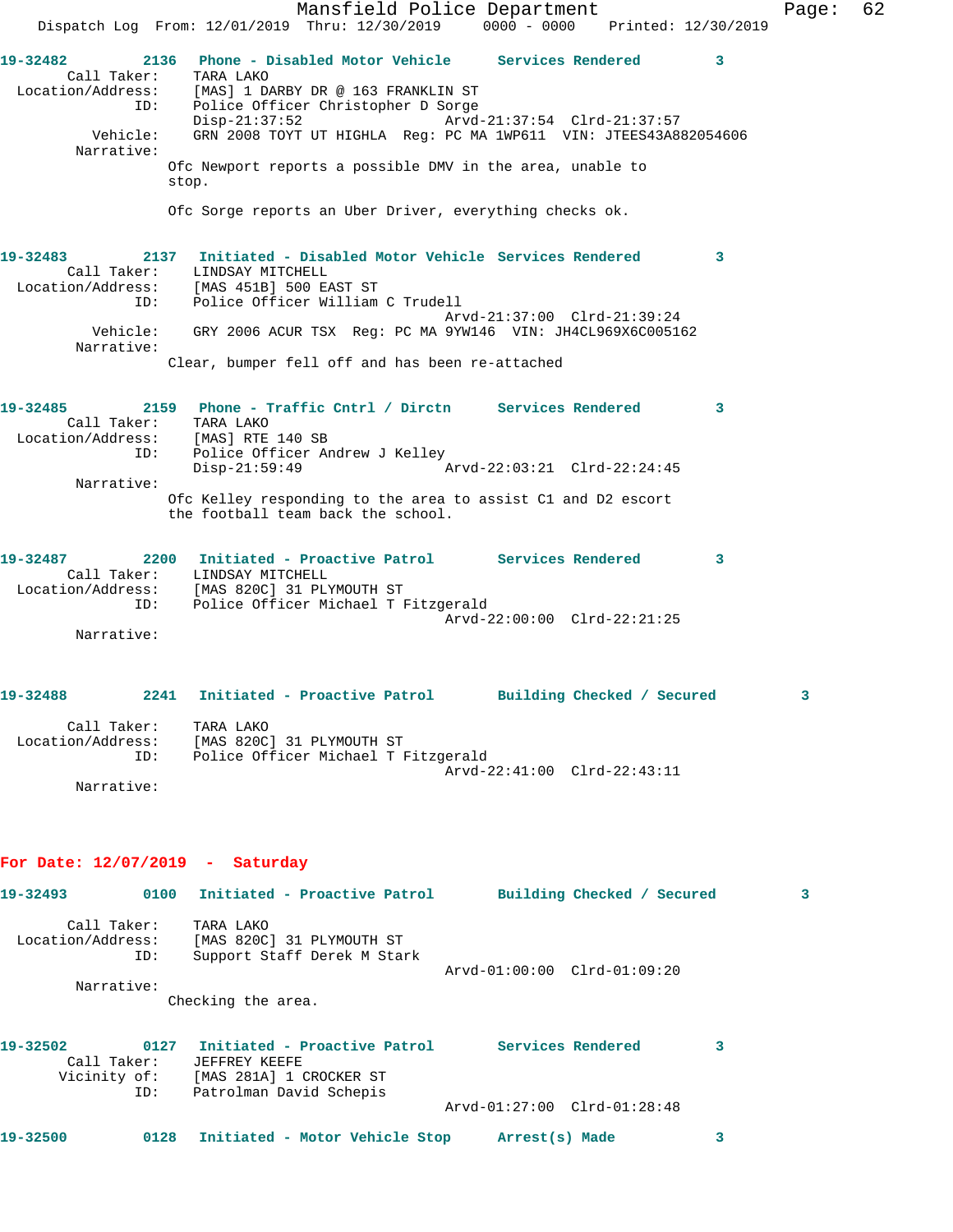Mansfield Police Department Page: 63 Dispatch Log From: 12/01/2019 Thru: 12/30/2019 0000 - 0000 Printed: 12/30/2019 Call Taker: TARA LAKO<br>Location/Address: [MAS] 416 [MAS] 416 SOUTH MAIN ST @ 4 FRUIT ST ID: Police Officer Christopher D Sorge Arvd-01:28:00 Clrd-01:55:33 ID: Patrolman David Schepis Disp-01:30:39 Arvd-01:31:21 Clrd-02:05:07<br>Vehicle: WHI 2017 NISS UT MURANO Reg: PC MA 1KB148 VIN: 5N1AZ2MH9 ehicle: WHI 2017 NISS UT MURANO Reg: PC MA 1KB148 VIN: 5N1AZ2MH9HN146770<br>Towed: For: Arrest By: Achins Garage To: Achins Garage For: Arrest By: Achins Garage To: Achins Garage Narrative: 0138 Ofc Schepis reports Ofc Sorge has one under arrest for OUI, Achin's en route for the tow. Narrative: Ofc Sorge en route back to the station with the female, SM 27554.1 Narrative: EM 27556.2 Narrative: Two citations issued, one for marked lanes, OUI liquor and light violation. Second citation issued for negligent operation. Narrative: Ofc Schepis reports Achin's is on scene. Narrative: Ofc Schepis reports Achin's has the vehicle. Narrative: Ofc Sorge reports prisoner has been released. Refer To Arrest: 19MAS-651-AR Arrest: MUIR, DARCY M Address: 16 WOODLAND RD NORTON, MA<br>Age: 57 Age: Charges: NEGLIGENT OPERATION OF MOTOR VEHICLE MARKED LANES VIOLATION OUI-LIQUOR OR .08% LIGHTS VIOLATION, MV **19-32501 0128 Initiated - Building Check Building Checked / Secured 3** Call Taker: PATRICK FEENEY Location/Address: [FOX 838] 2 FOXBOROUGH BLVD ID: Detective Gregory S Martell Arvd-01:28:00 Clrd-01:29:23 **19-32503 0131 Initiated - Proactive Patrol Building Checked / Secured 3** Call Taker: JEFFREY KEEFE Location/Address: [MAS 4] 31 HAMPSHIRE ST ID: Detective Gregory S Martell Arvd-01:31:00 Clrd-01:32:08 **19-32504 0132 Initiated - Building Check Building Checked / Secured 3** Call Taker: PATRICK FEENEY Location/Address: [FOX 49] 35 FOXBOROUGH BLVD Detective Gregory S Martell Arvd-01:32:00 Clrd-01:32:49 **19-32505 0133 Initiated - Building Check Building Checked / Secured 3** Call Taker: PATRICK FEENEY Location/Address: [MAS 2] 60 FORBES BLVD Detective Gregory S Martell Arvd-01:33:00 Clrd-01:35:32 **19-32506 0135 Initiated - Proactive Patrol Building Checked / Secured 3**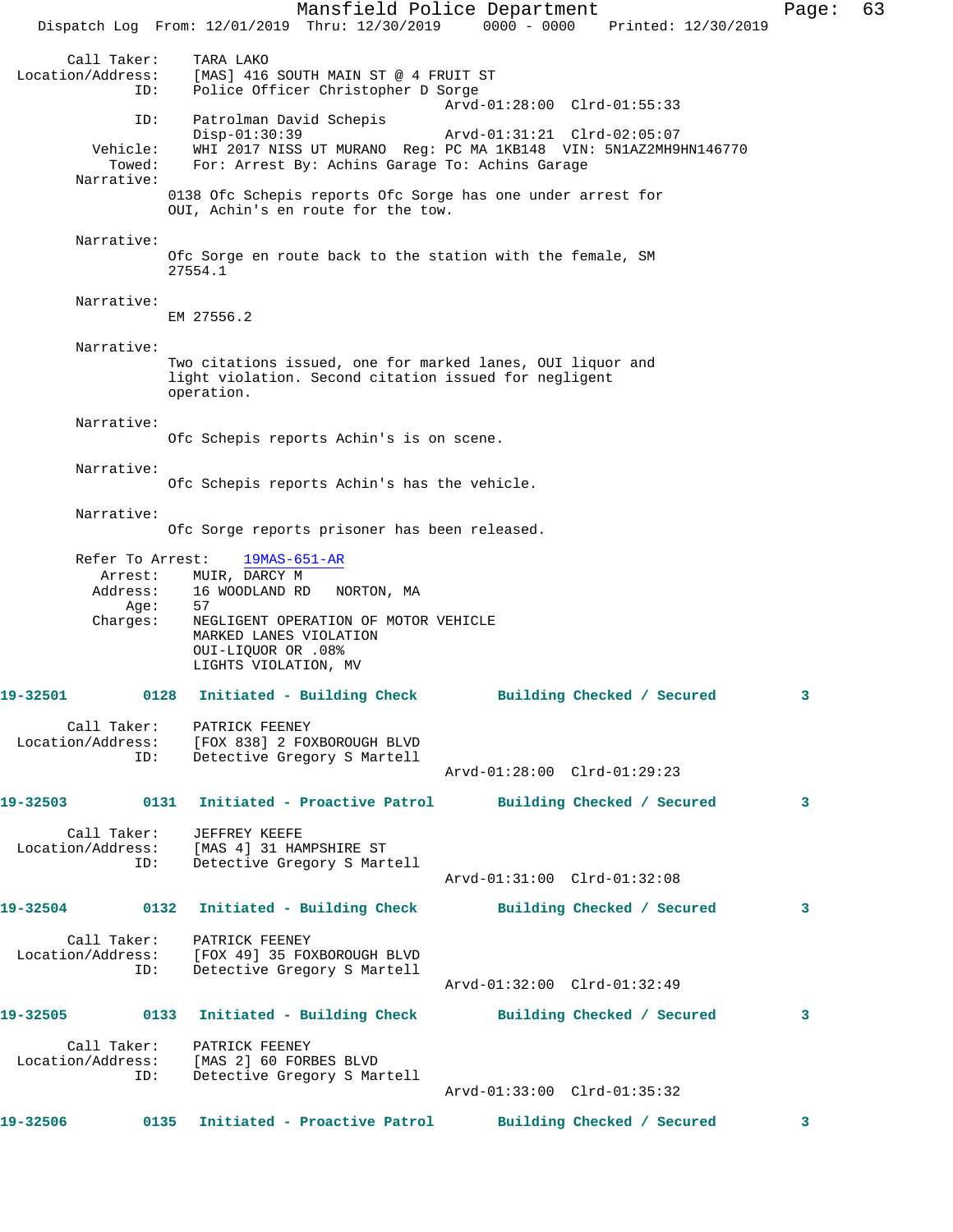Mansfield Police Department Fage: 64 Dispatch Log From: 12/01/2019 Thru: 12/30/2019 0000 - 0000 Printed: 12/30/2019 Call Taker: TARA LAKO Location/Address: [MAS 411] 60 FORBES BLVD ID: Detective Gregory S Martell Arvd-01:35:00 Clrd-01:38:31 Narrative: Checking the area. **19-32507 0138 Phone - Assist Law Enfrc Agncy Referred to Other Agency 3**  Call Taker: PATRICK FEENEY Vicinity of: [MAS] GROVE ST ID: Detective Gregory S Martell Arvd-01:40:09 Clrd-02:18:11 ID: Patrolman VINCENT E GOLEMME Disp-01:55:00 Arvd-02:00:56 Clrd-02:18:21 Vehicle: GRY 1999 JEEP Reg: PC TX BBB7918 Narrative: MSP reports an MVA with no one on scene; believe the oper fled on foot. Unknown description. Poss. in the Grove St area. Narrative: Det Martell reports he will be off on foot searching some of the backyards in the area for the male involved. Narrative: Foxboro unit deployed to assist. Narrative: M8 reports that he has a party in the woods; MSP notified, Car 18 moving up to assist. MFD started as well; party asking for mental health services. Narrative: Foxboro C18 reports the male party is secured inside his cruiser, waiting for MFD to arrive. Narrative: Det Martell reports male was transported to Sturdy with MSP on board. Refer To Field Int: 19MAS-71-FI **19-32511 0239 Initiated - Proactive Patrol Building Checked / Secured 3** Call Taker: TARA LAKO Location/Address: [MAS 226E] 125 HIGH ST Apt. #1-4 ID: Patrolman David Schepis Arvd-02:39:00 Clrd-02:40:40 Narrative: Checking the area. **19-32513 0243 Initiated - Proactive Patrol Building Checked / Secured 3** Call Taker: TARA LAKO Location/Address: [MAS 65] 30 CHAUNCY ST ID: Patrolman David Schepis Arvd-02:43:00 Clrd-02:50:31 Narrative: Checking the area. **19-32514 0258 Initiated - Parking Violations Citation / Warning Issued 3**  Call Taker: TARA LAKO Location/Address: [MAS] NORTH MAIN ST ID: Patrolman David Schepis Arvd-02:58:00 Clrd-03:19:01 Vehicle: GRY 2010 NISS PATHFI Reg: PAV MA OTEAM VIN: 5N1AR1NB6AC626111 Vehicle: BLU 2009 HOND UT CRV Reg: PC MA 5XE247 VIN: 5J6RE483X9L028005 Vehicle: GRY 2011 TOYT UT 4RUNNE Reg: PC MA 9HY344 VIN: JTEBU5JRXB5043754 Vehicle: GRN 1998 HOND CIVIC Reg: PC MA 8AE159 VIN: 2HGEJ6679WH587914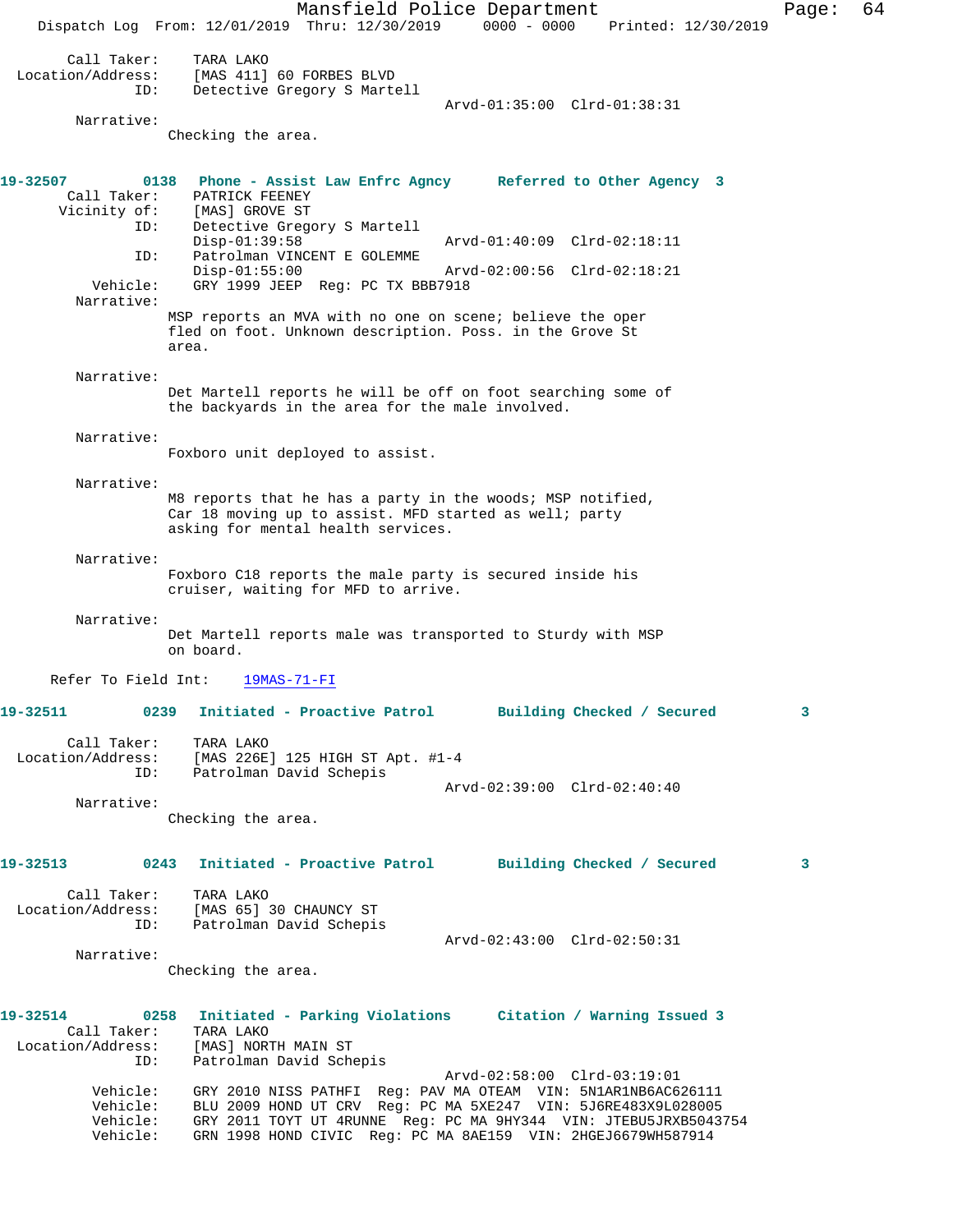|                                                                        |                                                                                                                                             |                                                          | Mansfield Police Department                                                                                                                                                                                                                                                                                                                                                                                                                                          | Dispatch Log From: 12/01/2019 Thru: 12/30/2019 0000 - 0000 Printed: 12/30/2019 | Page: | 65 |
|------------------------------------------------------------------------|---------------------------------------------------------------------------------------------------------------------------------------------|----------------------------------------------------------|----------------------------------------------------------------------------------------------------------------------------------------------------------------------------------------------------------------------------------------------------------------------------------------------------------------------------------------------------------------------------------------------------------------------------------------------------------------------|--------------------------------------------------------------------------------|-------|----|
| Vehicle:<br>Vehicle:<br>Vehicle:<br>Vehicle:<br>Vehicle:<br>Narrative: | Vehicle:<br>Vehicle:                                                                                                                        |                                                          | GRY 2018 JEEP 4D WRANGLER Reg: PC NH DLQ VIN: 1C4HJXDG4JW191095<br>WHI 2014 SUBA LEGACY Req: PC MA 5EN100 VIN: 4S3BMBH65E3008070<br>WHI 2017 GMC SIERRA Reg: CO MA T96753 VIN: 1GTN1LECXHZ902170<br>WHI 2008 TOYT UT HIGHLA Reg: PC MA 4293WG VIN: JTEDS41A282006923<br>GRY 2011 DODG GRANDC Reg: PC MA 564VA1 VIN: 2D4RN3DG9BR613392<br>BLK 2012 DODG RAM Reg: PC MA 7ZV574 VIN: 1C6RD7FTXCS260086<br>GRY 2017 NISS MAXIMA Reg: PC MA 35F280 VIN: 1N4AA6AP8HC442699 |                                                                                |       |    |
|                                                                        |                                                                                                                                             | Ofc Schepis conducting parking enforcement.              |                                                                                                                                                                                                                                                                                                                                                                                                                                                                      |                                                                                |       |    |
| Narrative:                                                             |                                                                                                                                             |                                                          | Old Colony Way - MA OTEAM, MA 5XE247 and MA 9HY344                                                                                                                                                                                                                                                                                                                                                                                                                   |                                                                                |       |    |
| Narrative:                                                             | Fulton - MA 8AE159                                                                                                                          |                                                          |                                                                                                                                                                                                                                                                                                                                                                                                                                                                      |                                                                                |       |    |
| Narrative:                                                             |                                                                                                                                             | Pleasant St - NH DLQ and MA 5EN100                       |                                                                                                                                                                                                                                                                                                                                                                                                                                                                      |                                                                                |       |    |
| Narrative:                                                             | Newton St - MA CO T96753                                                                                                                    |                                                          |                                                                                                                                                                                                                                                                                                                                                                                                                                                                      |                                                                                |       |    |
| Narrative:                                                             | Cottage St - MA 4293WG                                                                                                                      |                                                          |                                                                                                                                                                                                                                                                                                                                                                                                                                                                      |                                                                                |       |    |
| Narrative:                                                             |                                                                                                                                             | Samoset Ave - MA 564VA1 and MA 7ZV574                    |                                                                                                                                                                                                                                                                                                                                                                                                                                                                      |                                                                                |       |    |
| Narrative:                                                             | Bristol St - MA 35F280                                                                                                                      |                                                          |                                                                                                                                                                                                                                                                                                                                                                                                                                                                      |                                                                                |       |    |
| 19-32516                                                               |                                                                                                                                             |                                                          | 0318 Initiated - Proactive Patrol Building Checked / Secured                                                                                                                                                                                                                                                                                                                                                                                                         |                                                                                | 3     |    |
| Call Taker:<br>Location/Address:                                       | TARA LAKO<br>[MAS] PLYMOUTH ST<br>ID:                                                                                                       | Detective Gregory S Martell                              | Arvd-03:18:00 Clrd-03:25:33                                                                                                                                                                                                                                                                                                                                                                                                                                          |                                                                                |       |    |
| Narrative:                                                             | Checking the area.                                                                                                                          |                                                          |                                                                                                                                                                                                                                                                                                                                                                                                                                                                      |                                                                                |       |    |
| 19-32517                                                               | 0332 Alarm - Alarm - Burglar                                                                                                                |                                                          |                                                                                                                                                                                                                                                                                                                                                                                                                                                                      | Confirmed misdial/Accdntl Call                                                 |       |    |
| Call Taker:                                                            | PATRICK FEENEY<br>Location/Address: [MAS 964C] 145 PLYMOUTH ST<br>ID:<br>$Disp-03:34:12$<br>Patrolman David Schepis<br>ID:<br>Disp-03:34:15 | Detective Gregory S Martell                              | Arvd-03:36:45 Clrd-03:37:00                                                                                                                                                                                                                                                                                                                                                                                                                                          | $Clrd-03:36:58$                                                                |       |    |
| Narrative:                                                             | keyholders were reached.                                                                                                                    |                                                          | 2 alarms, shipping main door, burglary from radio. No                                                                                                                                                                                                                                                                                                                                                                                                                |                                                                                |       |    |
| Narrative:                                                             |                                                                                                                                             |                                                          | Det Martell confirms accidental, will be issuing a card.                                                                                                                                                                                                                                                                                                                                                                                                             |                                                                                |       |    |
| 19-32518                                                               |                                                                                                                                             |                                                          | 0355 Initiated - Proactive Patrol Building Checked / Secured                                                                                                                                                                                                                                                                                                                                                                                                         |                                                                                | 3     |    |
| Call Taker:<br>Location/Address:                                       | TARA LAKO<br>ID:                                                                                                                            | [MAS 820C] 31 PLYMOUTH ST<br>Support Staff Derek M Stark | Arvd-03:55:00 Clrd-04:00:27                                                                                                                                                                                                                                                                                                                                                                                                                                          |                                                                                |       |    |
| Narrative:                                                             | Checking the area.                                                                                                                          |                                                          |                                                                                                                                                                                                                                                                                                                                                                                                                                                                      |                                                                                |       |    |
| 19-32520                                                               | 0504 Phone - Alarm - Burglar                                                                                                                |                                                          | Building Checked / Secured                                                                                                                                                                                                                                                                                                                                                                                                                                           |                                                                                | 1     |    |
| Call Taker:<br>Vicinity of:                                            | JEFFREY KEEFE<br>[MAS 10B] 305 FORBES BLVD                                                                                                  |                                                          |                                                                                                                                                                                                                                                                                                                                                                                                                                                                      |                                                                                |       |    |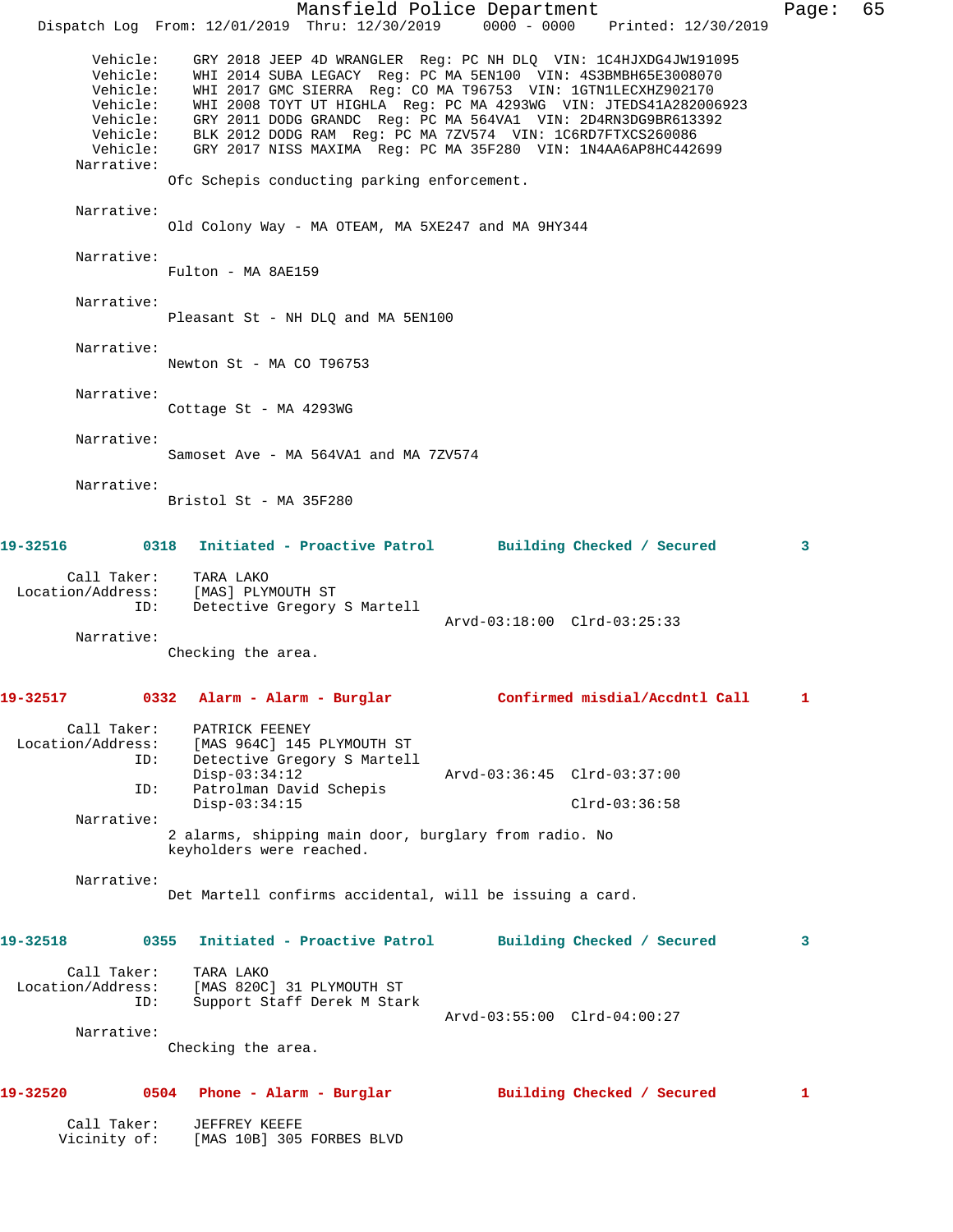Mansfield Police Department Fage: 66 Dispatch Log From: 12/01/2019 Thru: 12/30/2019 0000 - 0000 Printed: 12/30/2019 ID: Detective Gregory S Martell Disp-05:06:05 Arvd-05:06:59 Clrd-05:08:49 ID: Patrolman David Schepis Disp-05:06:08 Clrd-05:08:47 Narrative: General burglar alarm. Narrative: Det Martell reports building secure, card to be issued. **19-32522 0622 Initiated - Selective Enforcement/RADAR Services Rendered 3**  Call Taker: TARA LAKO Location/Address: [MAS] HOPE ST ID: Patrolman David Schepis Arvd-06:22:00 Clrd-06:43:39 Narrative: Selective enforcement in the area. **19-32523 0639 911 - Motor Veh Acc - No Injury Accident Report 1**  Call Taker: GARIN EISELE<br>Location/Address: [MAS 969A150] ess: [MAS 969A150] 321 SCHOOL ST Apt. #A150<br>ID: Detective Gregory S Martell Detective Gregory S Martell<br>Disp-06:41:23 Disp-06:41:23 Arvd-06:42:58 Clrd-07:20:15 ID: Patrolman David Schepis<br>Disp-06:43:49 Disp-06:43:49 Arvd-06:47:25 Clrd-07:19:22<br>Vehicle: BLK 2013 CHEV EQUINO Reg: PC MA 5FS258 VIN: 2GNFLEEK1D62 Vehicle: BLK 2013 CHEV EQUINO Reg: PC MA 5FS258 VIN: 2GNFLEEK1D6204674 Towed: For: Accident By: Achins Garage To: Achins Garage Released To: ALMEIDA On: 12/09/2019 @ 1324 Vehicle: BLK 2016 TOYT COROLL Reg: PC MA 346RNB VIN: 2T1BURHE5GC737213 Narrative: M8 responding for 2 car mva no injuries in the parking lot. Narrative: 0645 M8 requesting MFD for an evaluation, airbag deployment. Tow en route , debris in roadway. 0705 M2 reports tow on scene Narrative: M10 clear, Achins has the mv. See AC report for further. Refer To Accident: 19MAS-463-AC **19-32524 0701 Initiated - Proactive Patrol Building Checked / Secured 3** Call Taker: NICHOLAS GOYETTE Location/Address: [MAS 820C] 31 PLYMOUTH ST ID: Support Staff Derek M Stark Arvd-07:01:00 Clrd-07:08:33 Narrative: Checking the area. **19-32532 0934 Walk-In - Assist Law Enfrc Agncy Assisted Party 3**  Call Taker: Officer Brendan Fayles Location/Address: [MAS 451B] 500 EAST ST Officer Brendan Fayles<br>Disp-09:36:01 Disp-09:36:01 Arvd-09:36:08 Clrd-09:36:13 Narrative: Mass Environmental Police Officer in the lobby to pick up paperwork regarding an investigation. Narrative: MEP Ofc. will be heading to Maple St, will call MPD if he requires any further assistance. **19-32536 1027 Initiated - Proactive Patrol Building Checked / Secured 3**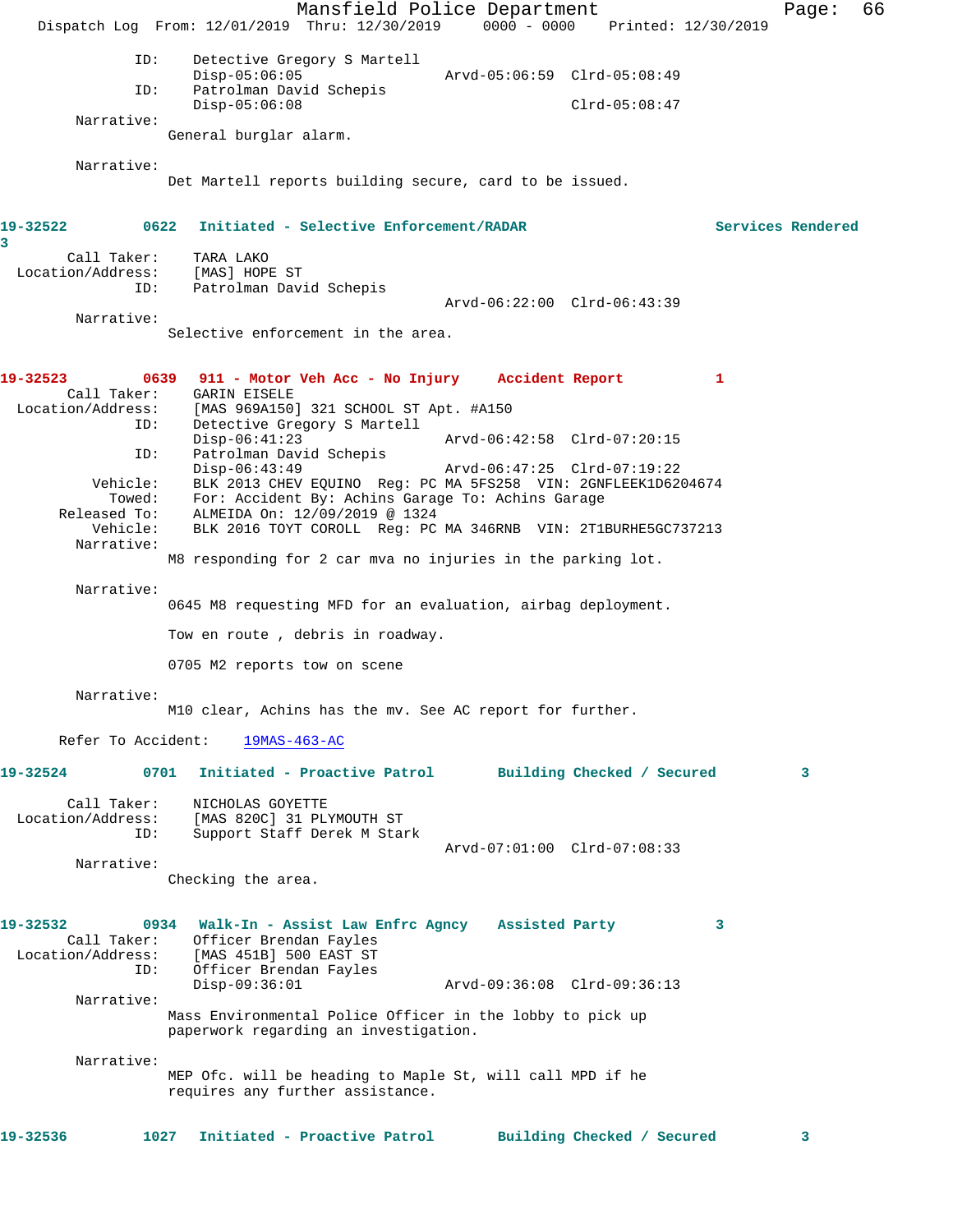Mansfield Police Department Fage: 67 Dispatch Log From: 12/01/2019 Thru: 12/30/2019 0000 - 0000 Printed: 12/30/2019 Call Taker: NICHOLAS GOYETTE Location/Address: [MAS 322] 31 HAMPSHIRE ST ID: Police Officer Gregg S Kennedy Arvd-10:27:00 Clrd-10:47:03 Narrative: Checking the area. **19-32538 1038 Walk-In - Motor Veh Acc - Hit & Run Incident Report 1**  Call Taker: Officer Brendan Fayles Location/Address: [MAS 451B] 500 EAST ST ID: Police Officer Nicole P Newport<br>Disp-10:43:19 Disp-10:43:19 Arvd-11:01:36 Clrd-11:03:56 Vehicle: GRY 2008 HYUN SANTAF Reg: PC MA 1BCZ77 VIN: 5NMSH73EX8H171383 Narrative: Walk in reporting a past hit and run would like to speak with an officer Narrative: M4 reports the mv was hit in front of 350 Central. Narrative: See OF report for further Refer To Incident: 19MAS-1125-OF **19-32541 1106 Initiated - Proactive Patrol Building Checked / Secured 3** Call Taker: NICHOLAS GOYETTE Location/Address: [MAS 2] 60 FORBES BLVD ID: Police Officer Gregg S Kennedy Arvd-11:06:00 Clrd-11:17:43 Narrative: Checking the area. **19-32544 1128 Walk-In - HAZARDOUS CONDITION - Other Services Rendered 2**  Call Taker: Officer Brendan Fayles Location/Address: [MAS] 54 CHAUNCY ST @ 363 NORTH MAIN ST ID: Police Officer John R Armstrong<br>Disp-11:30:03 Ar Arvd-11:31:30 Clrd-11:37:14 Narrative: WALK IN REPORTS TRAFFIC LIGHTS NOT CYCLING Narrative: Clear, lights will cycle **19-32545 1159 Initiated - Building Check Building Checked / Secured 3** Call Taker: Stephen Martell Location/Address: [MAS 820C] 31 PLYMOUTH ST ID: Police Officer David W Kinahan Arvd-11:59:00 Clrd-12:11:51 Narrative: Building/area checked secure. **19-32547 1207 Initiated - Building Check Building Checked / Secured 3** Call Taker: Stephen Martell Location/Address: [MAS 944C100] 905 SOUTH MAIN ST Apt. #100 ID: Police Officer Gregg S Kennedy Arvd-12:07:00 Clrd-12:31:05 Narrative: Building/area checked secure. **19-32549 1234 Initiated - Building Check Building Checked / Secured 3**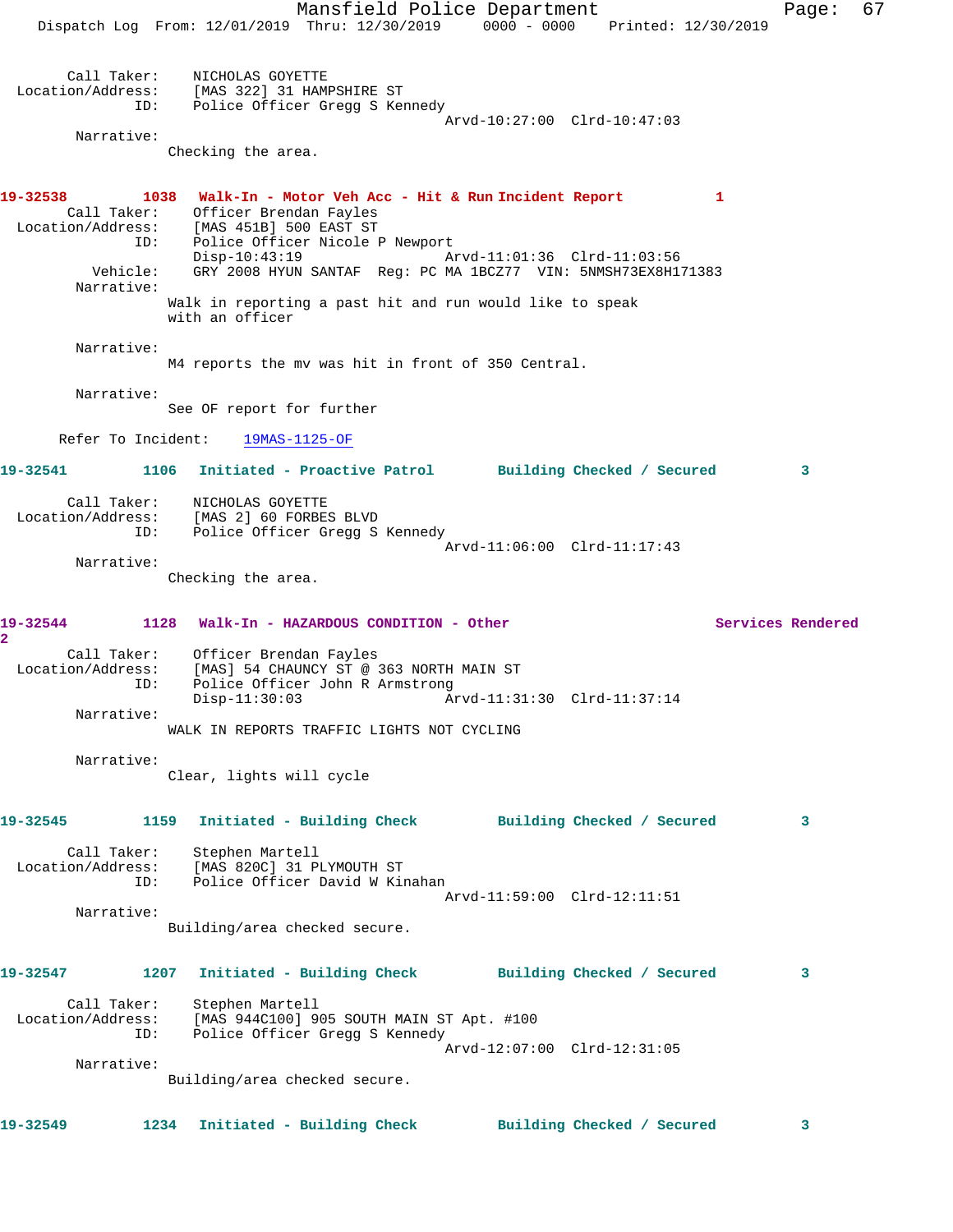Dispatch Log From: 12/01/2019 Thru: 12/30/2019 0000 - 0000 Printed: 12/30/2019 Call Taker: Stephen Martell Location/Address: [MAS 840] 280 SCHOOL ST ID: Sergeant Thomas R Connor Arvd-12:34:00 Clrd-12:49:48 Narrative: Building/area checked secure. **19-32550 1244 Phone - Animal Complaints Gone on Arrival 3**  Call Taker: Stephen Martell Vicinity of: [MAS] BELLA VISTA AVE ID: Police Officer Nicole P Newport Disp-12:45:17 Arvd-12:55:39 Clrd-13:12:24 ID: Sergeant Thomas R Connor Disp-12:59:41 Arvd-13:05:47 Clrd-13:12:24 Narrative: CP reporting a coyote that looks sick in the area of Bella Vista. Narrative: Caller from 25 Bella Vista reporting a possible fox or Coyote sighting at 15 Bella Vista. Narrative: witnesses report confirming it was a coyote and not a fox. M1 to assist in checking the area Narrative: area checked unable to locate **19-32552 1311 Phone - Alarm - Burglar Building Checked / Secured 1** Call Taker: Stephen Martell<br>Location/Address: [MAS] 1 MANSFIEI ess: [MAS] 1 MANSFIELD AVE<br>ID: Sergeant Thomas R Conn Sergeant Thomas R Connor<br>Disp-13:15:12 Disp-13:15:12 Arvd-13:15:14 Clrd-13:16:16 ID: Police Officer John R Armstrong Disp-13:15:17 Clrd-13:16:29 ID: Sergeant Thomas R Connor Disp-13:16:25 Arvd-13:16:33 Clrd-13:16:35 Narrative: M1 checked the area, reported residents going ina and out retrieving packages at the front door. No issues reported. **19-32553 1320 Initiated - Community Policing Services Rendered 3**  Call Taker: Stephen Martell Location/Address: [MAS 1002] 250 EAST ST ID: Police Officer Nicole P Newport Arvd-13:20:00 Clrd-13:45:19 Narrative: checking the schools **19-32555 1321 Initiated - Motor Vehicle Stop Citation / Warning Issued 3**  Call Taker: NICHOLAS GOYETTE Vicinity of: [MAS 840] 280 SCHOOL ST ID: Police Officer Gregg S Kennedy Arvd-13:21:00 Clrd-13:27:48 Vehicle: WHI 2008 CHEV SILVER Reg: PC MA 9ED671 VIN: 2GCEK19J481186529 Narrative: MVST for speed, citation issued **19-32556 1327 Initiated - Proactive Patrol Building Checked / Secured 3**

 Call Taker: NICHOLAS GOYETTE Location/Address: [MAS 840] 280 SCHOOL ST ID: Police Officer Gregg S Kennedy

Arvd-13:27:00 Clrd-13:45:39

Mansfield Police Department Fage: 68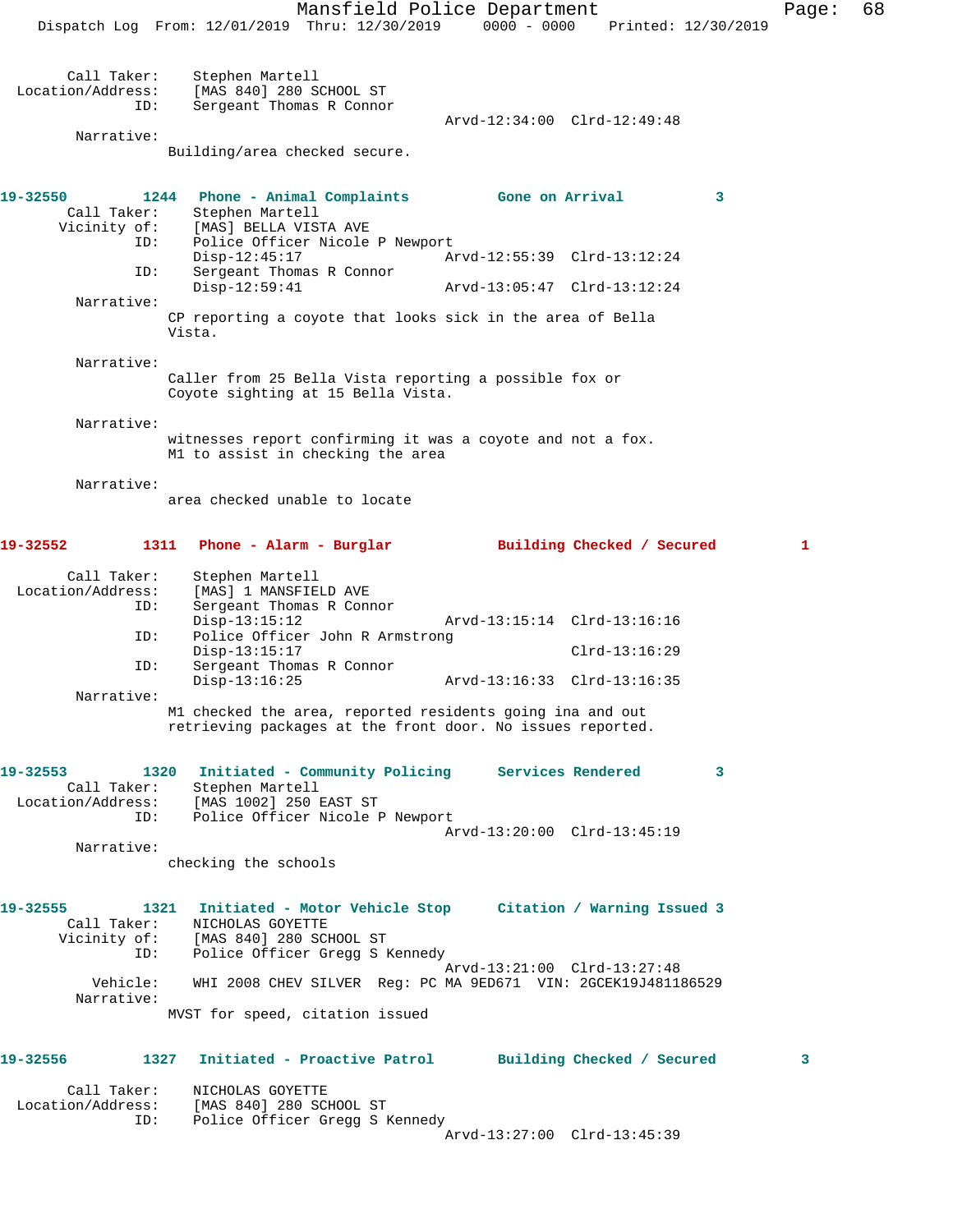Mansfield Police Department Fage: 69 Dispatch Log From: 12/01/2019 Thru: 12/30/2019 0000 - 0000 Printed: 12/30/2019 Narrative: Checking the area. Narrative: Checking the area. **19-32559 1344 Phone - Assist Fire Department Transported to Hospital 3**  Call Taker: NICHOLAS GOYETTE Location/Address: [MAS H4435] 21 HEMLOCK LN ID: Police Officer John R Armstrong Disp-13:44:57 Arvd-13:49:14 Clrd-14:59:04 ID: Police Officer Nicole P Newport Disp-13:45:26 Arvd-14:03:01 Clrd-14:58:32 Narrative: Assisting the FD with a fire/medical related incident. Narrative: Male party transported NWH **19-32560 1426 Initiated - Building Check Building Checked / Secured 3** Call Taker: Stephen Martell Location/Address: [MAS 820C] 31 PLYMOUTH ST ID: Police Officer David W Kinahan Arvd-14:26:00 Clrd-14:35:47 Narrative: Initiating Building Check Narrative: Building/area checked secure. **19-32561 1430 Phone - Suspicious Actv / Persn / Veh Services Rendered 2**  Call Taker: Stephen Martell Location/Address: [MAS 445] 1 SAMOSET AVE ID: Police Officer Gregg S Kennedy Disp-14:46:01 Arvd-14:58:35 Clrd-15:00:12 Vehicle: BLK 2018 HOND ACCORD Reg: PC MA 966MT0 VIN: 1HGCV2E34JA022190 Narrative: Check on a vehicle that has been parked in the area for about 4 weeks. Narrative: Vehicle was parked in a legal spot, previous report was taken. No issues to report today. **19-32562 1432 Initiated - Community Policing Services Rendered 3**  Call Taker: Stephen Martell Location/Address: [MAS 927] 50 PLYMOUTH ST ID: Police Officer Gregg S Kennedy Arvd-14:32:00 Clrd-14:42:38 Narrative: area checked secure **19-32564 1529 Phone - Assist Fire Department Referred to Other Agency 3**  Call Taker: NICHOLAS GOYETTE Location/Address: [MAS H4550] 128 BRANCH ST ID: Police Officer Nicole P Newport Disp-15:31:13 Arvd-15:41:09 Clrd-15:45:47 Narrative: Assisting the FD with a fire/medical related incident. **19-32565 1533 Phone - Suspicious Actv / Persn / Veh Unfounded/Unverifed 2**  Call Taker: NICHOLAS GOYETTE Location/Address: [MAS H2936] 1672 WEST ST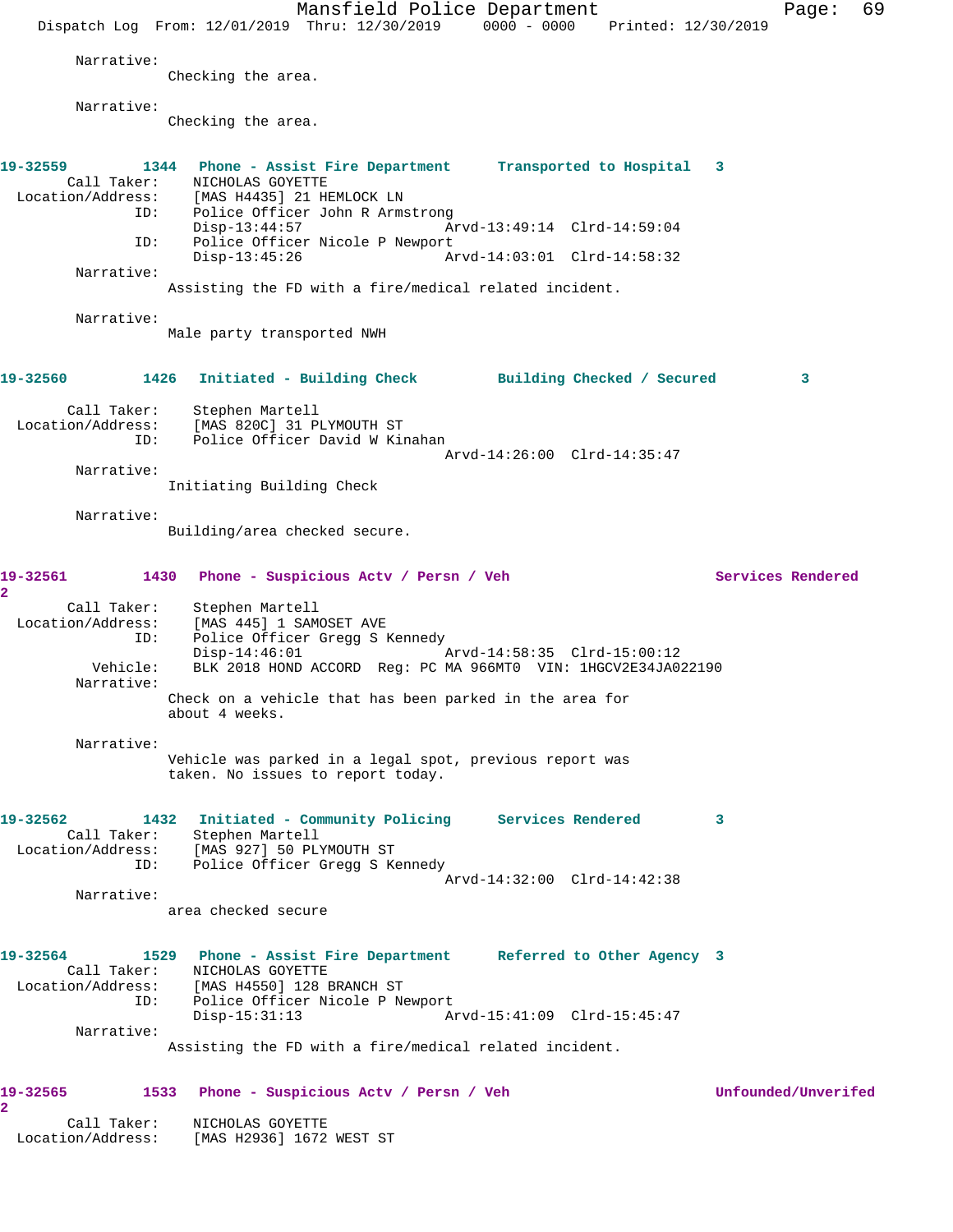Mansfield Police Department Fage: 70 Dispatch Log From: 12/01/2019 Thru: 12/30/2019 0000 - 0000 Printed: 12/30/2019 ID: Police Officer Gregg S Kennedy Disp-15:34:27 Clrd-15:39:18 ID: Police Officer John R Armstrong Disp-15:34:30 Arvd-15:43:26 Clrd-15:45:19<br>Vehicle: GRY 2016 FORD UT EDGE Req: PC MA 11KM09 VIN: 2FMPK4K95GB GRY 2016 FORD UT EDGE Reg: PC MA 11KM09 VIN: 2FMPK4K95GBB05536 Narrative: Caller reports a truck parked by the well accross the street and a male wearing camoflage, weilding a rifle got out and entered the woods Narrative: M10 reports the operator lives nearby, no activity out of the ordinary. **19-32566 1537 911 - 911 Hang-ups & Verifications Confirmed misdial/Accdntl Call 2** Call Taker: JEFFREY KEEFE Vicinity of: [MAS 907] 390 WEST ST Apt. #A ID: Police Officer Gregg S Kennedy<br>Disp-15:39:24 Disp-15:39:24 Arvd-15:41:45 Clrd-15:44:19 Narrative: 911 abandonded call from Home Depot front desk. Spoke with the front desk and stated all was okay. **19-32571 1737 Phone - 911 Hang-ups & Verifications Confirmed misdial/Accdntl Call 2**  Call Taker: NICHOLAS GOYETTE Location/Address: [MAS H6652] 949 WEST ST ID: Police Officer Christopher D Sorge<br>Disp-17:38:29 Arvd Disp-17:38:29 Arvd-17:42:52 Clrd-17:46:41 Narrative: Checking on a 911 hang up **19-32572 1740 Phone - Suspicious Actv / Persn / Veh Arrest(s) Made 2**  Call Taker: NICHOLAS GOYETTE Location/Address: ID: Patrolman MICHAEL D ALBERTS Arvd-17:46:12 Clrd-19:57:09 ID: Patrolman STEPHEN M McGRATH Disp-17:45:03 Arvd-17:51:11 Clrd-19:57:12<br>ID: Police Officer Christopher D Sorge Police Officer Christopher D Sorge Disp-18:00:58 Arvd-18:00:59 Clrd-18:21:10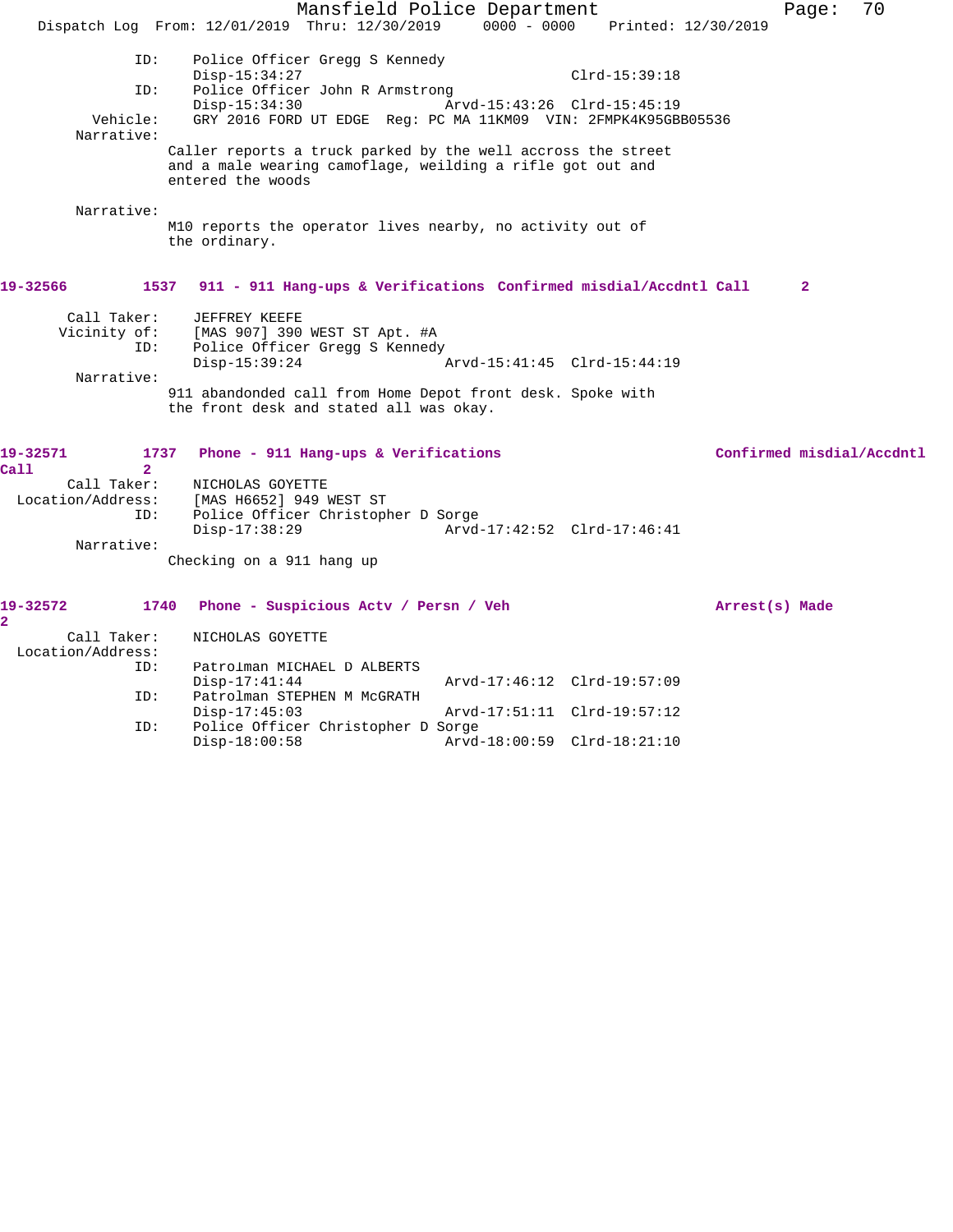|          |                                  |                                                                                                                                          | Mansfield Police Department                                                                                               |           |                             |                     | Page: | 71 |
|----------|----------------------------------|------------------------------------------------------------------------------------------------------------------------------------------|---------------------------------------------------------------------------------------------------------------------------|-----------|-----------------------------|---------------------|-------|----|
|          |                                  | Dispatch Log From: 12/01/2019 Thru: 12/30/2019 0000 - 0000                                                                               |                                                                                                                           |           |                             | Printed: 12/30/2019 |       |    |
|          |                                  | 1827 E/M 3655.2                                                                                                                          |                                                                                                                           |           |                             |                     |       |    |
|          |                                  | Refer To $P/C$ :<br>$19FOX-386-AR$                                                                                                       |                                                                                                                           |           |                             |                     |       |    |
|          | Age:                             | 32                                                                                                                                       |                                                                                                                           |           |                             |                     |       |    |
|          | Charges:<br>Refer To Arrest:     | PROTECTIVE CUSTODY<br>$19FOX-387-AR$                                                                                                     |                                                                                                                           |           |                             |                     |       |    |
|          |                                  |                                                                                                                                          |                                                                                                                           |           |                             |                     |       |    |
|          | Age:<br>Charges:                 | 25                                                                                                                                       | A&B ON FAMILY / HOUSEHOLD MEMBER                                                                                          |           |                             |                     |       |    |
| 19-32574 |                                  | 1748                                                                                                                                     | Initiated - Proactive Patrol                                                                                              |           | Building Checked / Secured  |                     | 3     |    |
|          | Call Taker:                      | NICHOLAS GOYETTE                                                                                                                         |                                                                                                                           |           |                             |                     |       |    |
|          | Location/Address:<br>ID:         | [MAS 820C] 31 PLYMOUTH ST<br>Sergeant Thomas R Connor                                                                                    |                                                                                                                           |           |                             |                     |       |    |
|          | Narrative:                       |                                                                                                                                          |                                                                                                                           |           | Arvd-17:48:00 Clrd-17:53:55 |                     |       |    |
|          |                                  | Checking the area.                                                                                                                       |                                                                                                                           |           |                             |                     |       |    |
| 19-32576 |                                  |                                                                                                                                          |                                                                                                                           |           |                             |                     |       |    |
|          | Call Taker:<br>Location/Address: | 1754 Phone - Assist Law Enfrc Agncy Referred to Other Agency 3<br>NICHOLAS GOYETTE<br>[MAS] COPELAND DR                                  |                                                                                                                           |           |                             |                     |       |    |
|          | ID:                              |                                                                                                                                          | Police Officer Nicole P Newport                                                                                           |           |                             |                     |       |    |
|          | ID:                              | $Disp-17:55:06$                                                                                                                          | Police Officer Christopher D Sorge                                                                                        |           | $Clrd-17:58:40$             |                     |       |    |
|          | Narrative:                       | Disp-17:55:09                                                                                                                            |                                                                                                                           |           | $Clrd-17:58:38$             |                     |       |    |
|          |                                  | or further details                                                                                                                       | CAller screaming that he is being hit, pinging by Town Line<br>, Foxfield Plaza, party will not reveal his name, location |           |                             |                     |       |    |
|          | Narrative:                       |                                                                                                                                          |                                                                                                                           |           |                             |                     |       |    |
|          |                                  |                                                                                                                                          | Units cancelled, party states he is in Hotel                                                                              |           |                             |                     |       |    |
|          | Narrative:                       | another callback.                                                                                                                        | Ofc. Sorge assisting FPD, party located inside hotel after                                                                |           |                             |                     |       |    |
|          |                                  | 1820 Assisted FPD and clear.                                                                                                             |                                                                                                                           |           |                             |                     |       |    |
| 19-32577 |                                  | 1759 Initiated - Proactive Patrol Services Rendered 3<br>Call Taker:<br>NICHOLAS GOYETTE<br>Location/Address: [MAS 304A] 1 MANSFIELD AVE |                                                                                                                           |           |                             |                     |       |    |
|          |                                  | ID: Police Officer Nicole P Newport                                                                                                      |                                                                                                                           |           | Arvd-17:59:00 Clrd-18:01:57 |                     |       |    |
|          | Narrative:                       | Checking the area.                                                                                                                       |                                                                                                                           |           |                             |                     |       |    |
| 19-32585 |                                  | 1849 Phone - Assist Fire Department Services Rendered<br>Call Taker: NICHOLAS GOYETTE                                                    |                                                                                                                           |           |                             | $\mathbf{3}$        |       |    |
|          | ID:                              | Location/Address: [MAS 907D] 390 WEST ST Apt. #D                                                                                         | Police Officer Nicole P Newport                                                                                           |           |                             |                     |       |    |
|          | Narrative:                       | $Disp-18:50:21$                                                                                                                          |                                                                                                                           |           | Arvd-18:53:52 Clrd-19:08:13 |                     |       |    |
|          |                                  |                                                                                                                                          | Assisting the FD with a fire/medical related incident.                                                                    |           |                             |                     |       |    |
| 19-32588 |                                  | 1927 Initiated - Proactive Patrol Services Rendered                                                                                      |                                                                                                                           |           |                             | $\mathbf{3}$        |       |    |
|          |                                  | Call Taker: JEFFREY KEEFE<br>Vicinity of: [MAS 840] 280 SCHOOL ST<br>ID: Police Officer Christopl                                        |                                                                                                                           |           |                             |                     |       |    |
|          | ID:                              |                                                                                                                                          | Police Officer Christopher D Sorge                                                                                        |           | Arvd-19:27:00 Clrd-19:43:51 |                     |       |    |
| 19-32589 |                                  | 1940                                                                                                                                     | Phone - Neighbor Dispute                                                                                                  | Spoken To |                             | 3                   |       |    |
|          |                                  |                                                                                                                                          |                                                                                                                           |           |                             |                     |       |    |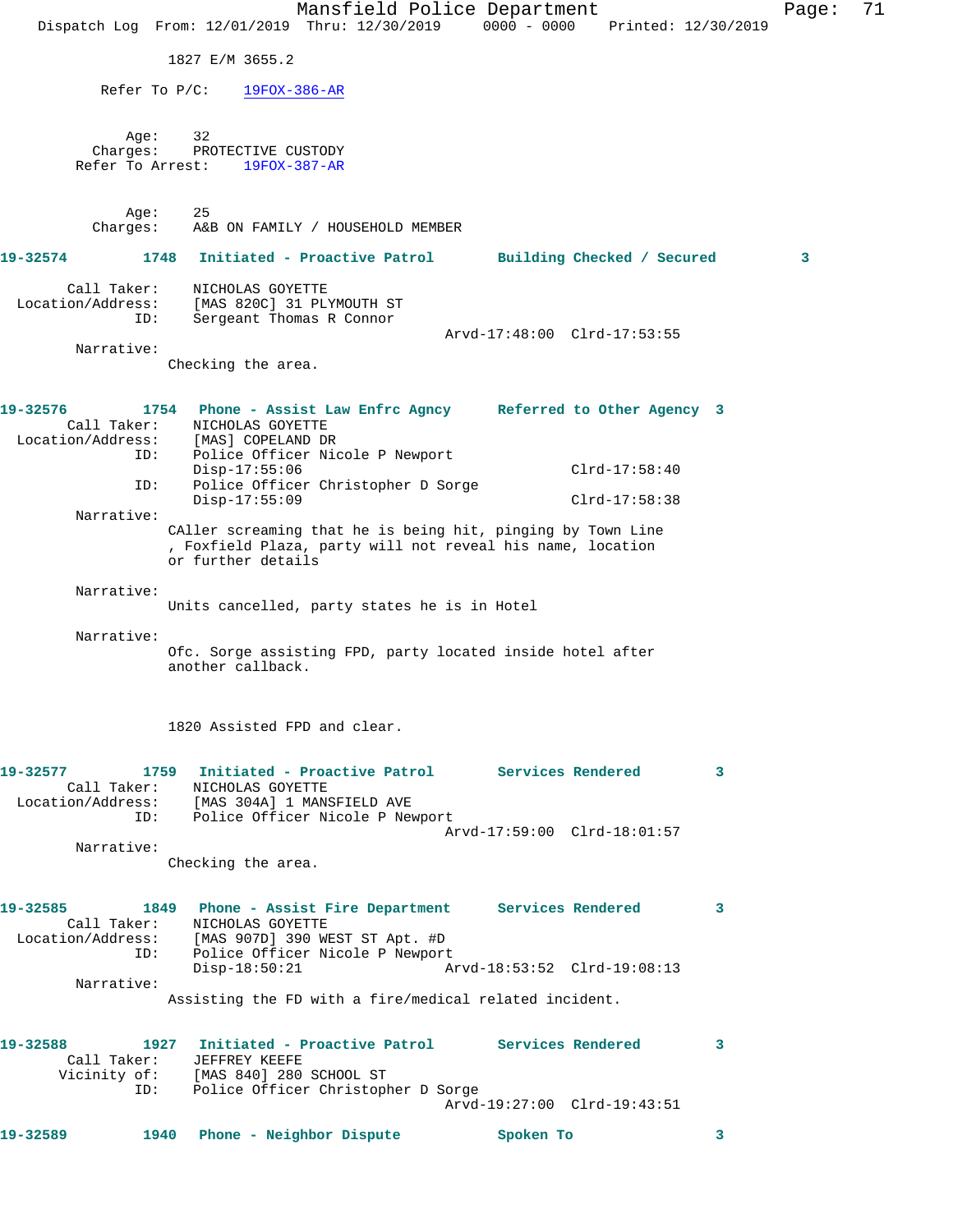Mansfield Police Department Page: 72 Dispatch Log From: 12/01/2019 Thru: 12/30/2019 0000 - 0000 Printed: 12/30/2019 Call Taker: JEFFREY KEEFE<br>Location/Address: [MAS 431] 14 1 [MAS 431] 14 BONNEY LN Apt. #12 ID: Police Officer Nicole P Newport Disp-19:42:34 Arvd-19:48:12 Clrd-20:03:55<br>ID: Sergeant Lawrence G Crosman Sergeant Lawrence G Crosman<br>Disp-19:42:41 Disp-19:42:41 Arvd-19:47:42 Clrd-20:03:55<br>TD: Police Officer Michael N Fenore Police Officer Michael N Fenore<br>Disp-19:47:39 A Arvd-19:48:17 Clrd-20:03:55 Police Officer David M Sennott Narrative: Cp reports an issue with their neighbor. Cp reports she wants her keys back from her neighbor across the hall. M1 and M4 responding. Narrative: Party across the hall was not home. **19-32591 2004 Initiated - Proactive Patrol Services Rendered 3**  Call Taker: JEFFREY KEEFE<br>Vicinity of: [MAS 1015] 30<br>ID: Police Officer [MAS 1015] 30 CHAUNCY ST Police Officer Nicole P Newport Arvd-20:04:00 Clrd-20:26:42 **19-32595 2035 Phone - Suspicious Actv / Persn / Veh Services Rendered 2**  Call Taker: TARA LAKO<br>ion/Address: [MAS] RTE 140 SB Location/Address: Narrative: RP reports being on 95S and driving behind a vehicle with what appeared to be a flashing light coming from the trunk area, concerned with a person possibly being inside and in distress. RP reports vehicle got off at 7A and RP continued on 95S. Possible plate given comes back to a party out of Mansfield. **19-32596 2042 Initiated - Motor Vehicle Stop Spoken To 3**  Call Taker: JEFFREY KEEFE Vicinity of: [MAS] 231 SPRING ST @ 52 WILLOW ST ID: Police Officer Christopher D Sorge Arvd-20:42:00 Clrd-20:48:02 Vehicle: BLU 2003 CHEV UT SUBURB Reg: PC MA 9ZJ321 VIN: 3GNFK16Z33G119099 Narrative: MV stop with ma reg 9ZJ321 from preveous SUSP vehicle call. Narrative: The vehcile had a plate light that was dislodged and hanging down behind the vehicle causing the cp to call 911. **19-32598 2116 Initiated - Proactive Patrol Services Rendered 3**  Call Taker: JEFFREY KEEFE Vicinity of: [MAS 2] 60 FORBES BLVD ID: Police Officer Christopher D Sorge Arvd-21:16:00 Clrd-21:32:07 **19-32599 2134 Initiated - Motor Vehicle Stop Services Rendered 3**  Call Taker: JEFFREY KEEFE Vicinity of: [MAS] 100 FORBES BLVD @ 377 CHAUNCY ST<br>ID: Police Officer Christopher D Sorge Police Officer Christopher D Sorge Arvd-21:34:00 Clrd-22:04:40 ID: Police Officer Michael N Fenore<br>Disp-21:37:32 Disp-21:37:32 Arvd-21:37:39 Clrd-22:04:36 Police Officer David M Sennott Vehicle: BLK 2009 AUDI SD A5Q Reg: PC RI 605018 VIN: WAUDK78T99A035319 Towed: For: Unregistered/Uninsured By: Achins Garage To: Achins Garage Released To: TAYLOR On:  $12/11/2019$  @ 1119 TAYLOR On: 12/11/2019 @ 1119 Narrative: MV stop MV is showing expired. Operator is showing active. Narrative: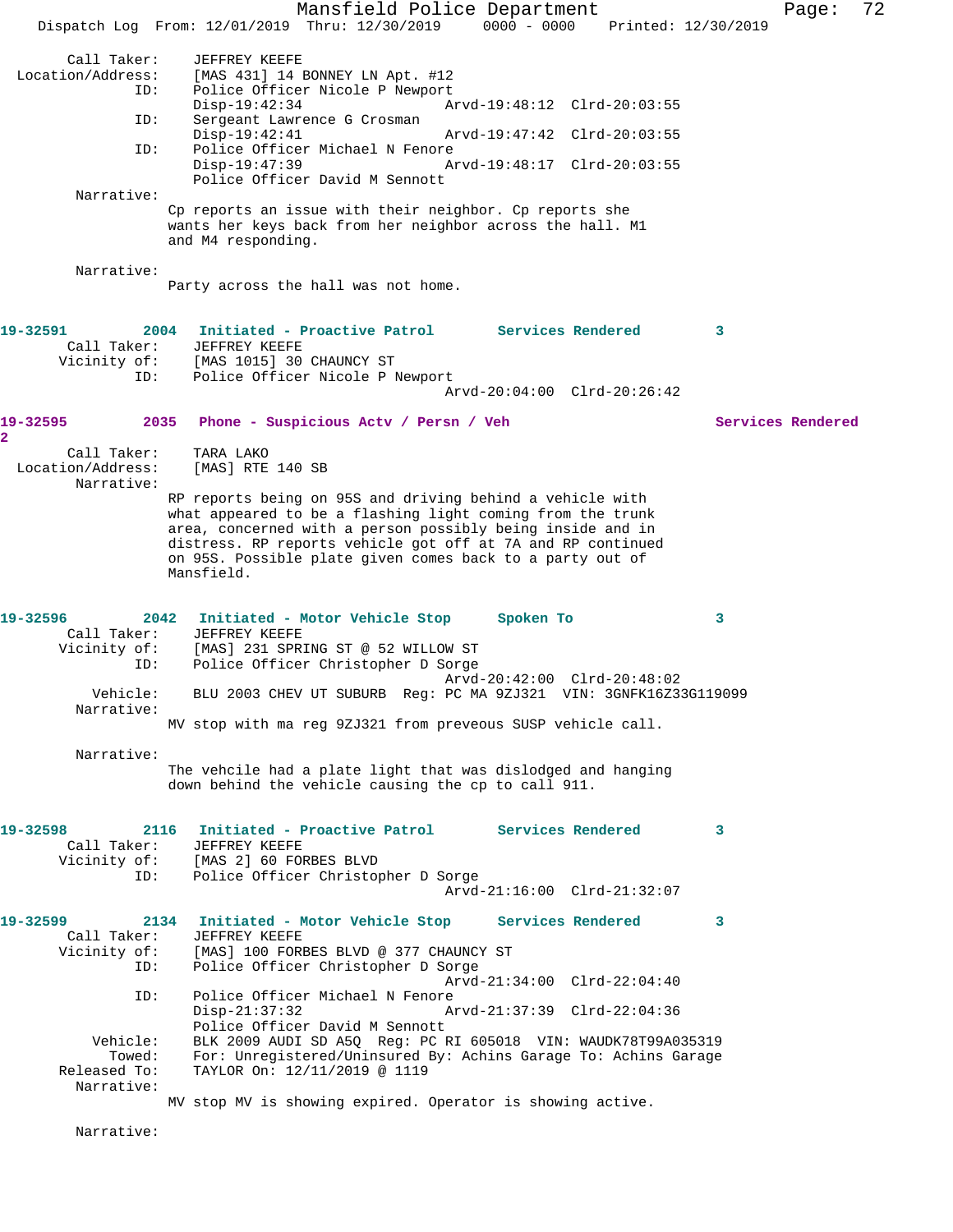Mansfield Police Department Fage: 73 Dispatch Log From: 12/01/2019 Thru: 12/30/2019 0000 - 0000 Printed: 12/30/2019 Tow called for the vehicle. Narrative: Operator issued a citation for unregistered. Narrative: Tow is on scene. Narrative: The owner was transported to the Holiday Inn. **19-32605 2323 Initiated - Proactive Patrol Services Rendered 3**  Call Taker: TARA LAKO Location/Address: [MAS 820C] 31 PLYMOUTH ST ID: Sergeant Thomas R Connor Arvd-23:23:00 Clrd-23:33:21 Narrative: Checking the area. **For Date: 12/08/2019 - Sunday 19-32607 0004 Phone - 911 Hang-ups & Verifications Services Rendered 2**  Call Taker: JEFFREY KEEFE Location/Address: [MAS H6589] 58 YORK RD ID: Police Officer Donald MacLean Disp-00:05:56 Arvd-00:16:57 Clrd-00:18:31 ID: Patrolman David Schepis Disp-00:16:54 Arvd-00:16:59 Clrd-00:18:31 Narrative: 911 Hang Up verification. Cp reported all was okay. **19-32618 0112 Initiated - Proactive Patrol Services Rendered 3**  Call Taker: LINDSAY MITCHELL Location/Address: [MAS 4] 31 HAMPSHIRE ST ID: Patrolman David Schepis Arvd-01:12:00 Clrd-01:22:49 **19-32619 0113 Initiated - Motor Vehicle Stop Verbal Warning 3**  Call Taker: LINDSAY MITCHELL Location/Address: [MAS] 11 BONNEY LN @ 52 STEARNS AVE ID: Police Officer Christopher D Sorge Arvd-01:13:00 Clrd-01:16:32 Vehicle: GRY 2012 KIA FORTE Reg: PC MA 2VKN11 VIN: KNAFU4A21C5636825 Narrative: Verbal for defective equipment **19-32620 0118 Initiated - Proactive Patrol Services Rendered 3**  Call Taker: JEFFREY KEEFE Vicinity of: [MAS 1002] 250 EAST ST ID: Police Officer Donald MacLean Arvd-01:18:00 Clrd-01:20:14 **19-32621 0119 Initiated - Suspicious Actv / Persn / Veh Spoken To 2** Call Taker: LINDSAY MITCHELL Location/Address: [MAS 260] 70 COPELAND DR ID: Police Officer Christopher D Sorge Arvd-01:19:00 Clrd-01:22:34 ID: Police Officer Donald MacLean Disp-01:20:24 Arvd-01:20:26 Clrd-01:23:02 Vehicle: BLU 2011 GMC LL ACADIA Reg: PC MA 9XB969 VIN: 1GKKVRED9BJ241227 Narrative: Checking on a vehicle at the gas station. Vehicle checks okay.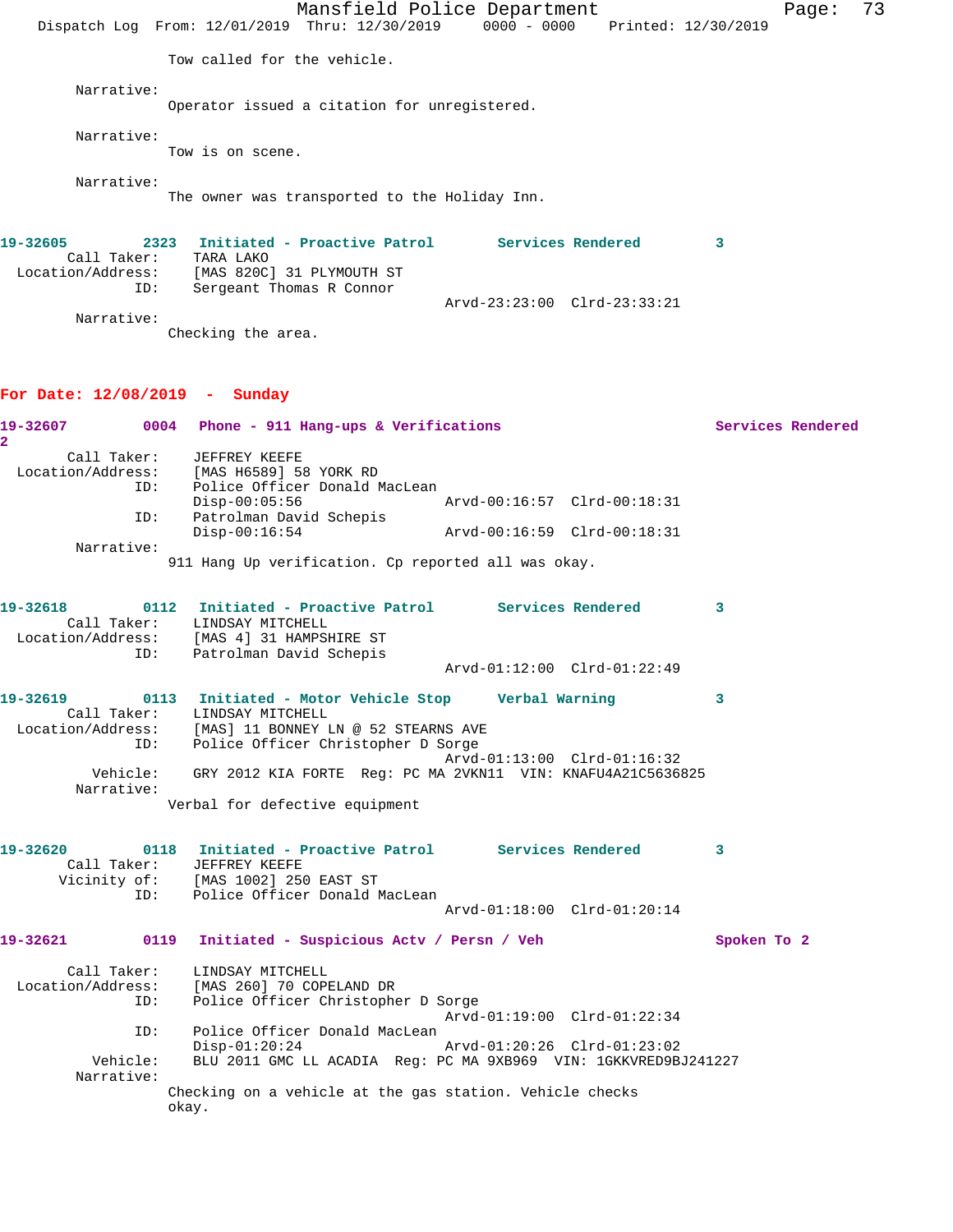Mansfield Police Department Fage: 74 Dispatch Log From: 12/01/2019 Thru: 12/30/2019 0000 - 0000 Printed: 12/30/2019 **19-32623 0123 Initiated - Proactive Patrol Services Rendered 3**  Call Taker: JEFFREY KEEFE Vicinity of: [MAS 1002] 250 EAST ST ID: Police Officer Donald MacLean Arvd-01:23:00 Clrd-01:28:36 **19-32624 0124 Initiated - Proactive Patrol Services Rendered 3**  Call Taker: JEFFREY KEEFE Vicinity of: [MAS 2] 60 FORBES BLVD ID: Patrolman David Schepis Arvd-01:24:00 Clrd-01:29:30 **19-32625 0125 Initiated - Suspicious Actv / Persn / Veh Services Rendered 2**  Call Taker: JEFFREY KEEFE Vicinity of: [MAS 244A] 4 SOUTH MAIN ST ID: Police Officer Christopher D Sorge Arvd-01:25:00 Clrd-01:29:37 Vehicle: GRN 2009 TOYT SD COROLL Reg: PC MA 8GY889 VIN: JTDBL40E599042630 Narrative: Spoke to the operator. They were taking a nap waiting for a friend. **19-32626 0130 Initiated - Proactive Patrol Services Rendered 3**  Call Taker: LINDSAY MITCHELL Location: [MAS] FOXBORO HOTELS ID: Patrolman David Schepis Arvd-01:30:00 Clrd-01:35:31 **19-32627 0131 Initiated - Proactive Patrol Services Rendered 3**  Call Taker: JEFFREY KEEFE Vicinity of: [MAS 992] 660 EAST ST ID: Police Officer Donald MacLean Arvd-01:31:00 Clrd-01:46:46 **19-32629 0138 Initiated - Motor Vehicle Stop Verbal Warning 3**  Call Taker: JEFFREY KEEFE Vicinity of: [MAS 1015] 30 CHAUNCY ST ID: Patrolman David Schepis Arvd-01:38:00 Clrd-01:46:58 Vehicle: WHI 2017 TK NPR Reg: CO RI 75666 VIN: 54DC4W1B9HS802420 Narrative: Off with a box truck. Verbal to the operator for red light violation. **19-32634 0154 Initiated - Proactive Patrol Services Rendered 3**  Call Taker: JEFFREY KEEFE Location/Address: [MAS 840] 280 SCHOOL ST ID: Patrolman David Schepis Arvd-01:54:00 Clrd-01:58:05 **19-32635 0158 Initiated - Proactive PatroL Services Rendered 3**  Call Taker: JEFFREY KEEFE Vicinity of: [MAS 840] 280 SCHOOL ST ID: Patrolman David Schepis Arvd-01:58:00 Clrd-02:00:35 **19-32637 0200 Initiated - Proactive Patrol Services Rendered 3**  Call Taker: JEFFREY KEEFE Vicinity of: [MAS] 4 ERICK RD @ 15 BONNEY LN ID: Police Officer Donald MacLean Arvd-02:00:00 Clrd-02:18:11 **19-32638 0206 Initiated - Proactive Patrol Services Rendered 3**  Call Taker: JEFFREY KEEFE Vicinity of: [MAS] COPELAND DR ID: Police Officer Christopher D Sorge Arvd-02:06:00 Clrd-02:12:56 **19-32640 0211 Initiated - Proactive Patrol Services Rendered 3**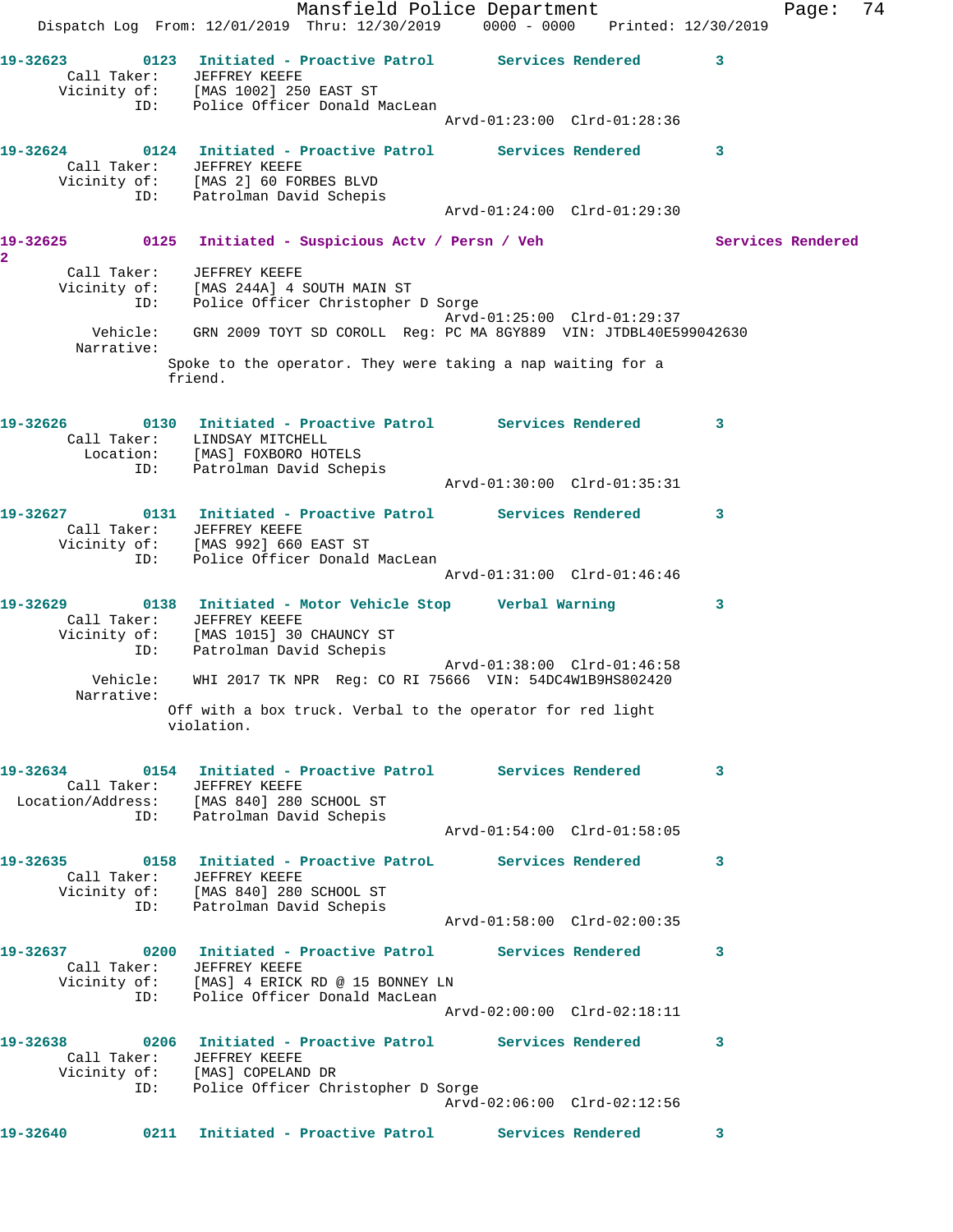Mansfield Police Department Fage: 75 Dispatch Log From: 12/01/2019 Thru: 12/30/2019 0000 - 0000 Printed: 12/30/2019 Call Taker: JEFFREY KEEFE Vicinity of: [MAS 820C] 31 PLYMOUTH ST ID: Police Officer John R Armstrong Arvd-02:11:00 Clrd-02:20:24 **19-32642 0215 Initiated - Proactive Patrol Services Rendered 3**  Call Taker: JEFFREY KEEFE Vicinity of: [MAS 1015] 30 CHAUNCY ST ID: Police Officer Christopher D Sorge Arvd-02:15:00 Clrd-02:25:33 **19-32643 0228 911 - 911 Hang-ups & Verifications Confirmed misdial/Accdntl Call 2** Call Taker: JEFFREY KEEFE Location/Address: [MAS H3687] 191 COPELAND DR ID: Police Officer Christopher D Sorge Disp-02:29:57 Clrd-02:33:01 ID: Police Officer Donald MacLean Disp-02:29:59 Clrd-02:30:35 ID: Sergeant Lawrence G Crosman Disp-02:30:39 Arvd-02:32:57 Clrd-02:38:16<br>ID: Patrolman David Schepis ID: Patrolman David Schepis Disp-02:31:48 Arvd-02:32:54 Clrd-02:38:16 ID: Police Officer Donald MacLean Disp-02:35:04 Arvd-02:35:14 Clrd-02:38:16 Narrative: 911 verification Narrative: Confirmed accidental. **19-32645 0424 Initiated - Proactive Patrol Services Rendered 3**  Call Taker: JEFFREY KEEFE Vicinity of: [MAS 820C] 31 PLYMOUTH ST ID: Police Officer John R Armstrong Arvd-04:24:00 Clrd-04:33:55 **19-32646 0530 Phone - Suspicious Actv / Persn / Veh Unfounded/Unverifed 2**  Call Taker: Officer Brendan Fayles Location/Address: [MAS 12] 250 EAST ST ID: Police Officer Christopher D Sorge Disp-05:31:05 Arvd-05:32:24 Clrd-05:32:25 Narrative: Calling party reports vehicle idling for over in hour in the HS lot adjacent to the field hockey fields. **19-32647 0607 Initiated - Selective Enforcement/RADAR Services Rendered 3**  Call Taker: TARA LAKO Location/Address: [MAS] ELM ST ID: Patrolman David Schepis Arvd-06:07:00 Clrd-07:15:58 Narrative: Selective enforcement in the area. **19-32648 0614 Initiated - Selective Enforcement/RADAR Services Rendered 3**  Call Taker: JEFFREY KEEFE Vicinity of: [MAS] HOPE ST ID: Police Officer Christopher D Sorge Arvd-06:14:00 Clrd-07:16:09 Narrative: No violations. **19-32649 0636 Initiated - Selective Enforcement/RADAR Services Rendered 3**  Call Taker: JEFFREY KEEFE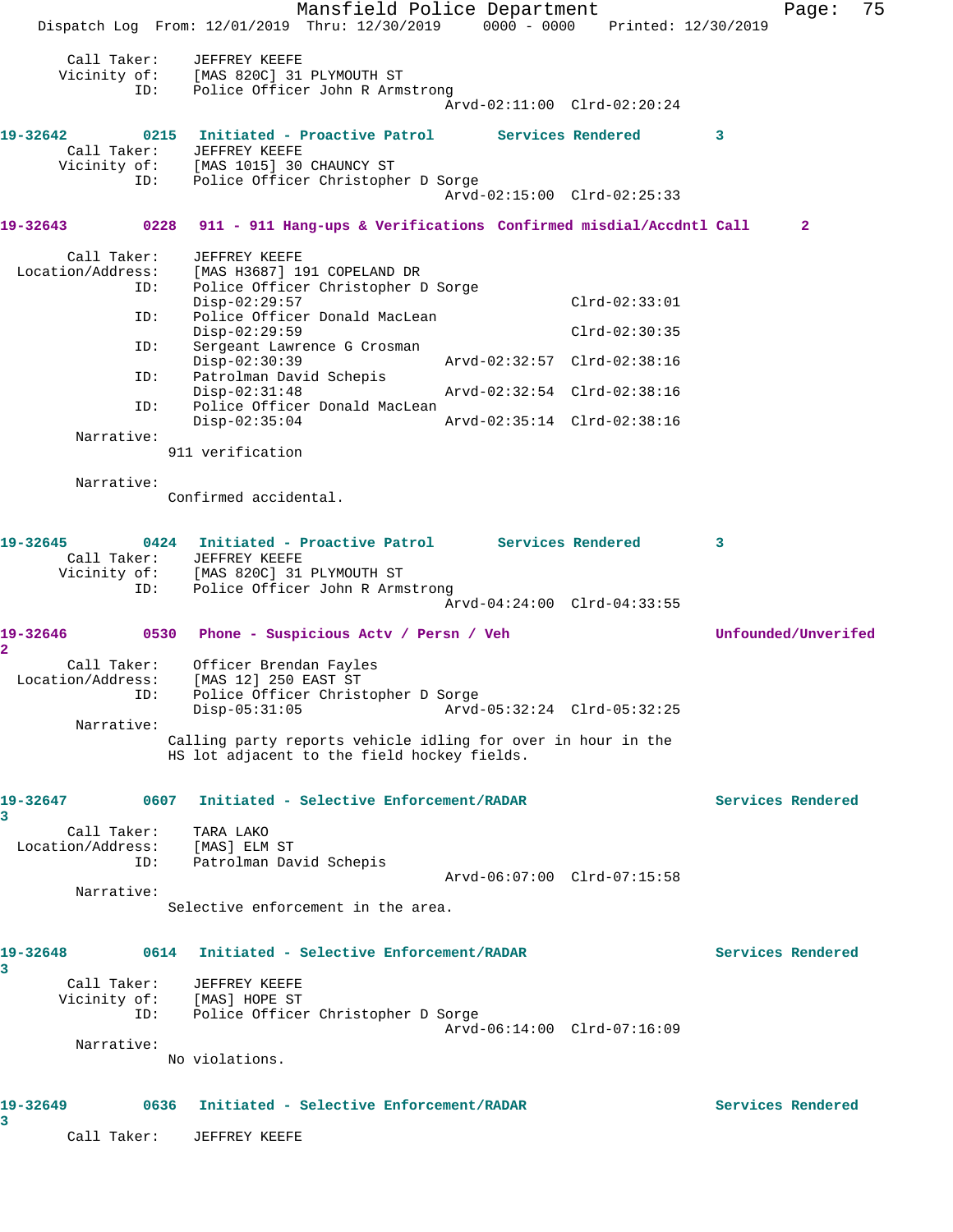Mansfield Police Department Fage: 76 Dispatch Log From: 12/01/2019 Thru: 12/30/2019 0000 - 0000 Printed: 12/30/2019 Vicinity of: [MAS 1002] 250 EAST ST<br>TD: Police Officer Donald N Police Officer Donald MacLean Arvd-06:36:00 Clrd-07:04:46 **19-32650 0651 Initiated - Proactive Patrol Building Checked / Secured 3** Call Taker: JEFFREY KEEFE Vicinity of: [MAS 820C] 31 PLYMOUTH ST<br>ID: Police Officer John R Arms Police Officer John R Armstrong Arvd-06:51:00 Clrd-07:01:09 **19-32652 0825 Phone - Property Offenses - non specfc Incident Report 2**  Call Taker: APRIL LEHANE Location/Address: [MAS 1550] 23 FIELDSTONE DR<br>ID: Police Officer Gregg S Kenne Police Officer Gregg S Kennedy Disp-08:27:24 Arvd-08:43:34 Clrd-09:10:53 Narrative: rp is reporting a hydrant knocked over in front of his house. Water Dept advised Narrative: Hydrant is OOS per Water Dept Refer To Incident: 19MAS-1126-OF **19-32653 0831 911 - Assist Fire Department Referred to Other Agency 3**  Call Taker: PATRICK FEENEY<br>Location/Address: [MAS H5169] 4 I [MAS H5169] 4 DANE ST ID: Police Officer Joshua S Ellender Disp-08:36:21 Clrd-08:51:13<br>TD: Police Officer Matthew A Souza Police Officer Matthew A Souza<br>Disp-08:51:09 A Disp-08:51:09 Arvd-08:51:11 Clrd-08:51:22 Narrative: Assisting the FD with a fire/medical related incident. **19-32654 0921 Initiated - Building Check Building Checked / Secured 3** Call Taker: JAMES VIERA Location/Address: [MAS 820C] 31 PLYMOUTH ST ID: Police Officer Patrick J Pennie Arvd-09:21:00 Clrd-09:31:06 **19-32656 0934 Walk-In - Follow up Investigation Services Rendered 3**  Call Taker: Support Staff Amanda Crisfulla<br>Location/Address: [MAS] 10 OLD NORTH TRL ess: [MAS] 10 OLD NORTH TRL<br>ID: Police Officer Michael Police Officer Michael N Fenore<br>Disp-09:35:49 A Disp-09:35:49 Arvd-09:39:18 Clrd-09:48:26<br>ID: Police Officer Gregg S Kennedy Police Officer Gregg S Kennedy Disp-09:35:55 Arvd-09:39:21 Clrd-10:19:49 Narrative: rp in lobby requesting officer assistance to return to her home to get property. Narrative: Ofc Fenore following up with rp in lobby Narrative: Ofc Kennedy spoke with rp's husband and is heading to 10 old north trail to assist **19-32657 0940 Initiated - Proactive Patrol Building Checked / Secured 3** Call Taker: APRIL LEHANE Location/Address: [MAS 840] 280 SCHOOL ST<br>TD: Police Officer Joshua S Police Officer Joshua S Ellender Arvd-09:40:00 Clrd-10:10:20 Narrative: Checking the area.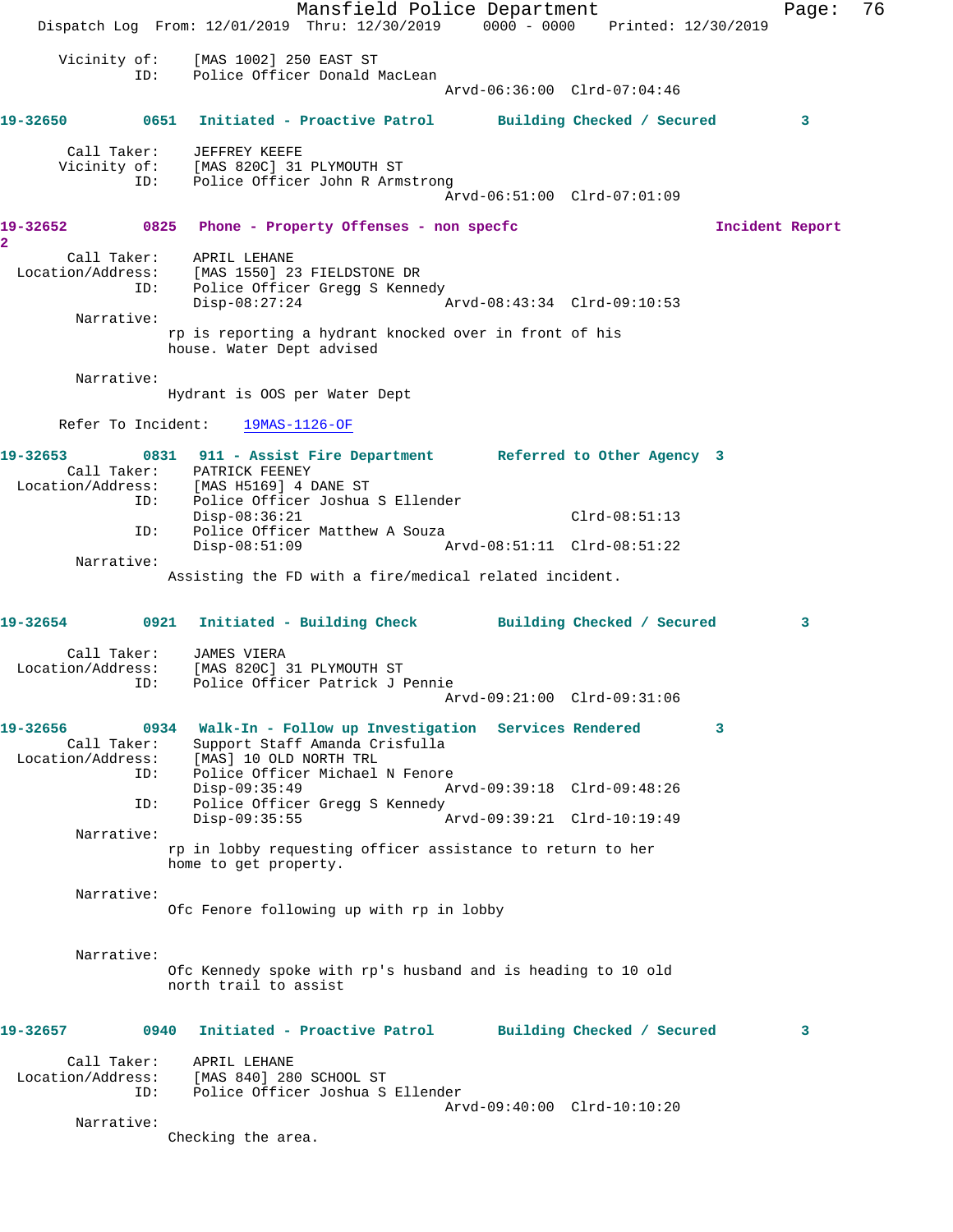19-32658 0953 Initiated - Traffic Enforcement / Activity **Services Rendered 2**  Call Taker: PATRICK FEENEY Location/Address: [MAS] 79 NORTH MAIN ST @ 14 COURT ST ID: Police Officer Matthew A Souza Arvd-09:53:00 Clrd-10:27:10 Vehicle: BLU 2002 HOND ACCORD Reg: PC MA 5CJ881 VIN: 1HGCF86602A138724 Vehicle: GRY 2018 TOYT RAV4 Reg: PC MA 3FT859 VIN: JTMRFREVXJJ236200 Vehicle: GRN 2003 TOYT CAMRY Reg: PC MA 6ST112 VIN: 4T1BE32K03U652197 Narrative: Officer out on traffic enforcement in the area; 3 citations. 19-32659 1013 Initiated - Traffic Enforcement / Activity **Services Rendered 2**  Call Taker: PATRICK FEENEY Location/Address: [MAS] 100 RTE 140 NB @ 170 SCHOOL ST ID: Police Officer Joshua S Ellender Arvd-10:13:00 Clrd-10:47:13 Narrative: Officer out on traffic enforcement in the area; no violation observed. **19-32660 1053 Initiated - Motor Vehicle Stop Citation / Warning Issued 3**  Call Taker: PATRICK FEENEY Vicinity of: [MAS] 873 WEST ST ID: Police Officer Joshua S Ellender Arvd-10:53:00 Clrd-11:10:33 Vehicle: WHI 2018 KIA UT Reg: PC FL LDCH07 VIN: KNDJP3A52J7602676 **19-32661 1106 Walk-In - Assist Citizen - P S A Field Interrogation 3**  Call Taker: Support Staff Amanda Crisfulla Location/Address: [MAS] 2 MORINI ST ID: Police Officer Matthew A Souza Disp-11:12:58 Arvd-11:15:06 Clrd-11:47:43 Narrative: rp in station to speak with an ofc regarding a possible 209a order Narrative: Ofc Souza spoke with the party. She was informed of her options and will be going to the court house. Refer To Field Int: 19MAS-69-FI **19-32662 1113 Initiated - Motor Vehicle Stop Citation / Warning Issued 3**  Call Taker: PATRICK FEENEY Location/Address: [MAS] 777 WEST ST @ 100 HAMPSHIRE ST ID: Police Officer Joshua S Ellender Arvd-11:13:00 Clrd-11:18:37 Vehicle: BLU 2012 TOYT UT RAV4 Reg: PAR MA F58 VIN: 2T3BF4DV1CW217173 **19-32663 1126 Initiated - Building Check Building Checked / Secured 3** Call Taker: PATRICK FEENEY Location/Address: [MAS 840] 280 SCHOOL ST ID: Police Officer Joshua S Ellender Arvd-11:26:00 Clrd-11:42:47 **19-32664 1141 Initiated - Proactive Patrol Building Checked / Secured 3** Call Taker: APRIL LEHANE Location/Address: [MAS 820C] 31 PLYMOUTH ST ID: Police Officer Patrick J Pennie Arvd-11:41:00 Clrd-11:47:36 Narrative:

Checking the area.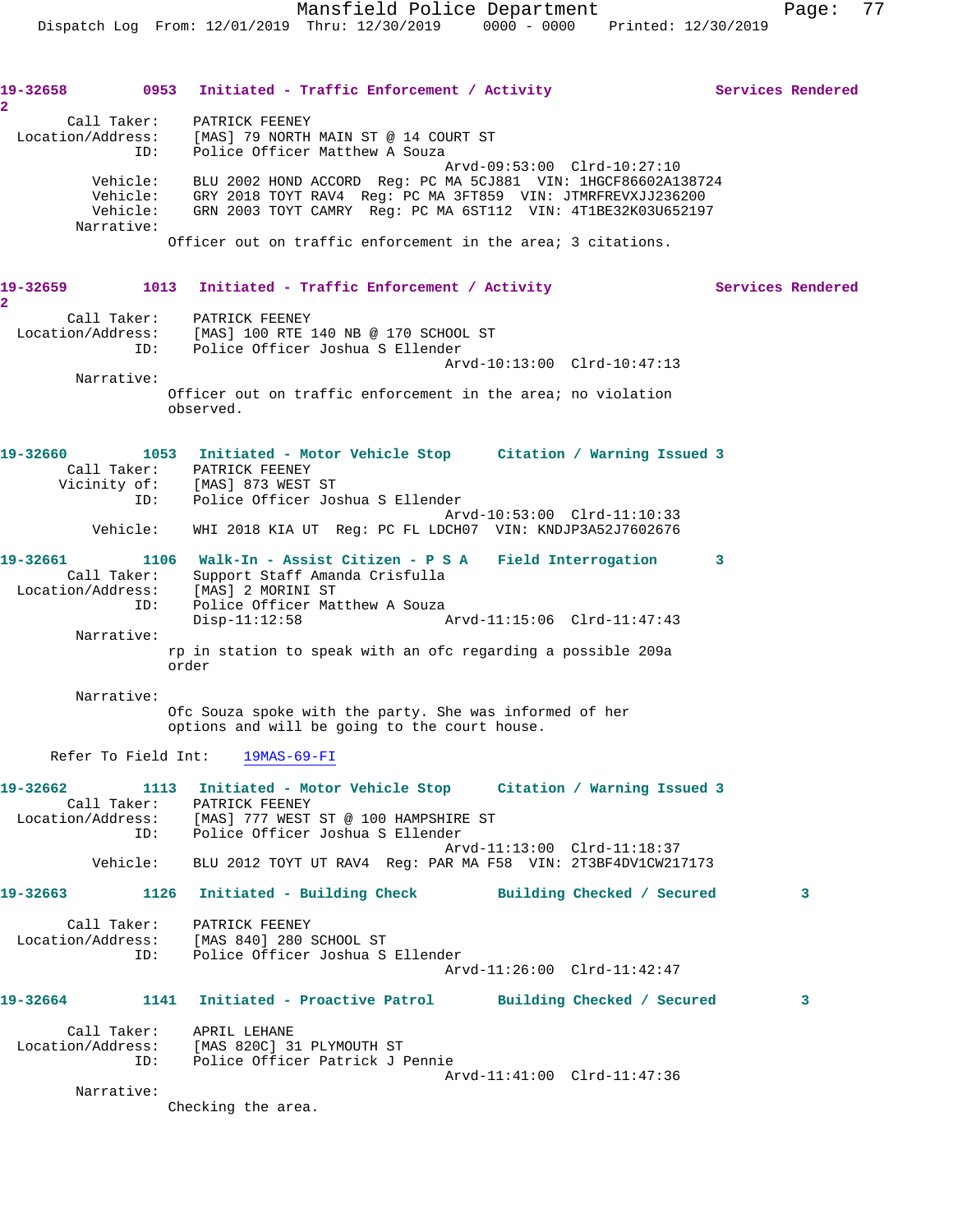Mansfield Police Department Fage: 78 Dispatch Log From: 12/01/2019 Thru: 12/30/2019 0000 - 0000 Printed: 12/30/2019 **19-32665 1142 Initiated - Proactive Patrol Building Checked / Secured 3** Call Taker: APRIL LEHANE Location/Address: [MAS 411] 60 FORBES BLVD ID: Police Officer Joshua S Ellender Arvd-11:42:00 Clrd-11:47:17 Narrative: Checking the area. **19-32666 1147 Initiated - Proactive Patrol Building Checked / Secured 3** Call Taker: APRIL LEHANE Location/Address: [MAS 322] 31 HAMPSHIRE ST ID: Police Officer Joshua S Ellender Arvd-11:47:00 Clrd-11:50:52 Narrative: Checking the area. **19-32668 1211 Phone - Assist Fire Department Services Rendered 3**  Call Taker: Stephen Martell Location/Address: [MAS 907B] 390 WEST ST Apt. #C100 ID: Police Officer Joshua S Ellender Disp-12:15:17 Arvd-12:17:35 Clrd-12:31:24 Narrative: Assist Fire Department for a report of a female party fainting. Narrative: Transported to hospital. **19-32670 1226 Initiated - Building Check Building Checked / Secured 3** Call Taker: PATRICK FEENEY Location/Address: [MAS 1002] 250 EAST ST ID: Police Officer Gregg S Kennedy Arvd-12:26:00 Clrd-12:35:11 **19-32671 1233 Radio - Assist Citizen - P S A Gone on Arrival 3**  Call Taker: PATRICK FEENEY Location/Address: [MAS 253] 330 PRATT ST Apt. #A ID: Police Officer Gregg S Kennedy Disp-12:35:23 Arvd-12:36:28 Clrd-12:38:39 Narrative: Assist with an elderly party unable to locate her m/v in the lot. Narrative: Detail ofc reports that the party was able to lacate her m/v and left prior to arrival. **19-32673 1302 Phone - Motor Veh Acc - No Injury Citation / Warning Issued 1**  Call Taker: DAVID SULLIVAN Location/Address: [MAS] 280 SCHOOL ST @ 100 RTE 140 SB ID: Police Officer Matthew A Souza<br>Disp-13:03:27 A Disp-13:03:27 Arvd-13:05:54 Clrd-13:23:49 ID: Police Officer Joshua S Ellender Disp-13:03:36 Arvd-13:05:51 Clrd-13:23:49 Vehicle: WHI 2016 BMW 2D XXX Reg: PC NY DXK1412 VIN: WBA1G9C57GV726458 Vehicle: GRY 2016 MERZ UT GLC300 Reg: PC MA 7NG352 VIN: WDC0G4KB7GF063664 Narrative: 2 car mva in the left hand turn lane. Narrative: M2 reports assisted with the exchange; damage under \$1000.00; no injuries. **19-32674 1335 Initiated - Building Check Building Checked / Secured 3**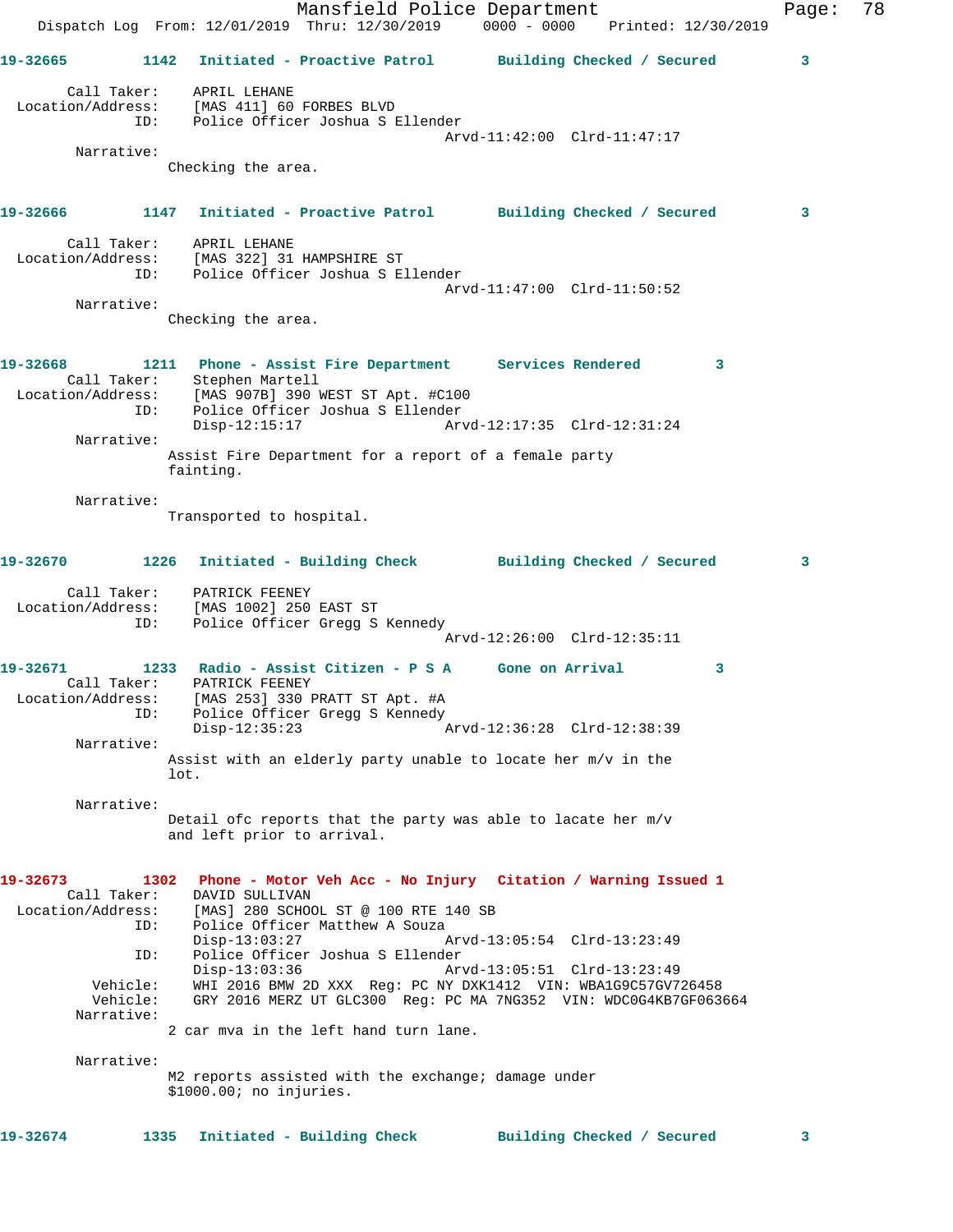Mansfield Police Department Fage: 79 Dispatch Log From: 12/01/2019 Thru: 12/30/2019 0000 - 0000 Printed: 12/30/2019 Call Taker: PATRICK FEENEY Location/Address: [MAS 840] 280 SCHOOL ST ID: Police Officer Joshua S Ellender Arvd-13:35:00 Clrd-14:10:43 **19-32675 1351 Initiated - Traffic Enforcement / Activity Services Rendered 2**  Call Taker: PATRICK FEENEY Vicinity of: [MAS] 150 OAKLAND ST ID: Police Officer Matthew A Souza Arvd-13:51:00 Clrd-14:10:28 ID: Police Officer Matthew A Souza Disp-14:10:38 Arvd-14:10:41 Clrd-14:13:56 Narrative: Officer out on traffic enforcement in the area; no violations. **19-32676 1400 Initiated - Building Check Building Checked / Secured 3** Call Taker: PATRICK FEENEY Location/Address: [MAS 820C] 31 PLYMOUTH ST ID: Police Officer Patrick J Pennie Arvd-14:00:00 Clrd-14:12:15 **19-32678 1409 Radio - Erratic Oper MV / Road Rage Gone on Arrival 3**  Call Taker: PATRICK FEENEY Vicinity of: [MAS 840] 280 SCHOOL ST ID: Police Officer Joshua S Ellender Disp-14:10:53 Arvd-14:12:45 Clrd-14:12:45 Narrative: Report of excessive speed through traffic lights at the mall; poss. headed 140Sb, described as white older model chevy trailblazer. Narrative: M/v believed to have head NB on 140; units checked the area with negative results. **19-32680 1444 Initiated - Selective Enforcement/RADAR Services Rendered 3**  Call Taker: LINDSAY MITCHELL Location/Address: [MAS] 86 EASTMAN ST @ 0 AUTUMN LN ID: Police Officer Gregg S Kennedy Arvd-14:44:00 Clrd-16:06:01 **19-32681 1451 Walk-In - Harass. Electronic Communicat Spoken To 3** Call Taker: Support Staff Amanda Crisfulla Location/Address: ID: Police Officer Matthew A Souza<br>Disp-14:55:00 Disp-14:55:00 Arvd-14:55:02 Clrd-15:02:13 Narrative:

**19-32683 1526 Initiated - Motor Vehicle Stop Citation / Warning Issued 3**  Call Taker: PATRICK FEENEY Location/Address: [MAS] 50 WEST ST ID: Police Officer Joshua S Ellender Arvd-15:26:00 Clrd-15:30:05 Vehicle: GRY 2012 SUBA UT OUTB Reg: PC MA 29MW27 VIN: 4S4BRDLC0C2201753 **19-32684 1527 Initiated - Building Check Building Checked / Secured 3**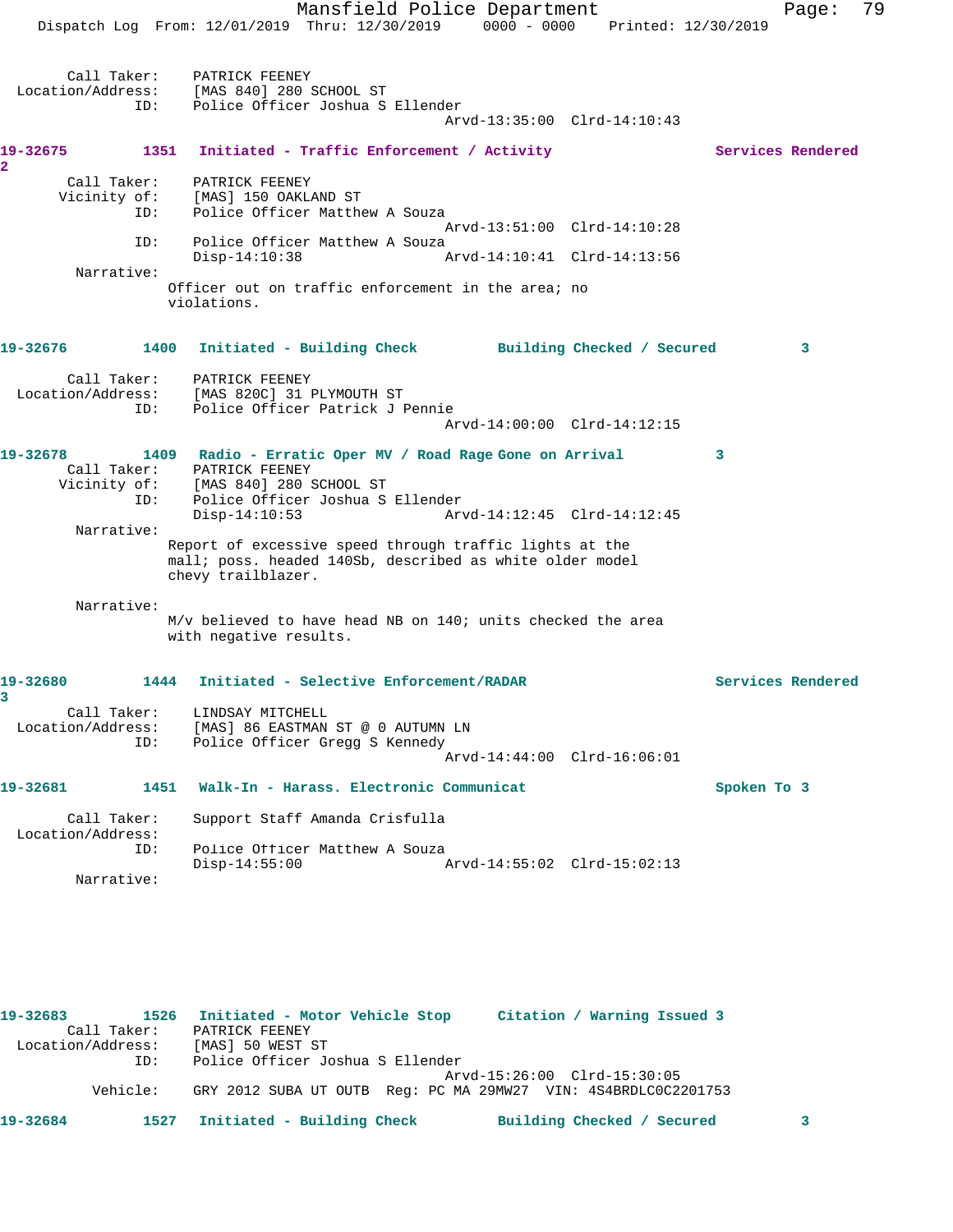Mansfield Police Department Fage: 80 Dispatch Log From: 12/01/2019 Thru: 12/30/2019 0000 - 0000 Printed: 12/30/2019 Call Taker: PATRICK FEENEY Location/Address: [MAS 820C] 31 PLYMOUTH ST ID: Police Officer Patrick J Pennie Arvd-15:27:00 Clrd-15:31:29 **19-32685 1547 911 - Erratic Oper MV / Road Rage Unfounded/Unverifed 3**  Call Taker: PATRICK FEENEY Location/Address: [MAS] OAK ST<br>ID: Police Office Police Officer Joshua S Ellender Disp-15:49:14 Arvd-16:00:18 Clrd-16:01:51 Narrative: Caller reports a m/v traveling unusually slow & all over the road; described only as an older model, GMC Suburban, maroon color. Narrative: Checked the area, unfounded **19-32687 1552 911 - Assist Fire Department Services Rendered 3**  Call Taker: PATRICK FEENEY Location/Address: [MAS 8] 377 CHAUNCY ST ID: Police Officer Matthew A Souza Disp-15:54:17 Clrd-15:59:45 Narrative: Assisting the FD with a fire/medical related incident. M13 clearing from the call; MFD on scene, returning to roll call. **19-32688 1604 911 - Well Being Check Transported to Hospital 3**  Call Taker: PATRICK FEENEY Location/Address: [MAS H4435] 21 HEMLOCK LN<br>ID: Police Officer David J Pep Police Officer David J Pepicelli Disp-16:06:23 Arvd-16:12:52 Clrd-16:23:48 ID: Police Officer Joshua S Ellender Arvd-16:10:01 Clrd-16:23:48 **19-32690 1703 Walk-In - Motor Veh Acc - Hit & Run Investigated - Report Taken 1** Call Taker: Support Staff Katherine Gillis Location/Address: [MAS 907D] 390 WEST ST Apt. #D ID: Police Officer Nicole P Newport Disp-17:07:33 Arvd-17:12:27 Clrd-18:27:51 Vehicle: BLK 2009 KIA OPTIMA Reg: PC MA 15JH19 VIN: KNAGE228X95291621 BLK 2020 TOYT TK TUNDRA Reg: PC MA 183WHL Narrative: RP into the lobby to report that someone hit his car in the Longhorn Steakhouse parking lot and drove away. Narrative: Ofc. Newport spoke with the RO and her daughter, Parties have made arrangements to take care of damage personally. Refer To Incident: 19MAS-1127-OF 19-32692 1712 Initiated - Traffic Enforcement / Activity **Services Rendered 2**  Call Taker: PATRICK FEENEY<br>Location/Address: [MAS] 363 NORTH MAIN ST @ 54 CHAUNCY ST Location/Address: [MAS] 363 NORTH MAIN ST @ 54 CHAUNCY ST ID: Police Officer Joshua S Ellender Arvd-17:12:00 Clrd-17:34:10 Narrative: Officer out on traffic enforcement in the area; no violations observed. **19-32695 1727 Initiated - Building Check Building Checked / Secured 3** Call Taker: PATRICK FEENEY Location/Address: [MAS 820C] 31 PLYMOUTH ST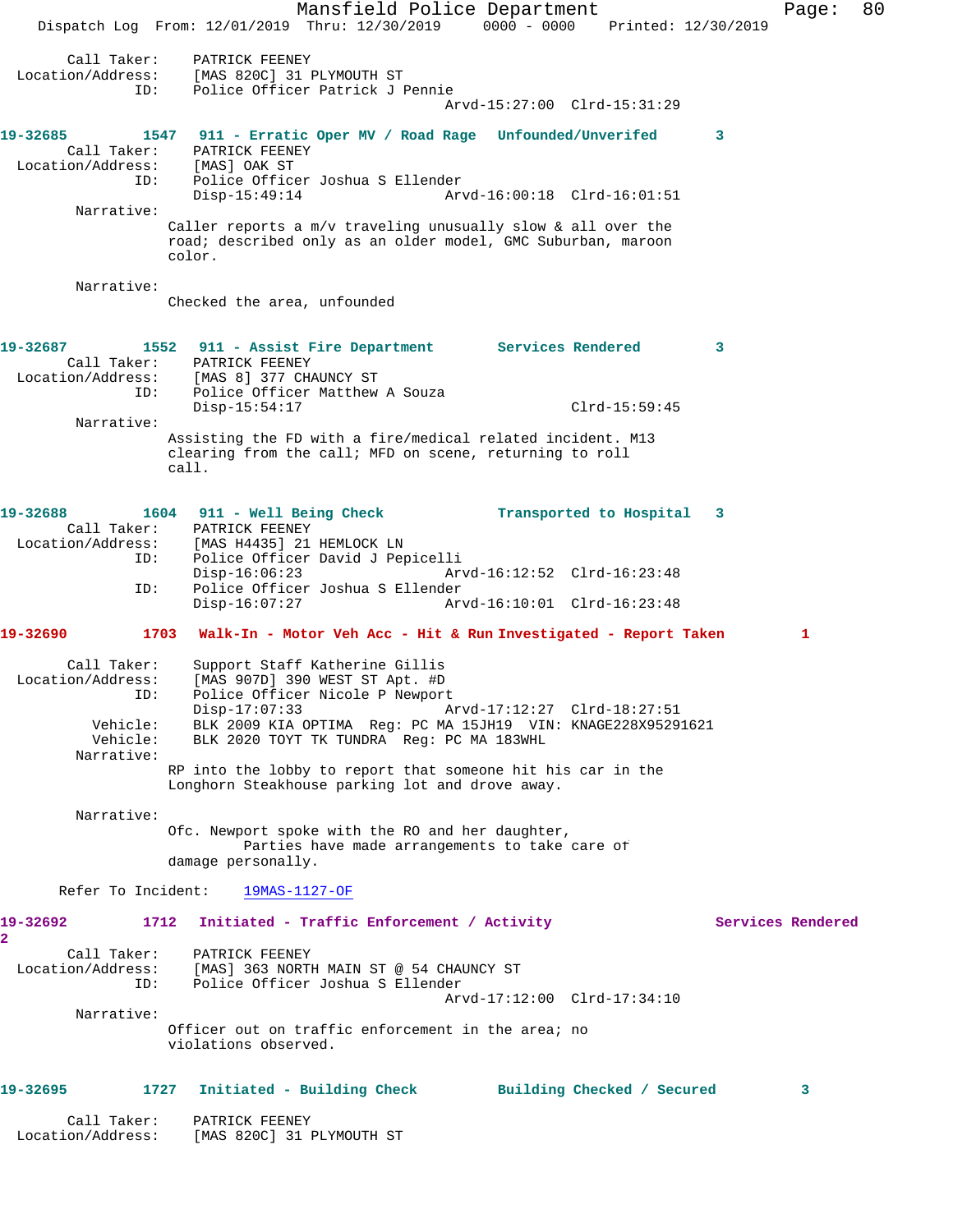Mansfield Police Department Fage: 81 Dispatch Log From: 12/01/2019 Thru: 12/30/2019 0000 - 0000 Printed: 12/30/2019 ID: Detective Derek M McCune Arvd-17:27:00 Clrd-17:34:00 19-32698 1803 Initiated - Traffic Enforcement / Activity **Services Rendered 2**  Call Taker: PATRICK FEENEY Location/Address: [MAS] 99 COPELAND DR @ 235 CHAUNCY ST ID: Police Officer Joshua S Ellender Arvd-18:03:00 Clrd-18:41:12 Narrative: Officer out on traffic enforcement in the area; no violations. **19-32699 1828 Initiated - Disabled Motor Vehicle Services Rendered 3**  Call Taker: PATRICK FEENEY Vicinity of: [MAS 907E] 390 WEST ST Apt. #A ID: Police Officer Nicole P Newport Arvd-18:28:00 Clrd-18:36:04 Vehicle: Reg: PC RI 153650 Vehicle: BLK 2005 PIL Reg: PC RI PJ846 VIN: 2HKYF18785H559606 Narrative: Reported DMV in the area. Narrative: M4 reports that they parties are waiting for AAA. Off in the BDL of 140 SB. 19-32700 1836 Initiated - Traffic Enforcement / Activity **Services Rendered 2**  Call Taker: PATRICK FEENEY Vicinity of: [MAS] 600 WEST ST ID: Police Officer Nicole P Newport Arvd-18:36:00 Clrd-18:56:51 19-32702 1842 Initiated - Traffic Enforcement / Activity **Services Rendered 2**  Call Taker: PATRICK FEENEY Location/Address: [MAS] HOPE ST ID: Police Officer David J Pepicelli Arvd-18:42:00 Clrd-19:06:34 **19-32703 1856 Phone - Alarm - Burglar False / Accidental Alarm 1**  Call Taker: JEFFREY KEEFE Vicinity of: [MAS 907B] 390 WEST ST Apt. #C100 ID: Police Officer Nicole P Newport<br>Disp-18:57:22 Am Disp-18:57:22 Arvd-19:00:23 Clrd-19:00:52<br>Disp-18:57:36 Disp-18:57:36 Arvd-19:00:24 Clrd-19:00:54 Police Officer Joshua S Ellender Disp-18:57:36 Arvd-19:00:24 Clrd-19:00:54 Narrative: Alarm company reported a cash office motion alarm at Staples. Narrative: Ofc Newport reports no problems, employees on scene closing up. **19-32704 1900 911 - 911 Hang-ups & Verifications Confirmed misdial/Accdntl Call 2** Call Taker: JEFFREY KEEFE Vicinity of: [MAS H5625] 18 JACOB DR ID: Police Officer Nicole P Newport<br>Disp-19:05:42 Ar Disp-19:05:42 Arvd-19:08:03 Clrd-19:11:38 Narrative: 911 hang up verification on Jacob Dr. **19-32705 1905 Phone - Alarm - Burglar False / Accidental Alarm 1**  Call Taker: JEFFREY KEEFE Vicinity of: [MAS 271] 390 OAKLAND ST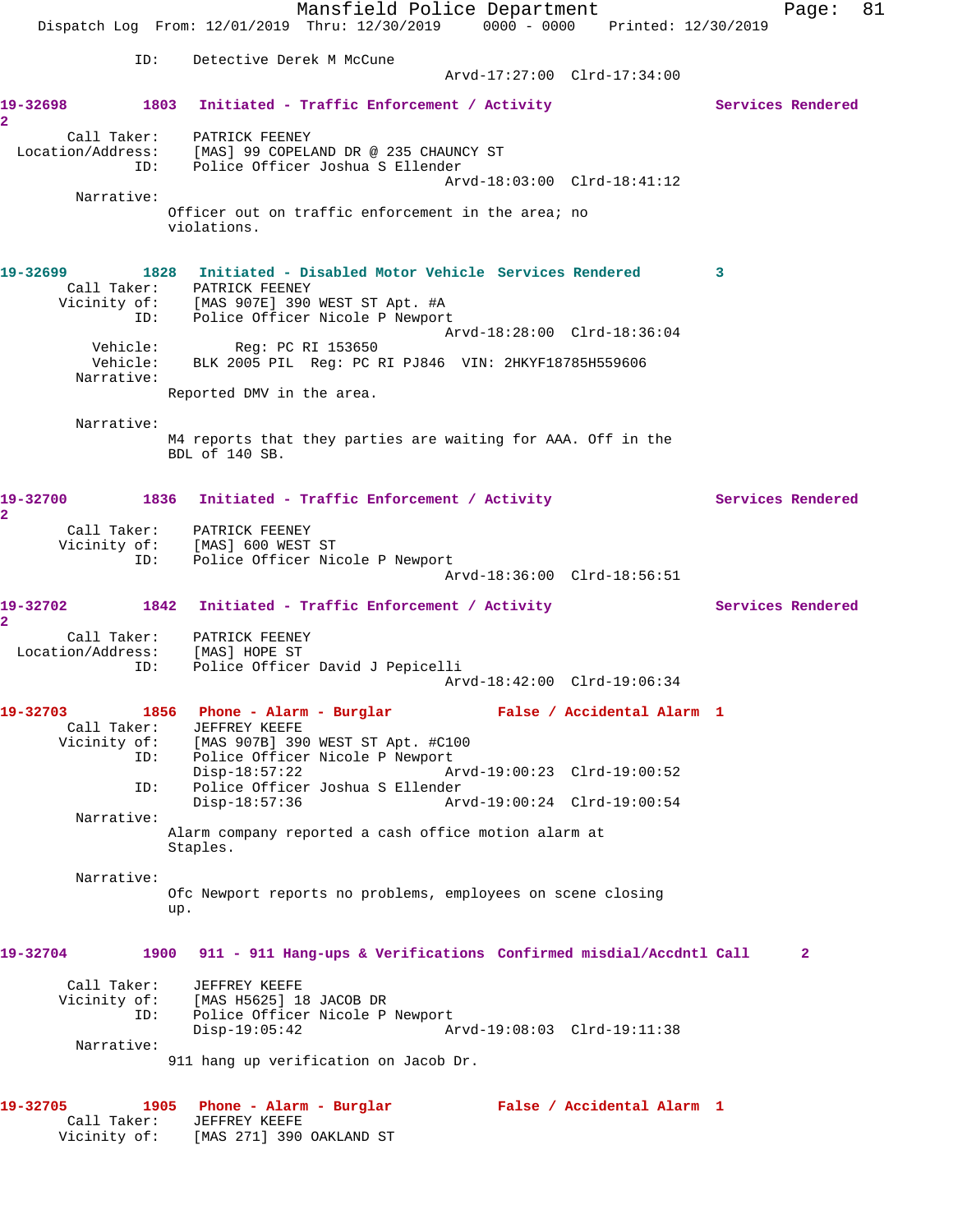Mansfield Police Department Page: 82 Dispatch Log From: 12/01/2019 Thru: 12/30/2019 0000 - 0000 Printed: 12/30/2019 ID: Police Officer Joshua S Ellender Disp-19:06:59 Clrd-19:12:42 ID: Police Officer David J Pepicelli Disp-19:07:03 Arvd-19:08:59 Clrd-19:13:18<br>Vehicle: ONG 2014 FORD TAURUS Reg: PC MA 3BP364 VIN: 1FAHP2E96EG1 ONG 2014 FORD TAURUS Reg: PC MA 3BP364 VIN: 1FAHP2E96EG128345 Narrative: Burglar alarm from front warehouse motion. Narrative: Ofc Pepicelli reports speaking with an employee attempting to get in the building for work, an office employee is inside opening up. Ofc Pepicelli reports speaking with an office employee, confirmed accidental. **19-32707 1908 Phone - Motor Veh Acc - No Injury Accident Report 1**  LINDSAY MITCHELL Location/Address: [MAS] 19 HOMEFIELD DR<br>ID: Police Officer David J Police Officer David J Pepicelli<br>Disp-19:13:55 Arv Arvd-19:21:31 Clrd-19:39:36 Vehicle: GRY 2017 TOYT RAV4 Reg: PC MA 6RR815 VIN: JTMRFREV1HJ710755 Narrative: Vehicle struck a deer on Maple St and continued into the woods. Operator continued home and is requesting to speak with an Officer. Operator is not injuried Refer To Accident: 19MAS-464-AC **19-32709 1921 Initiated - Proactive Patrol Building Checked / Secured 3** Call Taker: LINDSAY MITCHELL Location/Address: [MAS 840] 280 SCHOOL ST Police Officer Nicole P Newport Arvd-19:21:00 Clrd-20:08:07 **19-32710 1930 Initiated - Proactive Patrol Building Checked / Secured 3** Call Taker: TARA LAKO Location/Address: [MAS 820C] 31 PLYMOUTH ST<br>TD: Detective Derek M McCune Detective Derek M McCune Arvd-19:30:00 Clrd-19:43:30 Narrative: Checking the area. **19-32712 1952 Phone - Disturbance / Gathering Spoken To 1**  Call Taker: LINDSAY MITCHELL<br>Location/Address: [MAS] 181 NORTH I ess: [MAS] 181 NORTH MAIN ST<br>ID: Police Officer David JJ Police Officer David J Pepicelli Disp-19:55:00 Arvd-19:56:04 Clrd-20:00:59<br>TD: Police Officer Joshua S Ellender Police Officer Joshua S Ellender<br>Disp-19:55:24 Arv Disp-19:55:24 Arvd-19:56:39 Clrd-20:00:58 ID: Sergeant Jeffrey G Bombard Disp-19:55:28 Arvd-19:58:32 Clrd-20:01:06 Narrative: Sgt Bombard reports a message posted on facebook by a female requesting assistance. Officers responding Dispatch received a call from the female stating her husband is highly intoxicated at their residence. Female is not home she is at work. Officers updated Narrative: Ofc Ellender reports they are speaking with the husband. Narrative: Ofc Ellender reports husband has been drinking but is not intoxicated, husband stated he will be stopping for the evening.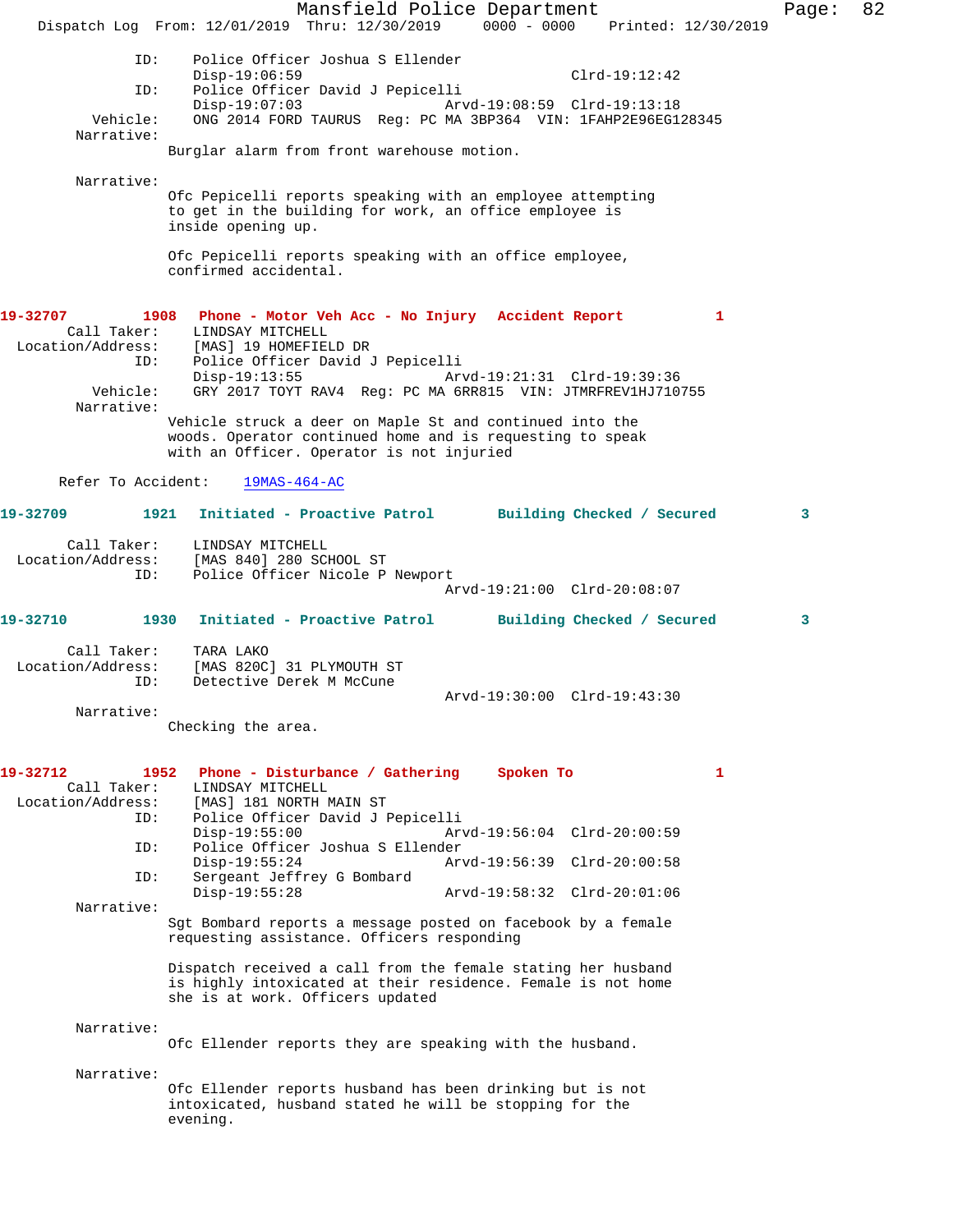Mansfield Police Department Page: 83 Dispatch Log From: 12/01/2019 Thru: 12/30/2019 0000 - 0000 Printed: 12/30/2019 **19-32716 2104 Phone - Disturbance / Gathering Protective Custody 1**  Call Taker: LINDSAY MITCHELL<br>Location/Address: [MAS] 181 NORTH N [MAS] 181 NORTH MAIN ST ID: Police Officer David J Pepicelli Disp-21:04:57 Arvd-21:08:16 Clrd-21:28:45<br>TD: Police Officer Joshua S Ellender ID: Police Officer Joshua S Ellender Disp-21:04:57 <br>
D: Sergeant Jeffrey G Bombard<br>
D: Sergeant Jeffrey G Bombard Sergeant Jeffrey G Bombard Disp-21:07:54 Arvd-21:08:02 Clrd-21:28:47 Narrative: Business owner reporting a male resident from upstairs is intoxicated and yelling at the delivery driver. Officers responding Narrative: Ofc Pepicelli reports en route to the station, male is a PC at this time. Narrative: prisoner released @ 0830 Refer To P/C: 19MAS-654-AR P/C: JODOIN, JOHN JASON<br>Address: 181 N MAIN ST Apt. 181 N MAIN ST Apt. #17 MANSFIELD, MA Age: 44 Charges: PROTECTIVE CUSTODY **For Date: 12/09/2019 - Monday 19-32726 0124 Initiated - Proactive Patrol Building Checked / Secured 3** Call Taker: TARA LAKO Location/Address: [MAS 81] 30 CHAUNCY ST ID: Sergeant Lawrence G Crosman Arvd-01:24:00 Clrd-01:38:35 Narrative: Checking the area. **19-32728 0130 Initiated - Proactive Patrol Building Checked / Secured 3** Call Taker: TARA LAKO Location/Address: [MAS 1002] 250 EAST ST ID: Police Officer Michelle Bellevue Arvd-01:30:00 Clrd-01:38:28 Narrative: Checking the area. **19-32732 0201 Phone - Alarm - Burglar Building Checked / Secured 1** Call Taker: TARA LAKO Location/Address: [MAS 9A] 55 CABOT BLVD Police Officer Andrew J Kelley Disp-02:03:39 Arvd-02:07:03 Clrd-02:12:11 ID: Sergeant Lawrence G Crosman Disp-02:04:16 Arvd-02:09:00 Clrd-02:12:09 Narrative: Alarm company reporting zone 19, group 2, cafeteria ir motion, no rep responding at this time. Narrative: Sgt Crosman reports all doors secure, building checks ok. Narrative: Alarm company called back for a second activation for group 1, main exterior doors. Sgt Crosman reports the main vestibule area was open with no access to the building, officers were the ones to set off the second activation. Building checks handtight.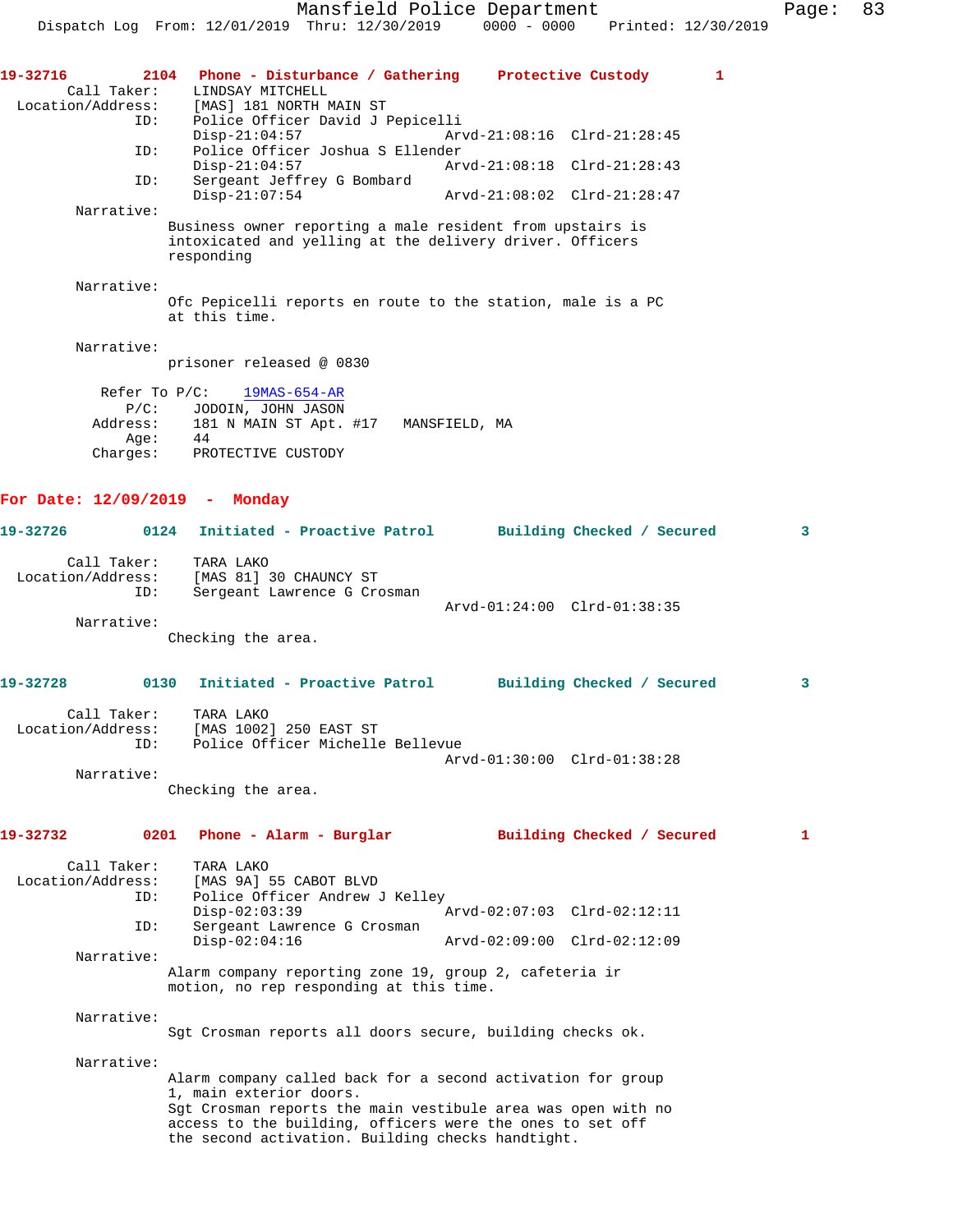Dispatch Log From: 12/01/2019 Thru: 12/30/2019 0000 - 0000 Printed: 12/30/2019 **19-32733 0218 Initiated - Proactive Patrol Building Checked / Secured 3** Call Taker: TARA LAKO Location/Address: [MAS 322] 31 HAMPSHIRE ST ID: Police Officer Andrew J Kelley Arvd-02:18:00 Clrd-02:50:55 Narrative: Checking the area. Narrative: Ofc Kelley checking the hotels. **19-32734 0233 Initiated - Proactive Patrol Building Checked / Secured 3** Call Taker: TARA LAKO Location/Address: [MAS] COPELAND DR ID: Sergeant Lawrence G Crosman Arvd-02:33:00 Clrd-02:54:46 Narrative: Checking the area. **19-32735 0236 Initiated - Proactive Patrol Building Checked / Secured 3** Call Taker: LINDSAY MITCHELL Location/Address: [MAS] 4 ERICK RD @ 15 BONNEY LN ID: Police Officer Michelle Bellevue Arvd-02:36:00 Clrd-02:51:16 **19-32736 0252 Initiated - Proactive Patrol Building Checked / Secured 3** Call Taker: TARA LAKO Location/Address: [MAS 992] 660 EAST ST ID: Police Officer Michelle Bellevue Arvd-02:52:00 Clrd-02:55:04 Narrative: Checking the area. **19-32737 0254 Initiated - Proactive Patrol Building Checked / Secured 3** Call Taker: TARA LAKO Location/Address: [MAS 907E] 390 WEST ST ID: Police Officer Andrew J Kelley Arvd-02:54:00 Clrd-03:12:23 Narrative: Checking the area. **19-32738 0306 Initiated - Parking Violations Building Checked / Secured 3** Call Taker: TARA LAKO Location/Address: [MAS] NORTH MAIN ST ID: Sergeant Lawrence G Crosman Arvd-03:06:00 Clrd-03:33:14 Vehicle: GRY 2001 CHEV UT K1500 Reg: PC MA 4SM611 VIN: 1GNFK16T71J279610 Vehicle: BRO 1999 CHRY 300M Reg: PC MA 7ZN734 VIN: 2C3HE66G2XH805603 Vehicle: WHI 2015 CADI CTS Reg: PC MA 7TF775 VIN: 1G6AW5SX5F0112959 Vehicle: BLK 2006 VOLV S60 Reg: PC MA 65LR72 VIN: YV1RH592662506702 Vehicle: RED 2018 FORD F150 Reg: PC MA 9ZT894 VIN: 1FTEX1EP1JFC50990 Narrative: Sgt Crosman conducting parking enforcement in the area.

**19-32740 0407 Phone - Alarm - Burglar Building Checked / Secured 1**

Mansfield Police Department Fage: 84

| Call Taker:       | TARA LAKO                      |
|-------------------|--------------------------------|
| Location/Address: | [MAS 10B] 305 FORBES BLVD      |
| TD:               | Police Officer Andrew J Kelley |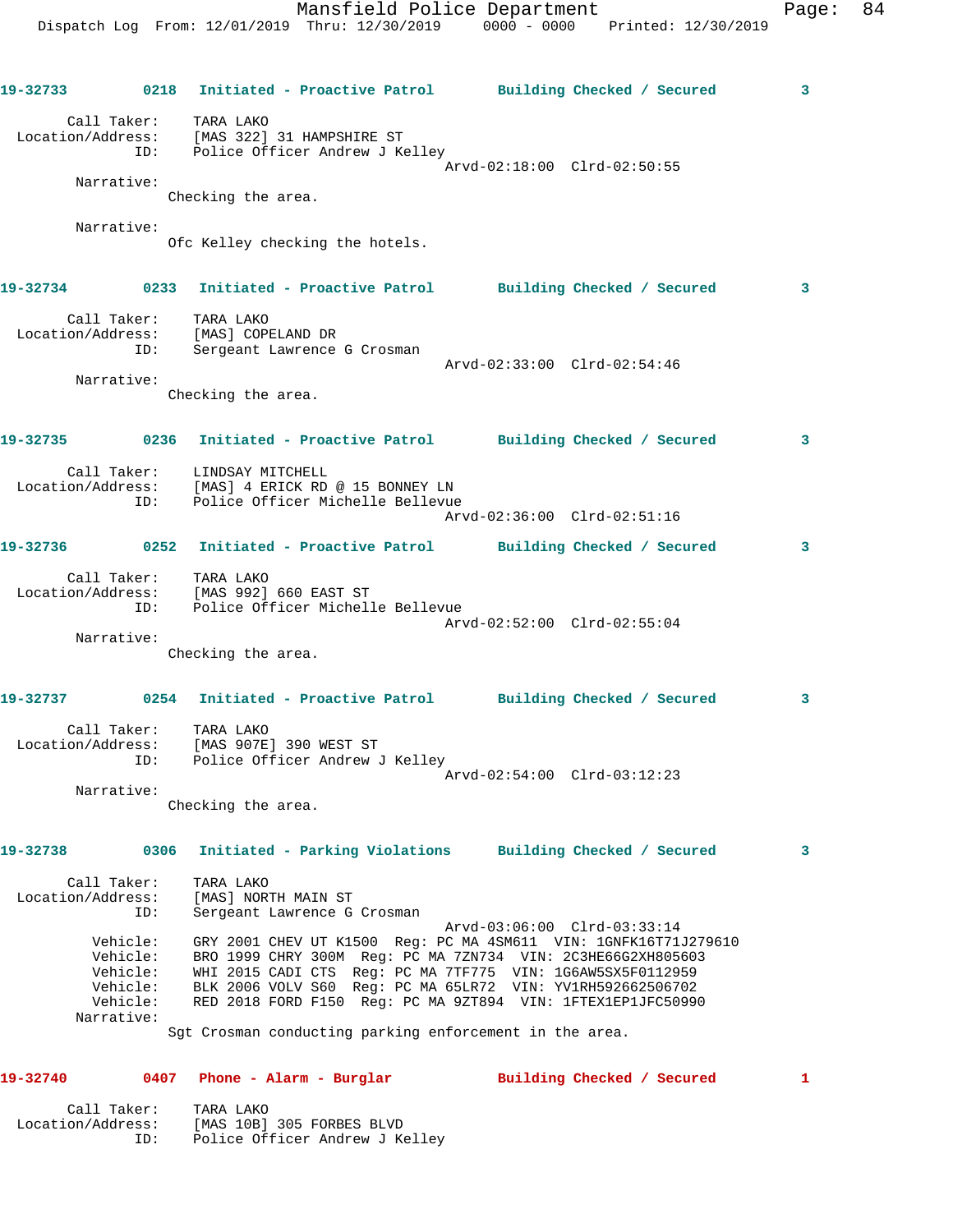Mansfield Police Department Fage: 85 Dispatch Log From: 12/01/2019 Thru: 12/30/2019 0000 - 0000 Printed: 12/30/2019 Disp-04:08:14 Arvd-04:09:50 Clrd-04:12:15<br>ID: Sergeant Lawrence G Crosman Sergeant Lawrence G Crosman<br>Disp-04:08:28 Disp-04:08:28 Arvd-04:12:11 Clrd-04:12:13 Narrative: Alarm company reporting a general burglar alarm. Narrative: Ofc Kelley reports building checks handtight. **19-32743 0614 Initiated - Selective Enforcement/RADAR Services Rendered 3**  Call Taker: TARA LAKO Location/Address: [MAS] OTIS ST ID: Police Officer Andrew J Kelley Arvd-06:14:00 Clrd-06:23:18 Narrative: Selective enforcement in the area. **19-32744 0621 911 - Motor Veh Acc - No Injury Accident Report 1**  Call Taker: GARIN EISELE Location/Address: [MAS 966] 99 MAPLE ST ID: Police Officer Michelle Bellevue Disp-06:23:12 Arvd-06:28:39 Clrd-07:23:07 ID: Police Officer Andrew J Kelley Disp-06:24:11 Arvd-06:28:36 Clrd-06:58:07<br>TD: Sergeant Lawrence G Crosman Sergeant Lawrence G Crosman<br>Disp-06:27:20 Arvd-06:28:44 Clrd-07:23:06 Vehicle: BLK 2012 TOYT CAMRY Reg: PC MA 3994GK VIN: 4T4BF1FK5CR206998 Towed: For: Accident By: Central Street Garage To: Central Street Garage Released To: WHITSTON On: 12/10/2019 @ 1108 Narrative: 911 call reporting MVA no injuries. I female occupant. M3 M10 responding. Narrative: M1 requesting DPW to respond to sand Maple Street. Narrative: M3 requesting rescue for eval. Narrative: Clear, roadway passable Refer To Accident: 19MAS-465-AC **19-32747 0729 Initiated - Community Policing Services Rendered 3**  Call Taker: NICHOLAS GOYETTE<br>Location/Address: [MAS 1002] 250 E. [MAS 1002] 250 EAST ST ID: Police Officer Michelle Bellevue Arvd-07:29:00 Clrd-07:39:51 Narrative: Out for the champs **19-32750 0829 Initiated - Community Policing Services Rendered 3**  Call Taker: NICHOLAS GOYETTE Location/Address: [MAS 331] 255 EAST ST ID: Police Officer Matthew A Souza Arvd-08:29:00 Clrd-08:43:45 Narrative: champs program **19-32762 1047 Initiated - Motor Vehicle Stop Citation / Warning Issued 3**  Call Taker: NICHOLAS GOYETTE Location/Address: [MAS 840] 280 SCHOOL ST ID: Executive Lieutenant Francis W Archer JR Arvd-10:47:00 Clrd-11:16:11<br>ID: Sergeant Brian P Thibault Sergeant Brian P Thibault Arvd-10:52:26 Clrd-11:31:13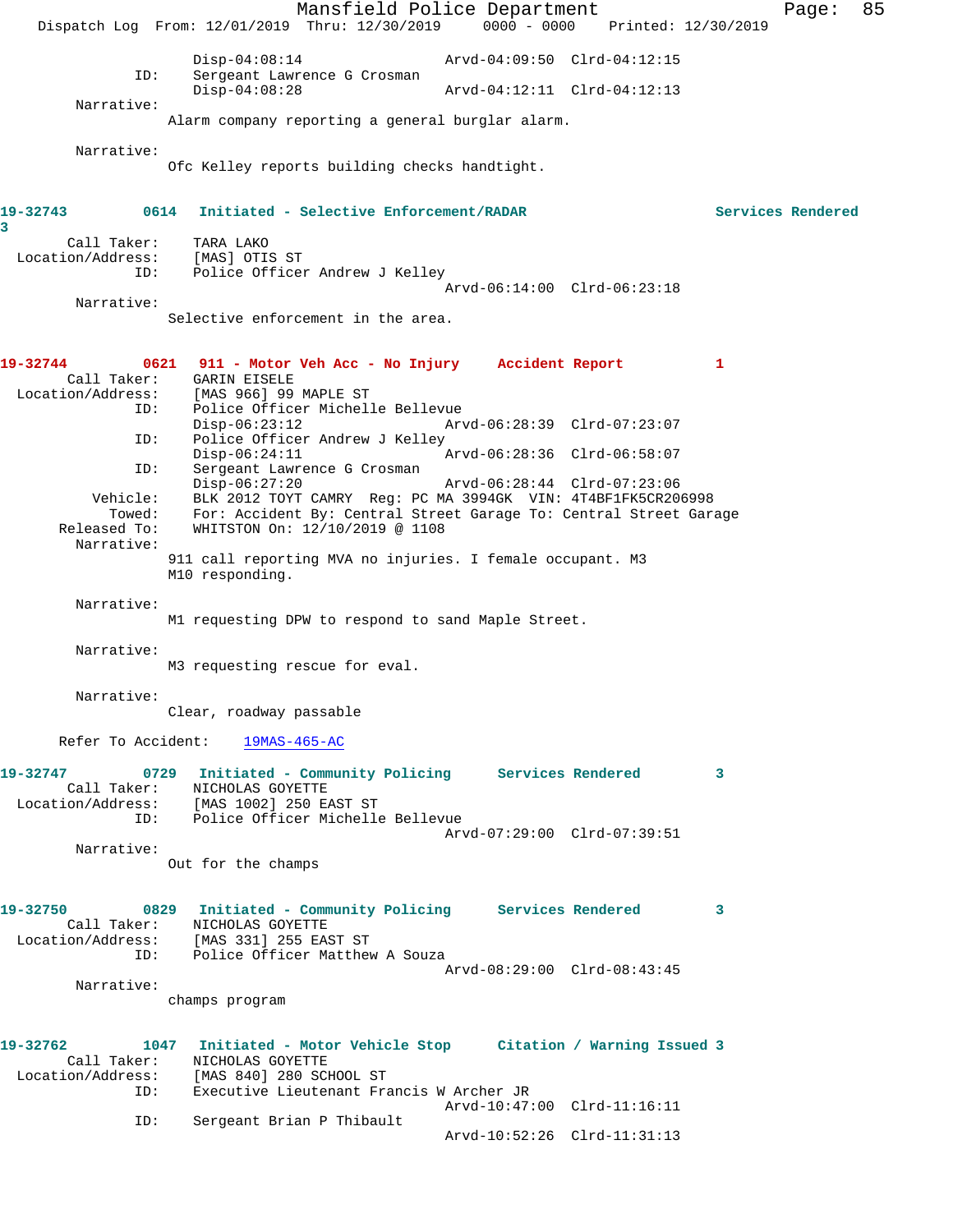Mansfield Police Department Fage: 86 Dispatch Log From: 12/01/2019 Thru: 12/30/2019 0000 - 0000 Printed: 12/30/2019 ID: Detective Derek M McCune Arvd-10:52:34 Clrd-11:15:05<br>RED 2009 SUBA UT FOREST Reg: PC MA 162YN8 VIN: JF2SH61669H786958 Vehicle: RED 2009 SUBA UT FOREST Reg: PC MA 162YN8 VIN: JF2SH61669H786958 Towed: For: Unregistered/Uninsured By: Central Street Garage To: Central Street Garage Released To: PERNA On: 12/10/2019 @ 1019 Narrative: M1 transporting 1 female and child to 281 Richardson ave Attleboro Narrative: starting 3058 miles @ 1113 Narrative: ending of 30585@ 1120 assisted party with install of 2 car seats in other vehicle **19-32763 1105 Phone - Disabled Motor Vehicle Unfounded/Unverifed 3**  Call Taker: NICHOLAS GOYETTE Location/Address: [MAS 1017] RTE 140 SB ID: Police Officer John R Armstrong Disp-11:06:32 Arvd-11:11:42 Clrd-11:11:45 Narrative: dmv in the road way Narrative: checked the area unfounded **19-32768 1226 Phone - Larceny - Value Unknown Investigated - Report Taken 2** Call Taker: Support Staff Matthew Todesco Location/Address: [MAS 170] 255 HOPE ST ID: Police Officer Matthew A Souza<br>Disp-12:30:23 Disp-12:30:23 Arvd-12:41:11 Clrd-12:49:10 Narrative: RP called to report someone is stealing security discs from the library. Narrative: spoke to party at library there is some one stealing dvd's and removing the security tags and hidding the tags in the rear of the library. Refer To Incident: 19MAS-1129-OF **19-32771 1256 Walk-In - Motor Veh Acc - Hit & Run Investigated - Report Taken 1** Call Taker: Support Staff Matthew Todesco Location/Address: [MAS 917A1] 260 CHAUNCY ST Apt. #1 ID: Police Officer Gregg S Kennedy<br>Disp-12:58:11 Disp-12:58:11 Arvd-12:59:52 Clrd-13:05:19 Narrative: RP into the station to report a past hit & run in the parking lot yesterday, Ofc Kennedy into speak with the RP. Refer To Incident: 19MAS-1130-OF **19-32774 1317 Radio - Assist Fire Department Referred to Other Agency 3**  Call Taker: MATTHEW BOMES<br>Location/Address: [MAS 59A] 20 I ess: [MAS 59A] 20 MIDDLESEX RD<br>ID: Police Officer John R Arms Police Officer John R Armstrong<br>Disp-13:18:43 Ar Disp-13:18:43 Arvd-13:24:44 Clrd-13:34:27 **19-32789 1455 Initiated - Motor Vehicle Stop Citation / Warning Issued 3**  Call Taker: APRIL LEHANE Location/Address: [MAS] 660 EAST ST @ 25 FRANKLIN ST ID: Police Officer Matthew A Souza Arvd-14:55:00 Clrd-15:01:20 Vehicle: WHI 2015 ISU LL NPR Reg: CO MA G22378 VIN: 54DC4J1B5FS806979 Narrative: Out with a mv stop. Operator cited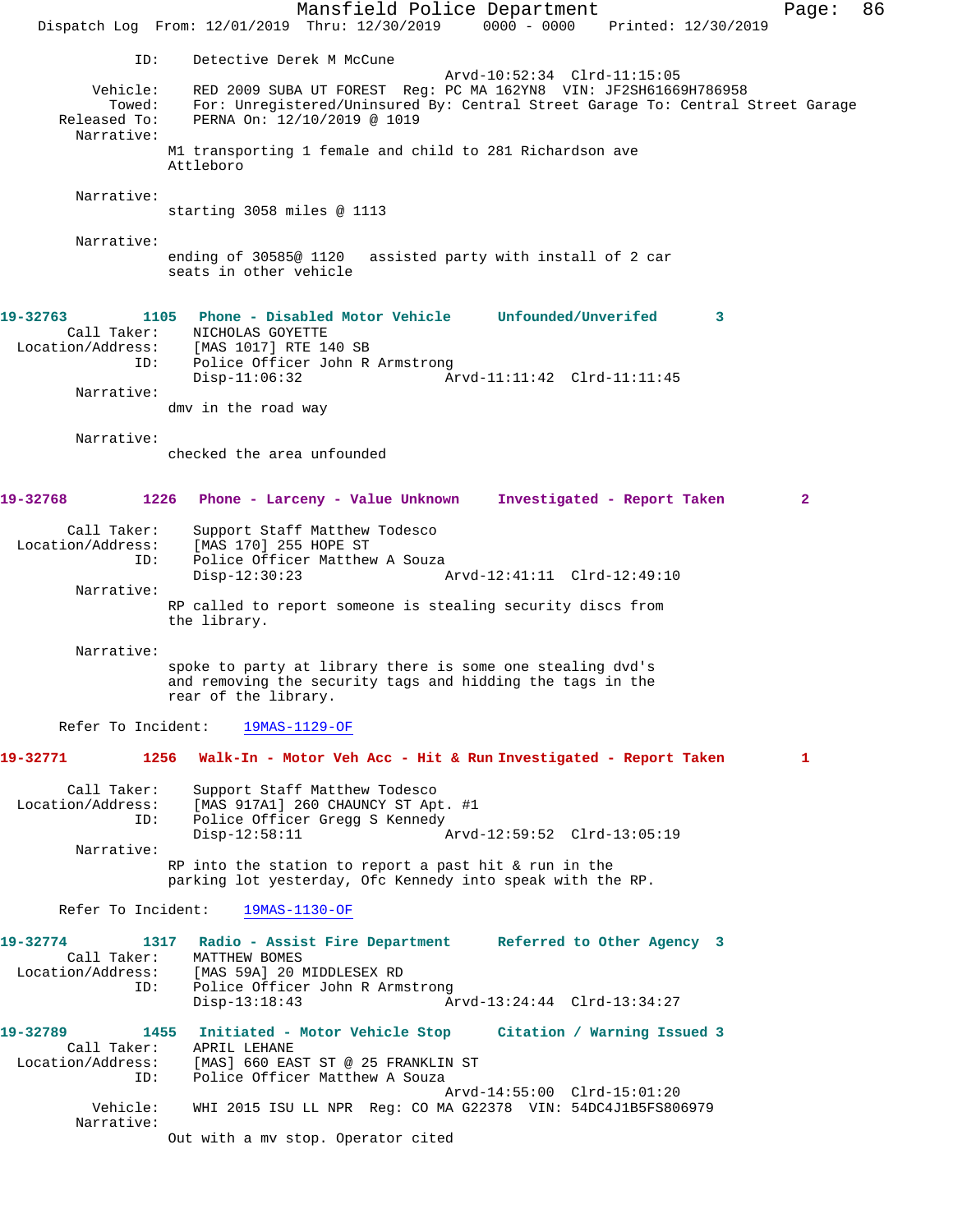**19-32795 1639 Phone - 911 Hang-ups & Verifications Unfounded/Unverifed 2**  Call Taker: NICHOLAS GOYETTE Location/Address: [MAS H939] 339 ESSEX ST ID: Police Officer Danielle C Titus Disp-16:40:34 Arvd-16:55:33 Clrd-16:59:07 Narrative: Checking on a 911 hang up Narrative: Clear, checked all of Essex St up to town line, no apparant emergencies. **19-32796 1709 Phone - Assist Citizen - P S A Referred to Other Agency 3**  Call Taker: NICHOLAS GOYETTE Location/Address: [MAS 153] 50 WEST ST Narrative: Det. Walsh out wiht a walk-in reporting her 14yom son missing. Mid-interview son made contact and is at the tech school is Easton. RP en route to pick him up, he is in the officer with administrators. He did not tell her he was staying after or where he was **19-32797 1710 Initiated - Community Policing Services Rendered 3**  Call Taker: Stephen Martell Location/Address: [MAS] 245 EAST ST ID: Police Officer Danielle C Titus Arvd-17:10:00 Clrd-17:22:09 **19-32800 1722 Initiated - Proactive Patrol Services Rendered 3**  Call Taker: NICHOLAS GOYETTE Location/Address: [MAS 331] 255 EAST ST ID: Police Officer Danielle C Titus Arvd-17:22:00 Clrd-17:43:24 Narrative: Checking the area. Narrative: No issues reported 19-32801 1723 Phone - 911 Hang-ups & Verifications **Confirmed misdial/Accdntl Call 2**  Stephen Martell Location/Address: [MAS 430] 16 ERICK RD Apt. #7 ID: Police Officer David J Pepicelli Disp-17:26:31 Arvd-17:35:02 Clrd-17:40:30 Narrative: spoke with CP, she stated that her child had been playing with her phone. CP also stated there was no emergency. Narrative: Clear, spoke with mother **19-32804 1754 Initiated - Proactive Patrol Services Rendered 3**  Call Taker: NICHOLAS GOYETTE Location/Address: [MAS 840] 280 SCHOOL ST ID: Police Officer Nicole P Newport Arvd-17:54:00 Clrd-18:39:39 Narrative: Checking the area. **19-32806 1813 Initiated - Selective Enforcement/RADAR Services Rendered**

**3**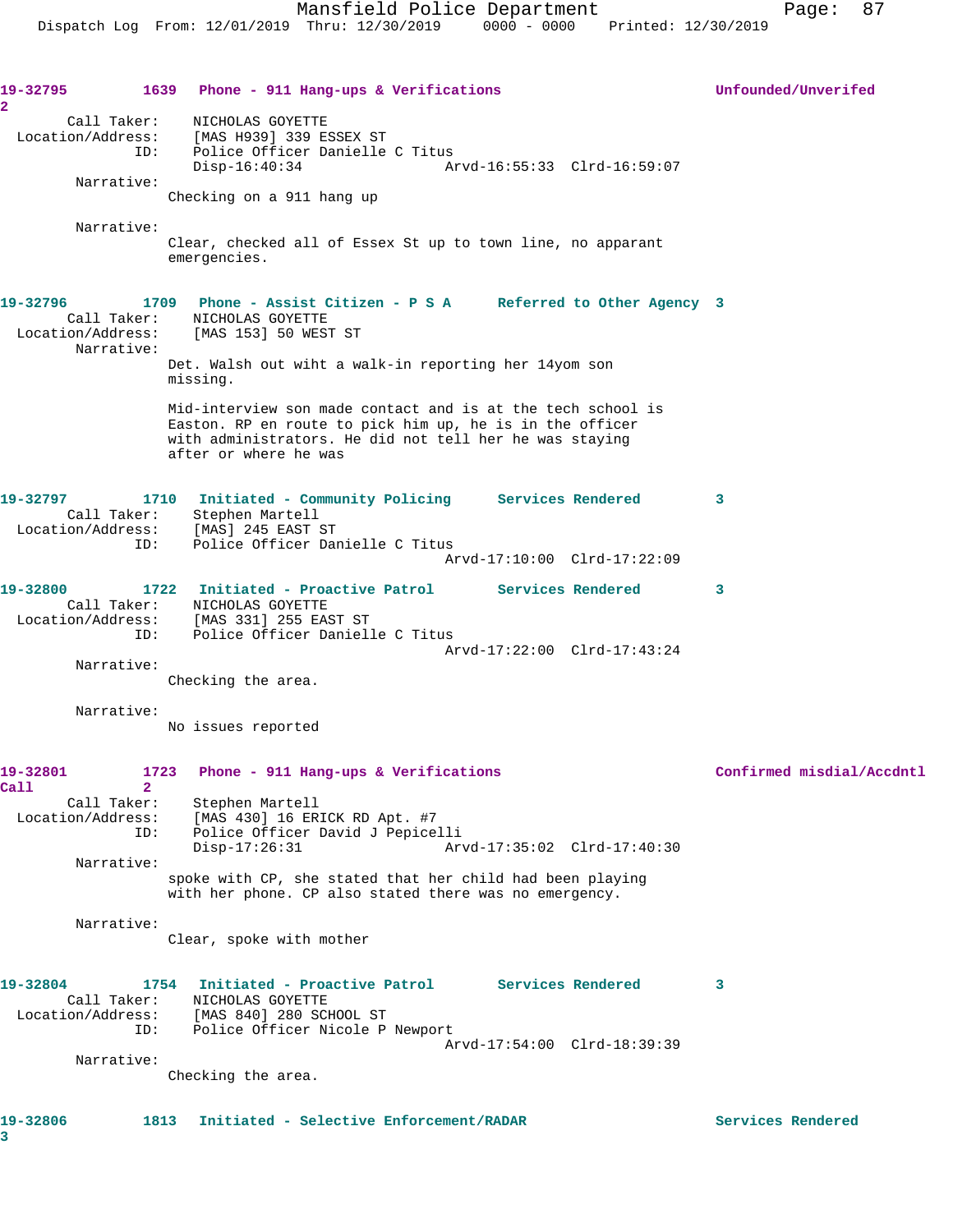Mansfield Police Department Page: 88 Dispatch Log From: 12/01/2019 Thru: 12/30/2019 0000 - 0000 Printed: 12/30/2019 Call Taker: NICHOLAS GOYETTE Vicinity of: [MAS 170] 255 HOPE ST ID: Police Officer Danielle C Titus Arvd-18:13:00 Clrd-19:00:41 Narrative: Selective enforcement in the area. Narrative: NO violations avg 28 max 36. **19-32807 1832 Initiated - Selective Enforcement/RADAR Services Rendered 3**  Call Taker: LINDSAY MITCHELL Location/Address: [MAS] NORTH MAIN ST ID: Police Officer David J Pepicelli Arvd-18:32:00 Clrd-19:35:00 **19-32808 1842 Initiated - Selective Enforcement/RADAR Services Rendered 3**  Call Taker: JEFFREY KEEFE Vicinity of: [MAS] 400 RTE 140 NB @ 287 CHAUNCY ST<br>TD: Police Officer Nicole P Newport Police Officer Nicole P Newport Arvd-18:42:00 Clrd-18:44:00 ID: Police Officer Nicole P Newport<br>Disp-18:49:33 A Disp-18:49:33 Arvd-18:49:42 Clrd-19:06:19 Narrative: Selective enforcement no violations. **19-32809 1844 Initiated - HAZARDOUS CONDITION - Other Referred to Other Agency 2**  Call Taker: LINDSAY MITCHELL Location/Address: [MAS] 170 SCHOOL ST @ 100 RTE 140 NB ID: Police Officer Nicole P Newport Arvd-18:44:00 Clrd-18:49:33 Narrative: Ofc Newport reports large pot holes in the roadway Mass highway and Andy Littig notified. **19-32810 1909 Initiated - Proactive Patrol Services Rendered 3**  Call Taker: JEFFREY KEEFE Vicinity of: [MAS 2] 60 FORBES BLVD ID: Police Officer Nicole P Newport Arvd-19:09:00 Clrd-20:03:34 **19-32811 1932 Phone - Assist Fire Department Transported to Hospital 3**  Call Taker: JEFFREY KEEFE Location/Address: [MAS 808] 249 OAKLAND ST ID: Police Officer David J Pepicelli Disp-19:35:24 Arvd-19:37:42 Clrd-19:50:17 Narrative: Out to assist MFD with a knee injury **19-32813 2007 Initiated - Proactive Patrol Services Rendered 3**  Call Taker: LINDSAY MITCHELL Location/Address: [MAS] 4 ERICK RD @ 15 BONNEY LN ID: Police Officer Danielle C Titus Arvd-20:07:00 Clrd-20:16:53 **19-32816 2102 Initiated - Proactive Patrol Services Rendered 3**  Call Taker: JEFFREY KEEFE Vicinity of: [MAS 417] 9 FRANCIS AVE ID: Police Officer Danielle C Titus Arvd-21:02:00 Clrd-21:13:05 **19-32817 2201 Initiated - Proactive Patrol Services Rendered 3**  Call Taker: JEFFREY KEEFE Vicinity of: [MAS 992] 660 EAST ST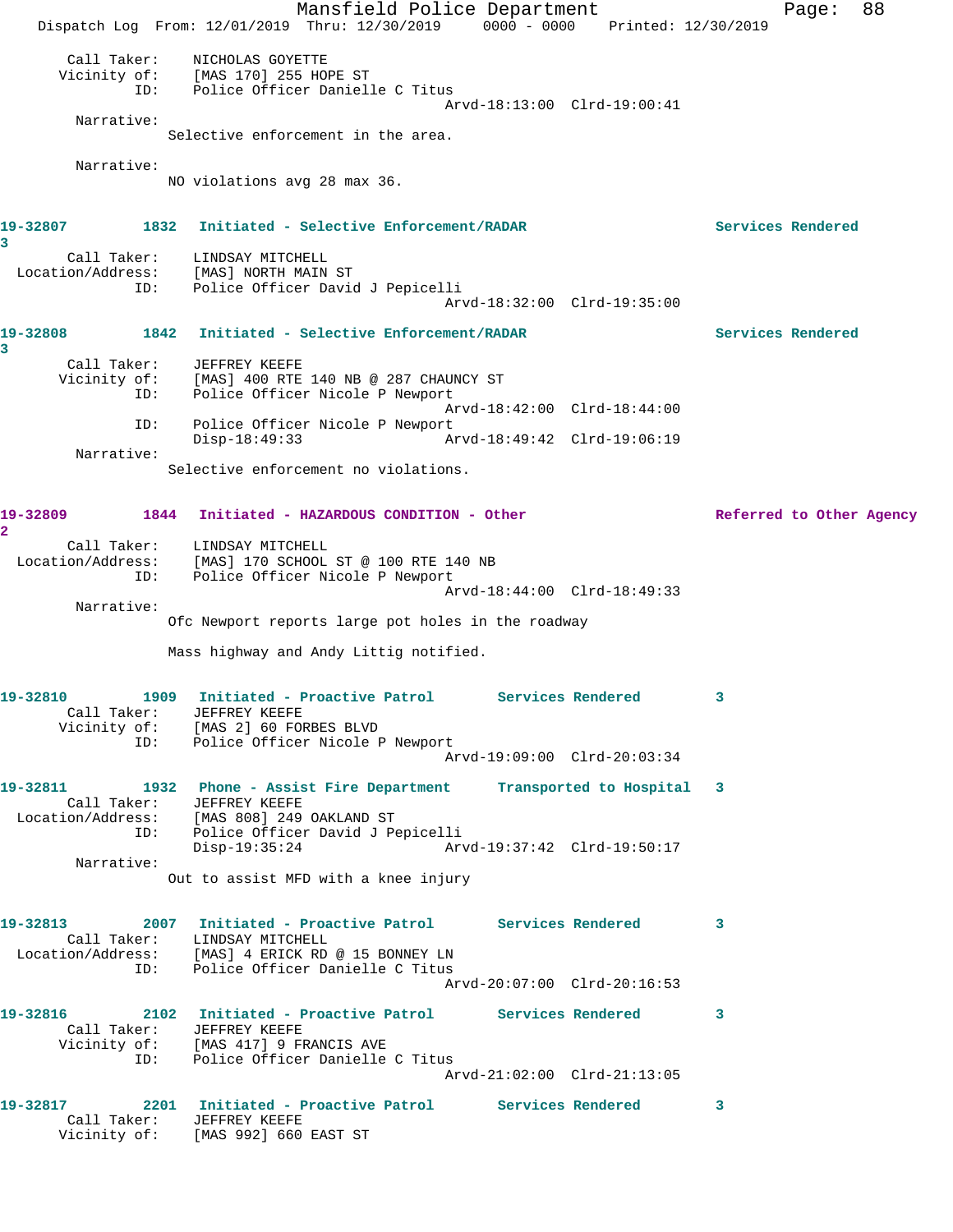|                                                                    | Dispatch Log From: 12/01/2019 Thru: 12/30/2019 0000 - 0000 Printed: 12/30/2019                                                                    | Mansfield Police Department                                                                                                        |                             |  |   | Page:             | 89 |
|--------------------------------------------------------------------|---------------------------------------------------------------------------------------------------------------------------------------------------|------------------------------------------------------------------------------------------------------------------------------------|-----------------------------|--|---|-------------------|----|
| ID:                                                                |                                                                                                                                                   | Police Officer Danielle C Titus                                                                                                    | Arvd-22:01:00 Clrd-22:04:30 |  |   |                   |    |
| 19-32818                                                           | 2209 Initiated - Suspicious Actv / Persn / Veh                                                                                                    |                                                                                                                                    |                             |  |   | Services Rendered |    |
| $\overline{2}$<br>Call Taker:                                      | JEFFREY KEEFE                                                                                                                                     |                                                                                                                                    |                             |  |   |                   |    |
| Vicinity of:<br>ID:                                                | [MAS 103] 407 NORTH MAIN ST                                                                                                                       | Police Officer Danielle C Titus                                                                                                    |                             |  |   |                   |    |
| Vehicle:                                                           |                                                                                                                                                   | WHI 2014 INFI SD Q50 Req: PAS MA IC76AD VIN: JN1BV7AR6EM693420                                                                     | Arvd-22:09:00 Clrd-22:12:25 |  |   |                   |    |
| Narrative:                                                         |                                                                                                                                                   |                                                                                                                                    |                             |  |   |                   |    |
|                                                                    | DMV vehicle on the roadway. Operator is waiting on a tow and<br>will move the vehicle into the parking area.                                      |                                                                                                                                    |                             |  |   |                   |    |
| 19-32821<br>Call Taker:                                            | 2249 Initiated - Proactive Patrol Services Rendered<br><b>JEFFREY KEEFE</b>                                                                       |                                                                                                                                    |                             |  | 3 |                   |    |
|                                                                    | Vicinity of: [MAS 814] 50 WEST CHURCH ST                                                                                                          |                                                                                                                                    |                             |  |   |                   |    |
| ID:                                                                |                                                                                                                                                   | Police Officer David J Pepicelli                                                                                                   | Arvd-22:49:00 Clrd-23:07:22 |  |   |                   |    |
| 19-32822                                                           | 2309 911 - Motor Veh Acc - Hit & Run Referred to Other Agency 1                                                                                   |                                                                                                                                    |                             |  |   |                   |    |
| Call Taker:                                                        | JEFFREY KEEFE                                                                                                                                     |                                                                                                                                    |                             |  |   |                   |    |
| Vicinity of:<br>ID:                                                | [MAS] RTE 140 SB                                                                                                                                  | Police Officer David J Pepicelli                                                                                                   |                             |  |   |                   |    |
| ID:                                                                | $Disp-23:11:28$                                                                                                                                   | Police Officer Nicole P Newport                                                                                                    | Arvd-23:13:54 Clrd-23:29:29 |  |   |                   |    |
|                                                                    | $Disp-23:11:38$                                                                                                                                   |                                                                                                                                    | Arvd-23:13:57 Clrd-23:19:21 |  |   |                   |    |
| ID:                                                                | $Disp-23:11:46$                                                                                                                                   | Police Officer David W Kinahan                                                                                                     | Arvd-23:11:48 Clrd-23:15:57 |  |   |                   |    |
| Vehicle:<br>Vehicle:<br>Narrative:                                 |                                                                                                                                                   | GRY 2012 NISS SD SENTRA Reg: PC MA 847LB6 VIN: 3N1AB6AP0CL614148<br>WHI 2007 GMC UT YUKON Req: PC MA 8KD272 VIN: 1GKFK63887J241239 |                             |  |   |                   |    |
|                                                                    | CP reported an MV hit and run on 140 past SChool st.<br>Officers responding to the area and the BOLO was given out<br>to Norton and State police. |                                                                                                                                    |                             |  |   |                   |    |
| Narrative:                                                         |                                                                                                                                                   |                                                                                                                                    |                             |  |   |                   |    |
|                                                                    | Accident occured in the town of Foxborough Mansfield<br>requested a Foxborough unit to the scene for the report.                                  |                                                                                                                                    |                             |  |   |                   |    |
| For Date: $12/10/2019$ - Tuesday                                   |                                                                                                                                                   |                                                                                                                                    |                             |  |   |                   |    |
| 19-32824                                                           | 0022 Other - Assist Fire Department Services Rendered<br>Call Taker: JEFFREY KEEFE                                                                |                                                                                                                                    |                             |  | 3 |                   |    |
| Location/Address: [MAS 64D] 11 HAMPSHIRE ST                        | ID: Patrolman David Schepis                                                                                                                       |                                                                                                                                    |                             |  |   |                   |    |
| Narrative:                                                         | $Disp-00:25:03$                                                                                                                                   |                                                                                                                                    | Arvd-00:31:52 Clrd-00:39:49 |  |   |                   |    |
|                                                                    | Out to assist MFD with alarm activation.                                                                                                          |                                                                                                                                    |                             |  |   |                   |    |
| 19-32826   0135   Initiated - Proactive Patrol   Services Rendered |                                                                                                                                                   |                                                                                                                                    |                             |  | 3 |                   |    |
|                                                                    | Call Taker: JEFFREY KEEFE                                                                                                                         |                                                                                                                                    |                             |  |   |                   |    |
| ID:                                                                | Vicinity of: [MAS 1002] 250 EAST ST                                                                                                               | Police Officer Michelle Bellevue                                                                                                   |                             |  |   |                   |    |
|                                                                    |                                                                                                                                                   |                                                                                                                                    | Arvd-01:35:00 Clrd-01:52:46 |  |   |                   |    |
| 19-32828                                                           |                                                                                                                                                   |                                                                                                                                    |                             |  | 3 |                   |    |
|                                                                    | Call Taker: JEFFREY KEEFE<br>Location: [MAS] FOXBOROUGH HOTELS                                                                                    |                                                                                                                                    |                             |  |   |                   |    |
|                                                                    | ID: Patrolman David Schepis<br>$Disp-01:44:49$                                                                                                    |                                                                                                                                    |                             |  |   |                   |    |
| Narrative:                                                         |                                                                                                                                                   |                                                                                                                                    |                             |  |   |                   |    |
|                                                                    | Vehicle checking the hotels.                                                                                                                      |                                                                                                                                    |                             |  |   |                   |    |
| 19-32829                                                           | 0148 Initiated - Proactive Patrol Services Rendered                                                                                               |                                                                                                                                    |                             |  | 3 |                   |    |
|                                                                    | Call Taker: JEFFREY KEEFE<br>Vicinity of: [MAS 1015] 30 CHAUNCY ST                                                                                |                                                                                                                                    |                             |  |   |                   |    |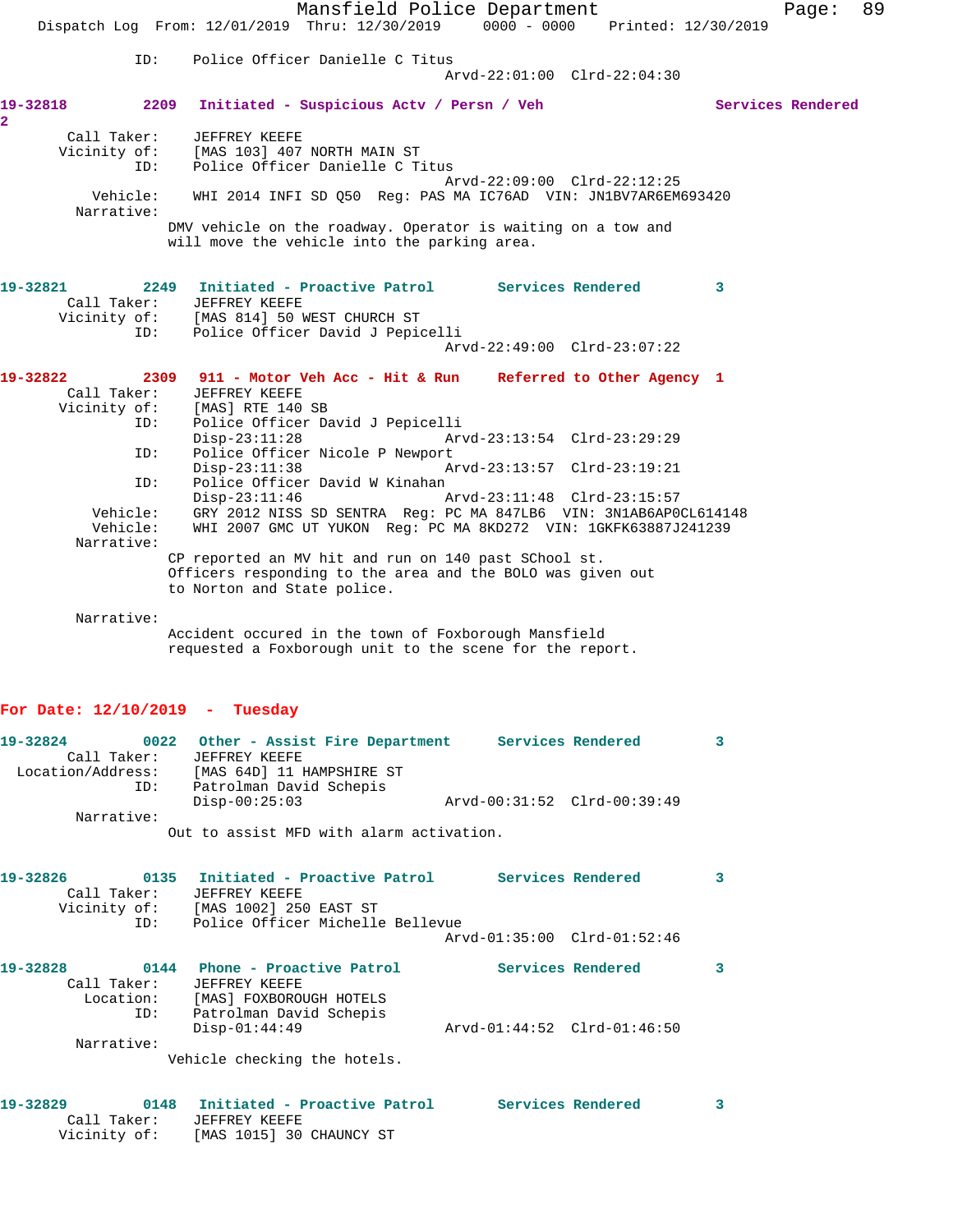Mansfield Police Department Fage: 90 Dispatch Log From: 12/01/2019 Thru: 12/30/2019 0000 - 0000 Printed: 12/30/2019 ID: Police Officer Donald MacLean Arvd-01:48:00 Clrd-01:58:51 **19-32830 0149 Initiated - Proactive Patrol Services Rendered 3**  Call Taker: JEFFREY KEEFE Vicinity of: [MAS 4] 31 HAMPSHIRE ST ID: Patrolman David Schepis Arvd-01:49:00 Clrd-01:53:37 Narrative: Vehicle checks. **19-32831 0152 Initiated - Proactive Patrol Services Rendered 3**  Call Taker: JEFFREY KEEFE Vicinity of: [MAS] 4 ERICK RD @ 15 BONNEY LN ID: Police Officer Michelle Bellevue Arvd-01:52:00 Clrd-02:06:07 **19-32832 0156 Initiated - Proactive Patrol Services Rendered 3**  Call Taker: JEFFREY KEEFE Vicinity of: [MAS 2] 60 FORBES BLVD ID: Patrolman David Schepis Arvd-01:56:00 Clrd-02:10:44 **19-32833 0208 Initiated - Proactive Patrol Building Checked / Secured 3** Call Taker: LINDSAY MITCHELL Location/Address: [MAS 992] 660 EAST ST ID: Police Officer Michelle Bellevue Arvd-02:08:00 Clrd-02:17:07 **19-32834 0212 Initiated - Proactive Patrol Services Rendered 3**  Call Taker: LINDSAY MITCHELL Location/Address: [MAS] COPELAND DR ID: Police Officer Donald MacLean Arvd-02:12:00 Clrd-02:24:59 Vehicle: BLU 2003 TOYT SD CAMRY Reg: PC MA 8MX787 VIN: 4T1BF30K53U547302 Vehicle: WHI 2015 CHEV TRAX Reg: PC MA 8JB998 VIN: KL7CJRSB3FB136128 **19-32842 0227 Initiated - Proactive Patrol Services Rendered 3**  Call Taker: JEFFREY KEEFE Vicinity of: [MAS 814] 50 WEST CHURCH ST ID: Police Officer Donald MacLean Arvd-02:27:00 Clrd-02:35:16 **19-32846 0240 Initiated - Proactive Patrol Services Rendered 3**  Call Taker: JEFFREY KEEFE Vicinity of: [MAS 907E] 390 WEST ST ID: Patrolman David Schepis Arvd-02:40:00 Clrd-02:47:43 **19-32847 0301 Initiated - Proactive Patrol Services Rendered 3**  Call Taker: LINDSAY MITCHELL Location/Address: [MAS 834] 261 CHAUNCY ST ID: Sergeant Robert S Pierce Arvd-03:01:00 Clrd-03:08:56 **19-32850 0555 Initiated - Proactive Patrol Verbal Warning 3**  Call Taker: JEFFREY KEEFE Vicinity of: [MAS] RESERVOIR ST ID: Sergeant Robert S Pierce Arvd-05:55:00 Clrd-06:40:57 Vehicle: WHI 2015 JEEP UT GRACHE Reg: PC MA 864RY8 VIN: 1C4RJFBG8FC925084 Narrative: Verbal for speed. **19-32851 0600 Initiated - Selective Enforcement/RADAR Verbal Warning 3**  Call Taker: JEFFREY KEEFE Vicinity of: [MAS] 245 OAKLAND ST @ 1 FRANCIS AVE

ID: Police Officer Donald MacLean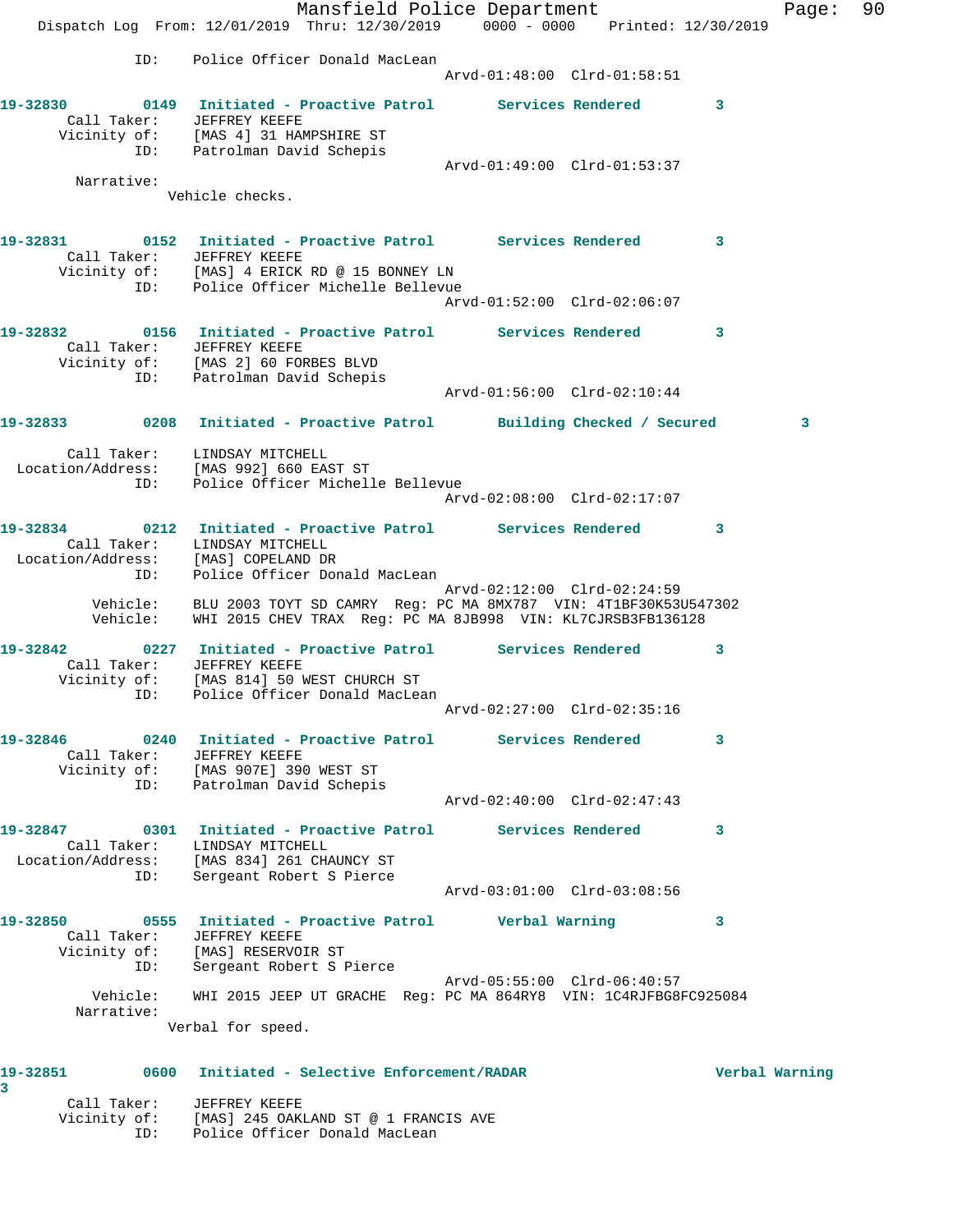Mansfield Police Department Fage: 91 Dispatch Log From: 12/01/2019 Thru: 12/30/2019 0000 - 0000 Printed: 12/30/2019 Arvd-06:00:00 Clrd-07:00:08 Vehicle: GLD 2006 VOLK PASSAT Reg: PC RI 388704 VIN: WVWAK93C26P066512 Narrative: verbal for speed **19-32857 0734 Initiated - Motor Vehicle Stop Verbal Warning 3**  Call Taker: APRIL LEHANE Location/Address: [MAS] 375 WEST ST @ 300 RTE 140 SB ID: Police Officer David W Kinahan Arvd-07:34:00 Clrd-07:36:21 Vehicle: GRY 2011 TOYT CAMRY Reg: PC MA 8SA647 VIN: 4T1BF3EK4BU758398 Narrative: verbal warning for red light violation **19-32867 0828 Walk-In - Child Safety Seat Program Services Rendered 3**  Call Taker: Support Staff Matthew Todesco Location/Address: [MAS 451B] 500 EAST ST ID: Police Officer Nicole M Boldrighini Disp-08:29:00 Arvd-08:29:09 Clrd-08:38:41 Vehicle: BLU 2017 DODG GRANDC Reg: PAR MA 8X VIN: 2C4RDGBG4HR818802 Narrative: Ofc. Boldrighini installing a child safety seat. Narrative: one seat installed 19-32872 0851 Initiated - Motor Veh Acc - No Injury **Services Rendered 1**  Call Taker: APRIL LEHANE Location/Address: [MAS] 90 NORFOLK ST @ 200 RTE 140 SB ID: Officer Robert Haynes Arvd-08:51:00 Clrd-08:57:26 Vehicle: WHI 2016 TOYT COROLL Reg: PC MA 1FBJ78 VIN: 5YFBURHE7GP500481 Vehicle: BLU 2012 COUNTR Reg: PC MA 1590YW VIN: WMWZC5C54CWL62740 Narrative: minor MVA assisting with paper exchange **19-32875 0925 Initiated - Proactive Patrol Building Checked / Secured 3** Call Taker: APRIL LEHANE Location/Address: [MAS 840] 280 SCHOOL ST ID: Police Officer Patrick J Pennie Arvd-09:25:00 Clrd-09:33:19 Narrative: Checking the area. **19-32876 0939 Initiated - Selective Enforcement/RADAR Citation / Warning Issued 3**  Call Taker: APRIL LEHANE Location/Address: [MAS 1002] 250 EAST ST ID: Police Officer John R Armstrong Arvd-09:39:00 Clrd-10:07:38 Vehicle: GRY 2017 KIA SEDONA Reg: PC MA 1XRB51 VIN: KNDMA5C12H6259677 Narrative: Selective enforcement in the area. Narrative: citation issued for speed **19-32878 1002 Initiated - Selective Enforcement/RADAR Citation / Warning Issued 3**  Call Taker: APRIL LEHANE Location/Address: [MAS] NORTH MAIN ST ID: Police Officer Nicole M Boldrighini Arvd-10:02:00 Clrd-10:41:22 Vehicle: GRY 2017 JEEP CHEROK Reg: PC MA 667EZ1 VIN: 1C4PJMCB5HW575543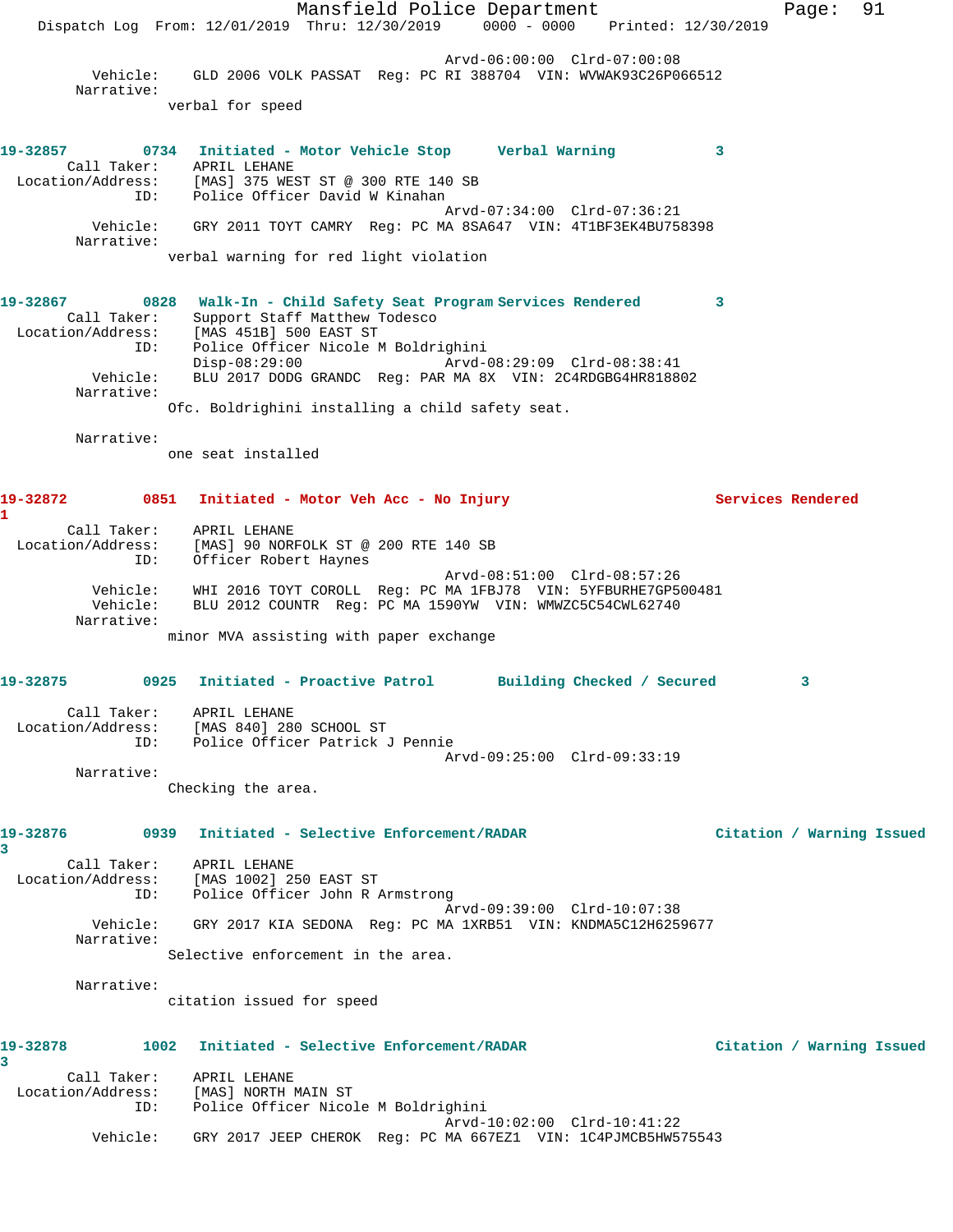Mansfield Police Department Fage: 92 Dispatch Log From: 12/01/2019 Thru: 12/30/2019 0000 - 0000 Printed: 12/30/2019 Vehicle: RED 2007 FORD UT EDGE Reg: PC MA 9JLG10 VIN: 2FMDK49C07BA26876 Narrative: Selective enforcement in the area. Narrative: citation issued for expired registration **19-32881 1030 Initiated - Motor Vehicle Stop Citation / Warning Issued 3**  Call Taker: APRIL LEHANE<br>ion/Address: [MAS] RTE 140 NB Location/Address: ID: Police Officer David W Kinahan Arvd-10:30:00 Clrd-11:01:23 Vehicle: BLK 2014 FORD UT EXPLOR Reg: PC MA 5DAG60 VIN: 1FM5K8GT3EGB31352 Vehicle: GRN 2013 RAV4 Reg: PAV MA DIVLAW VIN: JTMRFREV6DD039480 Narrative: both vehicles showing expired. Attempting to renew online Narrative: Citations issued to both **19-32885 1053 Initiated - Motor Vehicle Stop Verbal Warning 3**  Call Taker: APRIL LEHANE Location/Address: [MAS] 100 RTE 140 NB @ 170 SCHOOL ST ID: Sergeant Thomas R Connor Arvd-10:53:00 Clrd-10:56:34 Vehicle: GRY 2014 TOYT TACOMA Reg: PC MA 810HPC VIN: 5TFUX4EN5EX029601 Narrative: Vehicle brushed Sgt Connor. No injuries. Verbal warning for failure to stop **19-32887 1119 911 - Assist Citizen - P S A Services Rendered 3**  Call Taker: MATTHEW BOMES Location/Address: [MAS H4540] 14 PLEASANT ST ID: Police Officer John R Armstrong Disp-11:20:51 Arvd-11:25:41 Clrd-11:28:57 Narrative: across the street from for a needle on the road party waiting with it **19-32890 1148 Initiated - Proactive Patrol Building Checked / Secured 3** Call Taker: APRIL LEHANE Location/Address: [MAS 281A] 1 CROCKER ST ID: Police Officer Nicole M Boldrighini Arvd-11:48:00 Clrd-11:56:27 Narrative: Checking the area. **19-32893 1152 Phone - Larceny - Value Unknown Incident Report 2**  Call Taker: MATTHEW BOMES<br>Location/Address: [MAS 840D105] [MAS 840D105] 280 SCHOOL ST Apt. #D105 ID: Police Officer John R Armstrong Disp-12:01:16 Arvd-12:10:23 Clrd-12:43:09 Narrative: party on site has a credit card to report as fraud.. the manager Narrative: TD Bank employee saw card being thrown over fence. It was used in a transaction at Verizon Narrative: There was a second male involved. European male in 20s was waiting in vehicle during transaction Refer To Incident: 19MAS-1132-OF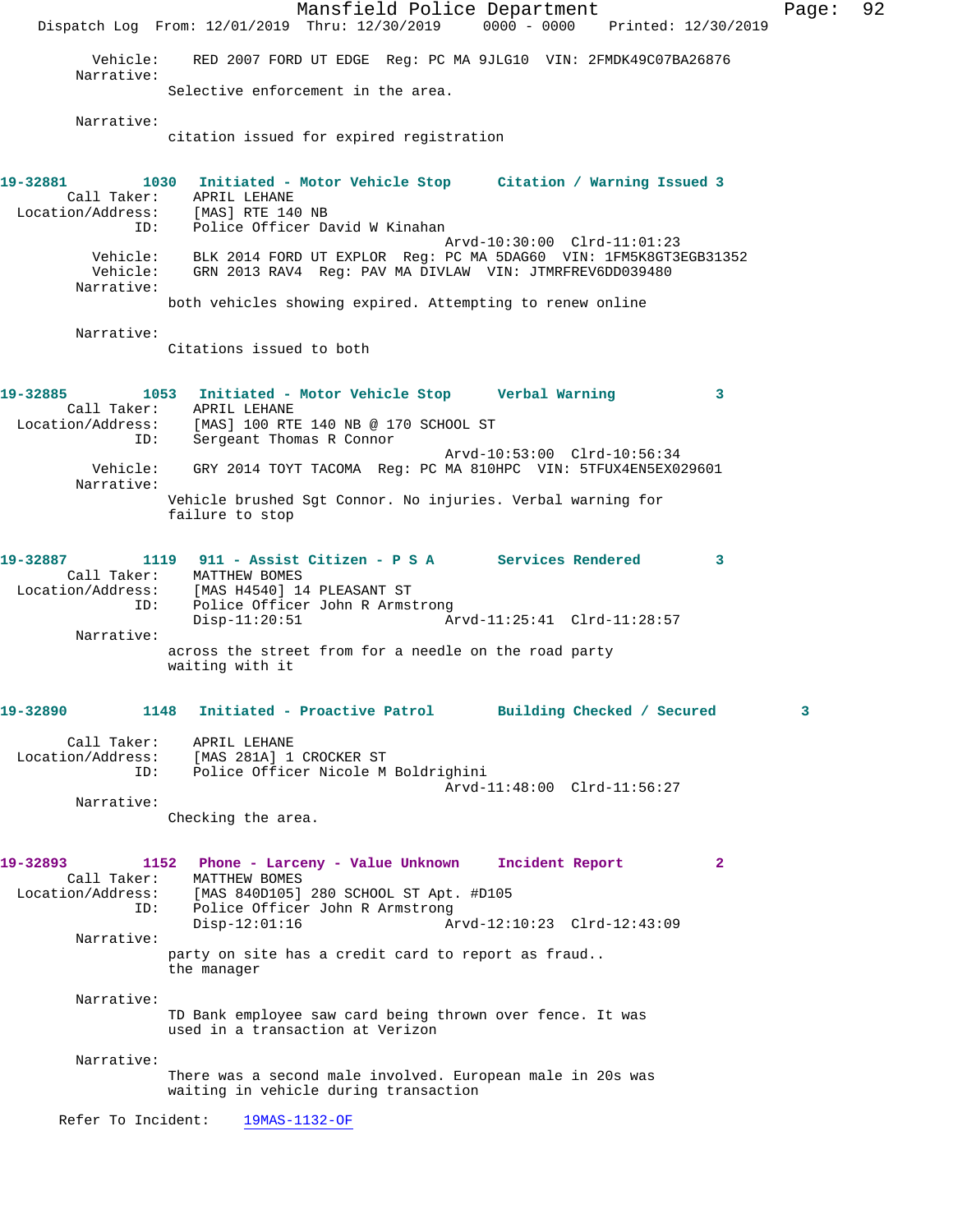Mansfield Police Department Fage: 93 Dispatch Log From: 12/01/2019 Thru: 12/30/2019 0000 - 0000 Printed: 12/30/2019 **19-32896 1218 911 - Suspicious Actv / Persn / Veh Incident Report 2**  Call Taker: MATTHEW BOMES Location/Address: [MAS H3168] 19 NOREEN RD ID: Police Officer Nicole M Boldrighini Disp-12:23:42 Arvd-12:32:18 Clrd-13:06:16 Narrative: party would like to speak to an officer about a dead animal placed on her property and remove light bulbs Refer To Incident: 19MAS-1133-OF **19-32901 1254 Initiated - Motor Vehicle Stop Citation / Warning Issued 3**  Call Taker: APRIL LEHANE Location/Address: [MAS] RTE 140 NB ID: Police Officer Andrew J Kelley Arvd-12:54:00 Clrd-12:58:27 Reg: MA 3280D Narrative: Ofc Kelley issuing a citation to the operator for harsh and objectionable noise. Citation will be mailed to him **19-32907 1401 911 - 911 Hang-ups & Verifications Confirmed misdial/Accdntl Call 2** Call Taker: MATTHEW BOMES Location/Address: [MAS] 21 OXFORD RD ID: Police Officer Matthew A Souza<br>Disp-14:02:32 Disp-14:02:32 Arvd-14:06:22 Clrd-14:08:56 Narrative: spoke with party at front desk reported no problems Narrative: clear- confirmed accidental **19-32915 1452 Walk-In - Child Safety Seat Program Services Rendered 3**  Call Taker: Support Staff Matthew Todesco Location/Address: [MAS 451] 500 EAST ST ID: Police Officer Nicole M Boldrighini Disp-14:53:00 Arvd-14:53:03 Clrd-15:16:46 Narrative: Ofc. Boldrighini installing a child safety seat. **19-32923 1539 Phone - Shoplifting Arrest(s) Made 3**  Call Taker: APRIL LEHANE Location/Address: [MAS 840K] 280 SCHOOL ST Apt. #K ID: Police Officer Nicole M Boldrighini Disp-15:44:11 Arvd-15:49:25 Clrd-15:57:48<br>Vehicle: GRY 2008 NISS MAXIMA Reg: PC MA 35E330 VIN: 1N4BA41E18C8 GRY 2008 NISS MAXIMA Reg: PC MA 35E330 VIN: 1N4BA41E18C827738 Narrative: report of a shoplifter that took off in Nissan Maxima. Vehicle left the mall area. MSP and Taunton PD advised Narrative: Loss prevention will be putting together video packet and will drop off to the station Refer To Summons: 19MAS-655-AR Summons: REYNOLDS, STACY L Address: 52 PLAIN ST TAUNTON, MA<br>Age: 31  $A$ qe: Charges: SHOPLIFTING BY ASPORTATION, 2ND OFF. REGISTRATION SUSPENDED, OP MV WITH UNINSURED MOTOR VEHICLE UNREGISTERED MOTOR VEHICLE **19-32925 1544 Walk-In - Motor Veh Acc - Hit & Run Incident Report 1**  Call Taker: Support Staff Matthew Todesco Location/Address: [MAS] 91 CHAUNCY ST @ 6 HIGHLAND AVE ID: Police Officer Patrick J Pennie Disp-15:47:23 Arvd-15:47:46 Clrd-16:05:50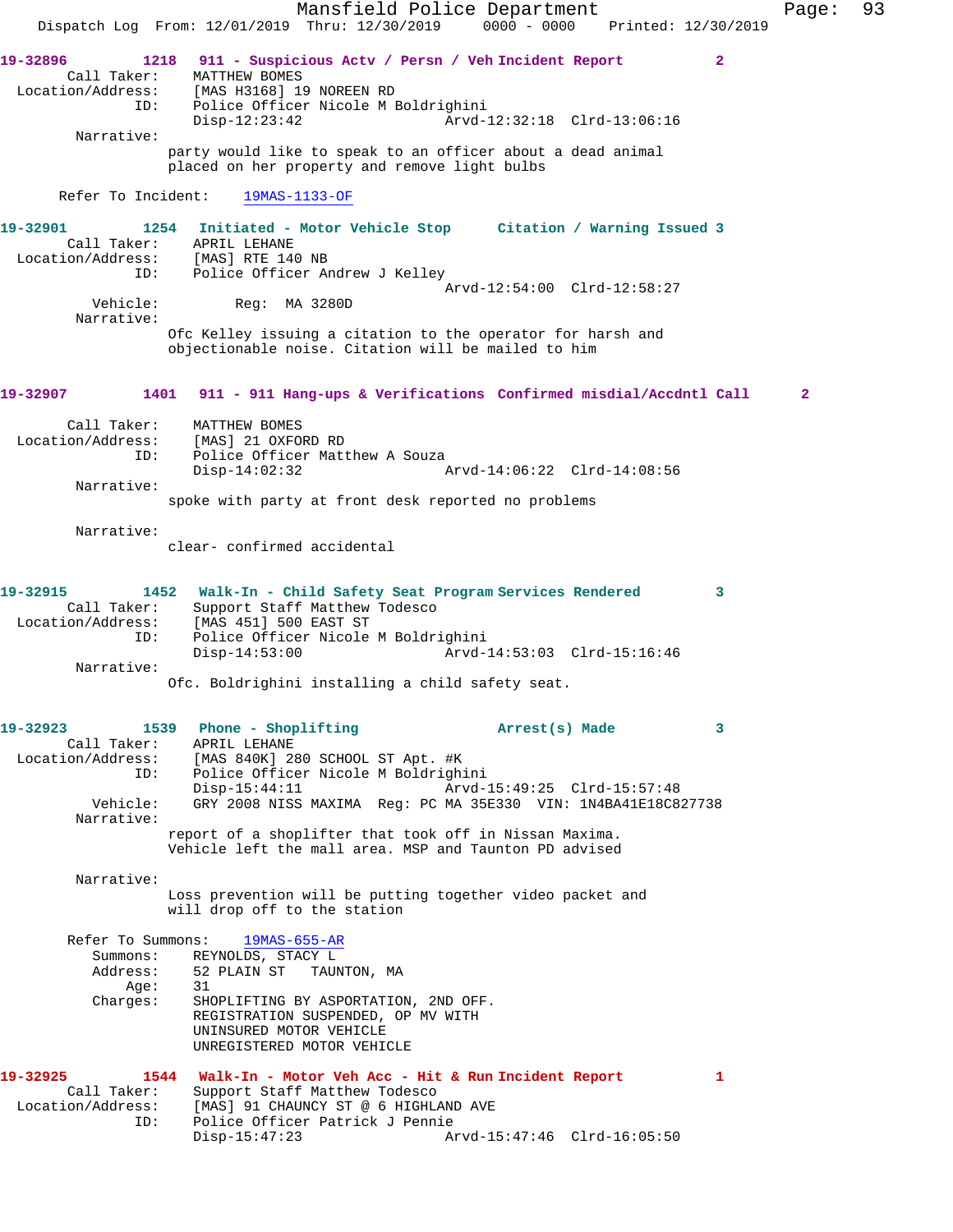Mansfield Police Department Page: 94 Dispatch Log From: 12/01/2019 Thru: 12/30/2019 0000 - 0000 Printed: 12/30/2019 Narrative: RP into report a past hit & run Refer To Incident: 19MAS-1135-OF **19-32927 1606 Phone - Motor Veh Acc - No Injury Accident Report 1**  Call Taker: APRIL LEHANE<br>Location/Address: [MAS] 263 FR Location/Address: [MAS] 263 FRANKLIN ST @ 30 WINTER ST ID: Police Officer Jay J Sparrow Disp-16:06:39 Arvd-16:08:45 Clrd-16:41:19<br>ID: Police Officer Danielle C Titus Police Officer Danielle C Titus Disp-16:08:08 Arvd-16:08:11 Clrd-16:39:51 Vehicle: GRY 2014 NISS VERSA Reg: PC MA 7KD630 VIN: 3N1CN7AP7EK453585 Towed: For: Accident By: Central Street Garage To: Central Street Garage Vehicle: BLK 2015 FORD F250 Reg: PC MA 82K530 VIN: 1FTBF2B65FEB83427<br>Towed: For: Accident By: Central Street Garage To: Central Street Ga Towed: For: Accident By: Central Street Garage To: Central Street Garage<br>Released To: BOEN On: 12/11/2019 @ 1106 BOEN On: 12/11/2019 @ 1106 Narrative: multiple calls for an MVA. Unknown on injuries Narrative: Ofc Titus requesting tow for both vehicles Narrative: Central ST on scene Narrative: citation issued for failure to yield Refer To Accident: 19MAS-466-AC **19-32929 1613 Phone - Parking Violations Citation / Warning Issued 3**  Call Taker: APRIL LEHANE Location/Address: [MAS] 393 NORTH MAIN ST ID: Police Officer Joshua S Ellender Disp-16:13:50 Arvd-16:34:32 Clrd-16:37:26<br>Vehicle: BRO 2011 HOND CIVIC Req: PC MA 35C970 VIN: 2HGFA1F55BH51 BRO 2011 HOND CIVIC Reg: PC MA 35C970 VIN: 2HGFA1F55BH511364 Narrative: rp is reporting a vehicle parked in wrong direction. Operator went into Kumon about one hour ago Narrative: parking citation issued **19-32932 1634 911 - 911 Hang-ups & Verifications Confirmed misdial/Accdntl Call 2** Call Taker: MATTHEW BOMES<br>Location/Address: [MAS H6104] 4 ess: [MAS H6104] 40 PRATT ST<br>ID: Police Officer Joshua S Police Officer Joshua S Ellender<br>Disp-16:38:34 Ar Arvd-16:40:19 Clrd-16:43:35 ID: Police Officer Joshua S Ellender Disp-16:44:04 Arvd-16:44:06 Clrd-16:50:34 Narrative: daniel to meet out side phone dialed in pocket Narrative: clear- confirmed accidental **19-32936 1718 Walk-In - Assist Citizen - P S A Spoken To 3**  Call Taker: Support Staff Amanda Crisfulla<br>Location/Address: [MAS H4848] 39 CHURCH ST ess: [MAS H4848] 39 CHURCH ST<br>ID: Police Officer Danielle ( Police Officer Danielle C Titus<br>Disp-17:22:22 A Disp-17:22:22 Arvd-17:30:51 Clrd-18:03:08 Narrative: rp in lobby with questions regarding an alleged accident involving his daughter and possible false allegations. Narrative: party was advised of his options. He had concerns about criminal charges and wanted to explain his side of the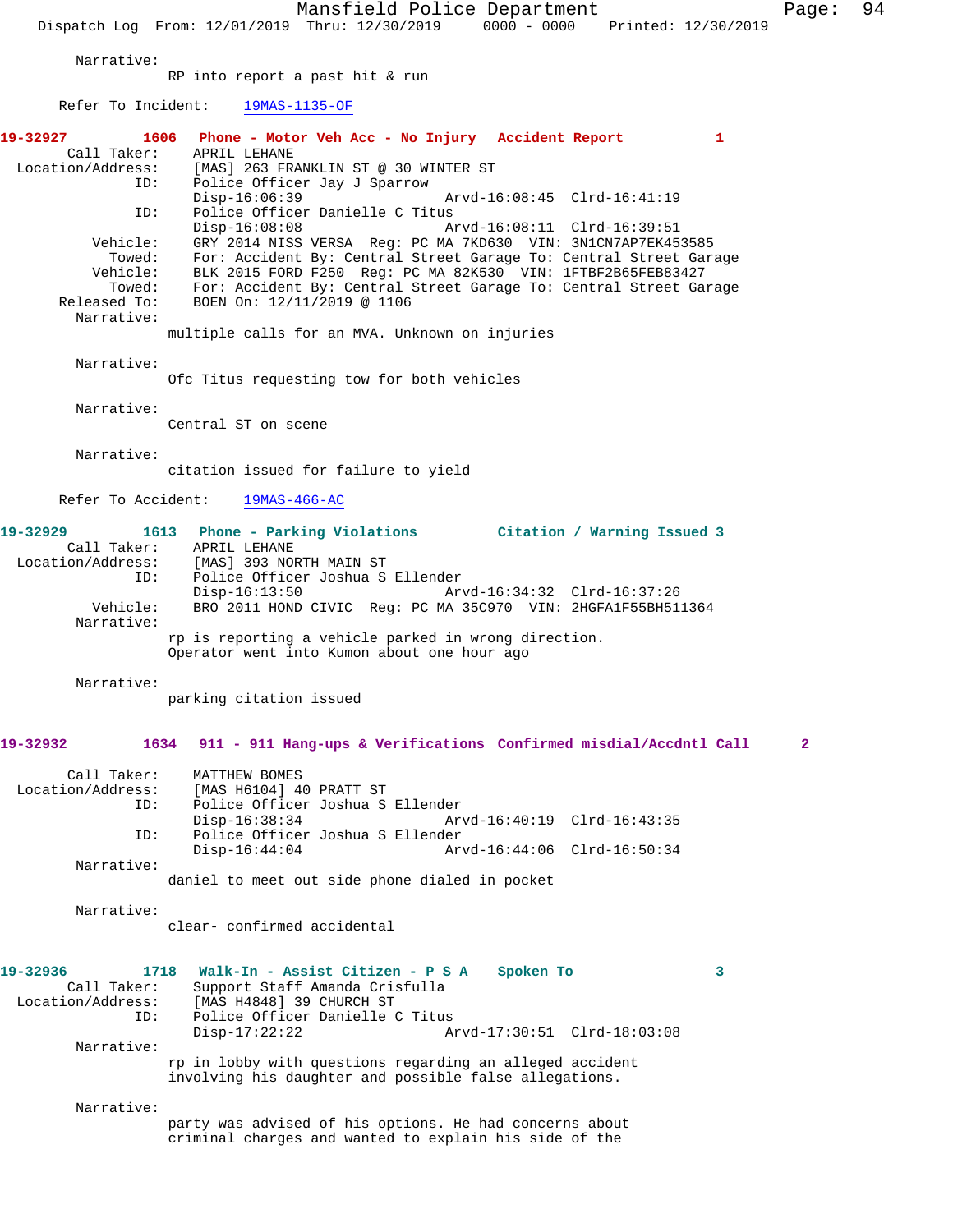events

**19-32943 1814 Initiated - Motor Vehicle Stop Citation / Warning Issued 3**  Call Taker: APRIL LEHANE Location/Address: [MAS] 145 SCHOOL ST @ 231 SPRING ST ID: Police Officer Danielle C Titus Arvd-18:14:00 Clrd-18:23:02 Vehicle: BLK 2012 LINC MKZ Reg: PC MA 925PS3 VIN: 3LNHL2JC8CR835827 Narrative: citation issued failure to stop **19-32945 1823 Initiated - Selective Enforcement/RADAR Citation / Warning Issued 3**  Call Taker: APRIL LEHANE Location/Address: [MAS] 1 SCHOOL ST @ 167 WEST ST ID: Police Officer Danielle C Titus Arvd-18:23:00 Clrd-19:01:58 Vehicle: GRY 2011 HYUN SONATA Reg: PC MA 9AT721 VIN: 5NPEC4AC1BH231878 Vehicle: GRY 2010 FORD 4D 2010 FORD FUSION SEDAN Reg: PAS MA 5EHV90 VIN: 3FAHP0HA6AR348047 Narrative: Selective enforcement in the area. Narrative: citation issued for failure to stop Narrative: citation issued for the stop **19-32947 1832 Initiated - Proactive Patrol Building Checked / Secured 3** Call Taker: APRIL LEHANE Location/Address: [MAS 840] 280 SCHOOL ST<br>ID: Police Officer David J I Police Officer David J Pepicelli Arvd-18:32:00 Clrd-18:47:56 ID: Police Officer David J Pepicelli Disp-18:48:01 Arvd-18:48:03 Clrd-19:31:44 Narrative: Checking the area. **19-32950 1923 Initiated - Follow up Investigation Services Rendered 3**  Call Taker: NICHOLAS GOYETTE Location/Address: [MAS 2] 60 FORBES BLVD ID: Police Officer Joshua S Ellender Arvd-19:23:00 Clrd-19:29:14 Narrative: Conducting a follow up in the area to a previously reported incident. **19-32953 1939 Phone - Neighbor Dispute Spoken To 3**  Call Taker: DAVID SULLIVAN Location/Address: [MAS 430] 16 ERICK RD Apt. #19 ID: Police Officer Joshua S Ellender Disp-19:45:35 Arvd-19:50:08 Clrd-20:06:18 ID: Police Officer Danielle C Titus Disp-19:45:40 Arvd-19:53:05 Clrd-20:06:17 Narrative: See the R/p APt 19 Ongoing neighbor issues with Apt 17 Caller upsete over the fumes 94c-M getting into his apt. Narrative: Clear, no marijuana able to be detected. Party advised to speak with the property manager. **19-32956 2014 Initiated - Proactive Patrol Building Checked / Secured 3**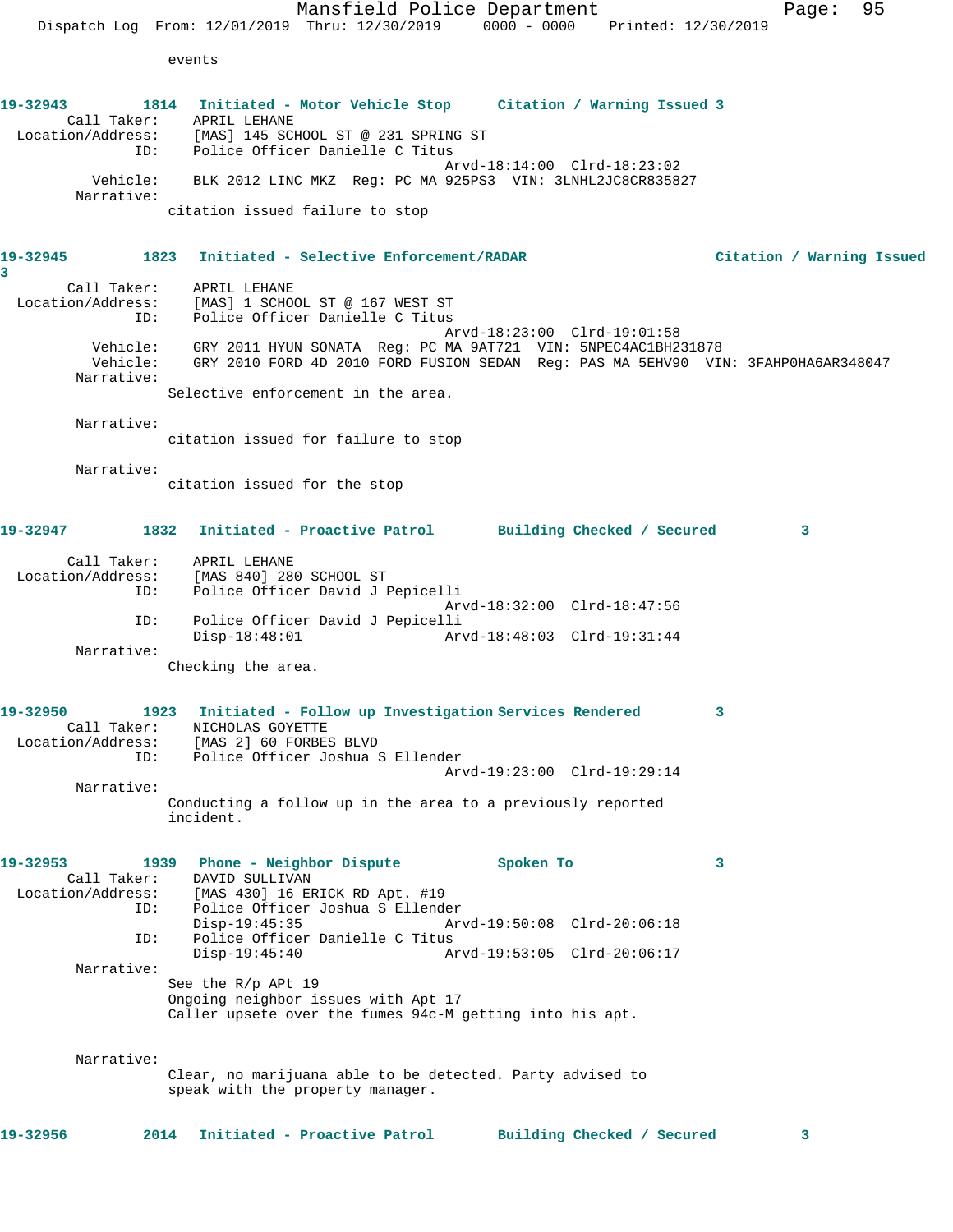|                                              | Mansfield Police Department<br>Dispatch Log From: 12/01/2019 Thru: 12/30/2019 0000 - 0000 Printed: 12/30/2019                                                                                                                                                         |                             |   | Page: | 96 |
|----------------------------------------------|-----------------------------------------------------------------------------------------------------------------------------------------------------------------------------------------------------------------------------------------------------------------------|-----------------------------|---|-------|----|
| ID:<br>Narrative:                            | Call Taker: NICHOLAS GOYETTE<br>Location/Address: [MAS 987A] 125 HIGH ST Apt. #1-4<br>Police Officer Danielle C Titus<br>Checking the area.                                                                                                                           | Arvd-20:14:00 Clrd-20:18:53 |   |       |    |
| 19-32957<br>ID:<br>Narrative:                | 2038 Phone - Follow up Investigation Services Rendered<br>Call Taker: NICHOLAS GOYETTE<br>Location/Address: [MAS H1550] 44 BIRD RD<br>Police Officer Joshua S Ellender<br>$Disp-20:45:00$<br>Conducting a follow up in the area to a previously reported<br>incident. |                             | 3 |       |    |
| ID:<br>Narrative:                            | 19-32959 2055 Initiated - Proactive Patrol Building Checked / Secured<br>Call Taker: NICHOLAS GOYETTE<br>Location/Address: [MAS 281A] 1 CROCKER ST<br>Police Officer Danielle C Titus<br>Checking the area.                                                           | Arvd-20:55:00 Clrd-21:04:42 |   | 3     |    |
| 19-32960<br>Call Taker:<br>Location/Address: | 2104 911 - Well Being Check<br>DAVID SULLIVAN                                                                                                                                                                                                                         | Incident Report             | 3 |       |    |

Refer To Incident: 19MAS-1136-OF

ID: Police Officer Danielle C Titus

**19-32963 2138 Initiated - Proactive Patrol Building Checked / Secured 3** Call Taker: NICHOLAS GOYETTE

 Location/Address: [MAS 322] 31 HAMPSHIRE ST ID: Police Officer David J Pepicelli Arvd-21:38:00 Clrd-22:02:22

Disp-21:09:52 Arvd-21:12:29 Clrd-22:13:03

Narrative:

Narrative:

Checking the area.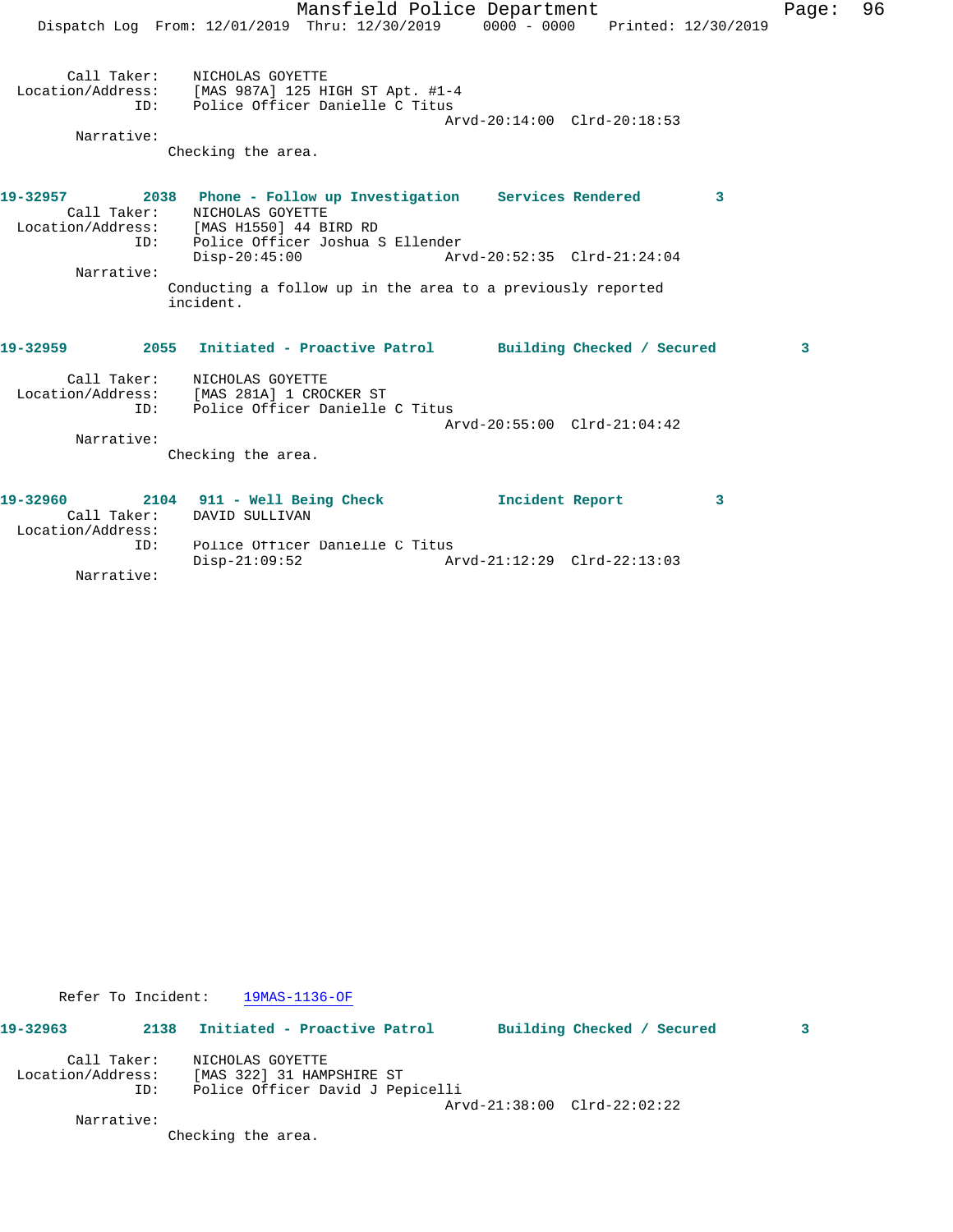| 19-32968<br>Call<br>$\mathbf{2}$ | 2229 Phone - 911 Hang-ups & Verifications                                                               | Confirmed misdial/Accdntl |
|----------------------------------|---------------------------------------------------------------------------------------------------------|---------------------------|
| Call Taker:                      | NICHOLAS GOYETTE                                                                                        |                           |
| ID:                              | Location/Address: [MAS H4259] 97 PARK ST<br>Police Officer Danielle C Titus                             |                           |
|                                  | $Disp-22:29:51$<br>$Clrd-22:31:16$                                                                      |                           |
| ID:                              | Police Officer David J Pepicelli<br>$Disp-22:31:14$<br>$Clrd-22:31:25$                                  |                           |
| ID:                              | Police Officer Joshua S Ellender                                                                        |                           |
| Narrative:                       | $Disp-22:31:19$<br>Arvd-22:33:16 Clrd-22:35:26                                                          |                           |
|                                  | Checking on a 911 hang up                                                                               |                           |
|                                  | For Date: $12/11/2019$ - Wednesday                                                                      |                           |
| 19-32972                         | 0059 Phone - Alarm - Burglar Malse / Accidental Alarm 1                                                 |                           |
|                                  | Call Taker: DAVID SULLIVAN<br>Location/Address: [MAS H6005] 36 PATTYS RD                                |                           |
|                                  | ID:<br>Police Officer Christopher D Sorge                                                               |                           |
| ID:                              | $Disp-01:00:45$<br>Police Officer Andrew J Kelley                                                       |                           |
|                                  | $Disp-01:00:48$<br>$Clrd-01:10:38$                                                                      |                           |
| Narrative:                       | Hallway Motion and Living room motion detectors.<br>ALarm Comp to continue to try and notify a rep.     |                           |
| 19-32973                         | 0125 Initiated - Investigations Building Checked / Secured                                              | 3                         |
|                                  | Call Taker: NICHOLAS GOYETTE                                                                            |                           |
| ID:                              | Location/Address: [MAS 2] 60 FORBES BLVD<br>ID: Police Officer Andrew<br>Police Officer Andrew J Kelley |                           |
|                                  | Arvd-01:25:00 Clrd-01:57:04                                                                             |                           |
| Narrative:                       | Out for investigations                                                                                  |                           |
| 19-32975                         | 0125 Initiated - Proactive Patrol Building Checked / Secured                                            | $\mathbf{3}$              |
|                                  | Call Taker: NICHOLAS GOYETTE                                                                            |                           |
| ID:                              | Location/Address: [MAS 417] 9 FRANCIS AVE<br>Police Officer Michelle Bellevue                           |                           |
|                                  | Arvd-01:25:00 Clrd-01:36:16                                                                             |                           |
| Narrative:                       | Checking the area.                                                                                      |                           |
|                                  |                                                                                                         |                           |
| 19-32974                         | 0135 Initiated - Proactive Patrol Building Checked / Secured                                            | 3                         |
| Call Taker:                      | NICHOLAS GOYETTE<br>Location/Address: [MAS 1002] 250 EAST ST                                            |                           |
| ID:                              | Police Officer Christopher D Sorge                                                                      |                           |
| Narrative:                       | Arvd-01:35:00 Clrd-01:37:09                                                                             |                           |
|                                  | Checking the area.                                                                                      |                           |
| 19-32977                         | 0137 Initiated - Motor Vehicle Stop Gerbal Warning                                                      | 3                         |
| Call Taker:                      | NICHOLAS GOYETTE<br>Vicinity of: [MAS 253] 330 PRATT ST Apt. #A<br>ID: Police Officer Christopher D So  |                           |
|                                  | Police Officer Christopher D Sorge<br>Arvd-01:37:00 Clrd-01:41:21                                       |                           |
| Vehicle:<br>Narrative:           | BLK 2010 4RUNNER Req: PC RI TB881 VIN: JTEBU5JR1A5002802                                                |                           |
|                                  | Out with a my stop. Verbal for headlights                                                               |                           |
|                                  |                                                                                                         |                           |

**19-32978 0138 Initiated - Proactive Patrol Building Checked / Secured 3**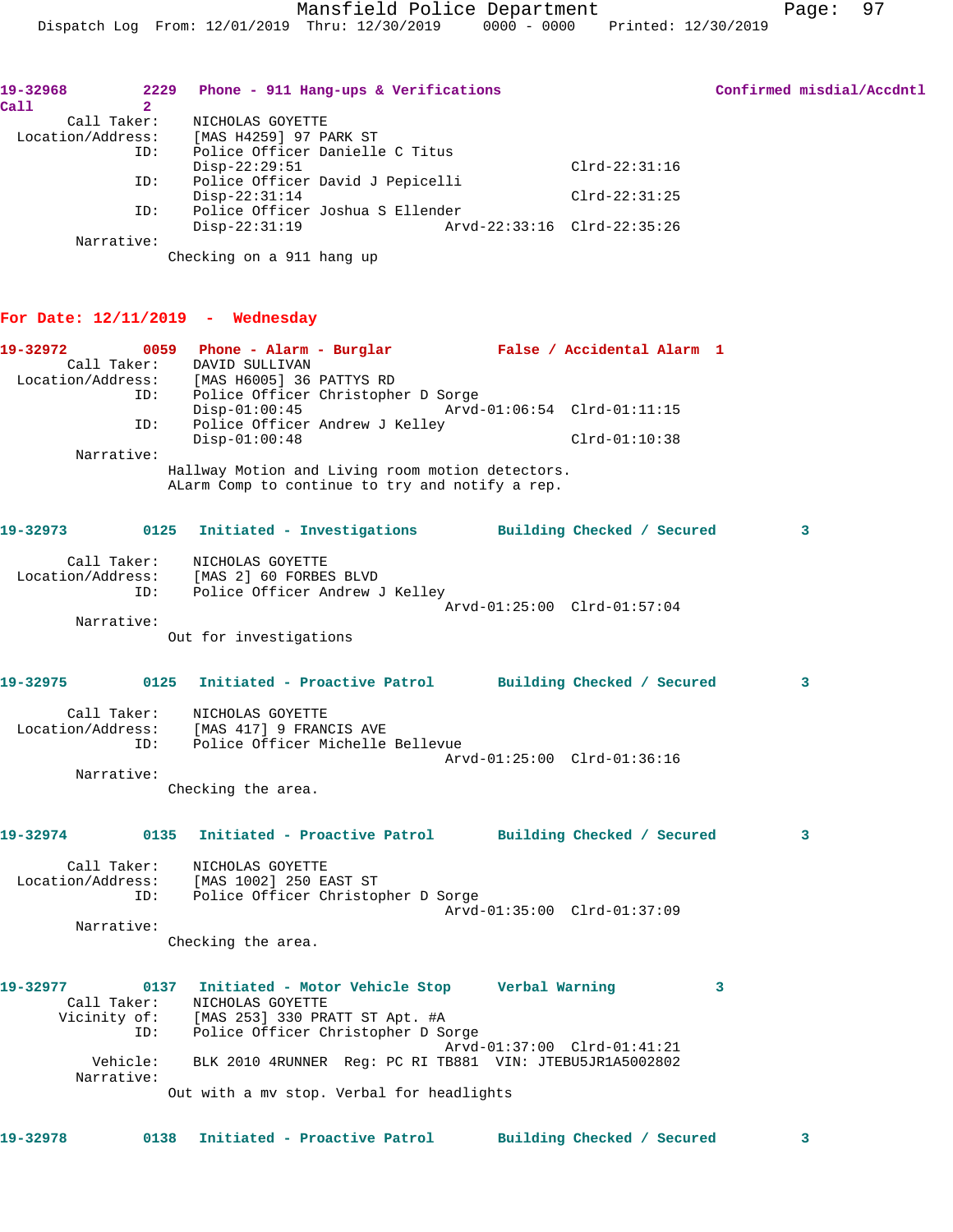|          |            |                                                                                                                        | Mansfield Police Department |                 | Page: | 98 |
|----------|------------|------------------------------------------------------------------------------------------------------------------------|-----------------------------|-----------------|-------|----|
|          |            | Dispatch Log From: 12/01/2019 Thru: 12/30/2019 0000 - 0000 Printed: 12/30/2019                                         |                             |                 |       |    |
|          | ID:        | Call Taker: NICHOLAS GOYETTE<br>Location/Address: [MAS 907E] 390 WEST ST<br>Police Officer Donald MacLean              |                             |                 |       |    |
|          | Narrative: |                                                                                                                        | Arvd-01:38:00 Clrd-01:55:18 |                 |       |    |
|          |            | Checking the area.                                                                                                     |                             |                 |       |    |
|          |            |                                                                                                                        |                             |                 |       |    |
| 19-32979 |            | 0140 Initiated - Proactive Patrol Building Checked / Secured                                                           |                             |                 | 3     |    |
|          | ID:        | Call Taker: NICHOLAS GOYETTE<br>Location/Address: [MAS 281A] 1 CROCKER ST<br>Police Officer Michelle Bellevue          | Arvd-01:40:00 Clrd-01:48:18 |                 |       |    |
|          | Narrative: |                                                                                                                        |                             |                 |       |    |
|          |            | Checking the area.                                                                                                     |                             |                 |       |    |
|          |            |                                                                                                                        |                             |                 |       |    |
| 19-32980 |            | 0156 Initiated - Proactive Patrol Building Checked / Secured                                                           |                             |                 | 3     |    |
|          | ID:        | Call Taker: NICHOLAS GOYETTE<br>Location/Address: [MAS 253] 330 PRATT ST Apt. #A<br>Police Officer Christopher D Sorge |                             |                 |       |    |
|          |            |                                                                                                                        | Arvd-01:56:00 Clrd-02:04:03 |                 |       |    |
|          | Narrative: | Checking the area.                                                                                                     |                             |                 |       |    |
|          |            |                                                                                                                        |                             |                 |       |    |
| 19-32981 |            | 0158 Phone - Alarm - Burglar Malse / Accidental Alarm 1                                                                |                             |                 |       |    |
|          |            | Call Taker:<br>NICHOLAS GOYETTE<br>Location/Address: [FOX] 30 COMMERCIAL ST Apt. #4A                                   |                             |                 |       |    |
|          | ID:        | Patrolman STEVEN HOLE                                                                                                  |                             |                 |       |    |
|          | ID:        | $Disp-02:00:21$<br>Patrolman CHRISTOPHER J DIMODICA<br>$Disp-02:00:25$                                                 | Arvd-02:02:49 Clrd-02:07:45 | $Clrd-02:00:30$ |       |    |
|          | ID:        | Sergeant TIMOTHY F O'LEARY Jr<br>$Disp-02:00:33$                                                                       | Arvd-02:03:46 Clrd-02:07:47 |                 |       |    |
|          | ID:        | Police Officer Andrew J Kelley<br>Disp-02:04:18 Enrt-02:04:18                                                          |                             | $Clrd-02:04:22$ |       |    |
|          | Narrative: |                                                                                                                        |                             |                 |       |    |
|          |            | Zone: rear door shock<br>Rep: pending                                                                                  |                             |                 |       |    |
|          |            |                                                                                                                        |                             |                 |       |    |
|          |            | 19-32982 0204 Initiated - Proactive Patrol Building Checked / Secured                                                  |                             |                 | 3     |    |
|          |            | Call Taker: NICHOLAS GOYETTE<br>Vicinity of: [MAS] COPELAND DR                                                         |                             |                 |       |    |
|          |            | ID: Police Officer Andrew J Kelley                                                                                     | Arvd-02:04:00 Clrd-02:34:23 |                 |       |    |
|          | Narrative: |                                                                                                                        |                             |                 |       |    |
|          |            | Checking the area.                                                                                                     |                             |                 |       |    |
|          |            | 19-32983 0207 Initiated - Proactive Patrol Building Checked / Secured                                                  |                             |                 | 3     |    |
|          |            | Call Taker: NICHOLAS GOYETTE<br>Location/Address: [MAS 280] 440 FORBES BLVD                                            |                             |                 |       |    |
|          | ID:        | Police Officer Donald MacLean                                                                                          |                             |                 |       |    |
|          | Narrative: |                                                                                                                        | Arvd-02:07:00 Clrd-02:16:50 |                 |       |    |
|          |            | Checking the area.                                                                                                     |                             |                 |       |    |
|          |            |                                                                                                                        |                             |                 |       |    |
|          |            | 19-32985 0220 Initiated - Proactive Patrol Building Checked / Secured                                                  |                             |                 | 3     |    |
|          | ID:        | Call Taker: NICHOLAS GOYETTE<br>Location/Address: [MAS 840] 280 SCHOOL ST<br>Police Officer Donald MacLean             |                             |                 |       |    |
|          | Narrative: |                                                                                                                        | Arvd-02:20:00 Clrd-02:34:13 |                 |       |    |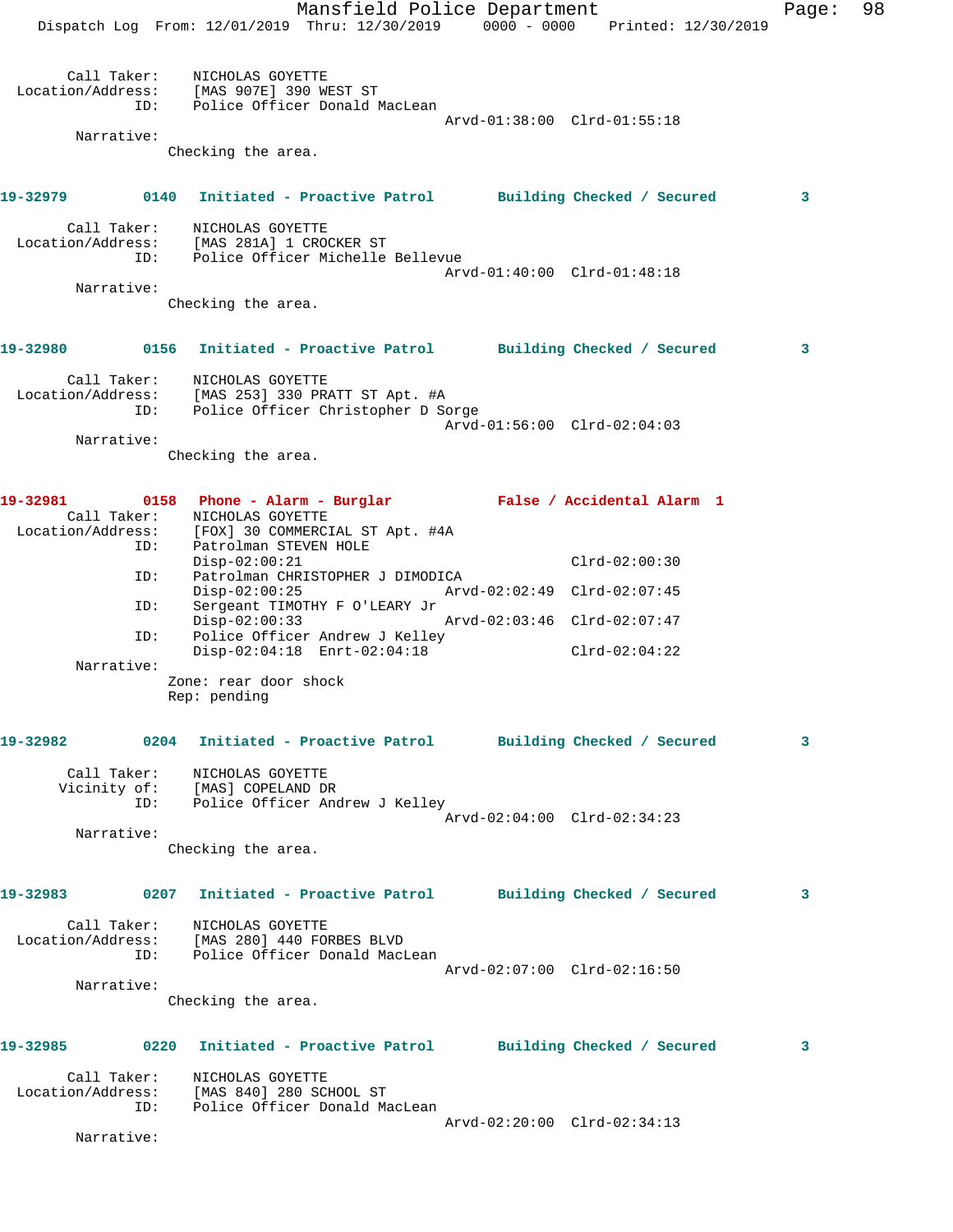Mansfield Police Department Fage: 99 Dispatch Log From: 12/01/2019 Thru: 12/30/2019 0000 - 0000 Printed: 12/30/2019 Checking the area. **19-32986 0223 Phone - Assist Fire Department Referred to Other Agency 3**  Call Taker: NICHOLAS GOYETTE Location/Address: [MAS 417F] 15 FRANCIS AVE Apt. #23 ID: Police Officer Christopher D Sorge Disp-02:24:44 Arvd-02:29:24 Clrd-02:41:51 Narrative: Assisting the FD with a fire related incident. **19-32987 0235 Initiated - Parking Violations Citation / Warning Issued 3**  Call Taker: NICHOLAS GOYETTE Location/Address: [MAS] NORTH MAIN ST ID: Police Officer Michelle Bellevue Arvd-02:35:00 Clrd-02:36:51 Vehicle: BLK 2011 ALT Reg: PC RI 858671 VIN: 1N4AL2APXBN480112 Narrative: Parking warning issued **19-32991 0242 Initiated - Proactive Patrol Building Checked / Secured 3** Call Taker: NICHOLAS GOYETTE Vicinity of: [MAS 424] 149 OAKLAND ST ID: Police Officer Christopher D Sorge Arvd-02:42:00 Clrd-02:46:57 Narrative: Checking the area. **19-32995 0254 Initiated - Proactive Patrol Building Checked / Secured 3** Call Taker: NICHOLAS GOYETTE Location/Address: [MAS 992] 660 EAST ST ID: Police Officer Christopher D Sorge Arvd-02:54:00 Clrd-02:59:42 Narrative: Checking the area. **19-32999 0354 Phone - Alarm - Burglar False / Accidental Alarm 1**  Call Taker: NICHOLAS GOYETTE Location/Address: [MAS 99] 334 CENTRAL ST ID: Police Officer Michelle Bellevue Disp-03:55:48 Arvd-03:59:32 Clrd-04:01:05 ID: Police Officer Andrew J Kelley Disp-03:55:50 Arvd-03:58:37 Clrd-04:01:07 Narrative: Zone: front entry motion Rep: negative **19-33008 0722 Phone - Motor Veh Acc - No Injury Accident Report 1**  Call Taker: PATRICK FEENEY Location/Address: [MAS] 71 HAMPDEN RD Apt. #100 ID: Police Officer Donald MacLean Disp-07:24:58 Arvd-07:36:06 Clrd-08:00:33 Vehicle: GRY 2009 CBA Reg: PC RI 628366 VIN: 4T1BE46K09U815374 Vehicle: 2013 TR CAS Reg: AP NJ AU310L VIN: 1FUJGLDR2DSBR0044 Vehicle: 2019 TR DRY Reg: NJ TUW64M VIN: 3H3V532C2KR342068 Narrative: Caller reports that a truck backed into his car while it was parked in the lot. Refer To Accident: 19MAS-467-AC

**19-33010 0749 Phone - Motor Veh Acc - No Injury Accident Report 1**  Call Taker: Kieran M Ruth Location/Address: [MAS] 421 FRANKLIN ST @ 491 MAPLE ST ID: Police Officer Christopher D Sorge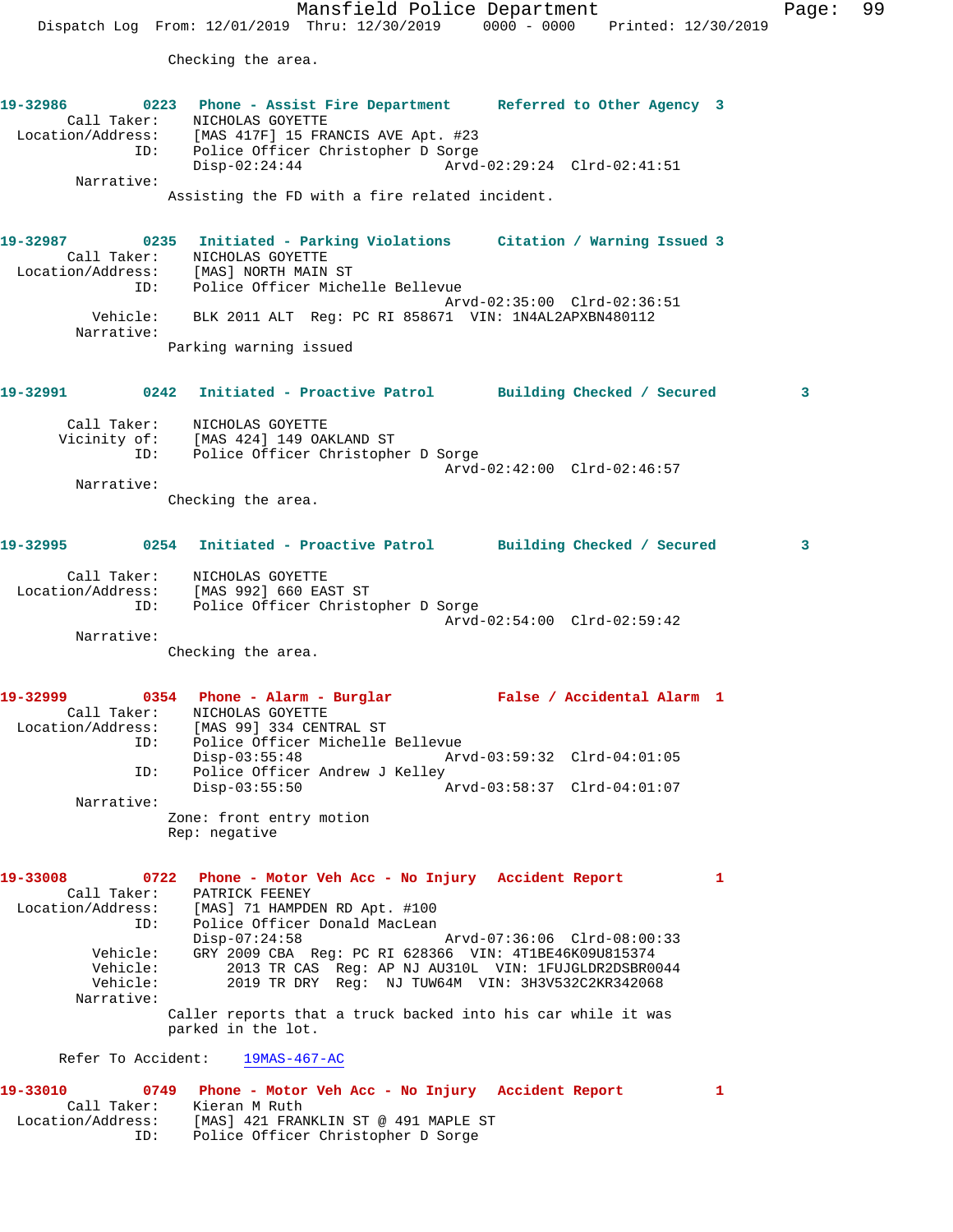Mansfield Police Department Page: 100 Dispatch Log From: 12/01/2019 Thru: 12/30/2019 0000 - 0000 Printed: 12/30/2019 Disp-07:50:56 Arvd-07:56:53 Clrd-08:45:16 ID: Police Officer David W Kinahan<br>Disp-07:53:16 Mrvd-08:00:30 Clrd-08:45:16 Disp-07:53:16 Arvd-08:00:30 Clrd-08:45:16 Vehicle: WHI 2010 FORD E350 Reg: CO MA P81534 VIN: 1FTSE3EL8ADA49827 Towed: For: Accident By: Central Street Garage To: Central Street Garage Released To: TLASEK On: 12/11/2019 @ 1235 Narrative: Reported DMV in the area. Narrative: Central St contacted for the tow. Narrative: Central St on location Damage done to a rock wall at 422-424 Franklin Refer To Accident: 19MAS-468-AC **19-33011 0754 Initiated - Follow up Investigation Services Rendered 3**  Call Taker: PATRICK FEENEY Location/Address: [MAS 411] 60 FORBES BLVD ID: Police Officer Andrew J Kelley Arvd-07:54:00 Clrd-07:54:51<br>19MAS-70-FI Refer To Field Int: **19-33013 0821 Phone - Citizen Complaint Gone on Arrival 3**  Call Taker: Stephen Martell Location/Address: [MAS H5917] 1 OAKLAND ST ID: Police Officer Patrick J Pennie Disp-08:27:16 Arvd-08:40:12 Clrd-08:45:07 Narrative: RP stses a resident is pushing snow into the road Narrative: Ofc. Pennie reports no one in the area **19-33017 0836 Phone - Parking Violations Gone on Arrival 3**  Call Taker: Stephen Martell Location/Address: [MAS] 479 NORTH MAIN ST ID: Animal Control Steven Simonds Disp-08:40:18 Arvd-08:49:41 Clrd-08:50:22 Narrative: reporting his driveway is being blocked by a white vehicle. Narrative: No vehicle in the area **19-33019 0843 Initiated - Assist Citizen - P S A Services Rendered 3**  Call Taker: Kieran M Ruth Location/Address: [MAS 990A] 77 WEST ST ID: Police Officer Matthew A Souza Arvd-08:43:00 Clrd-08:52:50 Narrative: Out to speak to the owner regarding snow removal into town streets **19-33024 0858 Phone - Parking Violations Citation / Warning Issued 3**  Call Taker: Kieran M Ruth Location/Address: [MAS] 479 NORTH MAIN ST ID: Animal Control Steven Simonds Disp-08:58:51 Arvd-09:07:32 Clrd-09:23:24 Vehicle: GRY 2013 VOLK PASSAT Reg: PC MA 1CW392 VIN: 1VWBP7A36DC030353 Narrative: MACO2 out for a parking violation Narrative: MACO2 reports the vehicle, MA/1CW392, is partially blocking the driveway but vehicles can leave and enter. Vehicle tagged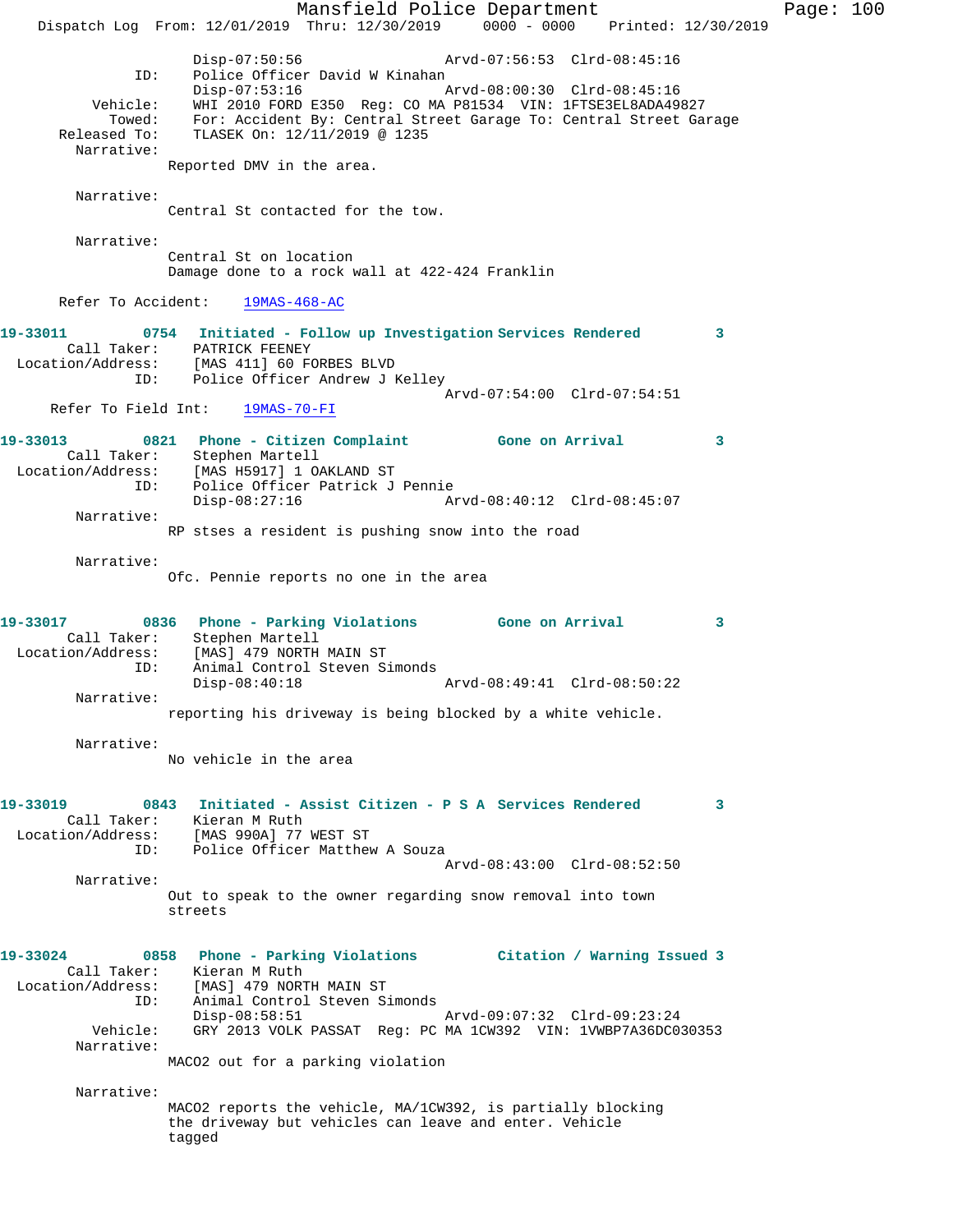Dispatch Log From: 12/01/2019 Thru: 12/30/2019 0000 - 0000 Printed: 12/30/2019 **19-33028 0921 Phone - Assist Fire Department Referred to Other Agency 3**  Call Taker: Kieran M Ruth Location/Address: [MAS] 18 CASA DR ID: Police Officer Matthew A Souza Disp-09:21:59 Arvd-09:28:33 Clrd-09:39:08 Narrative: Assisting the FD with a fire related incident. **19-33033 1019 Initiated - Proactive Patrol Building Checked / Secured 3** Call Taker: Kieran M Ruth Location/Address: [MAS 840] 280 SCHOOL ST ID: Police Officer Matthew A Souza Arvd-10:19:00 Clrd-10:37:23 Narrative: Checking the area. **19-33034 1026 Initiated - Motor Vehicle Stop Citation / Warning Issued 3**  Call Taker: Kieran M Ruth Location/Address: [MAS] 400 RTE 140 NB @ 287 CHAUNCY ST ID: Police Officer David W Kinahan Arvd-10:26:00 Clrd-10:46:27 Vehicle: WHI 2018 CADI XT5 Reg: PC MA 9RCG30 VIN: 1GYKNDRS0JZ168587 Narrative: MV stop Narrative: Cited for expired registration **19-33037 1057 Initiated - Parking Violations Citation / Warning Issued 3**  Call Taker: Kieran M Ruth Location/Address: [MAS 255] 377 CHAUNCY ST ID: Mansfield LAWRENCE CROSMAN Arvd-10:57:00 Clrd-10:59:13 Vehicle: BLK 2019 HYUN ELANTR Reg: PC MA 1SNE28 VIN: KMHD84LF3KU852755 Narrative: Parking ticket for fire lane violation **19-33038 1059 Initiated - Proactive Patrol Building Checked / Secured 3** Call Taker: Kieran M Ruth Location/Address: [MAS 411] 60 FORBES BLVD ID: Mansfield LAWRENCE CROSMAN Arvd-10:59:00 Clrd-11:04:25 Narrative: Checking the area. **19-33042 1127 Initiated - Motor Vehicle Stop Citation / Warning Issued 3**  Call Taker: Kieran M Ruth Vicinity of: [MAS] 100 NORTH MAIN ST ID: Police Officer David W Kinahan Arvd-11:27:00 Clrd-11:35:01 Vehicle: RED 2013 HYUN ACCENT Reg: PC MA 463ZY2 VIN: KMHCT4AE1DU406577 Narrative: MV stop Narrative: Cited for speed and failure to inspect **19-33044 1216 Initiated - Motor Vehicle Stop Verbal Warning 3**  Call Taker: Kieran M Ruth Vicinity of: [MAS] 115 PRATT ST ID: Deputy Chief Michael Ellsworth

Arvd-12:16:00 Clrd-12:18:40

Mansfield Police Department Page: 101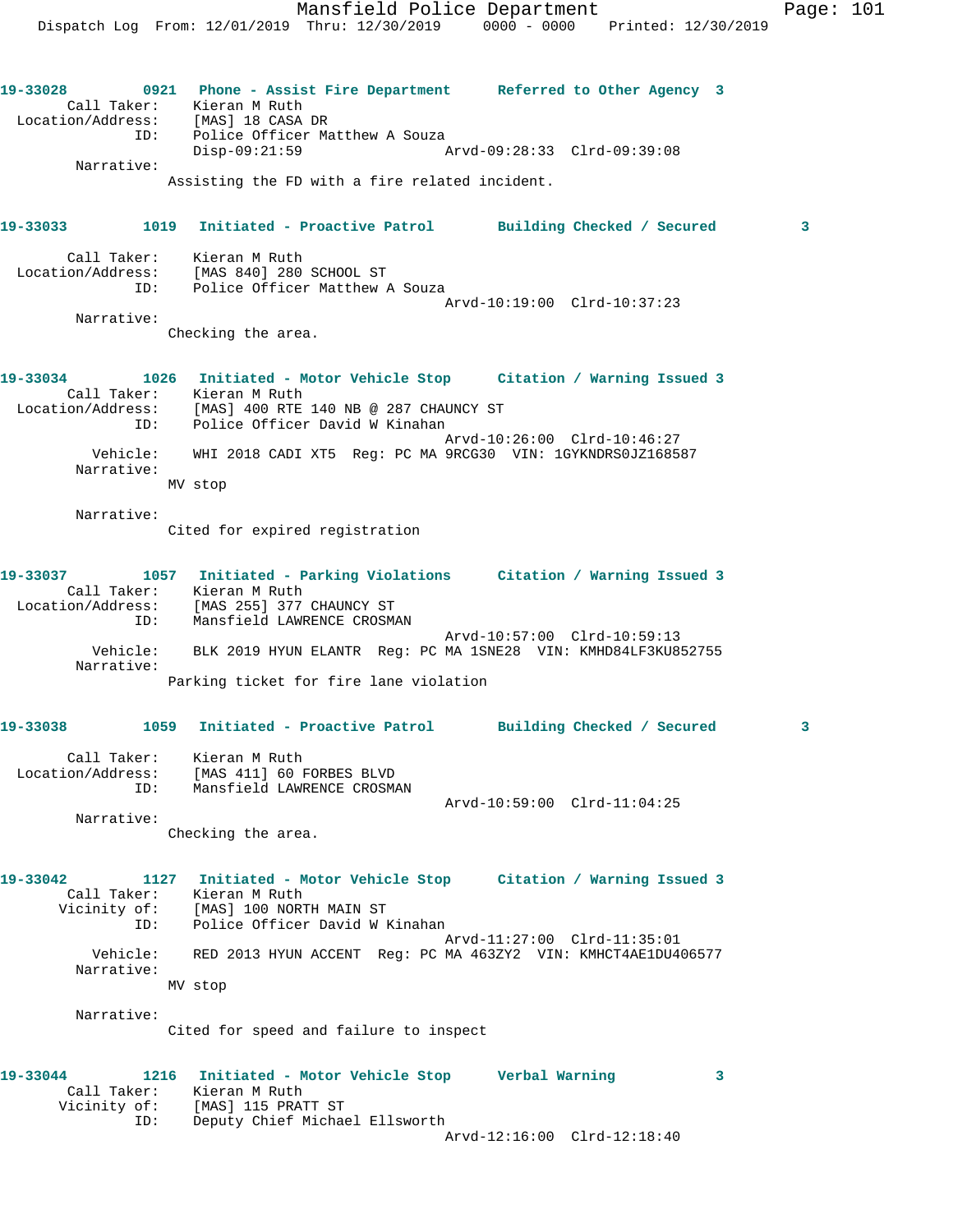Mansfield Police Department Page: 102 Dispatch Log From: 12/01/2019 Thru: 12/30/2019 0000 - 0000 Printed: 12/30/2019 Vehicle: GRY 2019 NISS ALTIMA Reg: PC MA 1PLW65 VIN: 1N4BL4EW4KC180692 Narrative: MV stop Narrative: Verbal for texting **19-33045 1225 Initiated - Motor Vehicle Stop Citation / Warning Issued 3**  Call Taker: Kieran M Ruth Vicinity of: [MAS H9864] 201 COPELAND DR ID: Police Officer David W Kinahan Arvd-12:25:00 Clrd-12:33:37 Vehicle: GRY 2007 HOND PILOT Reg: CO MA J53053 VIN: 2HKYF18197H529738 Narrative: MV stop **19-33054 1242 Initiated - Motor Vehicle Stop Verbal Warning 3**  Call Taker: LINDSAY MITCHELL Location/Address: [MAS H9864] 201 COPELAND DR ID: Police Officer David W Kinahan Arvd-12:42:00 Clrd-12:44:10 Vehicle: BRO 2011 CHEV EQUINO Reg: PC MA 9AW966 VIN: 2CNFLNE53B6405939 Narrative: MV stop Narrative: Verbal for failure to slow **19-33055 1244 Initiated - Selective Enforcement/RADAR Verbal Warning 3**  Call Taker: Kieran M Ruth Vicinity of: [MAS H9864] 201 COPELAND DR<br>ID: Police Officer David W Kinak Police Officer David W Kinahan Arvd-12:44:00 Clrd-12:57:43 Vehicle: GRY 2015 TOYT UT RAV4 Reg: PC MA 8ZTF90 VIN: 2T3DFREV6FW258844 Narrative: Selective enforcement in the area. Narrative: Out with MA/8ZTF90, verbal for speed **19-33058 1258 Phone - Parking Violations Spoken To 3**  Call Taker: Stephen Martell Location/Address: [MAS 138] 15 HAMPSHIRE ST<br>ID: Police Officer Matthew A S Police Officer Matthew A Souza Disp-13:01:09 Clrd-13:04:13 ID: Police Officer Matthew A Souza Disp-13:07:08 Arvd-13:09:28 Clrd-13:28:38 Vehicle: PLE 2016 SORENTO Reg: PC RI KZ621 VIN: 5XYPGDA32GG125550 Narrative: Vehicle with RI plate parked in handicapped spot w/o out placard. Narrative: No stand up signage, the manager is being notified **19-33059 1303 Radio - Motor Vehicle Stop Verbal Warning 3**  Call Taker: Kieran M Ruth Location/Address: [MAS] 440 FORBES BLVD @ 11 NORFOLK ST ID: Police Officer Matthew A Souza<br>Disp-13:04:13 Arvd-13:04:30 Clrd-13:07:08 Disp-13:04:13 Arvd-13:04:30 Clrd-13:07:08 Vehicle: BLK 2002 ES3 Reg: PC RI 463639 VIN: JTHBF30G225025069 Narrative: MV stop Narrative: Verbal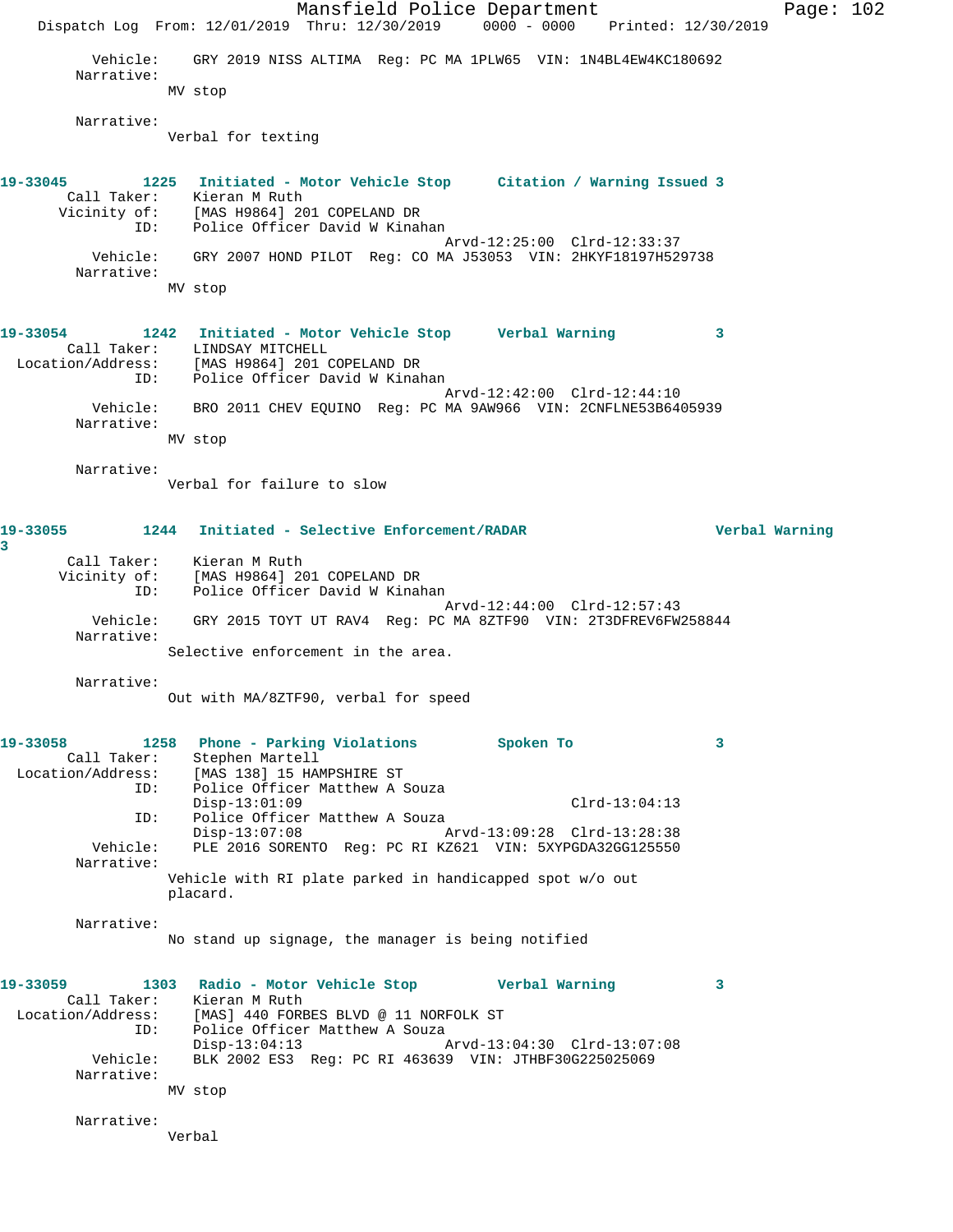Mansfield Police Department Fage: 103 Dispatch Log From: 12/01/2019 Thru: 12/30/2019 0000 - 0000 Printed: 12/30/2019 **19-33061 1323 Initiated - Proactive Patrol Building Checked / Secured 3** Call Taker: Kieran M Ruth Location/Address: [MAS 281A] 1 CROCKER ST ID: Police Officer Patrick J Pennie Arvd-13:23:00 Clrd-13:32:53 Narrative: Checking the area. **19-33071 1404 Initiated - Selective Enforcement/RADAR Citation / Warning Issued** Call Taker: Kieran M Ruth Vicinity of: [MAS] 325 CENTRAL ST ID: Police Officer David W Kinahan Arvd-14:04:00 Clrd-14:52:32 Vehicle: BLK 2017 JEEP CHEROK Reg: PC MA 649MZ1 VIN: 1C4PJMBS1HW569529 Narrative: Selective enforcement in the area. Narrative:

**3** 

Out with MA/649MZ1, cited for failure to stop for a school bus

| 19-33073          | 1410        | Phone - Assist Fire Department  |  | Transported to Hospital 3   |  |
|-------------------|-------------|---------------------------------|--|-----------------------------|--|
|                   | Call Taker: | Kieran M Ruth                   |  |                             |  |
| Location/Address: |             | [MAS 449] 50 CROCKER ST Apt. #8 |  |                             |  |
|                   | ID:         | Police Officer Patrick J Pennie |  |                             |  |
|                   |             | Disp-14:12:38                   |  | Arvd-14:16:11 Clrd-14:29:04 |  |
|                   |             |                                 |  |                             |  |

| 19-33077          | 1426       | Initiated - Follow up Investigation Incident Report                      |                             |  |
|-------------------|------------|--------------------------------------------------------------------------|-----------------------------|--|
| Call Taker:       |            | Stephen Martell                                                          |                             |  |
| Location/Address: |            | [MAS H6575] 208 WINTER ST                                                |                             |  |
|                   | ID:        | Police Officer Nicole M Boldrighini                                      |                             |  |
|                   |            |                                                                          | Arvd-14:26:00 Clrd-14:36:55 |  |
|                   | ID:        | Deputy Chief Michael Ellsworth                                           |                             |  |
|                   |            | $Disp-14:27:55$                                                          | Arvd-14:28:06 Clrd-14:58:35 |  |
|                   | ID:        | Deputy Chief Michael Ellsworth                                           |                             |  |
|                   |            | $Disp-14:59:09$                                                          | Arvd-14:59:12 Clrd-15:09:55 |  |
|                   | Narrative: |                                                                          |                             |  |
|                   |            | Conducting a follow up in the area to a previously reported<br>incident. |                             |  |

Refer To Incident: 19MAS-1137-OF

| 19-33078          | 1433        | Initiated - Proactive Patrol | Spoken To |                             |  |
|-------------------|-------------|------------------------------|-----------|-----------------------------|--|
|                   | Call Taker: | Kieran M Ruth                |           |                             |  |
| Location/Address: |             | [MAS 281A] 1 CROCKER ST      |           |                             |  |
|                   | TD:         | Mansfield LAWRENCE CROSMAN   |           |                             |  |
|                   |             |                              |           | Arvd-14:33:00 Clrd-14:38:12 |  |

Narrative:

Checking the area.

Narrative:

Spoke with 2 parties regarding public drinking

| 19-33079                         | 1458 | Initiated - Follow up Investigation Investigated - No Action Req.        | 3. |
|----------------------------------|------|--------------------------------------------------------------------------|----|
| Call Taker:<br>Location/Address: |      | Kieran M Ruth<br>[MAS 331] 255 EAST ST                                   |    |
|                                  | ID:  | Police Officer David W Kinahan                                           |    |
|                                  |      | Arvd-14:58:00 Clrd-15:09:12                                              |    |
| Narrative:                       |      |                                                                          |    |
|                                  |      | Conducting a follow up in the area to a previously reported<br>incident. |    |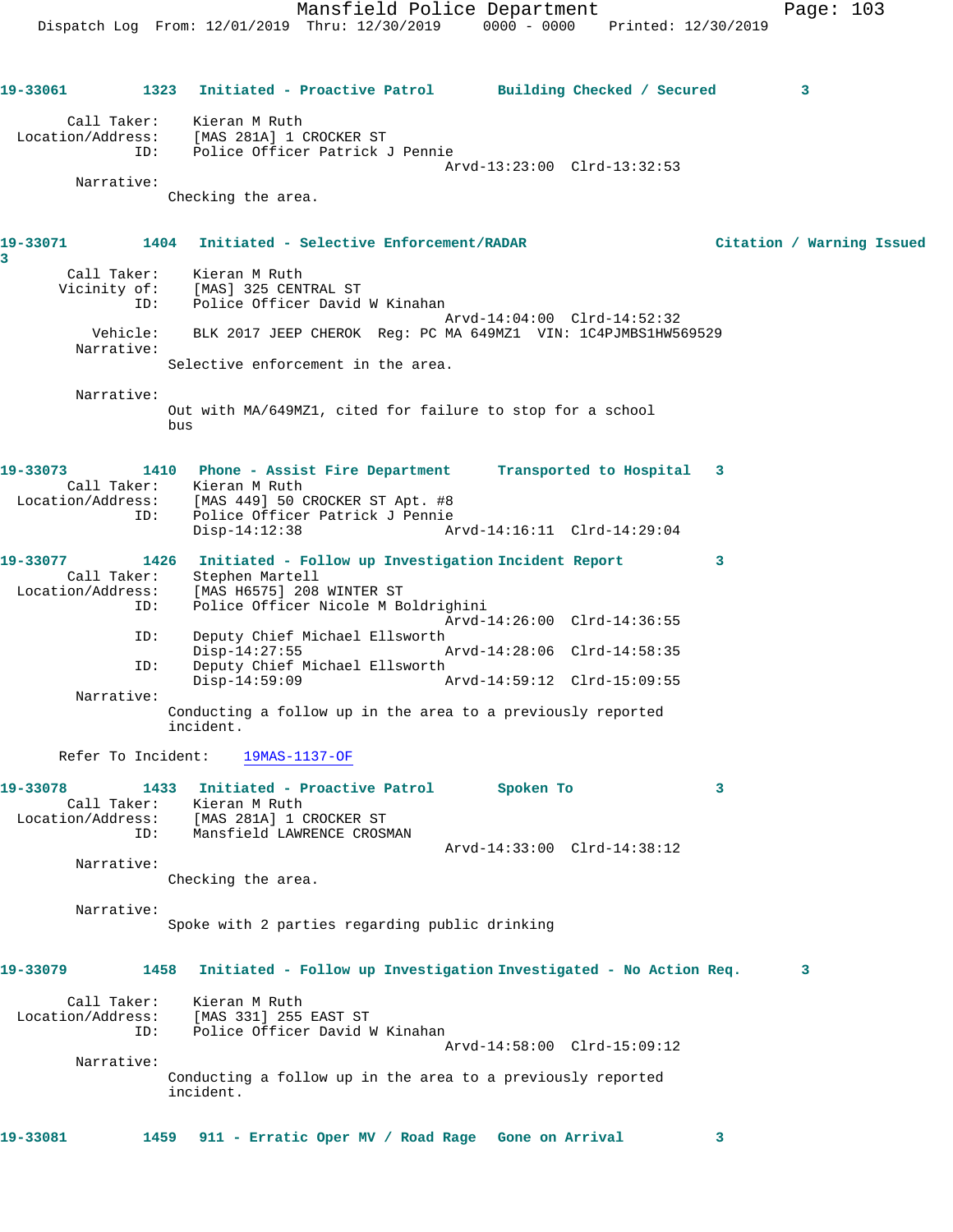Mansfield Police Department Fage: 104 Dispatch Log From: 12/01/2019 Thru: 12/30/2019 0000 - 0000 Printed: 12/30/2019 Call Taker: GARIN EISELE Location/Address: [MAS 840I140C] 280 SCHOOL ST Apt. #I140 ID: Police Officer Matthew A Souza Disp-15:01:22 Arvd-15:05:23 Clrd-15:10:05 Narrative: Caller reporting station wagon covered in snow was causing a traffic issue driving down the road. M13 responding. Narrative: Vehicle gone upon arrival **19-33086 1619 Walk-In - Assist Citizen - P S A Spoken To 3**  Call Taker: Support Staff Derek M Stark Location/Address: [MAS H4395] 11 ATWOOD ST ID: Police Officer Jay J Sparrow Disp-16:22:13 Arvd-16:22:18 Clrd-16:41:52 Narrative: Walk in looking to speak with officer about tenant issue. Narrative: Ofc. Sparrow spoke with parties and advised it is a civil matter. **19-33091 1656 Initiated - Community Policing Services Rendered 3**  Call Taker: Kieran M Ruth Location/Address: [MAS 333] 245 EAST ST ID: Police Officer David J Pepicelli Arvd-16:56:00 Clrd-17:23:13 Narrative: Out with Champs **19-33107 1743 Initiated - Selective Enforcement/RADAR Services Rendered 3**  Call Taker: Kieran M Ruth Vicinity of: [MAS] 792 WEST ST ID: Police Officer William C Trudell Arvd-17:43:00 Clrd-18:54:24 Narrative: Selective enforcement in the area. **19-33109 1753 Phone - Assist Fire Department Referred to Other Agency 3**  Call Taker: Kieran M Ruth Location/Address: [MAS H177] 71 OLD FARM RD ID: Police Officer Jay J Sparrow Disp-17:54:39 Arvd-18:05:36 Clrd-18:36:18 Narrative: Assisting the FD with a fire related incident. **19-33111 1846 Initiated - Selective Enforcement/RADAR Services Rendered 3**  Call Taker: Kieran M Ruth Location/Address: [MAS] 160 OAKLAND ST ID: Police Officer Jay J Sparrow Arvd-18:46:00 Clrd-19:24:16 Narrative: Selective enforcement in the area. **19-33112 1849 Initiated - Selective Enforcement/RADAR Services Rendered 3**  Call Taker: Kieran M Ruth Location/Address: [MAS] 562 MAPLE ST @ 3 JENNIFER DR ID: Police Officer Danielle C Titus Arvd-18:49:00 Clrd-19:07:16 Narrative: Selective enforcement in the area.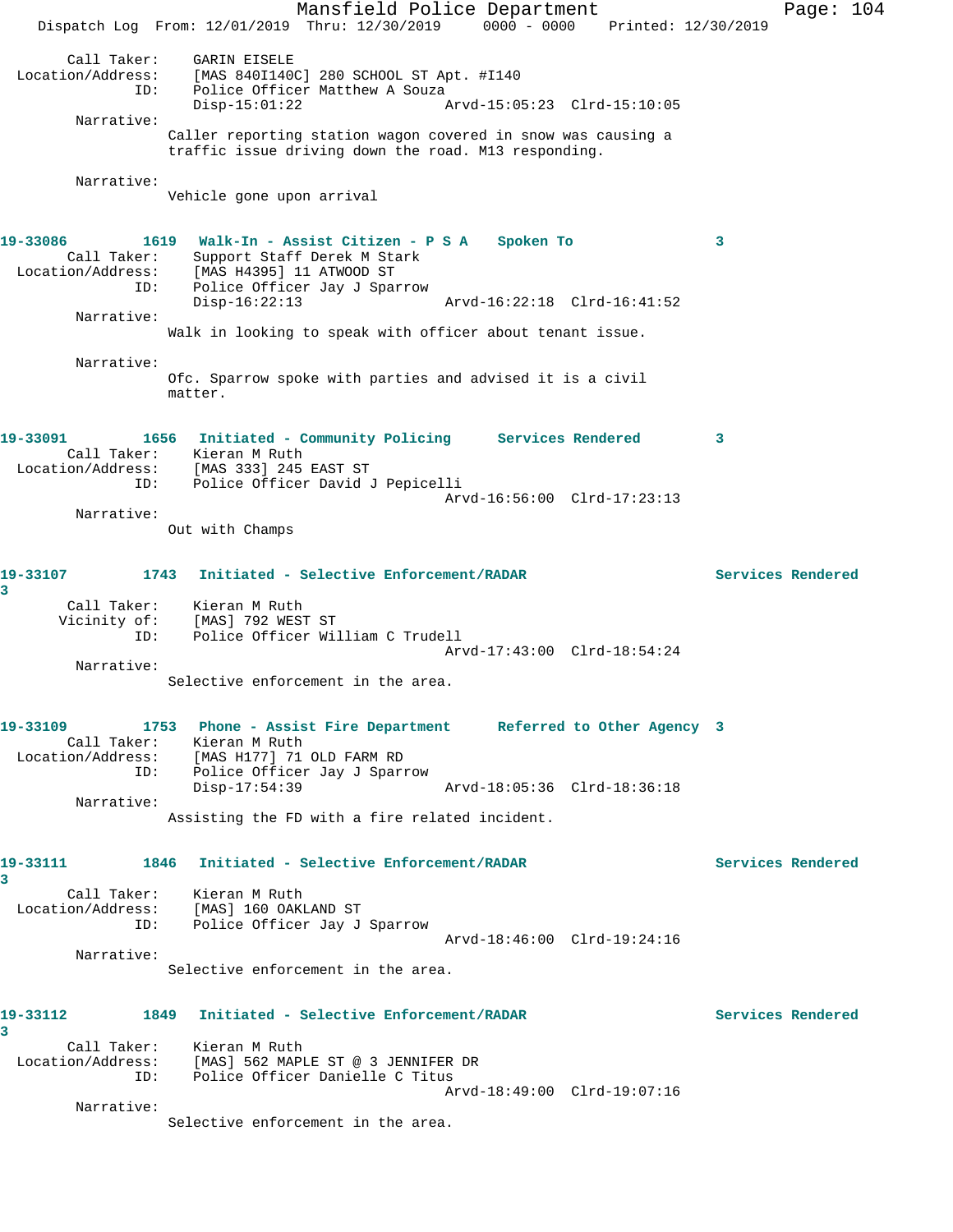Mansfield Police Department Page: 105 Dispatch Log From: 12/01/2019 Thru: 12/30/2019 0000 - 0000 Printed: 12/30/2019 **19-33113 1852 Phone - Alarm - Burglar Services Rendered 1**  Call Taker: GARIN EISELE<br>Location/Address: [MAS 108B] 88 [MAS 108B] 885 SOUTH MAIN ST ID: Police Officer William C Trudell Disp-18:55:00 Arvd-19:02:55 Clrd-19:28:39 ID: Police Officer David J Pepicelli Disp-18:55:06 Arvd-19:02:52 Clrd-19:28:41 Narrative: zone 4 photo electric beam stage. Narrative: M10 reports large gap in the fence/gate by the stage area. Narrative: Units found open door area stage - checked ok. **19-33115 1919 911 - Suspicious Actv / Persn / Veh Services Rendered 2**  Call Taker: GARIN EISELE Location/Address: [MAS 868] 284 NORTH MAIN ST Police Officer Jay J Sparrow<br>Disp-19:24:45 Disp-19:24:45 Arvd-19:24:51 Clrd-19:28:10 Narrative: Caller concerned about white box truck with hazards on and business is closed. M5 respoding. Narrative: M5 reporting truck is a PEA Pod truck. Narrative: M5 reporting keys are locked in truck waiting on his boss to unlock vehicle. Checked ok. **19-33116 1931 Phone - Alarm - Burglar Investigated - No Report 1**  Call Taker: DAVID SULLIVAN Location/Address: [MAS H1487] 89 WILLOW ST ID: Police Officer William C Trudell Disp-19:33:25 Arvd-19:37:43 Clrd-19:41:08<br>TD: Police Officer David J Pepicelli Police Officer David J Pepicelli Disp-19:33:30 Arvd-19:37:40 Clrd-19:41:11 Narrative: ref 1794234226 2nd Floor Stairs Motion Detector. Alarm Co attempting to notify a rep. Narrative: Appeared Secure. Dog Barking inside. **19-33117 1932 Walk-In - Follow up Investigation Spoken To 3**  Call Taker: Support Staff Derek M Stark Location/Address: [MAS 451B] 500 EAST ST ID: Police Officer Danielle C Titus<br>Disp-19:34:22 A Disp-19:34:22 Arvd-19:34:26 Clrd-19:42:00 Narrative: Ofc. Titus speaking with male involved in domestic earlier. 19-33119 1945 Initiated - Traffic Enforcement / Activity **Spoken To 2**  Call Taker: DAVID SULLIVAN Vicinity of: [MAS H4720] 106 NORTH MAIN ST ID: Police Officer Jay J Sparrow Arvd-19:45:00 Clrd-19:49:22<br>Vehicle: GRY 2016 JEEP WRANGL Req: PC MA 8GX789 VIN: 1C4BJWEG6GL2 GRY 2016 JEEP WRANGL Reg: PC MA 8GX789 VIN: 1C4BJWEG6GL230858 Narrative: Parking Violation.

Narrative: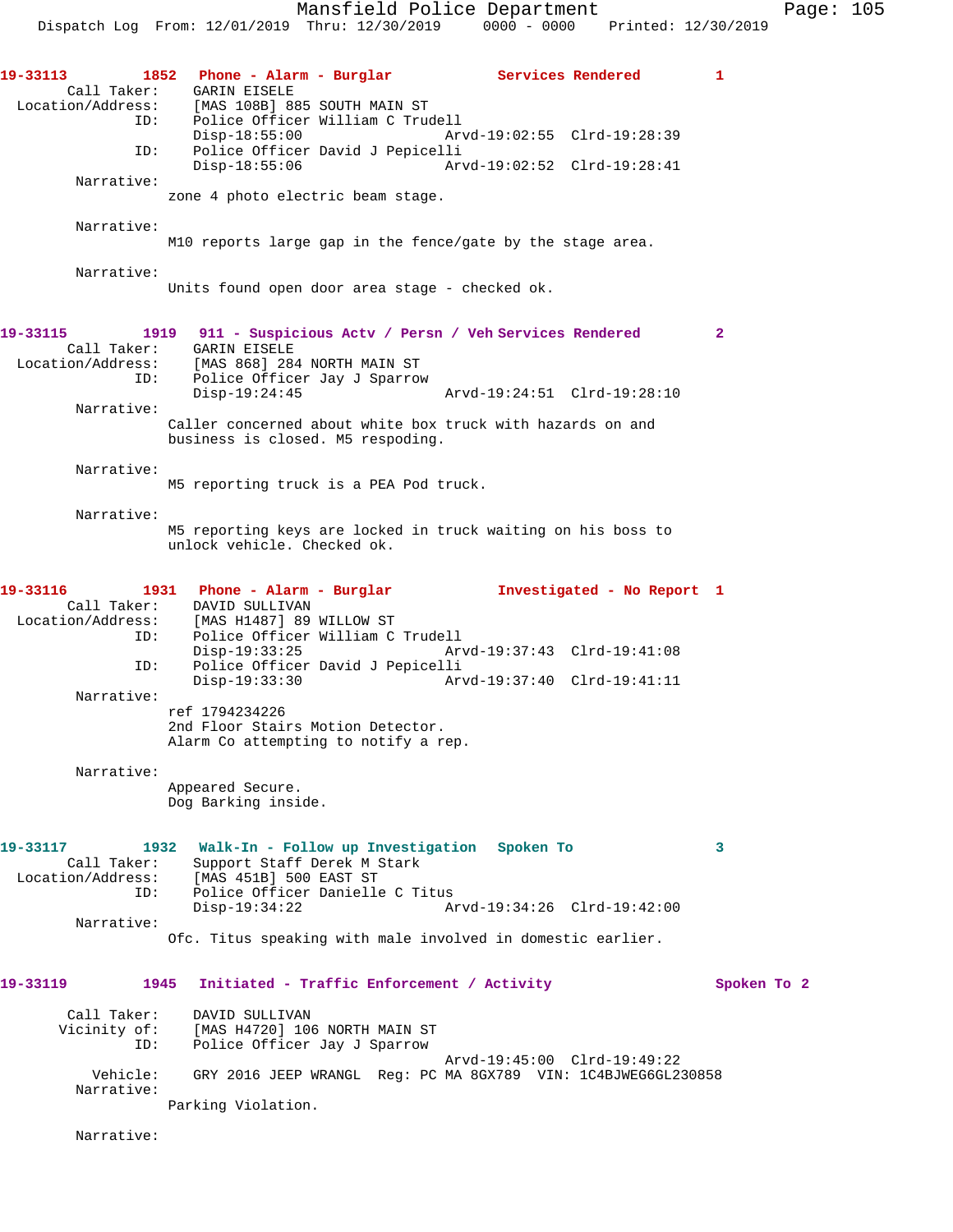|                 | Mansfield Police Department<br>Dispatch Log From: 12/01/2019 Thru: 12/30/2019 0000 - 0000 Printed: 12/30/2019                                                                          |                             | Page: $106$              |
|-----------------|----------------------------------------------------------------------------------------------------------------------------------------------------------------------------------------|-----------------------------|--------------------------|
|                 | Owner returned. Was spoken to.                                                                                                                                                         |                             |                          |
|                 | 19-33124 2041 Initiated - Building Check Services Rendered 3<br>Call Taker: DAVID SULLIVAN<br>Location/Address: [MAS] 4 ERICK RD @ 15 BONNEY LN<br>ID: Police Officer Danielle C Titus |                             |                          |
|                 |                                                                                                                                                                                        | Arvd-20:41:00 Clrd-20:52:21 |                          |
|                 | 19-33125 2051 Initiated - Building Check Services Rendered 3<br>Call Taker: DAVID SULLIVAN<br>Location/Address: [MAS 840] 280 SCHOOL ST<br>ID: Police Officer William C Trudell        |                             |                          |
|                 |                                                                                                                                                                                        | Arvd-20:51:00 Clrd-21:38:00 |                          |
|                 | 19-33128 2104 Initiated - Building Check Services Rendered 3<br>Call Taker: DAVID SULLIVAN<br>Location/Address: [MAS 417] 9 FRANCIS AVE<br>ID: Police Officer Danielle C Titus         |                             |                          |
|                 |                                                                                                                                                                                        | Arvd-21:04:00 Clrd-21:14:00 |                          |
|                 | 19-33131 2147 Initiated - Building Check Services Rendered<br>Call Taker: DAVID SULLIVAN<br>Location/Address: [MAS 987] 125 HIGH ST                                                    |                             | $\mathbf{3}$             |
|                 | ID: Police Officer Jay J Sparrow                                                                                                                                                       | Arvd-21:47:00 Clrd-21:52:30 |                          |
|                 | 19-33132 2157 Initiated - Building Check Services Rendered 3<br>Call Taker: DAVID SULLIVAN                                                                                             |                             |                          |
|                 | Location/Address: [MAS 2] 60 FORBES BLVD<br>ID: Police Officer William C Trudell                                                                                                       | Arvd-21:57:00 Clrd-22:00:56 |                          |
| $\mathbf{2}$    | 19-33133 2201 Initiated - Suspicious Actv / Persn / Veh                                                                                                                                |                             | <b>Services Rendered</b> |
| ID:             | Call Taker: DAVID SULLIVAN<br>Vicinity of: [MAS] FORBES BLVD<br>Police Officer William C Trudell                                                                                       | Arvd-22:01:00 Clrd-22:07:42 |                          |
| ID:<br>Vehicle: | Police Officer Jay J Sparrow<br>Disp-22:03:10 Arvd-22:03:14 Clrd-22:07:47<br>BRO 2013 MERZ C Reg: PC MA 9CB384 VIN: WDDGF8AB6DR290439                                                  |                             |                          |
| Narrative:      | Moving into Foxfield Plaza.                                                                                                                                                            |                             |                          |
|                 | 19-33135 2207 Initiated - Building Check Services Rendered 3<br>Call Taker: DAVID SULLIVAN<br>Location/Address: [FOX 14] 4 FISHER ST                                                   |                             |                          |
|                 | ID: Police Officer William C Trudell                                                                                                                                                   | Arvd-22:07:00 Clrd-22:10:58 |                          |
| Narrative:      | M10 checking area.                                                                                                                                                                     |                             |                          |
|                 | 19-33136 2211 Initiated - Building Check Secured Building 3<br>Call Taker: DAVID SULLIVAN<br>Location/Address: [FOX 49] 35 FOXBOROUGH BLVD<br>ID: Police Officer William C Trudell     |                             |                          |
|                 |                                                                                                                                                                                        | Arvd-22:11:00 Clrd-22:13:37 |                          |
|                 | 19-33137 2213 Initiated - Building Check Services Rendered 3<br>Call Taker: DAVID SULLIVAN<br>Location/Address: [FOX 137] 250 FOXBOROUGH BLVD                                          |                             |                          |
|                 | ID: Police Officer William C Trudell                                                                                                                                                   | Arvd-22:13:00 Clrd-22:16:43 |                          |
|                 |                                                                                                                                                                                        |                             |                          |

**For Date: 12/12/2019 - Thursday**

**19-33139 0000 Walk-In - Trespassing / Unwanted Person Investigated - Report Taken 1**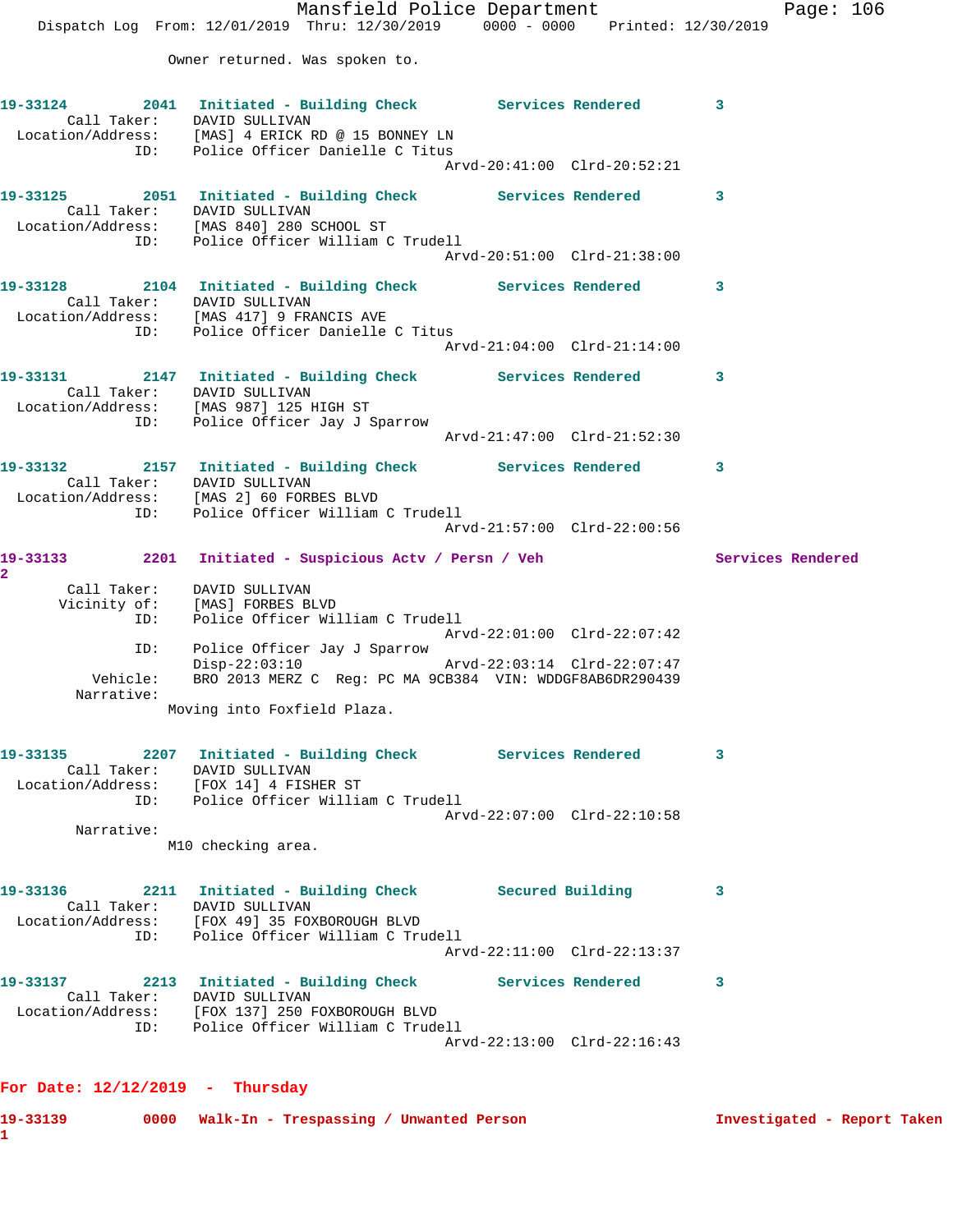|                                         |                                  |                                                                                                     | Mansfield Police Department<br>Dispatch Log From: 12/01/2019 Thru: 12/30/2019 0000 - 0000 Printed: 12/30/2019 |  | Page: 107    |  |
|-----------------------------------------|----------------------------------|-----------------------------------------------------------------------------------------------------|---------------------------------------------------------------------------------------------------------------|--|--------------|--|
| Call Taker:<br>Location/Address:<br>ID: | $Disp-00:04:39$                  | Support Staff Katherine Gillis<br>[MAS H3916] 466 WILLIAMS ST<br>Police Officer Christopher D Sorge | Arvd-00:04:46 Clrd-00:37:00                                                                                   |  |              |  |
| Narrative:                              |                                  |                                                                                                     |                                                                                                               |  |              |  |
|                                         | to speak to an officer.          |                                                                                                     | RP into the lobby to report a civil complaint and would like                                                  |  |              |  |
| Narrative:                              | follow.                          |                                                                                                     | Ofc. Sorge spoke with RP, it is a civil issue. Report to                                                      |  |              |  |
|                                         | Refer To Incident: 19MAS-1139-OF |                                                                                                     |                                                                                                               |  |              |  |
| 19-33140                                |                                  |                                                                                                     | 0038 911 - Suspicious Actv / Persn / Veh Investigated - Report Taken                                          |  | $\mathbf{2}$ |  |
| Call Taker:<br>Location/Address:        | DAVID SULLIVAN                   |                                                                                                     |                                                                                                               |  |              |  |
| ID:                                     |                                  | Police Officer Christopher D Sorge                                                                  |                                                                                                               |  |              |  |
|                                         | $Disp-00:39:23$                  |                                                                                                     | Arvd-00:42:28 Clrd-00:52:30                                                                                   |  |              |  |
| ID:                                     | Sergeant Robert S Pierce         |                                                                                                     |                                                                                                               |  |              |  |
|                                         | $Disp-00:39:28$                  |                                                                                                     | Arvd-00:42:23 Clrd-00:52:25                                                                                   |  |              |  |
| ID:                                     |                                  | Police Officer Andrew J Kelley                                                                      |                                                                                                               |  |              |  |
|                                         | $Disp-00:39:31$                  |                                                                                                     | Arvd-00:42:25 Clrd-00:52:34                                                                                   |  |              |  |
| ID:                                     |                                  | Police Officer Joshua S Ellender                                                                    |                                                                                                               |  |              |  |
|                                         | $Disp-00:39:34$                  |                                                                                                     | Arvd-00:42:30 Clrd-00:52:21                                                                                   |  |              |  |
| Vehicle:                                |                                  |                                                                                                     |                                                                                                               |  |              |  |

Narrative:

Refer To Incident:  $\frac{19MAS-1140-OF}{19MAS-1140}$ 

|            | Call Taker: Police Officer Andrew J Kelley<br>Location/Address: [MAS 65] 30 CHAUNCY ST                           |                             | 3 |
|------------|------------------------------------------------------------------------------------------------------------------|-----------------------------|---|
| Narrative: | ID: Police Officer Andrew J Kelley<br>Checking the area.                                                         | Arvd-01:03:28 Clrd-01:38:01 |   |
|            | Call Taker: DAVID SULLIVAN<br>Location/Address: [MAS 1002] 250 EAST ST<br>ID: Police Officer Joshua S Ellender   |                             | 3 |
|            |                                                                                                                  | Arvd-01:06:00 Clrd-01:15:22 |   |
|            | Call Taker: NICHOLAS GOYETTE<br>Location/Address: [MAS 139] 265 FRUIT ST<br>ID: Police Officer Joshua S Ellender |                             | 3 |
| Narrative: | Checking the area.                                                                                               |                             |   |
|            | Call Taker: DAVID SULLIVAN<br>Location/Address: [MAS 417] 9 FRANCIS AVE<br>ID: Police Officer Joshua S Ellender  |                             | 3 |
|            |                                                                                                                  | Arvd-01:44:00 Clrd-01:53:35 |   |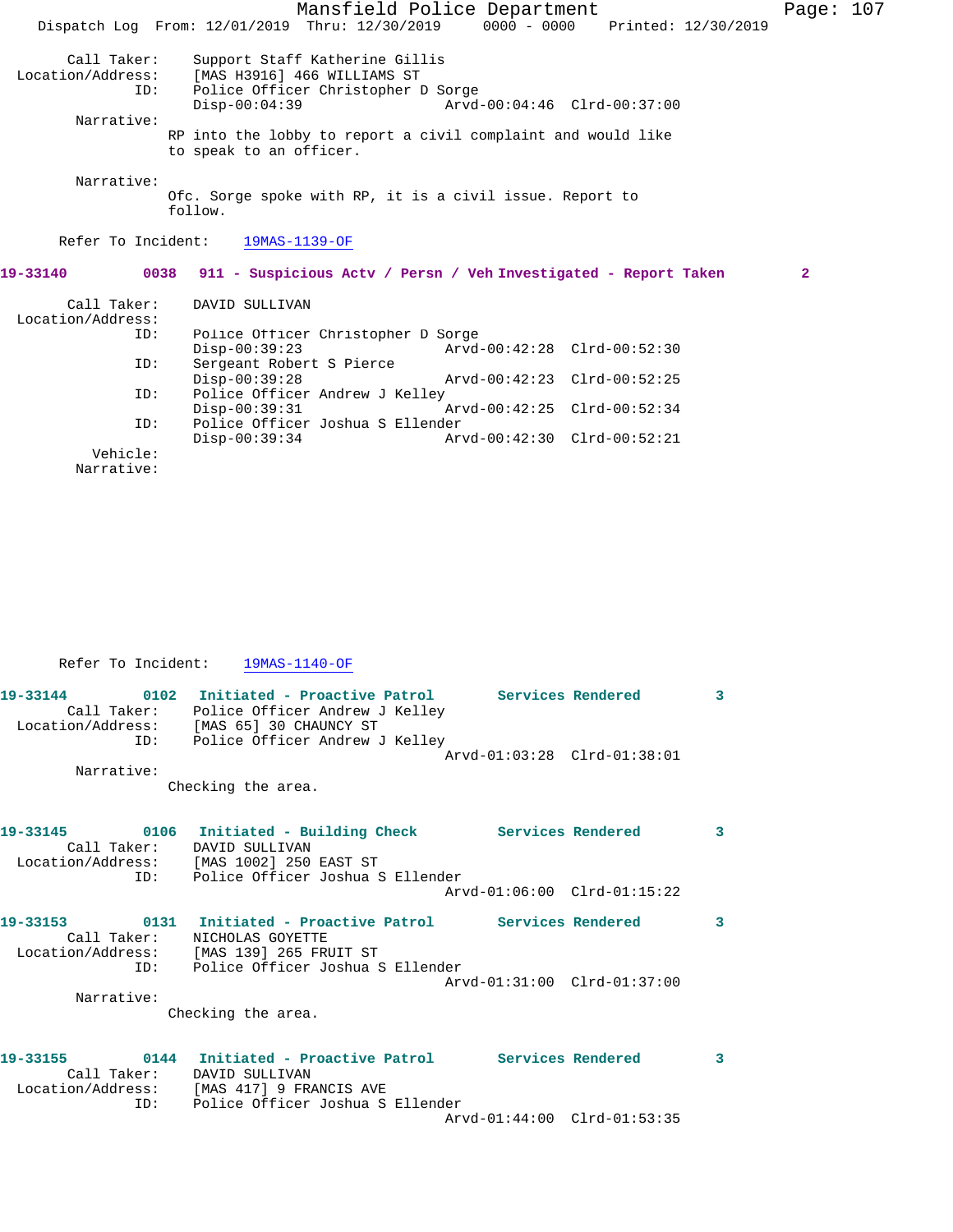|                                                                                                                                                                 |                              | Mansfield Police Department<br>Dispatch Log From: 12/01/2019 Thru: 12/30/2019 0000 - 0000 Printed: 12/30/2019 |                             |                             |   | Page: 108 |  |
|-----------------------------------------------------------------------------------------------------------------------------------------------------------------|------------------------------|---------------------------------------------------------------------------------------------------------------|-----------------------------|-----------------------------|---|-----------|--|
| 19-33159 0201 Initiated - Building Check Services Rendered 3<br>Call Taker: DAVID SULLIVAN<br>Location/Address: [MAS 840] 280 SCHOOL ST                         |                              |                                                                                                               |                             |                             |   |           |  |
|                                                                                                                                                                 | ID: Sergeant Robert S Pierce |                                                                                                               | Arvd-02:01:00 Clrd-02:11:31 |                             |   |           |  |
| 19-33161 0205 Initiated - Proactive Patrol Services Rendered 3                                                                                                  | Call Taker: DAVID SULLIVAN   | Vicinity of: [MAS] 4 ERICK RD @ 15 BONNEY LN<br>ID: Police Officer Joshua S Ellender                          |                             |                             |   |           |  |
| 19-33162 		 0208 Initiated - Building Check Services Rendered 3                                                                                                 |                              |                                                                                                               | Arvd-02:05:00 Clrd-02:15:13 |                             |   |           |  |
| Location/Address: [MAS 907E] 390 WEST ST<br>ID: Police Officer Christop                                                                                         | Call Taker: DAVID SULLIVAN   | Police Officer Christopher D Sorge                                                                            |                             |                             |   |           |  |
|                                                                                                                                                                 |                              |                                                                                                               | Arvd-02:08:00 Clrd-02:21:27 |                             |   |           |  |
| 19-33163 		 0225 Alarm - Alarm - Burglar Services Rendered 1<br>Call Taker: DAVID SULLIVAN<br>Location/Address: [MAS H4262] 195 OTIS ST<br>ID:                  |                              | Police Officer Christopher D Sorge                                                                            |                             |                             |   |           |  |
| ID:                                                                                                                                                             |                              | Disp-02:26:45 Arvd-02:32:51 Clrd-02:35:04<br>Police Officer Joshua S Ellender                                 |                             |                             |   |           |  |
| ID:                                                                                                                                                             | $Disp-02:26:48$              | Sergeant Robert S Pierce                                                                                      |                             | $Clrd-02:27:59$             |   |           |  |
| Narrative:                                                                                                                                                      | $Disp-02:27:56$              |                                                                                                               |                             |                             |   |           |  |
|                                                                                                                                                                 | Alarm Comp to notify.        | Entry Exit Doors and interior motion.                                                                         |                             |                             |   |           |  |
| 19-33164 0236 Initiated - Building Check Services Rendered 3<br>Location/Address: [MAS 253] 330 PRATT ST Apt. #A                                                | Call Taker: DAVID SULLIVAN   | ID: Police Officer Andrew J Kelley                                                                            |                             |                             |   |           |  |
|                                                                                                                                                                 |                              |                                                                                                               | Arvd-02:36:00 Clrd-02:40:43 |                             |   |           |  |
| 19-33165      0240  Initiated - Proactive Patrol     Services Rendered     3<br>Location/Address: [MAS 281A] 1 CROCKER ST<br>ID: Police Officer Andrew J Kelley | Call Taker: DAVID SULLIVAN   |                                                                                                               |                             |                             |   |           |  |
| Narrative:                                                                                                                                                      |                              |                                                                                                               | Arvd-02:40:00 Clrd-02:50:45 |                             |   |           |  |
|                                                                                                                                                                 | And Lots.                    |                                                                                                               |                             |                             |   |           |  |
| 19-33166<br>Call Taker: DAVID SULLIVAN<br>Location/Address: [MAS] FORBES BLVD                                                                                   |                              | 0250 Initiated - Proactive Patrol Services Rendered<br>ID: Police Officer Andrew J Kelley                     |                             |                             | 3 |           |  |
| Narrative:                                                                                                                                                      |                              |                                                                                                               | Arvd-02:50:00 Clrd-03:30:58 |                             |   |           |  |
|                                                                                                                                                                 | Check of Area Hotels.        |                                                                                                               |                             |                             |   |           |  |
| 19-33167<br>Location/Address: [MAS 4] 31 HAMPSHIRE ST<br>ID:                                                                                                    | Call Taker: DAVID SULLIVAN   | 0331 Initiated - Building Check Services Rendered<br>Police Officer Christopher D Sorge                       |                             |                             | 3 |           |  |
|                                                                                                                                                                 |                              |                                                                                                               | Arvd-03:31:00 Clrd-03:46:28 |                             |   |           |  |
| 19-33168<br>Location/Address: [MAS] 25 COBB ST Apt. #142<br>ID:                                                                                                 | Call Taker: DAVID SULLIVAN   | 0340 911 - Assist Fire Department Services Rendered<br>Police Officer Andrew J Kelley                         |                             |                             | 3 |           |  |
|                                                                                                                                                                 | $Disp-03:43:32$              |                                                                                                               |                             |                             |   |           |  |
| Narrative:                                                                                                                                                      | Assist Fire person fallen.   |                                                                                                               |                             |                             |   |           |  |
|                                                                                                                                                                 |                              |                                                                                                               |                             |                             |   |           |  |
| 19-33169<br>0357                                                                                                                                                |                              | Initiated - Motor Vehicle Stop                                                                                |                             | Citation / Warning Issued 3 |   |           |  |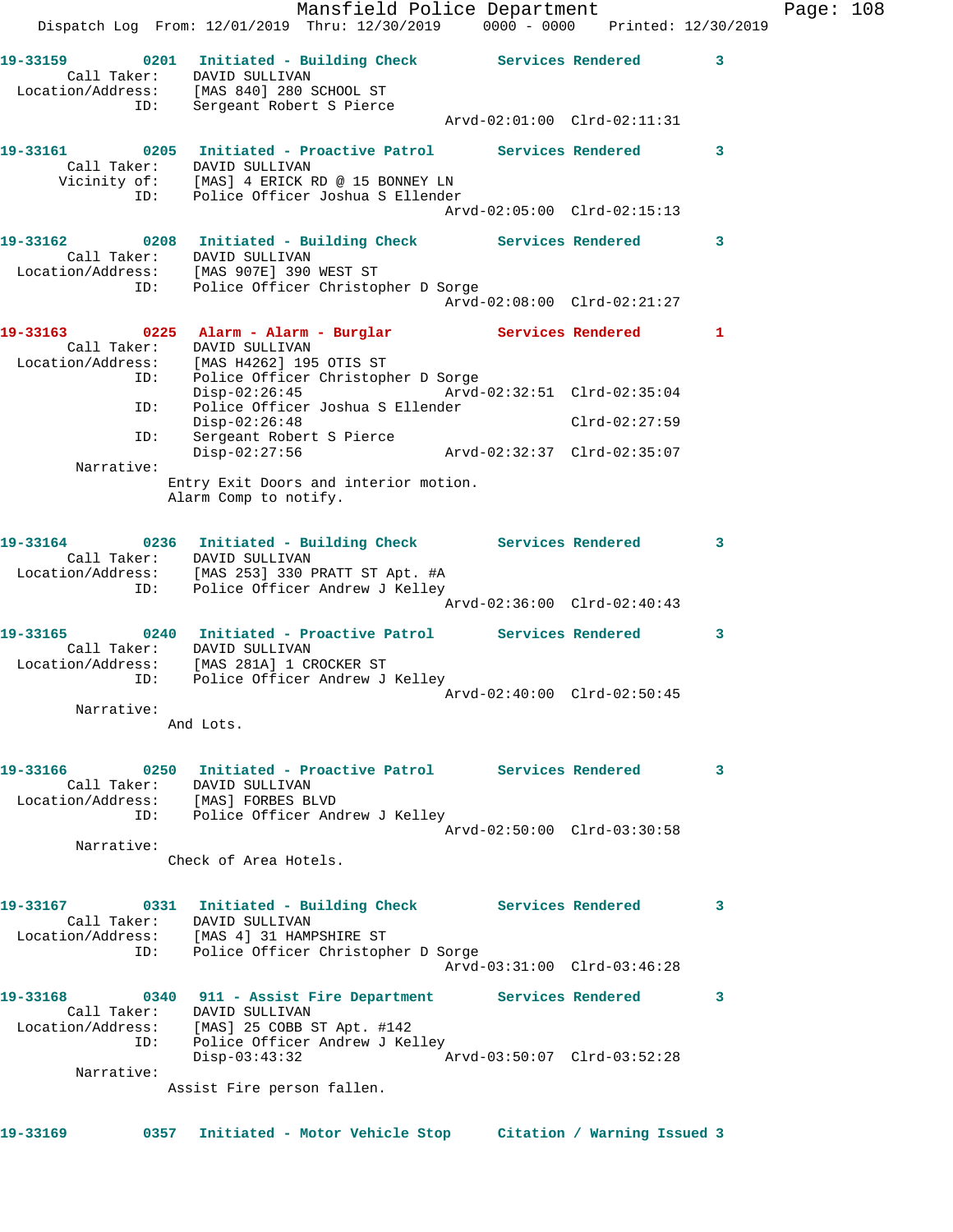Mansfield Police Department Page: 109 Dispatch Log From: 12/01/2019 Thru: 12/30/2019 0000 - 0000 Printed: 12/30/2019 Call Taker: DAVID SULLIVAN Vicinity of: [MAS 2] 60 FORBES BLVD ID: Police Officer Christopher D Sorge Arvd-03:57:00 Clrd-04:19:10 ID: Police Officer Andrew J Kelley Disp-04:07:01 Arvd-04:07:03 Clrd-04:17:53 Vehicle: GRY 2007 CAMRY NEW GENERATION Reg: PC RI ZS398 VIN: 4T1BK46KX7U532342<br>Towed: For: Unregistered/Uninsured By: Central Street Garage To: Central Street For: Unregistered/Uninsured By: Central Street Garage To: Central Street Garage Narrative: tRAFFIC sTOP. Narrative: M12 Req a tow. Central St notified. Narrative: cENTRAL sT ON SCENE. **19-33170 0419 Initiated - Building Check Services Rendered 3**  Call Taker: DAVID SULLIVAN Location/Address: [MAS 2] 60 FORBES BLVD ID: Police Officer Christopher D Sorge Arvd-04:19:00 Clrd-04:24:27 **19-33171 0439 911 - 911 Hang-ups & Verifications Investigated - No Report 2**  Call Taker: DAVID SULLIVAN<br>Location/Address: [MAS 848] 560 1 ess: [MAS 848] 560 WEST ST<br>ID: Police Officer Christo Police Officer Christopher D Sorge Disp-04:40:03 Arvd-04:42:14 Clrd-04:48:52 ID: Police Officer Andrew J Kelley Disp-04:40:09 Arvd-04:44:55 Clrd-04:48:49 Narrative: Accidental by employee. Misdialed the phone. 19-33175 0607 Phone - Alarm - Burglar Services Rendered 1 Call Taker: NICHOLAS GOYETTE Location/Address: [MAS 331A] 255 EAST ST ID: Police Officer Joshua S Ellender Disp-06:09:13 Arvd-06:10:09 Clrd-06:13:55<br>ID: Police Officer Andrew J Kelley ID: Police Officer Andrew J Kelley  $Disp-06:09:21$  Vehicle: BLK 2013 TAC Reg: CO RI 62916 VIN: 5TFLU4EN5DX081491 Narrative: Zone: entry/exit door 17 loading dock / 1st floor section D motions Rep: none **19-33176 0634 Initiated - Selective Enforcement/RADAR Citation / Warning Issued 3**  Call Taker: DAVID SULLIVAN Location/Address: [MAS] 99 COPELAND DR @ 235 CHAUNCY ST ID: Police Officer Andrew J Kelley Arvd-06:34:00 Clrd-06:45:04 Vehicle: BLK 2014 CHEV PK SILVER Reg: PC MA 4TB115 VIN: 1GCNCPEH3EZ401243 Narrative: Selective in the area. Narrative: Citation issued for failure to stop. **19-33177 0634 Initiated - Selective Enforcement/RADAR Services Rendered 3**  Call Taker: DAVID SULLIVAN Location/Address: [MAS] 287 CHAUNCY ST @ 400 RTE 140 NB ID: Police Officer Christopher D Sorge Arvd-06:34:00 Clrd-06:52:06 19-33178 0636 Initiated - Traffic Enforcement / Activity **Services Rendered**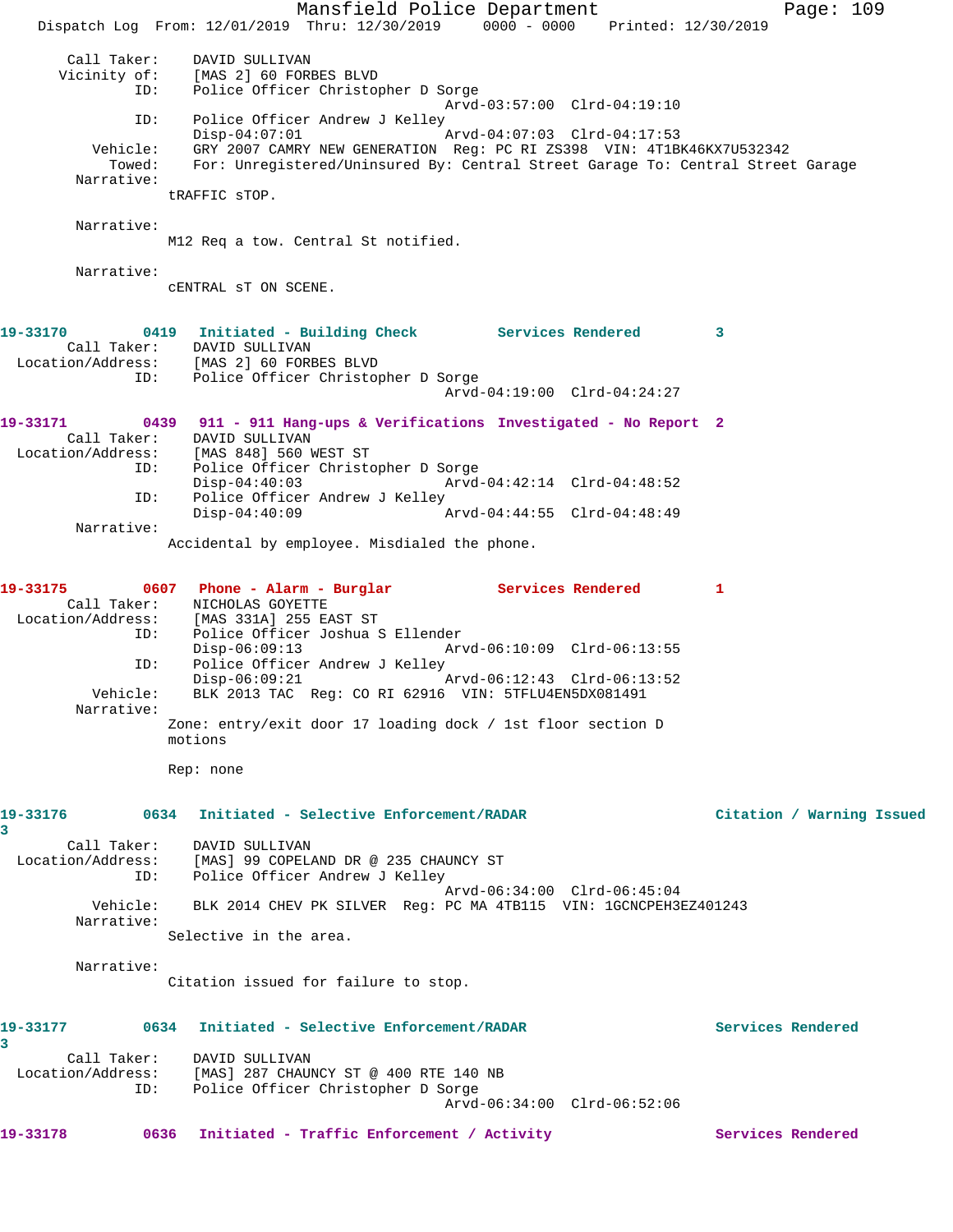Mansfield Police Department Page: 110 Dispatch Log From: 12/01/2019 Thru: 12/30/2019 0000 - 0000 Printed: 12/30/2019 **2**  Call Taker: PATRICK FEENEY Location/Address: [MAS 1002] 250 EAST ST ID: Police Officer Joshua S Ellender Arvd-06:36:00 Clrd-07:07:03 Vehicle: RED 2010 MAZD MAZDA3 Reg: PC MA 513WT1 VIN: JM1BL1SG4A1326282 **19-33181 0707 Initiated - Community Policing Services Rendered 3**  Call Taker: Stephen Martell Location/Address: [MAS 1002] 250 EAST ST ID: Police Officer Joshua S Ellender Arvd-07:07:00 Clrd-07:20:50 Narrative: CHAMPS enforcement Narrative: no issues reported **19-33185 0759 Initiated - Building Check Services Rendered 3**  Call Taker: Stephen Martell Location/Address: [MAS H1748] 325 CENTRAL ST ID: Police Officer David W Kinahan Arvd-07:59:00 Clrd-08:19:08 Narrative: Building/area checked secure. **19-33190 0915 Initiated - Community Policing Building Checked / Secured 3** Call Taker: Stephen Martell Location/Address: [MAS 1002] 250 EAST ST ID: Sergeant Thomas R Connor Arvd-09:15:00 Clrd-09:44:30 Narrative: Checking the high school Narrative: no issues reported 19-33191 0931 911 - Road Hazards **Services Rendered** 3 Call Taker: Stephen Martell Location/Address: [MAS] 25 FRANKLIN ST @ 660 EAST ST ID: Police Officer Patrick J Pennie Disp-09:33:46 Arvd-09:39:19 Clrd-09:49:57 Narrative: Check on traffic light cycles. CP stating the left turn signal from Franklin to East st is not working. Narrative: Contacted DPW to investigate the traffic lights. Narrative: DPW is on scene investigating Narrative: Lights functioning properly **19-33194 0959 Initiated - Serve Warrant Prisoner Monitored/Released 3** Call Taker: JEFFREY KEEFE Location/Address:<br>ID: Sergeant Thomas R Connor Arvd-09:59:00 Clrd-10:20:40<br>ID: Police Officer Patrick J Pennie Police Officer Patrick J Pennie<br>Disp-10:00:15 Ar Disp-10:00:15 Arvd-10:00:17 Clrd-10:56:14 ID: Police Officer Gregg S Kennedy Disp-10:00:30 Arvd-10:00:32 Clrd-10:20:36<br>ID: Deputy Chief Michael Ellsworth Deputy Chief Michael Ellsworth<br>Disp-10:04:54 A Disp-10:04:54 Arvd-10:04:59 Clrd-10:20:33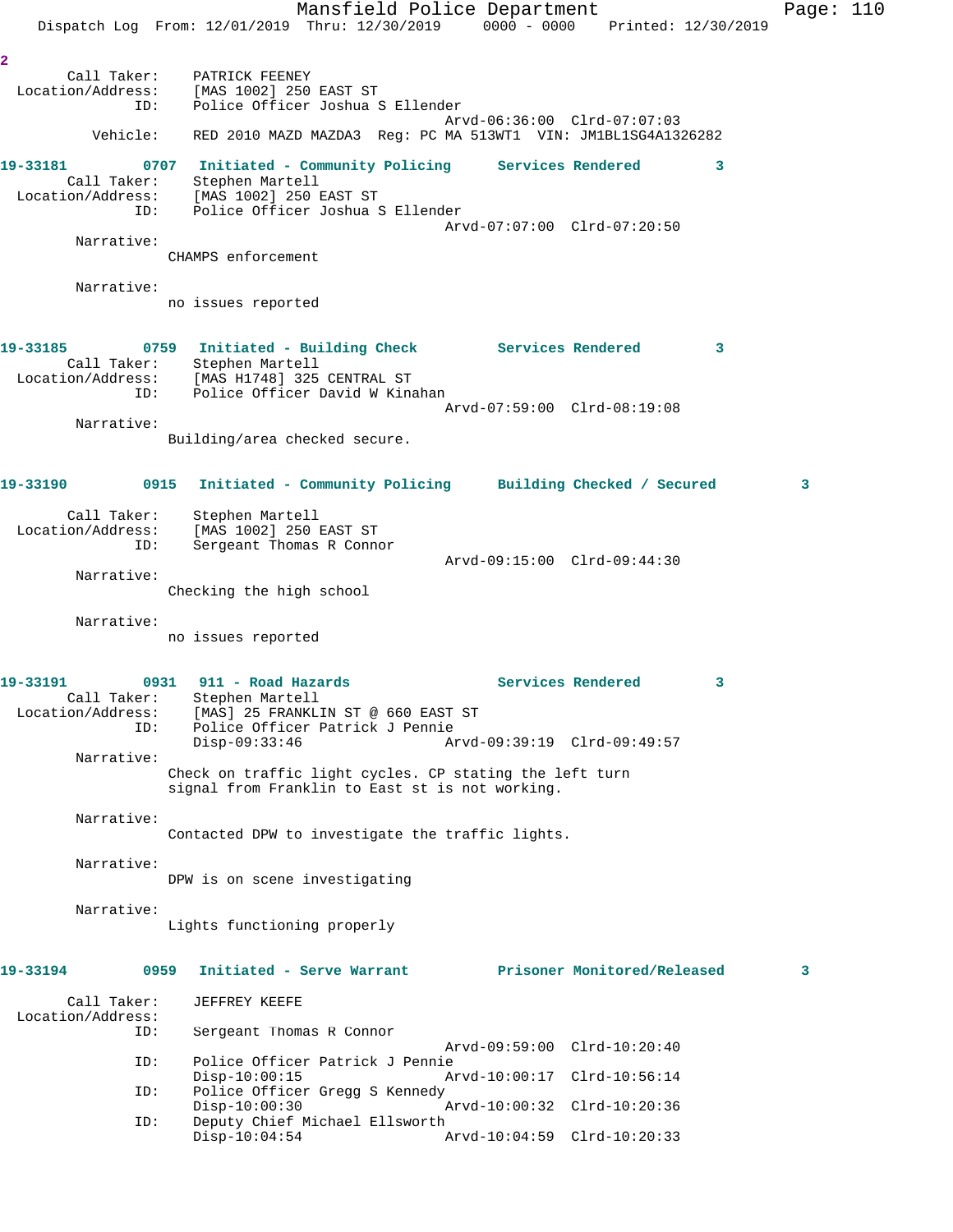Refer To Arrest: 19MAS-657-AR

 Age: 37 Charges: WARRANT OF APPREHENSION

**19-33196 1014 Initiated - Traffic Cntrl / Dirctn Services Rendered 3**  Call Taker: PATRICK FEENEY Location/Address: [MAS 1002] 250 EAST ST ID: Animal Control Steven Simonds Arvd-10:14:00 Clrd-10:45:36

Narrative:

**3** 

No issues reported

**19-33197 1031 Initiated - Selective Enforcement/RADAR Citation / Warning Issued**

| Call Taker:<br>Vicinity of: | JEFFREY KEEFE<br>[MAS] 600 WEST ST                               |
|-----------------------------|------------------------------------------------------------------|
| ID:                         | Police Officer Nicole M Boldrighini                              |
|                             | Arvd-10:31:00 Clrd-10:53:52                                      |
| Vehicle:                    | BRO 2018 TOYT UT HIGHLA Req: PC MA 9SX294 VIN: 5TDBZRFH7JS863229 |
| Narrative:                  |                                                                  |
|                             | Selective enforcement in the area.                               |

 Narrative: Motor vehicle stop with citation issued to operator

Narrative:

clearing area, 1 citation issued.

| 19-33199          | 1057        | Initiated - Building Check          | Services Rendered           |  |
|-------------------|-------------|-------------------------------------|-----------------------------|--|
|                   | Call Taker: | Stephen Martell                     |                             |  |
| Location/Address: |             | [MAS 840] 280 SCHOOL ST             |                             |  |
|                   | ID:         | Police Officer Nicole M Boldrighini |                             |  |
|                   |             |                                     | Arvd-10:57:00 Clrd-11:21:33 |  |
|                   | Narrative:  |                                     |                             |  |

Checking the mall area.

Narrative:

no issues reported

**19-33201 1111 Initiated - Selective Enforcement/RADAR Services Rendered**

**3**  Call Taker: Stephen Martell Location/Address: [MAS] SPRING ST ID: Police Officer Gregg S Kennedy Arvd-11:11:00 Clrd-11:30:05 Narrative: Off on selective enforcement.

Narrative:

No citations issued

```
19-33202 1229 Phone - Motor Veh Acc - No Injury Accident Report 1 
Call Taker: LINDSAY MITCHELL
```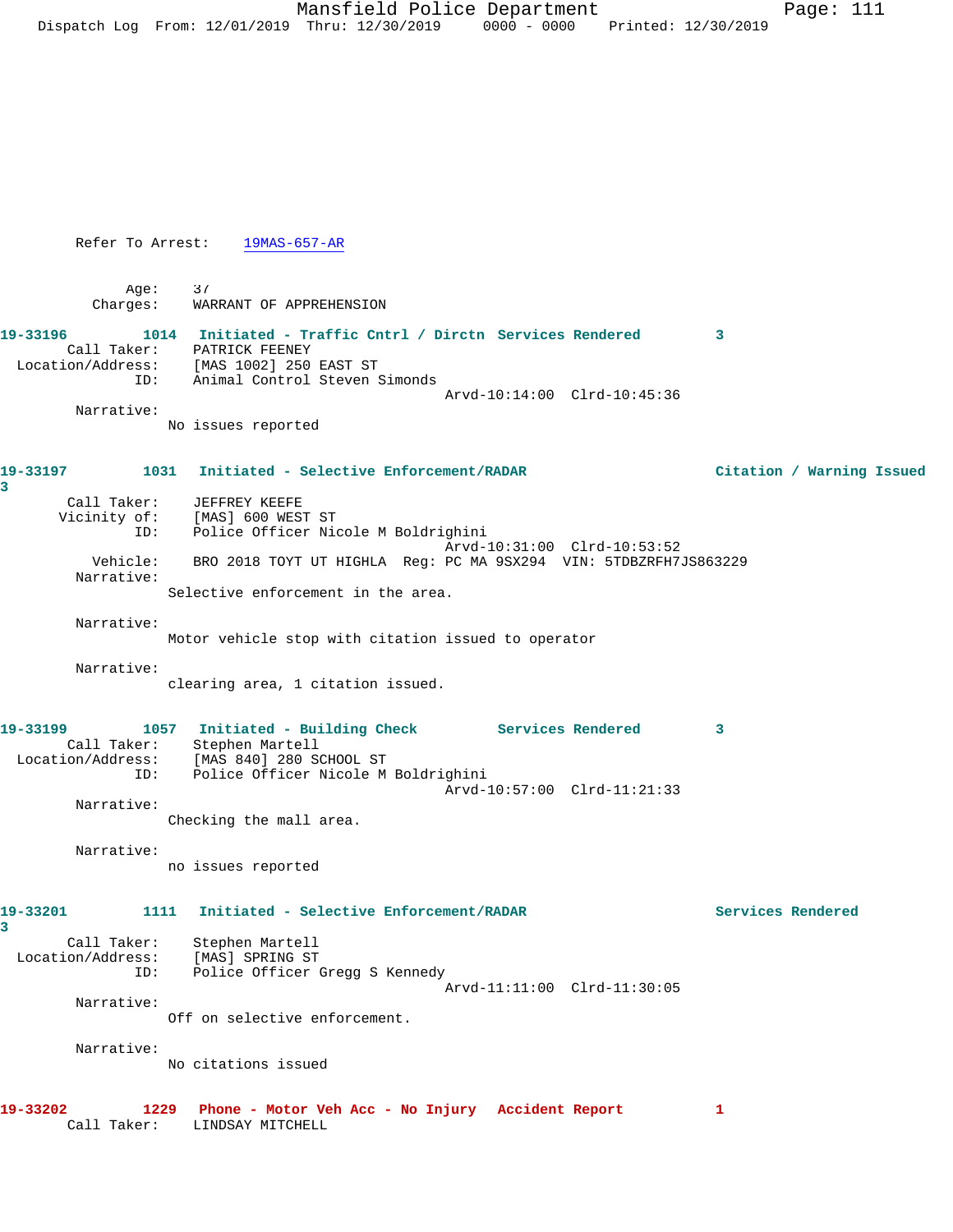Mansfield Police Department Form Page: 112 Dispatch Log From: 12/01/2019 Thru: 12/30/2019 0000 - 0000 Printed: 12/30/2019 Location/Address: [MAS] RTE 495 NB @ RTE 140 NB ID: Police Officer Nicole M Boldrighini Arvd-12:36:43 Clrd-13:07:33 ID: Police Officer David W Kinahan<br>Disp-12:31:07 A Arvd-12:36:38 Clrd-13:07:38 ID: Police Officer Gregg S Kennedy Disp-12:31:07 Arvd-12:44:46 Clrd-12:44:50 Vehicle: BLK 2015 KW T88 Reg: MA 7996A VIN: 1NKZXPTX0FJ441178 Vehicle: Reg: MA 3328K Narrative: Report of an mva, TT unit vs street sweeper. No injuries Refer To Accident: 19MAS-469-AC **19-33204 1245 Initiated - Selective Enforcement/RADAR Services Rendered 3**  Call Taker: Stephen Martell Location/Address: [MAS] NORTH ST ID: Police Officer Gregg S Kennedy Arvd-12:45:00 Clrd-12:56:19 Narrative: Selective enforcement in the area. Narrative: No citations issued **19-33205 1254 Other - Assist Fire Department Services Rendered 3**  Call Taker: Stephen Martell Location/Address: [MAS 431] 14 BONNEY LN ID: Police Officer Gregg S Kennedy Disp-12:56:19 Arvd-13:02:53 Clrd-13:12:19 Narrative: Assisting the FD with a fire related incident. **19-33208 1305 Initiated - Building Check Services Rendered 3**  Call Taker: Stephen Martell Location/Address: [MAS] 280 SCHOOL ST ID: Sergeant Thomas R Connor Arvd-13:05:00 Clrd-13:30:54 Narrative: off in the area patrolling the phone stores, anchor stores, and banks. Narrative: Checked 287 and 333 School as well **19-33210 1317 Initiated - Traffic Cntrl / Dirctn Services Rendered 3**  Call Taker: Stephen Martell Location/Address: [MAS] 100 RTE 140 NB @ 170 SCHOOL ST ID: Police Officer David W Kinahan Arvd-13:17:00 Clrd-15:24:28 Vehicle: BLK 2013 TOYT UT HIGHLA Reg: PC MA 4996FV VIN: 5TDZK3EH1DS122760 Vehicle: WHI 2009 CHEV IMPALA Reg: PC MA 67DK08 VIN: 2G1WT57KX91316814 Narrative: Officer out on traffic control in the area Narrative: MV stop #2, Verbal for failure to use caution at intersection **19-33211 1329 Initiated - Selective Enforcement/RADAR Services Rendered 3**  Call Taker: LINDSAY MITCHELL Location/Address: [MAS 1002] 250 EAST ST ID: Police Officer Patrick J Pennie Arvd-13:29:00 Clrd-14:01:38 Vehicle: BLK 2013 TOYT UT HIGHLA Reg: PC MA 4996FV VIN: 5TDZK3EH1DS122760 Narrative: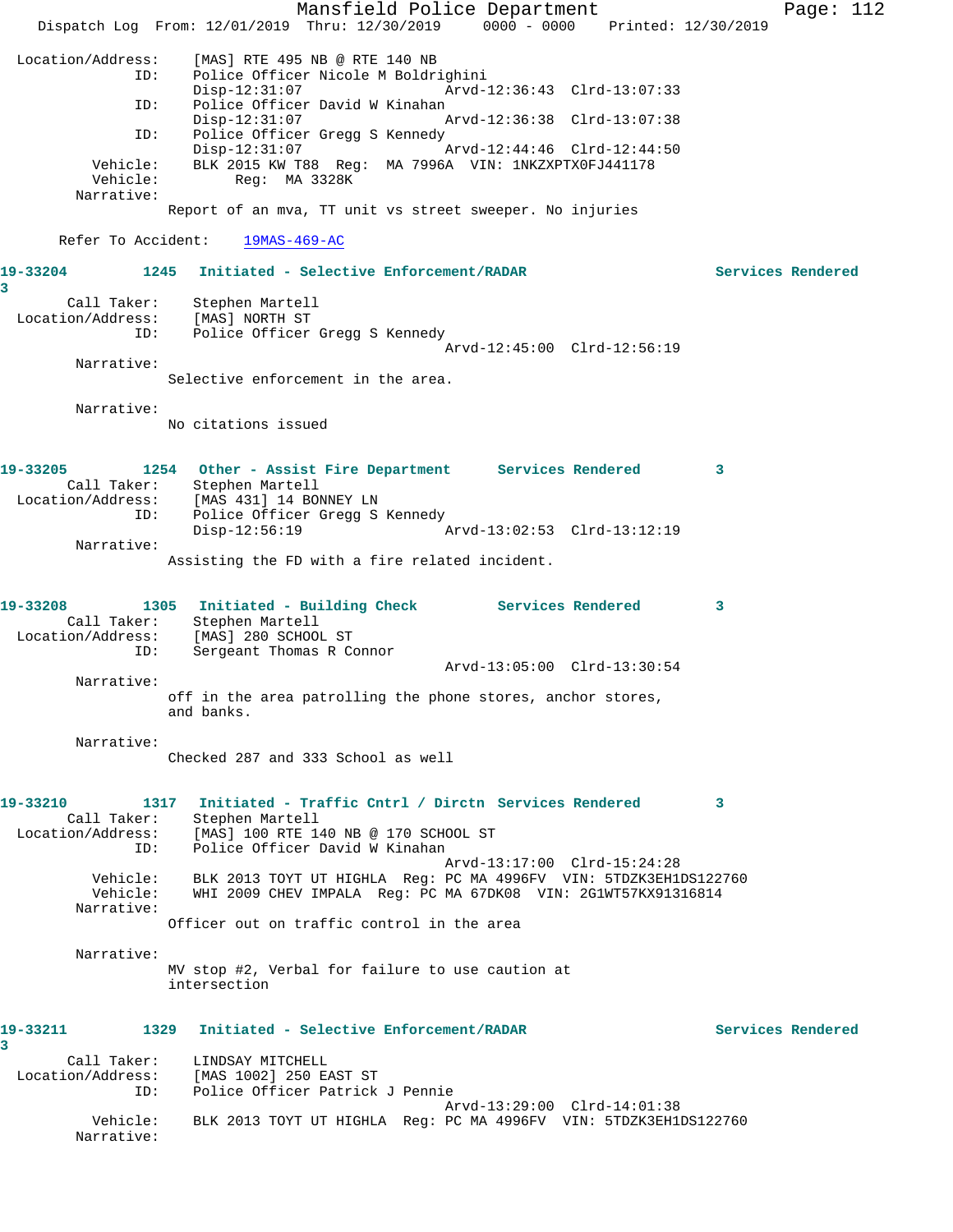Mansfield Police Department Page: 113 Dispatch Log From: 12/01/2019 Thru: 12/30/2019 0000 - 0000 Printed: 12/30/2019 Out for radar and buses **19-33212 1332 Initiated - Motor Vehicle Stop Citation / Warning Issued 3**  Call Taker: Stephen Martell Location/Address: [MAS 1005A] 292 CHAUNCY ST ID: Police Officer Gregg S Kennedy Arvd-13:32:00 Clrd-13:39:17 Vehicle: WHI 2017 LEXS UT LX Reg: PAV MA FAHEL VIN: JTJHY7AXXH4240948 Narrative: Citation issued for Failure to stop **19-33214 1351 Initiated - Motor Vehicle Stop Citation / Warning Issued 3**  Call Taker: Stephen Martell Location/Address: [MAS] CHAUNCY ST ID: Police Officer Gregg S Kennedy Arvd-13:51:00 Clrd-14:24:34 Vehicle: WHI 2019 VOLK UT ATLAS Reg: PC MA 18Y730 VIN: 1V2LR2CA6KC512218 **19-33216 1353 Initiated - Selective Enforcement/RADAR Services Rendered 3**  Call Taker: Stephen Martell<br>Location/Address: [MAS] 1 SCHOOL [MAS] 1 SCHOOL ST @ 167 WEST ST ID: Police Officer Nicole M Boldrighini Arvd-13:53:00 Clrd-14:19:29 Vehicle: BRO 2008 TOYT RAV4 Reg: PC MA 1FEX38 VIN: JTMBD33V986065329 Vehicle: BLU 2017 G80 Reg: PAR MA 1918 VIN: KMHGN4JE2HU211816 Narrative: Selective enforcement in the area. **19-33218 1359 911 - Disturbance / Gathering Investigated - No Report 1**  Call Taker: Stephen Martell<br>Location/Address: [MAS 447H] 26 B ESS: [MAS 447H] 26 BICENTENNIAL CT<br>ID: Police Officer Patrick J Penni Police Officer Patrick J Pennie<br>Disp-14:08:32 Ar Disp-14:08:32 Arvd-14:09:08 Clrd-14:37:28 ID: Sergeant Thomas R Connor Disp-14:08:37 Arvd-14:09:10 Clrd-14:35:03 Narrative: Male party knocking on the door, wants an officer to take a look Narrative: Officers confirmed the male party was a home-aid. Officers will be reaching out to him to find a resolution to the issue. Narrative: M1 is clearing, Ofc pennie is speaking with the male party who was confirmed as being an employee of the home-aid. There is a reported language barrier and miscommunication **19-33219 1417 Phone - Harass. Electronic Communicat Services Rendered 3**  Call Taker: Kieran M Ruth Location/Address: [MAS] 742 NORTH MAIN ST ID: Police Officer Nicole M Boldrighini Disp-14:20:20 Clrd-14:25:49 ID: Police Officer Gregg S Kennedy Disp-14:24:49 Arvd-14:30:11 Clrd-14:44:28 Narrative: RP states being threatened by phone and the unknown party has been by the residence **19-33221 1514 Phone - Parking Violations Citation / Warning Issued 3**  Call Taker: LINDSAY MITCHELL<br>Location/Address: [MAS] 7 WEST CHUI [MAS] 7 WEST CHURCH ST @ 151 RUMFORD AVE ID: Police Officer Gregg S Kennedy Disp-15:15:21 Arvd-15:23:10 Clrd-15:23:16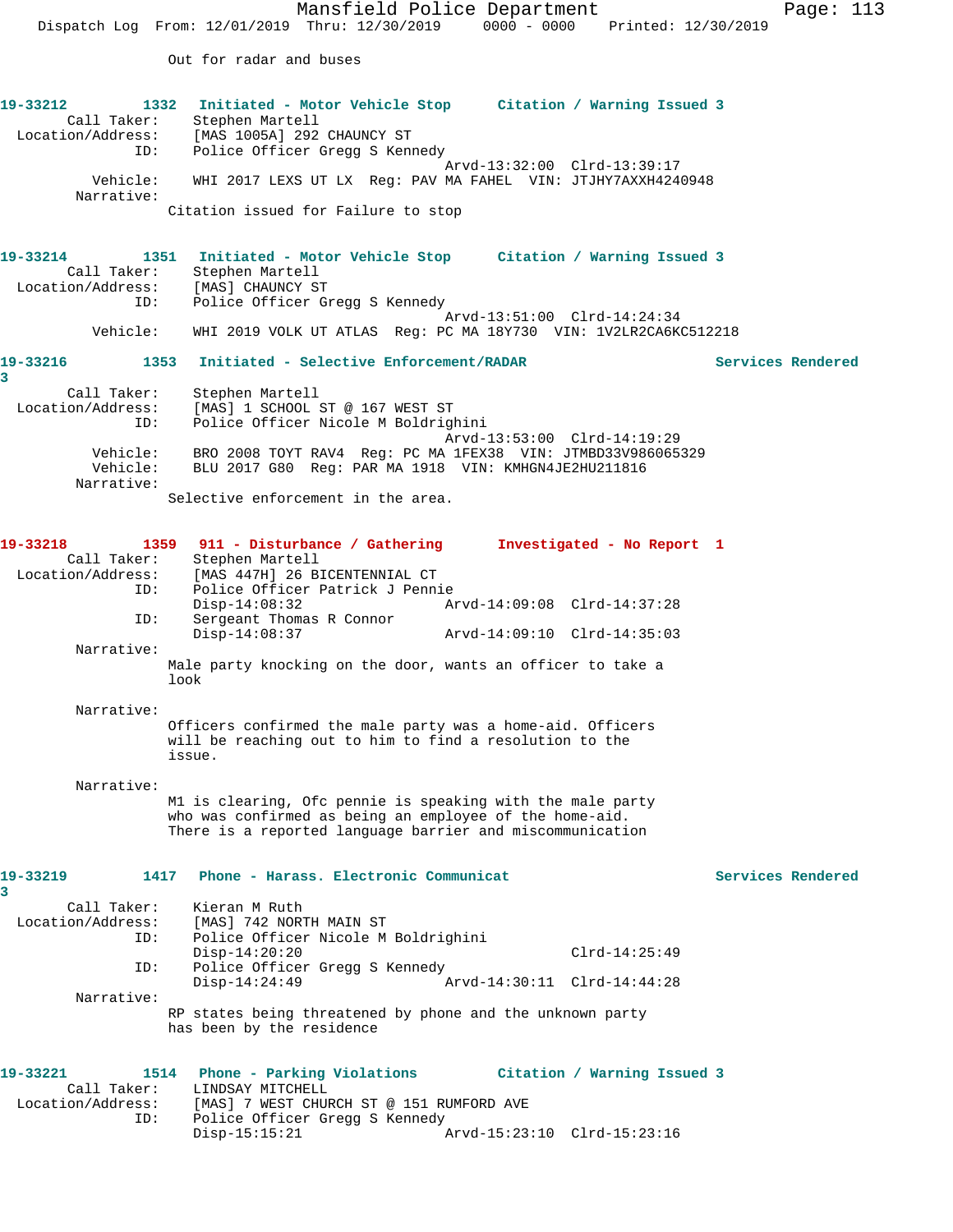Mansfield Police Department Page: 114 Dispatch Log From: 12/01/2019 Thru: 12/30/2019 0000 - 0000 Printed: 12/30/2019 Vehicle: GRY 2008 LINC UT MKX Reg: PC MA 8TVL60 VIN: 2LMDU88C88BJ23008 Narrative: Vehicle parked on the side of the roadway, neighbor reports the vehicle has been there for quite some time Narrative: issued 1 parking vio **19-33222 1527 Initiated - Motor Vehicle Stop Citation / Warning Issued 3**  Call Taker: Stephen Martell Location/Address: [MAS] 287 CHAUNCY ST ID: Police Officer Nicole M Boldrighini Arvd-15:27:00 Clrd-15:30:47 Vehicle: WHI 2018 JEEP GRANDC Reg: PAS MA BR46MC VIN: 1C4RJFAG1JC470234 Narrative: Motor vehicle stop **19-33226 1552 Phone - 911 Hang-ups & Verifications Confirmed misdial/Accdntl Call 2**  Call Taker: LINDSAY MITCHELL Location/Address: [MAS 907] 390 WEST ST Apt. #A ID: Police Officer Nicole M Boldrighini Disp-15:54:53 Clrd-15:56:33 Narrative: 911 abandoned call, upon call back no issues Narrative: M4 was in the area and confirmed the call was accidental **19-33229 1623 Phone - Larceny - Value Unknown Investigated - No Report 2**  Call Taker: LINDSAY MITCHELL Location/Address: [MAS 907] 390 WEST ST Apt. #A Police Officer Jay J Sparrow Disp-16:23:00 Arvd-16:47:51 Clrd-17:24:55 Narrative: Customer rented a trailer and never returned it. Narrative: Renter of the trailer resides at 140Green St, Foxborough ma. Unit will be driving into the area to see if he can find the trailer. Will also be reaching out over the phone to contact the renter. Narrative: M5 checking with the residence in Foxborough to speak to the homeowner regarding said trailer. Narrative: M5 reports spoke with a male party at the residence; He states there was a collections notice, he assumed that the store was attempting get rid of it. He will contact the store. M5 following up with the RP. Narrative: M5 reports civil matter; RP was advised that the party involved will be contacting her. M5 will follow up with the RP on 12/13/19. **19-33233 1641 Walk-In - Follow up Investigation Spoken To 3**  Call Taker: Support Staff Derek M Stark Location/Address: [MAS 451B] 500 EAST ST ID: Police Officer Danielle C Titus<br>Disp-16:46:47 Ar Disp-16:46:47 Arvd-16:46:49 Clrd-17:08:20 Narrative: Ofc. Titus speaking with female involved from domestic incident yesterday. Narrative: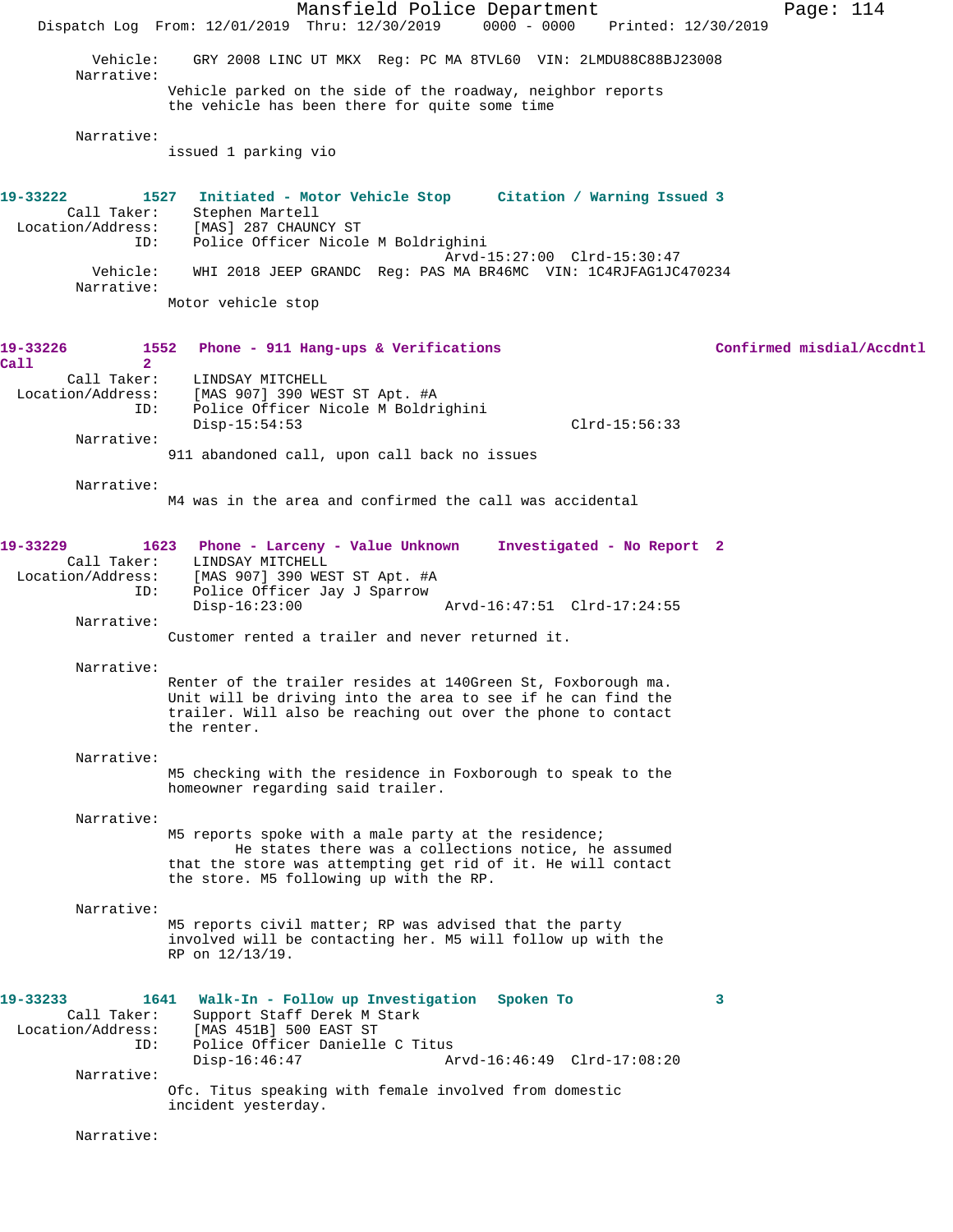Mansfield Police Department Page: 115 Dispatch Log From: 12/01/2019 Thru: 12/30/2019 0000 - 0000 Printed: 12/30/2019 Party wanted report from yesterday incident and she was advised. **19-33232 1643 Phone - 911 Hang-ups & Verifications Confirmed misdial/Accdntl Call 2**  Call Taker: LINDSAY MITCHELL Location/Address: [MAS 840I180] 280 SCHOOL ST Apt. #I180 ID: Police Officer Andrew J Kelley Disp-16:45:09 Arvd-16:56:51 Clrd-17:01:16 Narrative: 911 abandoned call, upon call back no issues spoke to at the front desk **19-33234 1647 Initiated - Serve Warrant Gone on Arrival 3**  Call Taker: Stephen Martell Location/Address: [MAS H3345] 26 CONCETTA DR ID: Detective Kenneth E Wright Arvd-16:47:00 Clrd-17:18:15 Narrative: Serving a warrant with MSP. **19-33235 1701 Phone - Erratic Oper MV / Road Rage Gone on Arrival 3**  Call Taker: Kieran M Ruth Location/Address: [MAS] 228 PRATT ST @ 6 BICENTENNIAL CT ID: Police Officer Nicole P Newport<br>Disp-17:02:01 Ar Disp-17:02:01 Arvd-17:15:10 Clrd-17:18:29 Narrative: Out for the report of a dark sedan being operated erratically **19-33236 1718 Initiated - Community Policing Services Rendered 3**  Call Taker: PATRICK FEENEY Location/Address: [MAS 333] 245 EAST ST ID: Police Officer Nicole P Newport Arvd-17:18:00 Clrd-17:38:52 Narrative: CHAMPS 19-33238 1719 Initiated - Serve Warrant Services Rendered 3 Call Taker: PATRICK FEENEY Location/Address: [MAS H3345] 26 CONCETTA DR ID: Detective Kenneth E Wright Arvd-17:19:00 Clrd-17:50:30 Narrative: Assisting MSP with a search warrant. Narrative: Det. Wright reports MSP is all set at the location; family is being cooperative with the investigation. **19-33241 1738 Initiated - Community Policing Services Rendered 3**  Call Taker: PATRICK FEENEY Location/Address: [MAS 331] 255 EAST ST ID: Police Officer Nicole P Newport Arvd-17:38:00 Clrd-18:21:48 Narrative: CHAMPS 19-33245 1812 Initiated - Traffic Enforcement / Activity **Services Rendered 2**  Call Taker: PATRICK FEENEY Vicinity of: [MAS 1019] 792 WEST ST ID: Police Officer Jay J Sparrow Arvd-18:12:00 Clrd-19:06:00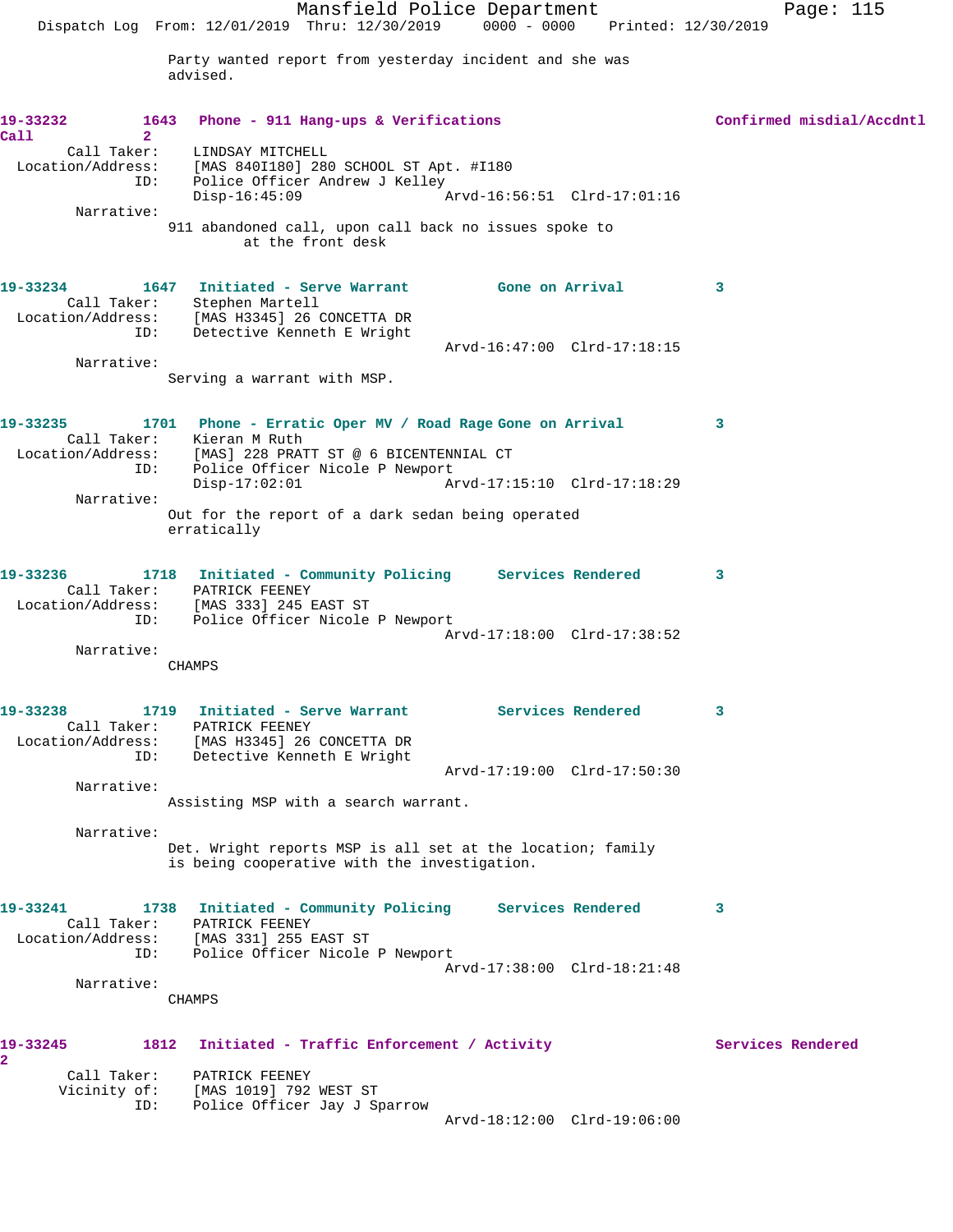Mansfield Police Department Page: 116 Dispatch Log From: 12/01/2019 Thru: 12/30/2019 0000 - 0000 Printed: 12/30/2019 **19-33246 1822 Initiated - Motor Veh Acc - Hit & Run Unfounded/Unverifed 1**  Call Taker: PATRICK FEENEY Location/Address: [MAS 332] 240 EAST ST ID: Police Officer Nicole P Newport Arvd-18:22:00 Clrd-18:40:48 Vehicle: GRY 2015 CHRY VN CHRYSLER TOWN CAR Reg: PAS MA 2FEJ31 Narrative: M14 reports that a m/v hit & run occured in the lot; attempting to locate the involved m/v's. Narrative: M14 reports hearing the crash behind her a  $m/v$ 's were coming in and out of the lot. Suspect m/v described as a green colored sedan, poss. a Dodge Stratus. Narrative: M14 spoke to R/O of the vehicle and confirmed the damage was old. Narrative: M14 spoke with owner of the alleged victim vehicle; She states the damage observed is all old damge. Refer To Accident: 19MAS-470-AC **19-33248 1840 Initiated - Community Policing Services Rendered 3**  Call Taker: PATRICK FEENEY Location/Address: [MAS 332] 240 EAST ST ID: Sergeant Lawrence G Crosman Arvd-18:40:00 Clrd-18:52:55 **19-33249 1841 Walk-In - Motor Veh Acc - Hit & Run Incident Report 1**  Call Taker: Support Staff Derek M Stark Location/Address: [MAS 840] 280 SCHOOL ST<br>ID: Police Officer Danielle Police Officer Danielle C Titus<br>Disp-18:43:32 A Disp-18:43:32 Arvd-18:43:36 Clrd-19:39:26 Vehicle: BRO 2013 HYUN 4D ELANTR Reg: PC MA 6HX773 VIN: 5NPDH4AEXDH390626 Vehicle: EXP 2013 DODG 4D DART Reg: PAS RI NI923 VIN: 1C3CDFBA3DD216664 Narrative: Walk in at Mansfield Police lobby looking to speak with an officer about a hit and run that occurred at Mansfield Crossing. Narrative: M12 reports minor damage to the victim vehicle. See OF report for further. Refer To Incident: 19MAS-1141-OF **19-33250 1846 Initiated - Selective Enforcement/RADAR Citation / Warning Issued 3**  Call Taker: NICHOLAS GOYETTE Location/Address: [MAS] NORTH MAIN ST ID: Police Officer Andrew J Kelley Arvd-18:46:00 Clrd-18:57:58 Vehicle: BLK 2005 FORD UT ESCAPE Reg: PC MA 8PB981 VIN: 1FMYU931X5KC06370 Narrative: Selective enforcement in the area. Narrative: Out with a mv stop. RO issued citation for failure to inspect. **19-33252 1858 Initiated - Disabled Motor Vehicle Spoken To 3**  Call Taker: NICHOLAS GOYETTE Location/Address: [MAS 85A] 157 PRATT ST ID: Police Officer Andrew J Kelley Arvd-18:58:00 Clrd-18:58:38<br>Vehicle: 2020 CHEV 4S Req: PAS OH HRQ2419 VIN: 1G11Z5S39LU102 2020 CHEV 4S Reg: PAS OH HRQ2419 VIN: 1G11Z5S39LU102269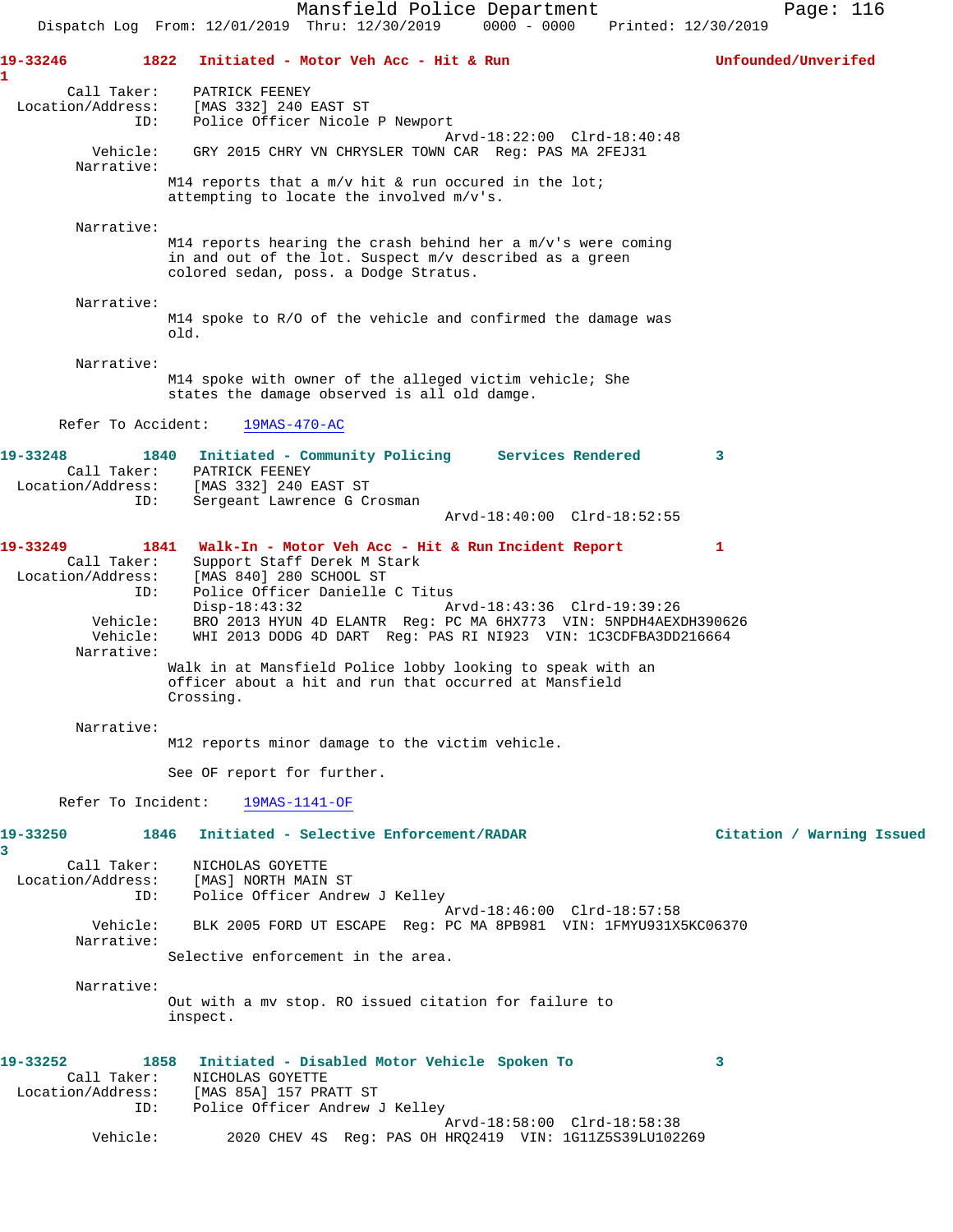Mansfield Police Department Page: 117 Dispatch Log From: 12/01/2019 Thru: 12/30/2019 0000 - 0000 Printed: 12/30/2019 Narrative: Checking on a dmv Narrative: Clear, operator registering for a hotel on his phone **19-33253 1901 Initiated - Motor Vehicle Stop Citation / Warning Issued 3**  Call Taker: NICHOLAS GOYETTE Location/Address: [MAS] 173 CHAUNCY ST @ 12 PERKINS AVE ID: Police Officer Andrew J Kelley Arvd-19:01:00 Clrd-19:07:23 Vehicle: PLE 2013 TOYT UT HIGHLA Reg: PC MA 4XX365 VIN: 5TDBK3EHXDS217464 Narrative: Out with a mv stop. Operator cited. **19-33259 2009 Phone - Assist Law Enfrc Agncy Not Home / No Answer 3**  Call Taker: DAVID SULLIVAN Location/Address: [MAS H715] 23 CARRIAGE HOUSE LN ID: Police Officer Danielle C Titus Disp-20:16:51 Arvd-20:24:44 Clrd-20:28:40 Narrative: **19-33260 2031 Initiated - Proactive Patrol Building Checked / Secured 3** Call Taker: NICHOLAS GOYETTE Location/Address: [MAS] 4 ERICK RD @ 15 BONNEY LN ID: Police Officer Danielle C Titus Arvd-20:31:00 Clrd-20:44:14 Narrative: Checking the area. **19-33261 2112 Initiated - Proactive Patrol Building Checked / Secured 3** Call Taker: NICHOLAS GOYETTE Location: [MAS] HOTELS ID: Police Officer Andrew J Kelley Arvd-21:12:00 Clrd-21:21:53 Narrative: Checking the area. **19-33263 2122 Initiated - Proactive Patrol Building Checked / Secured 3** Call Taker: NICHOLAS GOYETTE Location/Address: [MAS 1014] COPELAND DR ID: Police Officer Andrew J Kelley Arvd-21:22:00 Clrd-21:32:14 Narrative: Checking the area. **19-33266 2150 Initiated - Proactive Patrol Building Checked / Secured 3** Call Taker: NICHOLAS GOYETTE Location/Address: [MAS 417] 9 FRANCIS AVE ID: Police Officer Danielle C Titus Arvd-21:50:00 Clrd-22:03:29 Narrative: Checking the area. **19-33267 2152 Phone - Assist Law Enfrc Agncy Gone on Arrival 3**  Call Taker: Support Staff Derek M Stark Location/Address: ID: Police Officer Jay J Sparrow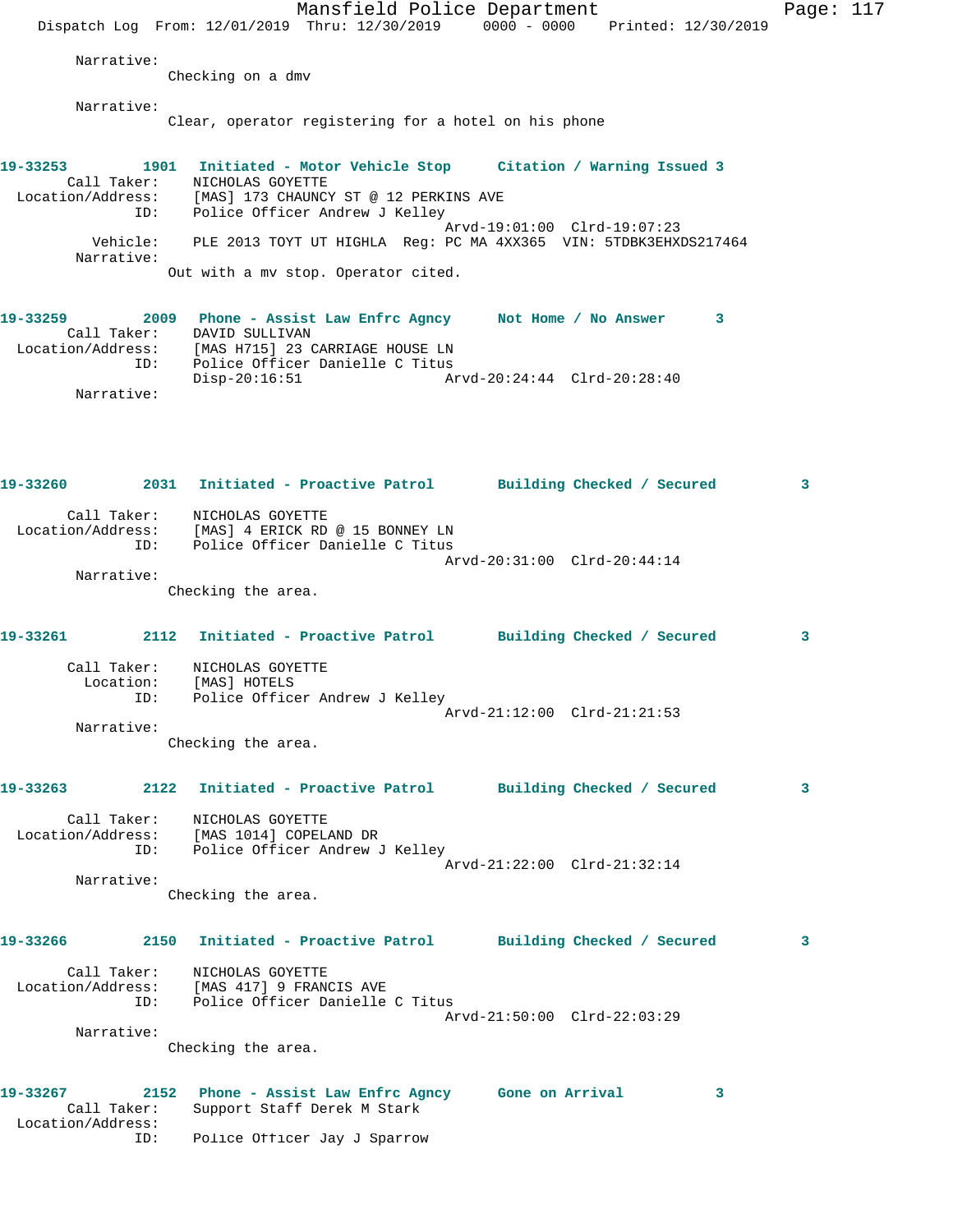Mansfield Police Department Page: 118 Dispatch Log From: 12/01/2019 Thru: 12/30/2019 0000 - 0000 Printed: 12/30/2019 Disp-22:11:08 Arvd-22:15:34 Clrd-22:19:17 Narrative: **19-33268 2204 Initiated - Disabled Motor Vehicle Spoken To 3**  Call Taker: NICHOLAS GOYETTE Vicinity of: [MAS 181A] 150 OAKLAND ST ID: Police Officer Danielle C Titus Arvd-22:04:00 Clrd-22:05:27 Vehicle: BLU 2013 HYUN SONATA Reg: PC MA 127ZE9 VIN: 5NPEB4AC2DH706590 Narrative: Reported DMV in the area. Narrative: Clear, Chocolate FActory Security waiting for relief **19-33270 2218 Initiated - Disabled Motor Vehicle Spoken To 3**  Call Taker: NICHOLAS GOYETTE Location/Address: [MAS U3] COPELAND DR ID: Police Officer Andrew J Kelley Arvd-22:18:00 Clrd-22:21:27 Vehicle: WHI 2013 TOYT HIGHLA Reg: PC MA 669TF8 VIN: 5TDDK3EH0DS207535 Narrative: Reported DMV in the area. Narrative: Clear, spoke to RO. States he hit the curb and now has a flat tire. Will pull into General Dollar to change it. **19-33271 2220 Initiated - Proactive Patrol Building Checked / Secured 3** Call Taker: NICHOLAS GOYETTE Location/Address: [MAS 907E] 390 WEST ST ID: Police Officer Jay J Sparrow Arvd-22:20:00 Clrd-22:28:03 Narrative: Checking the area. **19-33274 2333 Phone - Alarm - Burglar False / Accidental Alarm 1**  Call Taker: NICHOLAS GOYETTE Location/Address: [MAS 973A] 120 FORBES BLVD Apt. #100 ID: Police Officer Jay J Sparrow Disp-23:34:54 Arvd-23:38:41 Clrd-23:43:47 ID: Police Officer Andrew J Kelley<br>Disp-23:34:55 Disp-23:34:55 Arvd-23:38:52 Clrd-23:43:46 Narrative: Zone: PBU 505 ?? Rep: pending Narrative: M5 reports units clear, card issued. **19-33277 2353 Phone - Assist Fire Department Referred to Other Agency 3**  Call Taker: NICHOLAS GOYETTE Location/Address: [MAS 430] 16 ERICK RD Apt. #9 ID: Police Officer Andrew J Kelley

 Disp-23:53:21 Clrd-23:55:06 Narrative: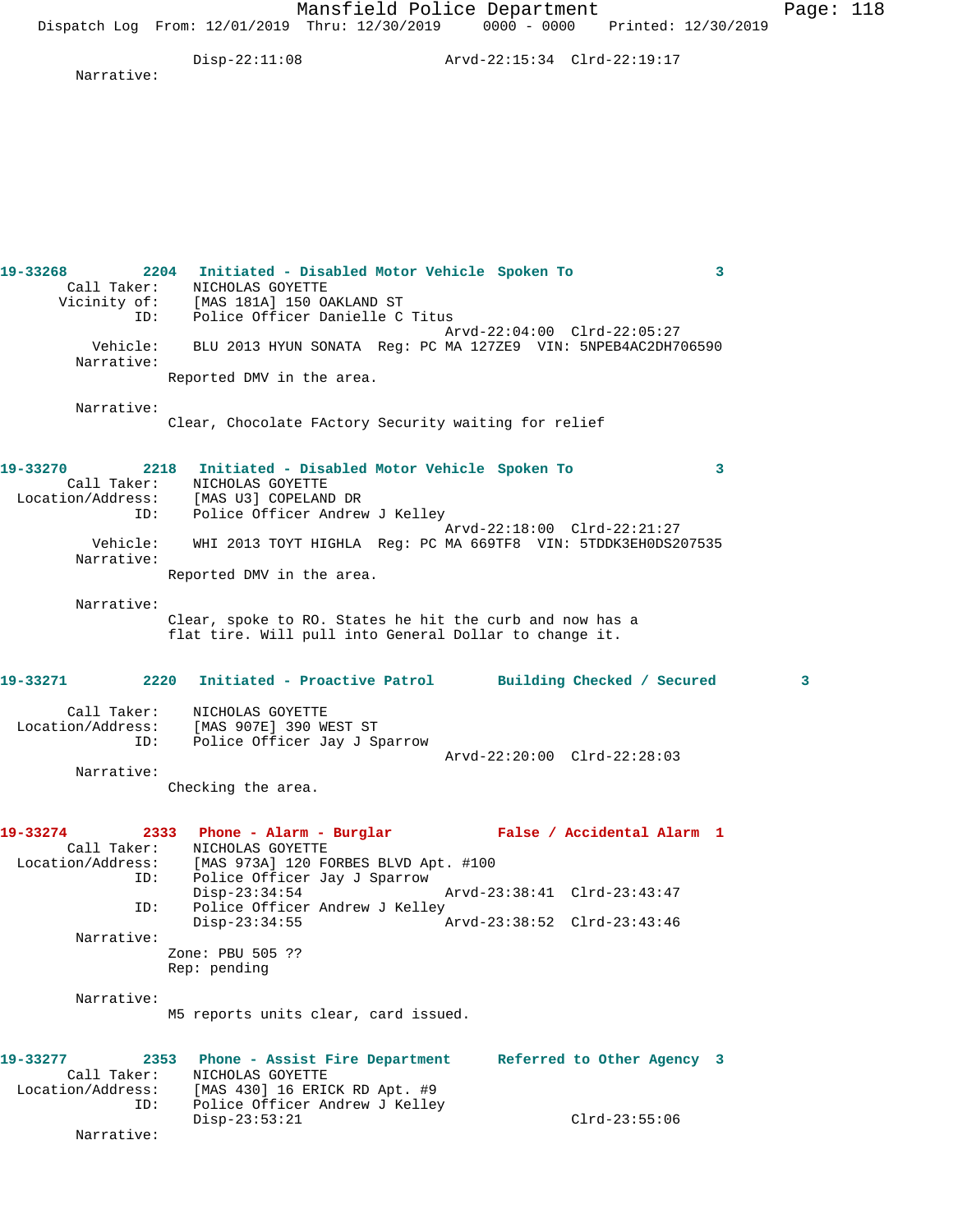|                   |                                                                                    |                                                                                                                        | Mansfield Police Department<br>Dispatch Log From: 12/01/2019 Thru: 12/30/2019 0000 - 0000 Printed: 12/30/2019                                                                                                                                                                                                                                                                                                               | Page: 119 |
|-------------------|------------------------------------------------------------------------------------|------------------------------------------------------------------------------------------------------------------------|-----------------------------------------------------------------------------------------------------------------------------------------------------------------------------------------------------------------------------------------------------------------------------------------------------------------------------------------------------------------------------------------------------------------------------|-----------|
|                   |                                                                                    | Assisting the FD with a fire related incident.                                                                         |                                                                                                                                                                                                                                                                                                                                                                                                                             |           |
|                   | Narrative:                                                                         |                                                                                                                        |                                                                                                                                                                                                                                                                                                                                                                                                                             |           |
|                   |                                                                                    | Deferred by shift commander, will respond if needed                                                                    |                                                                                                                                                                                                                                                                                                                                                                                                                             |           |
|                   |                                                                                    | For Date: $12/13/2019$ - Friday                                                                                        |                                                                                                                                                                                                                                                                                                                                                                                                                             |           |
| 19-33291 2001     |                                                                                    |                                                                                                                        | 0140 Initiated - Proactive Patrol Building Checked / Secured                                                                                                                                                                                                                                                                                                                                                                | 3         |
|                   | ID:                                                                                | Call Taker: NICHOLAS GOYETTE<br>Location/Address: [MAS 253] 330 PRATT ST Apt. #A<br>Police Officer Christopher D Sorge |                                                                                                                                                                                                                                                                                                                                                                                                                             |           |
|                   | Narrative:                                                                         |                                                                                                                        | Arvd-01:40:00 Clrd-01:42:05                                                                                                                                                                                                                                                                                                                                                                                                 |           |
|                   |                                                                                    | Checking the area.                                                                                                     |                                                                                                                                                                                                                                                                                                                                                                                                                             |           |
|                   |                                                                                    |                                                                                                                        | 19-33294 0147 Initiated - Proactive Patrol Building Checked / Secured                                                                                                                                                                                                                                                                                                                                                       | 3         |
|                   | ID:                                                                                | Call Taker: NICHOLAS GOYETTE<br>Location/Address: [MAS 840] 280 SCHOOL ST<br>Police Officer Meghan Birnie              |                                                                                                                                                                                                                                                                                                                                                                                                                             |           |
|                   | Narrative:                                                                         |                                                                                                                        | Arvd-01:47:00 Clrd-01:58:04                                                                                                                                                                                                                                                                                                                                                                                                 |           |
|                   |                                                                                    | Checking the area.                                                                                                     |                                                                                                                                                                                                                                                                                                                                                                                                                             |           |
|                   |                                                                                    |                                                                                                                        | 19-33295 0148 Initiated - Proactive Patrol Building Checked / Secured                                                                                                                                                                                                                                                                                                                                                       | 3         |
|                   | ID:                                                                                | Call Taker: NICHOLAS GOYETTE<br>Location/Address: [MAS 281A] 1 CROCKER ST<br>Patrolman David Schepis                   |                                                                                                                                                                                                                                                                                                                                                                                                                             |           |
|                   | Narrative:                                                                         |                                                                                                                        | Arvd-01:48:00 Clrd-01:51:32                                                                                                                                                                                                                                                                                                                                                                                                 |           |
|                   |                                                                                    | Checking the area.                                                                                                     |                                                                                                                                                                                                                                                                                                                                                                                                                             |           |
|                   |                                                                                    |                                                                                                                        | 19-33297      0152  Initiated - Building Check      Building Checked / Secured                                                                                                                                                                                                                                                                                                                                              | 3         |
|                   | ID:                                                                                | Call Taker: DAVID SULLIVAN<br>Location/Address: [MAS 170] 255 HOPE ST<br>Police Officer Christopher D Sorge            |                                                                                                                                                                                                                                                                                                                                                                                                                             |           |
|                   |                                                                                    |                                                                                                                        | Arvd-01:52:00 Clrd-02:04:29                                                                                                                                                                                                                                                                                                                                                                                                 |           |
| 19-33298          | Call Taker:<br>Location:<br>ID:                                                    | NICHOLAS GOYETTE<br>[MAS] CENTER OF TOWN<br>Patrolman David Schepis                                                    | 0157 Initiated - Parking Violations Citation / Warning Issued 3                                                                                                                                                                                                                                                                                                                                                             |           |
|                   | Vehicle:<br>Vehicle:<br>Vehicle:<br>Vehicle:<br>Vehicle:<br>Vehicle:<br>Narrative: | Parking enforcement                                                                                                    | Arvd-01:57:00 Clrd-02:17:05<br>RED 2015 HYUN ELANTR Reg: PC MA 4TBK80 VIN: KMHDH4AE9FU330468<br>GRY 2014 FORD FUSION Reg: PC MA 1MC876 VIN: 3FA6POLU5ER362553<br>WHI 2012 FORD ESCAPE Req: PC MA 5TX672 VIN: 1FMCU9EG4CKC21973<br>WHI 2015 TOYT CAMRY Req: PC MA 3PZ665 VIN: 4T4BF1FK2FR503618<br>WHI 2015 DODG CARAVA Reg: MA 104329 VIN: 2C4RDGBG2FR737424<br>BLU 2019 NISS TK Req: PAS OH PKH9472 VIN: 1N6AD0EV9KN778099 |           |
|                   | Narrative:                                                                         |                                                                                                                        |                                                                                                                                                                                                                                                                                                                                                                                                                             |           |
|                   |                                                                                    | 6 citations issued                                                                                                     |                                                                                                                                                                                                                                                                                                                                                                                                                             |           |
|                   |                                                                                    |                                                                                                                        | 19-33301 0206 Initiated - Building Check Building Checked / Secured                                                                                                                                                                                                                                                                                                                                                         | 3         |
| Location/Address: | Call Taker:<br>ID:                                                                 | DAVID SULLIVAN<br>[MAS 4] 31 HAMPSHIRE ST<br>Police Officer Meghan Birnie                                              |                                                                                                                                                                                                                                                                                                                                                                                                                             |           |
|                   |                                                                                    |                                                                                                                        | Arvd-02:06:00 Clrd-02:13:31                                                                                                                                                                                                                                                                                                                                                                                                 |           |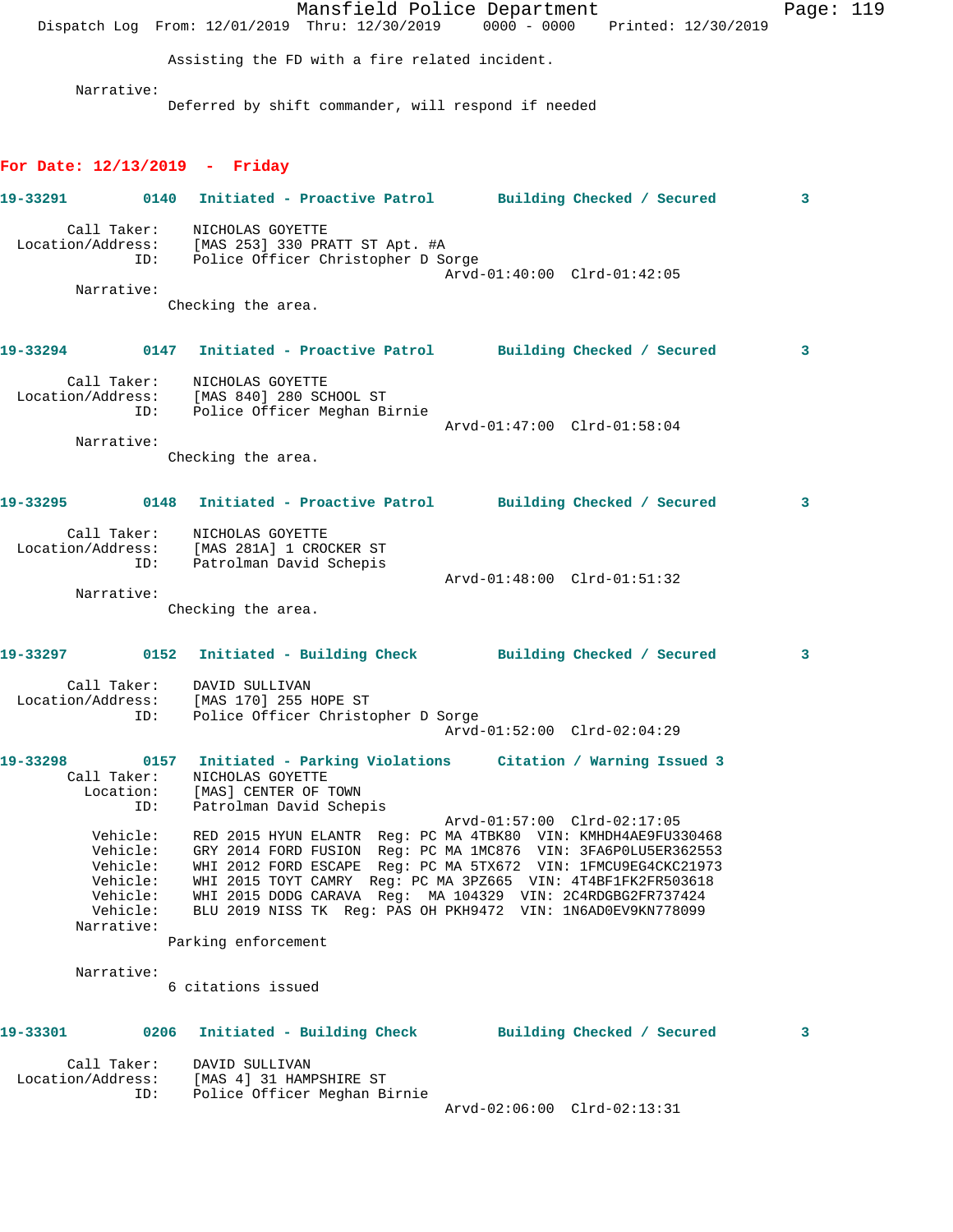Mansfield Police Department Page: 120 Dispatch Log From: 12/01/2019 Thru: 12/30/2019 0000 - 0000 Printed: 12/30/2019 Call Taker: NICHOLAS GOYETTE Location/Address: [MAS 2] 60 FORBES BLVD ID: Police Officer Meghan Birnie Arvd-02:13:00 Clrd-02:17:22 Narrative: Checking the area. **19-33303 0215 Initiated - Proactive Patrol Building Checked / Secured 3** Call Taker: NICHOLAS GOYETTE Location/Address: [MAS 1002] 250 EAST ST ID: Police Officer Christopher D Sorge Arvd-02:15:00 Clrd-02:21:51 Narrative: Checking the area. **19-33304 0215 Initiated - Proactive Patrol Building Checked / Secured 3** Call Taker: NICHOLAS GOYETTE Location/Address: [MAS 834] 261 CHAUNCY ST ID: Police Officer Andrew J Kelley Arvd-02:15:00 Clrd-02:21:48 Narrative: Checking the area. **19-33305 0239 Initiated - Proactive Patrol Building Checked / Secured 3** Call Taker: NICHOLAS GOYETTE Location/Address: [MAS 802B] 428 ELM ST ID: Police Officer Meghan Birnie Arvd-02:39:00 Clrd-02:42:20 Narrative: Checking the area. **19-33306 0242 Initiated - Proactive Patrol Services Rendered 3**  Call Taker: NICHOLAS GOYETTE Location/Address: [MAS 992] 660 EAST ST ID: Police Officer Christopher D Sorge Arvd-02:42:00 Clrd-02:55:19 Narrative: Checking the area. **19-33307 0255 Initiated - Motor Vehicle Stop Citation / Warning Issued 3**  Call Taker: DAVID SULLIVAN Vicinity of: [MAS 969B110] 333 SCHOOL ST Apt. #110 ID: Police Officer Christopher D Sorge Arvd-02:55:00 Clrd-02:58:33 Vehicle: GRY 2004 MERC MONTER Reg: PC MA 3VH998 VIN: 2MRDA20294BJ00563 Narrative: Traffic Stop. **19-33308 0306 Initiated - Building Check Building Checked / Secured 3** Call Taker: DAVID SULLIVAN Vicinity of: [MAS] COPELAND DR ID: Police Officer Andrew J Kelley Arvd-03:06:00 Clrd-03:11:39 **19-33309 0313 Initiated - Proactive Patrol Building Checked / Secured 3** Call Taker: NICHOLAS GOYETTE Location/Address: [MAS 907E] 390 WEST ST ID: Police Officer Meghan Birnie Arvd-03:13:00 Clrd-03:20:26 Narrative: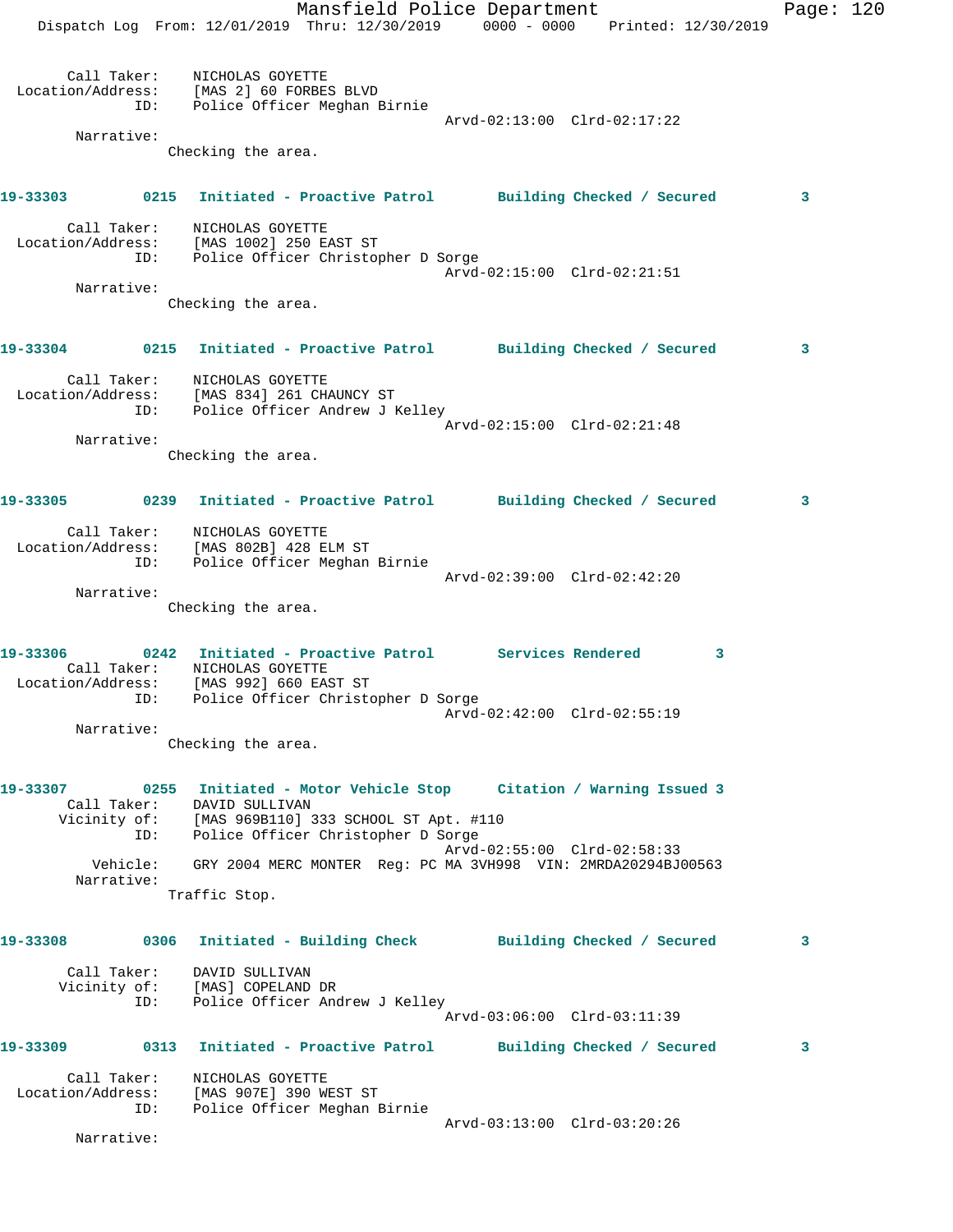Checking the area.

| 19-33310<br>Vicinity of:<br>ID:                               | Initiated - Motor Vehicle Stop Citation / Warning Issued 3<br>0313<br>Call Taker: NICHOLAS GOYETTE<br>[MAS 293] 2 CHAUNCY ST<br>Police Officer Andrew J Kelley                                             |                   |
|---------------------------------------------------------------|------------------------------------------------------------------------------------------------------------------------------------------------------------------------------------------------------------|-------------------|
|                                                               | Arvd-03:13:00 Clrd-03:20:21                                                                                                                                                                                |                   |
| ID:                                                           | Patrolman David Schepis<br>$Disp-03:15:57$<br>Arvd-03:15:58 Clrd-03:20:20                                                                                                                                  |                   |
| Vehicle:<br>Narrative:                                        | RED 2003 PONT GRANDA Req: PC MA 26D580 VIN: 1G2NE52F73C212147                                                                                                                                              |                   |
|                                                               | Out with a mv stop. RO cited for failure to inspect, given<br>in hand to the operator.                                                                                                                     |                   |
| 19-33311                                                      | Initiated - Proactive Patrol Building Checked / Secured<br>0321                                                                                                                                            | 3                 |
| Call Taker:                                                   | NICHOLAS GOYETTE                                                                                                                                                                                           |                   |
|                                                               | Location/Address: [MAS 987A] 125 HIGH ST Apt. #1-4<br>ID: Patrolman David Schepis                                                                                                                          |                   |
|                                                               | Arvd-03:21:00 Clrd-03:22:35                                                                                                                                                                                |                   |
| Narrative:                                                    |                                                                                                                                                                                                            |                   |
|                                                               | Checking the area.                                                                                                                                                                                         |                   |
|                                                               |                                                                                                                                                                                                            |                   |
| 19-33312<br>Call Taker:                                       | 0503 Phone - Assist Fire Department Arrest(s) Made<br>NICHOLAS GOYETTE                                                                                                                                     | 3                 |
| Location/Address:                                             | [MAS 840J140] 280 SCHOOL ST Apt. #J140                                                                                                                                                                     |                   |
| ID:                                                           | Police Officer Meghan Birnie<br>$Disp-05:04:06$                                                                                                                                                            |                   |
| ID:                                                           | Patrolman David Schepis                                                                                                                                                                                    |                   |
| ID:                                                           | $Disp-05:04:08$<br>Arvd-05:05:24 Clrd-05:32:36<br>Police Officer Andrew J Kelley                                                                                                                           |                   |
|                                                               | $Disp-05:26:19$<br>Arvd-05:26:20 Clrd-05:32:38                                                                                                                                                             |                   |
| Vehicle:<br>Narrative:                                        | WHI 2017 XPEDIT Req: CO MA T57413 VIN: 5VCACLVF5HH222866                                                                                                                                                   |                   |
|                                                               | Assisting the FD with a fire related incident, party is<br>inside a container a trash truck was about to move, and<br>started yelling he's been in there all night and has no<br>shoes, needs an ambulance |                   |
| Narrative:                                                    |                                                                                                                                                                                                            |                   |
|                                                               | See AR report for further                                                                                                                                                                                  |                   |
| Refer To Summons:<br>Summons:<br>Address:<br>Age:<br>Charges: | $19MAS-658-AR$<br>NEWBERY, DEVIN<br>917 W HOUSATONIC ST<br>PITTSFIELD, MA<br>28<br>RECEIVE STOLEN PROPERTY -\$1200                                                                                         |                   |
| 19-33314                                                      | 0628<br>Initiated - Selective Enforcement/RADAR                                                                                                                                                            | Services Rendered |
| 3                                                             |                                                                                                                                                                                                            |                   |
| Call Taker:                                                   | NICHOLAS GOYETTE                                                                                                                                                                                           |                   |
| ID:                                                           | Location/Address: [MAS 1002] 250 EAST ST<br>Police Officer Christopher D Sorge                                                                                                                             |                   |
| Narrative:                                                    | Arvd-06:28:00 Clrd-07:22:16                                                                                                                                                                                |                   |
|                                                               | Out for cross walk traffic                                                                                                                                                                                 |                   |
| 19-33315<br>3                                                 | Initiated - Selective Enforcement/RADAR<br>0628                                                                                                                                                            | Services Rendered |
| Call Taker:                                                   | NICHOLAS GOYETTE                                                                                                                                                                                           |                   |
| Location/Address:                                             | [MAS] NORTH MAIN ST                                                                                                                                                                                        |                   |
| ID:                                                           | Patrolman David Schepis<br>Arvd-06:28:00 Clrd-07:07:44                                                                                                                                                     |                   |
| Vehicle:                                                      | 2019 4D Q50 Reg: PC DRC8847 VIN: JN1EV7AP2KM512675                                                                                                                                                         |                   |
| Vehicle:<br>Narrative:                                        | GRY 2007 TOYT COROLL Reg: PC MA 439BX0 VIN: 2T1BR32E27C744336                                                                                                                                              |                   |

Selective enforcement in the area.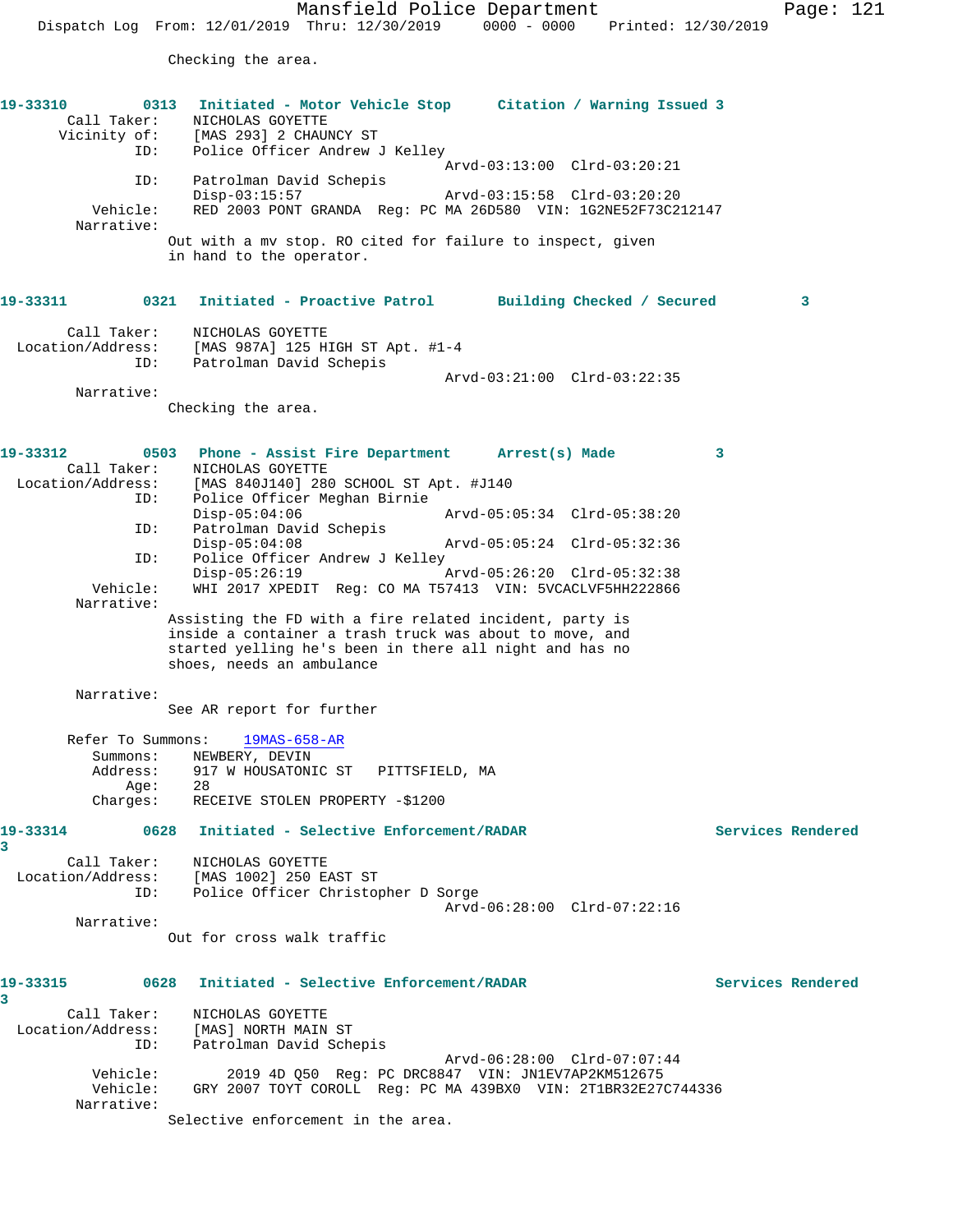Mansfield Police Department Page: 122 Dispatch Log From: 12/01/2019 Thru: 12/30/2019 0000 - 0000 Printed: 12/30/2019 Narrative: 2 citations issued 19-33321 0740 Initiated - Traffic Enforcement / Activity **Services Rendered 2**  Call Taker: Stephen Martell Location/Address: [MAS] 99 COPELAND DR @ 235 CHAUNCY ST ID: Police Officer David W Kinahan Arvd-07:40:00 Clrd-10:13:06 Narrative: Officer out on traffic enforcement in the area Narrative: no issues reported **19-33323 0843 Phone - 911 Hang-ups & Verifications Confirmed misdial/Accdntl Call 2**  Call Taker: Stephen Martell Location/Address: [MAS 254A] 47 MAPLE ST ID: Police Officer Nicole M Boldrighini Disp-08:45:02 Arvd-08:49:41 Clrd-08:51:12 Narrative: verify accidental 911 Narrative: Confirmed accidental **19-33331 0923 Initiated - Selective Enforcement/RADAR Citation / Warning Issued 3**  Call Taker: Stephen Martell Location/Address: [MAS 1002] 250 EAST ST ID: Police Officer Nicole M Boldrighini Arvd-09:23:00 Clrd-10:06:21 Vehicle: BLK 2019 CHEV UT TRAVER Reg: PC MA 1REN65 VIN: 1GNEVFKWXKJ248305 Vehicle: BLK 2016 HYUN GENESI Reg: PC MA 4186SL VIN: KMHGN4JE4GU118732 Vehicle: 2015 CHEV TK SILVERADO Reg: PC MA X496 VIN: 1GCNKREC6FZ412368 Narrative: Selective enforcement in the area. Narrative: mv stop #1 - verbal to the operator for speed. Narrative: MV stop #2 - citation issued for speed Narrative: MV stop #3 - citation issued. **19-33332 0939 Initiated - Building Check Building Checked / Secured 3** Call Taker: Stephen Martell Location/Address: [MAS 840] 280 SCHOOL ST ID: Police Officer Gregg S Kennedy Arvd-09:39:00 Clrd-09:59:11 19-33336 1018 Initiated - Traffic Enforcement / Activity **Services Rendered 2**  Call Taker: Stephen Martell Location/Address: [MAS 1002] 250 EAST ST ID: Animal Control Steven Simonds Arvd-10:18:00 Clrd-10:42:47 **19-33334 1019 Phone - Disturbance / Gathering Spoken To 1**  Call Taker: Stephen Martell Location/Address: [MAS 949A110] 84 COPELAND DR Apt. #110 ID: Police Officer John R Armstrong Disp-10:21:40 Arvd-10:21:58 Clrd-10:35:12 ID: Police Officer Nicole M Boldrighini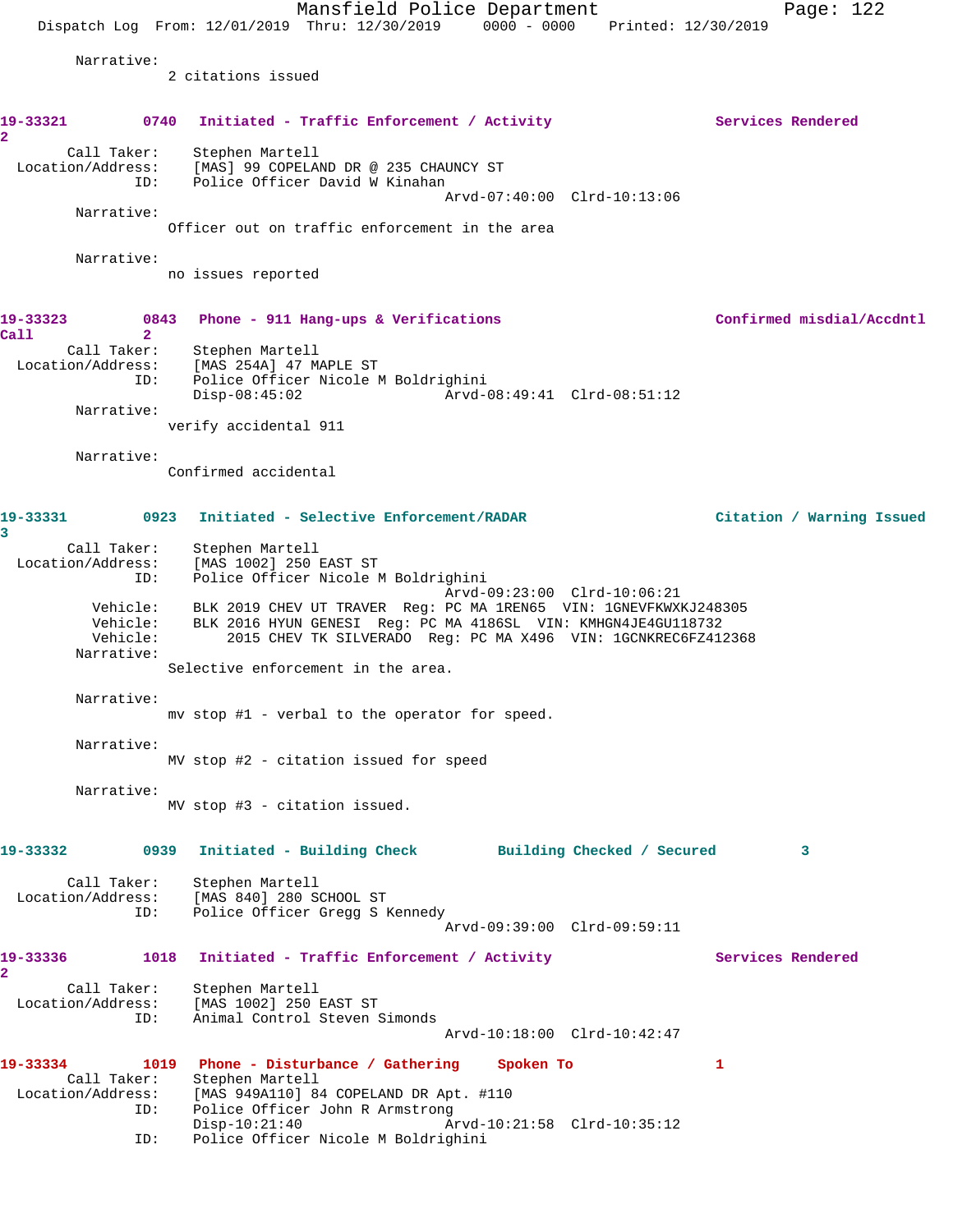Mansfield Police Department Page: 123 Dispatch Log From: 12/01/2019 Thru: 12/30/2019 0000 - 0000 Printed: 12/30/2019 Disp-10:21:49 Arvd-10:23:36 Clrd-10:35:12 Narrative: Units sent for a female party that is refusing to leave the Subway. Verbal argument over the service. Narrative: Units spoke with parties involved, female party cleared **19-33339 1035 Initiated - Community Policing Services Rendered 3**  Call Taker: Stephen Martell Location/Address: [MAS 1002] 250 EAST ST ID: Police Officer Nicole M Boldrighini Arvd-10:35:00 Clrd-10:40:11 Narrative: out for the buses **19-33340 1037 Phone - 911 Hang-ups & Verifications Confirmed misdial/Accdntl Call 2**  Call Taker: Stephen Martell Location/Address: [MAS 907] 390 WEST ST Apt. #A ID: Police Officer Gregg S Kennedy Disp-10:43:06 Arvd-10:47:29 Clrd-10:52:53 Narrative: spoke with a stated call was accidental. She is in the Millwork area. **19-33341 1049 Walk-In - Identity Theft Incident Report 1**  Call Taker: Support Staff Matthew Todesco Location/Address: [MAS H5114] 41 CONCETTA DR ID: Police Officer John R Armstrong<br>Disp-10:50:04 Ar Disp-10:50:04 Arvd-11:24:27 Clrd-11:44:02 Narrative: RP into the station to speak with an officer in regards to identity theft, Ofc Armstrong is responding to speak with the RP. Refer To Incident: 19MAS-1142-OF **19-33345 1124 Walk-In - Suspicious Actv / Persn / Veh Services Rendered 2**  Call Taker: Support Staff Matthew Todesco Location/Address: [MAS] 16 ERICK RD ID: Police Officer Nicole M Boldrighini Disp-11:26:58 Arvd-11:29:47 Clrd-12:14:22 Narrative: RP into the station to speak with an office in regards to suspicious activity in his building. Ofc Boldrighini into speak with the RP. Narrative: RP was advised this is a landloard issue **19-33352 1153 Initiated - Traffic Enforcement / Activity Citation / Warning Issued 2**  Call Taker: Stephen Martell Location/Address: [MAS] 525 NORTH MAIN ST ID: Police Officer John R Armstrong Arvd-11:53:00 Clrd-12:22:08 Vehicle: BLK 2012 KIA SORENT Reg: PAR MA 83227 VIN: 5XYKU3A62CG256933 Narrative: mv stop #1 - citation issued **19-33353 1212 Phone - Vandalism Incident Report 3**  Call Taker: Stephen Martell Location/Address: [MAS 418E] 29 FRANCIS AVE Apt. #11 ID: Police Officer Nicole M Boldrighini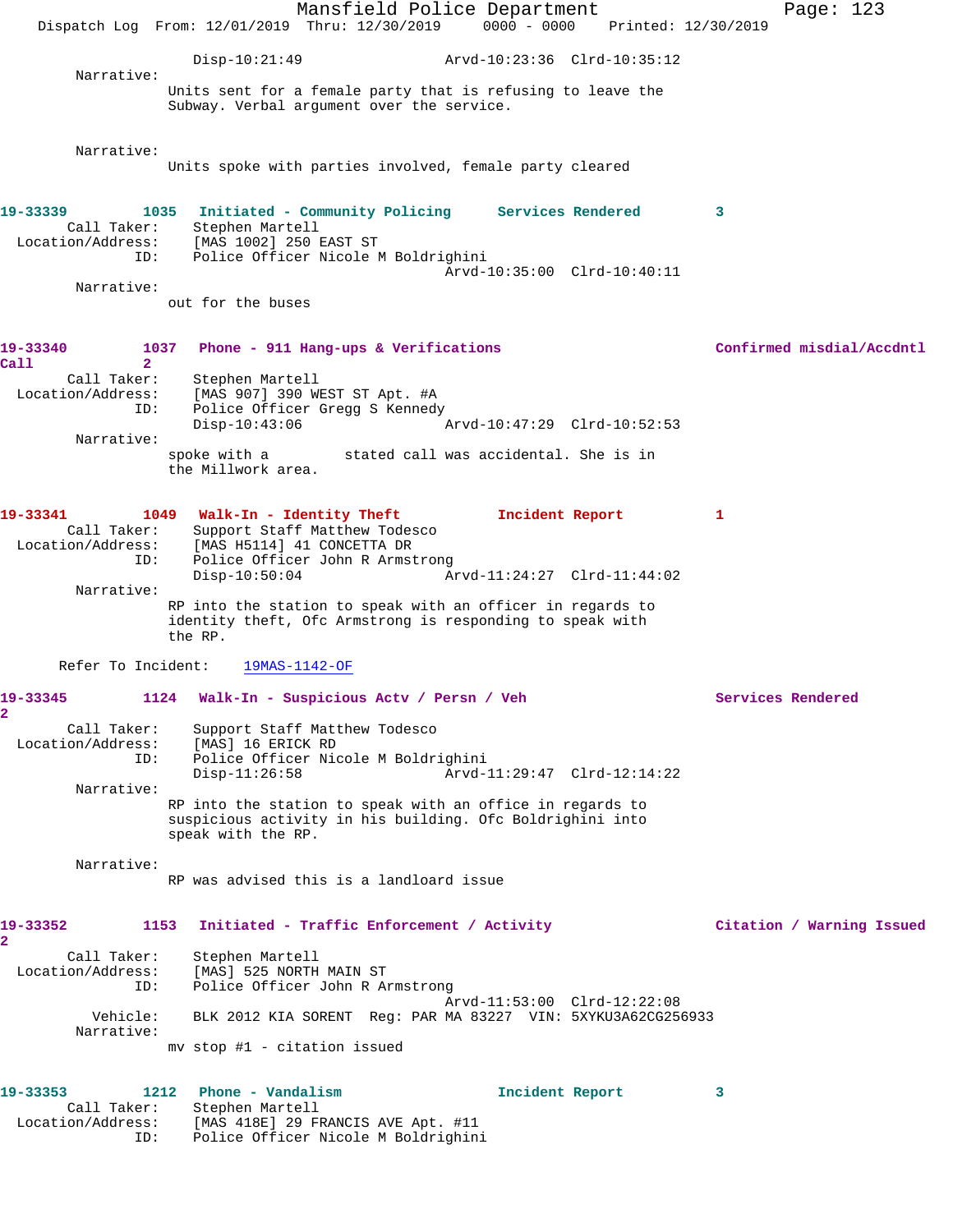Mansfield Police Department Page: 124 Dispatch Log From: 12/01/2019 Thru: 12/30/2019 0000 - 0000 Printed: 12/30/2019 Disp-12:17:26 Arvd-12:24:51 Clrd-12:41:27 Narrative: Cp stated she found a hole in the rear window of her vehicle. She wants to file a report with an officer. Narrative: report taken Refer To Incident: 19MAS-1143-OF **19-33354 1219 Phone - Motor Veh Acc - No Injury Services Rendered 1**  Call Taker: APRIL LEHANE Location/Address: [MAS] PLAIN ST ID: Police Officer David W Kinahan Disp-12:20:02 Arvd-12:37:25 Clrd-12:55:07 Vehicle: BLU 2020 GMC SIERRA Reg: PC MA 977VC7 VIN: 3GTP9EEL3LG146445 Vehicle: WHI 2012 GMC SAVANA Reg: CO MA T84821 VIN: 1GD374CA2C1908979 Narrative: Plainville PD is reporting an MVA which occured in Mansfield. Rp is now at Honey Dew in Plainville. PPD is requesting a officer Narrative: information exchanged, parties cleared. **19-33357 1248 Radio - Motor Veh Acc - No Injury Gone on Arrival 1**  Call Taker: Stephen Martell Location/Address: [MAS] 90 NORFOLK ST @ 200 RTE 140 NB ID: Police Officer Gregg S Kennedy Disp-12:51:03 Arvd-12:51:13 Clrd-12:52:04 Narrative: report of a minor mva in the area Narrative: Ofc checked the area, nothinig showing. **19-33358 1253 Initiated - Building Check Services Rendered 3**  Call Taker: Stephen Martell Location/Address: [MAS 2] 60 FORBES BLVD ID: Police Officer Gregg S Kennedy Arvd-12:53:00 Clrd-13:04:31 19-33364 1341 Initiated - Traffic Enforcement / Activity **Services Rendered 2**  Call Taker: Stephen Martell Location/Address: [MAS 1002] 250 EAST ST ID: Police Officer Nicole M Boldrighini Arvd-13:41:00 Clrd-13:58:00 Narrative: assisting with the busses Narrative: no reported issues 19-33368 1353 Initiated - Traffic Enforcement / Activity **Services Rendered 2**  Call Taker: Stephen Martell Location/Address: [MAS] OAK ST ID: Sergeant Thomas R Connor Arvd-13:53:00 Clrd-14:10:13 Narrative: no reported issues **19-33369 1402 Initiated - Traffic Enforcement / Activity Citation / Warning Issued 2**  Call Taker: Stephen Martell Location/Address: [MAS] 792 WEST ST ID: Police Officer Gregg S Kennedy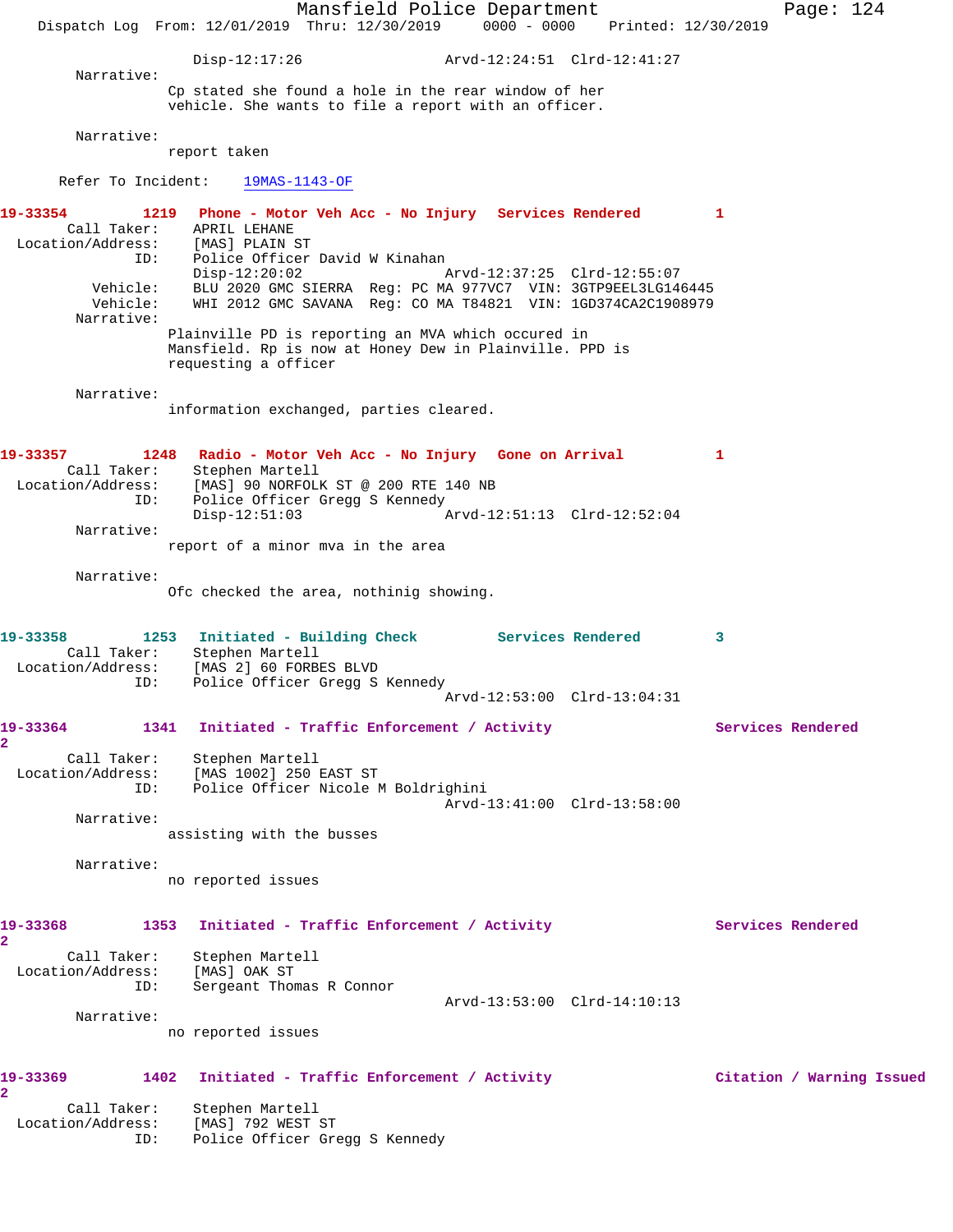Mansfield Police Department Page: 125 Dispatch Log From: 12/01/2019 Thru: 12/30/2019 0000 - 0000 Printed: 12/30/2019 Arvd-14:02:00 Clrd-14:56:27 Vehicle: GRY 2007 TOYT UT RAVNEW Reg: PC MA 58MX98 VIN: JTMBD33V276053800 Vehicle: GRY 2014 CHEV UT EQUINO Reg: PC MA 743RH4 VIN: 2GNFLEEK0E6135672 Vehicle: BLK 2015 FORD UT EDGE Reg: PC MA 2XC223 VIN: 2FMTK4J89FBC21697 Vehicle: GRY 2018 ALTIMA Reg: PC RI PB239 VIN: 1N4AL3APXJC151104 Narrative: 4 stops 3 citations **19-33371 1408 Initiated - Motor Vehicle Stop Citation / Warning Issued 3**  Call Taker: Stephen Martell Location/Address: [MAS] 5 RUSTIC DR @ 518 WARE ST ID: Police Officer Nicole M Boldrighini Arvd-14:08:00 Clrd-14:14:02 Vehicle: BLK 2015 VOLV S60 Reg: PC MA 6AV532 VIN: YV1612TK3F2365800 Narrative: Citation issued **19-33376 1536 Phone - Suspicious Actv / Persn / Veh Spoken To 2** Call Taker: Stephen Martell Location/Address: [MAS 253] 330 PRATT ST Apt. #A ID: Police Officer Nicole M Boldrighini Disp-15:37:40 Arvd-15:37:43 Clrd-16:07:07 Vehicle: BLK 2008 MERZ UT GL450 Reg: PC MA 849RD9 VIN: 4JGBF71E08A409319 Narrative: Black mercedes left behind the church without plates attached. Narrative: M14 reports a key was left on the windshield and m/v is unsecured. Some personal belongings in the m/v as well. Taking those items back to the station and attempting to find a phone number for the last known owner. Narrative: made contact with owner, contacted a tow company to remove the vehicle from the church parking lot Narrative: Party picked up belonging from Mansfield PD. Vehicle will be removed. **19-33383 1644 Phone - Motor Veh Acc - No Injury Accident Report 1**  Call Taker: APRIL LEHANE<br>Location/Address: [MAS] TREMONT [MAS] TREMONT ST @ GROVE ST ISS. THEN INSTERN STRING SERVICE OF<br>ID: Police Officer Jay J Sparrow<br>Disp-16:47:06 Arvd-16:56:46 Clrd-17:24:05 Vehicle: BLK 2015 CADI SRX Reg: PC MA 2GFL10 VIN: 3GYFNEE35FS509878 Vehicle: GRY 2002 TOYT CAMRY Reg: PAS MA USW540 VIN: 4T1BE32K02U615035 Narrative: Minor MVA no injuries Refer To Accident: 19MAS-471-AC **19-33388 1714 911 - Parking Violations Spoken To 3**  Call Taker: PATRICK FEENEY Location/Address: [MAS H112] 10 HALL ST ID: Police Officer Patrick J Pennie Disp-17:18:39 Arvd-17:32:32 Clrd-17:35:32 Narrative: Caller reports 2 m/v's parked facing the wrong direction on the street. Narrative: The parties will move the vehicles **19-33395 1756 Phone - Well Being Check Not Home / No Answer 3**  Call Taker: APRIL LEHANE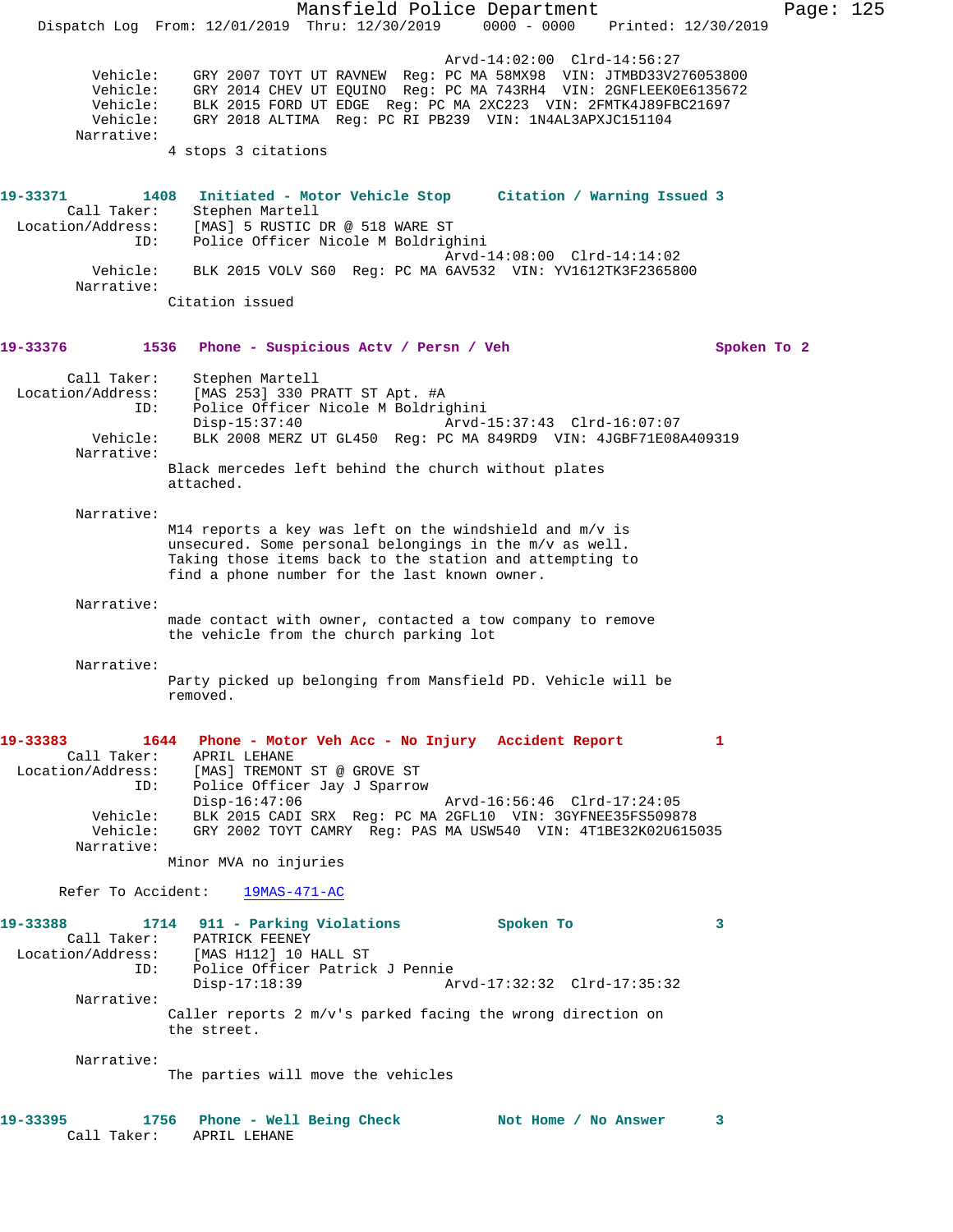Mansfield Police Department Page: 126 Dispatch Log From: 12/01/2019 Thru: 12/30/2019 0000 - 0000 Printed: 12/30/2019 Location/Address: [MAS H6191] 24 SANDY HILL RD ID: Police Officer Nicole P Newport Disp-18:00:48 Arvd-18:08:34 Clrd-18:12:32 Narrative: rp is looking for a well being check on her mother. She had some type of allergic reaction yesterday and hasnt been heard from since. Narrative: Ofc. Newport states the residence is in darkness and the vehicle is not in the garage. Narrative: RP was advised **19-33398 1825 Initiated - Proactive Patrol Building Checked / Secured 3** Call Taker: Kieran M Ruth Location/Address: [MAS 840] 280 SCHOOL ST ID: Police Officer Jay J Sparrow Arvd-18:25:00 Clrd-18:38:08 Narrative: Checking the area. **19-33401 1846 Initiated - Selective Enforcement/RADAR Services Rendered 3**  Call Taker: Kieran M Ruth Vicinity of: [MAS] 600 WEST ST ID: Police Officer Jay J Sparrow Arvd-18:46:00 Clrd-19:05:42 Narrative: Selective enforcement in the area. **19-33403 1906 Initiated - Selective Enforcement/RADAR Services Rendered 3**  Call Taker: DAVID SULLIVAN Vicinity of: [MAS] NORTH MAIN ST ID: Police Officer Nicole P Newport Arvd-19:06:00 Clrd-19:43:54 **19-33406 2028 Phone - Assist Fire Department Services Rendered 3**  Call Taker: NICHOLAS GOYETTE Location/Address: [MAS] 25 COBB ST Apt. #L105 ID: Police Officer Nicole P Newport<br>Disp-20:30:41 Ar Disp-20:30:41 Arvd-20:35:56 Clrd-20:47:46 Narrative: Assisting the FD with a fire related incident. **19-33407 2044 Phone - Alarm - Burglar Services Rendered 1**  Call Taker: DAVID SULLIVAN Location/Address: [MAS 840L] 280 SCHOOL ST Apt. #L ID: Police Officer Jay J Sparrow Disp-20:46:15 Arvd-20:50:55 Clrd-20:59:32 ID: Police Officer Patrick J Pennie Disp-20:46:24 Clrd-20:47:34 ID: Police Officer Nicole P Newport<br>Disp-20:48:00 Ar Disp-20:48:00 Arvd-20:51:58 Clrd-20:59:36 Narrative: Basement motion detector. Alarm Company attemting to notify a rep. Narrative: Appeared secure. **19-33408 2052 Initiated - Selective Enforcement/RADAR Services Rendered 3**  Call Taker: DAVID SULLIVAN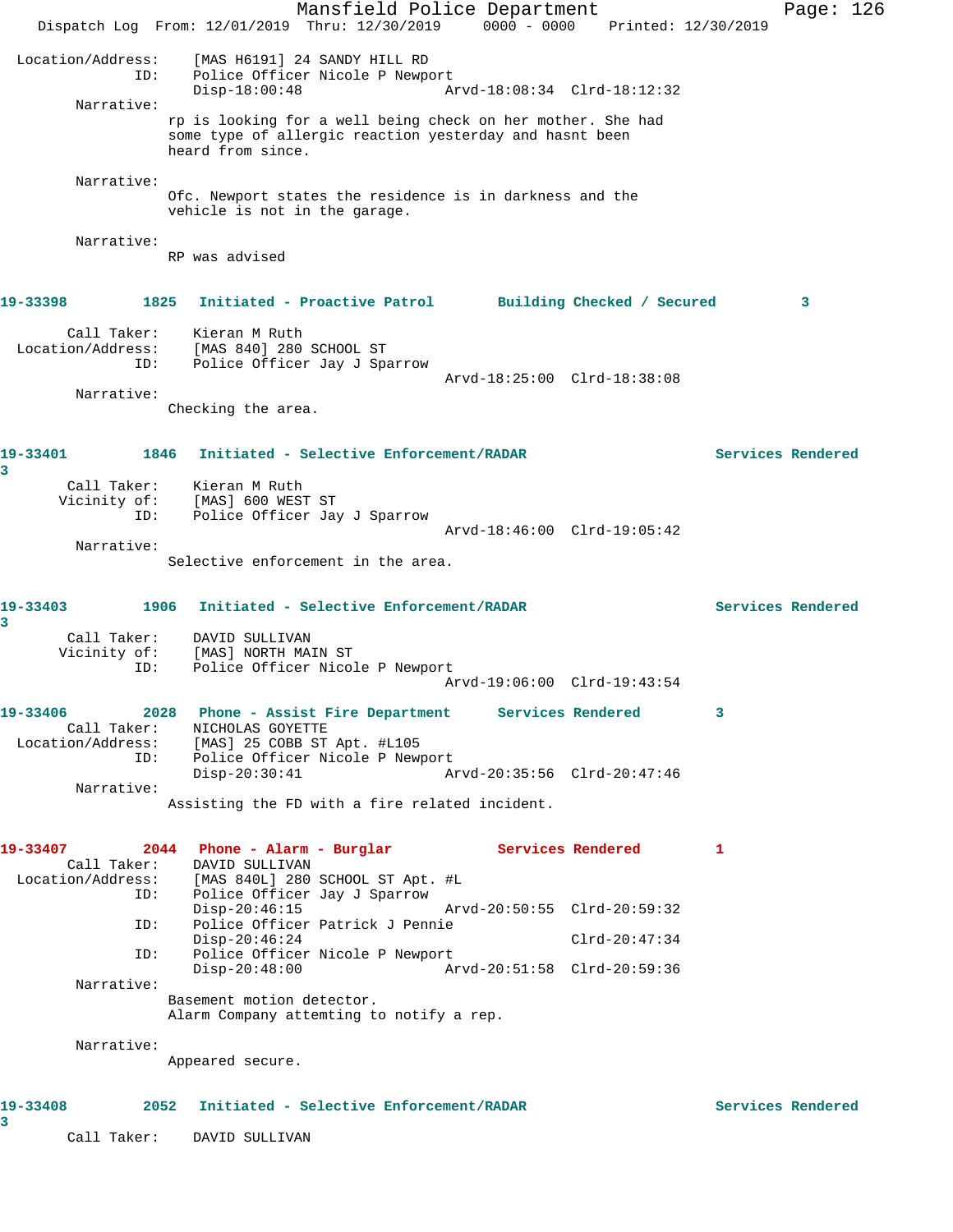Mansfield Police Department Page: 127 Dispatch Log From: 12/01/2019 Thru: 12/30/2019 0000 - 0000 Printed: 12/30/2019 Vicinity of: [MAS] 12 BIRD RD @ 614 MAPLE ST ID: Police Officer Patrick J Pennie Arvd-20:52:00 Clrd-21:18:19 **19-33410 2124 911 - 911 Hang-ups & Verifications Services Rendered 2**  Call Taker: DAVID SULLIVAN Location/Address: [MAS H729] 721 EAST ST ID: Police Officer Patrick J Pennie Disp-21:25:53 Arvd-21:28:53 Clrd-21:30:59 Narrative: Verify Accidental 911 call. **19-33413 2208 911 - Assist Fire Department Services Rendered 3**  Call Taker: DAVID SULLIVAN Vicinity of: [MAS] 18 PARK ST ID: Police Officer Nicole P Newport Disp-22:09:47 Arvd-22:13:19 Clrd-22:24:57 **19-33415 2219 Initiated - Building Check Services Rendered 3**  Call Taker: DAVID SULLIVAN Location/Address: [MAS 820C] 31 PLYMOUTH ST ID: Sergeant Thomas R Connor Arvd-22:19:00 Clrd-22:22:00 **19-33416 2228 Initiated - Building Check Building Checked / Secured 3** Call Taker: DAVID SULLIVAN Location/Address: [MAS 1015] 30 CHAUNCY ST ID: Police Officer Nicole P Newport Arvd-22:28:00 Clrd-22:43:08 **19-33417 2235 Phone - Assist Fire Department Services Rendered 3**  Call Taker: DAVID SULLIVAN Location/Address: [MAS 447F] 20 BICENTENNIAL CT Apt. #G ID: Police Officer Patrick J Pennie Disp-22:36:17 Arvd-22:38:45 Clrd-22:45:58 **19-33424 2310 Initiated - Building Check Services Rendered 3**  Call Taker: DAVID SULLIVAN Location/Address: [MAS 4] 31 HAMPSHIRE ST ID: Police Officer Jay J Sparrow Arvd-23:10:00 Clrd-23:14:14 **19-33426 2314 Initiated - Building Check Services Rendered 3**  Call Taker: DAVID SULLIVAN Location/Address: [MAS 2] 60 FORBES BLVD ID: Police Officer Jay J Sparrow Arvd-23:14:00 Clrd-23:17:59

## **For Date: 12/14/2019 - Saturday**

| 19-33437   | 0052 Phone - Missing Person                                                                              | Investigated - No Report 1                         |
|------------|----------------------------------------------------------------------------------------------------------|----------------------------------------------------|
|            | Call Taker: NICHOLAS GOYETTE                                                                             |                                                    |
|            | Location/Address: [MAS 418B] 23 FRANCIS AVE Apt. #20                                                     |                                                    |
|            | Patrolman David Schepis<br>ID:                                                                           |                                                    |
|            | $Disp-01:21:34$                                                                                          | Arvd-01:23:26 Clrd-01:51:44                        |
| ID:        | Police Officer Donald MacLean                                                                            |                                                    |
|            | $Disp-01:23:19$                                                                                          | Arvd-01:23:23 Clrd-01:51:51                        |
| Narrative: |                                                                                                          |                                                    |
|            | Caller requesting police assistance in locating his son who<br>he reports is missing.                    |                                                    |
|            | During questioning caller states his son is definitely at<br>his friend<br>there, and is unsure of where | house and did not have permission to stay<br>lives |
|            | M1 advised, will dispatch units when available                                                           |                                                    |
| Narrative: | Second call from father, Advised that units will be over as                                              |                                                    |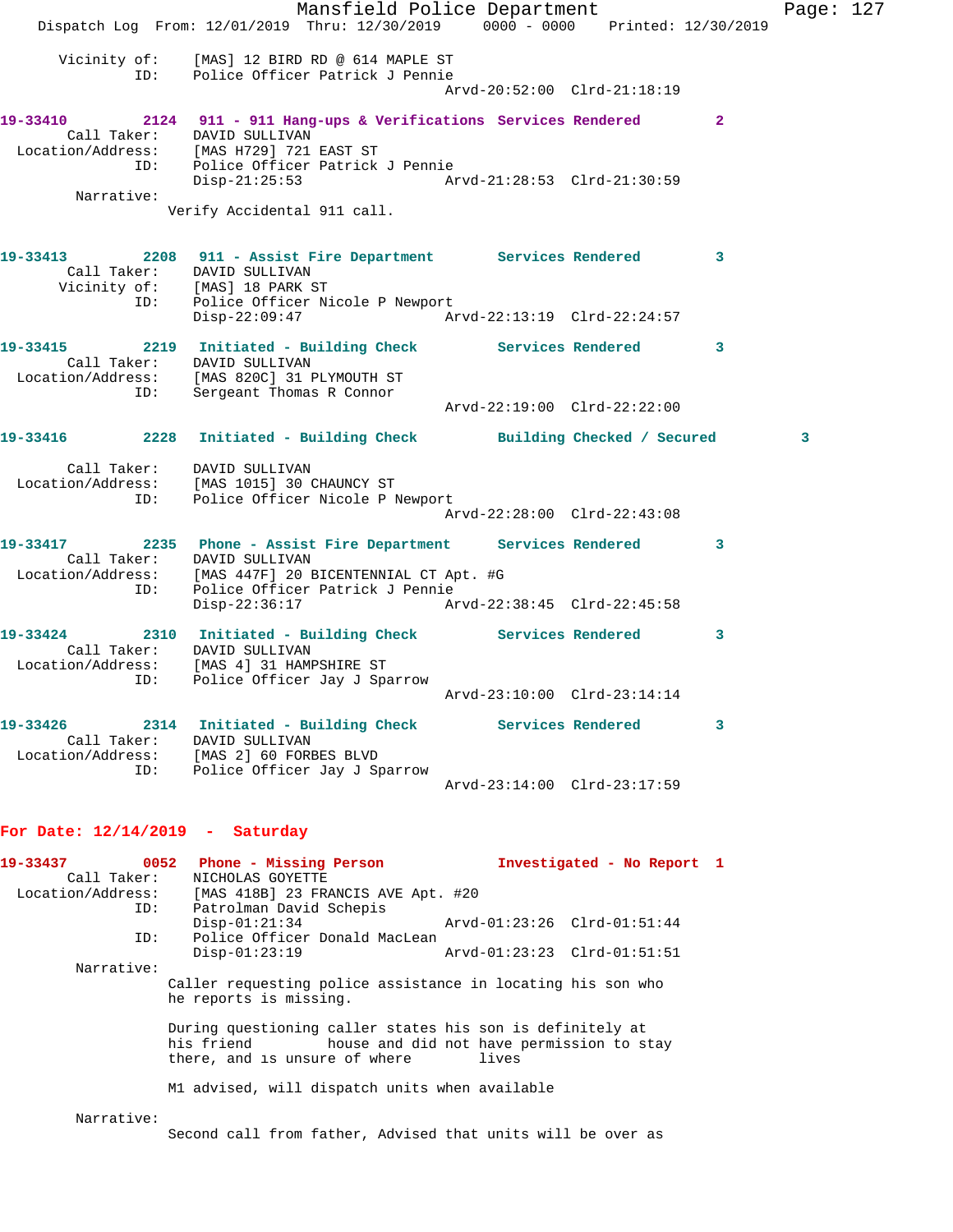Mansfield Police Department Fage: 128 Dispatch Log From: 12/01/2019 Thru: 12/30/2019 0000 - 0000 Printed: 12/30/2019 soon one is available. Narrative: At Winter St location. House is all in darkness. No Answer at the door. Narrative: M8 will contact the R/p from the station and provide an update. Refer To Incident: 19MAS-1146-OF **19-33439 0055 Initiated - Building Check Services Rendered 3**  Call Taker: DAVID SULLIVAN Location/Address: [MAS 820C] 31 PLYMOUTH ST ID: Officer Brendan Fayles Arvd-00:55:00 Clrd-01:04:13 **19-33441 0108 911 - Suspicious Actv / Persn / Veh Services Rendered 2**  Call Taker: DAVID SULLIVAN Location/Address: [MAS] SOUTH MAIN ST ID: Patrolman David Schepis Disp-01:09:30 Arvd-01:18:15 Clrd-01:18:45 ID: Police Officer Donald MacLean Disp-01:09:43 Arvd-01:18:17 Clrd-01:18:23 **19-33454 0202 Initiated - Building Check Building Checked / Secured 3** Call Taker: DAVID SULLIVAN Location/Address: [MAS 840] 280 SCHOOL ST ID: Patrolman David Schepis Arvd-02:02:00 Clrd-02:19:55 **19-33456 0219 Initiated - Proactive Patrol Building Checked / Secured 3** Call Taker: NICHOLAS GOYETTE Location/Address: [MAS 907E] 390 WEST ST ID: Patrolman David Schepis Arvd-02:19:00 Clrd-02:25:33 Narrative: Checking the area. **19-33457 0241 Initiated - Building Check Services Rendered 3**  Call Taker: DAVID SULLIVAN Vicinity of: [MAS 281A] 1 CROCKER ST ID: Police Officer Meghan Birnie Arvd-02:41:00 Clrd-02:52:38 Narrative: And MBTA Lots. **19-33458 0242 Initiated - Building Check Services Rendered 3**  Call Taker: DAVID SULLIVAN Location/Address: [MAS 1002] 250 EAST ST ID: Police Officer Donald MacLean Arvd-02:42:00 Clrd-02:51:55 **19-33461 0303 Initiated - Building Check Building Checked / Secured 3** Call Taker: DAVID SULLIVAN Location/Address: [MAS 820C] 31 PLYMOUTH ST ID: Officer Brendan Fayles Arvd-03:03:00 Clrd-03:17:46 **19-33462 0304 Initiated - Building Check Services Rendered 3**  Call Taker: DAVID SULLIVAN Location/Address: [MAS] COPELAND DR ID: Police Officer Meghan Birnie Arvd-03:04:00 Clrd-03:18:08 **19-33463 0316 Initiated - Building Check Building Checked / Secured 3**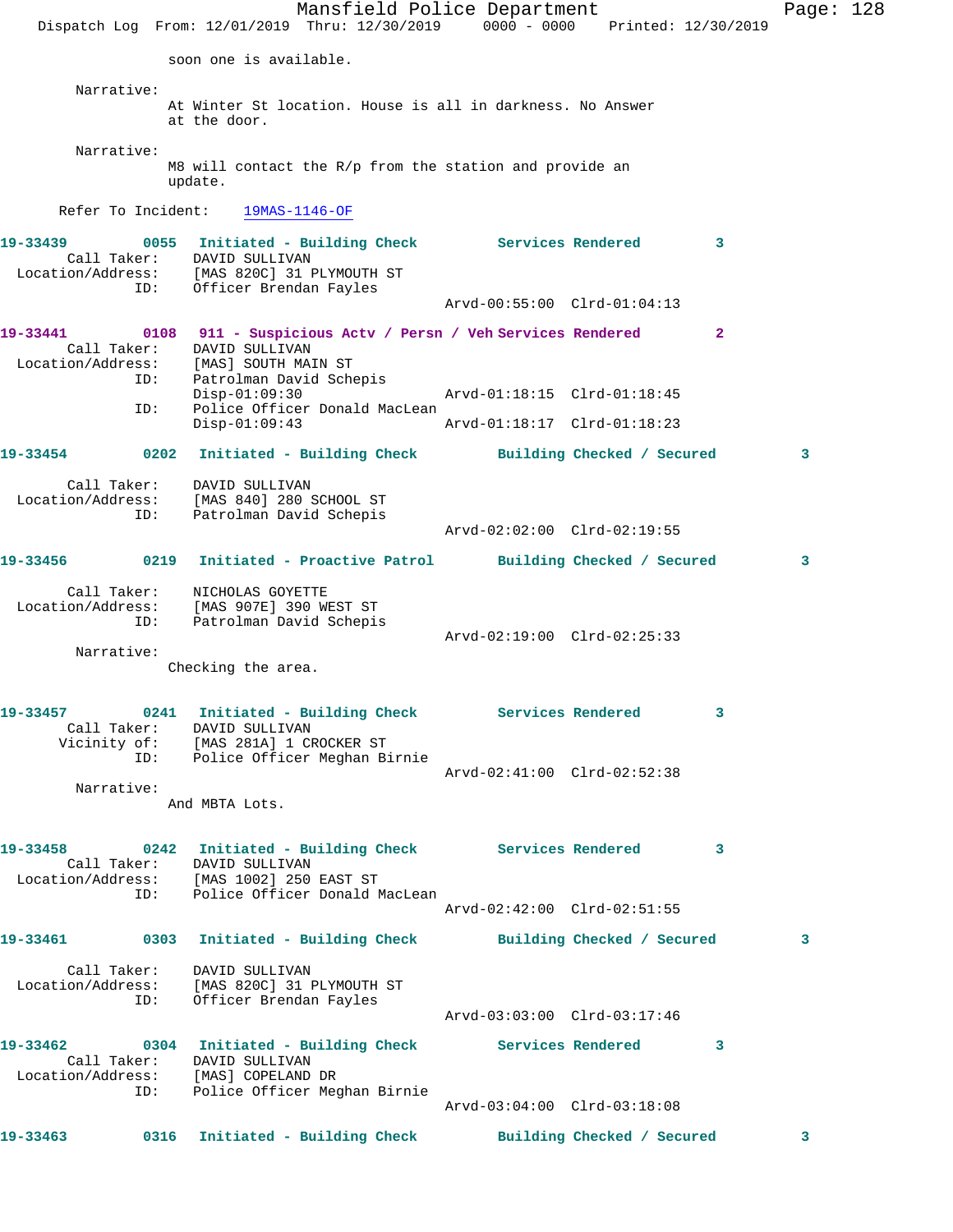Mansfield Police Department Page: 129 Dispatch Log From: 12/01/2019 Thru: 12/30/2019 0000 - 0000 Printed: 12/30/2019 Call Taker: GARIN EISELE Location/Address: [MAS 992] 660 EAST ST<br>ID: Patrolman David Schep: Patrolman David Schepis Arvd-03:16:00 Clrd-03:19:01 **19-33464 0316 Phone - Motor Veh Acc - No Injury Accident Report 1**  Call Taker: NICHOLAS GOYETTE Location/Address: [MAS H438] 20 THORNTON RD<br>ID: Patrolman David Schepis Patrolman David Schepis<br>Disp-03:19:05 Disp-03:19:05 Arvd-03:24:49 Clrd-03:40:11<br>ID: Police Officer Meghan Birnie Police Officer Meghan Birnie<br>Disp-03:20:13 Disp-03:20:13 Arvd-03:24:53 Clrd-03:40:04 Vehicle: GRN 2005 HOND ACCORD Reg: PC MA 3BTW10 VIN: 1HGCM55705A043759 Narrative: Caller reports striking a deer and then hitting a telephone pole as a result. Pole is located at the end of Ware St by Branch Narrative: M2 reports possibly locating the pole near 330 Essex st Refer To Accident: 19MAS-472-AC **19-33465 0341 Initiated - Proactive Patrol Services Rendered 3**  Call Taker: DAVID SULLIVAN Location/Address: [MAS] 4 ERICK RD @ 15 BONNEY LN Police Officer Donald MacLean Arvd-03:41:00 Clrd-03:59:00 **19-33467 0346 Initiated - Follow up Investigation Services Rendered 3**  Call Taker: DAVID SULLIVAN Location/Address: [MAS H3228] 330 ESSEX ST ID: Patrolman David Schepis Arvd-03:46:00 Clrd-03:50:56 Narrative: Further investigation of pos accident scene from previous call. M2 found Pole 27 area 330 Essex St appears to have been struck. Debris on the ground around the pole. Pole appears scuffed and moved slightly in the ground. Req Utilities be notified. Narrative: M2 off attempting to make notification to residents of this address. Appears their mailbox was struck as well. Paged on call for MLP. **19-33470 0445 911 - Assist Fire Department Services Rendered 3**  Call Taker: DAVID SULLIVAN Location/Address: [MAS 428] 17 ERICK RD Apt. #30 ID: Police Officer Donald MacLean Disp-04:48:07 Arvd-04:52:39 Clrd-05:07:08 Narrative: Assist Fire Dept. **19-33473 0647 Initiated - Building Check Building Checked / Secured 3** Call Taker: PATRICK FEENEY<br>Location/Address: [MAS 820C] 31 [MAS 820C] 31 PLYMOUTH ST ID: Officer Brendan Fayles Arvd-06:47:00 Clrd-06:56:37 **19-33478 0920 Phone - 911 Hang-ups & Verifications Confirmed misdial/Accdntl Call** 2<br>**Call Taker**: Call Taker: APRIL LEHANE Location/Address: [MAS] 149 OAKLAND ST Location/Address: [MAS] 149 OAKLAND ST<br>ID: Police Officer Gregg S Kennedy<br>Disp-09:21:39 Disp-09:21:39 Arvd-09:23:51 Clrd-09:26:45

Narrative: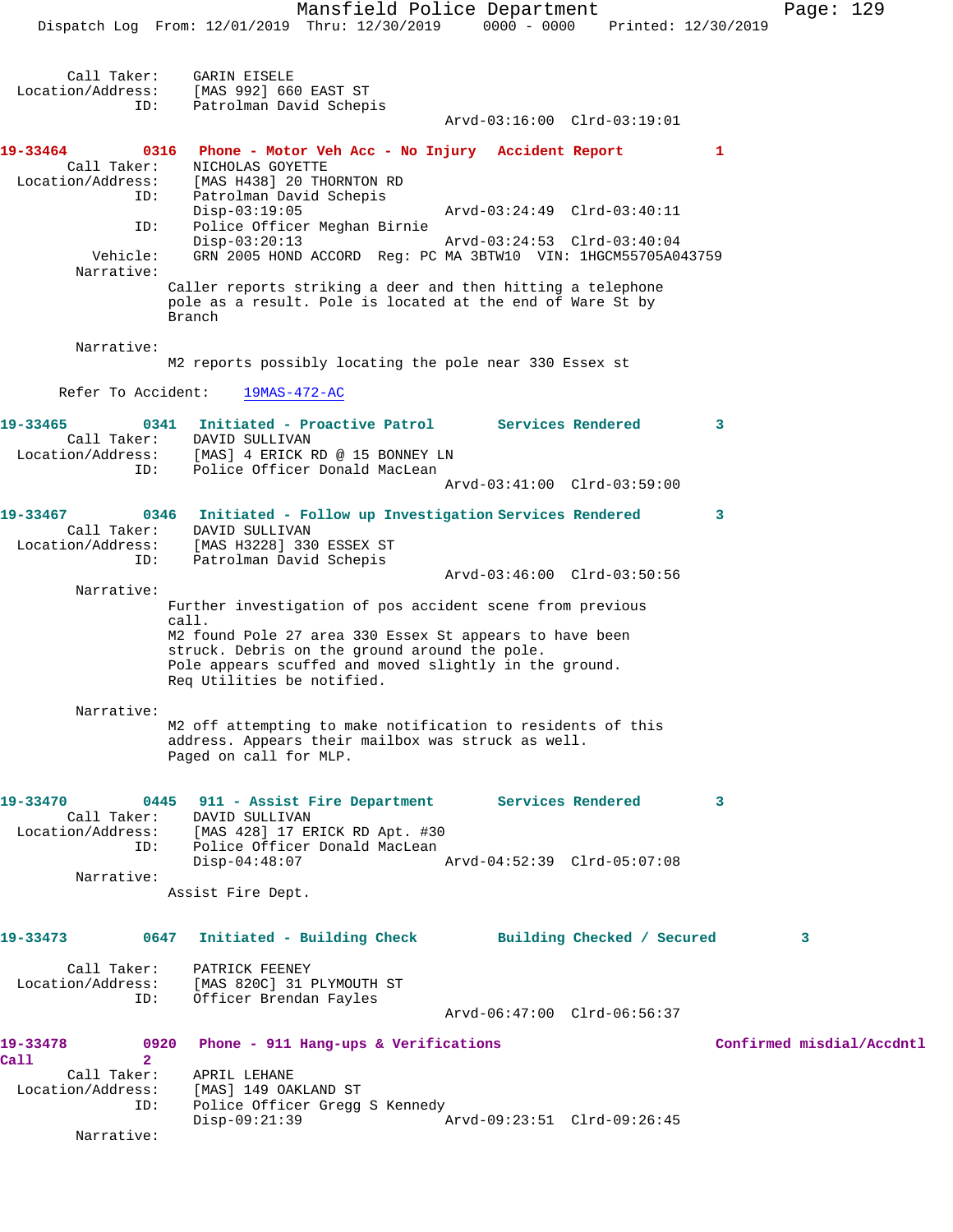Mansfield Police Department Page: 130 Dispatch Log From: 12/01/2019 Thru: 12/30/2019 0000 - 0000 Printed: 12/30/2019 Checking on a 911 hang up Narrative: Ofc Kennedy checked the area. No issues located. **19-33479 0936 911 - Vandalism Incident Report 3**  Call Taker: PATRICK FEENEY Location/Address: ID: Police Officer Gregg S Kennedy Disp-09:38:39 Arvd-09:44:15 Clrd-10:06:26 Narrative: Refer To Incident: 19MAS-1147-OF Refer To Summons: 19MAS-660-AR Summons: DECOURCY, JOHN A Address: 682 ROCK ST FALL RIVER, MA Age: 32 Charges: B&E FOR MISDEMEANOR Refer To Summons: 19MAS-661-AR Age: 34 Charges: ABUSE PREVENTION ORDER, VIOLATE **19-33481 0948 Initiated - Proactive Patrol Building Checked / Secured 3** Call Taker: APRIL LEHANE Location/Address: [MAS 820C] 31 PLYMOUTH ST ID: Police Officer Joshua S Ellender Arvd-09:48:00 Clrd-10:00:17 Narrative: Checking the area. **19-33490 1110 Initiated - Selective Enforcement/RADAR Services Rendered 3**  Call Taker: APRIL LEHANE Location/Address: [MAS] 79 NORTH MAIN ST @ 14 COURT ST ID: Police Officer Matthew A Souza Arvd-11:10:00 Clrd-11:23:44 Narrative: Selective enforcement in the area. **19-33492 1122 Walk-In - Assist Citizen - P S A Spoken To 3**  Call Taker: Officer Brendan Fayles Location/Address: [MAS 451B] 500 EAST ST ID: Police Officer Matthew A Souza<br>Disp-11:30:34 Arvd-11:42:55 Clrd-11:54:53 Narrative: Party in lobby looking to speak with an officer regarding a family related issue. Narrative: Ofc Souza spoke with party regarding her exhusband and getting a section 35. She was advised of her options **19-33498 1130 Walk-In - Assist Citizen - P S A Services Rendered 3**  Call Taker: Officer Brendan Fayles Location/Address: [MAS 451B] 500 EAST ST ID: Officer Brendan Fayles Disp-12:04:15 Arvd-12:04:21 Clrd-12:11:56 ID: Sergeant Brian P Thibault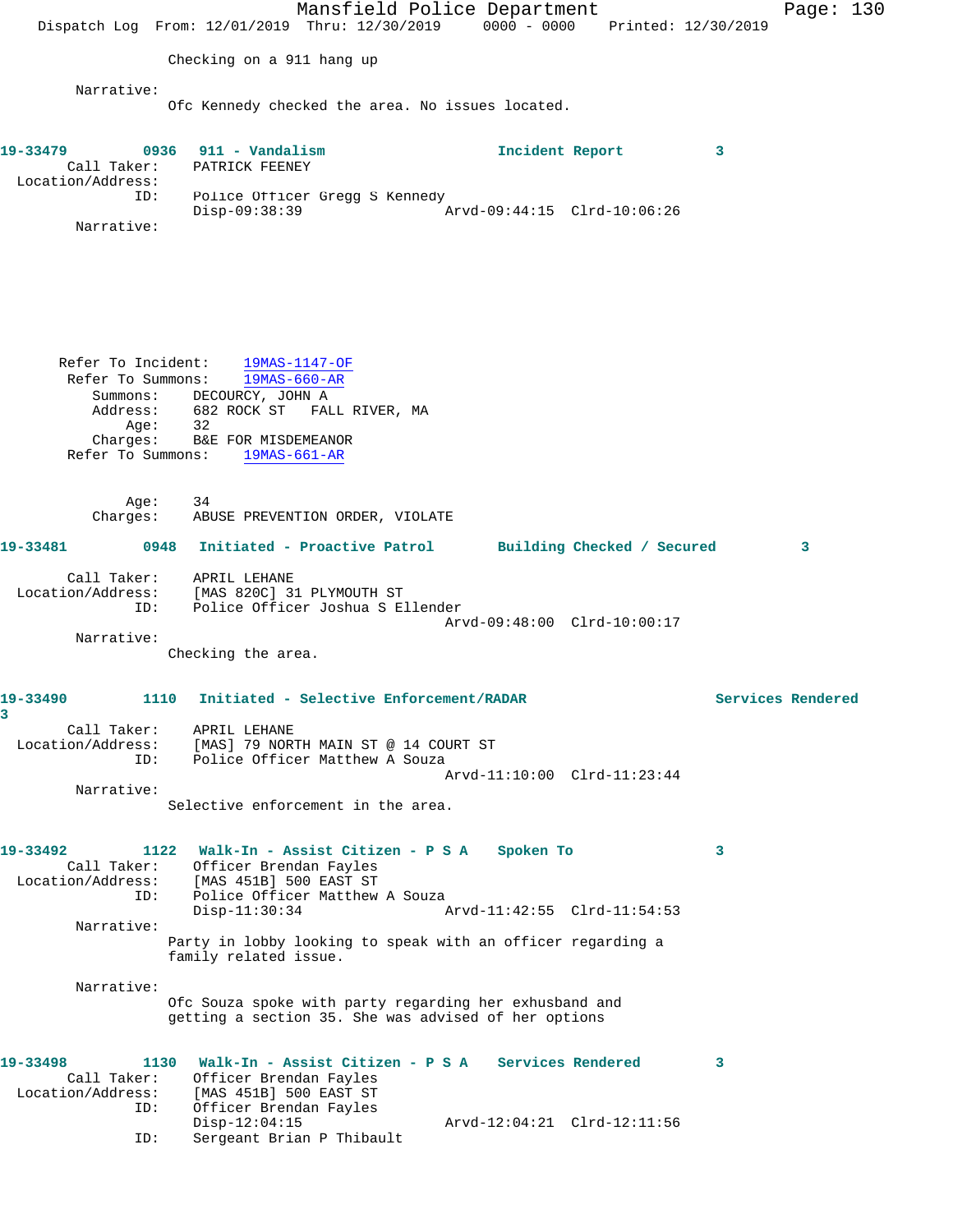Mansfield Police Department Fage: 131 Dispatch Log From: 12/01/2019 Thru: 12/30/2019 0000 - 0000 Printed: 12/30/2019 Disp-12:04:15 Arvd-12:04:23 Clrd-12:11:59 Narrative: Walk in looking for assistance retrieving his property and vehicle in relation to 19-32507. Narrative: Parties property (jacket) was signed for and released to Refered to MSP Foxborough to obtain a vehicle release form. **19-33495 1142 Initiated - Proactive Patrol Building Checked / Secured 3** Call Taker: APRIL LEHANE Location/Address: [MAS 820C] 31 PLYMOUTH ST ID: Police Officer Joshua S Ellender Arvd-11:42:00 Clrd-11:56:26 Narrative: Checking the area. **19-33497 1200 911 - Assist Fire Department Services Rendered 3**  Call Taker: PATRICK FEENEY Location/Address: [MAS H782] 7 GLORIA DR ID: Sergeant Thomas R Connor Disp-12:03:12 Arvd-12:13:51 Clrd-12:16:32 Narrative: Assisting the FD with a fire related incident. **19-33499 1218 Initiated - Motor Vehicle Stop Verbal Warning 3**  Call Taker: APRIL LEHANE Location/Address: [MAS 840F100B] 280 SCHOOL ST Apt. #F100 ID: Support Staff Derek M Stark Arvd-12:18:00 Clrd-12:20:40 Vehicle: WHI 2013 HYUN ELANTR Reg: PC MA 955WL8 VIN: 5NPDH4AE4DH233741 Narrative: crosswalk violation **19-33507 1347 Phone - Alarm - Burglar Building Checked / Secured 1** Call Taker: Kieran M Ruth Location/Address: [MAS 964C] 145 PLYMOUTH ST ID: Police Officer John R Armstrong<br>Disp-13:48:53 Ar Disp-13:48:53 Arvd-13:52:37 Clrd-14:01:18 ID: Police Officer Matthew A Souza<br>Disp-13:49:08 A Disp-13:49:08 Arvd-13:54:35 Clrd-14:01:18 Narrative: Out for the recieving door 6 motion Narrative: There is one door that will not secure properly. It appears an Amazon package was just delivered **19-33509 1357 Initiated - Proactive Patrol Building Checked / Secured 3** Call Taker: APRIL LEHANE Location/Address: [MAS 820C] 31 PLYMOUTH ST ID: Police Officer Joshua S Ellender Arvd-13:57:00 Clrd-14:23:16 Narrative: Checking the area. **19-33513 1430 911 - 911 Hang-ups & Verifications Confirmed misdial/Accdntl Call 2** Call Taker: PATRICK FEENEY Location/Address: [MAS 812B] 243 CHAUNCY ST ID: Police Officer Matthew A Souza<br>Disp-14:31:48 Arvd-14:35:17 Clrd-14:36:07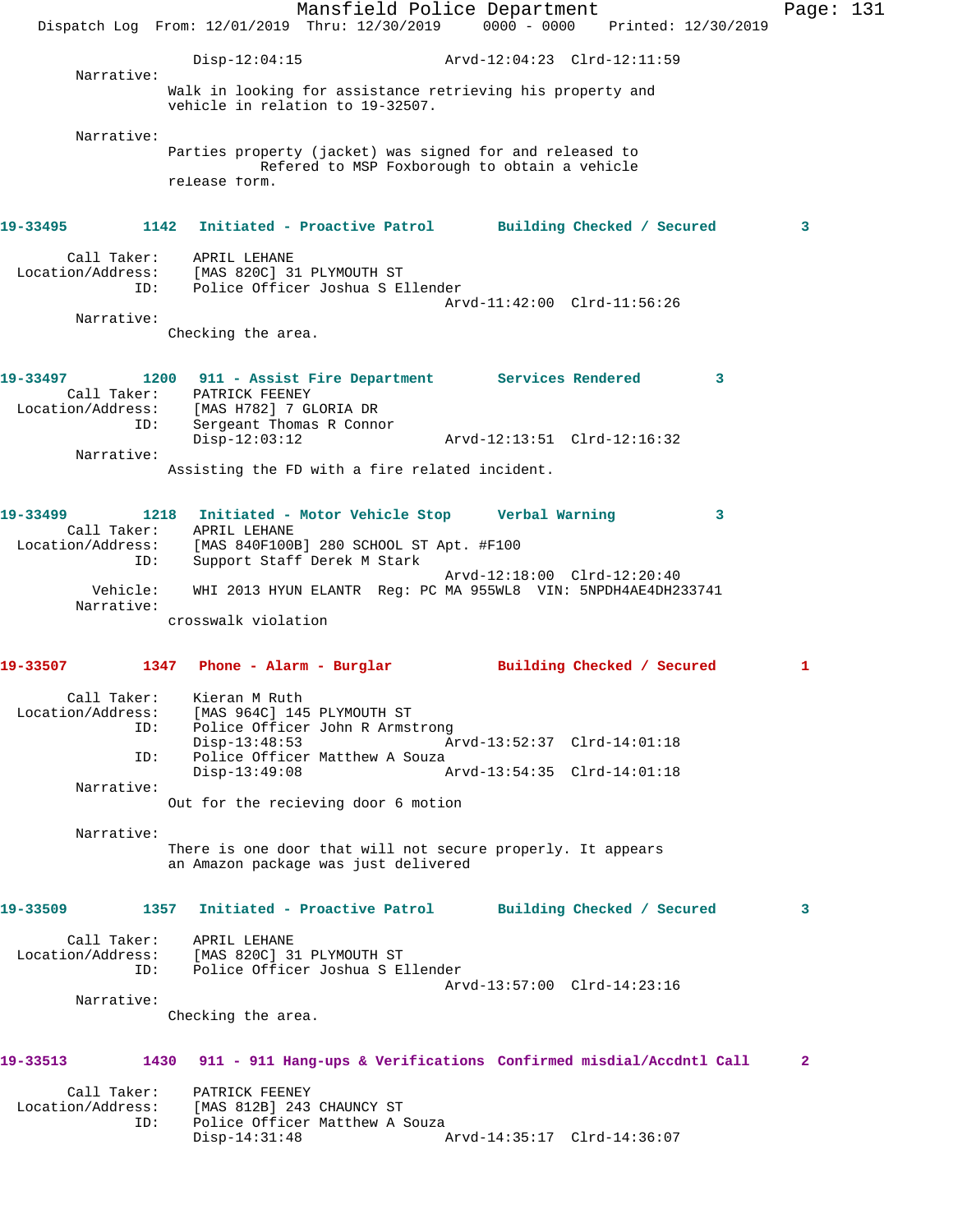Mansfield Police Department Page: 132 Dispatch Log From: 12/01/2019 Thru: 12/30/2019 0000 - 0000 Printed: 12/30/2019 Narrative: Checking on a 911 accidental; Karen was trying to reach an outside line. Narrative: clear- confirmed accidental **19-33518 1518 Phone - Drug Law Violations Gone on Arrival 1**  Call Taker: APRIL LEHANE<br>Location/Address: [MAS 281A] 1 ess: [MAS 281A] 1 CROCKER ST<br>ID: Police Officer Gregg S Police Officer Gregg S Kennedy Disp-15:20:48 Clrd-15:24:53 ID: Police Officer John R Armstrong<br>Disp-15:21:26 Ar Disp-15:21:26 Arvd-15:24:51 Clrd-15:24:56 Narrative: rp is reporting 2 people in a green vehicle parked in spot 54 are actively doing drugs, smoking weed. Narrative: Ofc Armstrong reports spot 54 is empty at this time **19-33521 1611 Initiated - Proactive Patrol Building Checked / Secured 3** Call Taker: APRIL LEHANE Location/Address: [MAS 820C] 31 PLYMOUTH ST ID: Officer Raymond E Maigret Arvd-16:11:00 Clrd-16:24:52 Narrative: Checking the area. **19-33522 1620 Radio - Assist Fire Department Services Rendered 3**  Call Taker: APRIL LEHANE Location/Address: [MAS 858] 245 OAKLAND ST ID: Police Officer David J Pepicelli Disp-16:21:28 Arvd-16:27:58 Clrd-16:43:03 Narrative: Assisting the FD with a fire related incident. **19-33523 1621 Phone - Disturbance / Gathering Protective Custody 1**  Call Taker: PATRICK FEENEY Location/Address: [MAS] 181 NORTH MAIN ST<br>ID: Police Officer Joshua S Police Officer Joshua S Ellender Disp-16:24:34 Arvd-16:28:03 Clrd-17:19:19<br>ID: Police Officer John R Armstrong Police Officer John R Armstrong<br>Disp-16:24:38 A Disp-16:24:38 Arvd-16:26:53 Clrd-16:38:45 ID: Sergeant Jeffrey G Bombard Disp-16:27:45 Arvd-16:27:50 Clrd-17:19:16<br>Vehicle: BRO 2004 NISS MAXIMA Req: PC MA 332VB2 VIN: 1N4BA41E44C8 BRO 2004 NISS MAXIMA Reg: PC MA 332VB2 VIN: 1N4BA41E44C870903 Narrative: rp is reporting his friend texted him saying her spouse was drinking again and she was afraid things would escalate between them Narrative: Sgt Bombard reports male is a PC and has been in custody for 5 minutes Narrative: Ofc Ellender requesting Rescue. Male is requesting transport to Sturdy for detox. Narrative: MFD to transport Refer To P/C: 19MAS-662-AR P/C: JODOIN, JOHN JASON<br>Address: 181 N MAIN ST Apt. 181 N MAIN ST Apt. #17 MANSFIELD, MA Age: 44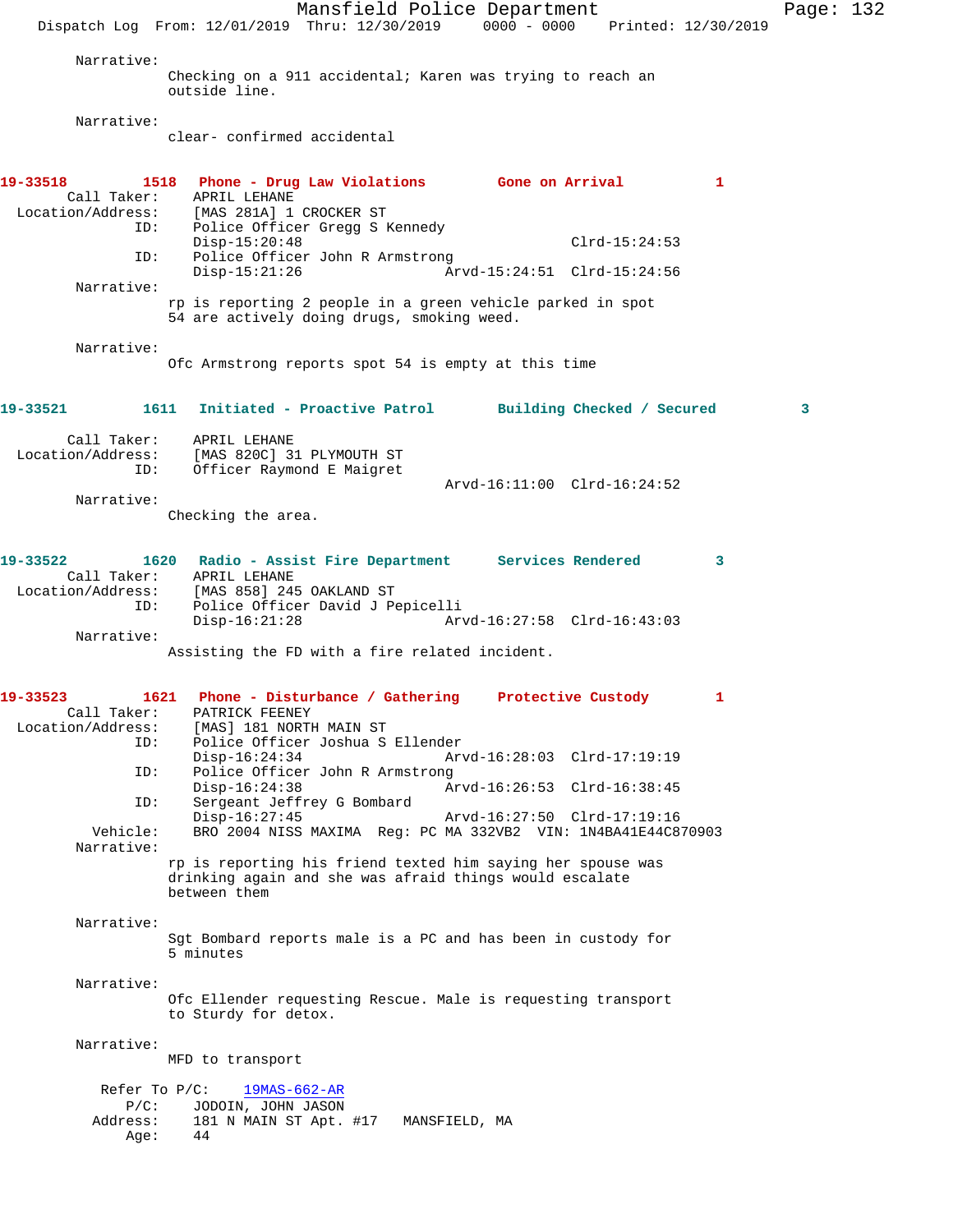Mansfield Police Department Fage: 133 Dispatch Log From: 12/01/2019 Thru: 12/30/2019 0000 - 0000 Printed: 12/30/2019 Charges: PROTECTIVE CUSTODY **19-33529 1727 Initiated - Proactive Patrol Building Checked / Secured 3** Call Taker: APRIL LEHANE Location/Address: [MAS 840] 280 SCHOOL ST ID: Police Officer John R Armstrong Arvd-17:27:00 Clrd-17:35:34 Narrative: Checking the area. **19-33532 1756 Phone - Motor Veh Acc - No Injury Accident Report 1**  Call Taker: APRIL LEHANE Location/Address: [MAS] 200 RTE 140 SB @ 90 NORFOLK ST ID: Police Officer John R Armstrong Disp-17:57:51 Arvd-17:59:27 Clrd-18:28:36 ID: Police Officer David J Pepicelli Arvd-18:02:02 Clrd-18:05:12 Vehicle: BLK 2016 NISS ROGUE Reg: PC MA 5EZ785 VIN: JN8AT2MV8GW136286 Vehicle: BLU 2016 TOYT UT HIGHLA Reg: PC MA 5FF388 VIN: 5TDDKRFH6GS323943 Narrative: report of a 2 car MVA no injuries Refer To Accident: 19MAS-473-AC **19-33534 1806 Initiated - Selective Enforcement/RADAR Services Rendered 3**  Call Taker: APRIL LEHANE Location/Address: [MAS] 99 COPELAND DR @ 235 CHAUNCY ST ID: Police Officer Joshua S Ellender Arvd-18:06:00 Clrd-18:54:59 Narrative: Selective enforcement in the area. **19-33535 1809 Initiated - Proactive Patrol Building Checked / Secured 3** Call Taker: APRIL LEHANE Location/Address: [MAS 820C] 31 PLYMOUTH ST ID: Officer Raymond E Maigret Arvd-18:09:00 Clrd-18:20:57 Narrative: Checking the area. **19-33537 1821 Phone - Road Hazards Services Rendered 3**  Call Taker: Support Staff Katherine Gillis Location/Address: [MAS] MAPLE ST ID: Police Officer David J Pepicelli Disp-18:36:50 Arvd-18:49:06 Clrd-18:49:41 Narrative: RP called to report a microwave in the middle of the road and would like an officer to check the area. Narrative: No mirowave found in the area. A box was removed from the roadway. **19-33539 1847 Initiated - Selective Enforcement/RADAR Services Rendered 3**  Call Taker: JEFFREY KEEFE Vicinity of: [MAS] 170 SCHOOL ST @ 100 RTE 140 NB ID: Police Officer John R Armstrong Arvd-18:47:00 Clrd-19:14:33 **19-33540 1904 Phone - Harass. Electronic Communicat Services Rendered 3**  Call Taker: TARA LAKO Location/Address: [MAS 417E] 11 FRANCIS AVE Apt. #14 ID: Police Officer David J Pepicelli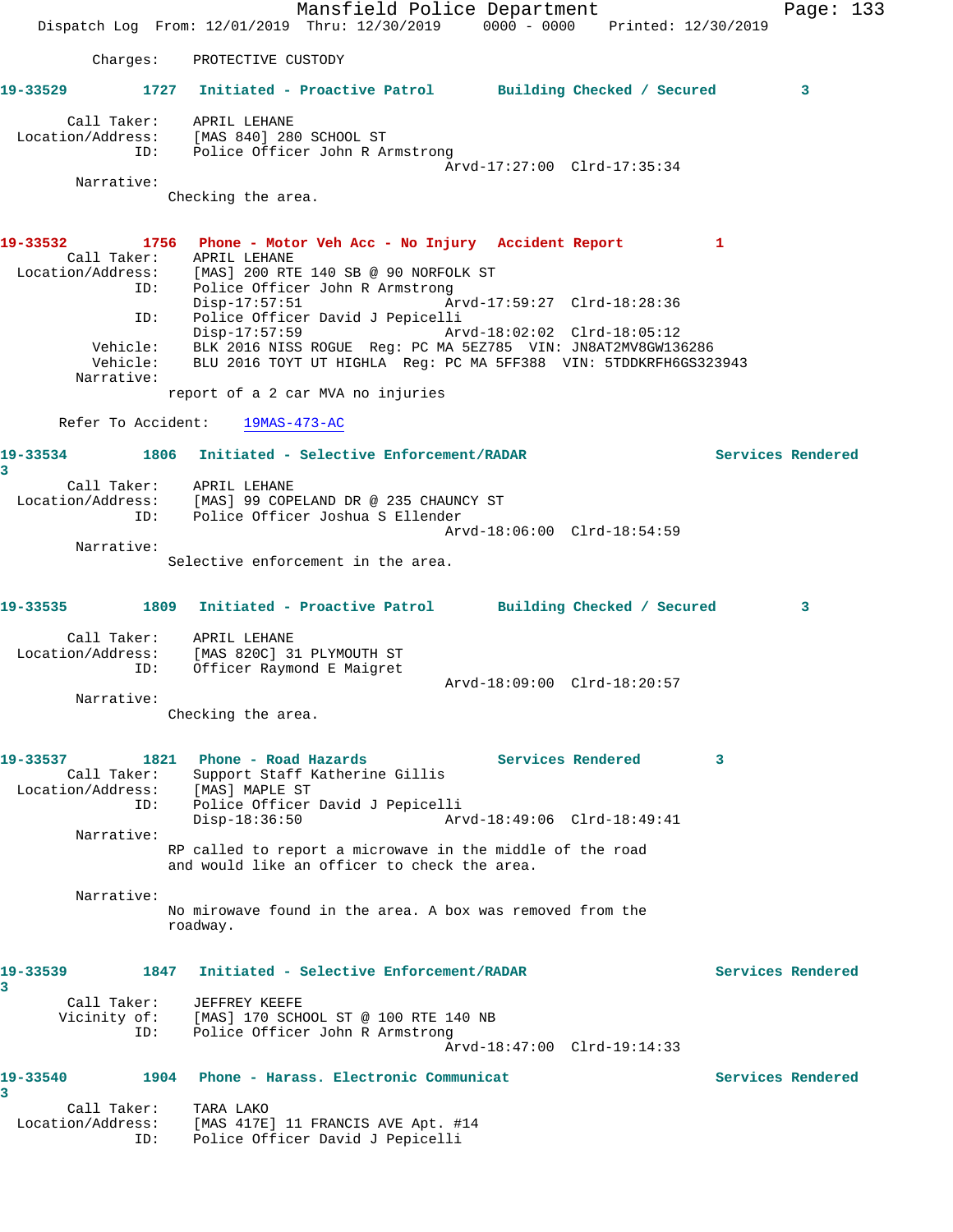Mansfield Police Department Page: 134 Dispatch Log From: 12/01/2019 Thru: 12/30/2019 0000 - 0000 Printed: 12/30/2019 Disp-19:05:45 Arvd-19:10:54 Clrd-19:32:12 Narrative: RP requesting to speak with an officer regarding obscene harassing phone calls. Narrative: Ofc Pepicelli reports the RP was receiving obscene photos via text from an unknown party. RP was shown how to block the number and delete the text conversation. RP has been advised. **19-33542 1928 Phone - Harass. Electronic Communicat Incident Report 3**  Call Taker: JEFFREY KEEFE<br>Location/Address: [MAS H2085] 1 [MAS H2085] 110 SOUTH MAIN ST Apt. #2 ID: Police Officer Joshua S Ellender Disp-19:32:24 Arvd-19:36:29 Clrd-20:36:12<br>ID: Police Officer David J Pepicelli ID: Police Officer David J Pepicelli Disp-19:36:34 Arvd-19:37:37 Clrd-20:36:19 Narrative: RP requesting to speak with an officer regarding harassing phone calls from her husband who is not on site. Narrative: Ofc Ellender reports reviewing the email from December 9th and there was no harrassment or threats. Refer To Incident: 19MAS-1149-OF **19-33545 2004 Initiated - Proactive Patrol Services Rendered 3**  Call Taker: TARA LAKO Location/Address: [MAS 820C] 31 PLYMOUTH ST ID: Officer Raymond E Maigret Arvd-20:04:00 Clrd-20:15:31 Narrative: Checking the area. **19-33546 2017 Phone - Assist Fire Department Referred to Other Agency 3**  Call Taker: DAVID SULLIVAN Location/Address: [MAS H3253] 959 MAPLE ST ess: [MAS H3253] 959 MAPLE ST<br>ID: Sergeant Jeffrey G Bombard Disp-20:18:53 Clrd-20:20:26 ID: Police Officer John R Armstrong<br>Disp-20:20:42 Ar Disp-20:20:42 Arvd-20:25:22 Clrd-20:34:20 Narrative: Assist Fire Dept. **19-33548 2039 Initiated - Follow up Investigation Services Rendered 3**  Call Taker: TARA LAKO Location/Address: [MAS 309A] 235 CHAUNCY ST ID: Police Officer Joshua S Ellender Arvd-20:39:00 Clrd-20:49:40 Narrative: Ofc Ellender out on a follow up. **19-33549 2042 Initiated - Motor Vehicle Stop Verbal Warning 3**  Call Taker: TARA LAKO<br>ion/Address: [MAS] RTE 140 NB Location/Address: ID: Police Officer David M Sennott Arvd-20:42:00 Clrd-20:44:37 Police Officer Michael N Fenore<br>Vehicle: GRY 2007 CHEV IMPALA Reg: PC MA GRY 2007 CHEV IMPALA Reg: PC MA 236DX1 VIN: 2G1WB58NX79314863 Narrative: Verbal warning for failure to signal. **19-33551 2048 Phone - Suspicious Actv / Persn / Veh Arrest(s) Made**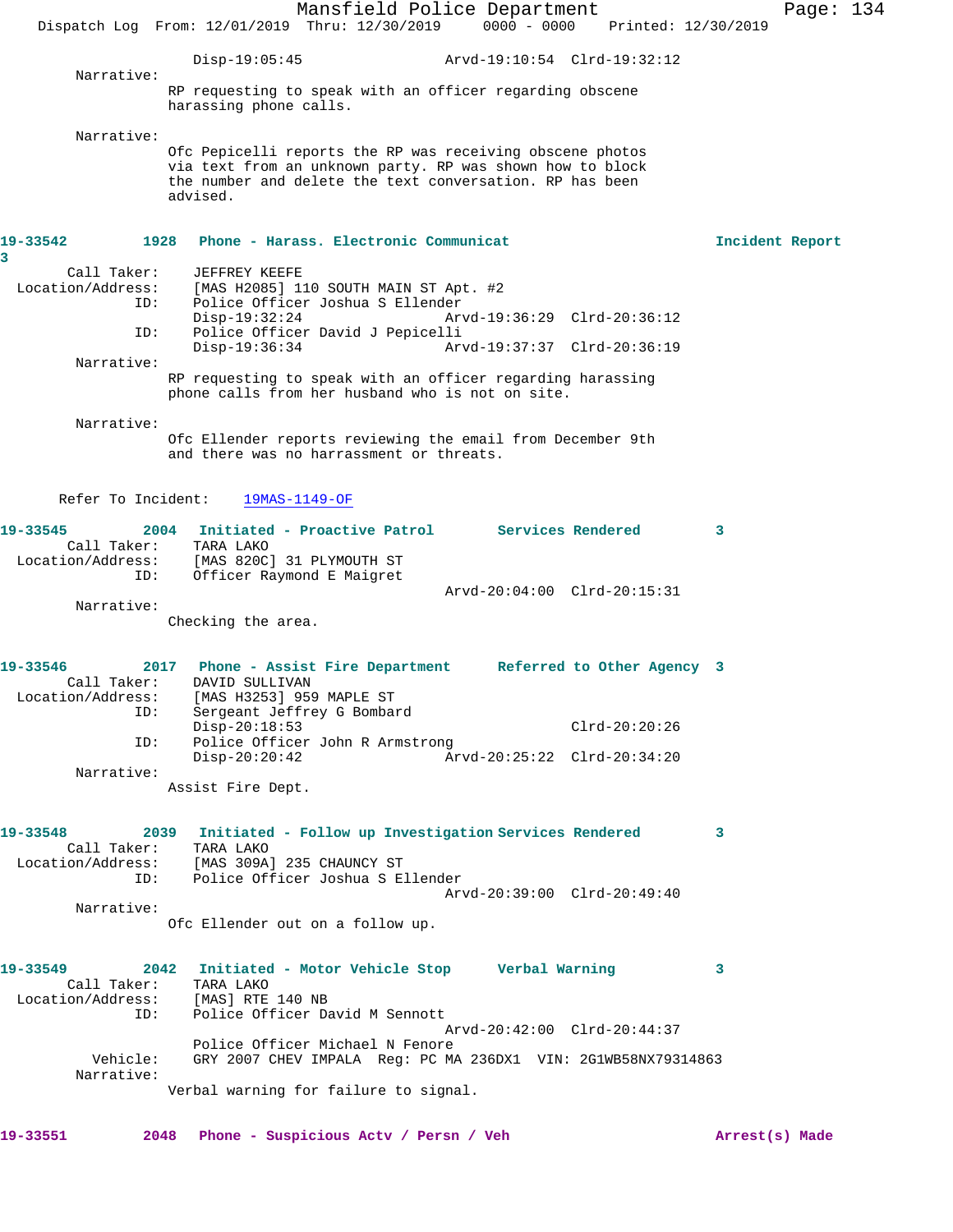Call Taker: JEFFREY KEEFE<br>Vicinity of: [MAS 4] 31 HAI [MAS 4] 31 HAMPSHIRE ST ID: Police Officer John R Armstrong Disp-20:48:48 Arvd-20:58:23 Clrd-21:59:19<br>ID: Sergeant Jeffrey G Bombard Sergeant Jeffrey G Bombard<br>Disp-20:48:54 Arvd-20:54:15 Clrd-21:50:52 ID: Police Officer David M Sennott<br>Disp-20:50:20 1 Disp-20:50:20 Arvd-20:50:22 Clrd-22:17:12 Police Officer Michael N Fenore Vehicle: WHI 2005 GMC ENVOY Reg: PC MA 1RFN74 VIN: 1GKET16S356164122 Vehicle: GRY 2015 KIA LL SPORTA Reg: PC MA 4PTW80 VIN: KNDPBCAC4F7794083 Narrative: Front desk called in regards to room #251 and SUSP activity while answering the door. Narrative: Female involved has an active WMS warrant, will be in custody. Narrative: 2130 Sgt Bombard requesting a female officer to the scene for a search of the female prisoner, Easton PD en route Narrative: 2137 Sgt Bombard reports Easton is on scene. Narrative: 2149 Ofc Armstrong en route to the station with the female, SM 84476 2157 EM 84479 Narrative: Sgt Bombard reports he is clear, Ofc Fenore and Ofc Sennott will be standing by to assist management. Narrative: M10 and Matron with the Rescue to Sturdy. Narrative: Ofc Fenore reports he is clear, they assisted in clean up as best they could, the hotel will be hiring someone to clean the rest. Narrative: Sgt. Bombard reports that Clerk Hazeldine set bail at no release per the default warrant. Refer To Arrest: 19MAS-663-AR Arrest: GUINEY, KAYLIE<br>Address: 239 MT BLUE ST 239 MT BLUE ST NORWELL, MA Age: 27<br>Charges: DE DEFAULT WARRANT (DCKT#1856CR003191) DRUG, POSSESS CLASS B **19-33552 2050 Initiated - Motor Vehicle Stop Citation / Warning Issued 3**  Call Taker: TARA LAKO Location/Address: [MAS U7] CHAUNCY ST ID: Police Officer Joshua S Ellender Arvd-20:50:00 Clrd-20:58:03 Vehicle: RED 2007 MITS GALANT Reg: PC MA 97M880 VIN: 4A3AB56F07E021934 Narrative: Citation issued for multiple marked lanes violations and impeded operations. **19-33554 2105 Phone - Alarm - Burglar Investigated - No Action Req. 1** Call Taker: DAVID SULLIVAN<br>Location/Address: [MAS 332] 240 1

ess: [MAS 332] 240 EAST ST<br>ID: Police Officer Joshua

Police Officer Joshua S Ellender<br>Disp-21:10:42 Ar

Arvd-21:13:17 Clrd-21:29:49

**2**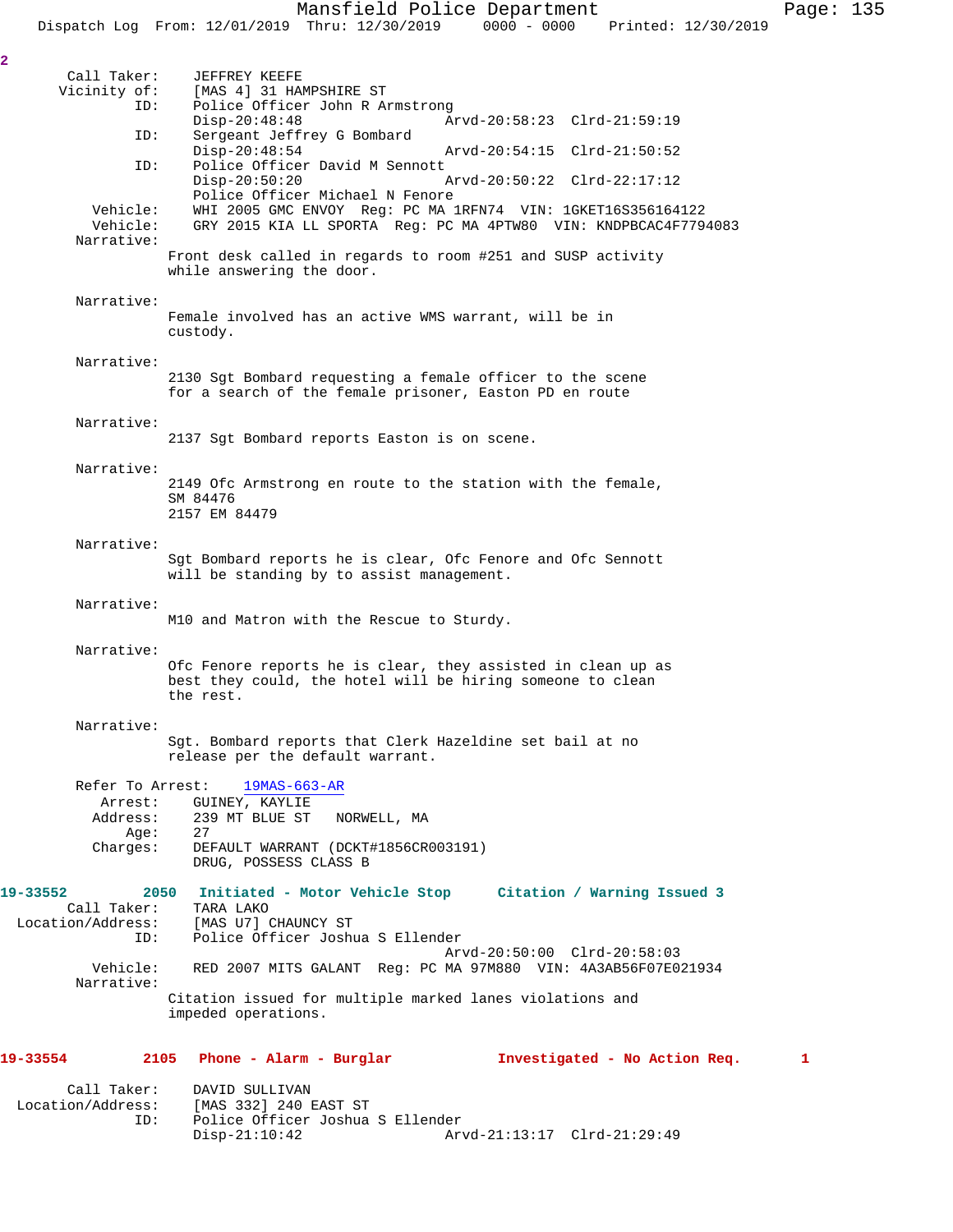| Mansfield Police Department                                                    | Page: $136$ |
|--------------------------------------------------------------------------------|-------------|
| Dispatch Log From: 12/01/2019 Thru: 12/30/2019 0000 - 0000 Printed: 12/30/2019 |             |
|                                                                                |             |
| Police Officer David J Pepicelli<br>ID:                                        |             |
| $Disp-21:14:55$<br>Arvd-21:22:27 Clrd-21:29:52                                 |             |
| Police Officer David J Pepicelli<br>ID:                                        |             |
| $Disp-21:30:28$<br>$Clrd-21:30:42$                                             |             |
| Narrative:                                                                     |             |
| Perimeter Receiving Room Door.                                                 |             |
| Alarm Company Attempting to notify.                                            |             |
| Ref 25928.                                                                     |             |
|                                                                                |             |
| Narrative:                                                                     |             |
| Alarm Company notified MArk Parlon. Responding within 30                       |             |
| minutes in a Black Honda.                                                      |             |
|                                                                                |             |
| Narrative:                                                                     |             |
| Units checked inside appeared ok.                                              |             |
| Per M1 if can, secure the door and clear for other calls.                      |             |
| Door was secured and units clear.                                              |             |

| 19-33558          | 2129        | Phone - Lockouts                 |                             | Services Rendered |  |
|-------------------|-------------|----------------------------------|-----------------------------|-------------------|--|
|                   | Call Taker: | JEFFREY KEEFE                    |                             |                   |  |
| Location/Address: |             |                                  |                             |                   |  |
|                   | ID:         | Police Officer Joshua S Ellender |                             |                   |  |
|                   |             | $Disp-21:30:33$                  | Arvd-21:32:00 Clrd-22:47:44 |                   |  |
|                   | ID:         | Police Officer David J Pepicelli |                             |                   |  |
|                   |             | $Disp-21:30:48$                  | Arvd-21:31:59 Clrd-22:47:46 |                   |  |
|                   | Narrative:  |                                  |                             |                   |  |

Refer To Incident: 19MAS-1150-OF

| 19-33564          | 2233        | Initiated - Proactive Patrol |                             | Services Rendered |  |
|-------------------|-------------|------------------------------|-----------------------------|-------------------|--|
|                   | Call Taker: | TARA LAKO                    |                             |                   |  |
| Location/Address: |             | [MAS 820C] 31 PLYMOUTH ST    |                             |                   |  |
|                   | ID:         | Officer Raymond E Maigret    |                             |                   |  |
|                   |             |                              | Arvd-22:33:00 Clrd-22:45:54 |                   |  |
|                   | Narrative:  |                              |                             |                   |  |

Checking the area.

## **For Date: 12/15/2019 - Sunday**

| 19-33576                         | 0042 | Phone - Suspicious Actv / Persn / Veh                                                     |                             | Spoken To 2 |  |
|----------------------------------|------|-------------------------------------------------------------------------------------------|-----------------------------|-------------|--|
| Call Taker:<br>Location/Address: | ID:  | TARA LAKO<br>[MAS 305] 64 COPELAND DR<br>Police Officer Donald MacLean<br>$Disp-00:42:00$ | Arvd-00:49:09 Clrd-00:58:21 |             |  |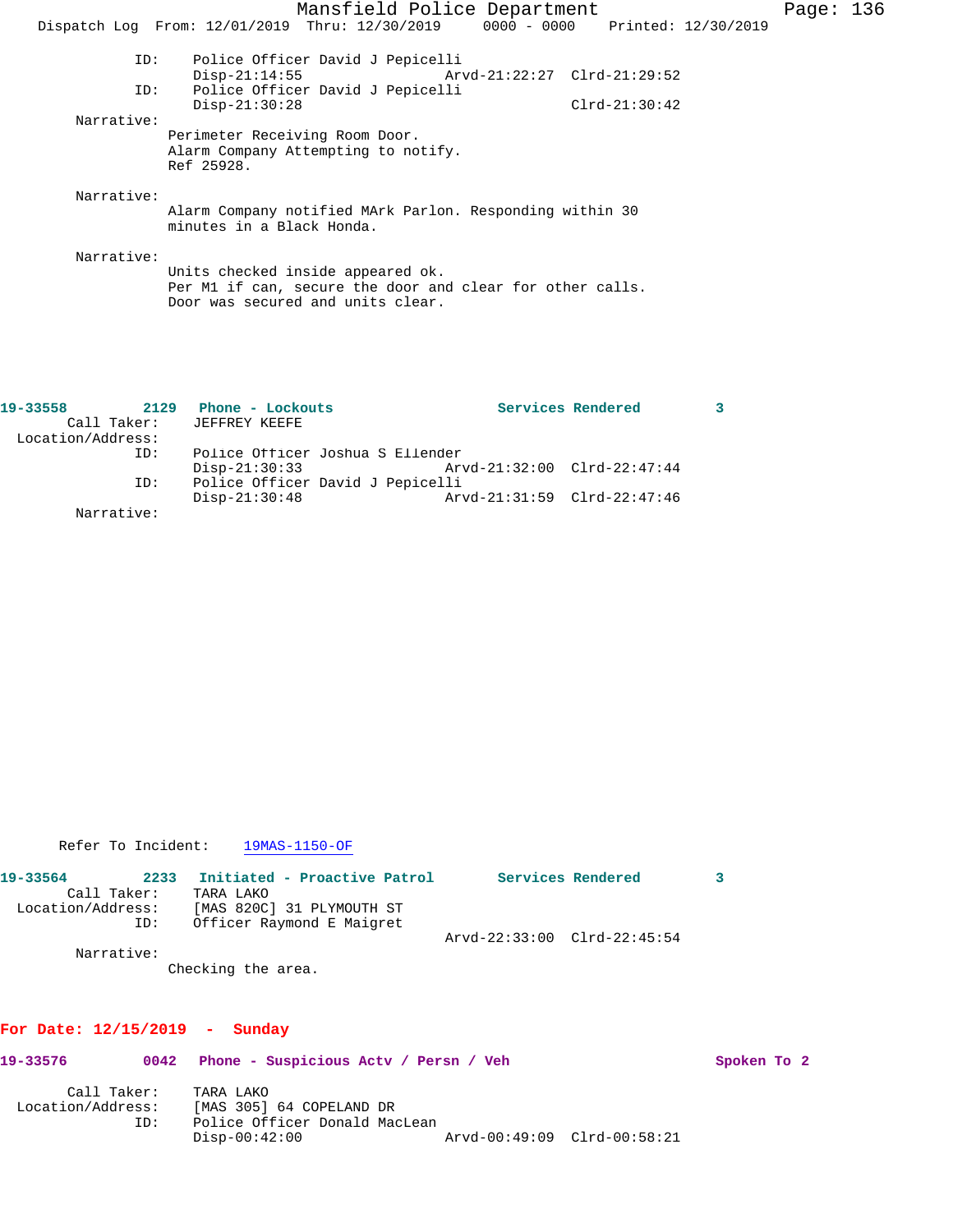|                                  |      | Dispatch Log From: 12/01/2019 Thru: 12/30/2019 0000 - 0000                                                                                                                                                                                                                |  | Mansfield Police Department |  | Printed: 12/30/2019 | Page: $137$ |  |
|----------------------------------|------|---------------------------------------------------------------------------------------------------------------------------------------------------------------------------------------------------------------------------------------------------------------------------|--|-----------------------------|--|---------------------|-------------|--|
| Vehicle:<br>Narrative:           | ID:  | Patrolman David Schepis<br>$Disp-00:42:00$<br>WHI 2017 HYUN UT SANTA Reg: PC MA 8ZVF90 VIN: 5XYZTDLB2HG404300                                                                                                                                                             |  | Arvd-00:49:12 Clrd-00:58:18 |  |                     |             |  |
|                                  |      | RP reports a male passed out in a white Hyundai Sante Fe in<br>the middle of the lot, appears the vehicle may have been in<br>the drive thru line. RP states the vehicle has now moved<br>into a parking spot after another male in a truck attempted<br>to check on him. |  |                             |  |                     |             |  |
| Narrative:                       |      | Ofc Schepis reports both the driver and passenger check ok,<br>they had been out shopping all day and were tired. Male<br>states he is ok to make it back home for the night.                                                                                             |  |                             |  |                     |             |  |
| 19-33585                         | 0145 | Initiated - Proactive Patrol                                                                                                                                                                                                                                              |  | Building Checked / Secured  |  |                     | 3           |  |
| Call Taker:<br>Location/Address: | ID:  | TARA LAKO<br>[MAS 226E] 125 HIGH ST Apt. #1-4<br>Patrolman David Schepis                                                                                                                                                                                                  |  |                             |  |                     |             |  |
|                                  |      |                                                                                                                                                                                                                                                                           |  | Arvd-01:45:00 Clrd-01:47:34 |  |                     |             |  |
| Narrative:                       |      | Checking the area.                                                                                                                                                                                                                                                        |  |                             |  |                     |             |  |
| 19-33586                         |      | 0154 Initiated - Proactive Patrol                                                                                                                                                                                                                                         |  | Building Checked / Secured  |  |                     | 3           |  |
| Call Taker:<br>Location/Address: | ID:  | TARA LAKO<br>[MAS 281A] 1 CROCKER ST<br>Patrolman David Schepis                                                                                                                                                                                                           |  | Arvd-01:54:00 Clrd-01:57:00 |  |                     |             |  |
| Narrative:                       |      | Checking the area.                                                                                                                                                                                                                                                        |  |                             |  |                     |             |  |
| 19-33587                         |      | 0156 Initiated - Proactive Patrol                                                                                                                                                                                                                                         |  | Building Checked / Secured  |  |                     | 3           |  |
| Call Taker:<br>Location/Address: | ID:  | TARA LAKO<br>[MAS 907E] 390 WEST ST<br>Police Officer Meghan Birnie                                                                                                                                                                                                       |  | Arvd-01:56:00 Clrd-02:02:58 |  |                     |             |  |
| Narrative:                       |      |                                                                                                                                                                                                                                                                           |  |                             |  |                     |             |  |
|                                  |      | Checking the area.                                                                                                                                                                                                                                                        |  |                             |  |                     |             |  |
| 19-33588                         |      | 0156 Initiated - Proactive Patrol Building Checked / Secured                                                                                                                                                                                                              |  |                             |  |                     | 3           |  |
| Call Taker:                      |      | TARA LAKO<br>Location/Address: [MAS 1002] 250 EAST ST<br>ID: Police Officer Donald MacLean                                                                                                                                                                                |  |                             |  |                     |             |  |
| Narrative:                       |      |                                                                                                                                                                                                                                                                           |  | Arvd-01:56:00 Clrd-02:08:26 |  |                     |             |  |
|                                  |      | Checking the area.                                                                                                                                                                                                                                                        |  |                             |  |                     |             |  |
| 19-33589                         |      | 0157 Initiated - Proactive Patrol Building Checked / Secured                                                                                                                                                                                                              |  |                             |  |                     | 3           |  |
| Call Taker:                      | ID:  | TARA LAKO<br>Location/Address: [MAS] WINTHROP AVE<br>Patrolman David Schepis                                                                                                                                                                                              |  |                             |  |                     |             |  |
| Narrative:                       |      |                                                                                                                                                                                                                                                                           |  | Arvd-01:57:00 Clrd-01:58:51 |  |                     |             |  |
|                                  |      | Checking the area.                                                                                                                                                                                                                                                        |  |                             |  |                     |             |  |
| 19-33590                         |      | 0157 Initiated - Proactive Patrol Building Checked / Secured                                                                                                                                                                                                              |  |                             |  |                     | 3           |  |
| Call Taker:<br>Location/Address: | ID:  | TARA LAKO<br>[MAS 820C] 31 PLYMOUTH ST<br>Sergeant Jeffrey G Bombard                                                                                                                                                                                                      |  | Arvd-01:57:00 Clrd-02:04:39 |  |                     |             |  |
|                                  |      |                                                                                                                                                                                                                                                                           |  |                             |  |                     |             |  |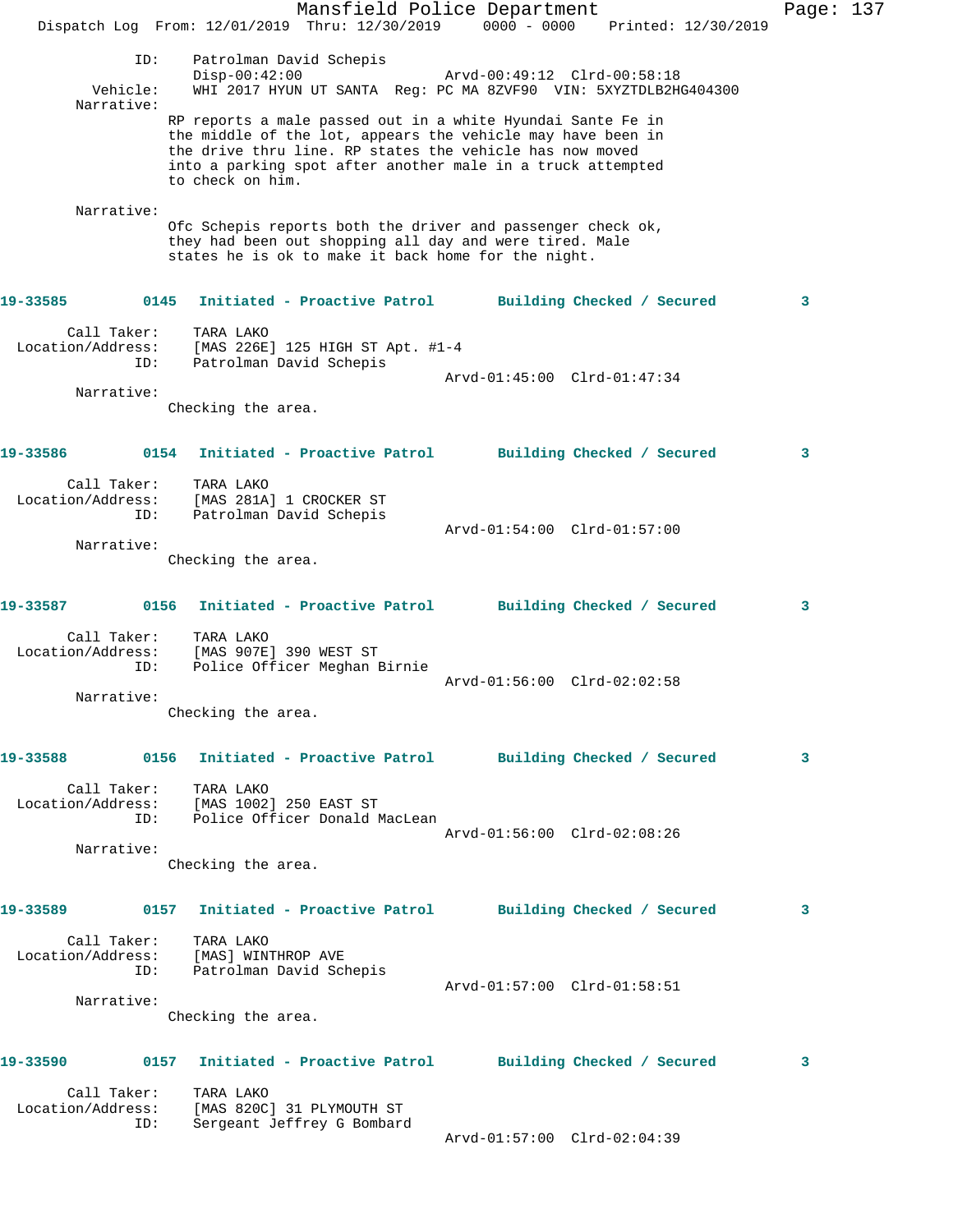Mansfield Police Department Page: 138 Dispatch Log From: 12/01/2019 Thru: 12/30/2019 0000 - 0000 Printed: 12/30/2019 Narrative: Checking the area. **19-33593 0220 Initiated - Proactive Patrol Building Checked / Secured 3** Call Taker: TARA LAKO Location/Address: [MAS 992] 660 EAST ST ID: Police Officer Donald MacLean Arvd-02:20:00 Clrd-02:43:01 Narrative: Checking the area. **19-33594 0226 Initiated - Proactive Patrol Building Checked / Secured 3** Call Taker: TARA LAKO Location/Address: [MAS 322] 31 HAMPSHIRE ST ID: Police Officer Meghan Birnie Arvd-02:26:00 Clrd-02:47:10 Narrative: Checking the hotels **19-33595 0243 Initiated - Proactive Patrol Building Checked / Secured 3** Call Taker: TARA LAKO Location/Address: [MAS] 4 ERICK RD @ 15 BONNEY LN ID: Police Officer Donald MacLean Arvd-02:43:00 Clrd-03:00:22 Narrative: Checking the area. **19-33596 0244 911 - Erratic Oper MV / Road Rage Unfounded/Unverifed 3**  Call Taker: DAVID SULLIVAN<br>ion/Address: [MAS] WEST ST Location/Address:<br>ID: Police Officer Meghan Birnie<br>Disp-02:47:22 Disp-02:47:22 Arvd-02:47:48 Clrd-02:53:37 ID: Patrolman David Schepis Disp-02:50:15 Arvd-02:50:17 Clrd-02:53:35 Narrative: Dark Colored SUV erratic operation. Narrative: Ofc Birnie reports area checks negative for a vehicle matching the description. **19-33597 0256 Initiated - Parking Violations Citation / Warning Issued 3**  Call Taker: TARA LAKO Location/Address: [MAS] NORTH MAIN ST ID: Patrolman David Schepis Arvd-02:56:00 Clrd-03:43:23 Vehicle: GRY 2010 LEXS RX350 Reg: PAS MA PS113 VIN: 2T2BK1BA5AC061510 Vehicle: 2016 CHEV 4D MAL Reg: PC NJ H65AWA VIN: 1G1ZF5SX3GF334942 Vehicle: GRY 2013 SUBA IMPREZ Reg: PAR MA 910T VIN: JF1GJAD61DH033909 Vehicle: BLK 2008 VOLV CV C70 Reg: PC NY FZV8493 VIN: YV1MC67258J058530 Vehicle: GRN 2005 TOYT CAMRY Reg: PC MA 69XT88 VIN: 4T1BE32K75U574620 Vehicle: WHI 2004 CHRY SEBRIN Reg: PC MA 1CZP79 VIN: 1C3EL55R24N224434 Vehicle: BLU 2011 GMC SAVANA Reg: CO MA N89224 VIN: 1GTS7AFX6B1177616 Vehicle: BLK 2018 TOYT 4D CAMRY Reg: PC NY JMS4955 VIN: 4T1B11HK3JU089098 Vehicle: BLK 2007 NISS ALTIMA Reg: PC MA 6868GO VIN: 1N4AL21E07C221923 Vehicle: BLK 2011 MAZD UT CX7 Reg: PC MA 8BF712 VIN: JM3ER2A55B0409087 Narrative: Ofc Schepis conducting parking enforcement. Narrative: Rumford Ave - NJ H65AWA and NY FZV8493 Narrative: Villa St - MA PS113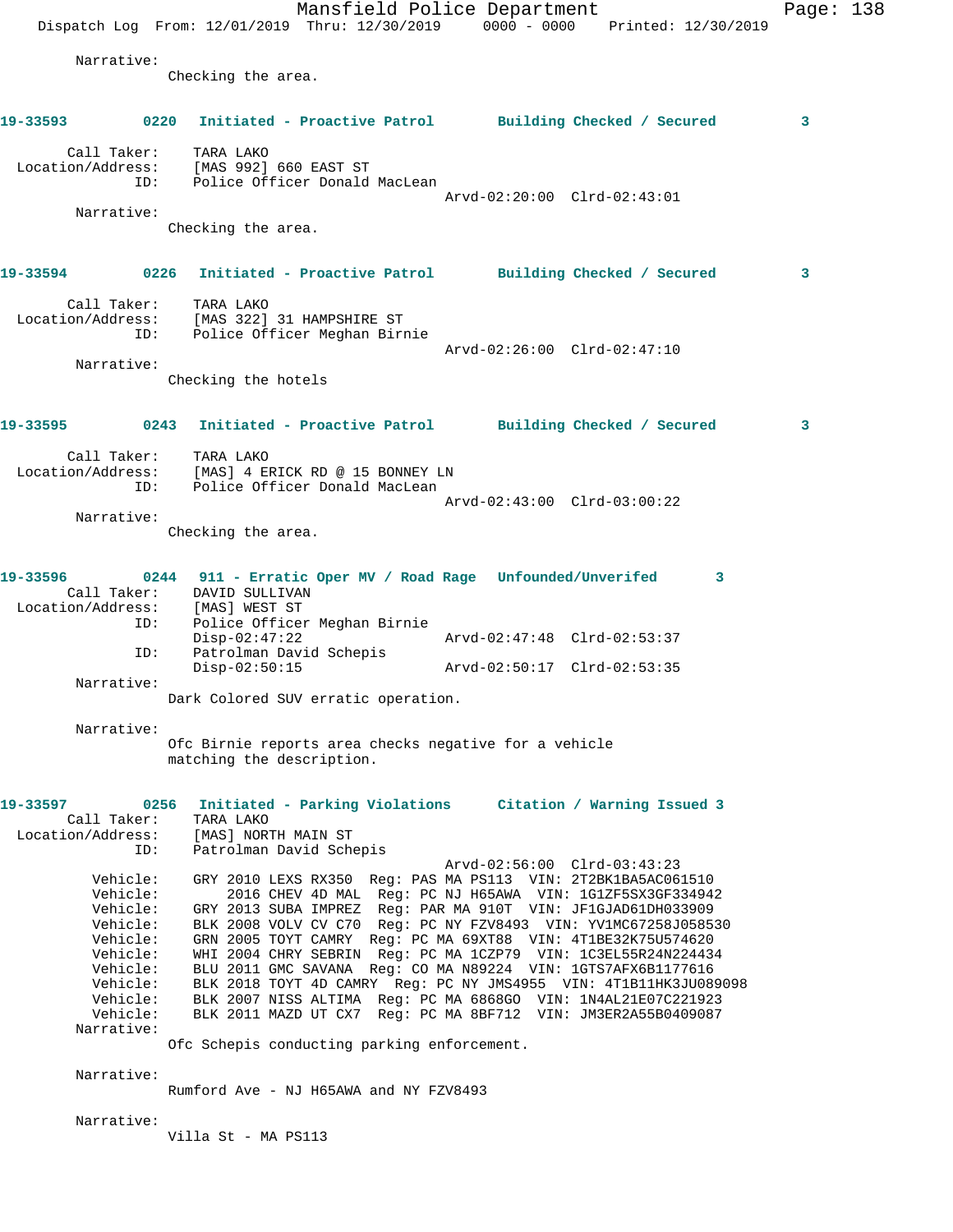| Dispatch Log From: 12/01/2019 Thru: 12/30/2019 0000 - 0000 Printed: 12/30/2019 |     |                                          |                                                          | Mansfield Police Department                                                                                                                                                           |                            |              | Page: 139         |  |
|--------------------------------------------------------------------------------|-----|------------------------------------------|----------------------------------------------------------|---------------------------------------------------------------------------------------------------------------------------------------------------------------------------------------|----------------------------|--------------|-------------------|--|
| Narrative:                                                                     |     | N Main - MA 910T                         |                                                          |                                                                                                                                                                                       |                            |              |                   |  |
| Narrative:                                                                     |     | Newton St - OH 7678                      |                                                          |                                                                                                                                                                                       |                            |              |                   |  |
| Narrative:                                                                     |     | Columbus Ave - MA 69XT88                 |                                                          |                                                                                                                                                                                       |                            |              |                   |  |
| Narrative:                                                                     |     |                                          | Shawmut Ave Ext - MA 1CZP79                              |                                                                                                                                                                                       |                            |              |                   |  |
| Narrative:                                                                     |     | Court St - MA CO N89224                  |                                                          |                                                                                                                                                                                       |                            |              |                   |  |
| Narrative:                                                                     |     | Park St - NY JMS4955                     |                                                          |                                                                                                                                                                                       |                            |              |                   |  |
| Narrative:                                                                     |     | Linden St - MA 8BF712                    |                                                          |                                                                                                                                                                                       |                            |              |                   |  |
| 19-33599                                                                       |     |                                          | 0401 Initiated - Proactive Patrol                        |                                                                                                                                                                                       | Building Checked / Secured |              | 3                 |  |
| Call Taker:<br>Location/Address:                                               | ID: | TARA LAKO                                | [MAS 820C] 31 PLYMOUTH ST<br>Sergeant Jeffrey G Bombard  |                                                                                                                                                                                       |                            |              |                   |  |
| Narrative:                                                                     |     | Checking the area.                       |                                                          | Arvd-04:01:00 Clrd-04:09:04                                                                                                                                                           |                            |              |                   |  |
| 19-33600<br>Call Taker:<br>Location/Address:<br>Narrative:                     |     | DAVID SULLIVAN<br>[MAS H1913] 35 KING ST | 0442 Phone - ACO Activity                                | Services Rendered                                                                                                                                                                     |                            | 3            |                   |  |
|                                                                                |     |                                          | Monday if has not returned.                              | R/p states her small 101b Chi wau wau / Dachshund mix, named<br>"Sophie" color brown and tan ran away. R/p advised we would<br>log the information and that she should contact ACO on |                            |              |                   |  |
| 19-33601                                                                       |     |                                          |                                                          | 0602 Initiated - Proactive Patrol Building Checked / Secured                                                                                                                          |                            |              | 3                 |  |
| Call Taker:<br>Location/Address: [MAS 820C] 31 PLYMOUTH ST                     | ID: | TARA LAKO                                | Sergeant Jeffrey G Bombard                               | Arvd-06:02:00 Clrd-06:11:01                                                                                                                                                           |                            |              |                   |  |
| Narrative:                                                                     |     | Checking the area.                       |                                                          |                                                                                                                                                                                       |                            |              |                   |  |
| 19-33603<br>3                                                                  |     |                                          | 0654 Initiated - Selective Enforcement/RADAR             |                                                                                                                                                                                       |                            |              | Services Rendered |  |
| Call Taker:<br>Location/Address: [MAS] 1 HERITAGE LN @ 115 ESSEX ST            |     | ROBERT BOLGER                            | ID: Police Officer Donald MacLean                        |                                                                                                                                                                                       |                            |              |                   |  |
| Narrative:                                                                     |     |                                          |                                                          | Arvd-06:54:00 Clrd-07:20:23                                                                                                                                                           |                            |              |                   |  |
|                                                                                |     |                                          | Off for selective enforcement.                           |                                                                                                                                                                                       |                            |              |                   |  |
| 19-33605                                                                       |     |                                          |                                                          | 0831 Initiated - Proactive Patrol Building Checked / Secured                                                                                                                          |                            |              | 3                 |  |
| Call Taker:<br>Location/Address:                                               | ID: | ROBERT BOLGER                            | [MAS 820C] 31 PLYMOUTH ST<br>Sergeant Lawrence G Crosman | Arvd-08:31:00 Clrd-08:46:42                                                                                                                                                           |                            |              |                   |  |
| 19-33606                                                                       |     | $0842$ 911 - Alarm - Burglar             |                                                          | Spoken To                                                                                                                                                                             |                            | $\mathbf{1}$ |                   |  |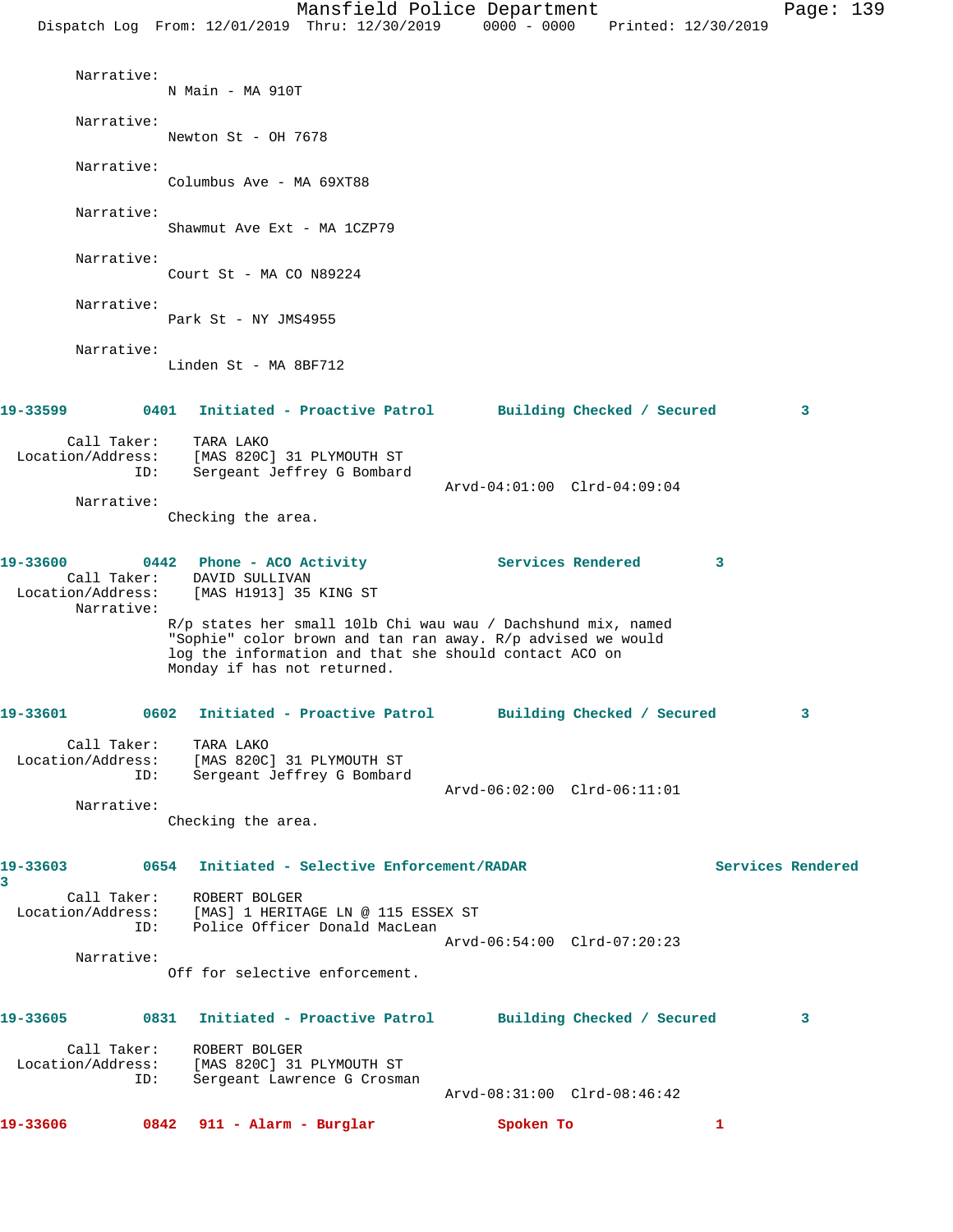Mansfield Police Department Fage: 140 Dispatch Log From: 12/01/2019 Thru: 12/30/2019 0000 - 0000 Printed: 12/30/2019 Call Taker: ROBERT BOLGER Location/Address: [MAS] 158 COPELAND DR ID: Police Officer Matthew A Souza Disp-08:44:27 Arvd-08:50:02 Clrd-08:58:33 ID: Police Officer David J Pepicelli Disp-08:44:27 Clrd-08:45:32 ID: Mansfield BRIAN P THIBAULT Disp-08:46:58 Arvd-08:49:40 Clrd-08:58:33<br>ID: Police Officer David J Pepicelli Police Officer David J Pepicelli Disp-08:49:36 Arvd-08:50:17 Clrd-08:58:33 Vehicle: WHI 2018 CHEV VN EXPRES Reg: CO MA V24320 VIN: 1GCWGAFG9J1903811 Narrative: Front door and 1st floor motion. Narrative: Contractor onsite, shut off electrical power which tripped alarm. **19-33608 0911 Initiated - Proactive Patrol Services Rendered 3**  Call Taker: ROBERT BOLGER<br>Location/Address: [MAS 281A] 1 ( [MAS 281A] 1 CROCKER ST ID: Police Officer David J Pepicelli Arvd-09:11:00 Clrd-09:14:42 **19-33609 0918 Walk-In - HAZARDOUS CONDITION - Other Referred to Other Agency 2**  Call Taker: Officer Brendan Fayles Location/Address: [MAS] BONNEY LN ID: Police Officer Matthew A Souza Disp-09:21:10 Arvd-09:22:11 Clrd-09:37:05 Narrative: Walk in reporting a water main break. Narrative: Leak confirmed, does not appear to be a road hazard, front desk advised Water Dept. Narrative: Water Dept on scene to start repairs. Traffic diverted through parking lot. **19-33613 0934 Walk-In - Harass. Electronic Communicat Investigated - Report Taken 3**  Call Taker: Officer Brendan Fayles Location/Address: [MAS 451B] 500 EAST ST ID: Police Officer Matthew A Souza Disp-09:37:05 Arvd-09:40:21 Clrd-10:50:21

 Refer To Incident: 19MAS-1151-OF **19-33617 1045 911 - Suspicious Actv / Persn / Veh Building Checked / Secured 2** Call Taker: ROBERT BOLGER Location/Address: [MAS H3266] 11 TIMBERLINE DR ID: Mansfield BRIAN P THIBAULT Disp-10:47:36 Arvd-10:59:44 Clrd-11:08:48 ID: Police Officer David J Pepicelli Disp-10:47:36 Arvd-10:56:22 Clrd-11:08:48 Vehicle: RED 2018 TOYT UT HIGHLA Reg: PC MA 3XC274 VIN: 5TDJZRFH9JS844015 Narrative:

Narrative: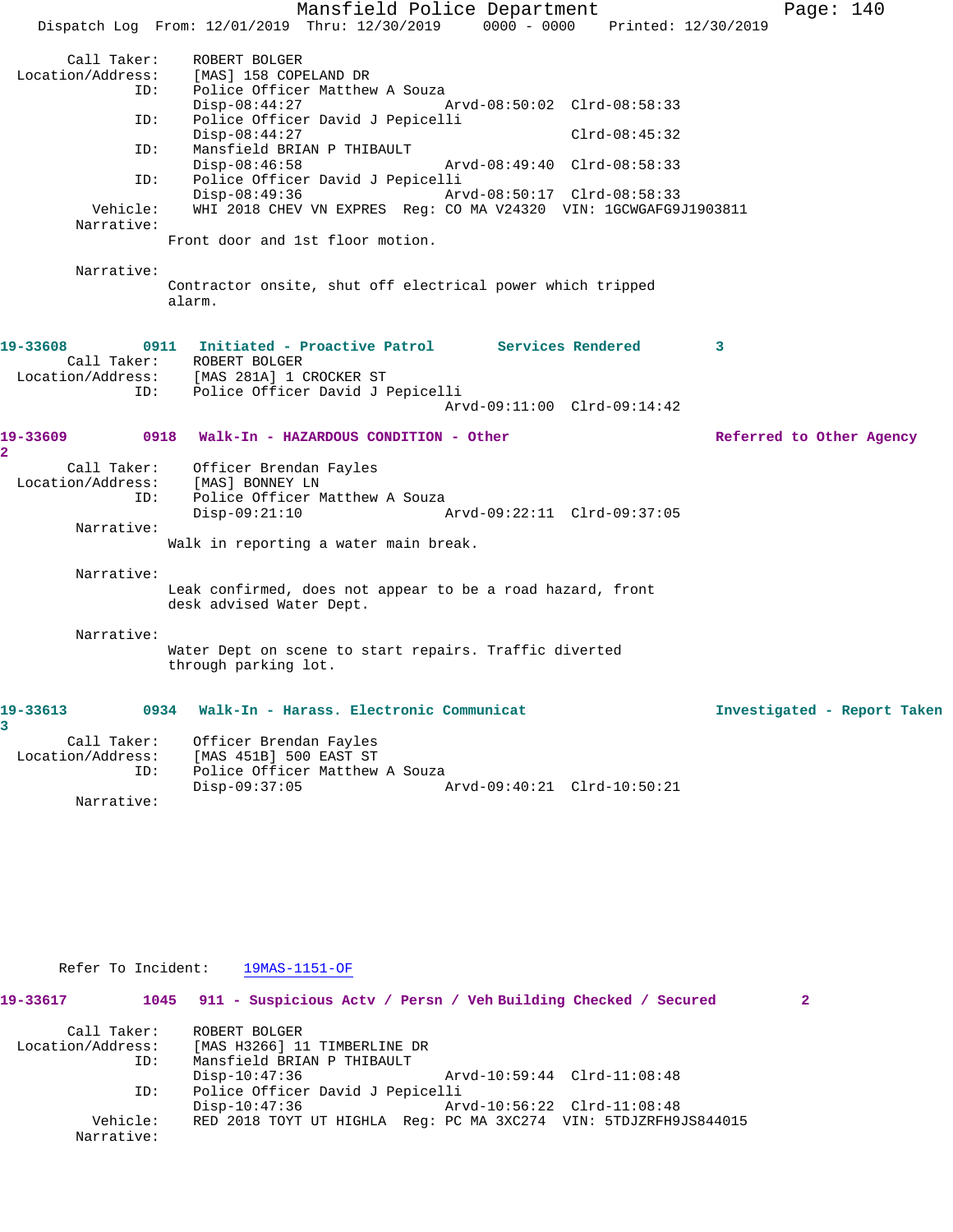Mansfield Police Department Page: 141 Dispatch Log From: 12/01/2019 Thru: 12/30/2019 0000 - 0000 Printed: 12/30/2019 CP reports side door to the house has been found open. Narrative: Oversight by homeowner, door not closed properly, blown open by wind. **19-33618 1047 Phone - Alarm - Burglar Spoken To 1**  Call Taker: APRIL LEHANE Location/Address: [MAS 964C] 145 PLYMOUTH ST ID: Police Officer Matthew A Souza Disp-10:50:46 Arvd-10:59:16 Clrd-11:01:52 Vehicle: BLK 2018 FRHT TR M2106 Reg: CO MA T22171 VIN: 3ALACWFC4JDJM3367 Narrative: shipping overhead door 7 burglary from radio unable to reach keyholder Narrative: Power washing trucks outside, employee stepped on door which may have triggered alarm. **19-33619 1102 Initiated - Proactive Patrol Building Checked / Secured 3** Call Taker: ROBERT BOLGER Location/Address: [MAS 820C] 31 PLYMOUTH ST ID: Sergeant Lawrence G Crosman Arvd-11:02:00 Clrd-11:16:52 Narrative: Building check. **19-33620 1114 Initiated - Property Offenses - non specfc Investigated - Report Taken 2**  Call Taker: ROBERT BOLGER Location/Address: [MAS] 163 TREMONT ST ID: Sergeant Brian P Thibault Arvd-11:14:00 Clrd-11:50:39 Narrative: Report of another issue with Christmas lights that occurred between 9:30pm last night and this morning. Refer To Incident: 19MAS-1152-OF **19-33627 1301 Initiated - Proactive Patrol Building Checked / Secured 3** Call Taker: ROBERT BOLGER Location/Address: [MAS 820C] 31 PLYMOUTH ST ID: Sergeant Lawrence G Crosman Arvd-13:01:00 Clrd-13:17:39 Narrative: Building check. **19-33632 1417 Initiated - Proactive Patrol Services Rendered 3**  Call Taker: ROBERT BOLGER Location/Address: [MAS 840] 280 SCHOOL ST ID: Police Officer Patrick J Pennie Arvd-14:17:00 Clrd-14:26:23 Narrative: Checking the area. **19-33633 1426 Initiated - Selective Enforcement/RADAR Services Rendered 3**  Call Taker: ROBERT BOLGER Vicinity of: [MAS] 500 WEST ST ID: Police Officer Patrick J Pennie Arvd-14:26:00 Clrd-14:52:03 Narrative: Off for selective enforcement.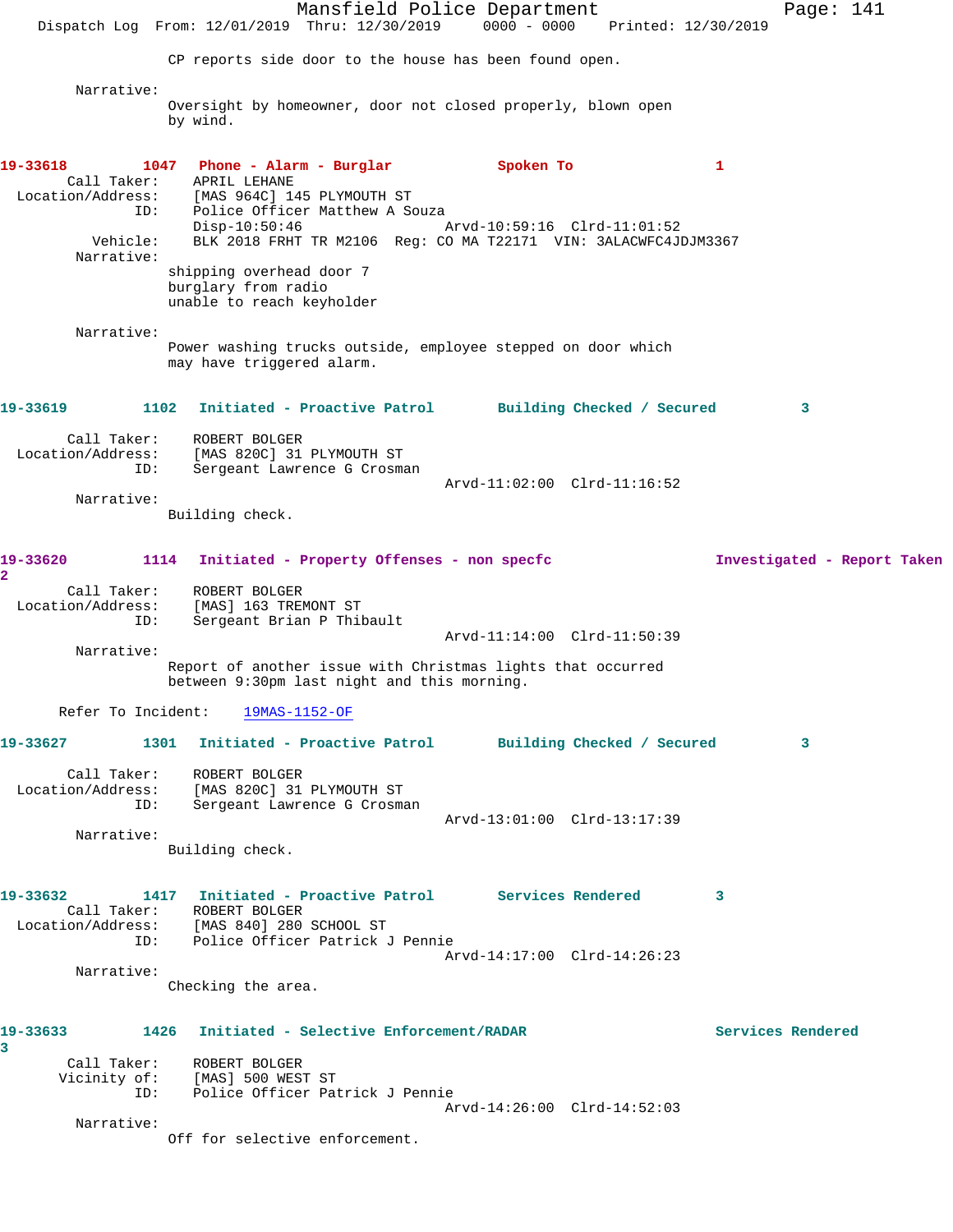Mansfield Police Department Page: 142 Dispatch Log From: 12/01/2019 Thru: 12/30/2019 0000 - 0000 Printed: 12/30/2019 Narrative: No violations. **19-33635 1507 Initiated - Proactive Patrol Building Checked / Secured 3** Call Taker: JEFFREY KEEFE Vicinity of: [MAS 820C] 31 PLYMOUTH ST<br>ID: Sergeant Lawrence G Crosma Sergeant Lawrence G Crosman Arvd-15:07:00 Clrd-15:22:34 Narrative: Building check. **19-33637 1600 911 - Assist Fire Department Services Rendered 3**  Call Taker: PATRICK FEENEY Location/Address: [MAS H1074] 34 FRAM DR Narrative: Assist MFD with a report of smoke alarms sounding. Per M1, no response unless requested by MFD. **19-33642 1705 Initiated - Proactive Patrol Building Checked / Secured 3** Call Taker: ROBERT BOLGER Location/Address: [MAS 820C] 31 PLYMOUTH ST ID: Police Officer Patrick J Pennie Arvd-17:05:00 Clrd-17:19:17 Narrative: Building check. **19-33643 1711 Initiated - Motor Vehicle Stop Spoken To 3**  Call Taker: ROBERT BOLGER Vicinity of: [MAS] 1148 SCHOOL ST @ 1 OTIS ST ID: Police Officer Michael N Fenore Arvd-17:11:00 Clrd-17:16:01 Vehicle: RED 2003 FORD SD FOCUS Reg: PAS MA BR86YW VIN: 3FAFP31373R137091 Narrative: Off with MA BR86YW. Verbal for speed. **19-33645 1742 Initiated - Motor Vehicle Stop Citation / Warning Issued 3**  Call Taker: ROBERT BOLGER Vicinity of: [MAS] 5 BRANCH ST @ 53 EAST ST ID: Police Officer Nicole P Newport Arvd-17:42:00 Clrd-17:58:49<br>ID: Police Officer David J Pepicelli Police Officer David J Pepicelli<br>Disp-17:46:12 Arv Disp-17:46:12 Arvd-17:46:14 Clrd-17:58:49 Vehicle: WHI 2011 FORD UT EXPLOR Reg: PC MA 9573ZR VIN: 1FMHK7B85BGA08027 Narrative: Off with MA 9573ZR. Narrative: M14 reporting a JOL violation. Narrative: Female party arrived to take passenger home. Narrative: Citation issued for lights violation. **19-33649 1804 Initiated - Selective Enforcement/RADAR Services Rendered 3**  Call Taker: JEFFREY KEEFE Location/Address: [MAS] 300 CENTRAL ST Police Officer Joshua S Ellender Arvd-18:04:00 Clrd-18:45:34 **19-33650 1815 Initiated - Traffic Enforcement / Activity Services Rendered**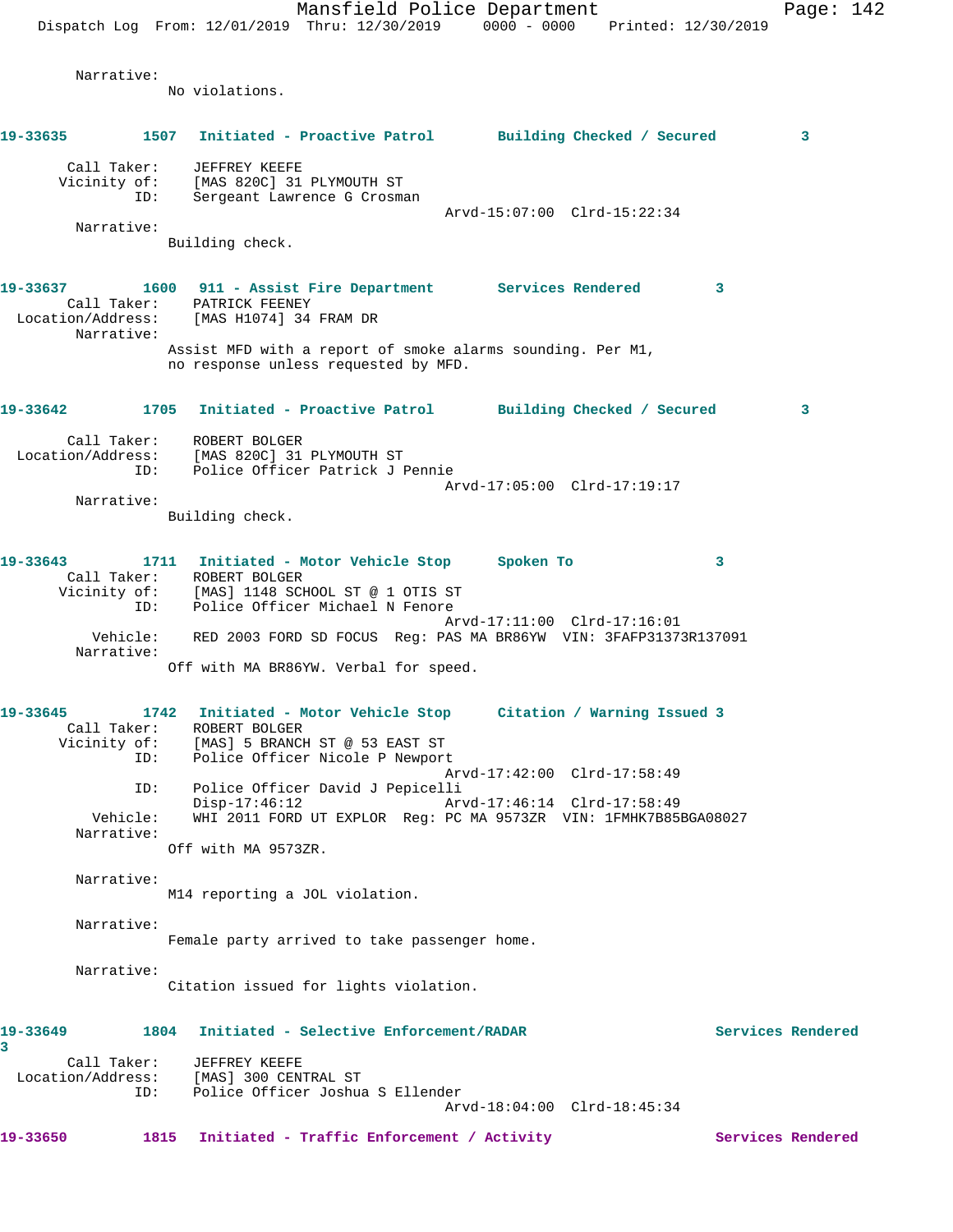|                                                                           |     |                                                                                                   | Mansfield Police Department |                 |                             |              | Page: $143$       |
|---------------------------------------------------------------------------|-----|---------------------------------------------------------------------------------------------------|-----------------------------|-----------------|-----------------------------|--------------|-------------------|
|                                                                           |     | Dispatch Log From: 12/01/2019 Thru: 12/30/2019 0000 - 0000 Printed: 12/30/2019                    |                             |                 |                             |              |                   |
| $\overline{\mathbf{2}}$                                                   | ID: | Call Taker: PATRICK FEENEY<br>Location/Address: [MAS] GROVE ST<br>Police Officer Nicole P Newport |                             |                 | Arvd-18:15:00 Clrd-18:42:25 |              |                   |
| 19-33651                                                                  |     | 1841 Initiated - Proactive Patrol Services Rendered<br>Call Taker: LINDSAY MITCHELL               |                             |                 |                             | $\mathbf{3}$ |                   |
|                                                                           | ID: | Location/Address: [MAS 820C] 31 PLYMOUTH ST<br>Police Officer Patrick J Pennie                    |                             |                 |                             |              |                   |
| 19-33652 1848 Initiated - Selective Enforcement/RADAR                     |     |                                                                                                   |                             |                 | Arvd-18:41:00 Clrd-18:52:33 |              | Services Rendered |
| 3                                                                         |     | Call Taker: JEFFREY KEEFE                                                                         |                             |                 |                             |              |                   |
|                                                                           |     | Vicinity of: [MAS 982] 111 HOPE ST                                                                |                             |                 |                             |              |                   |
|                                                                           | ID: | Police Officer Danielle C Titus                                                                   |                             |                 |                             |              |                   |
|                                                                           | ID: | Police Officer Danielle C Titus                                                                   |                             |                 | Arvd-18:48:00 Clrd-19:08:25 |              |                   |
|                                                                           |     |                                                                                                   |                             |                 | Arvd-18:48:13 Clrd-19:08:56 |              |                   |
|                                                                           | ID: | Police Officer Danielle C Titus                                                                   |                             |                 | Arvd-18:48:52 Clrd-19:08:00 |              |                   |
| Narrative:                                                                |     |                                                                                                   |                             |                 |                             |              |                   |
|                                                                           |     | Selective enforcement in the area.                                                                |                             |                 |                             |              |                   |
| Narrative:                                                                |     | No citations issued.                                                                              |                             |                 |                             |              |                   |
| 19-33654<br>3                                                             |     | 1903 Initiated - Selective Enforcement/RADAR                                                      |                             |                 |                             |              | Services Rendered |
|                                                                           |     | Call Taker: JEFFREY KEEFE                                                                         |                             |                 |                             |              |                   |
|                                                                           | ID: | Vicinity of: [MAS] 97 RUMFORD AVE @ 20 VILLA ST<br>Police Officer David J Pepicelli               |                             |                 |                             |              |                   |
|                                                                           |     |                                                                                                   |                             |                 | Arvd-19:03:00 Clrd-19:09:01 |              |                   |
| Narrative:                                                                |     | Out for selective enforcement.                                                                    |                             |                 |                             |              |                   |
| 19-33655 1906 Phone - Disturbance / Gathering Investigated - Report Taken |     |                                                                                                   |                             |                 |                             |              | 1                 |
| Call Taker:<br>Location/Address:                                          |     | JEFFREY KEEFE                                                                                     |                             |                 |                             |              |                   |
|                                                                           | ID: | Police Officer Joshua S Ellender<br>$Disp-19:08:22$                                               |                             | Arvd-19:30:18   | $Clrd-20:08:15$             |              |                   |
|                                                                           | ID: | Police Officer Danielle C Titus                                                                   |                             |                 |                             |              |                   |
|                                                                           | ID: | $Disp-19:08:42$<br>Police Officer Nicole P Newport                                                |                             | Arvd-19:12:41   | $Clrd-21:21:17$             |              |                   |
|                                                                           |     | $Disp-19:08:47$                                                                                   |                             | $Arvd-19:14:13$ | $Clrd-19:48:08$             |              |                   |
|                                                                           | ID: | Sergeant Jeffrey G Bombard<br>$Disp-19:08:52$                                                     |                             | Arvd-19:12:53   | $Clrd-20:06:05$             |              |                   |
|                                                                           | ID: | Police Officer David J Pepicelli<br>$Disp-19:09:14$                                               |                             |                 | Arvd-19:15:37 Clrd-19:48:12 |              |                   |
| Narrative:                                                                |     |                                                                                                   |                             |                 |                             |              |                   |

Refer To Incident: 19MAS-1153-OF

| 19-33656          |     | 1925 Phone - Well Being Check    |  |  | Investigated - Report Taken |  |  |  |  |
|-------------------|-----|----------------------------------|--|--|-----------------------------|--|--|--|--|
| Call Taker:       |     | LINDSAY MITCHELL                 |  |  |                             |  |  |  |  |
| Location/Address: |     | [MAS 4] 31 HAMPSHIRE ST          |  |  |                             |  |  |  |  |
| ID:               |     | Police Officer David J Pepicelli |  |  |                             |  |  |  |  |
|                   |     | Disp-19:48:23                    |  |  | Arvd-19:56:52 Clrd-20:30:41 |  |  |  |  |
|                   | ID: | Police Officer Nicole P Newport  |  |  |                             |  |  |  |  |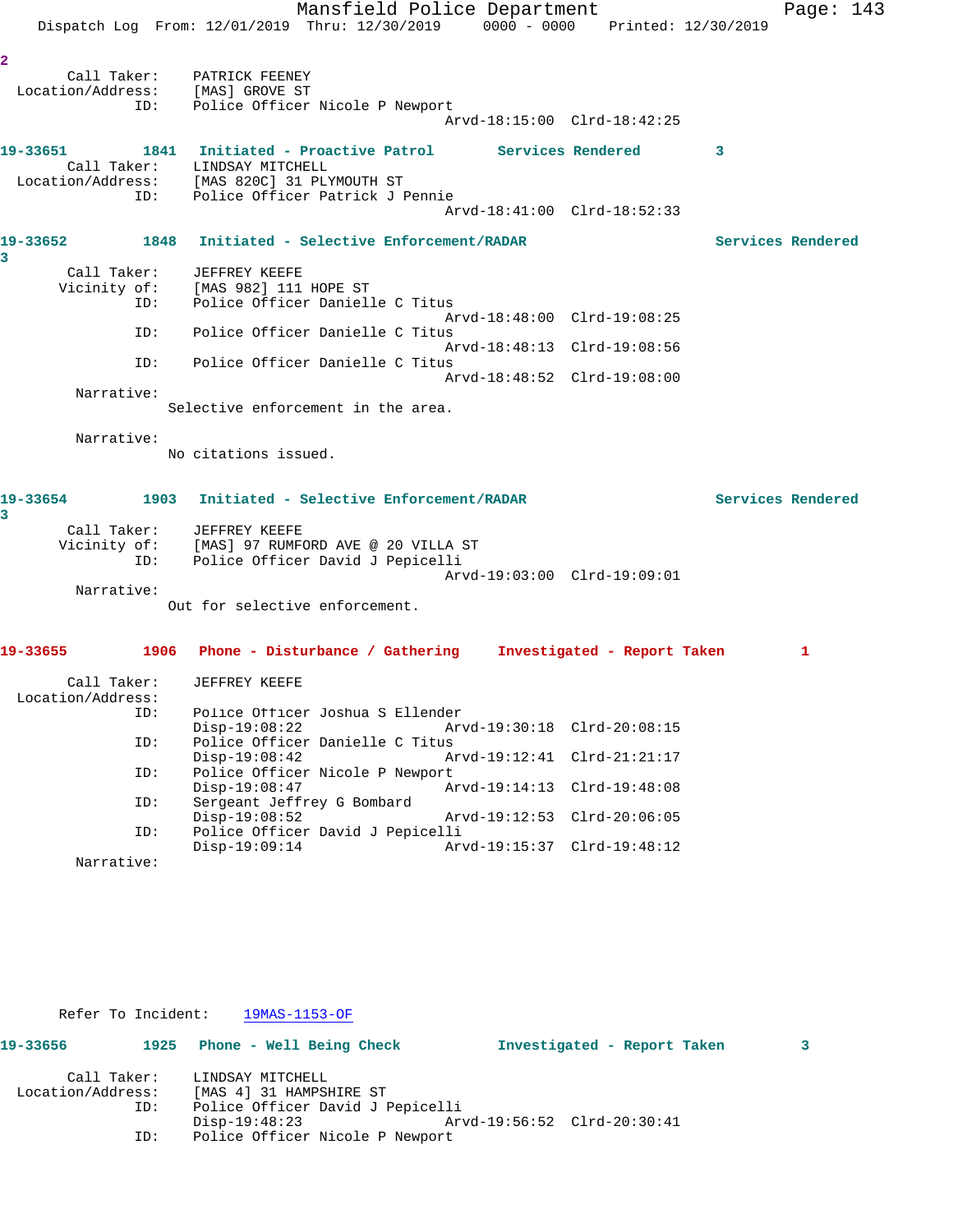Mansfield Police Department Page: 144 Dispatch Log From: 12/01/2019 Thru: 12/30/2019 0000 - 0000 Printed: 12/30/2019 Disp-19:48:29 Arvd-19:56:53 Clrd-20:30:51 Narrative: 1925 RP requesting a well being check on his ex wife. Female was supposed to show up for a AA meeting at 1730 hrs and never showed up. Female told her brother in law she purchased liquor earlier this evening. All units on a call, information given to M1. Narrative: RP called back stating he has made entry into the room and found the female in question semi conscious. MFD/PD enroute Narrative: Involved party transported. Refer To Incident: 19MAS-1154-OF **19-33666 2142 Phone - Motor Veh Acc - No Injury Arrest(s) Made 1**  Call Taker: JEFFREY KEEFE<br>Vicinity of: [MAS 103] 407 [MAS 103] 407 NORTH MAIN ST ID: Police Officer Danielle C Titus Arvd-21:46:02 Clrd-22:20:33 ID: Police Officer David J Pepicelli Disp-21:42:47 Arvd-21:44:50 Clrd-22:12:36<br>Vehicle: BRO 1999 CHEV SD MALIBU Reg: PC MA 8PB871 VIN: 1G1NE52J1 BRO 1999 CHEV SD MALIBU Reg: PC MA 8PB871 VIN: 1G1NE52J1X6267335 Towed: For: Unregistered/Uninsured By: Achins Garage To: Achins Garage Released To: MICHEL On: 12/23/2019 @ 0859 MICHEL On: 12/23/2019 @ 0859 Narrative: Cp reports single car MVA in the area of Genos. Narrative: CP reported that the vehicle hit a street sign and is not drivable. Narrative: Achins was notified and MFD en route for fluid mitigation. Narrative: The vehcile is showing SUSP. Narrative: The operator is taken into cusotdy. Narrative: Tow on scene. Narrative: 2220 Achins has the vehicle. Narrative: Clerk Acevedo set bail at personal recog Narrative: Prisoner was released. Refer To Accident: 19MAS-474-AC Refer To Arrest: 19MAS-664-AR Arrest: WILLIAMS, ALEXANDER G Address: 26 STOCKADE CIR ATTLEBORO, MA<br>Age: 21 Age:<br>:Charges OUI-LIQUOR OR .08% NEGLIGENT OPERATION OF MOTOR VEHICLE MARKED LANES VIOLATION **For Date: 12/16/2019 - Monday**

**19-33670 0126 Initiated - Proactive Patrol Services Rendered 3**  Call Taker: JEFFREY KEEFE<br>Vicinity of: [MAS 1002] 250 of: [MAS 1002] 250 EAST ST<br>ID: Police Officer Donald N Police Officer Donald MacLean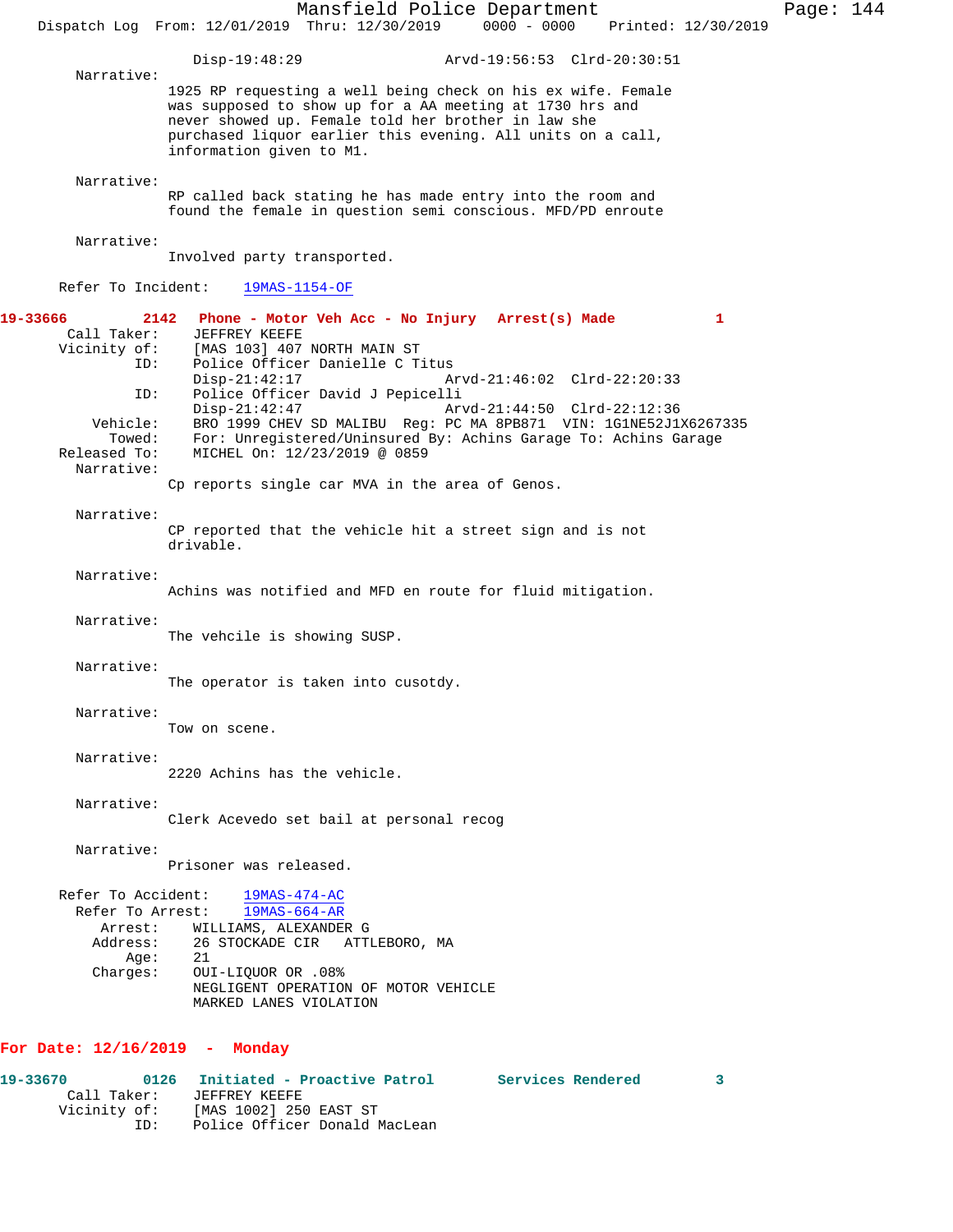**19-33671 0129 Initiated - Proactive Patrol Services Rendered 3**  Call Taker: JEFFREY KEEFE Vicinity of: [MAS 907E] 390 WEST ST ID: Patrolman David Schepis Arvd-01:29:00 Clrd-01:33:24 Narrative: Checking the area. **19-33672 0138 Initiated - Proactive Patrol Services Rendered 3**  Call Taker: JEFFREY KEEFE Vicinity of: [MAS 281A] 1 CROCKER ST ID: Police Officer Meghan Birnie Arvd-01:38:00 Clrd-01:49:45 Narrative: Checking the area. **19-33684 0156 Initiated - Proactive Patrol Services Rendered 3**  Call Taker: JEFFREY KEEFE Vicinity of: [MAS 987A] 125 HIGH ST Apt. #1-4 ID: Police Officer Meghan Birnie Arvd-01:56:00 Clrd-02:03:49 **19-33686 0200 Initiated - Proactive Patrol Services Rendered 3**  Call Taker: JEFFREY KEEFE Vicinity of: [MAS 840] 280 SCHOOL ST ID: Patrolman David Schepis Arvd-02:00:00 Clrd-02:12:08 **19-33687 0204 Initiated - Parking Violations Citation / Warning Issued 3**  Call Taker: JEFFREY KEEFE Location: [MAS] CENTER OF TOWN PARKING ID: Police Officer Meghan Birnie Arvd-02:04:00 Clrd-02:44:55 Vehicle: WHI 1994 LINC SD TOWCAR Reg: PC MA 29HX83 VIN: 1LNLM81W1RY619400 Vehicle: GRY 2013 HYUN SD ELANTR Reg: PC MA 926CY6 VIN: 5NPDH4AE2DH400534 Vehicle: WHI 2019 SUBA SD IMPREZ Reg: PC MA 1EBK13 VIN: 4S3GKAA61K3621363 Vehicle: BLU 2006 MITS SD GALANT Reg: PC MA 1THY44 VIN: 4A3AB36F26E019993 Vehicle: BLU 2015 HOND SD ACCORD Reg: PC MA 1JCC11 VIN: 1HGCR2F51FA074081 Narrative: Center of town for parking violations. Narrative: 1st citation issued on Old Colony rd. Dealer plate. Narrative: 1 Citation issued on Cottage St. Narrative: 1 Citation issued on High st. Narrative: One citation issued on Fulton St. Narrative: 1 Citation on Park St. Narrative: 1 Citation issued Bristol St. **19-33688 0219 Initiated - Proactive Patrol Services Rendered 3**  Call Taker: JEFFREY KEEFE Vicinity of: [MAS] 4 ERICK RD @ 15 BONNEY LN ID: Police Officer Donald MacLean Arvd-02:19:00 Clrd-02:34:26

Narrative:

Checking the area.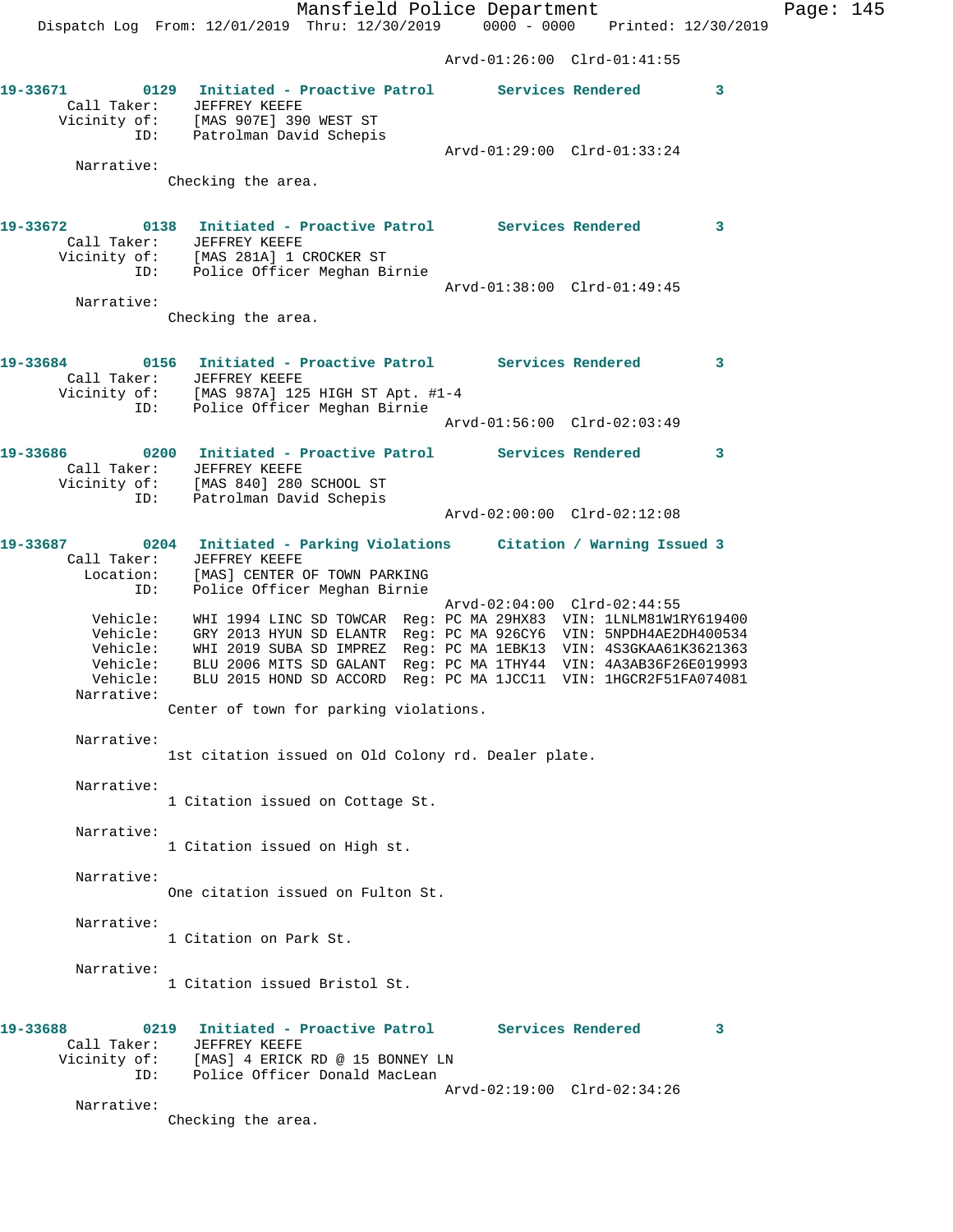Mansfield Police Department Fage: 146 Dispatch Log From: 12/01/2019 Thru: 12/30/2019 0000 - 0000 Printed: 12/30/2019 **19-33689 0245 Initiated - Proactive Patrol Services Rendered 3**  Call Taker: JEFFREY KEEFE Vicinity of: [MAS 992] 660 EAST ST ID: Police Officer Donald MacLean Arvd-02:45:00 Clrd-02:57:36 **19-33690 0252 Initiated - Proactive Patrol Services Rendered 3**  Call Taker: JEFFREY KEEFE Vicinity of: [MAS 4] 31 HAMPSHIRE ST ID: Patrolman David Schepis Arvd-02:52:00 Clrd-03:29:00 **19-33691 0256 Initiated - Proactive Patrol Services Rendered 3**  Call Taker: JEFFREY KEEFE Location/Address: [MAS 1] 50 WEST ST ID: Police Officer Meghan Birnie Arvd-02:56:00 Clrd-03:02:12 Narrative: Checking the area. **19-33692 0331 Initiated - Proactive Patrol Services Rendered 3**  Call Taker: JEFFREY KEEFE Vicinity of: [MAS 411] 60 FORBES BLVD ID: Patrolman David Schepis Arvd-03:31:00 Clrd-03:47:07 **19-33694 0557 Phone - Alarm - Burglar Building Checked / Secured 1** Call Taker: TARA LAKO Location/Address: [MAS 840L] 280 SCHOOL ST Apt. #L ID: Patrolman David Schepis<br>Disp-05:59:44<br>ID: Police Officer Meghan Bi:<br>Disp-05:59:48 Disp-05:59:44 Arvd-06:01:14 Clrd-06:04:13 Police Officer Meghan Birnie Disp-05:59:48 Arvd-06:01:16 Clrd-06:04:13 Narrative: Alarm company reports basement motion, no rep responding a this time. **19-33696 0628 Initiated - Selective Enforcement/RADAR Citation / Warning Issued 3**  Call Taker: JEFFREY KEEFE Vicinity of: [MAS] WEST ST ID: Patrolman David Schepis Arvd-06:28:00 Clrd-07:13:58 Vehicle: BLK 2016 SUBA LEGACY Reg: PAS RI 7815964 VIN: 4S3BNAN62G3032762 Narrative: citation issued for speed Narrative: Vehicle will not start. Operator is contacting AAA. Ofc Schepis standing by **19-33700 0700 Initiated - Community Policing Services Rendered 3**  Call Taker: APRIL LEHANE Location/Address: [MAS 333] 245 EAST ST ID: Police Officer Meghan Birnie Arvd-07:00:00 Clrd-07:19:46 Narrative: Out for CHAMPS **19-33701 0713 Phone - Motor Veh Acc - No Injury Accident Report 1**  Call Taker: Stephen Martell Location/Address: [MAS] 110 FORBES BLVD ID: Patrolman David Schepis<br>Disp-07:14:18 Disp-07:14:18 Arvd-07:16:46 Clrd-07:31:26 ID: Executive Lieutenant Francis W Archer JR Disp-07:14:33 Arvd-07:16:54 Clrd-07:31:26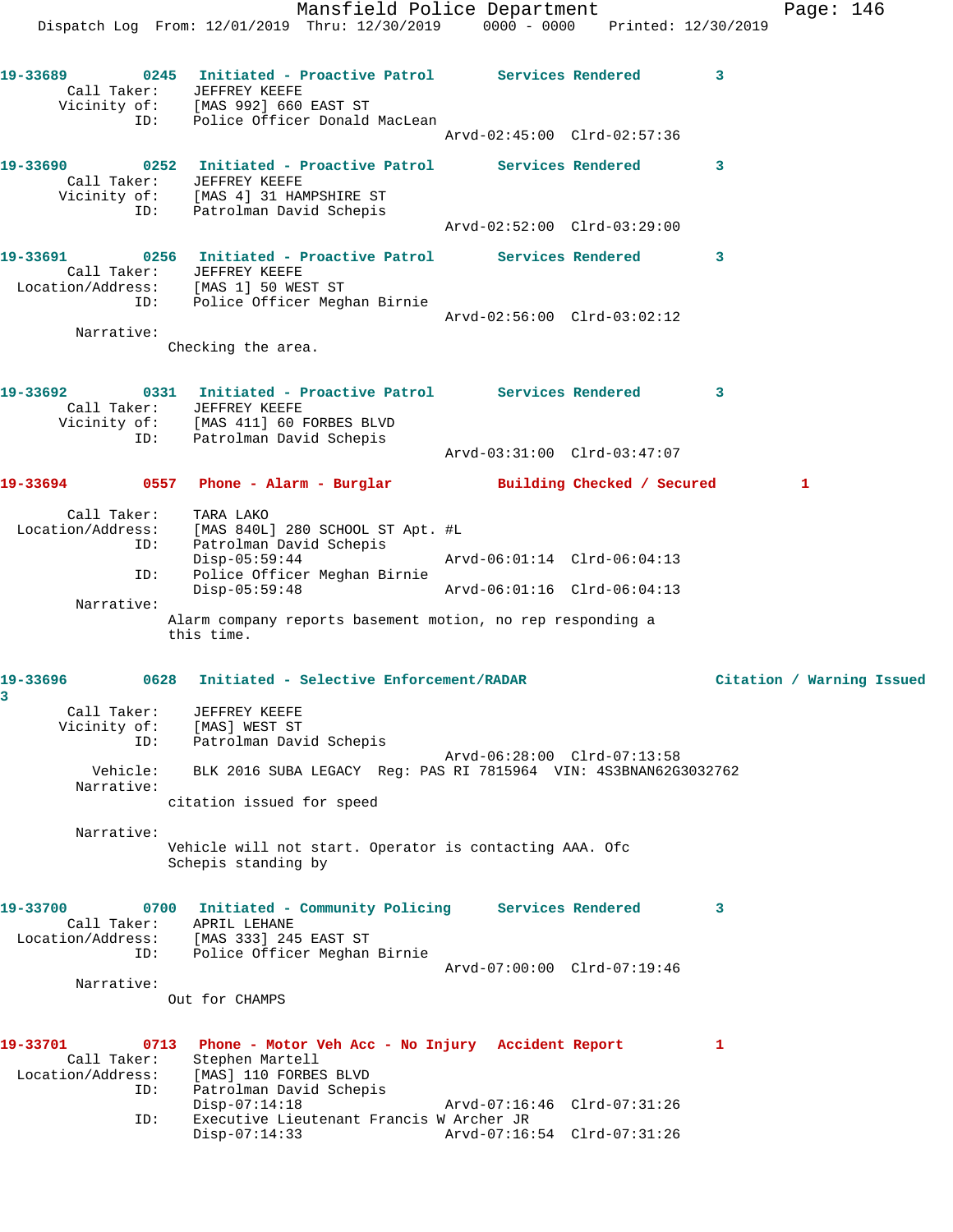Mansfield Police Department Page: 147 Dispatch Log From: 12/01/2019 Thru: 12/30/2019 0000 - 0000 Printed: 12/30/2019 Vehicle: WHI 2003 TOYT CAMRY Reg: PC MA 546BMF VIN: 4T1BE32K53U123473<br>Vehicle: 2018 VOLV Reg: AP IL P1044797 VIN: 4V4N19EG7JN885190<br>Vehicle: Reg: AP IL 617662 2018 VOLV Reg: AP IL P1044797 VIN: 4V4N19EG7JN885190 Reg: AP IL 617662 Narrative: minor mva no reported injuries Refer To Accident: 19MAS-475-AC **19-33706 0817 Phone - Suspicious Actv / Persn / Veh Spoken To 2** Call Taker: Support Staff Derek M Stark Location/Address: [MAS 847] RIVER ST ID: Police Officer Nicole M Boldrighini Disp-08:20:48 Arvd-08:26:56 Clrd-08:34:12 ID: Police Officer Patrick J Pennie<br>Disp-08:29:24 Arvd-08:29:26 Clrd-08:34:12 Disp-08:29:24 Arvd-08:29:26 Clrd-08:34:12 Vehicle: BLU 2009 VIBE Reg: PC RI WI875 VIN: 5Y2SP67879Z450109 Narrative: Caller reporting male that is looking into cars at the MBTA station parking lot (River Street side) male in camo pants black/red jacket wearing a face mask. Caller said involved is going car to car. Narrative: Ofc Boldrighini speaking with male matching description. He is working over there today. Now sitting in his vehicle **19-33708 0828 Initiated - Community Policing Services Rendered 3**  Call Taker: APRIL LEHANE Location/Address: [MAS 331] 255 EAST ST ID: Police Officer Matthew A Souza Arvd-08:28:00 Clrd-08:40:14 Narrative: out for CHAMPS **19-33714 0910 Initiated - Selective Enforcement/RADAR Citation / Warning Issued 3**  Call Taker: APRIL LEHANE Location/Address: [MAS] 79 NORTH MAIN ST @ 14 COURT ST ID: Police Officer Nicole M Boldrighini Arvd-09:10:00 Clrd-09:31:25 Vehicle: GRY 2019 NISS ROGUE Reg: PC MA 79AL86 VIN: KNMAT2MV7KP551162 Narrative: Selective enforcement in the area. Narrative: citation issued for speed **19-33716 0930 Initiated - Selective Enforcement/RADAR Citation / Warning Issued 3**  Call Taker: APRIL LEHANE Location/Address: [MAS 1002] 250 EAST ST ID: Police Officer Matthew A Souza Arvd-09:30:00 Clrd-10:16:49 Vehicle: BRO 2017 DODG RAM150 Reg: PC MA 3RL492 VIN: 1C6RR7YT1HS619962 Narrative: Selective enforcement in the area. **19-33717 0934 Initiated - Motor Vehicle Stop Citation / Warning Issued 3**  Call Taker: APRIL LEHANE Location/Address: [MAS] WEST ST ID: Police Officer David W Kinahan Arvd-09:34:00 Clrd-09:41:41 Vehicle: BLK 2004 CHEV MONCAR Reg: PC MA 141VY1 VIN: 2G1WX12K049145893 Narrative: citation issued for speed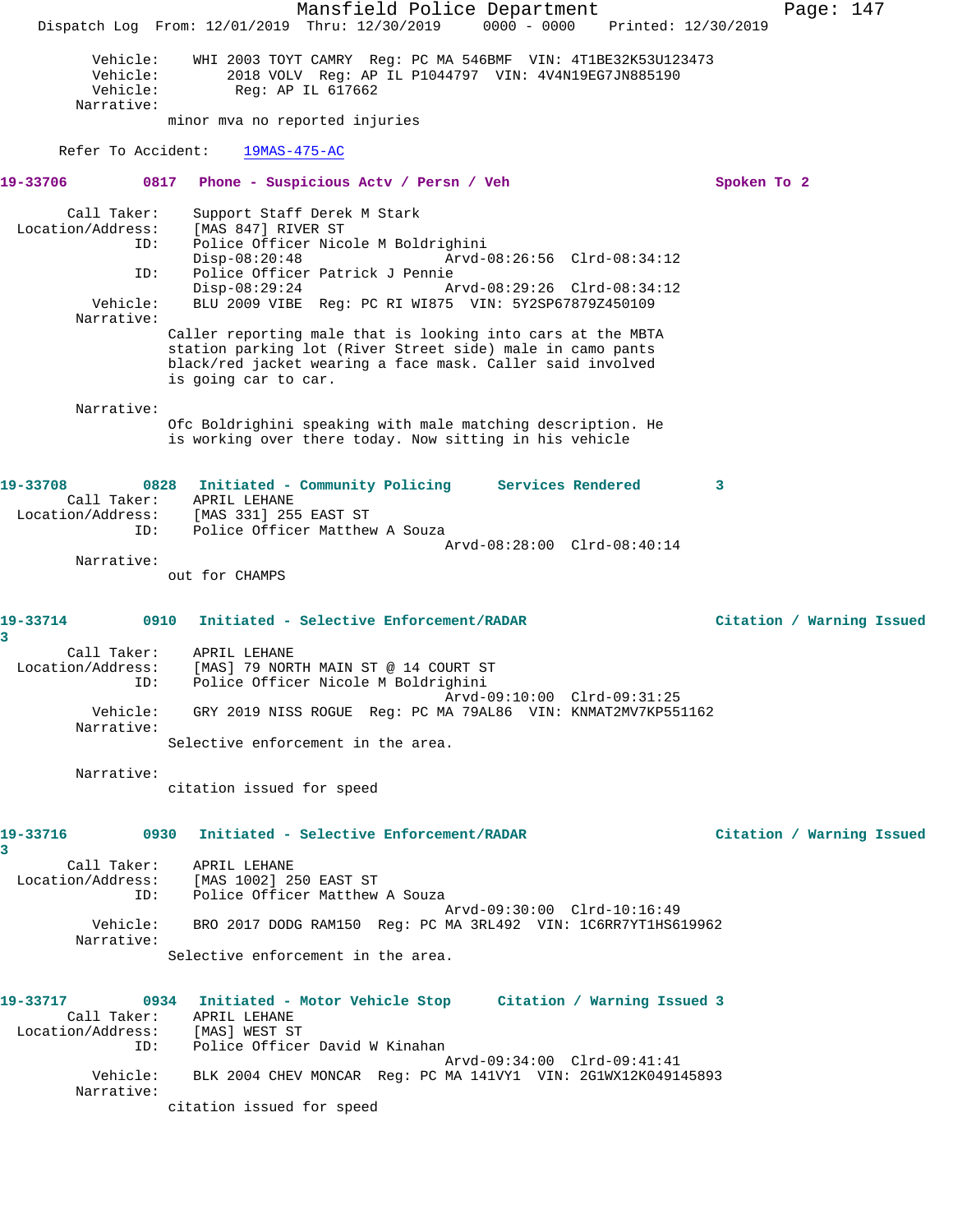Mansfield Police Department Page: 148 Dispatch Log From: 12/01/2019 Thru: 12/30/2019 0000 - 0000 Printed: 12/30/2019 **19-33719 0956 Initiated - Disabled Motor Vehicle Services Rendered 3**  Call Taker: APRIL LEHANE<br>Location/Address: [MAS 849B1102 Location (Address: The Common<br>Location (Address: [MAS 849B110A] 287 SCHOOL ST Apt. #B110<br>Location: Police Officer Patrick J Pennie Police Officer Patrick J Pennie Arvd-09:56:00 Clrd-10:10:07 ID: Police Officer Nicole M Boldrighini Disp-09:57:00 Arvd-10:02:58 Clrd-10:10:07 Narrative: Officers assisting with a DMV Narrative: Officers were able to move the vehicle into the lot **19-33724 1013 Initiated - Motor Vehicle Stop Verbal Warning 3**  Call Taker: APRIL LEHANE Location/Address: [MAS] 133 OAKLAND ST @ 15 SWETT ST ID: Police Officer David W Kinahan Arvd-10:13:00 Clrd-10:16:22 Vehicle: BLK 2016 JEEP UT WRANGL Reg: PC MA 6PFD80 VIN: 1C4AJWBG5GL233508 Narrative: verbal warning for marked lanes **19-33725 1021 Radio - Suspicious Actv / Persn / Veh Incident Report 2**  Call Taker: APRIL LEHANE Location/Address: [MAS 281A] 1 CROCKER ST ID: Police Officer Nicole M Boldrighini Disp-10:21:57 Enrt-10:21:57 Arvd-10:26:13 Clrd-10:49:28 ID: Police Officer John R Armstrong<br>Disp-10:22:09 A Disp-10:22:09 Arvd-10:27:14 Clrd-10:48:27 Vehicle: GRY 2007 HOND ODYSSE Reg: PC MA 7VS639 VIN: 5FNRL38447B122430 Towed: For: RECOVERED STOLEN By: Achins Garage To: Achins Garage Narrative: Checking on a report of a vehicle in the lot for a few days. Status in IMC is stolen Narrative: Locate entered into Open Fox. Lawrence PD advised. Achins en route for the tow Narrative: Achins on scene Refer To Incident: 19MAS-1155-OF **19-33729 1148 Walk-In - Investigations Incident Report 3**  Call Taker: Support Staff Derek M Stark<br>Location/Address: [MAS 451B] 500 EAST ST ess: [MAS 451B] 500 EAST ST<br>ID: Police Officer Nicole M Police Officer Nicole M Boldrighini<br>Disp-11:50:23 Arvd-1 Disp-11:50:23 Arvd-11:50:32 Clrd-13:32:11 Narrative: Walk in reporting she was robbed and assualted at an ATM in Mansfield, female has several facial injuries. C2 requesting MFD to the lobby for evaluation. Narrative: female was transported to GSMC. Ofc Boldrighini to follow up there. Refer To Incident: 19MAS-1156-OF **19-33750 1515 Phone - Suspicious Actv / Persn / Veh Gone on Arrival 2**  Call Taker: Support Staff Derek M Stark Location/Address: [MAS] ESSEX ST ID: Police Officer Nicole M Boldrighini Disp-15:19:50 Arvd-15:25:54 Clrd-15:30:02 Narrative: Caller reporting suspicious silver Honda with male operator stopped in front of a house with several boxes in his car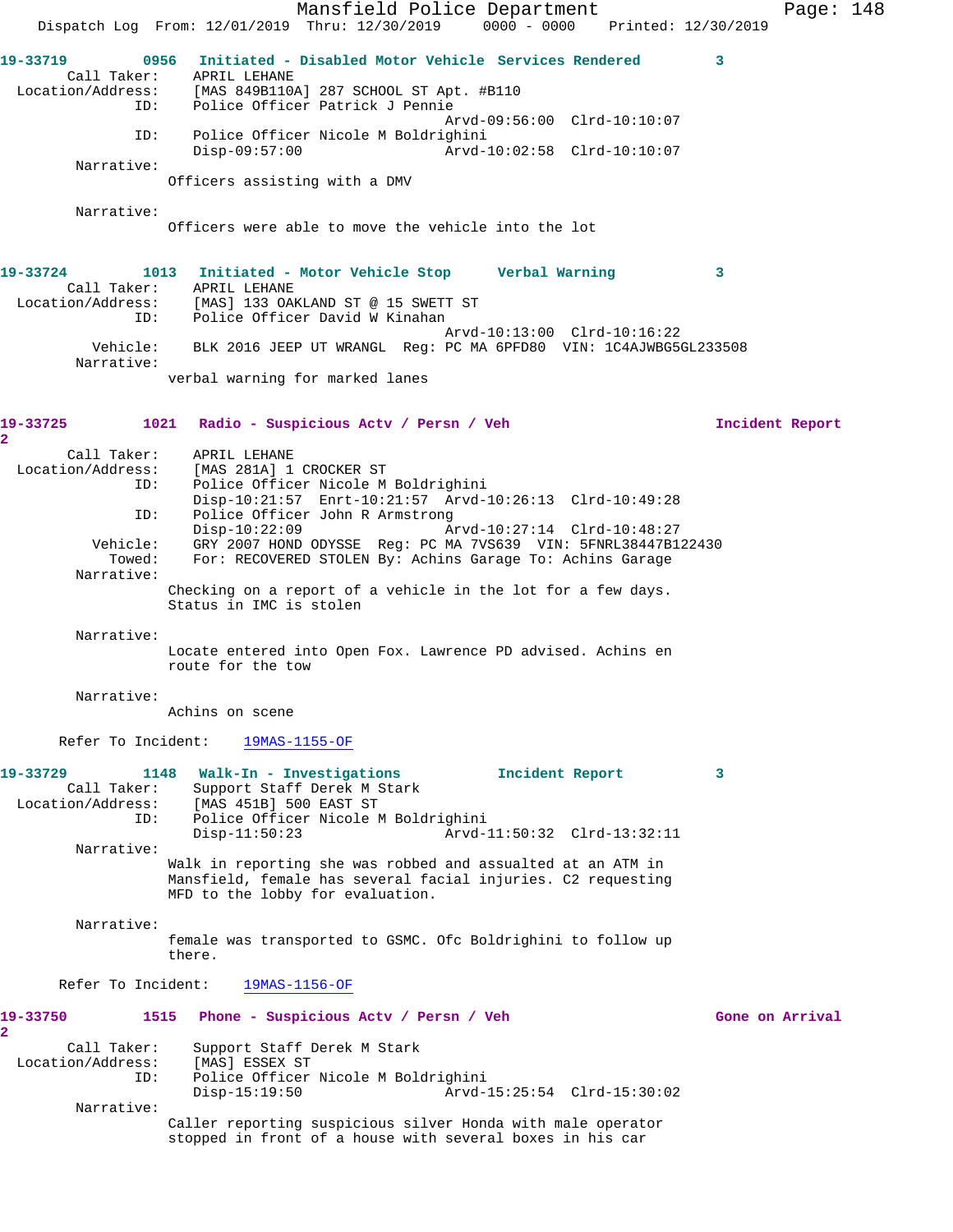Mansfield Police Department Page: 149 Dispatch Log From: 12/01/2019 Thru: 12/30/2019 0000 - 0000 Printed: 12/30/2019 and is not wearing anything to identify as a delivery driver. Narrative: Ofc Boldrighini checked the area. No vehicle located **19-33758 1654 Walk-In - Identity Theft Incident Report 1**  Call Taker: Support Staff Amanda Crisfulla Location/Address: [MAS] 108 FRANKLIN ST ress: IMASI 108 FRANKLIN ST<br>ID: Police Officer Jay J Sparrow<br>Disp-16:58:12 Disp-16:58:12 Arvd-17:05:00 Clrd-17:29:44 Narrative: rp in lobby requesting to speak with an ofc regarding credit card fraud Refer To Incident: 19MAS-1157-OF **19-33760 1709 Phone - Motor Veh Acc - No Injury Accident Report 1**  Call Taker: APRIL LEHANE Location/Address: [MAS] RTE 140 SB ID: Police Officer David J Pepicelli Disp-17:10:19 Arvd-17:14:40 Clrd-17:34:49<br>ID: Police Officer Danielle C Titus Police Officer Danielle C Titus<br>Disp-17:10:24 A Arvd-17:15:12 Clrd-17:34:49 Vehicle: BLK 2010 NISS ALTIMA Reg: PC MA 44PA70 VIN: 1N4AL2EP3AC164216 Vehicle: BLU 2013 HOND CRV Reg: PC MA 193PW1 VIN: 2HKRM4H72DH664765 Narrative: report of a 2 car MVA Narrative: No tows needed. One patient evaluated. No transports Narrative: Citation issued for following to close Refer To Accident: 19MAS-476-AC **19-33763 1728 Phone - Assist Fire Department Referred to Other Agency 3**  Call Taker: APRIL LEHANE Location/Address: [MAS 255] 377 CHAUNCY ST Sergeant Jeffrey G Bombard<br>Disp-17:29:29 Disp-17:29:29 Clrd-17:29:39 ID: Police Officer Jay J Sparrow Disp-17:29:51 Clrd-17:35:23 ID: Police Officer David J Pepicelli Disp-17:35:30 Arvd-17:45:51 Clrd-17:57:36 Narrative: Assisting the FD with a fire related incident. **19-33764 1829 Initiated - Selective Enforcement/RADAR Citation / Warning Issued 3**  Call Taker: APRIL LEHANE Location/Address: [MAS] 562 MAPLE ST @ 3 JENNIFER DR ID: Police Officer Jay J Sparrow Arvd-18:29:00 Clrd-18:51:10 Vehicle: GRY 2015 JEEP GRANDC Reg: PC MA 2BYS91 VIN: 1C4RJFBG4FC943579 Narrative: Selective enforcement in the area. Narrative: citation issued for speed **19-33765 1855 Initiated - Community Policing Services Rendered 3**  Call Taker: LINDSAY MITCHELL Location/Address: [MAS 330] 250 EAST ST ID: Police Officer Jay J Sparrow Arvd-18:55:00 Clrd-19:11:06 **19-33768 1911 Initiated - Motor Vehicle Stop Citation / Warning Issued 3**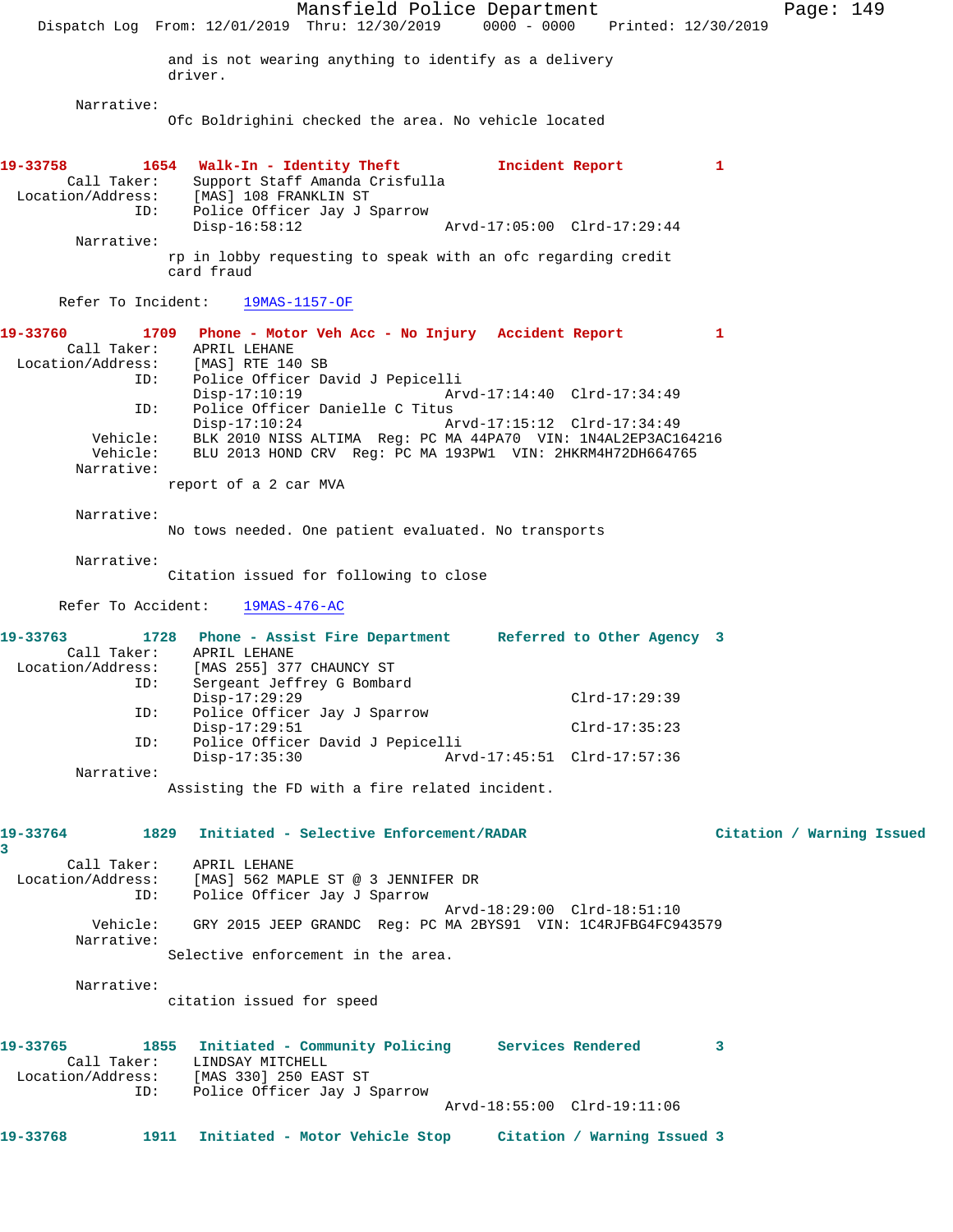Mansfield Police Department Page: 150 Dispatch Log From: 12/01/2019 Thru: 12/30/2019 0000 - 0000 Printed: 12/30/2019 Call Taker: TARA LAKO Location/Address: [MAS] 28 SCHOOL ST @ 67 CORAL ST ID: Police Officer Danielle C Titus Arvd-19:11:00 Clrd-19:24:15 Vehicle: GRY 2018 HOND CIVIC Reg: PC MA 9WT534 VIN: 19XFC2F5XJE204071 Narrative: Ofc Titus reports the operator's sister is on her way to pick him up due to expired OLN status. Narrative: Ofc Titus reports operator has been picked up by his sister and was issued a citation for failure to stop at red light, School/West/Copeland and a verbal warning for unlicensed operation. **19-33777 2015 Phone - Well Being Check Unfounded/Unverifed 3**  Call Taker: MATTHEW BOMES Location/Address: [MAS 304A] 1 MANSFIELD AVE Apt. #A310 ID: Police Officer Danielle C Titus<br>Disp-20:15:00 A Disp-20:15:00 Arvd-20:24:24 Clrd-20:47:23<br>ID: Police Officer David J Pepicelli Police Officer David J Pepicelli<br>Disp-20:15:00 Ar Disp-20:15:00 Arvd-20:24:11 Clrd-20:39:13 Vehicle: BLK 2008 BMW UT X3 Reg: PC MA 9NT778 VIN: WBXPC93468WJ03735 Narrative: North Attleboro was called to the area of Broadway for a DMV. Male operator states his girlfriend (passenger of the vehicle) walked home to Mansfield. North Attleboro requesting a well being check on the female. Narrative: Ofc Titus reports no answer at the door. Narrative: Ofc Titus reports she checked the parking lot for possible involved vehicle as well as the area, unfounded. Narrative: Ofc Titus reports she checked the area of 106 as well as 140, no females matching the description walking in the area. North Attleboro PD advised. **19-33784 2053 Initiated - Selective Enforcement/RADAR Services Rendered 3**  Call Taker: TARA LAKO Location/Address: [MAS] 1 SCHOOL ST @ 167 WEST ST ID: Police Officer Danielle C Titus Arvd-20:53:00 Clrd-21:22:26 Narrative: Ofc Titus reports no violations. **19-33785 2124 Initiated - Proactive Patrol Services Rendered 3**  Call Taker: TARA LAKO Location/Address: [MAS 281A] 1 CROCKER ST ID: Police Officer Danielle C Titus Arvd-21:24:00 Clrd-21:37:02 Narrative: Checking the train station and lots. **19-33787 2134 Phone - Alarm - Burglar Building Checked / Secured 1** Call Taker: MATTHEW BOMES Location/Address: [MAS 840L] 280 SCHOOL ST Apt. #L Police Officer Danielle C Titus<br>Disp-21:37:41 A Disp-21:37:41 Arvd-21:40:49 Clrd-21:46:28<br>ID: Police Officer David J Pepicelli ID: Police Officer David J Pepicelli Disp-21:37:45 Arvd-21:42:17 Clrd-21:46:26 Narrative: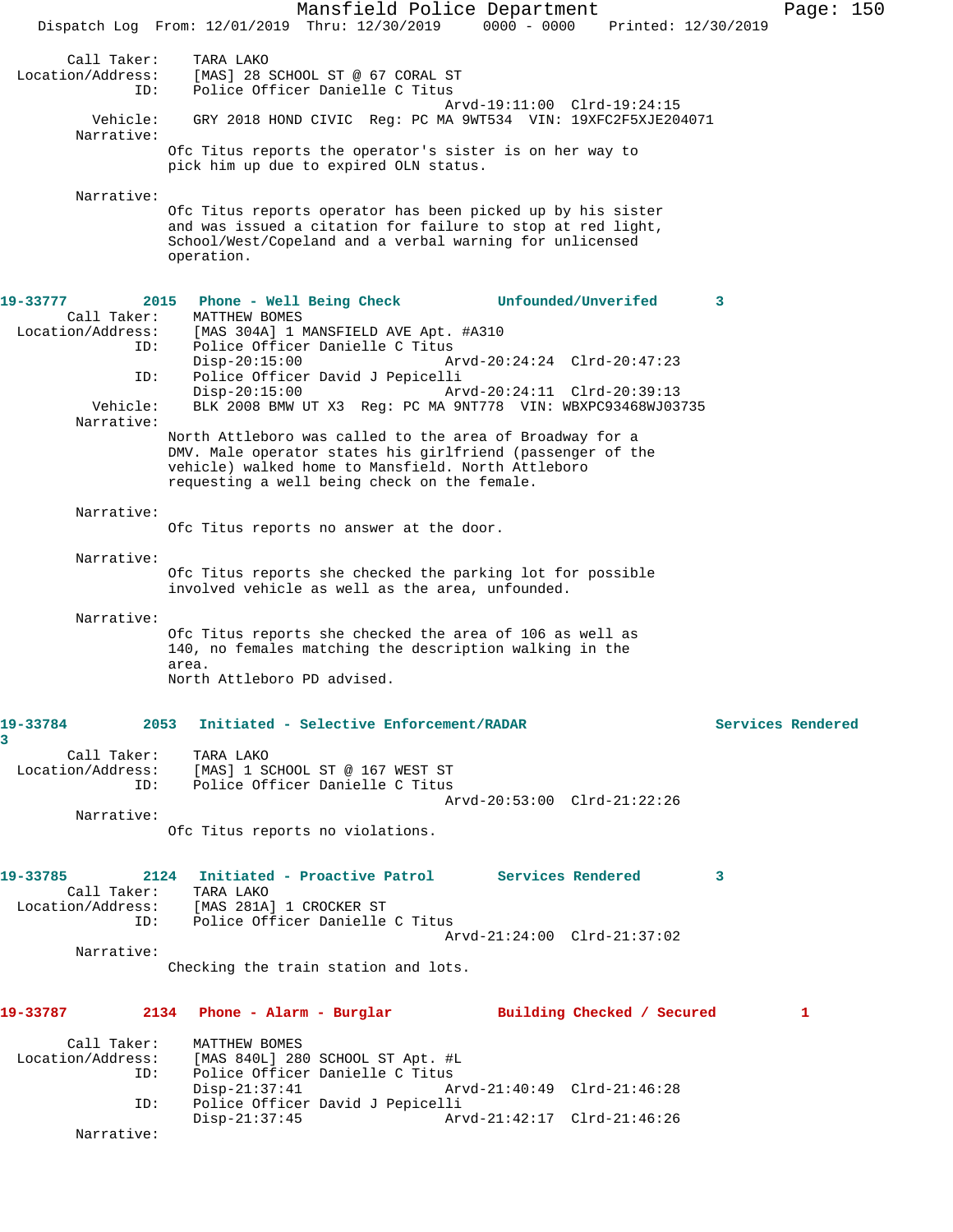Mansfield Police Department Page: 151 Dispatch Log From: 12/01/2019 Thru: 12/30/2019 0000 - 0000 Printed: 12/30/2019 Officers responding for a basement motion. Alarm co will attempt a key holder Narrative: Ofc Titus reports building checks handtight. **19-33789 2201 911 - Noise Complaint Unfounded/Unverifed 2**  Call Taker: MATTHEW BOMES Location/Address: [MAS H3493] 6 CASA DR ess: العربية العربية العربية و LMAS<br>ID: Police Officer David J Pepicelli<br>Disp-22:03:51 Ar Disp-22:03:51 Arvd-22:09:42 Clrd-22:15:37 Narrative: Rp reports her neighbor is in the back yard splitting wood Narrative: . Narrative: Ofc Pepicelli has driven through and sat in the area, does not hear anything at this time. **19-33790 2209 Initiated - Proactive Patrol Services Rendered 3**  Call Taker: TARA LAKO Location/Address: [MAS 226E] 125 HIGH ST Apt. #1-4 ID: Police Officer Danielle C Titus Arvd-22:09:00 Clrd-22:14:00 Narrative: Checking the area. **19-33792 2221 Initiated - Proactive Patrol Building Checked / Secured 3** Call Taker: TARA LAKO Location/Address: [MAS 1002] 250 EAST ST ID: Police Officer Jay J Sparrow Arvd-22:21:00 Clrd-22:33:04 Narrative: Checking the area. **19-33793 2223 Initiated - Proactive Patrol Building Checked / Secured 3** Call Taker: TARA LAKO Location/Address: [MAS 65] 30 CHAUNCY ST ID: Police Officer Danielle C Titus Arvd-22:23:00 Clrd-22:27:29 Narrative: Checking the area. Narrative: Ofc Titus reports a female employee at Dunkin Donuts is sitting outside waiting for her ride. **For Date: 12/17/2019 - Tuesday 19-33798 0050 Initiated - Proactive Patrol Building Checked / Secured 3** Call Taker: TARA LAKO Location/Address: [MAS 281A] 1 CROCKER ST ID: Police Officer Michelle Bellevue Arvd-00:50:00 Clrd-00:51:44 Narrative: Checking the area. **19-33803 0059 Initiated - Proactive Patrol Building Checked / Secured 3**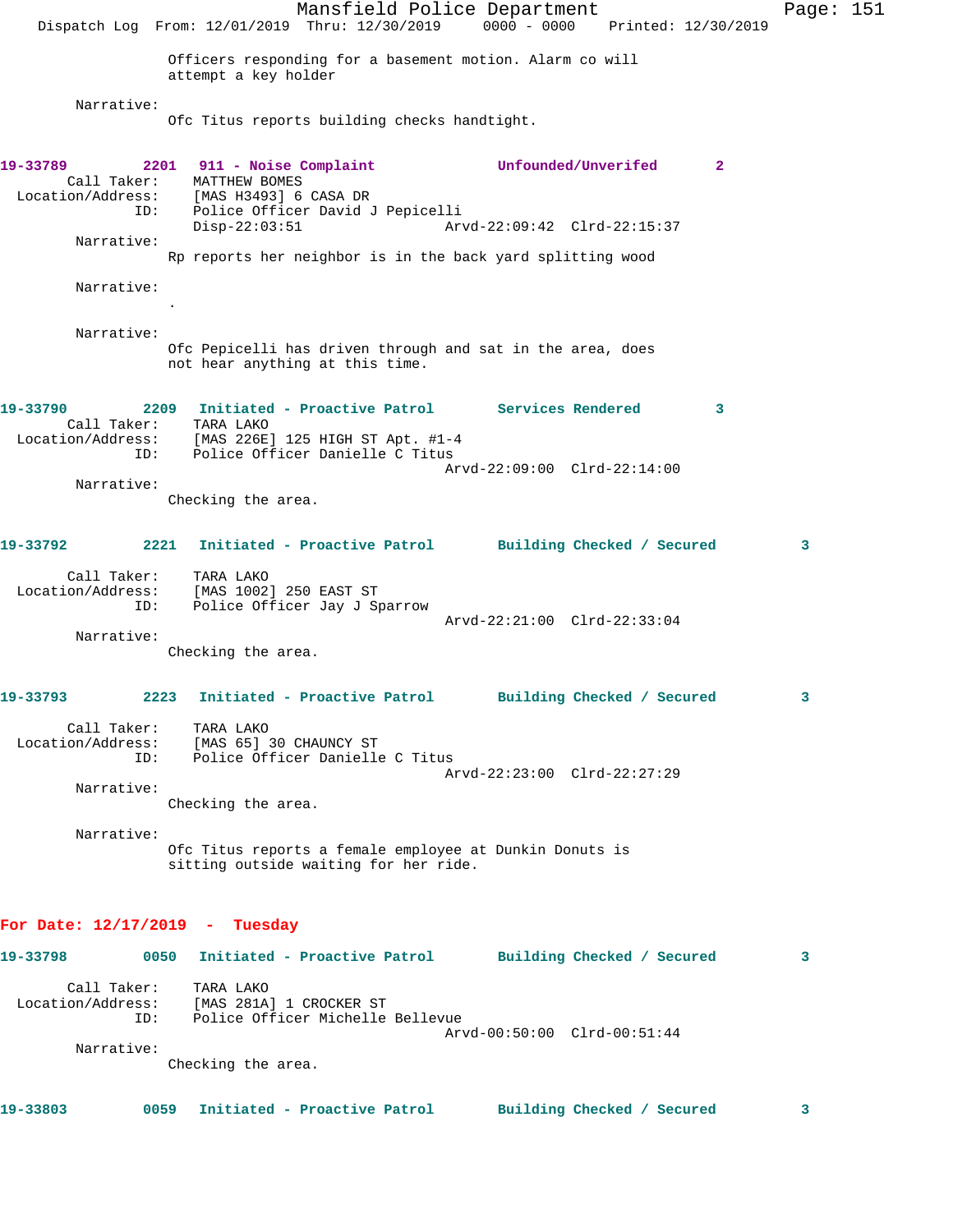Mansfield Police Department Page: 152 Dispatch Log From: 12/01/2019 Thru: 12/30/2019 0000 - 0000 Printed: 12/30/2019 Call Taker: TARA LAKO Location/Address: [MAS] 4 ERICK RD @ 15 BONNEY LN ID: Police Officer Christopher D Sorge Arvd-00:59:00 Clrd-01:07:27 Narrative: Checking the area. **19-33804 0102 Initiated - Proactive Patrol Building Checked / Secured 3** Call Taker: TARA LAKO Location/Address: [MAS 322] 31 HAMPSHIRE ST ID: Police Officer Andrew J Kelley Arvd-01:02:00 Clrd-01:12:02 Narrative: Making a check of the hotels **19-33810 0107 Initiated - Proactive Patrol Building Checked / Secured 3** Call Taker: TARA LAKO Location/Address: [MAS 992] 660 EAST ST ID: Police Officer Christopher D Sorge Arvd-01:07:00 Clrd-01:08:48 Narrative: Checking the area. **19-33812 0110 Phone - Noise Complaint Spoken To 2**  Call Taker: JEFFREY KEEFE Vicinity of: [MAS H3308] 88 OTIS ST ID: Police Officer Donald MacLean Disp-01:12:14 Arvd-01:19:31 Clrd-01:24:13<br>TD: Police Officer Andrew J Kelley Police Officer Andrew J Kelley<br>Disp-01:12:19 Arvd-01:18:51 Clrd-01:21:52 Narrative: Cp reported a noise complaint. Cp neighbor is roofing at this time. Narrative: Ofc Kelley reports speaking with the homeowner who was in the garage while two other men were on the roof hammering with a light illuminating the entire roof. Homeowner states he found a leak two days ago and felt the need to fix it at this time with the upcoming storm. Ofc Kelley states they will be shutting it down for the night. **19-33816 0116 Initiated - Proactive Patrol Building Checked / Secured 3** Call Taker: TARA LAKO Location/Address: [MAS 253] 330 PRATT ST Apt. #A ID: Police Officer Christopher D Sorge Arvd-01:16:00 Clrd-01:24:03 Narrative: Checking the area. **19-33818 0125 Initiated - Motor Vehicle Stop Verbal Warning 3**  Call Taker: TARA LAKO<br>Location/Address: [MAS] 789 [MAS] 789 EAST ST @ 86 EASTMAN ST ID: Police Officer Christopher D Sorge Arvd-01:25:00 Clrd-01:32:50 ID: Sergeant Robert S Pierce Disp-01:26:25 Arvd-01:27:46 Clrd-01:32:49<br>Vehicle: GRY JEEP GRY JEEP Narrative: Out with a grey Jeep with a paper tag. Narrative: Ofc Sorge reports the vehicle was just purchased and the RO has proper paperwork, verbal warning for speed.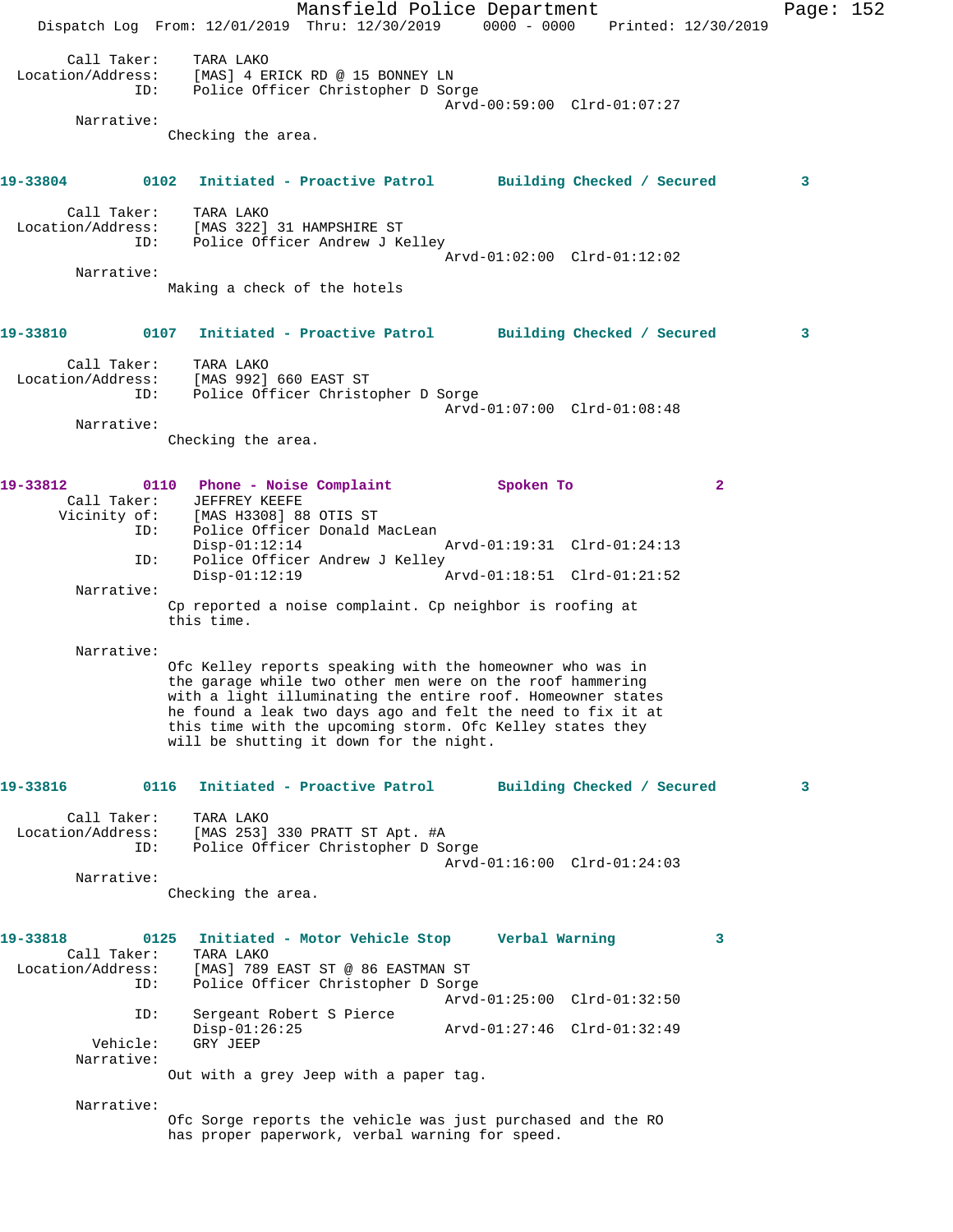**19-33821 0143 Initiated - Suspicious Actv / Persn / Veh Services Rendered 2**  Call Taker: TARA LAKO Location/Address: [MAS 411] 60 FORBES BLVD ID: Police Officer Christopher D Sorge Arvd-01:43:00 Clrd-01:55:27 ID: Police Officer Andrew J Kelley<br>Disp-01:50:56 Disp-01:50:56 Arvd-01:50:59 Clrd-01:55:20 Narrative: Ofc Sorge reports he is off speaking with a male in the back parking lot. Narrative: Ofc Sorge will be escorting the male into the lobby, his roommate will be coming down to take custody of him. Narrative: Ofc Sorge reports the male was brought back to his room #518 to his roommate. **19-33824 0148 Initiated - Road Hazards Services Rendered 3**  Call Taker: TARA LAKO Location/Address: [MAS] 200 RTE 140 SB @ 90 NORFOLK ST ID: Police Officer Andrew J Kelley Arvd-01:48:00 Clrd-01:50:50 Vehicle: BLK 2014 FORD FOCUS Reg: PC MA 9CA538 VIN: 1FADP3F26EL365849 Narrative: Ofc Kelley reports he assisted a vehicle who was stopped in the middle of the road removing a cone that was knocked over **19-33825 0156 Initiated - Proactive Patrol Building Checked / Secured 3** Call Taker: TARA LAKO Location/Address: [MAS 840] 280 SCHOOL ST ID: Police Officer Donald MacLean Arvd-01:56:00 Clrd-02:10:53 Narrative: Checking the area. **19-33827 0205 Initiated - Proactive Patrol Services Rendered 3**  Call Taker: TARA LAKO Location/Address: [MAS] COPELAND DR<br>ID: Police Officer And Police Officer Andrew J Kelley Arvd-02:05:00 Clrd-02:08:33 Narrative: Checking the area. **19-33828 0205 Phone - ALARM - BANK Building Checked / Secured 1** Call Taker: LINDSAY MITCHELL Location/Address: [MAS 25A] 355 NORTH MAIN ST Police Officer Christopher D Sorge<br>Disp-02:07:09 Arvd- Disp-02:07:09 Arvd-02:07:46 Clrd-02:11:03 ID: Police Officer Michelle Bellevue Disp-02:07:13 Arvd-02:08:13 Clrd-02:11:09 ID: Police Officer Andrew J Kelley<br>Disp-02:08:40  $\sigma$ Arvd-02:08:42 Clrd-02:11:16 Narrative: ceiling motion Narrative: Ofc Bellevue reports units clear, building checks handtight, inside audible. **19-33831 0230 Initiated - Proactive Patrol Building Checked / Secured 3**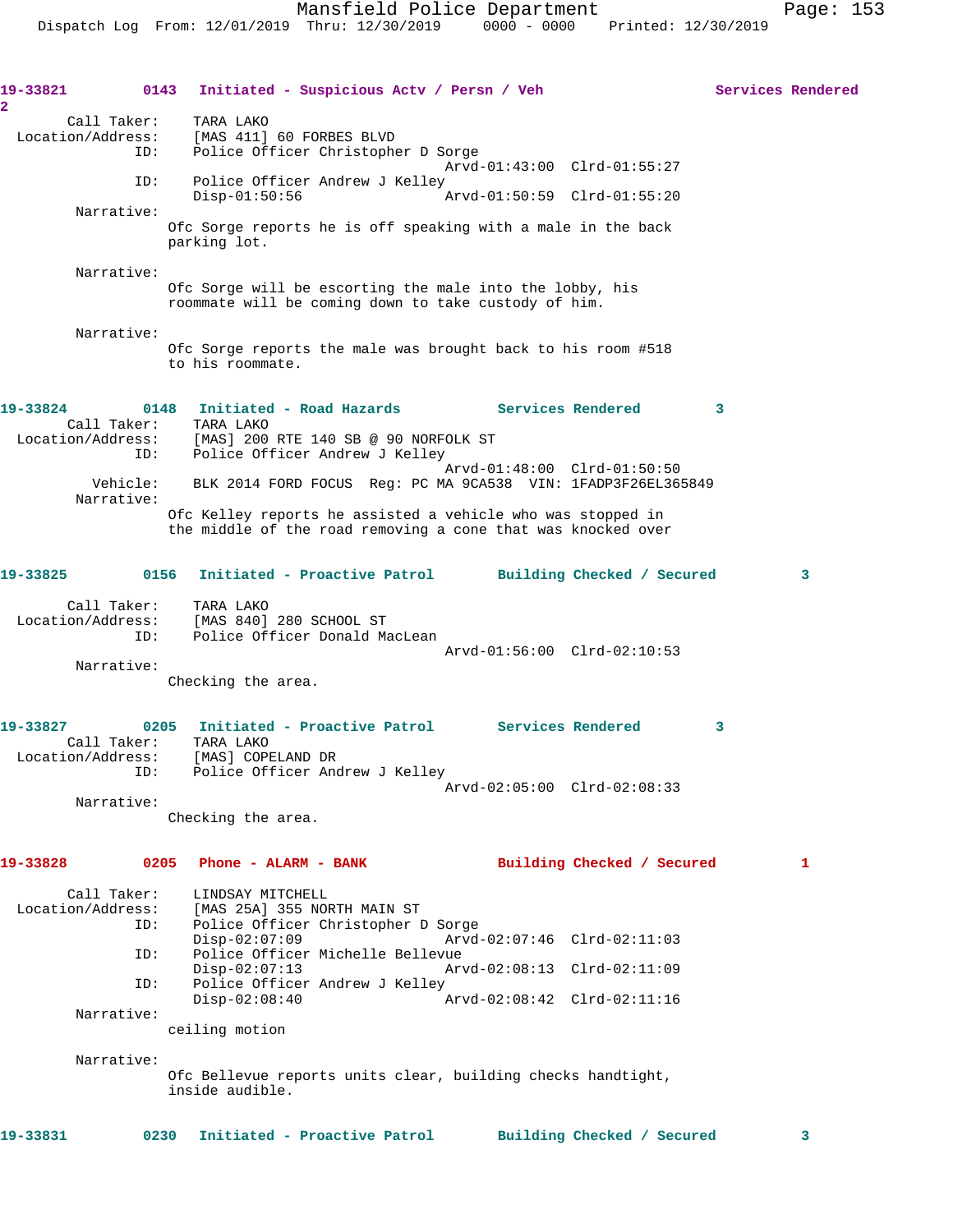Mansfield Police Department Fage: 154 Dispatch Log From: 12/01/2019 Thru: 12/30/2019 0000 - 0000 Printed: 12/30/2019 Call Taker: TARA LAKO Location/Address: [MAS 280] 440 FORBES BLVD ID: Police Officer Donald MacLean Arvd-02:30:00 Clrd-02:40:12 Narrative: Checking the area. **19-33832 0233 Initiated - Parking Violations Services Rendered 3**  Call Taker: TARA LAKO Location/Address: [MAS] NORTH MAIN ST ID: Police Officer Andrew J Kelley Arvd-02:33:00 Clrd-02:43:20 Narrative: No violations. **19-33833 0246 Initiated - Proactive Patrol Building Checked / Secured 3** Call Taker: TARA LAKO Location/Address: [MAS 907E] 390 WEST ST ID: Police Officer Donald MacLean Arvd-02:46:00 Clrd-02:58:04 Narrative: Checking the area. **19-33834 0253 Initiated - Proactive Patrol Building Checked / Secured 3** Call Taker: TARA LAKO Location/Address: [MAS 170] 255 HOPE ST ID: Police Officer Andrew J Kelley Arvd-02:53:00 Clrd-02:53:00 ID: Police Officer Andrew J Kelley<br>Disp-03:10:21 Arvd-03:10:29 Clrd-03:10:31  $Disp-03:10:21$  Narrative: Checking the area. **19-33835 0253 Initiated - Proactive Patrol Building Checked / Secured 3** Call Taker: TARA LAKO Location/Address: [MAS 982] 111 HOPE ST ID: Police Officer Andrew J Kelley Arvd-02:53:00 Clrd-03:10:21 Narrative: Checking the area. **19-33836 0258 Initiated - Proactive Patrol Building Checked / Secured 3** Call Taker: TARA LAKO Location/Address: [MAS 834] 261 CHAUNCY ST ID: Sergeant Robert S Pierce Arvd-02:58:00 Clrd-03:07:02 Narrative: Checking the area. **19-33839 0542 Phone - Alarm - Burglar Building Checked / Secured 1** Call Taker: LINDSAY MITCHELL Location/Address: [MAS 29] 101 NORFOLK ST ID: Police Officer Andrew J Kelley  $Disp-05:43:01$  ID: Police Officer Donald MacLean Disp-05:43:01 Arvd-05:48:33 Clrd-05:52:31 Narrative: (mananger) reporting staff is just arrived onscene to the alarm sounding. Requesting officers as alarm company should have notified him.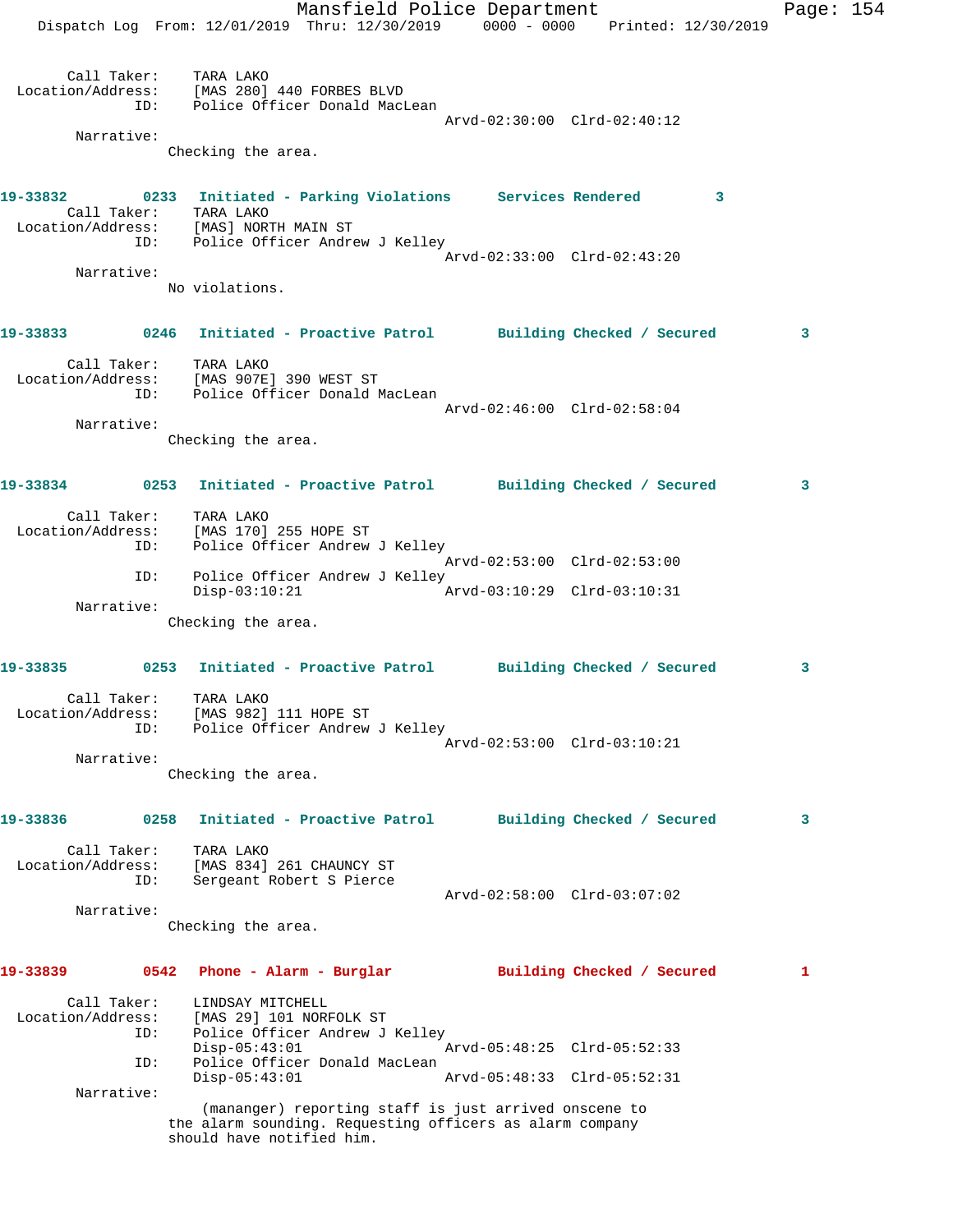Narrative:

Ofc MacLean reports a humidity alarm inside the vault, no issues.

| 19-33840             | 0545 Phone - Burglary (B & E ) Incident Report                                                                                                                |                             | $\mathbf{2}$ |
|----------------------|---------------------------------------------------------------------------------------------------------------------------------------------------------------|-----------------------------|--------------|
| Call Taker:          | LINDSAY MITCHELL                                                                                                                                              |                             |              |
| Location/Address:    | [MAS H1894] 60 STEARNS AVE                                                                                                                                    |                             |              |
| ID:                  | Police Officer Christopher D Sorge<br>$Disp-05:46:17$                                                                                                         | Arvd-05:51:30 Clrd-12:22:14 |              |
| ID:                  | Police Officer Michelle Bellevue<br>$Disp-05:46:17$                                                                                                           | Arvd-05:51:27 Clrd-06:29:48 |              |
| ID:                  | Sergeant Robert S Pierce<br>$Disp-05:53:31$                                                                                                                   | Arvd-05:53:33 Clrd-07:55:52 |              |
| ID:                  | Detective Gregory S Martell<br>$Disp-06:18:57$                                                                                                                | Arvd-06:33:11 Clrd-08:21:33 |              |
| ID:                  | Detective Kenneth E Wright<br>$Disp-06:26:28$                                                                                                                 | Arvd-06:30:35 Clrd-15:56:02 |              |
| ID:                  | Police Officer Andrew J Kelley<br>$Disp-07:01:30$                                                                                                             | Arvd-07:06:24 Clrd-07:12:21 |              |
| Vehicle:             | GRY 2005 HYUN UT TUCSON Reg: PC MA 24BA76 VIN: KM8JM12BX5U188163                                                                                              |                             |              |
| Narrative:           |                                                                                                                                                               |                             |              |
|                      | RP reports while he was asleep overnight someone broke into<br>his home. RP has video footage of individuals entering his<br>home and there are items missing |                             |              |
| Narrative:           |                                                                                                                                                               |                             |              |
|                      | Ofc Bellevue reports the suspects may have gained access<br>from keys that were left in an unlocked vehicle in the<br>driveway.                               |                             |              |
| Narrative:           |                                                                                                                                                               |                             |              |
|                      | Det Martell reports BCI has been contacted and will be<br>responding.                                                                                         |                             |              |
| Narrative:           | BCI on site                                                                                                                                                   |                             |              |
| Narrative:           |                                                                                                                                                               |                             |              |
|                      | BCI clear from location.                                                                                                                                      |                             |              |
| Refer To Incident:   | $19MAS-1158-OF$                                                                                                                                               |                             |              |
| Refer To Summons:    | $19MAS-665-AR$                                                                                                                                                |                             |              |
| Summons:             | GEARHART, KEVIN                                                                                                                                               |                             |              |
| Address:             | 199 MANCHESTER ST<br>MANCHESTER, NH                                                                                                                           |                             |              |
| Age:<br>Charges:     | 54<br>B&E BUILDING NIGHTTIME FOR FELONY                                                                                                                       |                             |              |
|                      | LARCENY FROM BUILDING                                                                                                                                         |                             |              |
|                      | LARCENY OVER \$1200 c266 §30(1)<br>B&E VEHICLE/BOAT NIGHTTIME FOR FELONY                                                                                      |                             |              |
| Refer To Summons:    | CONSPIRACY<br>$19MAS-670-AR$                                                                                                                                  |                             |              |
| Summons:             | GEARHART, KEVIN                                                                                                                                               |                             |              |
| Address:             | 199 MANCHESTER ST MANCHESTER, NH                                                                                                                              |                             |              |
| Aqe:                 | 54                                                                                                                                                            |                             |              |
| Charges:             | BURGLARY, UNARMED<br>BURGLARIOUS INSTRUMENT, POSSESS                                                                                                          |                             |              |
| Refer To Summons:    | $19MAS-671-AR$                                                                                                                                                |                             |              |
| Summons:<br>Address: | GREEN, BARRY<br>7 BOIE AVE AMESBURY, MA                                                                                                                       |                             |              |
| Age:<br>Charges:     | 50<br>B&E BUILDING NIGHTTIME FOR FELONY                                                                                                                       |                             |              |
|                      | B&E VEHICLE/BOAT NIGHTTIME FOR FELONY<br>LARCENY FROM BUILDING                                                                                                |                             |              |
|                      | LARCENY OVER \$1200 c266 \$30(1)                                                                                                                              |                             |              |
|                      | CONSPIRACY<br>BURGLARY, UNARMED                                                                                                                               |                             |              |
| 19-33842             |                                                                                                                                                               |                             |              |
| Call Taker:          | 0617 Phone - Assist Fire Department Referred to Other Agency 3<br>TARA LAKO                                                                                   |                             |              |

Location/Address: [MAS 434] 13 BONNEY LN Apt. #15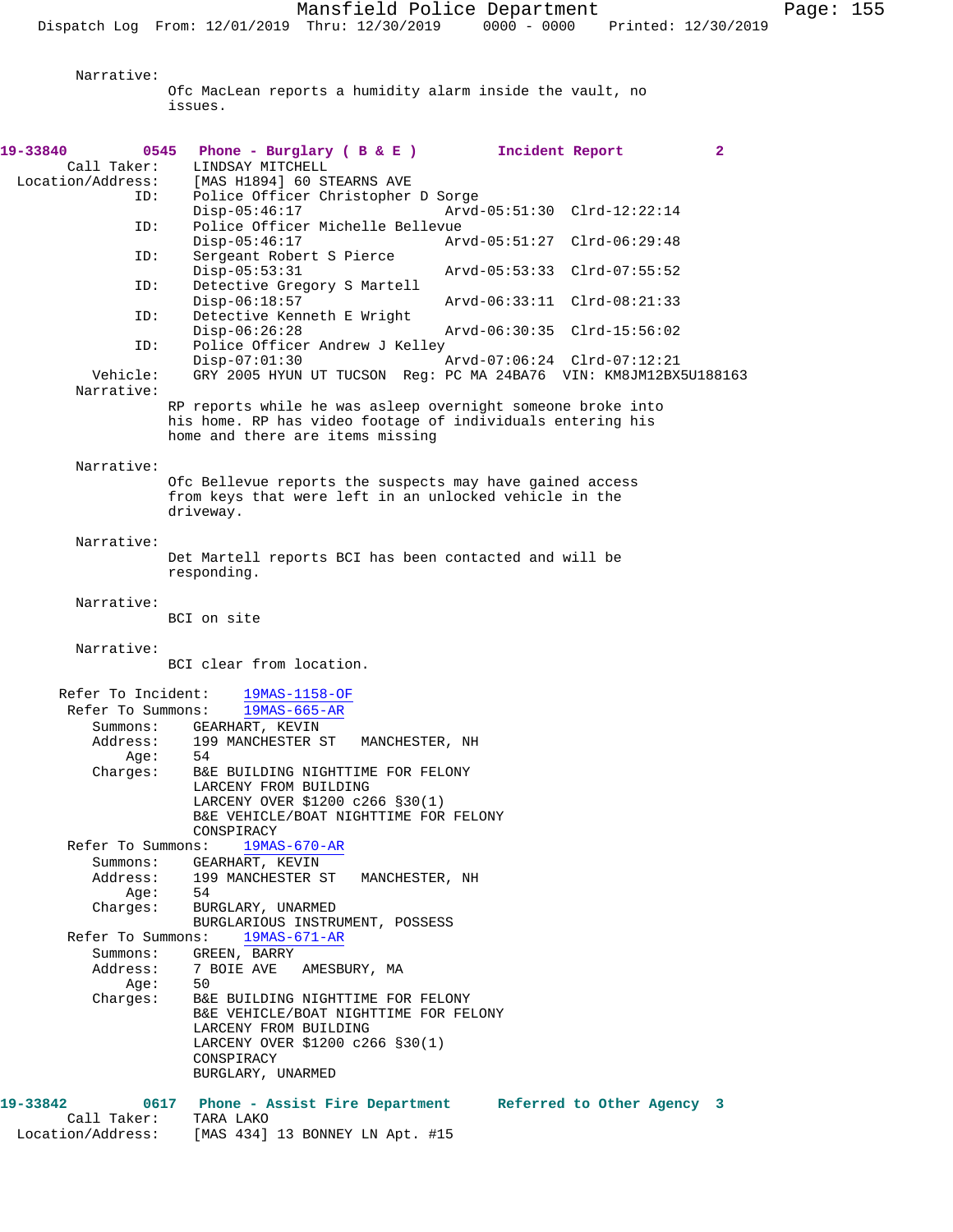|                                         | Mansfield Police Department                                                                                         | Page: 156                 |
|-----------------------------------------|---------------------------------------------------------------------------------------------------------------------|---------------------------|
|                                         | Dispatch Log From: 12/01/2019 Thru: 12/30/2019 0000 - 0000 Printed: 12/30/2019                                      |                           |
| ID:                                     | Police Officer Andrew J Kelley<br>Arvd-06:23:58 Clrd-06:29:23<br>$Disp-06:19:07$                                    |                           |
| Narrative:                              | Out to assist with the alarm sounding, no smoke no fire,                                                            |                           |
|                                         | unknown reason.                                                                                                     |                           |
| Narrative:                              | Ofc Kelley reports a faulty detector.                                                                               |                           |
| 19-33844<br>0638<br>3                   | Initiated - Selective Enforcement/RADAR                                                                             | Citation / Warning Issued |
| Call Taker:<br>Location/Address:<br>ID: | TARA LAKO<br>[MAS] HOPE ST<br>Police Officer Andrew J Kelley                                                        |                           |
| Vehicle:                                | Arvd-06:38:00 Clrd-07:01:30<br>GRY 2003 KIA SP KIA SORRENTO Reg: PAS MA 6GBR40                                      |                           |
| Narrative:                              | Selective enforcement in the area.                                                                                  |                           |
| Narrative:                              | cleared for an alarm                                                                                                |                           |
| 19-33845<br>3                           | 0653 Initiated - Selective Enforcement/RADAR                                                                        | Services Rendered         |
| Call Taker:<br>Location/Address:        | APRIL LEHANE<br>[MAS] PERKINS AVE                                                                                   |                           |
| ID:                                     | Police Officer Michelle Bellevue<br>Arvd-06:53:00 Clrd-07:27:14                                                     |                           |
| Narrative:                              | Selective enforcement in the area.                                                                                  |                           |
| Narrative:                              | clear with no citations                                                                                             |                           |
| 19-33846                                | 0658 Phone - Alarm - Burglar<br>Building Checked / Secured                                                          | 1                         |
| Call Taker:<br>Location/Address:<br>ID: | APRIL LEHANE<br>[MAS 960] 792 WEST ST<br>Police Officer Donald MacLean<br>Disp-07:01:37 Arvd-07:06:22 Clrd-07:12:27 |                           |
| Vehicle:<br>Narrative:                  | BLU 2012 TOYT TUNDRA Reg: PC MA 7MV334 VIN: 5TFUY5F11CX229516                                                       |                           |
|                                         | Golf cart motion lease office<br>Ref #643889270<br>no responder                                                     |                           |
| Narrative:                              | Owner of the toy tundra (maint Co) was doing work at the<br>leasing office. Set off the alarm by accident           |                           |
| 19-33849<br>0748<br>3                   | Initiated - Selective Enforcement/RADAR                                                                             | Services Rendered         |
| Call Taker:<br>Location/Address:<br>ID: | Stephen Martell<br>[MAS H1748] 325 CENTRAL ST<br>Police Officer David W Kinahan<br>Arvd-07:48:00 Clrd-08:06:14      |                           |
| Narrative:                              | Selective enforement for the busses                                                                                 |                           |
| Narrative:                              |                                                                                                                     |                           |
|                                         | No violations                                                                                                       |                           |
| 19-33850                                | 0801 Phone - Alarm - Burglar<br>Building Checked / Secured                                                          | ı                         |
| Call Taker:                             |                                                                                                                     |                           |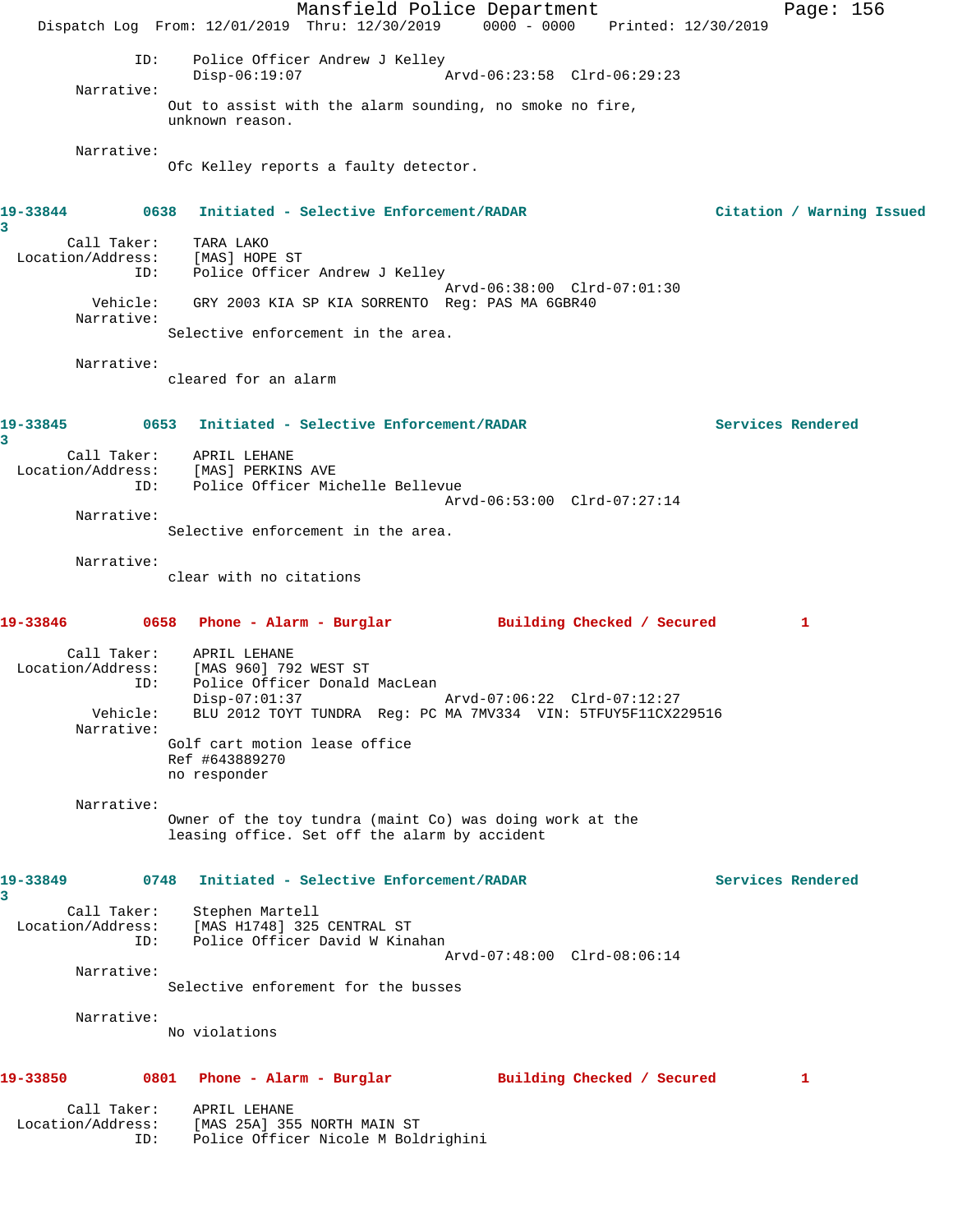Mansfield Police Department Page: 157 Dispatch Log From: 12/01/2019 Thru: 12/30/2019 0000 - 0000 Printed: 12/30/2019 Disp-08:04:44 Arvd-08:09:22 Clrd-08:21:08<br>ID: Police Officer Patrick J Pennie Police Officer Patrick J Pennie<br>Disp-08:04:54 Ar Disp-08:04:54 Arvd-08:10:01 Clrd-08:21:18 ID: Sergeant Thomas R Connor Disp-08:07:53 Clrd-08:21:13 Narrative: motion alarms Narrative: building appears to be secure, standing by for associate to arrive Narrative: walk through conducted, no obvious issues. **19-33859 1012 Initiated - Motor Vehicle Stop Verbal Warning 3**  Call Taker: Stephen Martell<br>ion/Address: [MAS H3103] 163 EAST ST Location/Address:<br>ID: Police Officer David W Kinahan Arvd-10:12:00 Clrd-10:16:26 Vehicle: BRO 2013 HOND UT PILOT Reg: PC MA 92CT37 VIN: 5FNYF4H6XDB061820 Narrative: MV stop Narrative: verbal for speed in school zone **19-33866 1123 Walk-In - Identity Theft Services Rendered 1**  Call Taker: Support Staff Matthew Todesco<br>Location/Address: [MAS H6342] 105 UNION ST [MAS H6342] 105 UNION ST ESS. [MAS HOS42] 105 UNION SI<br>ID: Police Officer Matthew A Souza<br>Disp-11:25:00 A Disp-11:25:00 Arvd-11:32:43 Clrd-11:49:59 Narrative: RP into the station to report bank fraud, Ofc Souza into speak with the RP Narrative: RP was advised Refer To Incident: 19MAS-1159-OF **19-33868 1206 Phone - Assist Fire Department Referred to Other Agency 3**  Call Taker: Stephen Martell Location/Address: [MAS] 50 HAMPDEN RD ID: Police Officer Michael T Fitzgerald Disp-12:07:22 Arvd-12:16:48 Clrd-12:17:23 Narrative: Assisting the FD with a fire related incident. Narrative: M15 clear **19-33869 1245 Initiated - Building Check Building Checked / Secured 3** Call Taker: Stephen Martell<br>ion/Address: [MAS] 280 SCHOOL ST Location/Address:<br>ID: Police Officer Matthew A Souza Arvd-12:45:00 Clrd-13:00:54 Narrative: BUILDING CHECK Narrative: no reported issues **19-33870 1301 Phone - Alarm - Burglar False / Accidental Alarm 1**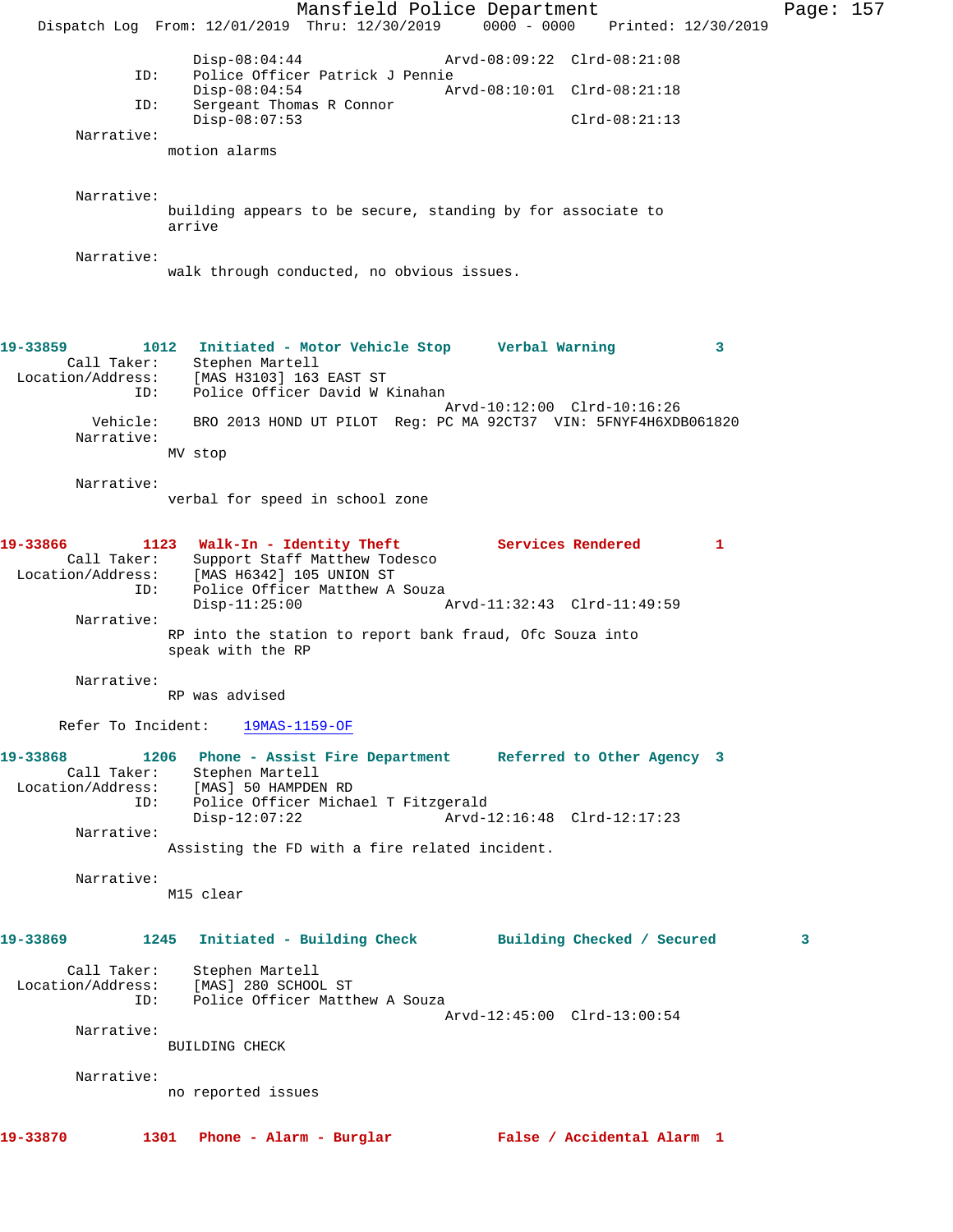Mansfield Police Department Page: 158 Dispatch Log From: 12/01/2019 Thru: 12/30/2019 0000 - 0000 Printed: 12/30/2019 Call Taker: Stephen Martell<br>Location/Address: [MAS] 3 PATRIOT [MAS] 3 PATRIOTS WAY ID: Police Officer Nicole M Boldrighini Disp-13:04:14 Arvd-13:10:31 Clrd-13:12:18 ID: Police Officer Michael T Fitzgerald Disp-13:04:23 Clrd-13:06:23 Narrative: garage entry alarm Narrative: alarm co attempted cancel, proper passcode by home owner. M15 canceled M14 to confirm. Narrative: building checked secure, clear. **19-33871 1306 Phone - Assist Other Gov. Agency Spoken To 3**  Call Taker: GARIN EISELE Location/Address: [MAS H3916] 466 WILLIAMS ST ID: Sergeant Thomas R Connor<br>Disp-13:08:43 Disp-13:08:43 Arvd-13:08:54 Clrd-14:00:59<br>ID: Police Officer Matthew A Souza Police Officer Matthew A Souza<br>Disp-13:08:51 Disp-13:08:51 Arvd-13:08:56 Clrd-14:00:59 Narrative: M1 and M13 making death notification. Narrative: Aunt exited the house Narrative: contact was made with the father, sorting things out Narrative: Spoke with with family, information has been passed along. Units clearing. 19-33873 1355 Initiated - Traffic Enforcement / Activity **Services Rendered 2**  Call Taker: Stephen Martell Location/Address: [MAS] 99 COPELAND DR @ 235 CHAUNCY ST ID: Police Officer Patrick J Pennie Arvd-13:55:00 Clrd-14:16:15 Narrative: Officer out on traffic enforcement in the area Narrative: no violations **19-33874 1402 Initiated - Selective Enforcement/RADAR Services Rendered 3**  Call Taker: Stephen Martell Location/Address: [MAS] 200 WARE ST<br>ID: Police Officer Nic Police Officer Nicole M Boldrighini Arvd-14:02:00 Clrd-14:21:35 Narrative: Selective enforcement in the area. **19-33875 1406 Initiated - Motor Vehicle Stop Citation / Warning Issued 3**  Call Taker: Stephen Martell Location/Address: [MAS] 173 CHAUNCY ST @ 12 PERKINS AVE ID: Police Officer Michael T Fitzgerald Arvd-14:06:00 Clrd-14:10:13 Vehicle: GRY 2000 LINC CONTIN Reg: PC MA 1ENL46 VIN: 1LNHM97V8YY760084 Narrative: cited for failure to inspect **19-33876 1417 Initiated - Proactive Patrol Building Checked / Secured 3**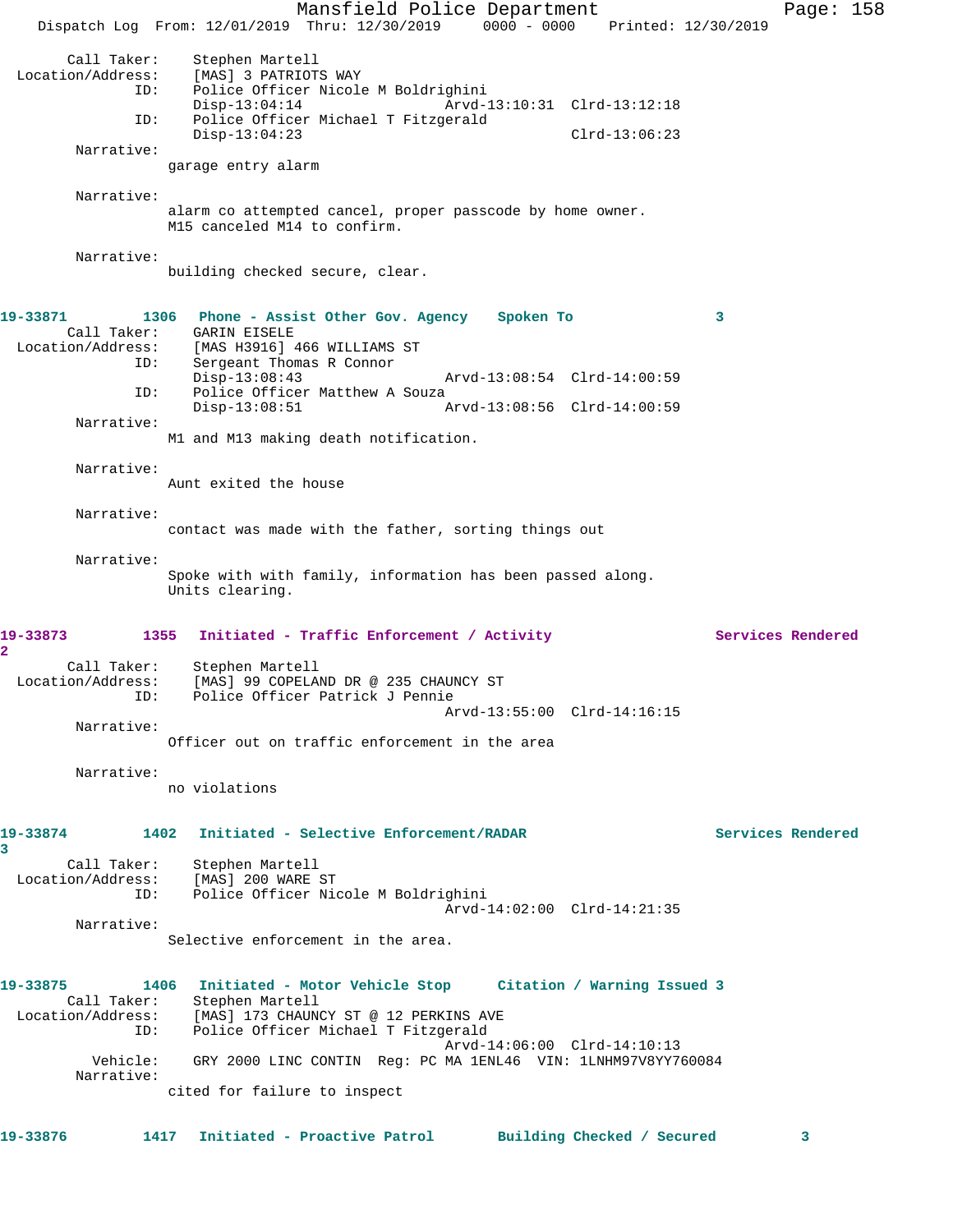Mansfield Police Department Page: 159 Dispatch Log From: 12/01/2019 Thru: 12/30/2019 0000 - 0000 Printed: 12/30/2019 Call Taker: Stephen Martell<br>Location/Address: [MAS 281A] 1 CR للحاد المصري العديد بالمواريعية (MAS 281A)<br>ID: Police Officer Patrick Police Officer Patrick J Pennie Arvd-14:17:00 Clrd-14:25:14 Narrative: Checking the area. Narrative: No reported issues **19-33877 1419 Phone - 911 Hang-ups & Verifications Confirmed misdial/Accdntl Call 2**  Call Taker: Stephen Martell Location/Address: [MAS 849A140A] 287 SCHOOL ST Apt. #A140 ID: Police Officer Matthew A Souza<br>Disp-14:21:20 Disp-14:21:20 Arvd-14:27:00 Clrd-14:28:56 Narrative: spoke to business owner, stated there was no emergency within the business. **19-33878 1419 911 - Motor Veh Acc - w/Injury Accident Report 1**  Call Taker: GARIN EISELE<br>Location/Address: [MAS] 421 FR [MAS] 421 FRANKLIN ST @ 491 MAPLE ST ID: Police Officer Nicole M Boldrighini Disp-14:22:01 Arvd-14:24:54 Clrd-14:51:33<br>ID: Police Officer Michael T Fitzgerald Police Officer Michael T Fitzgerald Disp-14:22:07 Arvd-14:23:22 Clrd-14:51:33 ID: Police Officer David W Kinahan<br>Disp-14:22:23 Disp-14:22:23 Arvd-14:29:21 Clrd-14:51:33 Vehicle: GRY 2013 FORD FOCUS Reg: PC MA 426DEL VIN: 1FADP3F2XDL103198 Vehicle: BLU 2011 PRIUS Reg: PC MA 1ASM46 VIN: JTDKN3DU6B0265484 Towed: For: Accident By: Achins Garage To: Achins Garage rowed. For Accruent by Antino Sure<br>Released To: ARCHER On: 12/17/2019 @ 1719 Narrative: 911 for MVA with injury Narrative: achins towing en route Narrative: Tow on site Narrative: achins has the vehicle, Units clear see AC report Narrative: M7 reports clear, operator of the Ford refused transport Refer To Accident: 19MAS-477-AC **19-33881 1454 Initiated - Motor Vehicle Stop Verbal Warning 3**  Call Taker: Stephen Martell Location/Address: [MAS] 164 GILBERT ST ID: Police Officer Matthew A Souza Arvd-14:54:00 Clrd-14:56:08<br>Vehicle: GRY 2006 CHRY TOWNAN Req: PC MA 5WY384 VIN: 2A4GP54L56R84 GRY 2006 CHRY TOWNAN Reg: PC MA 5WY384 VIN: 2A4GP54L56R845284 Narrative: Out with a mv stop Narrative: Clear, verbal to the operator for speed **19-33882 1522 Phone - Motor Veh Acc - No Injury Accident Report 1**  Call Taker: MATTHEW BOMES Location/Address: [MAS 111] 363 NORTH MAIN ST ID: Police Officer David W Kinahan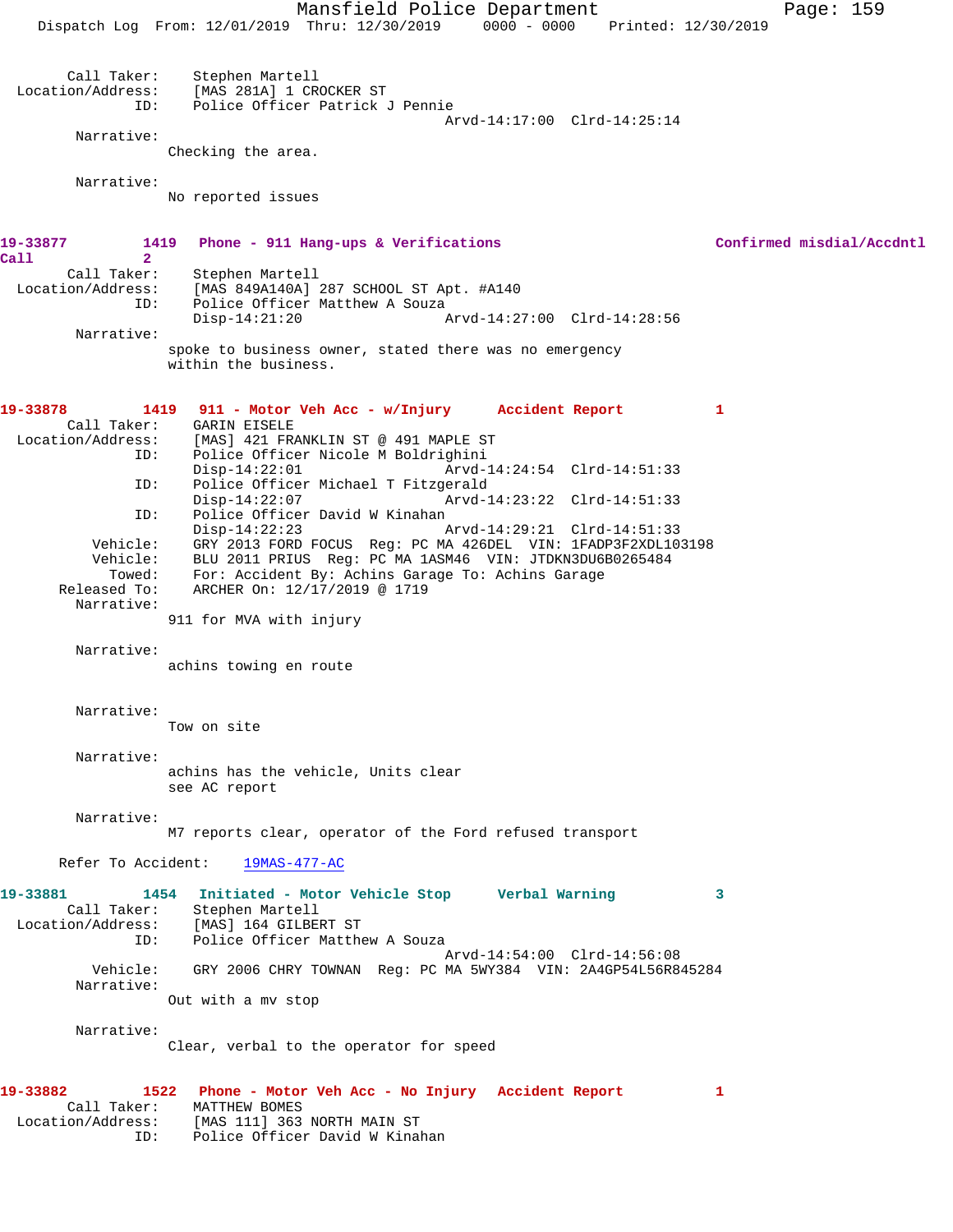Mansfield Police Department Page: 160 Dispatch Log From: 12/01/2019 Thru: 12/30/2019 0000 - 0000 Printed: 12/30/2019 Disp-15:25:43 Arvd-15:31:16 Clrd-15:49:55<br>Vehicle: 2016 VOLV TT Req: AQ IL P1040082 VIN: 4V4NC9EH7GN950 Vehicle: <sup>2016</sup> VOLV TT Reg: AQ IL P1040082 VIN: 4V4NC9EH7GN950017<br>Vehicle: TRAILER Reg: TRL IL 527603 TRAILER Reg: TRL IL 527603 Narrative: tt unit struck a pole and sign in the lot manager of store would like to make a report Narrative: m-7 clear damage under struck town sign see report for further Refer To Accident: 19MAS-478-AC **19-33883 1531 911 - 911 Hang-ups & Verifications Unfounded/Unverifed 2**  Call Taker: MATTHEW BOMES<br>Vicinity of: [MAS 911A] 20 [MAS 911A] 20 CHURCH ST ID: Police Officer Patrick J Pennie Disp-15:33:00 Clrd-15:37:55 ID: Police Officer Matthew A Souza<br>Disp-15:34:00 A Disp-15:34:00 Arvd-15:35:41 Clrd-15:37:46 Narrative: 911 open line unable to call back Narrative: checked area kids being dismmissed from school no issue **19-33884 1636 911 - 911 Hang-ups & Verifications Confirmed misdial/Accdntl Call 2** Call Taker: MATTHEW BOMES Location/Address: [MAS H260] 428 SOUTH MAIN ST ID: Police Officer Jay J Sparrow Disp-16:38:39 Arvd-16:53:30 Clrd-16:57:57 Narrative: child playing with phone **19-33888 1716 Initiated - Selective Enforcement/RADAR Services Rendered 3**  Call Taker: MATTHEW BOMES Location/Address: [MAS] 200 GILBERT ST ID: Police Officer William C Trudell Arvd-17:16:00 Clrd-17:53:43 **19-33895 1753 Phone - Motor Veh Acc - No Injury Vehicle Towed 1**  Call Taker: APRIL LEHANE Location/Address: [MAS] 54 CHAUNCY ST @ 363 NORTH MAIN ST ID: Police Officer William C Trudell Disp-17:53:55 Clrd-18:03:05<br>ID: Police Officer Danielle C Titus Police Officer Danielle C Titus Disp-17:53:59 Arvd-17:55:33 Clrd-18:20:50 ID: Police Officer Jay J Sparrow Disp-17:54:03 Arvd-18:01:48 Clrd-18:20:50 Vehicle: GRY 2012 FORD ESCAPE Reg: PC MA 12CJ66 VIN: 1FMCU9D70CKB98192 Vehicle: BLK 2006 CHEV UT EQUINO Reg: PAV MA HUBIE1 VIN: 2CNDL73F566017762 Vehicle: BLK 2016 FORD ESCAPE Reg: PC RI GK479 VIN: 1FMCU9G93GUA54336 Towed: For: Accident By: Achins Garage To: Achins Garage<br>Released To: GRAY On: 12/18/2019 @ 1056 GRAY On: 12/18/2019 @ 1056 Narrative: officers responding to a 3 car mvc Narrative: achins notified Narrative: vehicle towed Refer To Accident: 19MAS-479-AC **19-33897 1819 Walk-In - Harass. Electronic Communicat Investigated - Report Taken 3**  Call Taker: Support Staff Derek M Stark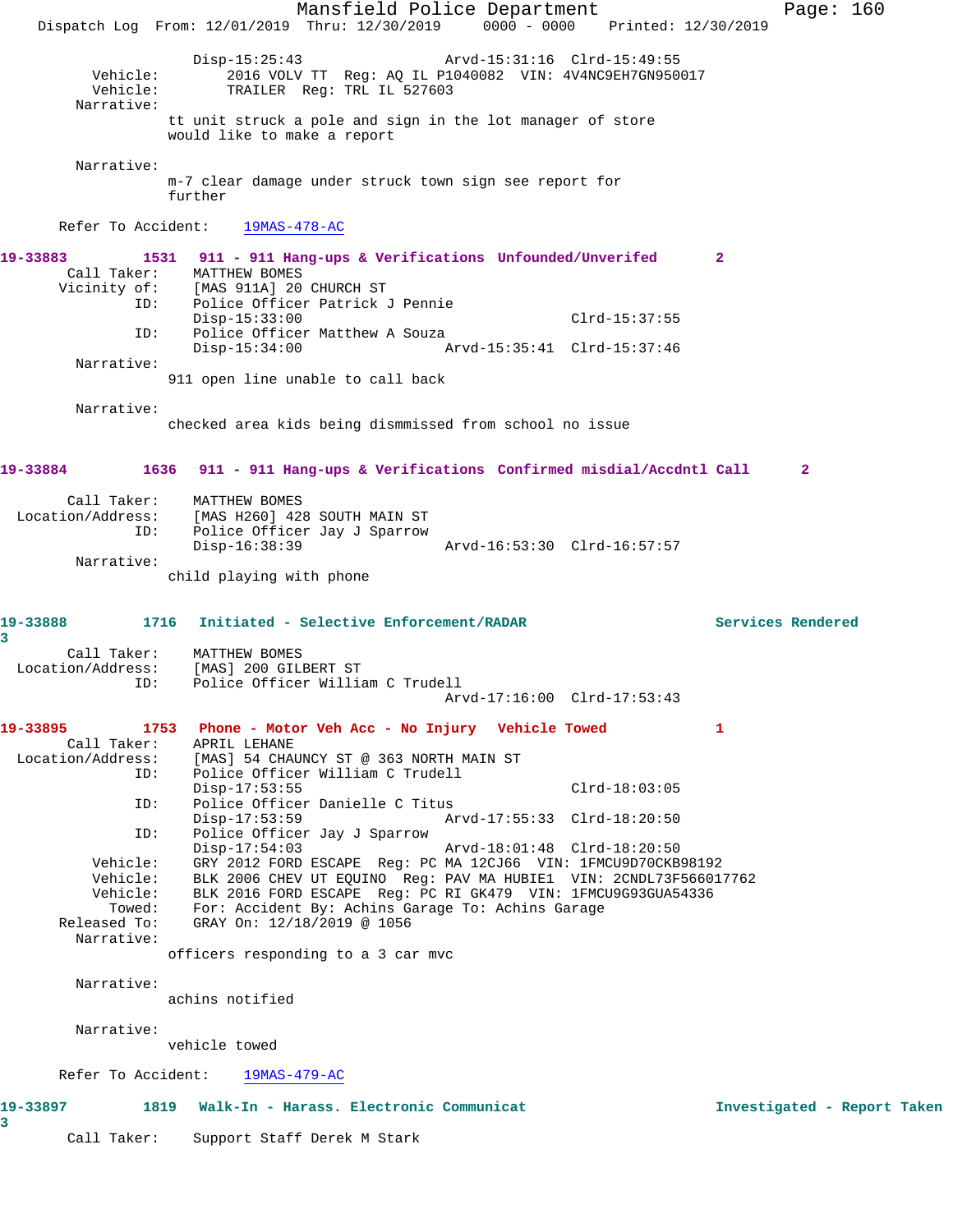Mansfield Police Department Page: 161 Dispatch Log From: 12/01/2019 Thru: 12/30/2019 0000 - 0000 Printed: 12/30/2019 Location/Address: [MAS H6750] 1371 EAST ST Police Officer Danielle C Titus<br>Disp-18:26:38 A Disp-18:26:38 Arvd-18:36:17 Clrd-19:15:45 Narrative: Walk in party looking to speak with an officer because he recieved (2) phone calls from and unknown person and then received text messages/pictures showing gun shot victims and a male holding an assault rifle followed with threats. Refer To Incident: 19MAS-1160-OF **19-33899 1914 911 - Motor Veh Acc - No Injury Accident Report 1**  Call Taker: MATTHEW BOMES<br>ion/Address: [MAS] 660 EAST ST Location/Address: ID: Police Officer Danielle C Titus Disp-19:16:05 Arvd-19:18:14 Clrd-19:40:38 ID: Police Officer David J Pepicelli Arvd-19:18:05 Clrd-19:26:22 Vehicle: RED 2015 JEEP UT WRAUNL Reg: PC MA 4ZZ818 VIN: 1C4BJWEG2FL557708 Vehicle: BLU 2016 NISS ROGUE Reg: PC MA 1BWA88 VIN: 5N1AT2MVXGC850137 Narrative: report of 2 car mvc with no injuries parties are in the lot Refer To Accident: 19MAS-480-AC **19-33900 1924 911 - Motor Veh Acc - No Injury Accident Report 1**  Call Taker: MATTHEW BOMES<br>Location/Address: [MAS] 145 SCH ess: [MAS] 145 SCHOOL ST @ 231 SPRING ST<br>ID: Police Officer Jay J Sparrow Police Officer Jay J Sparrow Disp-19:25:59 Arvd-19:29:16 Clrd-20:08:26<br>TD: Sergeant Lawrence G Crosman Sergeant Lawrence G Crosman<br>Disp-19:26:05 Disp-19:26:05 Arvd-19:28:37 Clrd-19:35:20<br>ID: Police Officer David J Pepicelli Police Officer David J Pepicelli<br>Disp-19:26:29 Arv Disp-19:26:29 Arvd-19:30:47 Clrd-20:08:26<br>Vehicle: GRY 2014 TOYT UT RAV4 Req: PC MA 1YL438 VIN: JTMBFREV2ED ehicle: GRY 2014 TOYT UT RAV4 Reg: PC MA 1YL438 VIN: JTMBFREV2ED081499<br> Towed: For: Accident By: Achins Garage To: Achins Garage For: Accident By: Achins Garage To: Achins Garage Vehicle: GRY 2009 HOND SD CIVIC Reg: PC MA 4WF527 VIN: 1HGFA15319L023963 Towed: For: Accident By: Achins Garage To: Achins Garage Released To: BREAULT On: 12/18/2019 @ 1518 Narrative: 2 car mvc, caller was the daughter Narrative: Tow for 2 vehicles requested, Achins enroute Narrative: vehicles towed Refer To Accident: 19MAS-481-AC **19-33901 1937 Phone - Motor Veh Acc - No Injury Accident Report 1**  Call Taker: LINDSAY MITCHELL Location/Address: [MAS] 100 RTE 140 SB @ 280 SCHOOL ST<br>ID: Sergeant Lawrence G Crosman Sergeant Lawrence G Crosman<br>Disp-19:37:23 Arvd-19:39:47 Clrd-19:59:38 ID: Police Officer William C Trudell Arvd-19:45:33 Clrd-19:59:38 Vehicle: RED 2016 SUBA UT CROSST Reg: PC MA 515EZ9 VIN: JF2GPABC4G8307238 GRY 2011 TOYT SD CAMRY Reg: PC MA 423JA5 VIN: 4T1BF3EK7BU124969 Narrative: MVA, no injuries reported Narrative: infomation taken both parties on there way Refer To Accident: 19MAS-482-AC **19-33904 2034 Phone - Assist Law Enfrc Agncy Services Rendered 3**  Call Taker: Support Staff Derek M Stark Location/Address: [MAS H801] 1391 EAST ST ID: Police Officer Danielle C Titus<br>Disp-20:43:24 A: Arvd-20:59:30 Clrd-21:10:54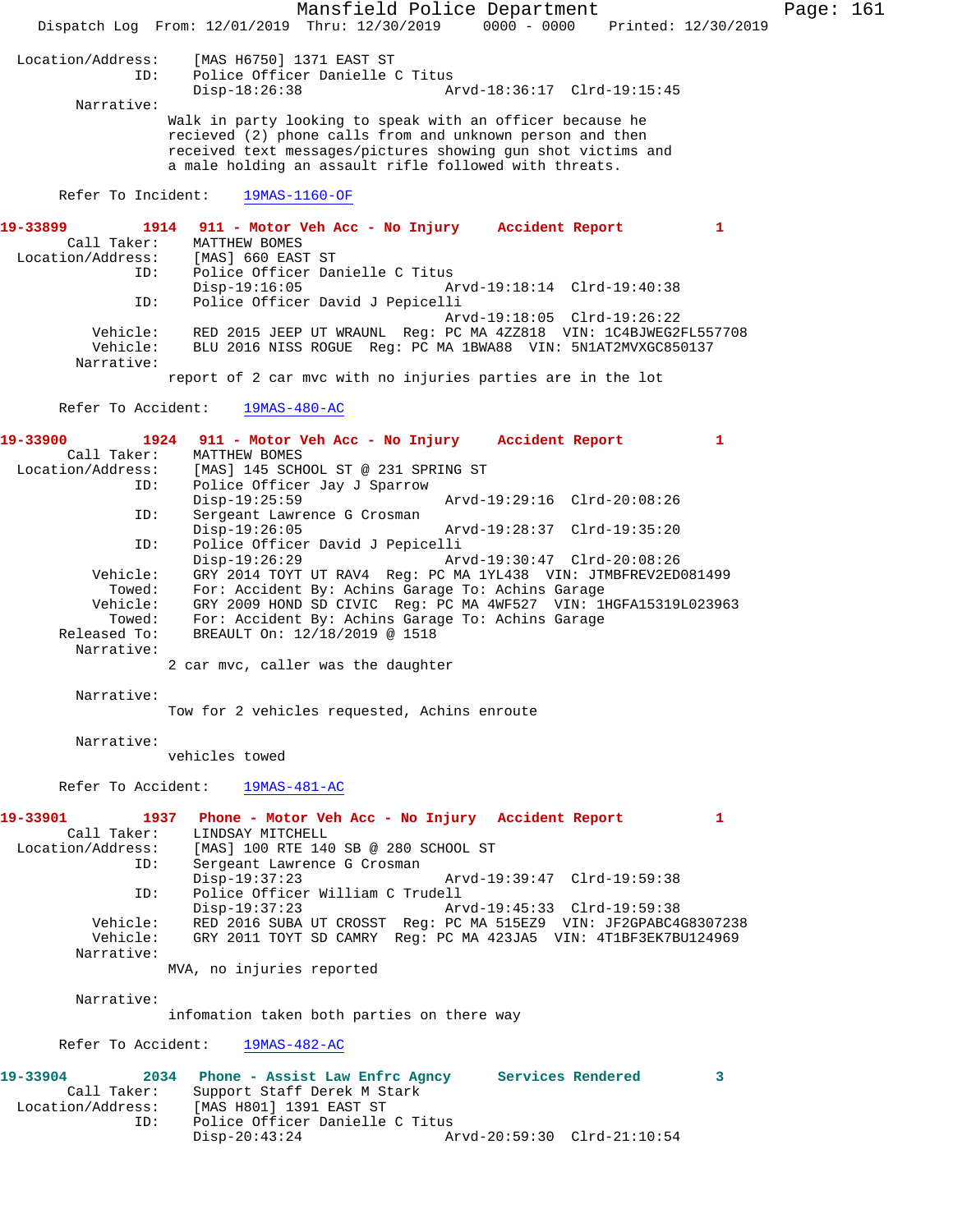Mansfield Police Department Page: 162 Dispatch Log From: 12/01/2019 Thru: 12/30/2019 0000 - 0000 Printed: 12/30/2019 Narrative: West Bridgewater Police enroute to 1391 East St investigating a MVC hit & run that occurred in there town. Vehicle in question is a white pickup that was being operated by a male with the name WBPD requesting a Mansfield officer to assist at listed address. Will meet officer at Meadowbrook Lane. Narrative: out with west bridgewater Narrative: west bridgewater spoke with the party involved all units clearing **19-33905 2041 Initiated - Proactive Patrol Services Rendered 3**  Call Taker: MATTHEW BOMES Vicinity of: [MAS] 4 ERICK RD @ 15 BONNEY LN ID: Police Officer Danielle C Titus Arvd-20:41:00 Clrd-20:43:12 Narrative: checking the area **19-33910 2126 Initiated - Proactive Patrol Services Rendered 3**  Call Taker: MATTHEW BOMES Vicinity of: [MAS 417] 9 FRANCIS AVE ID: Police Officer Danielle C Titus Arvd-21:26:00 Clrd-21:35:12 **19-33912 2217 Initiated - Proactive Patrol Services Rendered 3**  Call Taker: LINDSAY MITCHELL Location/Address: [MAS 2] 60 FORBES BLVD ID: Police Officer William C Trudell Arvd-22:17:00 Clrd-22:20:48 **19-33913 2220 Initiated - Proactive Patrol Services Rendered 3**  Call Taker: LINDSAY MITCHELL Location: [MAS] COMFORT INN ID: Police Officer William C Trudell Arvd-22:20:00 Clrd-22:24:53 **19-33914 2224 Initiated - Proactive Patrol Services Rendered 3**  Call Taker: LINDSAY MITCHELL Location: [MAS] HAMPTON INN ID: Police Officer William C Trudell Arvd-22:24:00 Clrd-22:27:26 **19-33915 2227 Initiated - Proactive Patrol Services Rendered 3**  Call Taker: LINDSAY MITCHELL Location: [MAS] COURTYARD MARRIOT ID: Police Officer William C Trudell Arvd-22:27:00 Clrd-22:29:29 **19-33917 2229 Initiated - Proactive Patrol Services Rendered 3**  Call Taker: LINDSAY MITCHELL Location: [MAS] RESIDENCE INN ID: Police Officer William C Trudell Arvd-22:29:00 Clrd-22:33:24 **19-33918 2237 Initiated - Proactive Patrol Services Rendered 3**  Call Taker: LINDSAY MITCHELL Location/Address: [MAS 4] 31 HAMPSHIRE ST ID: Police Officer William C Trudell Arvd-22:37:00 Clrd-22:45:44 **19-33920 2245 Phone - Erratic Oper MV / Road Rage Referred to Other Agency 3**  Call Taker: LINDSAY MITCHELL Location/Address: [MAS] 533 ELM ST @ 1 OAK ST ID: Police Officer William C Trudell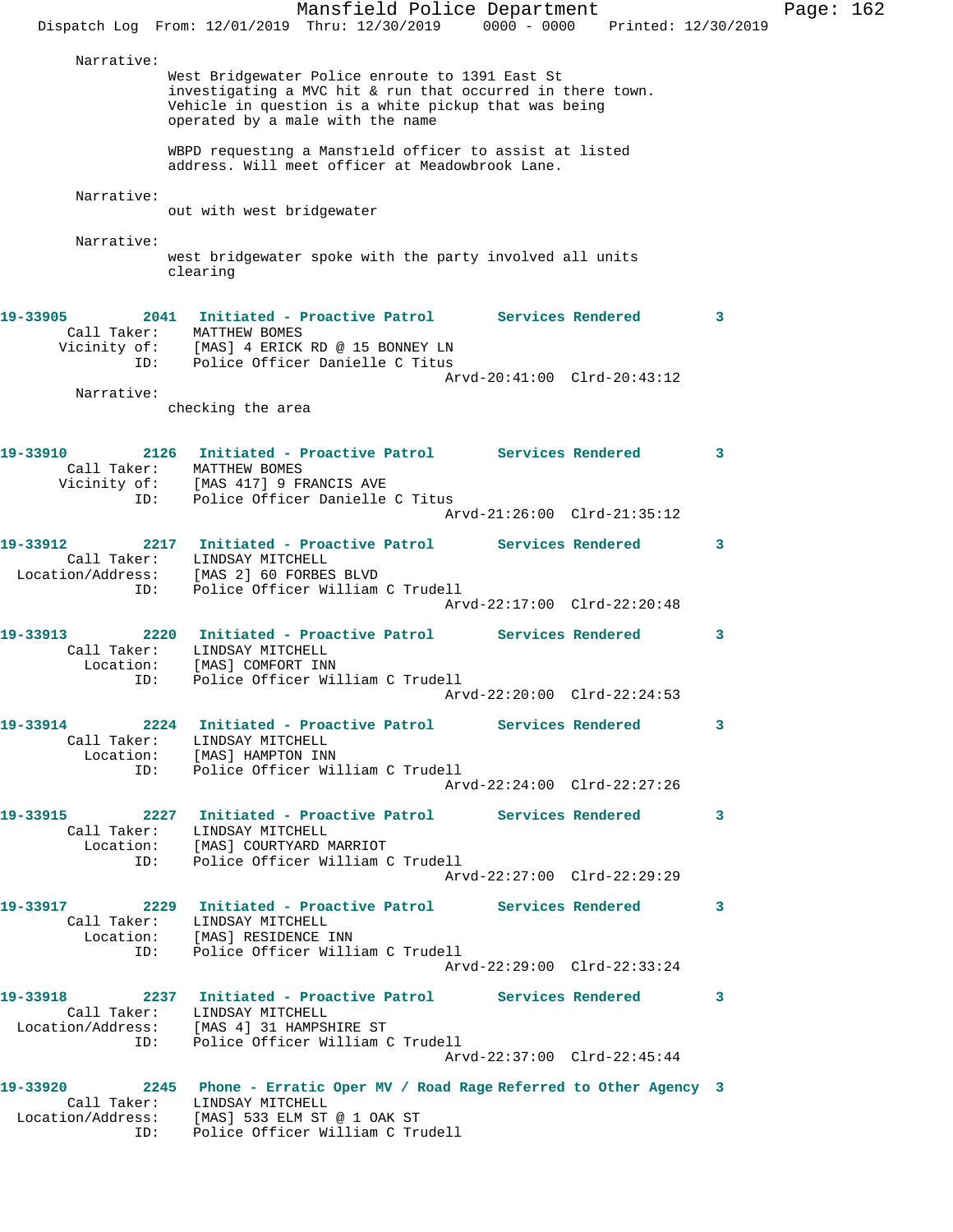Mansfield Police Department Page: 163 Dispatch Log From: 12/01/2019 Thru: 12/30/2019 0000 - 0000 Printed: 12/30/2019 Disp-22:45:00 Clrd-22:52:12 Narrative: RP reports a vehicle all over the roadway. Vehicle turned onto Oak St. Ofc Trudell enroute. Norton PD notified. Vehicle has entered Norton, 911 call has been transferred **19-33921 2257 Phone - Motor Veh Acc - No Injury Vehicle Towed 1**  LINDSAY MITCHELL<br>[MAS] MAPLE ST Location/Address: ID: Police Officer Danielle C Titus Arvd-23:04:38 Clrd-12/18/2019 @ 00:06:19 ID: Police Officer David J Pepicelli Disp-22:57:00 Arvd-23:05:30 Clrd-23:36:03 Vehicle: RED 2013 CHEV SD MALIBU Reg: PC MA 2MX862 VIN: 1G11H5SA1DF311903 Towed: For: Accident By: Achins Garage To: Achins Garage Released To: TODD On: 12/18/2019 @ 1059 Narrative: Single vehicle vs guardrail Narrative: Achins notified. Narrative: DPW notified of guardrail and ice conditions. Narrative: Tow on scene. Narrative: The operator was cited for failure to use care and caution. Refer To Accident: 19MAS-483-AC **19-33924 2325 Phone - Motor Veh Acc - No Injury Accident Report 1**  Call Taker: JEFFREY KEEFE<br>Vicinity of: [MAS] 748 NOR [MAS] 748 NORTH MAIN ST ID: Police Officer Jay J Sparrow Disp-23:27:02 Arvd-23:32:18 Clrd-12/18/2019 @ 00:12:16<br>TD: Police Officer William C Trudell Police Officer William C Trudell<br>Disp-23:27:06 Arv Arvd-23:32:23 Clrd-12/18/2019 @ 00:12:18 Vehicle: GRY 2018 KIA LL SORENT Reg: PC MA 9GNL80 VIN: 5XYPHDA55JG425587 Towed: For: Accident By: Achins Garage To: Achins Garage Released To: HATCH On: 12/19/2019 @ 1528 Narrative: MVA vehicle vs pole. MELD paged Narrative: single vehicle car vs pole light dept. requested. Narrative: Tow on scene. Narrative: Ofc Sparrow reports Achin's has the vehicle. Refer To Accident: 19MAS-484-AC **19-33926 2334 Phone - Motor Veh Acc - No Injury Services Rendered 1**  Call Taker: JEFFREY KEEFE<br>Vicinity of: [MAS] MAPLE ST [MAS] MAPLE ST ID: Police Officer David J Pepicelli Disp-23:36:12 Arvd-23:36:17 Clrd-23:58:20<br>Vehicle: GRY 2013 ACUR SD ILX Req: PC MA 3CR543 VIN: 19VDE1F74DE0 hicle: GRY 2013 ACUR SD ILX Reg: PC MA 3CR543 VIN: 19VDE1F74DE017564<br>Towed: For: Accident By: Achins Garage To: Achins Garage For: Accident By: Achins Garage To: Achins Garage Narrative: 2nd MVA in the area of Maple st. curve. Narrative: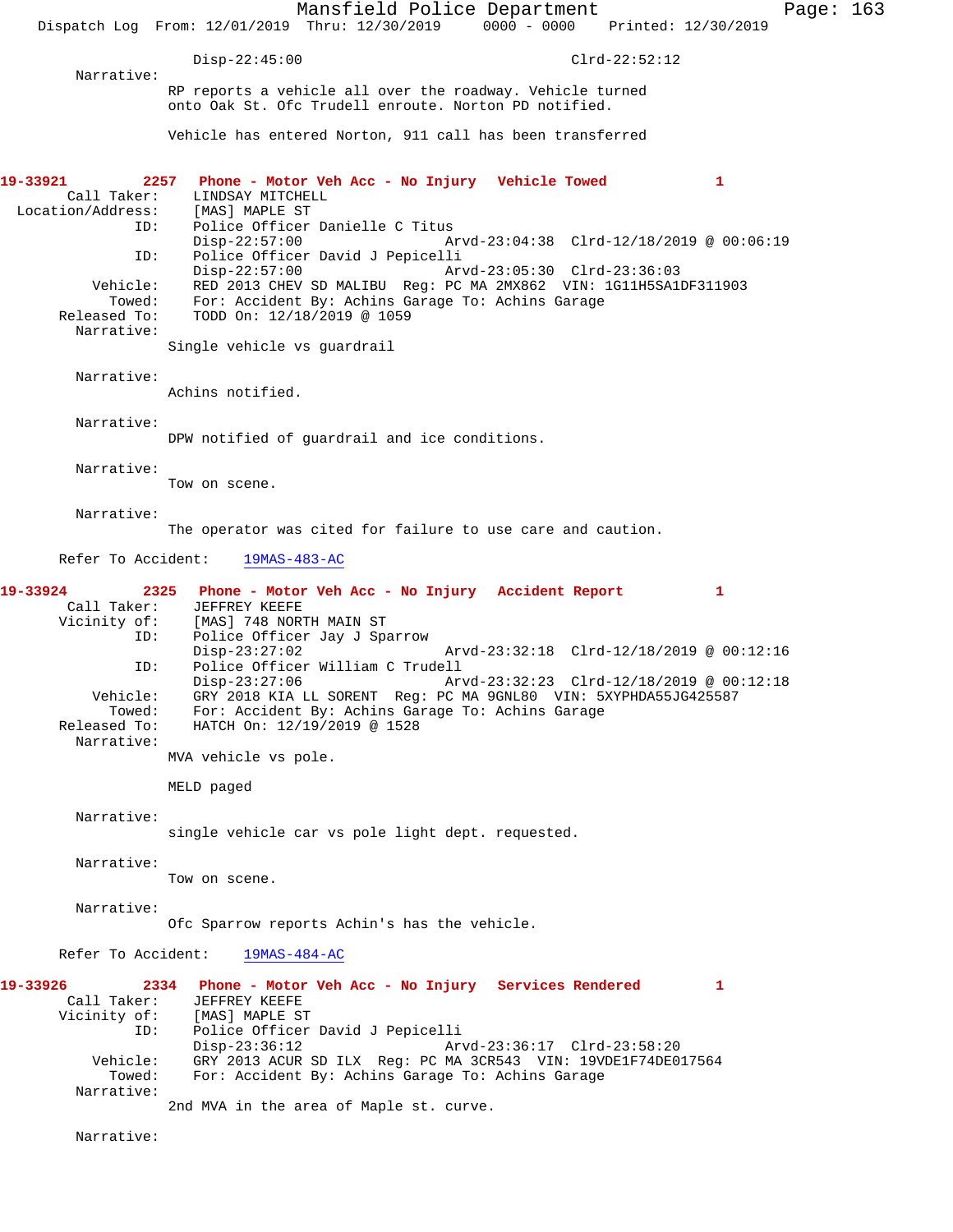Mansfield Police Department Page: 164 Dispatch Log From: 12/01/2019 Thru: 12/30/2019 0000 - 0000 Printed: 12/30/2019 MFD notified and en route. Narrative: MFD cleared with no ems needed. Narrative: Tow was on scene 2330. Narrative: The operator was cited for failure to use care and caution. Refer To Accident: 19MAS-485-AC **For Date: 12/18/2019 - Wednesday 19-33942 0143 Initiated - Motor Vehicle Stop Summons 3**  Call Taker: LINDSAY MITCHELL Location/Address: [MAS 451B] 500 EAST ST ID: Police Officer Andrew J Kelley Arvd-01:43:00 Clrd-02:02:15 ID: Sergeant Robert S Pierce Disp-01:46:52 Arvd-01:46:55 Clrd-02:02:15 Vehicle: BLK 2019 NISS UT ARMADA Reg: PC MA 8KH249 VIN: JN8AY2NC5KX509771 Narrative: MV stop operator is showing SUS. Narrative: The vehicle will be parked in the high school parking lot and the operator's mother will be transporting her home. Narrative: The operator was cited for driving while suspended. Refer To Summons: 19MAS-666-AR Summons: SCHWARTZ, SAMANTHA NICOLE Address: 20 ERICK RD Apt. #6 MANSFIELD, MA Age: 25 Charges: LICENSE SUSPENDED, OP MV WITH **19-33948 0202 Initiated - Proactive Patrol Services Rendered 3**  Call Taker: JEFFREY KEEFE Vicinity of: [MAS] COPELAND DR ID: Police Officer Christopher D Sorge Arvd-02:02:00 Clrd-02:11:39 19-33950 0220 Phone - Parking Violations Services Rendered 3 Call Taker: JEFFREY KEEFE Location: [MAS] DOWN TOWN PARKING ID: Police Officer Christopher D Sorge Disp-02:21:27 Arvd-02:21:29 Clrd-02:26:08 Narrative: No violations **19-33951 0239 Initiated - Proactive Patrol Services Rendered 3**  Call Taker: JEFFREY KEEFE Vicinity of: [MAS 1015] 30 CHAUNCY ST ID: Sergeant Robert S Pierce Arvd-02:39:00 Clrd-02:43:55 **19-33952 0254 Initiated - Proactive Patrol Building Checked / Secured 3** Call Taker: JEFFREY KEEFE Location/Address: [MAS 411] 60 FORBES BLVD ID: Police Officer Christopher D Sorge Arvd-02:54:00 Clrd-02:56:37 **19-33953 0256 Initiated - Proactive Patrol Services Rendered 3**  Call Taker: TARA LAKO Location/Address: [MAS 322] 31 HAMPSHIRE ST ID: Police Officer Christopher D Sorge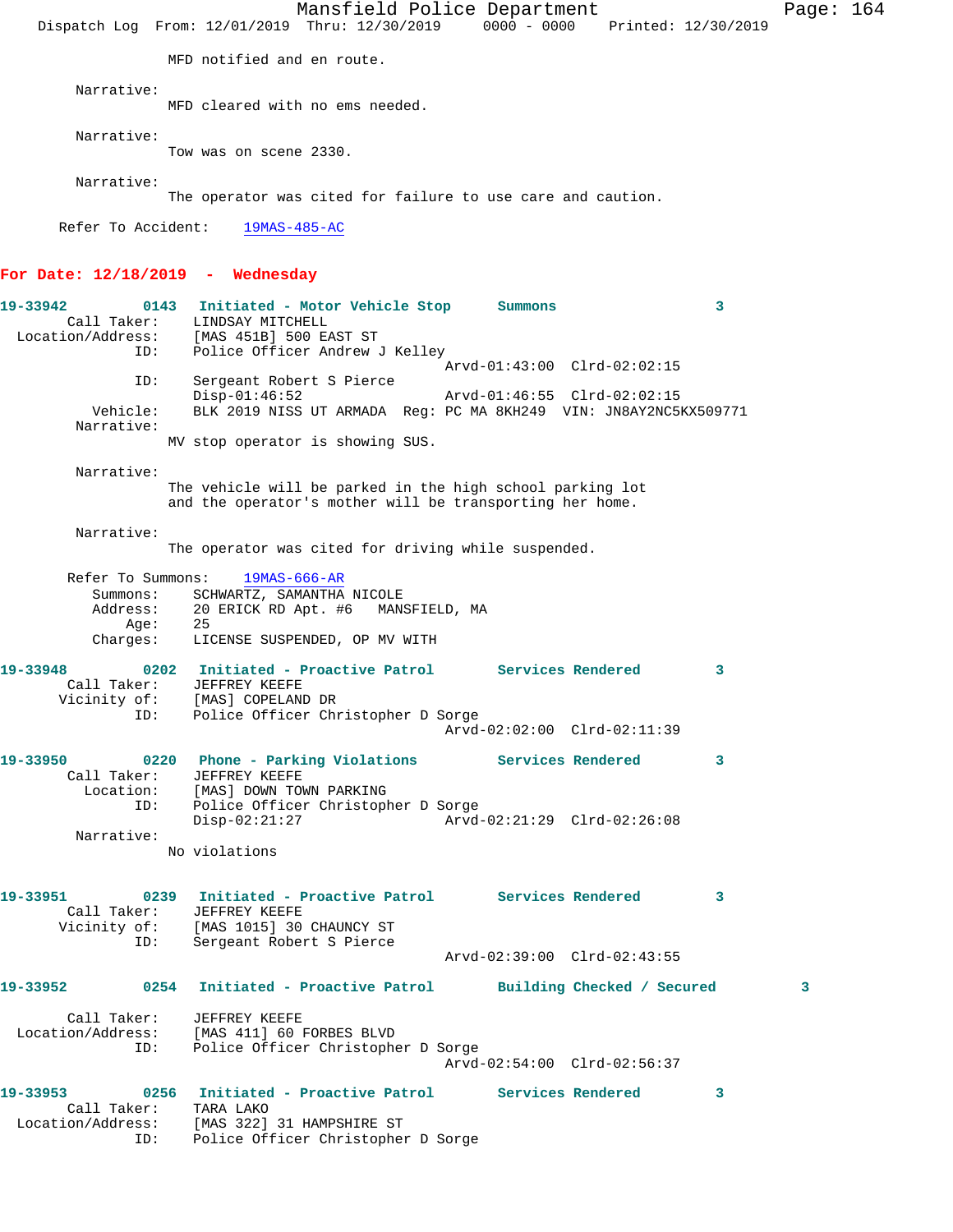Mansfield Police Department Fage: 165 Dispatch Log From: 12/01/2019 Thru: 12/30/2019 0000 - 0000 Printed: 12/30/2019 Arvd-02:56:00 Clrd-03:01:29 Narrative: Checking the area. **19-33954 0259 Initiated - Proactive Patrol Services Rendered 3**  Call Taker: JEFFREY KEEFE Vicinity of: [MAS] 4 ERICK RD @ 15 BONNEY LN ID: Police Officer Andrew J Kelley Arvd-02:59:00 Clrd-03:02:46 **19-33955 0302 Initiated - Proactive Patrol Services Rendered 3**  Call Taker: JEFFREY KEEFE Vicinity of: [MAS 863] 34 PLYMOUTH ST ID: Police Officer Andrew J Kelley Arvd-03:02:00 Clrd-03:13:52 **19-33956 0329 Initiated - Proactive Patrol Services Rendered 3**  Call Taker: JEFFREY KEEFE Vicinity of: [MAS 170] 255 HOPE ST ID: Police Officer Andrew J Kelley Arvd-03:29:00 Clrd-03:42:50 **19-33957 0548 911 - 911 Hang-ups & Verifications Confirmed misdial/Accdntl Call 2** Call Taker: JEFFREY KEEFE Location/Address: [MAS] 104 NORTH MAIN ST Apt. #2R ID: Police Officer Andrew J Kelley Arvd-05:52:55 Clrd-05:55:56 ID: Police Officer Christopher D Sorge Disp-05:50:19 Arvd-05:52:19 Clrd-05:55:56 ID: Sergeant Robert S Pierce Disp-05:53:32 Clrd-05:55:56 Narrative: 911 verification party sounded disoriented. Narrative: CP was spoken to and confirmed accidental. **19-33958 0557 Initiated - Selective Enforcement/RADAR Services Rendered 3**  Call Taker: JEFFREY KEEFE Vicinity of: [MAS] NORTH MAIN ST ID: Police Officer Andrew J Kelley Arvd-05:57:00 Clrd-06:17:02 **19-33959 0606 Initiated - Proactive Patrol Services Rendered 3**  Call Taker: JEFFREY KEEFE<br>Vicinity of: [MAS] 235 CHAL [MAS] 235 CHAUNCY ST @ 99 COPELAND DR ID: Police Officer Christopher D Sorge Arvd-06:06:00 Clrd-06:30:37 Narrative: Checking the area. **19-33961 0628 Phone - HAZARDOUS CONDITION - Other Services Rendered 2**  Call Taker: JEFFREY KEEFE Vicinity of: [MAS 8] 377 CHAUNCY ST @ 100 FORBES BLVD ID: Police Officer Christopher D Sorge Disp-06:31:02 Arvd-06:32:58 Clrd-07:32:06 Narrative: Cp reported the traffic light at Chauncey and forbes is malfunctioning. Narrative: M12 checked the area and nothing was found. Narrative: highway dept fixing the issue.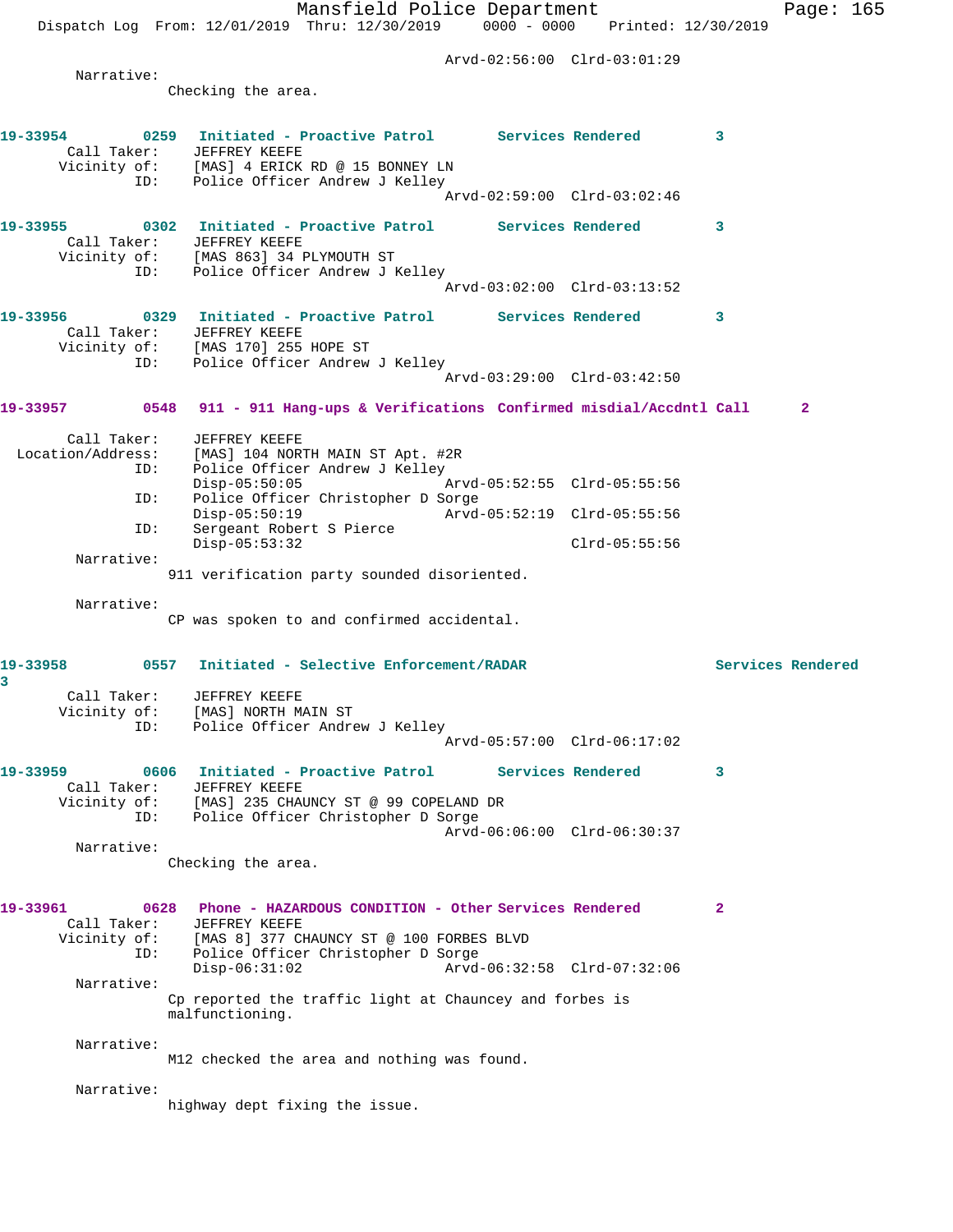|                                         |                                                                                       | Mansfield Police Department     | Page: $166$ |  |
|-----------------------------------------|---------------------------------------------------------------------------------------|---------------------------------|-------------|--|
|                                         | Dispatch Log From: 12/01/2019 Thru: 12/30/2019                                        | 0000 - 0000 Printed: 12/30/2019 |             |  |
| 19-33962                                | 0643<br>Phone - Alarm - Burglar                                                       | Spoken To                       |             |  |
| Call Taker:<br>Location/Address:<br>ID: | Kieran M Ruth<br>[MAS 960] 792 WEST ST<br>Sergeant Robert S Pierce<br>$Disp-06:46:18$ | Arvd-06:55:13 Clrd-06:56:30     |             |  |
| Narrative:                              | Out for the office motion zone 4                                                      |                                 |             |  |
| Narrative:                              | workers in the area clearing snow. clearing.                                          |                                 |             |  |
| 19-33964                                | Initiated - Community Policing<br>0659                                                | Services Rendered               |             |  |

| Call Taker:<br>Location/Address:<br>TD: | Stephen Martell<br>[MAS 1002] 250 EAST ST<br>Police Officer Andrew J Kelley |  |
|-----------------------------------------|-----------------------------------------------------------------------------|--|
|                                         | Arvd-06:59:00 Clrd-07:51:43                                                 |  |

| 19-33967<br>Call Taker:          | 0739 Initiated - Motor Vehicle Stop Verbal Warning<br>Stephen Martell               |                             | 3          |
|----------------------------------|-------------------------------------------------------------------------------------|-----------------------------|------------|
| ID:                              | Location/Address: [MAS 1015] 30 CHAUNCY ST<br>Police Officer Christopher D Sorge    | Arvd-07:39:00 Clrd-07:42:33 |            |
| Vehicle:<br>Narrative:           | GRY 2012 SUBA LEGACY Req: PC MA 36KR42 VIN: 4S3BMDK67C2037075                       |                             |            |
|                                  | verbal for speed                                                                    |                             |            |
| 19-33974                         | 0901 Walk-In - Burglary ( B & E ) Investigated - Report Taken                       |                             | 2          |
| Call Taker:<br>Location/Address: | Support Staff Matthew Todesco<br>[MAS H925] 71 PRATT ST                             |                             |            |
| ID:                              | Police Officer Michael T Fitzgerald<br>$Disp-09:03:39$                              | Arvd-09:03:48 Clrd-10:19:19 |            |
| ID:                              | Detective Gregory S Martell<br>$Disp-09:45:13$                                      | Arvd-09:45:17 Clrd-11:48:56 |            |
| ID:                              | Sergeant Thomas R Connor<br>$Disp-09:59:35$                                         | Arvd-09:59:38 Clrd-10:11:23 |            |
| ID:                              | Police Officer Michael T Fitzgerald<br>$Disp-10:54:27$                              | Arvd-11:05:22 Clrd-11:06:36 |            |
| Narrative:                       | RP into report a past B&E into her home, Ofc Fitzgerald into<br>speak with the RP.  |                             |            |
| Narrative:                       |                                                                                     |                             |            |
|                                  | MD5 will be on location for a period of time, BCI has been<br>notifed and en route. |                             |            |
| Narrative:                       | BCI on location @ $10:47$                                                           |                             |            |
| Narrative:                       | BCI is clear along with detective                                                   |                             |            |
| Refer To Incident:               | 19MAS-1161-OF                                                                       |                             |            |
| 19-33976<br>3                    | 0911 Initiated - Selective Enforcement/RADAR                                        |                             | Citation / |
| Call Taker:                      | Stephen Martell                                                                     |                             |            |

Warning Issued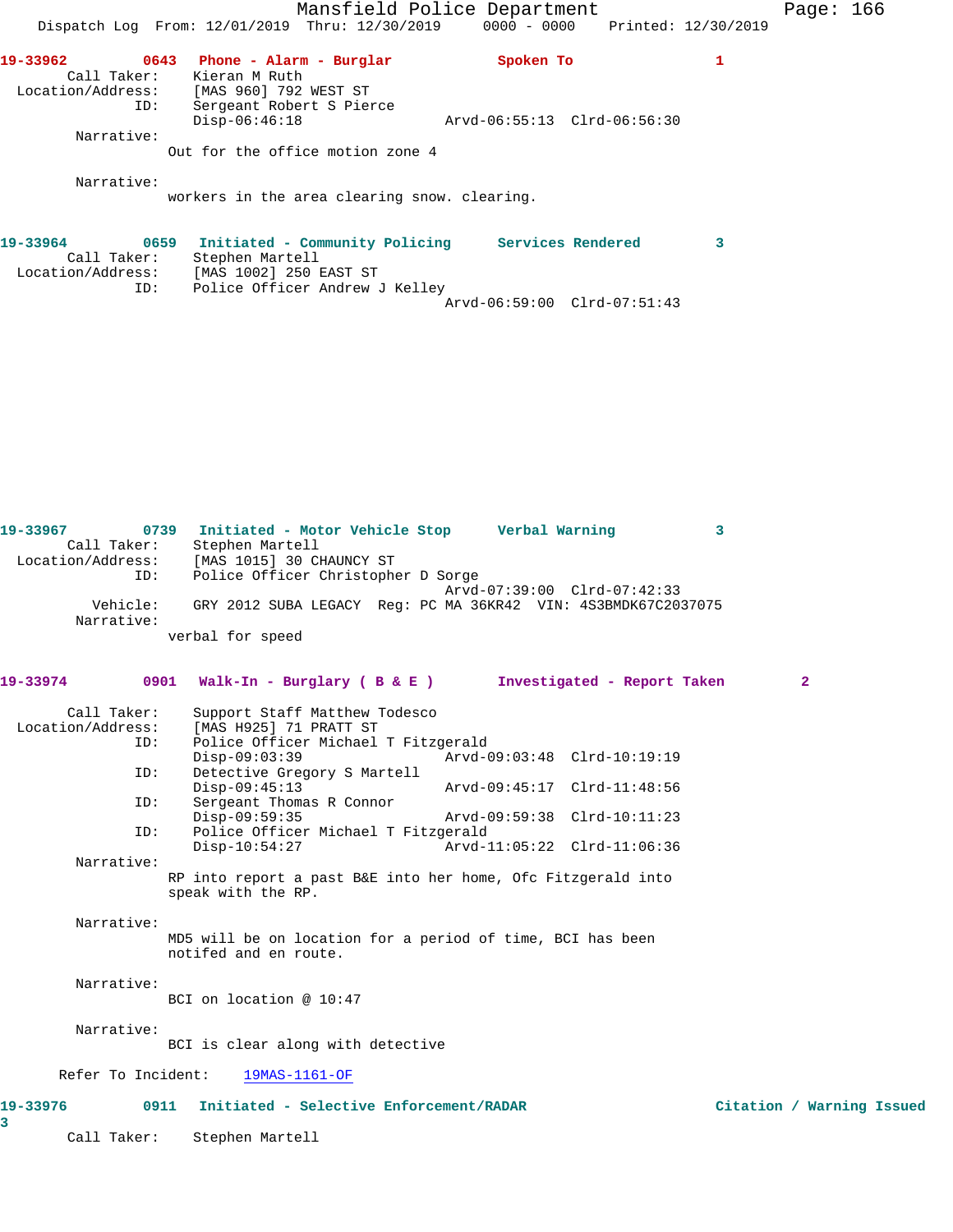Mansfield Police Department Page: 167 Dispatch Log From: 12/01/2019 Thru: 12/30/2019 0000 - 0000 Printed: 12/30/2019 Location/Address: [MAS 1002] 250 EAST ST ID: Police Officer Patrick J Pennie Arvd-09:11:00 Clrd-09:42:26 Vehicle: GRY 2010 SUBA LEGACY Reg: PAR MA 64041 VIN: 4S3BMBK65A3241644 Narrative: Selective enforcement in the area. Narrative: mv stop 1 - citation for speeding **19-33977 0931 Initiated - Selective Enforcement/RADAR Citation / Warning Issued 3**  Call Taker: Stephen Martell Location/Address: [MAS] 200 COPELAND DR Police Officer Nicole M Boldrighini Arvd-09:31:00 Clrd-09:42:34 ID: Police Officer Nicole M Boldrighini Disp-09:51:58 Arvd-09:53:56 Clrd-10:15:12 Vehicle: BLK 2004 JEEP UT GRACHE Reg: PC MA 4HS512 VIN: 1J4GW48S24C343515 Vehicle: WHI 2012 NISS ALTIMA Reg: PC MA 5GD285 VIN: 1N4AL2AP3CC104039 Narrative: Selective enforcement in the area. Narrative: 2 citations issued **19-33978 0940 Phone - Alarm - Burglar Services Rendered 1**  Call Taker: Stephen Martell Location/Address: [MAS 985A] 1 NORTH MAIN ST ID: Police Officer Patrick J Pennie Disp-09:42:26 Arvd-09:44:10 Clrd-09:51:52 ID: Police Officer Nicole M Boldrighini Disp-09:42:34 Arvd-09:44:12 Clrd-09:51:58 Narrative: alarm central reporting burg alarm activation for cellar door. Zone came in as cellar door. Narrative: officers attempting to close the cellar door Narrative: cellar door unable to be secured from the outside, contacting rep with info **19-33979 0943 Walk-In - Assist Citizen - P S A Services Rendered 3**  Call Taker: Support Staff Matthew Todesco Location/Address: [MAS H969] 38 FRAM DR ID: Police Officer Patrick J Pennie Disp-09:57:18 Arvd-09:57:20 Clrd-10:25:01 Narrative: Party is in the lobby Narrative: **19-33982 1016 Phone - Motor Veh Acc - w/Injury Accident Report 1**  Call Taker: GARIN EISELE<br>Location/Address: [MAS] 287 CH [MAS] 287 CHAUNCY ST @ 400 RTE 140 NB ID: Police Officer Nicole M Boldrighini Disp-10:19:00 Arvd-10:19:04 Clrd-10:55:02<br>TD: Police Officer David W Kinahan Police Officer David W Kinahan<br>Disp-10:19:10 P Disp-10:19:10 Arvd-10:22:27 Clrd-10:55:02

 ID: Police Officer Michael T Fitzgerald Disp-10:19:19 <br>
D: Sergeant Thomas R Connor<br>
D: Sergeant Thomas R Connor<br>
D: Sergeant Thomas R Connor Sergeant Thomas R Connor<br>Disp-10:24:06 Disp-10:24:06 Arvd-10:24:09 Clrd-10:55:02<br>ID: Police Officer Patrick J Pennie Police Officer Patrick J Pennie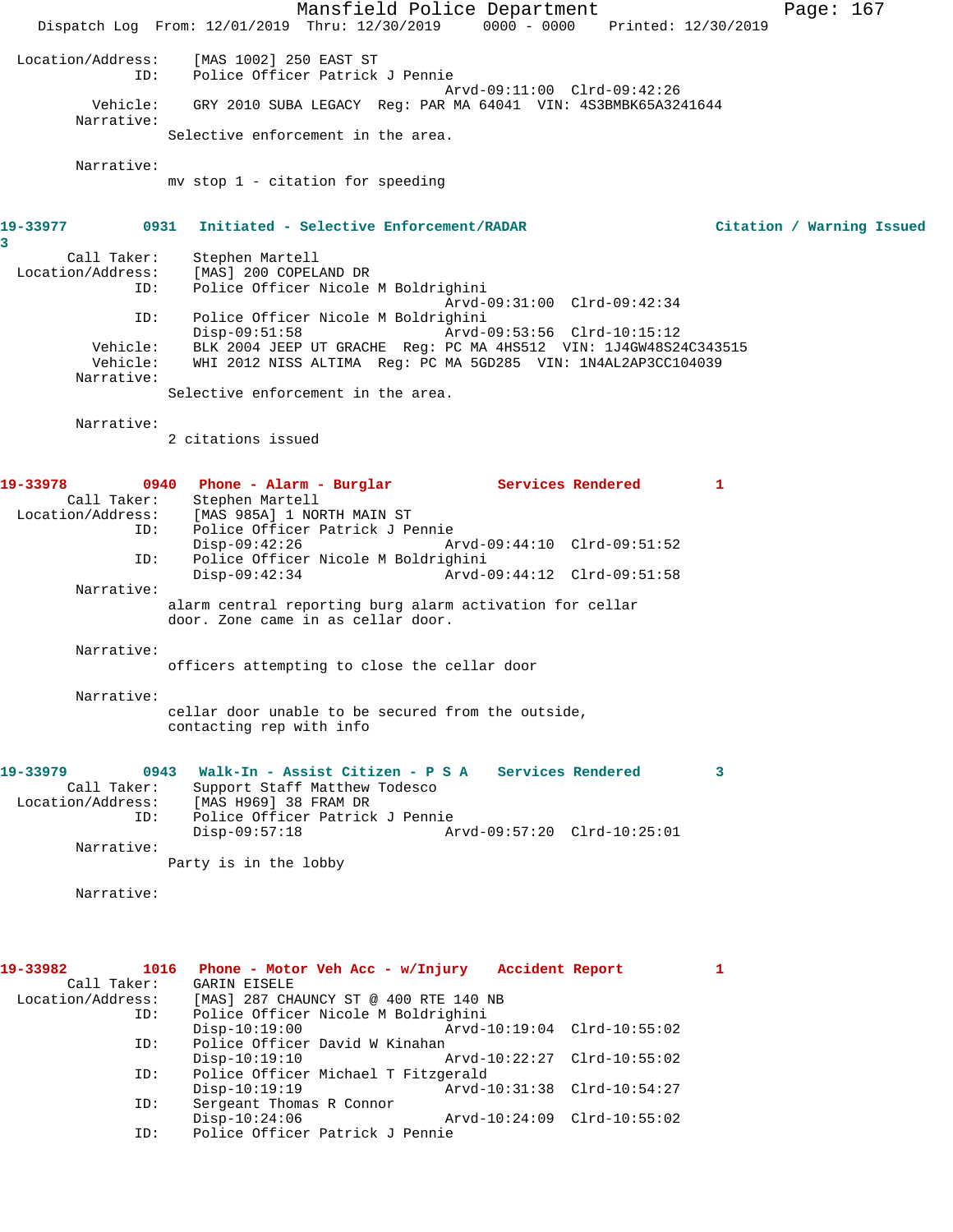Mansfield Police Department Page: 168 Dispatch Log From: 12/01/2019 Thru: 12/30/2019 0000 - 0000 Printed: 12/30/2019 Disp-10:25:11 Arvd-10:31:35 Clrd-10:55:02 Vehicle: GRY 2016 HOND ACCORD Reg: PAS MA CC2314 VIN: 1HGCR3F94GA028898 Towed: For: Accident By: Achins Garage To: Achins Garage Released To: WALSH On: 12/18/2019 @ 1529 Vehicle: RED 2005 TOYT CAMRY Reg: PC MA 969VH1 VIN: 4T1BE32K25U020739 Towed: For: Accident By: Achins Garage To: Achins Garage Released To: PORRIER On: 12/19/2019 @ 1221 Narrative: multiple calls for MVA w/ injuries Narrative: M14 reporting 2 patients that need an evaluation, tow for 2 needed. Narrative: Achins called Narrative: M1 reporting an extended scene, diverting traffic Narrative: Both vehicles towed by Achins Garage @ 10:55 Refer To Accident: 19MAS-486-AC 19-33984 1104 Initiated - Building Check Services Rendered 3 Call Taker: Stephen Martell Location/Address: [MAS 840] 280 SCHOOL ST ID: Police Officer Nicole M Boldrighini Arvd-11:04:00 Clrd-11:22:21 Narrative: no issues reported **19-33985 1106 Initiated - Motor Vehicle Stop Verbal Warning 3**  Call Taker: Stephen Martell<br>Location/Address: [MAS] 500 EAST ST Location/Address: [MAS] 500 EAST ST ID: Police Officer Michael T Fitzgerald Arvd-11:06:00 Clrd-11:08:21 Vehicle: WHI 2019 TOYT RAV4 Reg: PC MA 1CLX63 VIN: JTMP1RFV3KD025456 Narrative: mv stop Narrative: verbal for marked lanes **19-33991 1157 Walk-In - Assist Citizen - P S A Spoken To 3**  Call Taker: Support Staff Matthew Todesco<br>Location/Address: [MAS H5850] 15 MORGAN RD [MAS H5850] 15 MORGAN RD ID: Police Officer Nicole M Boldrighini<br>Disp-11:58:51 Arvd-1 Arvd-12:04:12 Clrd-12:16:03 Narrative: RP into report harrassing phone calls **19-33992 1210 Phone - Motor Veh Acc - No Injury Services Rendered 1**  Call Taker: Stephen Martell Location/Address: [MAS 8] 377 CHAUNCY ST ID: Police Officer Michael T Fitzgerald Disp-12:16:51 Arvd-12:19:55 Clrd-12:37:11 Vehicle: GRN 2012 SUBA OUTBAC Reg: PC MA 368RJ3 VIN: 4S4BRDJC4C2261067 Vehicle: GRY 2019 CHEV SILVER Reg: PC MA 1PTJ88 VIN: 3GCNYAEH4KG282287 Narrative: minor mva no injuries. Subaru was unoccupied at time Narrative: clear- both parties had exchanged paperwork priot to arrival. damage was under **19-33993 1214 Phone - Suspicious Actv / Persn / Veh Unfounded/Unverifed**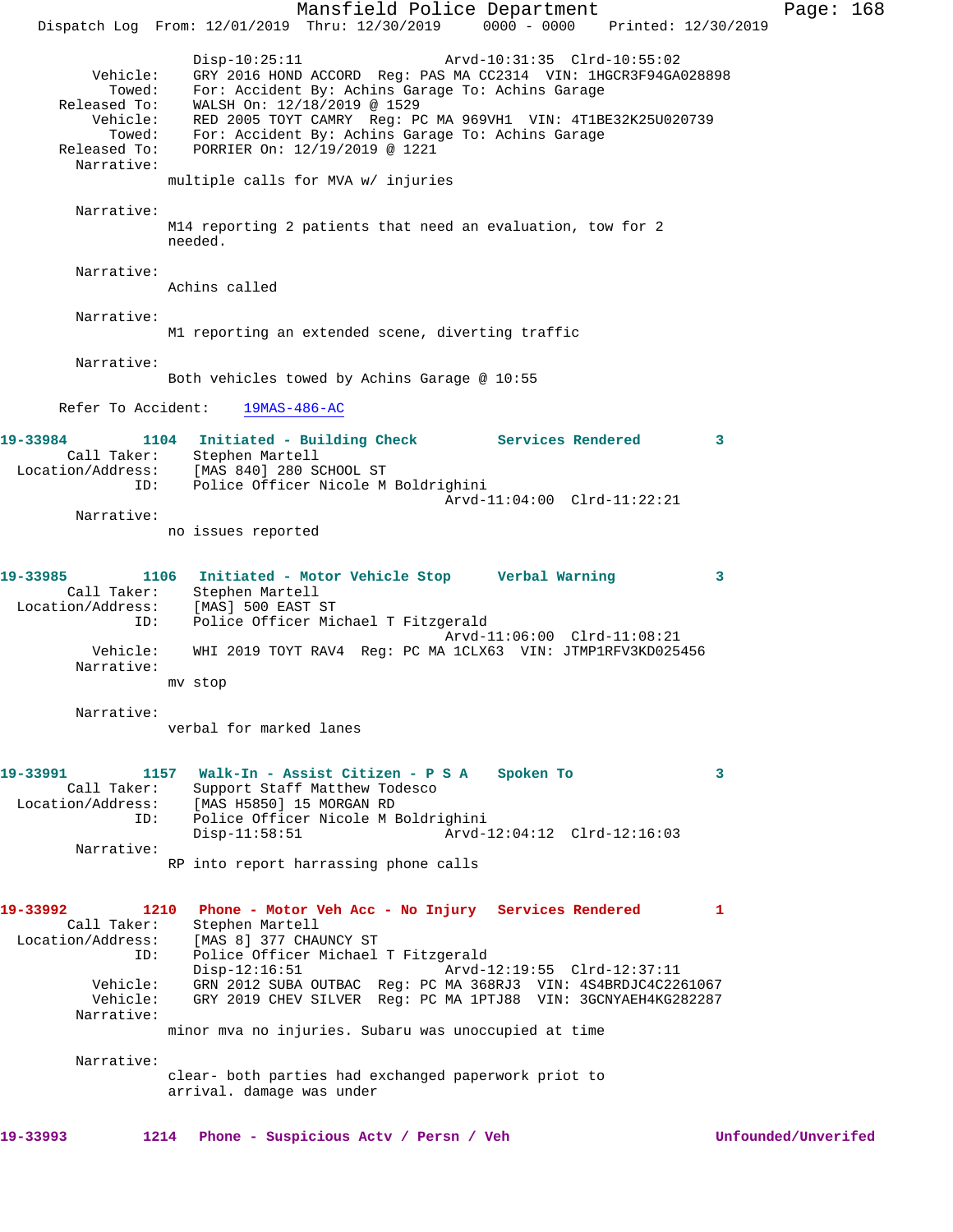Mansfield Police Department Page: 169 Dispatch Log From: 12/01/2019 Thru: 12/30/2019 0000 - 0000 Printed: 12/30/2019 **2**  Call Taker: Stephen Martell Location/Address: [MAS] 15 SUZANNE LN ID: Police Officer Nicole M Boldrighini Disp-12:18:25 Arvd-12:22:57 Clrd-12:30:31 Vehicle: GRY 2017 HOND CIVIC Reg: PC MA 6RF745 VIN: 19XFC2F72HE227713 Narrative: silver sedan with large amounts of ups/amazon packages in the vehicle. Narrative: driver was an amazon delivery driver 19-33996 1238 Phone - Identity Theft **Services Rendered** 1 Call Taker: Kieran M Ruth Location/Address: [MAS 417C] 5 FRANCIS AVE Apt. #18 ID: Police Officer Michael T Fitzgerald Disp-12:40:59 Arvd-12:43:45 Clrd-12:57:16 Narrative: Out to speak with an RP regarding a social security scam Narrative: Spoke with RP, advised them the call was a scammer. Unit clear **19-33999 1300 Initiated - Arrest Prisoner Monitored/Released 1** Call Taker: Stephen Martell Location/Address: [MAS 451B] 500 EAST ST ID: Police Officer Patrick J Pennie Arvd-13:00:00 Clrd-13:25:43 ID: Detective Kenneth E Wright Disp-13:01:40 Arvd-13:01:43 Clrd-14:47:02 Narrative: Det. Wright reports 1 in custody Refer To Arrest: 19MAS-667-AR Arrest: GEARHART, KEVIN Address: 199 MANCHESTER ST MANCHESTER, NH Age: Charges: Warrant arrest Warrant arrest Refer To Summons: 19MAS-668-AR Summons: GEARHART, KEVIN Address: 199 MANCHESTER ST MANCHESTER, NH Age: 54 Charges: FUGITIVE FROM JUSTICE ON COURT WARRANT **19-34000 1305 Initiated - Motor Vehicle Stop Verbal Warning 3**  Call Taker: Stephen Martell Location/Address: [MAS] 200 SCHOOL ST ID: Executive Lieutenant Francis W Archer JR Arvd-13:05:00 Clrd-13:07:52 Vehicle: GRY 2019 CHEV TRAX Reg: PC MA 9WR994 VIN: KL7CJPSB3KB754399 Narrative: verbal to the RO for red light violation **19-34001 1312 Walk-In - Harass. Electronic Communicat Incident Report 3**  Call Taker: Support Staff Matthew Todesco<br>Location/Address: [MAS] 742 NORTH MAIN ST [MAS] 742 NORTH MAIN ST ID: Police Officer Michael T Fitzgerald Disp-13:13:36 Arvd-13:13:40 Clrd-13:39:45 Narrative: RP into the station to report harrassment, Ofc Fitzgerald into speak with the RP. Narrative: Party has been advised to go to court, RP in en route to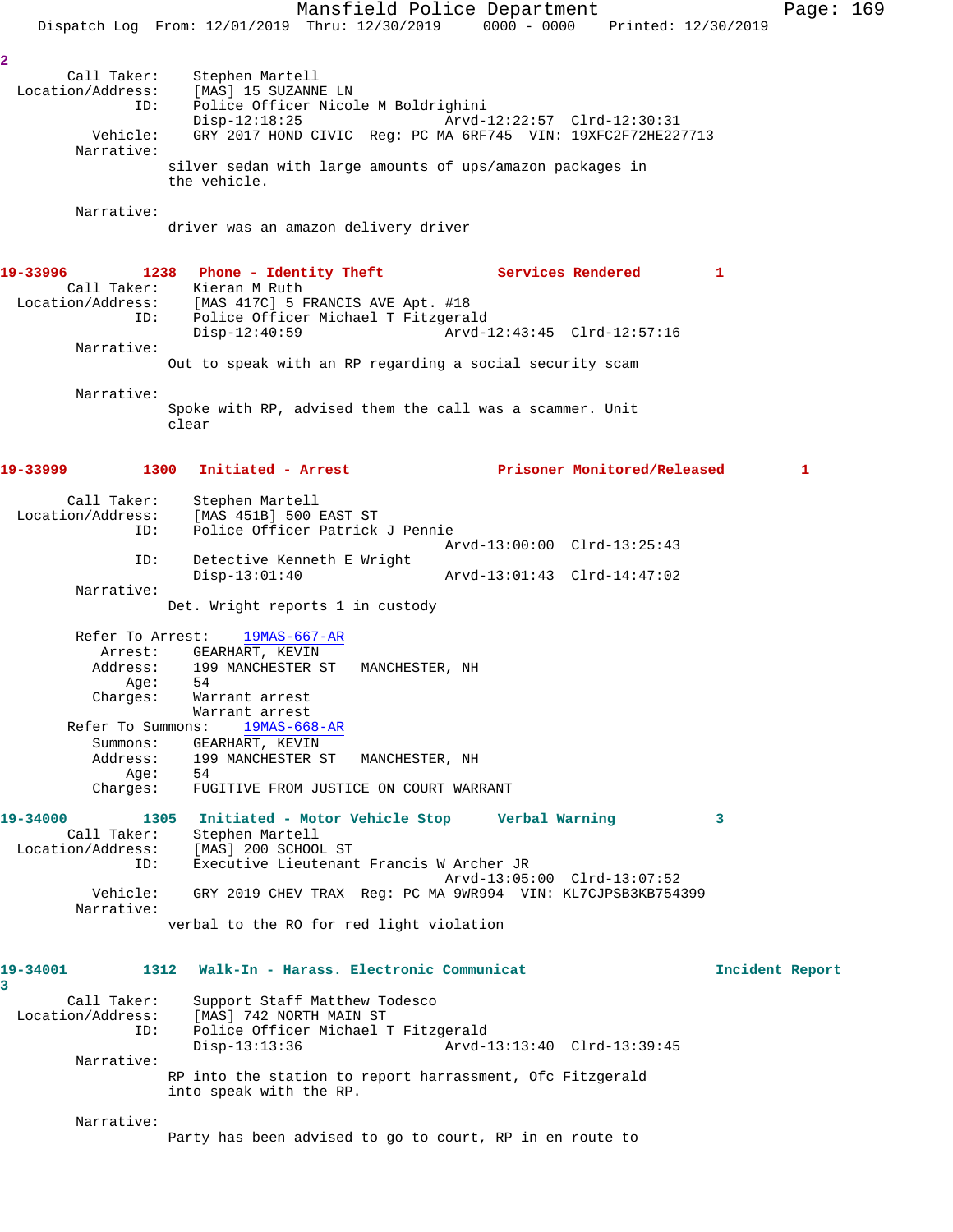Mansfield Police Department Page: 170 Dispatch Log From: 12/01/2019 Thru: 12/30/2019 0000 - 0000 Printed: 12/30/2019 court now. Refer To Incident: 19MAS-1162-OF **19-34005 1338 Walk-In - Assist Citizen - P S A Incident Report 3**  Call Taker: Support Staff Matthew Todesco Location/Address: [MAS 25A] 355 NORTH MAIN ST ID: Police Officer David W Kinahan<br>Disp-13:42:14 1 Disp-13:42:14 Arvd-13:42:17 Clrd-15:22:32 Narrative: RP reports he was struck by a truck this morning and is just getting back from the hospital and would like to report it, Ofc Kinahan into speak with the RP Refer To Incident: 19MAS-1163-OF **19-34004 1340 Initiated - Motor Vehicle Stop Verbal Warning 3**  Call Taker: Stephen Martell Location/Address: [MAS] BALCOM ST ID: Police Officer Nicole M Boldrighini Arvd-13:40:00 Clrd-13:43:27 Vehicle: BLU 2011 FORD UT ESCAPE Reg: PC MA 4841PO VIN: 1FMCU0D76BKB17271 Narrative: Verbal warning for folling to close **19-34009 1404 Initiated - Motor Vehicle Stop Verbal Warning 3**  Call Taker: Stephen Martell Location/Address: [MAS 68] 158 COPELAND DR ID: Police Officer Nicole M Boldrighini Arvd-14:04:00 Clrd-14:07:47 Vehicle: GRY 2011 BUIC UT ENCLAV Reg: PC MA 9MV130 VIN: 5GAKVBED2BJ113027 Narrative: verbal to the RO for red light violation **19-34020 1459 Walk-In - Child Safety Seat Program Services Rendered 3**  Call Taker: Support Staff Matthew Todesco Location/Address: [MAS 451B] 500 EAST ST ID: Police Officer Nicole M Boldrighini Disp-15:00:22 Arvd-15:00:25 Clrd-15:25:23 Vehicle: Reg: PC MA 85AV80 Vehicle: GRY 2017 HYUN UT TUCSON Reg: PC MA 8SAV80 VIN: KM8J3CA2XHU292852 Narrative: Ofc. Boldrighini installing a child safety seat. Narrative: installed 2 car seats **19-34028 1649 Phone - Suspicious Actv / Persn / Veh Unfounded/Unverifed 2**  Call Taker: Support Staff Derek M Stark Location/Address: [MAS] 28 SCHOOL ST @ 67 CORAL ST<br>ID: Police Officer Jay J Sparrow Police Officer Jay J Sparrow<br>Disp-16:53:28 Arvd-17:04:52 Clrd-17:14:52 ID: Police Officer Danielle C Titus Arvd-17:05:05 Clrd-17:14:52 Narrative: Caller reporting (3) males have been standing on the side of the road for hours after there truck was towed. Caller is concerned for parties and would like an officer check on them. Parties standing by the cemetery. Narrative: found blanket in the area of the cemetery covering tools, possibly from the vehicle that was towed **19-34032 1705 Walk-In - Assist Citizen - P S A Spoken To 3**  Call Taker: Support Staff Derek M Stark Location/Address: [MAS H1799] 34 FAIRFIELD PARK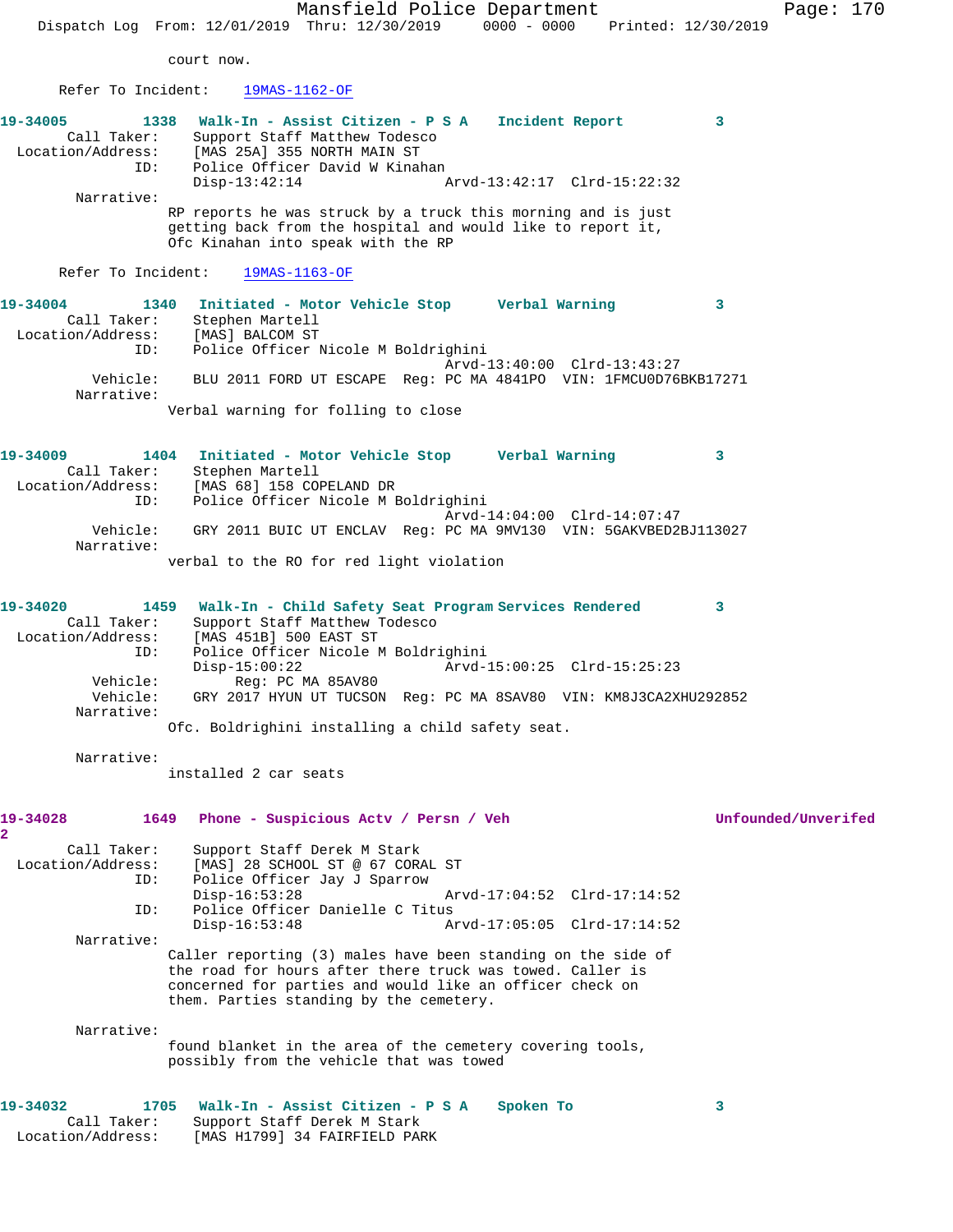Mansfield Police Department Page: 171 Dispatch Log From: 12/01/2019 Thru: 12/30/2019 0000 - 0000 Printed: 12/30/2019 ID: Police Officer Nicole P Newport Arvd-17:19:49 Clrd-17:34:58 Narrative: Walk in looking to speak with a female officer about an incident. Narrative: Reporting party was concerned with a party she interacted with from 22 East Street as she was parking her car and getting her kids into the home. The unknown female starting yelling at her over her vehicle, no threats where made just wanted incident documented. **19-34035 1755 911 - Burglary ( B & E ) Spoken To 2**  Call Taker: MATTHEW BOMES Location/Address: [MAS] 66 PILGRIM RD IESS: IPRESS SERVICE CONTROL OF SERVICE G Crosman Disp-17:58:38 Clrd-18:00:12 Narrative: sounds like some one is in the garage Narrative: my be the husband Narrative: spoke with the female caller and she stated it was her husband that was locked out of the house **19-34042 1958 Phone - Motor Veh Acc - No Injury Investigated - No Action Req. 1** Call Taker: Support Staff Derek M Stark Location/Address: [MAS 804A] 170 SCHOOL ST ID: Police Officer William C Trudell Disp-20:02:33 Arvd-20:03:32 Clrd-20:09:33 Vehicle: BLK 2014 FORD CMAX Reg: PAS MA EV520L VIN: 1FADP5CU9EL500209 Vehicle: Reg: DL MA 60524K Narrative: Caller reporting he was involved in a rear end crash on Rte 140 and cars pulled into the parking lot of the Barnyard School. Both operators reporting no injury. Narrative: paper exchange only 19-34045 2009 Initiated - Traffic Enforcement / Activity **Services Rendered 2**  Call Taker: MATTHEW BOMES Vicinity of: [MAS] 20 COPELAND DR @ 167 WEST ST ID: Police Officer William C Trudell Arvd-20:09:00 Clrd-20:29:35 **19-34046 2029 Phone - Alarm - Burglar False / Accidental Alarm 1**  Call Taker: MATTHEW BOMES Location/Address: [MAS 840L] 280 SCHOOL ST Apt. #L ID: Police Officer Jay J Sparrow Disp-20:32:02 Clrd-20:38:24<br>ID: Sergeant Lawrence G Crosman Sergeant Lawrence G Crosman Arvd-20:33:08 Clrd-20:38:24 Narrative: zone basement motion key holder attempt Narrative: Building exterior checked. Building appears secure. **19-34048 2037 911 - Animal Complaints Referred to Other Agency 3**  Call Taker: PATRICK FEENEY Vicinity of: [MAS H3753] 399 PRATT ST ID: Police Officer William C Trudell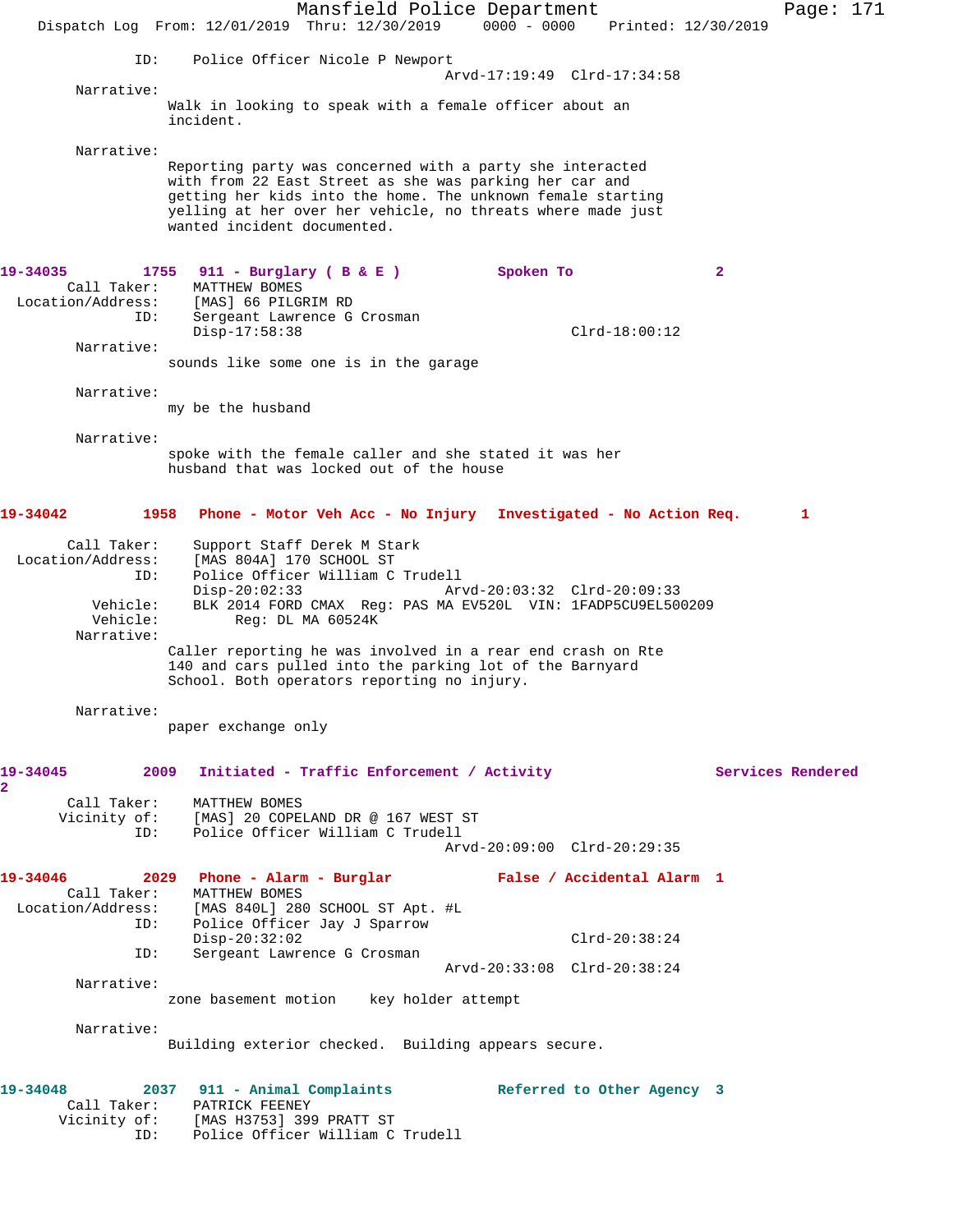|                                  |                                                | Mansfield Police Department                                |                             |                                 | Page: $172$ |  |
|----------------------------------|------------------------------------------------|------------------------------------------------------------|-----------------------------|---------------------------------|-------------|--|
|                                  | Dispatch Log From: 12/01/2019 Thru: 12/30/2019 |                                                            |                             | 0000 - 0000 Printed: 12/30/2019 |             |  |
| Narrative:                       | $Disp-20:39:24$                                |                                                            | Arvd-20:43:35 Clrd-21:33:20 |                                 |             |  |
|                                  | it was struck.                                 | 911 caller reports an injured deer in the roadway; appears |                             |                                 |             |  |
| Narrative:                       | have to put deer down                          |                                                            |                             |                                 |             |  |
| Narrative:                       | deer infront of 380 pratt st.                  |                                                            |                             |                                 |             |  |
| Narrative:                       | dpw to remove                                  |                                                            |                             |                                 |             |  |
| 19-34056                         | 2142 Phone - Well Being Check                  |                                                            |                             | Investigated - Report Taken     | 3           |  |
| Call Taker:<br>Location/Address: | DAVID SULLIVAN                                 |                                                            |                             |                                 |             |  |
|                                  | ID:<br>$Disp-21:47:32$                         | Police Officer Jay J Sparrow                               |                             | $Clrd-21:48:47$                 |             |  |

Disp-21:47:39 Arvd-21:53:40 Clrd-22:16:12<br>ID: Police Officer Danielle C Titus

Arvd-21:53:18 Clrd-22:16:12

Disp-22:06:11 Arvd-22:10:13 Clrd-22:22:44

Narrative:

Narrative:

Refer To Incident: 19MAS-1164-OF

ref 91692

Call Taker: DAVID SULLIVAN<br>Location/Address: [MAS 331A] 255

Narrative:

Narrative:

did walk through and nothing found

[MAS 331A] 255 EAST ST ID: Police Officer Nicole P Newport

Police Officer Jay J Sparrow<br>Disp-22:06:11

entry door 17 - loading dock. Alarm Company to notify a rep.

ID: Police Officer William C Trudell

Police Officer Danielle C Titus<br>Disp-21:48:42 AM

**19-34059 2207 911 - Assist Fire Department Services Rendered 3**  Call Taker: DAVID SULLIVAN<br>Location/Address: [MAS 932] 12 P ess: [MAS 932] 12 PRATT ST Apt. #201<br>ID: Police Officer William C Trudel Police Officer William C Trudell Arvd-22:19:39 Clrd-22:19:42

**19-34058 2201 Phone - Alarm - Burglar Investigated - No Report 1** 

Disp-22:06:08 Arvd-22:09:59 Clrd-22:22:44<br>ID: Police Officer Jav J Sparrow

out with 2 custodians at the school for a walk through

Narrative: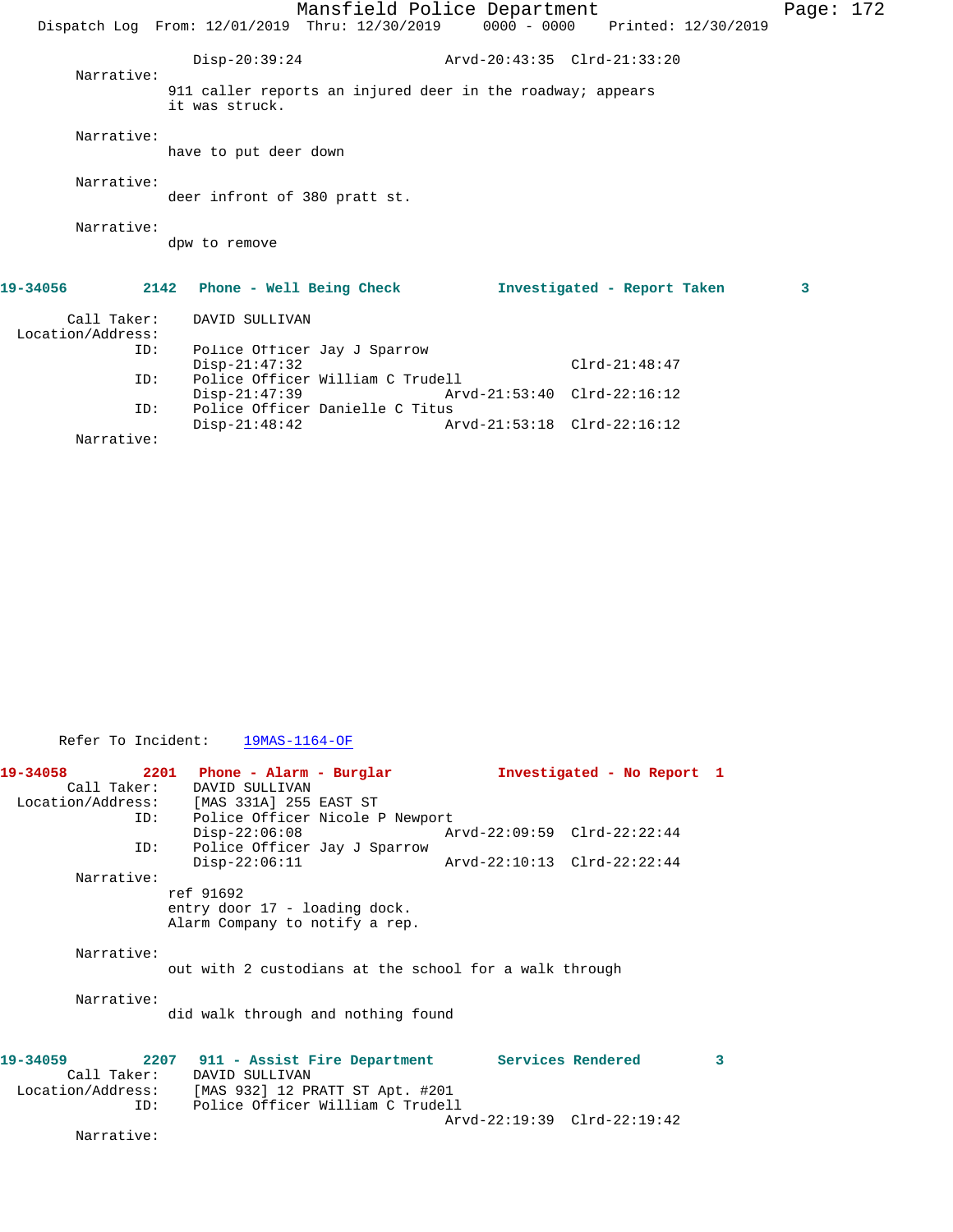fd all set on scene

| 19-34061<br>2228<br>Call Taker:<br>ID:                                                          | Initiated - Motor Vehicle Stop Citation / Warning Issued 3<br>MATTHEW BOMES<br>Vicinity of: [MAS] COPELAND DR<br>Police Officer Jay J Sparrow<br>Arvd-22:28:00 Clrd-22:35:49                                                                                                                                                                                                                                                                                                                                                                       |
|-------------------------------------------------------------------------------------------------|----------------------------------------------------------------------------------------------------------------------------------------------------------------------------------------------------------------------------------------------------------------------------------------------------------------------------------------------------------------------------------------------------------------------------------------------------------------------------------------------------------------------------------------------------|
| Vehicle:                                                                                        | BLK 2015 MERZ UT ML350 Reg: PC MA 5YHS80 VIN: 4JGDA5HB2FA569805                                                                                                                                                                                                                                                                                                                                                                                                                                                                                    |
| 19-34062                                                                                        | 2231 Initiated - Building Check<br>Building Checked / Secured<br>3                                                                                                                                                                                                                                                                                                                                                                                                                                                                                 |
| Call Taker:<br>Vicinity of:<br>ID:                                                              | MATTHEW BOMES<br>[MAS] 30 CHAUNCY ST<br>Police Officer Danielle C Titus<br>Arvd-22:31:00 Clrd-22:35:23                                                                                                                                                                                                                                                                                                                                                                                                                                             |
| 19-34063                                                                                        | 2233 Initiated - Building Check<br>Investigated - No Action Req.<br>3                                                                                                                                                                                                                                                                                                                                                                                                                                                                              |
| Call Taker:<br>Vicinity of:<br>ID:<br>ID:<br>ID:<br>ID:<br>Vehicle:<br>Narrative:<br>Narrative: | MATTHEW BOMES<br>[MAS 992] 660 EAST ST<br>Police Officer Nicole P Newport<br>Arvd-22:33:00 Clrd-22:44:03<br>Police Officer Danielle C Titus<br>$Disp-22:35:34$<br>Arvd-22:37:41 Clrd-22:44:03<br>Police Officer William C Trudell<br>$Disp-22:35:39$<br>Arvd-22:37:37 Clrd-22:44:03<br>Police Officer Jay J Sparrow<br>Arvd-22:37:34 Clrd-22:38:10<br>GRY 2015 HOND ACCORD Reg: PC MA 9ATY20 VIN: 1HGCR2F38FA069099<br>found open rear door with key in it possibly the dry<br>cleaners<br>M/v parked in the front of the bldg, unoccupied, reg is |
| Narrative:                                                                                      | expired.<br>spoke with Jim Glaropolous @ 508-245-7730 and he stated to<br>secure the door and remove the key, key is stuck in the door                                                                                                                                                                                                                                                                                                                                                                                                             |
| Narrative:                                                                                      | spoke to key holder and he is going to attempt to contact a<br>local key holder to secure the door and remove the key                                                                                                                                                                                                                                                                                                                                                                                                                              |
| Narrative:                                                                                      | door was secured from the inside, key is still stuck in the<br>door                                                                                                                                                                                                                                                                                                                                                                                                                                                                                |

## **For Date: 12/19/2019 - Thursday**

| 19-34069    | 0140<br>Initiated - Building Check      | Arrest(s) Made                                              | 3 |
|-------------|-----------------------------------------|-------------------------------------------------------------|---|
| Call Taker: | MATTHEW BOMES                           |                                                             |   |
|             | Vicinity of: [MAS] 30 CHAUNCY ST        |                                                             |   |
|             | Patrolman David Schepis<br>ID:          |                                                             |   |
|             |                                         | Arvd-01:40:00 Clrd-01:52:10                                 |   |
| ID:         | Police Officer Christopher D Sorge      |                                                             |   |
|             |                                         | Arvd-01:43:24 Clrd-01:49:09                                 |   |
| ID:         | Police Officer Meghan Birnie            |                                                             |   |
|             |                                         | Arvd-01:43:40 Clrd-01:50:27                                 |   |
| Vehicle:    |                                         | RED 2014 MAZD CX5 Req: PAS MA RT72LL VIN: JM3KE4DY0E0391408 |   |
| Narrative:  |                                         |                                                             |   |
|             | 1 male pc @ 0146                        |                                                             |   |
|             |                                         |                                                             |   |
| Narrative:  |                                         |                                                             |   |
|             | m-2 transporting 1 male pc              |                                                             |   |
|             |                                         |                                                             |   |
| Narrative:  |                                         |                                                             |   |
|             | pc was released to MA reg RT72LL @ 0223 |                                                             |   |
|             |                                         |                                                             |   |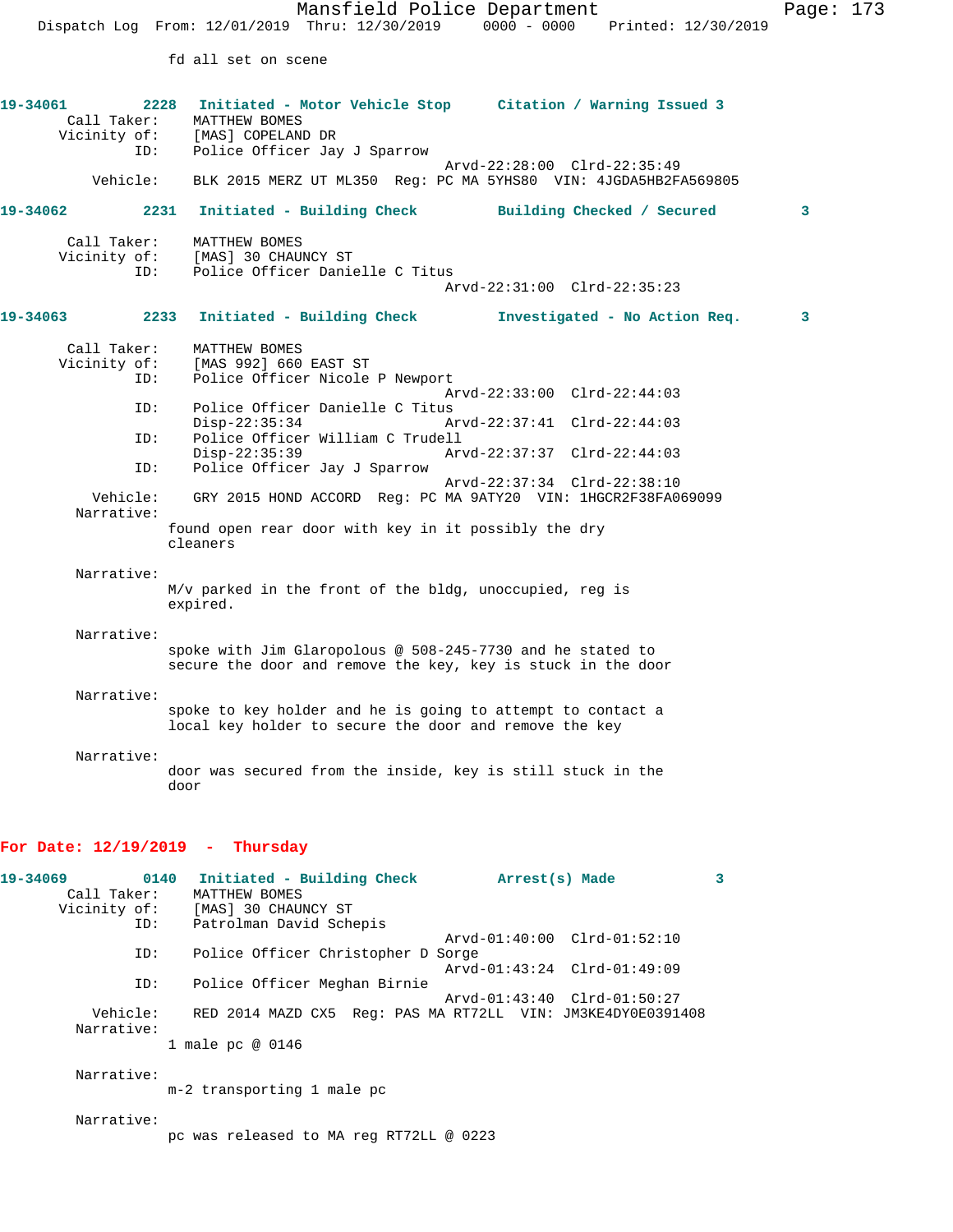Mansfield Police Department Page: 174 Dispatch Log From: 12/01/2019 Thru: 12/30/2019 0000 - 0000 Printed: 12/30/2019 Refer To P/C: 19MAS-669-AR P/C: ARCHER, DYLLAN M<br>Address: 11 FAIRWAY VIEW LI 11 FAIRWAY VIEW LN NORTON, MA<br>21 Age: Charges: PROTECTIVE CUSTODY **19-34074 0146 Phone - Noise Complaint Investigated - No Action Req. 2** Call Taker: DAVID SULLIVAN Location/Address: [MAS 418B] 23 FRANCIS AVE Apt. #20 ID: Police Officer Andrew J Kelley<br>Disp-01:50:07 Disp-01:50:07 Arvd-01:53:52 Clrd-02:03:15 ID: Police Officer Meghan Birnie Disp-01:50:33 Arvd-01:53:52 Clrd-02:03:18 Narrative: R/p states loud music from the apt above. Narrative: party in apt 24 was stompping his feet on the floor, so apt 20 turned up the radio, all is quiet now, spoke to party in apt 20 all is good now **19-34100 0314 Phone - Alarm - Burglar Investigated - No Action Req. 1** Call Taker: MATTHEW BOMES Location/Address: [MAS 9A] 55 CABOT BLVD Police Officer Andrew J Kelley<br>Disp-03:17:30 Arvd-03:18:57 Clrd-03:26:23 ID: Police Officer Meghan Birnie Disp-03:17:33 Clrd-03:21:12 ID: Police Officer Meghan Birnie Arvd-03:21:23 Clrd-03:26:23 Reg: AP TX R1418096 Narrative: group1 blan door no key holder Narrative: door into foyer is unsecure, entry door is locked Narrative: large truck in rear of building that is running possibly with operator sleeping **19-34101 0323 Initiated - Building Check Building Checked / Secured 3** Call Taker: MATTHEW BOMES Vicinity of: [MAS 417] 9 FRANCIS AVE ID: Police Officer Christopher D Sorge Arvd-03:23:00 Clrd-03:39:51 ID: Patrolman VINCENT E GOLEMME Disp-03:27:46 Clrd-03:28:36 **19-34103 0329 Initiated - Building Check Building Checked / Secured 3** Call Taker: MATTHEW BOMES Location/Address: [MAS 2] 60 FORBES BLVD ID: Police Officer Andrew J Kelley Arvd-03:29:00 Clrd-03:37:51<br>Vehicle: 2019 DODG JOU Req: PC NJ A45LGC VIN: 3C4PDDEG3KT77012 2019 DODG JOU Reg: PC NJ A45LGC VIN: 3C4PDDEG3KT770120 Narrative: vehicle out back running and locked up **19-34104 0338 Initiated - Parking Violations Citation / Warning Issued 3**  Call Taker: MATTHEW BOMES Vicinity of: [MAS] BRISTOL ST ID: Patrolman David Schepis Arvd-03:38:00 Clrd-03:43:06

Vehicle: 2017 FORD Reg: PC NC HW1848 VIN: NM0LS7E76H1311067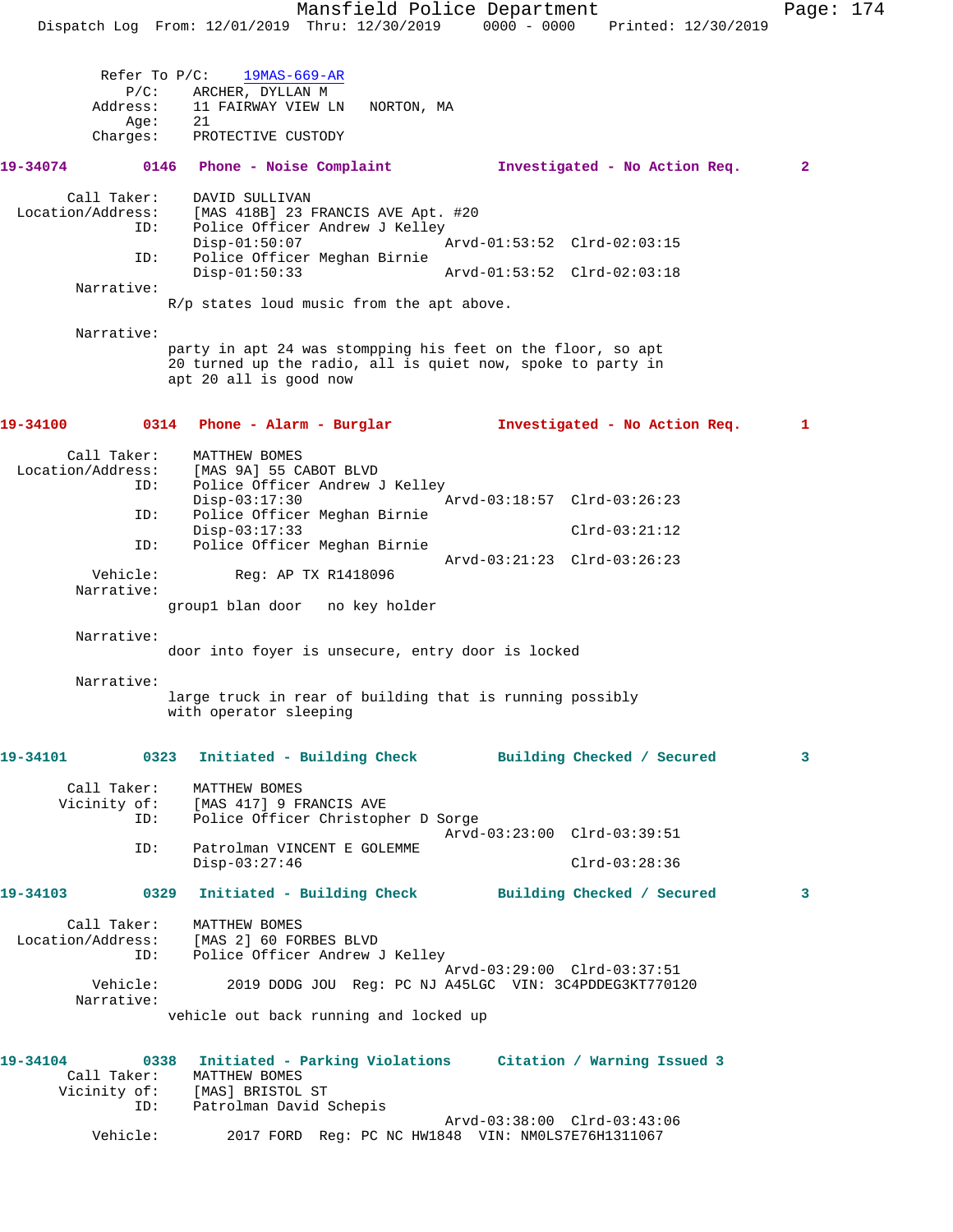Dispatch Log From: 12/01/2019 Thru: 12/30/2019 0000 - 0000 Printed: 12/30/2019 **19-34105 0344 Initiated - Parking Violations Citation / Warning Issued 3**  Call Taker: MATTHEW BOMES Vicinity of: [MAS] COURT ST ID: Patrolman David Schepis Arvd-03:44:00 Clrd-03:45:13 Vehicle: BLU 2011 GMC SAVANA Reg: CO MA N89224 VIN: 1GTS7AFX6B1177616 **19-34108 0353 Phone - Alarm - Burglar False / Accidental Alarm 1**  Call Taker: DAVID SULLIVAN Location/Address: [MAS 840I120] 280 SCHOOL ST Apt. #I120 ID: Police Officer Meghan Birnie Disp-03:55:11 Arvd-03:56:07 Clrd-04:02:41 ID: Police Officer Andrew J Kelley<br>Disp-03:55:17 Disp-03:55:17 Arvd-03:58:18 Clrd-04:02:41 Narrative: Media Section Motion Detector Alarm Company attempting to notify. Narrative: store openning early employees arriving **19-34109 0420 911 - Alarm - Burglar False / Accidental Alarm 1**  Call Taker: MATTHEW BOMES Location/Address: [MAS 414D] 33 SUFFOLK RD ID: Police Officer Meghan Birnie Disp-04:23:15 Arvd-04:26:43 Clrd-04:32:58<br>ID: Police Officer Andrew J Kelley Police Officer Andrew J Kelley<br>Disp-04:23:28 Disp-04:23:28 Arvd-04:29:36 Clrd-04:32:58 Narrative: zone 2 front door party on site unable to identify ref #37532050 Narrative: spoke with employee at building, party is opening up location **19-34110 0516 Initiated - Motor Vehicle Stop Citation / Warning Issued 3**  Call Taker: MATTHEW BOMES Vicinity of: [MAS] 6 BICENTENNIAL CT @ 228 PRATT ST ID: Patrolman David Schepis Arvd-05:16:00 Clrd-05:39:07 ID: Police Officer Christopher D Sorge Arvd-05:20:16 Clrd-05:39:07<br>Vehicle: BLK 2007 INFI G35 Reg: PC MA 9TX525 VIN: JNKBV61F97M8068 BLK 2007 INFI G35 Reg: PC MA 9TX525 VIN: JNKBV61F97M806811 Narrative: ticketed for speed **19-34111 0539 Initiated - Motor Vehicle Stop Citation / Warning Issued 3**  Call Taker: MATTHEW BOMES Vicinity of: [MAS] 160 NORTH MAIN ST ID: Patrolman David Schepis Arvd-05:39:00 Clrd-05:44:47 Vehicle: BLK 2014 VOLK TIGUAN Reg: PC MA 7VG955 VIN: WVGBV3AX2EW549755 Narrative: ticketed for speed **19-34113 0557 Initiated - Selective Enforcement/RADAR Verbal Warning 3**  Call Taker: MATTHEW BOMES Vicinity of: [MAS] 614 MAPLE ST @ 12 BIRD RD ID: Police Officer Christopher D Sorge Arvd-05:57:00 Clrd-06:25:30 Vehicle: Reg: PC MA VTE133 Vehicle: BLK 2015 GMC SIERRA Reg: VT MA E133 **19-34115 0629 Initiated - Motor Vehicle Stop Verbal Warning 3** 

Call Taker: MATTHEW BOMES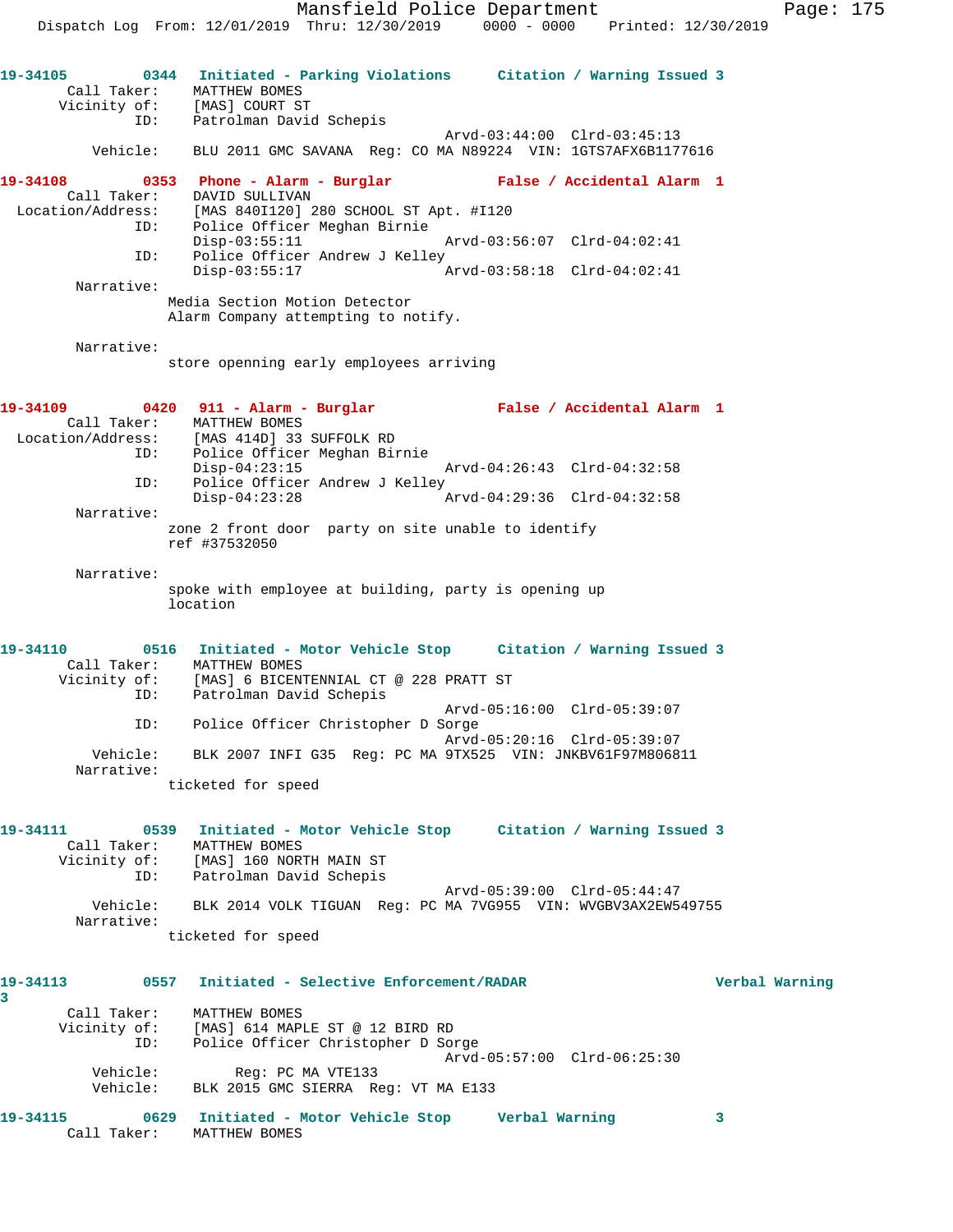Mansfield Police Department Page: 176 Dispatch Log From: 12/01/2019 Thru: 12/30/2019 0000 - 0000 Printed: 12/30/2019 Vicinity of: [MAS 417] 9 FRANCIS AVE ID: Police Officer Christopher D Sorge Arvd-06:29:00 Clrd-06:31:50 Vehicle: GRY 2013 TOYT CAMRY Reg: PC MA 4ND726 VIN: 4T1BF1FK3DU663322 Narrative: defective equipment **19-34117 0657 Initiated - Motor Vehicle Stop Citation / Warning Issued 3**  Call Taker: Kieran M Ruth Location/Address: [MAS] 575 WEST ST @ 260 FORBES BLVD ID: Police Officer Andrew J Kelley Arvd-06:57:00 Clrd-06:59:47 Vehicle: WHI 2014 TOYT TACOMA Reg: PC MA 248VS2 VIN: 5TFUU4EN1EX103010 Narrative: MV stop Narrative: Verbal for speed **19-34118 0657 Initiated - Community Policing Services Rendered 3**  Call Taker: Kieran M Ruth Location/Address: [MAS 1002] 250 EAST ST ID: Police Officer Christopher D Sorge Arvd-06:57:00 Clrd-07:04:32 **19-34121 0700 Initiated - Motor Vehicle Stop Citation / Warning Issued 3**  Call Taker: Kieran M Ruth Location/Address: [MAS] RESERVOIR ST ID: Police Officer Meghan Birnie Arvd-07:00:00 Clrd-07:06:40 Vehicle: WHI 2017 GMC UT ACADIA Reg: PC MA 5WZ283 VIN: 1GKKNULS9HZ246121 Narrative: MV stop Narrative: Cited for speed **19-34126 0719 Other - Assist Fire Department Referred to Other Agency 3**  Call Taker: PATRICK FEENEY Location/Address: [MAS 802] 428 ELM ST ID: Police Officer Meghan Birnie Disp-07:20:35 Arvd-07:29:30 Clrd-07:29:50 Narrative: Assisting the FD with a fire related incident; general fire alarm. Narrative: MFD reports set off by cleaning **19-34132 0834 Phone - Motor Veh Acc - No Injury Accident Report 1**  Call Taker: PATRICK FEENEY Location/Address: [MAS] 789 EAST ST @ 86 EASTMAN ST ID: Police Officer David W Kinahan<br>Disp-08:39:16 Disp-08:39:16 Arvd-08:41:50 Clrd-09:08:58 ID: Police Officer Nicole M Boldrighini Disp-08:39:22 Arvd-08:39:24 Clrd-09:08:58<br>Vehicle: BLU 2008 MAZD 5 Reg: PC MA 4309YO VIN: JM1CR29L880312039 BLU 2008 MAZD 5 Reg: PC MA 4309YO VIN: JM1CR29L880312039 Vehicle: BRO 2011 TOYT CAMRY Reg: PC MA 285KP7 VIN: 4T1BF3EK9BU599362 Narrative: Report of a 2 car crash no injuries reported. Refer To Accident: 19MAS-487-AC **19-34134 0855 Initiated - Selective Enforcement/RADAR Citation / Warning Issued 3**  Call Taker: Kieran M Ruth Location/Address: [MAS] 400 RTE 140 SB @ 272 CHAUNCY ST ID: Police Officer John R Armstrong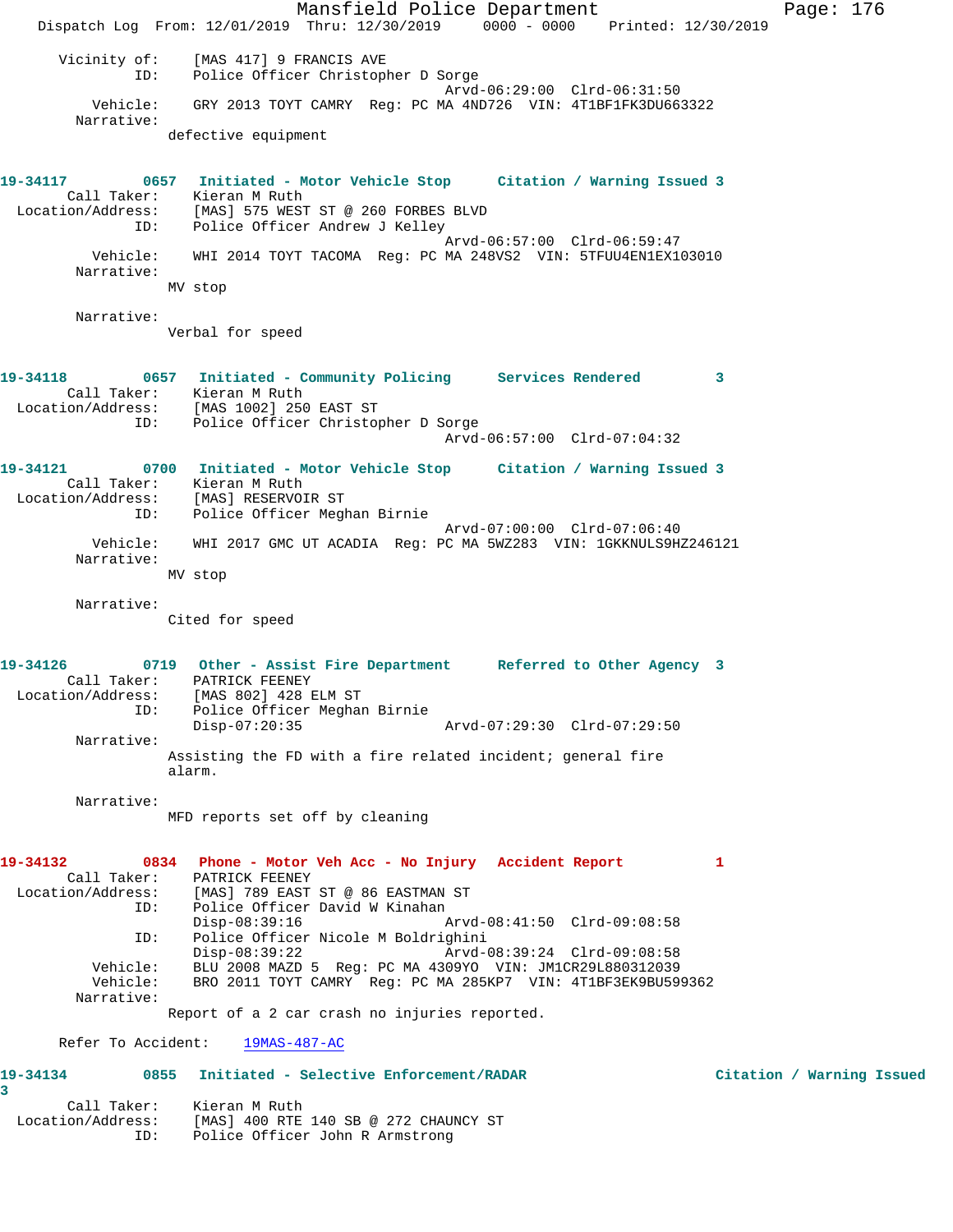Mansfield Police Department Page: 177 Dispatch Log From: 12/01/2019 Thru: 12/30/2019 0000 - 0000 Printed: 12/30/2019 Arvd-08:55:00 Clrd-09:14:18 Vehicle: BLK 2014 JEEP GRANDC Reg: PC MA 662DW4 VIN: 1C4RJFBG6EC496297 Vehicle: BLU 2013 EQU Reg: PC RI WK58 VIN: 2GNALDEK2D6261552 Narrative: Selective enforcement in the area. Narrative: Out with MA/662DW4, verbal for speed Narrative: Out with a DMV in front of D'Angelo's RI/WK58. The vehicle was pushed into the Walgreens parking lot **19-34135 0909 Initiated - Selective Enforcement/RADAR Citation / Warning Issued 3**  Call Taker: Kieran M Ruth Location/Address: [MAS 1002] 250 EAST ST ID: Police Officer Nicole M Boldrighini Arvd-09:09:00 Clrd-09:35:07 Vehicle: WHI 2018 VOLK ATLAS Reg: PC MA 6AP892 VIN: 1V2MR2CAXJC534709 Narrative: Selective enforcement in the area. Narrative: Out with MA/6AP892, verbal for speed **19-34138 0944 Initiated - Proactive Patrol Building Checked / Secured 3** Call Taker: Kieran M Ruth Location/Address: [MAS 840] 280 SCHOOL ST ID: Sergeant Thomas R Connor Arvd-09:44:00 Clrd-10:12:30 Narrative: Checking the area. **19-34145 1012 Phone - Assist Fire Department False / Accidental Alarm 3**  Call Taker: Kieran M Ruth Location/Address: [MAS H277] 77 UNION ST Apt. #A ID: Police Officer Nicole M Boldrighini Disp-10:14:11 Clrd-10:14:27<br>ID: Police Officer John R Armstrong Clrd-10:14:27 Police Officer John R Armstrong Disp-10:14:20 Arvd-10:19:03 Clrd-10:19:24 Narrative: Assisting the FD with an unknown medical alert call Narrative: MFD confirmed accidental **19-34149 1119 Phone - Alarm - Burglar False / Accidental Alarm 1**  Call Taker: Kieran M Ruth<br>Location/Address: [MAS H4901] 95 ess: [MAS H4901] 954 MAPLE ST<br>ID: Police Officer Nicole M B Police Officer Nicole M Boldrighini Disp-11:20:53 Arvd-11:26:44 Clrd-11:30:30 ID: Police Officer Michael T Fitzgerald Disp-11:20:59 Clrd-11:30:24 Narrative: Out for the stairs motion alarm Narrative: ADT reporting the alarm was accidental due to cleaning company, homeowner provided proper passcode but is not on scene. Narrative: The cleaners have left but there is a dog in the house. The residence checks secure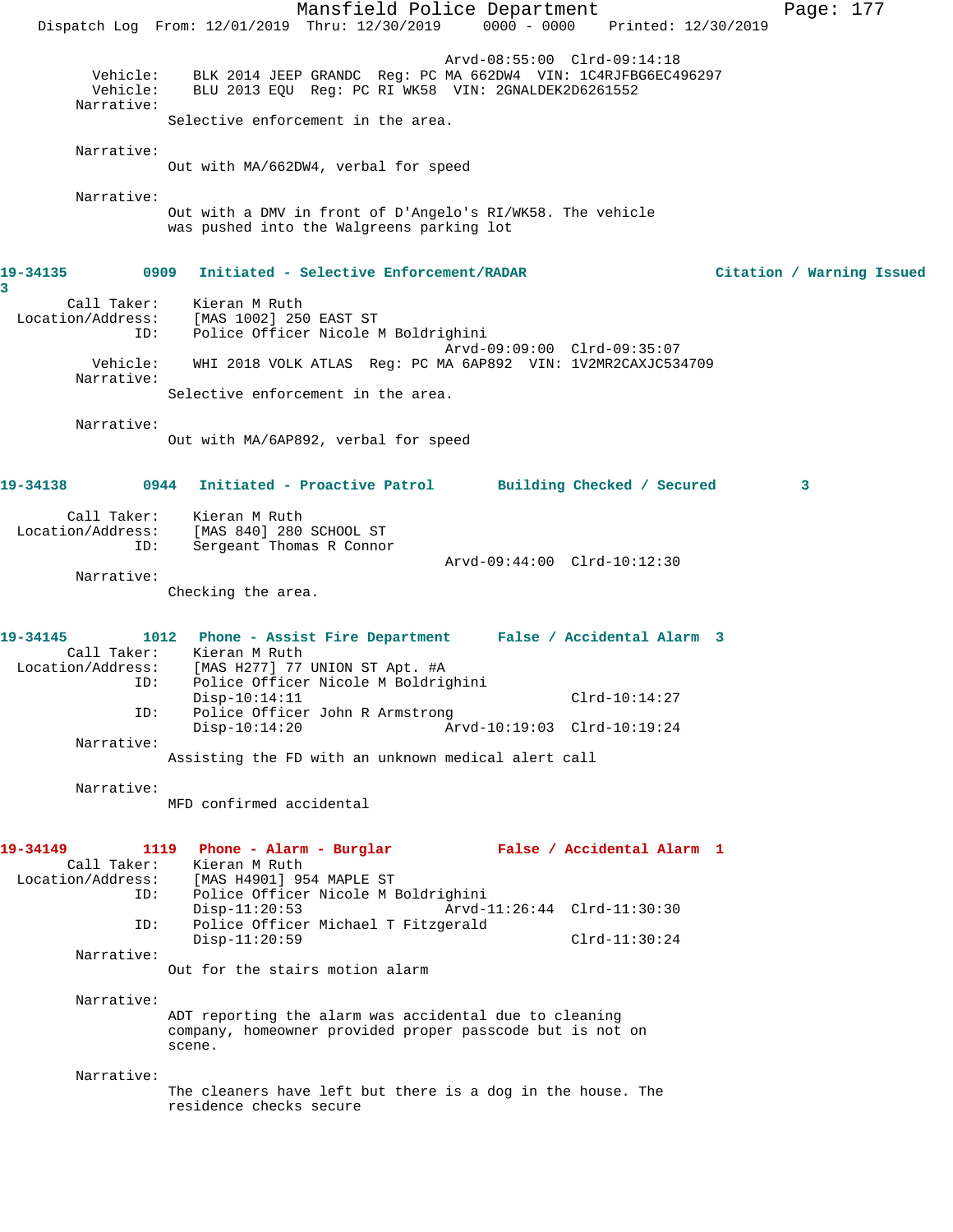Mansfield Police Department Page: 178 Dispatch Log From: 12/01/2019 Thru: 12/30/2019 0000 - 0000 Printed: 12/30/2019 **19-34152 1142 Initiated - Follow up Investigation Investigated - No Action Req. 3** Call Taker: Kieran M Ruth Location/Address: [MAS 304B] 1 MANSFIELD AVE ID: Police Officer David W Kinahan Arvd-11:42:00 Clrd-12:51:07 Narrative: Conducting a follow up in the area to a previously reported incident. **19-34155 1256 Initiated - Motor Vehicle Stop Citation / Warning Issued 3**  Call Taker: Kieran M Ruth Location/Address: [MAS] 458 EAST ST @ 444 PRATT ST ID: Police Officer Michael T Fitzgerald Arvd-12:56:00 Clrd-12:59:53 Vehicle: RED 2016 SUBA UT FOREST Reg: PC MA 41RK20 VIN: JF2SJADC9GG423145 Narrative: MV stop **19-34156 1257 Initiated - Proactive Patrol Building Checked / Secured 3** Call Taker: Kieran M Ruth Location/Address: [MAS 417] 9 FRANCIS AVE ID: Police Officer Nicole M Boldrighini Arvd-12:57:00 Clrd-13:07:31 Narrative: Checking the area. **19-34158 1300 Phone - Assist Citizen - P S A Services Rendered 3**  Call Taker: Kieran M Ruth Location/Address: [MAS 840F100B] 280 SCHOOL ST Apt. #F100 ID: Police Officer Michael T Fitzgerald Disp-13:03:26 Arvd-13:08:22 Clrd-13:12:58 Narrative: Out for a hypodermic needle found in the bathroom **19-34159 1313 Initiated - Proactive Patrol Building Checked / Secured 3** Call Taker: Kieran M Ruth Location/Address: [MAS 840] 280 SCHOOL ST ID: Police Officer Michael T Fitzgerald Arvd-13:13:00 Clrd-13:26:07 Narrative: Checking the area. **19-34162 1326 Initiated - Motor Veh Acc - No Injury Services Rendered 1**  Call Taker: Kieran M Ruth Location/Address: [MAS] 100 RTE 140 SB @ 280 SCHOOL ST ID: Police Officer Michael T Fitzgerald Arvd-13:26:00 Clrd-13:28:57 Vehicle: BLK 2016 INFI Q50 Reg: PC MA 9GG679 VIN: JN1EV7AR8GM345781 Vehicle: WHI 2016 JEEP WRANGL Reg: PC MA 7FJN40 VIN: 1C4BJWEG0GL161603 Narrative: Out with a minor MVA Narrative: Assisted in a paper exchange **19-34163 1326 911 - Disturbance / Gathering Incident Report 1**  Call Taker: CARLY MORIARTY Location/Address: [MAS 68] 158 COPELAND DR ID: Police Officer John R Armstrong Disp-13:28:54 Arvd-13:31:14 Clrd-13:50:06 ID: Police Officer Michael T Fitzgerald Disp-13:29:05 Clrd-13:33:29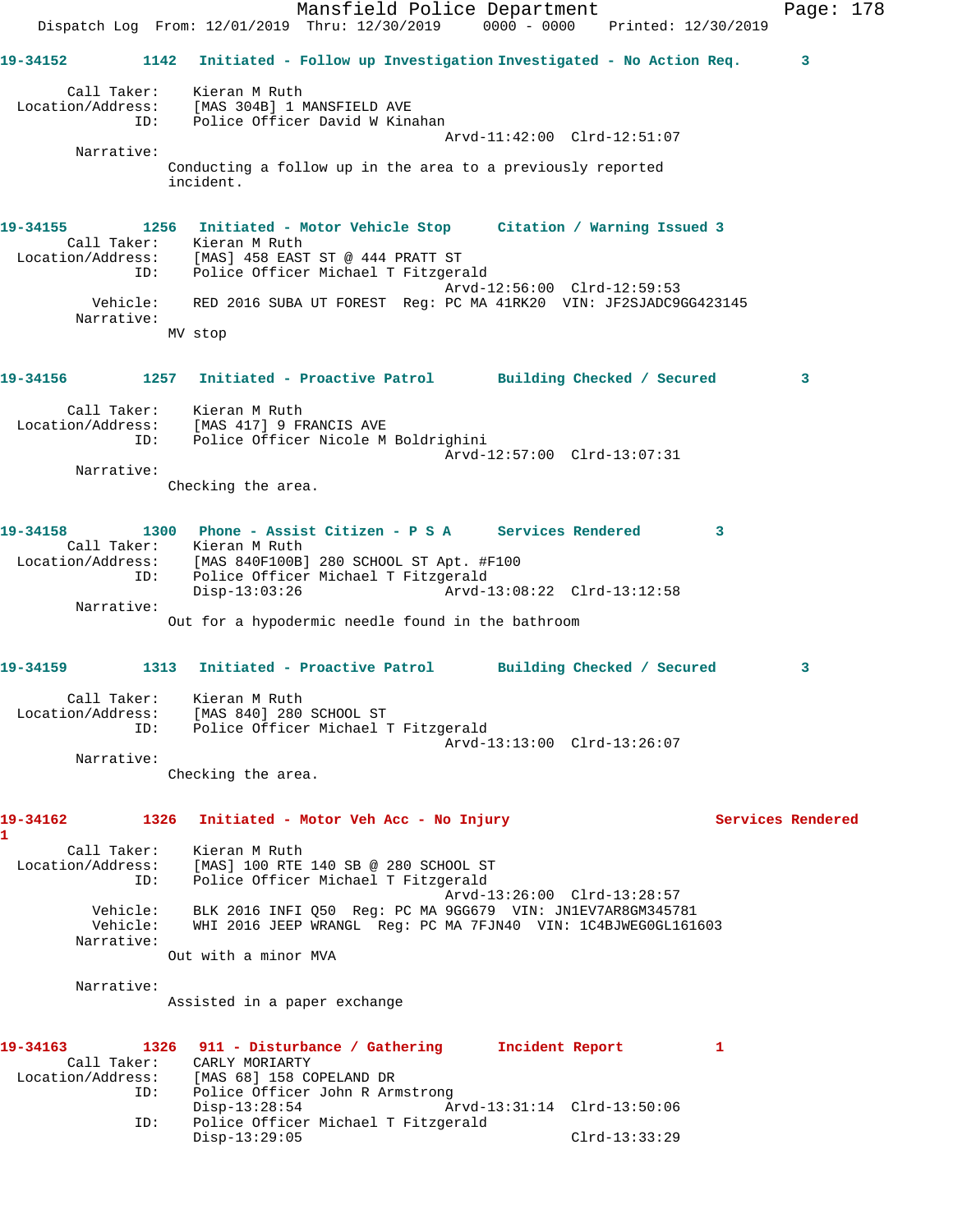Mansfield Police Department Page: 179 Dispatch Log From: 12/01/2019 Thru: 12/30/2019 0000 - 0000 Printed: 12/30/2019 Narrative: Cp requesting to speak with an officer regarding possible harrassment involving him and an electrician Narrative: Cp reporting the other party has since left the business Narrative: Ofc. Armstrong reports the argument was over electrical work that was done in the business Refer To Incident: 19MAS-1166-OF **19-34164 1332 Phone - Motor Veh Acc - No Injury Accident Report 1**  Call Taker: Kieran M Ruth Location/Address: [MAS] 400 RTE 140 SB @ 272 CHAUNCY ST<br>ID: Police Officer David W Kinahan Police Officer David W Kinahan Disp-13:33:19 Arvd-13:40:17 Clrd-13:49:21 Vehicle: GRY 2011 FORD FOCUS Reg: PC MA 35R260 VIN: 1FAHP3GN3BW100178 Vehicle: WHI 2012 GMC SIERRA Reg: CO MA N23859 VIN: 1GD322CG4CF161282 Narrative: Out for a minor MVA Narrative: Report taken Refer To Accident: 19MAS-488-AC **19-34172 1419 Initiated - Proactive Patrol Building Checked / Secured 3** Call Taker: Kieran M Ruth Location/Address: [MAS 2] 60 FORBES BLVD ID: Police Officer Michael T Fitzgerald Arvd-14:19:00 Clrd-14:23:28 Narrative: Checking the area. **19-34175 1437 Radio - Disabled Motor Vehicle Vehicle Towed 3**  Call Taker: JEFFREY KEEFE Vicinity of: [MAS] RTE 140 NB ID: Police Officer Michael T Fitzgerald Disp-14:38:45 Arvd-14:38:48 Clrd-15:06:03 Vehicle: BLU 2015 HOND 4H FIT Reg: PC MA 1JL179 Narrative: DMV in the area of 140n near 495. Narrative: Achins enroute for the tow **19-34178 1602 Radio - Traffic Grant Enforcement Citation / Warning Issued 1**  Call Taker: Kieran M Ruth<br>Location/Address: [MAS 451B] 500 [MAS 451B] 500 EAST ST ID: Police Officer Christopher D Sorge Disp-16:04:19 Arvd-16:04:25 Clrd-18:41:45 ID: Police Officer Christopher D Sorge Disp-18:51:49 Arvd-18:57:56 Clrd-19:38:31 Vehicle: GRY 2018 TOYT COROLL Reg: PC MA 115XVS VIN: 2T1BURHE7JC968749 Vehicle: BLK 2009 FORD F150 Reg: PC MA 8535CJ VIN: 1FTRF04889KC76496 Vehicle: BLK 2011 KIA CAMRY Reg: PC MA 3SGM60 VIN: KNDJT2A24B7339751 Vehicle: BLK 2012 HOND UT CRV Reg: PC MA 223TJ8 VIN: 2HKRM4H72CH627665 Vehicle: RED 2011 JEEP UT GRACHE Reg: PC MA 279PP4 VIN: 1J4RR4GG2BC625700 Vehicle: WHI 2018 TOYT UT RAV4 Reg: PAR MA 163A VIN: JTMRFREV0JJ235301 Vehicle: GRY 2006 MAZD 3 Reg: PC MA 8KP892 VIN: JM1BK32G261484111 Vehicle: BLK 2007 HYUN ACCENT Reg: PC MA 53WD56 VIN: KMHCN46C27U147359 Vehicle: WHI 2009 TOYT COROLL Reg: PC MA 184NM5 VIN: 2T1BU40E99C164477 Vehicle: GRY 2017 TOYT PRIUSP Reg: PC MA 9180WC VIN: JTDKARFP9H3056656 Vehicle: GRY 2016 NISS UT PATHFI Reg: PC MA 3CB914 VIN: 5N1AR2MM5GC658923 Vehicle: WHI 2008 DODG SPRINT Reg: CO MA T32934 VIN: WD0PE845385230920 Narrative:

Out with MA/115XVS Chauncy at Central, cited for red light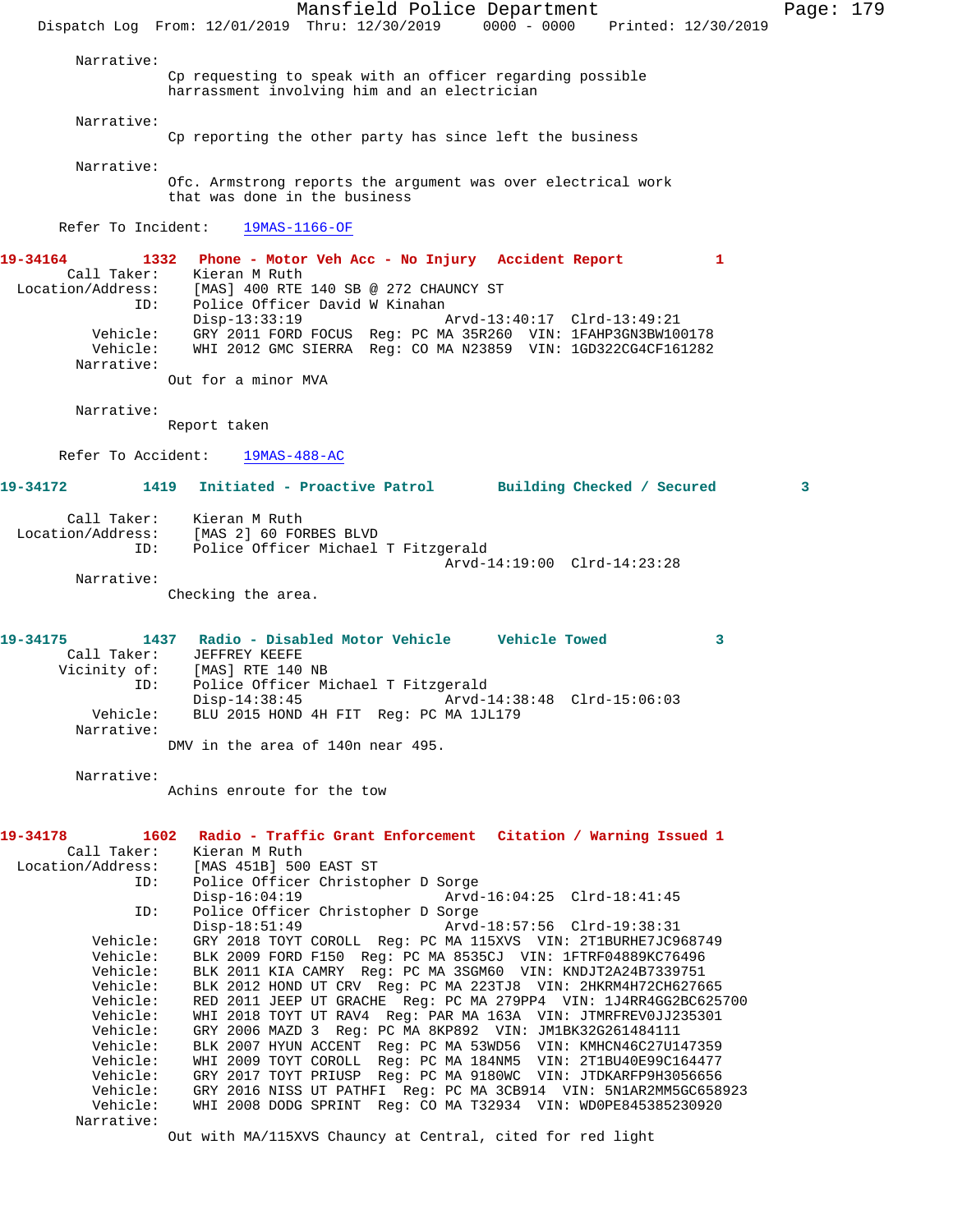Mansfield Police Department Page: 180 Dispatch Log From: 12/01/2019 Thru: 12/30/2019 0000 - 0000 Printed: 12/30/2019 Narrative: Out with MA/8535CJ, North Main at Oakland cited for failure to signal Narrative: Out with MA/3SGM60 at 65 Maple, cited for speed Narrative: Out with MA/223TJ8 at 287 Chauncy, cited for defective equipment Narrative: Out with MA/279PP4 in front of St. Mary's, verbal for defective equipmenmt Narrative: Out with MA/163A North Main at Pratt, verbal for defective equipment Narrative: Out with MA/8KP892 North Main at Pratt, cited for defective equipment Narrative: Out with MA/53WD56 at Copeland Sunoco, cited for failure to stop Narrative: Out with MA/184NM5 Rte 140 at Chauncy, cited for failure to stop Narrative: Out with MA/9180WC School at Bliss, cited for red light Narrative: Out with MA/3CB914 School at Spring, cited for failure to stop Narrative: Hope at Pratt MA CO T32934. cited for equipment violation **19-34179 1604 911 - 911 Hang-ups & Verifications Confirmed misdial/Accdntl Call 2** Call Taker: JEFFREY KEEFE Location/Address: [MAS 973D2] 120 FORBES BLVD Apt. #150 ID: Police Officer Patrick J Pennie Disp-16:10:18 Arvd-16:20:33 Clrd-16:24:42 Narrative: Accidental 911-confirmed **19-34186 1719 Initiated - Selective Enforcement/RADAR Citation / Warning Issued** Call Taker: CARLY MORIARTY<br>Location/Address: [MAS] 562 MAPLI SS: [MAS] 562 MAPLE ST @ 3 JENNIFER DR<br>ID: Police Officer Andrew J Kellev Police Officer Andrew J Kelley Arvd-17:19:00 Clrd-17:44:58<br>Vehicle: GRY 2005 TOYT MATRIX Reg: PC MA 34FV35 VIN: 2T1LR32E75C3 GRY 2005 TOYT MATRIX Reg: PC MA 34FV35 VIN: 2T1LR32E75C339204 Narrative: Selective enforcement in the area. Narrative: Out with MA/34FV35, cited for speed **19-34189 1736 Phone - Road Hazards Services Rendered 3**  Call Taker: Kieran M Ruth Location/Address: [MAS] 170 SCHOOL ST @ 100 RTE 140 NB

ID: Police Officer Patrick J Pennie

Disp-17:37:49 Arvd-17:42:10 Clrd-18:30:54

**3**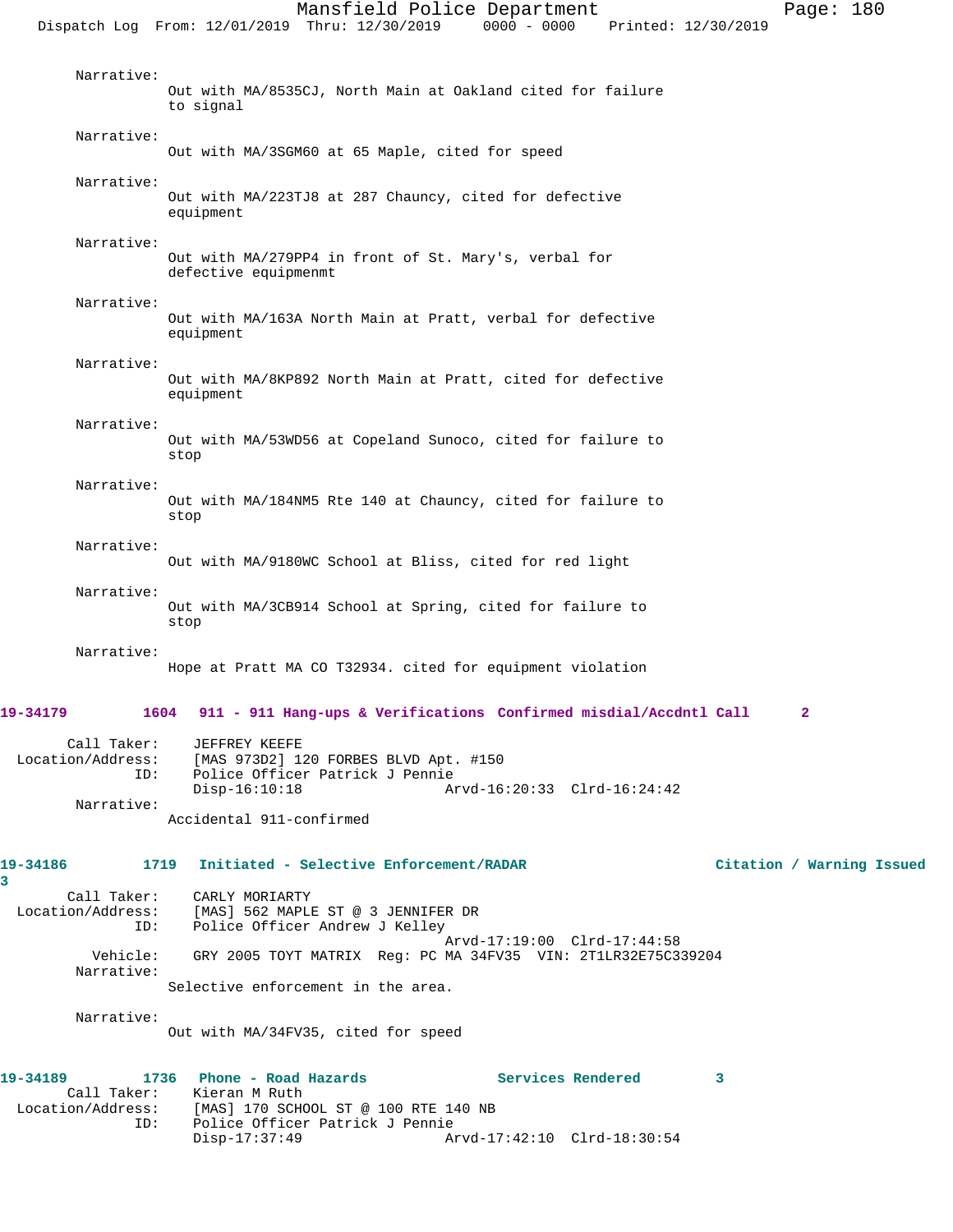Mansfield Police Department Fage: 181 Dispatch Log From: 12/01/2019 Thru: 12/30/2019 0000 - 0000 Printed: 12/30/2019 ID: Detective Gregory S Martell Disp-17:44:34 Clrd-17:45:26<br>ID: Police Officer Andrew J Kelley Police Officer Andrew J Kelley Disp-17:45:10 Arvd-17:53:09 Clrd-18:30:54 ID: Detective Gregory S Martell Disp-17:56:00 Arvd-17:56:04 Clrd-18:30:54 Narrative: Traffic lights reported to out Narrative: Ofc. Pennie reports the lights seem to be on flash Narrative: MADOT notified with no ETA Narrative: MADOT on location Narrative: All units clear; lights reset. **19-34196 1838 Phone - Motor Veh Acc - No Injury Investigated - Report Taken 1** Call Taker: Kieran M Ruth Location/Address: [MAS] 145 SCHOOL ST @ 231 SPRING ST ID: Detective Gregory S Martell Disp-18:38:45 Arvd-18:41:36 Clrd-19:06:19 ID: Police Officer Christopher D Sorge Disp-18:41:45 Arvd-18:41:48 Clrd-18:51:49 Vehicle: BLU 2009 DODG GRANDC Reg: PC MA 6MS489 VIN: 2D8HN11EX9R628849 Vehicle: GRY 2019 JEEP COMPAS Reg: PC MA 5SH269 VIN: 3C4NJDCB1KT828717 Narrative: Achins on location Narrative: Private Tow, Refer To Accident: 19MAS-489-AC 19-34200 1932 Phone - Suspicious Actv / Persn / Veh Gone on Arrival **2**  Call Taker: Stephen Martell Vicinity of: [MAS H1841] 201 WEST ST ID: Police Officer Patrick J Pennie Disp-19:37:52 Arvd-19:45:18 Clrd-19:51:29 ID: Detective Gregory S Martell Arvd-19:45:23 Clrd-19:51:29 Narrative: CP reporting two SUVs parked at the end of the street unsure on what activities they are doing. Narrative: No vehicles in the area, Gone on arrival. **19-34201 1952 Initiated - Selective Enforcement/RADAR Citation / Warning Issued 3**  Call Taker: DAVID SULLIVAN Vicinity of: [MAS] NORTH MAIN ST ID: Detective Gregory S Martell Arvd-19:52:00 Clrd-20:14:02 19-34202 1953 Initiated - Building Check Services Rendered 3 Call Taker: Stephen Martell Location/Address: [MAS 840] 280 SCHOOL ST ID: Police Officer Patrick J Pennie Arvd-19:53:00 Clrd-20:09:51 **19-34203 1955 Phone - Disturbance / Gathering Investigated - No Report 1**  Call Taker: PATRICK FEENEY Location/Address: [MAS 417F] 15 FRANCIS AVE Apt. #3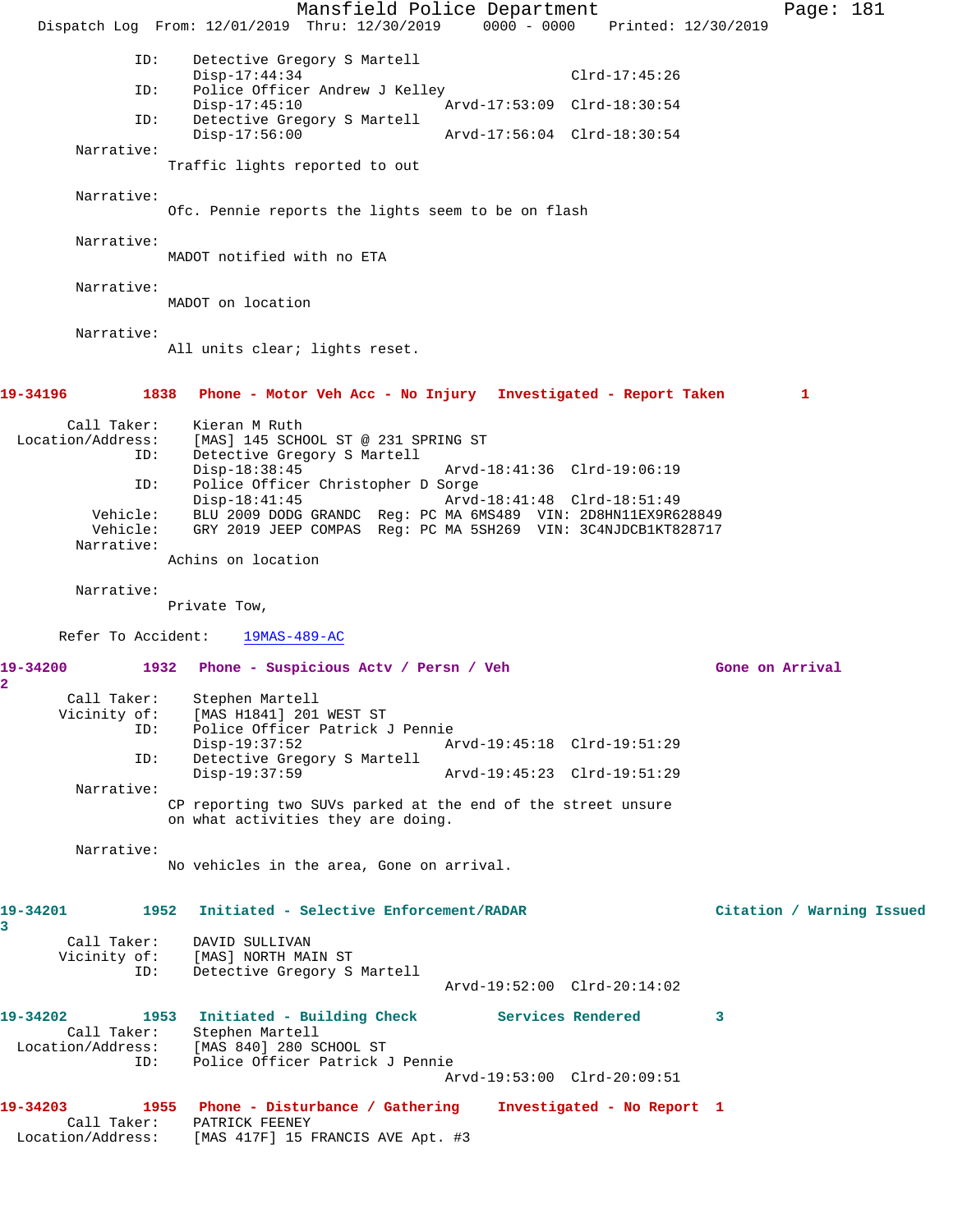Mansfield Police Department Page: 182 Dispatch Log From: 12/01/2019 Thru: 12/30/2019 0000 - 0000 Printed: 12/30/2019 ID: Police Officer Andrew J Kelley<br>Disp-19:57:53  $\bar{P}_{AYd-20:02:39}$  Clrd-20:08:40 ID: Sergeant Thomas R Connor<br>Disp-19:57:58 Disp-19:57:58 Arvd-20:04:44 Clrd-20:08:44 Narrative: Caller reporting the apt above him there are people screaming and running all around. Thinks its a child. States his pictures are falling off walls. Narrative: Young children in the apt. No disturbance. **19-34206 2014 Initiated - Motor Vehicle Stop Citation / Warning Issued 3**  Call Taker: DAVID SULLIVAN Vicinity of: [MAS] 363 NORTH MAIN ST @ 54 CHAUNCY ST ID: Detective Gregory S Martell Arvd-20:14:00 Clrd-20:20:21 Vehicle: GRY 2014 MERZ E350 Reg: PC MA 9EV761 VIN: WDDHF8JB5EA883102 **19-34209 2024 911 - Suspicious Actv / Persn / Veh Investigated - No Report 2**  Call Taker: DAVID SULLIVAN Location/Address: [MAS 170] 255 HOPE ST ID: Detective Gregory S Martell Disp-20:26:39 Clrd-20:26:00 ID: Police Officer Andrew J Kelley Disp-20:26:53 Arvd-20:29:16 Clrd-20:32:11 ID: Detective Gregory S Martell Disp-20:27:27 Clrd-20:34:32 ID: Sergeant Thomas R Connor Disp-20:29:26 Arvd-20:29:54 Clrd-20:34:35<br>Vehicle: GRY 2008 CHRY SEBRIN Req: PC MA 827YL7 VIN: 1C3LC56R88N3 GRY 2008 CHRY SEBRIN Reg: PC MA 827YL7 VIN: 1C3LC56R88N300430 Narrative: Librarian leaving for night observed a vehicle parked near the woods running with one occupant. no one in area. Could not see the plate. **19-34210 2026 Initiated - Parking Violations Services Rendered 3**  Call Taker: Stephen Martell Location/Address: [MAS] OLD COLONY WAY ID: Detective Gregory S Martell Arvd-20:26:00 Clrd-20:27:27 Vehicle: BLU 2013 JEEP GRANDC Reg: PC MA 226NC3 VIN: 1C4RJFAG9DC615508 Vehicle: 2008 F/L Reg: PC RI 326815 VIN: 3FAHP08188R134302 Narrative: parking violation issued **19-34212 2032 Initiated - Building Check Building Checked / Secured 3** Call Taker: Stephen Martell Vicinity of: [MAS 425] 6 PARK ROW ID: Police Officer Andrew J Kelley Arvd-20:32:00 Clrd-20:49:47 Narrative: checking the park **19-34213 2034 Initiated - Motor Vehicle Stop Spoken To 3**  Call Taker: DAVID SULLIVAN Vicinity of: [MAS] 173 CHAUNCY ST @ 12 PERKINS AVE ID: Detective Gregory S Martell Arvd-20:34:00 Clrd-20:40:21 Vehicle: GRY 2006 TOYT CAMRY Reg: PC MA 7DC589 VIN: 4T1CE30P56U751802 **19-34214 2040 911 - 911 Hang-ups & Verifications Confirmed misdial/Accdntl Call 2** Call Taker: PATRICK FEENEY Location/Address: [MAS 29] 101 NORFOLK ST ID: Police Officer Patrick J Pennie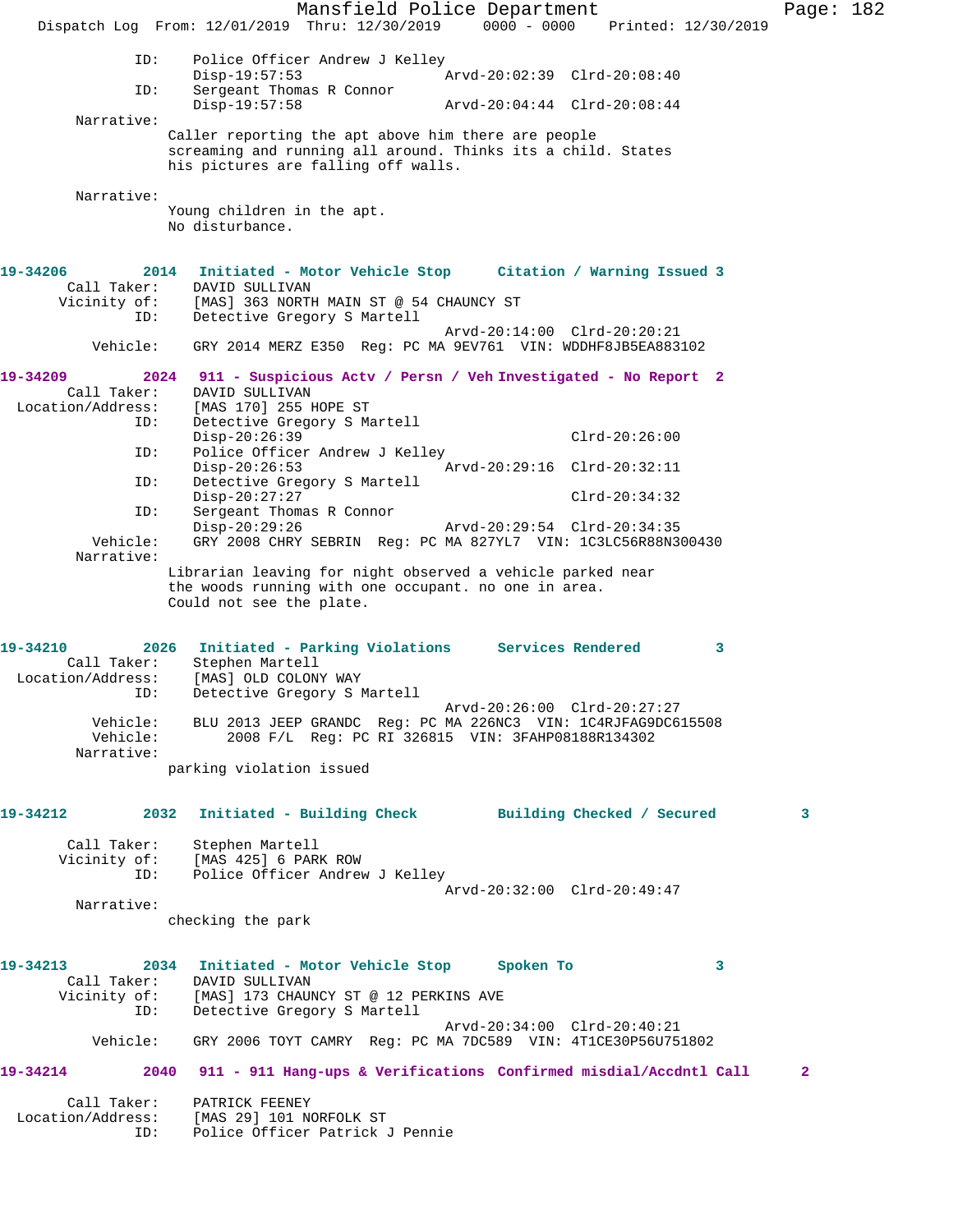Mansfield Police Department Page: 183 Dispatch Log From: 12/01/2019 Thru: 12/30/2019 0000 - 0000 Printed: 12/30/2019 Disp-20:43:08 Arvd-20:54:02 Clrd-20:56:50 Narrative: 911 hangup from cell phone; call back made, party states accidental. She is at work at the building and states she has no emergency. **19-34217 2059 Initiated - Selective Enforcement/RADAR Services Rendered 3**  Call Taker: APRIL LEHANE Location/Address: [MAS] 971 WEST ST @ 2 GROVE ST ID: Police Officer Patrick J Pennie Arvd-20:59:00 Clrd-21:03:05 Narrative: Selective enforcement in the area. **19-34218 2102 Phone - Well Being Check Spoken To 3**  Call Taker: APRIL LEHANE Location/Address: [MAS 802B] 428 ELM ST ID: Detective Gregory S Martell Disp-21:03:02 Arvd-21:07:20 Clrd-21:10:41<br>ID: Police Officer Patrick J Pennie Police Officer Patrick J Pennie<br>Disp-21:03:11 A Disp-21:03:11 Arvd-21:07:17 Clrd-21:10:43 Vehicle: BLK 2005 CHEV IMPALA Reg: PC MA 8SRL90 VIN: 2G1WF52E759198709 Narrative: rp is requesting a well being check on a female in a black Chevy Malibu Narrative: Female stated the vehicle overheated. She is waiting for her father to arrive. She declined any assistance **19-34220 2128 Initiated - Proactive Patrol Building Checked / Secured 3** Call Taker: APRIL LEHANE Location/Address: [MAS 1002] 250 EAST ST ID: Sergeant Thomas R Connor Arvd-21:28:00 Clrd-22:42:22 Narrative: Checking the area. **19-34221 2132 Phone - Shoplifting Incident Report 3**  Call Taker: APRIL LEHANE Location/Address: [MAS 840K] 280 SCHOOL ST Apt. #K Police Officer Patrick J Pennie<br>Disp-21:33:45 A Disp-21:33:45 Arvd-21:40:03 Clrd-21:53:12 Vehicle: BLK 2011 CHEV EQUINO Reg: PC MA 1FBC18 VIN: 2CNALDEC6B6237846 Narrative: LP reporting shoplifter that fled in grey Ford SUV Narrative: Female attempted to steal \$134 worth of merchandise. When confronted by LP she fled leaving all merchandise behind Refer To Incident: 19MAS-1167-OF Refer To Summons: 19MAS-675-AR Summons: MANNING, AMANDA L<br>Address: 84 PIERCE ST MID 84 PIERCE ST – MIDDLEBOROUGH, MA<br>32 Age:<br>:Charges SHOPLIFTING BY CONCEALING MDSE, 3RD OFF. **19-34224 2232 Phone - 911 Hang-ups & Verifications Confirmed misdial/Accdntl Call 2**  Call Taker: APRIL LEHANE Location/Address: [MAS 834] 261 CHAUNCY ST<br>TD: Police Officer Patrick J Police Officer Patrick J Pennie Disp-22:32:43 Arvd-22:38:00 Clrd-22:42:36 Narrative: Checking on a 911 hang up. Ryan, employee was attempting to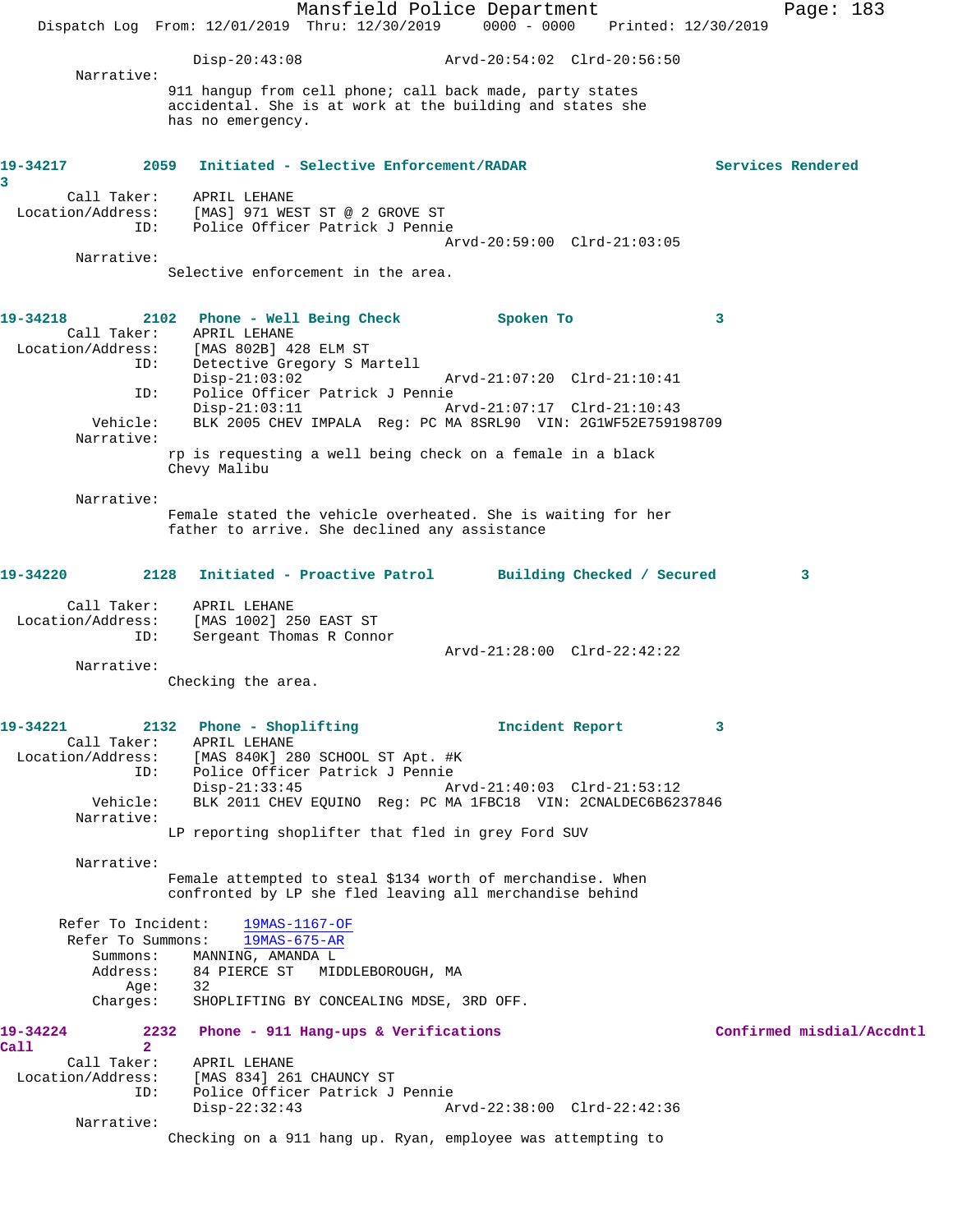make an outgoing call

| 19-34226          | 2239 | Phone - 911 Hang-ups & Verifications |                             | Incident Report |  |
|-------------------|------|--------------------------------------|-----------------------------|-----------------|--|
|                   |      |                                      |                             |                 |  |
| Call Taker:       |      | Stephen Martell                      |                             |                 |  |
| Location/Address: |      |                                      |                             |                 |  |
|                   | ID:  | Police Officer Andrew J Kelley       |                             |                 |  |
|                   |      | $Disp-22:42:16$                      | Arvd-22:43:37 Clrd-23:04:27 |                 |  |
|                   | ID:  | Sergeant Thomas R Connor             |                             |                 |  |
|                   |      | $Disp-22:42:33$                      | Arvd-22:47:12 Clrd-23:04:27 |                 |  |
|                   | ID:  | Detective Gregory S Martell          |                             |                 |  |
|                   |      | $Disp-22:45:26$                      | Arvd-22:45:32 Clrd-23:04:27 |                 |  |
| Narrative:        |      |                                      |                             |                 |  |

Refer To Incident: 19MAS-1168-OF

| 19-34227          | 2314       | Phone - Threats - Harm Others                           |  | Referred to Other Agency 2  |  |
|-------------------|------------|---------------------------------------------------------|--|-----------------------------|--|
| Call Taker:       |            | Stephen Martell                                         |  |                             |  |
| Location/Address: |            | [MAS 1019] 792 WEST ST Apt. #C206                       |  |                             |  |
|                   | ID:        | Police Officer Patrick J Pennie                         |  |                             |  |
|                   |            | $Disp-23:17:04$                                         |  | Arvd-23:28:08 Clrd-23:51:57 |  |
|                   | Narrative: |                                                         |  |                             |  |
|                   |            | 911 caller reports she is getting harassing/threatening |  |                             |  |
|                   |            | messages from a party in Taunton.                       |  |                             |  |

Narrative:

referred to Taunton PD caller stated she is concerned about a party attempting to remove items from her trailer located on a property in Taunton, party refused a harasment order

## **For Date: 12/20/2019 - Friday**

|                   |          |                                                                                                                     |                              | Investigated - No Action Req. | $\mathbf{3}$ |
|-------------------|----------|---------------------------------------------------------------------------------------------------------------------|------------------------------|-------------------------------|--------------|
| Call Taker:       |          | Stephen Martell                                                                                                     |                              |                               |              |
| Location/Address: |          | [MAS H4293] 635 NORTH MAIN ST                                                                                       |                              |                               |              |
|                   | ID:      | Police Officer Meghan Birnie                                                                                        |                              |                               |              |
|                   |          | $Disp-01:30:52$                                                                                                     |                              |                               |              |
|                   | ID:      | Police Officer Christopher D Sorge                                                                                  |                              |                               |              |
|                   |          | $Disp-01:34:12$                                                                                                     |                              |                               |              |
|                   | Vehicle: | GRY 2012 FORD MUSTAN Req: PC MA 34ZG48 VIN: 1ZVBP8AM4C5279977                                                       |                              |                               |              |
| Narrative:        |          |                                                                                                                     |                              |                               |              |
|                   |          | well being check requested by RP, stated she hasnt been able<br>to reach her mother in 3 days and the phone is off. |                              |                               |              |
| Narrative:        |          |                                                                                                                     |                              |                               |              |
|                   |          | spoke to boy friend at location party is ok and will reach<br>out to family in the AM                               |                              |                               |              |
| Narrative:        |          |                                                                                                                     |                              |                               |              |
|                   |          | M4 checked in with the resident's boyfriend; she is in fact<br>hospitalized<br>along to the resident.               | He will pass the information |                               |              |

**19-34248 0203 Initiated - Motor Vehicle Stop Citation / Warning Issued 3**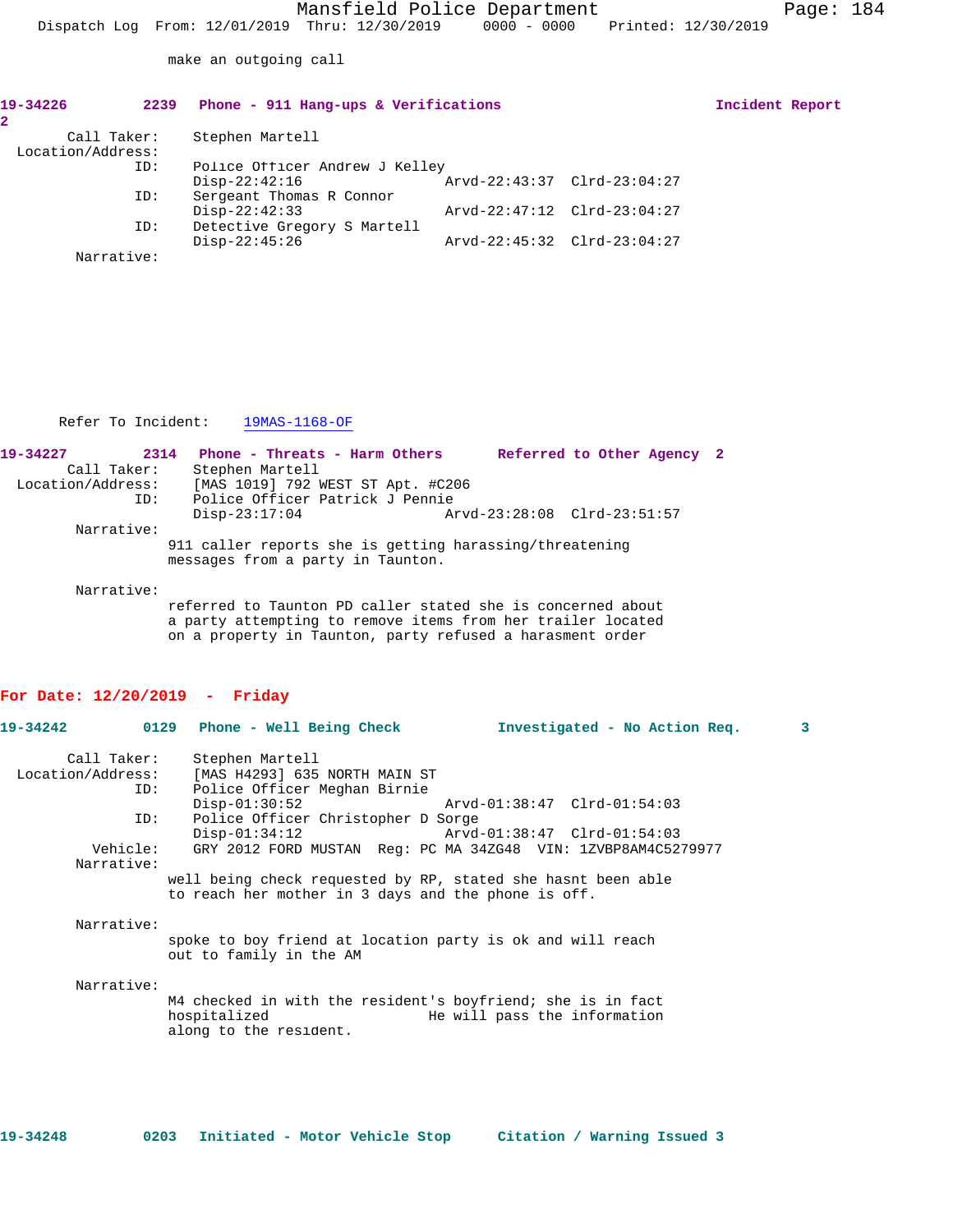Mansfield Police Department Page: 185 Dispatch Log From: 12/01/2019 Thru: 12/30/2019 0000 - 0000 Printed: 12/30/2019 Call Taker: MATTHEW BOMES<br>Vicinity of: [MAS] 600 WES of: [MAS] 600 WEST ST<br>ID: Police Officer Ch Police Officer Christopher D Sorge Arvd-02:03:00 Clrd-02:07:51 ID: Patrolman David Schepis Arvd-02:05:59 Clrd-02:07:51 Vehicle: BLK 2012 HOND ACCORD Reg: PC MA 994SP5 VIN: 1HGCP2F37CA190000 **19-34253 0240 Initiated - Parking Violations Citation / Warning Issued 3**  Call Taker: MATTHEW BOMES<br>Vicinity of: [MAS] OLD COLO [MAS] OLD COLONY WAY ID: Police Officer Meghan Birnie Arvd-02:40:00 Clrd-02:42:36 Vehicle: BLK 2014 HOND ACCORD Reg: PC MA 132TX3 VIN: 1HGCR2F82EA161805 **19-34254 0249 Initiated - Parking Violations Citation / Warning Issued 3**  Call Taker: MATTHEW BOMES<br>Vicinity of: [MAS] COURT ST [MAS] COURT ST ID: Police Officer Meghan Birnie Arvd-02:49:00 Clrd-02:51:12 Vehicle: GRY 2003 NISS 350Z Reg: PC CT AJ25322 VIN: JN1AZ34E13T021348 **19-34256 0426 Alarm - Alarm - Burglar Building Checked / Secured 1** Call Taker: PATRICK FEENEY Location/Address: [MAS] 235 CENTRAL ST ID: Police Officer Christopher D Sorge Disp-04:29:28 Arvd-04:30:17 Clrd-04:33:19<br>TD: Patrolman David Schepis Patrolman David Schepis Arvd-04:31:50 Clrd-04:33:19 ID: Police Officer Donald MacLean Arvd-04:32:52 Clrd-04:33:19 Narrative: SW room and middle glass break; Keyholder contacted and she provided an invalid pass code not responding. Narrative: Building exterior checked. Building appears secure. **19-34257 0555 911 - Motor Veh Acc - No Injury Accident Report 1**  Call Taker: MATTHEW BOMES Location/Address: [MAS] 377 CHAUNCY ST @ 100 FORBES BLVD ID: Patrolman David Schepis Disp-05:57:41 Arvd-05:58:51 Clrd-07:17:33 ID: Police Officer Christopher D Sorge Arvd-05:58:49 Clrd-07:17:33 Vehicle: GRN 2004 HOND CIVIC Reg: PC MA 97P620 VIN: 2HGES16314H56797 Towed: For: Accident By: Achins Garage To: Achins Garage Released To: SHANNON On: 12/21/2019 @ 0946 Vehicle: WHI 2016 M2 Reg: MA 93741 VIN: 3ALACXDT7GDHN1548 Towed: For: Accident By: Chris' (Heavy Duty ) To: Chris' (Heavy Duty) Narrative: mvc large truck and a car Narrative: Achins notified for one tow and Chris' notified for the box truck Narrative: tows notified @ 0606 chris's for the large truck and Achin's for the car Narrative: Tow on scene Refer To Accident: 19MAS-490-AC **19-34260 0658 Initiated - Proactive Patrol Building Checked / Secured 3** Call Taker: APRIL LEHANE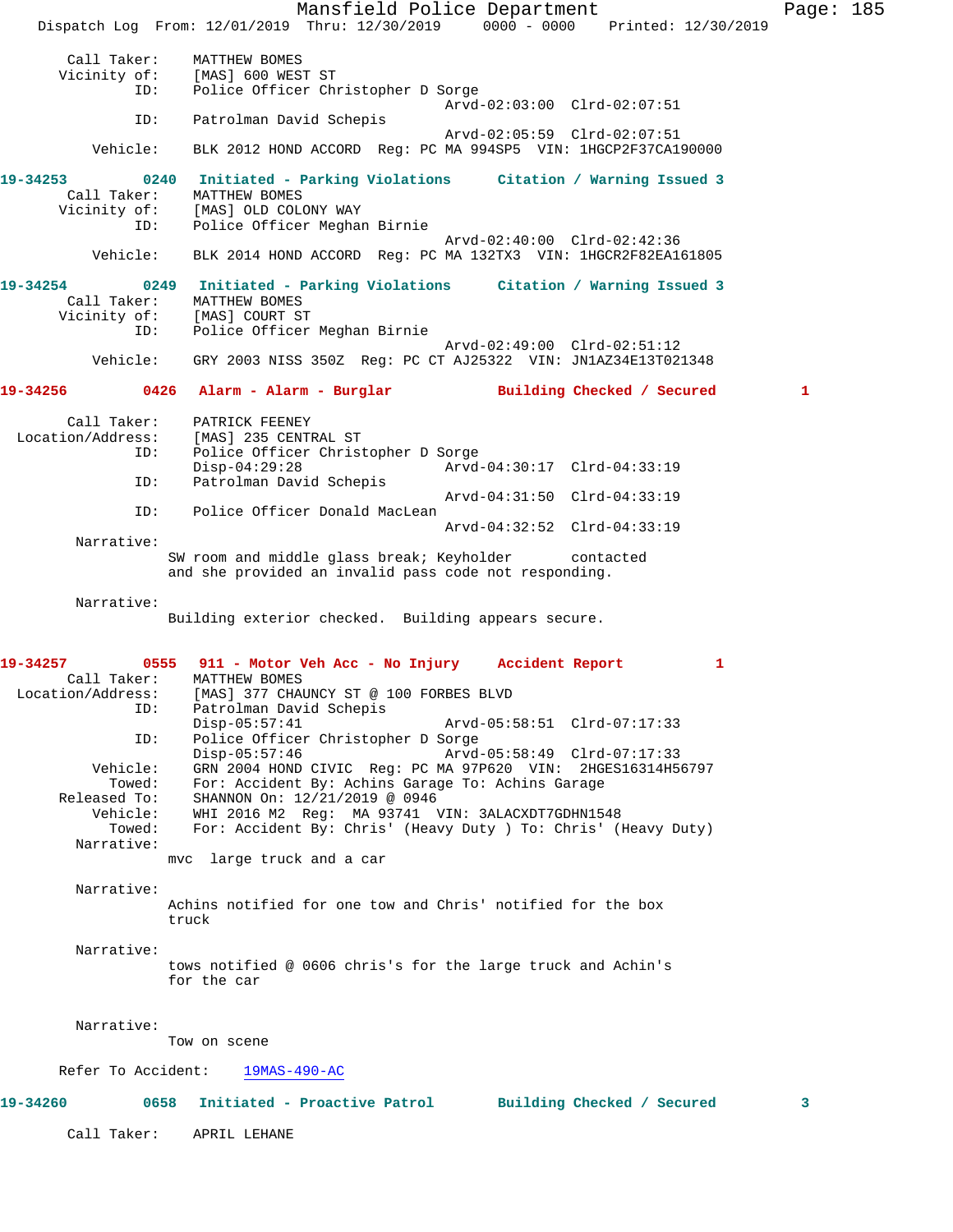Mansfield Police Department Fage: 186 Dispatch Log From: 12/01/2019 Thru: 12/30/2019 0000 - 0000 Printed: 12/30/2019 Location/Address: [MAS 411] 60 FORBES BLVD ID: Police Officer Andrew J Kelley Arvd-06:58:00 Clrd-07:08:06 Narrative: Checking the area. 19-34265 0806 Phone - 911 Hang-ups & Verifications **Confirmed misdial/Accdntl Call 2**  Call Taker: APRIL LEHANE Location/Address: [MAS 331] 255 EAST ST ress: [MAS 331] 255 EAST ST<br>ID: Detective Kenneth E Wright<br>Disp-08:06:59 Disp-08:06:59 Arvd-08:07:01 Clrd-08:09:18 Narrative: Checking on a 911 hang up. Unable to reach on call back **19-34266 0823 Radio - Motor Veh Acc - Hit & Run Incident Report 1**  Call Taker: CARLY MORIARTY Location/Address: [MAS] 575 WEST ST @ 260 FORBES BLVD ID: Police Officer John R Armstrong Disp-08:24:49 Clrd-08:24:56<br>ID: Police Officer David W Kinahan<br>Disp-08:24:57 Arvd-08:31:41 Clrd-09:13:20 Police Officer David W Kinahan Disp-08:24:57 Arvd-08:31:41 Clrd-09:13:20 Narrative: Detail officer reporting a tractor trailer hit the traffic light and left the area, no description on the truck other than it is white-DPW notified Refer To Incident: 19MAS-1169-OF **19-34271 0920 Initiated - Selective Enforcement/RADAR Citation / Warning Issued 3**  Call Taker: APRIL LEHANE Location/Address: [MAS] 287 CHAUNCY ST @ 400 RTE 140 NB ID: Police Officer John R Armstrong Arvd-09:20:00 Clrd-09:48:21 Vehicle: GRY 2013 FORD EXPLOR Reg: PC MA 5370VZ VIN: 1FM5K8D88DGB95952 Narrative: Selective enforcement in the area. Narrative: citation issued for red light violation **19-34281 1145 Initiated - Proactive Patrol Building Checked / Secured 3** Call Taker: APRIL LEHANE Location/Address: [MAS 840] 280 SCHOOL ST ID: Police Officer John R Armstrong Arvd-11:45:00 Clrd-11:52:34 Narrative: Checking the area. **19-34284 1242 911 - Disturbance / Gathering Spoken To 1**  Call Taker: CARLY MORIARTY<br>Location/Address: [MAS 840F100B] 280 SCHOOL ST Apt. #F100 Location/Address: [MAS 840F100B] 280 SCHOOL ST Apt. #F100 ID: Police Officer Matthew A Souza Disp-12:43:29 Clrd-12:47:03 ID: Officer Darius Varmahmoodi Disp-12:46:53 Arvd-12:47:00 Clrd-12:50:49 Vehicle: GRY 2016 FORD PK F150 Reg: PC MA 1TW283 Vehicle: BLK 2018 TOYT VN SIENNA Reg: PC MA 1AMB11 Narrative: Report of 2 customers arguing in the lot over a parking spot Narrative: Detail officers on scene. Verbal only. They will be moving now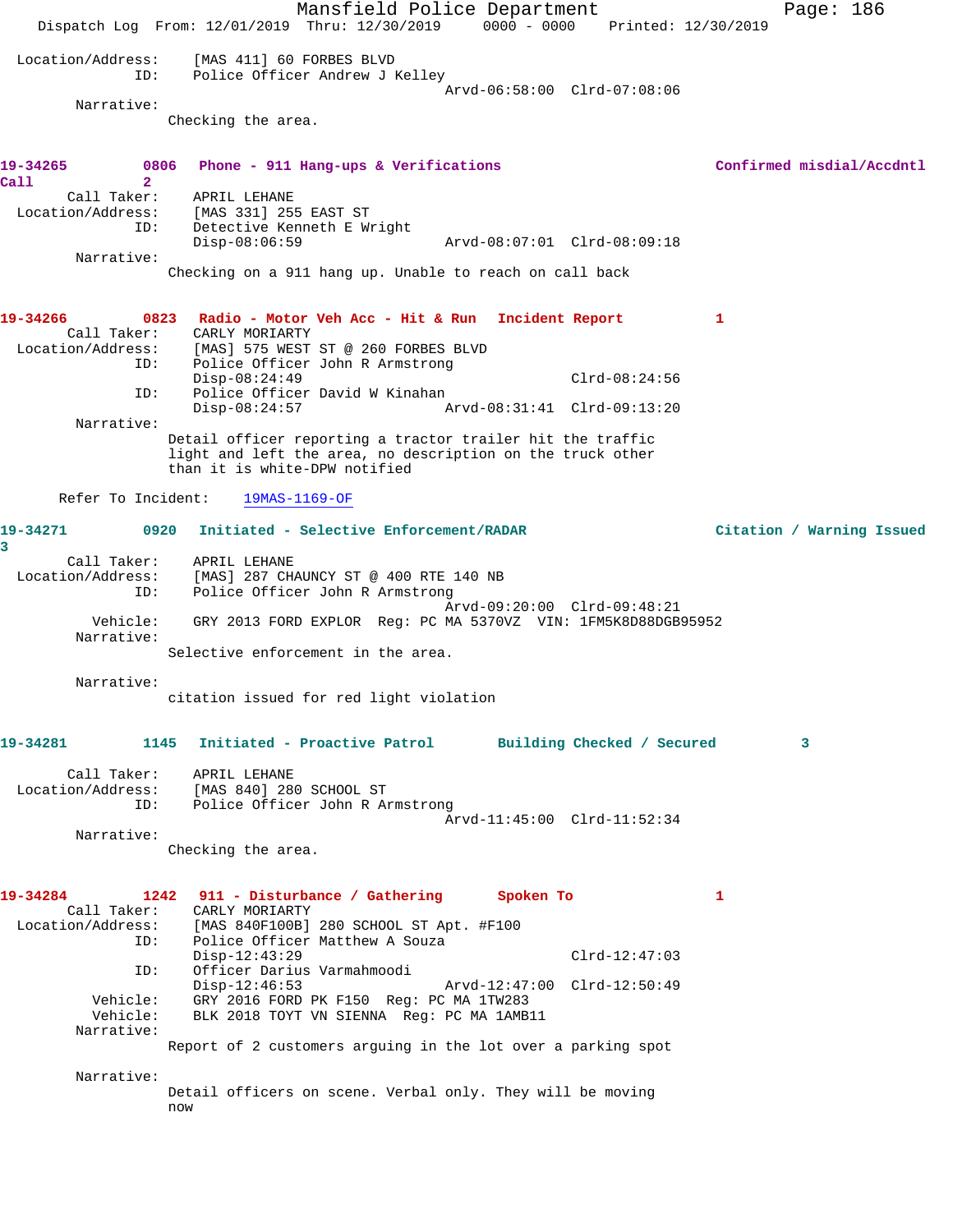|                          | Mansfield Police Department                                                    |                             |                         | Page: $187$ |  |
|--------------------------|--------------------------------------------------------------------------------|-----------------------------|-------------------------|-------------|--|
|                          | Dispatch Log From: 12/01/2019 Thru: 12/30/2019 0000 - 0000 Printed: 12/30/2019 |                             |                         |             |  |
| 3                        | 19-34286 1255 Initiated - Selective Enforcement/RADAR                          |                             | Services Rendered       |             |  |
| Call Taker: APRIL LEHANE |                                                                                |                             |                         |             |  |
|                          | Location/Address: [MAS] 62 HOPE ST @ 155 CHURCH ST                             |                             |                         |             |  |
|                          | ID: Police Officer Matthew A Souza                                             |                             |                         |             |  |
|                          |                                                                                | Arvd-12:55:00 Clrd-14:06:58 |                         |             |  |
| Narrative:               | Selective enforcement in the area.                                             |                             |                         |             |  |
|                          |                                                                                |                             |                         |             |  |
|                          | 19-34290 1334 Initiated - Proactive Patrol Services Rendered                   |                             | $\overline{\mathbf{3}}$ |             |  |
|                          | Call Taker: ROBERT BOLGER                                                      |                             |                         |             |  |
|                          | Location/Address: [MAS 1002] 250 EAST ST                                       |                             |                         |             |  |
|                          | ID: Police Officer Michael T Fitzgerald                                        |                             |                         |             |  |
|                          |                                                                                | Arvd-13:34:00 Clrd-13:57:55 |                         |             |  |
| Narrative:               |                                                                                |                             |                         |             |  |
|                          | TRAFFIC AND BUS CONTROL. NO VIOLATIONS NOTED.                                  |                             |                         |             |  |
| 19-34291                 | 1347 Initiated - Motor Vehicle Stop Spoken To                                  |                             | 3                       |             |  |
|                          | Call Taker: ROBERT BOLGER                                                      |                             |                         |             |  |
|                          | Location/Address: [MAS 451B] 500 EAST ST                                       |                             |                         |             |  |
| ID:                      | Sergeant Thomas R Connor                                                       |                             |                         |             |  |
|                          |                                                                                | Arvd-13:47:00 Clrd-13:54:11 |                         |             |  |

Vehicle: BLU 2011 CHEV LL CRUZE Reg: PC MA 1BCT97 VIN: 1G1PF5S9XB7236504

Narrative:

Off with MA 1BCT97. VERBAL FOR SPEED.

| 1529 911 - Erratic Oper MV / Road Rage Spoken To |                                 |                                                                                                                                                                                                                                                                                                                                        |
|--------------------------------------------------|---------------------------------|----------------------------------------------------------------------------------------------------------------------------------------------------------------------------------------------------------------------------------------------------------------------------------------------------------------------------------------|
|                                                  |                                 |                                                                                                                                                                                                                                                                                                                                        |
|                                                  |                                 |                                                                                                                                                                                                                                                                                                                                        |
|                                                  |                                 |                                                                                                                                                                                                                                                                                                                                        |
|                                                  |                                 |                                                                                                                                                                                                                                                                                                                                        |
|                                                  |                                 |                                                                                                                                                                                                                                                                                                                                        |
|                                                  |                                 |                                                                                                                                                                                                                                                                                                                                        |
|                                                  |                                 |                                                                                                                                                                                                                                                                                                                                        |
|                                                  |                                 |                                                                                                                                                                                                                                                                                                                                        |
| ROBERT BOLGER<br>$Disp-15:31:58$                 | Police Officer John R Armstrong | Vicinity of: [MAS] 875 SCHOOL ST @ 6 MAYHEW FARM DR<br>Arvd-15:36:15 Clrd-15:45:02<br>BRO 2007 HOND SD CIVIC Req: PC MA 6XY488 VIN: 1HGFA16557L013224<br>GRY 2017 HYUN LL TUCSON Req: PAR MA 9693 VIN: KM8J3CA21HU502075<br>CP reports an erratic operator on School St driving on wrong<br>side of road. Pulled into Mayhew Farms Rd. |

Narrative:

Operator stated she was tired and may have closed her eyes.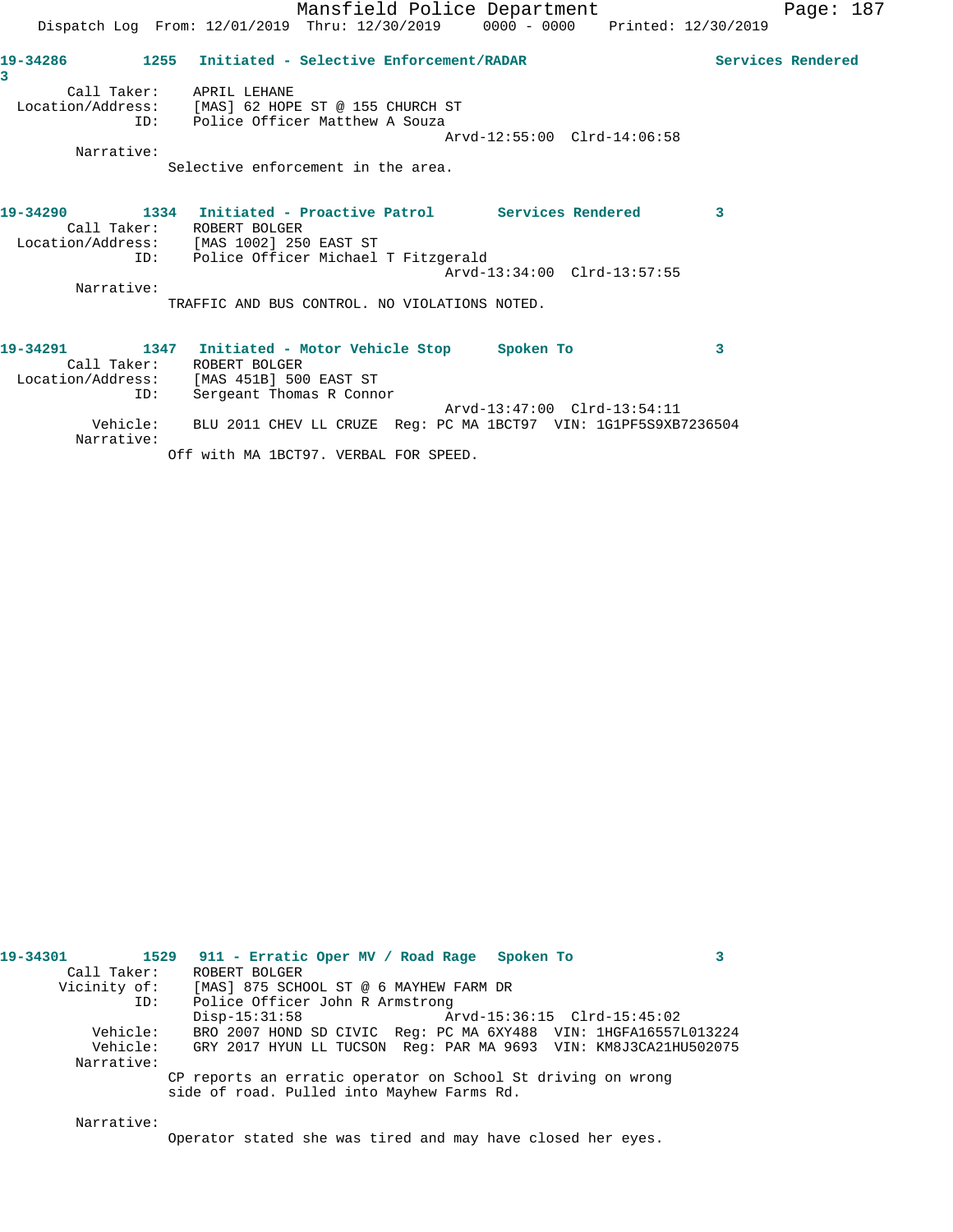Mansfield Police Department Page: 188 Dispatch Log From: 12/01/2019 Thru: 12/30/2019 0000 - 0000 Printed: 12/30/2019 Phone checked, no texts. Mother spoken to and is ok with operator remaining at location until brother arrives to drive her home. 19-34302 1551 Phone - 911 Hang-ups & Verifications **19-34302** Confirmed misdial/Accdntl **Call 2**  Call Taker: Stephen Martell Location/Address: [MAS H1016] 74 PARK ST<br>ID: Police Officer Joshua S Police Officer Joshua S Ellender<br>Disp-15:57:29 Ar Disp-15:57:29 Arvd-16:01:08 Clrd-16:02:38 Narrative: 911 hang up, confirmed accidental. **19-34307 1625 Phone - 911 Hang-ups & Verifications Gone on Arrival 2**  Call Taker: Stephen Martell Location/Address: [MAS 1013] 885 SOUTH MAIN ST ID: Police Officer William C Trudell Disp-16:27:57 Arvd-16:42:29 Clrd-16:49:30 Narrative: 911 hang up, no answer on the call back. Phone was locating in multiple locations within the Xfinity parking lot. Narrative: spoke to employees at the box office, no apparent emergency. Taking a lap around the parking lot then clearing **19-34308 1628 911 - Assist Fire Department Services Rendered 3**  Call Taker: CARLY MORIARTY Location/Address: [MAS H4744] 43 HIGH ST Apt. #102 ID: Police Officer Joshua S Ellender Arvd-16:37:42 Clrd-16:47:38 Narrative: Assisting the FD with a fire related incident. **19-34311 1707 Initiated - Motor Vehicle Stop Verbal Warning 3**  Call Taker: CARLY MORIARTY Location/Address: [MAS 65] 30 CHAUNCY ST ID: Police Officer Joshua S Ellender Arvd-17:07:00 Clrd-17:09:24 Vehicle: BLK 2011 MITS SD LANCER Reg: PC MA 456LR9 VIN: JA32U1FU4BU000686 Narrative: Mvs-verbal **19-34312 1714 Initiated - Community Policing Services Rendered 3**  Call Taker: ROBERT BOLGER Location/Address: [MAS 333] 245 EAST ST ID: Police Officer David J Pepicelli Arvd-17:14:00 Clrd-17:38:58 Narrative: \*Pulled for MVA **19-34313 1717 Initiated - Directed Operations Citation / Warning Issued 3**  Call Taker: ROBERT BOLGER<br>Vicinity of: [MAS] 99 COPEI [MAS] 99 COPELAND DR @ 235 CHAUNCY ST ID: Police Officer Nicole P Newport Arvd-17:17:00 Clrd-17:20:09 ID: Police Officer Joshua S Ellender Disp-17:20:01 Arvd-17:20:05 Clrd-17:45:04 ID: Police Officer Nicole P Newport Disp-17:25:50 Arvd-17:25:54 Clrd-17:29:07 Vehicle: 2007 SUBA SD IMPREZA Reg: PC RI DS393 VIN: JF1GD616X7H509992 Narrative: Off with RI DS393. Citation, failure to stop.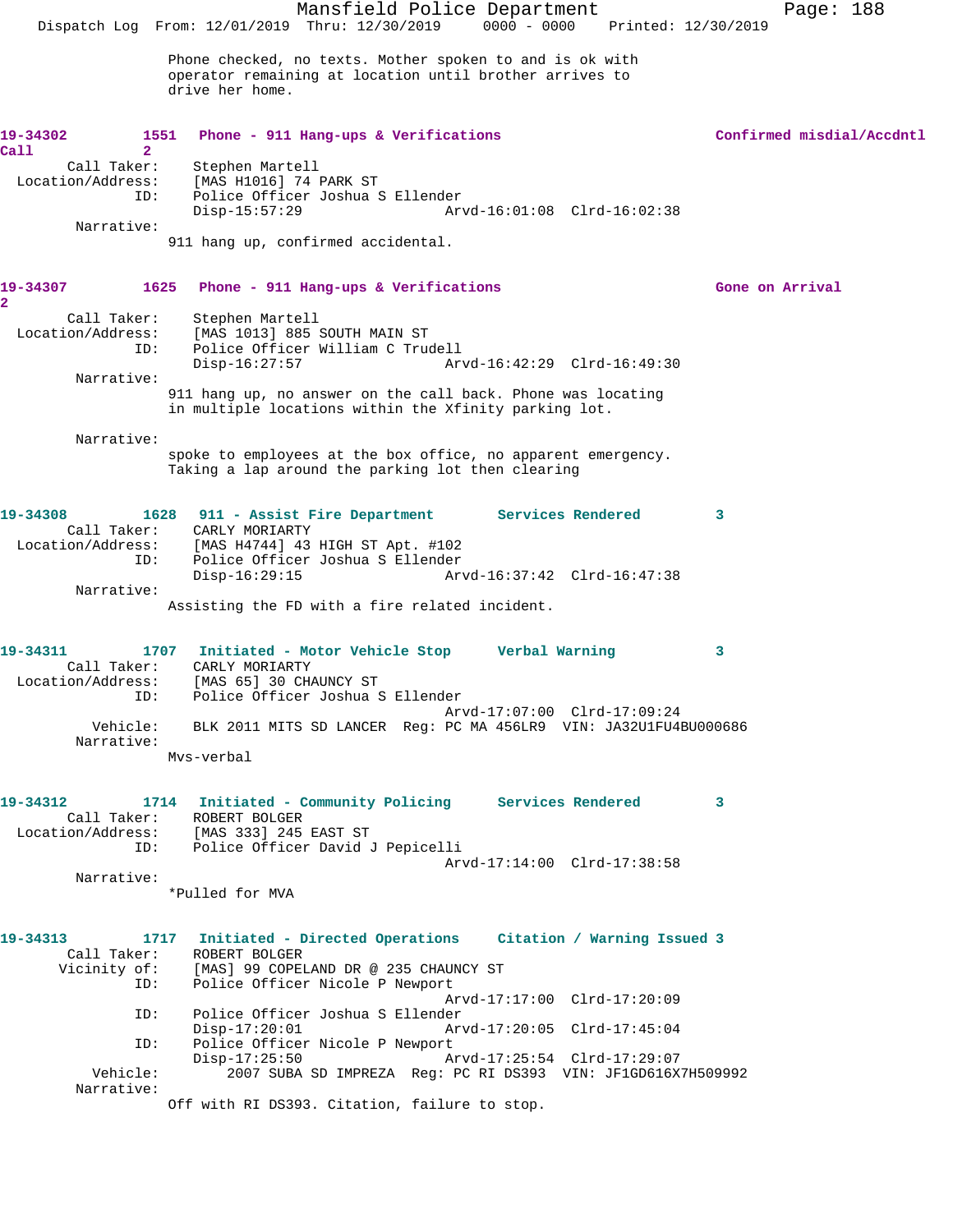Dispatch Log From: 12/01/2019 Thru: 12/30/2019 0000 - 0000 Printed: 12/30/2019 **19-34315 1720 Initiated - Follow up Investigation Services Rendered 3**  Call Taker: ROBERT BOLGER Location/Address: [MAS 1019] 792 WEST ST ID: Police Officer Nicole P Newport Arvd-17:20:00 Clrd-17:25:34 **19-34316 1731 Initiated - Follow up Investigation Investigated - No Report 3**  Call Taker: ROBERT BOLGER Location/Address: [MAS 1019] 792 WEST ST ID: Police Officer Nicole P Newport Arvd-17:31:00 Clrd-18:00:16 **19-34319 1738 911 - Motor Veh Acc - No Injury Citation / Warning Issued 1**  Call Taker: ROBERT BOLGER Vicinity of: [MAS] 409 PRATT ST ID: Police Officer David J Pepicelli Disp-17:39:57 Arvd-17:42:24 Clrd-17:59:59 Vehicle: BLK 2015 CHRY SD 200 Reg: PAR MA O9F VIN: 1C3CCCBG9FN531858 Vehicle: GRY 2002 HOND UT CRV Reg: PC MA 289ME3 VIN: JHLRD78842C059698 Narrative: Out for an MVA Narrative: Citation for following too close Refer To Accident: 19MAS-491-AC **19-34322 1813 Initiated - Motor Vehicle Stop Spoken To 3**  Call Taker: ROBERT BOLGER Location/Address: [MAS] 177 WEST ST @ 18 CARPENTER AVE ID: Police Officer William C Trudell Arvd-18:13:00 Clrd-18:17:37 ID: Police Officer Nicole P Newport<br>Disp-18:13:45 A Disp-18:13:45 Arvd-18:13:51 Clrd-18:17:37 Vehicle: WHI 2017 NISS LL ROGUE Reg: PC MA 5MR762 VIN: JN1BJ1CR5HW130583 Narrative: Off with MA 5MR762. Verbal warning. **19-34325 1818 911 - Motor Veh Acc - No Injury Investigated - Report Taken 1** Call Taker: ROBERT BOLGER Vicinity of: [MAS 969A160] 321 SCHOOL ST Apt. #A160 ID: Police Officer William C Trudell Disp-18:19:54 Arvd-18:20:35 Clrd-18:28:33 Vehicle: BLU 2015 TOYT LL SIENNA Reg: PC MA 1ENH26 VIN: 5TDKK3DC2FS555305 Vehicle: RED 2004 TOYT SD CAMRY Reg: PC MA 1EML26 VIN: 4T1BF30KX4U080296 Narrative: CP reports a minor 2 car MVA in the parking lot. Refer To Accident: 19MAS-492-AC **19-34327 1841 Initiated - Motor Vehicle Stop Citation / Warning Issued 3**  Call Taker: ROBERT BOLGER Location/Address: [MAS] 145 SCHOOL ST @ 231 SPRING ST ID: Police Officer Nicole P Newport Arvd-18:41:00 Clrd-18:51:55 ID: Police Officer Joshua S Ellender Disp-18:47:12 Arvd-18:47:17 Clrd-18:51:55 Vehicle: GRY 2012 HOND SD CIVIC Reg: PC MA 8HB170 VIN: 19XFB2F54CE373542 Narrative: Off with MA 8HB170. **19-34329 1854 Initiated - Motor Vehicle Stop Verbal Warning 3**  Call Taker: TARA LAKO Location/Address: [MAS 2000] 215 NORTH MAIN ST Police Officer Nicole P Newport Arvd-18:54:00 Clrd-18:58:16 ID: Police Officer Joshua S Ellender Disp-18:57:36 Arvd-18:57:38 Clrd-18:58:14

Vehicle: RED 2014 JEEP GRANDC Reg: PC MA 8PJ871 VIN: 1C4RJFBG2EC545088

Mansfield Police Department Page: 189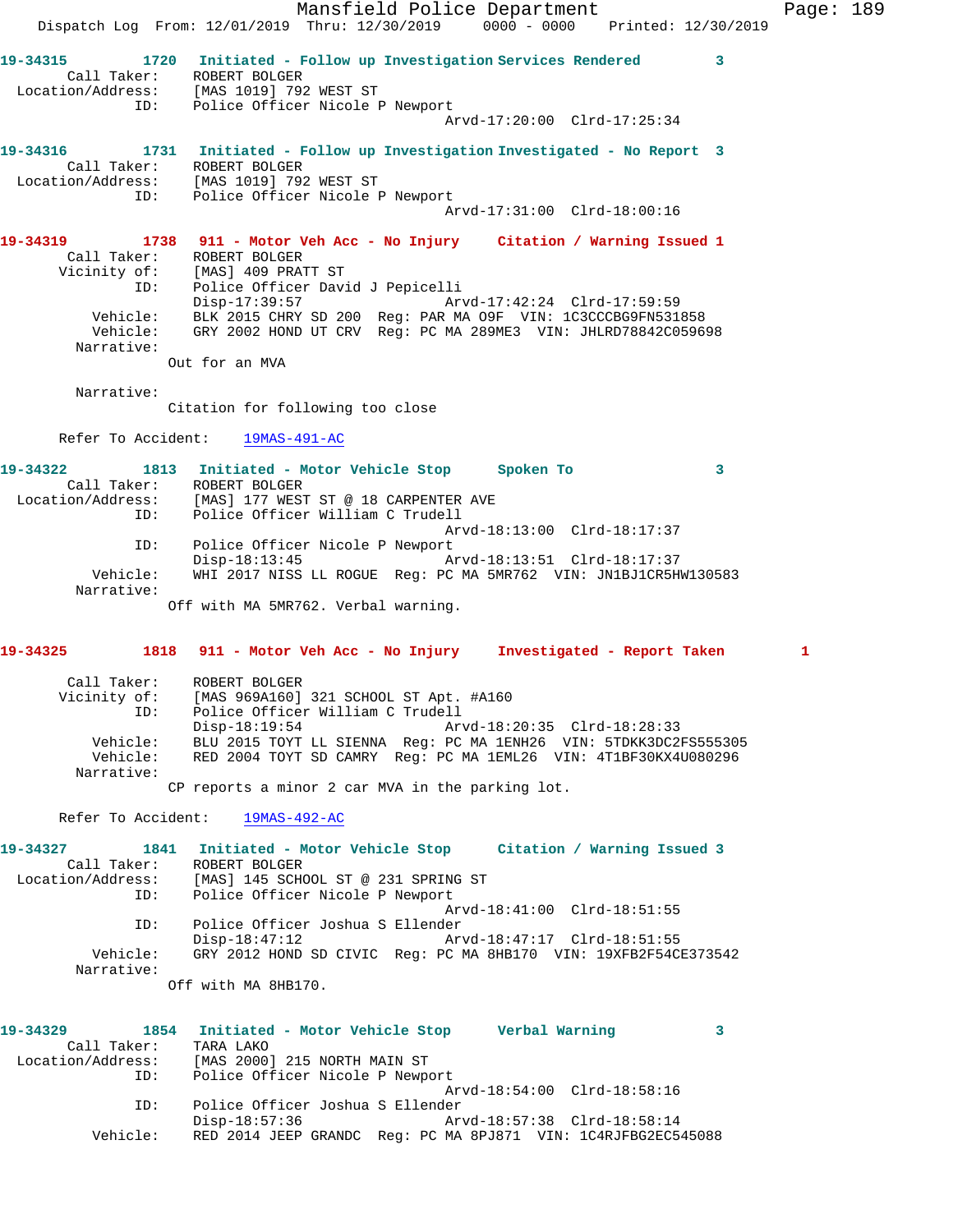Mansfield Police Department Page: 190 Dispatch Log From: 12/01/2019 Thru: 12/30/2019 0000 - 0000 Printed: 12/30/2019 Narrative: Verbal warning for red light violation. **19-34330 1900 Initiated - Motor Vehicle Stop Citation / Warning Issued 3**  Call Taker: TARA LAKO Location/Address: [MAS] NORTH MAIN ST ID: Police Officer Joshua S Ellender Arvd-19:00:00 Clrd-19:04:35 ID: Police Officer Nicole P Newport<br>Disp-19:00:10 Arvd-19:00:10 Clrd-19:04:42  $Disp-19:00:10$  Vehicle: BLU 2013 LEXS ES350 Reg: PC MA 1BJF14 VIN: JTHBK1GG3D2054154 Narrative: Citation issued for red light violation, failure to slow, North Main @ Chauncy. **19-34331 1906 Initiated - Motor Vehicle Stop Verbal Warning 3**  Call Taker: PATRICK FEENEY Vicinity of: [MAS 65] 30 CHAUNCY ST ID: Police Officer Joshua S Ellender Arvd-19:06:00 Clrd-19:10:35 ID: Police Officer Nicole P Newport Disp-19:06:32 Arvd-19:06:34 Clrd-19:10:37 Vehicle: GRY 2005 GMC SIERRA Reg: PAR MA W676 VIN: 2GTEK19B351333380 Narrative: Verbal warning for speed. **19-34333 1925 Initiated - Proactive Patrol Building Checked / Secured 3** Call Taker: TARA LAKO Location/Address: [MAS 411] 60 FORBES BLVD ID: Police Officer William C Trudell Arvd-19:25:00 Clrd-19:27:30 Narrative: Checking the area. **19-34334 1927 Initiated - Proactive Patrol Building Checked / Secured 3** Call Taker: TARA LAKO Location/Address: [FOX 838] 2 FOXBOROUGH BLVD ID: Police Officer William C Trudell Arvd-19:27:00 Clrd-19:31:34 Narrative: Checking the area. **19-34336 1931 Initiated - Proactive Patrol Services Rendered 3**  Call Taker: TARA LAKO Location/Address: [FOX 137] 250 FOXBOROUGH BLVD ID: Police Officer William C Trudell Arvd-19:31:00 Clrd-19:34:47 Narrative: Checking the area. **19-34338 1935 Initiated - Proactive Patrol Services Rendered 3**  Call Taker: DAVID SULLIVAN Location/Address: [FOX 49] 35 FOXBOROUGH BLVD ID: Police Officer William C Trudell Arvd-19:35:00 Clrd-19:38:30 **19-34340 1938 Initiated - Proactive Patrol Building Checked / Secured 3** Call Taker: DAVID SULLIVAN Location/Address: [FOX 14] 4 FISHER ST ID: Police Officer William C Trudell Arvd-19:38:00 Clrd-19:43:03

**19-34341 1943 Initiated - Proactive Patrol Building Checked / Secured 3**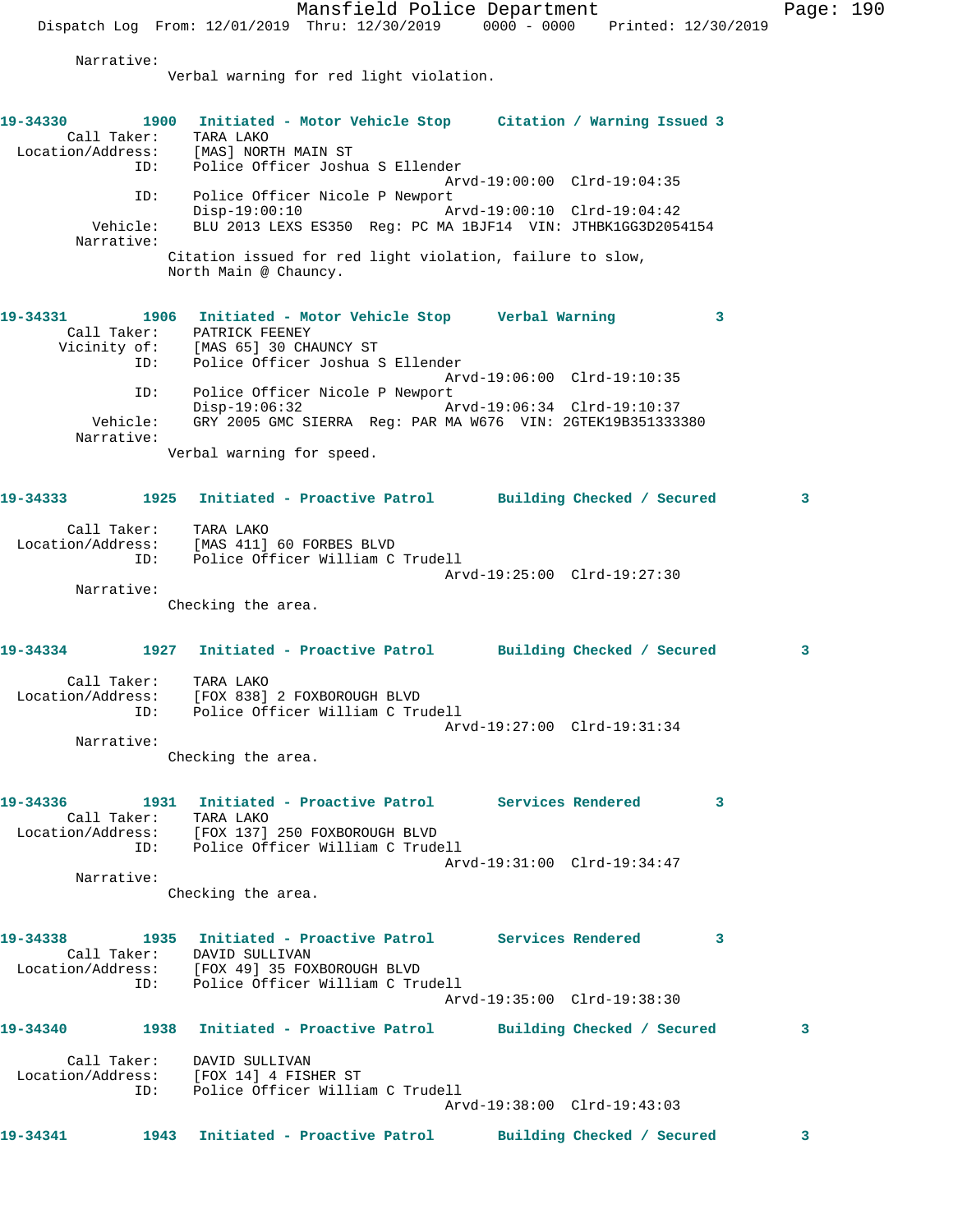|                |                                                | Mansfield Police Department<br>Dispatch Log From: 12/01/2019 Thru: 12/30/2019 0000 - 0000 Printed: 12/30/2019                                                                                                                      | Page: 191       |  |
|----------------|------------------------------------------------|------------------------------------------------------------------------------------------------------------------------------------------------------------------------------------------------------------------------------------|-----------------|--|
|                | Call Taker:<br>Location/Address:<br>ID:        | TARA LAKO<br>[MAS 322] 31 HAMPSHIRE ST<br>Police Officer William C Trudell<br>Arvd-19:43:00 Clrd-19:48:24                                                                                                                          |                 |  |
|                | Narrative:                                     | Checking the area.                                                                                                                                                                                                                 |                 |  |
| 19-34342       | 1952                                           | Initiated - Proactive Patrol<br>Building Checked / Secured                                                                                                                                                                         | 3               |  |
|                | Call Taker:<br>Location/Address:<br>ID:        | TARA LAKO<br>[MAS 927] 50 PLYMOUTH ST<br>Police Officer William C Trudell<br>Arvd-19:52:00 Clrd-19:57:25                                                                                                                           |                 |  |
|                | Narrative:                                     | Checking the area.                                                                                                                                                                                                                 |                 |  |
| 19-34349       | 2146                                           | 911 - Suspicious Actv / Persn / Veh Building Checked / Secured                                                                                                                                                                     | $\mathbf{2}$    |  |
|                | Call Taker:<br>Location/Address:<br>ID:<br>ID: | DAVID SULLIVAN<br>[MAS H2906] 14 CANOE RIVER DR<br>Police Officer David J Pepicelli<br>$Disp-21:49:36$<br>Arvd-21:53:27 Clrd-22:04:01<br>Police Officer Joshua S Ellender                                                          |                 |  |
|                | Narrative:                                     | $Disp-21:49:39$<br>Arvd-21:52:36 Clrd-22:03:59<br>R/p female stating heard a bang front of her home.<br>Camera showed shadow of a person moving away from the front<br>stairs. Unk why the person was there. No sign of a vehicle. |                 |  |
|                | Narrative:                                     | Ofc Pepicelli reports they checked for footprints around the<br>house on the ice and snow, negative findings, nothing<br>disturbed at the residence.                                                                               |                 |  |
| 19-34350       |                                                | 2146<br>Initiated - Proactive Patrol Building Checked / Secured                                                                                                                                                                    | 3               |  |
|                | Call Taker:<br>Location/Address:<br>ID:        | TARA LAKO<br>[MAS 820C] 31 PLYMOUTH ST<br>Police Officer Michael T Fitzgerald<br>Arvd-21:46:00 Clrd-21:59:54                                                                                                                       |                 |  |
|                | Narrative:                                     | Checking the area.                                                                                                                                                                                                                 |                 |  |
|                | Narrative:                                     | Ofc Fitzgerald reports a diesel delivery truck is on site.                                                                                                                                                                         |                 |  |
| 19-34352       | Call Taker:<br>Location/Address:<br>ID:        | 2228<br>Initiated - Motor Vehicle Stop Verbal Warning<br>3<br>TARA LAKO<br>[MAS] 173 CHAUNCY ST @ 12 PERKINS AVE<br>Police Officer Joshua S Ellender<br>Arvd-22:28:00 Clrd-22:34:20                                                |                 |  |
|                | Vehicle:<br>Narrative:                         | GRY 2016 SORENTO Req: PC RI FP521 VIN: 5XYPGDA32GG097569                                                                                                                                                                           |                 |  |
|                |                                                | Verbal warning for operating without headlights.                                                                                                                                                                                   |                 |  |
| 19-34354<br>2. | 2248                                           | Initiated - Suspicious Actv / Persn / Veh                                                                                                                                                                                          | Incident Report |  |
|                | Call Taker:<br>Location/Address:<br>ID:        | TARA LAKO<br>[MAS 1] 50 WEST ST<br>Police Officer Joshua S Ellender                                                                                                                                                                |                 |  |
|                | Narrative:                                     | Arvd-22:48:00 Clrd-23:08:32<br>Ofc Ellender checking on a vehicle in the lot.                                                                                                                                                      |                 |  |
|                | Narrative:                                     | Ofc Ellender speaking with a male who is concerned for his                                                                                                                                                                         |                 |  |
|                |                                                |                                                                                                                                                                                                                                    |                 |  |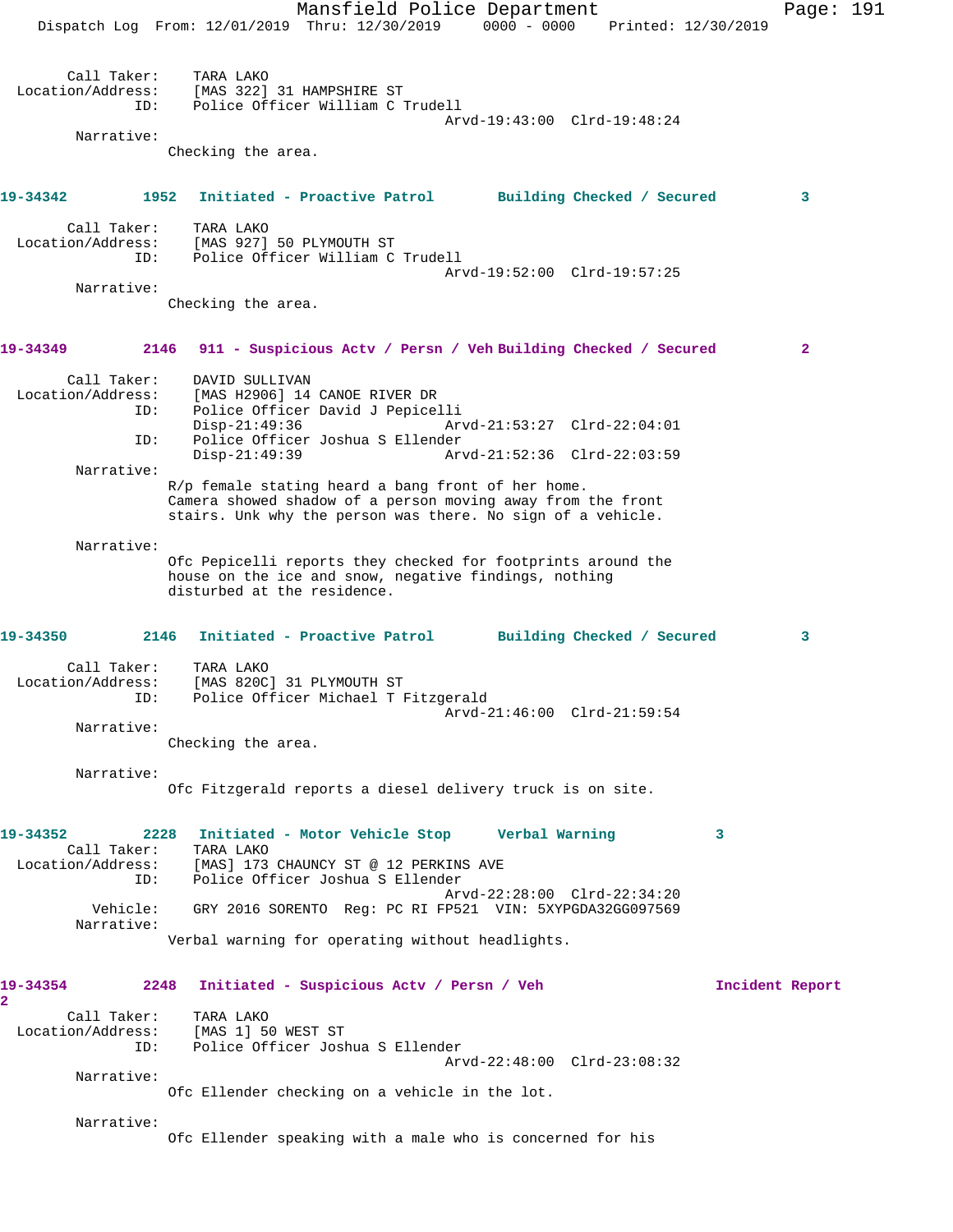Mansfield Police Department Page: 192 Dispatch Log From: 12/01/2019 Thru: 12/30/2019 son who he has not spoken with in two hours and his phone is now off. Narrative: Ofc Ellender reports male has been advised of his options and will call in a while if he is still unable to reach him, male believes he may have a new girlfriend that he is out with. Refer To Incident: 19MAS-1170-OF **19-34359 2344 911 - 911 Hang-ups & Verifications Confirmed misdial/Accdntl Call 2** Call Taker: PATRICK FEENEY Location/Address: [MAS H743] 47 SMITH RD Police Officer William C Trudell<br>Disp-23:45:59 Ar Disp-23:45:59 Arvd-23:57:18 Clrd-23:59:05 Narrative: 911 hangup from a cell phone; call back made and spoke with states it was accidental while trying to put the phone into a projector. **For Date: 12/21/2019 - Saturday 19-34364 0037 911 - Motor Veh Acc - No Injury Accident Report 1**  PATRICK FEENEY Vicinity of: [MAS 966] 99 MAPLE ST<br>ID: Police Officer Michell Police Officer Michelle Bellevue<br>Disp-00:40:19 Arv Disp-00:40:19 Arvd-00:45:42 Clrd-01:08:36 ID: Sergeant Lawrence G Crosman<br>Disp-00:45:51 Disp-00:45:51 Arvd-00:45:53 Clrd-02:06:39<br>Vehicle: BLU 1998 JEEP UT CHEROK Req: PC MA 1ERH56 VIN: 1J4FJ28S0 BLU 1998 JEEP UT CHEROK Reg: PC MA 1ERH56 VIN: 1J4FJ28S0WL106071 Towed: For: Accident By: Achins Garage To: Achins Garage Released To: THOMSEN On:  $12/23/2019 \text{ } \textcircled{\ } 1032$ THOMSEN On: 12/23/2019 @ 1032 Vehicle: GRY 2016 VOLK JETTA Reg: PC MA 8NX759 VIN: 3VWD17AJ1GM338980 Towed: For: Accident By: Achins Garage To: Achins Garage Released To: WALSH On:  $12/21/2019 \text{ } \textcircled{\ } 1529$ WALSH On: 12/21/2019 @ 1529 Narrative: RP reports he struck the pole and his vehicle is on its roof and he is pinned by the seatbelt. While MPD and MFD responding, dispatch received a 911 call from a second vehicle that struck the pole in the road. Narrative: Sgt Crosman requesting MELD to the scene, Paul is en route Narrative: Achin's en route for both vehicles involved and they were advised of the location of the initial vehicle involved. Narrative: Sgt Crosman reports Achin's is on scene. Narrative: Sgt Crosman reports Achin's will be calling another wrecker to the scene for assistance. Narrative: Sgt Crosman reports Achin's has both the vehicles, the pole has been moved off to the side of the road with some cones, MELD will be standing by waiting for the Foreman from Verizon. Narrative: MA 8NX759 is being towed to owners home. released by achins 12/21/19 1600

Refer To Accident: 19MAS-493-AC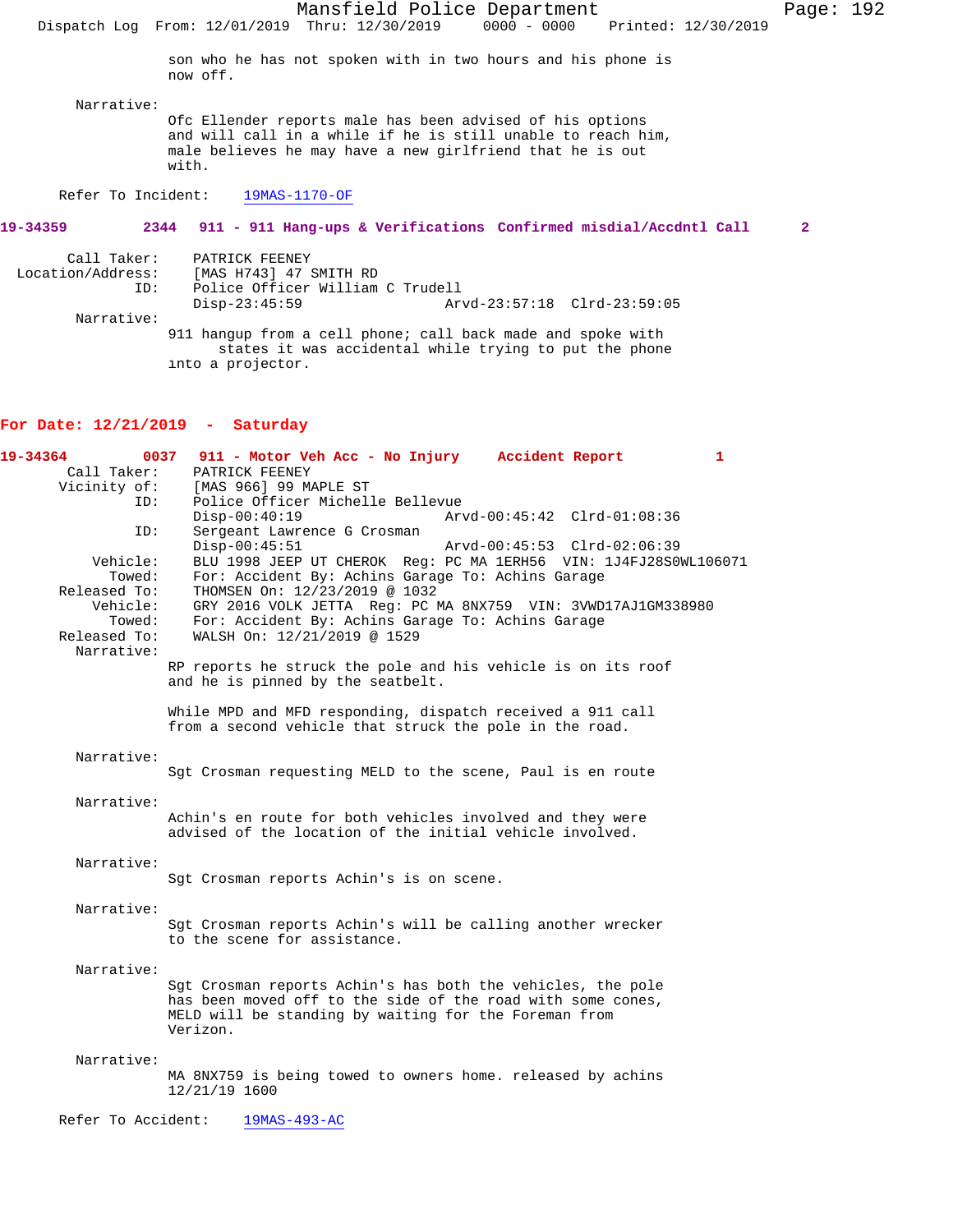| Dispatch Log From: 12/01/2019 Thru: 12/30/2019 0000 - 0000 Printed: 12/30/2019             |      |                                     | Mansfield Police Department                                                                                                           |                                                            |  |              | Page: 193 |  |
|--------------------------------------------------------------------------------------------|------|-------------------------------------|---------------------------------------------------------------------------------------------------------------------------------------|------------------------------------------------------------|--|--------------|-----------|--|
| 19-34366<br>Call Taker: PATRICK FEENEY<br>Location/Address: [MAS] 287 CHAUNCY ST Apt. #301 | ID:  |                                     | 0103 911 - 911 Hang-ups & Verifications Services Rendered<br>Police Officer Meghan Birnie                                             |                                                            |  | $\mathbf{2}$ |           |  |
| ID:                                                                                        |      | $Disp-01:07:19$<br>$Disp-01:11:19$  | Police Officer Michelle Bellevue                                                                                                      | Arvd-01:11:34 Clrd-01:18:44<br>Arvd-01:14:28 Clrd-01:18:46 |  |              |           |  |
| Narrative:                                                                                 |      |                                     |                                                                                                                                       |                                                            |  |              |           |  |
|                                                                                            |      |                                     | 911 hangup, call backs made and spoke the party; states it<br>was accidental from her Apple watch.                                    |                                                            |  |              |           |  |
| Narrative:                                                                                 |      |                                     | Ofc Birnie reports they knocked on the door of the building,<br>no answer, nobody appears to be in distress.                          |                                                            |  |              |           |  |
| 19-34371                                                                                   | 0146 |                                     | Initiated - Proactive Patrol Building Checked / Secured                                                                               |                                                            |  |              | 3         |  |
| Call Taker:<br>Location/Address:<br>ID:                                                    |      | TARA LAKO<br>[MAS 907E] 390 WEST ST | Police Officer Meghan Birnie                                                                                                          |                                                            |  |              |           |  |
| Narrative:                                                                                 |      |                                     |                                                                                                                                       | Arvd-01:46:00 Clrd-01:52:40                                |  |              |           |  |
|                                                                                            |      | Checking the area.                  |                                                                                                                                       |                                                            |  |              |           |  |
| 19-34375                                                                                   |      |                                     | 0210 Initiated - Proactive Patrol Building Checked / Secured                                                                          |                                                            |  |              | 3         |  |
| Call Taker:<br>Location/Address:<br>ID:                                                    |      | TARA LAKO                           | [MAS 820C] 31 PLYMOUTH ST<br>Police Officer John R Armstrong                                                                          |                                                            |  |              |           |  |
| Narrative:                                                                                 |      |                                     |                                                                                                                                       | Arvd-02:10:00 Clrd-02:21:59                                |  |              |           |  |
|                                                                                            |      | Checking the area.                  |                                                                                                                                       |                                                            |  |              |           |  |
| 19-34376                                                                                   |      |                                     | 0221 Initiated - Proactive Patrol Building Checked / Secured                                                                          |                                                            |  |              | 3         |  |
| Call Taker:<br>Location/Address:<br>ID:                                                    |      | TARA LAKO<br>[MAS 1002] 250 EAST ST | Police Officer Donald MacLean                                                                                                         | Arvd-02:21:00 Clrd-02:34:48                                |  |              |           |  |
| Narrative:                                                                                 |      |                                     |                                                                                                                                       |                                                            |  |              |           |  |
|                                                                                            |      | Checking the area.                  |                                                                                                                                       |                                                            |  |              |           |  |
| 19-34377<br>Call Taker: TARA LAKO<br>Location/Address: [MAS] NORTH MAIN ST                 | ID:  |                                     | 0223 Initiated - Parking Violations Citation / Warning Issued 3<br>Police Officer Michelle Bellevue                                   |                                                            |  |              |           |  |
| Vehicle:<br>Narrative:                                                                     |      |                                     | Vehicle: GRY 2018 CHEV TRAX Reg: PC MA 582ZF8 VIN: 3GNCJPSBXJL363385<br>WHI 2020 TOYT COROLL Reg: PC MA 1MPP98 VIN: JTDEPRAE5LJ065795 | Arvd-02:23:00 Clrd-02:26:00                                |  |              |           |  |
|                                                                                            |      |                                     | Ofc Bellevue conducting parking enforcement                                                                                           |                                                            |  |              |           |  |
| Narrative:                                                                                 |      |                                     | Two violations on Old Colony Way                                                                                                      |                                                            |  |              |           |  |
| 19-34379                                                                                   |      |                                     | 0225 Initiated - Building Check Building Checked / Secured                                                                            |                                                            |  |              | 3         |  |
| Location/Address: [MAS 2] 60 FORBES BLVD                                                   | ID:  | Call Taker: DAVID SULLIVAN          | Police Officer Meghan Birnie                                                                                                          | Arvd-02:25:00 Clrd-02:28:39                                |  |              |           |  |
| 19-34380                                                                                   | 0226 |                                     | Initiated - Building Check Building Checked / Secured                                                                                 |                                                            |  |              | 3         |  |
|                                                                                            |      |                                     |                                                                                                                                       |                                                            |  |              |           |  |
| Location/Address: [MAS 281A] 1 CROCKER ST<br>ID:                                           |      | Call Taker: PATRICK FEENEY          | Police Officer Michelle Bellevue                                                                                                      |                                                            |  |              |           |  |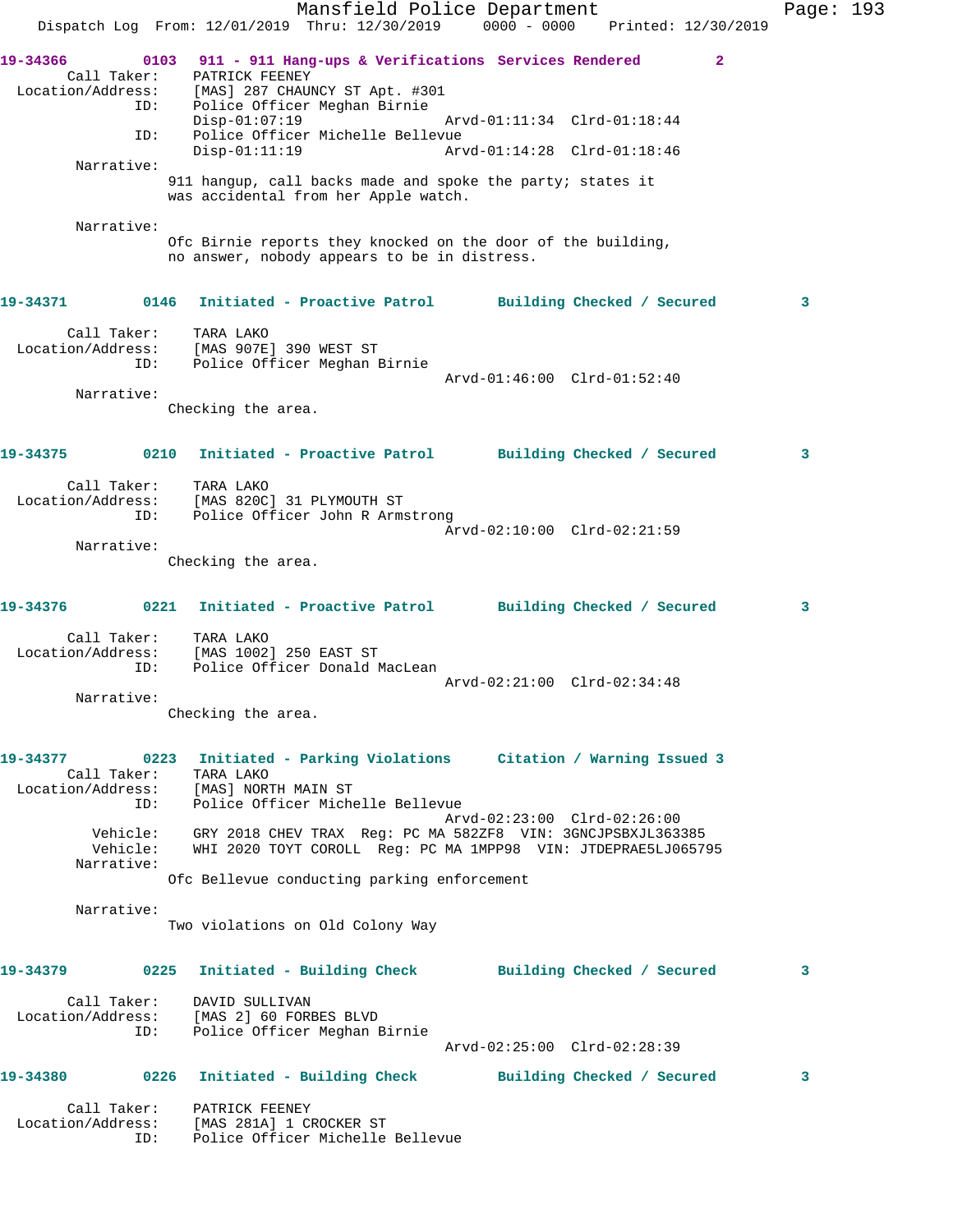Mansfield Police Department Page: 194 Dispatch Log From: 12/01/2019 Thru: 12/30/2019 0000 - 0000 Printed: 12/30/2019 Arvd-02:26:00 Clrd-02:30:16 **19-34381 0229 Initiated - Proactive Patrol Building Checked / Secured 3** Call Taker: TARA LAKO Location/Address: [MAS 322] 31 HAMPSHIRE ST ID: Police Officer Meghan Birnie Arvd-02:29:00 Clrd-02:34:34 Narrative: Checking the area. **19-34382 0241 Initiated - Proactive Patrol Building Checked / Secured 3** Call Taker: TARA LAKO Location/Address: [MAS 840] 280 SCHOOL ST ID: Police Officer Meghan Birnie Arvd-02:41:00 Clrd-02:55:16 Narrative: Checking the area. **19-34383 0258 Initiated - Proactive Patrol Building Checked / Secured 3** Call Taker: TARA LAKO Location/Address: [MAS 65] 30 CHAUNCY ST ID: Police Officer Michelle Bellevue Arvd-02:58:00 Clrd-03:02:38 Narrative: Checking the area. **19-34385 0427 Initiated - Proactive Patrol Building Checked / Secured 3** Call Taker: TARA LAKO Location/Address: [MAS 820C] 31 PLYMOUTH ST ID: Police Officer John R Armstrong Arvd-04:27:00 Clrd-04:39:40 Narrative: Checking the area. **19-34386 0538 Phone - Alarm - Burglar Building Checked / Secured 1** Call Taker: TARA LAKO Location/Address: [MAS 969A110] 321 SCHOOL ST Apt. #A110 ID: Police Officer Michelle Bellevue Disp-05:40:50 Arvd-05:43:44 Clrd-05:51:45 ID: Police Officer Meghan Birnie Disp-05:40:52 Arvd-05:43:46 Clrd-05:51:43<br>ID: Sergeant Lawrence G Crosman Sergeant Lawrence G Crosman<br>Disp-05:48:01 Disp-05:48:01 Arvd-05:48:03 Clrd-05:51:47 Narrative: Alarm company reports activation point of rear vestibule door, no rep responding at this time. Narrative: Ofc Birnie reports an open door in the back. Narrative: Ofc Birnie reports building checks ok, open door is unable to be secured, alarm company notified. **19-34387 0613 Initiated - Selective Enforcement/RADAR Services Rendered 3**  Call Taker: TARA LAKO Location/Address: [MAS] 235 CHAUNCY ST @ 99 COPELAND DR ID: Police Officer Michelle Bellevue Arvd-06:13:00 Clrd-06:39:17 Narrative: Selective enforcement in the area.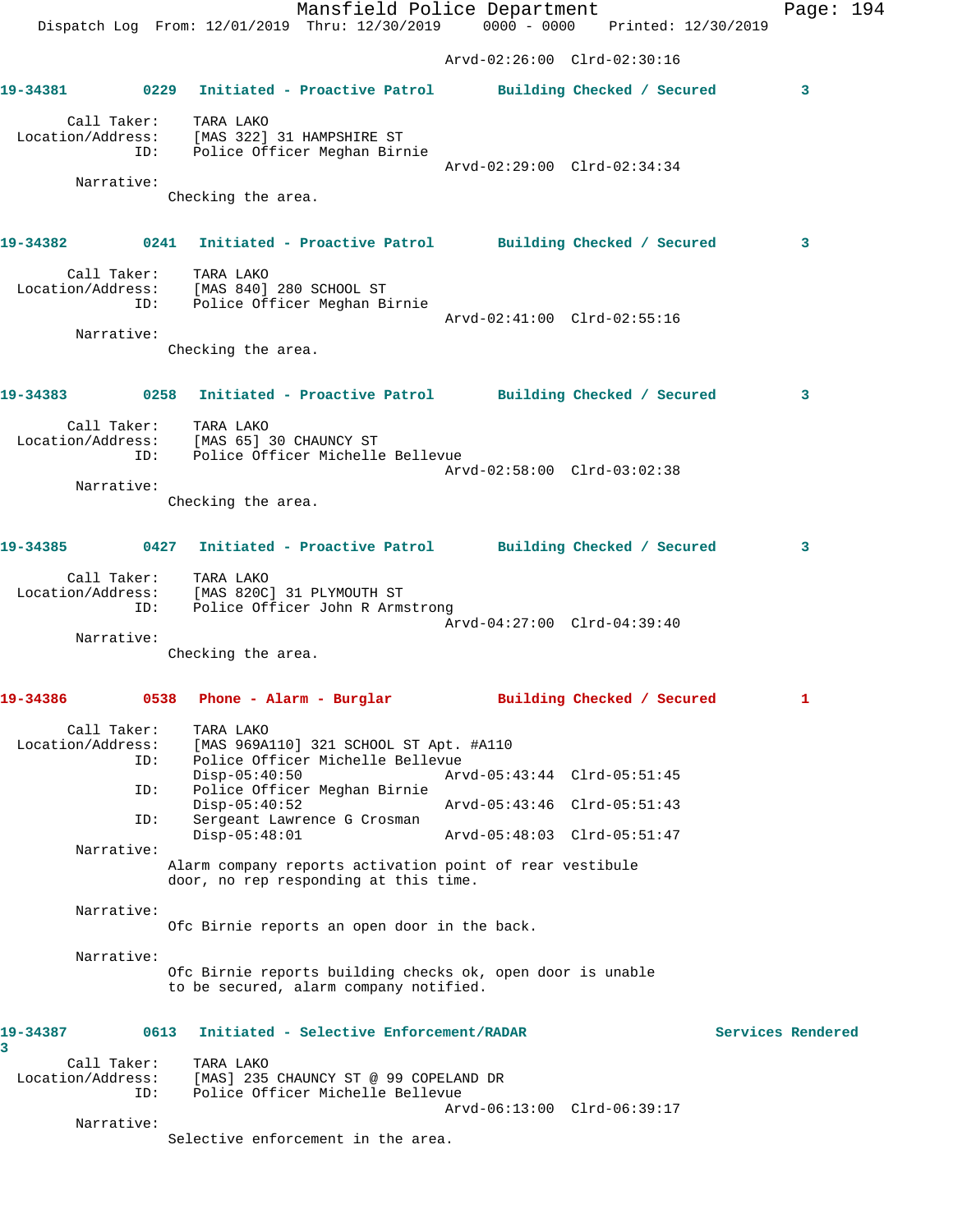| 19-34390<br>ID:<br>ID:                                          | 0636 Phone - Alarm - Hold-up - False / Accidental Alarm 1<br>Call Taker: DAVID SULLIVAN<br>Location/Address: [MAS] 17R SUMMIT AVE<br>Police Officer Michelle Bellevue<br>$Disp-06:39:44$<br>Arvd-06:45:26 Clrd-06:49:44<br>Police Officer Donald MacLean<br>$Disp-06:39:49$<br>Arvd-06:45:18 Clrd-06:49:44                                                   |                |
|-----------------------------------------------------------------|--------------------------------------------------------------------------------------------------------------------------------------------------------------------------------------------------------------------------------------------------------------------------------------------------------------------------------------------------------------|----------------|
| Narrative:                                                      | ref s22s-00b0136<br>panic alarm interior<br>down long shared driveway<br>located behind white house                                                                                                                                                                                                                                                          |                |
| Narrative:                                                      | Residence checks tight. No answer at the door                                                                                                                                                                                                                                                                                                                |                |
| 19-34391 2001                                                   | 0657 Initiated - Building Check Building Checked / Secured                                                                                                                                                                                                                                                                                                   | 3              |
|                                                                 | Call Taker: Kieran M Ruth<br>Location/Address: [MAS 820C] 31 PLYMOUTH ST<br>ID: Police Officer John R Armstrong<br>Arvd-06:57:00 Clrd-07:08:39                                                                                                                                                                                                               |                |
| Narrative:                                                      | Building/area checked secure.                                                                                                                                                                                                                                                                                                                                |                |
| 19-34394<br>ID:<br>Vehicle:<br>Narrative:                       | 0718 Phone - Assist Fire Department Transported to Hospital<br>3<br>Call Taker: Kieran M Ruth<br>Location/Address: [MAS 122] 99 COPELAND DR<br>Police Officer Michelle Bellevue<br>Disp-07:19:40 Arvd-07:21:59 Clrd-07:41:26<br>GRY 2015 HYUN SONATA Req: PC MA 4NBK60 VIN: 5NPE24AF4FH181125<br>Out to assist MFD with a male that fell and struck his head |                |
|                                                                 | 19-34402 		 0929 Initiated - Proactive Patrol 		 Building Checked / Secured                                                                                                                                                                                                                                                                                  | 3              |
| ID:                                                             | Call Taker: Kieran M Ruth<br>Location/Address: [MAS 820C] 31 PLYMOUTH ST<br>Police Officer Joshua S Ellender<br>Arvd-09:29:00 Clrd-09:45:12                                                                                                                                                                                                                  |                |
| Narrative:                                                      | Checking the area.                                                                                                                                                                                                                                                                                                                                           |                |
| 19-34403                                                        | 0929 911 - 911 Hang-ups & Verifications Confirmed misdial/Accdntl Call                                                                                                                                                                                                                                                                                       | $\overline{2}$ |
| Call Taker:<br>Location/Address:<br>ID:<br>Narrative:           | PATRICK FEENEY<br>[MAS 1011] 50 WOOD AVE<br>Police Officer John R Armstrong<br>$Disp-09:31:08$<br>Arvd-09:34:49 Clrd-09:39:57                                                                                                                                                                                                                                |                |
|                                                                 | Emergency button activation in the elevator. Occupant states<br>no emeregency.                                                                                                                                                                                                                                                                               |                |
| Narrative:                                                      | Ofc. Armstrong checked the area, everything checks OK                                                                                                                                                                                                                                                                                                        |                |
| 19-34411<br>Call Taker:<br>Location/Address:<br>ID:<br>Vehicle: | 1018 Phone - Disabled Motor Vehicle Services Rendered<br>3<br>Kieran M Ruth<br>[MAS] 48 STEARNS AVE @ 710 EAST ST<br>Sergeant Thomas R Connor<br>$Disp-10:19:04$<br>Arvd-10:24:25 Clrd-10:46:31<br>GRY 2008 HOND ACCORD Req: PC MA 231TN1 VIN: 1HGCP26428A086336                                                                                             |                |
| Narrative:                                                      | Out for a DMV with a flat tire in the road causing a traffic<br>tie up                                                                                                                                                                                                                                                                                       |                |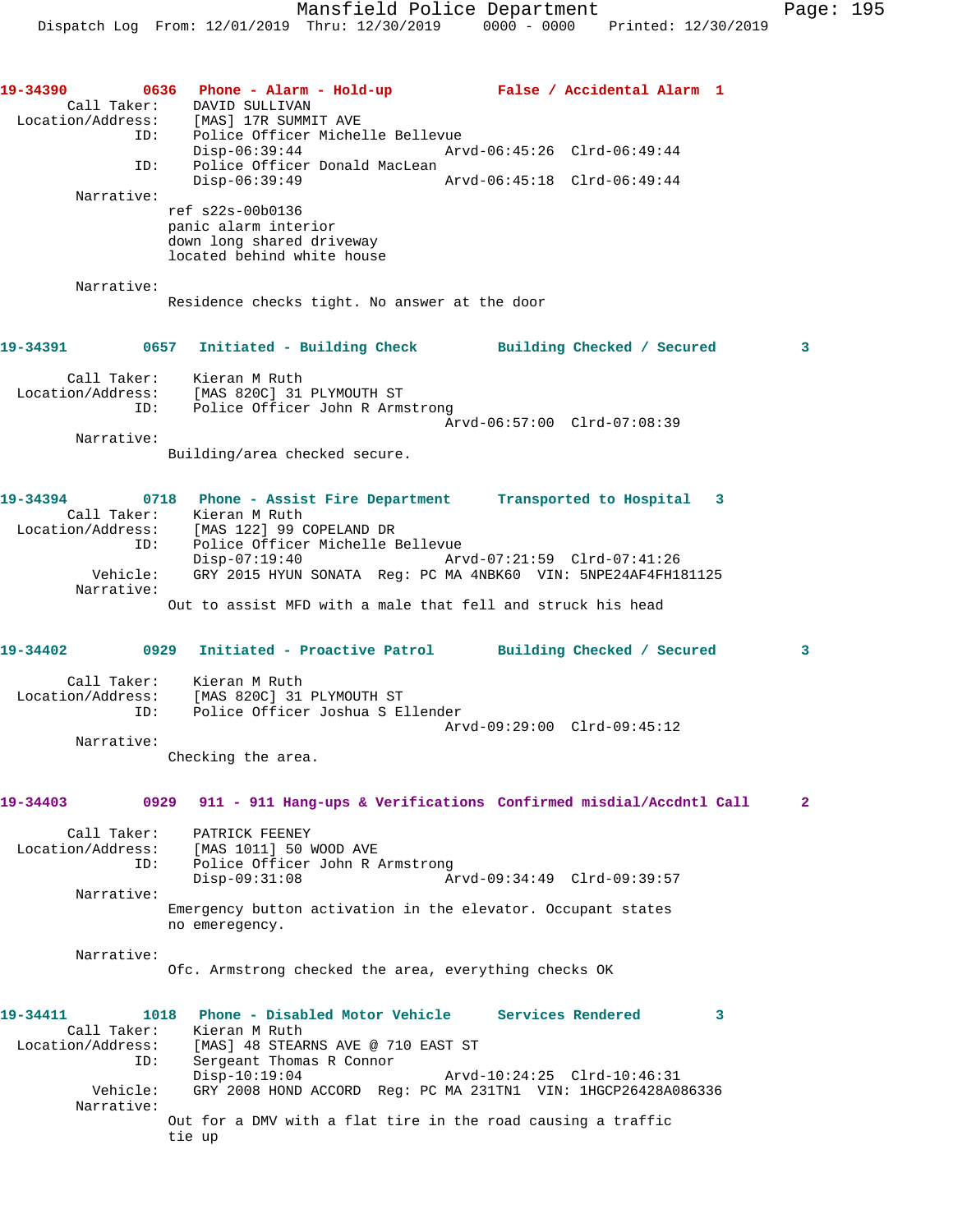Mansfield Police Department Page: 196 Dispatch Log From: 12/01/2019 Thru: 12/30/2019 0000 - 0000 Printed: 12/30/2019 Narrative: Achins' on scene **19-34417 1114 Initiated - Proactive Patrol Building Checked / Secured 3** Call Taker: Kieran M Ruth Location/Address: [MAS 820C] 31 PLYMOUTH ST<br>TD: Police Officer Joshua S E Police Officer Joshua S Ellender Arvd-11:14:00 Clrd-11:53:47 Narrative: Checking the area. **19-34421 1203 Initiated - Motor Veh Acc - No Injury Accident Report 1**  Call Taker: Kieran M Ruth Location/Address: [MAS] 280 SCHOOL ST @ 100 RTE 140 SB ID: Sergeant Brian P Thibault Arvd-12:03:00 Clrd-12:50:29 ID: Police Officer David J Pepicelli Disp-12:08:30 Arvd-12:08:38 Clrd-12:50:29 Vehicle: GRY 2018 TOYT COROLL Reg: PC MA 7SH366 VIN: 2T1BURHE5JC059148 Vehicle: BLU 2004 HOND CIVIC Reg: PC MA 719SC6 VIN: 2HGES25724H626444 Towed: For: Accident By: Achins Garage To: Achins Garage Released To: AMADOR On: 12/23/2019 @ 1011 Vehicle: BLK 2012 TOYT SIENNA Reg: PC MA 6LB455 VIN: 5TDKK3DC1CS245156 Towed: For: Accident By: Achins Garage To: Achins Garage Narrative: Out with a minor MVA Narrative: EMS requested and en route Narrative: 2 tows requested Refer To Accident: 19MAS-494-AC **19-34422 1204 Phone - Alarm - Burglar False / Accidental Alarm 1**  Call Taker: Stephen Martell<br>Location/Address: [MAS] 17 SUMMIT [MAS] 17 SUMMIT AVE ID: Police Officer John R Armstrong<br>Disp-12:06:50 Ar Disp-12:06:50 Arvd-12:09:07 Clrd-12:19:25 ID:  $S = \begin{bmatrix} 1 & 1 & 1 \\ 1 & 1 & 1 \\ 1 & 1 & 1 \end{bmatrix}$ <br>Display 12:06:53 Disp-12:06:53 Arvd-12:11:12 Clrd-12:19:25 Narrative: zone 1 panic Narrative: Residence checks secure **19-34424 1226 Walk-In - Motor Veh Acc - No Injury Accident Report 1**  Call Taker: Support Staff Amanda Crisfulla Location/Address: [MAS] DRAPER AVE ID: Sergeant Thomas R Connor Disp-12:29:25 Arvd-12:40:22 Clrd-13:07:33 Narrative: party in lobby requesting to speak with an ofc regarding a past mva at near the train station Narrative: The accident happenend on Dec. 11 at approximately 17:15 Refer To Accident: 19MAS-495-AC **19-34427 1233 Phone - Alarm - Burglar False / Accidental Alarm 1**  Call Taker: Kieran M Ruth Location/Address: [MAS] 17R SUMMIT AVE ID: Police Officer David J Pepicelli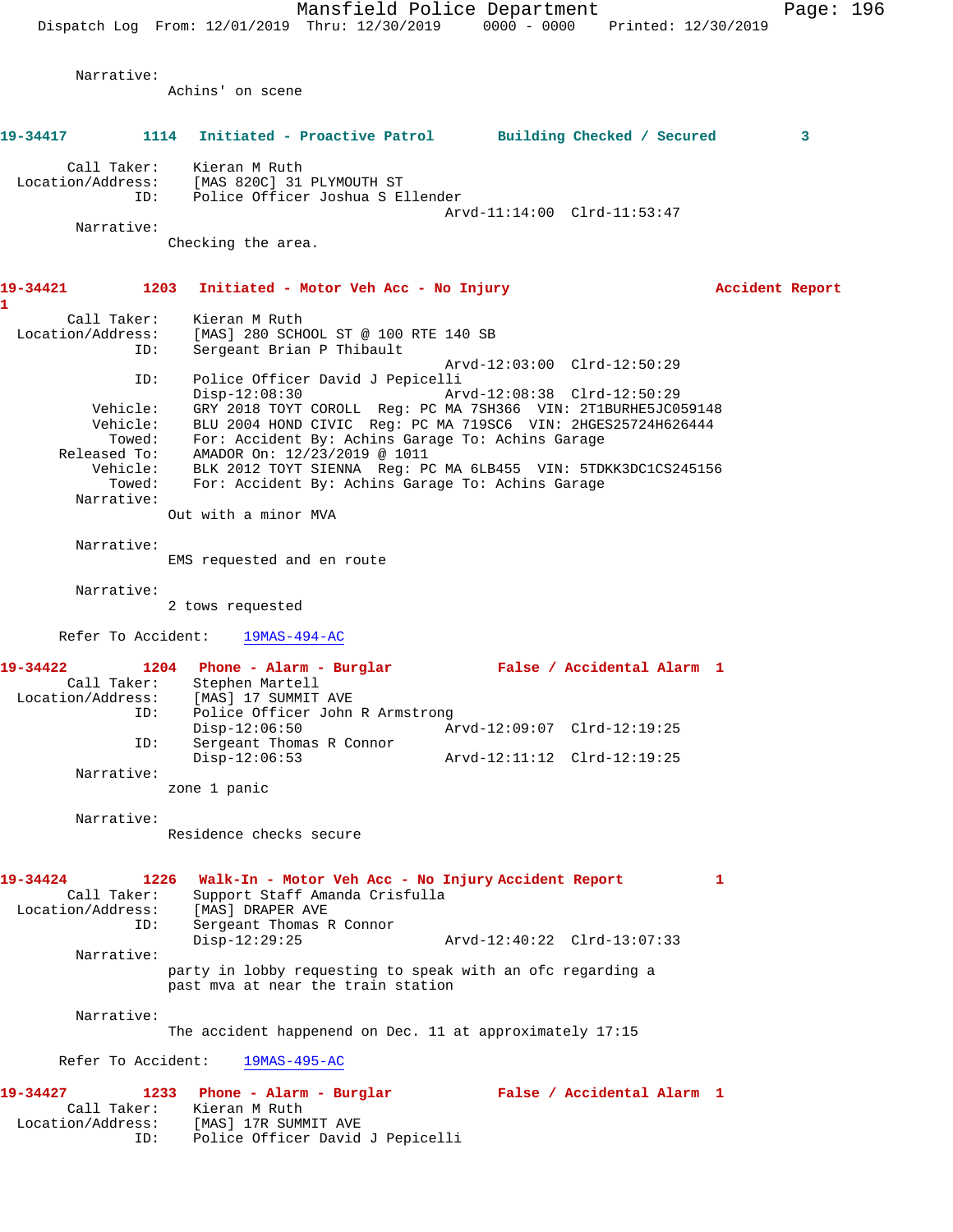Mansfield Police Department Page: 197 Dispatch Log From: 12/01/2019 Thru: 12/30/2019 0000 - 0000 Printed: 12/30/2019 Disp-12:52:25 Arvd-12:55:42 Clrd-13:05:29 Narrative: Out for the panic alarm, 3rd call since 0630. Narrative: The residents parents are on location to try and rectify the situation **19-34428 1256 Phone - 911 Hang-ups & Verifications Confirmed misdial/Accdntl Call 2**  Call Taker: Kieran M Ruth Location/Address: [MAS 840J120] 280 SCHOOL ST Apt. #J160 ID: Sergeant Brian P Thibault Disp-12:56:41 Arvd-12:57:34 Clrd-13:07:44 Narrative: Checking on a 911 hang up **19-34429 1309 Phone - Motor Veh Acc - No Injury Accident Report 1**  Call Taker: Stephen Martell Location/Address: [MAS 1000] 229 SCHOOL ST<br>ID: Police Officer David J Pe Police Officer David J Pepicelli<br>Disp-13:11:33 Arv Disp-13:11:33 Arvd-13:12:23 Clrd-13:39:50 ID: Police Officer John R Armstrong<br>Disp-13:11:37 Ar Disp-13:11:37 Arvd-13:12:57 Clrd-13:14:02 ID: Sergeant Brian P Thibault<br>Disp-13:13:57 Disp-13:13:57 Arvd-13:14:04 Clrd-13:21:10 Vehicle: RED 2014 TOYT 4D AVALON Reg: PC MA KUNA WHI 2016 DODG PK 2500 Reg: PC MA 98GV75 VIN: 3C6UR5DL9GG221831 Narrative: Out for an MVA Narrative: Report taken and the vehicle will be in the Firestone lot as a DMV Refer To Accident: 19MAS-496-AC **19-34431 1323 Initiated - Proactive Patrol Building Checked / Secured 3** Call Taker: CARLY MORIARTY Location/Address: [MAS 820C] 31 PLYMOUTH ST ID: Police Officer Joshua S Ellender Arvd-13:23:00 Clrd-13:43:09 **19-34433 1340 Walk-In - Identity Theft Incident Report 1**  Call Taker: Support Staff Amanda Crisfulla Location/Address: [MAS] 28 PERKINS AVE ID: Police Officer John R Armstrong Disp-13:43:10 Arvd-13:46:55 Clrd-13:57:39 Narrative: rp in lobby requesting to speak with an ofc regarding fraudulent packages being delivered to her home Refer To Incident: 19MAS-1171-OF **19-34435 1415 Phone - Well Being Check Spoken To 3**  Call Taker: Stephen Martell<br>Location/Address: [MAS H5415] 227 [MAS H5415] 227 FRANKLIN ST ID: Sergeant Thomas R Connor Disp-14:18:25 Arvd-14:29:17 Clrd-14:35:58 Narrative: CP is concerned about youths ice skating on pond behind the property. Narrative: Sgt. Connor reports he spoke with a father and 2 sons, they are all OK **19-34436 1422 Phone - Alarm - Burglar Building Checked / Secured 1**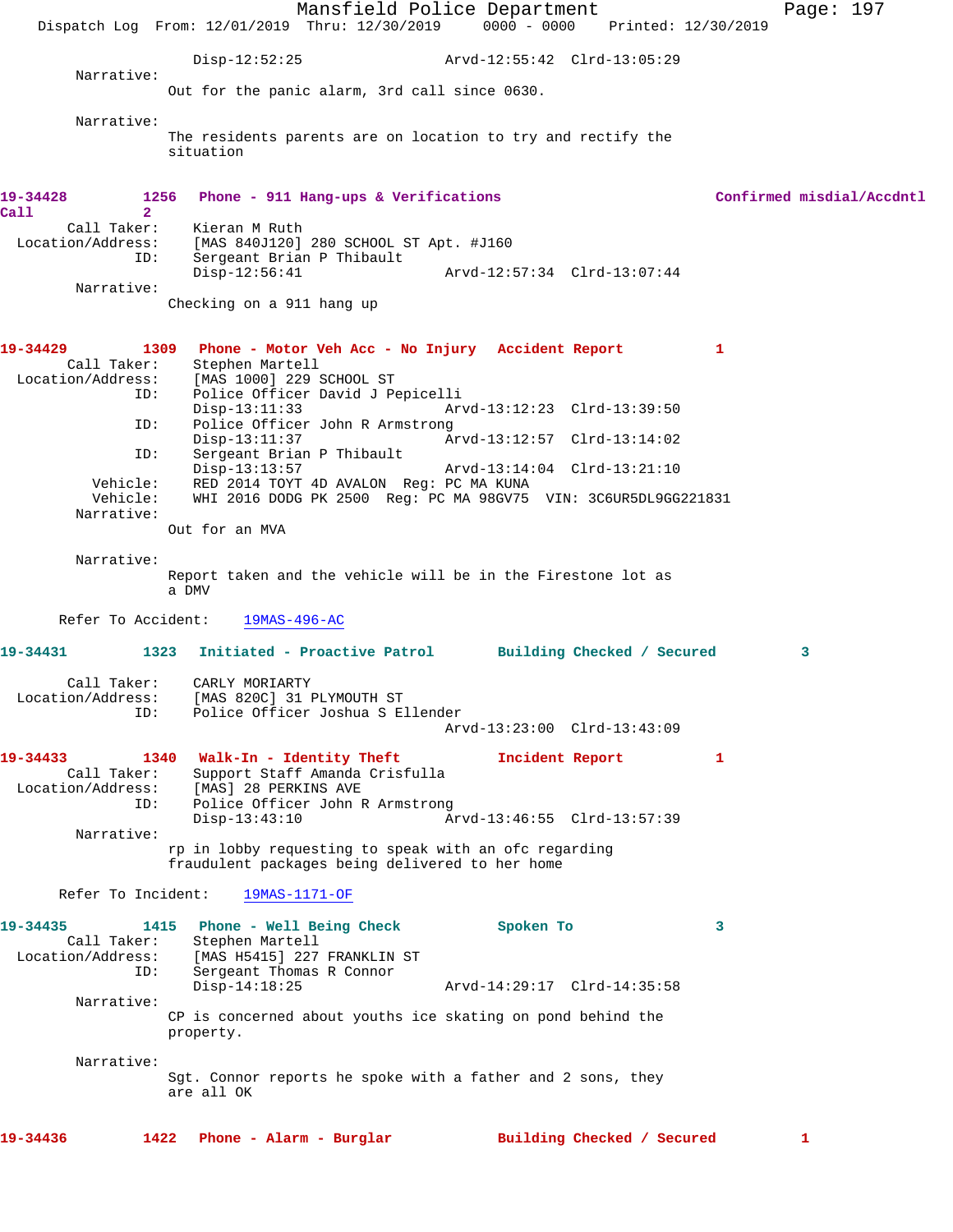Mansfield Police Department Page: 198 Dispatch Log From: 12/01/2019 Thru: 12/30/2019 0000 - 0000 Printed: 12/30/2019 Call Taker: Stephen Martell<br>Location/Address: [MAS 964C] 145 ess: [MAS 964C] 145 PLYMOUTH ST<br>ID: Police Officer John R Armst Police Officer John R Armstrong Disp-14:25:51 Arvd-14:32:56 Clrd-14:44:04<br>TD: Sergeant Brian P Thibault Sergeant Brian P Thibault<br>Disp-14:25:57 Disp-14:25:57 Arvd-14:32:53 Clrd-14:44:02 Narrative: multiple motion activations within the REXEL site Narrative: No keyholder responding per alarm company Narrative: Open doors found, conducting a walk through Narrative: M1 reporting the building checked secure but were unable to secure the unlocked door, alarm company attempting a keyholder **19-34438 1501 Phone - Assist Fire Department Referred to Other Agency 3**  Call Taker: TARA LAKO Location/Address: [MAS 979B1] 50 SUFFOLK RD ID: Police Officer David J Pepicelli Disp-15:03:44 Arvd-15:08:08 Clrd-15:20:01 Narrative: Out to assist with an Master Box activation. **19-34441 1515 Initiated - Proactive Patrol Building Checked / Secured 3** Call Taker: CARLY MORIARTY Location/Address: [MAS 820C] 31 PLYMOUTH ST ID: Police Officer Joshua S Ellender Arvd-15:15:00 Clrd-15:29:45 **19-34448 1632 Initiated - Proactive Patrol Building Checked / Secured 3** Call Taker: TARA LAKO Location/Address: [MAS 820C] 31 PLYMOUTH ST ID: Police Officer Michael T Fitzgerald Arvd-16:32:00 Clrd-16:35:45 Narrative: Ofc Fitzgerald reports driver picked up #428. **19-34450 1711 911 - Motor Veh Acc - Ped / Bicy Incident Report 1**  Call Taker: CARLY MORIARTY<br>Location/Address: [MAS H2480] 444 ess: [MAS H2480] 444 PRATT ST:<br>ID: Police Officer Joshua ST Police Officer Joshua S Ellender Disp-17:14:22 Arvd-17:14:57 Clrd-17:47:21<br>ID: Sergeant Jeffrey G Bombard Sergeant Jeffrey G Bombard<br>Disp-17:22:37 Disp-17:22:37 Arvd-17:22:39 Clrd-17:29:47 Narrative: Cp reporting a pedestrian hit and run accident, male operator in a blue Honda or Toyota no other info Refer To Incident: 19MAS-1172-OF **19-34451 1717 Phone - Motor Veh Acc - No Injury Accident Report 1**  Call Taker: TARA LAKO<br>Location/Address: [MAS] 280 ess: [MAS] 280 SCHOOL ST<br>ID: Police Officer Nicol Police Officer Nicole P Newport Disp-17:19:32 Arvd-17:27:36 Clrd-17:44:00 ID: Police Officer Danielle C Titus Disp-17:19:37 Arvd-17:23:14 Clrd-17:44:22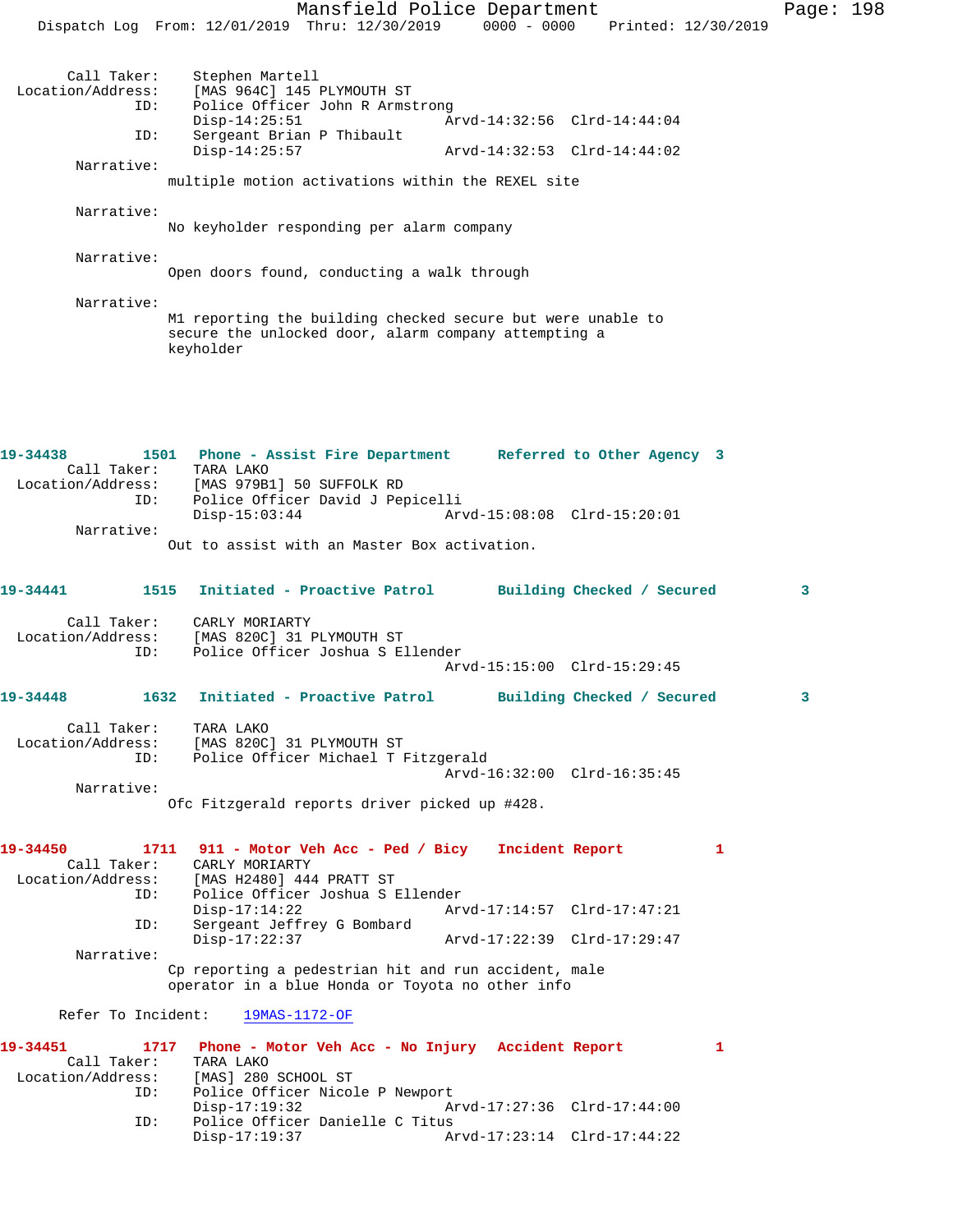Mansfield Police Department Page: 199 Dispatch Log From: 12/01/2019 Thru: 12/30/2019 0000 - 0000 Printed: 12/30/2019 Vehicle: GRY 2002 ACUR RSX Reg: PC MA 551VZ1 VIN: JH4DC54802C021601 Towed: For: Accident By: Achins Garage To: Achins Garage Vehicle: GRY 2016 HOND UT HRV Reg: PC MA 3LK800 VIN: 3CZRU6H55GM756052 Narrative: RP reports a two car MVA in the area Narrative: Detail officer requesting MFD to the scene for an evaluation of a pregnant passenger. Narrative: Detail officer requesting a tow for one, Achin's en route. Narrative: Ofc Titus reports Achin's is on scene. Narrative: Ofc Newport reports operator of MA 551VZ1 for failure to yield to the right of way at an intersection. Achin's has the vehicle and roadway is open. Refer To Accident: 19MAS-497-AC **19-34453 1800 Initiated - Proactive Patrol Building Checked / Secured 3** Call Taker: TARA LAKO Location/Address: [MAS 820C] 31 PLYMOUTH ST ID: Police Officer Michael T Fitzgerald Arvd-18:00:00 Clrd-18:16:07 Narrative: Checking the area. **19-34454 1811 Initiated - Motor Veh Acc - No Injury Services Rendered 1**  Call Taker: TARA LAKO Location/Address: [MAS] 280 SCHOOL ST ID: Officer Darius Varmahmoodi Arvd-18:11:00 Clrd-18:17:08 Vehicle: BLK 2013 CHEV CAMARO Reg: PC MA 569YE2 VIN: 2G1FB1E37D9175265 Vehicle: BLK 2011 MERZ E350 Reg: PC MA 7SMR50 VIN: WDDHF8HB4BA455149 Narrative: Detail officer reporting a minor MVA, no injuries, paper exchange only. **19-34455 1844 Initiated - Motor Vehicle Stop Citation / Warning Issued 3**  Call Taker: TARA LAKO Location/Address: [MAS] 2 GREEN ACRES DR @ 437 FRANKLIN ST ID: Police Officer Joshua S Ellender Arvd-18:44:00 Clrd-18:57:28 Vehicle: BLK 2007 HOND UT PILOT Reg: PC MA 5YK494 VIN: 2HKYF18117H520578 **19-34456 1852 Initiated - Proactive Patrol Services Rendered 3**  Call Taker: TARA LAKO Location/Address: [MAS] WINTHROP AVE ID: Police Officer David J Pepicelli Arvd-18:52:00 Clrd-19:03:25 Narrative: Checking the area. 19-34457 1858 Initiated - Traffic Enforcement / Activity **Services Rendered 2**  Call Taker: PATRICK FEENEY Location/Address: [MAS] BIRD RD ID: Police Officer Joshua S Ellender Arvd-18:58:00 Clrd-19:50:32 **19-34458 1907 Initiated - Selective Enforcement/RADAR Services Rendered 3**  Call Taker: DAVID SULLIVAN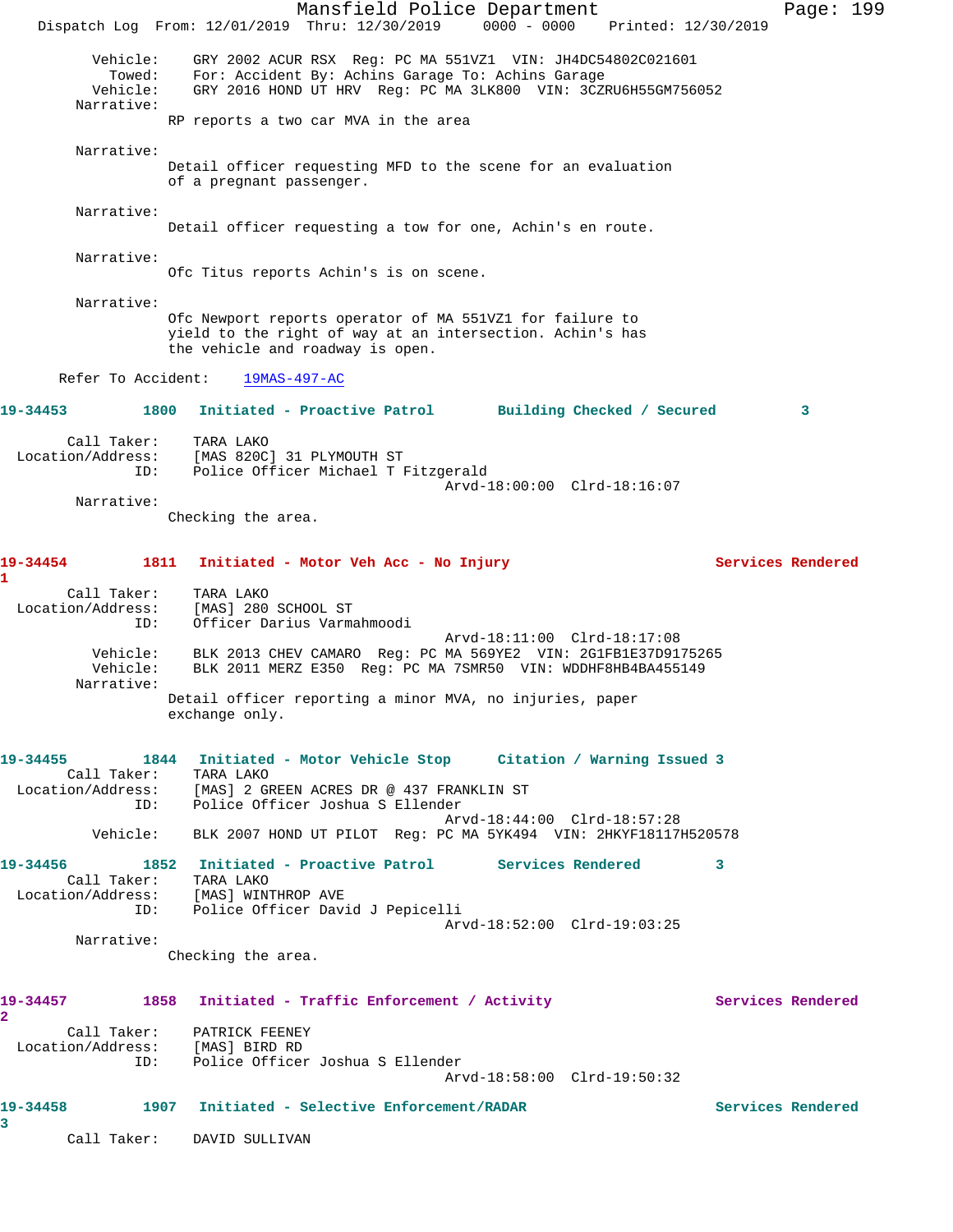Mansfield Police Department Page: 200 Dispatch Log From: 12/01/2019 Thru: 12/30/2019 0000 - 0000 Printed: 12/30/2019 Vicinity of: [MAS] NORTH MAIN ST ID: Police Officer David J Pepicelli Arvd-19:07:00 Clrd-19:58:08 **19-34460 2004 Initiated - Building Check Building Checked / Secured 3** Call Taker: PATRICK FEENEY Location/Address: [MAS 820C] 31 PLYMOUTH ST ID: Police Officer Michael T Fitzgerald Arvd-20:04:00 Clrd-20:44:37 **19-34461 2037 Phone - Suspicious Actv / Persn / Veh Services Rendered 2**  Call Taker: PATRICK FEENEY Location/Address: [MAS] CASTLE DR<br>ID: Police Officer Police Officer Joshua S Ellender Disp-20:42:00 Arvd-20:48:09 Clrd-20:48:15 ID: Police Officer Danielle C Titus<br>Disp-20:42:43 Am Disp-20:42:43 Arvd-20:48:06 Clrd-20:48:12 Vehicle: BLU 2008 LEXS ES350 Reg: PAR MA 16774 VIN: JTHBJ46G882166492 Narrative: Caller reports an unoccupied m/v parked in the area. Narrative: Vehicle parked not a hazard. House party nearby. **19-34462 2106 Initiated - Proactive Patrol Services Rendered 3**  Call Taker: DAVID SULLIVAN Vicinity of: [MAS 417] 9 FRANCIS AVE ID: Police Officer Joshua S Ellender Arvd-21:06:00 Clrd-21:10:46 **19-34463 2109 911 - Assist Fire Department Investigated - Report Taken 3** Call Taker: DAVID SULLIVAN Location/Address: [MAS 962] 333 NORTH MAIN ST Apt. #8 ESS. The Solice Officer Nicole P Newport<br>ID: Police Officer Nicole P Newport<br>Disp-21:11:24 Ar Arvd-21:14:44 Clrd-21:33:58 ID: Police Officer Joshua S Ellender Disp-21:11:29 Arvd-21:13:48 Clrd-21:34:02 ID: Police Officer David J Pepicelli Disp-21:11:34 Arvd-21:14:46 Clrd-21:34:05 ID: Sergeant Jeffrey G Bombard Arvd-21:14:56 Clrd-21:33:55 Narrative: Assist Fire. Caller stated not breathing. CPR via instructions. Possible Overdose via Heroin. No Narcane available. Refer To Incident: 19MAS-1173-OF **19-34466 2134 Initiated - Proactive Patrol Services Rendered 3**  Call Taker: NICHOLAS GOYETTE Location/Address: [MAS 281A] 1 CROCKER ST ID: Police Officer Danielle C Titus Arvd-21:34:00 Clrd-21:45:19 Narrative: Checking the area. **19-34468 2157 Initiated - Building Check Services Rendered 3**  Call Taker: DAVID SULLIVAN Location/Address: [MAS 2] 60 FORBES BLVD ID: Police Officer Danielle C Titus Arvd-21:57:00 Clrd-22:01:54 **19-34469 2216 Initiated - Building Check Services Rendered 3**  Call Taker: DAVID SULLIVAN Location/Address: [MAS 417] 9 FRANCIS AVE ID: Police Officer Danielle C Titus Arvd-22:16:00 Clrd-22:24:05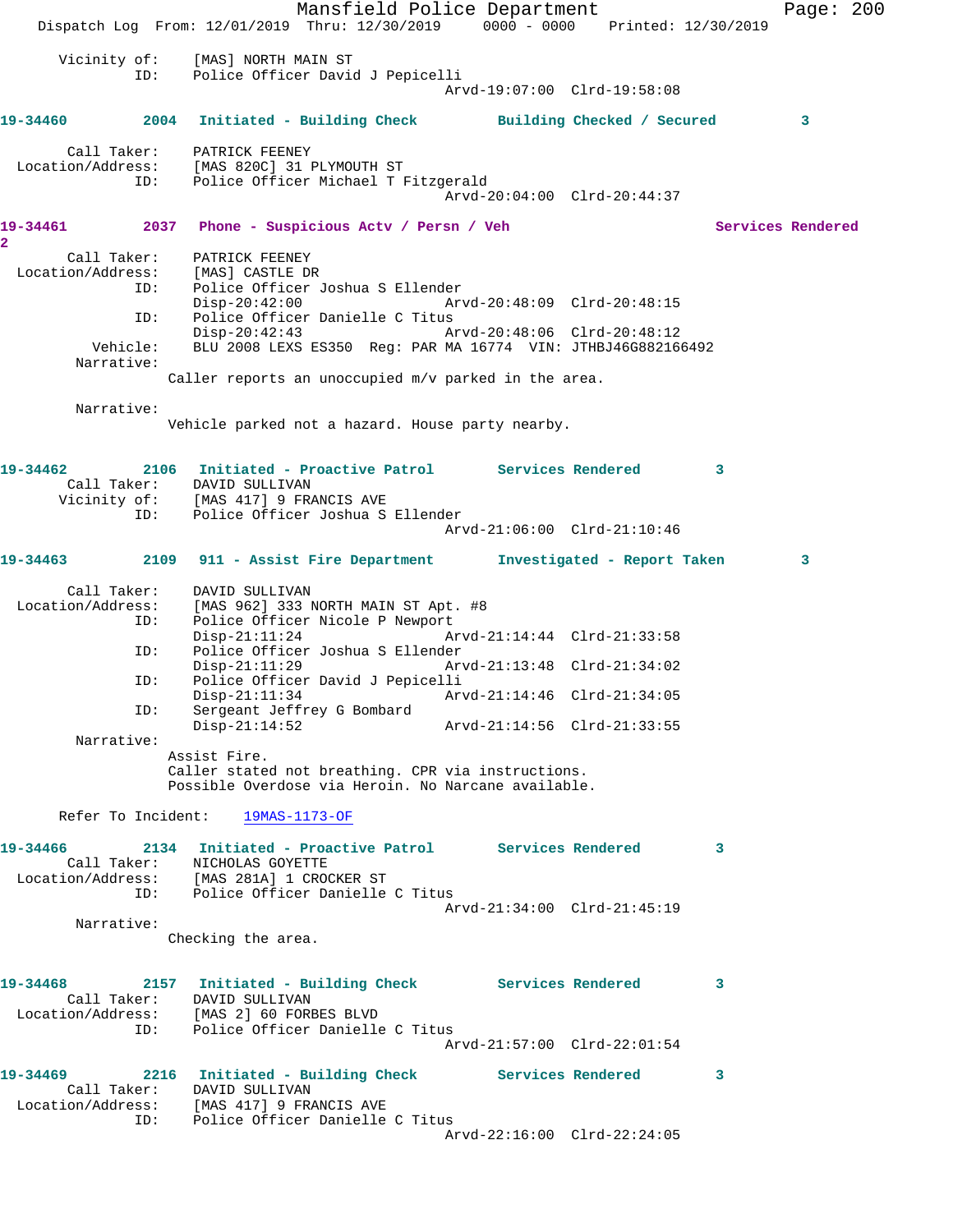**19-34470 2229 911 - Motor Veh Acc - No Injury Investigated - Report Taken 1** Call Taker: PATRICK FEENEY<br>Location/Address: [MAS] 100 FORB ess: [MAS] 100 FORBES BLVD @ 377 CHAUNCY ST<br>TD: Police Officer Danielle C Titus Police Officer Danielle C Titus<br>Disp-22:30:11 A Disp-22:30:11 Arvd-22:32:59 Clrd-23:12:31 ID: Police Officer David J Pepicelli Disp-22:30:15 Arvd-22:35:12 Clrd-23:12:34<br>ID: Sergeant Jeffrey G Bombard Sergeant Jeffrey G Bombard<br>Disp-22:35:27 Disp-22:35:27 Arvd-22:35:29 Clrd-23:10:39 Vehicle: WHI 2014 CHEV SILVER Reg: PC MA 7FS183 VIN: 1GC1KXC86EF192067 Towed: For: Accident By: Achins Garage To: Achins Garage Released To: BABBITT On: 12/26/2019 @ 1710 Liens: S33360317 Vehicle: GRN 2015 JEEP RENEGA Reg: PC MA 9AB647 VIN: ZACCJBAT3FPC13641 Towed: For: Accident By: Achins Garage To: Achins Garage Released To: MYERS On: 12/27/2019 @ 1507 Liens: S36790267 Narrative: 911 caller reports 2 car crash; airbag deployment. Narrative: Req tow for 2. Narrative: Achins has both vehicles. Narrative: 12/22 21:20 vehicle release form was given for contents of the vehicle only and will be back at a later date for tow release only Narrative: On 12/26/19 was given a vehicle release for his car at 1650. Narrative:<br>On  $12/27/19$ was given a vehicle release for his car at 1440. Refer To Accident: 19MAS-498-AC **19-34472 2239 911 - Suspicious Actv / Persn / Veh Investigated - No Report 2**  Call Taker: DAVID SULLIVAN Location/Address: [MAS 260] 70 COPELAND DR ID: Police Officer Joshua S Ellender Disp-22:44:16 Arvd-22:49:57 Clrd-23:03:38<br>ID: Police Officer Nicole P Newport Police Officer Nicole P Newport Disp-22:44:54 Arvd-22:49:54 Clrd-23:03:34<br>Vehicle: GRY 2002 JEEP GRANDC Req: PC MA 2XGD40 VIN: 1J4GW38N32C1 GRY 2002 JEEP GRANDC Reg: PC MA 2XGD40 VIN: 1J4GW38N32C190788 Vehicle: GRY 2004 JEEP UT GRACHE Reg: PC MA 446FH5 VIN: 1J4GW58N64C296800 Narrative: R/p store clerk reporting a ssusp tan jeep in the area. been lingering around the store last 40-45 minutes. Went through the lot couple times. Clerk is concerned. Narrative: Nothing Found. **19-34474 2325 Initiated - Building Check Services Rendered 3**  Call Taker: DAVID SULLIVAN Location/Address: [MAS 820C] 31 PLYMOUTH ST ID: Police Officer Michael T Fitzgerald Arvd-23:25:00 Clrd-23:39:30 **19-34477 2332 Other - Assist Fire Department Services Rendered 3**  Call Taker: PATRICK FEENEY Location/Address: [MAS] 50 SUFFOLK RD ID: Police Officer Nicole P Newport<br>Disp-23:32:48 A Disp-23:32:48 Arvd-23:40:44 Clrd-23:48:54 Narrative: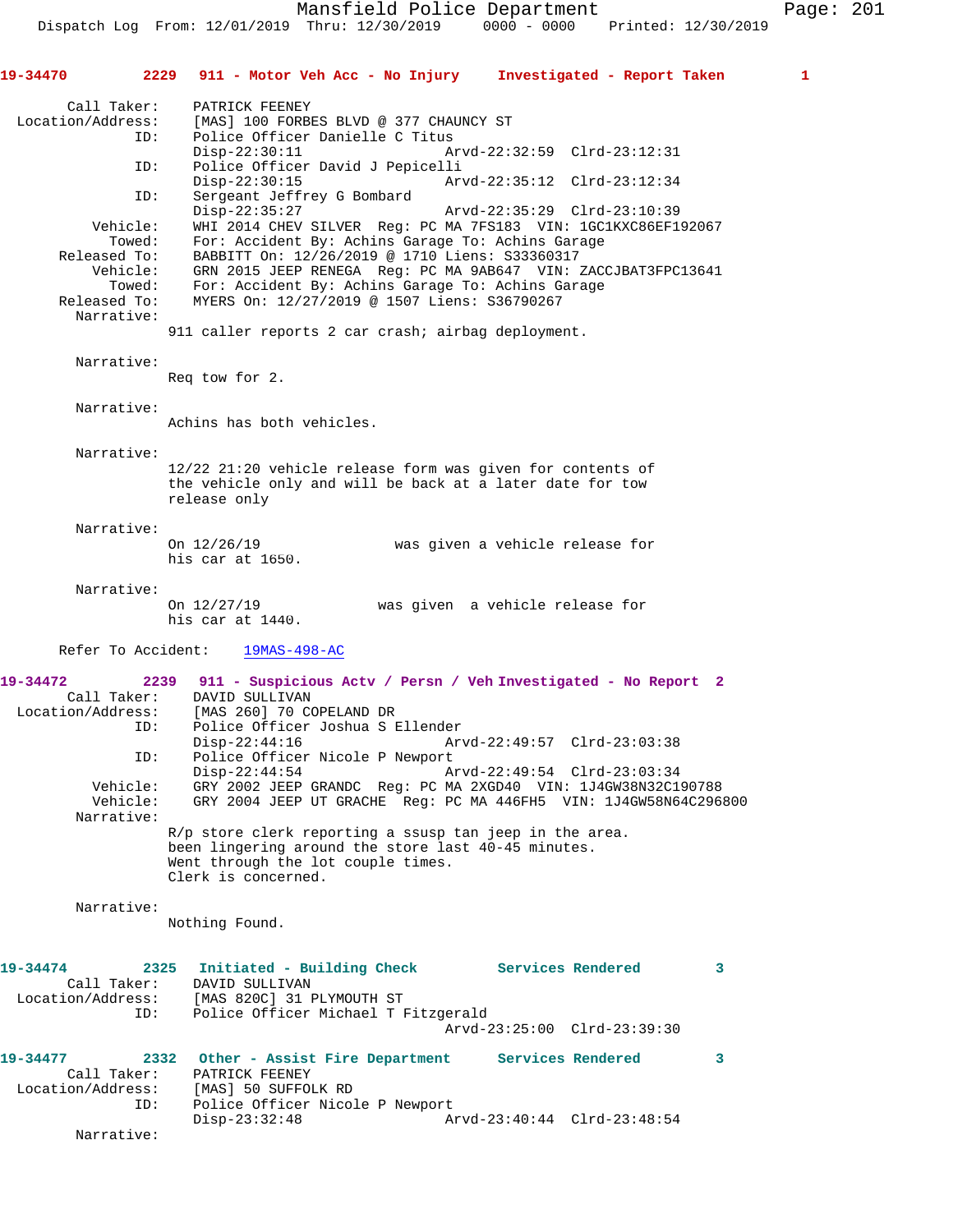Fire alarm activation.

## **For Date: 12/22/2019 - Sunday**

|                        | 19-34479 		 0037 Phone - Alarm - Burglar 		 Services Rendered 1<br>Call Taker: DAVID SULLIVAN<br>Location/Address: [MAS 10B] 305 FORBES BLVD                         |                             |                   |   |
|------------------------|----------------------------------------------------------------------------------------------------------------------------------------------------------------------|-----------------------------|-------------------|---|
|                        | ID: Patrolman David Schepis<br>$Disp-00:38:47$<br>Police Officer Meghan Birnie<br>ID:                                                                                | Arvd-00:46:13 Clrd-00:49:38 |                   |   |
| Vehicle:<br>Narrative: | $Disp-00:38:53$<br>RED 2007 FRHT TR CL120 Reg: MA 92246 VIN: 1FUJA6CK47LX52416                                                                                       | Arvd-00:46:15 Clrd-00:49:31 |                   |   |
|                        | Doors 33-37 activation<br>Alarm comp attempting to notify.                                                                                                           |                             |                   |   |
|                        | Call Taker: DAVID SULLIVAN<br>Location/Address: [MAS H1425] 18 MILLFARM DR                                                                                           |                             |                   |   |
|                        | ID:<br>Police Officer Michelle Bellevue<br>Disp-00:49:49 Arvd-00:57:53 Clrd-01:05:35                                                                                 |                             |                   |   |
| ID:                    | Police Officer Meghan Birnie<br>$Disp-00:49:54$                                                                                                                      |                             | Clrd-00:58:36     |   |
|                        | ID:<br>Sergeant Robert S Pierce<br>$Disp-00:51:07$                                                                                                                   |                             |                   |   |
| Vehicle:<br>Narrative: | WHI 2017 JEEP WRANGL Reg: PC MA 8PS523 VIN: 1C4BJWEG6HL755629<br>Rear Interior Motion Detector<br>Attempting to notify.                                              |                             |                   |   |
|                        | 19-34483 0056 Initiated - Building Check Services Rendered<br>Call Taker: PATRICK FEENEY<br>Location/Address: [MAS 840] 280 SCHOOL ST<br>ID: Patrolman David Schepis |                             |                   | 3 |
|                        |                                                                                                                                                                      |                             |                   |   |
|                        | Call Taker: PATRICK FEENEY<br>Location/Address: [MAS 281A] 1 CROCKER ST<br>Police Officer Meghan Birnie<br>ID:                                                       |                             |                   | 3 |
|                        |                                                                                                                                                                      | Arvd-01:04:00 Clrd-01:13:34 |                   |   |
|                        | Call Taker: PATRICK FEENEY<br>Location/Address: [MAS 907E] 390 WEST ST<br>ID: Patrolman David Schepis                                                                |                             |                   | 3 |
|                        |                                                                                                                                                                      | Arvd-01:08:00 Clrd-01:13:23 |                   |   |
| 19-34488<br>0108       | Initiated - Building Check Building Checked / Secured                                                                                                                |                             |                   | 3 |
| ID:                    | Call Taker: PATRICK FEENEY<br>Location/Address: [MAS 1002] 250 EAST ST<br>Police Officer Michelle Bellevue                                                           |                             |                   |   |
|                        |                                                                                                                                                                      | Arvd-01:08:00 Clrd-01:21:51 |                   |   |
|                        | 19-34489 		 0123 Initiated - Building Check Services Rendered<br>Call Taker: DAVID SULLIVAN<br>Location/Address: [MAS 814] 50 WEST CHURCH ST                         |                             |                   | 3 |
| ID:                    | Police Officer Meghan Birnie                                                                                                                                         | Arvd-01:23:00 Clrd-01:27:58 |                   |   |
| 19-34491               | 0146 Initiated - Building Check Services Rendered<br>Call Taker: DAVID SULLIVAN                                                                                      |                             |                   | 3 |
|                        | Location/Address: [MAS 900A] 242 CHAUNCY ST Apt. #1<br>ID: Police Officer Meghan Birnie                                                                              | Arvd-01:46:00 Clrd-01:54:03 |                   |   |
| 19-34494               | 0154 Initiated - Proactive Patrol                                                                                                                                    |                             | Services Rendered | 3 |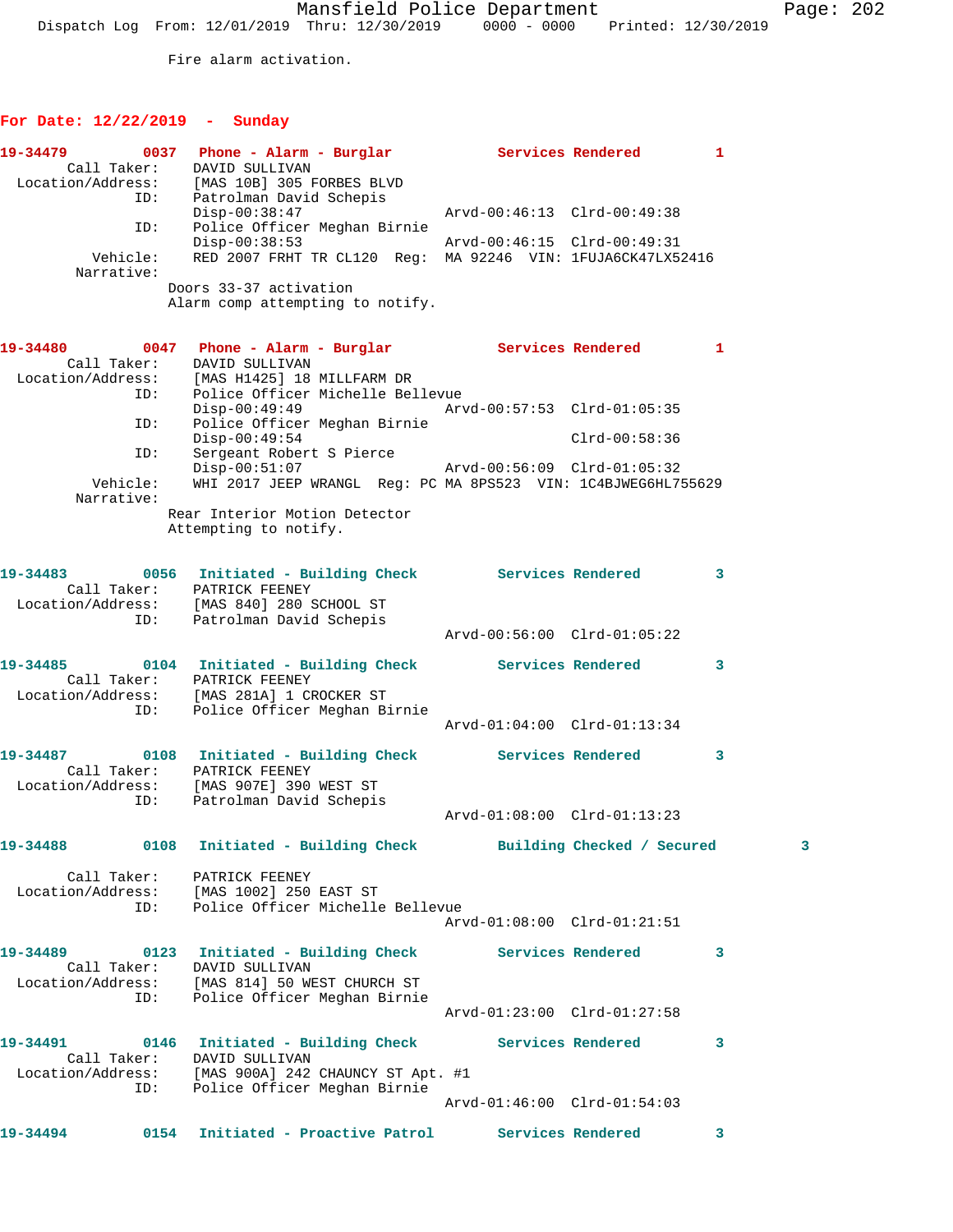Mansfield Police Department Page: 203 Dispatch Log From: 12/01/2019 Thru: 12/30/2019 0000 - 0000 Printed: 12/30/2019 Call Taker: DAVID SULLIVAN Vicinity of: [MAS] COPELAND DR ID: Police Officer Meghan Birnie Arvd-01:54:00 Clrd-01:59:49 **19-34496 0159 Walk-In - Well Being Check Incident Report 3**  Call Taker: Support Staff Derek M Stark Location/Address: [MAS 451B] 500 EAST ST ID: Police Officer Michelle Bellevue Disp-02:00:32 Arvd-02:01:03 Clrd-02:56:04 ID: Sergeant Robert S Pierce Disp-02:00:32 Arvd-02:01:24 Clrd-02:24:40 Vehicle: BLU 2014 TOYT UT RAV4 Reg: PC MA 4ZX868 VIN: 2T3BFREV1EW227507 Vehicle: GRY 2013 TOYT SEQUOI Reg: PC MA 464BP9 VIN: 5TDBY5G10DS086930 Narrative: Party came across an elderly male walking outside seems lost. Narrative: Walk in with elderly male found wandering in the street. Narrative: Involved male was transported by MFD to Sturdy Hospital. Contact was made with son who will be heading to Sturdy. See report for further. Narrative: On 12/25 at approx 0330 HRS Ofc Sorge located the subjects M/V in the Stop & Shop parking lot. He spoke with the males son and advised him where the car was. Refer To Incident: 19MAS-1174-OF **19-34498 0203 Initiated - Suspicious Actv / Persn / Veh Services Rendered 2**  Call Taker: DAVID SULLIVAN Location/Address: [MAS 305] 64 COPELAND DR ID: Police Officer Meghan Birnie Arvd-02:03:00 Clrd-02:08:11 Vehicle: 2002 ELANTRA Reg: PC RI 674497 VIN: KMHDN45DX2U355870 Narrative: Vehicle in the lot. **19-34501 0212 Phone - Alarm - Burglar Investigated - No Report 1**  Call Taker: DAVID SULLIVAN Location/Address: [MAS 25A] 355 NORTH MAIN ST ID: Patrolman David Schepis<br>Disp-02:14:26 Disp-02:14:26 Arvd-02:17:15 Clrd-03:22:27 ID: Police Officer Meghan Birnie Disp-02:14:38 Arvd-02:16:34 Clrd-02:21:26 Narrative: ATM Alarm - Tampering loss of communication (?cut wires) **19-34503 0232 Initiated - Building Check Services Rendered 3**  Call Taker: DAVID SULLIVAN Location/Address: [MAS 820C] 31 PLYMOUTH ST ID: Sergeant Lawrence G Crosman Arvd-02:32:00 Clrd-03:54:03 **19-34506 0302 Initiated - Disabled Motor Vehicle Services Rendered 3**  Call Taker: DAVID SULLIVAN Location/Address: [MAS] RTE 140 NB ID: Sergeant Robert S Pierce  $Arvd-03:02:00$   $Clrd-03:06:55$  Narrative: tire changer. Narrative: Contacting AAA - Frozen lugs on wheels.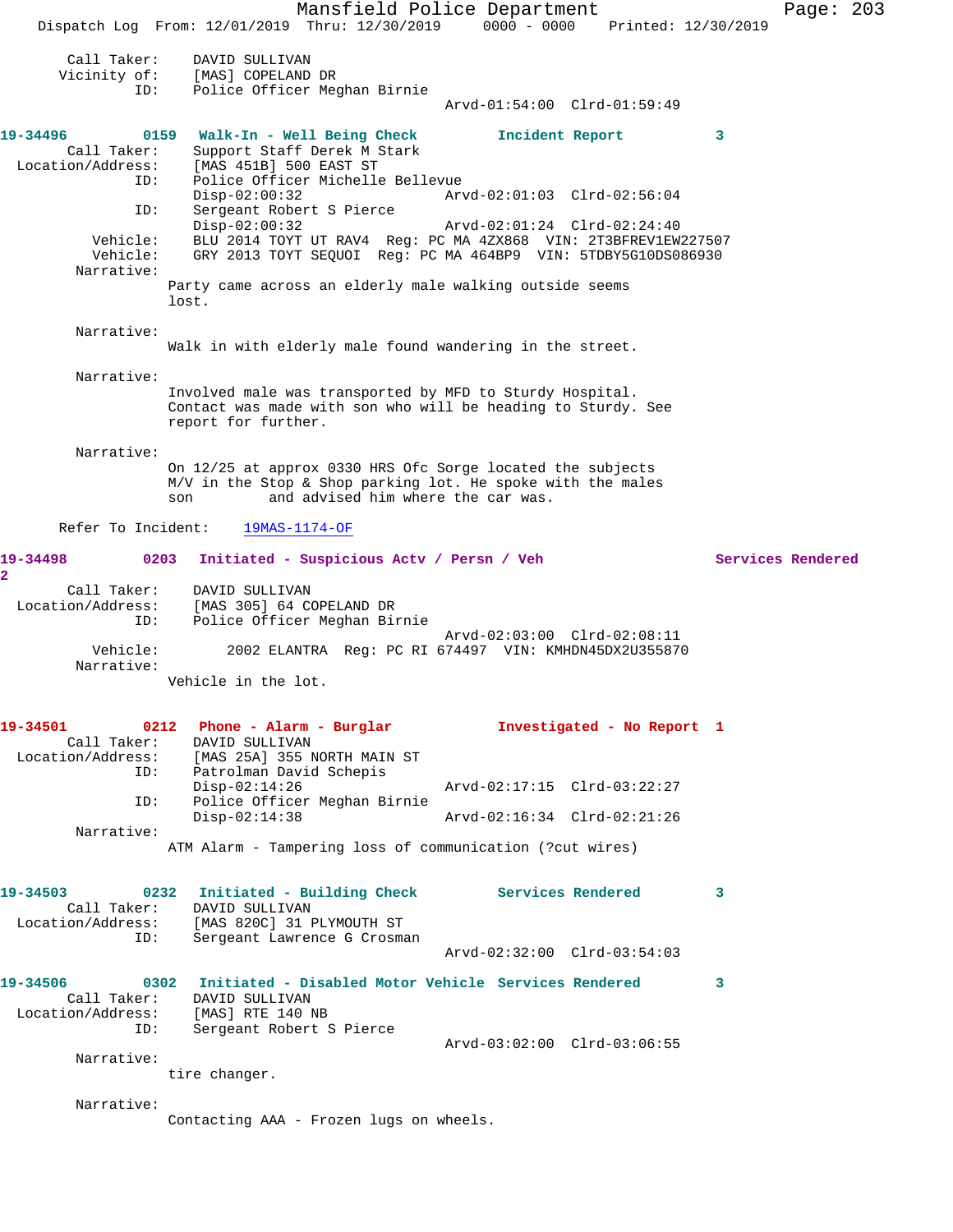|                 | Mansfield Police Department                                                                                                                       |                             |                 |   | Page: 204 |  |
|-----------------|---------------------------------------------------------------------------------------------------------------------------------------------------|-----------------------------|-----------------|---|-----------|--|
|                 | Dispatch Log From: 12/01/2019 Thru: 12/30/2019 0000 - 0000 Printed: 12/30/2019                                                                    |                             |                 |   |           |  |
| 19-34508        | 0446 Initiated - Proactive Patrol Services Rendered<br>Call Taker: DAVID SULLIVAN                                                                 |                             |                 | 3 |           |  |
|                 | Location/Address: [MAS 4] 31 HAMPSHIRE ST<br>ID: Patrolman David Schepis                                                                          | Arvd-04:46:00 Clrd-04:50:33 |                 |   |           |  |
|                 | 19-34509 0452 Initiated - Proactive Patrol Services Rendered<br>Call Taker: DAVID SULLIVAN                                                        |                             |                 | 3 |           |  |
| ID:             | Location/Address: [MAS 2] 60 FORBES BLVD<br>Patrolman David Schepis                                                                               | Arvd-04:52:00 Clrd-04:57:04 |                 |   |           |  |
|                 | 19-34510 0605 Initiated - Building Check Services Rendered<br>Call Taker: DAVID SULLIVAN                                                          |                             |                 | 3 |           |  |
| ID:             | Location/Address: [MAS 820C] 31 PLYMOUTH ST<br>Sergeant Lawrence G Crosman                                                                        | Arvd-06:05:00 Clrd-06:26:04 |                 |   |           |  |
| 19-34516        | 0753 Phone - Assist Fire Department Services Rendered                                                                                             |                             |                 | 3 |           |  |
| ID:             | Call Taker: Kieran M Ruth<br>Location/Address: [MAS H6347] 189 UNION ST EXT<br>Police Officer John R Armstrong                                    |                             |                 |   |           |  |
|                 | Disp-07:55:19                                                                                                                                     | Arvd-08:00:01 Clrd-08:03:50 |                 |   |           |  |
| ID:             | Police Officer Nicole M Boldrighini<br>$Disp-07:55:21$                                                                                            | Arvd-07:59:26 Clrd-08:07:54 |                 |   |           |  |
| Narrative:      | Assisting the FD with a fire related incident.                                                                                                    |                             |                 |   |           |  |
| 19-34519        | 0930 Phone - Alarm - Burglar               False / Accidental Alarm 1                                                                             |                             |                 |   |           |  |
| ID:             | Call Taker: APRIL LEHANE<br>Location/Address: [MAS] 568 NORTH MAIN ST<br>Police Officer Matthew A Souza                                           |                             |                 |   |           |  |
| ID:             | $Disp-09:32:02$<br>Police Officer John R Armstrong                                                                                                |                             | $Clrd-09:32:28$ |   |           |  |
|                 | $Disp-09:32:05$                                                                                                                                   |                             | $Clrd-09:34:59$ |   |           |  |
| ID:<br>Vehicle: | Police Officer Nicole M Boldrighini<br>Disp-09:32:31 Arvd-09:33:59 Clrd-09:34:59<br>GRY 2019 HYUN SONATA Reg: PC MA 293NR4 VIN: 5NPE24AF6KH755976 |                             |                 |   |           |  |
| Narrative:      | panic alarm<br>no response from keyholder                                                                                                         |                             |                 |   |           |  |
|                 |                                                                                                                                                   |                             |                 |   |           |  |
|                 | 19-34522      0951   Initiated - Proactive Patrol     Building Checked / Secured                                                                  |                             |                 |   | 3         |  |
|                 | Call Taker: APRIL LEHANE<br>Location/Address: [MAS 820C] 31 PLYMOUTH ST<br>ID: Police Officer Joshua S Ellender                                   |                             |                 |   |           |  |
| Narrative:      |                                                                                                                                                   | Arvd-09:51:00 Clrd-10:04:45 |                 |   |           |  |
|                 | Checking the area.                                                                                                                                |                             |                 |   |           |  |
| 19-34525        | 1038 Initiated - Proactive Patrol Building Checked / Secured                                                                                      |                             |                 |   | 3         |  |
|                 | Call Taker: APRIL LEHANE<br>Location/Address: [MAS 1018] 600 EAST ST<br>ID: Police Officer John R Armstrong                                       | Arvd-10:38:00 Clrd-10:41:47 |                 |   |           |  |
| Narrative:      |                                                                                                                                                   |                             |                 |   |           |  |
|                 | Checking the area.                                                                                                                                |                             |                 |   |           |  |
| 19-34526        | 1038 Initiated - Proactive Patrol Building Checked / Secured                                                                                      |                             |                 |   | 3         |  |
|                 | Call Taker: APRIL LEHANE<br>Location/Address: [MAS 840] 280 SCHOOL ST<br>ID: Police Officer Matthew A Souza                                       |                             |                 |   |           |  |
|                 |                                                                                                                                                   | Arvd-10:38:00 Clrd-10:53:28 |                 |   |           |  |

Narrative: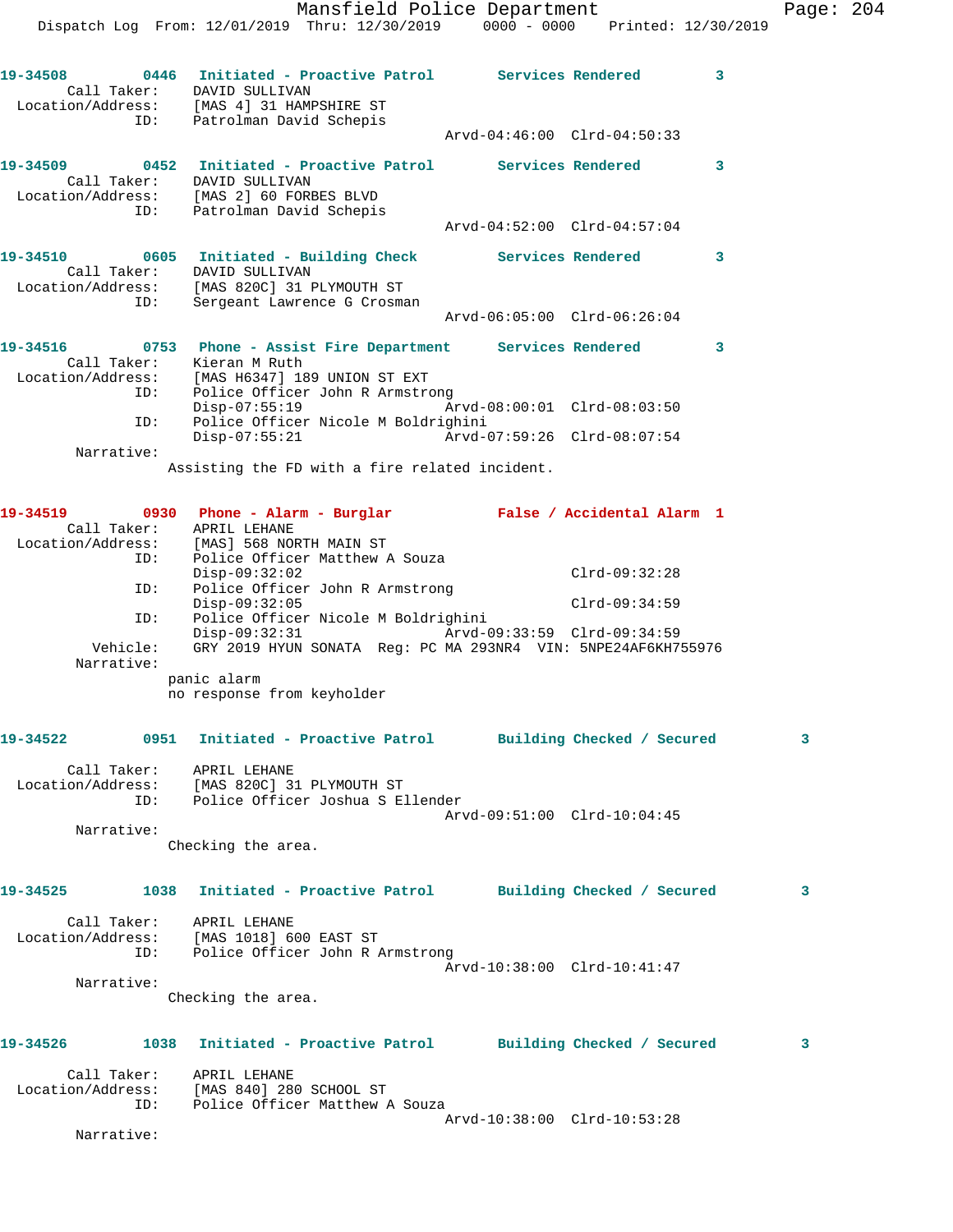Mansfield Police Department Page: 205 Dispatch Log From: 12/01/2019 Thru: 12/30/2019 0000 - 0000 Printed: 12/30/2019 Checking the area. **19-34527 1046 Initiated - Motor Vehicle Stop Verbal Warning 3**  Call Taker: APRIL LEHANE Location/Address: [MAS 1002] 250 EAST ST ID: Police Officer Nicole M Boldrighini Arvd-10:46:00 Clrd-10:50:10 Vehicle: WHI 2016 HYUN Accent Gls Reg: PC CT AT07349 VIN: KMHCT4AE0GU061935 Narrative: verbal warning for speed **19-34528 1053 Initiated - Proactive Patrol Building Checked / Secured 3** Call Taker: APRIL LEHANE Location/Address: [MAS 281A] 1 CROCKER ST ID: Police Officer Nicole M Boldrighini Arvd-10:53:00 Clrd-11:01:57 Narrative: Checking the area. **19-34531 1111 Walk-In - Follow up Investigation Spoken To 3**  Call Taker: Support Staff Amanda Crisfulla Location/Address: [MAS 451B] 500 EAST ST ID: Police Officer David M Sennott<br>Disp-11:27:29 A Disp-11:27:29 Arvd-11:27:32 Clrd-11:38:37 Narrative: Party in lobby with information regarding last nights incident with her elderly father Narrative: BOLO put out on vehicle MA 13372 Black toyota corrola **19-34532 1114 Initiated - Erratic Oper MV / Road Rage Incident Report 3**  Call Taker: APRIL LEHANE Location/Address: [MAS 253] 330 PRATT ST Apt. #A ID: Police Officer John R Armstrong Arvd-11:14:00 Clrd-11:45:30 ID: Sergeant Brian P Thibault Disp-11:17:34 Arvd-11:17:36 Clrd-11:45:30 Vehicle: WHI 2015 LEXS UT RX350 Reg: PAR MA 65215 VIN: 2T2BK1BA3FC261003 Narrative: RP reporting an erratic operator. She has been behind the vehicle since getting off 95. Vehicle is all over the road way. Narrative: Ofc Armstrong out with the vehicle on Stearns Ave. requesting FD Narrative: MFD will be transporting to Norwood. Vehicle will be left in Childrens Center as a DMV. Family is advised and will be picking up the vehicle Refer To Incident: 19MAS-1175-OF **19-34534 1121 Phone - Suspicious Actv / Persn / Veh Spoken To 2** Call Taker: Kieran M Ruth Location/Address: [MAS 322] 31 HAMPSHIRE ST ID: Police Officer Matthew A Souza Disp-11:24:41 Arvd-11:26:40 Clrd-11:45:09

Out to speak with an RP that states her 17 year old daughter

Narrative: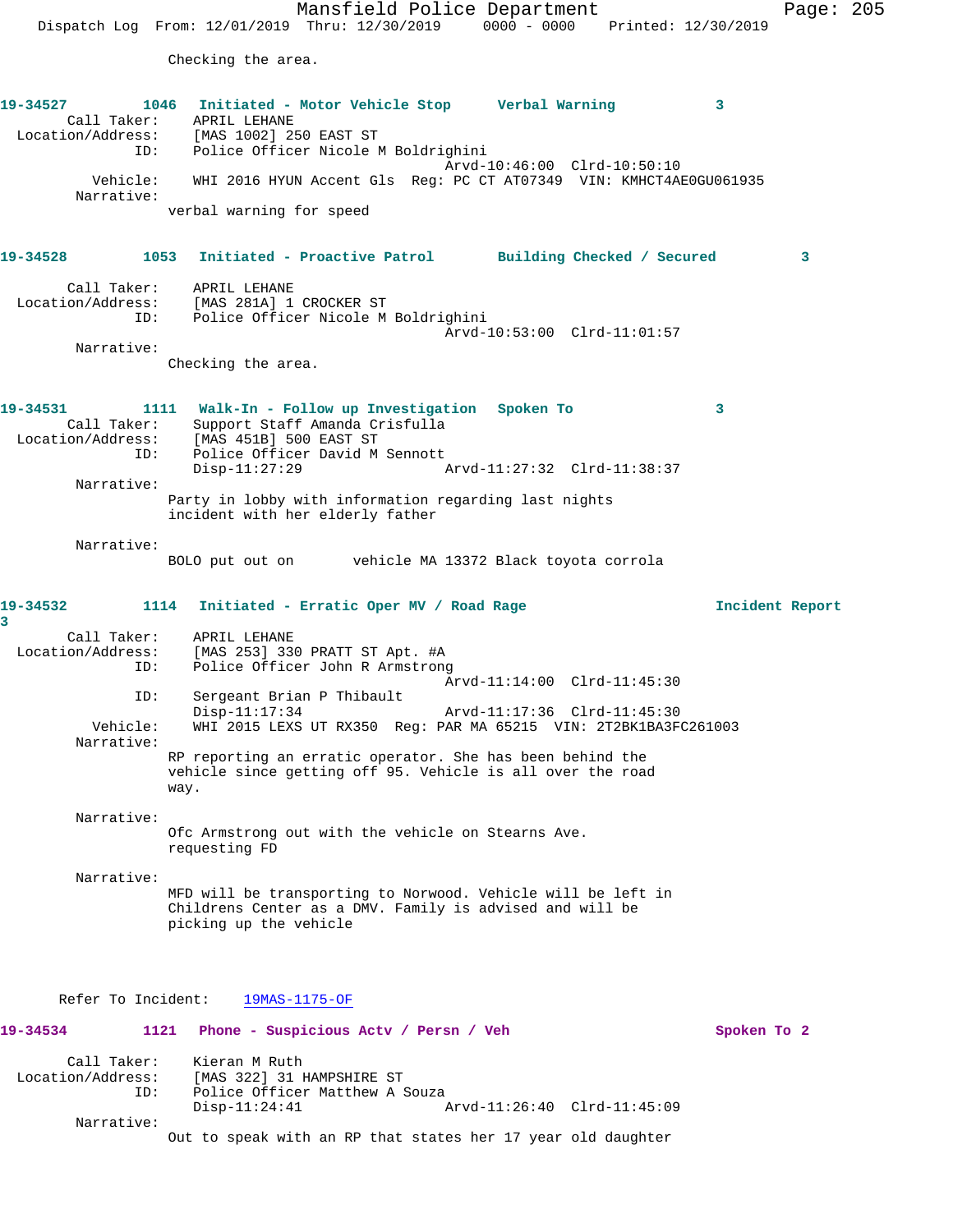Mansfield Police Department Page: 206 Dispatch Log From: 12/01/2019 Thru: 12/30/2019 0000 - 0000 Printed: 12/30/2019 was offered alcohol in the pool area of the hotel last night Narrative: Person involved has already checked out. Management spoken too as well. **19-34539 1236 Initiated - Proactive Patrol Building Checked / Secured 3** Call Taker: APRIL LEHANE Location/Address: [MAS 820C] 31 PLYMOUTH ST ID: Police Officer Joshua S Ellender Arvd-12:36:00 Clrd-13:16:35 Narrative: Checking the area. **19-34540 1303 Walk-In - Larceny - Value Unknown Incident Report 2**  Call Taker: Support Staff Amanda Crisfulla Location/Address: [MAS 253] 330 PRATT ST Apt. #A ID: Police Officer Matthew A Souza<br>Disp-13:08:53 Disp-13:08:53 Arvd-13:16:33 Clrd-13:26:51 Narrative: Party in lobby requesting to speak with an ofc regarding stolen property at St. Mary's Cemetary Narrative: Property was stolen sometime between 12/18/19 at 3:15pm and 12/21/19 at 4pm Narrative: RP is requesting extra patrols in the cemetary on evening and midnight shifts Refer To Incident: 19MAS-1177-OF **19-34541 1328 Initiated - Motor Vehicle Stop Verbal Warning 3**  Call Taker: APRIL LEHANE Location/Address: [MAS] 18 NORTH MAIN ST @ 12 HIGH ST ID: Police Officer Nicole M Boldrighini Arvd-13:28:00 Clrd-13:31:55 Vehicle: BLU 2012 MERZ C300 Reg: PC MA 1RA246 VIN: WDDGF8BB0CR224319 Narrative: verbal warning to the operator for one way violation. Person was lost and was given directions **19-34542 1330 Initiated - Proactive Patrol Building Checked / Secured 3** Call Taker: APRIL LEHANE Location/Address: [MAS 840] 280 SCHOOL ST ID: Police Officer Patrick J Pennie Arvd-13:30:00 Clrd-13:41:23 Narrative: Checking the area. **19-34543 1334 Initiated - Motor Vehicle Stop Citation / Warning Issued 3**  Call Taker: APRIL LEHANE Location/Address: [MAS 16] 46 CHAUNCY ST ID: Police Officer Nicole M Boldrighini Arvd-13:34:00 Clrd-13:38:51 Vehicle: GRY 2014 TOYT COROLL Reg: PC MA 6TS364 VIN: 2T1BURHE7EC006697 Narrative: citation issued for crosswalk violation **19-34544 1344 Phone - Erratic Oper MV / Road Rage Spoken To 3**  Call Taker: APRIL LEHANE Location/Address: [MAS] 86 EASTMAN ST @ 789 EAST ST ID: Police Officer John R Armstrong Disp-13:46:08 Arvd-13:46:18 Clrd-13:51:03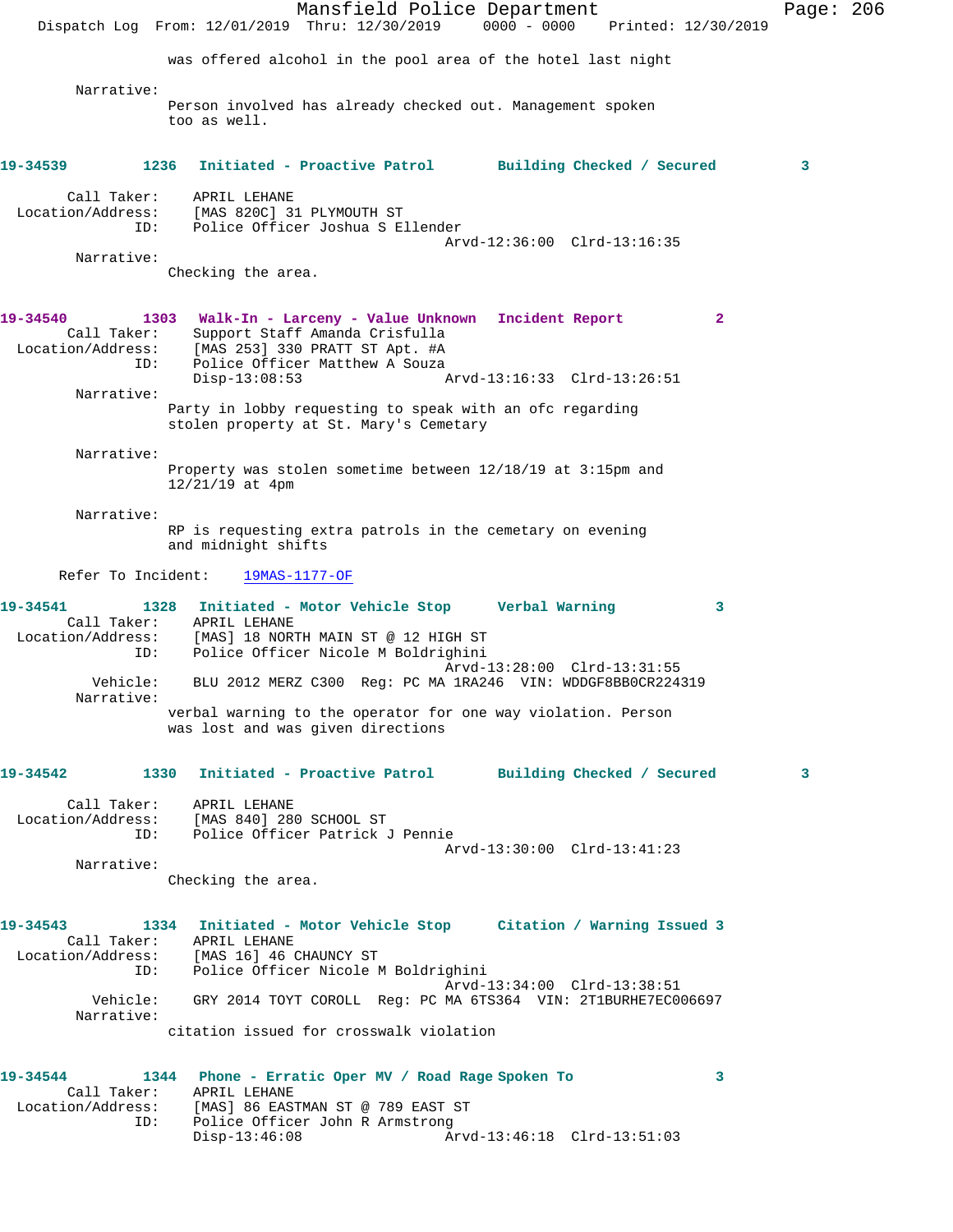Mansfield Police Department Fage: 207 Dispatch Log From: 12/01/2019 Thru: 12/30/2019 0000 - 0000 Printed: 12/30/2019 ID: Police Officer Matthew A Souza Disp-13:48:44 Arvd-13:48:47 Clrd-13:51:03 Vehicle: WHI 2013 HOND Crosstour Ex Reg: PC CT AL67671 VIN: 5J6TF3H3XDL005670 Narrative: rp is behind a vehicle swerving all over the roadway Narrative: Vehicle is now at Bristol Liquors Narrative: Operator checks out okay. Stated he might have been texting. He was advised. **19-34546 1355 Initiated - Proactive Patrol Building Checked / Secured 3** Call Taker: APRIL LEHANE Location/Address: [MAS 820C] 31 PLYMOUTH ST ID: Police Officer Joshua S Ellender Arvd-13:55:00 Clrd-14:22:28 Narrative: Checking the area. **19-34548 1422 Initiated - Proactive Patrol Building Checked / Secured 3** Call Taker: APRIL LEHANE Location/Address: [MAS 840] 280 SCHOOL ST ID: Sergeant Brian P Thibault Arvd-14:22:00 Clrd-14:40:49 Narrative: Checking the area. **19-34551 1513 Initiated - Proactive Patrol Building Checked / Secured 3** Call Taker: APRIL LEHANE Location/Address: [MAS 820C] 31 PLYMOUTH ST ID: Police Officer Joshua S Ellender Arvd-15:13:00 Clrd-15:43:29 Narrative: Checking the area. **19-34553 1649 Phone - Alarm - Burglar False / Accidental Alarm 1**  Call Taker: APRIL LEHANE Location/Address: [MAS] 23 BELLVIEW DR ID: Police Officer Joshua S Ellender Disp-16:50:19 Arvd-16:57:01 Clrd-17:02:25<br>ID: Police Officer Danielle C Titus<br>Disp-16:50:30 Arvd-16:56:57 Clrd-17:02:25 Police Officer Danielle C Titus Disp-16:50:30 Arvd-16:56:57 Clrd-17:02:25 Narrative: ZONE 1 SIDE DOOR no keyholder ref#682365224 Narrative: house checks hand tight. Card to be issued **19-34554 1707 Initiated - Selective Enforcement/RADAR Verbal Warning 3**  Call Taker: APRIL LEHANE Vicinity of: [MAS 1019] 792 WEST ST ID: Police Officer Joshua S Ellender Arvd-17:07:00 Clrd-17:52:34 Vehicle: GRY 2014 LEXS UT RX350 Reg: PAS MA NE62MZ VIN: 2T2BK1BA6EC230973 Narrative: Selective enforcement in the area. Narrative: verbal warning for speed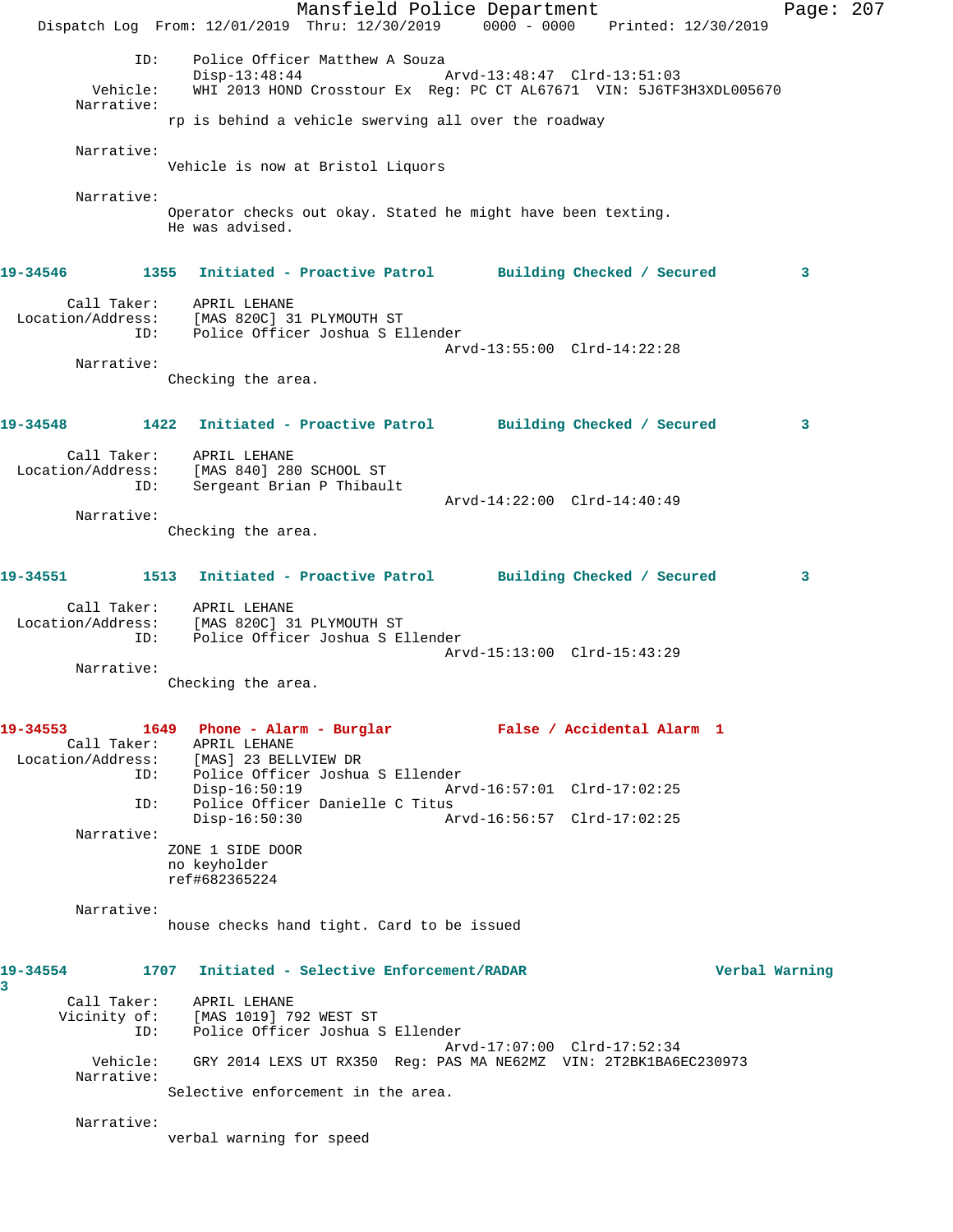|  | 0000 - 0000 | Printed: 12/30/2019 |  |
|--|-------------|---------------------|--|
|  |             |                     |  |
|  |             |                     |  |

|                          | 19-34556 1741 Phone - Alarm - Burglar Malse / Accidental Alarm 1                                                                    |                                                            |          |
|--------------------------|-------------------------------------------------------------------------------------------------------------------------------------|------------------------------------------------------------|----------|
|                          | Call Taker: MATTHEW BOMES<br>Location/Address: [MAS 12] 250 EAST ST<br>ID: Police Officer Danielle C Titus                          |                                                            |          |
|                          | $Disp-17:43:02$                                                                                                                     | Arvd-17:45:57 Clrd-17:50:36                                |          |
| ID:<br>ID:               | Police Officer Jay J Sparrow<br>$Disp-17:43:06$<br>Police Officer Patrick J Pennie                                                  | $Clrd-17:43:27$                                            |          |
| Vehicle:                 | Disp-17:43:36 Arvd-17:45:55 Clrd-17:50:36<br>BLU 2004 VOLK JETTA Reg: PC MA 7BN458 VIN: 3VWRA69M84M085683                           |                                                            |          |
| Narrative:               | door 12 weight room ref# 59603                                                                                                      |                                                            |          |
| Narrative:               | building checks hand tight                                                                                                          |                                                            |          |
|                          | 19-34558 1752 Initiated - Motor Vehicle Stop Citation / Warning Issued 3<br>Call Taker: APRIL LEHANE                                |                                                            |          |
|                          | Location/Address: [MAS] 575 WEST ST @ 260 FORBES BLVD<br>ID: Police Officer Joshua S Ellender                                       |                                                            |          |
| Narrative:               | Vehicle: BLK 2018 FORD UT EXPLOR Req: PC MA 9PXR10 VIN: 1FM5K8GT7JGB01510                                                           | Arvd-17:52:00 Clrd-17:56:07                                |          |
|                          | red light violation                                                                                                                 |                                                            |          |
|                          | 19-34560 1801 Initiated - Proactive Patrol Building Checked / Secured                                                               |                                                            | $\sim$ 3 |
| ID:                      | Call Taker: APRIL LEHANE<br>Location/Address: [MAS 820C] 31 PLYMOUTH ST                                                             |                                                            |          |
|                          | Sergeant Lawrence G Crosman                                                                                                         | Arvd-18:01:00 Clrd-18:33:23                                |          |
| Narrative:               | Checking the area.                                                                                                                  |                                                            |          |
|                          | 19-34565 1848 Initiated - Proactive Patrol Building Checked / Secured 3                                                             |                                                            |          |
|                          | Call Taker: APRIL LEHANE<br>Location/Address: [MAS 840] 280 SCHOOL ST<br>ID: Police Officer Joshua S Ellender                       |                                                            |          |
| Narrative:               |                                                                                                                                     | Arvd-18:48:00 Clrd-18:57:45                                |          |
|                          | Checking the area.                                                                                                                  |                                                            |          |
|                          | 19-34568 1924 Initiated - Proactive Patrol Building Checked / Secured                                                               |                                                            | 3        |
| Location/Address:<br>ID: | Call Taker: APRIL LEHANE<br>[MAS 1018] 600 EAST ST<br>Police Officer Patrick J Pennie                                               |                                                            |          |
| Narrative:               |                                                                                                                                     | Arvd-19:24:00 Clrd-19:32:35                                |          |
|                          | Checking the area.                                                                                                                  |                                                            |          |
| 19-34573<br>Call Taker:  | 2004 Phone - Motor Veh Acc - No Injury Accident Report<br>APRIL LEHANE                                                              | $\mathbf{1}$                                               |          |
| ID:                      | Location/Address: [MAS H5276] 6 ECHO HILLS DR<br>Police Officer Patrick J Pennie                                                    |                                                            |          |
| ID:                      | $Disp-20:05:33$<br>Police Officer Danielle C Titus<br>$Disp-20:06:33$                                                               | Arvd-20:09:17 Clrd-21:11:55<br>Arvd-20:12:44 Clrd-21:11:58 |          |
| Vehicle:<br>Towed:       | BLK 2019 JEEP GRANDC Reg: PAS MA US46RF VIN: 1C4RJFBG7KC542196<br>For: Accident By: Central Street Garage To: Central Street Garage |                                                            |          |
| Released To:<br>Vehicle: | FORTE On: 12/24/2019 @ 1057<br>BLK 2015 INFI QX60 Req: PC MA 1ELR83 VIN: 5N1AL0MM2FC540364                                          |                                                            |          |
| Towed:<br>Narrative:     | For: Accident By: Central Street Garage To: Central Street Garage                                                                   |                                                            |          |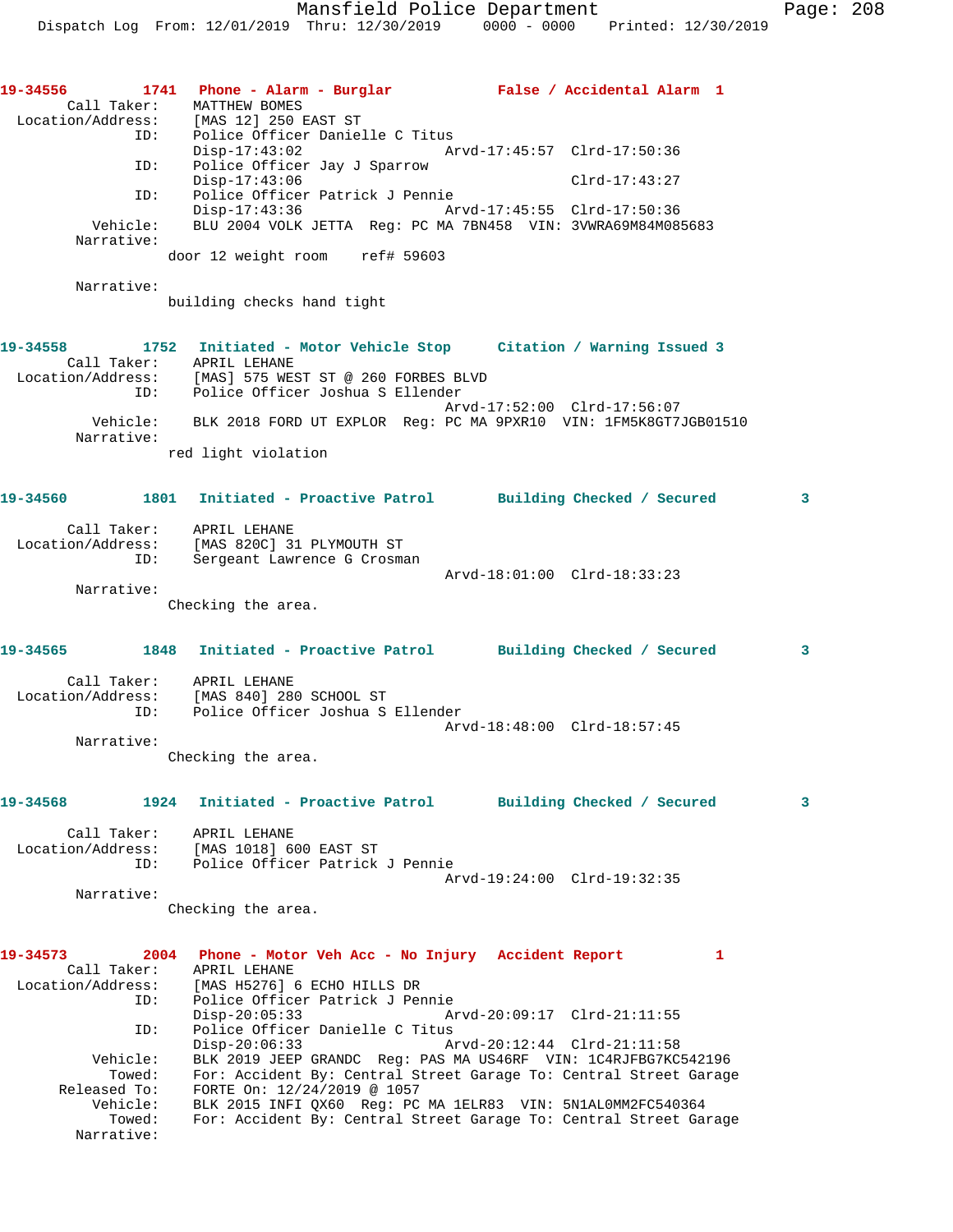Mansfield Police Department Page: 209 Dispatch Log From: 12/01/2019 Thru: 12/30/2019 0000 - 0000 Printed: 12/30/2019 report of a vehicle vs parked vehicle no injuries Narrative: Central St for the tow of both vehicles Narrative: Operator of vehicle passed all FSTs. Officers will be on scene for extended time. One vehicle is in back yard Narrative: Citation issued for texting while driving and unsafe operations. Refer To Accident: 19MAS-499-AC **19-34575 2039 911 - Motor Veh Acc - No Injury Accident Report 1**  Call Taker: PATRICK FEENEY Vicinity of: [MAS H1211] 308 MAPLE ST ID: Police Officer Jay J Sparrow<br>Disp-20:39:46 Disp-20:39:46 Arvd-20:43:52 Clrd-21:28:34 ID: Police Officer Joshua S Ellender Disp-20:39:49 Arvd-20:43:50 Clrd-21:28:32 Vehicle: RED 2005 ACUR TL Reg: PC MA 4SK841 VIN: 19UUA66215A016608 Vehicle: WHI 2011 NISS ROGUE Reg: PC MA 4PK329 VIN: JN8AS5MV7BW300768 Towed: For: Accident By: Central Street Garage To: Central Street Garage Released To: SMITH On: 12/26/2019 @ 1402 Narrative: report of car vs tree unknown injuries Narrative: 2120 Ofc Sparrow reports he is transporting female to 558 Maple St, SM 31478 2121 EM 31479 Narrative: Ofc Ellender reports operator was issued citation for marked lanes and speed. Refer To Accident: 19MAS-500-AC **19-34578 2052 Initiated - Building Check Building Checked / Secured 3** Call Taker: PATRICK FEENEY Location/Address: [MAS 820C] 31 PLYMOUTH ST ID: Sergeant Lawrence G Crosman Arvd-20:52:00 Clrd-21:10:52 **19-34582 2118 Initiated - Proactive Patrol Building Checked / Secured 3** Call Taker: TARA LAKO Location/Address: [MAS] WINTHROP AVE Police Officer Danielle C Titus Arvd-21:18:00 Clrd-21:29:28 Narrative: Checking the area. **19-34584 2142 Initiated - Proactive Patrol Building Checked / Secured 3** Call Taker: TARA LAKO Location/Address: [MAS 226E] 125 HIGH ST Apt. #1-4 ID: Police Officer Danielle C Titus Arvd-21:42:00 Clrd-21:46:35 Narrative: Checking the area. **19-34585 2146 911 - Assist Citizen - P S A Spoken To 3**  Call Taker: PATRICK FEENEY Location/Address: [MAS] 6 BRISTOL ST Apt. #6 ID: Police Officer Danielle C Titus Disp-21:47:50 Arvd-21:50:03 Clrd-22:15:58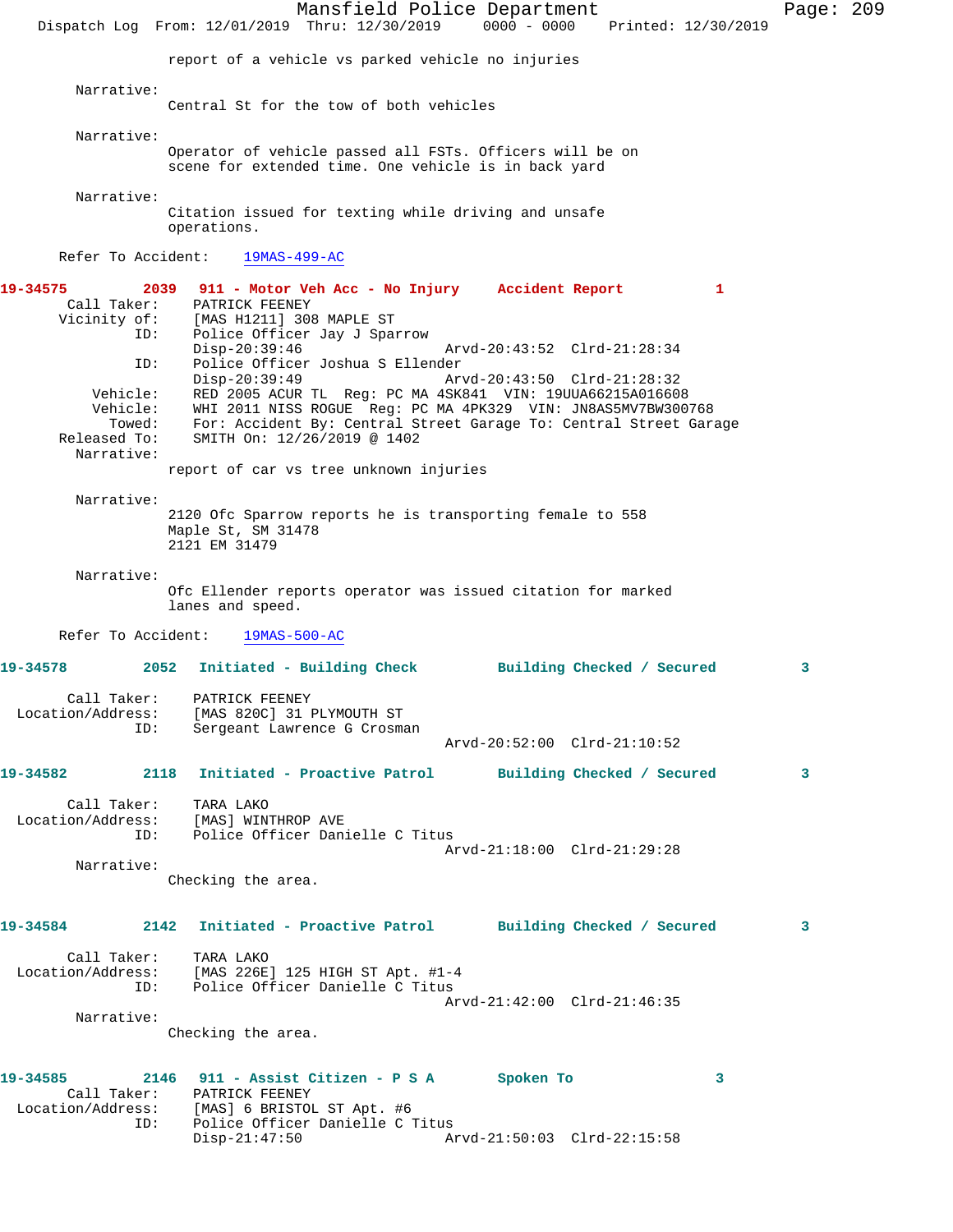|                                                                                                                                  | Mansfield Police Department<br>Dispatch Log From: 12/01/2019 Thru: 12/30/2019 0000 - 0000<br>Printed: 12/30/2019                                                                                                                                                                                                                                                                                                                                                                                                                                                                                                                                                                                                                                                                                                                                                                                                                                                                                            | Page: $210$ |  |
|----------------------------------------------------------------------------------------------------------------------------------|-------------------------------------------------------------------------------------------------------------------------------------------------------------------------------------------------------------------------------------------------------------------------------------------------------------------------------------------------------------------------------------------------------------------------------------------------------------------------------------------------------------------------------------------------------------------------------------------------------------------------------------------------------------------------------------------------------------------------------------------------------------------------------------------------------------------------------------------------------------------------------------------------------------------------------------------------------------------------------------------------------------|-------------|--|
| Narrative:                                                                                                                       |                                                                                                                                                                                                                                                                                                                                                                                                                                                                                                                                                                                                                                                                                                                                                                                                                                                                                                                                                                                                             |             |  |
|                                                                                                                                  | 911 caller looking to speak to an ofc regarding his ex wife<br>and adult son.                                                                                                                                                                                                                                                                                                                                                                                                                                                                                                                                                                                                                                                                                                                                                                                                                                                                                                                               |             |  |
| Narrative:                                                                                                                       | Ofc Titus reports speaking with the RP who is who states his<br>ex wife is not happy with son moving to Mansfield and<br>believes he would be better off to stay with her in<br>Cambridge. RP was advised if the ex wife causes any<br>disturbance at his residence to contact MPD.                                                                                                                                                                                                                                                                                                                                                                                                                                                                                                                                                                                                                                                                                                                         |             |  |
| 19-34588                                                                                                                         | 2208<br>Initiated - Proactive Patrol Building Checked / Secured                                                                                                                                                                                                                                                                                                                                                                                                                                                                                                                                                                                                                                                                                                                                                                                                                                                                                                                                             | 3           |  |
| Call Taker:<br>Location/Address:<br>ID:                                                                                          | TARA LAKO<br>[MAS] FRANKLIN ST<br>Police Officer Patrick J Pennie<br>Arvd-22:08:00 Clrd-22:21:40                                                                                                                                                                                                                                                                                                                                                                                                                                                                                                                                                                                                                                                                                                                                                                                                                                                                                                            |             |  |
| Narrative:                                                                                                                       | Checking the area.                                                                                                                                                                                                                                                                                                                                                                                                                                                                                                                                                                                                                                                                                                                                                                                                                                                                                                                                                                                          |             |  |
| 19-34589                                                                                                                         | Unfounded/Unverifed<br>2208 Radio - Vandalism<br>$\mathbf{3}$                                                                                                                                                                                                                                                                                                                                                                                                                                                                                                                                                                                                                                                                                                                                                                                                                                                                                                                                               |             |  |
| Call Taker:<br>Location/Address:<br>ID:<br>ID:<br>ID:<br>ID:<br>Vehicle:<br>Narrative:<br>Narrative:<br>Narrative:<br>Narrative: | PATRICK FEENEY<br>[MAS H3724] 3 BASIN ST<br>Police Officer Joshua S Ellender<br>$Disp-22:09:36$<br>Arvd-22:13:48 Clrd-22:46:39<br>Police Officer Danielle C Titus<br>$Clrd-22:22:48$<br>$Disp-22:16:03$<br>Police Officer Jay J Sparrow<br>$Disp-22:16:09$<br>Arvd-22:17:20 Clrd-22:46:37<br>Police Officer Danielle C Titus<br>$Disp-22:25:18$<br>Arvd-22:25:20 Clrd-22:33:17<br>BRO 2004 TOYT CAMSOL Reg: PC MA 46AK84 VIN: 4T1CE38PX4U847958<br>Caller reports that her lawn ornaments were vandalized<br>sometime in the last hour.<br>Ofc Ellender checking on a vehicle circling through the<br>neighborhood.<br>Ofc Ellender spoke with a friend's father who confirmed he<br>was visiting.<br>Ofc Titus reports there are two broken deer. Ofc Titus spoke<br>with the RP who states she returned home at 8pm and there<br>was no damage and a little while later noticed the damage,<br>RP did not see anything or anyone in the area.<br>Ofc Ellender reports speaking with a male wearing a blue |             |  |
|                                                                                                                                  | sweatshirt and grey pants in the area of South Main and<br>Cobb, male states he is from Samoset Ave.                                                                                                                                                                                                                                                                                                                                                                                                                                                                                                                                                                                                                                                                                                                                                                                                                                                                                                        |             |  |
| Narrative:                                                                                                                       | Ofc Titus reports she checked the surrounding streets in the<br>area, unfounded.                                                                                                                                                                                                                                                                                                                                                                                                                                                                                                                                                                                                                                                                                                                                                                                                                                                                                                                            |             |  |
| 19-34592                                                                                                                         | Initiated - Proactive Patrol<br>2241<br>Building Checked / Secured                                                                                                                                                                                                                                                                                                                                                                                                                                                                                                                                                                                                                                                                                                                                                                                                                                                                                                                                          | 3           |  |
| Call Taker:<br>Location/Address:<br>ID:                                                                                          | TARA LAKO<br>[MAS 65] 30 CHAUNCY ST<br>Police Officer Danielle C Titus<br>Arvd-22:41:00 Clrd-22:46:31                                                                                                                                                                                                                                                                                                                                                                                                                                                                                                                                                                                                                                                                                                                                                                                                                                                                                                       |             |  |
| Narrative:                                                                                                                       | Checking the area.                                                                                                                                                                                                                                                                                                                                                                                                                                                                                                                                                                                                                                                                                                                                                                                                                                                                                                                                                                                          |             |  |
| 19-34595<br>Call Taker:                                                                                                          | 2309<br>911 - Assist Fire Department<br>Referred to Other Agency 3<br>PATRICK FEENEY                                                                                                                                                                                                                                                                                                                                                                                                                                                                                                                                                                                                                                                                                                                                                                                                                                                                                                                        |             |  |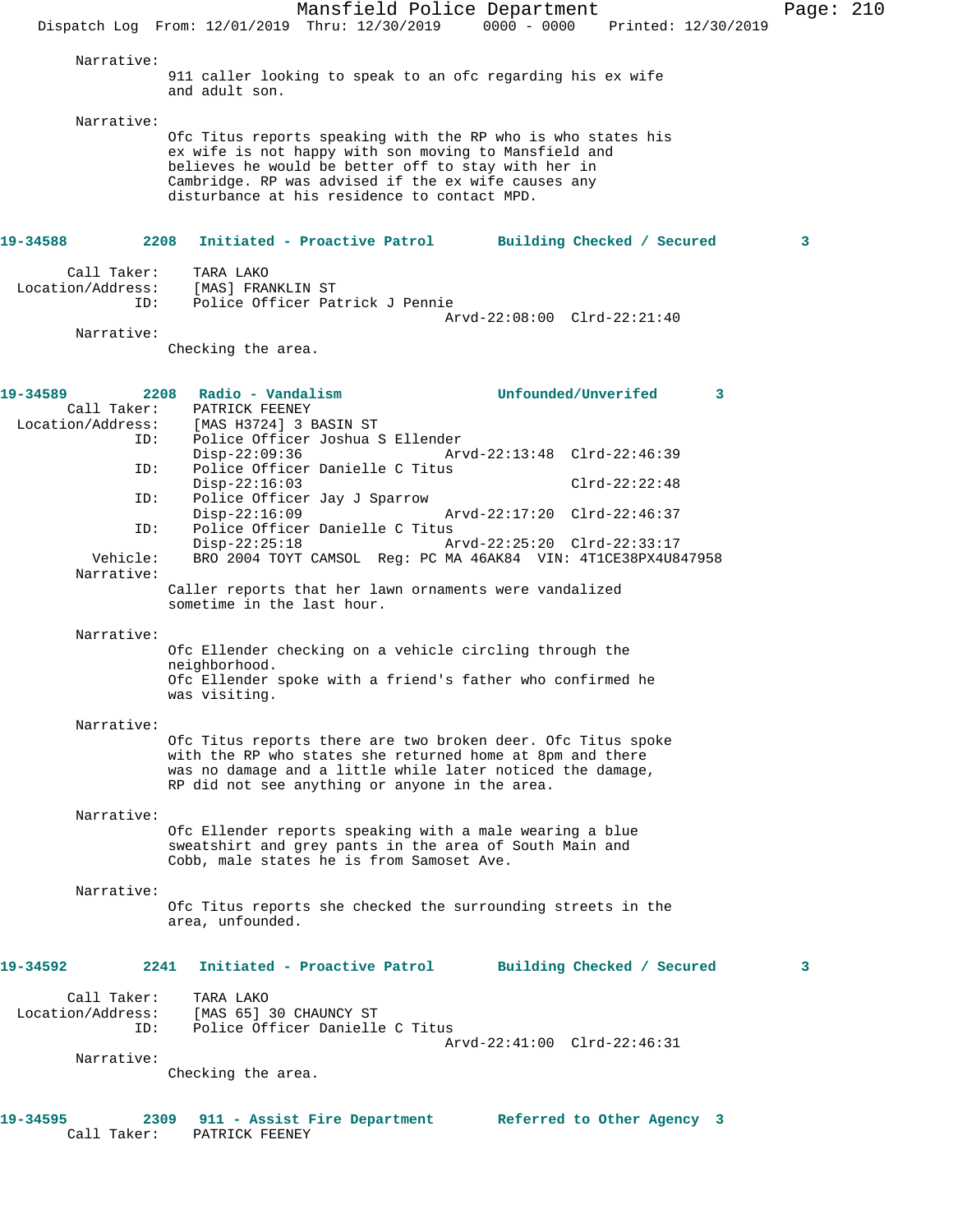Dispatch Log From: 12/01/2019 Thru: 12/30/2019 0000 - 0000 Printed: 12/30/2019 Location/Address: [MAS H4353] 73 TRACY CIR ID: Police Officer Patrick J Pennie Disp-23:11:07 Arvd-23:17:35 Clrd-23:29:36 Narrative: Battery back up for a pump that is emitting a sulfur odor. **For Date: 12/23/2019 - Monday 19-34601 0139 Initiated - Proactive Patrol Building Checked / Secured 3** Call Taker: TARA LAKO Location/Address: [MAS 907E] 390 WEST ST ID: Police Officer Donald MacLean Arvd-01:39:00 Clrd-01:51:28 Narrative: Checking the area. **19-34607 0148 Initiated - Proactive Patrol Building Checked / Secured 3** Call Taker: TARA LAKO Location/Address: [MAS 65] 30 CHAUNCY ST ID: Police Officer Andrew J Kelley Arvd-01:48:00 Clrd-01:54:34 Narrative: Checking the area. **19-34608 0156 Initiated - Proactive Patrol Building Checked / Secured 3** Call Taker: TARA LAKO Location/Address: [MAS] WINTHROP AVE ID: Police Officer Andrew J Kelley Arvd-01:56:00 Clrd-02:10:50 Narrative: Checking the area. **19-34609 0157 Initiated - Proactive Patrol Building Checked / Secured 3** Call Taker: TARA LAKO Location/Address: [MAS 840] 280 SCHOOL ST ID: Police Officer Donald MacLean Arvd-01:57:00 Clrd-02:07:31 Narrative: Checking the area. **19-34610 0209 Initiated - Proactive Patrol Building Checked / Secured 3** Call Taker: TARA LAKO Location/Address: [MAS 417] 9 FRANCIS AVE ID: Police Officer Christopher D Sorge Arvd-02:09:00 Clrd-02:11:14 Narrative: Checking the area. **19-34611 0210 Initiated - Proactive Patrol Building Checked / Secured 3** Call Taker: TARA LAKO Location/Address: [MAS 280] 440 FORBES BLVD ID: Police Officer Donald MacLean Arvd-02:10:00 Clrd-02:20:26 Narrative: Checking the area. **19-34613 0230 Initiated - Proactive Patrol Building Checked / Secured 3**

Mansfield Police Department Page: 211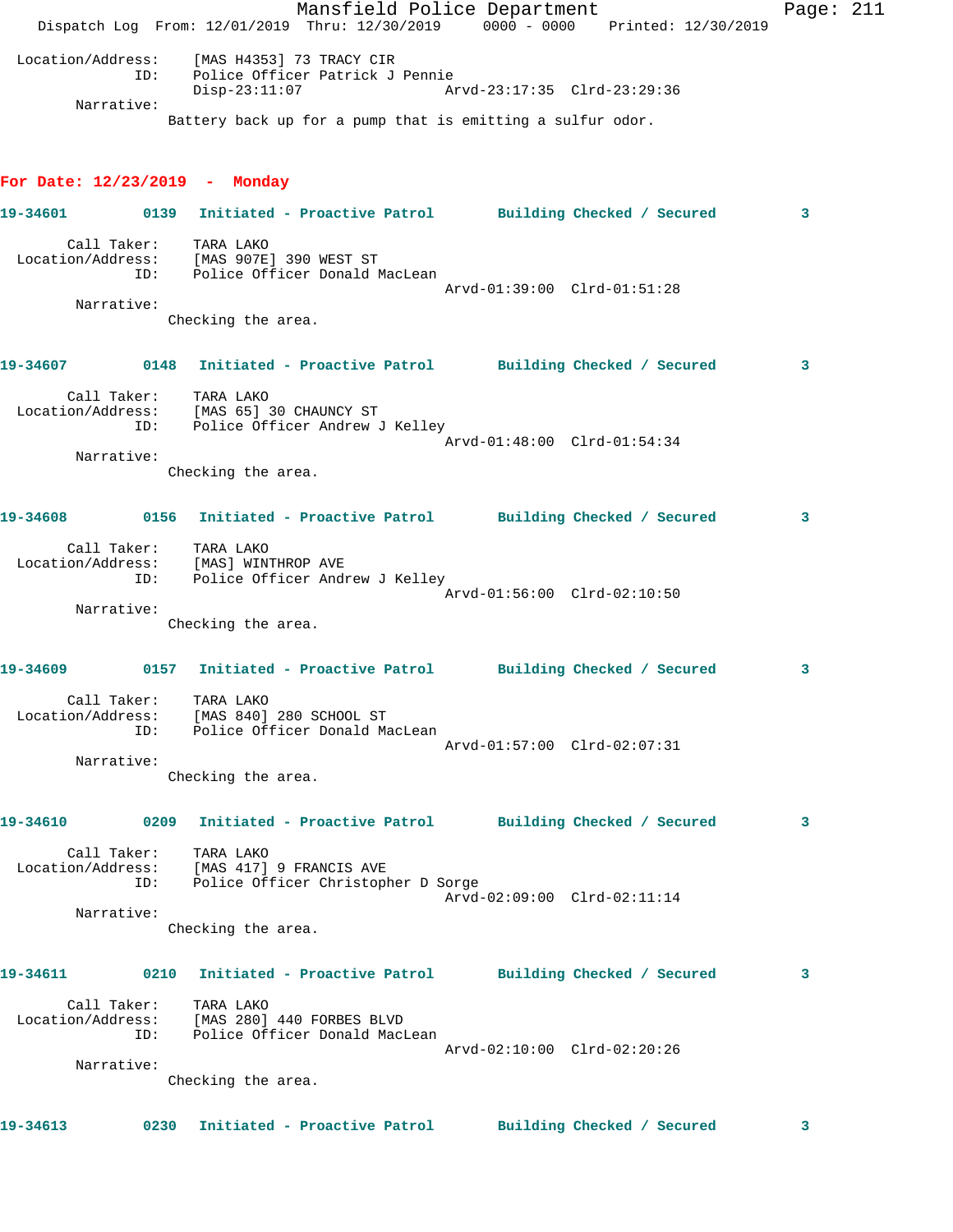Mansfield Police Department Fage: 212 Dispatch Log From: 12/01/2019 Thru: 12/30/2019 0000 - 0000 Printed: 12/30/2019 Call Taker: TARA LAKO Location/Address: [MAS] COPELAND DR ID: Police Officer Andrew J Kelley Arvd-02:30:00 Clrd-02:47:07 Narrative: Checking the area. **19-34614 0247 Initiated - Proactive Patrol Building Checked / Secured 3** Call Taker: TARA LAKO Location/Address: [MAS 322] 31 HAMPSHIRE ST ID: Police Officer Andrew J Kelley Arvd-02:47:00 Clrd-02:52:52 Narrative: Checking the hotels. Narrative: Ofc Kelley reports the vehicle involved in the North Attleboro BOLO is not at either hotel at this time. **19-34615 0311 Initiated - Proactive Patrol Building Checked / Secured 3** Call Taker: TARA LAKO Location/Address: [MAS 992] 660 EAST ST ID: Police Officer Christopher D Sorge Arvd-03:11:00 Clrd-03:15:29 Narrative: Checking the area. **19-34616 0313 Initiated - Proactive Patrol Building Checked / Secured 3** Call Taker: TARA LAKO Location/Address: [MAS 834] 261 CHAUNCY ST ID: Sergeant Robert S Pierce Arvd-03:13:00 Clrd-03:21:05 Narrative: Checking the area. **19-34617 0315 Initiated - Proactive Patrol Building Checked / Secured 3** Call Taker: TARA LAKO Location/Address: [MAS] FRANKLIN ST ID: Police Officer Christopher D Sorge Arvd-03:15:00 Clrd-03:20:16 Narrative: Checking the area. **19-34618 0326 Initiated - Building Check Building Checked / Secured 3** Call Taker: PATRICK FEENEY Vicinity of: [MAS 900A] 242 CHAUNCY ST Apt. #1 ID: Police Officer Andrew J Kelley Arvd-03:26:00 Clrd-03:29:31 **19-34619 0400 Initiated - Assist Citizen - P S A Services Rendered 3**  Call Taker: TARA LAKO Location/Address: [MAS 240A] 189 CHAUNCY ST ID: Police Officer Christopher D Sorge Arvd-04:00:00 Clrd-04:04:40 Narrative: Ofc Sorge reports he is out speaking with a female who flagged him down. Narrative: Ofc Sorge reports he will be giving a courtesy transport to 1 Old Colony, SM 28384.8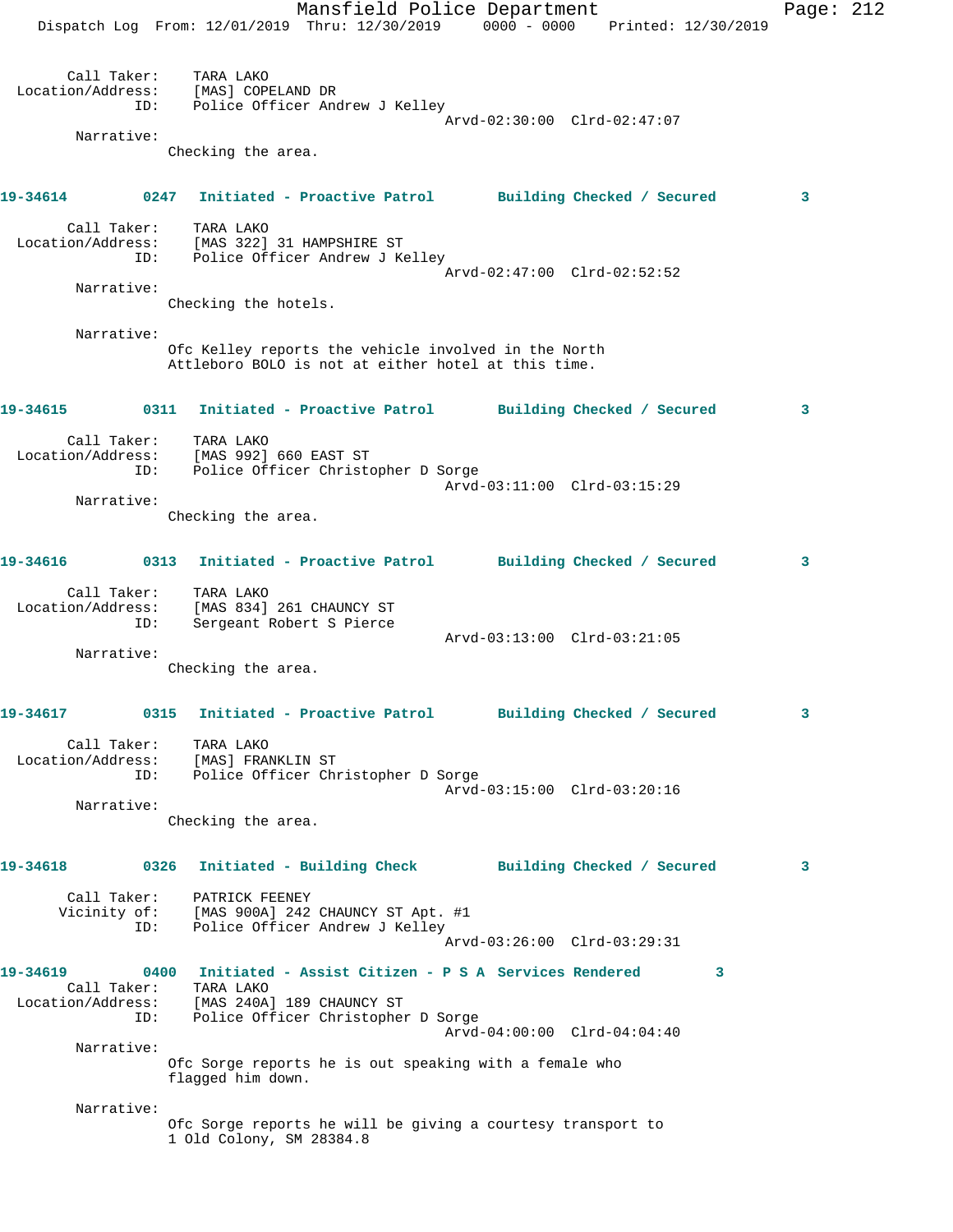Mansfield Police Department Page: 213 Dispatch Log From: 12/01/2019 Thru: 12/30/2019 0000 - 0000 Printed: 12/30/2019 Narrative: 0403 EM 28385.4 Narrative: Ofc Sorge reports the female took an Uber to CVS and did not have money to get and then flagged down the cruiser and asked for a ride. **19-34623 0632 Initiated - Selective Enforcement/RADAR Verbal Warning 3**  Call Taker: TARA LAKO Location/Address: [MAS 1019] 792 WEST ST ID: Police Officer Donald MacLean Arvd-06:32:00 Clrd-06:59:20 Vehicle: BLK 2017 CHEV UT EQUINO Reg: PC MA 1YBX61 VIN: 2GNFLEEK1H6210416 Narrative: Selective enforcement in the area. Narrative: Out with a mv stop. Verbal to the RO for speed. **19-34626 0651 Initiated - Selective Enforcement/RADAR Services Rendered 3**  Call Taker: NICHOLAS GOYETTE Location/Address: [MAS 1002] 250 EAST ST ID: Police Officer Christopher D Sorge Arvd-06:51:00 Clrd-07:04:11 Narrative: Selective enforcement in the area. **19-34632 0836 Initiated - Building Check Building Checked / Secured 3** Call Taker: Stephen Martell Location/Address: [MAS 1018] 600 EAST ST Police Officer Nicole M Boldrighini Arvd-08:36:00 Clrd-08:41:38 Narrative: No issues reported **19-34633 0846 Initiated - Motor Vehicle Stop Verbal Warning 3**  Call Taker: Stephen Martell Location/Address: [MAS] 710 EAST ST @ 48 STEARNS AVE ID: Police Officer Nicole M Boldrighini Arvd-08:46:00 Clrd-08:49:14 Vehicle: WHI 2013 CHEV CRUZE Reg: PC MA 4FZ297 VIN: 1G1PA5SG0D7271407 Narrative: mv stop Narrative: verbal to the RO for stop sign violation **19-34634 0856 Initiated - Selective Enforcement/RADAR Services Rendered 3**  Call Taker: Stephen Martell Location/Address: [MAS] 792 WEST ST ID: Police Officer Matthew A Souza Arvd-08:56:00 Clrd-09:42:41 Narrative: RADAR enforement in the area **19-34636 0914 Initiated - Parking Violations Spoken To 3**  Call Taker: Stephen Martell Location/Address: [MAS 271] 390 OAKLAND ST ID: Police Officer Nicole M Boldrighini Arvd-09:14:00 Clrd-09:17:37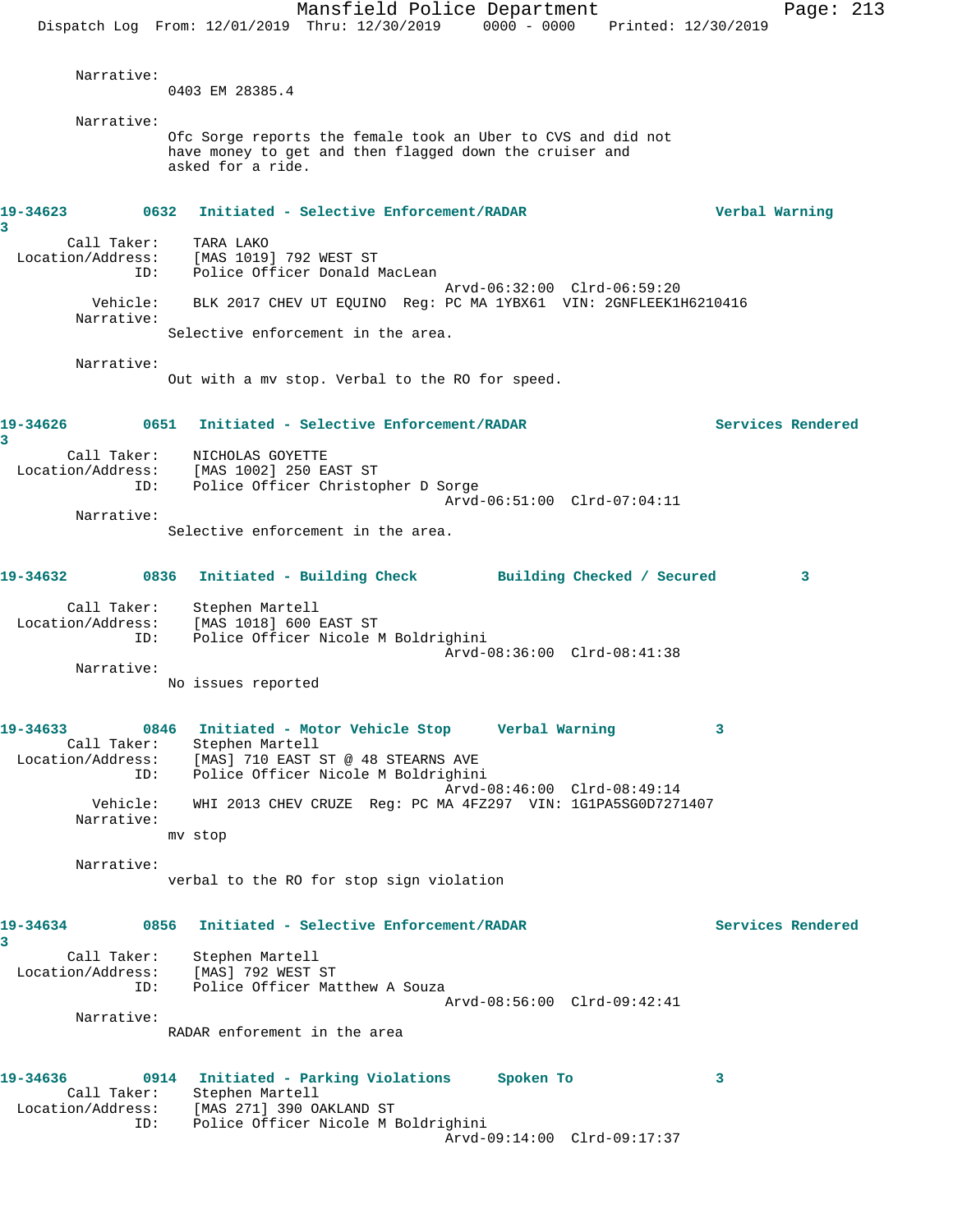Mansfield Police Department Page: 214 Dispatch Log From: 12/01/2019 Thru: 12/30/2019 0000 - 0000 Printed: 12/30/2019 Narrative: trucking blocking the roadway, attempting to find a driver to resolve the issue Narrative: Parties have been advised, they will be moving the trucks **19-34640 0939 Phone - 911 Hang-ups & Verifications Gone on Arrival 2**  Call Taker: Stephen Martell Location/Address: [MAS 255] 377 CHAUNCY ST ID: Police Officer Matthew A Souza Disp-09:43:30 Clrd-09:48:51 ID: Police Officer Patrick J Pennie Disp-09:52:17 Arvd-09:57:54 Clrd-10:00:17 Narrative: CP has been advised to wait by the front entrance for the officer Narrative: M13 called off with a DMV, M5 to check the area. Narrative: party was GOA **19-34641 0948 Initiated - Disabled Motor Vehicle Services Rendered 3**  Call Taker: APRIL LEHANE Location/Address: [MAS] 99 COPELAND DR @ 235 CHAUNCY ST ID: Police Officer Matthew A Souza Arvd-09:48:00 Clrd-09:55:33 ID: Police Officer David W Kinahan<br>Disp-09:49:19 Disp-09:49:19 Arvd-09:53:37 Clrd-09:55:33 Narrative: Reported DMV in the area. Narrative: Officers helped operator move vehicle into a lot. They will be contacting AAA **19-34643 0951 Initiated - Motor Vehicle Stop Citation / Warning Issued 3**  Call Taker: APRIL LEHANE Location/Address: [MAS] 62 HOPE ST @ 155 CHURCH ST ID: Police Officer Nicole M Boldrighini Arvd-09:51:00 Clrd-09:53:27 Vehicle: BLU 2019 INFI QX60 Reg: PC MA 523NK7 VIN: 5N1DL0MM9KC549473 Narrative: citation issued **19-34644 0954 Initiated - Selective Enforcement/RADAR Citation / Warning Issued 3**  Call Taker: Stephen Martell Location/Address: [MAS] HOPE ST ID: Police Officer Nicole M Boldrighini Arvd-09:54:00 Clrd-10:03:44 Vehicle: BLU 2016 MAZD CX5 Reg: PC MA 2HT146 VIN: JM3KE4BY0G0661162 Narrative: Selective enforcement in the area. **19-34645 0956 Initiated - Motor Vehicle Stop Verbal Warning 3**  Call Taker: Stephen Martell Location/Address: [MAS] 298 CENTRAL ST @ 314 COPELAND DR ID: Police Officer Matthew A Souza Arvd-09:56:00 Clrd-10:00:43 Vehicle: WHI 2016 HINO TR HIN338 Reg: CO MA S53298 VIN: 5PVNV8JV7G4S56140 Narrative: mv stop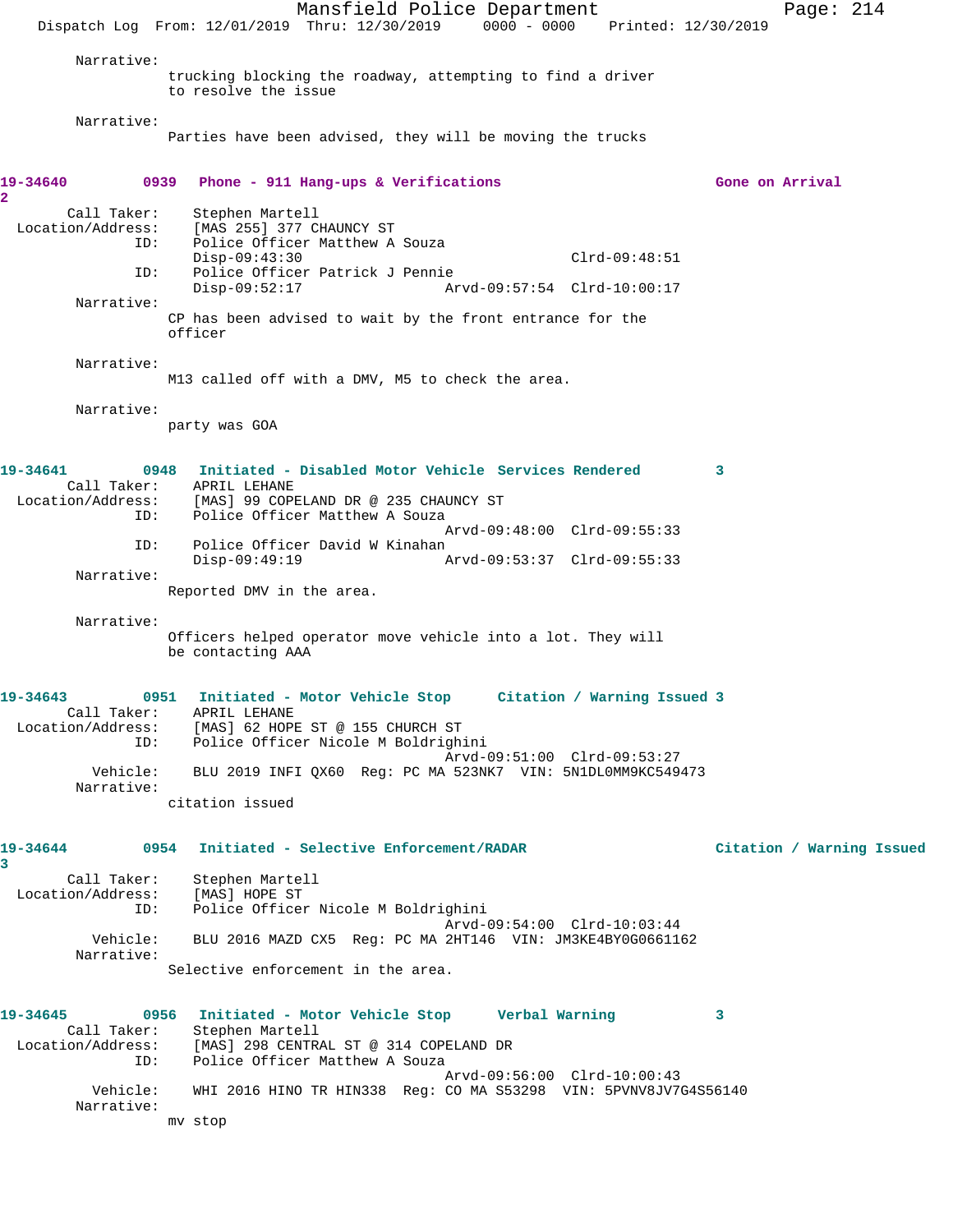Mansfield Police Department Page: 215 Dispatch Log From: 12/01/2019 Thru: 12/30/2019 0000 - 0000 Printed: 12/30/2019 Narrative: clear with a verbal **19-34647 1003 Initiated - Proactive Patrol Building Checked / Secured 3** Call Taker: NICHOLAS GOYETTE Location/Address: [MAS 840] 280 SCHOOL ST ID: Sergeant Thomas R Connor Arvd-10:03:00 Clrd-11:11:03 Narrative: Checking the area of the stores on portable **19-34648 1005 Initiated - Selective Enforcement/RADAR Citation / Warning Issued 3**  Call Taker: Stephen Martell Location/Address: [MAS] 62 HOPE ST @ 155 CHURCH ST ID: Police Officer Nicole M Boldrighini Arvd-10:05:00 Clrd-10:22:05 Narrative: Selective enforcement in the area. Narrative: 1 citation issued **19-34652 1047 Phone - Assist Fire Department Unfounded/Unverifed 3**  Call Taker: NICHOLAS GOYETTE<br>Location/Address: [MAS] 1 SCHOOL ST [MAS] 1 SCHOOL ST @ 167 WEST ST ID: Police Officer Patrick J Pennie Disp-10:48:39 Arvd-10:49:41 Clrd-10:52:47 ID: Police Officer Nicole M Boldrighini Arvd-10:51:21 Clrd-10:52:47 Narrative: Assisting the FD with a fire related incident. Narrative: units reporting the female party was sitting with her dog, there is no medical emergency. **19-34655 1121 Phone - Motor Veh Acc - No Injury Services Rendered 1**  Call Taker: APRIL LEHANE Location/Address: [MAS 812B] 243 CHAUNCY ST ID: Police Officer Patrick J Pennie Disp-11:22:47 Clrd-11:49:14 ID: Police Officer David W Kinahan Disp-11:23:19 Arvd-11:32:09 Clrd-11:48:40 Vehicle: BRO 2011 SUBA LEGAO Reg: PC MA 517BC9 VIN: 4S4BRBKC3B3442592 Vehicle: 2016 BMW UT BMW UT Reg: PAS CA 7SVD052 VIN: 5UXWX9C50G0D88859 Narrative: 2 car mva in lot no injuries Narrative: unit clear, report taken, both vehicles are now on thier way Refer To Accident: 19MAS-501-AC **19-34656 1130 Phone - Assist Fire Department Services Rendered 3**  Call Taker: NICHOLAS GOYETTE Location/Address: [MAS H5197] 43 DEAN ST<br>ID: Police Officer Matthew Police Officer Matthew A Souza<br>Disp-11:32:06 1 Disp-11:32:06 Arvd-11:35:08 Clrd-11:40:43 Narrative: Assisting the FD with a fire related incident. Narrative: FD will have a transport, unit clearing **19-34657 1134 Phone - Assist Fire Department Services Rendered 3**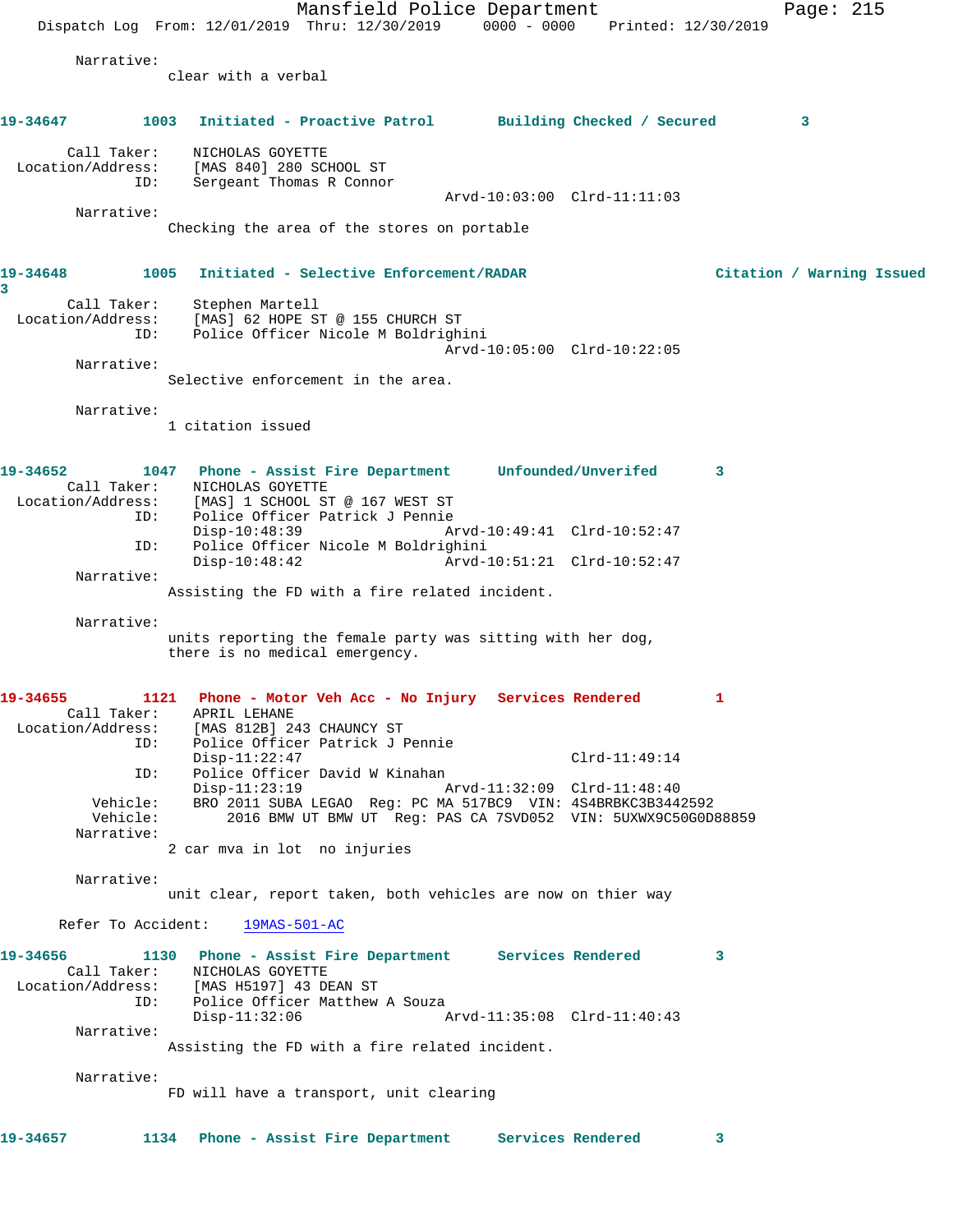Mansfield Police Department Page: 216 Dispatch Log From: 12/01/2019 Thru: 12/30/2019 0000 - 0000 Printed: 12/30/2019 Call Taker: Stephen Martell Location/Address: [MAS H3643] 106 STEARNS AVE ID: Police Officer Nicole M Boldrighini Disp-11:36:16 Arvd-11:38:34 Clrd-11:48:10 Narrative: Assisting the FD with a fire related incident. Narrative: FD is off of the road unit will be clear **19-34660 1207 Initiated - Speed Trailer/Signs Deployed Services Rendered 3**  Call Taker: Police Officer David W Kinahan Location/Address: [MAS 960A] 792 WEST ST Apt. #A ID: Police Officer David W Kinahan Arvd-12:08:08 Clrd-12:12:45 Narrative: Officer Kinahan out to deploy Speed Signs to the area. **19-34661 1214 Initiated - Assist Fire Department Services Rendered 3**  Call Taker: Stephen Martell<br>Location/Address: [MAS 451B] 500 1 [MAS 451B] 500 EAST ST ESS. THE ISS CONTROLLED: Police Officer Nicole M Boldrighini Arvd-12:14:00 Clrd-12:19:34 Vehicle: BLU 2008 LNDR UT LR3 Reg: PC MA 4420SF VIN: SALAG25478A455143 Narrative: Assisting the FD with a fire related incident. Narrative: confirmed overheating vehicle, party has a ride en route. **19-34663 1221 Initiated - Motor Vehicle Stop Verbal Warning 3**  Call Taker: Stephen Martell<br>ion/Adress: [MAS] 200 CHAINM Location/Address: [MAS] 200 CHAUNCY ST @ 234 CENTRAL ST ESS: ITHING 200 CHILICAL CONSIDERS<br>ID: Police Officer David W Kinahan Arvd-12:21:00 Clrd-12:25:09 Vehicle: BLU 2006 HOND CIVIC Reg: PC MA 8025HA VIN: 1HGFA16886L126562 Narrative: mv stop Narrative: cleared with a verbal to the RO for passing on the right **19-34664 1248 Initiated - Building Check Services Rendered 3**  Call Taker: Stephen Martell Location/Address: [MAS 1018] 600 EAST ST ID: Police Officer Nicole M Boldrighini Arvd-12:48:00 Clrd-13:02:16 Narrative: check of the cemetary **19-34665 1248 Initiated - Building Check Building Checked / Secured 3** Call Taker: Stephen Martell Location/Address: [MAS] 280 SCHOOL ST ID: Police Officer Matthew A Souza Arvd-12:48:00 Clrd-13:04:10 Narrative: checking 280 school st **19-34669 1259 Phone - 911 Hang-ups & Verifications Confirmed misdial/Accdntl Call 2**  Call Taker: Stephen Martell<br>Location/Address: [MAS 4] 31 HAMP ess: [MAS 4] 31 HAMPSHIRE ST<br>ID: Police Officer Patrick Police Officer Patrick J Pennie<br>Disp-13:01:26 Disp-13:01:26 Clrd-13:04:28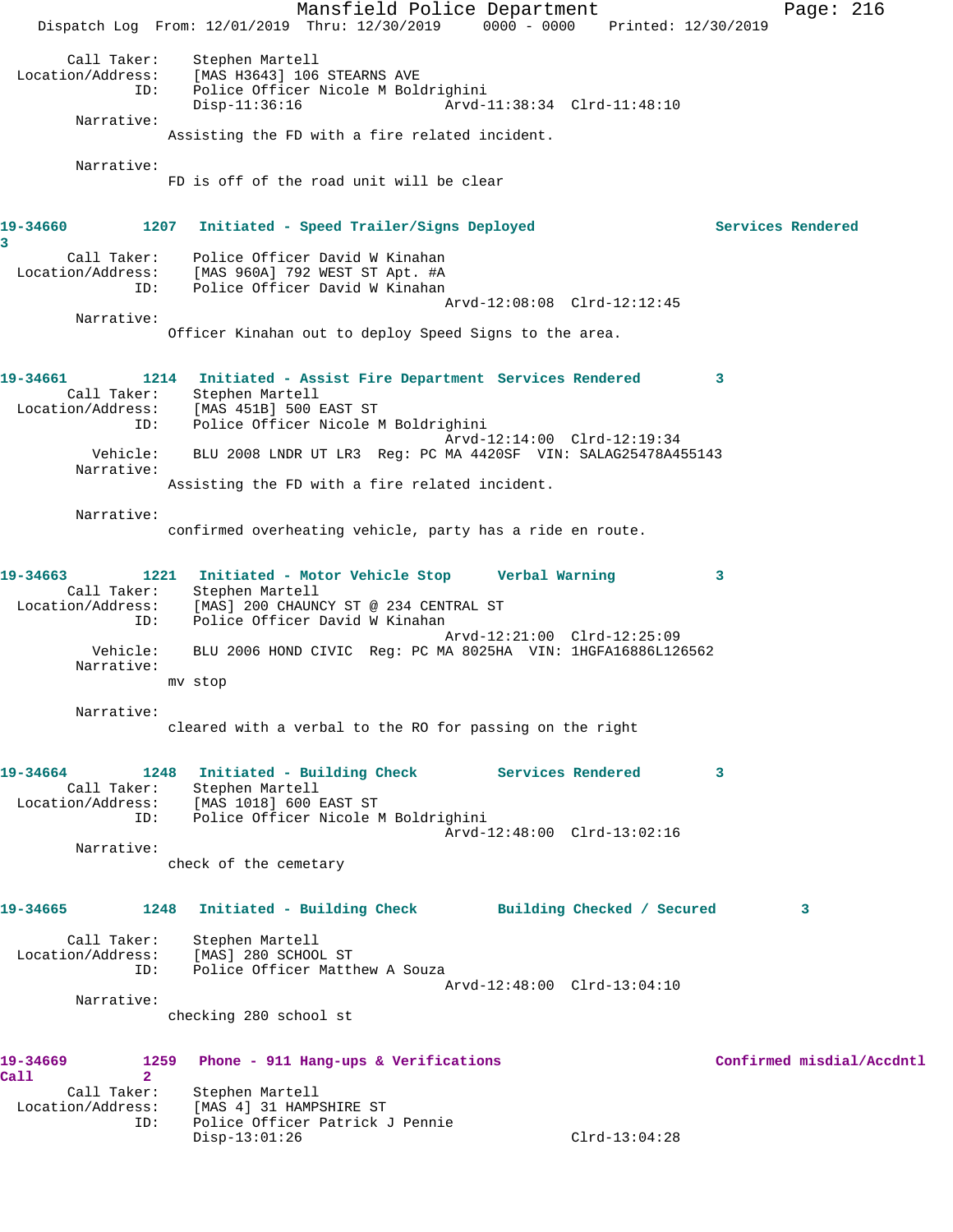Mansfield Police Department Fage: 217 Dispatch Log From: 12/01/2019 Thru: 12/30/2019 0000 - 0000 Printed: 12/30/2019 ID: Police Officer Matthew A Souza<br>Disp-13:04:23 A Disp-13:04:23 Arvd-13:11:45 Clrd-13:14:11 Narrative: verify an accidental 911, call reportedly came from the pool area **19-34670 1318 Initiated - Selective Enforcement/RADAR Citation / Warning Issued 3**  Call Taker: Stephen Martell Location/Address: [MAS] 792 WEST ST ID: Police Officer Matthew A Souza Arvd-13:18:00 Clrd-14:11:33 Vehicle: WHI 2014 KIA FORTE Reg: PC MA 4KL631 VIN: KNAFX4A61E5153512 Narrative: Selective enforcement in the area. Narrative: 1 citation issued **19-34673 1326 Initiated - Selective Enforcement/RADAR Citation / Warning Issued 3**  Call Taker: Stephen Martell Location/Address: [MAS] 50 MAPLE ST ID: Police Officer Nicole M Boldrighini Arvd-13:26:00 Clrd-13:55:05 Vehicle: GRY 2017 MITS LANCER Reg: PC MA 9BY918 VIN: JA32U2FU5HU007113 Vehicle: GRY 2006 HOND UT PILOT Reg: PC MA 534JF0 VIN: 2HKYF18426H564601 Narrative: citation issued to the RO for speed Narrative: Out with a mv stop. Operator cited for speed. **19-34678 1349 Initiated - Building Check Building Checked / Secured 3** Call Taker: Stephen Martell Location/Address: [MAS 281A] 1 CROCKER ST ID: Police Officer Patrick J Pennie Arvd-13:49:00 Clrd-13:59:17 **19-34682 1446 Phone - 911 Hang-ups & Verifications Unfounded/Unverifed 2**  Call Taker: Stephen Martell Location/Address: [MAS] 1101 WEST ST ID: Police Officer Matthew A Souza  $Disp-14:48:24$  Narrative: Checking on a 911 hang up Narrative: went down to the 1500 block nothing found **19-34683 1518 Phone - Well Being Check Unfounded/Unverifed 3**  Call Taker: MATTHEW BOMES Location/Address: [MAS H4576] 1610 WEST ST ID: Police Officer Nicole M Boldrighini Disp-15:23:09 Clrd-15:23:34<br>ID: Police Officer Matthew A Souza Police Officer Matthew A Souza<br>Disp-15:23:37 Disp-15:23:37 Arvd-15:38:32 Clrd-15:38:47<br>ID: Police Officer Nicole M Boldrighini ID: Police Officer Nicole M Boldrighini Disp-15:23:52 Arvd-15:34:19 Clrd-15:38:47 Vehicle: RED 2000 TOYT CAMRY Reg: PC MA 8328ZN VIN: 4T1BG22KXYU006581 Narrative: party was do in for work at 1500 unable to make contact NANA security, Foxboro company Narrative: no vehicle in the drive and no one in the house, unable to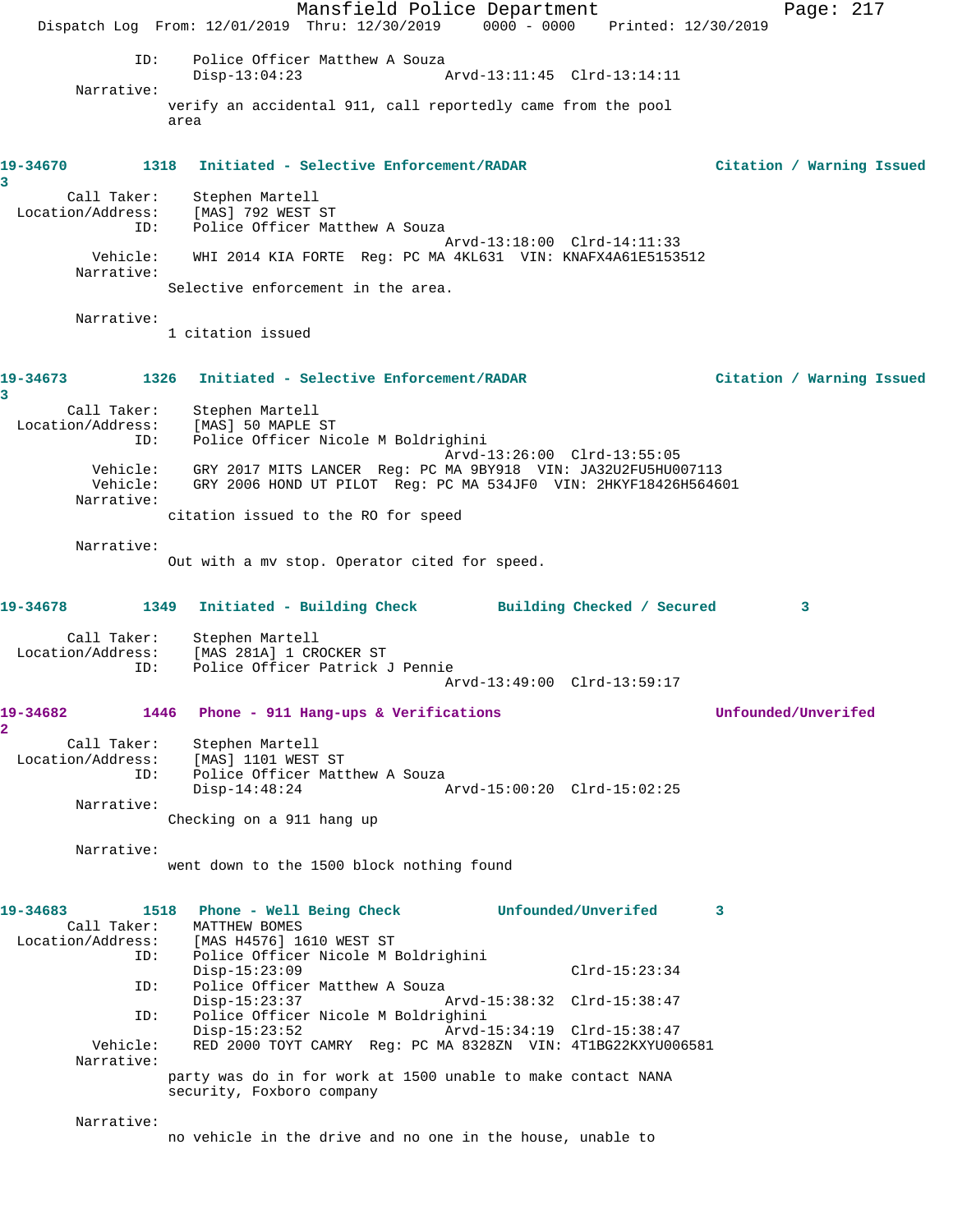Mansfield Police Department Page: 218 Dispatch Log From: 12/01/2019 Thru: 12/30/2019 0000 - 0000 Printed: 12/30/2019 contact, his work will be attempting contact with his daughter **19-34689 1820 Phone - Assist Fire Department Transported to Hospital 3**  Call Taker: NICHOLAS GOYETTE Location/Address: [MAS H3254] 12 LAWNDALE RD ID: Police Officer Danielle C Titus Disp-18:22:47 Arvd-18:29:25 Clrd-18:44:19 Narrative: Assisting the FD with a fire related incident. **19-34698 1916 911 - 911 Hang-ups & Verifications Confirmed misdial/Accdntl Call 2** Call Taker: MATTHEW BOMES Location/Address: [MAS H1500] 10 TRACY CIR ID: Police Officer Danielle C Titus Disp-19:19:05 Arvd-19:23:32 Clrd-19:33:27 Narrative: spoke to a all is good kids playing with phone Narrative: children playing with phone **19-34704 2018 Phone - Assist Fire Department Services Rendered 3**  Call Taker: JEFFREY KEEFE Location/Address: [MAS] 83 TANYA DR ID: Police Officer Danielle C Titus Disp-20:19:18 Arvd-20:25:54 Clrd-20:38:37 **19-34708 2040 Initiated - Motor Vehicle Stop Verbal Warning 3**  Call Taker: MATTHEW BOMES Location/Address: [MAS H4818] 83 TANYA DR ID: Police Officer Danielle C Titus Arvd-20:40:00 Clrd-20:40:59 Vehicle: GRY 2005 MAZD MAZDA6 Reg: PC MA 2BV948 VIN: 1YVHP80D655M12265 Narrative: parking infront of a fire hydrant **19-34710 2120 911 - Motor Veh Acc - No Injury Assisted Party 1**  Call Taker: MATTHEW BOMES Location/Address: [MAS 840] 280 SCHOOL ST ID: Police Officer William C Trudell Disp-21:22:27 Arvd-21:26:15 Clrd-21:30:47<br>TD: Police Officer Jav J Sparrow Police Officer Jay J Sparrow Disp-21:22:35 Arvd-21:26:15 Clrd-21:30:47 Vehicle: RED 2014 KIA SD OPTIMA Reg: PC MA 1ME183 VIN: 5XXGN4A70EG303448 Vehicle: GRY 2014 GMC PK SIERRA Reg: PC MA 729MS9 VIN: 1GTV2UEH5EZ346683 Narrative: kia optima gmc pick up truck Narrative: accident under, paper exchange **19-34717 2213 Initiated - Suspicious Actv / Persn / Veh Spoken To 2** Call Taker: MATTHEW BOMES Vicinity of: [MAS] PLYMOUTH ST ID: Police Officer William C Trudell Arvd-22:13:00 Clrd-22:16:15 Vehicle: GRY 2019 NISS FRONTI Reg: PC MA 1MKY75 VIN: 1N6AD0EV9KN749184 Narrative: spoke to kids that were out with the vehicle, moved on there way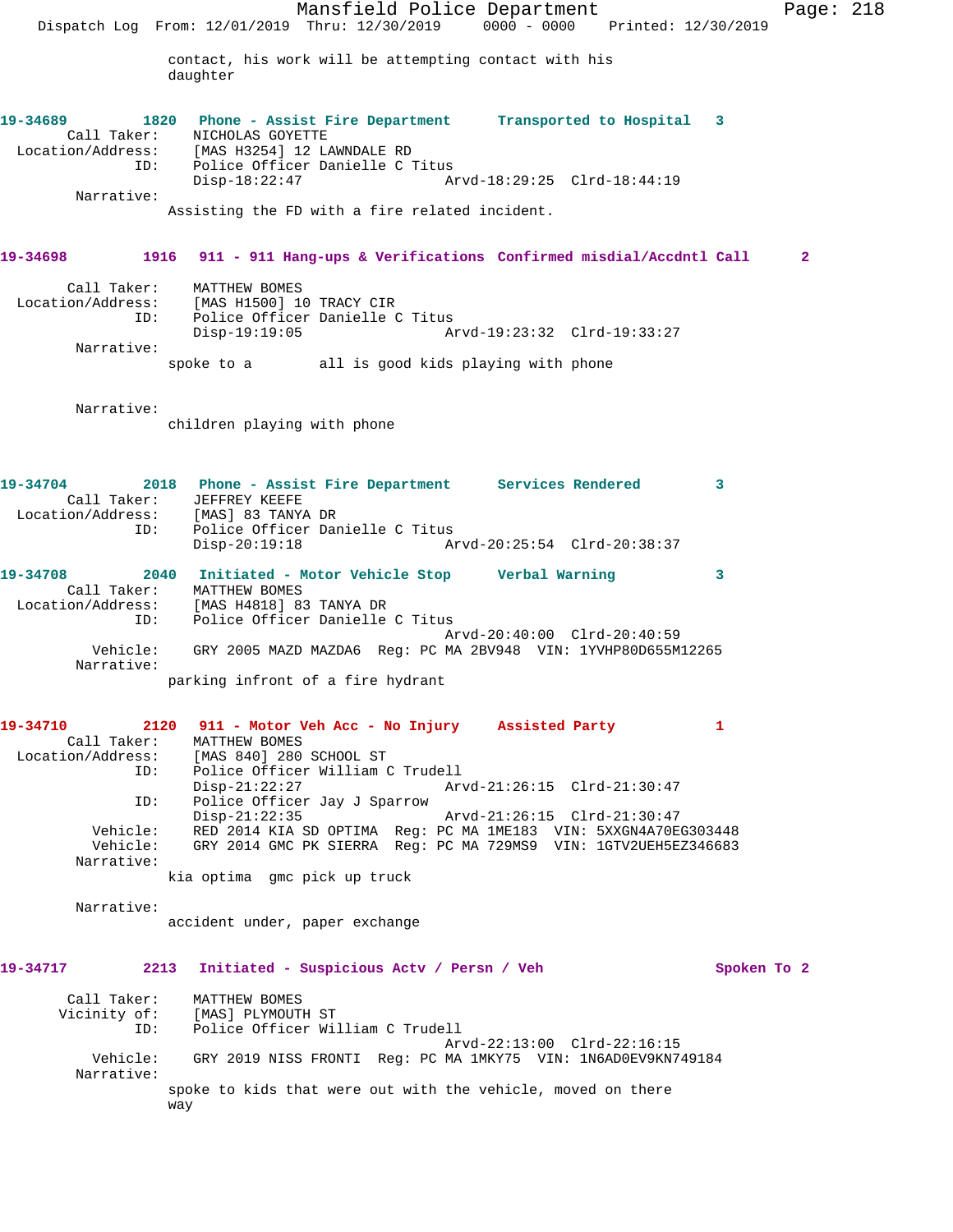Dispatch Log From: 12/01/2019 Thru: 12/30/2019 0000 - 0000 Printed: 12/30/2019

**For Date: 12/24/2019 - Tuesday**

**19-34722 0015 Phone - Disturbance / Gathering Spoken To 1**  Call Taker: JEFFREY KEEFE Vicinity of: [MAS 425] 6 PARK ROW ID: Police Officer Christopher D Sorge Disp-00:16:44 Arvd-00:20:43 Clrd-00:23:21 ID: Police Officer Andrew J Kelley Disp-00:16:50 Arvd-00:20:41 Clrd-00:23:21 Narrative: Cp reports a male and female arguing at the south commons. Narrative: M10 and M12 are out with the parties at the gazebo. Narrative: M10 reports 6 parties that were playing a games loudly at the gazebo. They were advised to keep the volume down for the evening. **19-34728 0112 Initiated - Proactive Patrol Services Rendered 3**  Call Taker: JEFFREY KEEFE Location/Address: [MAS 992] 660 EAST ST ID: Police Officer Andrew J Kelley Arvd-01:12:00 Clrd-01:15:03 Narrative: Checking the area. **19-34729 0114 Initiated - Proactive Patrol Building Checked / Secured 3** Call Taker: JEFFREY KEEFE Location/Address: [MAS 1015] 30 CHAUNCY ST ID: Police Officer Christopher D Sorge Arvd-01:14:00 Clrd-01:21:06 Narrative: Checking the area. **19-34730 0115 Initiated - Proactive Patrol Building Checked / Secured 3** Call Taker: JEFFREY KEEFE Location/Address: [MAS] 4 ERICK RD @ 15 BONNEY LN ID: Police Officer Andrew J Kelley Arvd-01:15:00 Clrd-01:19:19 Narrative: Checking the area. **19-34731 0121 Radio - Building Check Services Rendered 3**  Call Taker: CARLY MORIARTY Location/Address: [MAS 281A] 1 CROCKER ST ID: Police Officer Andrew J Kelley<br>Disp-01:22:39 A Disp-01:22:39 Arvd-01:22:42 Clrd-01:37:14 **19-34735 0204 Initiated - Proactive Patrol Services Rendered 3**  Call Taker: JEFFREY KEEFE Vicinity of: [MAS 1018] 600 EAST ST ID: Sergeant Robert S Pierce Arvd-02:04:00 Clrd-02:31:19 Narrative: Checking the area. **19-34737 0223 Initiated - Proactive Patrol Services Rendered 3**  Call Taker: JEFFREY KEEFE Location: [MAS] HOTEL CHECK ID: Police Officer Andrew J Kelley Arvd-02:23:00 Clrd-02:32:02

Narrative: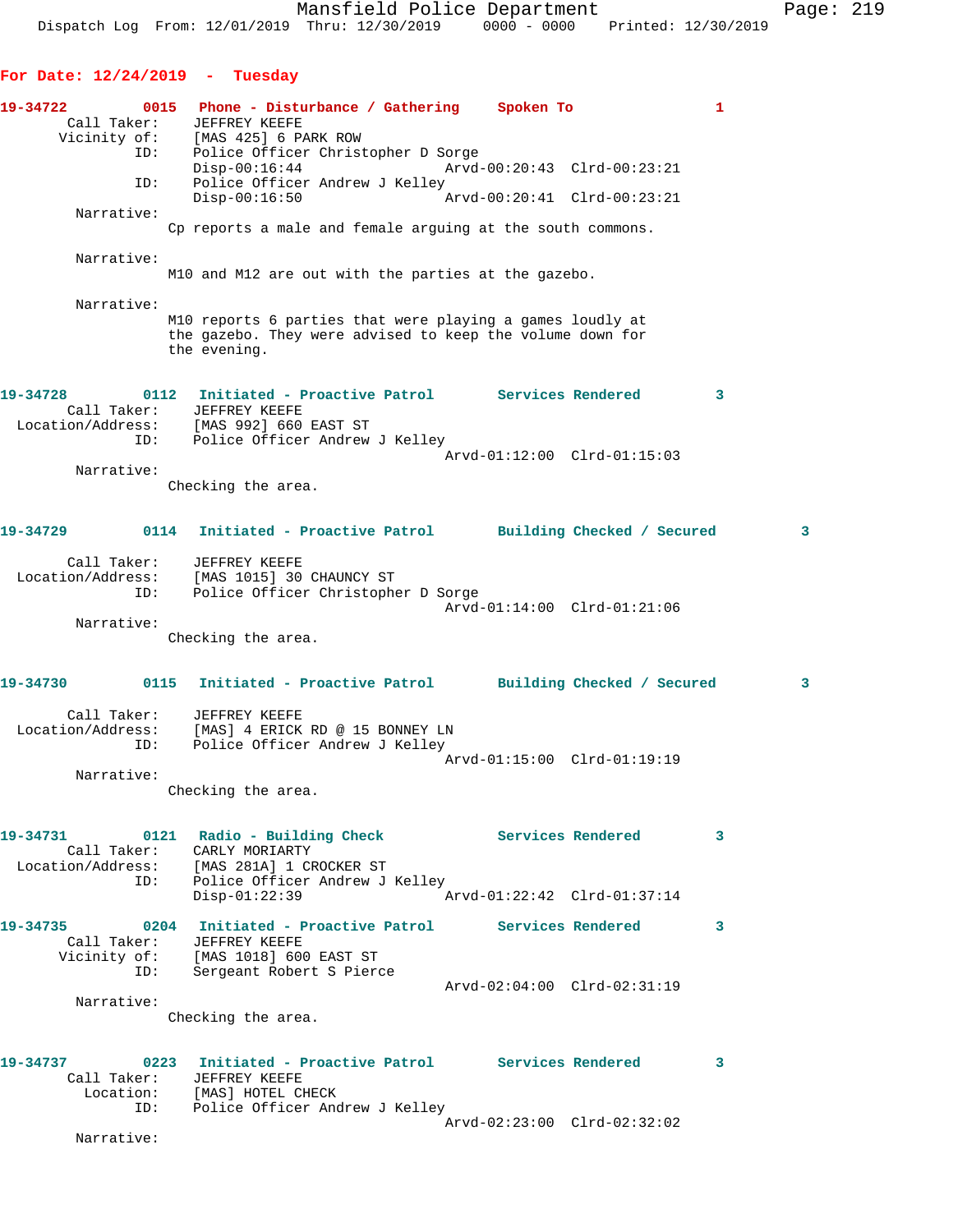Mansfield Police Department Page: 220 Dispatch Log From: 12/01/2019 Thru: 12/30/2019 0000 - 0000 Printed: 12/30/2019 Checking the area. **19-34738 0223 Initiated - Proactive Patrol Services Rendered 3**  Call Taker: JEFFREY KEEFE Vicinity of: [MAS] COPELAND DR ID: Police Officer Christopher D Sorge Arvd-02:23:00 Clrd-02:30:50 Narrative: Checking the area. **19-34739 0236 Initiated - Parking Violations Services Rendered 3**  Call Taker: JEFFREY KEEFE Location: [MAS] DOWNTOWN PARKING ID: Police Officer Christopher D Sorge Arvd-02:36:00 Clrd-02:44:02 Narrative: No violations. **19-34740 0241 Initiated - Proactive Patrol Services Rendered 3**  Call Taker: JEFFREY KEEFE Location/Address: [MAS 834] 261 CHAUNCY ST ID: Sergeant Robert S Pierce Arvd-02:41:00 Clrd-02:48:29 Narrative: Checking the area. **19-34741 0245 Initiated - Suspicious Actv / Persn / Veh Services Rendered 2**  Call Taker: JEFFREY KEEFE Vicinity of: [MAS 292A] 88 CHILSON AVE ID: Police Officer Andrew J Kelley Arvd-02:45:00 Clrd-02:48:19 Vehicle: BLK 2016 LNDR LL RANGE Reg: CO MA P37058 VIN: SALGR2PF1GA313565 Narrative: Vehicle parked in an awkward spot for the area. **19-34742 0246 Initiated - Suspicious Actv / Persn / Veh Services Rendered 2**  Call Taker: JEFFREY KEEFE Vicinity of: [MAS 1002] 250 EAST ST ID: Police Officer Christopher D Sorge Arvd-02:46:00 Clrd-02:53:36 ID: Police Officer Andrew J Kelley<br>Disp-02:48:51 Disp-02:48:51 Arvd-02:48:54 Clrd-02:53:36 Vehicle: BRO 2003 GMC UT ENVOY Reg: PC MA 4HR758 VIN: 1GKDT13S932126446 Narrative: M12 is checking on a vehicle that is out of place in the area of the High School. Narrative: Vehicle appears to have been slept in. No one is in the area at this time. **19-34745 0424 911 - Assist Fire Department Investigated - Report Taken 3** Call Taker: JEFFREY KEEFE Location/Address: [MAS 447B] 12 BICENTENNIAL CT ID: Police Officer Andrew J Kelley<br>Disp-04:25:37 Disp-04:25:37 Arvd-04:28:12 Clrd-04:56:50 Narrative: Assisting the FD with an alarm sounding. Narrative: FD reported the alarm was a medical alarm and requested a

rescue to the scene.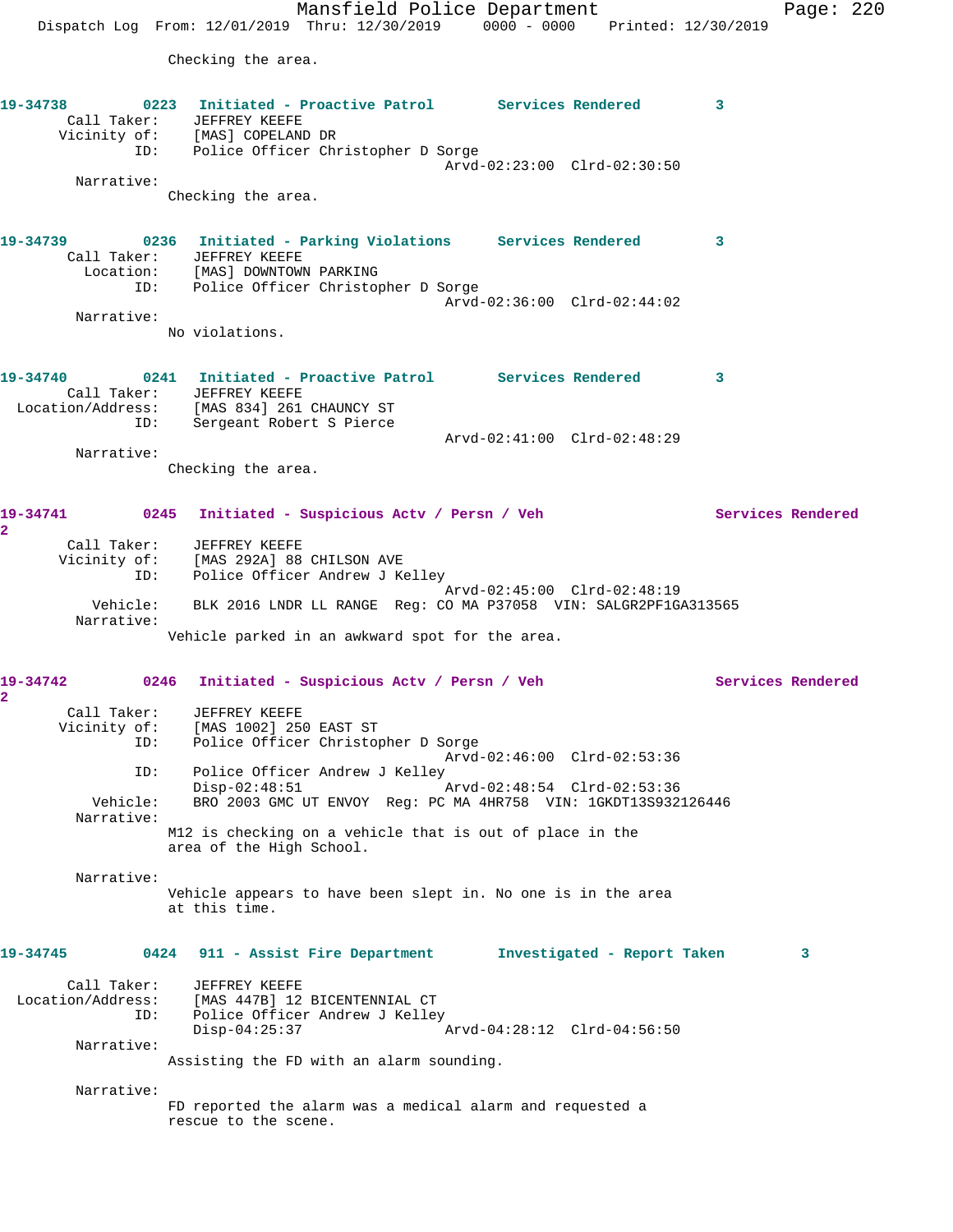Mansfield Police Department Page: 221 Dispatch Log From: 12/01/2019 Thru: 12/30/2019 0000 - 0000 Printed: 12/30/2019 Narrative: FD reported that the incident involved a possible overdose. Refer To Incident: 19MAS-1178-OF **19-34747 0609 Initiated - Motor Vehicle Stop Services Rendered 3**  Call Taker: JEFFREY KEEFE Vicinity of: [MAS 992] 660 EAST ST ID: Police Officer Christopher D Sorge Arvd-06:09:00 Clrd-06:10:39 Vehicle: BLK 2019 HOND VN ODYSSE Reg: PC MA 8ND989 VIN: 5FNRL6H78KB003431 Narrative: Verbal for defective. **19-34748 0612 Initiated - Selective Enforcement/RADAR Services Rendered 3**  Call Taker: JEFFREY KEEFE Vicinity of: [MAS] HOPE ST ID: Police Officer Andrew J Kelley Arvd-06:12:00 Clrd-06:33:39 **19-34753 0805 Phone - 911 Hang-ups & Verifications Confirmed misdial/Accdntl Call 2**  Call Taker: APRIL LEHANE Location/Address: [MAS 907A] 390 WEST ST Apt. #B ID: Police Officer Andrew J Kelley<br>Disp-08:06:52 Disp-08:06:52 Arvd-08:23:26 Clrd-08:28:29 Narrative: 911 accidental call from male working in the soda aisle. **19-34754 0820 Walk-In - Assist Citizen - P S A Services Rendered 3**  Call Taker: Support Staff Matthew Todesco Location/Address: [MAS H5981] 36 PARK ST ID: Police Officer Patrick J Pennie Disp-08:22:00 Arvd-08:22:38 Clrd-08:39:06 Narrative: RP into the station to report her ex will not return the child they have in common, Ofc Pennie into speak with the RP. Refer To Incident: 19MAS-1179-OF **19-34756 0838 Phone - Alarm - Burglar False / Accidental Alarm 1**  Call Taker: MATTHEW BOMES Location/Address: [MAS 907D] 390 WEST ST Apt. #D ID: Police Officer Andrew J Kelley Disp-08:41:30 Enrt-08:41:30 Arvd-08:54:07 Clrd-08:58:41<br>ID: Police Officer Patrick J Pennie Police Officer Patrick J Pennie Disp-08:41:32 Enrt-08:41:32 Arvd-08:48:49 Clrd-09:03:12 Narrative: door 5 multiple zones spoke to Narrative: party on location with no pass code Narrative: Dan Marshall valid pass code alarm attempt to cancel Narrative: spoke with party at location all set **19-34757 0851 Phone - Assist Fire Department Transported to Hospital 3**  Call Taker: Kieran M Ruth Location/Address: [MAS H6710] 300 EAST ST ID: Police Officer Nicole M Boldrighini Disp-08:54:44 Arvd-08:56:54 Clrd-09:09:30 Narrative: Assisting the FD with a EMS related incident.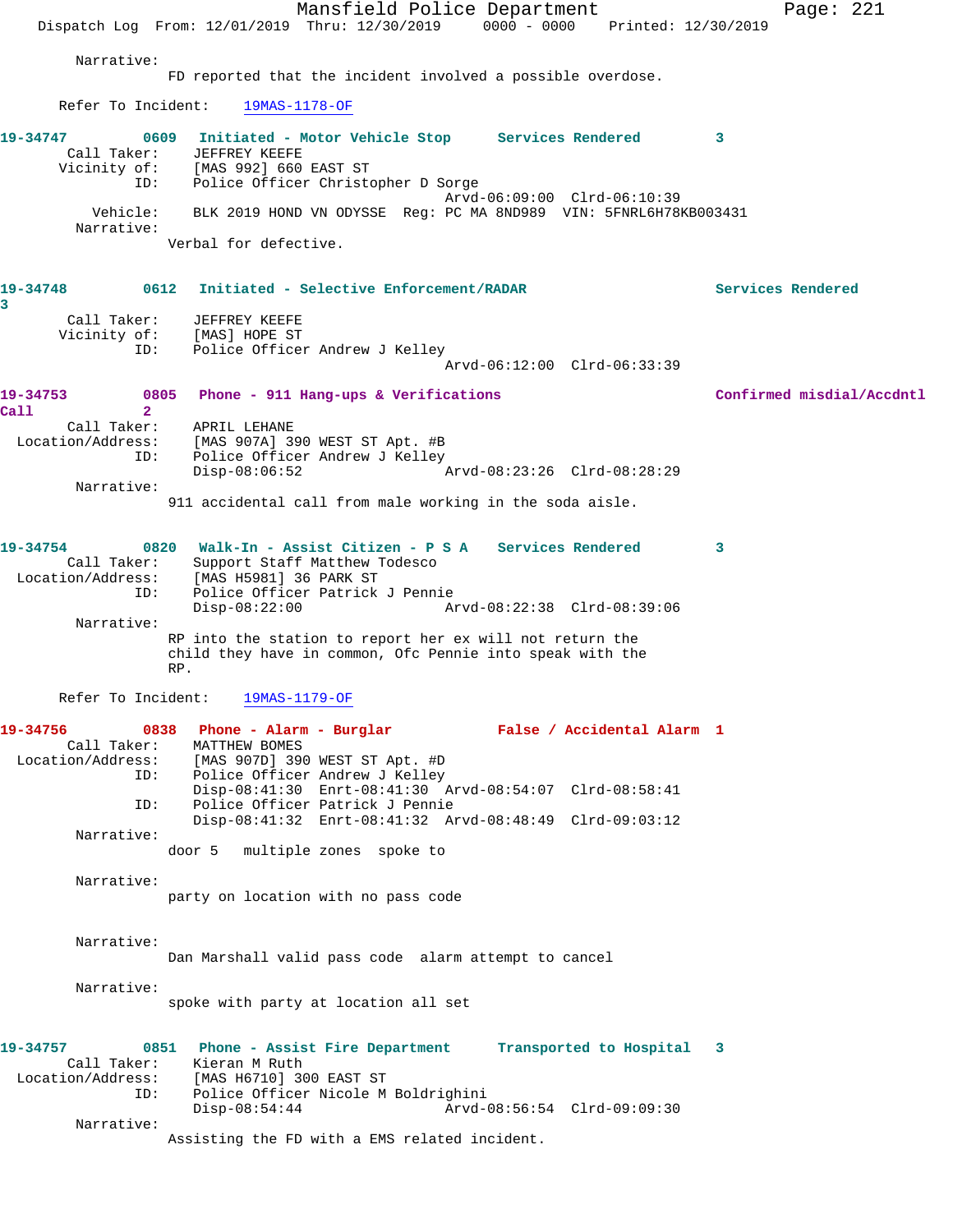Narrative:

MFD to transport

| 19-34758<br>3                                              | 0853 Initiated - Selective Enforcement/RADAR                                                                                                                                                                                                                            | Citation / Warning Issued |
|------------------------------------------------------------|-------------------------------------------------------------------------------------------------------------------------------------------------------------------------------------------------------------------------------------------------------------------------|---------------------------|
| Call Taker:<br>Vicinity of:                                | Kieran M Ruth<br>[MAS] 860 WEST ST<br>Police Officer Michael T Fitzgerald<br>ID:                                                                                                                                                                                        |                           |
| Vehicle:<br>Narrative:                                     | Arvd-08:53:00 Clrd-09:17:08<br>BLK 2017 NISS UT ROGUE Req: PAS MA NE74RG VIN: JN8AT2MV5HW012414                                                                                                                                                                         |                           |
|                                                            | Selective enforcement in the area.                                                                                                                                                                                                                                      |                           |
| Narrative:                                                 | Out with MA/NE74RG, cited                                                                                                                                                                                                                                               |                           |
| 19-34762<br>Call Taker:<br>Location/Address:<br>Narrative: | 0934 911 - Suspicious Actv / Persn / Veh Investigated - No Report 2<br>MATTHEW BOMES<br>[MAS] 445 FRUIT ST<br>Police Officer Patrick J Pennie<br>ID:<br>Disp-09:38:47 Enrt-09:38:47 Arvd-09:48:21 Clrd-10:04:52<br>found raw beef in the back yard and the dog ate some |                           |
| Narrative:                                                 | spoke with RP and surrounding house and no one left the meat<br>out, the RP will call back if the dog has problems from the<br>meat.                                                                                                                                    |                           |
| 19-34763                                                   | 0945 Phone - Larceny - Value Unknown<br>Investigated - Report Taken                                                                                                                                                                                                     | 2                         |
| Call Taker:<br>Location/Address:                           | GARIN EISELE<br>[MAS 840J110A] 280 SCHOOL ST Apt. #J110<br>Police Officer Michael T Fitzgerald<br>ID:                                                                                                                                                                   |                           |
| Narrative:                                                 | $Disp-09:47:50$<br>Arvd-09:57:46 Clrd-10:11:04<br>Caller reporting last night customer stole over 700 dollars<br>worth of merchandise.                                                                                                                                  |                           |
| Refer To Incident:                                         | $19MAS-1180-OF$                                                                                                                                                                                                                                                         |                           |
| 19-34765<br>Call Taker:<br>Location/Address:               | 1014 Phone - Alarm - Burglar<br>False / Accidental Alarm 1<br>MATTHEW BOMES<br>[MAS 414C] 33 SUFFOLK RD<br>Police Officer Andrew J Kelley<br>ID:<br>$Disp-10:17:15$<br>$Clrd-10:18:06$                                                                                  |                           |
|                                                            | Police Officer Michael T Fitzgerald<br>ID:<br>$Disp-10:17:28$<br>Arvd-10:19:56 Clrd-10:30:12                                                                                                                                                                            |                           |
| Narrative:                                                 | frt door motion entry #38969560                                                                                                                                                                                                                                         |                           |
| Narrative:                                                 |                                                                                                                                                                                                                                                                         |                           |
|                                                            | alarm company called back with attempt to cancell alarm,<br>party had propper verification but not on site                                                                                                                                                              |                           |
| Narrative:                                                 |                                                                                                                                                                                                                                                                         |                           |
|                                                            | company is closed and spoke to an employee at the location<br>they are having a problem with the front door alarm will fix<br>Thursday                                                                                                                                  |                           |
| 19-34769                                                   | 1054 Phone - Alarm - Burglar<br>Building Checked / Secured                                                                                                                                                                                                              | 1                         |
| Call Taker:<br>Location/Address:                           | MATTHEW BOMES<br>[MAS H9922B] 600 WEST ST Apt. #B<br>Police Officer Andrew J Kelley<br>ID:<br>Disp-10:57:05 Enrt-10:57:05 Arvd-11:01:07 Clrd-11:07:13<br>Police Officer Michael T Fitzgerald<br>ID:                                                                     |                           |
|                                                            |                                                                                                                                                                                                                                                                         |                           |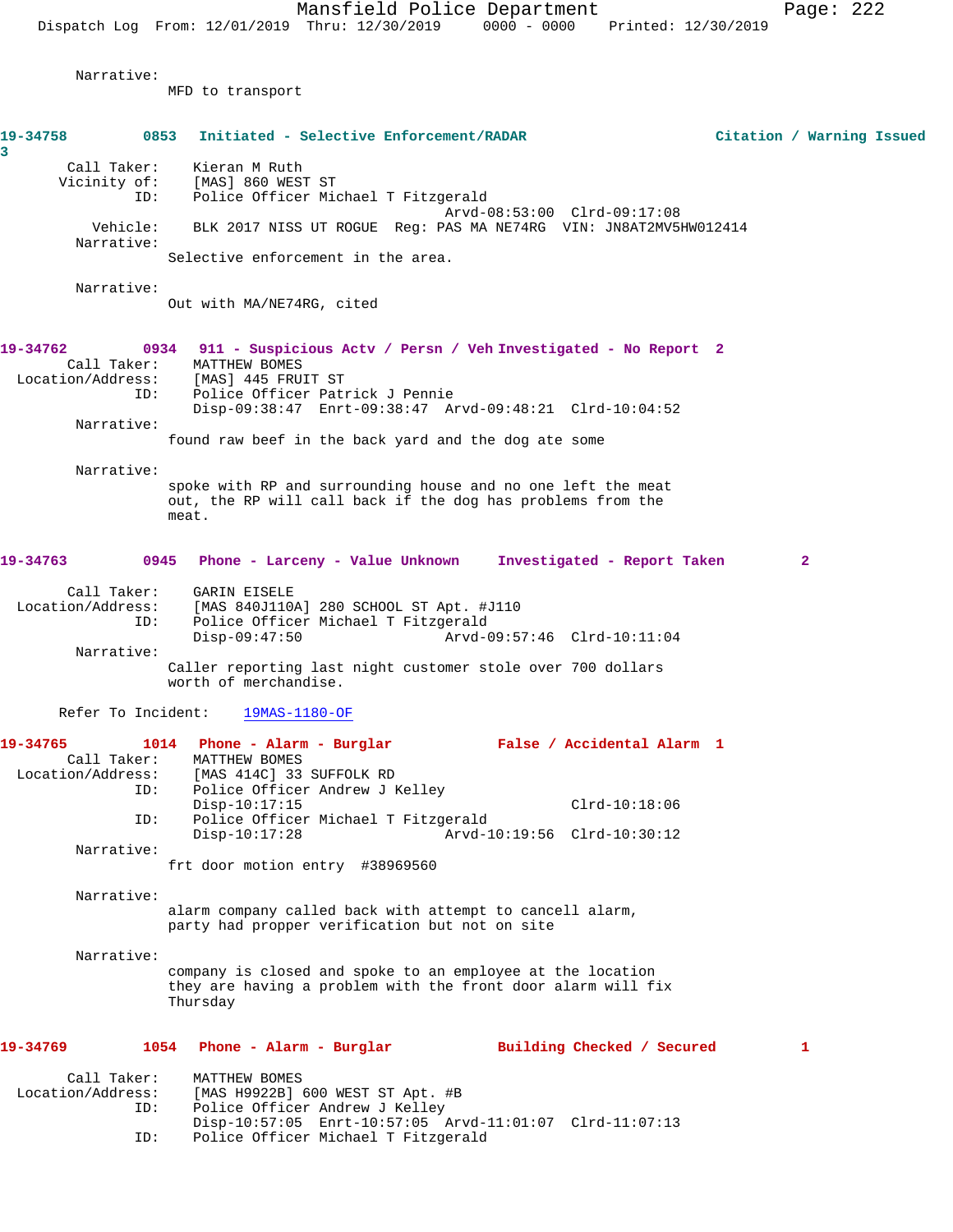Mansfield Police Department Page: 223 Dispatch Log From: 12/01/2019 Thru: 12/30/2019 0000 - 0000 Printed: 12/30/2019 Disp-10:57:13 Enrt-10:57:13 Arvd-11:03:52 Clrd-11:07:13 Narrative: cage outer door perimeter, rear cage rear motion interior # 38976590 Narrative: multiple vehicles in the rear of location Narrative: building secure front door to RollsRoyce is unsecured but interior door is secured **19-34770 1140 Phone - Assist Fire Department Spoken To 3**  Call Taker: Kieran M Ruth<br>Location/Address: [MAS 428] 17 B [MAS 428] 17 ERICK RD Apt. #25 ID: Police Officer Patrick J Pennie Arvd-11:45:53 Clrd-11:56:21 ID: Police Officer Andrew J Kelley<br>Disp-11:41:51 Arvd-11:46:49 Clrd-11:56:21 Vehicle: GRY 2018 CHEV MALIBU Reg: PC MA 3MZ875 VIN: 1G1ZD5ST4JF184480 Narrative: Assisting the FD with a male party reported to be yelling and swearing in his apartment. Called in by Elder Services Narrative: meals on wheels was attempting to deliver was unable to could hear the party behind the door yelling and swearing unable to open the door Narrative: MFD checked out the patient and he has been drinking but is not impaired Narrative: MA/3MZ875 almost struck M10 while responding to the call **19-34772 1207 Initiated - Traffic Cntrl / Dirctn Services Rendered 3**  Call Taker: MATTHEW BOMES Vicinity of: [MAS 840] 280 SCHOOL ST ID: Police Officer Nicole M Boldrighini Arvd-12:07:00 Clrd-12:27:36 Narrative: setting up for traffic controll **19-34773 1226 Initiated - Selective Enforcement/RADAR Citation / Warning Issued 3**  Call Taker: MATTHEW BOMES Vicinity of: [MAS] 860 WEST ST ID: Police Officer Michael T Fitzgerald Arvd-12:26:00 Clrd-12:45:46 Vehicle: BLK 2008 HOND FIT Reg: PC MA 5AA315 VIN: JHMGD37628S037631 **19-34777 1343 Initiated - Building Check Building Checked / Secured 3** Call Taker: DAVID SULLIVAN Location/Address: [MAS 840] 280 SCHOOL ST ID: Police Officer Michael T Fitzgerald Arvd-13:43:00 Clrd-13:48:40 **19-34780 1349 Phone - Traffic / Roadway Complaint Services Rendered 2**  Call Taker: DAVID SULLIVAN Location/Address: [MAS H1071] 42 SOUTH MAIN ST ID: Police Officer Andrew J Kelley<br>Disp-13:53:50 Disp-13:53:50 <br>Vehicle: BLU 2000 TOYT CAMRY Req: PC MA 6SGX30 VIN: 4T1BG22K7YU75 BLU 2000 TOYT CAMRY Reg: PC MA 6SGX30 VIN: 4T1BG22K7YU752583 Narrative: R/p states Ma Reg 6SGX30 Toyota Camry is blocking his driveway.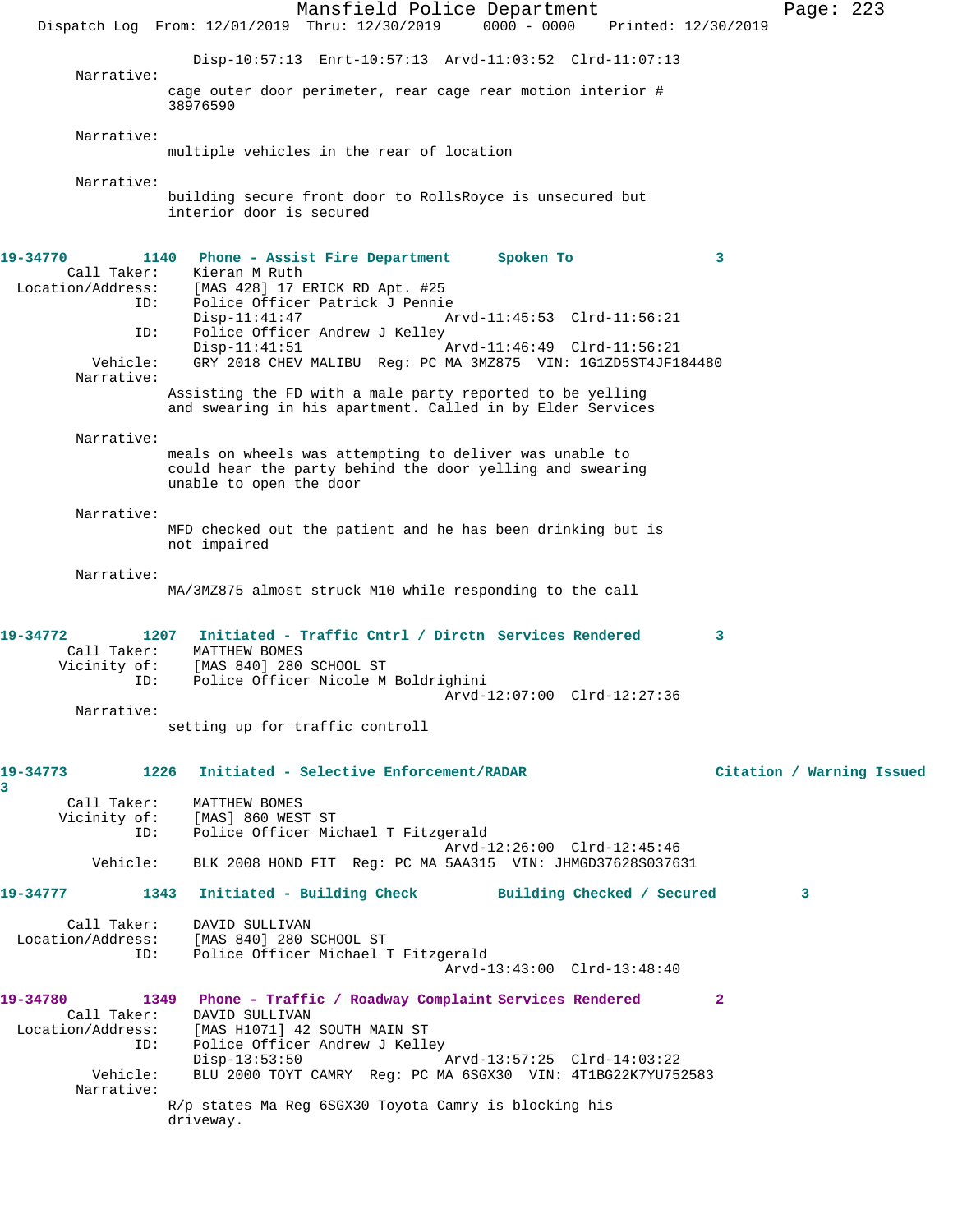Mansfield Police Department Page: 224 Dispatch Log From: 12/01/2019 Thru: 12/30/2019 0000 - 0000 Printed: 12/30/2019 Narrative: vehicle was blocking about 2ft of the drive way Narrative: spoke to operator of vehicle and it is being moved **19-34782 1355 Initiated - Building Check Building Checked / Secured 3** Call Taker: MATTHEW BOMES Location/Address: [MAS] DENWOOD ST ID: Police Officer Patrick J Pennie Arvd-13:55:00 Clrd-13:58:15 19-34785 1459 Initiated - Building Check Services Rendered 3 Call Taker: DAVID SULLIVAN Location/Address: [MAS 2] 60 FORBES BLVD ID: Police Officer Michael T Fitzgerald Arvd-14:59:00 Clrd-15:05:17 **19-34789 1525 911 - Larceny - Value Unknown Investigated - Report Taken 2** Call Taker: DAVID SULLIVAN<br>Location/Address: [MAS H437] 107 Location/Address: [MAS H437] 107 SCHOOL ST ID: Police Officer Michael T Fitzgerald Disp-15:27:55 Clrd-15:30:06 ID: Police Officer Andrew J Kelley<br>Disp-15:29:46 A Disp-15:29:46 Arvd-15:29:51 Clrd-15:55:44 ID: Police Officer Michael T Fitzgerald Disp-15:31:51 Arvd-15:31:54 Clrd-15:55:40 Narrative: R/p states Money Orders missing. Refer To Incident: 19MAS-1181-OF **19-34793 1636 911 - 911 Hang-ups & Verifications Services Rendered 2**  Call Taker: DAVID SULLIVAN Location/Address: [MAS] 25 COBB ST Apt. #104 ID: Police Officer Danielle C Titus Disp-16:37:22 Arvd-16:47:56 Clrd-16:48:01 ID: Police Officer Joshua S Ellender Disp-16:37:30 Arvd-16:47:58 Clrd-16:48:05 Narrative: 911 Open LIne, Narrative: On Call Back spoke to female stated was accidental, dropped phone. Female became upset when advised PD would need to confirm. Narrative: Confirmed Accidental. **19-34797 1658 Initiated - Proactive Patrol Building Checked / Secured 3** Call Taker: APRIL LEHANE Location/Address: [MAS 1002] 250 EAST ST ID: Police Officer Christopher D Sorge Arvd-16:58:00 Clrd-16:58:38 Narrative: Checking the area. **19-34804 1806 Initiated - Proactive Patrol Services Rendered 3**  Call Taker: APRIL LEHANE Location/Address: [MAS 820C] 31 PLYMOUTH ST ID: Officer Brendan Fayles Arvd-18:06:00 Clrd-18:15:09 Narrative: Checking the area.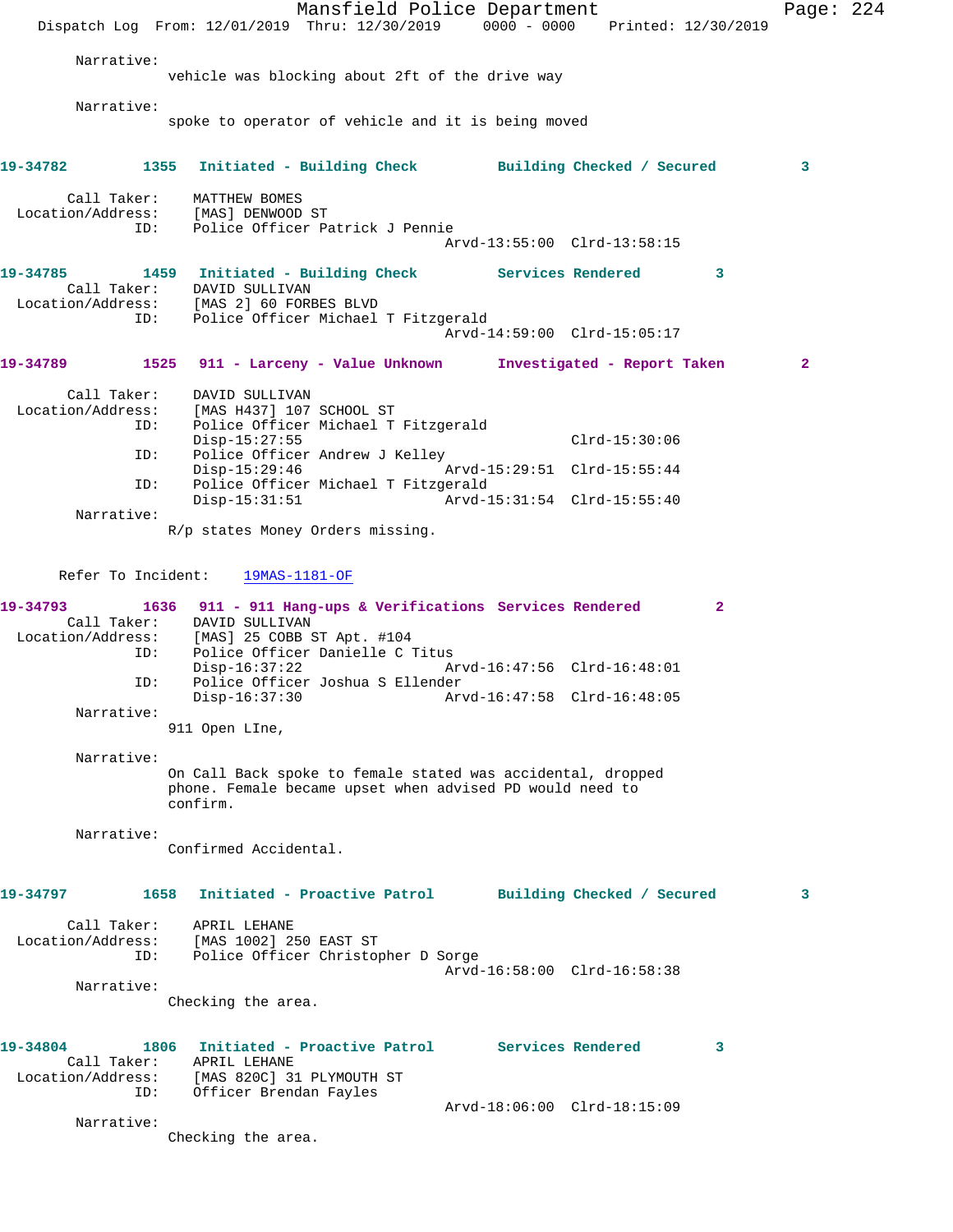**19-34806 1855 Phone - Assist Fire Department Referred to Other Agency 3**  Call Taker: JEFFREY KEEFE Vicinity of: [MAS] 17 CARPENTER AVE ID: Police Officer Danielle C Titus Disp-18:56:57 Arvd-19:01:37 Clrd-19:21:09 ID: Police Officer Joshua S Ellender Arvd-19:13:14 Clrd-19:21:10 Narrative: Assisting the FD with a fire related incident. **19-34808 1913 Phone - Motor Veh Acc - Hit & Run Incident Report 1**  Call Taker: NICHOLAS GOYETTE Location/Address: [MAS] 65 DEAN ST @ 87 WEST ST ess: [MAS] 65 DEAN ST @ 87 WEST ST<br>ID: Police Officer Christopher D Sorge<br>Disp-19:14:02 Arvd- Disp-19:14:02 Arvd-19:20:20 Clrd-19:23:54 Vehicle: BRO 2012 GMC SIERRA Reg: PC MA 6694SS VIN: 1GTR2VE71CZ290379 Narrative: Caller reporting a hit and run that just occurred. No injuries, offending vehicle believed to be a small toyota corrolla that fled towards School @ Copeland Narrative: M2 reports clear, mv was parked on the side of the road when another passing mv struck the side and continued. Unk made or model. See OF report for further. Refer To Incident: 19MAS-1182-OF 19-34809 1930 Phone - 911 Hang-ups & Verifications **19-34809** Gone on Arrival **2**  Call Taker: LINDSAY MITCHELL Location/Address: [MAS] 900 WEST ST ID: Police Officer Danielle C Titus Disp-19:30:37 Arvd-19:38:49 Clrd-19:41:36 **19-34810 1933 911 - 911 Hang-ups & Verifications Confirmed misdial/Accdntl Call 2** Call Taker: JEFFREY KEEFE Vicinity of: [MAS H235] 128 PRATT ST ID: Police Officer Joshua S Ellender Disp-19:35:30 Arvd-19:39:46 Clrd-19:41:15 Narrative: Checking on a 911 hang up spoke to the cp that stated he was setting up his new watch. **19-34811 1938 Initiated - Motor Vehicle Stop Citation / Warning Issued 3**  Call Taker: NICHOLAS GOYETTE Location/Address: [MAS] 100 RTE 140 SB @ 280 SCHOOL ST ID: Police Officer Christopher D Sorge Arvd-19:38:00 Clrd-19:43:38 Vehicle: BLK 2004 ACUR 35RL Reg: PC MA 6244BW VIN: JH4KA96684C002250 Narrative: Out with a mv stop. RO cited for failure to signal. **19-34813 1945 Phone - Erratic Oper MV / Road Rage Arrest(s) Made 3**  Call Taker: NICHOLAS GOYETTE Location/Address: [MAS] CHAUNCY ST ID: Police Officer Danielle C Titus Disp-19:47:12 Arvd-19:49:32 Clrd-20:29:08<br>ID: Police Officer Christopher D Sorge Police Officer Christopher D Sorge<br>Disp-19:56:12 Arvd- Disp-19:56:12 Arvd-19:56:14 Clrd-19:56:40 ID: Police Officer Joshua S Ellender Disp-19:56:14 Arvd-19:56:15 Clrd-20:17:51<br>Vehicle: GRY 2018 FORD UT EXPLOR Reg: PC MA 8TC373 VIN: 1FM5K8D83 GRY 2018 FORD UT EXPLOR Reg: PC MA 8TC373 VIN: 1FM5K8D83JGA29673 Towed: For: Arrest By: Central Street Garage To: Central Street Garage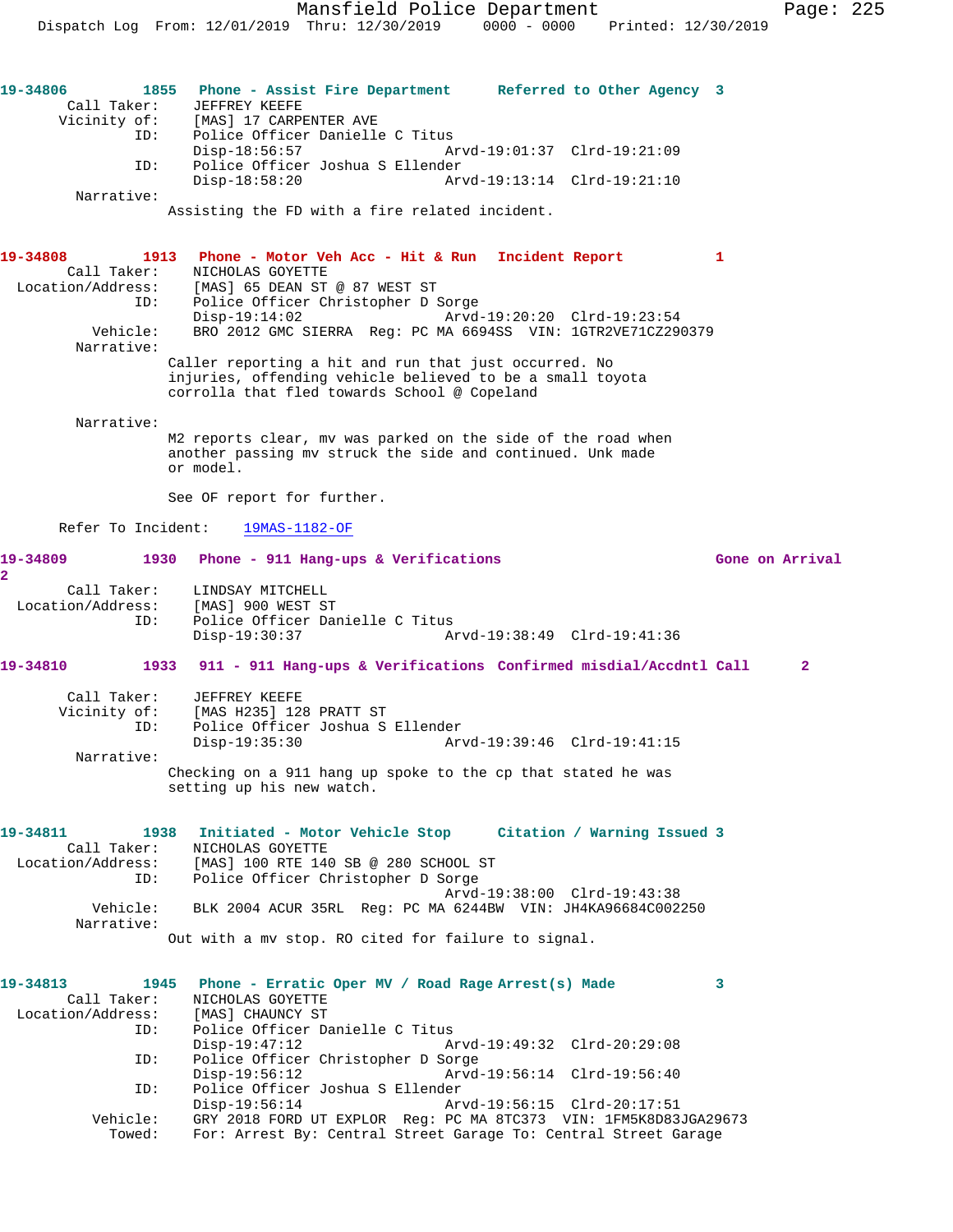Mansfield Police Department Page: 226 Dispatch Log From: 12/01/2019 Thru: 12/30/2019 0000 - 0000 Printed: 12/30/2019 Released To: GRISWOLD On: 12/25/2019 @ 1308 Narrative: CAller reports an erratic operator, driving at very slow speeds approx 20mph and crossing over marked lanes. Narrative: M12 reports one in custody. Central St en route for a tow. Narrative: M2 transporting 1 back to the station. 2007 S/M 18353 2013 E/M 18355 Narrative: M12 reports tow on scene Narrative: Cited for OUI liquor and negligent operation Narrative: See AR report for further Refer To Arrest: 19MAS-676-AR Arrest: MILLETTE, OLGA JEAN<br>Address: 100 ELM ST BLACKS' 100 ELM ST BLACKSTONE, MA Age: 53 Charges: OUI-LIQUOR OR .08% NEGLIGENT OPERATION OF MOTOR VEHICLE **19-34814 2003 Radio - Well Being Check Spoken To 3**  Call Taker: NICHOLAS GOYETTE<br>Location/Address: [MAS H387] 509 W. [MAS H387] 509 WEST ST ID: Police Officer William C Trudell<br>Disp-20:03:54 Ar Disp-20:03:54 Arvd-20:13:34 Clrd-20:14:24 ID: Police Officer Christopher D Sorge Disp-20:03:57 Arvd-20:13:36 Clrd-20:14:24 Narrative: Units responding for a well being check, direct report to M1 from SRO Wright Narrative: M12 spoke to the child on the phone. Narrative: See the report. Refer To Incident: 19MAS-1183-OF **19-34815 2021 Initiated - Proactive Patrol Building Checked / Secured 3** Call Taker: NICHOLAS GOYETTE Location/Address: [MAS 820C] 31 PLYMOUTH ST ID: Officer Brendan Fayles Arvd-20:21:00 Clrd-20:30:02 Narrative: Checking the area. **19-34816 2028 Phone - Assist Fire Department Building Checked / Secured 3** Call Taker: NICHOLAS GOYETTE Location/Address: [MAS] 35 WEXFORD DR ID: Police Officer Christopher D Sorge Disp-20:28:39 Arvd-20:38:08 Clrd-20:46:37 **19-34817 2110 Phone - Animal Complaints Referred to Other Agency 3**  Call Taker: NICHOLAS GOYETTE Location/Address: [MAS] 875 SCHOOL ST @ 6 MAYHEW FARM DR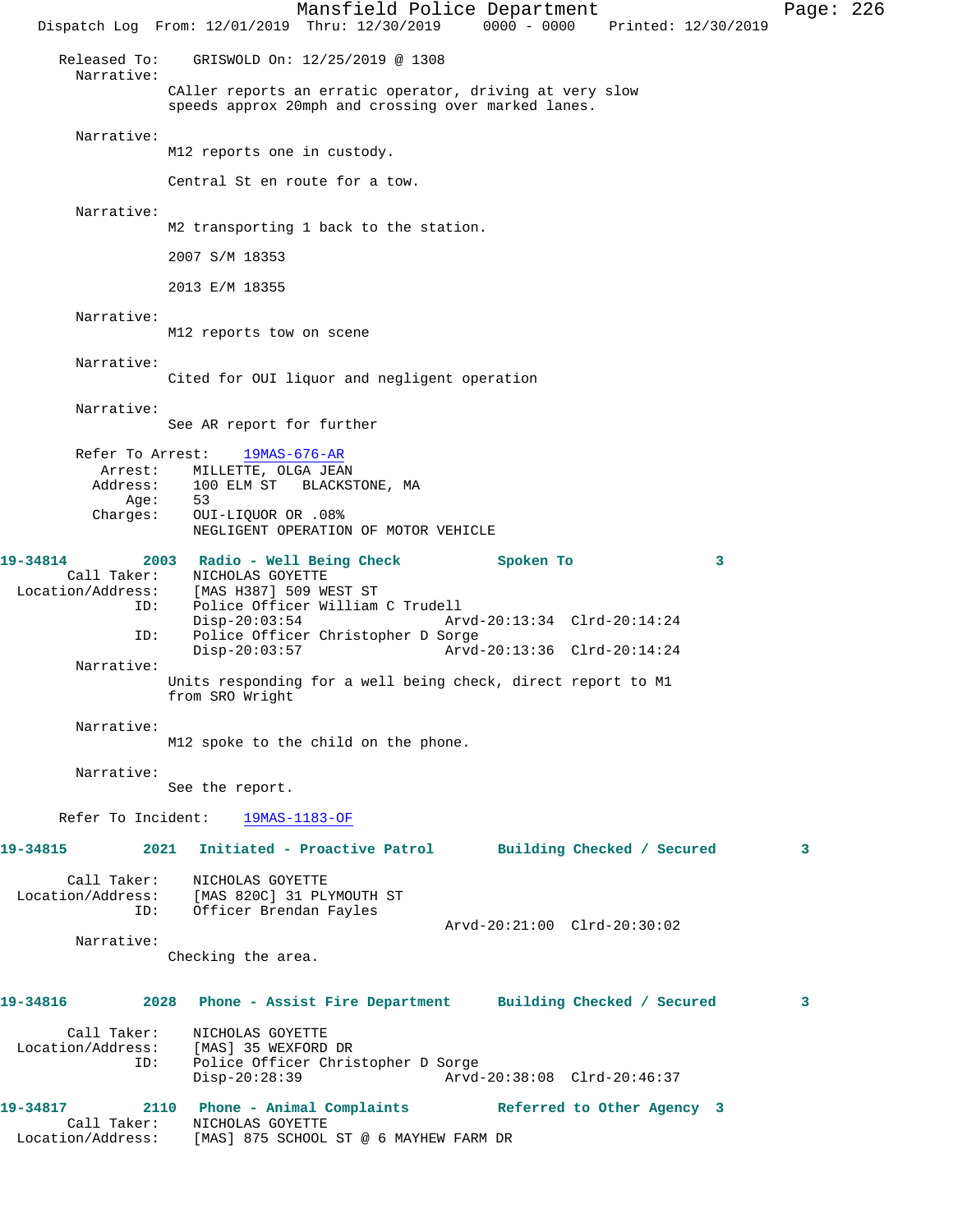Mansfield Police Department Fage: 227 Dispatch Log From: 12/01/2019 Thru: 12/30/2019 0000 - 0000 Printed: 12/30/2019 ID: Police Officer Christopher D Sorge<br>Disp-21:11:05 Arvd-Arvd-21:24:29 Clrd-21:25:00 Narrative: Caller reports striking a raccoon Narrative: M8 reports the raccoon is deceased, clear. 19-34819 2158 Phone - 911 Hang-ups & Verifications **Confirmed misdial/Accdntl Call 2**  Call Taker: NICHOLAS GOYETTE Location/Address: [MAS] 46 JEWELL ST ID: Police Officer Christopher D Sorge Disp-21:59:35 Narrative: Checking on a 911 hang up **19-34821 2218 Phone - Assist Fire Department Referred to Other Agency 3**  Call Taker: NICHOLAS GOYETTE Location/Address: [MAS H1435] 94 OTIS ST ID: Police Officer Christopher D Sorge Disp-22:19:52 Arvd-22:26:54 Clrd-22:31:01 Narrative: Assisting the FD with a fire related incident. **19-34823 2259 Initiated - Proactive Patrol Building Checked / Secured 3** Call Taker: NICHOLAS GOYETTE Location/Address: [MAS 820C] 31 PLYMOUTH ST ID: Officer Brendan Fayles Arvd-22:59:00 Clrd-23:06:18 Narrative: Checking the area. **19-34827 2335 Phone - 911 Hang-ups & Verifications Unfounded/Unverifed 2**  Call Taker: NICHOLAS GOYETTE Vicinity of: [MAS H6320] 105 TREMONT ST ID: Police Officer Danielle C Titus Disp-23:36:17 Arvd-23:44:14 Clrd-23:44:14 ID: Police Officer Joshua S Ellender<br>Disp-23:36:20 Ary Disp-23:36:20 Arvd-23:43:10 Clrd-23:44:15 Narrative: Checking on a 911 hang up Narrative: Checked area, spoke to people by mvs, nothing out of place **19-34828 2351 Phone - Animal Complaints Services Rendered 3**  Call Taker: LINDSAY MITCHELL<br>Location/Address: [MAS] 1107 SCHOOL Location/Address: [MAS] 1107 SCHOOL ST @ 229 OLD ELM ST ID: Police Officer Meghan Birnie Disp-23:58:15 Clrd-23:58:18 ID: Police Officer Christopher D Sorge Disp-00:07:19 Arvd-00:07:21 Clrd-12/25/2019 @ 00:07:35 Narrative: RP reports a dead deer in the middle of the roadway Narrative: Clear, it was the raccoon, it has been moved

**For Date: 12/25/2019 - Wednesday**

**19-34829 0007 Initiated - Motor Vehicle Stop Verbal Warning 3**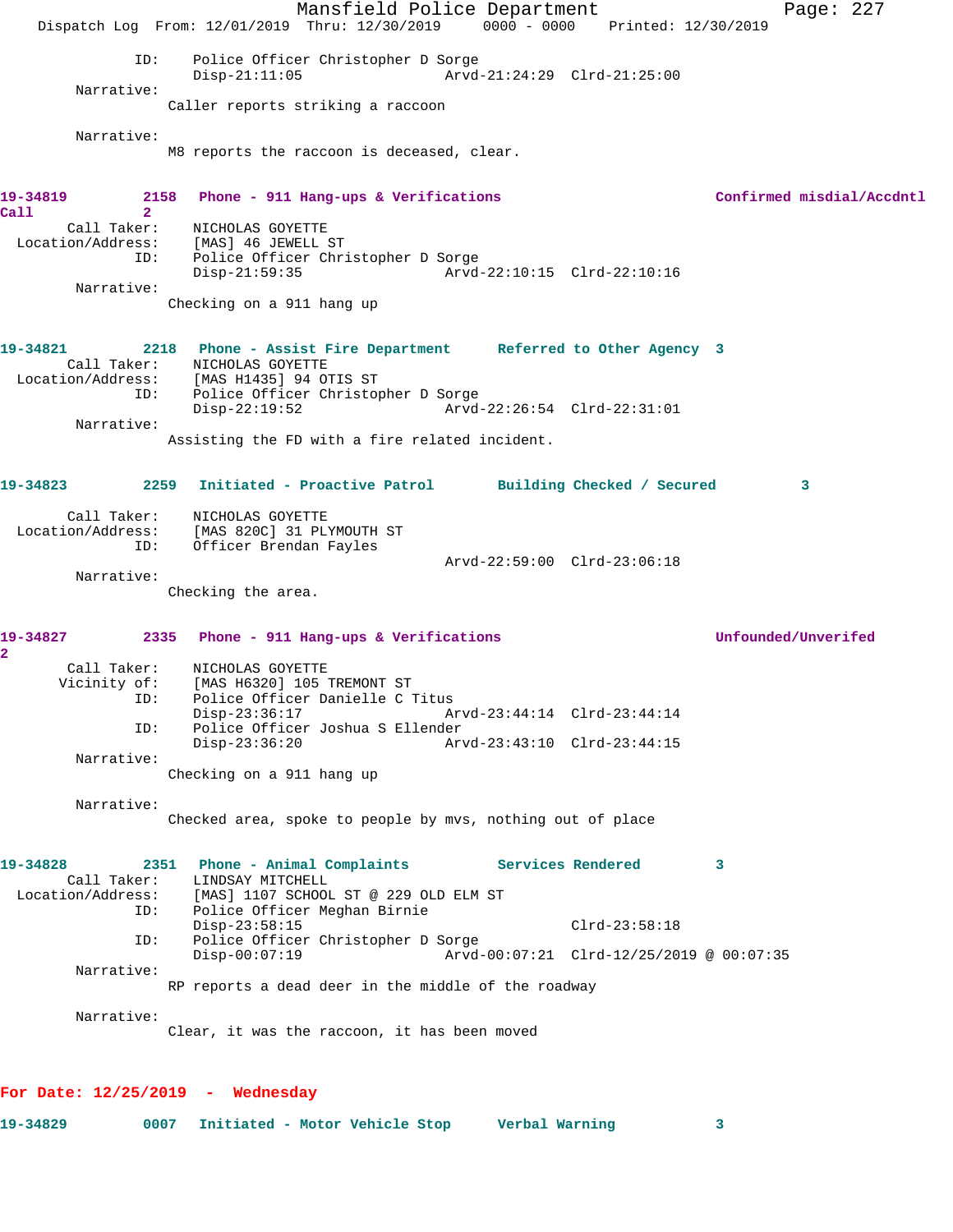Mansfield Police Department Page: 228 Dispatch Log From: 12/01/2019 Thru: 12/30/2019 0000 - 0000 Printed: 12/30/2019 Location/Address: [MAS 802A] 428 ELM ST ID: Police Officer Christopher D Sorge Arvd-00:07:00 Clrd-00:09:35 Vehicle: GRY 2015 HOND UT PILOT Reg: PC MA 678CG9 VIN: 5FNYF4H48FB021365 Narrative: Out with a mv stop. Verbal to the RO for marked lanes **19-34831 0027 Phone - 911 Hang-ups & Verifications Confirmed misdial/Accdntl Call 2**  Call Taker: NICHOLAS GOYETTE Location/Address: [MAS H513] 40 LANCASHIRE DR ID: Police Officer Meghan Birnie Disp-00:29:16 Arvd-00:40:22 Clrd-00:45:43 ID: Patrolman David Schepis Disp-00:29:18 Arvd-00:40:21 Clrd-00:45:44 Narrative: Checking on a 911 hang up Narrative: Clear, confirmed accidental **19-34832 0038 Phone - Alarm - Burglar False / Accidental Alarm 1**  Call Taker: NICHOLAS GOYETTE Location/Address: [MAS 10B] 305 FORBES BLVD ID: Police Officer Christopher D Sorge Disp-00:39:46 Clrd-00:45:48 ID: Police Officer John R Armstrong Disp-00:39:49 Arvd-00:47:42 Clrd-00:48:18 Narrative: Zone: general burg Rep: attempting Narrative: Clear, checks tight **19-34833 0042 Phone - 911 Hang-ups & Verifications Unfounded/Unverifed 2**  Call Taker: NICHOLAS GOYETTE Vicinity of: [MAS 418] 21 FRANCIS AVE ID: Police Officer Christopher D Sorge Disp-00:45:52<br>
Patrolman David Schepis<br>
Disp-00:45:52<br>
Disp-00:45:54<br>
Disp-00:45:54 ID: Patrolman David Schepis Disp-00:45:56 Arvd-00:52:07 Clrd-00:54:06 Narrative: Checking on a 911 hang up Narrative: Clear, M12 reports walking the building, no apparant emergency **19-34834 0054 Initiated - Proactive Patrol Building Checked / Secured 3** Call Taker: NICHOLAS GOYETTE Location/Address: [MAS 820C] 31 PLYMOUTH ST ID: Lieutenant Roy D Bain JR Arvd-00:54:00 Clrd-01:04:12 Narrative: Checking the area. **19-34835 0107 Initiated - Proactive Patrol Building Checked / Secured 3** Call Taker: NICHOLAS GOYETTE Location/Address: [MAS 907E] 390 WEST ST ID: Police Officer Meghan Birnie Arvd-01:07:00 Clrd-01:14:58 Narrative: Checking the area.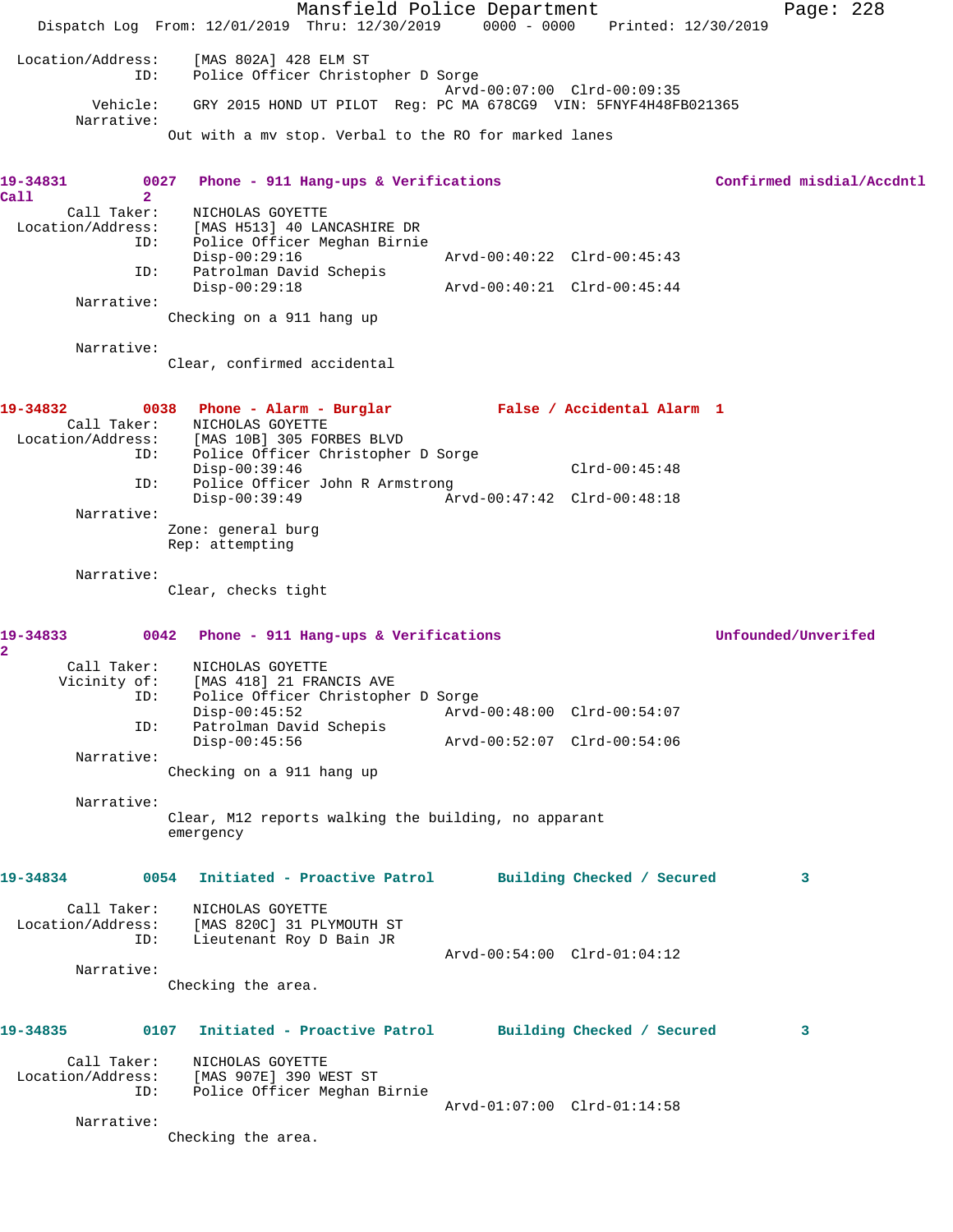Mansfield Police Department Fage: 229 Dispatch Log From: 12/01/2019 Thru: 12/30/2019 0000 - 0000 Printed: 12/30/2019 **19-34836 0107 Initiated - Motor Vehicle Stop Verbal Warning 3**  Call Taker: NICHOLAS GOYETTE Location/Address: [MAS 834] 261 CHAUNCY ST ID: Police Officer Christopher D Sorge Arvd-01:07:00 Clrd-01:09:32 Vehicle: BLU 2005 FORD FOCUS Reg: PC MA 9BC118 VIN: 1FAFP34N55W161838 Narrative: Out with a mv stop. Verbal for defective equipment **19-34837 0117 Initiated - Proactive Patrol Building Checked / Secured 3** Call Taker: NICHOLAS GOYETTE Location/Address: [MAS 281A] 1 CROCKER ST ID: Patrolman David Schepis Arvd-01:17:00 Clrd-01:21:27 Narrative: Checking the area. **19-34838 0120 Initiated - Proactive Patrol Building Checked / Secured 3** Call Taker: NICHOLAS GOYETTE

 Location/Address: [MAS 802B] 428 ELM ST ID: Police Officer Meghan Birnie Arvd-01:20:00 Clrd-01:20:48 Narrative: Checking the area.

| 19-34839          | 0133 | Initiated - Proactive Patrol |                             | <b>Services Rendered</b> | ્રવ |
|-------------------|------|------------------------------|-----------------------------|--------------------------|-----|
| Call Taker:       |      | NICHOLAS GOYETTE             |                             |                          |     |
| Location/Address: |      | [MAS 255] 377 CHAUNCY ST     |                             |                          |     |
|                   | ID:  | Police Officer Meghan Birnie |                             |                          |     |
|                   |      |                              | Arvd-01:33:00 Clrd-01:35:27 |                          |     |

 Narrative: Checking the area.

## **19-34840 0135 Initiated - Proactive Patrol Building Checked / Secured 3** Call Taker: LINDSAY MITCHELL Location/Address: [MAS 411] 60 FORBES BLVD ID: Police Officer Meghan Birnie Arvd-01:35:00 Clrd-01:39:42

**19-34841 0139 Initiated - Proactive Patrol Building Checked / Secured 3**

 Call Taker: NICHOLAS GOYETTE Location/Address: [MAS 417] 9 FRANCIS AVE ID: Police Officer Christopher D Sorge Arvd-01:39:00 Clrd-01:43:17 Narrative:

Checking the area.

## **19-34843 0150 Initiated - Motor Vehicle Stop Verbal Warning 3**  Call Taker: NICHOLAS GOYETTE Location/Address: [MAS 1008] 1 OLD COLONY WAY Apt. #105 ID: Police Officer Christopher D Sorge Arvd-01:50:00 Clrd-01:52:36 Vehicle: BLK 2016 HOND ODYSSE Reg: MA LV73615 VIN: 5FNRL5H62GB049989 Narrative: Out with a mv stop. Verbal for wrong way

## **19-34847 0200 Initiated - Proactive Patrol Building Checked / Secured 3**

 Call Taker: NICHOLAS GOYETTE Location/Address: [MAS] 905 SOUTH MAIN ST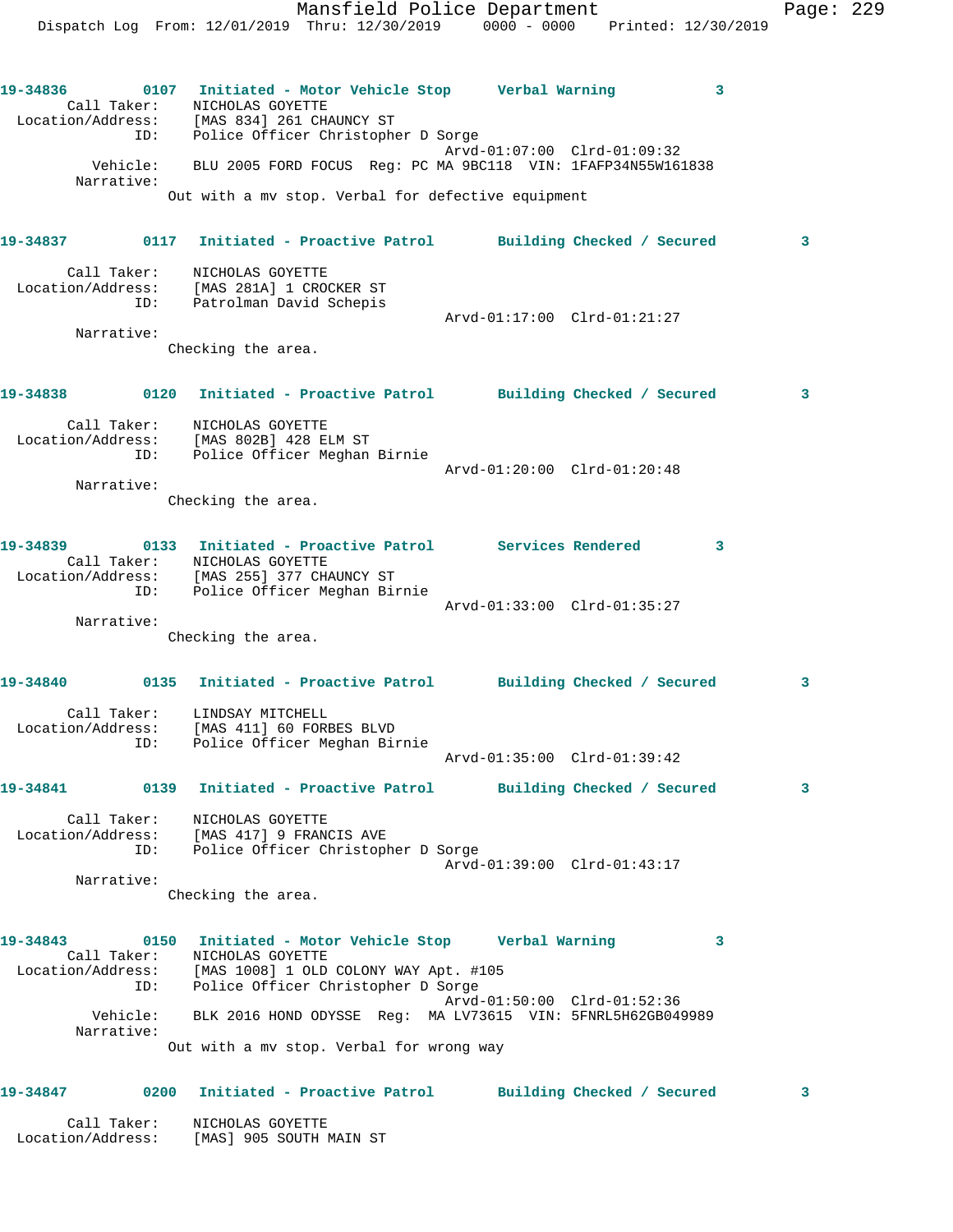|                   |                          | Mansfield Police Department<br>Dispatch Log From: 12/01/2019 Thru: 12/30/2019 0000 - 0000 Printed: 12/30/2019                  | Page: 230 |  |
|-------------------|--------------------------|--------------------------------------------------------------------------------------------------------------------------------|-----------|--|
|                   | ID:                      | Police Officer Meghan Birnie                                                                                                   |           |  |
|                   |                          | Arvd-02:00:00 Clrd-02:03:46                                                                                                    |           |  |
|                   | Narrative:               | Checking the area.                                                                                                             |           |  |
| 19-34855 2001     |                          | 0248 Initiated - Proactive Patrol Building Checked / Secured                                                                   | 3         |  |
|                   | Call Taker:              | JEFFREY KEEFE<br>Vicinity of: [MAS 840] 280 SCHOOL ST                                                                          |           |  |
|                   | ID:                      | Police Officer Meghan Birnie                                                                                                   |           |  |
|                   | Narrative:               | Arvd-02:48:00 Clrd-02:59:34                                                                                                    |           |  |
|                   |                          | Checking the area.                                                                                                             |           |  |
| 19-34857          |                          | 0257 Initiated - Proactive Patrol Building Checked / Secured                                                                   | 3         |  |
| Location/Address: | Call Taker:              | NICHOLAS GOYETTE<br>[MAS 820C] 31 PLYMOUTH ST                                                                                  |           |  |
|                   | ID:                      | Lieutenant Roy D Bain JR<br>Arvd-02:57:00 Clrd-03:04:42                                                                        |           |  |
|                   | Narrative:               |                                                                                                                                |           |  |
|                   |                          | Checking the area.                                                                                                             |           |  |
| 19-34858          |                          | 0301 Initiated - Parking Violations Citation / Warning Issued 3                                                                |           |  |
|                   | Call Taker:<br>Location: | NICHOLAS GOYETTE<br>[MAS] CENTER PARKING ENFORCEMENT                                                                           |           |  |
|                   | ID:                      | Patrolman David Schepis                                                                                                        |           |  |
|                   | ID:                      | Arvd-03:01:00 Clrd-03:37:04<br>Patrolman David Schepis                                                                         |           |  |
|                   | Vehicle:                 | $Disp-03:41:25$<br>Arvd-03:41:27 Clrd-03:44:44<br>GRY 2017 ACUR RDX Reg: PC NJ V14HYN VIN: 5J8TB4H54HL030662                   |           |  |
|                   | Vehicle:                 | GRY 2018 HYUN ELANTR Reg: PC MA 214RF4 VIN: 5NPD84LF1JH365907                                                                  |           |  |
|                   | Vehicle:                 | GRY 2003 TOYT CAMRY Reg: PC MA 8SXP90 VIN: 4T1BE32K73U668817                                                                   |           |  |
|                   | Vehicle:<br>Vehicle:     | BRO 2018 HOND ACCORD Reg: PC MA 815ZT8 VIN: 1HGCV1F40JA078550<br>BLU 2018 MITS MIRAGE Reg: PC MA 1ETG76 VIN: ML32A3HJ6JH012325 |           |  |
|                   | Vehicle:                 | GRY 2012 LEXS ES350 Reg: PC MA 2246MJ VIN: JTHBK1EG3C2489497                                                                   |           |  |
|                   | Vehicle:                 | GRY 2009 HOND ACCORD Reg: PC MA 5HM429 VIN: 1HGCP26809A128880                                                                  |           |  |
|                   | Vehicle:<br>Vehicle:     | GRY 2006 TOYT CAMRY Reg: PC MA 252CZ6 VIN: 4T1BE32K76U136195<br>BLK 2007 HOND UT CRV Reg: PC MA 5TWB50 VIN: JHLRE48367C046958  |           |  |
|                   | Vehicle:                 | WHI 2019 MAZD UT CX-5 Reg: PC MA 4KW184 VIN: JM3KFBCM5K0520402                                                                 |           |  |
|                   | Narrative:               |                                                                                                                                |           |  |
|                   |                          | mvs cited for parking violations                                                                                               |           |  |
| 19-34863          |                          | 0455 Initiated - Proactive Patrol<br>Building Checked / Secured                                                                | 3         |  |
|                   | Call Taker:              | JEFFREY KEEFE                                                                                                                  |           |  |
|                   |                          | Vicinity of: [MAS 820C] 31 PLYMOUTH ST                                                                                         |           |  |
|                   | ID:                      | Lieutenant Roy D Bain JR<br>Arvd-04:55:00 Clrd-05:00:27                                                                        |           |  |
|                   | Narrative:               |                                                                                                                                |           |  |
|                   |                          | Checking the area.                                                                                                             |           |  |
| 19-34866          |                          | 0655 Initiated - Building Check Building Checked / Secured                                                                     | 3         |  |
|                   | Call Taker:              | Stephen Martell                                                                                                                |           |  |
|                   | ID:                      | Location/Address: [MAS] SANDY HILL RD<br>Police Officer Christopher D Sorge                                                    |           |  |
|                   |                          | Arvd-06:55:00 Clrd-06:59:17                                                                                                    |           |  |
| 19-34867          |                          | 0655 Initiated - Building Check Building Checked / Secured                                                                     | 3         |  |
|                   | Call Taker:              | Stephen Martell                                                                                                                |           |  |
| Location/Address: |                          | [MAS 820C] 31 PLYMOUTH ST                                                                                                      |           |  |
|                   | ID:                      | Lieutenant Roy D Bain JR<br>Arvd-06:55:00 Clrd-07:01:00                                                                        |           |  |
| 19-34868          | 0659                     | Initiated - Building Check<br>Building Checked / Secured                                                                       | 3         |  |
|                   |                          |                                                                                                                                |           |  |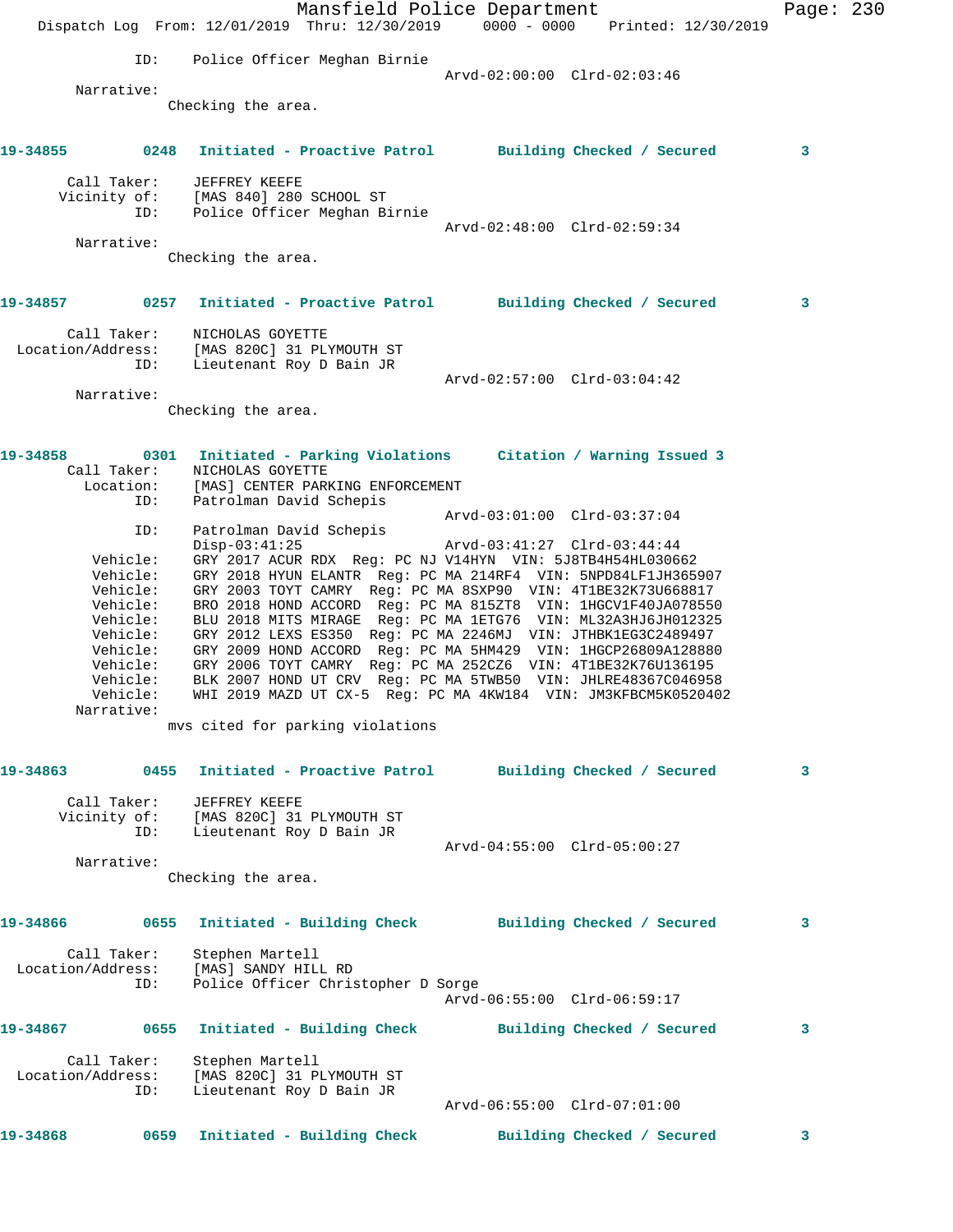Mansfield Police Department Page: 231 Dispatch Log From: 12/01/2019 Thru: 12/30/2019 0000 - 0000 Printed: 12/30/2019 Call Taker: Stephen Martell<br>Location/Address: [MAS] WOODLAND \ Location Martell<br>SSS: [MAS] WOODLAND WAY<br>ID: Police Officer Chr Police Officer Christopher D Sorge Arvd-06:59:00 Clrd-07:08:35 19-34871 0849 Initiated - Traffic Enforcement / Activity **Services Rendered 2**  Call Taker: Stephen Martell<br>Location/Address: [MAS H1473] 860 ess: [MAS H1473] 860 WEST ST<br>ID: Police Officer Michael ! Police Officer Michael T Fitzgerald Arvd-08:49:00 Clrd-09:32:37 ID: Police Officer Michael T Fitzgerald Disp-09:39:14 Clrd-09:40:35 **19-34873 0929 Phone - Alarm - Burglar Building Checked / Secured 1** Call Taker: Stephen Martell Location/Address: [MAS 120A1] 71 HAMPDEN RD Apt. #100 ID: Police Officer John R Armstrong Disp-09:32:25 Arvd-09:34:44 Clrd-09:39:14<br>ID: Police Officer Michael T Fitzgerald Police Officer Michael T Fitzgerald<br>Disp-09:32:37 Arvd-0 Disp-09:32:37 Arvd-09:33:56 Clrd-09:39:14 Narrative: Zone coming in as perimeter motion/warehouse office left Narrative: checked secure **19-34875 0952 Phone - Assist Citizen - P S A Services Rendered 3**  Call Taker: Stephen Martell Location/Address: [MAS H2570] 11 STRATTON RD ID: Police Officer Michael T Fitzgerald Disp-09:56:24 Arvd-10:04:45 Clrd-10:19:19<br>ID: Police Officer Nicole M Boldrighini Police Officer Nicole M Boldrighini<br>Disp-10:05:55 Arvd- Disp-10:05:55 Arvd-10:05:57 Clrd-10:11:00 ID: Police Officer John R Armstrong Disp-10:06:42 Arvd-10:06:49 Clrd-10:19:19 Narrative: CP states that thier son has been missing for an hour, would like to speak to an officer regarding locating him. Narrative: officers located the son, transporting him back to his residence at 11 stratford. Starting mileage - 31707 Narrative: Ending mileage - 31710 Narrative: Son was returned home, reportedly upset due to his cell phone being taken from him Refer To Incident: 19MAS-1184-OF **19-34874 0953 Initiated - Proactive Patrol Building Checked / Secured 3** Call Taker: APRIL LEHANE Location/Address: [MAS 820C] 31 PLYMOUTH ST ID: Officer Brendan Fayles Arvd-09:53:00 Clrd-10:03:01 Narrative: Checking the area. **19-34877 1017 Phone - Assist Fire Department Services Rendered 3**  Call Taker: Stephen Martell<br>Location/Address: [MAS 281A] 1 CR [MAS 281A] 1 CROCKER ST ID: Police Officer Michael T Fitzgerald Disp-10:21:19 Arvd-10:25:07 Clrd-10:37:52 ID: Police Officer John R Armstrong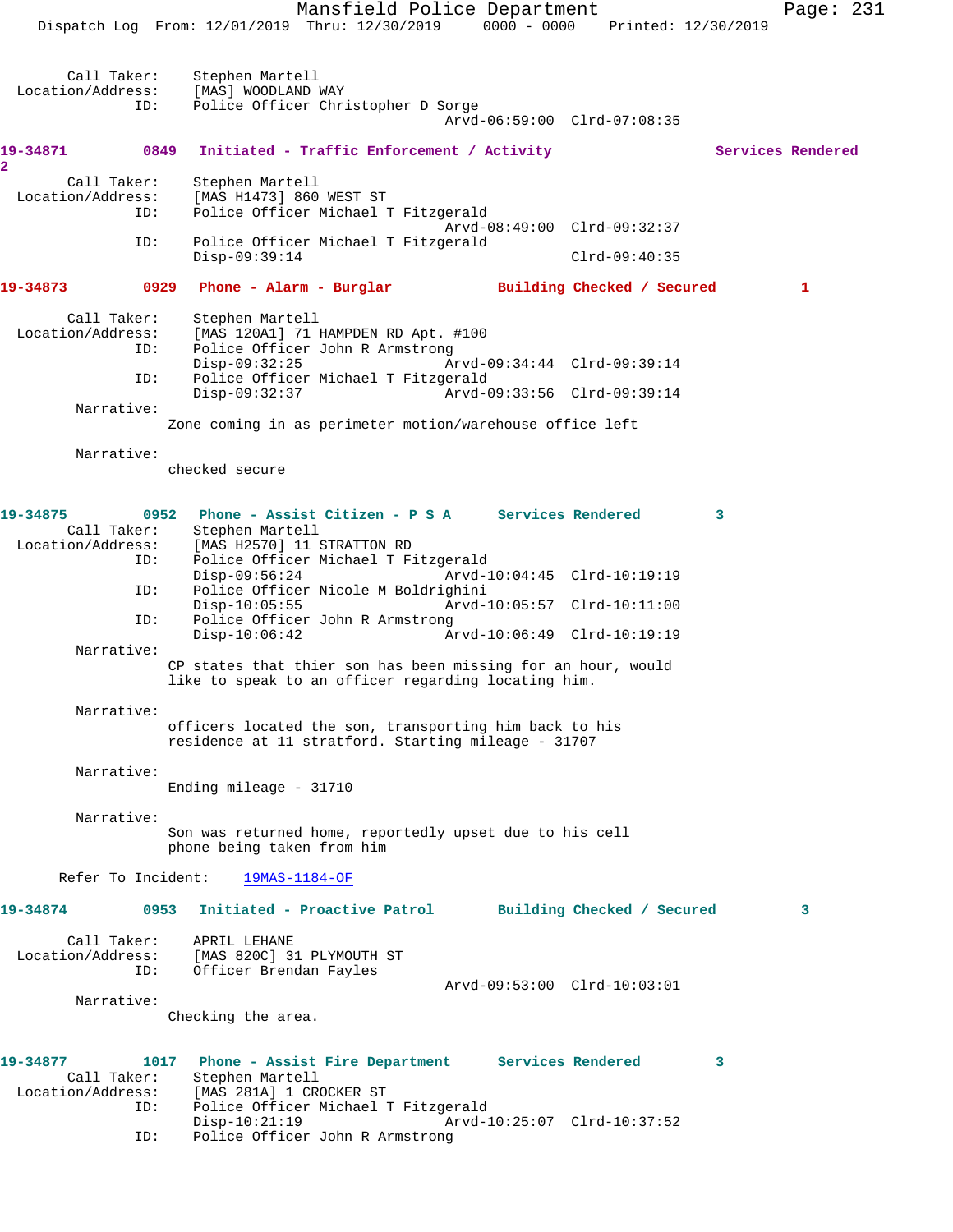|                                                                   | Dispatch Log From: 12/01/2019 Thru: 12/30/2019 0000 - 0000 Printed: 12/30/2019                                                                                    | Mansfield Police Department |                                                            |                 |              | Page: $232$ |  |
|-------------------------------------------------------------------|-------------------------------------------------------------------------------------------------------------------------------------------------------------------|-----------------------------|------------------------------------------------------------|-----------------|--------------|-------------|--|
|                                                                   | $Disp-10:23:24$                                                                                                                                                   |                             |                                                            | $Clrd-10:24:43$ |              |             |  |
| Narrative:                                                        | assist fire department with a male party that had<br>construction fencing fall on him                                                                             |                             |                                                            |                 |              |             |  |
| Narrative:                                                        | Fire will be clearing with a transport to Sturdy                                                                                                                  |                             |                                                            |                 |              |             |  |
| Refer To Incident:                                                |                                                                                                                                                                   | 19MAS-1185-OF               |                                                            |                 |              |             |  |
| 19-34880<br>Call Taker:<br>Location/Address:<br>ID:<br>Narrative: | 1050 911 - 911 Hang-ups & Verifications Services Rendered<br>ROBERT BOLGER<br>[MAS H1352] 37 COOPER RD<br>Police Officer Nicole M Boldrighini<br>$Disp-10:52:31$  |                             | Arvd-10:55:28 Clrd-10:59:29                                |                 | $\mathbf{2}$ |             |  |
|                                                                   | State 911 reported a hang up call, could hear children in<br>the background.                                                                                      |                             |                                                            |                 |              |             |  |
| Narrative:                                                        | confirmed the children were playing witht he phone. No<br>emergency.                                                                                              |                             |                                                            |                 |              |             |  |
| 19-34882<br>Call Taker:<br>Location/Address:<br>ID:               | 1154 Initiated - Building Check Services Rendered<br>Stephen Martell<br>[MAS 840] 280 SCHOOL ST<br>Police Officer Michael T Fitzgerald                            |                             |                                                            |                 | $\sim$ 3     |             |  |
| ID:                                                               | Police Officer Michael T Fitzgerald<br>$Disp-12:18:02$                                                                                                            |                             | Arvd-11:54:00 Clrd-12:06:01                                | $Clrd-12:20:48$ |              |             |  |
| 19-34884<br>Call Taker:<br>Location/Address:                      | 1201 Phone - Well Being Check Services Rendered<br>Stephen Martell<br>[MAS 837E] 266 NORTH MAIN ST Apt. #6                                                        |                             |                                                            |                 | 3            |             |  |
| ID:<br>ID:                                                        | Police Officer John R Armstrong<br>$Disp-12:05:54$<br>Police Officer Michael T Fitzgerald<br>$Disp-12:06:01$                                                      |                             | Arvd-12:12:06 Clrd-12:18:10<br>Arvd-12:11:32 Clrd-12:18:02 |                 |              |             |  |
| Vehicle:<br>Vehicle:<br>Narrative:                                | GRY 2015 ACUR TLX Reg: PC MA 7KN229 VIN: 19UUB3F50FA000830<br>GRY 2012 TOYT CAMRY Req: PAS MA US9998 VIN: 4T1BD1FK1CU007625                                       |                             |                                                            |                 |              |             |  |
|                                                                   | well being check requested by father, spoke to son yesterday<br>at 10am, was supposed to arrive in NH today but has not.<br>Also room mate is not answering phone |                             |                                                            |                 |              |             |  |
| Narrative:                                                        | Spoke to resident, he is now in contact with his father. All<br>units clear                                                                                       |                             |                                                            |                 |              |             |  |
| 19-34885<br>Call Taker:<br>Location/Address:<br>ID:               | Initiated - Building Check Services Rendered<br>1221<br>Stephen Martell<br>[MAS 281A] 1 CROCKER ST<br>Police Officer Michael T Fitzgerald                         |                             |                                                            |                 | 3            |             |  |
|                                                                   |                                                                                                                                                                   |                             | Arvd-12:21:00 Clrd-12:24:54                                |                 |              |             |  |
| 19-34886<br>Call Taker:<br>Location/Address:<br>ID:               | 1221 Phone - Animal Complaints<br>APRIL LEHANE<br>[MAS H5025] 24 BALCOM ST<br>Police Officer John R Armstrong<br>$Disp-12:24:47$                                  |                             | Services Rendered<br>Arvd-12:32:43 Clrd-12:37:17           |                 | 3            |             |  |
| ID:                                                               | Police Officer Michael T Fitzgerald<br>$Disp-12:25:02$                                                                                                            |                             | Arvd-12:32:39 Clrd-12:37:21                                |                 |              |             |  |
| Narrative:                                                        | rp is reporting a dog has been left outside quite frequently<br>and barks constantly. This is an ongoing issue. ACO1 has<br>spoken with her previously            |                             |                                                            |                 |              |             |  |
| Narrative:                                                        |                                                                                                                                                                   |                             |                                                            |                 |              |             |  |
|                                                                   | No one was home on arrival, dog was quiet, water was in a<br>bowl, and conditions were fine for the animal to be outside.                                         |                             |                                                            |                 |              |             |  |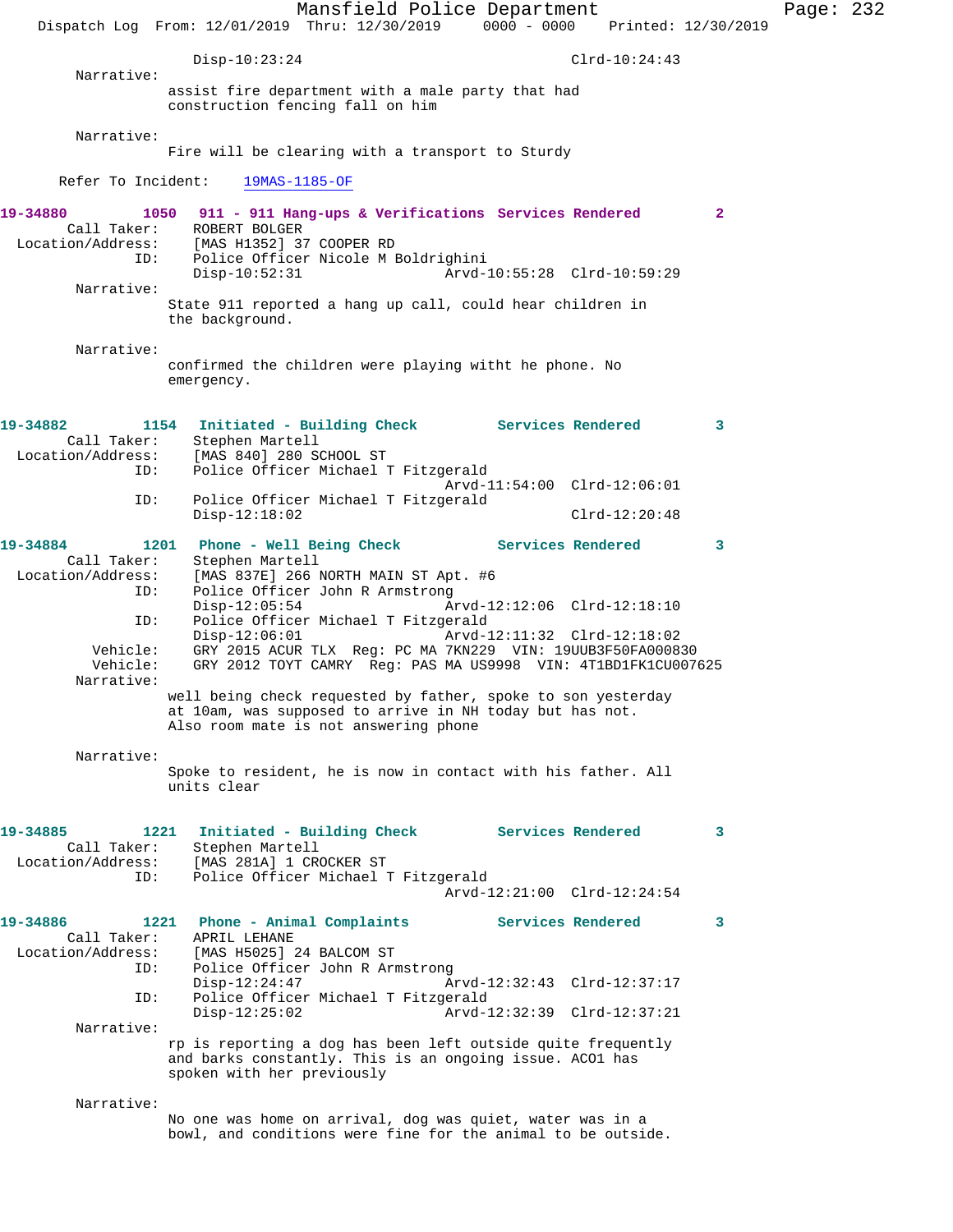Mansfield Police Department Fage: 233 Dispatch Log From: 12/01/2019 Thru: 12/30/2019 0000 - 0000 Printed: 12/30/2019 Units clearing **19-34887 1225 Initiated - Building Check Services Rendered 3**  Call Taker: Stephen Martell Location/Address: [MAS 820C] 31 PLYMOUTH ST ID: Officer Brendan Fayles Arvd-12:25:00 Clrd-12:38:12 Narrative: VASIDES - BCSO assisting with checks **19-34888 1235 Initiated - Building Check Building Checked / Secured 3** Call Taker: Stephen Martell Location/Address: [MAS 1002] 250 EAST ST ID: Police Officer Nicole M Boldrighini Arvd-12:35:00 Clrd-12:43:10 **19-34890 1259 Initiated - Motor Vehicle Stop Verbal Warning 3**  Call Taker: Stephen Martell Location/Address: [MAS H5418] 326 FRANKLIN ST ID: Police Officer Nicole M Boldrighini Arvd-12:59:00 Clrd-13:01:52 Vehicle: GRY 2015 MERZ UT ML350 Reg: PC MA 1MR619 VIN: 4JGDA5HB1FA464379 Narrative: verbal to the RO for speed **19-34891 1301 Initiated - Building Check Building Checked / Secured 3** Call Taker: Stephen Martell Location/Address: [MAS] CHAUNCY ST ID: Police Officer Michael T Fitzgerald Arvd-13:01:00 Clrd-13:06:04 **19-34892 1307 Initiated - Building Check Building Checked / Secured 3** Call Taker: Stephen Martell Location/Address: [MAS 2] 60 FORBES BLVD ID: Police Officer Michael T Fitzgerald Arvd-13:07:00 Clrd-13:12:10 **19-34893 1431 Initiated - Building Check Building Checked / Secured 3** Call Taker: PATRICK FEENEY Location/Address: [MAS 820C] 31 PLYMOUTH ST ID: Officer Brendan Fayles Arvd-14:31:00 Clrd-14:43:07 **19-34896 1452 911 - 911 Hang-ups & Verifications Confirmed misdial/Accdntl Call 2** Call Taker: GARIN EISELE Location/Address: [MAS H1383] 142 ESSEX ST ID: Police Officer Nicole M Boldrighini Disp-14:54:17 Arvd-15:00:04 Clrd-15:02:29 Narrative: 911 hangup. On call back spoke to male stated it was accidental. **19-34897 1600 Initiated - Motor Vehicle Stop Citation / Warning Issued 3**  Call Taker: PATRICK FEENEY Location/Address: [MAS] CHAUNCY ST ID: Police Officer Michael T Fitzgerald Arvd-16:00:00 Clrd-16:03:49 Vehicle: BLK 2014 HYUN AZERA Reg: PC MA 88PC58 VIN: KMHFH4JG2EA424167 **19-34899 1636 Initiated - Building Check Building Checked / Secured 3** Call Taker: PATRICK FEENEY Location/Address: [MAS 820C] 31 PLYMOUTH ST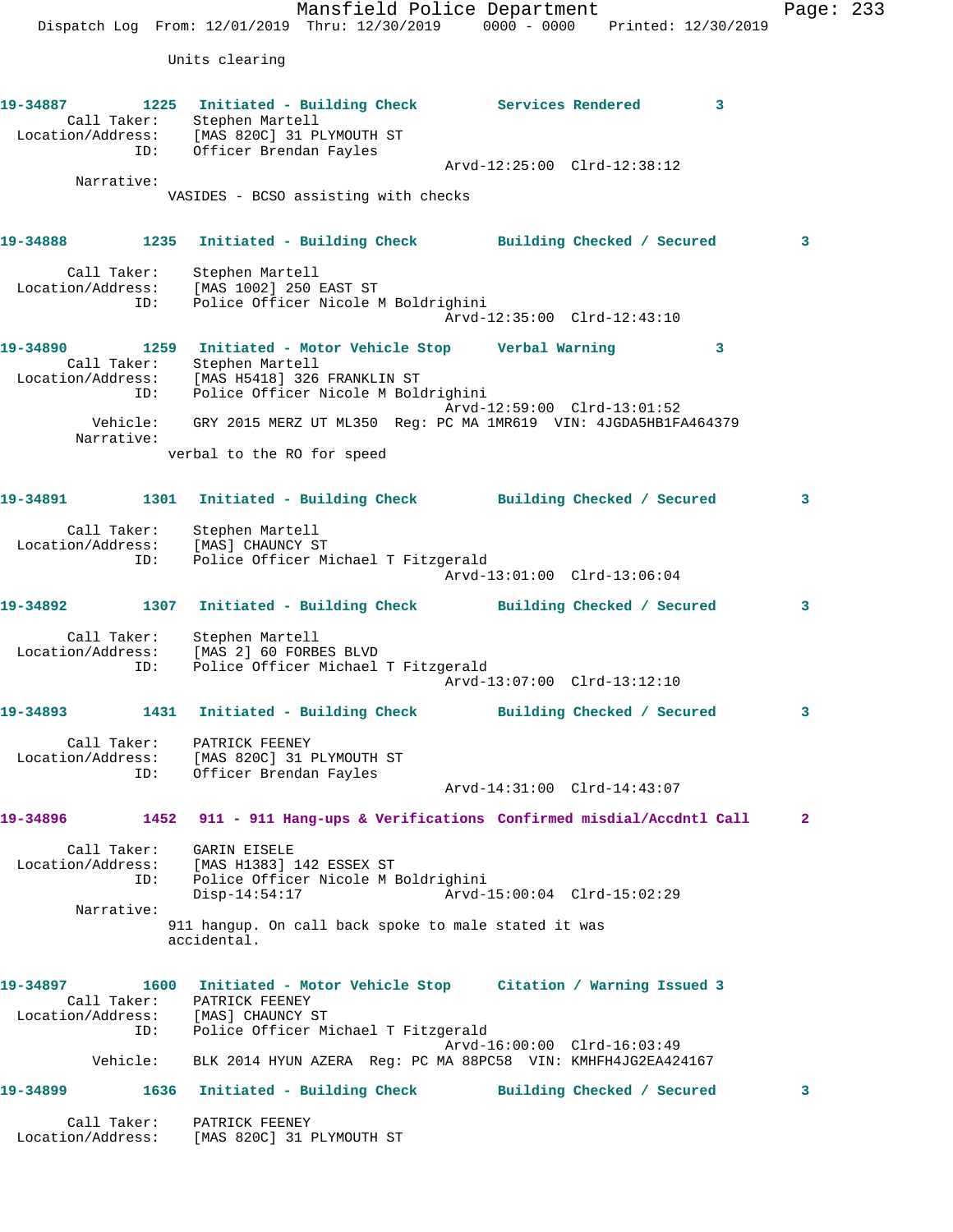|                                                                                           |                |                                                                                                                        | Mansfield Police Department |  |                             | Dispatch Log From: 12/01/2019 Thru: 12/30/2019 0000 - 0000 Printed: 12/30/2019 | Page: 234                 |
|-------------------------------------------------------------------------------------------|----------------|------------------------------------------------------------------------------------------------------------------------|-----------------------------|--|-----------------------------|--------------------------------------------------------------------------------|---------------------------|
|                                                                                           | ID:            | Officer Brendan Fayles                                                                                                 |                             |  | Arvd-16:36:00 Clrd-16:42:27 |                                                                                |                           |
| 19-34901 1642                                                                             |                | Initiated - Building Check Building Checked / Secured                                                                  |                             |  |                             |                                                                                | 3                         |
| Call Taker:<br>Location/Address: [MAS] DENWOOD ST<br>ID: Police Officer Joshua S Ellender |                | GARIN EISELE                                                                                                           |                             |  |                             |                                                                                |                           |
|                                                                                           |                |                                                                                                                        |                             |  | Arvd-16:42:00 Clrd-16:44:41 |                                                                                |                           |
| 19-34903 1703                                                                             |                | Initiated - Building Check Building Checked / Secured                                                                  |                             |  |                             |                                                                                | 3                         |
| Call Taker:<br>Location/Address:                                                          | ID:            | PATRICK FEENEY<br>[MAS 820C] 31 PLYMOUTH ST<br>Officer Brendan Fayles                                                  |                             |  |                             |                                                                                |                           |
| Narrative:                                                                                |                |                                                                                                                        |                             |  | Arvd-17:03:00 Clrd-17:19:01 |                                                                                |                           |
|                                                                                           |                | BCSO conducting a check.                                                                                               |                             |  |                             |                                                                                |                           |
| 19-34905<br>Call                                                                          | $\overline{2}$ | 1810 Phone - 911 Hang-ups & Verifications                                                                              |                             |  |                             |                                                                                | Confirmed misdial/Accdntl |
| Call Taker: LINDSAY MITCHELL<br>Location/Address: [MAS] 71 SMILEY AVE                     |                |                                                                                                                        |                             |  |                             |                                                                                |                           |
|                                                                                           | ID:            | Police Officer Andrew J Kelley<br>$Disp-18:11:17$                                                                      |                             |  | Arvd-18:18:18 Clrd-18:18:20 |                                                                                |                           |
| Narrative:                                                                                |                | Accidental dial, Ofc Kelley out to confirm                                                                             |                             |  |                             |                                                                                |                           |
| Narrative:                                                                                |                | Confirmed accidental                                                                                                   |                             |  |                             |                                                                                |                           |
| 19-34907                                                                                  |                | 1958 911 - Suspicious Actv / Persn / Veh Services Rendered<br>Call Taker: JEFFREY KEEFE                                |                             |  |                             | $\mathbf{2}$                                                                   |                           |
|                                                                                           |                | Vicinity of: [MAS H3031] 19 FREDRIC LN                                                                                 |                             |  |                             |                                                                                |                           |
|                                                                                           | ID:            | Police Officer Joshua S Ellender<br>Disp-19:59:58                                                                      |                             |  | $Clrd-20:01:22$             |                                                                                |                           |
|                                                                                           | ID:            | Police Officer Andrew J Kelley<br>Disp-20:01:19 Arvd-20:10:00 Clrd-20:12:59                                            |                             |  |                             |                                                                                |                           |
| Narrative:                                                                                | Vehicle:       | WHI 2019 FORD BU F450 Reg: CO MA V41233 VIN: 1FDUF4HY1KDA15230                                                         |                             |  |                             |                                                                                |                           |
|                                                                                           |                | Cp reporting a SUSP Comcast vehicle in the area of Fredrick<br>LN. M10 responding to check the area.                   |                             |  |                             |                                                                                |                           |
| Narrative:                                                                                |                | M10 reports the truck is running while locked with no one                                                              |                             |  |                             |                                                                                |                           |
|                                                                                           |                | inside and no one in the area.                                                                                         |                             |  |                             |                                                                                |                           |
| 19-34911                                                                                  | 2310           | Initiated - Proactive Patrol                                                                                           |                             |  | Services Rendered           | 3                                                                              |                           |
| Call Taker:<br>Vicinity of:                                                               |                | <b>JEFFREY KEEFE</b><br>[MAS H4283] 475 CHAUNCY ST                                                                     |                             |  |                             |                                                                                |                           |
|                                                                                           | ID:            | Police Officer William C Trudell                                                                                       |                             |  | Arvd-23:10:00 Clrd-23:16:05 |                                                                                |                           |
| Narrative:                                                                                |                | Checking the area.                                                                                                     |                             |  |                             |                                                                                |                           |
|                                                                                           |                |                                                                                                                        |                             |  |                             |                                                                                |                           |
| For Date: $12/26/2019$ - Thursday                                                         |                |                                                                                                                        |                             |  |                             |                                                                                |                           |
| 19-34916<br>Call Taker:                                                                   |                | 0127 911 - Assist Law Enfrc Agncy Services Rendered<br>JEFFREY KEEFE                                                   |                             |  |                             | 3                                                                              |                           |
| Location/Address:                                                                         | ID:            | [MAS H312] 20 OLD MAPLE ST<br>Police Officer Andrew J Kelley                                                           |                             |  |                             |                                                                                |                           |
| Narrative:                                                                                |                | $Disp-01:32:36$                                                                                                        |                             |  | Arvd-01:43:24 Clrd-01:45:51 |                                                                                |                           |
|                                                                                           |                | Pawtucket PD requested an officer respond to the above<br>address to make contact with the resident and pass along the |                             |  |                             |                                                                                |                           |

message to contact her fathers cell phone.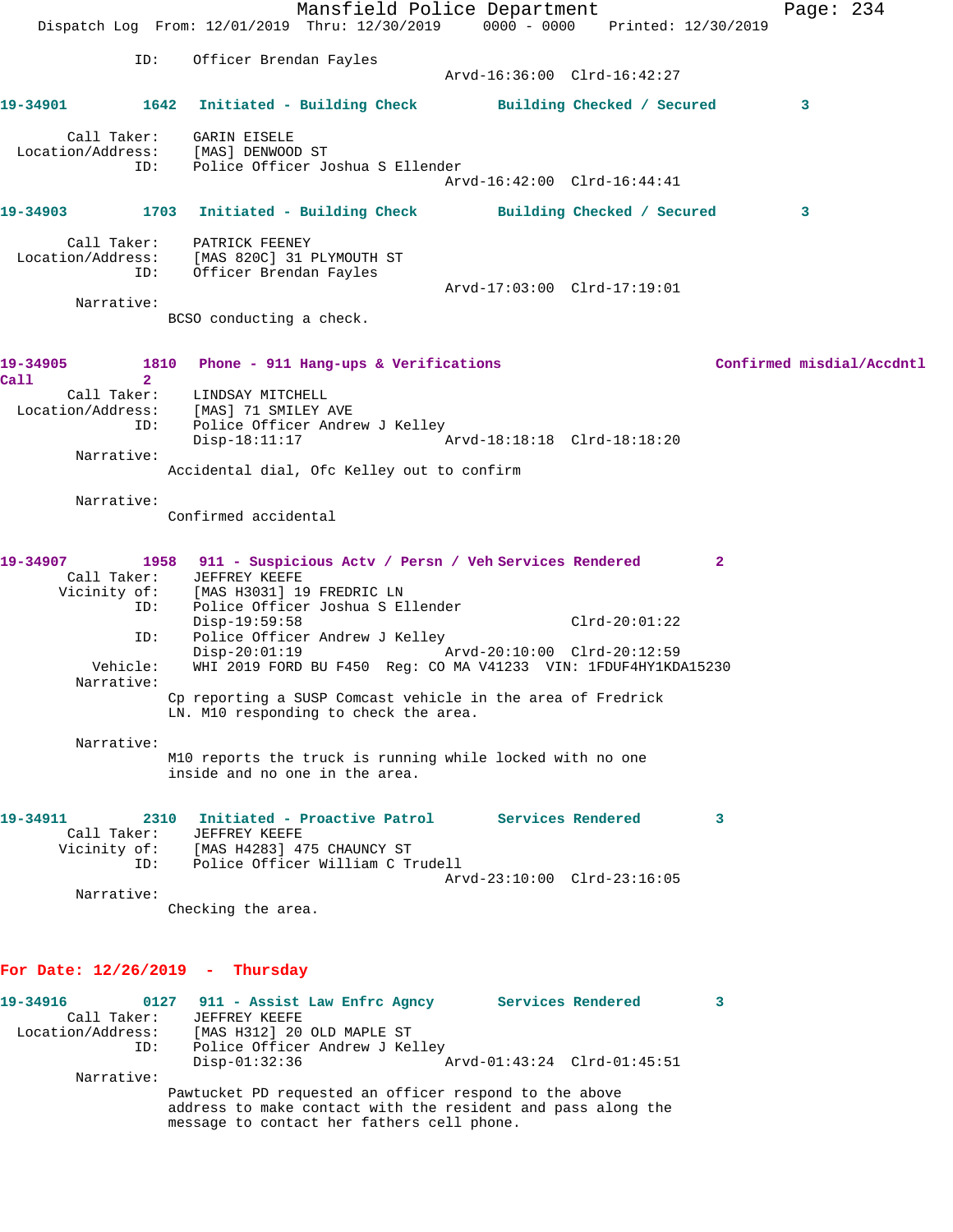Mansfield Police Department Fage: 235 Dispatch Log From: 12/01/2019 Thru: 12/30/2019 0000 - 0000 Printed: 12/30/2019 Narrative: Female is aware and will be going to Pawtucket **19-34917 0133 Initiated - Proactive Patrol Services Rendered 3**  Call Taker: JEFFREY KEEFE Vicinity of: [MAS 900A] 242 CHAUNCY ST Apt. #1 ID: Police Officer Meghan Birnie Arvd-01:33:00 Clrd-01:38:05 Narrative: Checking the area. **19-34918 0147 Initiated - Proactive Patrol Services Rendered 3**  Call Taker: LINDSAY MITCHELL Location/Address: [MAS] FRANCIS AVE ID: Police Officer Andrew J Kelley Arvd-01:47:00 Clrd-01:50:23 **19-34919 0147 Initiated - Proactive Patrol Services Rendered 3**  Call Taker: LINDSAY MITCHELL Location/Address: [MAS 840] 280 SCHOOL ST ID: Patrolman David Schepis Arvd-01:47:00 Clrd-01:52:49 **19-34920 0153 Initiated - Proactive Patrol Services Rendered 3**  Call Taker: LINDSAY MITCHELL Location/Address: [MAS] 1 CROCKER ST ID: Police Officer Meghan Birnie Arvd-01:53:00 Clrd-02:04:18 **19-34921 0200 Initiated - Proactive Patrol Services Rendered 3**  Call Taker: JEFFREY KEEFE Vicinity of: [MAS] 4 ERICK RD @ 15 BONNEY LN ID: Police Officer Donald MacLean Arvd-02:00:00 Clrd-02:15:04 Narrative: Checking the area. **19-34924 0217 Initiated - Proactive Patrol Services Rendered 3**  Call Taker: JEFFREY KEEFE Vicinity of: [MAS 253] 330 PRATT ST Apt. #A ID: Police Officer Andrew J Kelley Arvd-02:17:00 Clrd-02:25:07 Narrative: Checking the area. **19-34926 0245 Initiated - Proactive Patrol Services Rendered 3**  Call Taker: JEFFREY KEEFE Vicinity of: [MAS 814] 50 WEST CHURCH ST ID: Police Officer Meghan Birnie Arvd-02:45:00 Clrd-02:50:35 Narrative: Checking the area. **19-34927 0252 Initiated - Proactive Patrol Services Rendered 3**  Call Taker: JEFFREY KEEFE Vicinity of: [MAS 907E] 390 WEST ST ID: Patrolman David Schepis Arvd-02:52:00 Clrd-02:56:05 Narrative: Checking the area. **19-34928 0253 Initiated - Proactive Patrol Services Rendered 3**  Call Taker: JEFFREY KEEFE Location: [MAS] HOTELS ID: Police Officer Andrew J Kelley Arvd-02:53:00 Clrd-03:00:31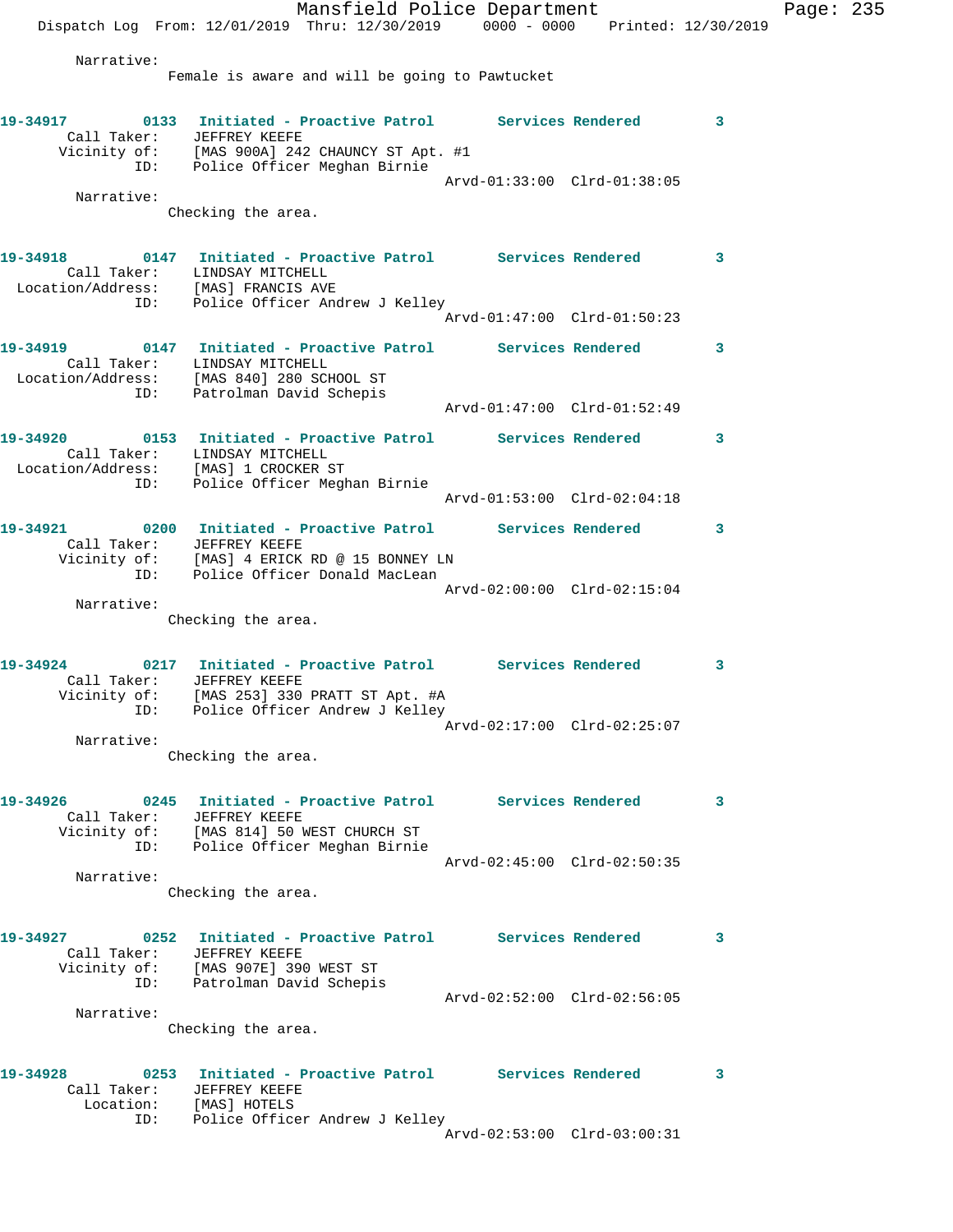Mansfield Police Department Page: 236 Dispatch Log From: 12/01/2019 Thru: 12/30/2019 0000 - 0000 Printed: 12/30/2019 Narrative: Checking the area. **19-34929 0302 Initiated - Proactive Patrol Building Checked / Secured 3** Call Taker: JEFFREY KEEFE Vicinity of: [MAS 992] 660 EAST ST ID: Police Officer Andrew J Kelley Arvd-03:02:00 Clrd-03:04:04 Narrative: Checking the area. **19-34930 0313 Phone - Alarm - Burglar Services Rendered 1**  Call Taker: LINDSAY MITCHELL Location/Address: [MAS] 33 SUFFOLK RD ID: Patrolman David Schepis Disp-03:15:02 Arvd-03:25:13 Clrd-03:39:30 ID: Police Officer Donald MacLean Disp-03:15:04 Arvd-03:21:44 Clrd-03:31:20 Narrative: Alarm company reports a front door activation Narrative: Alarm company reports that a key holder would be responding. **19-34933 0522 911 - Motor Veh Acc - No Injury Accident Report 1**  Call Taker: JEFFREY KEEFE Vicinity of: [MAS 8] 377 CHAUNCY ST ID: Patrolman David Schepis<br>Disp-05:23:49 Disp-05:23:49 Arvd-05:24:26 Clrd-05:42:02 ID: Police Officer Donald MacLean<br>Disp-05:24:05 Mrvd-05:26:03 Clrd-05:42:00 Disp-05:24:05 Arvd-05:26:03 Clrd-05:42:00 Vehicle: GRY 2005 TOYT SD COROLL Reg: PC MA 4JJE50 VIN: 2T1BR32E45C429213 Towed: For: Accident By: Central Street Garage To: Central Street Garage Released To: CARLSON On: 12/26/2019 @ 1709 Liens: S85764500 Vehicle: BLK 2013 FORD LL EXPLOR Reg: PC MA 737VT2 VIN: 1FM5K8D89DGB67318 Narrative: Tow requested, Central St enroute Narrative: Report of a two car MVA in the area of Stop and Shop Narrative: Tow is on scene. Narrative: Central St has the MV Refer To Accident: 19MAS-502-AC **19-34942 0848 Phone - Well Being Check Investigated - Report Taken 3** Call Taker: APRIL LEHANE Location/Address: ID: Police Officer Joshua S Ellender Disp-08:51:00 Arvd-08:51:37 Clrd-09:00:49<br>ID: Police Officer Christopher D Sorge Police Officer Christopher D Sorge<br>Disp-08:51:15 Arvd Disp-08:51:15 Arvd-08:54:27 Clrd-09:00:49 Vehicle: Narrative: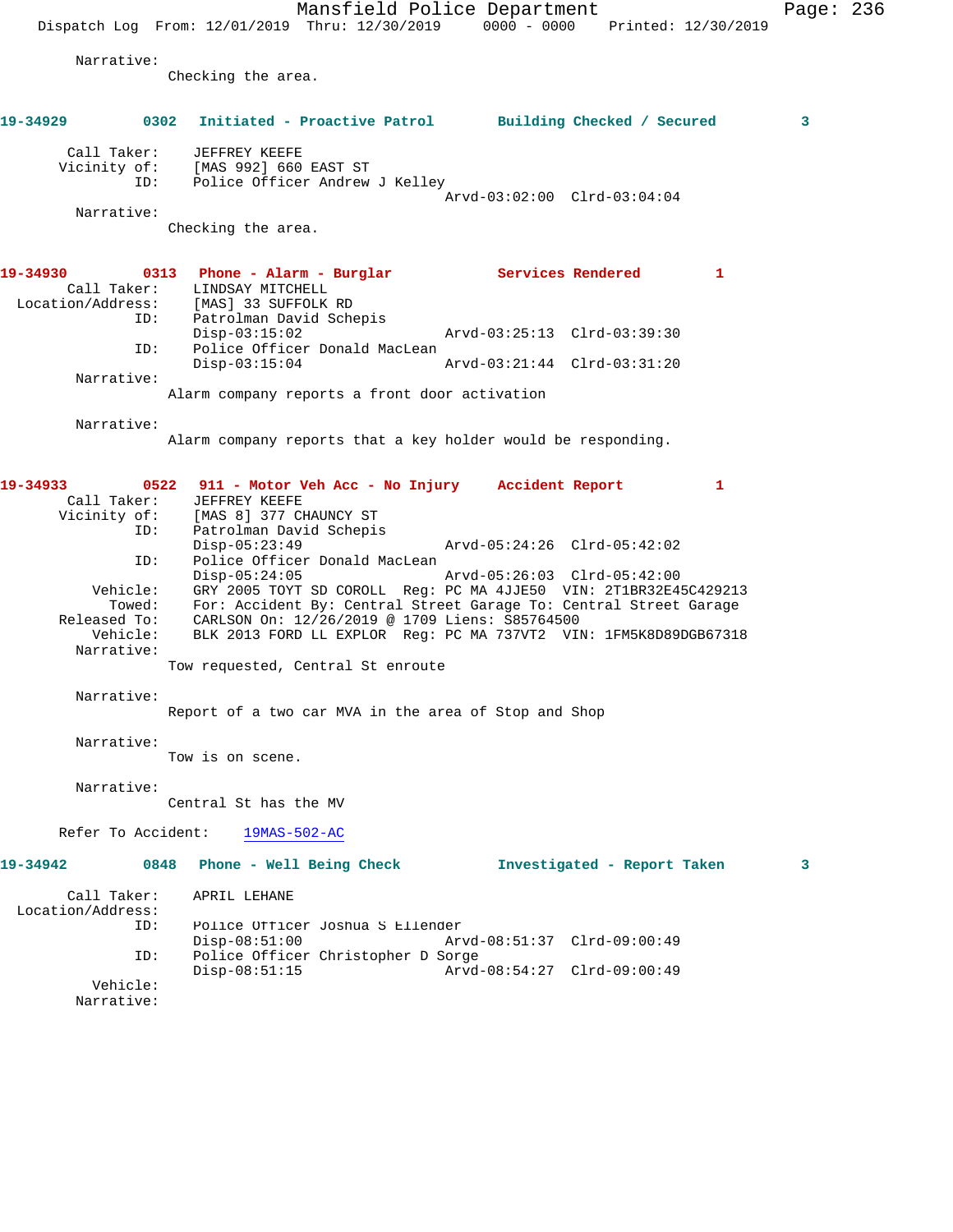Mansfield Police Department Page: 237 Dispatch Log From: 12/01/2019 Thru: 12/30/2019 0000 - 0000 Printed: 12/30/2019 Refer To Incident: 19MAS-1186-OF **19-34946 1001 Initiated - Follow up Investigation Spoken To 3**  Call Taker: MATTHEW BOMES Location/Address: [MAS 253] 330 PRATT ST Apt. #A ID: Police Officer Joshua S Ellender Arvd-10:01:00 Clrd-10:06:19 Narrative: investigation follow up # 1172OF Narrative: no camera's facing frt extit **19-34948 1013 Initiated - Selective Enforcement/RADAR Citation / Warning Issued 3**  Call Taker: MATTHEW BOMES Vicinity of: [MAS 1002] 250 EAST ST ID: Police Officer Joshua S Ellender Arvd-10:13:00 Clrd-10:45:44 Vehicle: GRY 2013 HOND FIT Reg: PC MA 4WME90 VIN: JHMGE8H58DC075398 Vehicle: GRY 2012 FORD FIESTA Reg: PC MA 186PG8 VIN: 3FADP4BJ1CM113957 Vehicle: BRO 2017 TOYT TACOMA Reg: PC MA 5DS438 VIN: 3TMCZ5AN2HM044102 **19-34952 1033 Phone - Animal Complaints Unfounded/Unverifed 3**  Call Taker: APRIL LEHANE Location/Address: [MAS] SOUTH MAIN ST ID: animal control Jeffrey S Collins<br>Disp-10:34:23 Arv Disp-10:34:23 Arvd-10:47:19 Clrd-10:47:22 Narrative: rp is reporting seeing 2 Huskys running from South Main St to the rte 495 SB exit Narrative: checked area nothing found **19-34957 1111 Phone - Animal Complaints Services Rendered 3**  Call Taker: APRIL LEHANE Location/Address: [MAS] RTE 495 SB ID: animal control Jeffrey S Collins Disp-11:12:24 Arvd-11:28:37 Clrd-12:03:55 Narrative: MSP out with those 2 huskys on the highway requesting assistance Narrative: owner has 2 dogs removing from the runway at the airport **19-34958 1112 Phone - HAZARDOUS CONDITION - Other Referred to Other Agency 2**  Call Taker: Kieran M Ruth Vicinity of: [MAS H520] 128 DEAN ST<br>ID: Police Officer Joshua S Police Officer Joshua S Ellender Disp-11:15:01 Arvd-11:18:53 Clrd-11:26:52 Narrative: Out for the report of a water leak in the roadway Narrative: water is leaking and is marked with a blue flag Narrative: Message left for Steve Bishop **19-34959 1122 Initiated - Motor Vehicle Stop Verbal Warning 3**  Call Taker: MATTHEW BOMES Vicinity of: [MAS] 1 OAK ST @ 533 ELM ST ID: Deputy Chief Michael Ellsworth Arvd-11:22:00 Clrd-11:28:40 Vehicle: WHI 2012 FORD TRACON Reg: CO MA V42187 VIN: NM0LS7AN9CT091506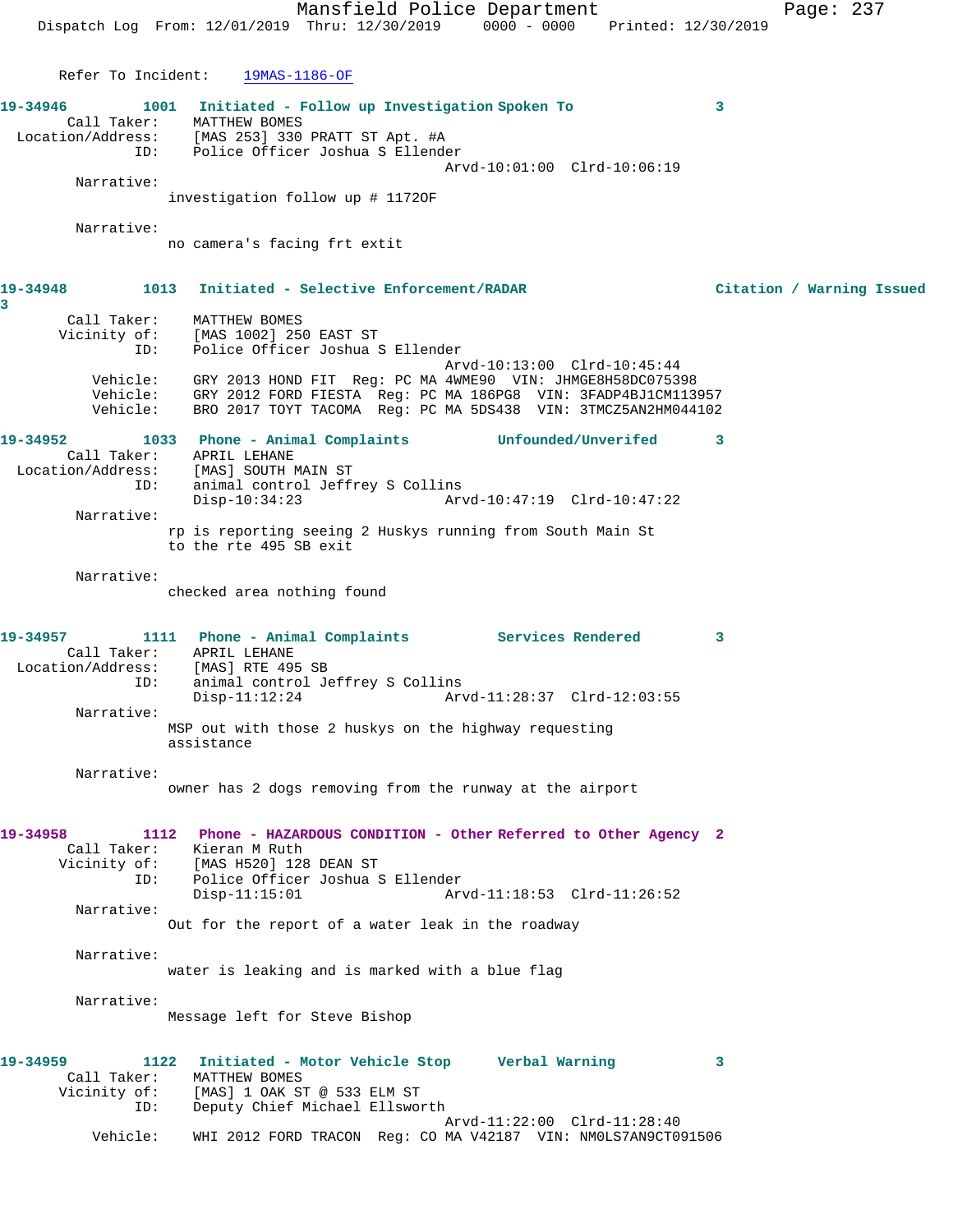Mansfield Police Department Fage: 238

Dispatch Log From:  $12/01/2019$  Thru:  $12/30/2019$  0000 - 0000 Printed:  $12/30/2019$ 

Narrative:

Mvs-verbal

| 19-34961<br>Call Taker:<br>ID:<br>ID:<br>Vehicle:<br>Towed:<br>Released To:<br>eased To:<br>Vehicle: | 1139 Radio - Motor Veh Acc - Dam. -\$1k Citation / Warning Issued 2<br>MATTHEW BOMES<br>Location/Address: [MAS] 400 RTE 140 NB @ 287 CHAUNCY ST<br>Police Officer John R Armstrong<br>$Disp-11:40:40$<br>Police Officer Christopher D Sorge<br>$Disp-11:42:21$<br>BLU 2019 BMW UT X3 Reg: PC MA 6960VN VIN: 5UXTR9C52KLR05998<br>For: Accident By: Central Street Garage To: Central Street Garage<br>SCHUM On: 12/26/2019 @ 1815<br>GRY 2016 SORENTO Req: PC RI SI370 VIN: 5XYPGDA39GG142409 | Arvd-11:43:18 Clrd-12:09:03<br>Arvd-11:47:55 Clrd-12:09:03 |   |
|------------------------------------------------------------------------------------------------------|-----------------------------------------------------------------------------------------------------------------------------------------------------------------------------------------------------------------------------------------------------------------------------------------------------------------------------------------------------------------------------------------------------------------------------------------------------------------------------------------------|------------------------------------------------------------|---|
| Towed:<br>Released To:<br>Narrative:                                                                 | For: Accident By: Central Street Garage To: Central Street Garage<br>SABATOS On: 12/26/2019 @ 1321                                                                                                                                                                                                                                                                                                                                                                                            |                                                            |   |
|                                                                                                      | tows on scene                                                                                                                                                                                                                                                                                                                                                                                                                                                                                 |                                                            |   |
| Narrative:                                                                                           | 2 car mvc called in by Rescue 34                                                                                                                                                                                                                                                                                                                                                                                                                                                              |                                                            |   |
|                                                                                                      | Refer To Accident: 19MAS-503-AC                                                                                                                                                                                                                                                                                                                                                                                                                                                               |                                                            |   |
|                                                                                                      |                                                                                                                                                                                                                                                                                                                                                                                                                                                                                               | Investigated - Report Taken                                | 3 |
| Call Taker:<br>ID:                                                                                   | Support Staff Matthew Todesco<br>Location/Address: [MAS] FRANKLIN ST<br>TD: Police Officer Ch<br>Police Officer Christopher D Sorge<br>$Disp-12:11:15$                                                                                                                                                                                                                                                                                                                                        | Arvd-12:14:29 Clrd-12:30:04                                |   |
| Narrative:                                                                                           | RP into the lobby to report vandalism to her husbands grave<br>site.                                                                                                                                                                                                                                                                                                                                                                                                                          |                                                            |   |
|                                                                                                      | Refer To Incident: 19MAS-1187-OF                                                                                                                                                                                                                                                                                                                                                                                                                                                              |                                                            |   |
| 19-34965                                                                                             | 1306 911 - Animal Complaints Services Rendered<br>Call Taker: MATTHEW BOMES<br>Location/Address: [MAS] 631 EAST ST<br>ID: animal control Je:<br>animal control Jeffrey S Collins<br>$Disp-13:09:57$                                                                                                                                                                                                                                                                                           | Arvd-13:19:01 Clrd-13:24:10                                | 3 |
| Narrative:                                                                                           | by gazebo golden retrever no colar                                                                                                                                                                                                                                                                                                                                                                                                                                                            |                                                            |   |
| Narrative:                                                                                           | aco has the dog no micro chip or colar, taking the dog to<br>the shelter                                                                                                                                                                                                                                                                                                                                                                                                                      |                                                            |   |
| 19-34967<br>Call Taker:<br>Location/Address:<br>ID:                                                  | 1329 Radio - Follow up Investigation Services Rendered<br>MATTHEW BOMES<br>[MAS 2] 60 FORBES BLVD<br>Police Officer Joshua S Ellender                                                                                                                                                                                                                                                                                                                                                         |                                                            | 3 |
| Narrative:                                                                                           | $Disp-13:29:52$<br>called in by officer Ellender, follow up at location                                                                                                                                                                                                                                                                                                                                                                                                                       | Arvd-13:53:30 Clrd-13:53:39                                |   |
| 19-34968<br>Call Taker:<br>Vicinity of:<br>ID:                                                       | Initiated - Motor Vehicle Stop Verbal Warning<br>1335<br>MATTHEW BOMES<br>[MAS] 25 FRANKLIN ST @ 660 EAST ST<br>Police Officer Christopher D Sorge                                                                                                                                                                                                                                                                                                                                            | Arvd-13:35:00 Clrd-13:38:58                                | 3 |
| Vehicle:<br>Narrative:                                                                               | BLK 2008 BMW X3 Req: PC MA 8FEG60 VIN: WBXPC93448WJ06696                                                                                                                                                                                                                                                                                                                                                                                                                                      |                                                            |   |
|                                                                                                      | party just swapped vehicles has proper papper work                                                                                                                                                                                                                                                                                                                                                                                                                                            |                                                            |   |
| 19-34972                                                                                             | 1437<br>Initiated - Serve Warrant                                                                                                                                                                                                                                                                                                                                                                                                                                                             | Arrest(s) Made                                             | 3 |

Call Taker: MATTHEW BOMES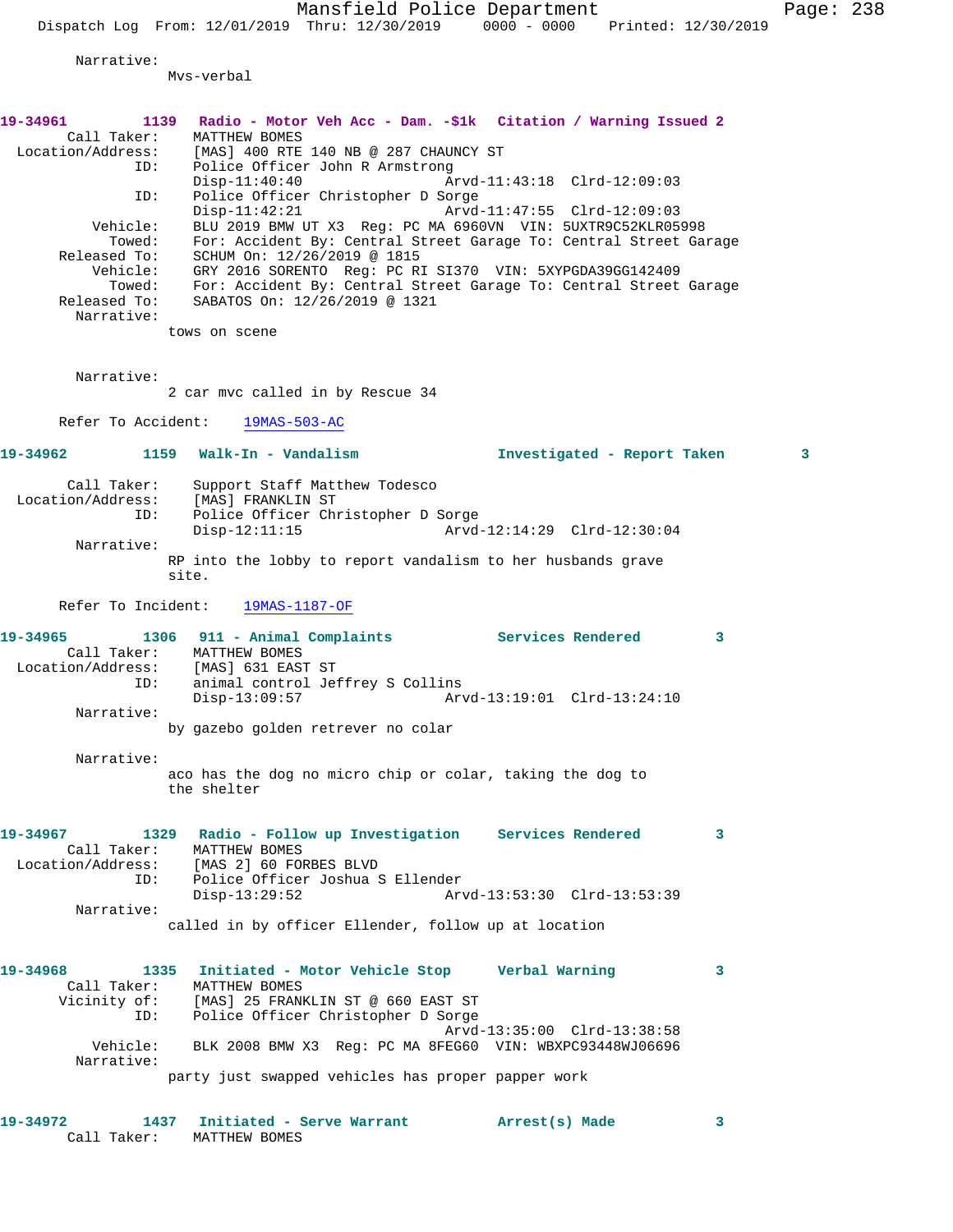Mansfield Police Department Fage: 239 Dispatch Log From: 12/01/2019 Thru: 12/30/2019 0000 - 0000 Printed: 12/30/2019 Location/Address: [MAS 65] 30 CHAUNCY ST ID: Police Officer Christopher D Sorge Arvd-14:37:00 Clrd-16:07:33 ID: Police Officer Joshua S Ellender Arvd-14:41:13 Clrd-14:42:58 Narrative: M12 found party with active warrents Narrative: 1 male party in custody @ 1439 Narrative: transporting to station @ 1442 M-2 transporting parties bike to station Refer To Arrest: 19MAS-677-AR Arrest: WALKER, BRETT MICHAEL Address: 752 WARE ST MANSFIELD, MA Age: 25 Charges: Warrant arrest **19-34974 1451 Initiated - Parking Violations Citation / Warning Issued 3**  Call Taker: APRIL LEHANE Location/Address: [MAS] CROCKER ST ID: Animal Control Steven Simonds Arvd-14:51:00 Clrd-14:51:46 Vehicle: YEL 2012 INTL 4000 Reg: CO MA S96194 VIN: 1HTMMAAL8CH451612 Narrative: ACO2 reporting a parking violation **19-34980 1657 Phone - Motor Veh Acc - No Injury Accident Report 1**  Call Taker: Stephen Martell Location/Address: [MAS 840] 100 RTE 140 SB @ 280 SCHOOL ST<br>ID: Sergeant Thomas R Connor Sergeant Thomas R Connor Disp-16:58:44 Arvd-17:14:46 Clrd-17:36:15 ID: Police Officer Joshua S Ellender Arvd-17:03:02 Clrd-17:47:50 Vehicle: BLU 2003 HYUN ELN Reg: PC MA 5WY274 VIN: KMHDN45D73U600190 Vehicle: GRY 2013 LINC UT NAVIGA Reg: PAS MA GS2730 VIN: 5LMJJ3J59DEL01591 Narrative: report of an MVA 140 SB Narrative: PD requesting Medical for eval Narrative: FD on location and evaluating Narrative: M5 reporting PT refusal, M5 will be calling front desk to expedite AAA for the MVA Refer To Accident: 19MAS-504-AC **19-34990 1800 Phone - 911 Hang-ups & Verifications Confirmed misdial/Accdntl Call 2**  Call Taker: APRIL LEHANE Location/Address: [MAS H3217] 40 KING ARTHUR WAY ID: Sergeant Thomas R Connor Disp-18:00:42 Arvd-18:16:54 Clrd-18:20:26 Narrative: Checking on a 911 accidental by an apple watch Narrative: conformed accidental **19-34995 1845 Initiated - Selective Enforcement/RADAR Services Rendered 3**  Call Taker: NICHOLAS GOYETTE Location/Address: [MAS] 363 NORTH MAIN ST @ 54 CHAUNCY ST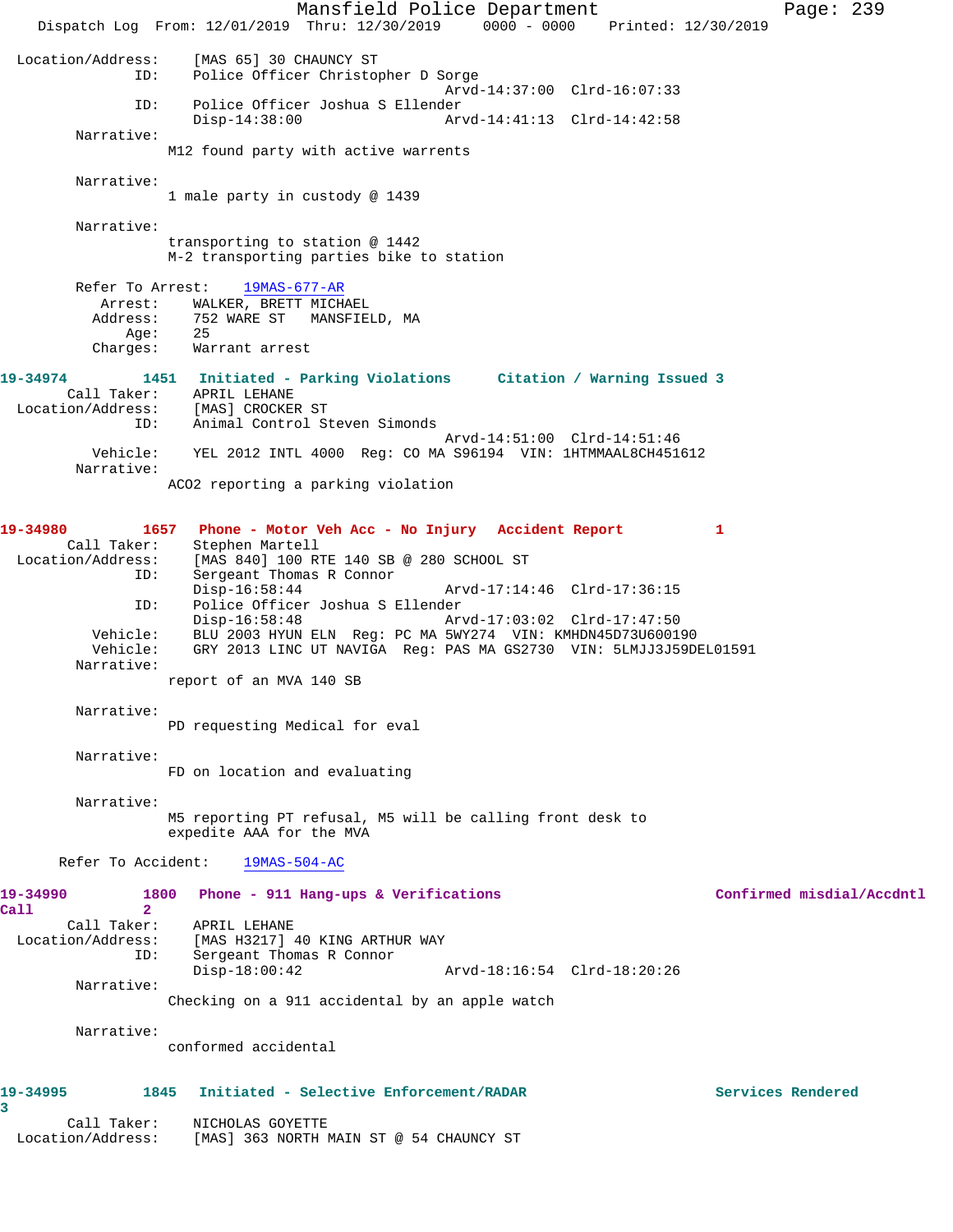Mansfield Police Department Page: 240 Dispatch Log From: 12/01/2019 Thru: 12/30/2019 0000 - 0000 Printed: 12/30/2019 ID: Police Officer Joshua S Ellender Arvd-18:45:00 Clrd-19:21:43 Narrative: Selective enforcement in the area. Narrative: no citations issued **19-34997 1855 Walk-In - Follow up Investigation Services Rendered 3**  Call Taker: Support Staff Katherine Gillis Location/Address: [MAS 451B] 500 EAST ST ID: Sergeant Jeffrey G Bombard<br>Disp-19:02:47 Disp-19:02:47 Arvd-19:02:50 Clrd-19:38:00 Narrative: Party in the lobby wanting to speak with an officer about a summons he recieved. Narrative: follow up completed **19-34999 1926 Initiated - Proactive Patrol Services Rendered 3**  Call Taker: Stephen Martell Location/Address: [MAS 840] 280 SCHOOL ST ID: Sergeant Thomas R Connor Arvd-19:26:00 Clrd-19:34:02 Narrative: no reported issues **19-35000 1956 Initiated - Selective Enforcement/RADAR Services Rendered 3**  Call Taker: Stephen Martell Location/Address: [MAS] 562 MAPLE ST @ 3 JENNIFER DR<br>ID: Police Officer Nicole P Newport Police Officer Nicole P Newport Arvd-19:56:00 Clrd-20:21:03 Narrative: no cites **19-35005 2034 Phone - Assist Fire Department Services Rendered 3**  Call Taker: NICHOLAS GOYETTE Location/Address: [MAS 65] 30 CHAUNCY ST ID: Police Officer Joshua S Ellender Disp-20:36:12 Arvd-20:40:28 Clrd-20:52:42 ID: Sergeant Thomas R Connor Disp-20:36:15 Arvd-20:40:24 Clrd-20:46:40 Narrative: Assisting the FD with a fire related incident. Narrative: voluntary transport with FD Narrative: fire transporting. Units will be clear **19-35008 2213 Phone - 911 Hang-ups & Verifications Confirmed misdial/Accdntl Call 2**  Call Taker: Stephen Martell Location/Address: [MAS H3720] 236 MILL ST ID: Police Officer Nicole P Newport Disp-22:14:56 Arvd-22:22:33 Clrd-22:25:49 Narrative: verification of a 911 accidental, no answer on the call back x2 Narrative: confirmed accidental from an Apple iPhone Narrative: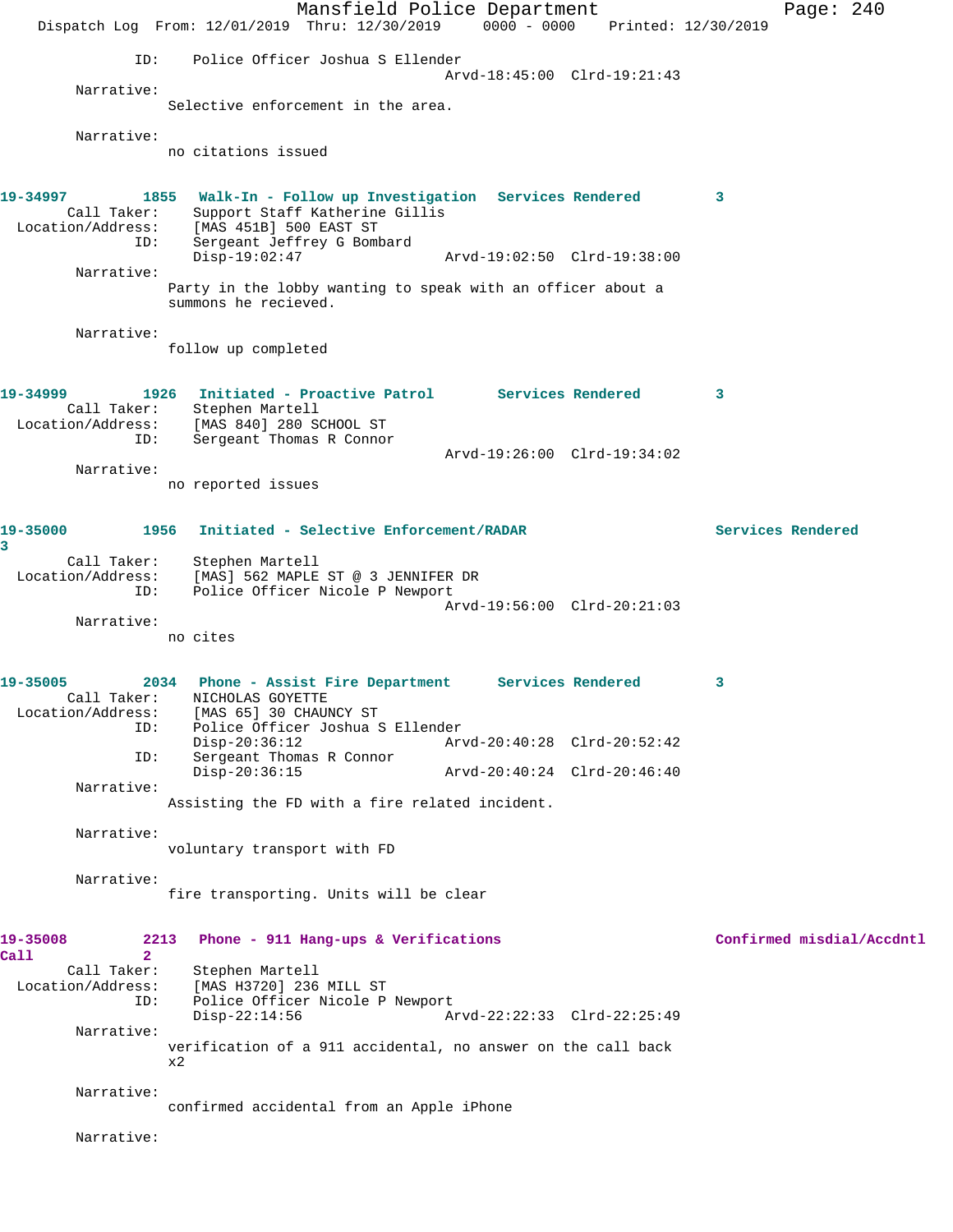Mansfield Police Department Page: 241 Dispatch Log From: 12/01/2019 Thru: 12/30/2019 0000 - 0000 Printed: 12/30/2019 CP did not answer the phone because they are a young child and they did not recognize the Foxboro phone number. **19-35009 2230 Initiated - Building Check Building Checked / Secured 3** Call Taker: Stephen Martell Location/Address: [MAS H3047] 35 SANDY HILL RD ID: Police Officer Nicole P Newport Arvd-22:30:00 Clrd-22:33:20 Narrative: M14 conducting a building check Narrative: unable to check back door due to gate. unit clearing **19-35010 2240 Initiated - Building Check Building Checked / Secured 3** Call Taker: Stephen Martell Location/Address: [MAS H4856] 125 FRUIT ST ID: Police Officer Nicole P Newport Arvd-22:40:00 Clrd-22:43:59 Narrative: building checked secure, 1 vehicle in the driveway registered to that address **19-35011 2247 Initiated - Proactive Patrol Building Checked / Secured 3** Call Taker: NICHOLAS GOYETTE Location/Address: [MAS 1002] 250 EAST ST ID: Police Officer Nicole P Newport Arvd-22:47:00 Clrd-22:51:57 Narrative: Checking the area. Narrative: no issues reported **19-35012 2253 Initiated - Proactive Patrol Building Checked / Secured 3** Call Taker: Stephen Martell Location/Address: [MAS 1018] 600 EAST ST ID: Police Officer Nicole P Newport Arvd-22:53:00 Clrd-23:00:27 **19-35015 2343 Phone - Alarm - Hold-up False / Accidental Alarm 1**  Call Taker: <br>
MICHOLAS GOYETTE<br>
Location/Address: [MAS 969A110] 321 ess: [MAS 969A110] 321 SCHOOL ST Apt. #A110<br>ID: Sergeant Thomas R Connor Sergeant Thomas R Connor<br>Disp-23:44:29 Disp-23:44:29 Arvd-23:45:52 Clrd-23:48:16<br>TD: Police Officer Joshua S Ellender Police Officer Joshua S Ellender Disp-23:44:32 Clrd-23:48:13 Narrative: Alarm company reporting a holdup alarm. Contact made with business, management states no emergency, will wait out front. Narrative: M5 reports speaking to the manager, all checks okay. **For Date: 12/27/2019 - Friday**

**19-35018 0001 911 - Suspicious Actv / Persn / Veh Incident Report 2**  Call Taker: DAVID SULLIVAN Location/Address: [MAS H3168] 19 NOREEN RD ID: Patrolman David Schepis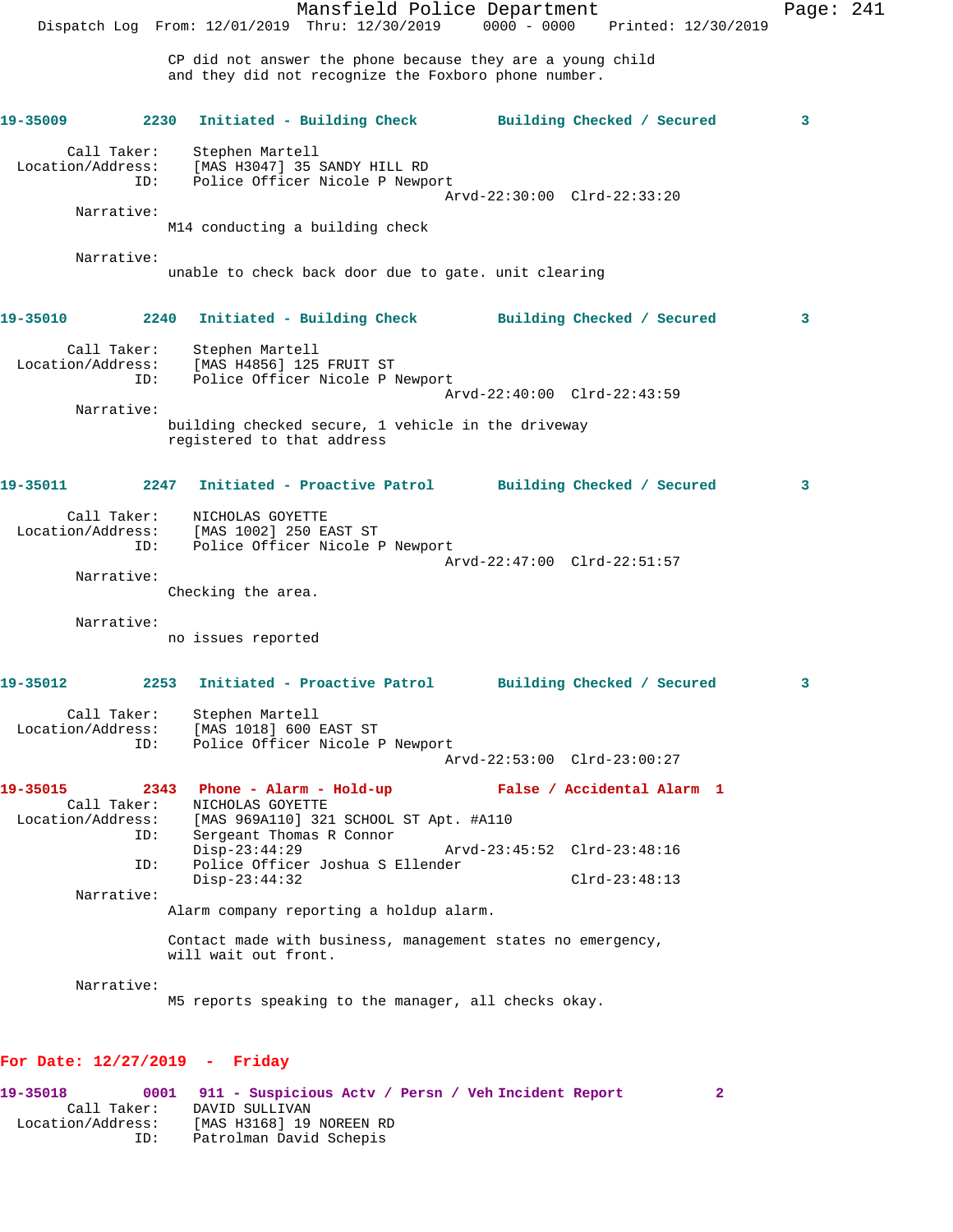Mansfield Police Department Page: 242 Dispatch Log From: 12/01/2019 Thru: 12/30/2019 0000 - 0000 Printed: 12/30/2019 Disp-00:05:13 Arvd-00:10:03 Clrd-00:39:20<br>ID: Police Officer Meghan Birnie Police Officer Meghan Birnie<br>Disp-00:05:16 Disp-00:05:16 Arvd-00:10:01 Clrd-00:37:36 ID: Police Officer Donald MacLean Arvd-00:10:01 Clrd-00:52:03 Narrative: R/p sees a "party" in her rear yard. Has security camera footage of subject. Narrative: M4 reports speaking with the residents Narrative: M8 reports units clear, resident feels safe at home tonight. Some footage from a security camera exists. See OF report for further. Refer To Incident: 19MAS-1189-OF **19-35017 0004 Initiated - Proactive Patrol Building Checked / Secured 3** Call Taker: NICHOLAS GOYETTE Location/Address: [MAS 820C] 31 PLYMOUTH ST ID: Officer Robert Haynes Arvd-00:04:00 Clrd-00:49:55 Vehicle: WHI 2019 CADI UT ESCALA Reg: PC MA 3NV378 VIN: 1GYS4KKJ0KR221931 Vehicle: GRY 2016 MERZ E400 Reg: PAS MA IC14RF VIN: WDDKK6FF3GF317799 Narrative: Checking the area. **19-35021 0037 911 - Assist Fire Department Referred to Other Agency 2**  Call Taker: DAVID SULLIVAN Location/Address: [MAS H3583] 1591 WEST ST ID: Police Officer Meghan Birnie Disp-00:38:45 Arvd-00:47:23 Clrd-01:14:50 Narrative: Assisting the FD with a fire related incident. **19-35026 0126 Initiated - Proactive Patrol Building Checked / Secured 3** Call Taker: NICHOLAS GOYETTE Location: [MAS] HOTELS ID: Police Officer Meghan Birnie Arvd-01:26:00 Clrd-01:51:31 Narrative: Checking the area of the hotels **19-35027 0131 Initiated - Proactive Patrol Building Checked / Secured 3** Call Taker: NICHOLAS GOYETTE Location/Address: [MAS 1002] 250 EAST ST ID: Police Officer Donald MacLean Arvd-01:31:00 Clrd-01:43:46 Narrative: Checking the area. **19-35029 0134 Initiated - Proactive Patrol Building Checked / Secured 3** Call Taker: NICHOLAS GOYETTE Location/Address: [MAS 281A] 1 CROCKER ST ID: Patrolman David Schepis Arvd-01:34:00 Clrd-01:37:39 Narrative: Checking the area.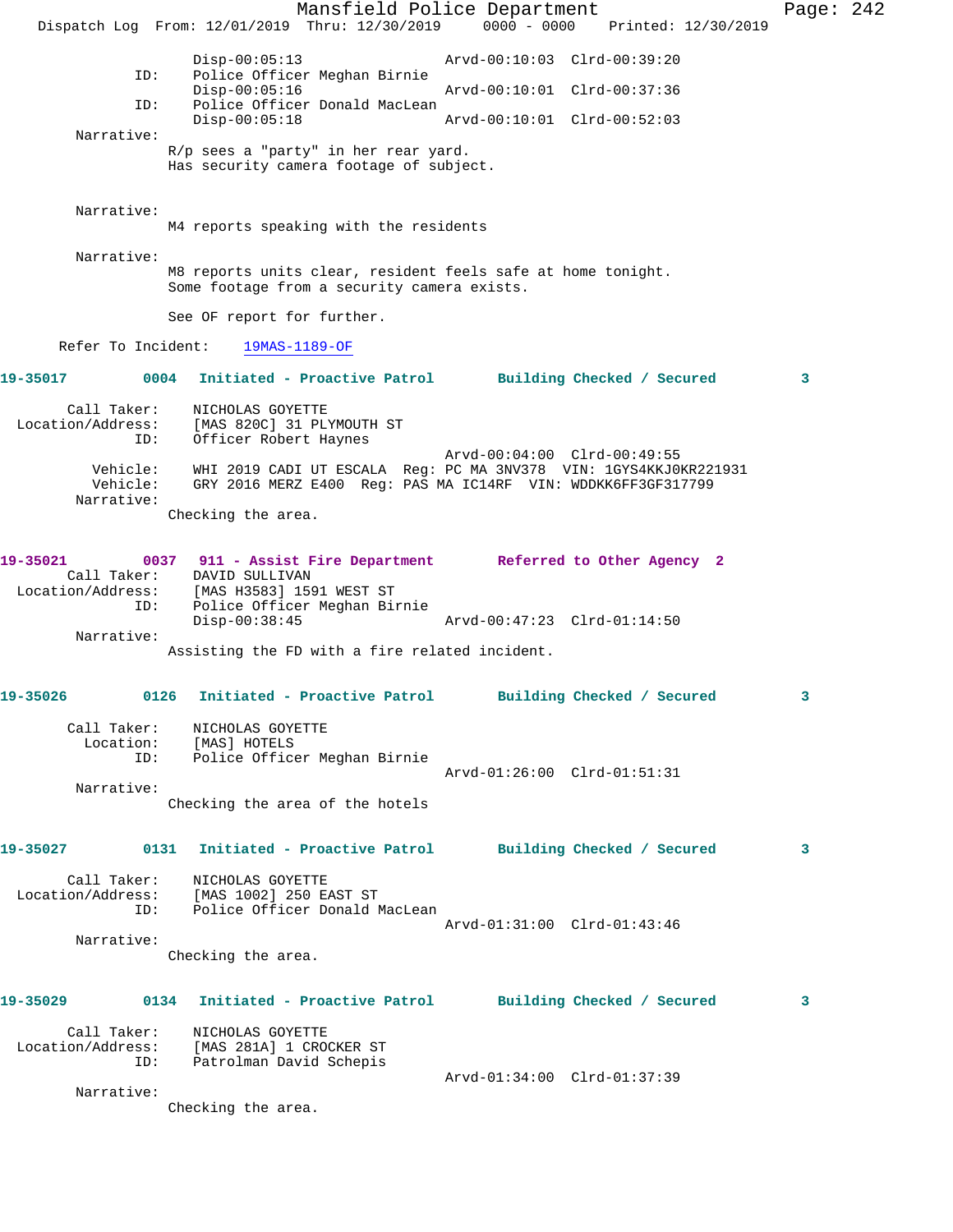Mansfield Police Department Fage: 243 Dispatch Log From: 12/01/2019 Thru: 12/30/2019 0000 - 0000 Printed: 12/30/2019 **19-35033 0159 Initiated - Proactive Patrol Building Checked / Secured 3** Call Taker: NICHOLAS GOYETTE Location/Address: [MAS 992] 660 EAST ST ID: Police Officer Donald MacLean Arvd-01:59:00 Clrd-02:05:42 Narrative: Checking the area. **19-35034 0201 Initiated - Proactive Patrol Building Checked / Secured 3** Call Taker: NICHOLAS GOYETTE Location/Address: [MAS 907E] 390 WEST ST ID: Police Officer Meghan Birnie Arvd-02:01:00 Clrd-02:11:48 Narrative: Checking the area. **19-35035 0209 Initiated - Proactive Patrol Building Checked / Secured 3** Call Taker: NICHOLAS GOYETTE Location/Address: [MAS] 4 ERICK RD @ 15 BONNEY LN ID: Police Officer Donald MacLean Arvd-02:09:00 Clrd-02:22:35 Narrative: Checking the area. **19-35036 0213 Initiated - Proactive Patrol Building Checked / Secured 3** Call Taker: NICHOLAS GOYETTE Location/Address: [MAS 840] 280 SCHOOL ST ID: Police Officer Meghan Birnie Arvd-02:13:00 Clrd-02:24:40 Narrative: Checking the area. 19-35040 0307 Initiated - Building Check Services Rendered 3 Call Taker: DAVID SULLIVAN Location/Address: [MAS 802B] 428 ELM ST ID: Police Officer Meghan Birnie Arvd-03:07:00 Clrd-03:07:33 **19-35041 0323 Initiated - Parking Violations Citation / Warning Issued 3**  Call Taker: NICHOLAS GOYETTE Location: [MAS] CENTER PARKING ENFORCEMENT ID: Patrolman David Schepis Arvd-03:23:00 Clrd-04:27:45 Vehicle: ONG 2014 HYUN VELOST Reg: PC MA 32C760 VIN: KMHTC6AEXEU198499 Vehicle: GRY 2012 HOND CIVIC Reg: PC MA 86P880 VIN: 2HGFG3B19CH522172 Vehicle: GRY 2019 JEEP CHEROK Reg: PC MA 8YJ149 VIN: 1C4PJMDN6KD236768 Vehicle: GRY 2005 MAZD MAZDA6 Reg: PC MA 2BV948 VIN: 1YVHP80D655M12265 Vehicle: RED 2014 FORD FOCUS Reg: PC MA 6FA943 VIN: 1FADP3K24EL265108 Vehicle: BLU 2010 HOND CIVIC Reg: PC MA 99Y730 VIN: 2HGFA1F50AH517801 Vehicle: SIL 2009 HYUN SONATA Reg: PAS NH 2973808 VIN: 5NPEU46F79H459099 Narrative: mvs cited for parking enforcement **19-35045 0643 Initiated - Building Check Building Checked / Secured 3** Call Taker: Kieran M Ruth Location/Address: [MAS] 475 CHAUNCY ST ID: Police Officer Meghan Birnie Arvd-06:43:00 Clrd-06:47:41 Narrative:

Building/area checked secure.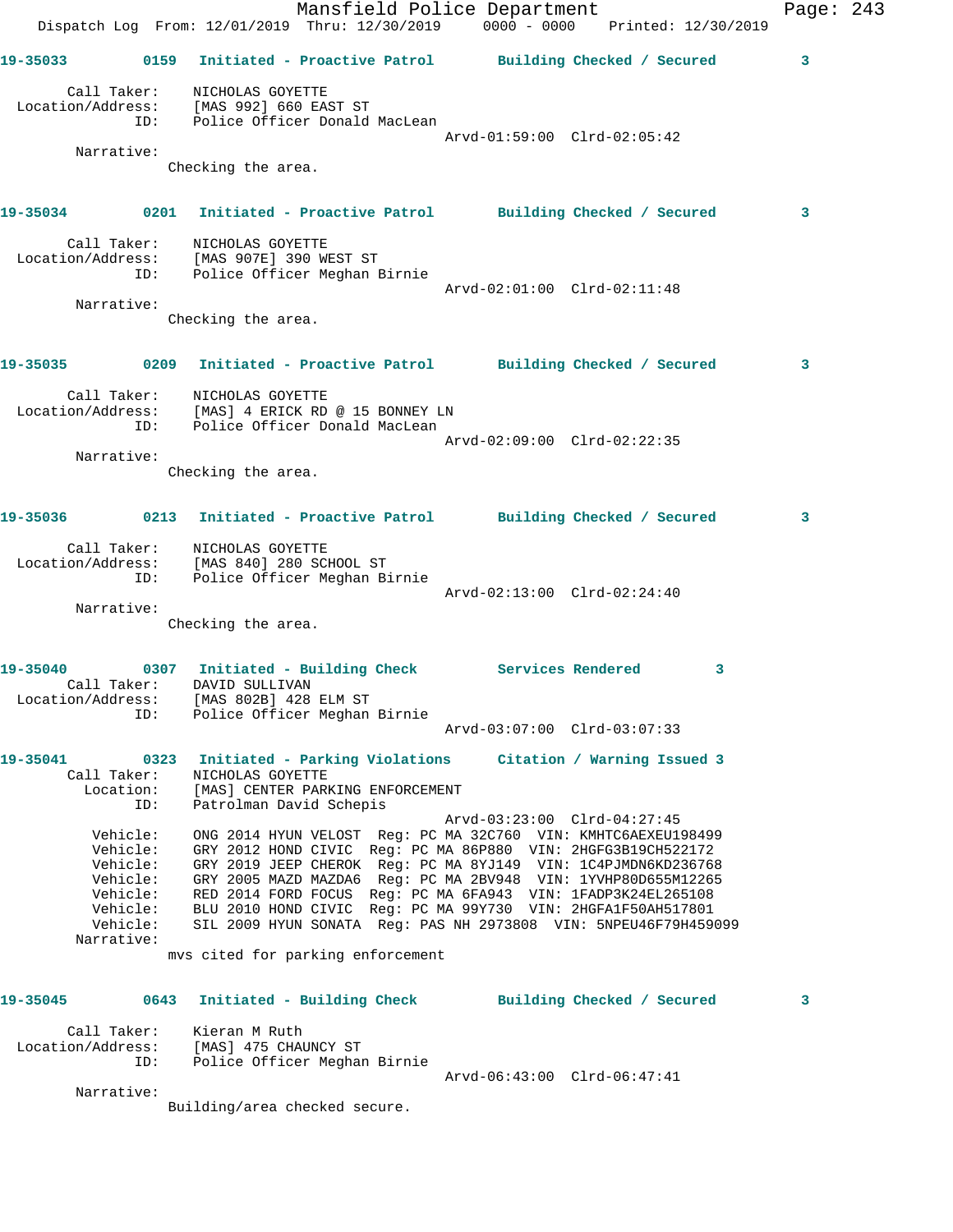|                                                                                                                      |                      | Dispatch Log From: 12/01/2019 Thru: 12/30/2019 0000 - 0000 Printed: 12/30/2019 | Mansfield Police Department     |  |                                                       |                   | Page: $244$               |
|----------------------------------------------------------------------------------------------------------------------|----------------------|--------------------------------------------------------------------------------|---------------------------------|--|-------------------------------------------------------|-------------------|---------------------------|
| 19-35046                                                                                                             | 0647                 |                                                                                |                                 |  | Initiated - Building Check Building Checked / Secured |                   | 3                         |
| Location/Address: [MAS] SANDY HILL RD                                                                                | ID:                  | Call Taker: Kieran M Ruth<br>Police Officer Donald MacLean                     |                                 |  |                                                       |                   |                           |
|                                                                                                                      |                      |                                                                                |                                 |  | Arvd-06:47:00 Clrd-06:51:47                           |                   |                           |
| Narrative:                                                                                                           |                      | Building/area checked secure.                                                  |                                 |  |                                                       |                   |                           |
| 19-35047      0658  Initiated - Building Check      Building Checked / Secured                                       |                      |                                                                                |                                 |  |                                                       |                   | $\mathbf{3}$              |
| Location/Address:                                                                                                    | ID:                  | Call Taker: Stephen Martell<br>ion/Address: [MAS] FRUIT ST                     | Police Officer Donald MacLean   |  |                                                       |                   |                           |
|                                                                                                                      |                      |                                                                                |                                 |  | Arvd-06:58:00 Clrd-07:02:02                           |                   |                           |
| Narrative:                                                                                                           |                      | checking vacant building                                                       |                                 |  |                                                       |                   |                           |
| Narrative:                                                                                                           |                      | Building/area checked secure.                                                  |                                 |  |                                                       |                   |                           |
| 19-35053<br>Call                                                                                                     | $\mathbf{2}^{\circ}$ | 0856 Phone - 911 Hang-ups & Verifications                                      |                                 |  |                                                       |                   | Confirmed misdial/Accdntl |
| Call Taker:<br>Location/Address:                                                                                     | ID:                  | Stephen Martell<br>[MAS 9A] 55 CABOT BLVD                                      | Police Officer Patrick J Pennie |  |                                                       |                   |                           |
|                                                                                                                      |                      | $Disp-08:58:37$                                                                |                                 |  | Arvd-09:06:42 Clrd-09:13:52                           |                   |                           |
| Narrative:                                                                                                           | out                  | confirmed accidental, party in boiler room trying to dial                      |                                 |  |                                                       |                   |                           |
| 19-35056<br>3                                                                                                        |                      | 0904 Initiated - Selective Enforcement/RADAR                                   |                                 |  |                                                       | Services Rendered |                           |
| Call Taker: Stephen Martell<br>Location/Address: [MAS] NORTH MAIN ST                                                 | ID:                  |                                                                                | Police Officer Andrew J Kelley  |  |                                                       |                   |                           |
|                                                                                                                      |                      |                                                                                |                                 |  | Arvd-09:04:00 Clrd-09:20:31                           |                   |                           |
| Narrative:                                                                                                           |                      | no citations                                                                   |                                 |  |                                                       |                   |                           |
| 19-35064 0938 Initiated - Motor Vehicle Stop Citation / Warning Issued 3<br>Location/Address: [MAS H890] 566 EAST ST | ID:                  | Call Taker: Stephen Martell<br>Police Officer David W Kinahan                  |                                 |  |                                                       |                   |                           |
| Narrative:                                                                                                           |                      | Vehicle: BLU 2019 JEEP COMPAS Req: PC MA 3ZS469 VIN: 3C4NJDBB3KT647524         |                                 |  | Arvd-09:38:00 Clrd-09:47:55                           |                   |                           |
|                                                                                                                      |                      | cited for expired reg and no lic in possession                                 |                                 |  |                                                       |                   |                           |
| 19-35069                                                                                                             | 1005                 |                                                                                |                                 |  | Initiated - Building Check Building Checked / Secured |                   | 3                         |
| Call Taker:<br>Location/Address:                                                                                     | ID:                  | Stephen Martell<br>[MAS] WOODLAND WAY<br>Police Officer Matthew A Souza        |                                 |  |                                                       |                   |                           |
| Narrative:                                                                                                           |                      | Building/area check                                                            |                                 |  | Arvd-10:05:00 Clrd-10:07:20                           |                   |                           |
|                                                                                                                      |                      |                                                                                |                                 |  |                                                       |                   |                           |
| Narrative:                                                                                                           |                      | Building/area checked secure.                                                  |                                 |  |                                                       |                   |                           |
| 19-35070                                                                                                             | 1017                 |                                                                                |                                 |  | Initiated - Building Check Building Checked / Secured |                   | 3                         |
| Call Taker:<br>Location/Address:                                                                                     |                      | Stephen Martell<br>[MAS H3047] 35 SANDY HILL RD                                |                                 |  |                                                       |                   |                           |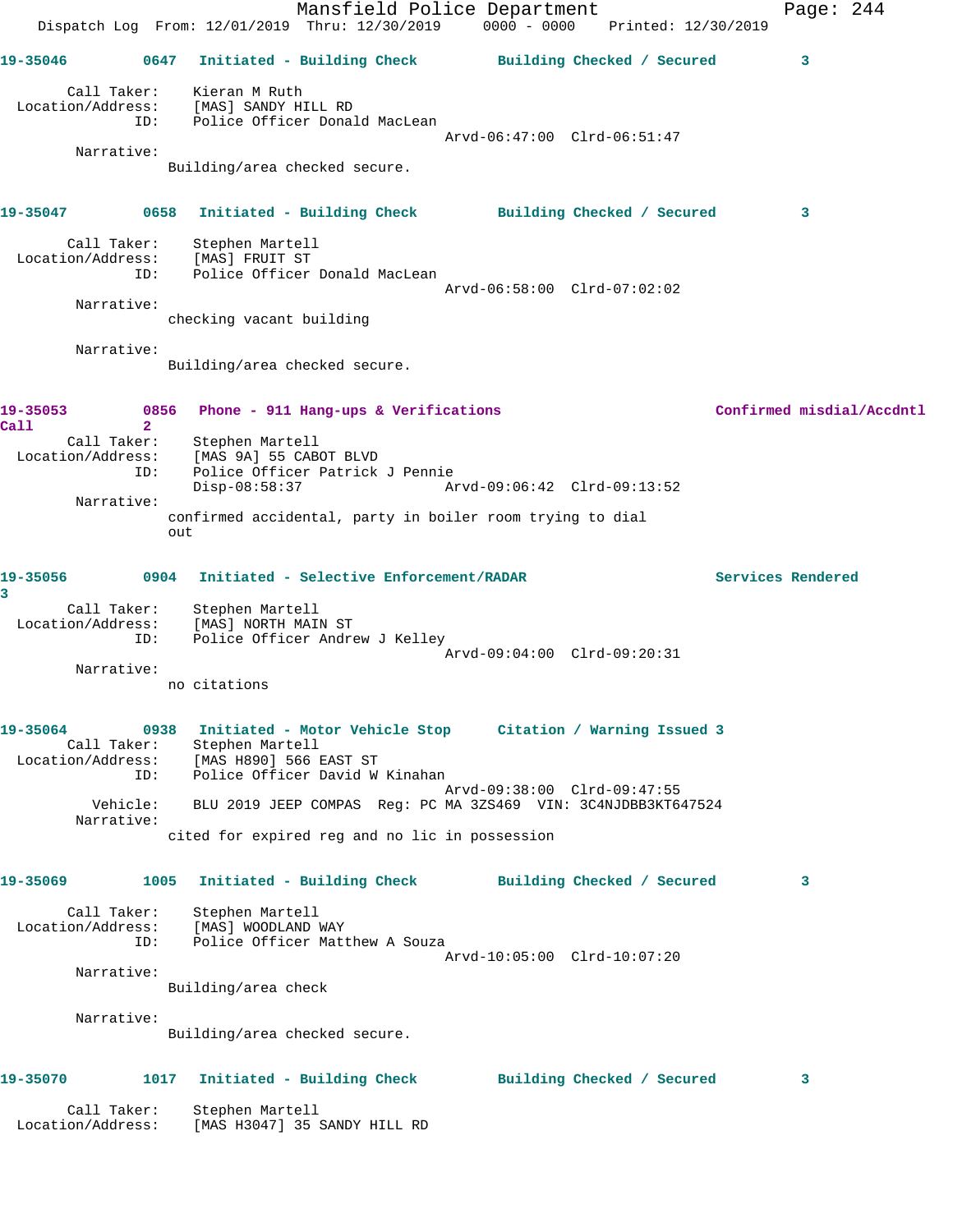Mansfield Police Department Fage: 245 Dispatch Log From: 12/01/2019 Thru: 12/30/2019 0000 - 0000 Printed: 12/30/2019 ID: Police Officer Matthew A Souza Arvd-10:17:00 Clrd-10:20:07 Narrative: Building/area checked secure. **19-35072 1024 Phone - Parking Violations Citation / Warning Issued 3**  Call Taker: Stephen Martell Location/Address: [MAS H4452] 8 EDDY ST ID: Police Officer Andrew J Kelley Disp-10:27:14 Arvd-10:33:08 Clrd-10:45:11 Vehicle: BLK 2006 JEEP GRACHE Reg: PC MA 839ZY2 VIN: 1J4GR48K76C121661 Vehicle: WHI 2002 CHEV MALIBU Reg: PC MA 7FL889 VIN: 1G1ND52J52M690877 Narrative: CP reporting a black jeep parked on the sidewalk for 2 weeks, causing an issue. Narrative: parking ticket issued, heading to 32 branch to follow up with owner. Narrative: attempted to make contact at 32 branch, no answer at the door. Will check back in a few hours. **19-35073 1032 Phone - 911 Hang-ups & Verifications Unfounded/Unverifed 2**  Call Taker: Stephen Martell Location/Address: [MAS 425] 6 PARK ROW ID: Police Officer Patrick J Pennie Disp-10:34:13 Clrd-10:34:32 ID: Sergeant Brian P Thibault Disp-10:34:27 Arvd-10:37:59 Clrd-10:50:27 Narrative: Checking on a 911 hang up, no answer on the call back Narrative: Nothing found, checking the area **19-35075 1048 Phone - Assist Fire Department Referred to Other Agency 2**  Call Taker: Kieran M Ruth Location/Address: [MAS 917A1] 260 CHAUNCY ST Apt. #1 ID: Police Officer Patrick J Pennie Disp-10:49:12 Arvd-10:53:13 Clrd-11:03:44 Narrative: Assisting the FD with a fire related incident. Narrative: Faulty smoke dertector in the space next door. **19-35076 1050 Phone - Alarm - Hold-up Confirmed misdial/Accdntl Call 1** Call Taker: Stephen Martell Location/Address: [MAS 15D] 89 FORBES BLVD ID: Police Officer Matthew A Souza Disp-10:52:30 Clrd-10:52:58 ID: Sergeant Brian P Thibault Disp-10:52:54 Arvd-10:55:08 Clrd-10:57:21 Narrative: panic alarm activation at the nurse station Narrative: spoke to a female party at the nurse station, confirmed accidental. **19-35078 1101 Phone - Motor Veh Acc - No Injury Accident Report 1**  Call Taker: APRIL LEHANE Location/Address: [MAS] 54 PRATT ST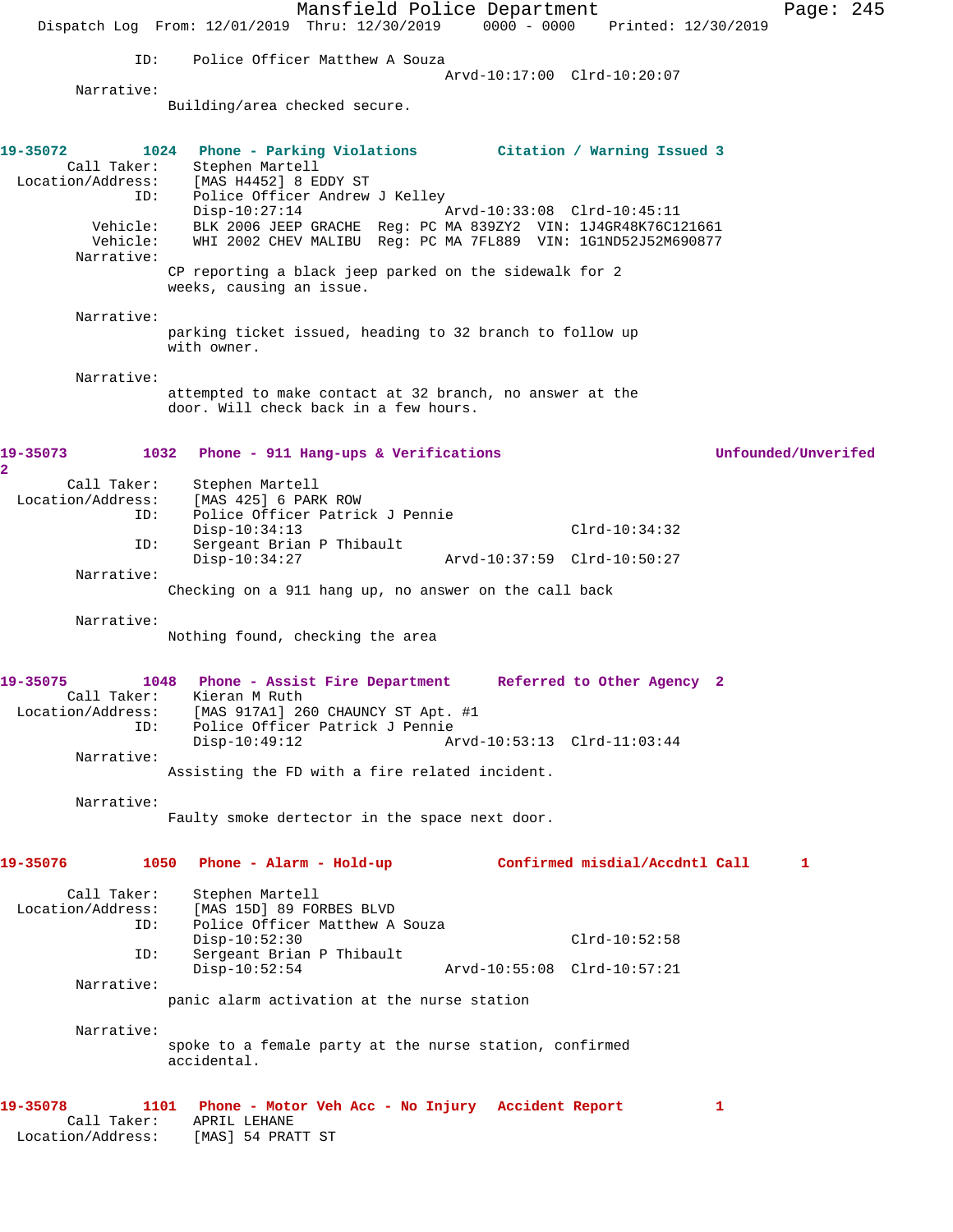Mansfield Police Department Fage: 246 Dispatch Log From: 12/01/2019 Thru: 12/30/2019 0000 - 0000 Printed: 12/30/2019 ID: Police Officer David W Kinahan Disp-11:03:53 Arvd-11:08:52 Clrd-11:32:08 Vehicle: BLK 2018 CHEV UT TAHOE Reg: PAV MA BAYCOM VIN: 1GNSKCKC8JR339217 Vehicle: WHI 2018 NISS UT ROGUE Reg: PC MA 9GA184 VIN: KNMAT2MV6JP570557 Narrative: minor mva no injuries. One vehicle was parked Narrative: clear, report taken Refer To Accident: 19MAS-505-AC **19-35080 1111 Initiated - Proactive Patrol Building Checked / Secured 3** Call Taker: Stephen Martell Location/Address: [MAS 840] 280 SCHOOL ST ID: Police Officer Patrick J Pennie Arvd-11:11:00 Clrd-11:24:29 Narrative: no reported issues **19-35084 1126 Initiated - Motor Vehicle Stop Citation / Warning Issued 3**  Call Taker: Stephen Martell Location/Address: [MAS] 91 CHAUNCY ST @ 6 HIGHLAND AVE ID: Police Officer Andrew J Kelley Arvd-11:26:00 Clrd-11:31:00 Vehicle: BLK 2017 NISS ALTIMA Reg: PC MA 1ANF35 VIN: 1N4AL3AP7HC277544 Narrative: MV stop Narrative: Cited **19-35095 1320 Initiated - Motor Vehicle Stop Citation / Warning Issued 3**  Call Taker: Stephen Martell Location/Address: [MAS] SOUTH MAIN ST ID: Police Officer Andrew J Kelley Arvd-13:20:00 Clrd-13:22:32 Vehicle: GRY 2015 NISS MURANO Reg: PC MA 13GY82 VIN: 5N1AZ2MH8FN260627 Narrative: Cite to the RO **19-35096 1323 Initiated - Motor Vehicle Stop Citation / Warning Issued 3**  Call Taker: CARLY MORIARTY Location/Address: [MAS] 800 SOUTH MAIN ST @ 10 RESERVOIR ST ID: Police Officer Andrew J Kelley Arvd-13:23:00 Clrd-13:27:03 Vehicle: BLK 2015 NISS LL ROGUE Reg: PC MA 515PN4 Narrative: Mvs-citation issued **19-35098 1325 Phone - Assist Fire Department Services Rendered 2**  Call Taker: Stephen Martell Location/Address: [MAS H3036] 21 ERICK RD Apt. #5 ID: Police Officer Matthew A Souza Disp-13:27:31 Arvd-13:32:15 Clrd-13:47:33 Narrative: Assisting the FD with a fire related incident. Narrative: FD with a transport to Good Sam **19-35099 1336 Initiated - Selective Enforcement/RADAR Services Rendered 3**  Call Taker: Stephen Martell Location/Address: [MAS] 99 COPELAND DR @ 235 CHAUNCY ST ID: Police Officer Andrew J Kelley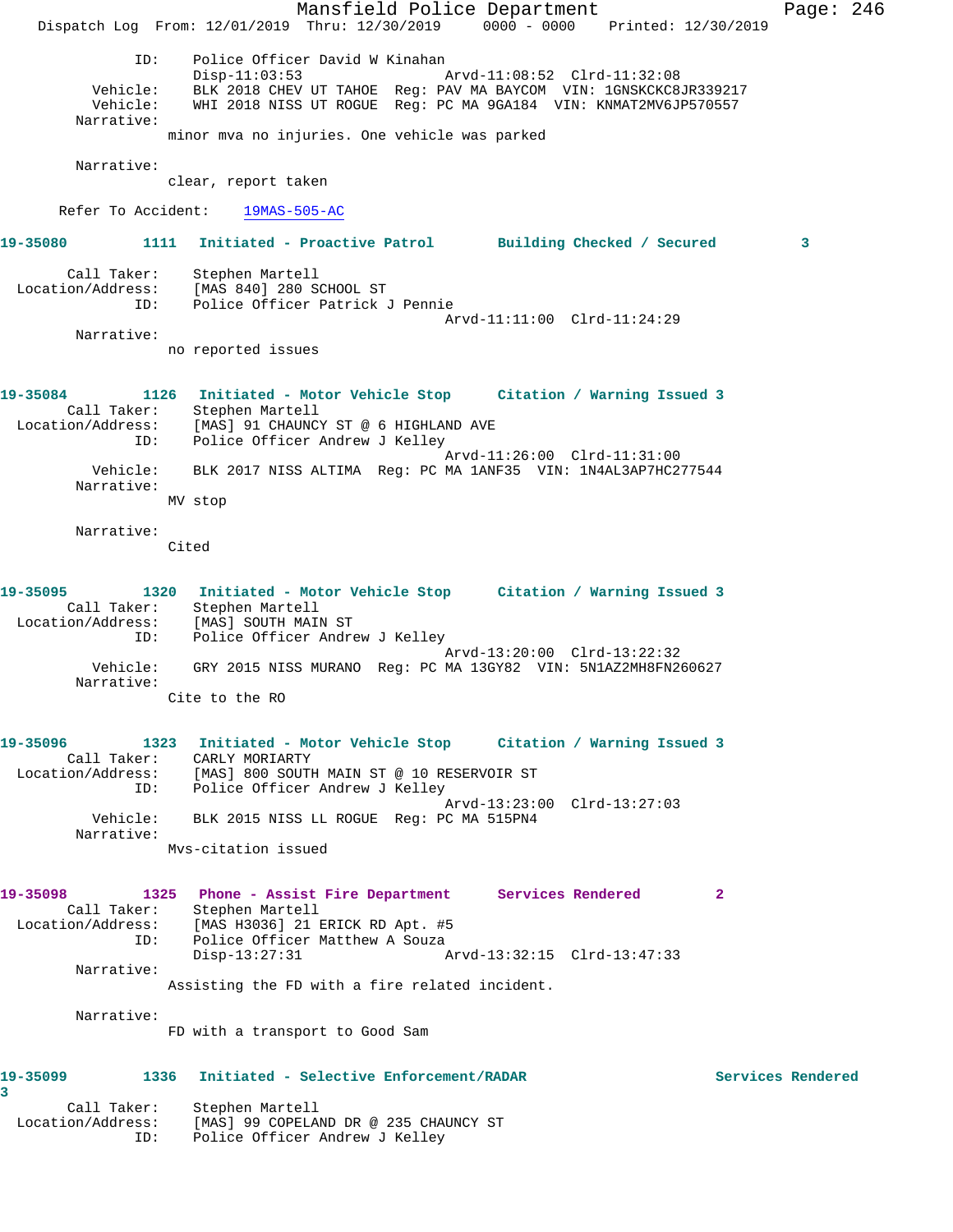Mansfield Police Department Page: 247 Dispatch Log From: 12/01/2019 Thru: 12/30/2019 0000 - 0000 Printed: 12/30/2019 Arvd-13:36:00 Clrd-13:57:36 Narrative: Selective enforcement in the area. Narrative: no citations issued **19-35100 1354 Phone - Parking Violations Services Rendered 3**  Call Taker: Stephen Martell<br>Location/Address: [MAS H515] 16 S [MAS H515] 16 SAMOSET AVE ID: Police Officer Andrew J Kelley<br>Disp-13:57:42 Arvd-14:02:55 Clrd-14:04:22 Disp-13:57:42 Vehicle: WHI 2018 HOND ACCORD Reg: PC MA 9RM528 VIN: 1HGCV1F34JA259769 Narrative: Cp stating that his vehicle is being blocked by an unknown vehicle parked in his driveway. Narrative: vehicle was a friend of the CP, he did not recognize the vehicle. Services rendered. **19-35102 1415 Walk-In - Motor Veh Acc - Hit & Run Incident Report 1**  Call Taker: Support Staff Katherine Gillis Location/Address: [MAS H3423] 271 OTIS ST ID: Police Officer Patrick J Pennie Disp-14:19:21 Arvd-14:20:17 Clrd-14:36:04<br>Vehicle: ONG 2017 TOYT 86 Reg: PC MA 8DJ394 VIN: JF1ZNAA16H8707435 ONG 2017 TOYT 86 Reg: PC MA 8DJ394 VIN: JF1ZNAA16H8707435 Narrative: RP into the station to report that his car was involved in a hit and run on christmas eve. Would like to speak with an officer. Narrative: report taken. happened between 530pm and 10pm on christmas eve Refer To Incident: 19MAS-1190-OF **19-35106 1431 Initiated - Building Check Building Checked / Secured 3** Call Taker: Kieran M Ruth Location/Address: [MAS] FRUIT ST ID: Police Officer Matthew A Souza Arvd-14:31:00 Clrd-14:35:41 Narrative: Building/area checked secure. Narrative: Building/area checked secure. **19-35108 1451 Phone - Suspicious Actv / Persn / Veh Spoken To 2** Call Taker: APRIL LEHANE<br>Location/Address: [MAS H4767] [MAS H4767] 255 SOUTH MAIN ST ID: Police Officer Patrick J Pennie Disp-14:53:04 Clrd-14:53:54<br>TD: Police Officer Andrew J Kelley Police Officer Andrew J Kelley<br>Disp-14:53:44 Disp-14:53:44 Arvd-14:55:33 Clrd-15:00:20<br>ID: Sergeant Brian P Thibault Sergeant Brian P Thibault Disp-14:53:50 Arvd-14:57:09 Clrd-15:00:14 Narrative: rp is reporting seeing a male walking around the home. Male had a hooded parka on with a backpack, black pants and boots Narrative: units out in the area Narrative: M1 reporting the male party is a resident at the next house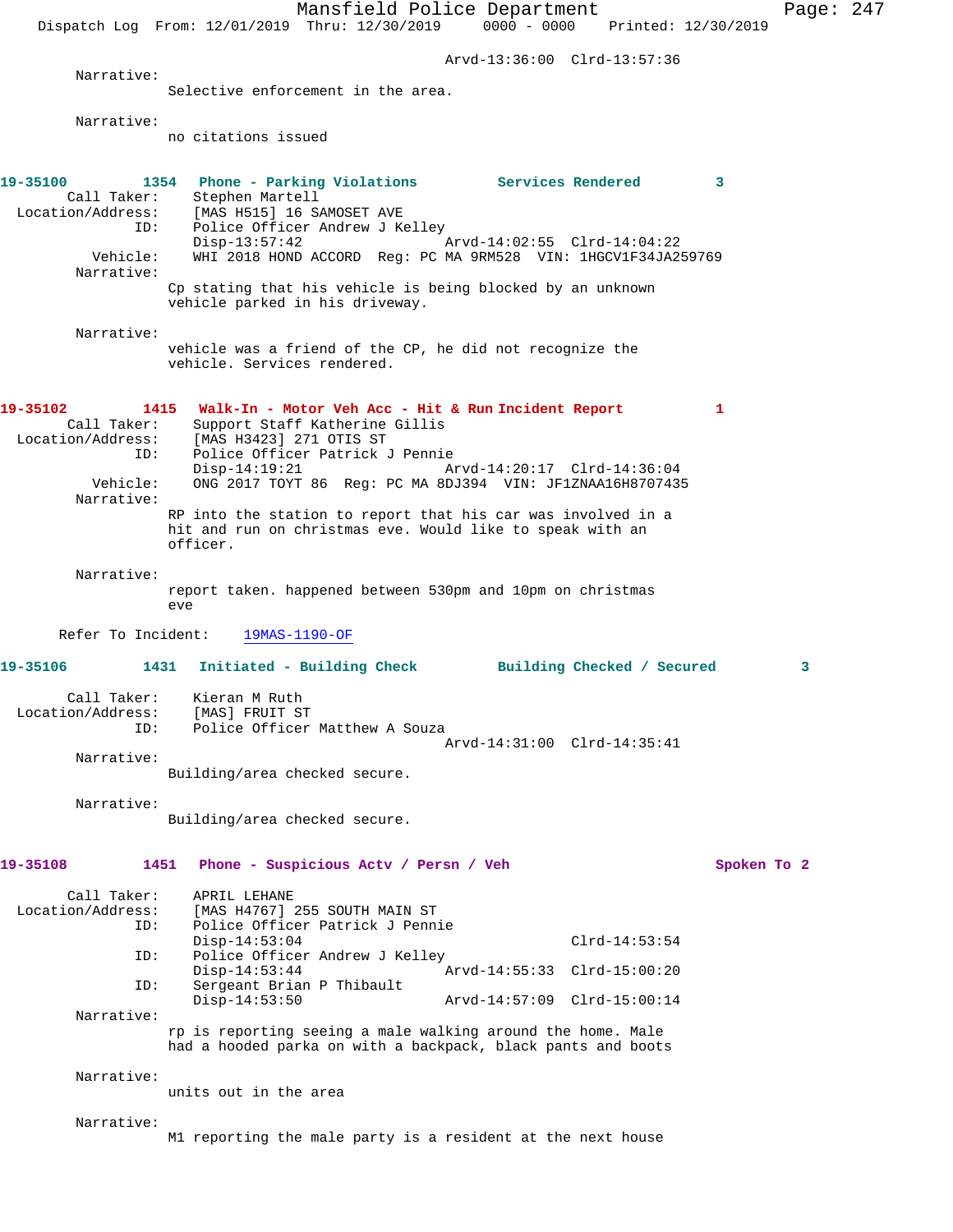Mansfield Police Department Page: 248 Dispatch Log From: 12/01/2019 Thru: 12/30/2019 0000 - 0000 Printed: 12/30/2019 over **19-35116 1533 911 - 911 Hang-ups & Verifications Confirmed misdial/Accdntl Call 2** Call Taker: MATTHEW BOMES<br>Location/Address: [MAS H1777] 9 [MAS H1777] 90 OAK ST ID: Detective Gregory S Martell Arvd-15:49:27 Clrd-15:51:05 Narrative: party was attempting to reset his I Phone and it dialed 911 party stated no problems at this time Narrative: Confirmed accidental **19-35118 1557 Initiated - Traffic Grant Enforcement Citation / Warning Issued** Call Taker: MATTHEW BOMES Vicinity of: [MAS 451B] 500 EAST ST<br>ID: Police Officer David W Police Officer David W Kinahan Arvd-15:57:00 Clrd-19:56:55<br>Vehicle: WHI 2004 TOYT 4D CAMRY Reg: PC MA 2NX729 WHI 2004 TOYT 4D CAMRY Reg: PC MA 2NX729 Vehicle: GRY 2014 HOND CIVIC Reg: PC MA 1CJK21 VIN: 19XFB2F87EE230632 Vehicle: WHI 2016 FORD FUSION Reg: PC MA 169AB6 VIN: 3FA6P0T99GR120606 Vehicle: WHI 2015 JEEP UT WRANGL Reg: PC MA 964YF2 VIN: 1C4BJWDG7FL646725 Vehicle: GRY 2016 NISS VERSA Reg: PC MA 1PMV24 VIN: 3N1CE2CP8GL382135 Vehicle: RED 2002 MACK MR688S Reg: AP MA 3172B VIN: 1M2K195C12M020312 Vehicle: WHI 2016 FORD TRANSI Reg: CO MA S57946 VIN: 1FTYE1ZM3GKA44931 Vehicle: RED 2012 HOND LL PILOT Reg: PC MA 355FDV VIN: 5FNYF4H55CB061004 Vehicle: BLK 2017 TOYT RAV4 Reg: PC MA 6CT543 VIN: 2T3RFREV1HW639462 Vehicle: BRO 2002 CADI ESCALA Reg: PC MA 2FH297 VIN: 1GYEK63N82R228895 Vehicle: GRY 2008 HOND RIDGEL Reg: PAS MA RS56RX VIN: 2HJYK165X8H526466 Vehicle: BLK 2004 TOYT CAMRY Reg: PC MA 3EF468 VIN: 4T1BE32K24U292111 Narrative: MA. Reg 1cjk21 out at copeland dr. citation falure to stop Narrative: MA Reg 2nx729 verbal for plate sticker Narrative: Ma Reg 169ab6 mvst Copeland at the town line verbal for inspection sticker, new purchase vehicle proper paper work Narrative: Ma Reg 964yf2 mvst Copeland at town line verbal for speed Narrative: Ma reg 1pmv24 mvst copeland at town line citaion for speed Narrative: Ma reg 3172B mvst 140 at chaunsey citation issued to the corporation Narrative: Ma reg s57946 mvst chauncy at 140 verbal no headlights Narrative: Ma Reg 355fvd mvst hope st verbal for stop sign Narrative: Ma reg 6ct543 mvst park st. at the bike path verbal for headlight out Narrative: Ma reg 2fh297 mvst area of 30 chauncy citation issued red light Narrative: Ma reg RS56RX mvst Old Colony verbal for headlight

**2**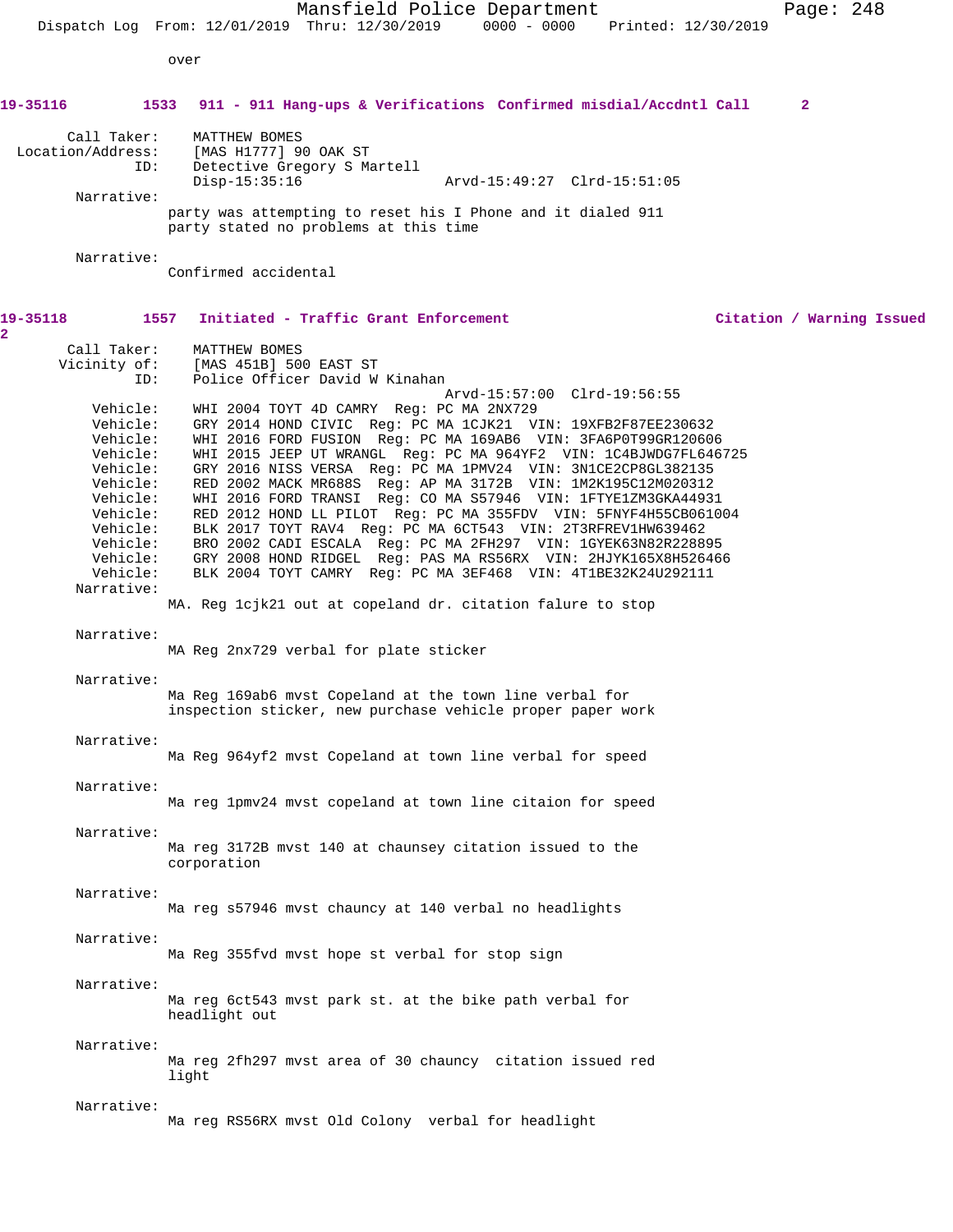Mansfield Police Department Page: 249 Dispatch Log From: 12/01/2019 Thru: 12/30/2019 0000 - 0000 Printed: 12/30/2019 Narrative: Ma reg 3ef468 mvst 252 Pratt St. citation for for red light **19-35119 1607 Walk-In - Identity Theft Spoken To 1**  Call Taker: Support Staff Amanda Crisfulla Location/Address: [MAS] 410 PRATT ST ID: Police Officer Joshua S Ellender Disp-16:10:50 Arvd-16:10:53 Clrd-16:16:49 Narrative: party in lobby requesting to speak with an ofc regarding text messages Father sent him in regards to a scam **19-35126 1702 Phone - Well Being Check Services Rendered 3**  Call Taker: Kieran M Ruth Location/Address: [MAS] 181 NORTH MAIN ST ID: Detective Gregory S Martell<br>Disp-17:07:26 Disp-17:07:26 Arvd-17:08:17 Clrd-17:13:29 ID: Police Officer Danielle C Titus  $Disp-17:08:12$  Narrative: Out for a well being check, the RP states her husband is not answering his phone Narrative: spoke to and all is well no problems **19-35127 1703 Phone - Assist Fire Department Services Rendered 2**  Call Taker: MATTHEW BOMES Location/Address: [MAS 840D135] 280 SCHOOL ST Apt. #D135 ID: Police Officer Nicole P Newport Disp-17:08:21 Arvd-17:15:29 Clrd-17:22:04 Narrative: Assisting the FD with a fire related incident. Narrative: Contact made with Cosi Rep who was advised that the FD gained entry and turned the oven down Narrative: fire able to shut down grill **19-35128 1707 Phone - Alarm - Burglar False / Accidental Alarm 1**  Call Taker: MATTHEW BOMES Location/Address: [MAS H2808] 19 STILLBROOK LN ID: Police Officer Joshua S Ellender Disp-17:10:10 Arvd-17:13:30 Clrd-17:17:58 ID: Sergeant Lawrence G Crosman Disp-17:10:14 Arvd-17:15:05 Clrd-17:18:00 Narrative: entry ext. alarm S22S-0041FD2D Narrative: set off by party with wrong pass code **19-35131 1729 Initiated - Building Check Building Checked / Secured 3** Call Taker: MATTHEW BOMES Vicinity of: [MAS] CHAUNCY ST ID: Police Officer Nicole P Newport Arvd-17:29:00 Clrd-17:37:40 Narrative: house check Narrative: secured by hand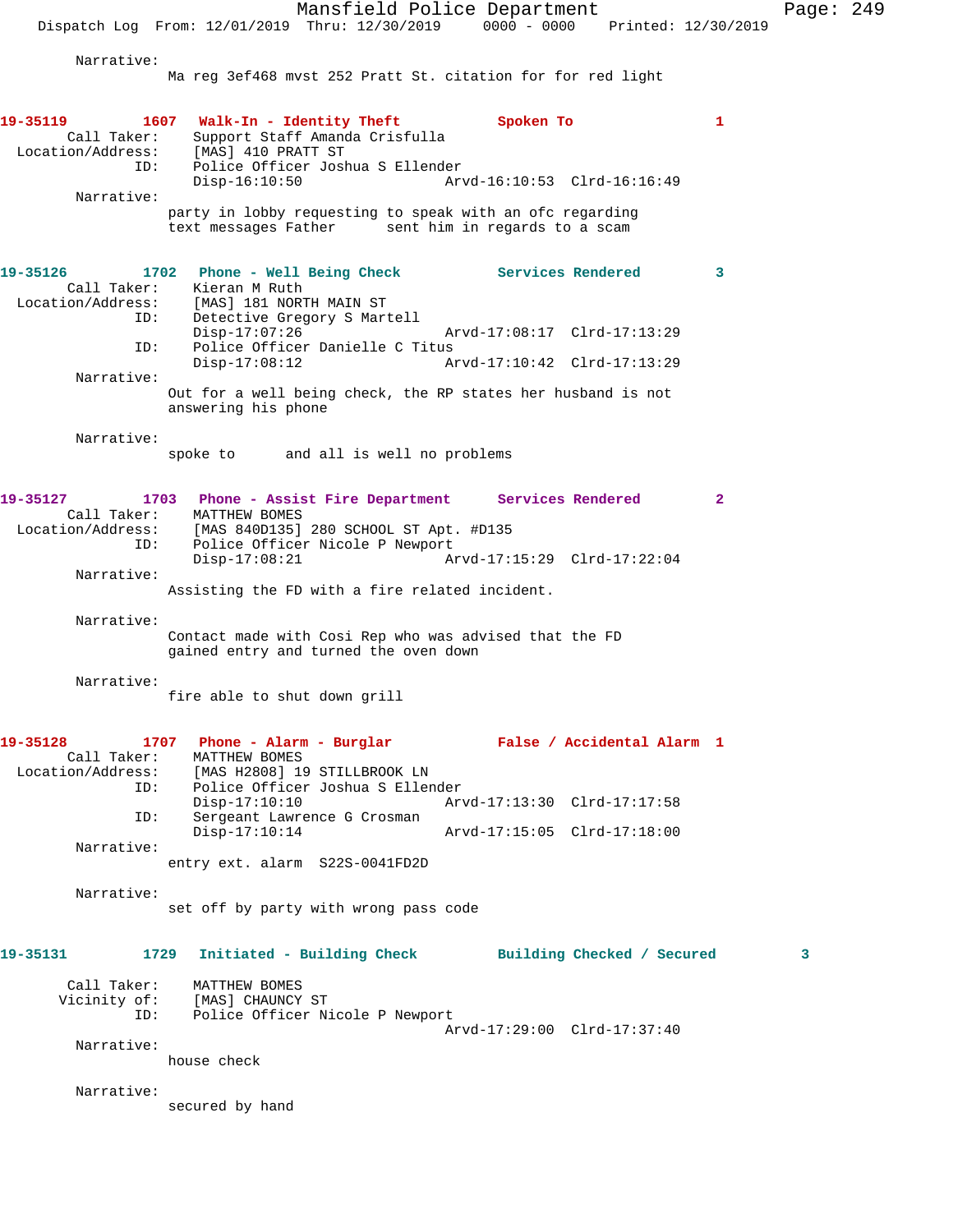Mansfield Police Department Fage: 250 Dispatch Log From: 12/01/2019 Thru: 12/30/2019 0000 - 0000 Printed: 12/30/2019 **19-35134 1740 911 - Assist Fire Department Services Rendered 2**  Call Taker: CARLY MORIARTY Location/Address: [MAS H6259] 174 STEARNS AVE ID: Police Officer Joshua S Ellender Disp-17:42:10 Arvd-17:48:07 Clrd-18:00:32 Narrative: Assisting the FD with a fire related incident. Narrative: stand by for FD all clear **19-35137 1840 Initiated - Building Check Building Checked / Secured 3** Call Taker: MATTHEW BOMES Vicinity of: [MAS] FRUIT ST ID: Police Officer Joshua S Ellender Arvd-18:40:00 Clrd-18:43:57 Narrative: house check Narrative: house secure **19-35138 1844 Initiated - Selective Enforcement/RADAR Verbal Warning 3**  Call Taker: MATTHEW BOMES Vicinity of: [MAS] 777 WEST ST @ 100 HAMPSHIRE ST ID: Police Officer Nicole P Newport Arvd-18:44:00 Clrd-19:11:07 Vehicle: GRY 2008 HOND CIVIC Reg: PC MA 91K150 VIN: 2HGFG129X8H517841 **19-35139 1849 Initiated - Building Check Building Checked / Secured 3** Call Taker: MATTHEW BOMES Location/Address: [MAS] SANDY HILL RD ID: Police Officer Joshua S Ellender Arvd-18:49:00 Clrd-18:59:50 Narrative: building check **19-35141 1900 Initiated - Selective Enforcement/RADAR Citation / Warning Issued 3**  Call Taker: MATTHEW BOMES Vicinity of: [MAS] 562 MAPLE ST @ 3 JENNIFER DR ID: Police Officer Joshua S Ellender Arvd-19:00:00 Clrd-19:45:05 Vehicle: BLK 2015 JEEP CHEROK Reg: PC MA 335KA3 VIN: 1C4PJMAB2FW564564 Narrative: citation issued **19-35142 1909 Phone - Motor Veh Acc - No Injury Accident Report 1**  Call Taker: NICHOLAS GOYETTE Location/Address: [MAS] 100 RTE 140 SB @ 280 SCHOOL ST ID: Police Officer Nicole P Newport Disp-19:11:50 Arvd-19:13:30 Clrd-19:43:22 ID: Detective Gregory S Martell Disp-19:11:57 Arvd-19:13:50 Clrd-19:29:02 Vehicle: BLK 2018 JEEP GRACHE Reg: PAR MA T7J VIN: 1C4RJFN91JC315114 Towed: For: Accident By: Central Street Garage To: Central Street Garage Vehicle: BLK 2015 FORD EXP Reg: PAR MA 111K VIN: 1FM5K8D80FGC53183 Narrative: Caller reports a minor mva, no injuries Narrative: tow notified @ 1917 Narrative: Tow is Central St.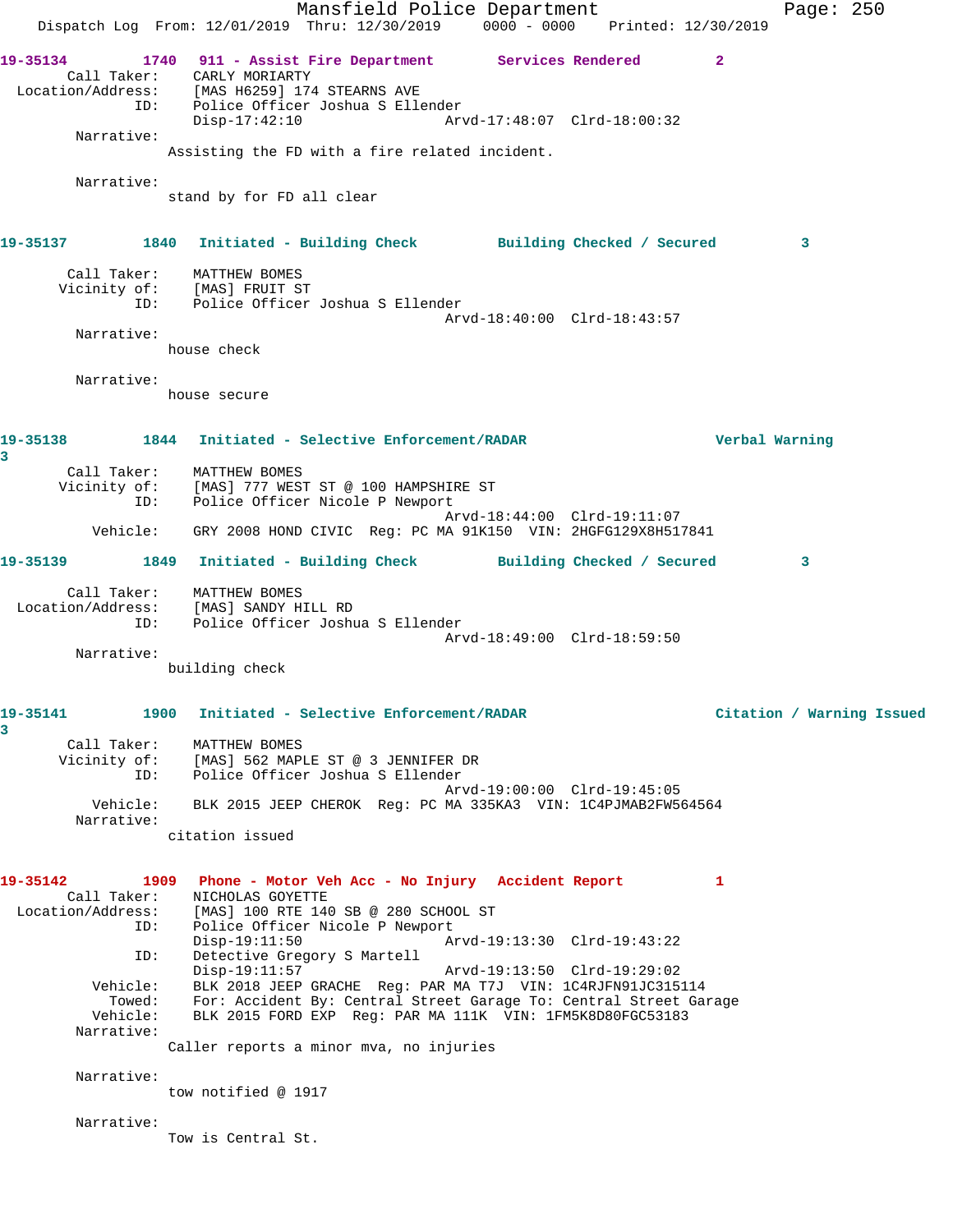Mansfield Police Department Page: 251 Dispatch Log From: 12/01/2019 Thru: 12/30/2019 0000 - 0000 Printed: 12/30/2019 Narrative: tow on scene Narrative: vehicle towed and report taken Narrative: party was given tow release for contents and tow only on 12/28 @ 0945 Refer To Accident: 19MAS-506-AC **19-35145 1921 911 - Motor Veh Acc - Hit & Run Arrest(s) Made 1**  Call Taker: MATTHEW BOMES<br>Location/Address: [FOX] 355 CEN ess: [FOX] 355 CENTRAL ST<br>ID: Patrolman RYAN P MCGI Patrolman RYAN P MCGRATH Disp-19:24:03 Arvd-19:25:20 Clrd-20:00:28<br>TD: Patrolman SHAWN A BUCKLEY Patrolman SHAWN A BUCKLEY<br>Disp-19:28:45 Disp-19:28:45 Arvd-19:35:54 Clrd-20:09:43 ID: Sergeant Lawrence G Crosman Disp-19:30:30 Arvd-19:31:23 Clrd-19:47:04 ID: Detective Gregory S Martell Arvd-19:47:19 Clrd-19:58:15 Vehicle: BLK 2005 TOYT TACOMA Reg: PC MA 151NL1 VIN: 5TEUU42N15Z120077 Towed: For: Arrest By: Central Street Garage To: Central Street Garage Vehicle: RED 2008 HOND ODYSSE Reg: PC MA 26J780 VIN: 5FNRL38288B092607 For: Accident By: Central Street Garage To: Central Street Garage Narrative: suv of truck struck vehicle parked Narrative: 1 in custody @ 1927 Narrative: c26 requesting back up M1 from Mansfield on scene Narrative: C26 Request a tow. Central St. notified and responding. Narrative: Mansfield M-5 standing by for the tow for Foxboro Narrative: C26 starting Mil to Station with 1 53410.6. Narrative: tow has the vehicle from foxfield plaza Narrative: C-26 off at the station 53413.9 @ 1959 Narrative: tow has second vehicle Narrative: PTL BUCKLEY REPORTS SPEAKING TO CLERK MAGISTRATE WHO SET BAIL AT \$40 AND WAS PLACED IN CELL M3 Narrative: PRISONER RELEASED TO FATHER AND POSTED BAIL Refer To Accident:  $\frac{19F0X-430-AC}{19F0X-432-AR}$ Refer To Arrest: Arrest: DONLON, JAMES R Address: 73 SOUTH GROVE ST FOXBOROUGH, MA Age: 32 Charges: OUI-LIQUOR OR .08% NEGLIGENT OPERATION OF MOTOR VEHICLE MARKED LANES VIOLATION LEAVE SCENE OF PROPERTY DAMAGE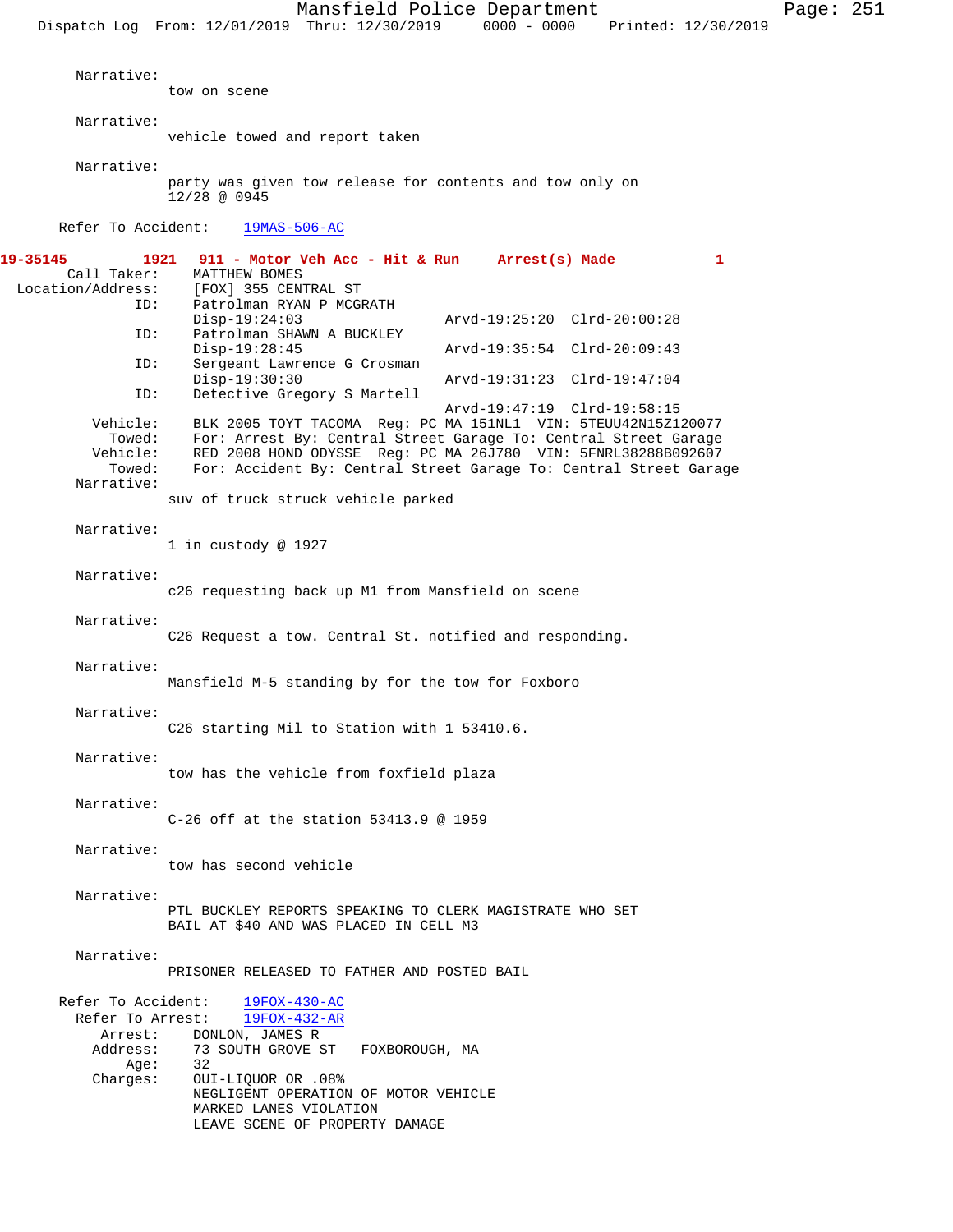Mansfield Police Department Fage: 252 Dispatch Log From: 12/01/2019 Thru: 12/30/2019 0000 - 0000 Printed: 12/30/2019 **19-35146 1948 Phone - 911 Hang-ups & Verifications Unfounded/Unverifed 2**  Call Taker: NICHOLAS GOYETTE Location/Address: [MAS 424] 149 OAKLAND ST ID: Police Officer Joshua S Ellender Disp-19:50:24 Arvd-19:50:37 Clrd-19:53:58 Narrative: Checking on a 911 hang up Narrative: unable to gain entry, nobody flagging officer down 19-35147 1959 Initiated - Building Check Services Rendered 3 Call Taker: DAVID SULLIVAN Location/Address: [MAS 820C] 31 PLYMOUTH ST ID: Sergeant Thomas R Connor Arvd-19:59:00 Clrd-20:58:29 **19-35154 2046 Initiated - Suspicious Actv / Persn / Veh Spoken To 2** Call Taker: MATTHEW BOMES Location/Address: [MAS 982] 111 HOPE ST ID: Police Officer Joshua S Ellender Arvd-20:46:00 Clrd-20:52:16 Vehicle: GRY 2002 CHEV UT TRAILB Reg: PC MA 9MZ696 VIN: 1GNDT13S822496403 Narrative: party on her way **19-35156 2057 Initiated - Motor Vehicle Stop Verbal Warning 3**  Call Taker: MATTHEW BOMES Vicinity of: [MAS] 50 CHAUNCY ST ID: Detective Gregory S Martell Arvd-20:57:00 Clrd-20:57:44 Vehicle: BRO 2019 HOND UT CR-V Reg: PAR MA C8K VIN: 2HKRW2H84KH619881 Narrative: verbal no head lights **19-35160 2134 Initiated - Building Check Building Checked / Secured 3** Call Taker: PATRICK FEENEY Location/Address: [MAS 820C] 31 PLYMOUTH ST ID: Sergeant Thomas R Connor Arvd-21:34:00 Clrd-21:38:10 **19-35161 2210 Initiated - Building Check Investigated - No Report 3**  Call Taker: MATTHEW BOMES Location/Address: [MAS] 30 CHAUNCY ST ess. *I'mas* و المحمد العمليات التحقيق<br>ID: Police Officer Danielle C Titus Arvd-22:10:00 Clrd-22:50:09 ID: Police Officer Nicole P Newport Disp-22:13:45 Arvd-22:15:28 Clrd-22:50:13 Vehicle: GRY 2010 HOND UT PILOT Reg: PC MA 1RP651 VIN: 5FNYF4H27AB030338 Narrative: out with multiple minors Narrative: parents enroute to pick up minors, vehicle to be left in the lot at cumberland farms **19-35164 2246 911 - Well Being Check Investigated - No Report 3**  Call Taker: DAVID SULLIVAN Location/Address: [MAS 322] 31 HAMPSHIRE ST Apt. #109 ID: Police Officer Nicole P Newport<br>Disp-22:50:32 Ar Disp-22:50:32 Arvd-22:54:29 Clrd-23:07:52<br>ID: Detective Gregory S Martell Detective Gregory S Martell Disp-22:50:42 Arvd-22:55:25 Clrd-23:07:55 ID: Police Officer Danielle C Titus<br>Disp-22:54:32 Ar Disp-22:54:32 Arvd-22:54:35 Clrd-23:07:48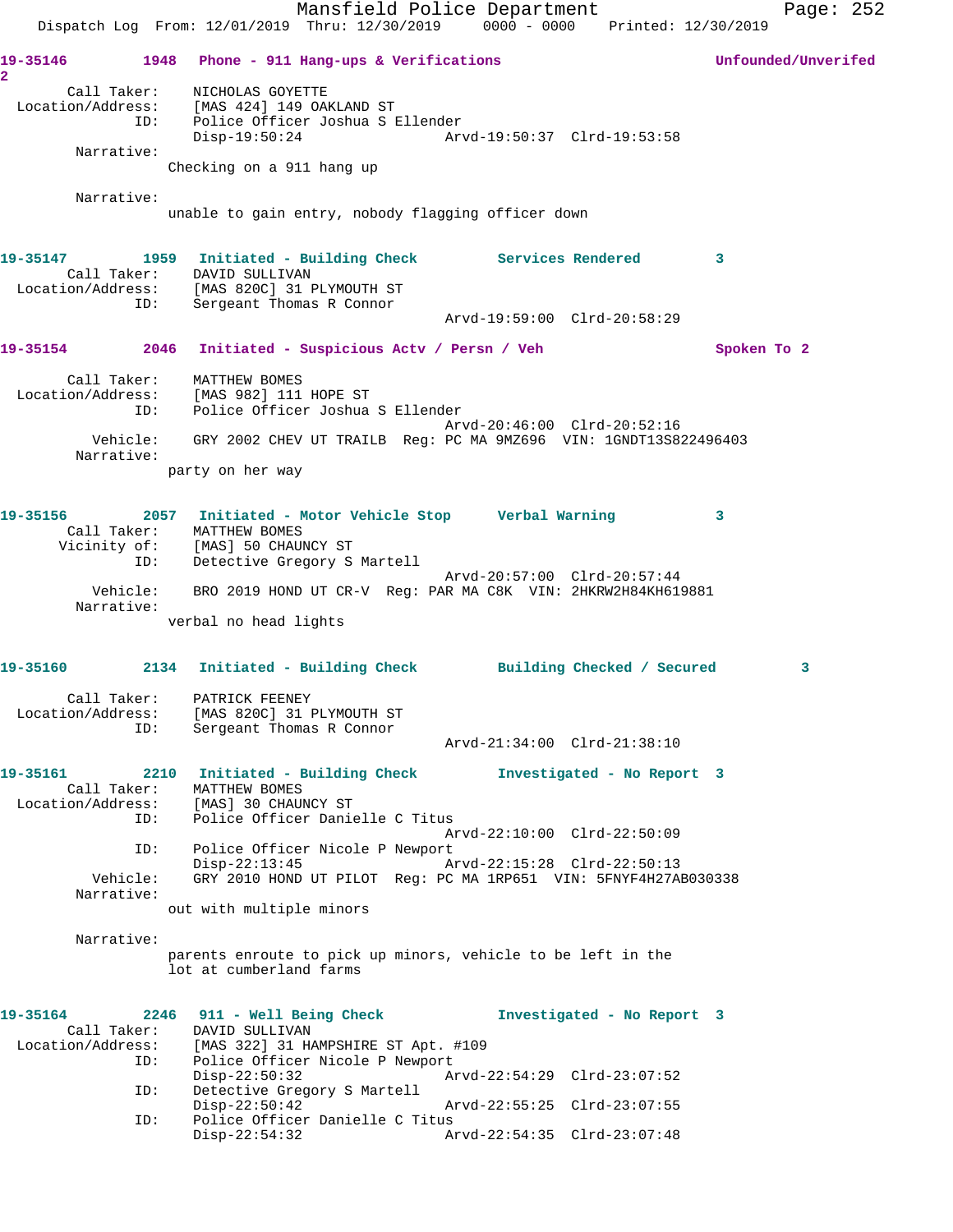Mansfield Police Department Page: 253 Dispatch Log From: 12/01/2019 Thru: 12/30/2019 0000 - 0000 Printed: 12/30/2019 ID: Sergeant Lawrence G Crosman Disp-22:55:28 Arvd-22:55:30 Clrd-23:07:45 Narrative: Employee viewed occupants possibly using narcotics in the room. Appears 2 males in the room. See at the desk. Narrative: Occupants checked ok. **19-35167 2320 Phone - Erratic Oper MV / Road Rage Unfounded/Unverifed 3**  Call Taker: NICHOLAS GOYETTE<br>.on/Address: [MAS] RTE 140 NB Location/Address: ID: Detective Gregory S Martell Disp-23:21:11 Clrd-23:23:28 ID: Sergeant Lawrence G Crosman<br>Disp-23:21:39 Disp-23:21:39 Arvd-23:22:17 Clrd-23:23:20 ID: Police Officer Joshua S Ellender Disp-23:22:54 Arvd-23:22:58 Clrd-23:23:23 Narrative: CAller reports just getting onto RTE 140NB from 495 Exit 12, wrong way driver passed him headed towards 495. MSP notified as well Narrative: M1 reports RTE 140 clear from Chauncy Narrative: M2 reports clear area school st. Narrative: M2 reports speaking with a trooper off in the area, does not report any activity in the area after checks **19-35170 2337 Phone - Disturbance / Gathering Peace Restored 1**  Call Taker: NICHOLAS GOYETTE<br>Location/Address: [MAS 447H] 26 BIO ess: [MAS 447H] 26 BICENTENNIAL CT Apt. #L<br>ID: Police Officer Joshua S Ellender Police Officer Joshua S Ellender Disp-23:38:17 Clrd-23:46:09 ID: Police Officer Danielle C Titus Disp-23:38:29 Arvd-23:41:57 Clrd-12/28/2019 @ 00:03:18<br>TD: Sergeant Lawrence G Crosman Sergeant Lawrence G Crosman<br>Disp-23:40:08 Disp-23:40:08 Arvd-23:40:19 Clrd-23:56:06<br>ID: Detective Gregory S Martell Detective Gregory S Martell Disp-23:46:06 Arvd-23:46:07 Clrd-12/28/2019 @ 00:03:26 Narrative: Caller requesting assistance in escorting an unwanted female party out of his residence. He states she has a small poodle with her and is refusing to leave. Narrative: Visitor left area. No other actions needed. **For Date: 12/28/2019 - Saturday 19-35171 0002 Initiated - Building Check Services Rendered 3**  Call Taker:<br>Location/Address: [MAS 820C] 31 PLYMOUTH ST ID: Police Officer Nicole P Newport Arvd-00:02:00 Clrd-01:11:59 **19-35175 0112 Initiated - Building Check Services Rendered 3**  Call Taker: DAVID SULLIVAN Location/Address: [MAS 820C] 31 PLYMOUTH ST ID: Police Officer Nicole P Newport Arvd-01:12:00 Clrd-01:23:32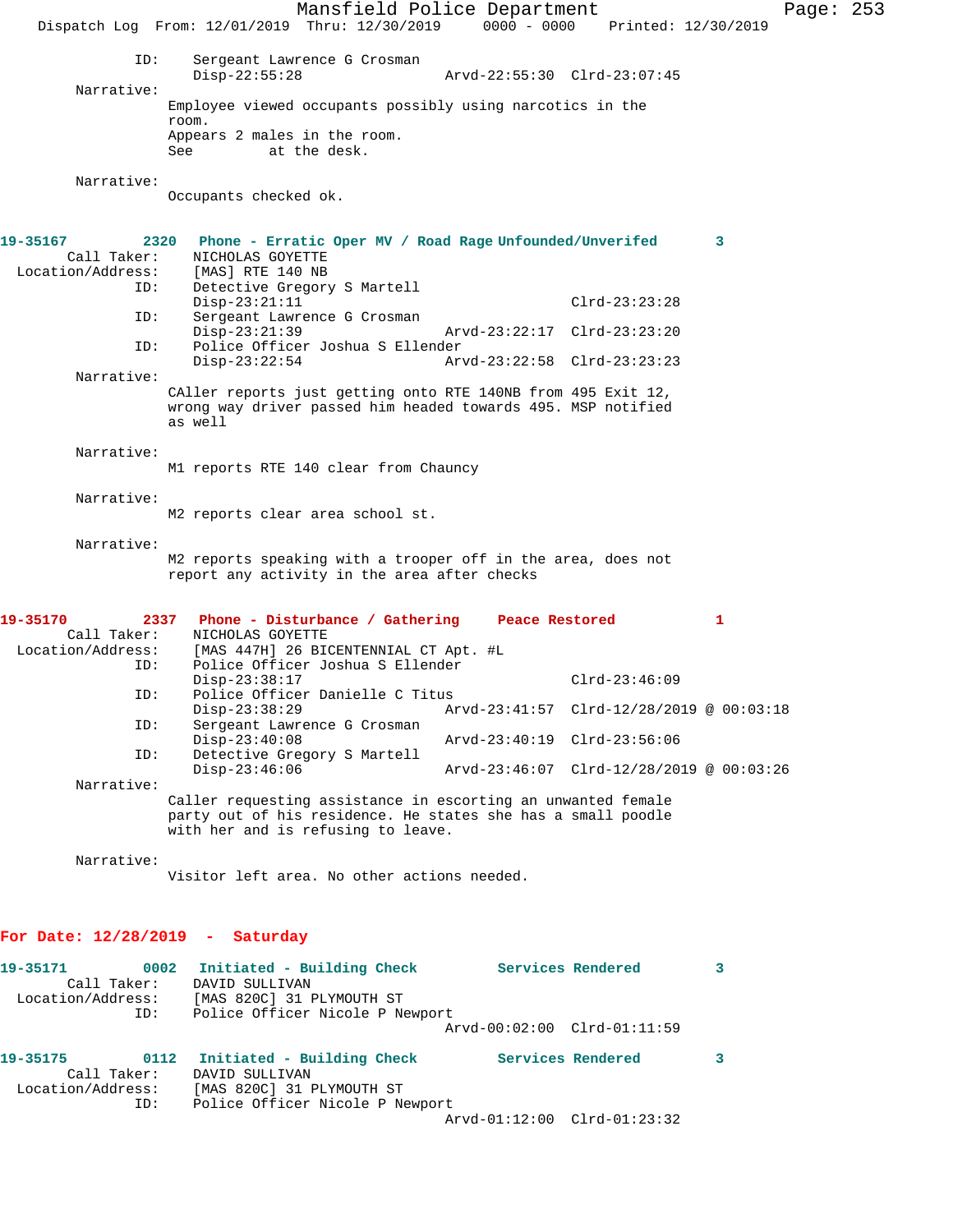|                                                       | Mansfield Police Department<br>Dispatch Log From: 12/01/2019 Thru: 12/30/2019 0000 - 0000 Printed: 12/30/2019                                                                                                              |                             |   | Page: $254$ |  |
|-------------------------------------------------------|----------------------------------------------------------------------------------------------------------------------------------------------------------------------------------------------------------------------------|-----------------------------|---|-------------|--|
|                                                       | 19-35180 0122 Initiated - Building Check Services Rendered 3<br>Call Taker: DAVID SULLIVAN<br>Location/Address: [MAS 840] 280 SCHOOL ST<br>ID: Patrolman David Schepis                                                     |                             |   |             |  |
|                                                       | Vehicle: GRY 2006 GMC SIERRA Req: PC MA 7MNS40 VIN: 1GTHK23D66F141247                                                                                                                                                      |                             |   |             |  |
|                                                       | 19-35187 0133 Initiated - Building Check Services Rendered 3<br>Call Taker: DAVID SULLIVAN<br>Location/Address: [MAS 281A] 1 CROCKER ST<br>ID: Police Officer Meghan Birnie                                                |                             |   |             |  |
|                                                       |                                                                                                                                                                                                                            | Arvd-01:33:00 Clrd-01:41:24 |   |             |  |
| Narrative:                                            | And surrounding lots.                                                                                                                                                                                                      |                             |   |             |  |
|                                                       | 19-35189 0135 Initiated - Building Check Services Rendered 3<br>Call Taker: DAVID SULLIVAN<br>Vicinity of: [MAS 907E] 390 WEST ST                                                                                          |                             |   |             |  |
|                                                       | ID: Patrolman David Schepis                                                                                                                                                                                                |                             |   |             |  |
|                                                       | 19-35191 		 0139 Initiated - Building Check 		 Building Checked / Secured                                                                                                                                                  |                             |   | 3           |  |
|                                                       | Call Taker: DAVID SULLIVAN<br>Location/Address: [MAS 1015] 30 CHAUNCY ST<br>ID: Police Officer Donald MacLean                                                                                                              | Arvd-01:39:00 Clrd-01:56:25 |   |             |  |
|                                                       | 19-35193 0157 Initiated - Building Check Services Rendered 3<br>Call Taker: PATRICK FEENEY<br>Location/Address: [MAS 1002] 250 EAST ST                                                                                     |                             |   |             |  |
|                                                       | ID: Police Officer Michelle Bellevue                                                                                                                                                                                       | Arvd-01:57:00 Clrd-02:04:24 |   |             |  |
|                                                       | 19-35194 0159 Initiated - Building Check Services Rendered 3<br>Call Taker: DAVID SULLIVAN<br>Location/Address: [MAS 814] 50 WEST CHURCH ST                                                                                |                             |   |             |  |
|                                                       | ID: Police Officer Meghan Birnie                                                                                                                                                                                           | Arvd-01:59:00 Clrd-02:03:37 |   |             |  |
|                                                       | 19-35195 0203 Initiated - Building Check Building Checked / Secured                                                                                                                                                        |                             |   | 3           |  |
| Call Taker:<br>Location/Address:<br>ID:               | DAVID SULLIVAN<br>[MAS 834] 261 CHAUNCY ST<br>Police Officer Donald MacLean                                                                                                                                                | Arvd-02:03:00 Clrd-02:10:03 |   |             |  |
| 19-35197<br>Call Taker:<br>Location:                  | 0224 Initiated - Parking Violations     Citation / Warning Issued 3<br>DAVID SULLIVAN<br>[MAS] CENTER OF TOWN                                                                                                              |                             |   |             |  |
| ID:<br>Vehicle:<br>Vehicle:<br>Vehicle:<br>Narrative: | Police Officer Meghan Birnie<br>BLK 2011 INFI G37 Reg: PC MA 1CLT81 VIN: JN1CV6EL6BM263788<br>GRY 2012 NISS VERSA Req: PC MA 91E460 VIN: 3N1CN7AP1CL894555<br>BLK 2014 FORD FOCUS Reg: PC MA 1GS231 VIN: 1FADP3K29EL445779 | Arvd-02:24:00 Clrd-02:44:52 |   |             |  |
|                                                       | Ma Reg 1CLT81 - North Main St.                                                                                                                                                                                             |                             |   |             |  |
| Narrative:                                            | MA Reg 91E460 - Old Colony Rd.                                                                                                                                                                                             |                             |   |             |  |
| Narrative:                                            |                                                                                                                                                                                                                            |                             |   |             |  |
|                                                       | MA Reg 1GS231 - High St.                                                                                                                                                                                                   |                             |   |             |  |
| 19-35198<br>Call Taker:<br>Vicinity of:               | 0250 Initiated - Building Check Services Rendered<br>DAVID SULLIVAN<br>[MAS] 4 ERICK RD @ 15 BONNEY LN                                                                                                                     |                             | 3 |             |  |
| ID:                                                   | Police Officer Michelle Bellevue                                                                                                                                                                                           | Arvd-02:50:00 Clrd-03:12:44 |   |             |  |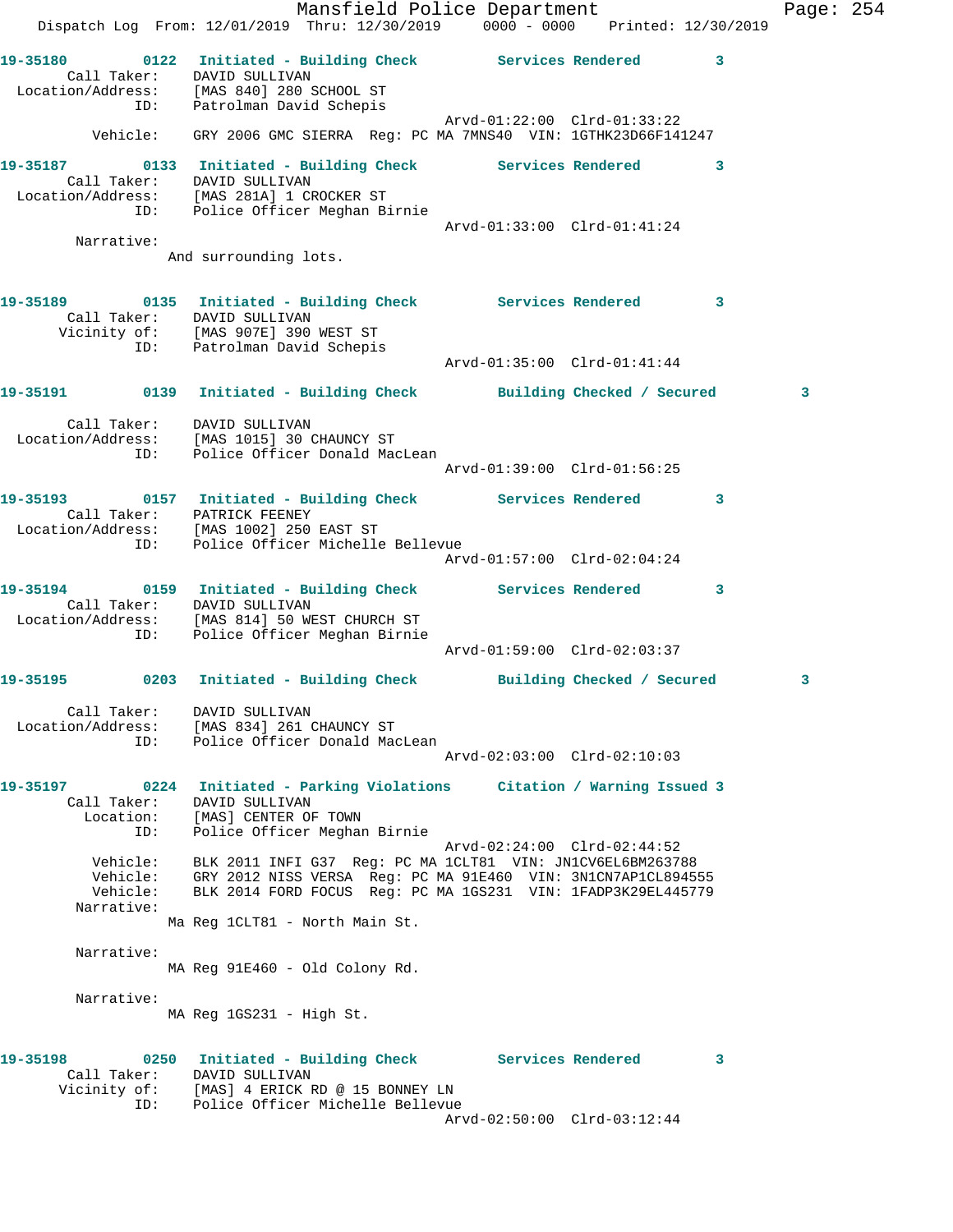|                                                                                                                                          | Dispatch Log From: 12/01/2019 Thru: 12/30/2019 0000 - 0000 Printed: 12/30/2019                                                                                                                                                                         | Mansfield Police Department                                                                                                            |  | Page: 255      |  |
|------------------------------------------------------------------------------------------------------------------------------------------|--------------------------------------------------------------------------------------------------------------------------------------------------------------------------------------------------------------------------------------------------------|----------------------------------------------------------------------------------------------------------------------------------------|--|----------------|--|
| 19-35200 0254 Initiated - Building Check Services Rendered 3<br>Call Taker: DAVID SULLIVAN<br>Location/Address: [MAS 834] 261 CHAUNCY ST | ID: Sergeant Robert S Pierce                                                                                                                                                                                                                           |                                                                                                                                        |  |                |  |
|                                                                                                                                          |                                                                                                                                                                                                                                                        | Arvd-02:54:00 Clrd-03:02:18                                                                                                            |  |                |  |
| 19-35201 0256 Initiated - Proactive Patrol Services Rendered 3<br>Location/Address: [MAS 4] 31 HAMPSHIRE ST                              | Call Taker: DAVID SULLIVAN<br>ID: Patrolman David Schepis                                                                                                                                                                                              |                                                                                                                                        |  |                |  |
|                                                                                                                                          |                                                                                                                                                                                                                                                        | Arvd-02:56:00 Clrd-03:07:58                                                                                                            |  |                |  |
| 19-35202 0310 Initiated - Proactive Patrol Building Checked / Secured                                                                    |                                                                                                                                                                                                                                                        |                                                                                                                                        |  | 3              |  |
| Call Taker: DAVID SULLIVAN<br>  Location/Address: [MAS 2] 60 FORBES BLVD<br>ID:                                                          | Patrolman David Schepis                                                                                                                                                                                                                                | Arvd-03:10:00 Clrd-03:46:05                                                                                                            |  |                |  |
|                                                                                                                                          | Vehicle: GRY 2003 DODG RAMTRU Reg: PC MA 191ZN7 VIN: 1D7HU18N83J578011                                                                                                                                                                                 |                                                                                                                                        |  |                |  |
| 19-35203 0316 Initiated - Building Check Building Checked / Secured                                                                      |                                                                                                                                                                                                                                                        |                                                                                                                                        |  | 3              |  |
| Call Taker: DAVID SULLIVAN<br>Location/Address: [MAS 820C] 31 PLYMOUTH ST<br>ID: Police Officer Nicole P Newport                         |                                                                                                                                                                                                                                                        |                                                                                                                                        |  |                |  |
| 19-35204 0327 Initiated - Building Check Services Rendered 3                                                                             |                                                                                                                                                                                                                                                        |                                                                                                                                        |  |                |  |
| Location/Address: [MAS 992] 660 EAST ST                                                                                                  | Call Taker: DAVID SULLIVAN<br>ID: Police Officer Michelle Bellevue                                                                                                                                                                                     | Arvd-03:27:00 Clrd-03:31:05                                                                                                            |  |                |  |
| 19-35205 0351 Phone - Assist Fire Department Investigated - Report Taken                                                                 |                                                                                                                                                                                                                                                        |                                                                                                                                        |  | $\overline{2}$ |  |
| Location/Address: [MAS H268] 48 STEARNS AVE<br>ID:<br>ID:<br>ID:<br>ID:<br>ID:<br>Narrative:                                             | Call Taker: NICHOLAS GOYETTE<br>Police Officer Michelle Bellevue<br>Police Officer Meghan Birnie<br>$Disp-03:54:20$<br>Sergeant Robert S Pierce<br>Police Officer Meghan Birnie<br>$Disp-04:10:30$<br>Police Officer Donald MacLean<br>$Disp-04:10:35$ | Disp-03:53:52 Arvd-03:57:35 Clrd-04:38:33<br>Arvd-03:58:15 Clrd-04:00:31<br>Arvd-04:13:16 Clrd-04:36:50<br>Arvd-04:13:13 Clrd-04:38:05 |  |                |  |
|                                                                                                                                          | RP reporting her son possible overdosing.<br>Sqt. Pierce reports this is not an overdose. is fully<br>responsive. Party fell out of bed and mother was worried due<br>to previous history.                                                             |                                                                                                                                        |  |                |  |
| Refer To Incident:                                                                                                                       | 19MAS-1191-OF                                                                                                                                                                                                                                          |                                                                                                                                        |  |                |  |
| 19-35206<br>Call Taker:<br>Location/Address:<br>ID:                                                                                      | 0511<br>NICHOLAS GOYETTE<br>[MAS] 112 SCHOOL ST<br>Police Officer Meghan Birnie                                                                                                                                                                        | Phone - Assist Fire Department Referred to Other Agency 2                                                                              |  |                |  |
| ID:                                                                                                                                      | $Disp-05:12:33$<br>Police Officer Donald MacLean                                                                                                                                                                                                       | Arvd-05:13:59 Clrd-06:04:19                                                                                                            |  |                |  |
| ID:                                                                                                                                      | $Disp-05:12:36$<br>Sergeant Robert S Pierce                                                                                                                                                                                                            | Arvd-05:16:45 Clrd-05:32:36                                                                                                            |  |                |  |
| ID:                                                                                                                                      | $Disp-05:13:19$<br>Patrolman David Schepis                                                                                                                                                                                                             | Arvd-05:16:48 Clrd-05:32:31                                                                                                            |  |                |  |
| Vehicle:<br>Narrative:                                                                                                                   | $Disp-05:32:05$                                                                                                                                                                                                                                        | Arvd-05:32:09 Clrd-06:04:18<br>BLK 2007 ACUR RL Reg: PC MA 1DPV61 VIN: JH4KB16627C003218                                               |  |                |  |
|                                                                                                                                          | Passerby reports possible intoxicated male laying in the<br>street.                                                                                                                                                                                    |                                                                                                                                        |  |                |  |
|                                                                                                                                          | Ofc. Schepis reports                                                                                                                                                                                                                                   | highly intoxicated.                                                                                                                    |  |                |  |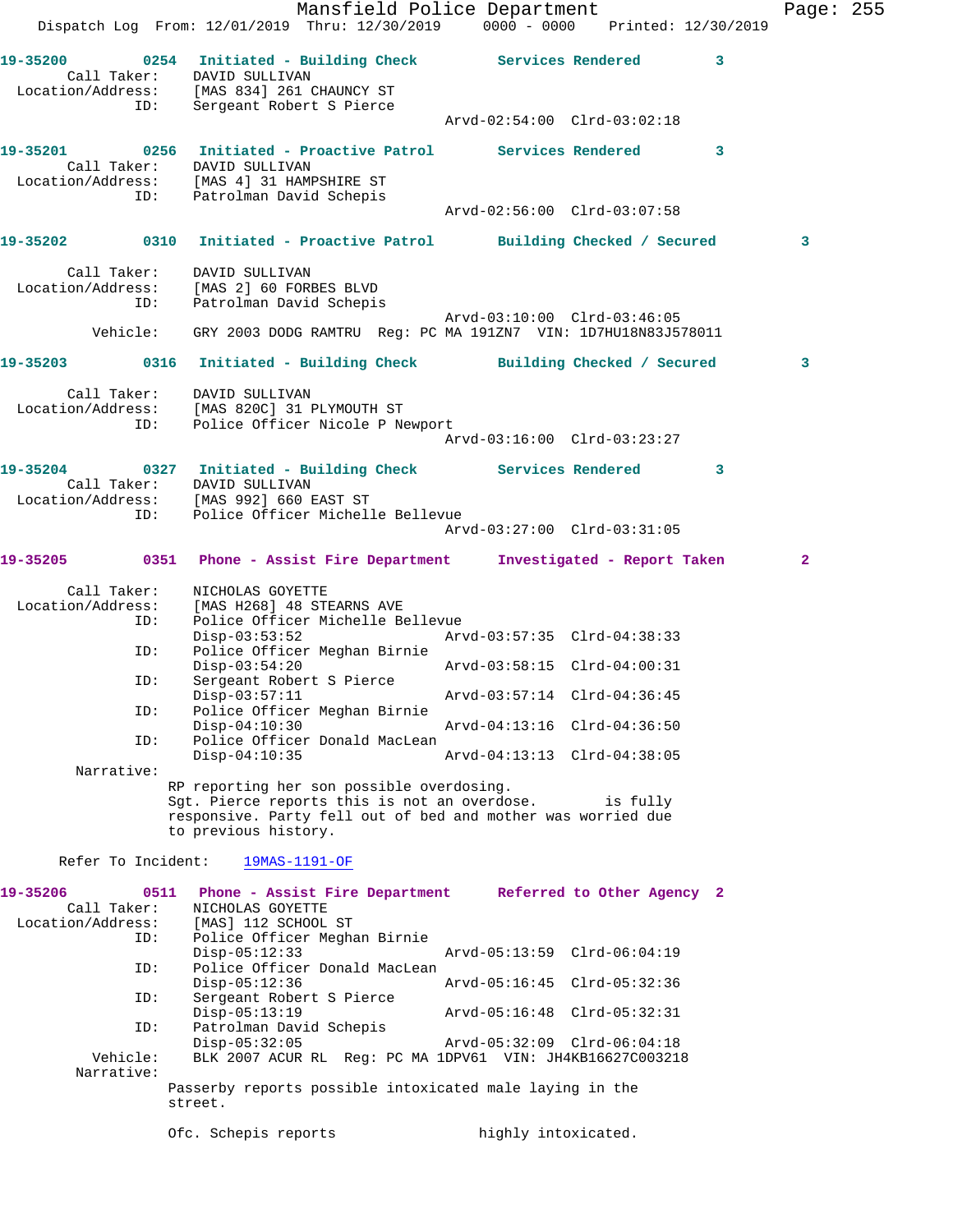|                                                            | Mansfield Police Department<br>Dispatch Log From: 12/01/2019 Thru: 12/30/2019 0000 - 0000 Printed: 12/30/2019                                                                  |                             |                   |                   | Page: 256 |  |
|------------------------------------------------------------|--------------------------------------------------------------------------------------------------------------------------------------------------------------------------------|-----------------------------|-------------------|-------------------|-----------|--|
|                                                            | Fire Department transporting to Sturdy.                                                                                                                                        |                             |                   |                   |           |  |
| Refer To Incident:                                         | 19MAS-1192-OF                                                                                                                                                                  |                             |                   |                   |           |  |
| 19-35207<br>ID:                                            | 0533 Initiated - Building Check Services Rendered<br>Call Taker: DAVID SULLIVAN<br>Location/Address: [MAS 820C] 31 PLYMOUTH ST<br>Police Officer Nicole P Newport              | Arvd-05:33:00 Clrd-05:40:51 | $\sim$ 3          |                   |           |  |
|                                                            |                                                                                                                                                                                |                             |                   | Services Rendered |           |  |
| 3<br>ID:                                                   | Call Taker: DAVID SULLIVAN<br>Vicinity of: [MAS H3540] 861 WEST ST<br>Patrolman David Schepis                                                                                  | Arvd-06:20:00 Clrd-06:34:53 |                   |                   |           |  |
| 19-35211<br>Call Taker:<br>Location/Address:<br>ID:<br>ID: | 0632 Phone - Alarm - Burglar<br>DAVID SULLIVAN<br>[MAS 179D] 11 NORFOLK ST<br>Patrolman David Schepis<br>$Disp-06:35:05$<br>Police Officer Donald MacLean                      | Arvd-06:40:35 Clrd-06:47:04 | Services Rendered | -1                |           |  |
| Vehicle:<br>Narrative:                                     | $Disp-06:35:13$<br>GRY 2018 LEXS ES Req: PC MA 8GT519 VIN: 58ABK1GG4JU103559                                                                                                   | Arvd-06:40:33 Clrd-06:47:35 |                   |                   |           |  |
|                                                            | Supreme Industrial<br>Entry Exit Doors Office and Warehouse<br>86855                                                                                                           |                             |                   |                   |           |  |
| 3                                                          |                                                                                                                                                                                |                             |                   | Services Rendered |           |  |
| ID:                                                        | Call Taker: DAVID SULLIVAN<br>Vicinity of: [MAS] ESSEX ST<br>Police Officer Michelle Bellevue                                                                                  | Arvd-06:47:00 Clrd-07:24:03 |                   |                   |           |  |
| 19-35214                                                   | 0655 Initiated - Selective Enforcement/RADAR                                                                                                                                   |                             |                   | Services Rendered |           |  |
| 3<br>Vicinity of:<br>ID:                                   | Call Taker: DAVID SULLIVAN<br>[MAS] 235 CHAUNCY ST @ 99 COPELAND DR<br>Police Officer Donald MacLean                                                                           |                             |                   |                   |           |  |
|                                                            |                                                                                                                                                                                | Arvd-06:55:00 Clrd-07:24:22 |                   |                   |           |  |
|                                                            | 19-35215 0725 Initiated - Building Check Services Rendered<br>Call Taker: DAVID SULLIVAN<br>Location/Address: [MAS 820C] 31 PLYMOUTH ST<br>ID: Police Officer Nicole P Newport |                             |                   | 3                 |           |  |
|                                                            |                                                                                                                                                                                | Arvd-07:25:00 Clrd-07:37:03 |                   |                   |           |  |
|                                                            | 19-35216 0731 911 - Assist Fire Department Services Rendered<br>Call Taker: DAVID SULLIVAN<br>Location/Address: [MAS H555] 50 EDDY ST<br>ID: Patrolman David Schepis           |                             |                   | $\mathbf{2}$      |           |  |
| Narrative:                                                 | $Disp-07:33:09$                                                                                                                                                                |                             |                   |                   |           |  |
|                                                            | Assist Fire Dept.                                                                                                                                                              |                             |                   |                   |           |  |
| 19-35217<br>Call Taker:                                    | 0823 911 - Disabled Motor Vehicle Services Rendered 3<br>DAVID SULLIVAN<br>Location/Address: [MAS] 287 CHAUNCY ST @ 400 RTE 140 NB                                             |                             |                   |                   |           |  |
| ID:<br>ID:                                                 | Police Officer Nicole M Boldrighini<br>$Disp-08:23:44$<br>Police Officer Matthew A Souza<br>$Disp-08:24:28$                                                                    | Arvd-08:33:51 Clrd-08:41:35 | $Clrd-08:24:31$   |                   |           |  |
| ID:<br>Vehicle:                                            | Police Officer Nicole M Boldrighini<br>$Disp-08:37:45$<br>BRO 2011 GMC TERRAI Reg: PC MA 18ZH91 VIN: 2CTFLTEC1B6465777                                                         | Arvd-08:40:45 Clrd-08:41:30 |                   |                   |           |  |
| Narrative:                                                 | Disabled vehicle at the light.                                                                                                                                                 |                             |                   |                   |           |  |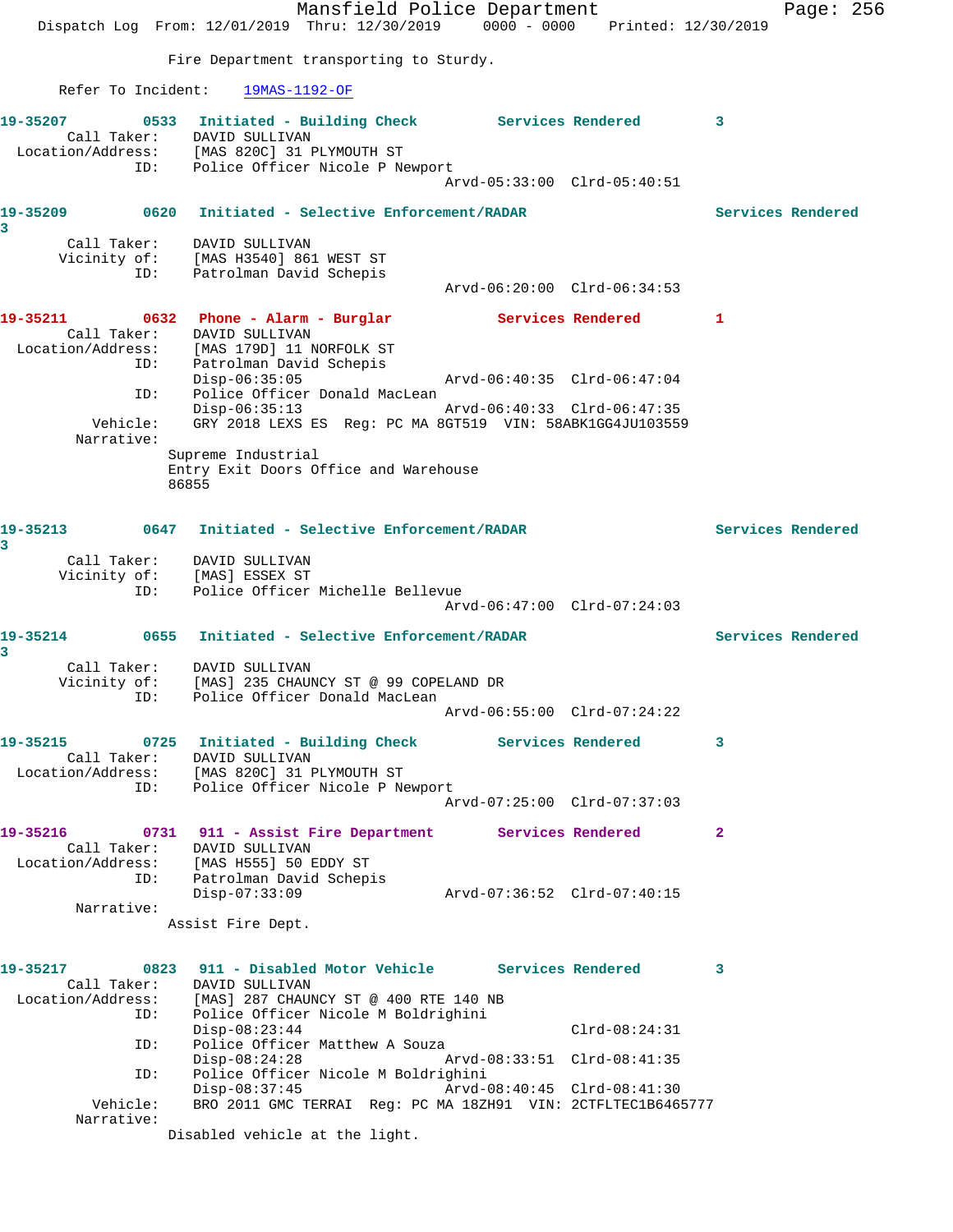Narrative: Vehicle moved to BDL. Operator has AAA en route.

**19-35221 0842 Phone - Animal Complaints Services Rendered 3**  Call Taker: Stephen Martell Location/Address: [MAS H5025] 24 BALCOM ST ID: Police Officer Matthew A Souza<br>Disp-08:46:02 Disp-08:46:02 Arvd-08:49:58 Clrd-08:59:39 Narrative: CP reporting dog barking on property behind his residence, ongoing issue with neighbor. Narrative: M13 Been on scene for few minutes. Dog only barked when vehicle pull ed up. Has not barked since. Officer will attempt to speak with dog owner. Narrative: Spoke with owner and was advised. Refer To Field Int: 19MAS-74-FI **19-35224 0903 Initiated - Building Check Services Rendered 3**  Call Taker: DAVID SULLIVAN Location/Address: [MAS 253] 330 PRATT ST Apt. #A ID: Police Officer John R Armstrong Arvd-09:03:00 Clrd-09:05:50 **19-35225 0906 Initiated - Selective Enforcement/RADAR Services Rendered 3**  Call Taker: DAVID SULLIVAN Vicinity of: [MAS 960A] 792 WEST ST Apt. #A ID: Police Officer Matthew A Souza Arvd-09:06:00 Clrd-09:44:20 Vehicle: BLK 2019 LNDR UT RANGE Reg: PC MA 7HF792 VIN: SALWG2RV1KA839242 Vehicle: WHI 2019 HOND UT PILOT Reg: PAR MA 97088 VIN: 5FNYF6H6XKB065956 Narrative: Ma Reg 7HF792 area 792 West St. Narrative: Ma Reg 97088 West St at Hampshire St. **19-35226 0910 Initiated - Building Check Services Rendered 3**  Call Taker: DAVID SULLIVAN Location/Address: [MAS 281A] 1 CROCKER ST ID: Police Officer Nicole M Boldrighini Arvd-09:10:00 Clrd-09:21:28 Narrative: And area parking lots. **19-35228 0924 Initiated - Building Check Services Rendered 3**  Call Taker: DAVID SULLIVAN Location/Address: [MAS 820C] 31 PLYMOUTH ST ID: Police Officer Joshua S Ellender Arvd-09:24:00 Clrd-09:39:21 **19-35229 0945 Initiated - Follow up Investigation Unfounded/Unverifed 3**  Call Taker: DAVID SULLIVAN Location/Address: [MAS H437] 107 SCHOOL ST ID: Police Officer Nicole M Boldrighini Arvd-09:45:00 Clrd-09:48:13 Narrative: Attempt to return property. Narrative:

No Answer at door.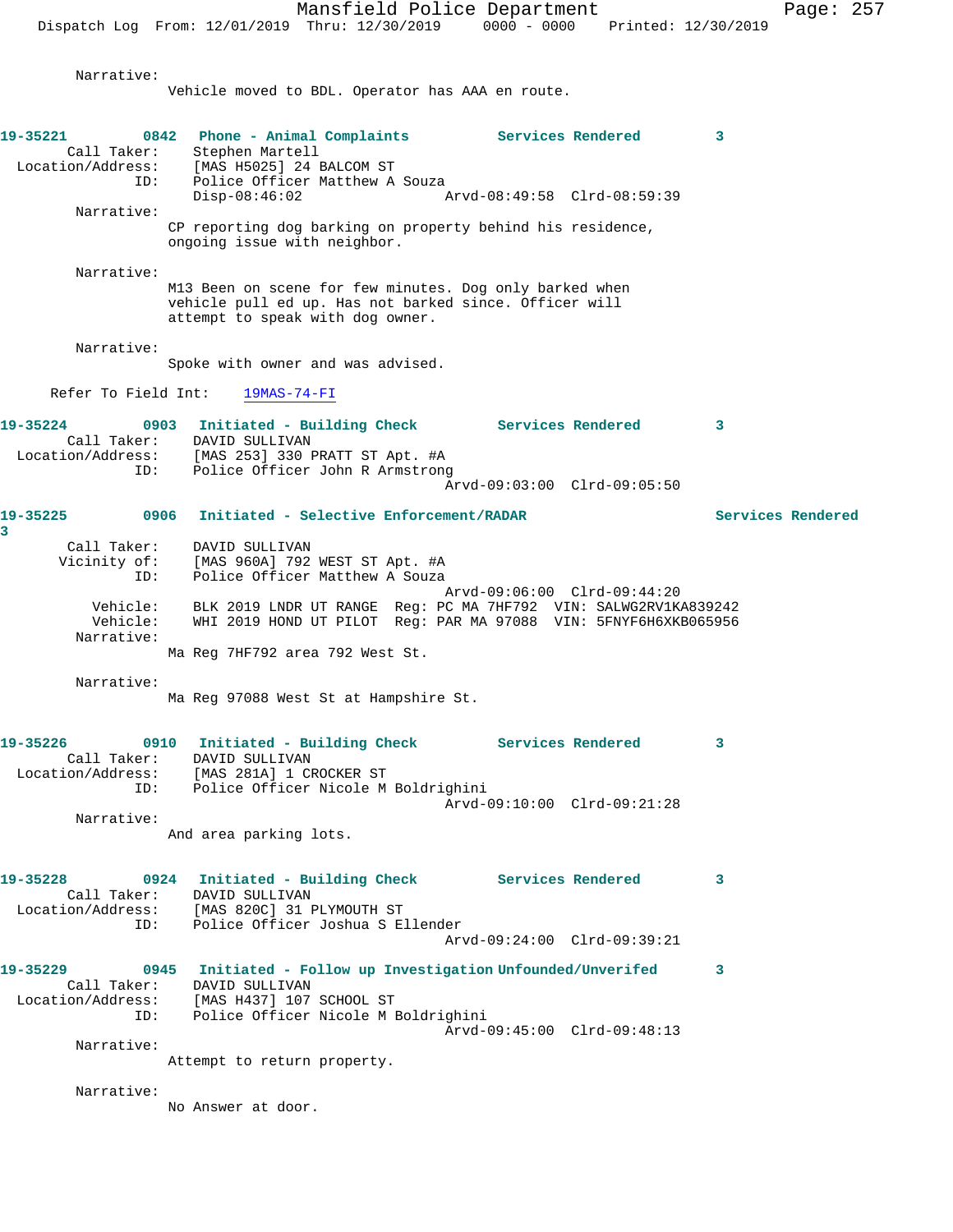Mansfield Police Department Fage: 258 Dispatch Log From: 12/01/2019 Thru: 12/30/2019 0000 - 0000 Printed: 12/30/2019 19-35230 0947 Initiated - Building Check Services Rendered 3 Call Taker: DAVID SULLIVAN Location/Address: [MAS 840] 280 SCHOOL ST ID: Police Officer Matthew A Souza Arvd-09:47:00 Clrd-10:10:11 **19-35234 0950 Phone - Assist Citizen - P S A Spoken To 3**  Call Taker: Support Staff Amanda Crisfulla Location/Address: [MAS] 149 OAKLAND ST Narrative: **19-35233 0952 Initiated - Selective Enforcement/RADAR Citation / Warning Issued 3**  Call Taker: DAVID SULLIVAN Vicinity of: [MAS] NORTH MAIN ST ID: Police Officer Nicole M Boldrighini Arvd-09:52:00 Clrd-10:11:42 Vehicle: WHI 2017 NISS ROUGE Reg: PC MA 8EN781 VIN: 5N1AT2MV8HC767520 Narrative: Ma Reg 8EN781 North Maion St **19-35237 1007 Phone - Hazardous Condition - Wire Dwn Investigated - No Report 1**  Call Taker: Stephen Martell Location/Address: [MAS H5933] 351 OAK ST ID: Police Officer Patrick J Pennie Disp-10:09:19 Clrd-10:10:27 ID: Police Officer Matthew A Souza Disp-10:10:22 Arvd-10:18:44 Clrd-10:19:24 Narrative: CP reporting she struck a cable wire while Xfinity was doing an install. Narrative: Spoke to Utility Worker advised that the caller came through area high rate of speed, striking the wire that he was trying to string across the roadway. No damage found. **19-35243 1036 911 - Lockouts Services Rendered 3**  Call Taker: DAVID SULLIVAN Location/Address: [MAS H205] 46 RIVERSIDE DR ID: Police Officer Nicole M Boldrighini Disp-10:38:19 Arvd-10:42:15 Clrd-10:59:03 Narrative: Caller locked out of her home. **19-35244 1052 911 - Erratic Oper MV / Road Rage Unfounded/Unverifed 3**  Call Taker: Administrative Secretary ROBERT A BOLGER Location/Address: [MAS] SOUTH ST ID: Police Officer Matthew A Souza Disp-10:54:32 Arvd-10:57:01 Clrd-11:00:52 Narrative: Silver P/U speeding up and down South St. **19-35246 1102 Initiated - HAZARDOUS CONDITION - Other Referred to Other Agency 2**  Call Taker: Administrative Secretary ROBERT A BOLGER Location/Address: [MAS 12] 250 EAST ST ID: Sergeant Brian P Thibault Arvd-11:02:00 Clrd-11:11:45 ID: Police Officer John R Armstrong Disp-11:02:00 Arvd-11:02:02 Clrd-11:20:24 Narrative: Report of gas like odor in parking lot at high school, MFD and Columbia Gas enroute.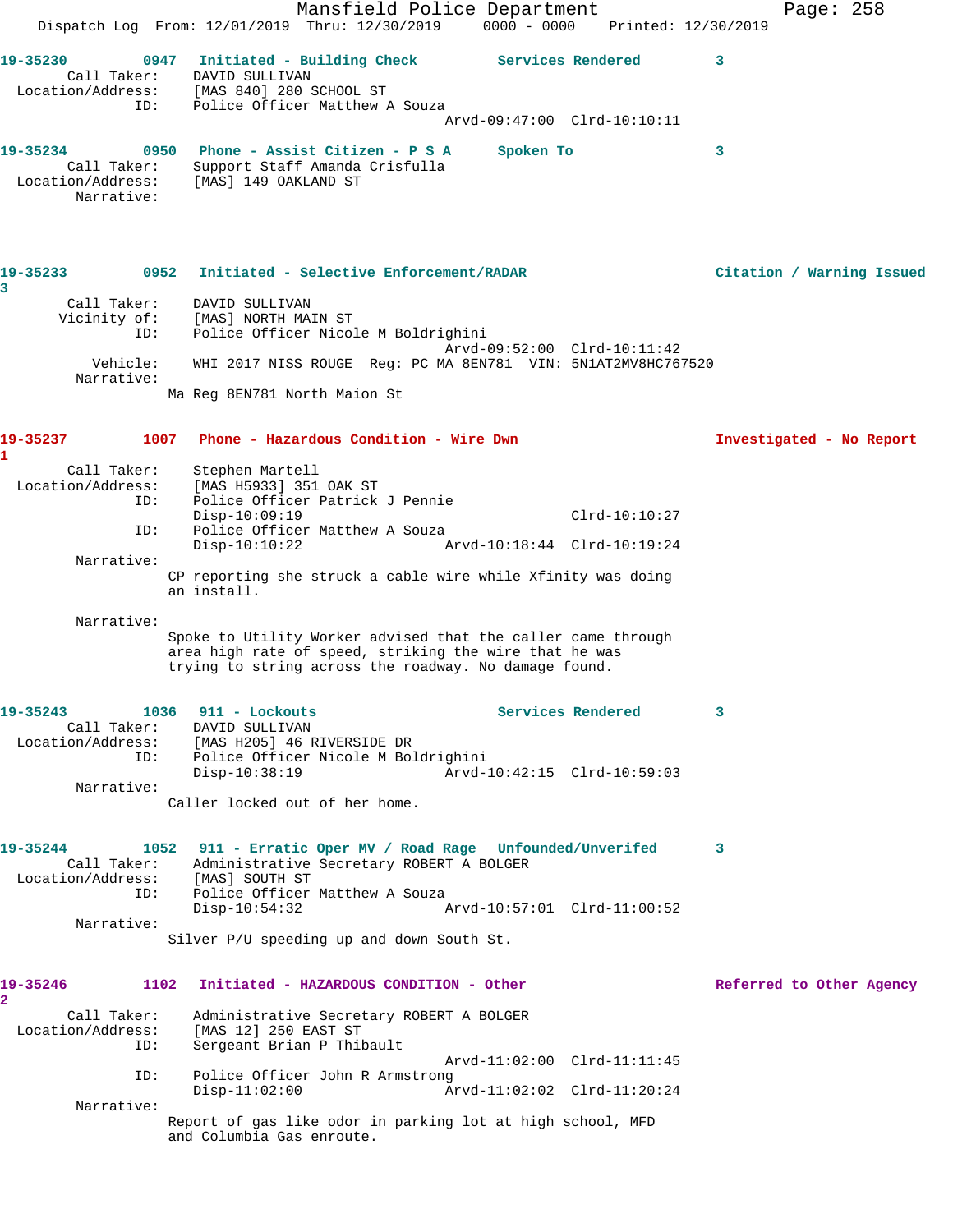Mansfield Police Department Page: 259 Dispatch Log From: 12/01/2019 Thru: 12/30/2019 0000 - 0000 Printed: 12/30/2019 Narrative: MFD reports probable exhaust from working vehicles in area, Columbia Gas still responding. **19-35247 1112 Initiated - Proactive Patrol Services Rendered 3**  Call Taker: Administrative Secretary ROBERT A BOLGER Location/Address: [MAS 820C] 31 PLYMOUTH ST ID: Police Officer Joshua S Ellender Arvd-11:12:00 Clrd-11:47:42 **19-35248 1113 Initiated - Assist Citizen - P S A Services Rendered 3**  Call Taker: Administrative Secretary ROBERT A BOLGER Location/Address: [MAS] 107 SCHOOL ST ID: Police Officer Nicole M Boldrighini Arvd-11:13:00 Clrd-11:14:05 Narrative: Returned items. **19-35254 1216 Initiated - Building Check Building Checked / Secured 3** Call Taker: Stephen Martell Location/Address: [MAS 1] 50 WEST ST ID: Police Officer Nicole M Boldrighini Arvd-12:16:00 Clrd-12:20:44 **19-35257 1228 911 - Suspicious Actv / Persn / Veh Unfounded/Unverifed 2**  Call Taker: ROBERT BOLGER Location/Address: [MAS] 232 MILL ST ID: Police Officer John R Armstrong<br>Disp-12:30:03 Ar Disp-12:30:03 Arvd-12:34:58 Clrd-12:41:56 Narrative: Report a strange black station wagon with yellow plates in her driveway and on Plowshare CT in the past several hours. Narrative: Area checked, negative results. **19-35258 1236 Initiated - Selective Enforcement/RADAR Services Rendered 3**  Call Taker: CARLY MORIARTY Location/Address: [MAS] 200 COPELAND DR ID: Police Officer Nicole M Boldrighini Arvd-12:36:00 Clrd-12:39:15 Narrative: Selective enforcement in the area. **19-35259 1236 Phone - Citizen Complaint Unfounded/Unverifed 3**  Call Taker: Stephen Martell Location/Address: [MAS 447F] 20 BICENTENNIAL CT ID: Police Officer Nicole M Boldrighini Disp-12:39:15 Arvd-12:43:29 Clrd-12:48:47 Narrative: report of verizon workers soliciting on the grounds. Narrative: Area checked, negative results. **19-35260 1311 911 - Disturbance / Gathering Investigated - Report Taken 1** Call Taker: ROBERT BOLGER Location/Address:<br>ID: Police Officer Matthew A Souza Disp-13:13:23 Arvd-13:16:59 Clrd-14:07:27 ID: Police Officer Nicole M Boldrighini Disp-13:13:27 Clrd-13:14:42 ID: Police Officer Nicole M Boldrighini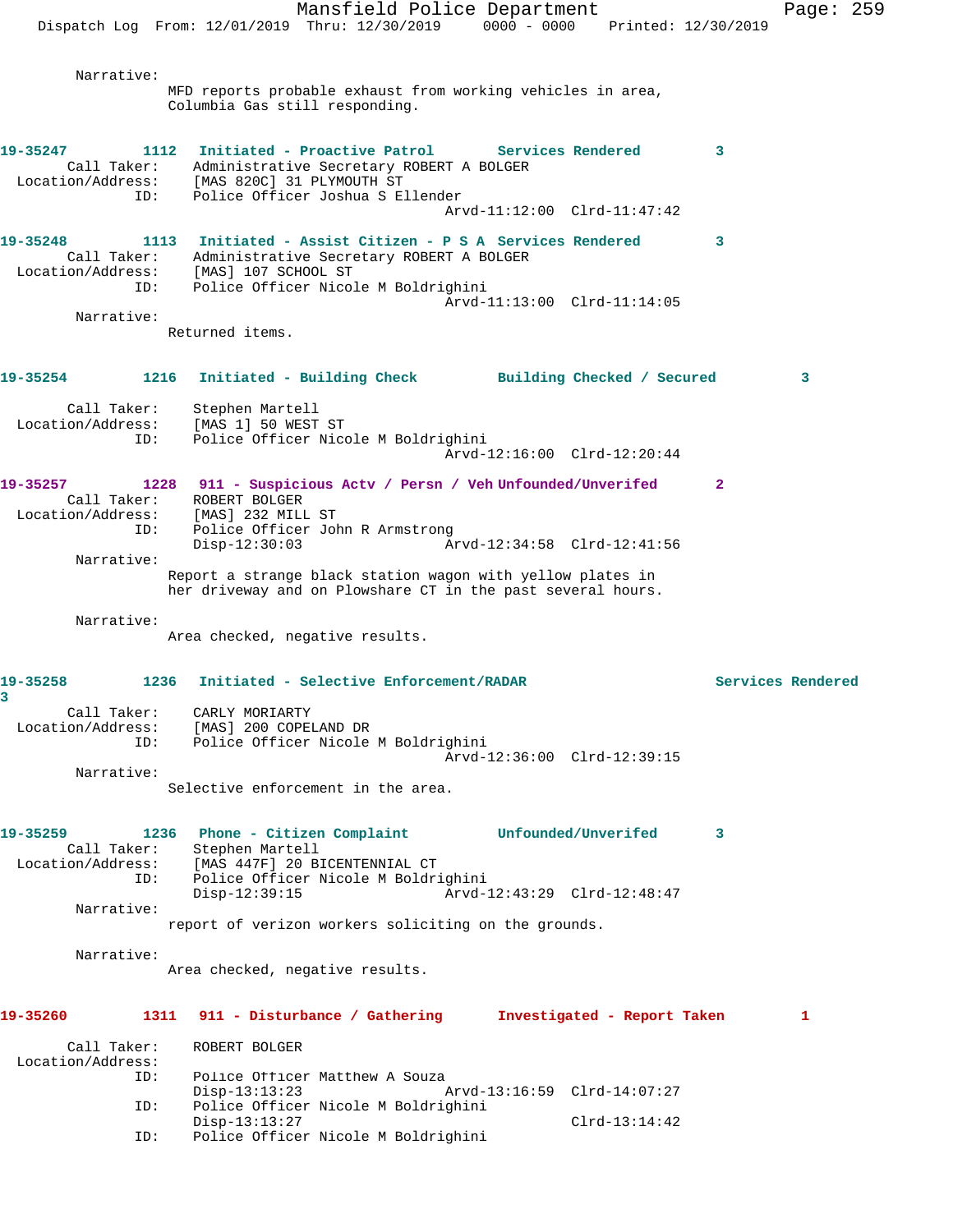Disp-13:14:47 Arvd-13:14:50 Clrd-14:07:30<br>ID: Police Officer Michael N Fenore Police Officer Michael N Fenore<br>Disp-13:23:28 Ar Disp-13:23:28 Arvd-13:23:30 Clrd-14:07:25

Refer To Incident: 19MAS-1193-OF

**19-35262 1325 Initiated - Proactive Patrol Building Checked / Secured 3** Call Taker: ROBERT BOLGER Location/Address: [MAS 820C] 31 PLYMOUTH ST ID: Police Officer Joshua S Ellender Arvd-13:25:00 Clrd-13:45:28 Narrative: Building check.

**19-35267 1410 Phone - Assist Fire Department Services Rendered 2**  Call Taker: Stephen Martell Location/Address: [MAS 418F] 31 FRANCIS AVE Apt. #3104 ID: Police Officer John R Armstrong<br>Disp-14:11:57 Ar Arvd-14:15:45 Clrd-14:35:27 Narrative:

Assist MFD with a lift assist.

## **19-35268 1412 Initiated - Suspicious Actv / Persn / Veh Spoken To 2**

| Call Taker:<br>Location/Address:<br>ID: | ROBERT BOLGER<br>[MAS] 218 PRATT ST<br>Police Officer Nicole M Boldrighini |                             |
|-----------------------------------------|----------------------------------------------------------------------------|-----------------------------|
|                                         |                                                                            | Arvd-14:12:00 Clrd-14:14:05 |
| ID:                                     | Police Officer Matthew A Souza                                             |                             |
|                                         | Disp-14:13:57                                                              | Arvd-14:14:02 Clrd-14:14:05 |
| Narrative:                              |                                                                            |                             |
|                                         | Off with parties from call 19-35259.                                       |                             |

## **19-35275 1512 Initiated - Proactive Patrol Building Checked / Secured 3**

 Call Taker: NICHOLAS GOYETTE Location/Address: [MAS 820C] 31 PLYMOUTH ST ID: Police Officer Joshua S Ellender Arvd-15:12:00 Clrd-15:32:06 Narrative:

Checking the area.

| 19-35276          | 1517       | Phone - 911 Hang-ups & Verifications                    | Referred to Other Agency |  |
|-------------------|------------|---------------------------------------------------------|--------------------------|--|
|                   |            |                                                         |                          |  |
| Call Taker:       |            | NICHOLAS GOYETTE                                        |                          |  |
| Location/Address: |            | [MAS 840K] 280 SCHOOL ST Apt. #K                        |                          |  |
|                   | ID:        | Police Officer Matthew A Souza                          |                          |  |
|                   |            | Arvd-15:20:29 Clrd-15:33:58<br>$Disp-15:19:05$          |                          |  |
|                   | ID:        | Police Officer John R Armstrong                         |                          |  |
|                   |            | $Clrd-15:24:07$<br>$Disp-15:19:08$                      |                          |  |
|                   | Vehicle:   | GRY 2019 1500 Req: PAS MA FF62LP VIN: 1C6SRFMT0KN805015 |                          |  |
|                   | Narrative: |                                                         |                          |  |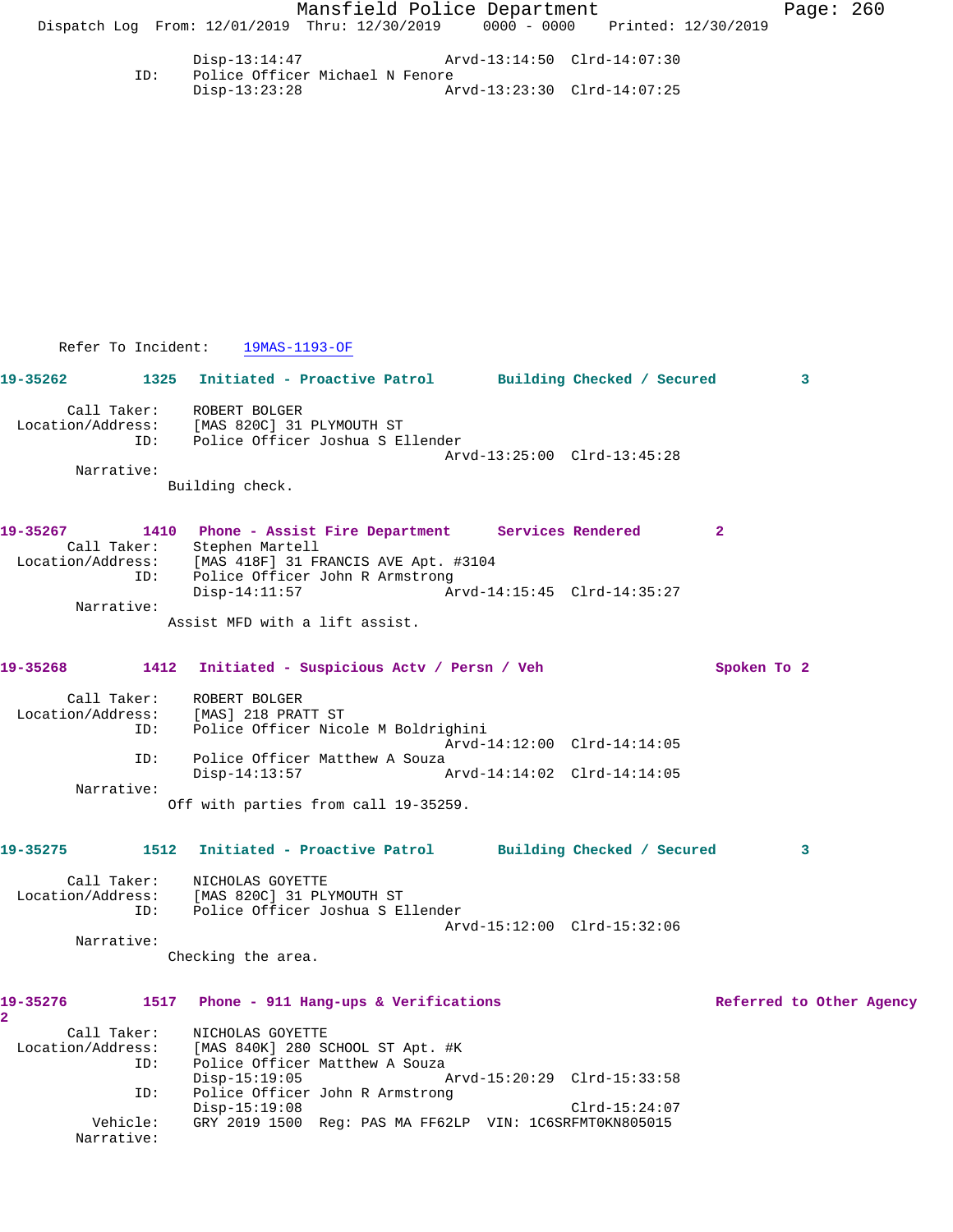|                                                                                |                              |                                    | Mansfield Police Department<br>Dispatch Log From: 12/01/2019 Thru: 12/30/2019 0000 - 0000 Printed: 12/30/2019       |                      |   | Page: $261$ |  |
|--------------------------------------------------------------------------------|------------------------------|------------------------------------|---------------------------------------------------------------------------------------------------------------------|----------------------|---|-------------|--|
|                                                                                | Two $911$ hangups:           |                                    |                                                                                                                     |                      |   |             |  |
|                                                                                | Offficers to check locaitons |                                    | 911 has landline showing for TD Bank, # ID displays Kohls.                                                          |                      |   |             |  |
| Narrative:                                                                     | MFD en route                 |                                    | Callback reveals a medical, female party down and was<br>unconscious, now semi-conscious inside Kohls by registers. |                      |   |             |  |
| 19-35279                 1650    Phone – Well Being Check<br>Location/Address: | Call Taker: CARLY MORIARTY   |                                    |                                                                                                                     | Not Home / No Answer | 3 |             |  |
| ID:                                                                            | $Disp-16:54:01$              | Police Officer Danielle C Titus    |                                                                                                                     |                      |   |             |  |
| ID:                                                                            | $Disp-16:54:27$              | Police Officer Christopher D Sorge |                                                                                                                     |                      |   |             |  |
| Narrative:                                                                     |                              |                                    |                                                                                                                     |                      |   |             |  |

| Narrative:                                                                                                      | Location/Address: [MAS 255] 377 CHAUNCY ST<br>Police Officer Michael T Fitzgerald<br>TD:<br>$Disp-17:14:54$<br>Arvd-17:14:56 Clrd-17:18:20<br>Caller reports an elderly female party operating a beige<br>volvo wagon, seemed disoriented and struck several curbs.                                                                                                                                                                                                                                                                                                                                                                                                                   |  |
|-----------------------------------------------------------------------------------------------------------------|---------------------------------------------------------------------------------------------------------------------------------------------------------------------------------------------------------------------------------------------------------------------------------------------------------------------------------------------------------------------------------------------------------------------------------------------------------------------------------------------------------------------------------------------------------------------------------------------------------------------------------------------------------------------------------------|--|
|                                                                                                                 | Took a right out of Stop & Shop in Mansfield.                                                                                                                                                                                                                                                                                                                                                                                                                                                                                                                                                                                                                                         |  |
| 19-35286<br>Call Taker:                                                                                         | 1720 Initiated - Motor Vehicle Stop Citation / Warning Issued 3<br>NICHOLAS GOYETTE<br>Location/Address: [MAS] 146 WEST ST @ 1 CENTRAL ST<br>Police Officer Joshua S Ellender<br>TD:                                                                                                                                                                                                                                                                                                                                                                                                                                                                                                  |  |
| Vehicle:<br>Narrative:                                                                                          | Arvd-17:20:00 Clrd-17:24:34<br>BLU 2005 NISS ALTI Reg: PC MA 4YF222 VIN: 1N4AL11D95C252621                                                                                                                                                                                                                                                                                                                                                                                                                                                                                                                                                                                            |  |
|                                                                                                                 | Out with a mv stop. RO cited for red light violation @<br>Copeland/West                                                                                                                                                                                                                                                                                                                                                                                                                                                                                                                                                                                                               |  |
|                                                                                                                 |                                                                                                                                                                                                                                                                                                                                                                                                                                                                                                                                                                                                                                                                                       |  |
| 19-35288                                                                                                        | 1728 Initiated - Traffic Grant Enforcement<br>Citation / Warning Issued                                                                                                                                                                                                                                                                                                                                                                                                                                                                                                                                                                                                               |  |
| 2<br>Call Taker:<br>Location:<br>ID:                                                                            | NICHOLAS GOYETTE<br>[MAS] TOWN WIDE<br>Detective Gregory S Martell<br>Arvd-17:28:00 Clrd-21:20:53                                                                                                                                                                                                                                                                                                                                                                                                                                                                                                                                                                                     |  |
| ID:<br>Vehicle:<br>Vehicle:<br>Vehicle:<br>Vehicle:<br>Vehicle:<br>Vehicle:<br>Vehicle:<br>Vehicle:<br>Vehicle: | Detective Gregory S Martell<br>$Disp-21:30:12$<br>Arvd-21:30:15 Clrd-21:31:07<br>WHI 2013 VOLK CC Req: PC MA 8GK159 VIN: WVWRP7AN0DE570174<br>WHI 2012 FORD UT EXPEDI Reg: PC MA 13CV00 VIN: 1FMJK2A5XCEF36042<br>WHI 2014 TOYT 4RUNNE Reg: PC MA 7LH639 VIN: JTEBU5JR6E5198483<br>GRY 2004 HOND ACCORD Req: PC MA 5HN292 VIN: 1HGCM55784A113555<br>GRY 2019 ACUR TLX Req: PC MA 8859TT VIN: 19UUB3F68KA004448<br>BLK 2013 KIA SPORTA Req: PC MA 3CL869 VIN: KNDPCCA2XD7374281<br>BLU 2011 HOND UT CRV Req: PC MA 56XN34 VIN: 5J6RE4H72BL084254<br>BLU 2014 TOYT COROLL Reg: PC MA 985CB5 VIN: 2T1BURHE4EC172918<br>BLK 2017 FORD UT EXPLOR Req: PAS MA USB479 VIN: 1FM5K8HT3HGE17270 |  |

**19-35281 1713 Phone - Erratic Oper MV / Road Rage Gone on Arrival 3** 

Call Taker: NICHOLAS GOYETTE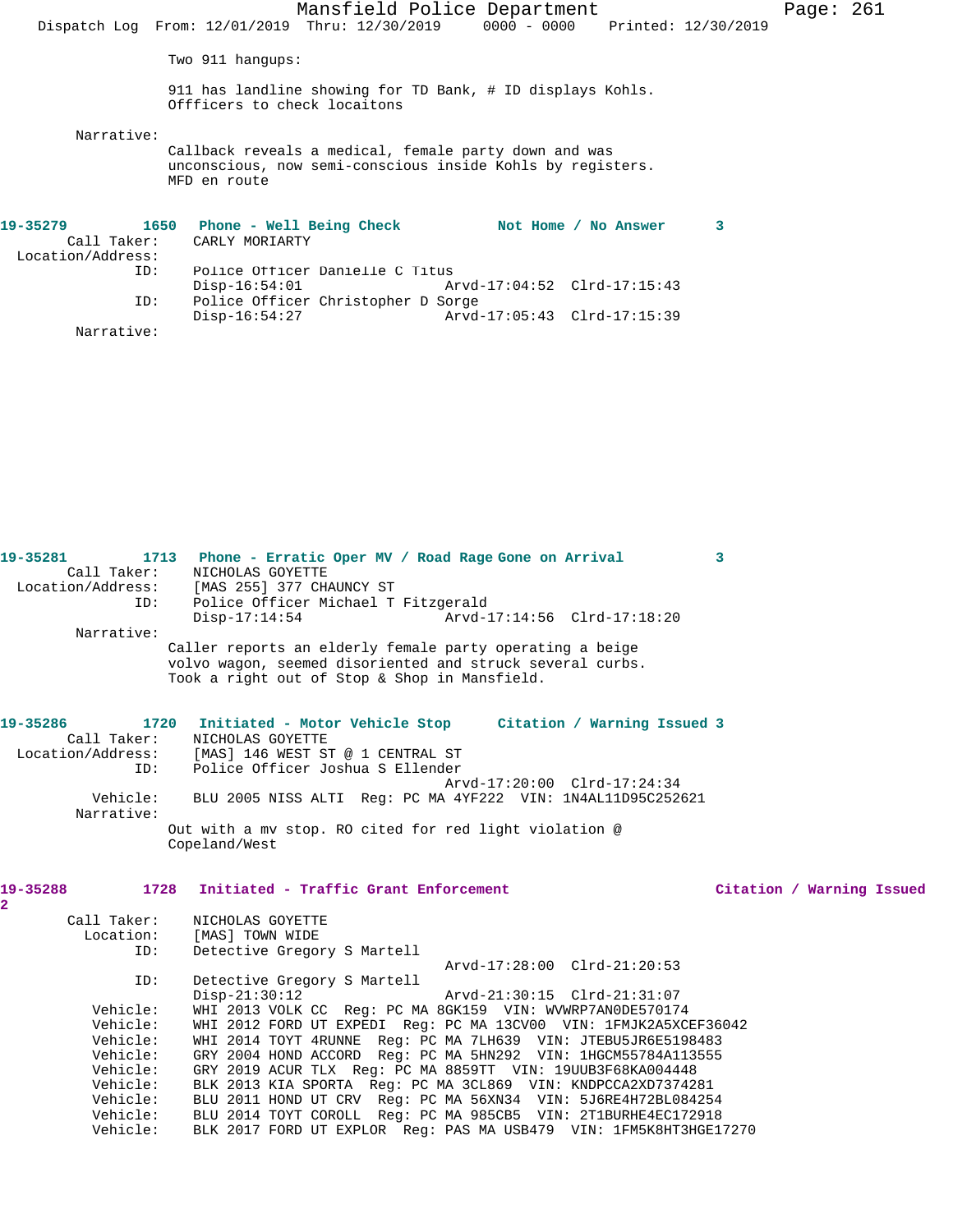Mansfield Police Department Page: 262 Dispatch Log From: 12/01/2019 Thru: 12/30/2019 Vehicle: GRY 2017 HOND CIVIC Reg: PC MA 9JW921 VIN: 19XFC2F56HE215806 RED 2016 FORD FUSION Reg: PC MA 887MB6 VIN: 3FA6P0T93GR263597 Narrative: Traffic Grant. Narrative: Out with MA 8GK159 at 140SB/495. 1751 Clear, RO cited for marked lanes and failure to signal. Narrative: Out with MA 13CV00 at the bottom of the 'S Curves' 1757 Clear, RO cited for failure to inspect and marked lanes Narrative: Out with MA 7LH639 at South Main in front of Town Hall. 1811 Clear, RO cited for speed. Narrative: Out with MA 5HN292 at South Main @ Benefit. 1816 Clear, RO cited for failure to inspect. Narrative: Out with MA 8859TT at Maple @ Joanna. 1837 Clear, RO cited for speed Narrative: Out with MA 3CL869 on Norfolk ST. 1922 Clear, RO cited for failure to inspect. Narrative: Out with MA 56XN34 at West @ Central. Owner/Oper; WF Issued for 90/20. Narrative: Out with MA 985CB5 at Chauncy @ Highland. 2012 Clear, RO cited for failure to inspect Narrative: Out with MA USB479 at the bottom of the 'S Curves' 2048 Clear, RO cited for speed Narrative: Out with MA 9JW921 at the bottom of S. Main ramp. 2058 Clear, RO cited for marked lanes Narrative: Out with MA 887MB6 at RTE 140 @ Town Line. 2111 Clear, RO cited for speed **19-35294 1747 Initiated - Selective Enforcement/RADAR Citation / Warning Issued** Call Taker: NICHOLAS GOYETTE<br>.on/Address: [MAS] EASTMAN ST Location/Address: ID: Police Officer Christopher D Sorge Arvd-17:47:00 Clrd-18:28:03 Vehicle: GRY 2006 TOYT COROLL Reg: PC MA 1FFE68 VIN: 2T1BR30E26C600822 Vehicle: BLU 2008 AUDI A4 Reg: PC MA 3LL178 VIN: WAUDF78E38A087081 Narrative: Selective enforcement in the area.

Narrative:

**3**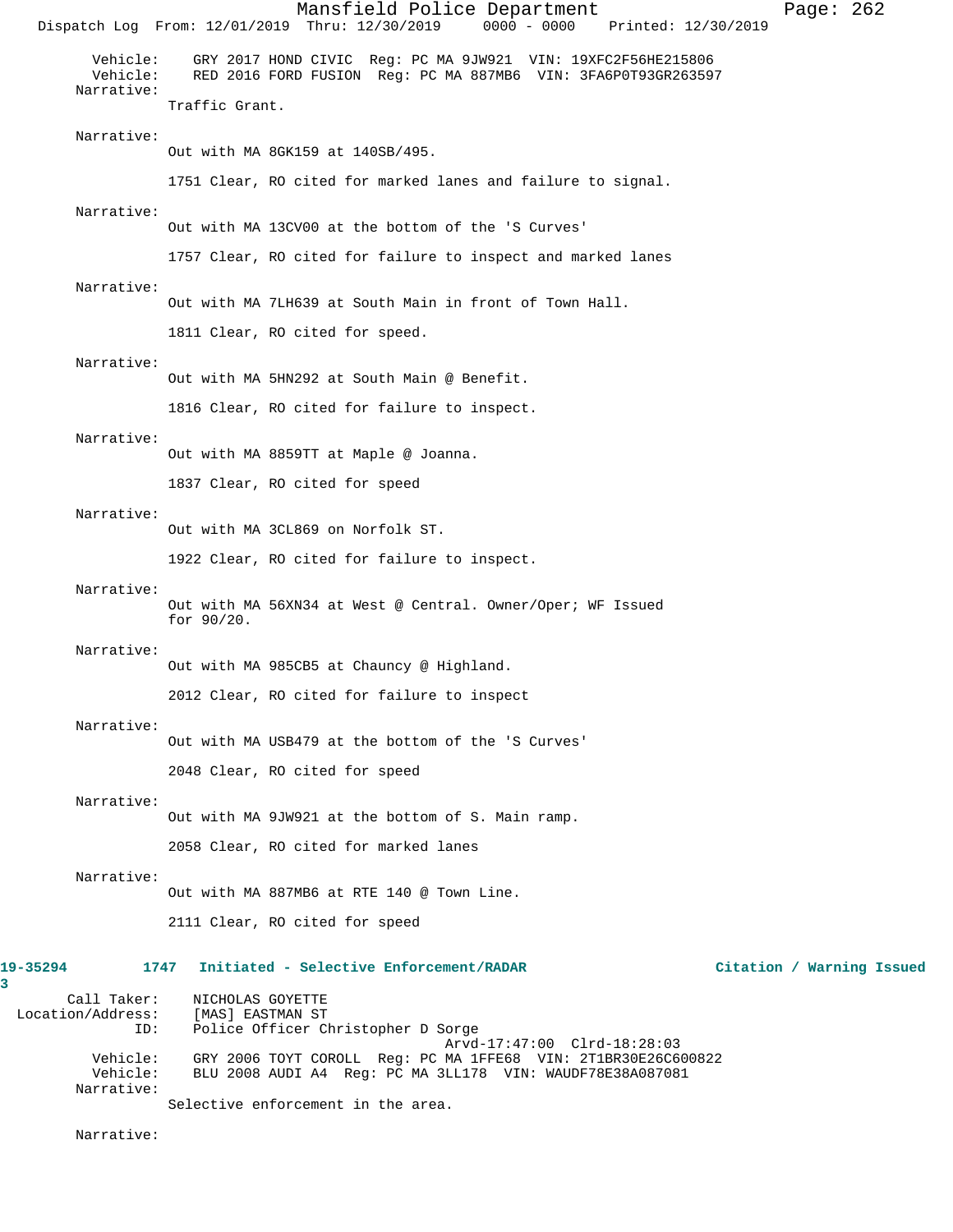Mansfield Police Department Page: 263 Dispatch Log From: 12/01/2019 Thru: 12/30/2019 0000 - 0000 Printed: 12/30/2019 Out with a mv stop Stearns @ Bonney. Verbal to the operator for defective equipment Narrative: Out with a mv stop, Stearns @ Erick. RO cited for defective equipment **19-35296 1759 Initiated - Proactive Patrol Building Checked / Secured 3** Call Taker: NICHOLAS GOYETTE Location/Address: [MAS 840] 280 SCHOOL ST ID: Police Officer Michael T Fitzgerald Arvd-17:59:00 Clrd-18:20:56 Narrative: Checking the area. **19-35297 1812 Phone - Assist Fire Department Referred to Other Agency 2**  Call Taker: NICHOLAS GOYETTE Location/Address: [MAS H3452] 107 CHURCH ST ID: Police Officer Danielle C Titus Disp-18:13:08 Arvd-18:16:18 Clrd-18:31:46 Narrative: Assisting the FD with a fire related incident. **19-35298 1822 Initiated - Proactive Patrol Building Checked / Secured 3** Call Taker: NICHOLAS GOYETTE Location/Address: [MAS 820C] 31 PLYMOUTH ST ID: Officer Brendan Fayles Arvd-18:22:00 Clrd-18:32:01 Narrative: Checking the area. **19-35300 1846 Initiated - Selective Enforcement/RADAR Verbal Warning 3**  Call Taker: NICHOLAS GOYETTE Location/Address: [MAS] 1 SCHOOL ST @ 167 WEST ST ID: Police Officer Danielle C Titus Arvd-18:46:00 Clrd-19:22:43 Vehicle: GRY 2017 TOYT COROLL Reg: PC MA 7EY358 VIN: 2T1BURHE5HC828077 Narrative: Selective enforcement in the area. Narrative: Out with a mv stop. Verbal for headlights violation **19-35301 1849 Initiated - Motor Vehicle Stop Verbal Warning 3**  Call Taker: NICHOLAS GOYETTE Location/Address: [MAS 1008] 1 OLD COLONY WAY Apt. #105 ID: Police Officer Joshua S Ellender Arvd-18:49:00 Clrd-18:51:54 Vehicle: WHI 2005 TOYT AVALON Reg: PC MA 48PN58 VIN: 4T1BK36B95U041736 Narrative: Out with a mv stop. Verbal to the RO for no headlights **19-35302 1855 Initiated - Motor Vehicle Stop Verbal Warning 3**  Call Taker: NICHOLAS GOYETTE Vicinity of: [MAS 281A] 1 CROCKER ST ID: Police Officer Michael T Fitzgerald Arvd-18:55:00 Clrd-18:58:21 Vehicle: GRY 2019 TOYT TACOMA Reg: PC MA 3AT511 VIN: 5TFSX5EN7KX065928 Narrative: Ouit with a mv stop. Verbal to the RO, one way violation and registration not in possession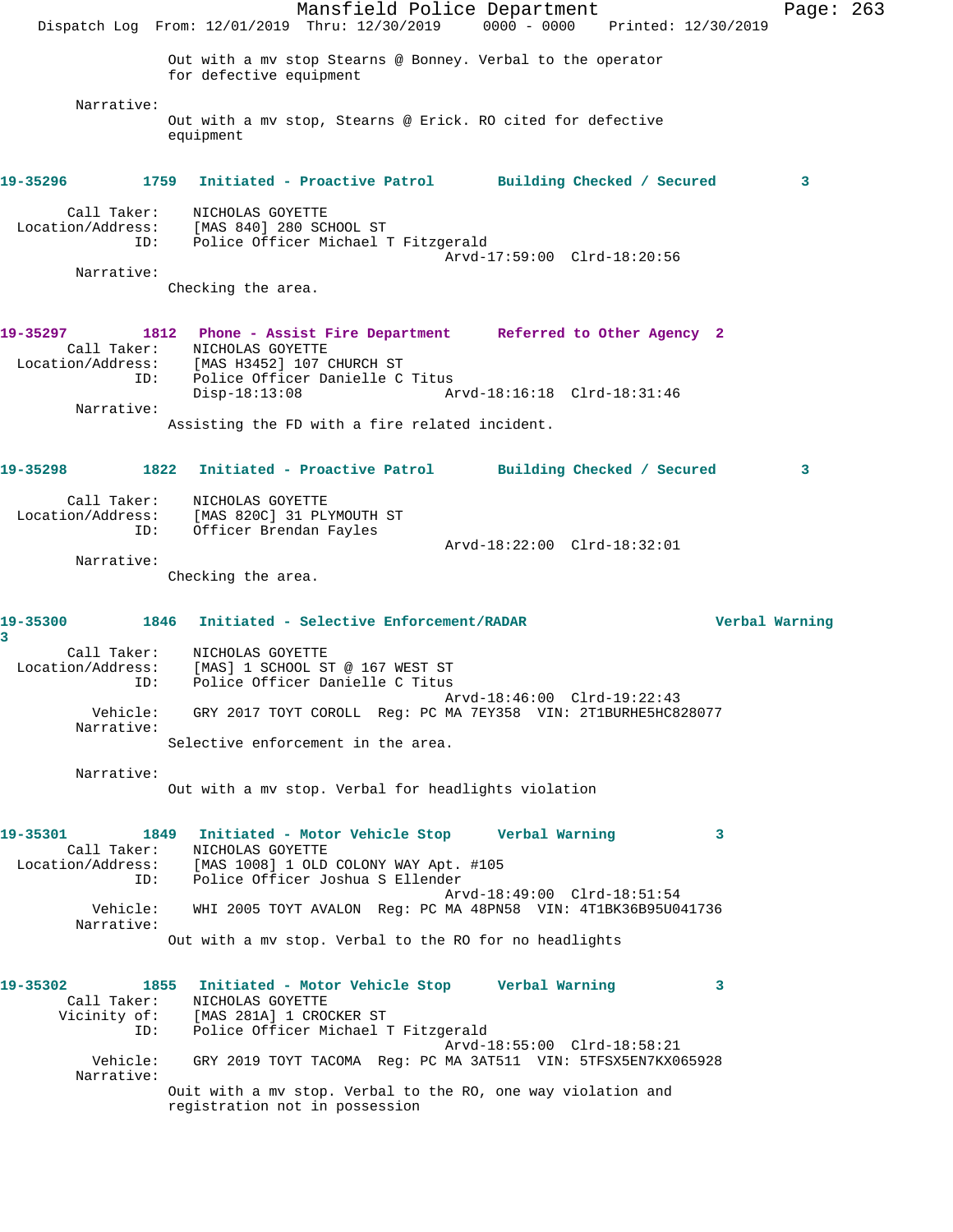Mansfield Police Department Page: 264 Dispatch Log From: 12/01/2019 Thru: 12/30/2019 0000 - 0000 Printed: 12/30/2019 **19-35306 2000 911 - Traffic / Roadway Complaint Gone on Arrival 2**  Call Taker: DAVID SULLIVAN Location/Address: [MAS] 170 SCHOOL ST @ 100 RTE 140 NB ID: Police Officer Michael T Fitzgerald Disp-20:02:55 Arvd-20:06:13 Clrd-20:06:14 ID: Police Officer Joshua S Ellender Disp-20:03:00 Arvd-20:03:02 Clrd-20:06:15 Narrative: Erratic Operation Stopped in the intersection Unk if intoxicated Last seen North 140 from School St Narrative: M8 out in the area. M2 out at RTE 140 @ Chauncy Narrative: Gray Sedan Unk Reg - Could not see the plate. Narrative: M8 reports checking RTE to school/ town line, negative findings Narrative: M15 reports units clear, nothing found **19-35308 2012 Initiated - Proactive Patrol Building Checked / Secured 3** Call Taker: NICHOLAS GOYETTE Location/Address: [MAS 281A] 1 CROCKER ST ID: Police Officer Danielle C Titus Arvd-20:12:00 Clrd-20:22:16 Narrative: Checking the area. **19-35309 2015 Initiated - Motor Vehicle Stop Verbal Warning 3**  Call Taker: NICHOLAS GOYETTE Location/Address: [MAS 907A] 390 WEST ST Apt. #B ID: Police Officer Michael T Fitzgerald Arvd-20:15:00 Clrd-20:19:52 Vehicle: GRY 2001 VOLV V70 Reg: PC MA 2NZ122 VIN: YV1SW61R212069053 Narrative: Out with a mv stop. Verbal to the RO for failure to use care and caution, marked lanes **19-35311 2028 Initiated - Proactive Patrol Building Checked / Secured 3** Call Taker: NICHOLAS GOYETTE Location/Address: [MAS 2] 60 FORBES BLVD ID: Police Officer Michael T Fitzgerald Arvd-20:28:00 Clrd-20:33:36 Narrative: Checking the area. **19-35312 2038 Initiated - Proactive Patrol Building Checked / Secured 3** Call Taker: NICHOLAS GOYETTE Location/Address: [MAS 820C] 31 PLYMOUTH ST ID: Police Officer John R Armstrong Arvd-20:38:00 Clrd-20:49:28 Narrative: Checking the area. **19-35314 2040 Initiated - Proactive Patrol Building Checked / Secured 3** Call Taker: NICHOLAS GOYETTE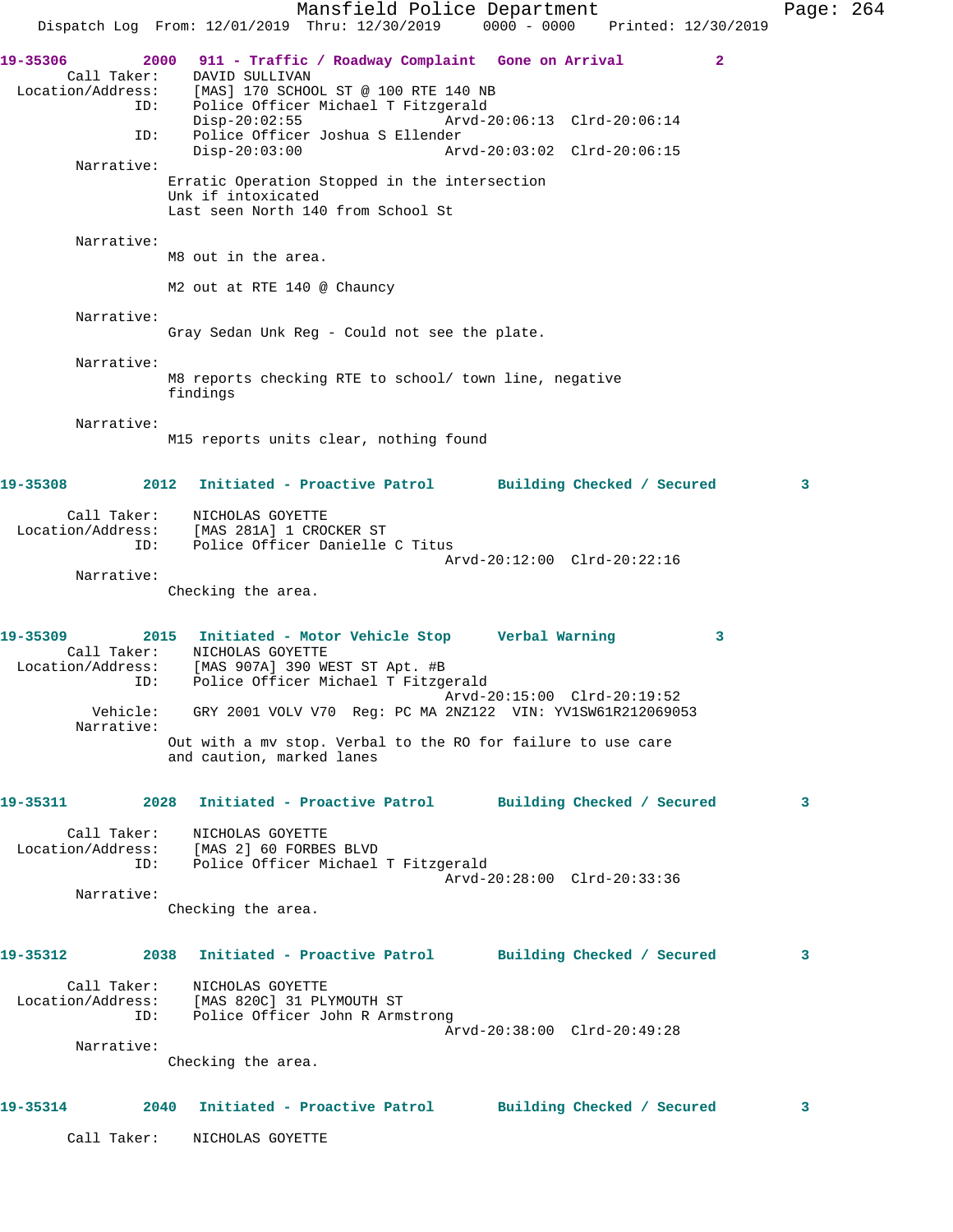|                                  | Dispatch Log From: 12/01/2019 Thru: 12/30/2019 0000 - 0000 Printed: 12/30/2019                                                                                                                                    | Mansfield Police Department |                             |  | Page: 265       |  |
|----------------------------------|-------------------------------------------------------------------------------------------------------------------------------------------------------------------------------------------------------------------|-----------------------------|-----------------------------|--|-----------------|--|
| Location/Address:<br>ID:         | [MAS 255] 377 CHAUNCY ST<br>Police Officer Nicole P Newport                                                                                                                                                       |                             | Arvd-20:40:00 Clrd-20:46:33 |  |                 |  |
| Narrative:                       |                                                                                                                                                                                                                   |                             |                             |  |                 |  |
|                                  | Checking the area on portable                                                                                                                                                                                     |                             |                             |  |                 |  |
| 19-35317<br>2                    | 2111 Phone - Suspicious Actv / Persn / Veh                                                                                                                                                                        |                             |                             |  | Gone on Arrival |  |
| Call Taker:<br>Location/Address: | DAVID SULLIVAN<br>[MAS H2783] 112 PRATT ST                                                                                                                                                                        |                             |                             |  |                 |  |
| ID:<br>ID:                       | Police Officer Christopher D Sorge<br>$Disp-21:15:02$<br>Police Officer Joshua S Ellender                                                                                                                         |                             | Arvd-21:20:38 Clrd-22:28:33 |  |                 |  |
|                                  | $Disp-21:15:05$                                                                                                                                                                                                   |                             | Arvd-21:20:38 Clrd-22:28:32 |  |                 |  |
| ID:                              | Police Officer Michael T Fitzgerald<br>$Disp-21:20:43$                                                                                                                                                            |                             | Arvd-21:20:45 Clrd-22:28:32 |  |                 |  |
| ID:                              | Detective Gregory S Martell<br>$Disp-21:20:57$                                                                                                                                                                    |                             | Arvd-21:20:59 Clrd-21:30:05 |  |                 |  |
| ID:                              | Detective Gregory S Martell<br>$Disp-21:31:11$                                                                                                                                                                    |                             | Arvd-21:31:12 Clrd-22:28:31 |  |                 |  |
| ID:                              | Police Officer Nicole P Newport<br>$Disp-21:38:54$                                                                                                                                                                |                             | Arvd-21:38:57 Clrd-22:06:41 |  |                 |  |
| ID:                              | Police Officer Danielle C Titus                                                                                                                                                                                   |                             |                             |  |                 |  |
| Vehicle:<br>Vehicle:<br>Vehicle: | $Disp-21:46:25$<br>GRY 2010 JEEP GRANDC Req: PAS MA 35516 VIN: 1J4PR4GK9AC140402<br>BRO 2011 TOYT CAMRY Reg: PC MA 7TN150 VIN: 4T4BF3EK9BR145800<br>WHI 2013 JEEP WRANGL Req: PC MA 1828MJ VIN: 1C4BJWDG2DL678933 |                             | Arvd-21:46:30 Clrd-22:06:39 |  |                 |  |
| Narrative:                       | R/p states saw a person on surv camera in driveway looking                                                                                                                                                        |                             |                             |  |                 |  |
|                                  | at his Jeep parked in driveway.<br>R/p is away on vacation and watching remotely.<br>Happened about 2 minutes ago.                                                                                                |                             |                             |  |                 |  |
|                                  | described wearing a hoodie unk rest. still in drive looking<br>at jeep                                                                                                                                            |                             |                             |  |                 |  |
| Narrative:                       | M2 reports a mv has been gone through                                                                                                                                                                             |                             |                             |  |                 |  |
| Narrative:                       | M2 reports m/v is parked behind 108/110 Pratt. Unable to<br>raise a resident; resident contacted via phone, en route to<br>meet the ofc's                                                                         |                             |                             |  |                 |  |
| Narrative:                       |                                                                                                                                                                                                                   |                             |                             |  |                 |  |
|                                  | M2 reporting a second mv                                                                                                                                                                                          |                             |                             |  |                 |  |
| Narrative:                       | M8 reporting a male walking by Chauncy/Chilson                                                                                                                                                                    |                             |                             |  |                 |  |
| Narrative:                       | M12 out speaking with a male at Chauncy/Chilson                                                                                                                                                                   |                             |                             |  |                 |  |
| Narrative:                       | M12 reports party checks out; just came out of his home at<br>71 Pratt and walking to the store. States he did not notice<br>anything out of the ordinary.                                                        |                             |                             |  |                 |  |
| Narrative:                       | M12 reports the male appears uninvolved and did not witness<br>anything out of the ordinary.                                                                                                                      |                             |                             |  |                 |  |
| Narrative:                       | Additional victim m/v at 198 Pratt; check the area from<br>there.                                                                                                                                                 |                             |                             |  |                 |  |
| Narrative:                       | Command Staff notified via GroupMe                                                                                                                                                                                |                             |                             |  |                 |  |
| Narrative:                       | M15 reports completion of 2nd track, negative results                                                                                                                                                             |                             |                             |  |                 |  |
|                                  |                                                                                                                                                                                                                   |                             |                             |  |                 |  |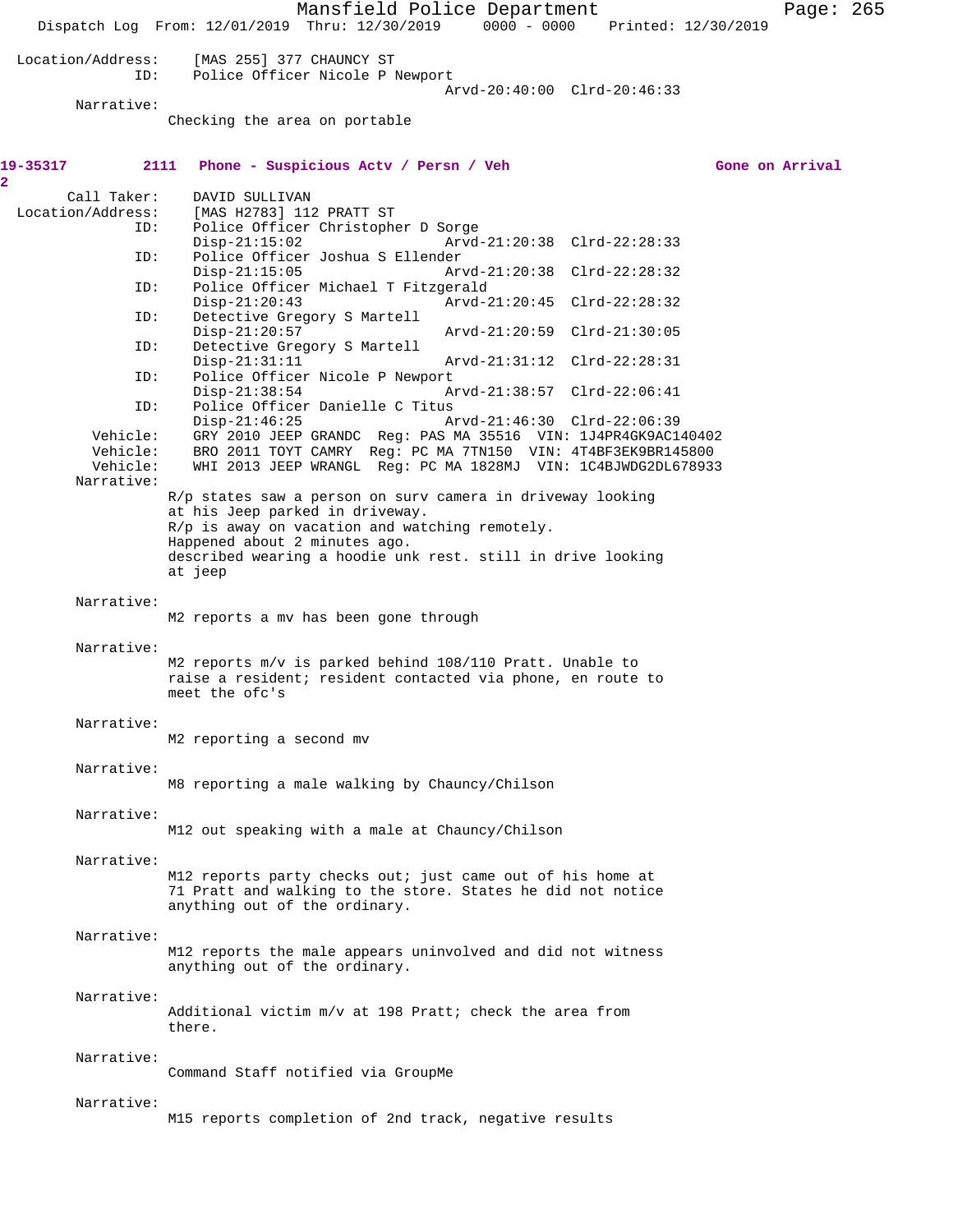Mansfield Police Department Page: 266 Dispatch Log From: 12/01/2019 Thru: 12/30/2019 0000 - 0000 Printed: 12/30/2019 Narrative: M1 reports all units clear, no property reported to be missing. Refer To Incident: 19MAS-1194-OF Refer To Incident: 19MAS-1195-OF **19-35323 2204 Phone - Alarm - Burglar False / Accidental Alarm 1**  Call Taker: NICHOLAS GOYETTE Location/Address: [MAS 992G] 660 EAST ST Apt. #8 Police Officer Danielle C Titus<br>Disp-22:06:45 A Disp-22:06:45 Arvd-22:06:46 Clrd-22:06:52 ID: Police Officer Nicole P Newport<br>Disp-22:06:48 A Disp-22:06:48 Arvd-22:10:25 Clrd-22:13:38 ID: Police Officer Danielle C Titus Disp-22:06:56 Arvd-22:09:39 Clrd-22:13:38 Narrative: Zone: 3 front store motion Rep: none Narrative: Bldg checks secure; all checks hand tight. **19-35327 2233 Initiated - Proactive Patrol Building Checked / Secured 3** Call Taker: NICHOLAS GOYETTE Location/Address: [MAS 1016] 4 ERICK RD ID: Police Officer Joshua S Ellender Arvd-22:33:00 Clrd-22:44:37 Narrative: Checking the area. **19-35328 2236 Initiated - Proactive Patrol Building Checked / Secured 3** Call Taker: NICHOLAS GOYETTE Location/Address: [MAS 417] 9 FRANCIS AVE ID: Police Officer Christopher D Sorge Arvd-22:36:00 Clrd-22:39:45 Narrative: Checking the area. **19-35329 2239 Initiated - Proactive Patrol Building Checked / Secured 3** Call Taker: NICHOLAS GOYETTE Location/Address: [MAS 987A] 125 HIGH ST Apt. #1-4 ID: Police Officer Danielle C Titus Arvd-22:39:00 Clrd-22:46:29 ID: Police Officer Christopher D Sorge Disp-22:42:57 Arvd-22:46:27 Clrd-22:46:28 Vehicle: RANGE ROVER SPORT Reg: DL MA 217 Narrative: Checking the area. Narrative: Checking on a m/v in the area with the back doors open. Narrative: Its parked on High St adjacent to the fenced off area for the light dept. Narrative: In the area of #70; Corner of High/Church Narrative: M12 reports units clear, home owners went inside with groceries. No issues.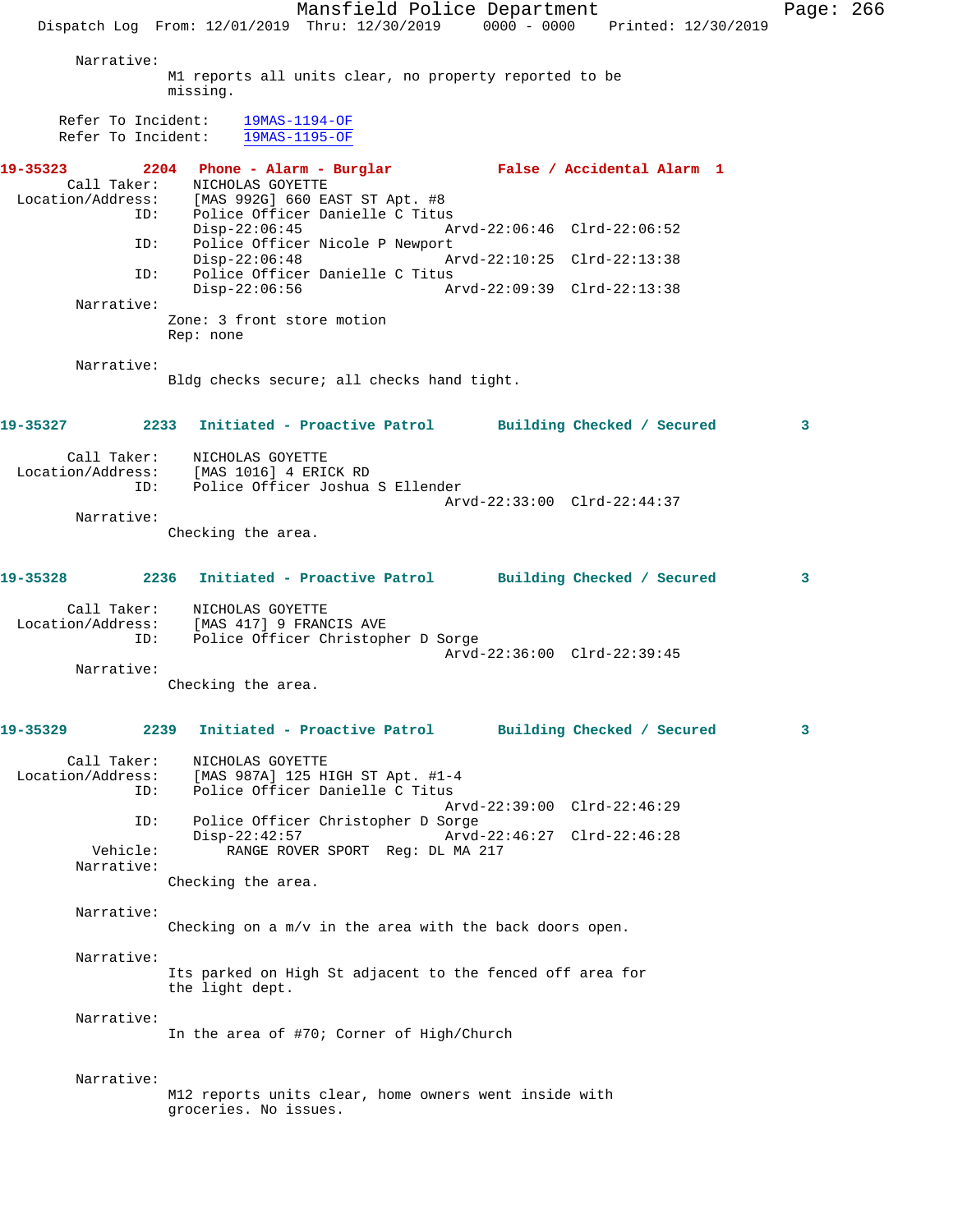|                                 |             | Mansfield Police Department<br>Dispatch Log From: 12/01/2019 Thru: 12/30/2019 0000 - 0000 Printed: 12/30/2019                                                                                                            |                             |   | Page: 267 |  |
|---------------------------------|-------------|--------------------------------------------------------------------------------------------------------------------------------------------------------------------------------------------------------------------------|-----------------------------|---|-----------|--|
|                                 | ID:         | 19-35331 2252 Initiated - Motor Vehicle Stop Verbal Warning<br>Call Taker: DAVID SULLIVAN<br>Vicinity of: [MAS 199] 54 CHAUNCY ST<br>Police Officer Christopher D Sorge                                                  |                             | 3 |           |  |
|                                 | ID:         | Police Officer Christopher D Sorge                                                                                                                                                                                       | Arvd-22:52:00 Clrd-22:55:25 |   |           |  |
|                                 | Narrative:  | $Disp-22:55:29$<br>Vehicle: BLU 2007 DODG GRACAR Reg: PC MA 75D110 VIN: 2D4GP44L67R331853                                                                                                                                | Arvd-22:55:31 Clrd-23:02:34 |   |           |  |
|                                 |             | Traffic Stop.                                                                                                                                                                                                            |                             |   |           |  |
|                                 |             | 19-35332              2309   Initiated - Proactive Patrol          Building Checked / Secured                                                                                                                            |                             |   | 3         |  |
|                                 | Call Taker: | NICHOLAS GOYETTE<br>Location/Address: [MAS 820C] 31 PLYMOUTH ST<br>ID: Police Officer John R Armstrong                                                                                                                   |                             |   |           |  |
|                                 | Narrative:  | Checking the area.                                                                                                                                                                                                       | Arvd-23:09:00 Clrd-23:18:39 |   |           |  |
| For Date: $12/29/2019$ - Sunday |             |                                                                                                                                                                                                                          |                             |   |           |  |
|                                 |             | 19-35333 0022 911 - Assist Fire Department Referred to Other Agency 2<br>Call Taker: DAVID SULLIVAN<br>Location/Address: [MAS 417H] 19 FRANCIS AVE Apt. #18<br>ID: Police Officer Christopher D Sorge<br>$Disp-00:24:55$ |                             |   |           |  |
|                                 | Narrative:  | Assist FD                                                                                                                                                                                                                |                             |   |           |  |
|                                 |             |                                                                                                                                                                                                                          |                             |   |           |  |
|                                 |             | 19-35339      0104 Initiated - Proactive Patrol     Building Checked / Secured                                                                                                                                           |                             |   | 3         |  |
|                                 |             | Call Taker: NICHOLAS GOYETTE<br>Location/Address: [MAS 2] 60 FORBES BLVD<br>ID: Police Officer Donald MacLean                                                                                                            | Arvd-01:04:00 Clrd-01:09:20 |   |           |  |
|                                 | Narrative:  |                                                                                                                                                                                                                          |                             |   |           |  |
|                                 |             | Checking the area.                                                                                                                                                                                                       |                             |   |           |  |
|                                 |             | 19-35340      0105  Initiated - Building Check      Building Checked / Secured                                                                                                                                           |                             |   | 3         |  |
|                                 |             | Call Taker: PATRICK FEENEY<br>Location/Address: [MAS 281A] 1 CROCKER ST<br>ID: Police Officer Michelle Bellevue                                                                                                          | Arvd-01:05:00 Clrd-01:07:57 |   |           |  |
|                                 |             |                                                                                                                                                                                                                          |                             |   |           |  |
| 19-35345                        |             | 0110 Initiated - Proactive Patrol Building Checked / Secured                                                                                                                                                             |                             |   | 3         |  |
|                                 | Call Taker: | NICHOLAS GOYETTE<br>Location/Address: [MAS 992] 660 EAST ST<br>ID: Police Officer Christopher D Sorge                                                                                                                    | Arvd-01:10:00 Clrd-01:12:21 |   |           |  |
|                                 | Narrative:  |                                                                                                                                                                                                                          |                             |   |           |  |
|                                 |             | Checking the area.                                                                                                                                                                                                       |                             |   |           |  |
| 19-35346                        |             | 0112 Initiated - Proactive Patrol Building Checked / Secured                                                                                                                                                             |                             |   | 3         |  |
|                                 |             | Call Taker: NICHOLAS GOYETTE<br>Location/Address: [MAS 322] 31 HAMPSHIRE ST<br>ID: Police Officer Donald MacLean                                                                                                         |                             |   |           |  |
|                                 | Narrative:  | Checking the area.                                                                                                                                                                                                       | Arvd-01:12:00 Clrd-01:20:48 |   |           |  |
|                                 |             |                                                                                                                                                                                                                          |                             |   |           |  |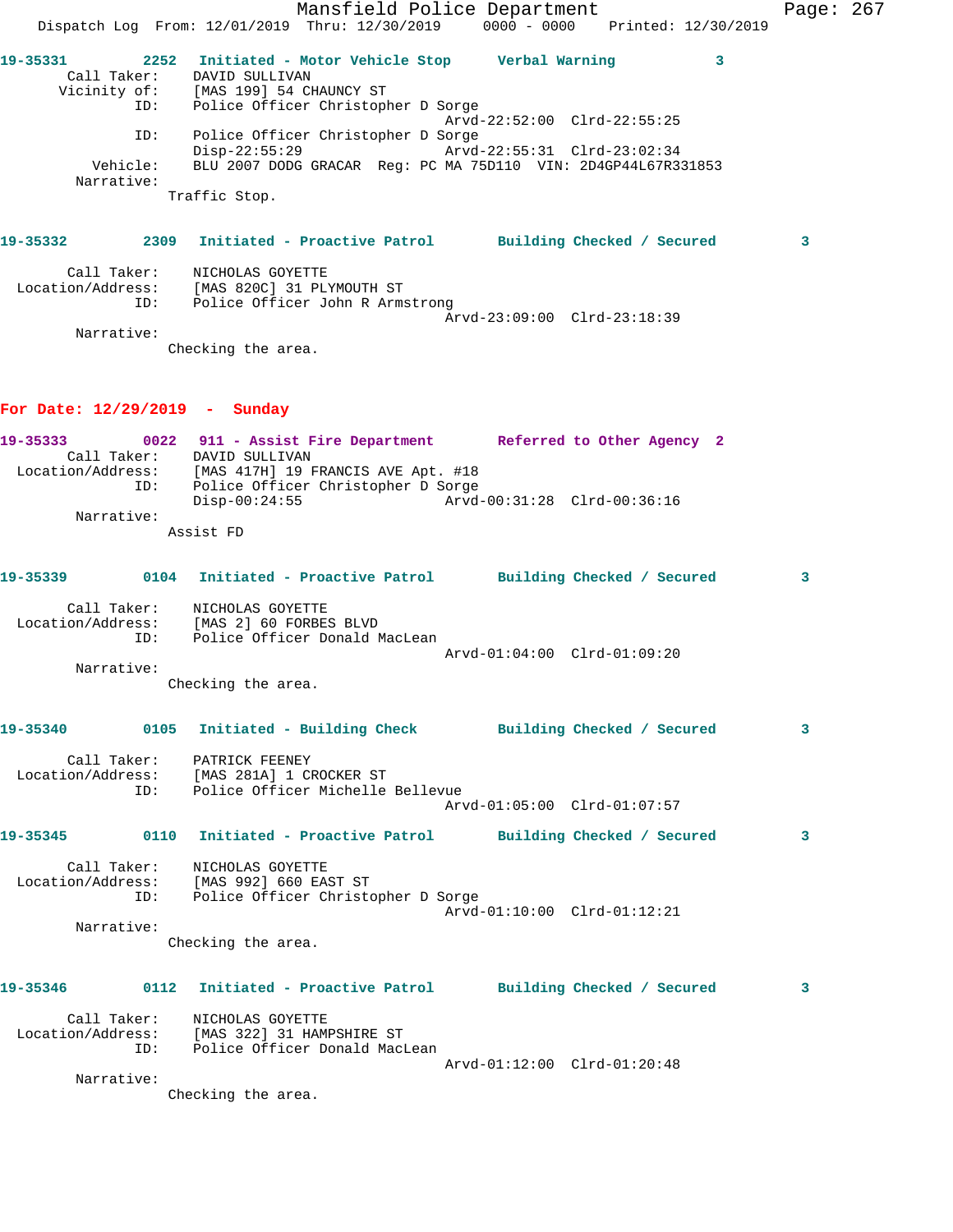Mansfield Police Department Fage: 268 Dispatch Log From: 12/01/2019 Thru: 12/30/2019 0000 - 0000 Printed: 12/30/2019 **19-35347 0112 Initiated - Motor Vehicle Stop Verbal Warning 3**  Call Taker: NICHOLAS GOYETTE Location/Address: [MAS] 228 PRATT ST @ 6 BICENTENNIAL CT ID: Police Officer Christopher D Sorge Arvd-01:12:00 Clrd-01:16:39 ID: Police Officer Michelle Bellevue Disp-01:13:43 Arvd-01:14:02 Clrd-01:16:38 Vehicle: WHI 2008 DODG 4D CHARGE Reg: PC MA 1LLY85 VIN: 2B3KA43G88H196462 Narrative: Out with a mv stop. Verbal for front plate **19-35351 0118 Initiated - Proactive Patrol Building Checked / Secured 3** Call Taker: NICHOLAS GOYETTE Location/Address: [MAS 820C] 31 PLYMOUTH ST ID: Police Officer Nicole P Newport Arvd-01:18:00 Clrd-01:25:03 Narrative: Checking the area. **19-35355 0125 Initiated - Proactive Patrol Building Checked / Secured 3** Call Taker: NICHOLAS GOYETTE Location/Address: [MAS 417] 9 FRANCIS AVE ID: Police Officer Michelle Bellevue Arvd-01:25:00 Clrd-01:36:51 Narrative: Checking the area. **19-35356 0126 Initiated - Motor Vehicle Stop Verbal Warning 3**  Call Taker: NICHOLAS GOYETTE Location/Address: [MAS] 714 MAPLE ST ID: Police Officer Christopher D Sorge Arvd-01:26:00 Clrd-01:30:38 Vehicle: GRY 2011 MERZ UT GL450 Reg: PC MA 76B690 VIN: 4JGBF7BE8BA648610 Narrative: Out with a mv stop. Verbal to the ro for speed **19-35358 0134 Initiated - Building Check Spoken To 3**  Call Taker: PATRICK FEENEY Location/Address: [MAS 992] 660 EAST ST ID: Police Officer Christopher D Sorge Arvd-01:34:00 Clrd-01:38:43 Vehicle: GRY 2015 JEEP PATRIO Reg: PC MA 6WE934 VIN: 1C4NJPBA2FD107540 Narrative: Checked on a m/v in the lot. Party pulled off to make a phone call. **19-35360 0137 Initiated - Suspicious Actv / Persn / Veh Unfounded/Unverifed 2**  Call Taker: NICHOLAS GOYETTE Location/Address: [MAS 840I120] 280 SCHOOL ST Apt. #I120 ID: Sergeant Robert S Pierce Arvd-01:37:00 Clrd-01:38:59 ID: Police Officer Donald MacLean Disp-01:37:58 Clrd-01:38:59 Narrative: Checking on a mv Narrative: Clear, unoccupied **19-35362 0144 Initiated - Proactive Patrol Building Checked / Secured 3** Call Taker: NICHOLAS GOYETTE Location/Address: [MAS 840] 280 SCHOOL ST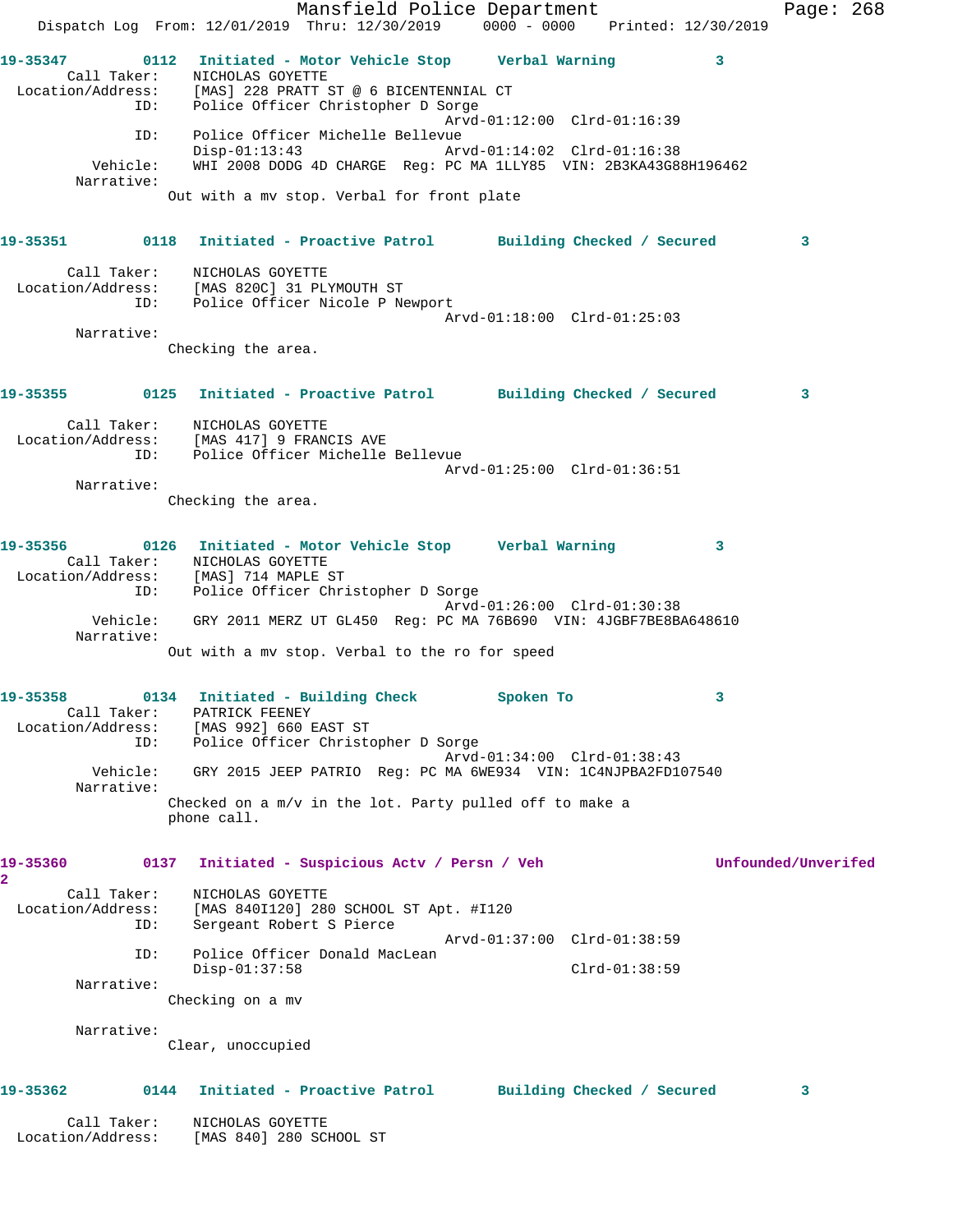|                                                                                              |     | Dispatch Log From: 12/01/2019 Thru: 12/30/2019 0000 - 0000 Printed: 12/30/2019                                                                   |  | Mansfield Police Department |                             |   | Page: 269 |  |
|----------------------------------------------------------------------------------------------|-----|--------------------------------------------------------------------------------------------------------------------------------------------------|--|-----------------------------|-----------------------------|---|-----------|--|
|                                                                                              | ID: | Police Officer Donald MacLean                                                                                                                    |  |                             |                             |   |           |  |
|                                                                                              |     |                                                                                                                                                  |  |                             | Arvd-01:44:00 Clrd-02:03:55 |   |           |  |
| Narrative:                                                                                   |     | Checking the area.                                                                                                                               |  |                             |                             |   |           |  |
| 19-35364 0210 Initiated - Parking Violations - Verbal Warning                                |     | Call Taker: NICHOLAS GOYETTE<br>Location: [MAS] CENTER PARKING ENFORCEMENT<br>ID: Police Officer Michelle Bellevue                               |  |                             |                             | 3 |           |  |
| Narrative:                                                                                   |     | Vehicle: GRY 2013 NISS ALTIMA Reg: PC MA 3ZN288 VIN: 1N4AL3APXDC247660<br>Vehicle: BLK 2014 NISS ALTIMA Reg: PC MA 2CM285 VIN: 1N4AL3AP9EC116947 |  |                             | Arvd-02:10:00 Clrd-02:22:25 |   |           |  |
|                                                                                              |     | mvs cited                                                                                                                                        |  |                             |                             |   |           |  |
| 19-35365 0230 Initiated - Proactive Patrol Building Checked / Secured                        |     |                                                                                                                                                  |  |                             |                             |   | 3         |  |
| Call Taker:<br>Location/Address: [MAS 280] 440 FORBES BLVD                                   |     | NICHOLAS GOYETTE<br>ID: Police Officer Donald MacLean                                                                                            |  |                             |                             |   |           |  |
| Narrative:                                                                                   |     |                                                                                                                                                  |  |                             | Arvd-02:30:00 Clrd-02:33:10 |   |           |  |
|                                                                                              |     | Checking the area.                                                                                                                               |  |                             |                             |   |           |  |
| 19-35366 0236 Initiated - Proactive Patrol Building Checked / Secured                        |     |                                                                                                                                                  |  |                             |                             |   | 3         |  |
| Call Taker:<br>Location/Address: [MAS 907E] 390 WEST ST<br>ID: Police Officer Donald MacLean |     | NICHOLAS GOYETTE                                                                                                                                 |  |                             |                             |   |           |  |
|                                                                                              |     |                                                                                                                                                  |  |                             | Arvd-02:36:00 Clrd-02:54:50 |   |           |  |
| Narrative:                                                                                   |     |                                                                                                                                                  |  |                             |                             |   |           |  |
|                                                                                              |     | Checking the area.                                                                                                                               |  |                             |                             |   |           |  |
| 19-35367 0246 Initiated - Proactive Patrol Building Checked / Secured                        |     |                                                                                                                                                  |  |                             |                             |   | 3         |  |
| Call Taker:<br>Location/Address: [MAS 1016] 4 ERICK RD                                       | ID: | NICHOLAS GOYETTE<br>Police Officer Christopher D Sorge                                                                                           |  |                             |                             |   |           |  |
|                                                                                              |     |                                                                                                                                                  |  |                             |                             |   |           |  |
| Narrative:                                                                                   |     | Checking the area.                                                                                                                               |  |                             |                             |   |           |  |
| 19-35368                                                                                     |     | 0251 Initiated - Proactive Patrol Building Checked / Secured                                                                                     |  |                             |                             |   | 3         |  |
| Call Taker:<br>Location/Address: [MAS 834] 261 CHAUNCY ST                                    |     | NICHOLAS GOYETTE<br>ID: Sergeant Robert S Pierce                                                                                                 |  |                             |                             |   |           |  |
| Narrative:                                                                                   |     |                                                                                                                                                  |  |                             | Arvd-02:51:00 Clrd-02:59:04 |   |           |  |
|                                                                                              |     | Checking the area.                                                                                                                               |  |                             |                             |   |           |  |
| 19-35369                                                                                     |     | 0254 Initiated - Proactive Patrol Building Checked / Secured                                                                                     |  |                             |                             |   | 3         |  |
| Call Taker:<br>Location/Address: [MAS] 25 FRANKLIN ST @ 660 EAST ST                          |     | NICHOLAS GOYETTE<br>ID: Police Officer Christopher D Sorge                                                                                       |  |                             | Arvd-02:54:00 Clrd-02:54:47 |   |           |  |
| Narrative:                                                                                   |     |                                                                                                                                                  |  |                             |                             |   |           |  |
|                                                                                              |     | Checking the area.                                                                                                                               |  |                             |                             |   |           |  |
| 19-35372                                                                                     |     | 0308 Initiated - Proactive Patrol Building Checked / Secured                                                                                     |  |                             |                             |   | 3         |  |
| Call Taker:<br>Location/Address: [MAS 820C] 31 PLYMOUTH ST                                   | ID: | NICHOLAS GOYETTE<br>Police Officer Nicole P Newport                                                                                              |  |                             |                             |   |           |  |
|                                                                                              |     |                                                                                                                                                  |  |                             |                             |   |           |  |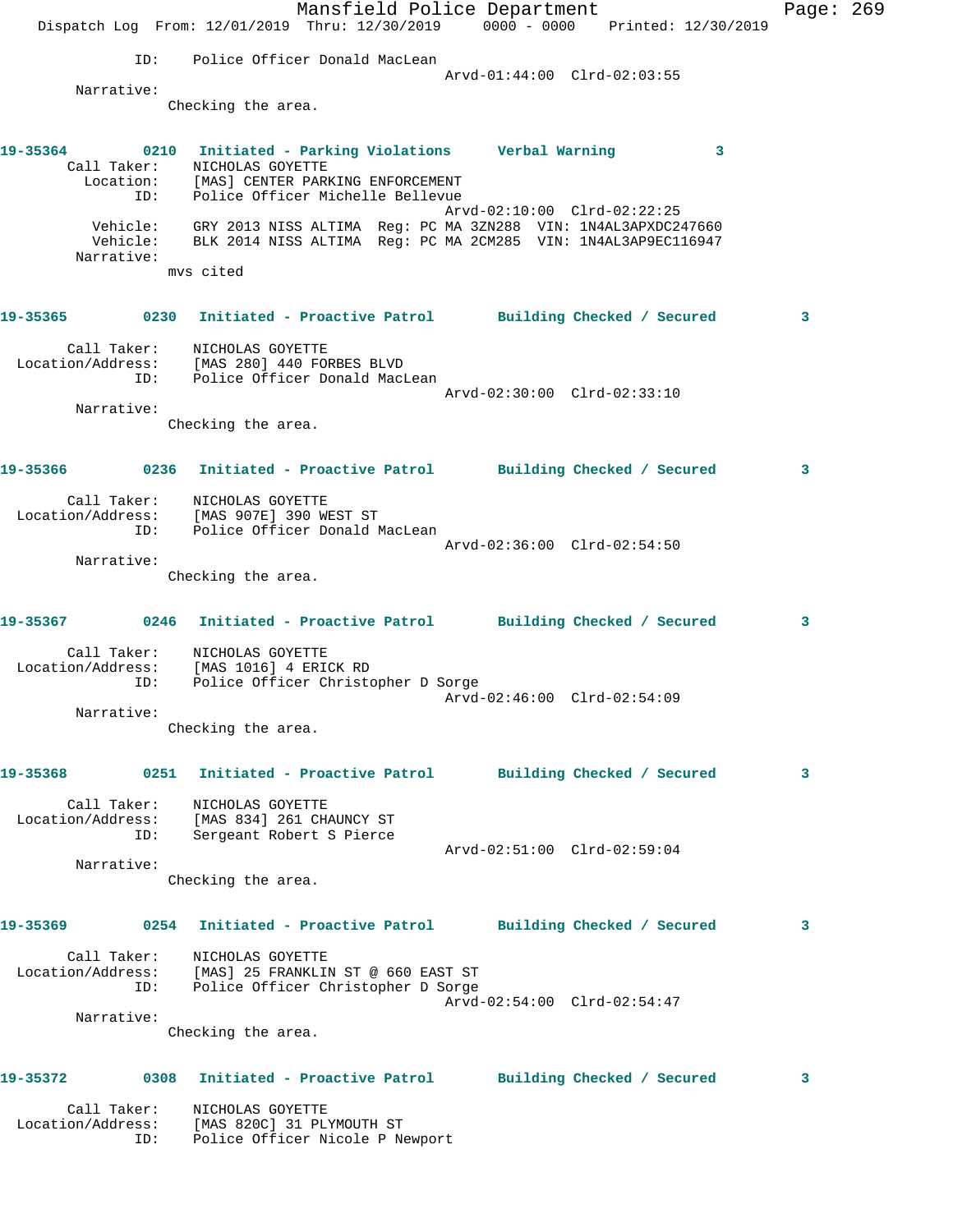Arvd-03:08:00 Clrd-03:23:42

Narrative:

Checking the area.

| 19-35373                         | 0404 911 - Suspicious Actv / Persn / Veh Gone on Arrival<br>$\mathbf{2}$           |              |
|----------------------------------|------------------------------------------------------------------------------------|--------------|
| Call Taker:<br>Location/Address: | PATRICK FEENEY<br>[MAS H822] 20 DEER PATH LN                                       |              |
| ID:                              | Sergeant Robert S Pierce                                                           |              |
|                                  | $Disp-04:04:40$<br>Arvd-04:06:51 Clrd-04:17:22                                     |              |
| ID:                              | Police Officer Michelle Bellevue<br>$Disp-04:04:43$<br>Arvd-04:08:32 Clrd-04:17:23 |              |
| Vehicle:                         | GRY 2012 HOND CIVIC Reg: PC MA 5TGD80 VIN: 19XFB2F5XCE069776                       |              |
| Narrative:                       | Unk male at the front door.                                                        |              |
|                                  | Was standing at the front door.                                                    |              |
|                                  | hair slicked back,                                                                 |              |
|                                  | unk if has a vehicle.                                                              |              |
| Narrative:                       |                                                                                    |              |
|                                  | Out with a mv coming out of Deer path.                                             |              |
|                                  | Clear, checks out                                                                  |              |
| Narrative:                       |                                                                                    |              |
|                                  | M5 speaking with the RP.                                                           |              |
|                                  | M1 checked Deer path and Fieldstone, nothing showing.                              |              |
|                                  | Checking Ware St.                                                                  |              |
| Narrative:                       |                                                                                    |              |
|                                  | M5 reports units clear, appears to be an oversight by an unk                       |              |
|                                  | party. No attemtpted break and no other property disturbed.                        |              |
|                                  | M5 to remain in the area briefly.                                                  |              |
| 19-35374                         | 0518<br>Initiated - Proactive Patrol Building Checked / Secured                    | $\mathbf{3}$ |
| Call Taker:                      | NICHOLAS GOYETTE                                                                   |              |
| Location/Address:                | [MAS 820C] 31 PLYMOUTH ST                                                          |              |
| ID:                              | Police Officer Nicole P Newport<br>Arvd-05:18:00 Clrd-05:26:25                     |              |
| Narrative:                       |                                                                                    |              |
|                                  | Checking the area.                                                                 |              |
| 19-35377                         | 0654 Phone - Alarm - Burglar<br>False / Accidental Alarm 1                         |              |
|                                  | Call Taker: Kieran M Ruth                                                          |              |
| Location/Address:                | [MAS 10B] 305 FORBES BLVD                                                          |              |
| ID:                              | Police Officer Donald MacLean<br>$Disp-06:55:58$<br>Arvd-07:00:39 Clrd-07:02:42    |              |
| ID:                              | Police Officer Michelle Bellevue                                                   |              |
| Narrative:                       | $Disp-06:56:02$<br>Arvd-07:00:39 Clrd-07:02:42                                     |              |
|                                  | Out for the general burglar alarm                                                  |              |
| Narrative:                       |                                                                                    |              |
|                                  | Accidental by employee                                                             |              |
| 19-35382                         | Initiated - Proactive Patrol<br>0719<br>Building Checked / Secured                 | 3            |
|                                  |                                                                                    |              |
| Call Taker:<br>Location/Address: | Kieran M Ruth<br>[MAS 820C] 31 PLYMOUTH ST                                         |              |
| ID:                              | Police Officer Nicole P Newport                                                    |              |
|                                  | Arvd-07:19:00 Clrd-07:29:08                                                        |              |
| Narrative:                       | Checking the area.                                                                 |              |
|                                  |                                                                                    |              |
| 19-35393                         | Services Rendered<br>0948<br>Phone - Animal Complaints<br>3                        |              |
| Call Taker:                      | Kieran M Ruth                                                                      |              |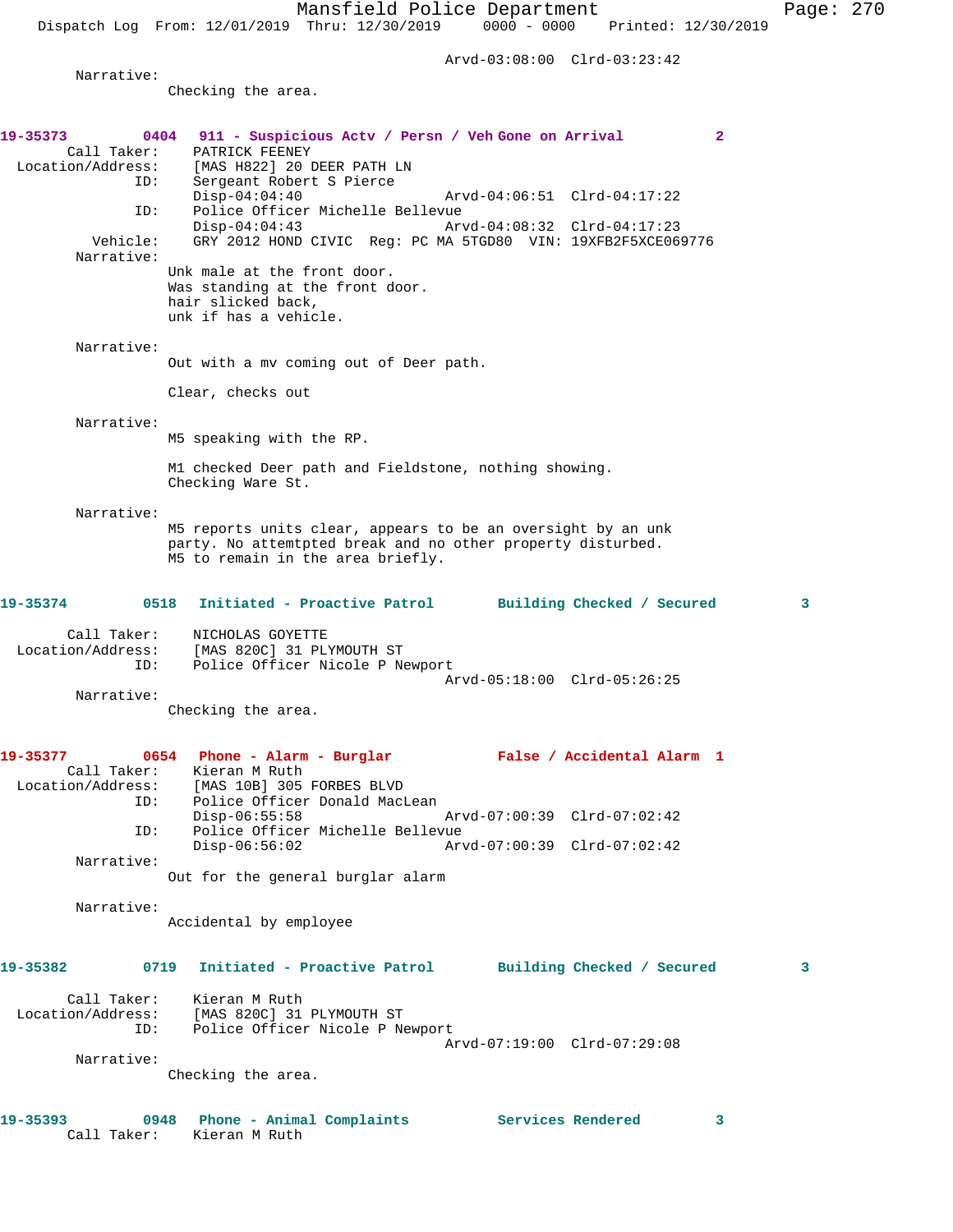Mansfield Police Department Fage: 271 Dispatch Log From: 12/01/2019 Thru: 12/30/2019 0000 - 0000 Printed: 12/30/2019 Location/Address: [MAS H395] 205 FRUIT ST Police Officer Nicole M Boldrighini<br>Disp-09:48:58 Arvd-0 Disp-09:48:58 Arvd-09:55:18 Clrd-10:34:22 ID: animal control Jeffrey S Collins Disp-10:09:03 Arvd-10:27:20 Clrd-10:34:22 Narrative: Out for the report of an injured deer Narrative: ACO Collins en route to assist Narrative: The deer will be put down Narrative: ACO Collins has the deer **19-35394 0956 Initiated - Motor Vehicle Stop Citation / Warning Issued 3**  Call Taker: Kieran M Ruth Location/Address: [MAS] 99 COPELAND DR @ 235 CHAUNCY ST ID: Police Officer Joshua S Ellender Arvd-09:56:00 Clrd-10:08:37 Vehicle: SIL 2014 HOND LL CRV SPOR Reg: PC NH 4386642 VIN: 5J6RM4H56EL072193 Narrative: MV stop Narrative: Cited **19-35396 1004 Initiated - Proactive Patrol Building Checked / Secured 3** Call Taker: LINDSAY MITCHELL Location/Address: [MAS 820C] 31 PLYMOUTH ST Sergeant Jeffrey G Bombard Arvd-10:04:00 Clrd-10:13:31 **19-35397 1011 Initiated - Follow up Investigation Investigated - No Report 3**  Call Taker: Kieran M Ruth Location/Address: [MAS 173] 72 PRATT ST ID: Police Officer Joshua S Ellender Arvd-10:11:00 Clrd-10:29:13 Narrative: Conducting a follow up in the area to a previously reported incident. Narrative: No useful video footage **19-35398 1036 Initiated - Selective Enforcement/RADAR Citation / Warning Issued 3**  Call Taker: Kieran M Ruth Location/Address: [MAS] 99 COPELAND DR @ 235 CHAUNCY ST ID: Police Officer Joshua S Ellender Arvd-10:36:00 Clrd-11:06:56 Vehicle: BLK 2011 GMC UT ACADIA Reg: PC MA 215RP9 VIN: 1GKKVRED5BJ270868 Narrative: Selective enforcement in the area. Narrative: MV stop,cited **19-35399 1040 Initiated - Proactive Patrol Building Checked / Secured 3** Call Taker: Kieran M Ruth Location/Address: [MAS] SANDY HILL RD ID: Police Officer Nicole M Boldrighini Arvd-10:40:00 Clrd-10:42:53 Narrative: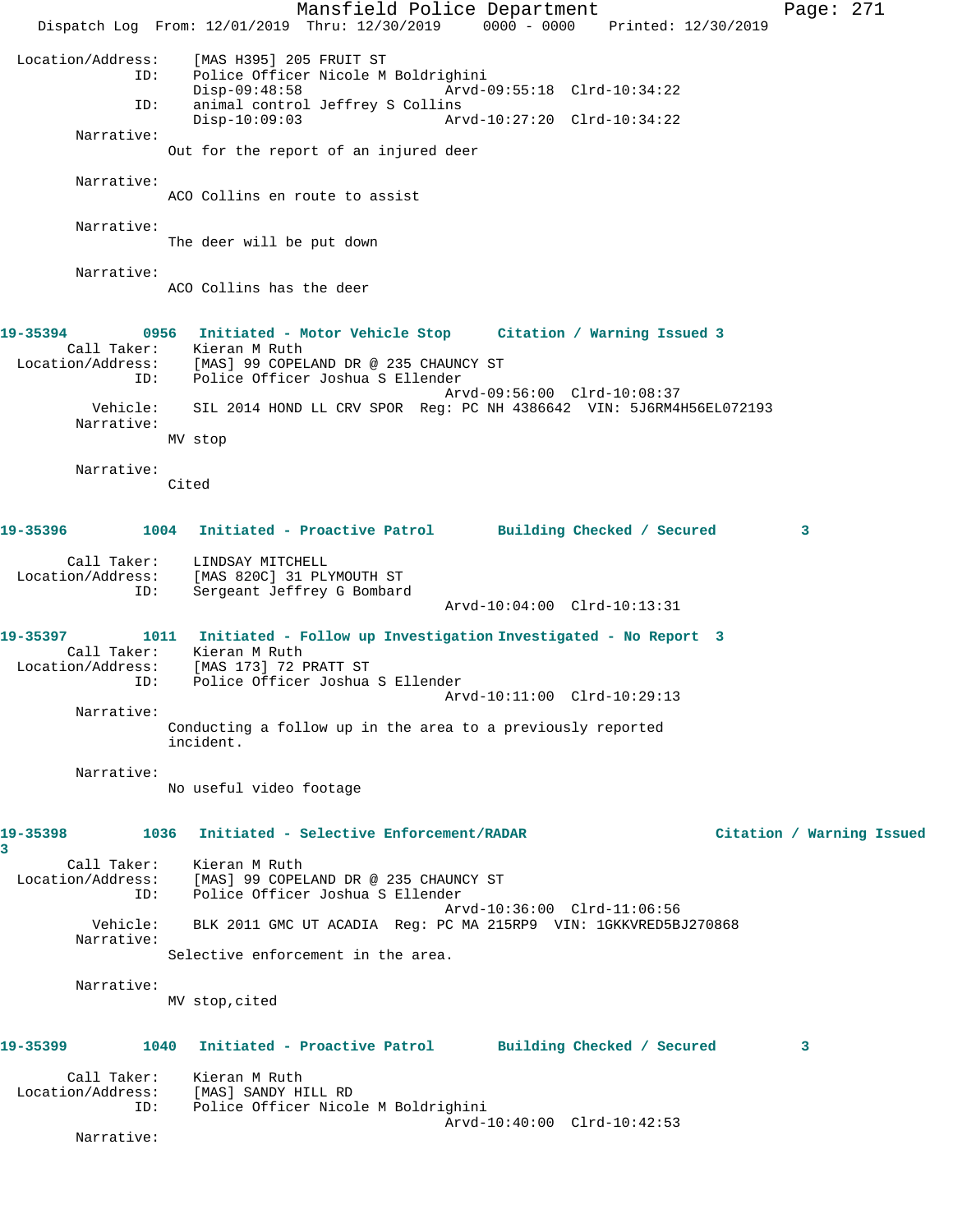Mansfield Police Department Page: 272 Dispatch Log From: 12/01/2019 Thru: 12/30/2019 0000 - 0000 Printed: 12/30/2019 Checking the area. **19-35402 1116 Initiated - Proactive Patrol Building Checked / Secured 3** Call Taker: LINDSAY MITCHELL Location/Address: [MAS 417] 9 FRANCIS AVE ID: Police Officer Nicole M Boldrighini Arvd-11:16:00 Clrd-11:25:05 **19-35405 1131 Phone - Assist Fire Department Transported to Hospital 2**  Call Taker: Kieran M Ruth Location/Address: [MAS 255] 377 CHAUNCY ST ID: Police Officer Matthew A Souza<br>Disp-11:31:57 A Disp-11:31:57 Arvd-11:34:48 Clrd-11:45:37 Narrative: Assisting the FD with a fire related incident. **19-35406 1139 Initiated - Selective Enforcement/RADAR Citation / Warning Issued 3**  Call Taker: Kieran M Ruth Location/Address: [MAS] 62 HOPE ST @ 155 CHURCH ST ID: Police Officer Nicole M Boldrighini Arvd-11:39:00 Clrd-12:12:51 Vehicle: RED 2009 TOYT COROLL Reg: PC MA 383EY3 VIN: 1NXBU40E59Z060552 Narrative: Selective enforcement in the area. Narrative: Out with MA 383EY3, cited for speed **19-35407 1201 Initiated - Proactive Patrol Building Checked / Secured 3** Call Taker: Kieran M Ruth Location/Address: [MAS 820C] 31 PLYMOUTH ST ID: Sergeant Jeffrey G Bombard Arvd-12:01:00 Clrd-12:09:58 Narrative: Checking the area. **19-35410 1211 Phone - Motor Vehicle Theft Vehicle Towed 2**  Call Taker: Support Staff Derek M Stark Location/Address: [MAS 960] 792 WEST ST Apt. #F302 ID: Police Officer Matthew A Souza Disp-12:31:27 Arvd-12:40:24 Clrd-12:52:23 Vehicle: BLU 2016 MINI 2H MINI COOPER Reg: PAS MA 4TF525 VIN: WMWXP7C51G2A44050 Narrative: Caller reporting MA-4TF525 is missing from the parking lot, no record of repo notice at MPD. There was a call placed to MPD on 12/28 as someone was inquiring about a tow off private property involving vehicle. This time owner would like to file stolen vehicle report. Narrative: Ofc. Souza reports the vehicle was a private tow by management, he was advised to speak with them 19-35411 1240 Phone - Suspicious Actv / Persn / Veh Gone on Arrival **2**  Call Taker: Kieran M Ruth Location/Address: [MAS] SOUTH MAIN ST ID: Police Officer Nicole M Boldrighini Disp-12:41:44 Clrd-12:42:07<br>ID: Police Officer Joshua S Ellender Police Officer Joshua S Ellender Disp-12:41:56 Arvd-12:47:32 Clrd-12:54:00 ID: Sergeant Lawrence G Crosman Disp-12:42:01 Arvd-12:47:37 Clrd-12:54:00 Narrative: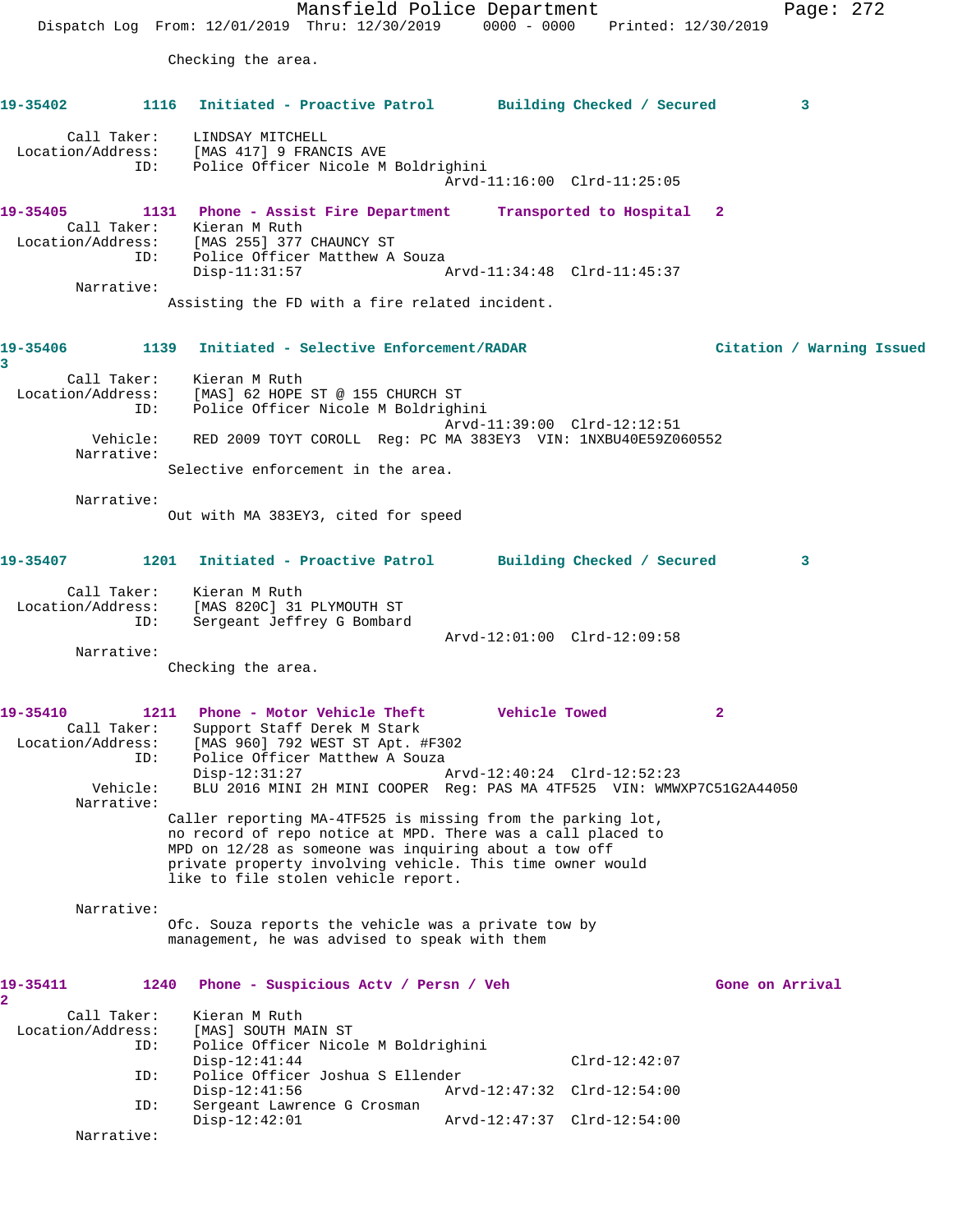Mansfield Police Department Page: 273 Dispatch Log From: 12/01/2019 Thru: 12/30/2019 0000 - 0000 Printed: 12/30/2019 Out for the report of a male in a gray sweatshirt with a spray can on the bridge. Called in by Norton Narrative: Area checked negative **19-35412 1253 Phone - Assist Citizen - P S A Spoken To 3**  Call Taker: Support Staff Derek M Stark Location/Address: ID: Police Officer Nicole M Boldrighini<br>Disp-12:55:57 Arvd-1 Disp-12:55:57 Arvd-12:56:00 Clrd-13:41:45 Narrative: **19-35416 1358 Phone - Assist Fire Department Transported to Hospital 2**  Call Taker: Kieran M Ruth Location/Address: [MAS H1612] 380 ELM ST ID: Police Officer Matthew A Souza<br>Disp-13:58:48 Disp-13:58:48 Arvd-14:06:00 Clrd-14:11:10 Narrative: Assisting the FD with an EMS related incident. **19-35417 1411 Phone - Assist Fire Department Transported to Hospital 2**  Call Taker: Kieran M Ruth Location/Address: [MAS H4695] 792 WARE ST ID: Police Officer Nicole M Boldrighini Disp-14:12:15 Arvd-14:18:13 Clrd-14:35:24 Narrative: Out to assist MFD with a fall **19-35418 1414 Initiated - Proactive Patrol Building Checked / Secured 3** Call Taker: Kieran M Ruth Location/Address: [MAS 820C] 31 PLYMOUTH ST ID: Sergeant Jeffrey G Bombard Arvd-14:14:00 Clrd-14:25:28 Narrative: Checking the area. **19-35420 1444 Initiated - Motor Vehicle Stop Verbal Warning 3**  Call Taker: Kieran M Ruth Vicinity of: [MAS] 151 GILBERT ST ID: Police Officer Matthew A Souza Arvd-14:44:00 Clrd-14:48:27 Vehicle: GRY 2016 CHEV MALIBU Reg: PC MA 1ZEN41 VIN: 1G1ZB5ST2GF271518 Narrative: MV stop with MA/1ZEN41 Narrative: Verbal for speed **19-35421 1531 911 - Well Being Check Gone on Arrival 3**  Call Taker: PATRICK FEENEY Vicinity of: [MAS 227] 330 OTIS ST<br>ID: Police Officer Matthew ID: Police Officer Matthew A Souza Disp-15:33:31 Arvd-15:43:33 Clrd-15:49:23 Narrative: 911 caller reports that 2 teens were observed skating on the ice. Concerned because the pond is mostly water and the possibility of thin ice.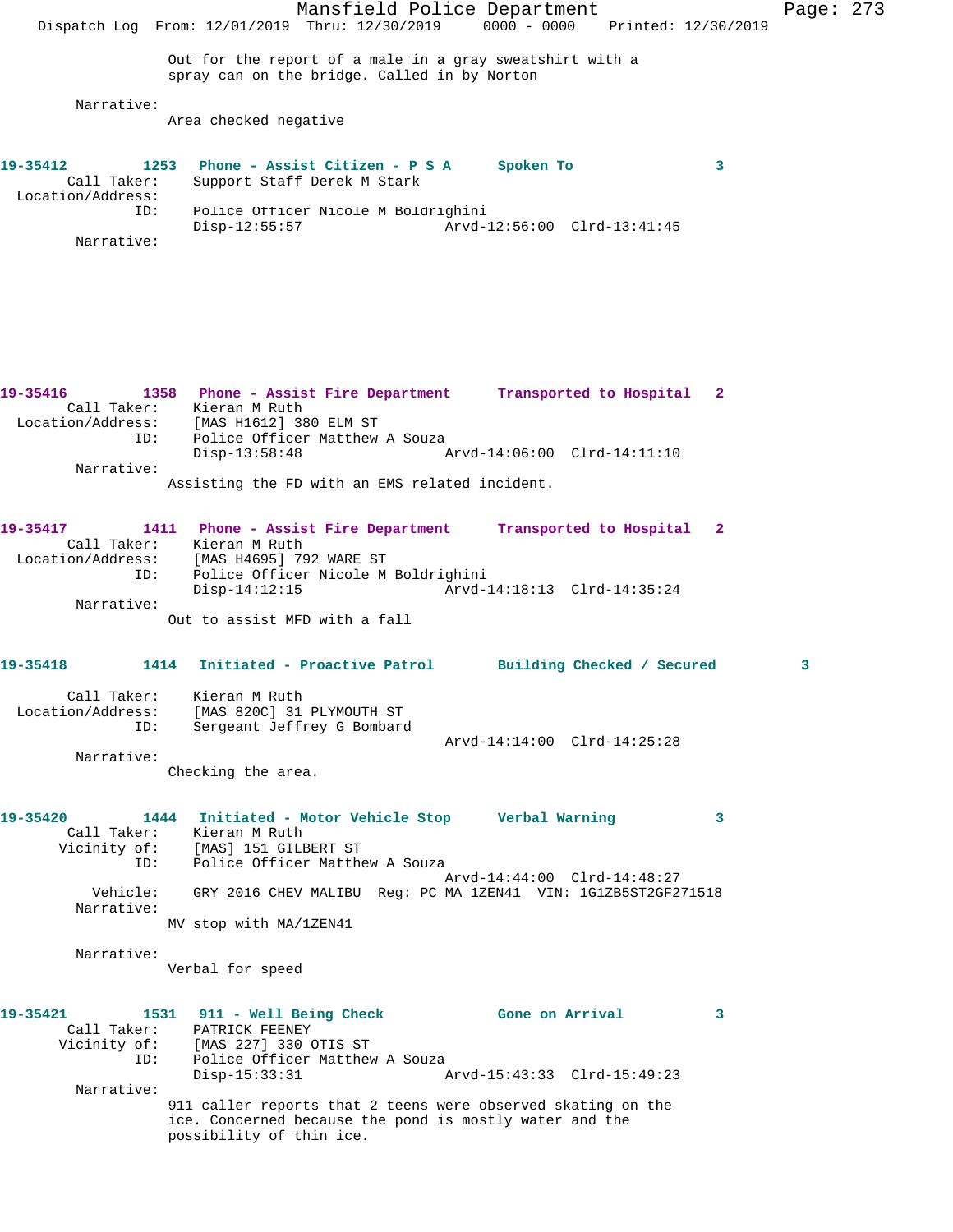Area checks and no kids found on the ice

Narrative:

**19-35423 1610 Phone - Assist Fire Department Transported to Hospital 2**  Call Taker: Kieran M Ruth Location/Address: [MAS 427] 21 ERICK RD Apt. #6 ID: Police Officer Joshua S Ellender<br>Disp-16:10:47 Ar Disp-16:10:47 Arvd-16:27:48 Clrd-16:27:52 Narrative: Out to assist MFD with a 51/m difficulty breathing and her heart pump has shut off 19-35425 1612 Phone - Burglary ( B & E ) Spoken To 2 Call Taker: Support Staff Derek M Stark Location/Address: [MAS H1584] 3 WESTVIEW DR ID: Police Officer Christopher D Sorge Disp-16:18:21 Arvd-16:33:43 Clrd-17:28:23<br>ID: Police Officer Jav J Sparrow Police Officer Jay J Sparrow<br>Disp-16:48:54 Disp-16:48:54 Arvd-17:00:10 Clrd-17:28:23<br>ID: Sergeant Jeffrey G Bombard Sergeant Jeffrey G Bombard Disp-17:03:01 Enrt-17:03:01 Arvd-17:03:04 Clrd-17:28:23 Narrative: Caller reporting yesterday (2PM) he found his neighbor had broken into his house. Appears nothing was taken but is unknown if anything was damaged. Narrative: Well being check on the female party and she has a friend staying with her that is going to look after her Refer To Incident: 19MAS-1196-OF **19-35427 1636 Initiated - Proactive Patrol Building Checked / Secured 3** Call Taker: Kieran M Ruth Location/Address: [MAS] SANDY HILL RD<br>ID: Police Officer Joshu Police Officer Joshua S Ellender Arvd-16:36:00 Clrd-16:41:24 Narrative: Checking the area. **19-35429 1648 Initiated - Motor Vehicle Stop Citation / Warning Issued 3**  Call Taker: LINDSAY MITCHELL Location/Address: [MAS] 395 SOUTH MAIN ST @ 396 WILLOW ST ID: Police Officer Joshua S Ellender Arvd-16:48:00 Clrd-16:53:54 Vehicle: BLK 2011 SUBA IMPREZ Reg: PAS MA RS1347 VIN: JF1GH6D63BH803131 Narrative: Cited for stop sign violation **19-35432 1704 Initiated - Proactive Patrol Building Checked / Secured 3** Call Taker: Kieran M Ruth Location/Address: [MAS 820C] 31 PLYMOUTH ST<br>ID: Police Officer Patrick J I Police Officer Patrick J Pennie Arvd-17:04:00 Clrd-17:13:29 Narrative: Checking the area. **19-35433 1730 Phone - Assist Fire Department Referred to Other Agency 2**  Call Taker: Kieran M Ruth Location/Address: [MAS H2361] 420 BRANCH ST ID: Police Officer Jay J Sparrow Disp-17:31:42 Arvd-17:35:48 Clrd-17:44:46 Narrative: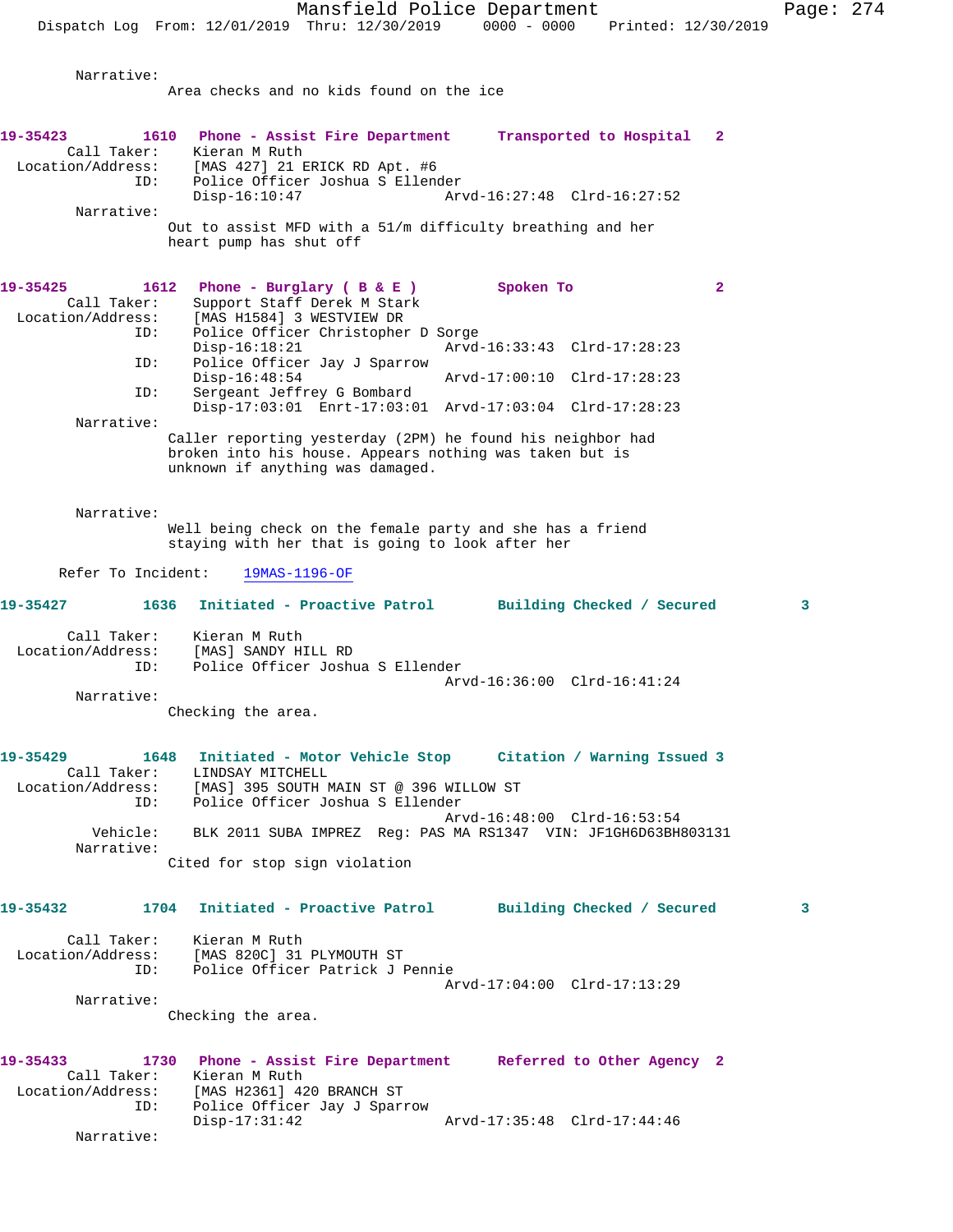|                                                              | Mansfield Police Department<br>Dispatch Log From: 12/01/2019 Thru: 12/30/2019 0000 - 0000<br>Printed: 12/30/2019                                                                                                                                                                                                                                                | Page: 275 |  |
|--------------------------------------------------------------|-----------------------------------------------------------------------------------------------------------------------------------------------------------------------------------------------------------------------------------------------------------------------------------------------------------------------------------------------------------------|-----------|--|
|                                                              | Assisting the FD with a fire related incident.                                                                                                                                                                                                                                                                                                                  |           |  |
| 19-35438                                                     | 1908<br>Initiated - Building Check Building Checked / Secured                                                                                                                                                                                                                                                                                                   | 3         |  |
| Call Taker:<br>Location/Address:<br>ID:                      | DAVID SULLIVAN<br>[MAS 1018] 600 EAST ST<br>Police Officer Joshua S Ellender<br>Arvd-19:08:00 Clrd-19:35:25                                                                                                                                                                                                                                                     |           |  |
| 19-35440<br>Call Taker:<br>ID:                               | 1925 Initiated - Building Check Services Rendered<br>3<br>PATRICK FEENEY<br>Location/Address: [MAS 820C] 31 PLYMOUTH ST<br>Police Officer Patrick J Pennie<br>Arvd-19:25:00 Clrd-19:33:48                                                                                                                                                                       |           |  |
| 19-35442                                                     | 1933 911 - Disturbance / Gathering<br>Investigated - Report Taken                                                                                                                                                                                                                                                                                               | 1         |  |
| Call Taker:<br>Location/Address:                             | PATRICK FEENEY                                                                                                                                                                                                                                                                                                                                                  |           |  |
| ID:<br>ID:                                                   | Police Officer Jay J Sparrow<br>$Disp-19:35:22$<br>Arvd-19:38:40 Clrd-20:00:55<br>Police Officer Joshua S Ellender<br>Disp-19:35:31<br>Arvd-19:40:23 Clrd-20:00:50                                                                                                                                                                                              |           |  |
| ID:                                                          | Sergeant Jeffrey G Bombard<br>Disp-19:36:23 Enrt-19:36:23 Arvd-19:39:49 Clrd-19:52:23                                                                                                                                                                                                                                                                           |           |  |
| Narrative:<br>Refer To Incident:                             | 19MAS-1197-OF                                                                                                                                                                                                                                                                                                                                                   |           |  |
| 19-35443                                                     | 1941<br>Phone - Motor Veh Acc - Hit & Run Investigated - Report Taken                                                                                                                                                                                                                                                                                           | 1         |  |
| Call Taker:<br>Location/Address:<br>ID:<br>ID:<br>Narrative: | NICHOLAS GOYETTE<br>[MAS] 100 RTE 140 SB @ 280 SCHOOL ST<br>Police Officer Christopher D Sorge<br>$Disp-19:42:05$<br>Arvd-19:46:30 Clrd-20:05:09<br>Sergeant Jeffrey G Bombard<br>Disp-19:55:13 Enrt-19:55:13 Arvd-19:55:17 Clrd-20:05:09<br>Multiple 911 callers report a silver sedan striking a<br>lightpost or Highway sign in the intersection coming from |           |  |
| Narrative:                                                   | Mansfield Crossing headed towards Copeland/West<br>Callers reporting damage in the area of 170 School St.                                                                                                                                                                                                                                                       |           |  |
| Narrative:                                                   | M12 reports-<br>Rt 140 North at School St for large sign down.<br>Mansfield Desk to notify MA DOT.<br>Sign is off the road.                                                                                                                                                                                                                                     |           |  |
| Narrative:                                                   | M12 reports car parts located indicate susp vehicle may be a<br>toyota.                                                                                                                                                                                                                                                                                         |           |  |
| Refer To Incident:                                           | 19MAS-1198-OF                                                                                                                                                                                                                                                                                                                                                   |           |  |
| 19-35450<br>Call Taker:                                      | 2023<br>Alarm - Alarm - Burglar<br>Services Rendered<br>1<br>PATRICK FEENEY                                                                                                                                                                                                                                                                                     |           |  |

| Call Taker:       | PATRICK FEENEY                                  |                             |                 |  |  |  |
|-------------------|-------------------------------------------------|-----------------------------|-----------------|--|--|--|
| Location/Address: | [MAS 9A] 55 CABOT BLVD                          |                             |                 |  |  |  |
| ID:               | Police Officer Christopher D Sorge              |                             |                 |  |  |  |
|                   | $Disp-20:25:02$                                 | Arvd-20:30:30 Clrd-20:30:36 |                 |  |  |  |
| ID:               | Police Officer Joshua S Ellender                |                             |                 |  |  |  |
|                   | $Disp-20:25:08$                                 |                             | $Clrd-20:26:09$ |  |  |  |
| ID:               | Sergeant Jeffrey G Bombard                      |                             |                 |  |  |  |
|                   | $Disp-20:26:05$                                 | Arvd-20:28:07 Clrd-20:30:33 |                 |  |  |  |
| Narrative:        |                                                 |                             |                 |  |  |  |
|                   | Infared motion detector. No keyholders reached. |                             |                 |  |  |  |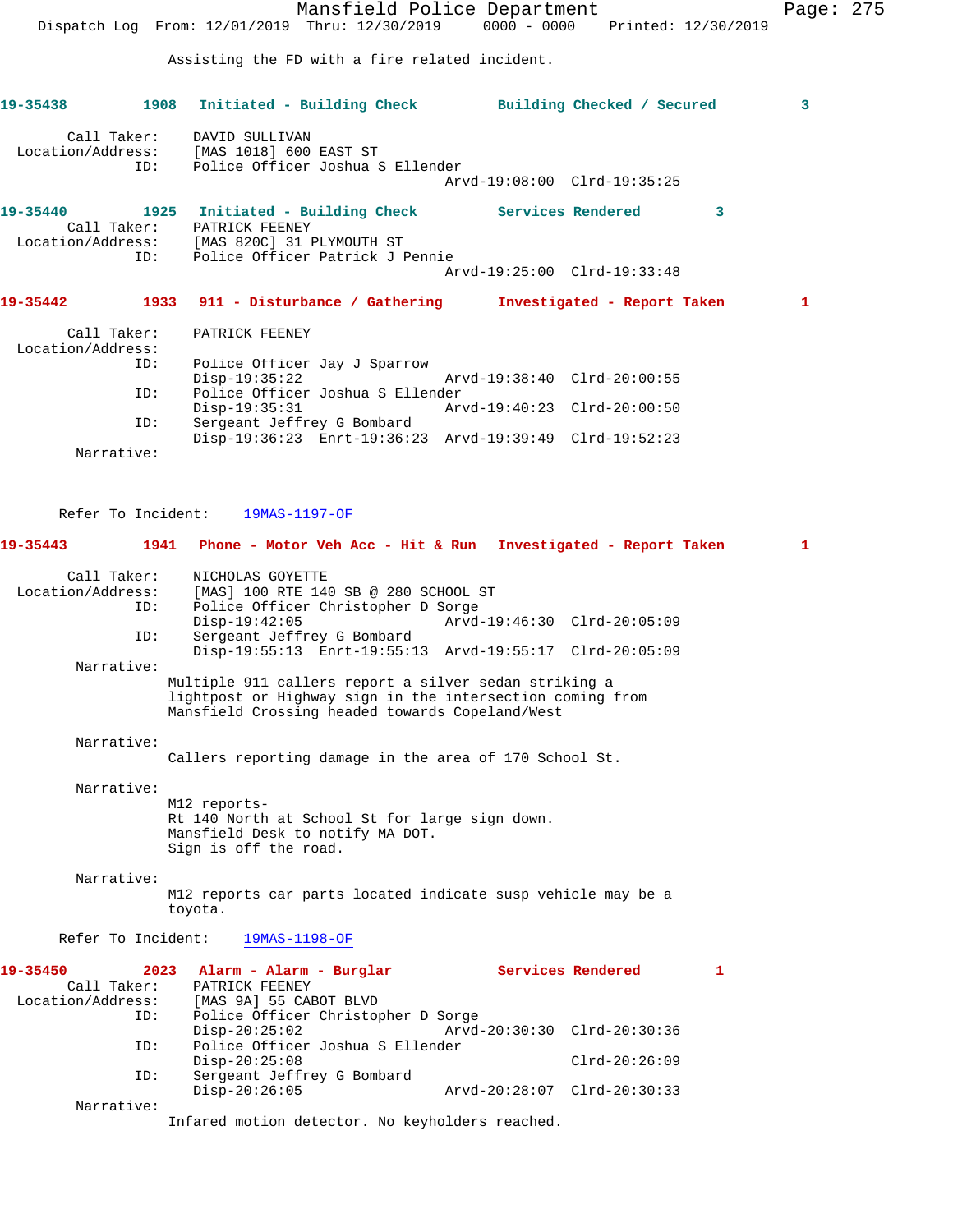| 19-35451<br>2058  | Phone - Alarm - Hold-up<br>False / Accidental Alarm 1                |                         |
|-------------------|----------------------------------------------------------------------|-------------------------|
| Call Taker:       | DAVID SULLIVAN                                                       |                         |
|                   | Location/Address: [MAS 840A] 280 SCHOOL ST Apt. #A                   |                         |
| ID:               | Police Officer Christopher D Sorge                                   |                         |
|                   | $Disp-21:00:12$<br>$Clrd-21:09:19$                                   |                         |
| ID:               | Police Officer Jay J Sparrow                                         |                         |
| Narrative:        | $Disp-21:00:27$<br>Arvd-21:04:05 Clrd-21:09:19                       |                         |
|                   |                                                                      |                         |
|                   | Hold Up Alarm<br>Rear Cooler Area.                                   |                         |
|                   |                                                                      |                         |
| Narrative:        |                                                                      |                         |
|                   | Unknown cause; all checks ok.                                        |                         |
|                   |                                                                      |                         |
|                   |                                                                      |                         |
|                   | 19-35457 2141 Initiated - Building Check Services Rendered           | $\overline{\mathbf{3}}$ |
| Call Taker:       | DAVID SULLIVAN<br>Location/Address: [MAS 987A] 125 HIGH ST Apt. #1-4 |                         |
| ID:               | Police Officer Jay J Sparrow                                         |                         |
|                   | Arvd-21:41:00 Clrd-21:46:27                                          |                         |
|                   |                                                                      |                         |
| 19-35463          | 2212 Other - Assist Fire Department Services Rendered                | $\overline{2}$          |
| Call Taker:       | PATRICK FEENEY                                                       |                         |
|                   | Location/Address: [MAS] 6 ERICK RD                                   |                         |
| ID:               | Police Officer Jay J Sparrow                                         |                         |
| Narrative:        | $Disp-22:15:10$<br>Arvd-22:18:13 Clrd-22:28:18                       |                         |
|                   | Assisting the FD with a fire related incident; fire alarm            |                         |
|                   | activation.                                                          |                         |
|                   |                                                                      |                         |
| Narrative:        |                                                                      |                         |
|                   | Issue with a fireplace; FD handled.                                  |                         |
| 19-35470          | 2252 911 - Assist Fire Department Services Rendered                  | $\overline{2}$          |
| Call Taker:       | DAVID SULLIVAN                                                       |                         |
| Location/Address: | [MAS 2] 60 FORBES BLVD Apt. #419                                     |                         |

Disp-22:53:37 Arvd-22:57:21 Clrd-23:14:06

ID: Police Officer Jay J Sparrow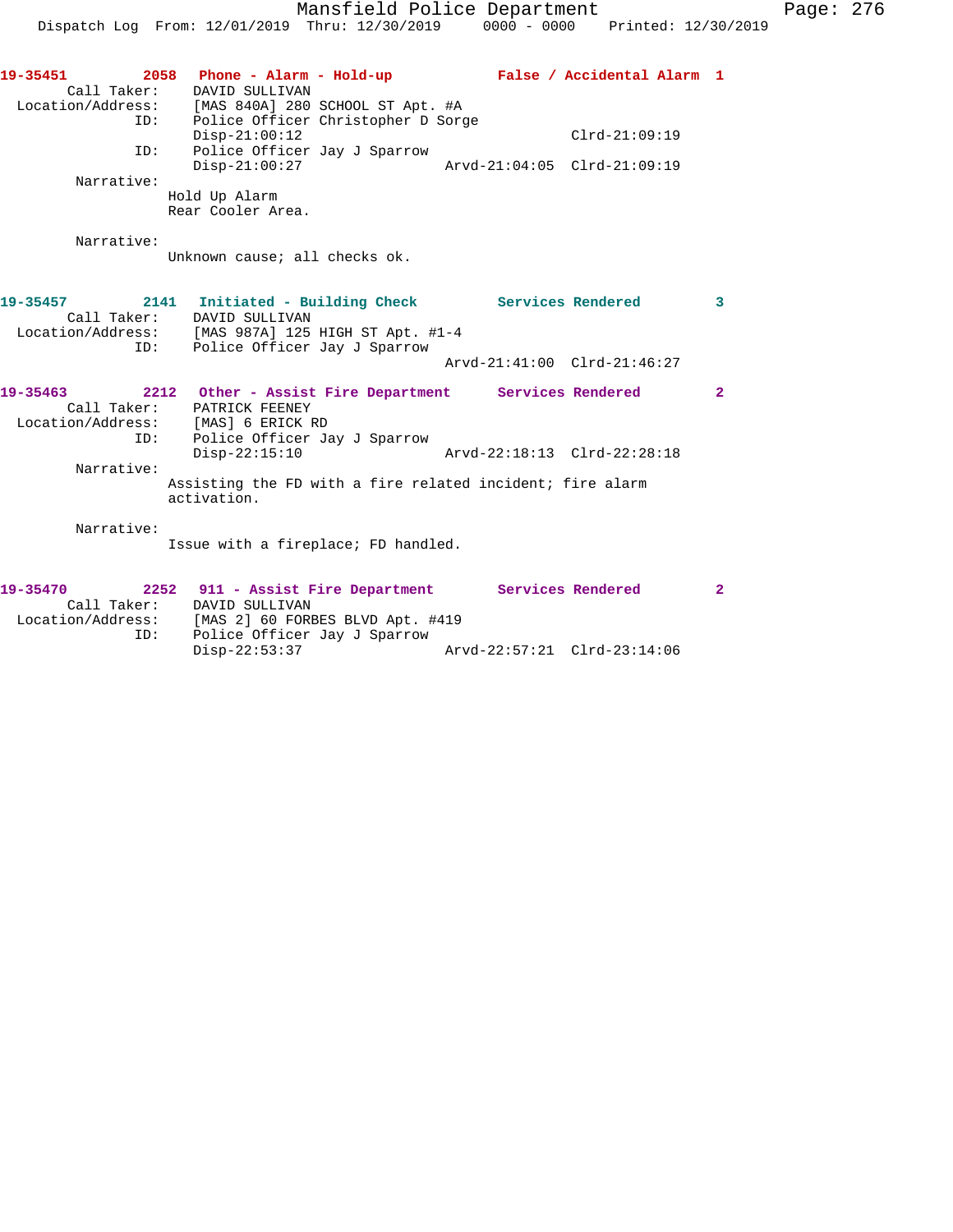**For Date: 12/30/2019 - Monday**

| Call Number                   | Time               | Call Reason                                                                                                                                                                                                                                                                                      | Action                                                |                                                            | Priority     |
|-------------------------------|--------------------|--------------------------------------------------------------------------------------------------------------------------------------------------------------------------------------------------------------------------------------------------------------------------------------------------|-------------------------------------------------------|------------------------------------------------------------|--------------|
| 19-35473                      | 0015               |                                                                                                                                                                                                                                                                                                  | 911 - Suspicious Actv / Persn / Veh Services Rendered |                                                            | $\mathbf{2}$ |
| Call Taker:                   | ID:<br>ID:         | DAVID SULLIVAN<br>Location/Address: [MAS 305] 64 COPELAND DR<br>ID: Police Officer Meghan Bi<br>Police Officer Meghan Birnie<br>$Disp-00:16:21$<br>Police Officer Christopher D Sorge<br>$Disp-00:18:58$                                                                                         |                                                       | Arvd-00:31:15 Clrd-00:31:23<br>Arvd-00:31:14 Clrd-00:31:23 |              |
| Narrative:                    |                    | Customer not moving from the drive thru.                                                                                                                                                                                                                                                         |                                                       |                                                            |              |
| Narrative:                    |                    | Party was in a white small sedan; after being informed that<br>the police were en route, the party left the area without<br>further incident. Left Copeland toward Chauncy. Units<br>checked the area with negative results. Management was<br>advised to call back if the party shows up again. |                                                       |                                                            |              |
| 19-35474                      | Call Taker:<br>ID: | 0033 Initiated - Motor Vehicle Stop       Verbal Warning<br>PATRICK FEENEY<br>Vicinity of: [MAS] 228 PRATT ST @ 6 BICENTENNIAL CT<br>Police Officer Michelle Bellevue                                                                                                                            |                                                       | Arvd-00:33:00 Clrd-00:37:26                                | 3            |
|                               | Vehicle:           | GRY 2004 SUBA UT FOREST Req: PC MA 1GV116 VIN: JF1SG65644G738357                                                                                                                                                                                                                                 |                                                       |                                                            |              |
| 19-35475                      | 0111               |                                                                                                                                                                                                                                                                                                  | Initiated - Building Check Building Checked / Secured |                                                            | 3            |
| Location/Address:             | Call Taker:<br>ID: | DAVID SULLIVAN<br>[MAS 900A] 242 CHAUNCY ST Apt. #1<br>Police Officer Meghan Birnie                                                                                                                                                                                                              |                                                       | Arvd-01:11:00 Clrd-01:17:21                                |              |
| 19-35476<br>Location/Address: | Call Taker:<br>ID: | 0114 Initiated - Building Check Services Rendered<br>DAVID SULLIVAN<br>[MAS 1002] 250 EAST ST<br>Police Officer Michelle Bellevue                                                                                                                                                                |                                                       |                                                            | 3            |
|                               |                    |                                                                                                                                                                                                                                                                                                  |                                                       | Arvd-01:14:00 Clrd-01:19:24                                |              |
| 19-35479                      | ID:                | 0131 Initiated - Building Check Services Rendered<br>Call Taker: DAVID SULLIVAN<br>Location/Address: [MAS 281A] 1 CROCKER ST<br>Police Officer Meghan Birnie                                                                                                                                     |                                                       |                                                            | 3            |
| Narrative:                    |                    | Also surrounding parking lots                                                                                                                                                                                                                                                                    |                                                       | Arvd-01:31:00 Clrd-01:38:40                                |              |
|                               |                    | 19-35481 0154 Initiated - Building Check Building Checked / Secured                                                                                                                                                                                                                              |                                                       |                                                            | $\mathbf{3}$ |
|                               | ID:                | Call Taker: DAVID SULLIVAN<br>Location/Address: [MAS 814] 50 WEST CHURCH ST<br>Police Officer Meghan Birnie                                                                                                                                                                                      |                                                       | Arvd-01:54:00 Clrd-01:59:03                                |              |
|                               |                    |                                                                                                                                                                                                                                                                                                  |                                                       |                                                            | 3            |
|                               | ID:                | 19-35482 0213 Initiated - Building Check Services Rendered<br>Call Taker: DAVID SULLIVAN<br>Location/Address: [MAS 840] 280 SCHOOL ST<br>Sergeant Robert S Pierce                                                                                                                                |                                                       |                                                            |              |
|                               |                    | 19-35483  0220 Initiated - Building Check Services Rendered<br>Call Taker: DAVID SULLIVAN<br>Location/Address: [MAS 1015] 30 CHAUNCY ST                                                                                                                                                          |                                                       | Arvd-02:13:00 Clrd-02:27:59                                | 3            |
|                               |                    | ID: Police Officer Meghan Birnie                                                                                                                                                                                                                                                                 |                                                       | Arvd-02:20:00 Clrd-02:35:26                                |              |
| 19-35484                      |                    | 0237 Phone - Assist Fire Department Services Rendered                                                                                                                                                                                                                                            |                                                       |                                                            | $\mathbf{2}$ |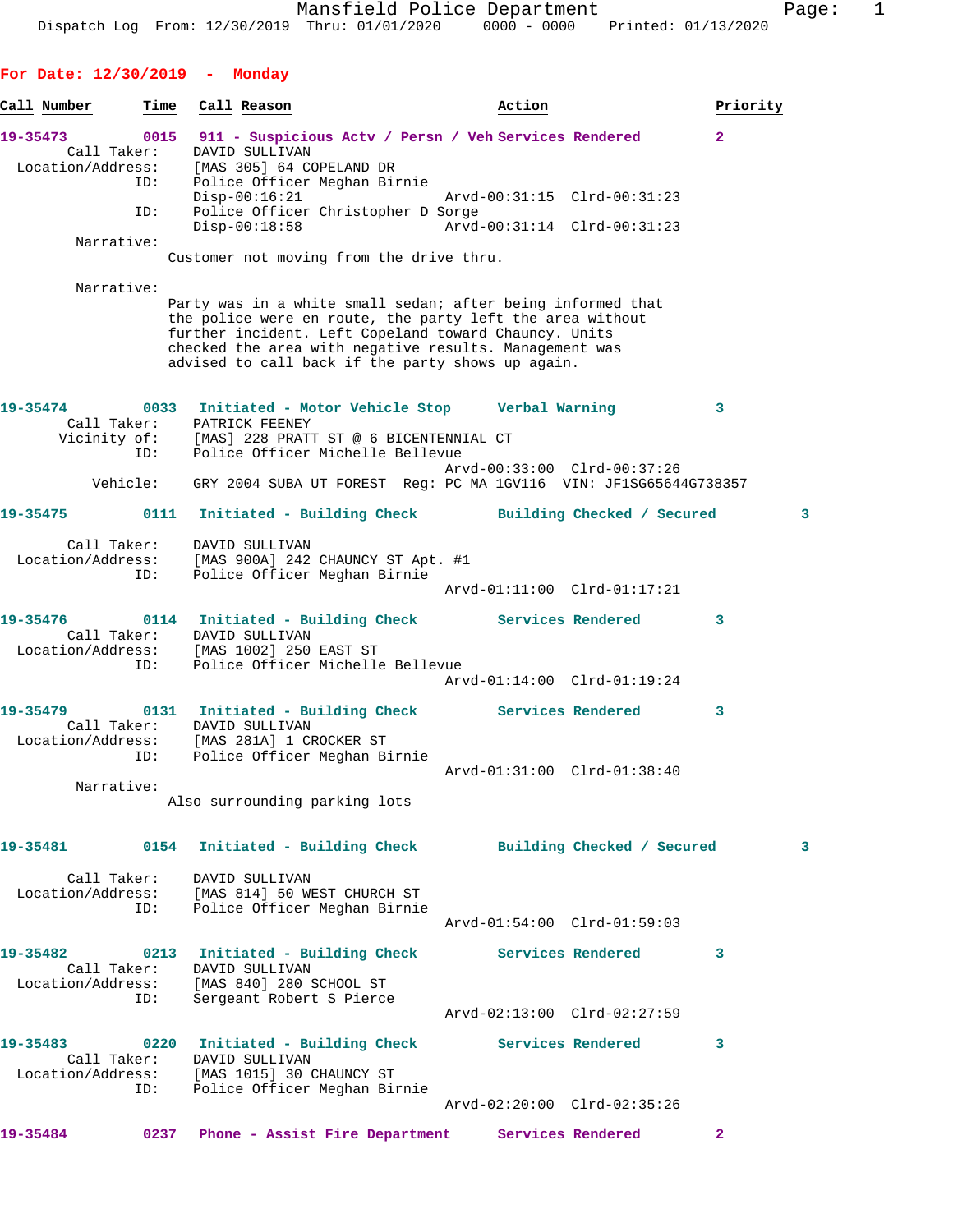Mansfield Police Department Fage: 2 Dispatch Log From: 12/30/2019 Thru: 01/01/2020 0000 - 0000 Printed: 01/13/2020 Call Taker: NICHOLAS GOYETTE Location/Address: [MAS 941A] 287 CHAUNCY ST Apt. #B ID: Police Officer Meghan Birnie Disp-02:39:16 Arvd-02:41:57 Clrd-02:50:55 ID: Police Officer Christopher D Sorge Disp-02:45:40 Arvd-02:45:50 Clrd-02:46:22 **19-35486 0252 Initiated - Building Check Services Rendered 3**  Call Taker: DAVID SULLIVAN Location/Address: [MAS 2] 60 FORBES BLVD ID: Police Officer Christopher D Sorge Arvd-02:52:00 Clrd-02:54:45 **19-35487 0254 Initiated - Building Check Services Rendered 3**  Call Taker: DAVID SULLIVAN Location/Address: [MAS 322] 31 HAMPSHIRE ST ID: Police Officer Christopher D Sorge Arvd-02:54:00 Clrd-03:35:54 **19-35488 0258 Initiated - Building Check Services Rendered 3**  Call Taker: DAVID SULLIVAN Location/Address: [MAS] 4 ERICK RD @ 15 BONNEY LN ID: Police Officer Michelle Bellevue Arvd-02:58:00 Clrd-03:05:35 **19-35489 0305 Initiated - Building Check Services Rendered 3**  Call Taker: DAVID SULLIVAN Location/Address: [MAS 992] 660 EAST ST ID: Police Officer Michelle Bellevue Arvd-03:05:00 Clrd-03:08:27 **19-35490 0315 Initiated - Motor Vehicle Stop Spoken To 3**  Call Taker: DAVID SULLIVAN Location/Address: [MAS 253] 330 PRATT ST Apt. #A ID: Police Officer Michelle Bellevue Arvd-03:15:00 Clrd-03:28:16 ID: Police Officer Meghan Birnie Disp-03:18:08 Arvd-03:18:12 Clrd-03:28:12 Vehicle: GRY 2006 NISS ALTIMA Reg: PC MA 4DN213 VIN: 1N4AL11D06N311996 Narrative: Trtaffic Stop. **19-35493 0336 Initiated - Proactive Patrol Investigated - No Report 3**  Call Taker: DAVID SULLIVAN Location/Address: [MAS] 325 FORBES BLVD ID: Police Officer Christopher D Sorge Arvd-03:36:00 Clrd-03:37:29 Vehicle: GRY 2005 TOYT CAMRY Reg: PC MA 8ELH60 VIN: 4T1BF30K55U619439 Narrative: Check of vehicle in rear of bldg. Was sanding contractor taking care of the lot. **19-35495 0506 Phone - Alarm - Burglar Services Rendered 1**  Call Taker: DAVID SULLIVAN Location/Address: [MAS 10B] 305 FORBES BLVD ID: Police Officer Christopher D Sorge Disp-05:07:46 Arvd-05:14:48 Clrd-05:19:17 ID: Police Officer Meghan Birnie Disp-05:07:50 Arvd-05:14:50 Clrd-05:19:19 Narrative: Doors 33-37 Narrative: Appeared secure **19-35496 0600 Phone - Alarm - Burglar Services Rendered 1**  Call Taker: NICHOLAS GOYETTE Location/Address: [MAS 840I120] 280 SCHOOL ST Apt. #I120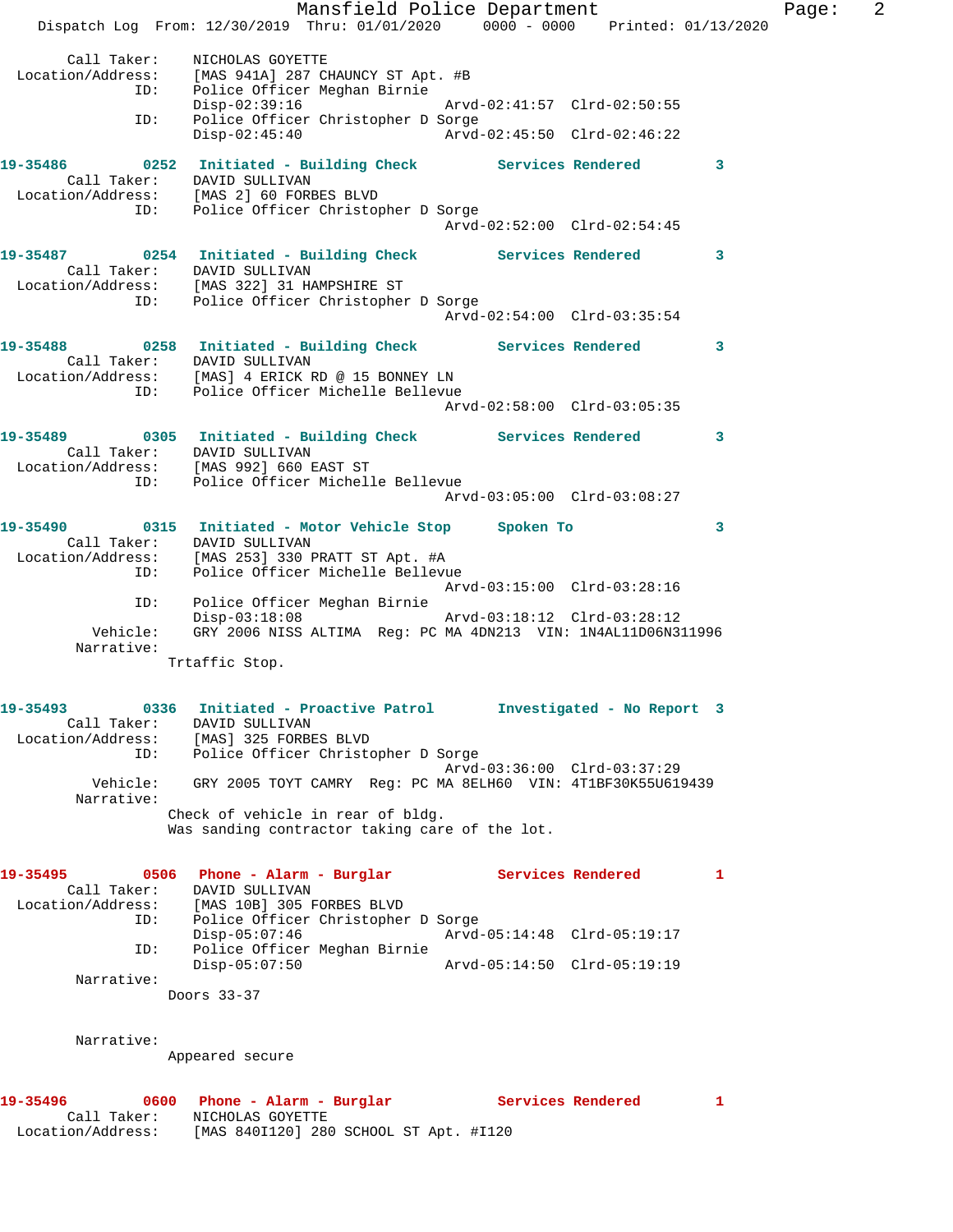Mansfield Police Department Form Page: 3 Dispatch Log From: 12/30/2019 Thru: 01/01/2020 0000 - 0000 Printed: 01/13/2020 ID: Police Officer Christopher D Sorge Disp-06:01:52 Arvd-06:06:02 Clrd-06:07:19 ID: Police Officer Meghan Birnie Disp-06:01:56 Arvd-06:05:43 Clrd-06:07:22 Narrative: Zone: front exit door vestibule motion, rear race track Rep: pending Narrative: Early opening - accidental. **19-35497 0611 Initiated - Selective Enforcement/RADAR Services Rendered 3**  Call Taker: DAVID SULLIVAN Location/Address: [MAS] NORTH MAIN ST ID: Police Officer Meghan Birnie Arvd-06:11:00 Clrd-06:38:07 **19-35498 0611 Initiated - Selective Enforcement/RADAR Services Rendered 3**  Call Taker: DAVID SULLIVAN Vicinity of: [MAS 1019] 792 WEST ST ID: Police Officer Christopher D Sorge Arvd-06:11:00 Clrd-06:36:20 **19-35500 0635 Phone - Alarm - Hold-up False / Accidental Alarm 1**  Call Taker: DAVID SULLIVAN Location/Address: [MAS 969A110] 321 SCHOOL ST Apt. #A110 ID: Police Officer Christopher D Sorge Disp-06:36:35 Arvd-06:40:17 Clrd-06:43:23 ID: Police Officer Michelle Bellevue Disp-06:36:42 Clrd-06:37:48 ID: Police Officer Meghan Birnie Disp-06:38:24 Arvd-06:40:48 Clrd-06:43:23 Narrative: Cooler Area. **19-35507 0920 911 - Assist Fire Department Transported to Hospital 2**  Call Taker: MATTHEW BOMES Location/Address: [MAS] 64 SOUTH MAIN ST ess: [MAS] 64 SOUTH MAIN ST<br>ID: Police Officer Patrick J Pennie<br>Disp-09:23:57 Ar Disp-09:23:57 Arvd-09:27:38 Clrd-09:38:53 Narrative: Assisting the FD with a fire related incident. Narrative: use rear door Narrative: transport to Norwood **19-35508 0924 Initiated - Selective Enforcement/RADAR Citation / Warning Issued 3**  Call Taker: MATTHEW BOMES Vicinity of: [MAS] 792 WEST ST ID: Police Officer Michael T Fitzgerald Arvd-09:24:00 Clrd-09:46:47 Vehicle: GRY 2017 MAZD CX9 Reg: PC MA 6184MR VIN: JM3TCBCY3H0143397 Narrative: 6189MR citation speeding/no registration in hand **19-35519 1106 Phone - Well Being Check Transported to Hospital 3**  Call Taker: MATTHEW BOMES Location/Address: ID: Police Officer Michael T Fitzgerald Arvd-11:17:47 Clrd-11:59:15

ID: Sergeant Thomas R Connor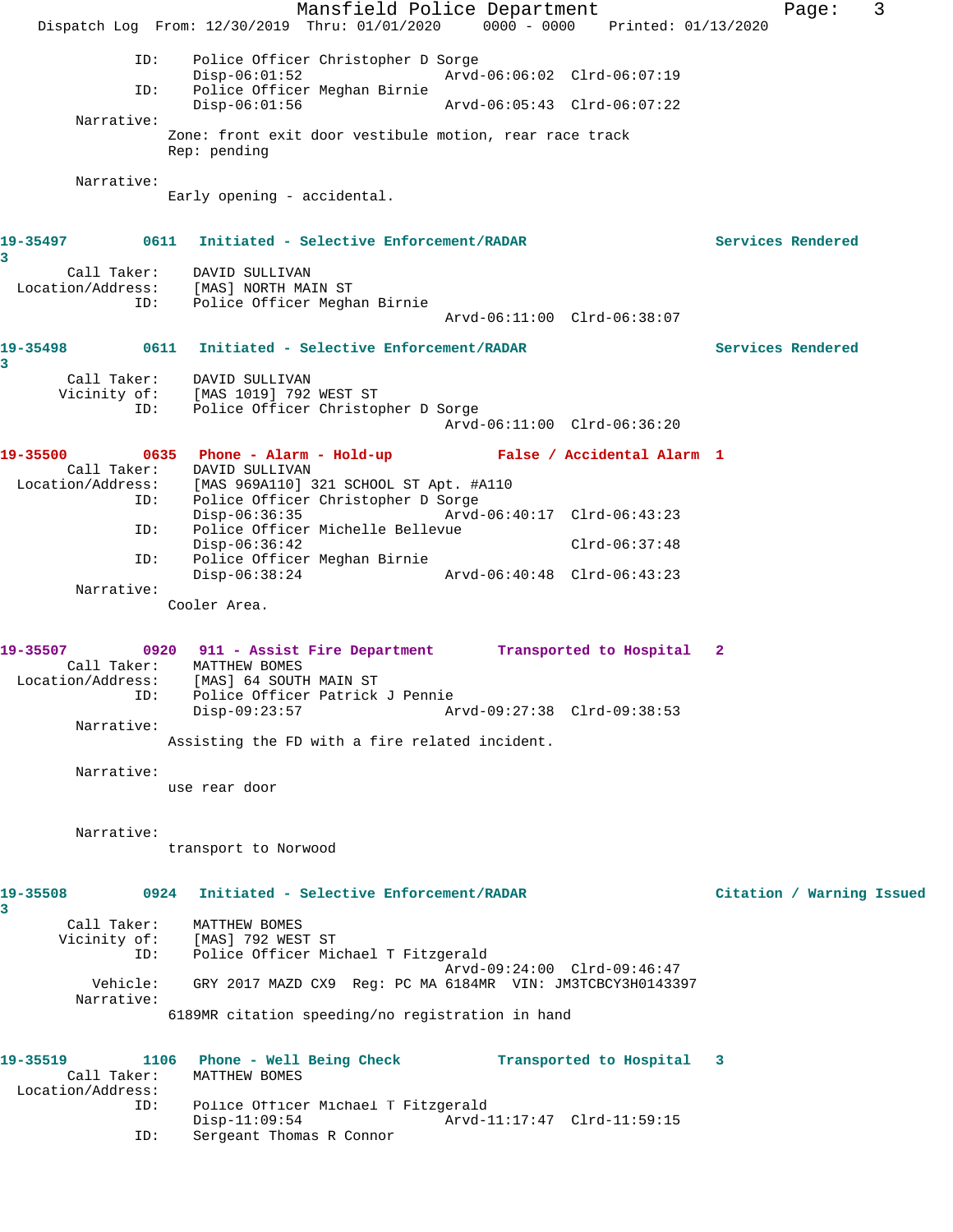Mansfield Police Department The Rage: 4 Dispatch Log From:  $12/30/2019$  Thru:  $01/01/2020$  0000 - 0000 Printed:  $01/13/2020$  Disp-11:10:02 Arvd-11:17:11 Clrd-11:59:15 ID: Police Officer Patrick J Pennie Arvd-11:48:36 Clrd-11:57:50 ID: Police Officer Patrick J Pennie Arvd-11:59:41 Clrd-12:41:29

Refer To Incident: 19MAS-1200-OF

| 19-35521<br>Call Taker: | 1124<br>Phone - Well Being Check<br>Kieran M Ruth                                                                                                                                                                                                                                                                                         |                             | Services Rendered | 3 |
|-------------------------|-------------------------------------------------------------------------------------------------------------------------------------------------------------------------------------------------------------------------------------------------------------------------------------------------------------------------------------------|-----------------------------|-------------------|---|
| Location/Address:       | [MAS 864] 65 CROCKER ST Apt. #5                                                                                                                                                                                                                                                                                                           |                             |                   |   |
| ID:                     | Lieutenant Roy D Bain JR<br>$Disp-11:53:56$                                                                                                                                                                                                                                                                                               | Arvd-11:53:58 Clrd-12:43:32 |                   |   |
| ID:                     | Sergeant Thomas R Connor<br>$Disp-12:26:14$<br>Police Officer David W Kinahan                                                                                                                                                                                                                                                             | Arvd-12:31:15               | $Clrd-12:43:32$   |   |
| ID:                     | $Disp-12:26:24$                                                                                                                                                                                                                                                                                                                           | Arvd-12:31:12               | $Clrd-12:43:32$   |   |
| Narrative:              |                                                                                                                                                                                                                                                                                                                                           |                             |                   |   |
|                         | Out to check the well being of a pregnant female, RP states<br>she is doing drugs.                                                                                                                                                                                                                                                        |                             |                   |   |
| Narrative:              |                                                                                                                                                                                                                                                                                                                                           |                             |                   |   |
|                         | Wrentham Sqt checked address where her father lives and was<br>able to speak to her on the phone. She stated that<br>everything was ok and was sick. She also stated that she did<br>not want to talk to police in person. If she needed to call<br>for an emergency that she would call 9-1-1 for help. M1 will<br>be clear the address. |                             |                   |   |
| 19-35525                | 1243<br>Phone - Assist Law Enfrc Agncy Services Rendered                                                                                                                                                                                                                                                                                  |                             |                   | 3 |
| Call Taker:             | Kieran M Ruth                                                                                                                                                                                                                                                                                                                             |                             |                   |   |
| Location/Address:       | [MAS] 27 EAST ST                                                                                                                                                                                                                                                                                                                          |                             |                   |   |
| ID:                     | Police Officer David W Kinahan                                                                                                                                                                                                                                                                                                            |                             |                   |   |
|                         | $Disp-12:44:44$                                                                                                                                                                                                                                                                                                                           | $Arvd-12:44:50$             | $Clrd-13:04:09$   |   |
| ID:                     | Executive Lieutenant Francis W Archer JR                                                                                                                                                                                                                                                                                                  | Arvd-12:44:52               |                   |   |
| ID:                     | $Disp-12:44:44$<br>Sergeant Thomas R Connor                                                                                                                                                                                                                                                                                               |                             | $Clrd-13:04:11$   |   |
|                         | $Disp-12:44:58$                                                                                                                                                                                                                                                                                                                           | Arvd-12:59:12 Clrd-13:03:18 |                   |   |
| Vehicle:                | RED 2001 CHEV SILVER Req: PC MA 6FT985 VIN: 1GCEK19T01E182614                                                                                                                                                                                                                                                                             |                             |                   |   |
| Vehicle:                |                                                                                                                                                                                                                                                                                                                                           |                             |                   |   |
| Narrative:              |                                                                                                                                                                                                                                                                                                                                           |                             |                   |   |
|                         | North Attleboro police reporting they had a shop lifting at<br>Walmart. Suspect enter the passenger side of the vehicle<br>wearing a camo nike shirt and stole a 32 inch element tv and<br>gatorade out of the store. ML1 M7 M1 responding to the<br>address the vehicle comes back to.                                                   |                             |                   |   |

Narrative: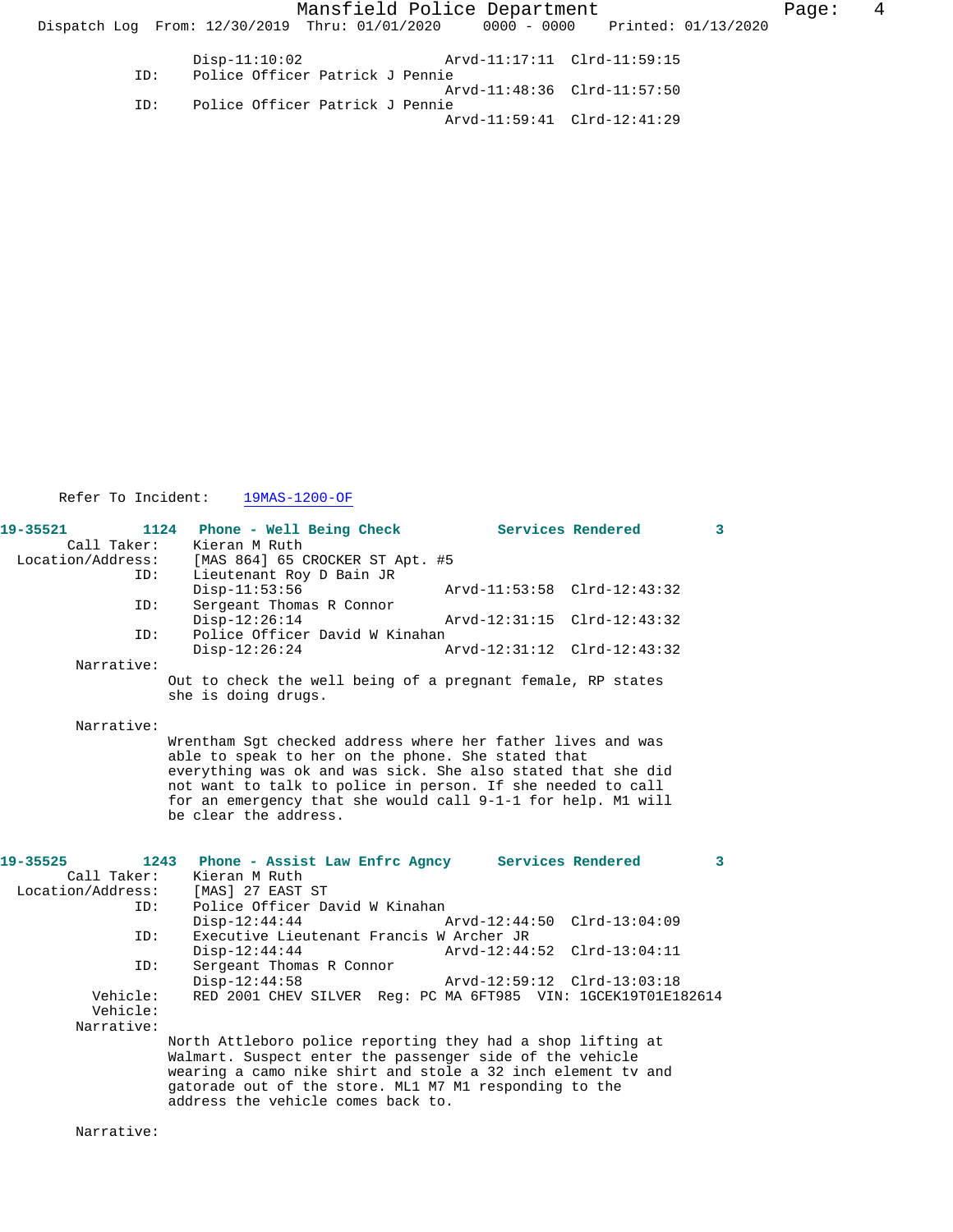Mansfield Police Department Fage: 5 Dispatch Log From: 12/30/2019 Thru: 01/01/2020 0000 - 0000 Printed: 01/13/2020 All units clear no activity. **19-35526 1303 Initiated - Building Check Building Checked / Secured 3** Call Taker: GARIN EISELE Location/Address: [MAS 1018] 600 EAST ST ID: Sergeant Thomas R Connor Arvd-13:03:00 Clrd-13:10:09 **19-35528 1329 Phone - Disturbance / Gathering Peace Restored 1**  Call Taker: Kieran M Ruth Location/Address: [FOX] MCKENZIE LN ID: Police Officer Michael T Fitzgerald Disp-13:30:08 Clrd-13:30:56<br>TD: Police Officer Patrick J Pennie Police Officer Patrick J Pennie Disp-13:30:25 Clrd-13:30:56 ID: Sergeant DAVID J FOSCALDO Disp-13:31:44 Arvd-13:35:58 Clrd-13:37:03<br>ID: Patrolman FRANCISCO M AZEVEDO Patrolman FRANCISCO M AZEVEDO Disp-13:32:40 Clrd-13:36:16<br>ID: Patrolman KURT L POLLISTER Patrolman KURT L POLLISTER Arvd-13:35:26 Clrd-13:40:27 ID: Patrolman FRANCISCO M AZEVEDO Arvd-13:36:59 Clrd-13:40:27 Vehicle: GRY 2016 FORD ESCAPE Reg: PC MA 5LNM30 VIN: 1FMCU9J9XGUC16469 Vehicle: 2019 FORD VN TRA Reg: PC NJ E76LSX VIN: 1FTYR2CM9KKB46617 Narrative: Out for the report of a verbal altercation between an Amazon driver and another male party Narrative: miss understanding between parties **19-35537 1439 Initiated - Selective Enforcement/RADAR Building Checked / Secured 3**  Call Taker: MATTHEW BOMES Vicinity of: [MAS 982] 111 HOPE ST ID: Police Officer Patrick J Pennie Arvd-14:39:00 Clrd-14:50:35 **19-35540 1458 Phone - Shoplifting Incident Report 3**  Call Taker: APRIL LEHANE Location/Address: [MAS 840I120] 280 SCHOOL ST Apt. #I120 ID: Police Officer Michael T Fitzgerald Disp-15:10:09 Arvd-15:17:21 Clrd-15:30:41 Vehicle: GRY 2016 AUDI A6 Reg: PC MA 8MS442 VIN: WAUFGAFC5GN004777 Narrative: Loss Prevention reporting a male just stole 12 items and left onto rte 495. MSP advised Narrative: Ofc Fitzgerald reported person took 3 portable speakers valued at \$200. Refer To Incident: 19MAS-1203-OF **19-35541 1547 Phone - Disturbance / Gathering Incident Report 1**  Call Taker: APRIL LEHANE Location/Address: [MAS 99] 334 CENTRAL ST ID: Police Officer Michael T Fitzgerald Disp-15:49:17 Arvd-16:08:55 Clrd-16:10:49 Vehicle: WHI 2018 HYUN SONATA Reg: PC MA 5LR947 VIN: 5NPE24AF6JH603341 Narrative: customer upset over not being able to get inspection sticker without a registration. Almost hit employee with car. Refer To Incident: 19MAS-1204-OF **19-35542 1604 Phone - Motor Veh Acc - No Injury Accident Report 1**  Call Taker: Kieran M Ruth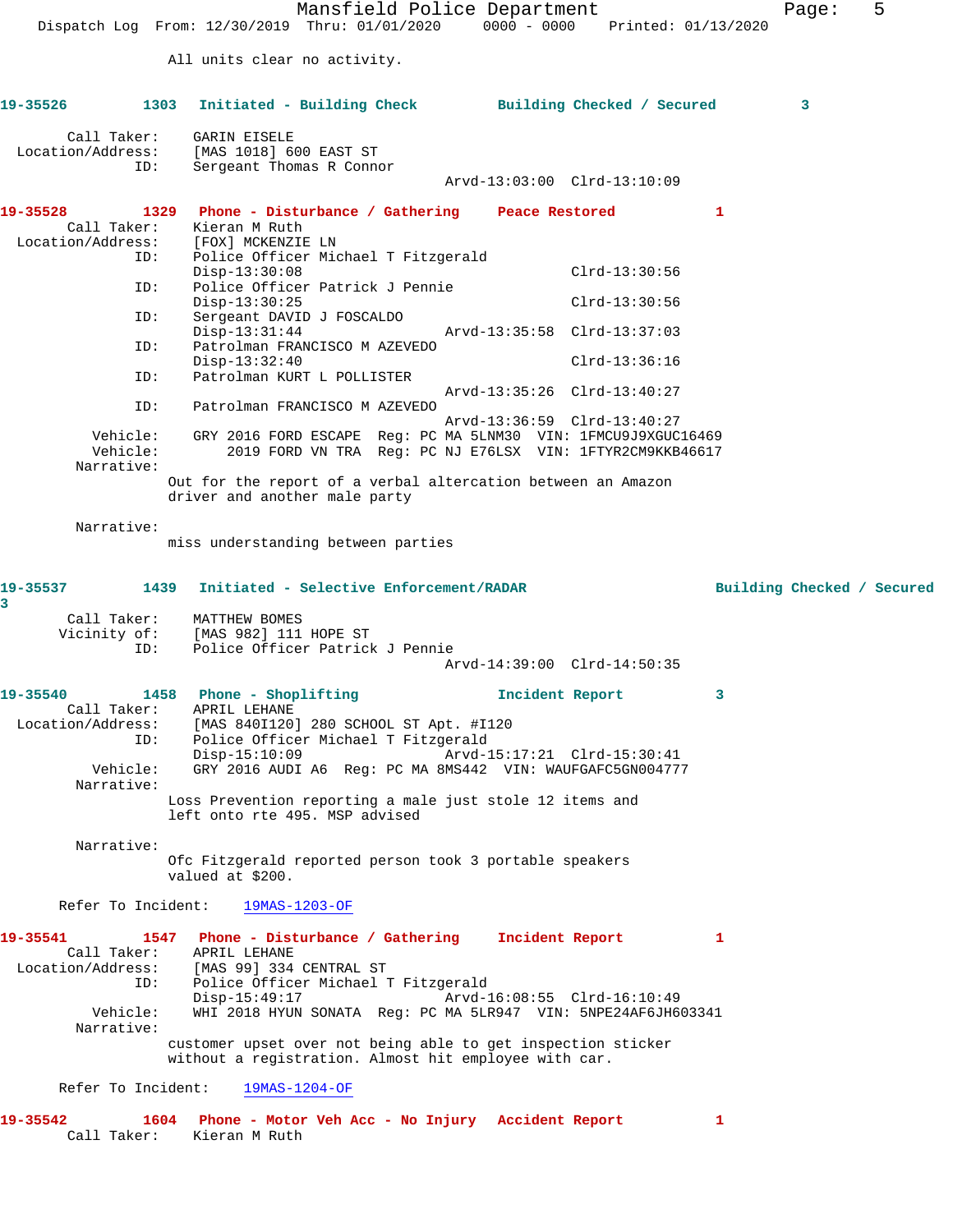Mansfield Police Department Fage: 6 Dispatch Log From: 12/30/2019 Thru: 01/01/2020 0000 - 0000 Printed: 01/13/2020 Location/Address: [MAS 995] 22 OTIS ST Police Officer Jay J Sparrow<br>Disp-16:04:39 Disp-16:04:39 Arvd-16:13:54 Clrd-16:47:04 ID: Police Officer William C Trudell Disp-16:04:49 Arvd-16:13:52 Clrd-16:47:04 Vehicle: BLK 2017 ACUR UT MDX Reg: PC MA 7312RT VIN: 5FRYD7H58HB001361 Vehicle: WHI 2014 FORD FOCUS Reg: PC MA 1RRS81 VIN: 1FADP3K20EL257278 Towed: For: Accident By: Achins Garage To: Achins Garage Released To: GEORGE On: 12/31/2019 @ 1424 Narrative: rp is reporting he was involved in a minor MVA no injuries. The male operating will not show ID. Asked the RP if he could say the female was driving. Two females walked away from the vehicle Narrative: Ofc Trudell requesting Achins for one vehicle Refer To Accident: 19MAS-507-AC Refer To Summons: 19MAS-679-AR Juvenile Arrest Age:<br>:Charges UNLICENSED OPERATION OF MV **19-35544 1653 Initiated - Motor Vehicle Stop Verbal Warning 3**  Call Taker: APRIL LEHANE Location/Address: [MAS] 109 OAKLAND ST @ 11 CURTIN ST ID: Deputy Chief Michael Ellsworth Arvd-16:53:00 Clrd-16:57:22 Vehicle: BLU 2006 HOND ACCORD Reg: PC MA 26J660 VIN: 1HGCM56356A128691 Narrative: verbal warning for failure to yield **19-35550 1755 Phone - Disabled Motor Vehicle Vehicle Towed 3**  Call Taker: Kieran M Ruth Location/Address: [MAS] 12 GILES PL @ 154 COPELAND DR ID: Police Officer William C Trudell Disp-17:56:11 Arvd-18:02:43 Clrd-18:50:39 Vehicle: GRY 2002 FORD F150 Reg: PC MA 6TL944 VIN: 1FTRF18222NB18252 Towed: For: Disabled Vehicle By: Achins Garage To: Achins Garage Narrative: Reported DMV in the area. Narrative: Achins called for the tow Narrative: Achins on scene **19-35552 1805 Phone - Assist Fire Department Services Rendered 2**  Call Taker: APRIL LEHANE Location/Address: [MAS 822E] 18 PARK ST Apt. #5 ID: Police Officer Nicole P Newport<br>Disp-18:06:22 A Disp-18:06:22 Arvd-18:12:19 Clrd-18:15:01 Narrative: Assisting the FD with a fire related incident. **19-35554 1828 Walk-In - Harass. Electronic Communicat Summons 3** Call Taker: Support Staff Derek M Stark Location/Address: ID: Police Officer Nicole P Newport<br>Disp-18:31:25 A Disp-18:31:25 Arvd-18:38:53 Clrd-19:57:12 Narrative: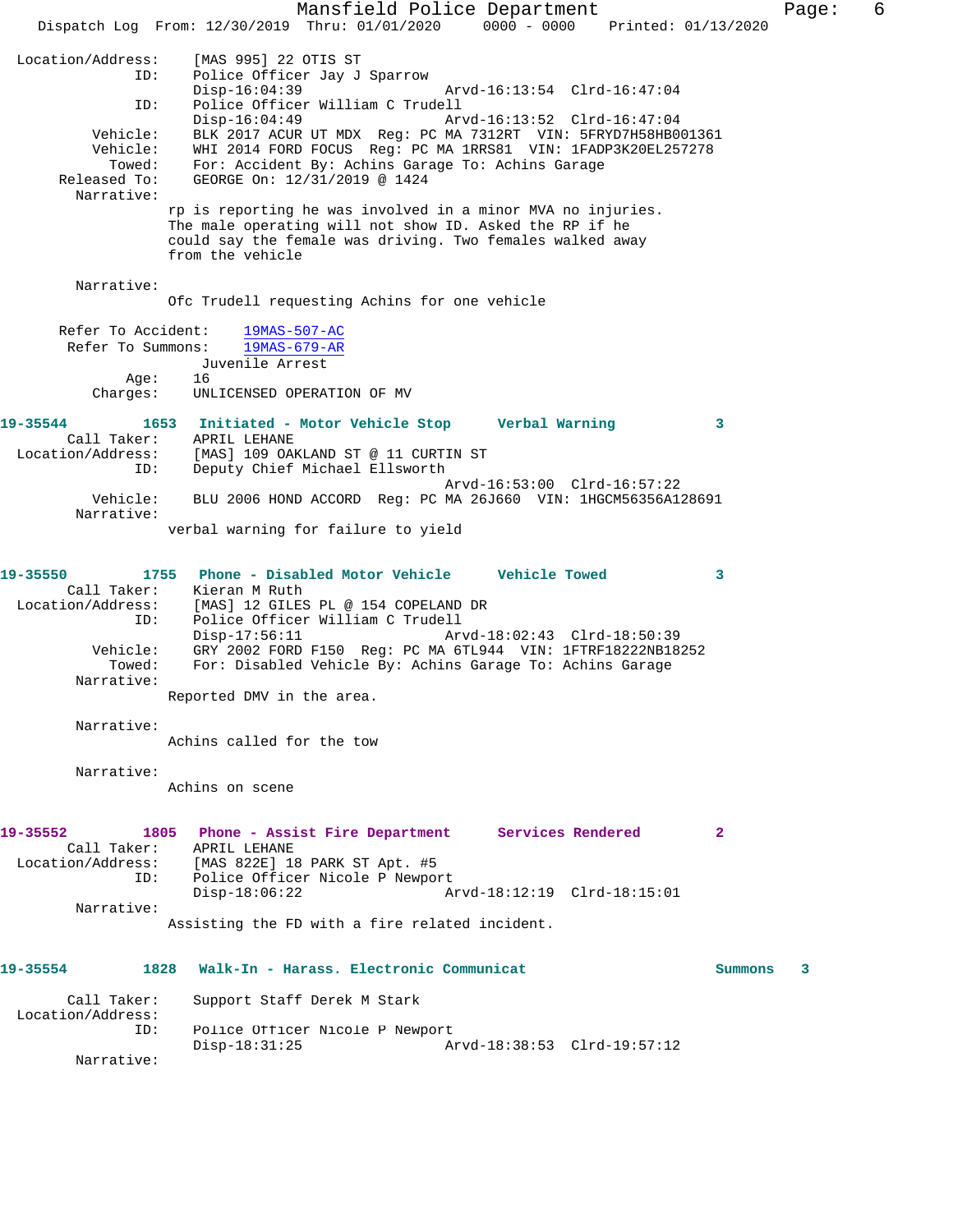| Summons:                          | Refer To Summons: 19MAS-680-AR                                                                                                                                                                                                                                                   |                         |
|-----------------------------------|----------------------------------------------------------------------------------------------------------------------------------------------------------------------------------------------------------------------------------------------------------------------------------|-------------------------|
| Charges:                          | Age: 33<br>B&E BUILDING NIGHTTIME FOR FELONY<br>A&B ON FAMILY / HOUSEHOLD MEMBER<br>HARASSMENT, CRIMINAL                                                                                                                                                                         |                         |
| 19-35558<br>Call Taker:<br>ID:    | 2027 Phone - Motor Veh Acc - No Injury Summons<br>TARA LAKO<br>Location/Address: [MAS 232A] 65 COPELAND DR<br>Police Officer William C Trudell                                                                                                                                   | $\mathbf{1}$            |
| ID:<br>Vehicle:<br>Narrative:     | $Disp-20:28:57$<br>Arvd-20:29:22 Clrd-21:24:54<br>Police Officer Jay J Sparrow<br>$Disp-20:31:25$<br>Vehicle: GRN 2002 FORD F250 Reg: PC MA 1WVD41 VIN: 1FTNF21L52EB12386<br>GRY 2017 JEEP GRANDC Reg: PC MA 97R970 VIN: 1C4RJFAG9HC648448                                       |                         |
|                                   | RP reports an MVA, no injuries.                                                                                                                                                                                                                                                  |                         |
| Narrative:                        | Ofc Trudell requesting a second officer to the location for<br>suspended operation.                                                                                                                                                                                              |                         |
|                                   | Refer To Accident: 19MAS-508-AC<br>Refer To Summons: 19MAS-681-AR<br>Summons: BARBOZA, ANTONIO C<br>Address: 8 FENCOURT AVE RANDOLPH, MA<br>Age: 64<br>Charges: LICENSE REVOKED AS HTO, OPERATE MV WITH (CRIMINAL)                                                               |                         |
| 19-35560                          | 2307 Initiated - Proactive Patrol Services Rendered<br>Call Taker: LINDSAY MITCHELL<br>Location/Address: [MAS 253] 330 PRATT ST Apt. #A<br>ID: Police Officer Nicole P Newport<br>Arvd-23:07:00 Clrd-23:10:05                                                                    | $\overline{\mathbf{3}}$ |
| ID:<br>Narrative:                 | 19-35561 2309 Phone - Assist Fire Department Referred to Other Agency 2<br>Call Taker: TARA LAKO<br>Location/Address: [MAS 435] 15 BONNEY LN<br>Police Officer Nicole P Newport<br>Arvd-23:12:49 Clrd-23:23:34<br>$Disp-23:10:19$<br>Out to assist with a master box activation. |                         |
| Narrative:                        | Ofc Newport reports food on the stove in unit #5 in the<br>basement.                                                                                                                                                                                                             |                         |
| For Date: $12/31/2019$ - Tuesday  |                                                                                                                                                                                                                                                                                  |                         |
| 19-35571<br>0124<br>$C211$ Taker: | Initiated - Proactive Patrol<br>Services Rendered<br>FFFFRFV KFFFF                                                                                                                                                                                                               | 3                       |

| _____        |                         |                             |  |
|--------------|-------------------------|-----------------------------|--|
| Call Taker:  | JEFFREY KEEFE           |                             |  |
| Vicinity of: | [MAS 281A] 1 CROCKER ST |                             |  |
| ID:          | Patrolman David Schepis |                             |  |
|              |                         | Arvd-01:24:00 Clrd-01:26:39 |  |
| Narrative:   |                         |                             |  |
|              |                         |                             |  |

Checking the area.

| LINDSAY MITCHELL        |                                   |                                    |                                                  |
|-------------------------|-----------------------------------|------------------------------------|--------------------------------------------------|
| [MAS 417] 9 FRANCIS AVE |                                   |                                    |                                                  |
|                         |                                   |                                    |                                                  |
|                         |                                   |                                    |                                                  |
|                         |                                   |                                    |                                                  |
|                         | 0125 Initiated - Proactive Patrol | Police Officer Christopher D Sorge | Services Rendered<br>Arvd-01:25:00 Clrd-01:27:25 |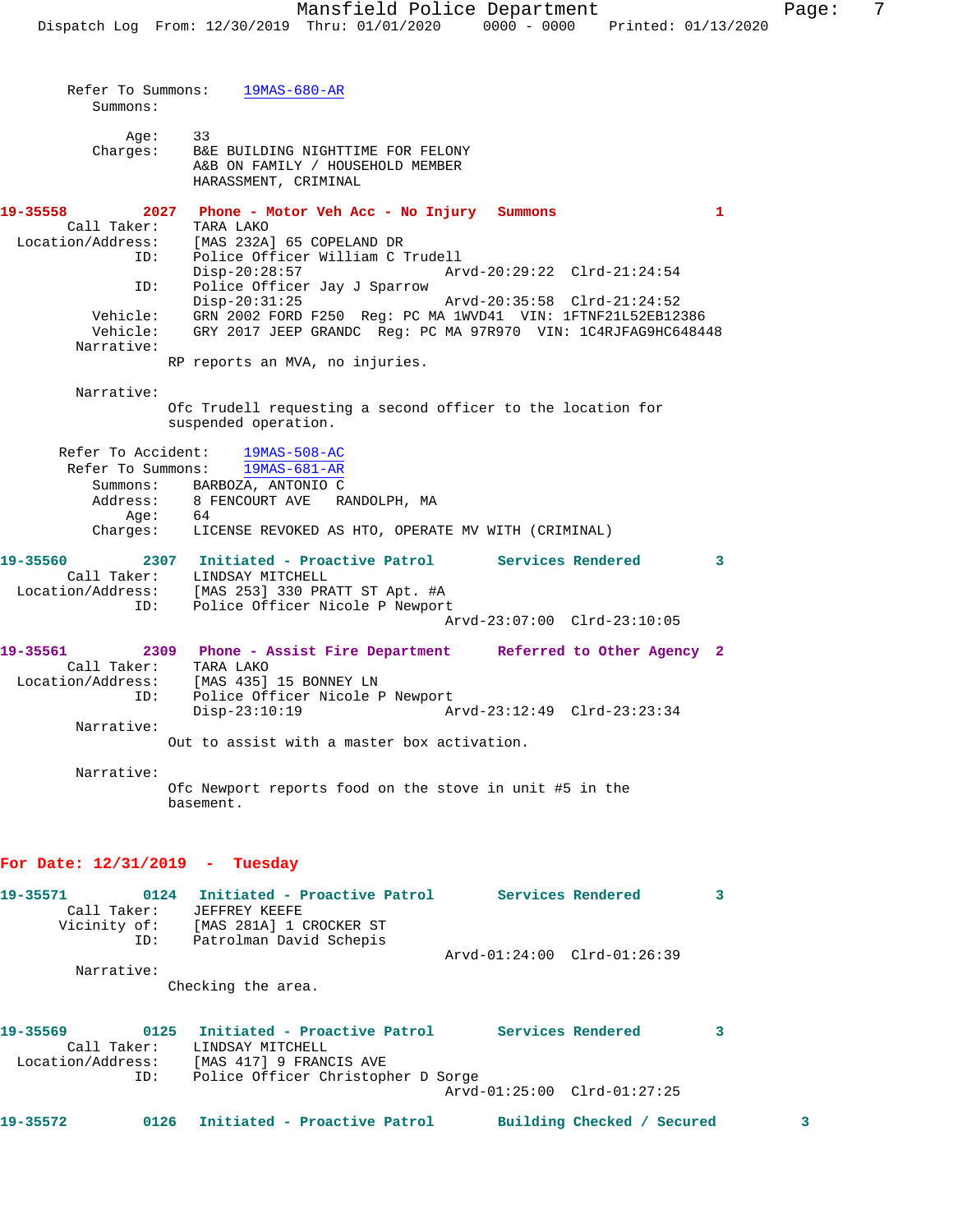|            |                                                                                                                      | Mansfield Police Department  |                             | Dispatch Log From: 12/30/2019 Thru: 01/01/2020 0000 - 0000 Printed: 01/13/2020  | Page: | 8 |
|------------|----------------------------------------------------------------------------------------------------------------------|------------------------------|-----------------------------|---------------------------------------------------------------------------------|-------|---|
|            | Call Taker: LINDSAY MITCHELL<br>Location/Address: [MAS] RIVER ST<br>ID: Patrolman David Schepis                      |                              | Arvd-01:26:00 Clrd-01:35:29 |                                                                                 |       |   |
|            |                                                                                                                      |                              |                             |                                                                                 |       |   |
|            |                                                                                                                      |                              |                             | 19-35573 0129 Initiated - Proactive Patrol Building Checked / Secured           | 3     |   |
|            | Call Taker: LINDSAY MITCHELL<br>Location/Address: [MAS 907E] 390 WEST ST<br>ID:                                      | Police Officer Meghan Birnie | Arvd-01:29:00 Clrd-01:36:28 |                                                                                 |       |   |
|            |                                                                                                                      |                              |                             | 19-35574 0132 Initiated - Proactive Patrol Building Checked / Secured           | 3     |   |
| Narrative: | Call Taker: TARA LAKO<br>Location/Address: [MAS] 4 ERICK RD @ 15 BONNEY LN<br>ID: Police Officer Christopher D Sorge |                              | Arvd-01:32:00 Clrd-01:38:22 |                                                                                 |       |   |
|            | Checking the area.                                                                                                   |                              |                             |                                                                                 |       |   |
|            |                                                                                                                      |                              |                             | 19-35575 0153 Initiated - Proactive Patrol Building Checked / Secured           | 3     |   |
|            | Call Taker: TARA LAKO<br>Location/Address: [MAS 992] 660 EAST ST<br>ID: Police Officer Christopher D Sorge           |                              | Arvd-01:53:00 Clrd-01:56:57 |                                                                                 |       |   |
| Narrative: | Checking the area.                                                                                                   |                              |                             |                                                                                 |       |   |
|            |                                                                                                                      |                              |                             |                                                                                 |       |   |
|            |                                                                                                                      |                              |                             | 19-35577 0202 Initiated - Proactive Patrol Building Checked / Secured           | 3     |   |
|            | Call Taker: TARA LAKO<br>Location/Address: [MAS 802B] 428 ELM ST<br>ID:                                              | Police Officer Meghan Birnie | Arvd-02:02:00 Clrd-02:05:24 |                                                                                 |       |   |
| Narrative: | Checking the area.                                                                                                   |                              |                             |                                                                                 |       |   |
| 19-35582   |                                                                                                                      |                              |                             | 0226 Initiated - Proactive Patrol Building Checked / Secured                    |       |   |
|            | Call Taker: TARA LAKO<br>Location/Address: [MAS 840] 280 SCHOOL ST<br>ID: Police Officer Meghan Birnie               |                              | Arvd-02:26:00 Clrd-02:39:38 |                                                                                 |       |   |
| Narrative: | Checking the area.                                                                                                   |                              |                             |                                                                                 |       |   |
|            |                                                                                                                      |                              |                             |                                                                                 |       |   |
|            |                                                                                                                      |                              |                             | 19-35583 0301 Initiated - Proactive Patrol Building Checked / Secured           | 3     |   |
|            | Call Taker: TARA LAKO<br>Location/Address: [MAS 322] 31 HAMPSHIRE ST<br>ID: Police Officer Meghan Birnie             |                              | Arvd-03:01:00 Clrd-03:06:40 |                                                                                 |       |   |
| Narrative: | Checking the area.                                                                                                   |                              |                             |                                                                                 |       |   |
|            |                                                                                                                      |                              |                             | 19-35584      0307  Initiated - Proactive Patrol     Building Checked / Secured | 3     |   |
|            | Call Taker: TARA LAKO<br>Location/Address: [MAS 411] 60 FORBES BLVD<br>ID: Police Officer Meghan Birnie              |                              | Arvd-03:07:00 Clrd-03:09:22 |                                                                                 |       |   |
| Narrative: |                                                                                                                      |                              |                             |                                                                                 |       |   |
|            | Checking the area.                                                                                                   |                              |                             |                                                                                 |       |   |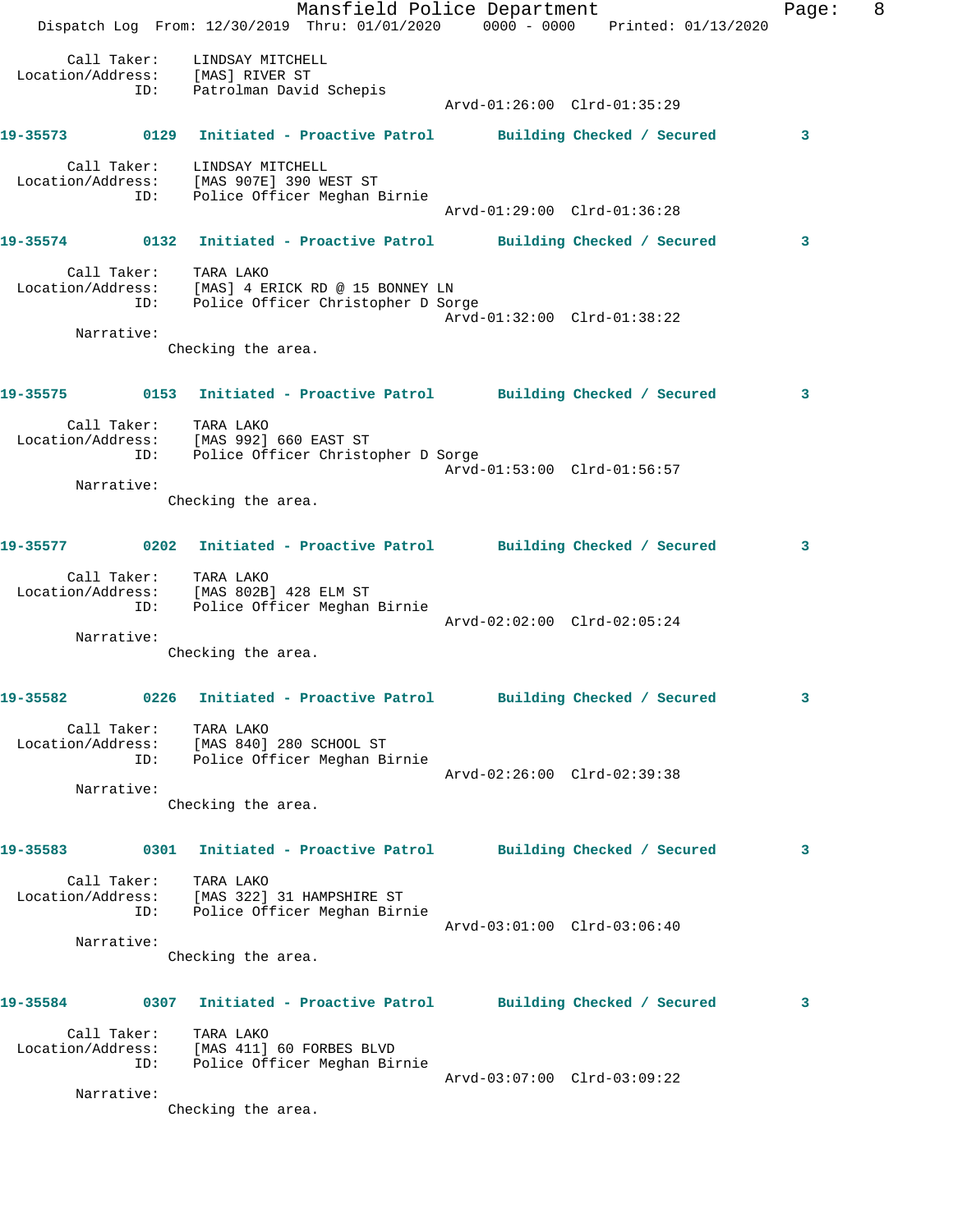Mansfield Police Department Fage: 9 Dispatch Log From: 12/30/2019 Thru: 01/01/2020 0000 - 0000 Printed: 01/13/2020 **19-35585 0404 Phone - Alarm - Burglar Building Checked / Secured 1** Call Taker: LINDSAY MITCHELL<br>Location/Address: [MAS 25A] 355 NOR [MAS 25A] 355 NORTH MAIN ST ID: Police Officer Christopher D Sorge Disp-04:04:00 <br>TD: Patrolman David Schepis <br>Disponent David Schepis Patrolman David Schepis Disp-04:04:00 Arvd-04:09:08 Clrd-04:14:26 Narrative: Alarm company reports a bank ceiling motion above managers office. Alarm Co remotely opened the main door. Officers will be checking the building Narrative: Ofc Schepis reports building checks, did not see anything out of order, units will be clear. **19-35586 0429 Initiated - Parking Violations Services Rendered 3**  Call Taker: TARA LAKO Location/Address: [MAS] NORTH MAIN ST<br>ID: Patrolman David Sche Patrolman David Schepis Arvd-04:29:00 Clrd-04:30:27 Narrative: Ofc Schepis reports no parking violations. **19-35587 0559 Phone - Alarm - Burglar False / Accidental Alarm 1**  Call Taker: TARA LAKO Location/Address: [MAS 35A] 135 FORBES BLVD ID: Police Officer Meghan Birnie Disp-06:01:22 Arvd-06:06:24 Clrd-06:10:15 ID: Patrolman David Schepis Disp-06:01:27 Arvd-06:05:00 Clrd-06:10:17<br>Vehicle: BRO 2007 NISS FRONTI Req: PC MA 547SM7 VIN: 1N6AD06W17C4 BRO 2007 NISS FRONTI Reg: PC MA 547SM7 VIN: 1N6AD06W17C433613 Narrative: Alarm company reports activation point of front door motion, rear office motion, and back loading dock motion, no keyholder responding at this time. Narrative: Ofc Schepis reports an open front door. Narrative: Ofc Birnie reports officers spoke with employee, units clear. **19-35588 0614 Initiated - Selective Enforcement/RADAR Services Rendered 3**  Call Taker: TARA LAKO Location/Address: [MAS] HOPE ST ID: Patrolman David Schepis Arvd-06:14:00 Clrd-07:14:58 Narrative: Selective enforcement in the area. Narrative: clearing selective **19-35589 0615 Initiated - Selective Enforcement/RADAR Services Rendered 3**  Call Taker: TARA LAKO Location/Address: [MAS] PLAIN ST ID: Police Officer Meghan Birnie Arvd-06:15:00 Clrd-06:53:30 Narrative: Selective enforcement in the area. Narrative: clearing the selective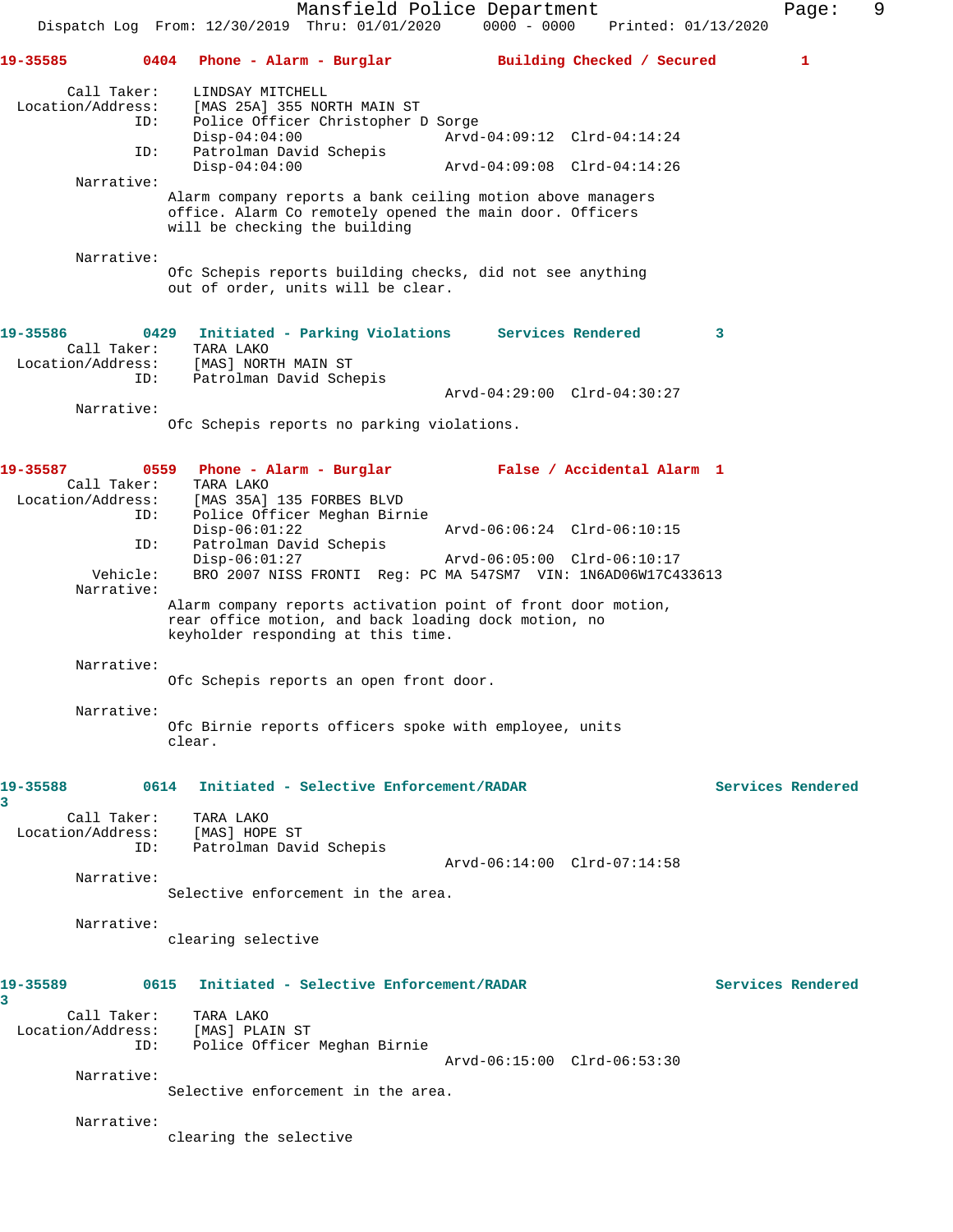**19-35590 0634 Initiated - Selective Enforcement/RADAR Services Rendered 3**  Call Taker: TARA LAKO Location/Address: [MAS 253] 330 PRATT ST Apt. #A ID: Police Officer Christopher D Sorge Arvd-06:34:00 Clrd-06:54:06 Narrative: Selective enforcement in the area. Narrative: clearing selevtice **19-35602 1102 Walk-In - Motor Veh Acc - Hit & Run Services Rendered 1**  Call Taker: Support Staff Matthew Todesco Location/Address: [MAS 840K] 280 SCHOOL ST Apt. #K ID: Police Officer Patrick J Pennie Disp-11:04:36 Arvd-11:04:42 Clrd-11:26:21 Vehicle: GRN 2004 LEXS 4D ES330 Reg: PC MA 497KH9 Vehicle: BLU 2015 HOND LL CRV Reg: PC MA 488WP5 Narrative: RP into the station to report a hit & run, Ofc Pennie into speak with the RP. Narrative: Incident occured yesterday around 12:30pm @ Kohl's. Narrative: report taken, unit clear from walk-in Refer To Incident: 19MAS-1205-OF Refer To Accident: 19MAS-509-AC **19-35603 1122 Phone - Suspicious Actv / Persn / Veh Services Rendered 2**  Call Taker: Stephen Martell Location/Address: [MAS] 475 WARE ST ESS: IMADI TIS MIND ST<br>ID: Police Officer John R Armstrong<br>Disp-11:25:40 Am Disp-11:25:40 Arvd-11:30:11 Clrd-11:41:23 Narrative: rear door was found open, nothing appears to be out of place. Narrative: Spoke with neighbors across the street, no claims to have called about the building. Unit clearing. **19-35604 1138 Initiated - Follow up Investigation Services Rendered 3**  Call Taker: Stephen Martell Location/Address: [FOX] 87 MECHANIC ST ID: Police Officer Michael T Fitzgerald Arvd-11:38:00 Clrd-12:08:44 Narrative: Conducting a follow up in the area to a previously reported incident. **19-35608 1157 Walk-In - Identity Theft Investigated - Report Taken 1** Call Taker: Support Staff Matthew Todesco Location/Address: [MAS 840B] 280 SCHOOL ST Apt. #B ID: Police Officer Patrick J Pennie Disp-11:59:45 Arvd-11:59:49 Clrd-12:33:52 Narrative: walk-in Narrative: incident report taken by officer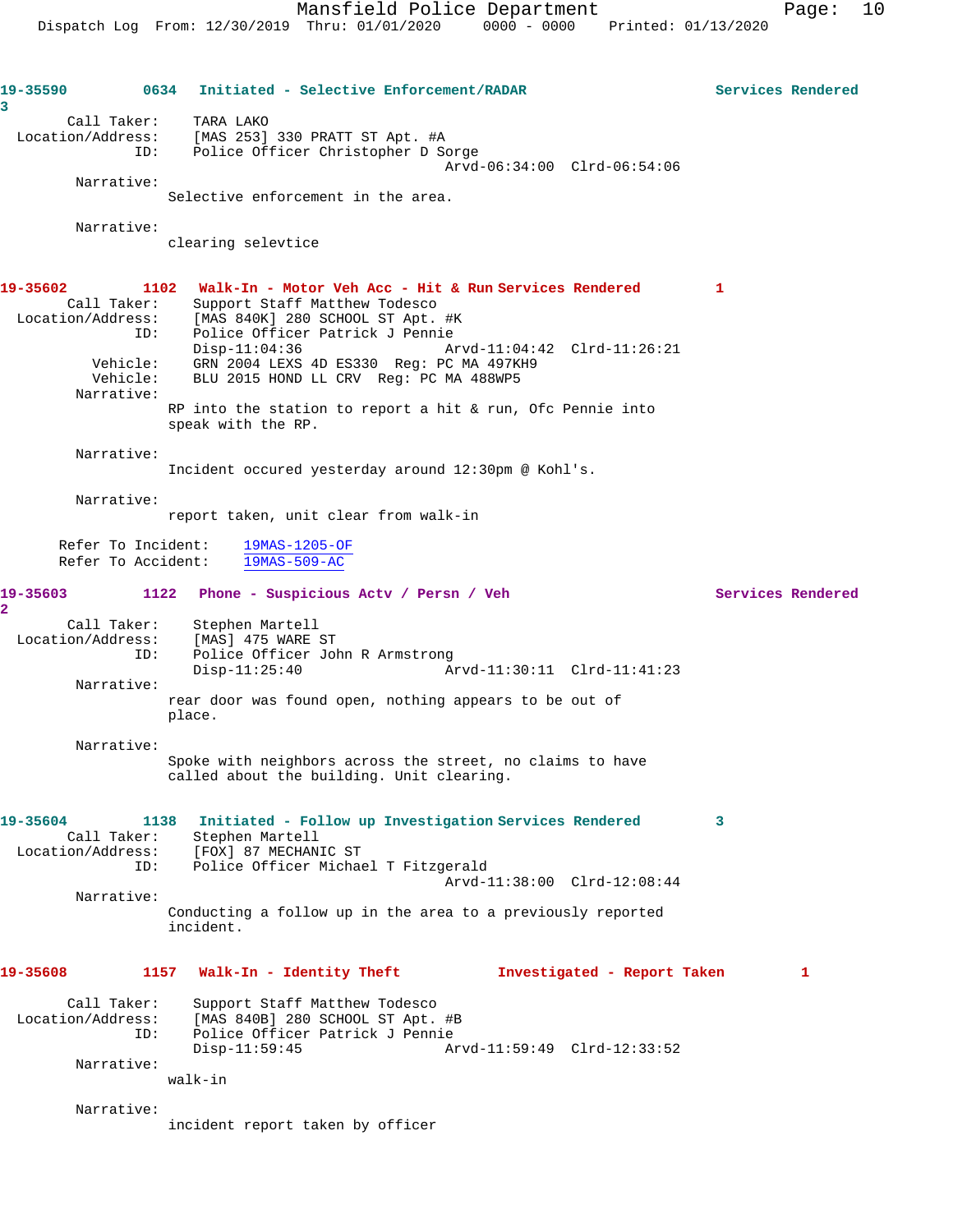Mansfield Police Department Fage: 11 Dispatch Log From: 12/30/2019 Thru: 01/01/2020 0000 - 0000 Printed: 01/13/2020 Refer To Incident: 19MAS-1206-OF **19-35611 1308 Initiated - Proactive Patrol Services Rendered 3**  Call Taker: Stephen Martell Location/Address: [MAS 982] 111 HOPE ST ID: Police Officer Michael T Fitzgerald Arvd-13:08:00 Clrd-13:18:56 Narrative: walked the area, all checks secure/quiet **19-35613 1344 Initiated - Motor Vehicle Stop Verbal Warning 3**  Call Taker: Stephen Martell<br>ion/Address: [MAS] EAST ST Location/Address: ID: Police Officer David M Sennott Arvd-13:44:00 Clrd-13:53:38 Police Officer Michael N Fenore Vehicle: GRY 2012 FORD UT EXPLOR Reg: PC MA 699RT6 VIN: 1FMHK8F80CGA77614 Narrative: Mv stop Narrative: verbal for stop sign violation, unit clear **19-35614 1408 Walk-In - Motor Veh Acc - Hit & Run Investigated - Report Taken 1** Call Taker: Support Staff Matthew Todesco<br>Location/Address: [MAS 969A110] 321 SCHOOL ST Ap [MAS 969A110] 321 SCHOOL ST Apt. #A110 ID: Police Officer Patrick J Pennie Disp-14:09:43 Arvd-14:10:06 Clrd-14:25:54 Narrative: RP into report a past hit & run, Ofc Pennie into speak with the RP. Refer To Incident: 19MAS-1207-OF **19-35617 1433 Initiated - Proactive Patrol Services Rendered 3**  Call Taker: Stephen Martell Location/Address: [MAS 1002] 250 EAST ST ID: Police Officer Michael T Fitzgerald Arvd-14:33:00 Clrd-14:39:27 **19-35618 1437 Phone - Motor Veh Acc - No Injury Services Rendered 1**  Call Taker: Stephen Martell<br>Location/Address: [MAS] 170 SCHOOI [MAS] 170 SCHOOL ST @ 100 RTE 140 NB ID: Police Officer Michael T Fitzgerald Disp-14:39:27 Arvd-14:43:49 Clrd-14:54:11<br>ID: Police Officer John R Armstrong Police Officer John R Armstrong<br>Disp-14:40:37 Disp-14:40:37 Arvd-14:44:27 Clrd-14:47:00 Vehicle: BLU 2007 NISS SENTRA Reg: PAS MA NE5869 VIN: 3N1AB61E37L671237 Vehicle: GRY 1996 TOYT TERCEL Reg: PC MA 2038BR VIN: JT2AC52L2T0175654 Narrative: MVA without injury. Narrative: Minor in nature, assisting with paperwork exchange. Narrative: Information was exchange, both parties will be on their way. **19-35622 1533 Walk-In - Neighbor Dispute Spoken To 3**  Call Taker: Support Staff Katherine Gillis Location/Address: [MAS H291] 244 WEST ST ID: Police Officer John R Armstrong Disp-15:44:09 Clrd-16:03:22 Narrative: RP into the lobby to report issue with neighbor. Would like to speak with an officer.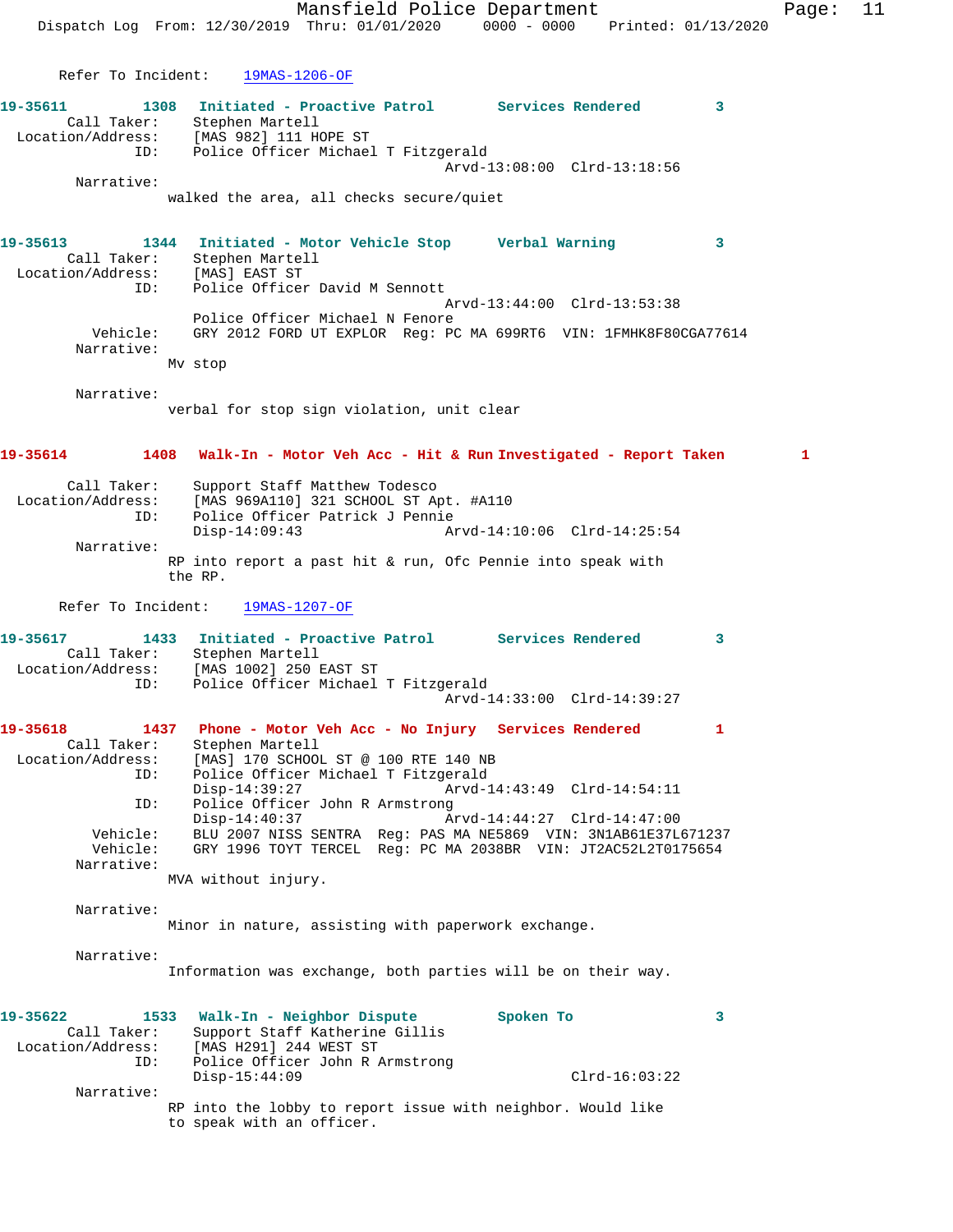Mansfield Police Department Page: 12 Dispatch Log From: 12/30/2019 Thru: 01/01/2020 0000 - 0000 Printed: 01/13/2020 Narrative: RP concered about neighbors truck that idols between 0500- 0600 in the morning. Spoke with Ofc. Armstrong. **19-35624 1627 Initiated - Building Check Building Checked / Secured 3** Call Taker: Stephen Martell<br>Location/Address: [MAS 820C] 31 P ess: [MAS 820C] 31 PLYMOUTH ST<br>ID: Police Officer Patrick J I Police Officer Patrick J Pennie Arvd-16:27:00 Clrd-16:34:15 Narrative: Building/area checked secure. **19-35625 1641 Phone - Motor Veh Acc - No Injury Accident Report 1**  Stephen Martell Location/Address: [MAS 840] 280 SCHOOL ST ID: Police Officer Jay J Sparrow Arvd-16:49:56 Clrd-17:05:08 ID: Police Officer William C Trudell Disp-16:42:45 Clrd-16:43:50<br>ID: Police Officer Nicole P Newport Clrd-16:43:50 Police Officer Nicole P Newport<br>Disp-16:43:45 A Disp-16:43:45 Arvd-16:49:37 Clrd-17:00:56 Vehicle: RED 2010 FORD F150 Reg: PC MA 2500YV VIN: 1FTFX1EV7AFD00827 Vehicle: BRO 1999 TOYT CAMRY Reg: PC MA 938RX1 VIN: 4T1BG22K1XU568741 GRY 2015 MAZD UT CX5 Reg: PC MA 9LM595 VIN: JM3KE4BE3F0443477 Narrative: Report of a 3-car MVA w/out injury in the mall. General area of Hilliards parking lot. Narrative: M14/M5 off in the area by Buffalo Wild Wings. Narrative: Units clear, accident report taken. Refer To Accident: 19MAS-510-AC **19-35626 1652 Radio - Assist Fire Department Services Rendered 2**  Call Taker: Stephen Martell<br>Location/Address: [MAS 424] 149 O. [MAS 424] 149 OAKLAND ST ID: Police Officer William C Trudell Disp-16:54:33 Arvd-16:58:46 Clrd-17:04:37 Narrative: Assisting the FD with a fire related incident. Narrative: clearing, FD to handle **19-35630 1721 Phone - Assist Fire Department Services Rendered 2**  Call Taker: Stephen Martell Location/Address: [MAS H5429] 474 FRANKLIN ST<br>ID: Police Officer Nicole P New Police Officer Nicole P Newport Disp-17:23:14 Arvd-17:27:11 Clrd-17:36:22 Narrative: Assisting the FD with a fire related incident. Narrative: Unit clear, FD with a public assist. **19-35638 1825 Initiated - Building Check Building Checked / Secured 3** Call Taker: Stephen Martell Location/Address: [MAS 820C] 31 PLYMOUTH ST Police Officer Patrick J Pennie Arvd-18:25:00 Clrd-18:32:57 ID: Police Officer Michael N Fenore Disp-18:26:33 Arvd-18:26:38 Clrd-18:32:53 Narrative: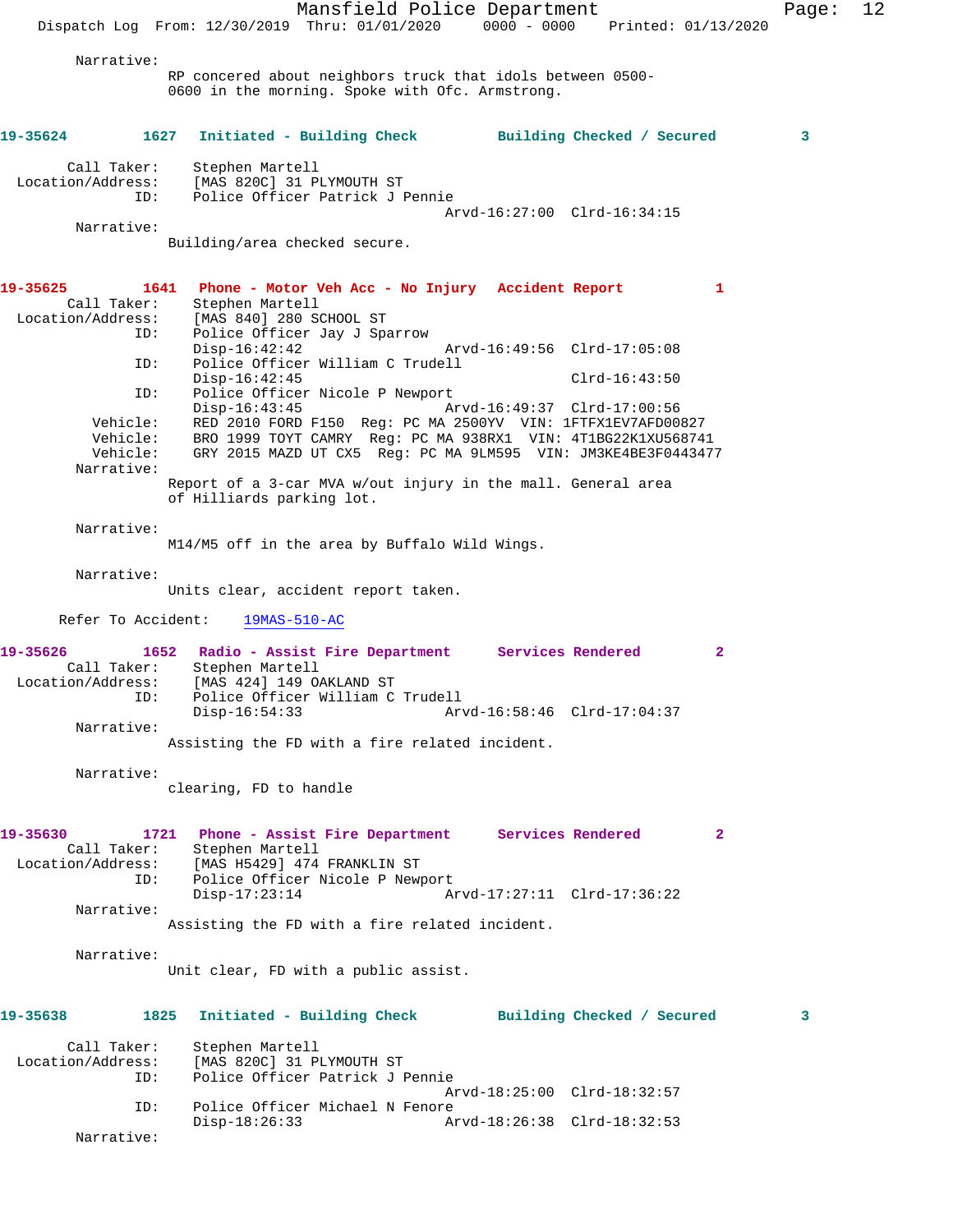Mansfield Police Department Fage: 13 Dispatch Log From: 12/30/2019 Thru: 01/01/2020 0000 - 0000 Printed: 01/13/2020 Building/area check Narrative: Building/area checked secure. **19-35640 1857 Phone - Erratic Oper MV / Road Rage Unfounded/Unverifed 3**  Call Taker: LINDSAY MITCHELL Location/Address: [MAS 966] 99 MAPLE ST ID: Sergeant Lawrence G Crosman Disp-18:57:00 Arvd-19:00:29 Clrd-19:10:14 Narrative: Rp reports a blue mazda traveling at a high rate of speed struck the guardrail by Cate Springs and left the area heading toward Franklin. RP is no longer behind the MV. Officer out checking the area. Narrative: M1 reports significant damage to the guard rail in the area. **19-35642 1935 Other - Assist Fire Department Services Rendered 2**  Call Taker: JEFFREY KEEFE Location/Address: [MAS 834] 261 CHAUNCY ST ID: Police Officer Nicole P Newport Disp-19:37:06 Arvd-19:45:40 Clrd-19:55:31 Narrative: Assisting the FD with a master box activation. **19-35643 1940 Phone - Alarm - Burglar Unfounded/Unverifed 1**  Call Taker: LINDSAY MITCHELL Location/Address: [MAS 969A110] 321 SCHOOL ST Apt. #A110 ID: Police Officer William C Trudell<br>Disp-19:40:37 Ary Disp-19:40:37 Arvd-19:48:50 Clrd-19:52:21 ID: Police Officer Jay J Sparrow<br>Disp-19:40:42 Disp-19:40:42 Arvd-19:48:54 Clrd-19:52:21 Narrative: Alarm Co reports a hold up alarm from the meat cooler Narrative: Spoke with employee on site, reports no problems. Party will meet the Officers at the front door Narrative: Confirmed accidental. **19-35645 2101 Initiated - Proactive Patrol Services Rendered 3**  Call Taker: JEFFREY KEEFE<br>Vicinity of: [MAS 820C] 31 [MAS 820C] 31 PLYMOUTH ST ID: Police Officer Michael N Fenore Arvd-21:01:00 Clrd-21:31:25<br>ID: Police Officer Patrick J Pennie Police Officer Patrick J Pennie Disp-21:24:16 Arvd-21:24:19 Clrd-21:29:40 Narrative: Checking the area. **19-35651 2208 Phone - Animal Complaints Services Rendered 3**  Call Taker: TARA LAKO<br>Location/Address: [MAS H1058 [MAS H1058] 115 PARK ST ID: Police Officer Nicole P Newport Disp-22:11:05 Clrd-22:35:06 Narrative: RP reports she found a loose dog, possibly a Shih Tzu, only has a 2018 dog license #002178 and a UNH collar. Narrative:

The owner came to the station to pick up the dog.